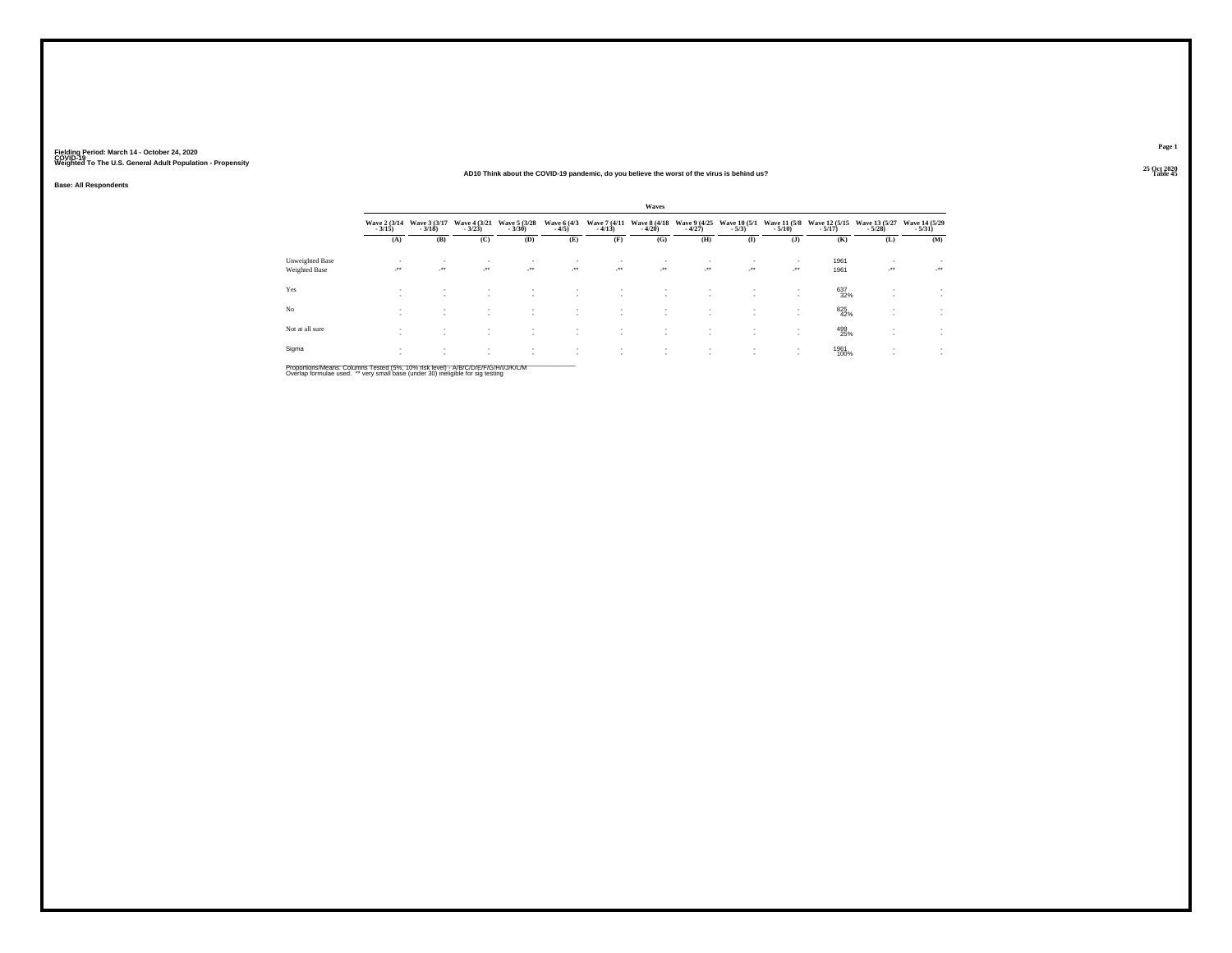#### **25 Oct 2020EMP04 Have you been working from home since the coronavirus pandemic?**

**Base: Employed**

|                 |                          |                                |                            |                                |                        |                          | Waves              |                                |                                |                                 |                                                      |                           |                           |
|-----------------|--------------------------|--------------------------------|----------------------------|--------------------------------|------------------------|--------------------------|--------------------|--------------------------------|--------------------------------|---------------------------------|------------------------------------------------------|---------------------------|---------------------------|
|                 | Wave 2 (3/14)<br>$-3/15$ | Wave 3 (3/17)<br>$-3/18$       | Wave 4 (3/21)<br>$-3/23$   | Wave 5 (3/28)<br>$-3/30$       | Wave 6 (4/3)<br>$-4/5$ | Wave 7 (4/11)<br>$-4/13$ | Wave 8 (4/18)      | Wave 9 (4/25)<br>$-4/27$       | <b>Wave 10 (5/1)</b><br>$-5/3$ | <b>Wave 11 (5/8)</b><br>$-5/10$ | Wave 12 (5/15)<br>$-5/17$                            | Wave 13 (5/27)<br>$-5/28$ | Wave 14 (5/29)<br>$-5/31$ |
|                 | (A)                      | (B)                            | (C)                        | (D)                            | (E)                    | (F)                      | (G)                | (H)                            | $($ I                          | $($ J $)$                       | (K)                                                  | (L)                       | (M)                       |
| Unweighted Base | $\sim$                   | $\overline{\phantom{a}}$       | $\sim$                     |                                | 1161                   | 1147                     | 1149               |                                | $\sim$                         | $\overline{\phantom{a}}$        |                                                      |                           |                           |
| Weighted Base   | $\cdot$                  | $\mathcal{L}^{\bullet\bullet}$ | $\mathcal{L}^{\text{max}}$ | $\mathcal{L}^{\bullet\bullet}$ | 1173                   | 1152                     | 1138               | $\mathcal{L}^{\bullet\bullet}$ | - 28 -                         | $\mathcal{L}^{\bullet\bullet}$  | $\mathcal{L}^{\bullet\bullet}$                       | $\cdot$                   | $\cdot$                   |
| Yes             | $\sim$                   | $\sim$                         | $\sim$                     | $\sim$                         | 726<br>62%             | 661<br>57%               | 713<br>63%         |                                | $\mathbf{r}$<br>$\sim$         | $\mathbf{r}$<br>$\mathbf{r}$    | $\overline{\phantom{a}}$<br>$\overline{\phantom{a}}$ |                           |                           |
| N <sub>o</sub>  |                          | $\sim$<br>$\sim$               |                            | $\sim$                         | 447<br>38%             | 491<br>43%<br>eG         | $\frac{425}{37\%}$ |                                | $\sim$<br>$\mathbf{r}$         | $\mathbf{r}$<br>$\mathbf{r}$    | $\overline{\phantom{a}}$                             |                           |                           |
| Sigma           |                          | $\sim$<br>$\sim$               | $\sim$                     | $\sim$<br>$\sim$               | 1173<br>100%           | 1152<br>100%             | 1138<br>100%       |                                | $\mathbf{r}$<br>$\sim$         | $\mathbf{r}$<br>$\mathbf{r}$    | ٠<br>٠                                               |                           | $\sim$                    |

Proportions/Means: Columns Tested (5%, 10% risk level) - A/B/C/D/E/F/G/H/I/J/K/L/M<br>Overlap formulae used. \*\* very small base (under 30) ineligible for sig testing

**Page 225 Oct 2020<br>Table 66** 

**Table 66 Table 66 Table 66 Table 66 Table 66 Table 66 Table 66 Table 66 Table 66 Table 66**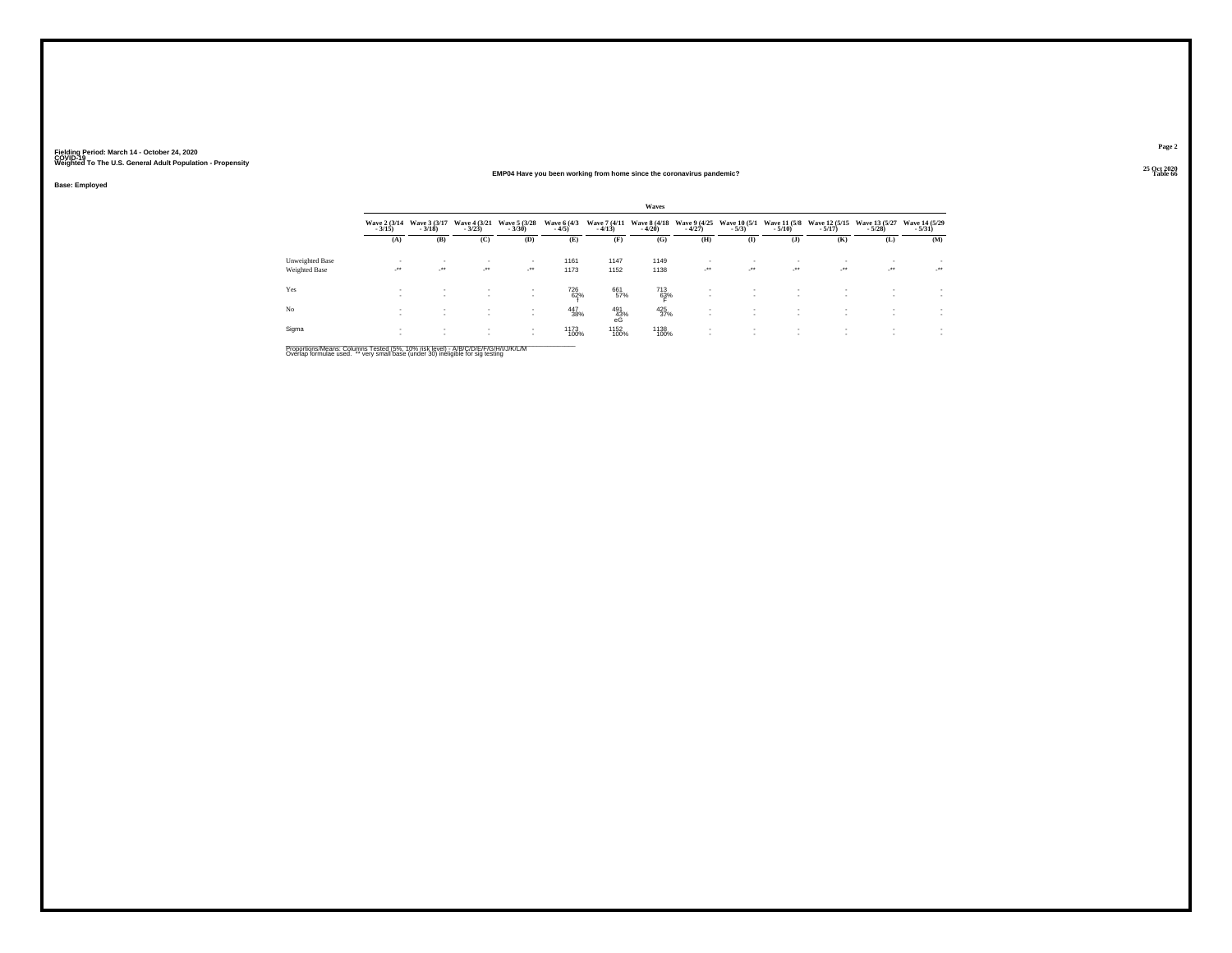#### **25 Oct 2020Q13 How has the coronavirus outbreak impacted your work life? Please select all that apply.Table 76 Table 76 Table 76 Table 76 Table 76 Table 76 Table 76 Table 76**

**Base: Employed**

|                                                                                                                                      |                           |                                    |                               |                                                                             |     |                                                      | Waves                              |     |          |         |                          |                                                                                                                                                                                                                      |                          |
|--------------------------------------------------------------------------------------------------------------------------------------|---------------------------|------------------------------------|-------------------------------|-----------------------------------------------------------------------------|-----|------------------------------------------------------|------------------------------------|-----|----------|---------|--------------------------|----------------------------------------------------------------------------------------------------------------------------------------------------------------------------------------------------------------------|--------------------------|
|                                                                                                                                      |                           |                                    |                               | Wave 2 (3/14 Wave 3 (3/17 Wave 4 (3/21 Wave 5 (3/28<br>3/15) - 3/18) - 3/18 |     |                                                      |                                    |     |          |         |                          | Wave 6 (4/3 Wave 7 (4/11 Wave 8 (4/18 Wave 9 (4/25 Wave 10 (5/1 Wave 11 (5/8 Wave 12 (5/15 Wave 13 (5/27 Wave 14 (5/29 - 4/5)<br>-4/20 -4/20 -5/31 -5/31 -5/10 -5/10 -5/11 -5/12 -5/12 -5/13 -5/13 -5/13 -5/13 -5/14 |                          |
|                                                                                                                                      | (A)                       | (B)                                | (C)                           | (D)                                                                         | (E) | (F)                                                  | (G)                                | (H) | $\bf{D}$ | $($ $)$ | (K)                      | (L)                                                                                                                                                                                                                  | (M)                      |
| Unweighted Base                                                                                                                      | 1212                      | 1242                               | 1212                          | 1198                                                                        | ٠   | ٠                                                    | 1149                               | ٠   | ٠        | ٠       | $\overline{\phantom{a}}$ | ٠                                                                                                                                                                                                                    | $\overline{\phantom{a}}$ |
| <b>Weighted Base</b>                                                                                                                 | 1275                      | 1246                               | 1242                          | 1242                                                                        | 59  | J.                                                   | 1138                               | ÷.  | ÷.       | ÷.      | $\cdot$                  | ÷.                                                                                                                                                                                                                   | J.                       |
| Work remote more often                                                                                                               | 302<br>24%                | 342<br>27%<br>a                    | 347<br>28%<br>a               | 368<br>30%<br>$\overline{A}$                                                |     | $\overline{\phantom{a}}$                             | 345<br>30%<br>$\overline{A}$       |     |          |         |                          |                                                                                                                                                                                                                      | ٠                        |
| Loss of business (e.g., sales decreasing, loss of<br>clients/accounts)                                                               | 256<br>20%                | 239<br>19%                         | 281<br>23%                    | 285<br>23%<br>b                                                             |     | $\overline{\phantom{a}}$<br>۰.                       | $^{227}_{20\%}$                    |     |          |         |                          |                                                                                                                                                                                                                      |                          |
| Limited the number of<br>hours I can work due to<br>limited demand (e.g.,<br>cancelled shifts, taken off<br>the schedule)            | 247<br>19%                | 291<br>23%<br>a                    | 302<br>24%<br>$\mathsf{A}$    | 332%<br>$\mathsf{A}$                                                        | ٠   | ٠<br>٠                                               | 267<br>23%<br>a                    |     |          |         |                          | ٠                                                                                                                                                                                                                    |                          |
| Decreased my productivity                                                                                                            | 234<br>18%                | 314<br>25%<br>$\mathsf{A}$         | 377<br>30%<br>ABG             | 338<br>27%<br>AG                                                            |     | $\overline{\phantom{a}}$<br>$\overline{\phantom{a}}$ | <sup>252</sup> <sub>22%</sub><br>a |     |          |         |                          |                                                                                                                                                                                                                      |                          |
| Increased my productivity                                                                                                            | 190<br>15%                | 179<br>14%                         | 176<br>14%                    | 226<br>aBCG <sup>48</sup>                                                   |     | ٠<br>٠                                               | 156<br>14%                         |     |          |         |                          |                                                                                                                                                                                                                      |                          |
| It has made my work<br>frustrating because I have<br>to care for my children<br>who are out of school                                | 168<br>13%                | 166<br>13%                         | 218<br>18%<br>AB <sup>1</sup> | 191<br>15%                                                                  |     | ٠<br>$\overline{\phantom{a}}$                        | 184<br>16%                         |     |          |         |                          |                                                                                                                                                                                                                      | ×.                       |
| Caused me to feel isolated<br>and lonely during the work<br>day due to working from<br>home                                          | 149<br>12%                | 226<br>18%<br>$\mathsf{A}$         | 297<br>24%<br>AB              | 310<br>25%<br>ĀB                                                            |     | $\overline{\phantom{a}}$                             | 270<br>24%<br>AB                   |     |          |         |                          |                                                                                                                                                                                                                      | ٠                        |
| Increased demand within<br>my line of work/presented<br>new business opportunities<br>(e.g., increasing sales, new<br>markets, etc.) | 147<br>12%                | 162%                               | <sup>154</sup> <sub>12%</sub> | 160<br>13%                                                                  |     | $\overline{\phantom{a}}$<br>۰.                       | 165<br>15%<br>a                    |     |          |         |                          |                                                                                                                                                                                                                      |                          |
| I have been laid off / put<br>on temporary leave until<br>business picks back up                                                     | 130<br>10%                | 186<br>15%<br>A                    | 251<br>20%<br>AB              | 287<br>23%<br>AB                                                            |     | ٠                                                    | 250<br>$^{22\%}_{\rm AB}$          |     |          |         |                          |                                                                                                                                                                                                                      |                          |
| It has made my work<br>difficult because I don't<br>have an adequate home<br>office                                                  | 123<br>10%                | $\frac{162}{13\%}$<br>$\mathsf{A}$ | 230<br>18%<br>AB              | 195<br>16%<br>A                                                             |     | $\overline{\phantom{a}}$                             | 219%<br>ABd                        |     |          |         |                          |                                                                                                                                                                                                                      |                          |
| I have not been able to<br>work because of falling ill                                                                               | $^{75}_{\ 6\%}$           | $^{63}_{\ 5\%}$                    | $^{90}_{7\%}$<br>bd           | $^{63}_{\ 5\%}$                                                             |     | $\overline{\phantom{a}}$<br>$\overline{\phantom{a}}$ | 94<br>8%<br>aBD                    |     |          |         |                          |                                                                                                                                                                                                                      | ٠                        |
| Other                                                                                                                                | 227<br>18%<br><b>BCDG</b> | 165<br>$^{13\%}_{DG}$              | 142<br>11%<br>dĠ              | 106<br>9%                                                                   |     | ٠<br>$\overline{\phantom{a}}$                        | 80<br>7%                           |     |          |         |                          |                                                                                                                                                                                                                      |                          |
| Sigma                                                                                                                                | 2249<br>176%              | 2494<br>200%                       | 2864<br>231%                  | 2861<br>230%                                                                |     | $\overline{\phantom{a}}$<br>۰.                       | 2508<br>220%                       |     |          |         |                          |                                                                                                                                                                                                                      | ٠<br>٠                   |

Proportions/Means: Columns Tested (5%, 10% risk level) - A/B/C/D/E/F/G/H/I/J/K/L/M<br>Overlap formulae used. \*\* very small base (under 30) ineligible for sig testing

**Page 3**25 Oct 2020<br>Table 76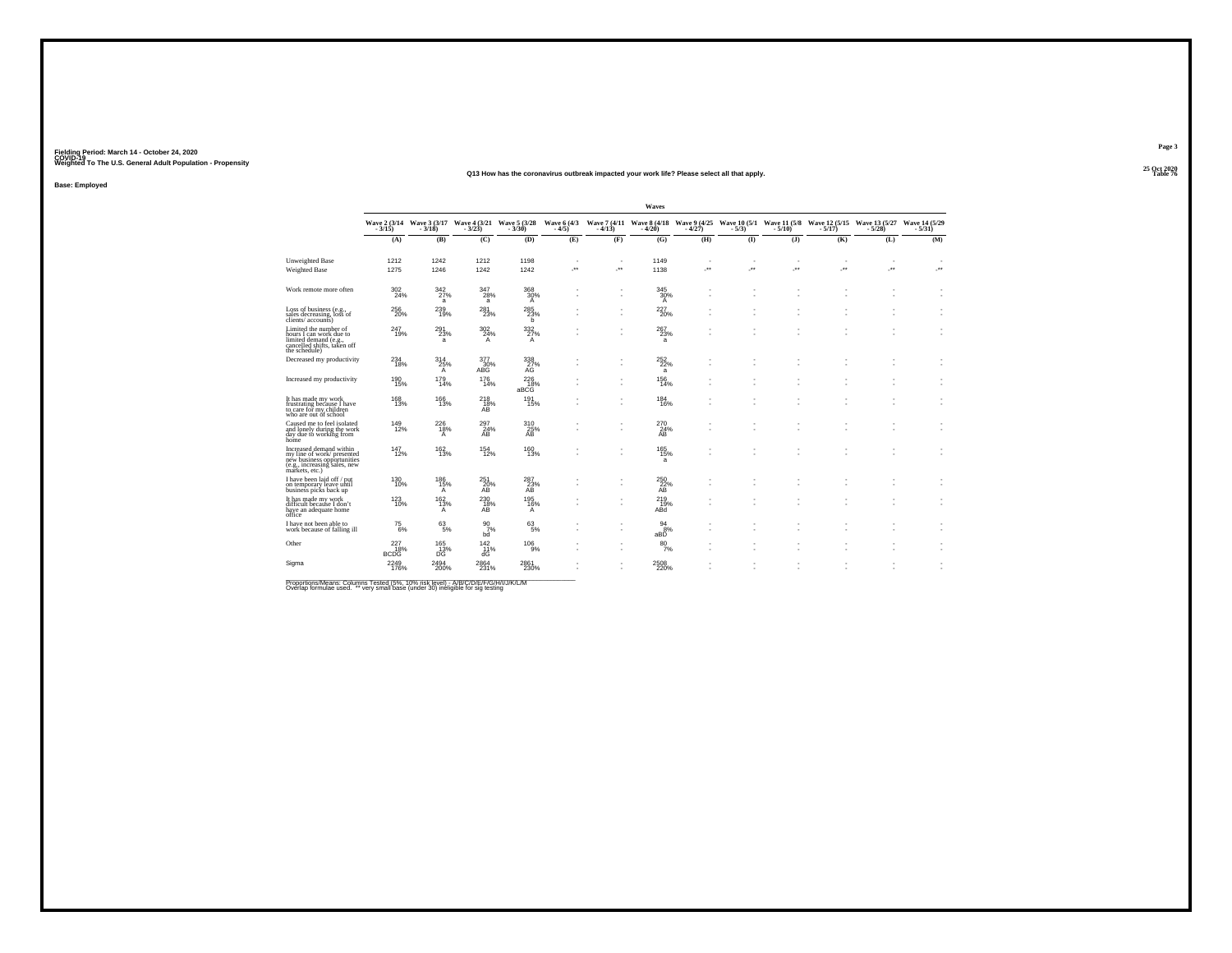**Base: All Respondents**

#### **25 Oct 2020LI04 Did you get a flu vaccine during the 2019-2020 flu season?Table 78 Table 78**

|                                  |                            |                                          |                              |                              |                                          |                   | Waves                                 |                          |                            |                                        |                                          |                            |                  |
|----------------------------------|----------------------------|------------------------------------------|------------------------------|------------------------------|------------------------------------------|-------------------|---------------------------------------|--------------------------|----------------------------|----------------------------------------|------------------------------------------|----------------------------|------------------|
|                                  | Wave 2 (3/14)<br>$-3/15$ ) | Wave 3 (3/17)<br>$-3/18$                 | Wave 4 (3/21)<br>$-3/23$     | Wave 5 (3/28)<br>$-3/30$     | Wave 6 (4/3)<br>$-4/5$                   | $-4/13$           | Wave 7 (4/11 Wave 8 (4/18)<br>$-4/20$ | Wave 9 (4/25)<br>$-4/27$ | $-5/3$ )                   | Wave 10 (5/1 Wave 11 (5/8<br>$-5/10$ ) | Wave 12 (5/15)<br>$-5/17$                | Wave 13 (5/27)<br>$-5/28$  | Wave 14 (5/29)   |
|                                  | (A)                        | (B)                                      | (C)                          | (D)                          | (E)                                      | (F)               | (G)                                   | (H)                      | $($ I                      | $($ J $)$                              | (K)                                      | (L)                        | (M)              |
| Unweighted Base<br>Weighted Base | ٠<br><b>A</b>              | ٠<br>$\cdot$                             | $\sim$<br>$\cdot$            | $\cdot$                      | $\cdot$                                  | ٠<br>$\cdot$      | 2029<br>2029                          | $\cdot$                  | $\mathcal{L}^{\text{max}}$ | - * *                                  | $\overline{\phantom{a}}$<br>$\cdot$      | $\mathcal{L}^{\text{max}}$ | - * *            |
| Yes                              | ٠<br>х.                    | $\mathbf{r}$<br>$\overline{\phantom{a}}$ | $\mathbf{r}$<br>$\mathbf{r}$ |                              | $\overline{\phantom{a}}$<br>$\mathbf{r}$ | ٠<br>$\mathbf{r}$ | 1083<br>53%                           |                          | $\sim$                     | ٠                                      | $\mathbf{r}$                             |                            | $\sim$           |
| No                               | ٠<br>٠                     | $\overline{\phantom{a}}$                 | $\mathbf{r}$<br>$\mathbf{r}$ | $\mathbf{r}$                 | $\overline{\phantom{a}}$                 | ٠<br>٠            | 879<br>43%                            |                          | $\mathbf{r}$               | ٠                                      |                                          |                            | $\sim$           |
| Not sure                         | $\sim$                     | $\sim$<br>$\overline{\phantom{a}}$       | $\sim$<br>$\mathbf{r}$       | $\mathbf{r}$<br>$\mathbf{r}$ |                                          | ٠<br>$\sim$       | 66<br>3%                              |                          | $\sim$<br>$\sim$           | ٠<br>$\overline{\phantom{a}}$          | $\sim$                                   | $\sim$                     | $\sim$<br>$\sim$ |
| Sigma                            | ٠                          | $\overline{\phantom{a}}$                 | $\sim$<br>$\mathbf{r}$       |                              | $\overline{\phantom{a}}$                 | $\sim$            | 2029<br>100%                          |                          | ٠<br>٠                     | ٠                                      | $\overline{\phantom{a}}$<br>$\mathbf{r}$ | ٠<br>٠                     | $\sim$           |

Proportions/Means: Columns Tested (5%, 10% risk level) - A/B/C/D/E/F/G/H/I/J/K/L/M<br>Overlap formulae used. \*\* very small base (under 30) ineligible for sig testing

**Page 4**25 Oct 2020<br>Table 78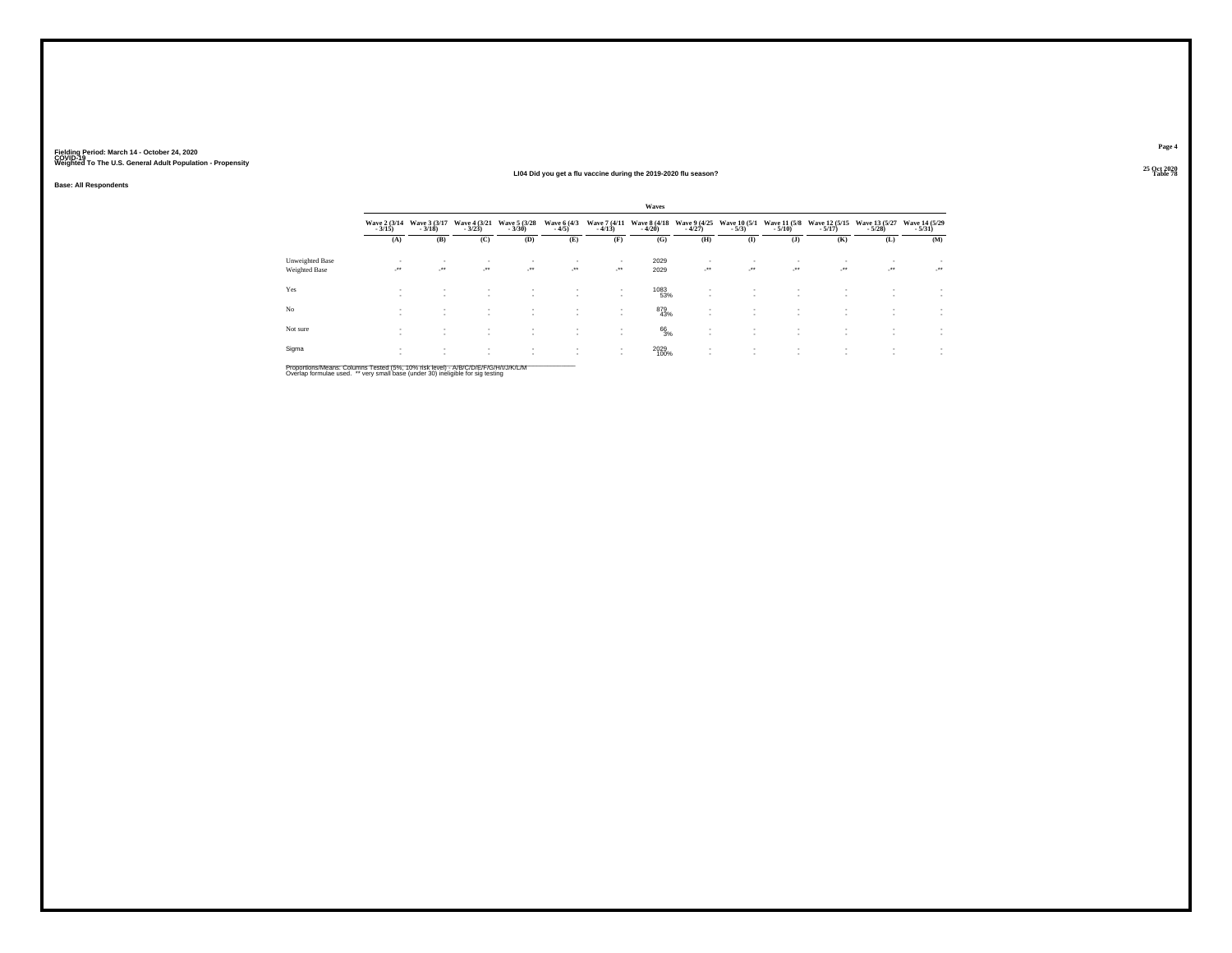#### **25 Oct 2020LI05 Are you going to get a flu vaccine for the 2020-2021 flu season?**

**Base: All Respondents**

|                                                                                |        |                                            |                              |               |                                                      |                                    | <b>Waves</b>                                 |                         |                   |           |                                                      |                                             |                  |
|--------------------------------------------------------------------------------|--------|--------------------------------------------|------------------------------|---------------|------------------------------------------------------|------------------------------------|----------------------------------------------|-------------------------|-------------------|-----------|------------------------------------------------------|---------------------------------------------|------------------|
|                                                                                |        | Wave 2 (3/14 Wave 3 (3/17<br>3/15) - 3/18) | Wave 4 (3/21)                | Wave 5 (3/28) | Wave 6 (4/3)<br>$-4/5)$                              | Wave 7 (4/11)<br>$-4/13$           | Wave 8 (4/18 Wave 9 (4/25<br>- 4/20) - 4/27) |                         | $-5/3$ )          | $-5/10$ ) | Wave 10 (5/1 Wave 11 (5/8 Wave 12 (5/15<br>$-5/17$ ) | Wave 13 (5/27 Wave 14 (5/29<br>5/28) - 5/28 |                  |
|                                                                                | (A)    | (B)                                        | (C)                          | (D)           | (E)                                                  | (F)                                | (G)                                          | (H)                     | $($ $\Gamma$      | $($ $)$   | (K)                                                  | (L)                                         | (M)              |
| Unweighted Base                                                                |        | $\mathbf{r}$                               | $\sim$                       | ٠             |                                                      |                                    | 2029                                         | ٠                       |                   |           |                                                      |                                             | $\sim$           |
| Weighted Base                                                                  | ur.    | ur.                                        | $\cdot$                      | $\cdot$       | $\mathcal{L}^{\bullet\bullet}$                       | $\cdot$                            | 2029                                         | $\mathcal{L}^{\bullet}$ | $\cdot$           | $\cdot$   | $\mathcal{L}^{\bullet\bullet}$                       | ur.                                         | $\cdot$          |
| Yes                                                                            |        | $\sim$                                     | $\mathbf{r}$                 | $\sim$        | $\mathbf{r}$                                         | $\sim$<br>$\sim$                   | 1150<br>57%                                  |                         | $\mathbf{r}$      | ٠         | $\overline{\phantom{a}}$                             | ٠                                           |                  |
| No                                                                             | $\sim$ | $\mathbf{r}$<br>$\mathbf{r}$               | $\mathbf{r}$                 | $\sim$        | $\overline{\phantom{a}}$                             | $\mathbf{r}$<br>$\sim$             | 652<br>32%                                   | ٠<br>$\sim$             | $\sim$            | $\sim$    | $\overline{\phantom{a}}$                             | ٠                                           | $\sim$           |
| Not sure                                                                       | $\sim$ | $\mathbf{r}$                               | $\sim$<br>$\sim$             |               |                                                      | $\mathbf{r}$                       | $^{227}_{11\%}$                              | ٠                       |                   |           |                                                      |                                             | $\sim$           |
| N/A - I have already<br>received a flu vaccine for<br>the 2020-2021 flu season |        |                                            | $\mathbf{r}$<br>$\mathbf{r}$ | $\mathbf{r}$  | $\overline{\phantom{a}}$<br>$\overline{\phantom{a}}$ | $\overline{\phantom{a}}$           | ٠<br>٠                                       | ٠                       | ٠                 | ٠         |                                                      |                                             | $\sim$<br>$\sim$ |
| Sigma                                                                          |        | $\sim$                                     | $\mathbf{r}$                 | $\mathbf{r}$  | $\sim$<br>$\overline{\phantom{a}}$                   | $\overline{\phantom{a}}$<br>$\sim$ | 2029<br>100%                                 |                         | $\mathbf{r}$<br>۰ | ٠<br>۰    | $\overline{\phantom{a}}$                             | $\sim$                                      | $\sim$           |

Proportions/Means: Columns Tested (5%, 10% risk level) - A/B/C/D/E/F/G/H/I/J/K/L/M<br>Overlap formulae used. \*\* very small base (under 30) ineligible for sig testing

**Page 5**25 Oct 2020<br>Table 79

**Table 79 Table 79 Table 79 Table 79 Table 79 Table 79 Table 79 Table 79**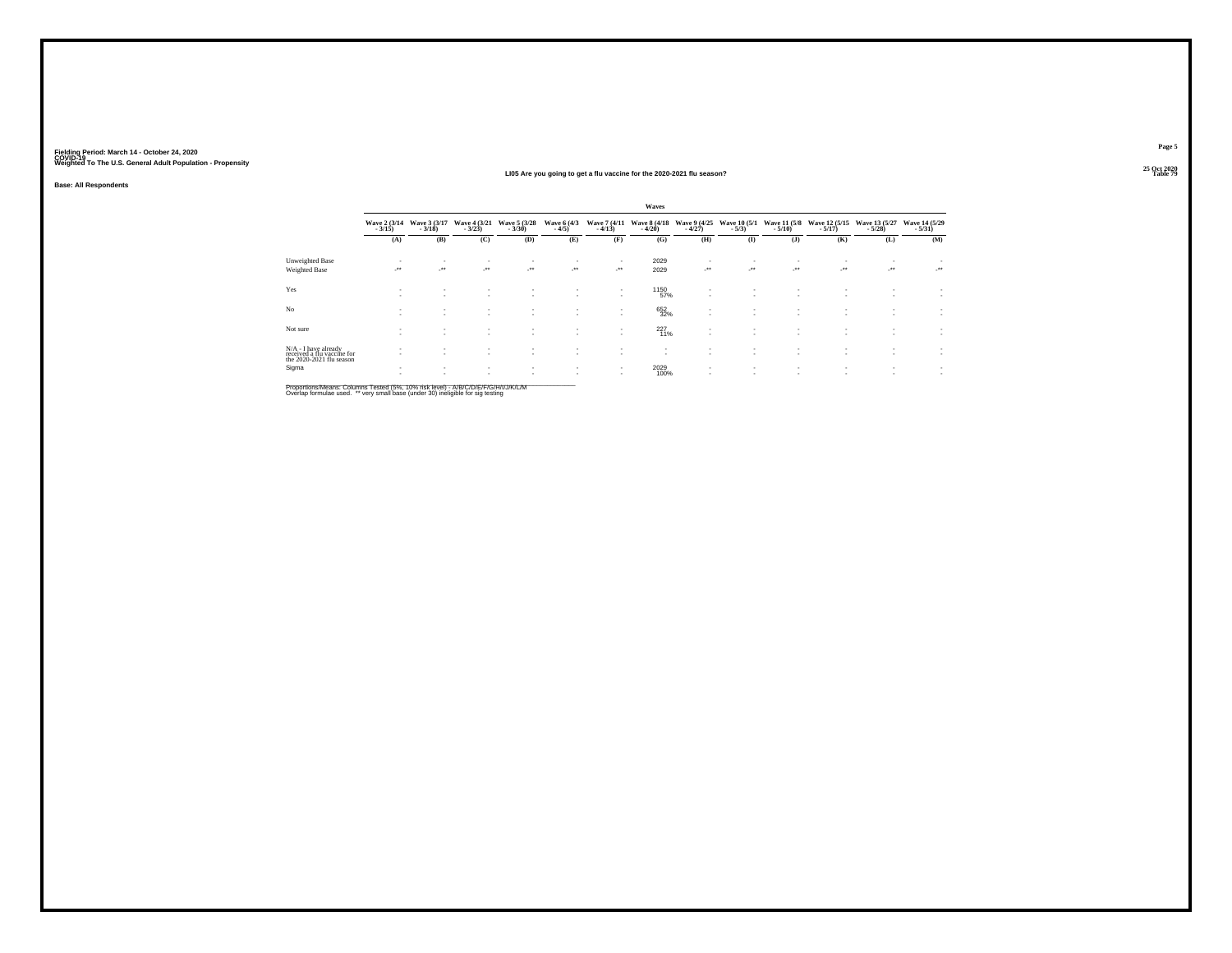#### **25 Oct 2020LI05X How likely are you to get a COVID-19 vaccine as soon as it becomes available?Table 81 Table 81**

**Base: All Respondents**

**Page 6**25 Oct 2020<br>Table 81

**Waves**Wave 2 (3/14 Wave 3 (3/17 Wave 4 (3/21 Wave 6 (3/28 Wave 6 (4/3 Wave 7 (4/11 Wave 11 (5/18 Wave 11 (5/18 Wave 11 (5/29 Wave 11 (5/29 Wave 11 (5/29 Wave 11 (5/29 Wave 11 (5/29 Wave 11 (5/29 Wave 11 (5/29 Wave 11) = 3/15) **(M) (A) (B) (C) (D) (E) (F) (G) (H) (I) (J) (K) (L)**Unweighted Base<br>Weighted Base - - - - - - <sup>2029</sup> - - - - - - -\*\* -\*\* -\*\* -\*\* -\*\* -\*\* <sup>2029</sup> -\*\* -\*\* -\*\* -\*\* -\*\* -\*\* - - - - - - 1475 - - - - - - $\ddot{\phantom{a}}$ - - - - - - 73% - - - - - - Very/Somewhat Likely (Net)- - - - - - 889 - - - - - - $\ddot{\cdot}$ - - - - - - 44% - - - - - - Very likely - - - - - - 586 - - - - - - $\bar{z}$ - - - - - - 29% - - - - - - Somewhat likely -- - - - - - - - - - - - - - -  $\sim$  -  $554$  , and the set of the set of the set of the set of the set of the set of the set of the set of the set of the set of the set of the set of the set of the set of the set of the set  $\mathbb{C}$ Not Very/Not At All Like Hotels (Net At All Like At All Like At All Like At All Like At All Like At All Like A<br>Likely (Net) - - - - - - 315 - - - - - - $\ddot{\mathbb{C}}$ Not very likely the second control to the control of the second control to the control of the control of the control of the control of the control of the control of the control of the control of the control of the control - - - - - - 238 - - - - - - $\pm$ - - - - - - 12% - - - - - - Not at all likely -- - - - - - - -  $2029$  , and the set of the set of the set of the set of the set of the set of the set of the set of the set of the set of the set of the set of the set of the set of the set of the set of the set of the s  $\cdot$ - - - - - - 100% - - - - - - Sigma

Proportions/Means: Columns Tested (5%, 10% risk level) - A/B/C/D/E/F/G/H/I/J/K/L/M<br>Overlap formulae used. \*\* very small base (under 30) ineligible for sig testing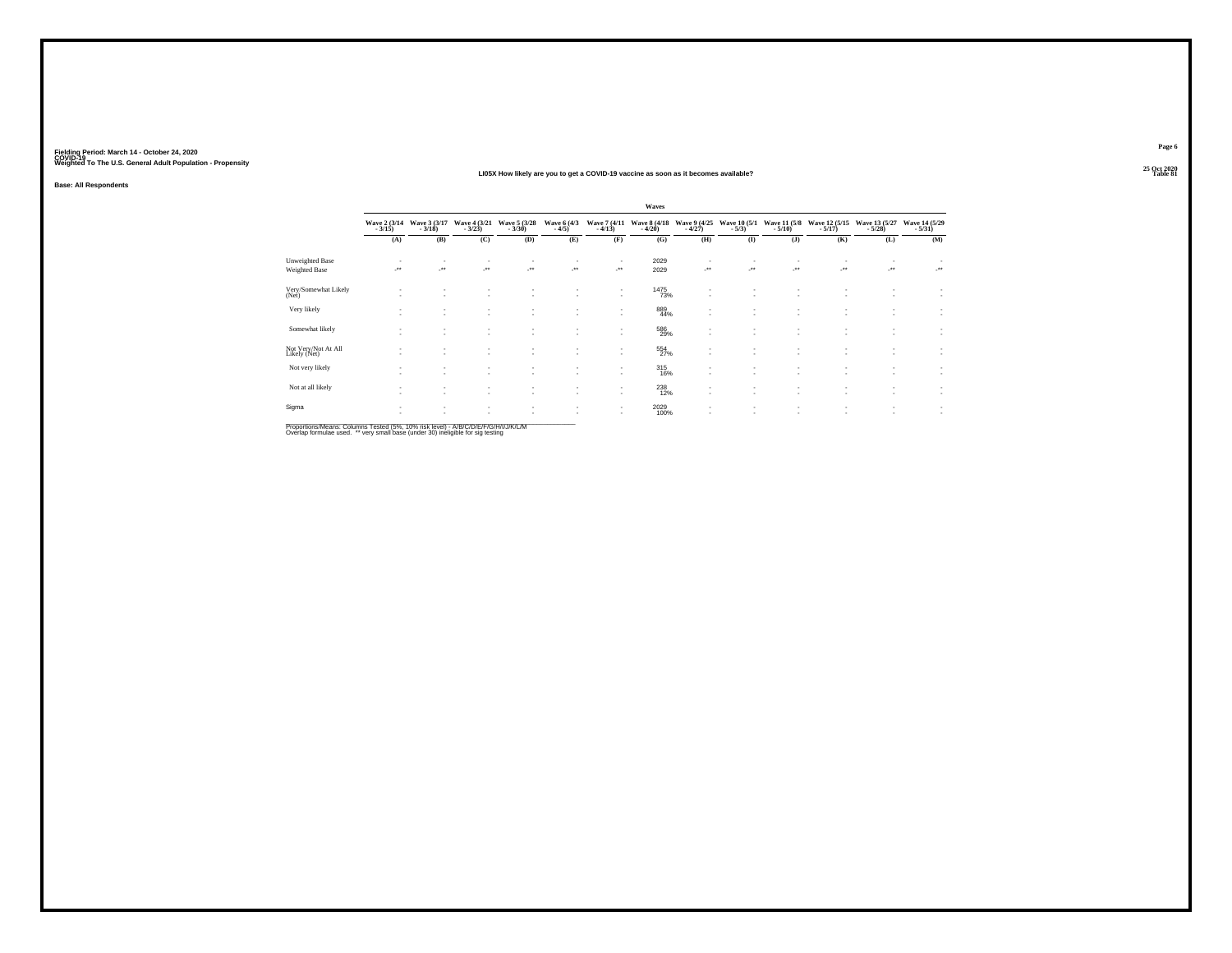#### **25 Oct 2020Q3A Which of the following best describes your response to coronavirus?Table 84 Table 84**

**Base: All Respondents**

|                                                                                      |                            |                                                |                                    |                              |                                 |                                    | Waves                    |                            |                              |                                    |                                    |                                    |                                     |
|--------------------------------------------------------------------------------------|----------------------------|------------------------------------------------|------------------------------------|------------------------------|---------------------------------|------------------------------------|--------------------------|----------------------------|------------------------------|------------------------------------|------------------------------------|------------------------------------|-------------------------------------|
|                                                                                      | Wave 2 (3/14)<br>$-3/15$   | Wave 3 (3/17)<br>$-3/18$                       | Wave 4 (3/21)<br>$-3/23$           | Wave 5 (3/28)<br>$-3/30$     | Wave 6 (4/3)<br>$-4/5$          | Wave 7 (4/11)<br>$-4/13$           | Wave 8 (4/18)<br>$-4/20$ | Wave 9 (4/25)<br>$-4/27$   | Wave 10 (5/1)<br>$-5/3$      | <b>Wave 11 (5/8)</b><br>$-5/10$    | Wave 12 (5/15)<br>$-5/17$          | Wave 13 (5/27)<br>$-5/28$          | Wave 14 (5/29)<br>$-5/31$           |
|                                                                                      | (A)                        | (B)                                            | (C)                                | (D)                          | (E)                             | (F)                                | (G)                      | (H)                        | $($ I                        | (3)                                | (K)                                | (L)                                | (M)                                 |
| Unweighted Base                                                                      |                            | 2019                                           | 2023                               | 2016                         | 1993                            | 2013                               |                          |                            | 2039                         | 2030                               | 1961                               | 1996                               | 1965                                |
| Weighted Base                                                                        | $\cdot$                    | 2019                                           | 2023                               | 2016                         | 1993                            | 2013                               | $\cdot$                  | $\mathcal{L}^{\text{max}}$ | 2039                         | 2066                               | 1961                               | 1996                               | 1965                                |
| I have taken steps to<br>make sure I leave my<br>residence as little as'<br>possible | $\sim$                     | 1541<br>76%                                    | 1684<br>83%                        | 1809<br>90%<br><b>BCJKLM</b> | 1890<br>95%<br><b>BCDFIJKLM</b> | 1830<br>91%<br><b>BCJKLM</b>       | . .                      |                            | 1817<br>89%<br><b>BCJKLM</b> | 1758<br>85%<br><b>Bm</b>           | 1654<br>84%                        | 1691<br>85%                        | 1623<br>$\frac{83}{8}$              |
| I have been leaving my<br>residence as I normally<br>would<br>Sigma                  | $\sim$<br>$\sim$<br>$\sim$ | 478<br>24%<br><b>CDEFIJKLM</b><br>2019<br>100% | 339<br>17%<br>DEFI<br>2023<br>100% | 207<br>10%<br>2016<br>100%   | 103<br>5%<br>1993<br>100%       | 183<br>$_{E}^{9%}$<br>2013<br>100% | . .<br>. .               | $\sim$<br>$\sim$           | 222<br>11%<br>2039<br>100%   | 308<br>15%<br>DEFI<br>2066<br>100% | 307<br>16%<br>DEFI<br>1961<br>100% | 305<br>15%<br>DEFI<br>1996<br>100% | 342<br>17%<br>DEFIj<br>1965<br>100% |

Proportions/Means: Columns Tested (5%, 10% risk level) - A/B/C/D/E/F/G/H/I/J/K/L/M<br>Overlap formulae used. \*\* very small base (under 30) ineligible for sig testing

**Page 7**25 Oct 2020<br>Table 84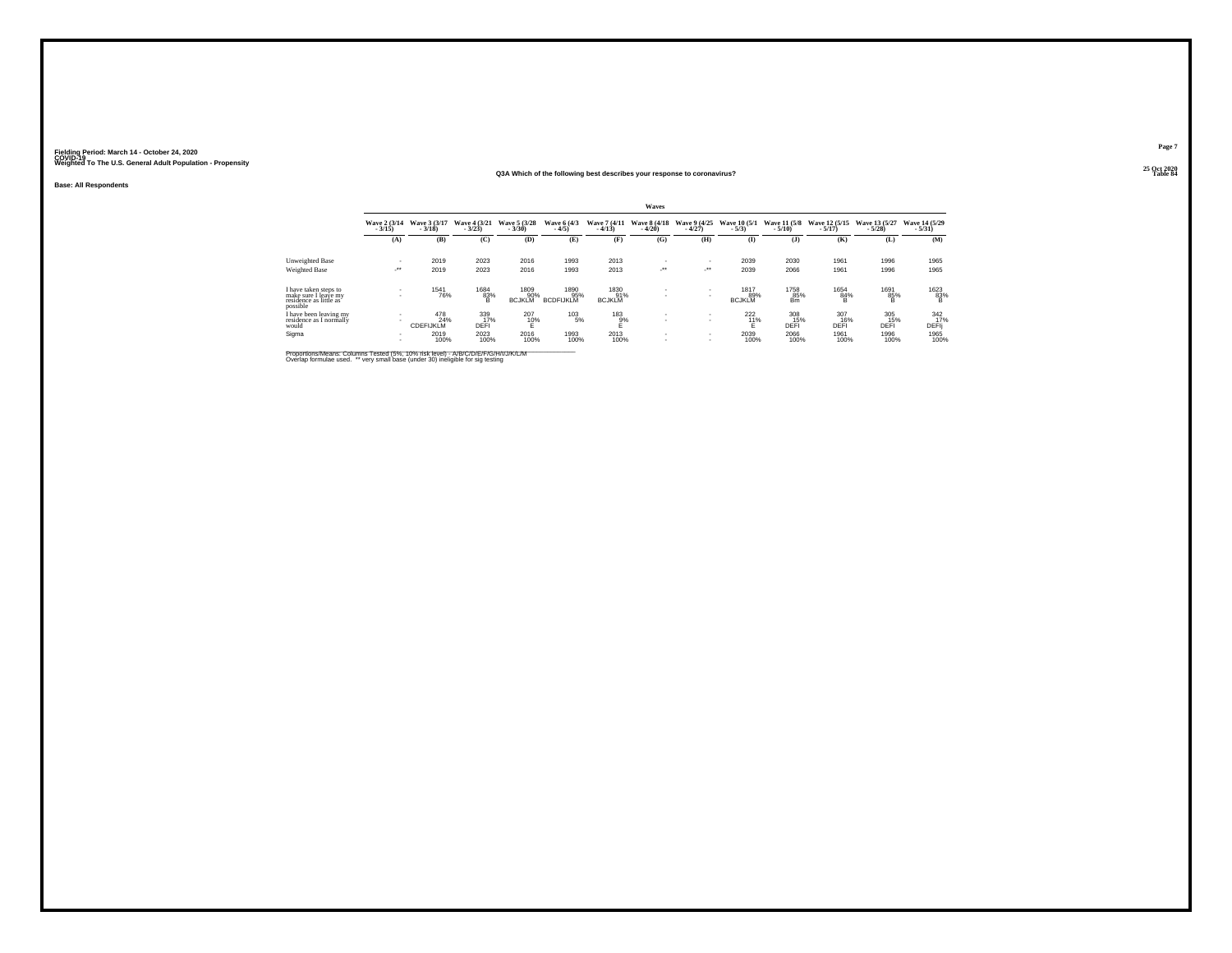#### **25 Oct 2020EMP02 How concerned are you that you may lose your job due to the coronavirus outbreak?Table 85 Table 85**

**Base: Employed**

|                                        |                          |                          |                                                      |                            |                        |                                                                        | Waves                                       |                          |                                   |                          |                           |                            |                           |
|----------------------------------------|--------------------------|--------------------------|------------------------------------------------------|----------------------------|------------------------|------------------------------------------------------------------------|---------------------------------------------|--------------------------|-----------------------------------|--------------------------|---------------------------|----------------------------|---------------------------|
|                                        | Wave 2 (3/14)<br>$-3/15$ | Wave 3 (3/17)<br>$-3/18$ | Wave 4 (3/21)<br>$-3/23$                             | Wave 5 (3/28)<br>$-3/30$   | Wave 6 (4/3)<br>$-4/5$ | Wave 7 (4/11)<br>$-4/13$                                               | Wave 8 (4/18)<br>$-4/20$                    | Wave 9 (4/25)<br>$-4/27$ | Wave 10 (5/1)<br>$-5/3$           | Wave 11 (5/8)<br>$-5/10$ | Wave 12 (5/15)<br>$-5/17$ | Wave 13 (5/27)<br>$-5/28$  | Wave 14 (5/29)<br>$-5/31$ |
|                                        | (A)                      | (B)                      | (C)                                                  | (D)                        | (E)                    | (F)                                                                    | (G)                                         | (H)                      | $($ I                             | $($ $)$                  | (K)                       | (L)                        | (M)                       |
| Unweighted Base                        | ٠                        |                          | $\sim$                                               | 1198                       | 1161                   | 1147                                                                   | 1149                                        | 1207                     | 1190                              | 1173                     | 1130                      | 1103                       | 1068                      |
| Weighted Base                          | ÷.                       | $\overline{\phantom{a}}$ | $\cdot$                                              | 1242                       | 1173                   | 1152                                                                   | 1138                                        | 1235                     | 1184                              | 1221                     | 1096                      | 1069                       | 1076                      |
| Very/Somewhat<br>Concerned (Net)       | ٠<br>٠                   | $\overline{\phantom{a}}$ | $\overline{\phantom{a}}$<br>$\mathbf{r}$             | 692<br>56%<br>hĨÑ          | 701<br>60%<br>fGHIJKLM | 638<br>55%<br>hIM                                                      | 594<br>52%                                  | 630<br>51%               | 645<br>$\frac{55}{M}$             | 659<br>54%<br>M          | 567<br>52%                | 541<br>51%                 | 515<br>48%                |
| Very concerned                         | ٠<br>٠                   |                          | $\overline{\phantom{a}}$<br>$\overline{\phantom{a}}$ | 347<br>28%<br><b>HJKLM</b> | 383<br>33%<br>dGHIJKLM | 333<br>29%<br><b>HJKLM</b>                                             | <sup>292</sup> <sub>26%</sub><br><b>KLM</b> | $^{284}_{23\%}$          | $\frac{300}{25\%}$<br>kLm         | 283%                     | $^{234}_{21\%}$           | $^{207}_{19\%}$            | 226<br>21%                |
| Somewhat concerned                     | ٠                        |                          | $\overline{\phantom{a}}$<br>$\overline{\phantom{a}}$ | 344<br>28%                 | $\frac{318}{27\%}$     | $^{305}_{\phantom{1}\phantom{1}\phantom{1}\phantom{1}\phantom{1}26\%}$ | $\frac{302}{27\%}$                          | $^{346}_{28\%}$          | 345<br>29%                        | 376<br>31%<br>fg         | $^{333}_{\ 30\%}$         | $\frac{334}{31\%}$<br>eFGm | 289<br>27%                |
| Not At All/Not Very<br>Concerned (Net) | ٠                        |                          | $\overline{\phantom{a}}$<br>$\overline{\phantom{a}}$ | 551<br>44%                 | 471<br>40%             | 514<br>45%<br>$\epsilon$                                               | 544<br>48%                                  | 604<br>49%<br>dFf        | 539<br>45%                        | 563<br>46%               | 529<br>$\frac{48}{5}$     | 528<br>$49%$<br>dEf        | 560<br>DEFIJ              |
| Not very concerned                     | ٠<br>٠                   | $\overline{\phantom{a}}$ | $\sim$<br>$\overline{\phantom{a}}$                   | $^{258}_{21\%}$            | $^{221}_{19\%}$        | $^{263}_{23\%}$<br>e                                                   | 256<br>22%<br>$\theta$                      | $^{275}_{22\%}$<br>e     | 271<br>23%<br>$\ddot{\textbf{e}}$ | $\frac{302}{25}\%$<br>dE | 247<br>23%<br>e           | $^{245}_{23\%}$<br>е       | $^{263}_{24\%}$<br>Е      |
| Not at all concerned                   | ٠                        |                          | $\sim$<br>$\overline{\phantom{a}}$                   | $^{293}_{24\%}$            | $^{251}_{21\%}$        | $^{251}_{22\%}$                                                        | 288<br>ej                                   | 329 27%<br>EFÜ           | 267<br>23%                        | $^{261}_{21\%}$          | 2826%<br>efi              | 283<br>26%<br>EFIJ         | 297<br>28%<br>dEFIJ       |
| Sigma                                  | ٠<br>٠                   | $\overline{\phantom{a}}$ | $\overline{\phantom{a}}$<br>$\overline{\phantom{a}}$ | 1242<br>100%               | 1173<br>100%           | <sup>1152</sup> 100%                                                   | 1138<br>100%                                | 1235<br>100%             | 1184<br>100%                      | 1221<br>100%             | 1096<br>100%              | 1069<br>100%               | 1076<br>100%              |

Proportions/Means: Columns Tested (5%, 10% risk level) - A/B/C/D/E/F/G/H/I/J/K/L/M<br>Overlap formulae used. \*\* very small base (under 30) ineligible for sig testing

**Page 8**25 Oct 2020<br>Table 85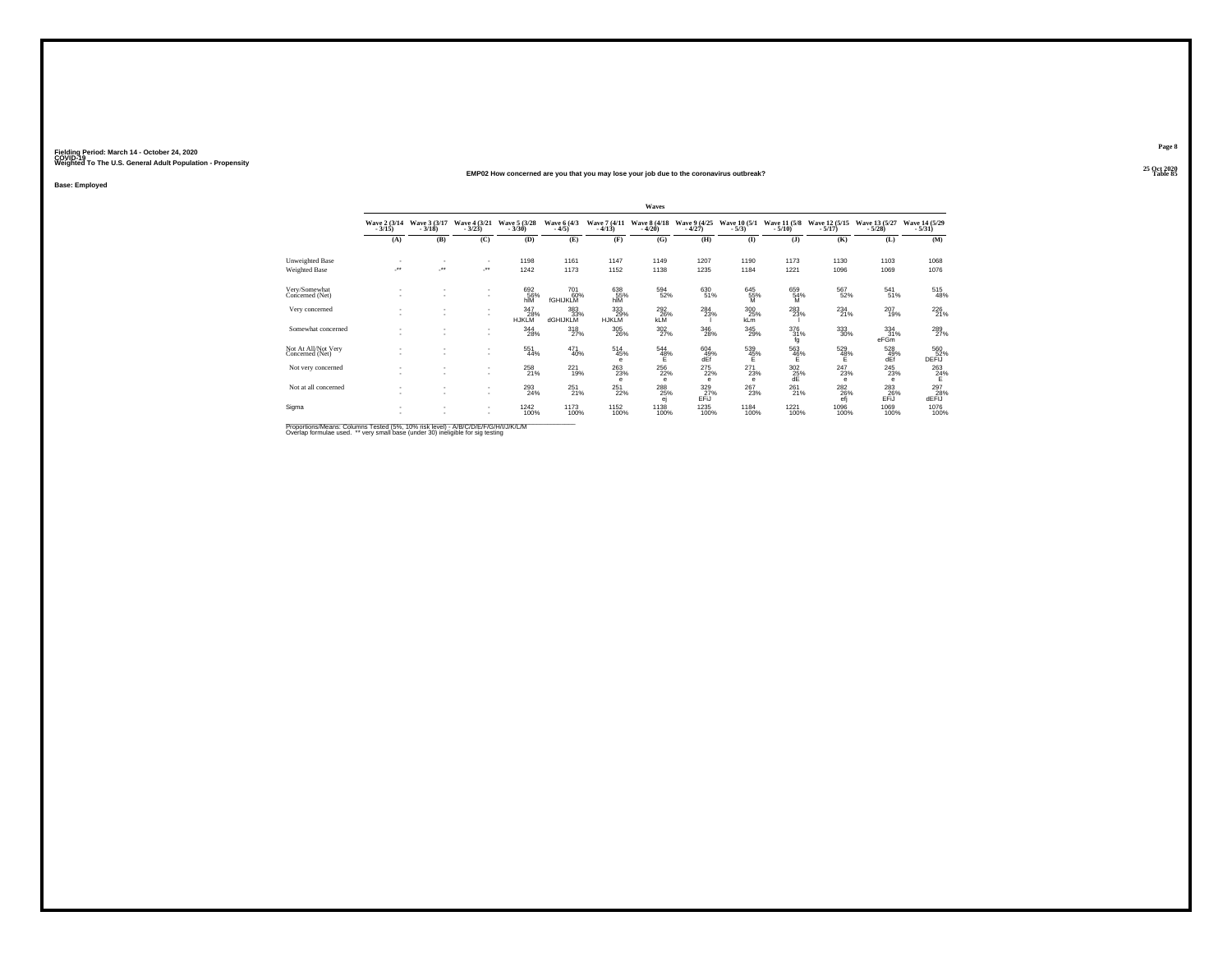#### **25 Oct 2020Q9 Do you think your income in 2020 will be lower, higher or about the same as it was in 2019?Table 86 Table 86 Table 86**

**Base: All Respondents**

|                                  |                            |                          |                                      |                          |                         |                          | Waves                            |                                     |                                          |                            |                                    |                           |                                  |
|----------------------------------|----------------------------|--------------------------|--------------------------------------|--------------------------|-------------------------|--------------------------|----------------------------------|-------------------------------------|------------------------------------------|----------------------------|------------------------------------|---------------------------|----------------------------------|
|                                  | Wave 2 (3/14)<br>$-3/15$ ) | Wave 3 (3/17)<br>$-3/18$ | Wave 4 (3/21)<br>$-3/23$             | Wave 5 (3/28)<br>$-3/30$ | Wave 6 (4/3)<br>$-4/5$  | Wave 7 (4/11)<br>$-4/13$ | <b>Wave 8 (4/18)</b><br>$-4/20$  | Wave 9 (4/25)<br>$-4/27$            | Wave 10 (5/1)<br>$-5/3$ )                | Wave 11 (5/8)<br>$-5/10$ ) | Wave 12 (5/15)<br>$-5/17$ )        | Wave 13 (5/27)<br>$-5/28$ | Wave 14 (5/29)<br>$-5/31$        |
|                                  | (A)                        | (B)                      | (C)                                  | (D)                      | (E)                     | (F)                      | (G)                              | (H)                                 | $($ I                                    | $($ $)$                    | (K)                                | (L)                       | (M)                              |
| Unweighted Base<br>Weighted Base | <br>$\cdot$                | $\sim$<br>ur.            | $\sim$<br>$\mathcal{L}^{\text{max}}$ | 2016<br>2016             | 1993<br>1993            | 2013<br>2013             | 2029<br>2029                     | ٠<br>$\mathcal{L}^{\bullet\bullet}$ | $\overline{\phantom{a}}$<br>$\cdot$      | $\cdot$                    | ٠<br>$\cdot$                       | $\mathcal{F}^{\bullet}$   | 1965<br>1965                     |
| Lower                            | $\sim$<br>                 | $\sim$<br>$\mathbf{r}$   | $\mathbf{r}$<br>$\mathbf{r}$         | 791<br>39%<br>gM         | 862<br>$\frac{43}{100}$ | 826<br>G <sup>41%</sup>  | 726<br>$\frac{36}{9}$            | ٠                                   | $\sim$                                   |                            | ٠<br>$\sim$                        |                           | 625<br>32%                       |
| Higher                           |                            | $\sim$<br>$\sim$         | $\sim$<br>$\sim$                     | $\frac{362}{18\%}$       | $^{315}_{16\%}$         | 291<br>14%               | $\underset{\mathsf{EF}}{^{382}}$ |                                     | $\overline{\phantom{a}}$                 |                            | $\overline{\phantom{a}}$<br>$\sim$ |                           | 431<br>22%<br><b>DEFg</b>        |
| About the same                   |                            | $\sim$<br>$\mathbf{r}$   | $\mathbf{r}$<br>$\mathbf{r}$         | 864<br>43%               | 816<br>41%              | 895<br>44%<br>e          | 921<br>45%                       | $\sim$<br>٠                         | $\mathbf{r}$<br>$\mathbf{r}$             | $\mathbf{r}$               | ٠<br>$\overline{\phantom{a}}$      | <b>A</b>                  | $\underset{\mathsf{dE}}{^{909}}$ |
| Sigma                            | $\sim$<br>$\sim$           | $\sim$<br>$\mathbf{r}$   | $\sim$<br>$\mathbf{r}$               | 2016<br>100%             | 1993<br>100%            | 2013<br>100%             | 2029<br>100%                     | ٠<br>٠                              | $\mathbf{r}$<br>$\overline{\phantom{a}}$ | $\sim$                     | $\overline{\phantom{a}}$<br>٠      | . .                       | 1965<br>100%                     |

Proportions/Means: Columns Tested (5%, 10% risk level) - A/B/C/D/E/F/G/H/I/J/K/L/M<br>Overlap formulae used. \*\* very small base (under 30) ineligible for sig testing

**Page 9**25 Oct 2020<br>Table 86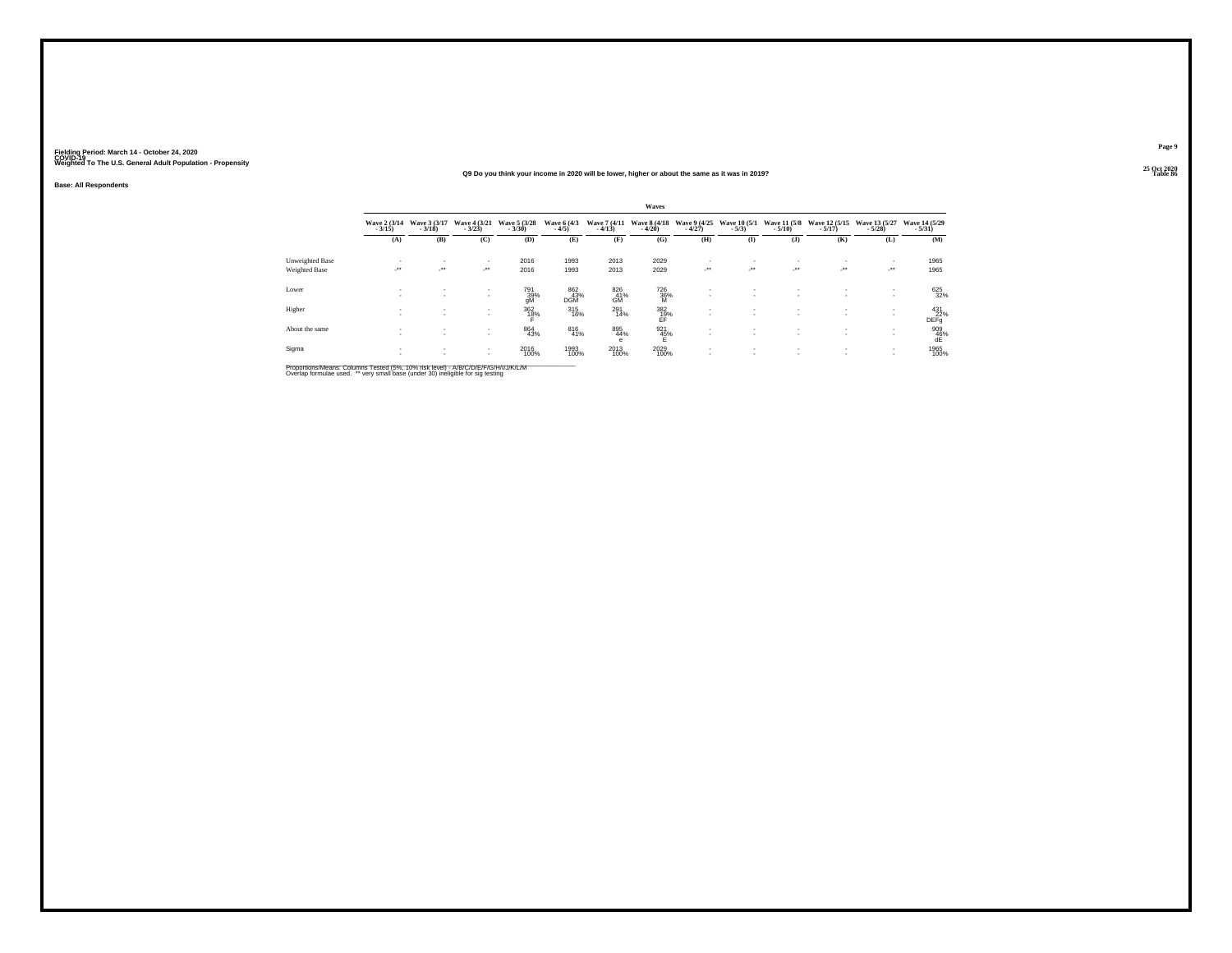## **25 Oct 2020EMP05 As a result of the current pandemic, have you or your household been impacted financially in any of the following ways?Summary Of Yes**

**Base: All Respondents**

|                                                                                                                  |         |                          |                          |                                                                             |                            |                         | Waves                         |                 |          |         |                                                                                                                       |         |                           |
|------------------------------------------------------------------------------------------------------------------|---------|--------------------------|--------------------------|-----------------------------------------------------------------------------|----------------------------|-------------------------|-------------------------------|-----------------|----------|---------|-----------------------------------------------------------------------------------------------------------------------|---------|---------------------------|
|                                                                                                                  | $-3/15$ | $-3/18$                  | $-3/23$                  | Wave 2 (3/14 Wave 3 (3/17 Wave 4 (3/21 Wave 5 (3/28 Wave 6 (4/3)<br>$-3/30$ | $-4/5$                     | $-4/13$                 | $-4/20$                       | $-4/27$         | $-5/3$ ) | $-5/10$ | Wave 7 (4/11 Wave 8 (4/18 Wave 9 (4/25 Wave 10 (5/1 Wave 11 (5/8 Wave 12 (5/15 Wave 13 (5/27 Wave 14 (5/29<br>$-5/17$ | $-5/28$ | $-5/31$                   |
|                                                                                                                  | (A)     | (B)                      | (C)                      | (D)                                                                         | (E)                        | (F)                     | (G)                           | (H)             | (I)      | $($ $)$ | (K)                                                                                                                   | (L)     | (M)                       |
| Unweighted Base                                                                                                  |         |                          |                          | $\overline{\phantom{a}}$                                                    | 1993                       | 2013                    | 2029                          | 2050            |          |         |                                                                                                                       |         | 1965                      |
| Weighted Base                                                                                                    | z.      | $\overline{\phantom{a}}$ | ×                        | ÷                                                                           | 1993                       | 2013                    | 2029                          | 2050            |          | J.      | J.                                                                                                                    | ÷.      | 1965                      |
| Missed (or will soon miss)<br>a rent/mortgage payment                                                            |         |                          | $\overline{\phantom{a}}$ | ٠                                                                           | 387<br>19%<br>gM           | $\frac{372}{18\%}$<br>m | 343<br>17%                    | 385<br>19%<br>m |          |         |                                                                                                                       | ٠       | 313<br>16%                |
| Missed (or will soon miss)<br>a bill payment                                                                     |         |                          |                          | ٠<br>٠                                                                      | $\frac{543}{27\%}$<br>fGM  | 488<br>24%              | 466<br>23%                    | 503<br>25%      |          |         |                                                                                                                       | ٠<br>٠  | 429<br>22%                |
| Provided financial support<br>for a family member                                                                |         |                          |                          | $\overline{\phantom{a}}$                                                    | 560<br>28%                 | 581<br>29%              | 599<br>30%                    | 580<br>28%      |          |         |                                                                                                                       |         | 613<br>31%<br>e           |
| Provided financial support<br>for a friend                                                                       |         |                          |                          | ٠<br>٠                                                                      | 383<br>19%                 | 360<br>18%              | 372<br>18%                    | 407<br>20%      |          |         |                                                                                                                       | ٠<br>٠  | 451<br>23%<br><b>EFGh</b> |
| Sought out new or<br>additional sources of<br>income                                                             |         |                          |                          | ٠                                                                           | $752$<br>$38\%$<br>GHM     | $^{774}_{38\%}$<br>GHM  | 665<br>33%                    | 688<br>34%      |          |         |                                                                                                                       | ٠       | $\substack{633 \\ 32\%}$  |
| Lost income partially                                                                                            |         |                          |                          |                                                                             | 831<br>42%<br><b>FGHM</b>  | 626<br>31%              | 621<br>31%                    | 651<br>32%      |          |         |                                                                                                                       | ٠<br>٠  | $\substack{602\\31\%}$    |
| Lost income entirely                                                                                             |         |                          |                          | $\overline{\phantom{a}}$                                                    | 378<br>19%<br><b>FGHM</b>  | 268<br>13%<br>qm        | 227 <sub>11%</sub>            | 241<br>12%      |          |         |                                                                                                                       | ٠<br>٠  | $^{213}_{11\%}$           |
| Accumulated more debt<br>than normal                                                                             |         |                          |                          |                                                                             | 537<br>27%                 | 537<br>27%              | 499<br>25%                    | 515<br>25%      |          |         |                                                                                                                       |         | $^{474}_{24\%}$           |
| Stopped or cut back on<br>retirément savings                                                                     |         |                          |                          |                                                                             | 649<br>33%<br>fGHm         | 586<br>29%<br>gh        | 526<br>26%                    | 530<br>26%      |          |         |                                                                                                                       | ٠<br>٠  | 573<br>29%<br>gh          |
| Stopped or cut back on<br>other savings (e.g., college<br>tuition, a major purchase,<br>such as a house or care) |         |                          |                          |                                                                             | 762<br>38%<br>GHM          | 771<br>38%<br>GHM       | 627%                          | 632 %           |          |         |                                                                                                                       | ٠       | 651/33%                   |
| Paid for services that I<br>haven't used (e.g., a dog<br>walker, childcare, a house<br>cleaning service)         |         |                          |                          |                                                                             | $^{325}_{\phantom{1}16\%}$ | 328<br>16%              | 322<br>16%                    | 355<br>17%      |          |         |                                                                                                                       |         | 349<br>18%                |
| Lost access to my health<br>insurance                                                                            |         |                          |                          |                                                                             | ٠                          | ٠<br>٠                  | ٠                             |                 |          |         |                                                                                                                       |         |                           |
| have been impacted<br>financially in some other<br>way                                                           |         |                          |                          |                                                                             | 946<br>47%<br>GHM          | 935<br>46%<br>GHM       | <sup>767</sup> <sub>38%</sub> | 813<br>40%      |          |         |                                                                                                                       | ٠       | 790<br>40%                |
| have not been impacted<br>financially                                                                            |         |                          |                          |                                                                             | $^{755}_{38\%}$            | $^{805}_{40\%}$         | 796<br>39%                    | 787<br>38%      |          |         |                                                                                                                       |         | $^{782}_{40\%}$           |

Proportions/Means: Columns Tested (5%, 10% risk level) - A/B/C/D/E/F/G/H/I/J/K/L/M<br>Overlap formulae used. \*small base; \* very small base (under 30) ineligible for sig testing

**Page 1025 Oct 2020<br>Table 87** 

**Particularly 2 Table 87 Table 87**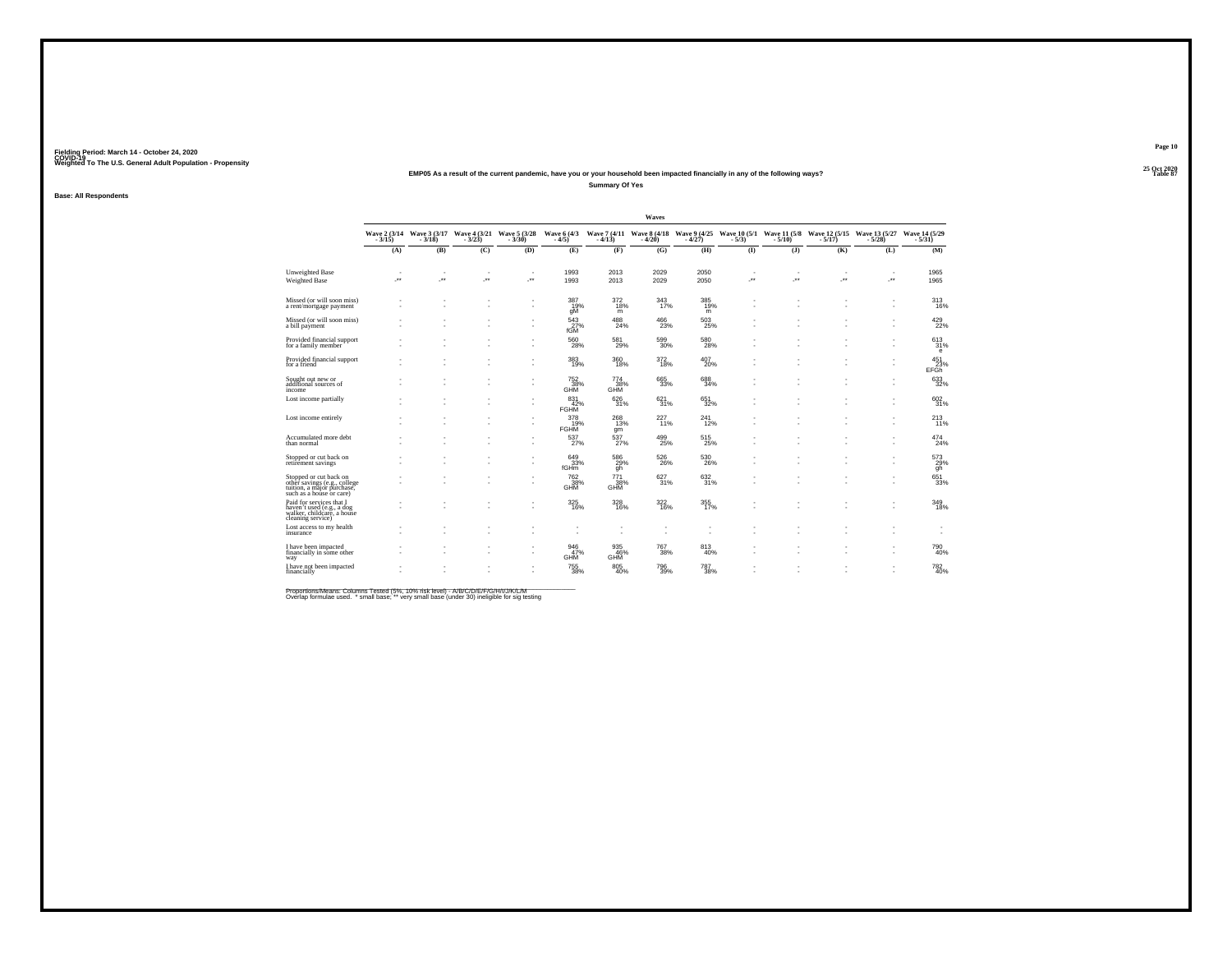## **25 Oct 2020EMP05\_1 As a result of the current pandemic, have you or your household been impacted financially in any of the following ways?Missed (or will soon miss) a rent/mortgage payment**

**Base: All Respondents**

|                 |                          |                            |                                          |                            |                        |                          | Waves                    |                          |                                    |                                    |                             |                            |                                                 |
|-----------------|--------------------------|----------------------------|------------------------------------------|----------------------------|------------------------|--------------------------|--------------------------|--------------------------|------------------------------------|------------------------------------|-----------------------------|----------------------------|-------------------------------------------------|
|                 | Wave 2 (3/14)<br>$-3/15$ | Wave 3 (3/17)<br>$-3/18$   | Wave 4 (3/21)<br>$-3/23$                 | Wave 5 (3/28)<br>$-3/30$   | Wave 6 (4/3)<br>$-4/5$ | Wave 7 (4/11)<br>$-4/13$ | Wave 8 (4/18)<br>$-4/20$ | Wave 9 (4/25)<br>$-4/27$ | Wave 10 (5/1)<br>$-5/3$            | Wave 11 (5/8)<br>$-5/10$           | Wave 12 (5/15)<br>$-5/17$ ) | Wave 13 (5/27)<br>$-5/28$  | Wave 14 (5/29)<br>$-5/31)$                      |
|                 | (A)                      | (B)                        | (C)                                      | (D)                        | (E)                    | (F)                      | (G)                      | (H)                      | $\mathbf{I}$                       | $($ $)$                            | (K)                         | (L)                        | (M)                                             |
| Unweighted Base |                          |                            | $\overline{\phantom{a}}$                 | ٠                          | 1993                   | 2013                     | 2029                     | 2050                     |                                    |                                    |                             | $\sim$                     | 1965                                            |
| Weighted Base   | $\overline{\phantom{a}}$ | $\mathcal{L}^{\text{max}}$ | $\cdot$                                  | $\mathcal{L}^{\text{max}}$ | 1993                   | 2013                     | 2029                     | 2050                     | $\cdot$                            | $\sim$                             | $\rightarrow$               | $\mathcal{L}^{\text{max}}$ | 1965                                            |
| Yes             | $\sim$                   | $\sim$                     | $\mathbf{r}$<br>$\overline{\phantom{a}}$ | $\mathbf{r}$<br>٠          | 387<br>19%<br>gM       | 372<br>18%<br>m          | 343<br>17%               | 385<br>19%<br>m          | $\sim$                             | $\mathbf{r}$                       | $\overline{\phantom{a}}$    | <b>A</b><br><b>A</b>       | $313 \over 16\%$                                |
| No              |                          | $\sim$                     | $\sim$<br>$\sim$                         | $\sim$<br>$\sim$           | 1606<br>81%            | 1641<br>82%              | 1686<br>83%<br>e         | 1665<br>81%              | $\overline{\phantom{a}}$<br>$\sim$ | $\overline{\phantom{a}}$<br>$\sim$ | $\sim$                      |                            | $\overset{1652}{\underset{\mathsf{Efh}}{84\%}}$ |
| Sigma           |                          |                            | $\sim$<br>$\sim$                         | $\sim$                     | 1993<br>100%           | 2013<br>100%             | 2029<br>100%             | 2050<br>100%             |                                    | $\overline{\phantom{a}}$           |                             | <b>A</b><br><b>A</b>       | 1965<br>100%                                    |

Proportions/Means: Columns Tested (5%, 10% risk level) - A/B/C/D/E/F/G/H/I/J/K/L/M<br>Overlap formulae used. \*\* very small base (under 30) ineligible for sig testing

**Page 1125 Oct 2020<br>Table 88** 

**Table 88 Table 88**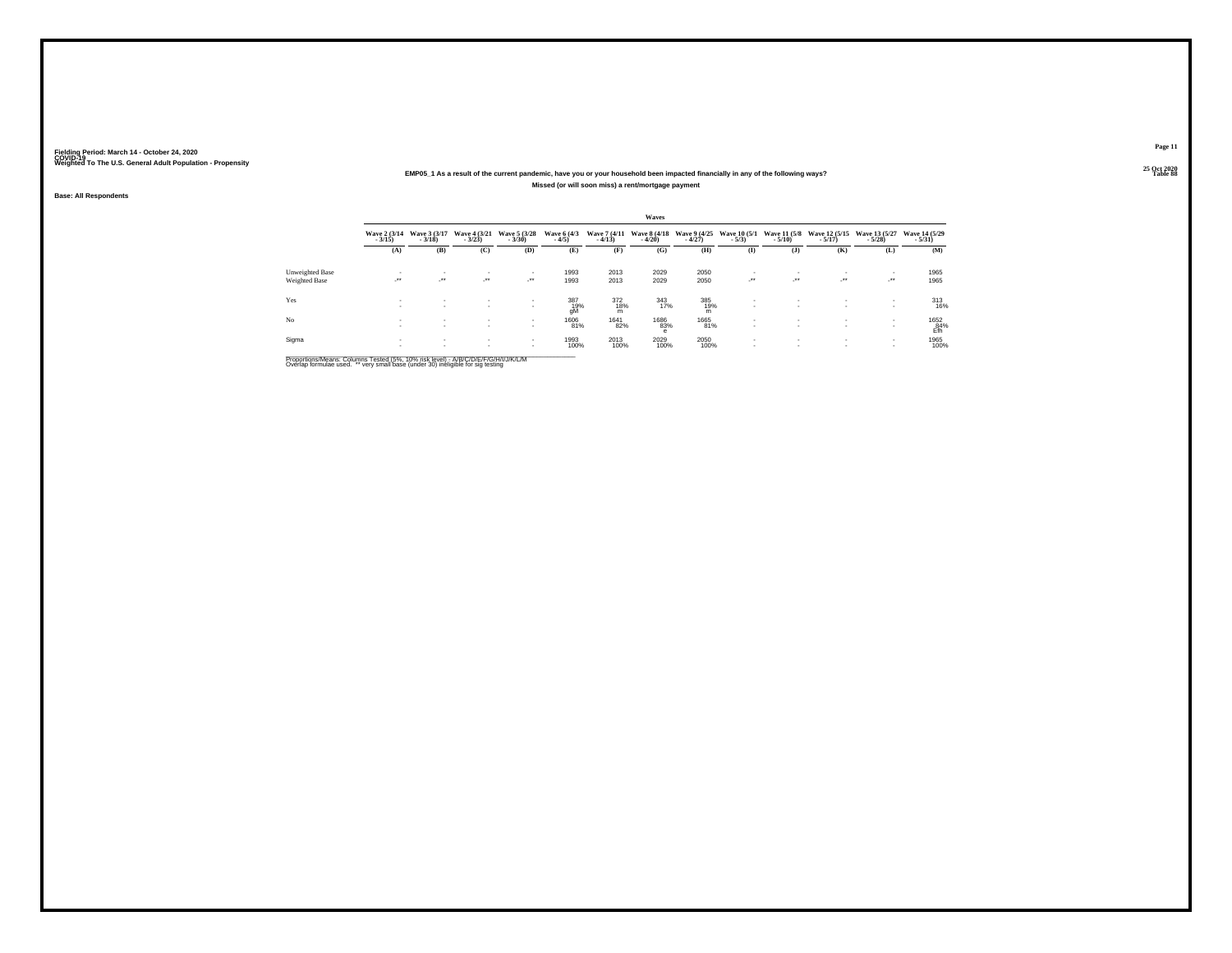## **25 Oct 2020EMP05\_2 As a result of the current pandemic, have you or your household been impacted financially in any of the following ways?Missed (or will soon miss) a bill payment**

**Base: All Respondents**

|                 |                          |                            |                              |                            |                        |                          | Waves                    |                          |                         |                            |                                |                            |                            |
|-----------------|--------------------------|----------------------------|------------------------------|----------------------------|------------------------|--------------------------|--------------------------|--------------------------|-------------------------|----------------------------|--------------------------------|----------------------------|----------------------------|
|                 | Wave 2 (3/14)<br>$-3/15$ | Wave 3 (3/17)<br>$-3/18$   | Wave 4 (3/21)<br>$-3/23$     | Wave 5 (3/28)<br>$-3/30$   | Wave 6 (4/3)<br>$-4/5$ | Wave 7 (4/11)<br>$-4/13$ | Wave 8 (4/18)<br>$-4/20$ | Wave 9 (4/25)<br>$-4/27$ | Wave 10 (5/1)<br>$-5/3$ | Wave 11 (5/8)<br>$-5/10$   | Wave 12 (5/15)<br>$-5/17$ )    | Wave 13 (5/27)<br>$-5/28$  | Wave 14 (5/29)<br>$-5/31)$ |
|                 | (A)                      | (B)                        | (C)                          | (D)                        | (E)                    | (F)                      | (G)                      | (H)                      | $\mathbf{I}$            | $($ $)$                    | (K)                            | (L)                        | (M)                        |
| Unweighted Base |                          | $\mathbf{r}$               | $\overline{\phantom{a}}$     | ٠                          | 1993                   | 2013                     | 2029                     | 2050                     |                         |                            |                                | $\sim$                     | 1965                       |
| Weighted Base   | $\overline{\phantom{a}}$ | $\mathcal{L}^{\text{max}}$ | $\rightarrow$                | $\mathcal{L}^{\text{max}}$ | 1993                   | 2013                     | 2029                     | 2050                     | $\cdot$                 | $\mathcal{L}^{\text{max}}$ | $\mathcal{L}^{\bullet\bullet}$ | $\mathcal{L}^{\text{max}}$ | 1965                       |
| Yes             | х.                       | $\mathbf{r}$               | $\mathbf{r}$<br>$\mathbf{r}$ | $\sim$<br>٠                | 543<br>27%<br>fGM      | 488<br>24%               | 466<br>23%               | 503<br>25%               | $\sim$                  | $\mathbf{r}$               | $\overline{\phantom{a}}$       | <b>A</b>                   | 429<br>22%                 |
| No              |                          | $\sim$                     | $\sim$<br>$\sim$             | $\sim$                     | 1450<br>73%            | 1525<br>76%<br>е         | 1563<br>77%<br>E         | 1547<br>75%              | $\sim$                  | $\overline{\phantom{a}}$   | $\sim$                         |                            | $^{1536}_{78\%}$           |
| Sigma           |                          |                            | $\sim$<br>$\sim$             | $\sim$                     | 1993<br>100%           | 2013<br>100%             | 2029<br>100%             | 2050<br>100%             | $\sim$                  | $\overline{\phantom{a}}$   | $\sim$                         | <b>A</b><br><b>A</b>       | 1965<br>100%               |

Proportions/Means: Columns Tested (5%, 10% risk level) - A/B/C/D/E/F/G/H/I/J/K/L/M<br>Overlap formulae used. \*\* very small base (under 30) ineligible for sig testing

**Page 12**25 Oct 2020<br>Table 89

**Table 89 Table 89**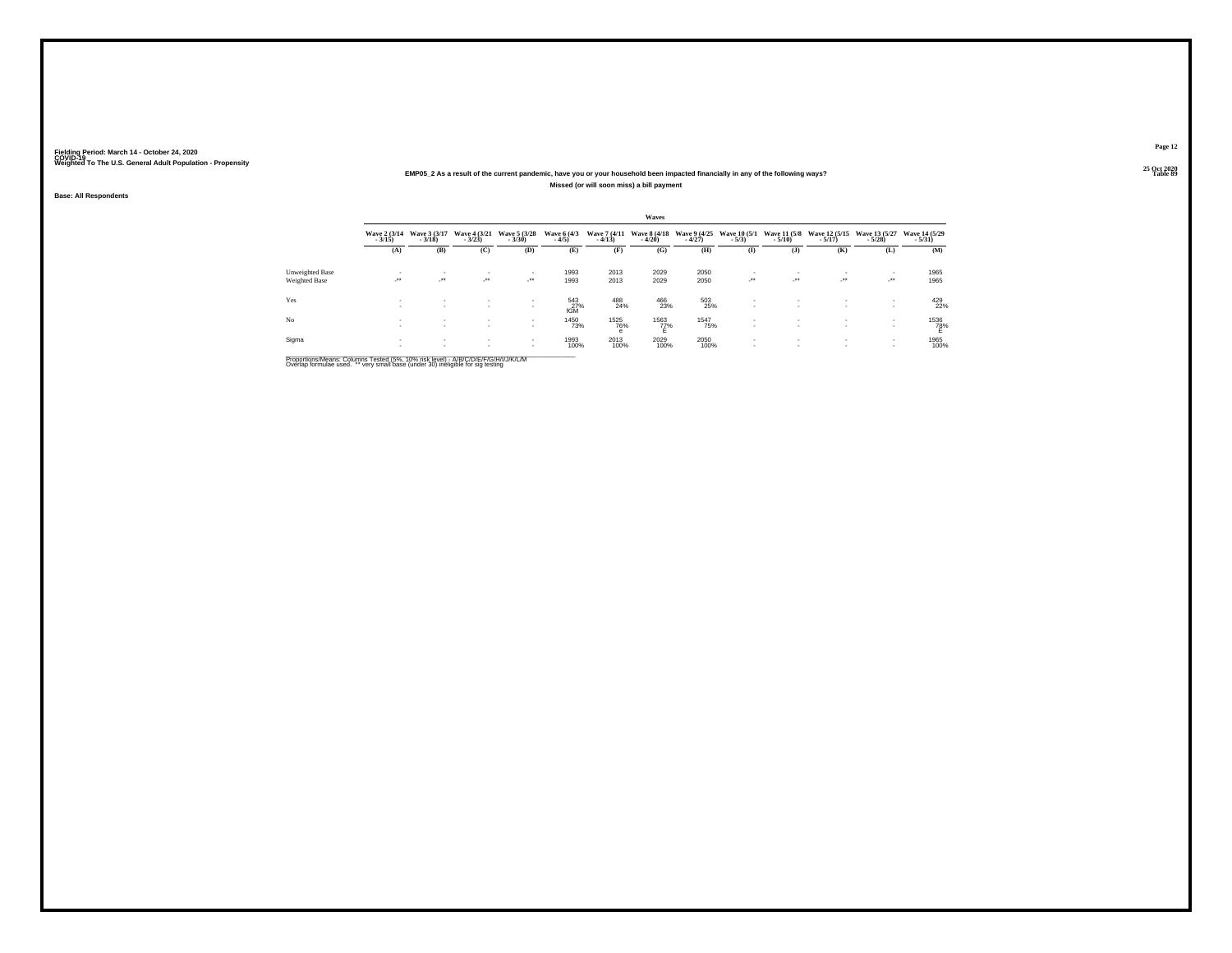### **25 Oct 2020EMP05\_3 As a result of the current pandemic, have you or your household been impacted financially in any of the following ways?Provided financial support for a family member**

**Base: All Respondents**

|                        |                            |                          |                              |                          |                        |                          | Waves                    |                          |                         |                          |                                |                            |                            |
|------------------------|----------------------------|--------------------------|------------------------------|--------------------------|------------------------|--------------------------|--------------------------|--------------------------|-------------------------|--------------------------|--------------------------------|----------------------------|----------------------------|
|                        | Wave 2 (3/14)<br>$-3/15$   | Wave 3 (3/17)<br>$-3/18$ | Wave 4 (3/21)<br>$-3/23$     | Wave 5 (3/28)<br>$-3/30$ | Wave 6 (4/3)<br>$-4/5$ | Wave 7 (4/11)<br>$-4/13$ | Wave 8 (4/18)<br>$-4/20$ | Wave 9 (4/25)<br>$-4/27$ | Wave 10 (5/1)<br>$-5/3$ | Wave 11 (5/8)<br>$-5/10$ | Wave 12 (5/15)<br>$-5/17$      | Wave 13 (5/27)<br>$-5/28$  | Wave 14 (5/29)<br>$-5/31)$ |
|                        | (A)                        | (B)                      | (C)                          | (D)                      | (E)                    | (F)                      | (G)                      | (H)                      | $\bf(I)$                | (1)                      | (K)                            | (L)                        | (M)                        |
| <b>Unweighted Base</b> |                            | $\overline{\phantom{a}}$ | $\mathbf{r}$                 |                          | 1993                   | 2013                     | 2029                     | 2050                     |                         |                          |                                | $\sim$                     | 1965                       |
| Weighted Base          | $\mathcal{L}^{\text{max}}$ | $\overline{\phantom{a}}$ | $\mathcal{L}^{\text{max}}$   | $\cdot$                  | 1993                   | 2013                     | 2029                     | 2050                     | $\cdot$                 | - 11                     | $\mathcal{L}^{\bullet\bullet}$ | $\mathcal{L}^{\text{max}}$ | 1965                       |
| Yes                    | <b>A</b><br><b>1979</b>    | $\sim$<br>$\mathbf{r}$   | $\mathbf{r}$<br>$\mathbf{r}$ | ٠<br>$\sim$              | 560<br>28%             | 581<br>29%               | 599<br>30%               | 580<br>28%               | $\sim$                  | $\mathbf{r}$             | $\overline{\phantom{a}}$       | <b>A</b><br><b>A</b>       | 613<br>31%<br>e            |
| No                     |                            | $\sim$<br>$\sim$         | $\sim$<br>$\sim$             | $\sim$<br>$\sim$         | 1433<br>72%<br>m       | 1432<br>71%              | 1430<br>70%              | 1470<br>72%              | $\mathbf{r}$            | $\sim$<br>$\sim$         | $\mathbf{r}$                   |                            | 1352<br>69%                |
| Sigma                  |                            | $\sim$<br>$\sim$         | $\sim$<br>$\sim$             | $\sim$<br>$\sim$         | 1993<br>100%           | 2013<br>100%             | 2029<br>100%             | 2050<br>100%             |                         | $\sim$                   | $\sim$                         | <b>A</b>                   | 1965<br>100%               |

Proportions/Means: Columns Tested (5%, 10% risk level) - A/B/C/D/E/F/G/H/I/J/K/L/M<br>Overlap formulae used. \*\* very small base (under 30) ineligible for sig testing

**Page 13**25 Oct 2020<br>Table 90

**Table 90 Table 90 Table 90 Table 90**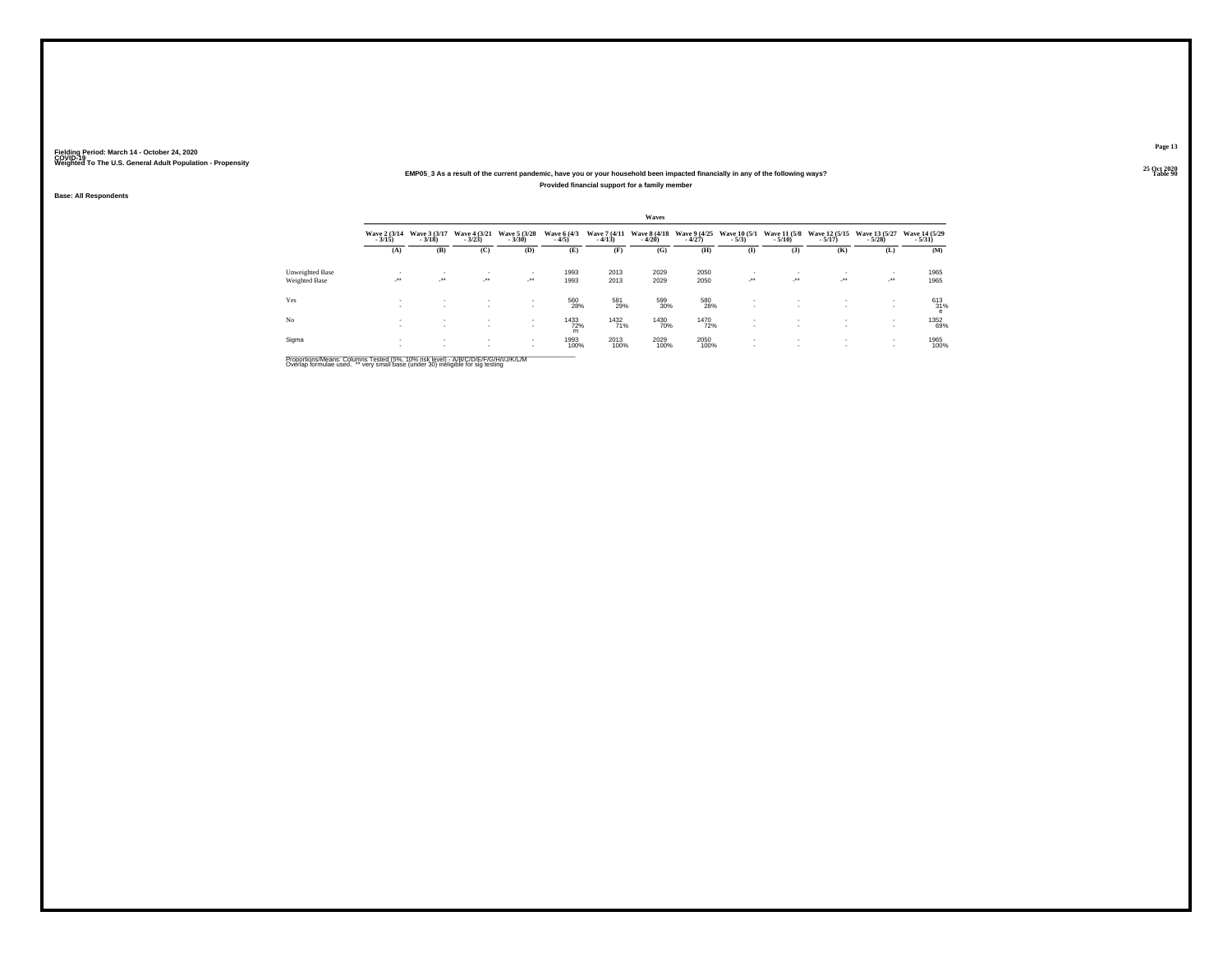### **25 Oct 2020EMP05\_4 As a result of the current pandemic, have you or your household been impacted financially in any of the following ways?Provided financial support for a friend**

**Base: All Respondents**

|                        |                            |                          |                              |                            |                        |                          | Waves                    |                          |                                |                                 |                             |                           |                            |
|------------------------|----------------------------|--------------------------|------------------------------|----------------------------|------------------------|--------------------------|--------------------------|--------------------------|--------------------------------|---------------------------------|-----------------------------|---------------------------|----------------------------|
|                        | Wave 2 (3/14)<br>$-3/15$   | Wave 3 (3/17)<br>$-3/18$ | Wave 4 (3/21)<br>$-3/23$     | Wave 5 (3/28)<br>$-3/30$   | Wave 6 (4/3)<br>$-4/5$ | Wave 7 (4/11)<br>$-4/13$ | Wave 8 (4/18)<br>$-4/20$ | Wave 9 (4/25)<br>$-4/27$ | <b>Wave 10 (5/1)</b><br>$-5/3$ | <b>Wave 11 (5/8)</b><br>$-5/10$ | Wave 12 (5/15)<br>$-5/17$ ) | Wave 13 (5/27)<br>$-5/28$ | Wave 14 (5/29)<br>$-5/31)$ |
|                        | (A)                        | (B)                      | (C)                          | (D)                        | (E)                    | (F)                      | (G)                      | (H)                      | $($ I                          | $($ $)$                         | (K)                         | (L)                       | (M)                        |
| <b>Unweighted Base</b> |                            | $\mathbf{r}$             | $\mathbf{r}$                 | $\mathbf{r}$               | 1993                   | 2013                     | 2029                     | 2050                     | ٠                              | $\mathbf{r}$                    | $\sim$                      | $\sim$                    | 1965                       |
| Weighted Base          | $\mathcal{L}^{\text{max}}$ | ur.                      | $\cdot$                      | $\mathcal{L}^{\text{max}}$ | 1993                   | 2013                     | 2029                     | 2050                     | 59                             | $\cdot$                         | $\cdot$                     | $\cdot$                   | 1965                       |
| Yes                    | <b>A</b><br><b>A</b>       | $\sim$<br>$\mathbf{r}$   | $\mathbf{r}$<br>$\mathbf{r}$ | $\mathbf{r}$               | 383<br>19%             | 360<br>18%               | 372<br>18%               | 407<br>20%               | $\mathbf{r}$<br>۰              | $\mathbf{r}$                    | $\mathbf{r}$                | <b>A</b>                  | 451<br>23%<br>EFGh         |
| No                     | . .                        | $\sim$<br>$\sim$         | $\sim$<br>$\sim$             | $\sim$<br>$\sim$           | $^{1610}_{81\%}$       | 1653<br>82%<br>M         | 1657<br>82%<br>M         | 1643<br>80%<br>m         | ٠<br>$\mathbf{r}$              | $\mathbf{r}$                    | $\sim$<br>$\sim$            |                           | 1514<br>77%                |
| Sigma                  |                            | $\sim$<br>$\sim$         | $\sim$                       | $\sim$<br>$\sim$           | 1993<br>100%           | 2013<br>100%             | 2029<br>100%             | 2050<br>100%             | ٠<br>$\mathbf{r}$              | $\sim$                          | $\sim$<br>$\sim$            | . .                       | 1965<br>100%               |

Proportions/Means: Columns Tested (5%, 10% risk level) - A/B/C/D/E/F/G/H/I/J/K/L/M<br>Overlap formulae used. \*\* very small base (under 30) ineligible for sig testing

**Page 1425 Oct 2020<br>Table 91** 

**Table 91 Table 91**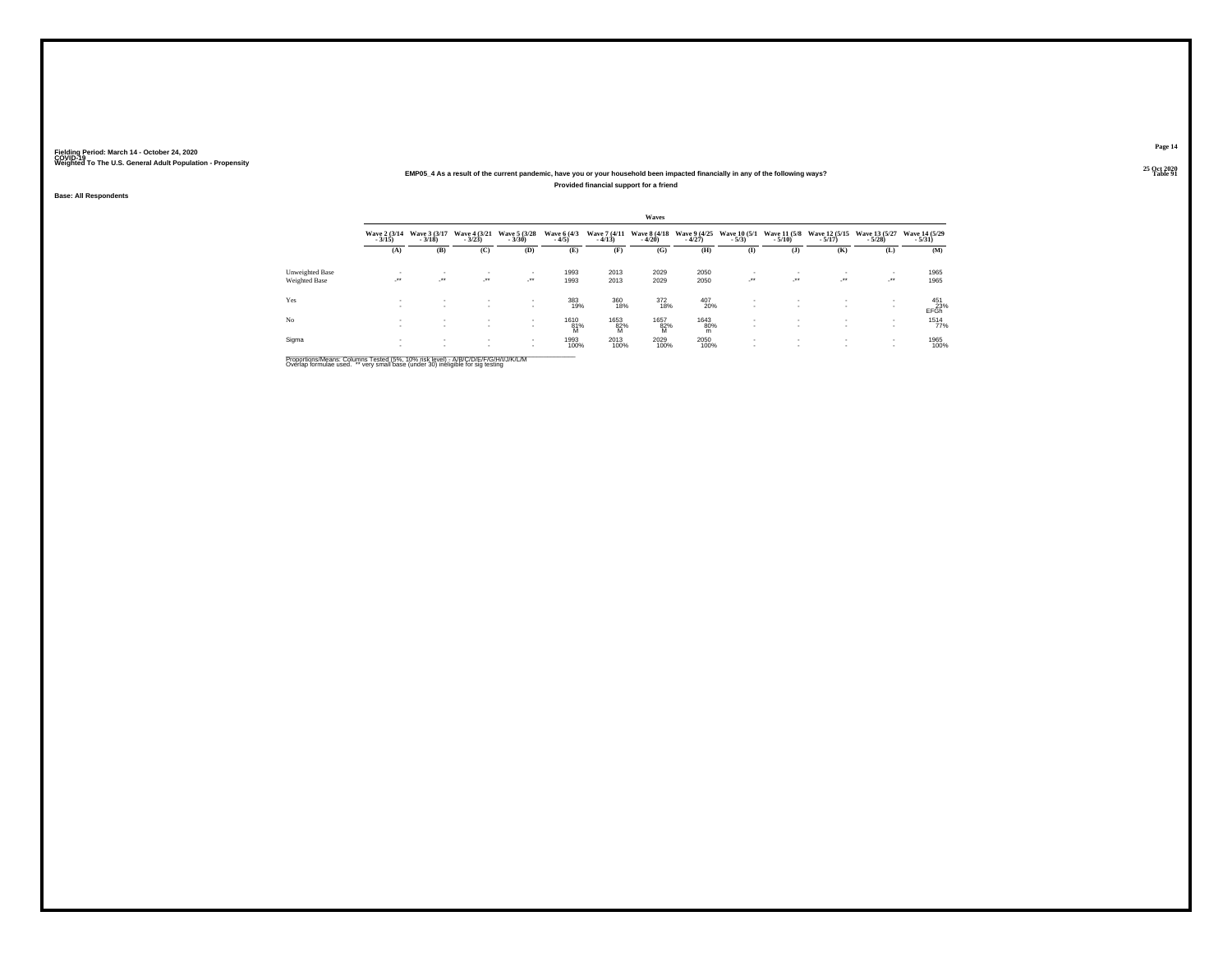### **25 Oct 2020EMP05\_5 As a result of the current pandemic, have you or your household been impacted financially in any of the following ways?Sought out new or additional sources of income**

**Base: All Respondents**

|                 |                          |                            |                                          |                              |                                      |                          | Waves                    |                                                                                           |                         |                            |                           |                            |                            |
|-----------------|--------------------------|----------------------------|------------------------------------------|------------------------------|--------------------------------------|--------------------------|--------------------------|-------------------------------------------------------------------------------------------|-------------------------|----------------------------|---------------------------|----------------------------|----------------------------|
|                 | Wave 2 (3/14)<br>$-3/15$ | Wave 3 (3/17)<br>$-3/18$   | Wave 4 (3/21)<br>$-3/23$                 | Wave 5 (3/28)<br>$-3/30$     | Wave 6 (4/3)<br>$-4/5$               | Wave 7 (4/11)<br>$-4/13$ | Wave 8 (4/18)<br>$-4/20$ | Wave 9 (4/25)<br>$-4/27$                                                                  | Wave 10 (5/1)<br>$-5/3$ | Wave 11 (5/8)<br>$-5/10$   | Wave 12 (5/15)<br>$-5/17$ | Wave 13 (5/27)<br>$-5/28$  | Wave 14 (5/29)<br>$-5/31)$ |
|                 | (A)                      | (B)                        | (C)                                      | (D)                          | (E)                                  | (F)                      | (G)                      | (H)                                                                                       | $\mathbf{I}$            | $($ $)$                    | (K)                       | (L)                        | (M)                        |
| Unweighted Base |                          |                            | $\overline{\phantom{a}}$                 | ٠                            | 1993                                 | 2013                     | 2029                     | 2050                                                                                      |                         |                            |                           | $\sim$                     | 1965                       |
| Weighted Base   | $\overline{\phantom{a}}$ | $\mathcal{L}^{\text{max}}$ | $\cdot$                                  | $\mathcal{L}^{\text{max}}$   | 1993                                 | 2013                     | 2029                     | 2050                                                                                      | $\cdot$                 | $\mathcal{L}^{\text{max}}$ | $\cdot$                   | $\mathcal{L}^{\text{max}}$ | 1965                       |
| Yes             | х.                       | $\mathbf{r}$               | $\mathbf{r}$<br>$\overline{\phantom{a}}$ | $\mathbf{r}$<br>$\mathbf{r}$ | <sup>752</sup> <sub>38%</sub><br>GHM | 774<br>38%<br>GHM        | 665<br>33%               | 688<br>34%                                                                                | $\sim$                  | $\mathbf{r}$               | $\overline{\phantom{a}}$  | <b>A</b><br><b>A</b>       | 633<br>32%                 |
| No              |                          | $\sim$                     | $\sim$<br>$\sim$                         | $\sim$<br>$\sim$             | <sup>1241</sup> 62%                  | 1239<br>62%              | $^{1364}_{67\%}$         | $\underset{\substack{\mathsf{EBN}}{\mathsf{EP}}} {\overset{\mathsf{1362}}{\mathsf{EFT}}}$ |                         | $\sim$<br>$\sim$           | $\sim$                    |                            | $^{1332}_{68\%}$           |
| Sigma           |                          |                            | $\sim$<br>$\sim$                         | $\sim$                       | 1993<br>100%                         | 2013<br>100%             | 2029<br>100%             | 2050<br>100%                                                                              | $\sim$                  | $\sim$                     |                           | <b>A</b><br><b>A</b>       | 1965<br>100%               |

Proportions/Means: Columns Tested (5%, 10% risk level) - A/B/C/D/E/F/G/H/I/J/K/L/M<br>Overlap formulae used. \*\* very small base (under 30) ineligible for sig testing

**Page 1525 Oct 2020<br>Table 92** 

**Table 92 Table 92**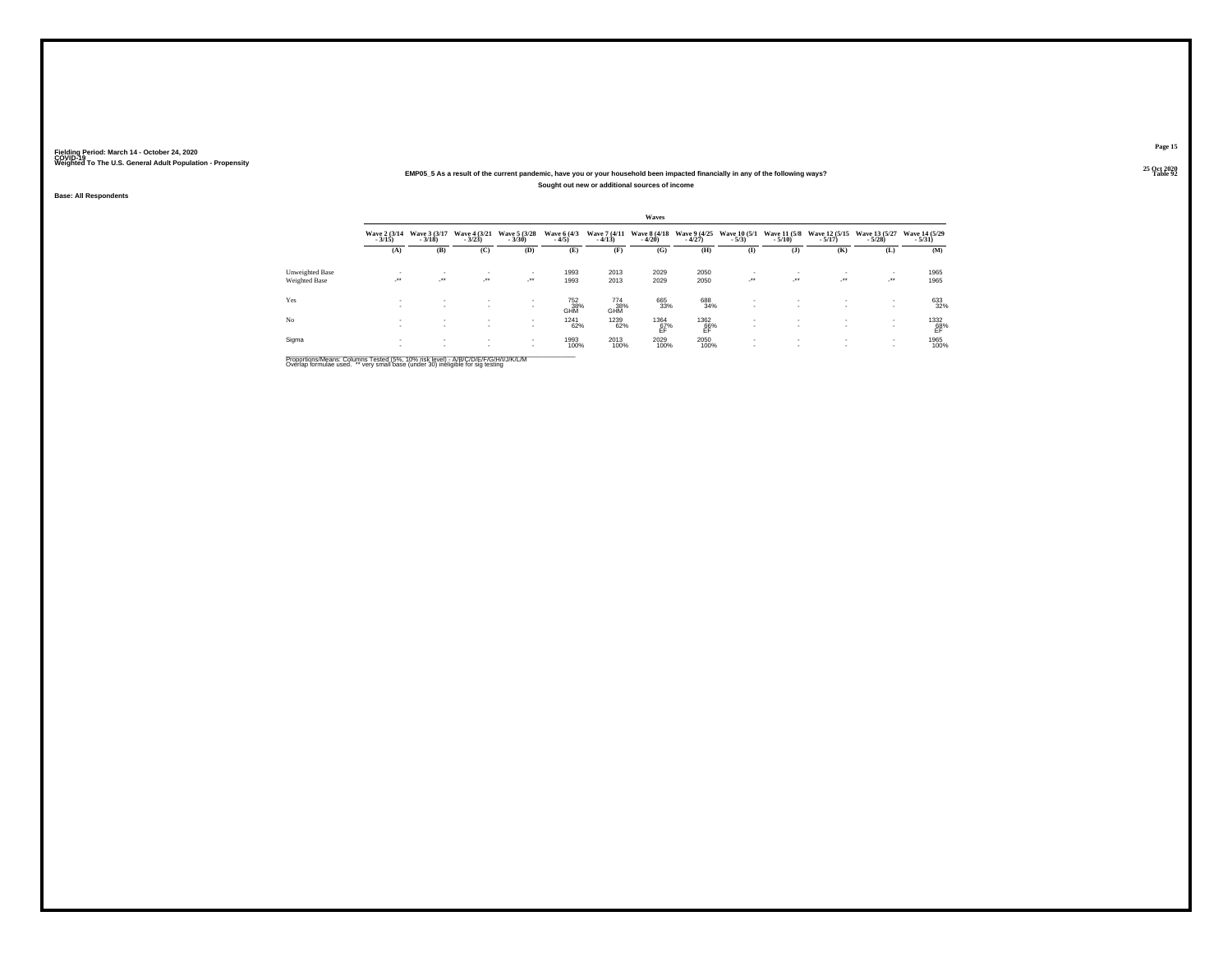#### **25 Oct 2020EMP05\_6 As a result of the current pandemic, have you or your household been impacted financially in any of the following ways?Lost income partially**

**Base: All Respondents**

|                 |                          |                          |                                |                                          |                           |                          | Waves                    |                          |                                                      |                              |                                                      |                            |                            |
|-----------------|--------------------------|--------------------------|--------------------------------|------------------------------------------|---------------------------|--------------------------|--------------------------|--------------------------|------------------------------------------------------|------------------------------|------------------------------------------------------|----------------------------|----------------------------|
|                 | Wave 2 (3/14)<br>$-3/15$ | Wave 3 (3/17)<br>$-3/18$ | Wave 4 (3/21)<br>$-3/23$       | Wave 5 (3/28)<br>$-3/30$                 | Wave 6 (4/3)<br>$-4/5$    | Wave 7 (4/11)<br>$-4/13$ | Wave 8 (4/18)<br>$-4/20$ | Wave 9 (4/25)<br>$-4/27$ | Wave 10 (5/1)<br>$-5/3$                              | Wave 11 (5/8)<br>$-5/10$     | Wave 12 (5/15)<br>$-5/17$                            | Wave 13 (5/27)<br>$-5/28$  | Wave 14 (5/29)<br>$-5/31)$ |
|                 | (A)                      | (B)                      | (C)                            | (D)                                      | (E)                       | (F)                      | (G)                      | (H)                      | $\bf(I)$                                             | $($ $)$                      | (K)                                                  | (L)                        | (M)                        |
| Unweighted Base | . .                      |                          | $\sim$                         | ٠                                        | 1993                      | 2013                     | 2029                     | 2050                     | $\sim$                                               | $\sim$                       |                                                      |                            | 1965                       |
| Weighted Base   | $\cdot$                  | ur.                      | $\mathcal{L}^{\bullet\bullet}$ | <b>Section</b>                           | 1993                      | 2013                     | 2029                     | 2050                     | $\cdot$                                              | $\rightarrow$                | $\mathcal{L}^{\bullet\bullet}$                       | $\mathcal{L}^{\text{max}}$ | 1965                       |
| Yes             | . .<br><b>A</b>          | $\sim$<br>$\mathbf{r}$   | $\sim$<br>$\sim$               | $\sim$<br>$\mathbf{r}$                   | 831<br>42%<br><b>FGHM</b> | 626<br>31%               | $^{621}_{31\%}$          | 651<br>32%               | $\sim$<br>$\overline{\phantom{a}}$                   | $\sim$<br>$\mathbf{r}$       | $\overline{\phantom{a}}$<br>$\overline{\phantom{a}}$ |                            | 602<br>31%                 |
| N <sub>o</sub>  | <b>A</b>                 | $\sim$<br>$\sim$         | $\sim$<br>$\sim$               | $\overline{\phantom{a}}$<br>$\mathbf{r}$ | 1162<br>58%               | $^{1387}_{62\%}$         | $^{1408}_{69\%}$         | $^{1399}_{68\%}$         | $\overline{\phantom{a}}$<br>$\overline{\phantom{a}}$ | $\mathbf{r}$<br>$\mathbf{r}$ | $\overline{\phantom{a}}$<br>$\overline{\phantom{a}}$ |                            | 1363<br>69%                |
| Sigma           | <b>A</b>                 | $\sim$                   | $\sim$                         | $\sim$<br>$\sim$                         | 1993<br>100%              | 2013<br>100%             | 2029<br>100%             | 2050<br>100%             | $\overline{\phantom{a}}$<br>$\mathbf{r}$             | $\sim$<br>$\sim$             | $\overline{\phantom{a}}$                             |                            | 1965<br>100%               |

Proportions/Means: Columns Tested (5%, 10% risk level) - A/B/C/D/E/F/G/H/I/J/K/L/M<br>Overlap formulae used. \*\* very small base (under 30) ineligible for sig testing

**Page 1625 Oct 2020<br>Table 93** 

**Table 93 Table 93**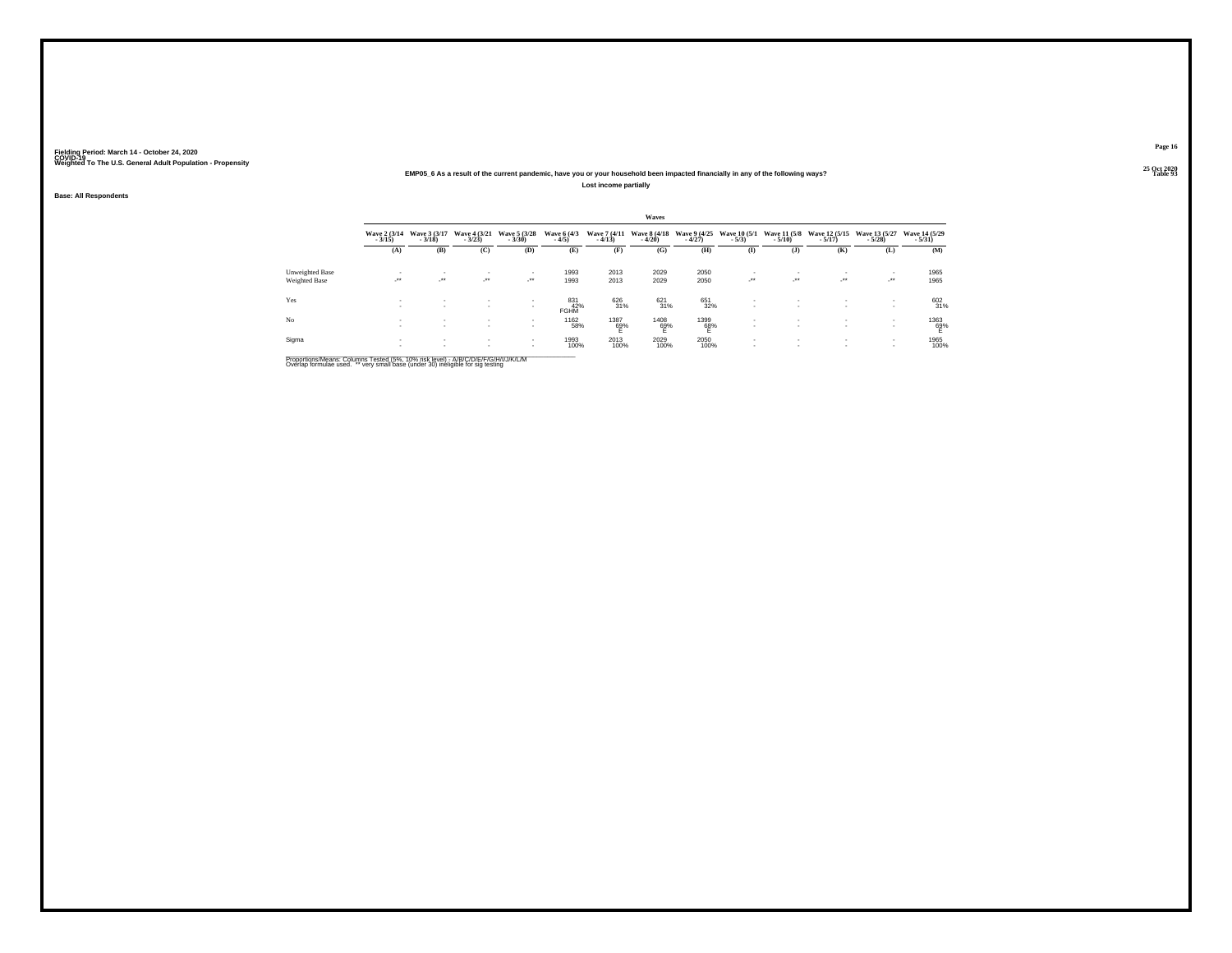#### **25 Oct 2020EMP05\_7 As a result of the current pandemic, have you or your household been impacted financially in any of the following ways?Lost income entirely**

**Base: All Respondents**

|                 |                                 |                                    |                            |                            |                           |                          | Waves                    |                          |                          |                              |                                |                            |                           |
|-----------------|---------------------------------|------------------------------------|----------------------------|----------------------------|---------------------------|--------------------------|--------------------------|--------------------------|--------------------------|------------------------------|--------------------------------|----------------------------|---------------------------|
|                 | <b>Wave 2 (3/14)</b><br>$-3/15$ | Wave 3 (3/17)<br>$-3/18$           | Wave 4 (3/21)<br>$-3/23$   | Wave 5 (3/28)<br>$-3/30$   | Wave 6 (4/3)<br>$-4/5$    | Wave 7 (4/11)<br>$-4/13$ | Wave 8 (4/18)<br>$-4/20$ | Wave 9 (4/25)<br>$-4/27$ | Wave 10 (5/1)<br>$-5/3$  | Wave 11 (5/8)<br>$-5/10$     | Wave 12 (5/15)<br>$-5/17$      | Wave 13 (5/27)<br>$-5/28$  | Wave 14 (5/29)<br>$-5/31$ |
|                 | (A)                             | (B)                                | (C)                        | (D)                        | (E)                       | (F)                      | (G)                      | (H)                      | (1)                      | $($ $)$                      | (K)                            | (L)                        | (M)                       |
| Unweighted Base |                                 |                                    | $\sim$                     | $\overline{\phantom{a}}$   | 1993                      | 2013                     | 2029                     | 2050                     | $\overline{\phantom{a}}$ | $\sim$                       |                                | ۰.                         | 1965                      |
| Weighted Base   | ÷.                              | $\mathcal{L}^{\bullet\bullet}$     | $\mathcal{L}^{\text{max}}$ | $\mathcal{L}^{\text{max}}$ | 1993                      | 2013                     | 2029                     | 2050                     | $\cdot$                  | $\sim$                       | $\mathcal{L}^{\bullet\bullet}$ | $\mathcal{L}^{\text{max}}$ | 1965                      |
| Yes             | <b>A</b>                        | $\overline{\phantom{a}}$<br>$\sim$ | $\sim$<br>$\sim$           | $\mathbf{r}$               | 378<br>19%<br><b>FGHM</b> | 268<br>13%<br>qm         | $^{227}_{11\%}$          | $^{241}_{12\%}$          | ٠<br>$\sim$              | $\sim$<br>$\mathbf{r}$       | ۰.                             |                            | $^{213}_{11\%}$           |
| N <sub>o</sub>  | $\sim$<br>$\sim$                | $\sim$<br>$\sim$                   | $\sim$                     | $\sim$<br>$\mathbf{r}$     | 1615<br>81%               | $^{1745}_{87\%}$         | 1802<br>89%<br>Ef        | $^{1809}_{88\%}$         | $\sim$<br>$\sim$         | $\mathbf{r}$<br>$\mathbf{r}$ | . .<br>۰.                      |                            | 1752<br>89%<br>Ef         |
| Sigma           | $\sim$                          | $\sim$                             | $\sim$                     | $\sim$<br>$\sim$           | 1993<br>100%              | 2013<br>100%             | 2029<br>100%             | 2050<br>100%             | ٠<br>$\mathbf{r}$        | $\sim$<br>$\sim$             | ۰.                             |                            | 1965<br>100%              |

Proportions/Means: Columns Tested (5%, 10% risk level) - A/B/C/D/E/F/G/H/I/J/K/L/M<br>Overlap formulae used. \*\* very small base (under 30) ineligible for sig testing

**Page 17**

25 Oct 2020<br>Table 94 **Table 94 Table 94**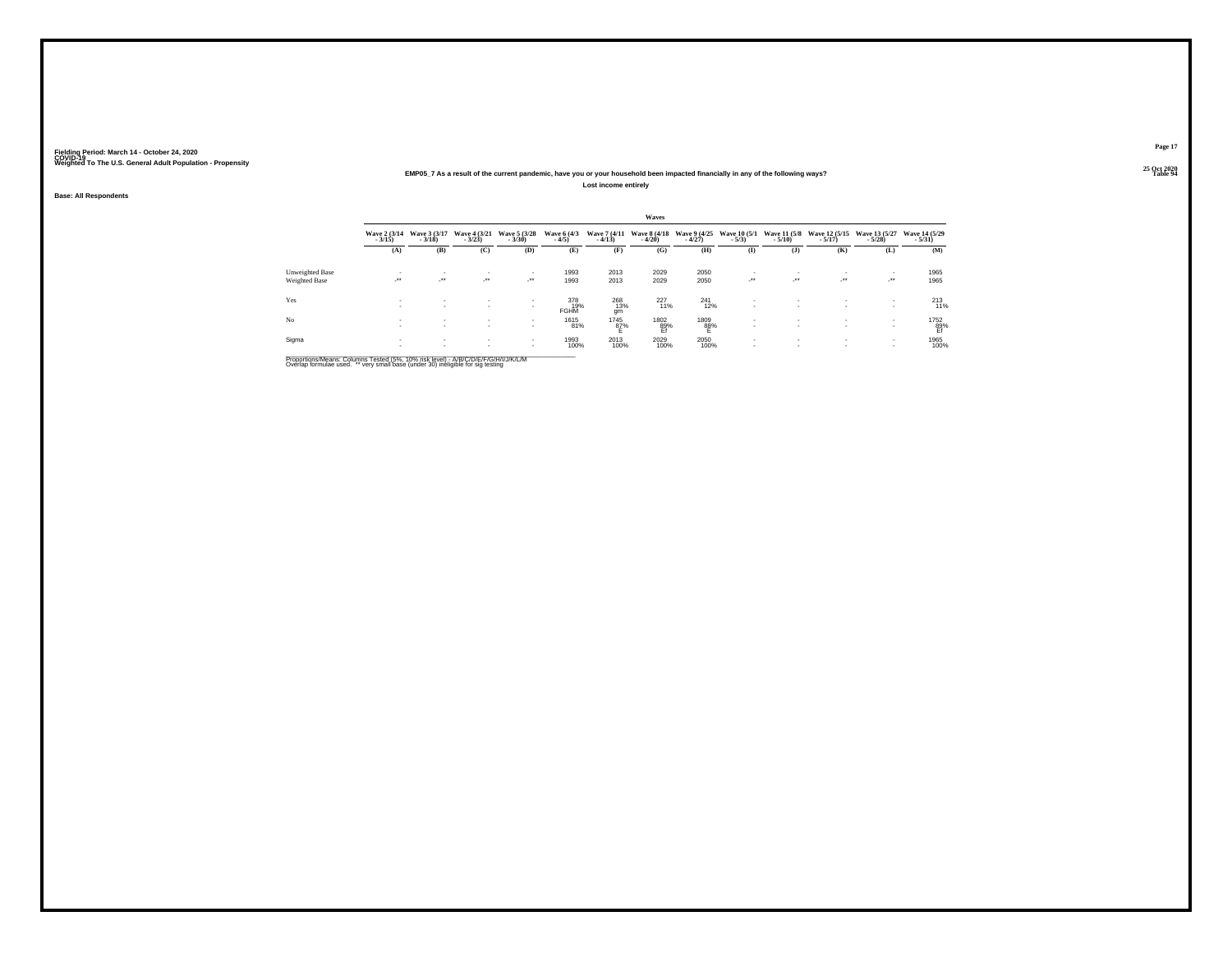#### **25 Oct 2020EMP05\_8 As a result of the current pandemic, have you or your household been impacted financially in any of the following ways?Accumulated more debt than normal**

**Base: All Respondents**

|                      |                          |                          |                              |                          |                        |                          | Waves                    |                          |                                |                               |                                        |                            |                           |
|----------------------|--------------------------|--------------------------|------------------------------|--------------------------|------------------------|--------------------------|--------------------------|--------------------------|--------------------------------|-------------------------------|----------------------------------------|----------------------------|---------------------------|
|                      | Wave 2 (3/14)<br>$-3/15$ | Wave 3 (3/17)<br>$-3/18$ | Wave 4 (3/21)<br>$-3/23$     | Wave 5 (3/28)<br>$-3/30$ | Wave 6 (4/3)<br>$-4/5$ | Wave 7 (4/11)<br>$-4/13$ | Wave 8 (4/18)<br>$-4/20$ | Wave 9 (4/25)<br>$-4/27$ | <b>Wave 10 (5/1)</b><br>$-5/3$ | $-5/10$                       | Wave 11 (5/8 Wave 12 (5/15)<br>$-5/17$ | Wave 13 (5/27)<br>$-5/28$  | Wave 14 (5/29)<br>$-5/31$ |
|                      | (A)                      | (B)                      | (C)                          | (D)                      | (E)                    | (F)                      | (G)                      | (H)                      | (1)                            | $($ J $)$                     | (K)                                    | (L)                        | (M)                       |
| Unweighted Base      | $\sim$                   | $\overline{\phantom{a}}$ | $\mathbf{r}$                 |                          | 1993                   | 2013                     | 2029                     | 2050                     | $\mathbf{r}$                   | ٠                             | $\overline{\phantom{a}}$               | $\sim$                     | 1965                      |
| <b>Weighted Base</b> | $\cdot$                  | $\cdot$                  | $\cdot$                      |                          | 1993                   | 2013                     | 2029                     | 2050                     | $\cdot$                        | $\cdot$                       | $\cdot$                                | $\mathcal{L}^{\text{max}}$ | 1965                      |
| Yes                  | <b>A</b><br><b>1999</b>  | $\sim$<br>$\mathbf{r}$   | $\mathbf{r}$<br>$\mathbf{r}$ | $\sim$                   | 537<br>27%             | 537<br>27%               | 499<br>25%               | 515<br>25%               | $\sim$<br>$\sim$               | ٠<br>۰                        | $\mathbf{r}$<br>$\mathbf{r}$           | <b>COL</b>                 | 474<br>24%                |
| No                   | <b>A</b><br><b>A</b>     | $\sim$<br>$\sim$         | $\mathbf{r}$<br>$\sim$       | $\sim$<br>$\sim$         | 1456<br>73%            | 1476<br>73%              | 1530<br>75%              | 1535<br>75%              | $\mathbf{r}$                   | ٠<br>$\mathbf{r}$             | $\sim$<br>$\sim$                       | . .                        | 1491<br>76%               |
| Sigma                | $\sim$<br>. .            | $\sim$<br>$\sim$         | $\sim$                       | $\sim$<br>$\sim$         | 1993<br>100%           | 2013<br>100%             | 2029<br>100%             | 2050<br>100%             | $\mathbf{r}$                   | ٠<br>$\overline{\phantom{a}}$ | $\sim$<br>$\sim$                       | . .<br><b>COL</b>          | 1965<br>100%              |

Proportions/Means: Columns Tested (5%, 10% risk level) - A/B/C/D/E/F/G/H/I/J/K/L/M<br>Overlap formulae used. \*\* very small base (under 30) ineligible for sig testing

**Page 18**25 Oct 2020<br>Table 95

**Table 95 Table 95**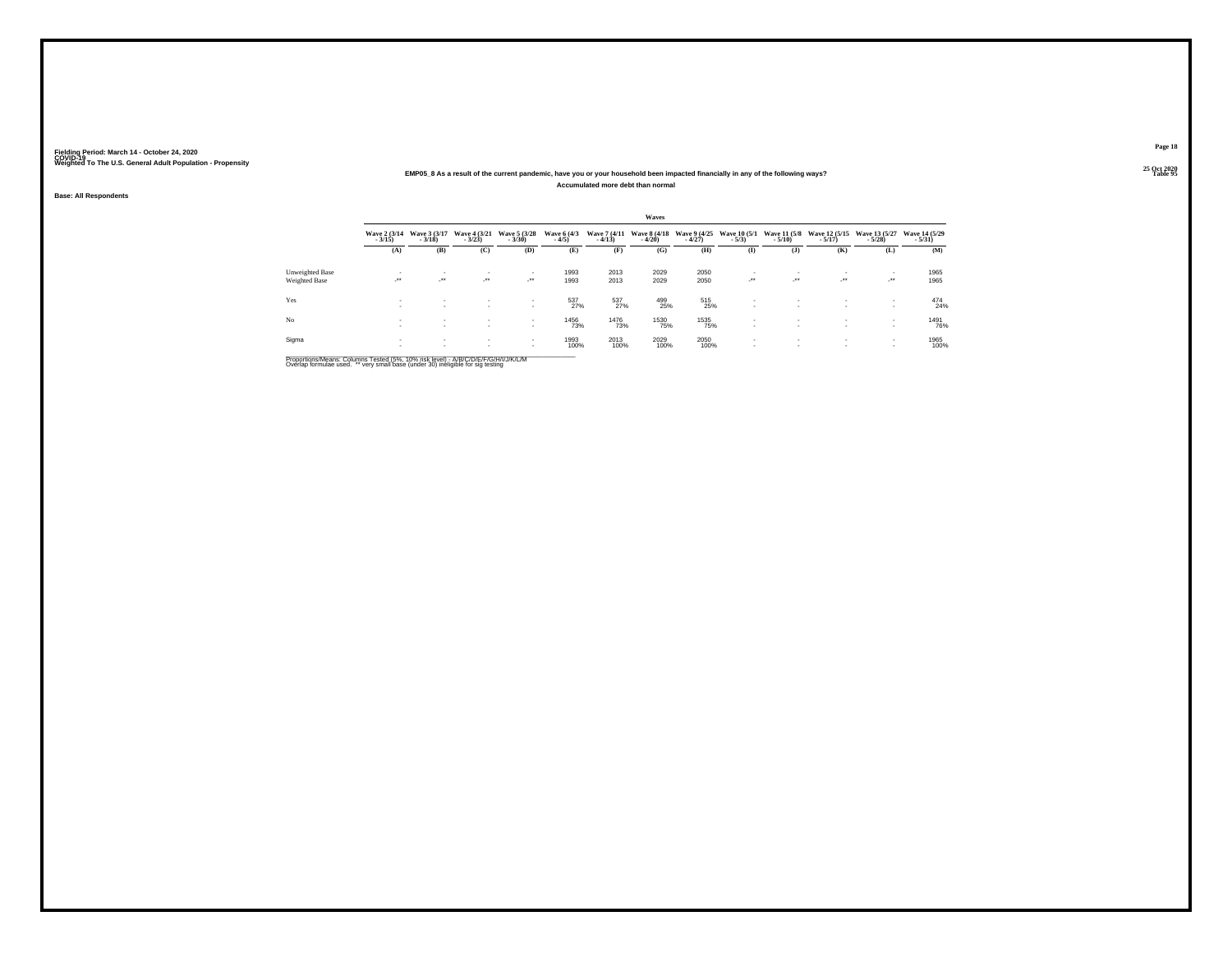## **25 Oct 2020EMP05\_9 As a result of the current pandemic, have you or your household been impacted financially in any of the following ways?Stopped or cut back on retirement savings**

**Base: All Respondents**

|                 |                            |                            |                          |                          |                        |                          | Waves                    |                          |                                |                          |                                    |                            |                           |
|-----------------|----------------------------|----------------------------|--------------------------|--------------------------|------------------------|--------------------------|--------------------------|--------------------------|--------------------------------|--------------------------|------------------------------------|----------------------------|---------------------------|
|                 | Wave 2 (3/14)<br>$-3/15$   | Wave 3 (3/17)<br>$-3/18$   | Wave 4 (3/21)<br>$-3/23$ | Wave 5 (3/28)<br>$-3/30$ | Wave 6 (4/3)<br>$-4/5$ | Wave 7 (4/11)<br>$-4/13$ | Wave 8 (4/18)<br>$-4/20$ | Wave 9 (4/25)<br>$-4/27$ | <b>Wave 10 (5/1)</b><br>$-5/3$ | Wave 11 (5/8)<br>$-5/10$ | Wave 12 (5/15)<br>$-5/17$ )        | Wave 13 (5/27)<br>$-5/28$  | Wave 14 (5/29)<br>$-5/31$ |
|                 | (A)                        | (B)                        | (C)                      | (D)                      | (E)                    | (F)                      | (G)                      | (H)                      | $($ I                          | $($ $)$                  | (K)                                | (L)                        | (M)                       |
| Unweighted Base |                            |                            | $\sim$                   | $\mathbf{r}$             | 1993                   | 2013                     | 2029                     | 2050                     | $\overline{\phantom{a}}$       |                          | $\overline{\phantom{a}}$           |                            | 1965                      |
| Weighted Base   | $\mathcal{L}^{\text{max}}$ | $\mathcal{L}^{\text{max}}$ | ur.                      | - * *                    | 1993                   | 2013                     | 2029                     | 2050                     | $\mathbb{R}^{n \times n}$      | $\sim$                   | $\cdot$                            | $\mathcal{L}^{\text{max}}$ | 1965                      |
| Yes             | $\sim$<br><b>1999</b>      | $\sim$<br>$\mathbf{r}$     | $\mathbf{r}$<br>$\sim$   | $\mathbf{r}$             | 649<br>33%<br>fGHm     | 586<br>29%<br>gh         | 526<br>26%               | 530<br>26%               | $\mathbf{r}$                   |                          | $\mathbf{r}$                       | <b>A</b>                   | 573<br>29%<br>gh          |
| No              | $\sim$<br>$\sim$           | $\sim$<br>$\sim$           | $\sim$<br>$\mathbf{r}$   | $\sim$<br>$\mathbf{r}$   | 1344<br>67%            | 1427<br>71%<br>е         | 1503<br>74%<br>Efm       | 1520<br>74%<br>Efm       | $\mathbf{r}$<br>$\mathbf{r}$   |                          | $\sim$<br>$\overline{\phantom{a}}$ | <b>COL</b><br><b>A</b>     | 1392<br>71%<br>e          |
| Sigma           | $\sim$                     | $\sim$<br>$\sim$           | $\sim$<br>$\sim$         | $\sim$<br>$\sim$         | 1993<br>100%           | 2013<br>100%             | 2029<br>100%             | 2050<br>100%             | $\mathbf{r}$<br>$\mathbf{r}$   | $\overline{\phantom{a}}$ | $\overline{\phantom{a}}$           | . .                        | 1965<br>100%              |

Proportions/Means: Columns Tested (5%, 10% risk level) - A/B/C/D/E/F/G/H/I/J/K/L/M<br>Overlap formulae used. \*\* very small base (under 30) ineligible for sig testing

**Page 19**

25 Oct 2020<br>Table 96 **Table 96 Table 96 Table 96 Table 96 Table 96 Table 96**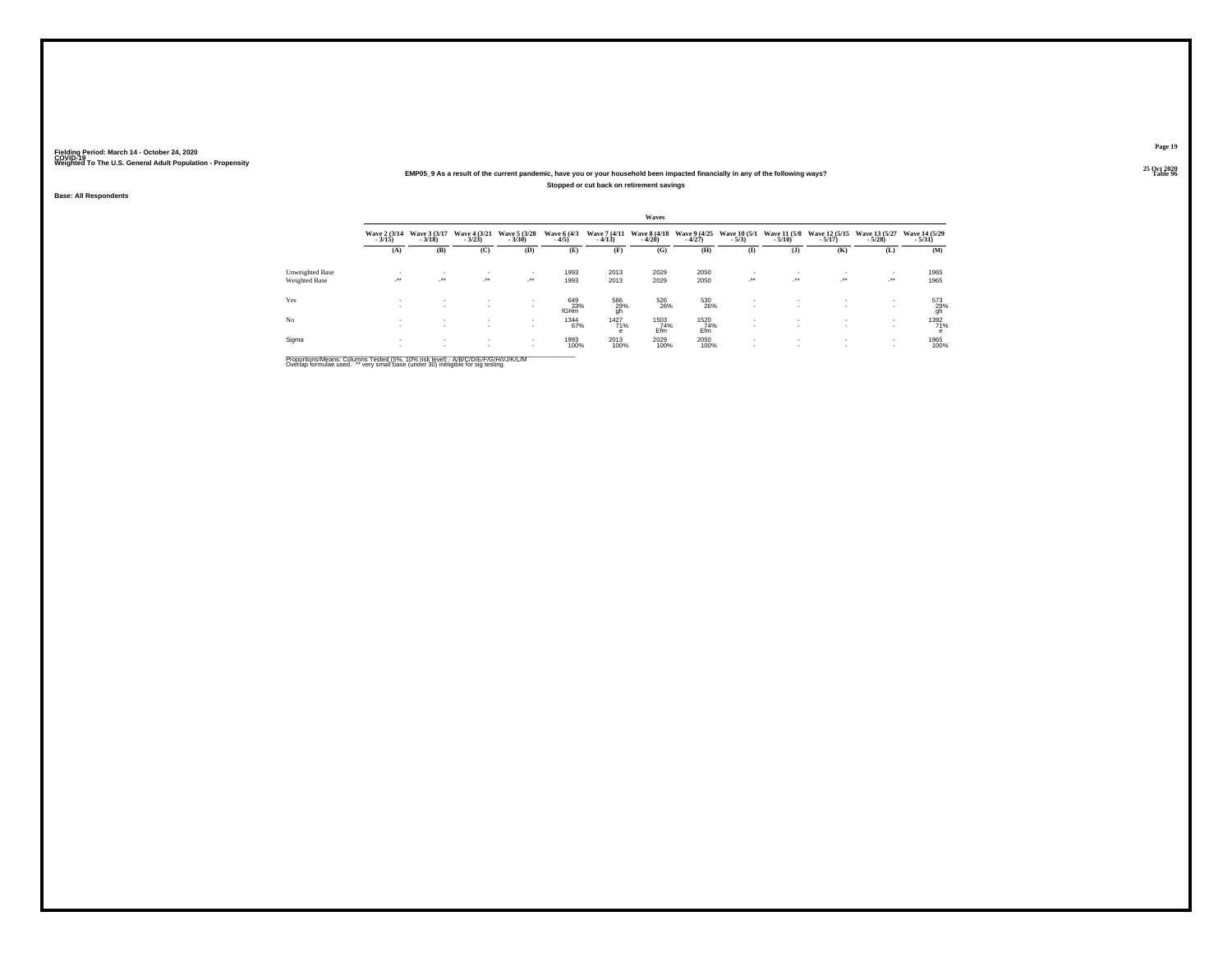## **25 Oct 2020EMP05\_10 As a result of the current pandemic, have you or your household been impacted financially in any of the following ways?Stopped or cut back on other savings (e.g., college tuition, a major purchase, such as a house or care)**

**Base: All Respondents**

|                 |                          |                            |                          |                          |                                      |                          | Waves            |                                                    |                              |                              |                                        |                           |                            |
|-----------------|--------------------------|----------------------------|--------------------------|--------------------------|--------------------------------------|--------------------------|------------------|----------------------------------------------------|------------------------------|------------------------------|----------------------------------------|---------------------------|----------------------------|
|                 | Wave 2 (3/14)<br>$-3/15$ | Wave 3 (3/17)<br>$-3/18$   | Wave 4 (3/21)<br>$-3/23$ | Wave 5 (3/28)<br>$-3/30$ | Wave 6 (4/3)<br>$-4/5$               | Wave 7 (4/11)<br>$-4/13$ | $-4/20$          | Wave 8 (4/18 Wave 9 (4/25 Wave 10 (5/1)<br>$-4/27$ | $-5/3$                       | $-5/10$                      | Wave 11 (5/8 Wave 12 (5/15)<br>$-5/17$ | Wave 13 (5/27)<br>$-5/28$ | Wave 14 (5/29)<br>$-5/31)$ |
|                 | (A)                      | (B)                        | (C)                      | (D)                      | (E)                                  | (F)                      | (G)              | (H)                                                | $\mathbf{I}$                 | $($ $)$                      | (K)                                    | (L)                       | (M)                        |
| Unweighted Base |                          | $\mathbf{r}$               | $\sim$                   |                          | 1993                                 | 2013                     | 2029             | 2050                                               | ٠                            | ٠                            |                                        |                           | 1965                       |
| Weighted Base   | ur.                      | $\mathcal{L}^{\text{max}}$ | ur.                      | $\sim$                   | 1993                                 | 2013                     | 2029             | 2050                                               | $\cdot$                      | $\mathcal{L}^{\text{max}}$   | $\cdot$                                | $\sim$                    | 1965                       |
| Yes             |                          | $\mathbf{r}$               | $\sim$<br>$\mathbf{r}$   | $\sim$                   | <sup>762</sup> <sub>38%</sub><br>GHM | 771<br>38%<br>GHM        | 627<br>31%       | 632<br>31%                                         | $\mathbf{r}$<br>$\sim$       | $\sim$                       | $\sim$<br>$\mathbf{r}$                 | $\sim$                    | 651<br>33%                 |
| No              | ×.                       |                            | $\sim$<br>$\mathbf{r}$   | $\sim$<br>$\sim$         | 1231<br>62%                          | <sup>1242</sup> 62%      | $^{1402}_{69\%}$ | $^{1418}_{69\%}$                                   | $\mathbf{r}$<br>$\mathbf{r}$ | $\mathbf{r}$<br>$\mathbf{r}$ | $\mathbf{r}$<br>$\sim$                 | <b>A</b>                  | $^{1314}_{67\%}$           |
| Sigma           |                          |                            | $\sim$                   | $\sim$<br>$\sim$         | 1993<br>100%                         | 2013<br>100%             | 2029<br>100%     | 2050<br>100%                                       | $\mathbf{r}$<br>$\mathbf{r}$ | $\mathbf{r}$<br>$\mathbf{r}$ | $\sim$                                 | <b>A</b>                  | 1965<br>100%               |

Proportions/Means: Columns Tested (5%, 10% risk level) - A/B/C/D/E/F/G/H/I/J/K/L/M<br>Overlap formulae used. \*\* very small base (under 30) ineligible for sig testing

**Page 20**25 Oct 2020<br>Table 97

**Table 97 Table 97**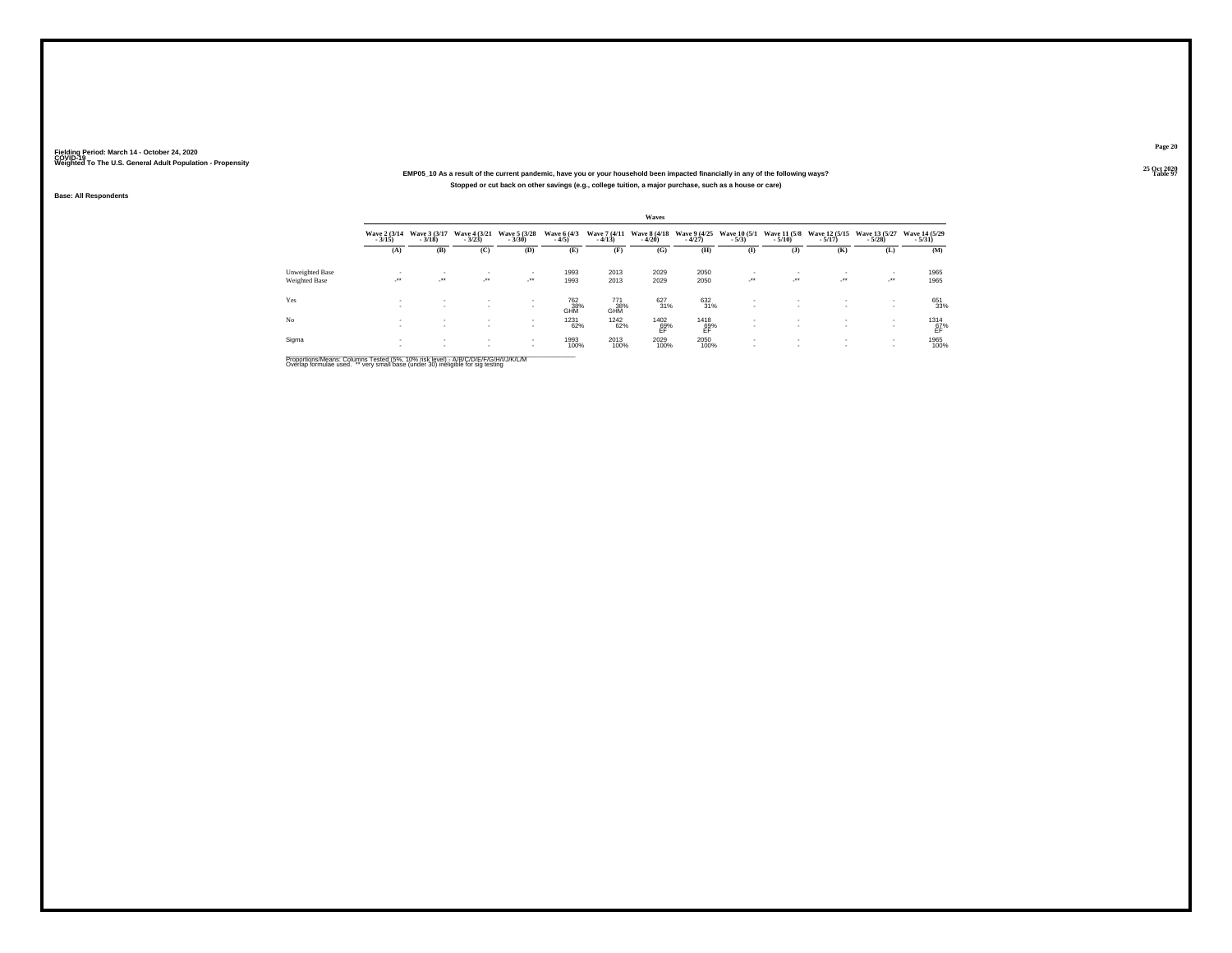## **25 Oct 2020EMP05\_11 As a result of the current pandemic, have you or your household been impacted financially in any of the following ways?Paid for services that I haven't used (e.g., a dog walker, childcare, a house cleaning service)**

#### **Base: All Respondents**

|                                  |                          |                                 |                                     |                                   |                        |                          | Waves                    |                          |                         |                                          |                                    |                                   |                           |
|----------------------------------|--------------------------|---------------------------------|-------------------------------------|-----------------------------------|------------------------|--------------------------|--------------------------|--------------------------|-------------------------|------------------------------------------|------------------------------------|-----------------------------------|---------------------------|
|                                  | Wave 2 (3/14)<br>$-3/15$ | Wave 3 (3/17)<br>$-3/18$        | Wave 4 (3/21)<br>$-3/23$            | Wave 5 (3/28)<br>$-3/30$          | Wave 6 (4/3)<br>$-4/5$ | Wave 7 (4/11)<br>$-4/13$ | Wave 8 (4/18)<br>$-4/20$ | Wave 9 (4/25)<br>$-4/27$ | Wave 10 (5/1)<br>$-5/3$ | Wave 11 (5/8)<br>$-5/10$                 | Wave 12 (5/15)<br>$-5/17$          | Wave 13 (5/27)<br>$-5/28$         | Wave 14 (5/29)<br>$-5/31$ |
|                                  | (A)                      | (B)                             | (C)                                 | (D)                               | (E)                    | (F)                      | (G)                      | (H)                      | $($ I                   | $($ $)$                                  | (K)                                | (L)                               | (M)                       |
| Unweighted Base<br>Weighted Base | $\rightarrow$            | $\overline{\phantom{a}}$<br>ur. | $\overline{\phantom{a}}$<br>$\cdot$ | $\overline{\phantom{a}}$<br>- * * | 1993<br>1993           | 2013<br>2013             | 2029<br>2029             | 2050<br>2050             | $\sim$<br>$\cdot$       | $\mathbf{r}$<br>                         | $\mathcal{L}^{\bullet\bullet}$     | . .<br>$\mathcal{L}^{\text{max}}$ | 1965<br>1965              |
| Yes                              | <b>A</b><br><b>A</b>     | $\sim$<br>$\sim$                | $\sim$                              | $\sim$                            | 325<br>16%             | 328<br>16%               | 322<br>16%               | 355<br>17%               | ٠<br>٠                  | ٠<br>$\mathbf{r}$                        | $\overline{\phantom{a}}$<br>$\sim$ | $\sim$                            | 349<br>18%                |
| N <sub>o</sub>                   | <b>A</b><br><b>A</b>     | $\sim$<br>$\sim$                | $\sim$<br>$\mathbf{r}$              | $\sim$<br>$\mathbf{r}$            | 1668<br>84%            | 1685<br>84%              | 1707<br>84%              | 1695<br>83%              | ٠<br>$\mathbf{r}$       | $\overline{\phantom{a}}$<br>$\mathbf{r}$ | $\sim$<br>$\sim$                   | <b>A</b><br>$\sim$                | <sup>1616</sup> 82%       |
| Sigma                            |                          | $\sim$                          | $\mathbf{r}$                        | $\sim$<br>$\sim$                  | 1993<br>100%           | 2013<br>100%             | 2029<br>100%             | 2050<br>100%             | $\mathbf{r}$<br>$\sim$  | $\mathbf{r}$<br>$\mathbf{r}$             | $\sim$                             | $\sim$                            | 1965<br>100%              |

Proportions/Means: Columns Tested (5%, 10% risk level) - A/B/C/D/E/F/G/H/I/J/K/L/M<br>Overlap formulae used. \*\* very small base (under 30) ineligible for sig testing

**Page 21**

25 Oct 2020<br>Table 98 **Table 98 Table 98**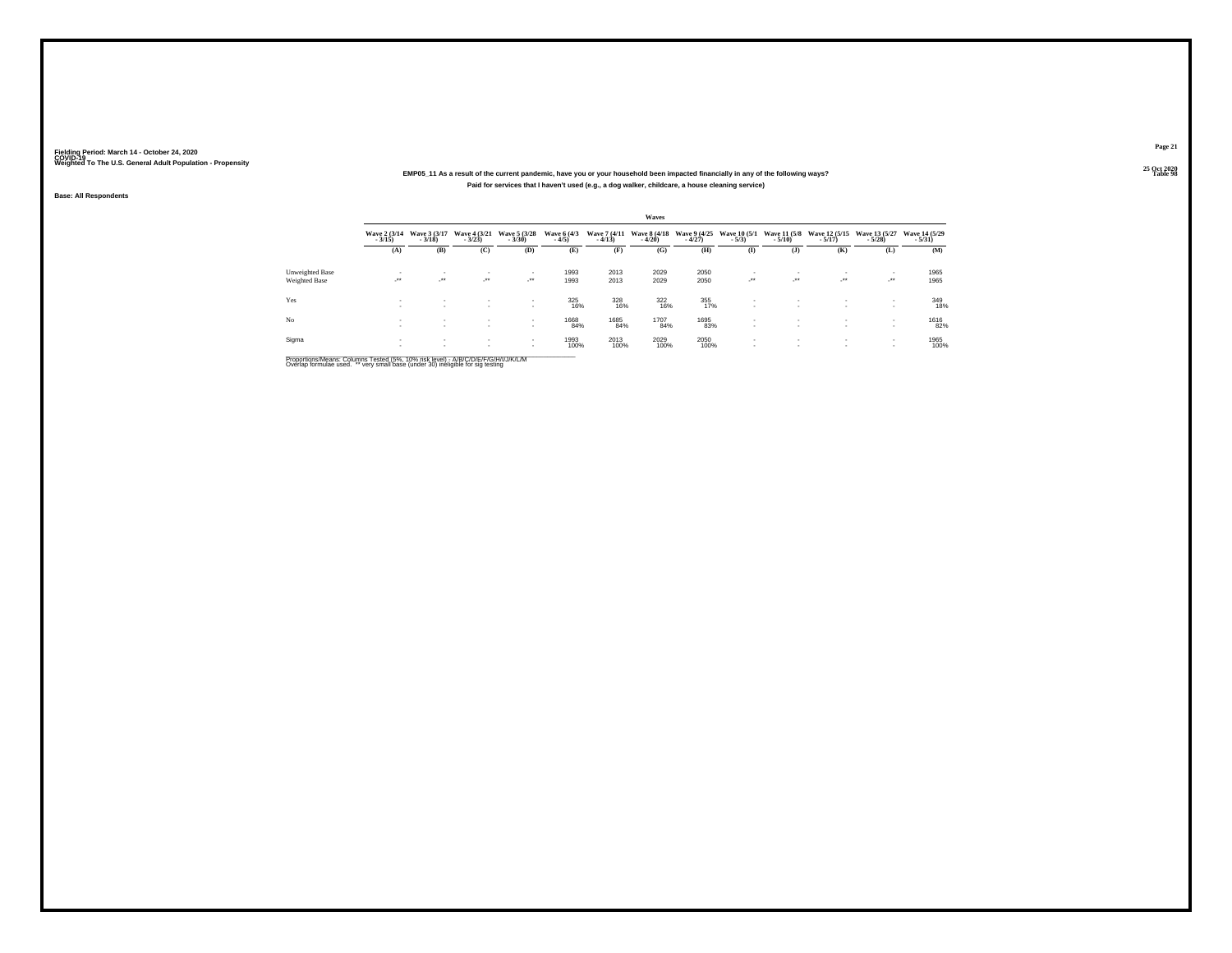### **25 Oct 2020EMP05\_13 As a result of the current pandemic, have you or your household been impacted financially in any of the following ways?I have been impacted financially in some other way**

**Base: All Respondents**

|                        |                            |                            |                                  |                          |                        |                          | Waves                    |                          |                                          |                          |                           |                            |                            |
|------------------------|----------------------------|----------------------------|----------------------------------|--------------------------|------------------------|--------------------------|--------------------------|--------------------------|------------------------------------------|--------------------------|---------------------------|----------------------------|----------------------------|
|                        | Wave 2 (3/14)<br>$-3/15$   | Wave 3 (3/17)<br>$-3/18$   | Wave 4 (3/21)<br>$-3/23$         | Wave 5 (3/28)<br>$-3/30$ | Wave 6 (4/3)<br>$-4/5$ | Wave 7 (4/11)<br>$-4/13$ | Wave 8 (4/18)<br>$-4/20$ | Wave 9 (4/25)<br>$-4/27$ | <b>Wave 10 (5/1)</b><br>$-5/3$           | Wave 11 (5/8)<br>$-5/10$ | Wave 12 (5/15)<br>$-5/17$ | Wave 13 (5/27)<br>$-5/28$  | Wave 14 (5/29)<br>$-5/31)$ |
|                        | (A)                        | (B)                        | (C)                              | (D)                      | (E)                    | (F)                      | (G)                      | (H)                      | $($ I                                    | $($ $)$                  | (K)                       | (L)                        | (M)                        |
| <b>Unweighted Base</b> |                            | $\mathbf{r}$               | $\sim$                           | $\mathbf{r}$             | 1993                   | 2013                     | 2029                     | 2050                     |                                          |                          |                           |                            | 1965                       |
| Weighted Base          | $\mathcal{L}^{\text{max}}$ | $\mathcal{L}^{\text{max}}$ | $\mathcal{L}^{\bullet\bullet}$ . | - * *                    | 1993                   | 2013                     | 2029                     | 2050                     | $\rightarrow$                            | $\cdot$                  | $\overline{\phantom{a}}$  | $\mathcal{L}^{\text{max}}$ | 1965                       |
| Yes                    | <b>A</b><br><b>A</b>       | $\sim$<br>$\mathbf{r}$     | $\sim$<br>$\mathbf{r}$           | $\mathbf{r}$             | 946<br>47%<br>GHM      | 935<br>46%<br>GHM        | 767<br>38%               | 813<br>40%               | $\mathbf{r}$<br>$\overline{\phantom{a}}$ | $\sim$                   | $\,$<br>$\mathbf{r}$      | <b>A</b>                   | 790<br>40%                 |
| No                     | <b>A</b><br><b>A</b>       | $\sim$<br>$\sim$           | $\mathbf{r}$<br>$\mathbf{r}$     | $\sim$<br>$\mathbf{r}$   | 1047<br>53%            | 1078<br>54%              | $^{1262}_{62\%}$         | $^{1237}_{60\%}$         | $\mathbf{r}$<br>$\mathbf{r}$             | $\sim$<br>$\sim$         | $\mathbf{r}$<br>$\sim$    | $\sim$                     | $^{1175}_{60\%}$           |
| Sigma                  |                            | $\sim$<br>$\mathbf{r}$     | $\sim$                           | $\sim$<br>$\sim$         | 1993<br>100%           | 2013<br>100%             | 2029<br>100%             | 2050<br>100%             | $\mathbf{r}$<br>$\mathbf{r}$             | $\sim$<br>$\mathbf{r}$   | $\sim$                    |                            | 1965<br>100%               |

Proportions/Means: Columns Tested (5%, 10% risk level) - A/B/C/D/E/F/G/H/I/J/K/L/M<br>Overlap formulae used. \*\* very small base (under 30) ineligible for sig testing

**Page 2225 Oct 2020<br>Table 100** 

**Table 100 Table 100**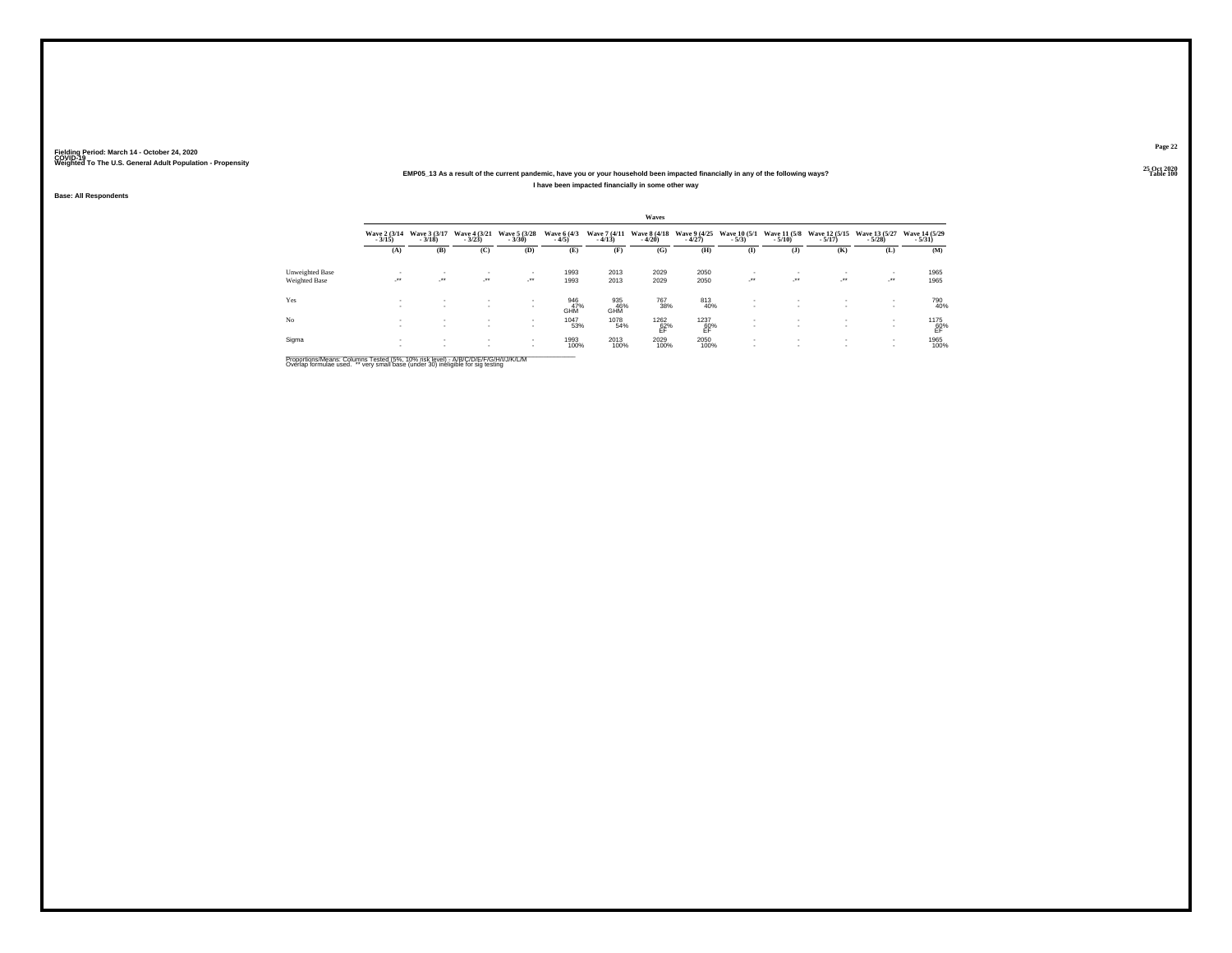### **25 Oct 2020EMP05\_14 As a result of the current pandemic, have you or your household been impacted financially in any of the following ways?I have not been impacted financially**

**Base: All Respondents**

|                                         |                          |                              |                                      |                            |                        |                          | Waves                    |                          |                                     |                                 |                              |                            |                            |
|-----------------------------------------|--------------------------|------------------------------|--------------------------------------|----------------------------|------------------------|--------------------------|--------------------------|--------------------------|-------------------------------------|---------------------------------|------------------------------|----------------------------|----------------------------|
|                                         | Wave 2 (3/14)<br>$-3/15$ | Wave 3 (3/17)<br>$-3/18$     | Wave 4 (3/21)<br>$-3/23$             | Wave 5 (3/28)<br>$-3/30$   | Wave 6 (4/3)<br>$-4/5$ | Wave 7 (4/11)<br>$-4/13$ | Wave 8 (4/18)<br>$-4/20$ | Wave 9 (4/25)<br>$-4/27$ | <b>Wave 10 (5/1)</b><br>$-5/3$      | <b>Wave 11 (5/8)</b><br>$-5/10$ | Wave 12 (5/15)<br>$-5/17$    | Wave 13 (5/27)<br>$-5/28$  | Wave 14 (5/29)<br>$-5/31)$ |
|                                         | (A)                      | (B)                          | (C)                                  | (D)                        | (E)                    | (F)                      | (G)                      | (H)                      | $($ I                               | $($ J $)$                       | (K)                          | (L)                        | (M)                        |
| Unweighted Base<br><b>Weighted Base</b> | . .<br>$\rightarrow$     | $\cdot$                      | $\sim$<br>$\mathcal{L}^{\text{max}}$ | $\mathcal{L}^{\text{max}}$ | 1993<br>1993           | 2013<br>2013             | 2029<br>2029             | 2050<br>2050             | $\overline{\phantom{a}}$<br>$\cdot$ | -<br>$\cdot$                    | $\cdot$                      | $\mathcal{L}^{\text{max}}$ | 1965<br>1965               |
| Yes                                     | <b>A</b><br><b>A</b>     | $\sim$<br>$\sim$             | $\sim$<br>$\mathbf{r}$               | $\sim$                     | 755<br>38%             | 805<br>40%               | 796<br>39%               | 787<br>38%               | $\mathbf{r}$<br>$\mathbf{r}$        | ٠<br>$\overline{\phantom{a}}$   | ٠<br>$\mathbf{r}$            | <b>COL</b>                 | 782<br>40%                 |
| No                                      | <b>A</b><br>$\sim$       | $\mathbf{r}$<br>$\mathbf{r}$ | $\mathbf{r}$<br>$\mathbf{r}$         | $\sim$<br>$\sim$           | 1238<br>62%            | 1208<br>60%              | 1233<br>61%              | 1263<br>62%              | $\sim$<br>$\mathbf{r}$              | ٠<br>$\mathbf{r}$               | $\mathbf{r}$<br>$\mathbf{r}$ | $\sim$<br><b>A</b>         | 1183<br>60%                |
| Sigma                                   | <b>A</b><br>$\sim$       | $\sim$<br>$\sim$             | $\sim$<br>$\sim$                     | $\sim$<br>$\sim$           | 1993<br>100%           | 2013<br>100%             | 2029<br>100%             | 2050<br>100%             | $\mathbf{r}$                        | ٠<br>$\overline{\phantom{a}}$   | $\sim$<br>$\sim$             |                            | 1965<br>100%               |

Proportions/Means: Columns Tested (5%, 10% risk level) - A/B/C/D/E/F/G/H/I/J/K/L/M<br>Overlap formulae used. \*\* very small base (under 30) ineligible for sig testing

**Page 23**25 Oct 2020<br>Table 101

**Table 101 Table 101**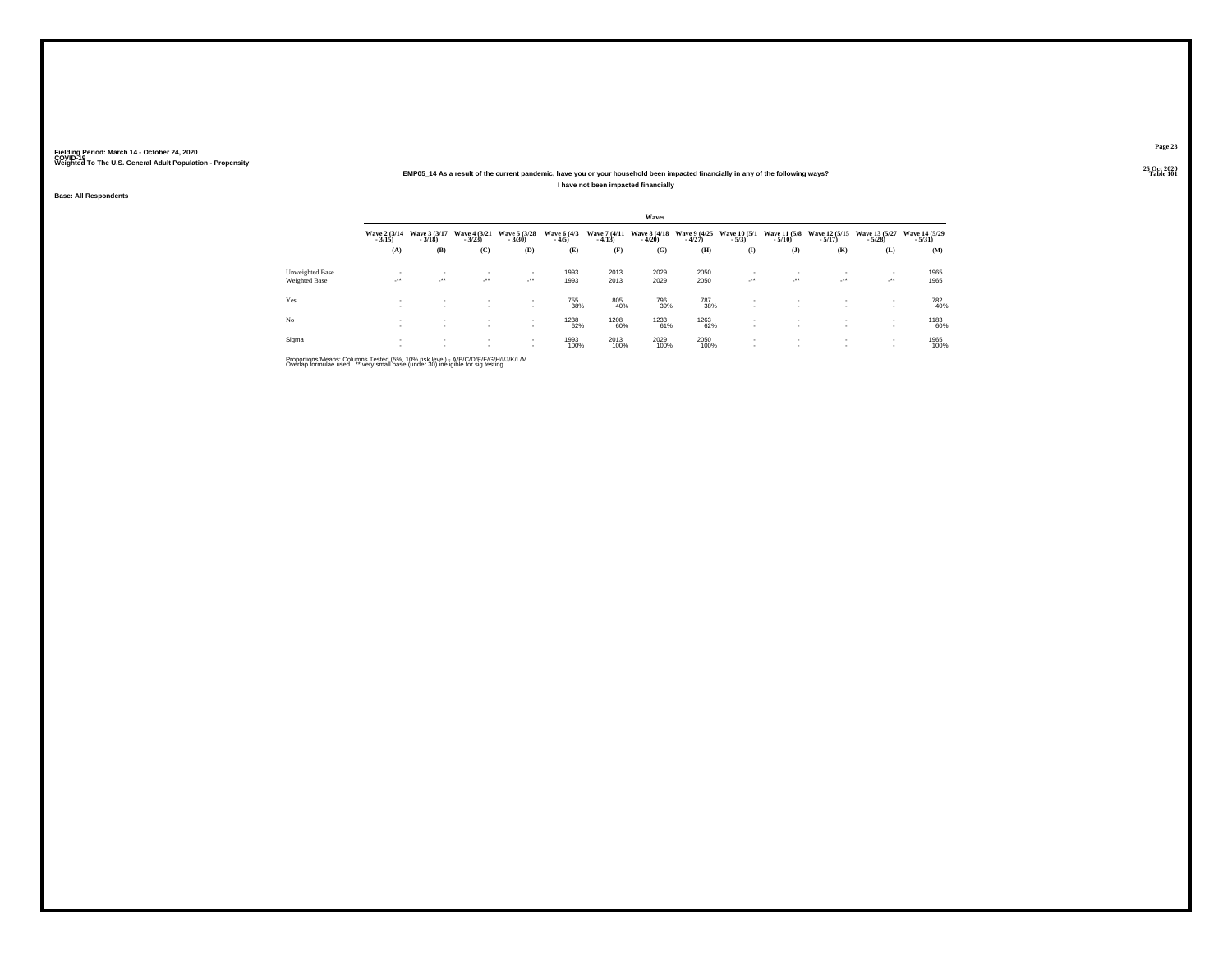#### **25 Oct 2020REV01 Are you planning any major purchases once things return to normal? Please select all that apply.Table 102**

**Base: All Respondents**

|                                                                                                                         |                          |                          |                       |                                 |                                  |                             | Waves                        |                            |                             |                                |                                                                                           |                                  |                                  |
|-------------------------------------------------------------------------------------------------------------------------|--------------------------|--------------------------|-----------------------|---------------------------------|----------------------------------|-----------------------------|------------------------------|----------------------------|-----------------------------|--------------------------------|-------------------------------------------------------------------------------------------|----------------------------------|----------------------------------|
|                                                                                                                         | Wave 2 (3/14)<br>$-3/15$ | Wave 3 (3/17)<br>$-3/18$ | Wave 4 (3/21)<br>3/23 | Wave 5 (3/28)<br>$-3/30$        | Wave 6 (4/3)<br>$-4/5$           | $-4/13$                     | $-4/20$                      | $-4/27$                    | $-5/3$                      | $-5/10$ )                      | Wave 7 (4/11 Wave 8 (4/18 Wave 9 (4/25 Wave 10 (5/1 Wave 11 (5/8 Wave 12 (5/15<br>$-5/17$ | Wave 13 (5/27)<br>5/28           | Wave 14 (5/29)<br>$-5/31$        |
|                                                                                                                         | (A)                      | (B)                      | (C)                   | (D)                             | (E)                              | (F)                         | (G)                          | (H)                        | (I)                         | $($ $)$                        | (K)                                                                                       | (L)                              | (M)                              |
| Unweighted Base<br><b>Weighted Base</b>                                                                                 | $\overline{\phantom{a}}$ | $\sim$<br>J.             | $\sim$<br>J.          | 2016<br>2016                    | 1993<br>1993                     | 2013<br>2013                | 2029<br>2029                 | 2050<br>2050               | 2039<br>2039                | 2030<br>2066                   | 1961<br>1961                                                                              | 1996<br>1996                     | 1965<br>1965                     |
| Attending a concert or<br>sporting event                                                                                |                          |                          | ٠<br>٠                | 237<br>12%                      | 316<br>16%<br>DG.                | 304<br>15%<br>DG            | 234<br>12%                   | 359<br>18%<br><b>DfGJK</b> | 323<br>16%<br>DG            | 301<br>15%<br>DG <sup>1</sup>  | 266<br>14%                                                                                | 325<br>16%<br><b>DGK</b>         | 306<br>$16\%$                    |
| Going on vacation/<br>travelling                                                                                        |                          |                          | ٠                     | 479<br>24%                      | 616<br>31%<br><b>DG</b>          | 567<br>28%<br>D             | 543<br>27%<br>d              | 659<br>32%<br><b>DFGJk</b> | 679<br>33%<br><b>DFGJK</b>  | 590<br>29%<br>D                | 565<br>29%<br>D                                                                           | 728<br>36%<br><b>DEFGHIJK</b>    | 656<br>33%<br><b>DFGJK</b>       |
| Buying a car                                                                                                            |                          |                          | ٠<br>٠                | 219<br>11%                      | 320<br>16%<br>õ                  | 297<br>15%<br>ïñ.           | 286<br>14%<br>D              | 315<br>15%<br>õ            | 381<br>19%<br><b>DeFGHI</b> | 388<br>19%<br>DeFGHI           | 324<br>17%<br>D                                                                           | 320<br>16%<br>Õ                  | 374<br>19%<br><b>DeFGHI</b>      |
| Buying gifts for my friends<br>/ family                                                                                 |                          |                          | ٠<br>×.               | 238<br>12%                      | 326<br>16%<br>DG                 | 289<br>14%<br>ďĠ            | 220<br>11%                   | 382<br>19%<br>DFG          | 435<br>21%<br>DEFGhiKL      | 386<br>19%<br>DFĞ <sup>'</sup> | 317<br>16%<br>DĞ                                                                          | 361<br>18%<br>DFĞ                | 371<br>19%<br><b>DFGK</b>        |
| Buying new clothes                                                                                                      |                          |                          | ٠<br>٠                | 386<br>19%                      | $\frac{533}{27}\%$<br><b>DFG</b> | 418<br>21%                  | 375<br>18%                   | 549<br>27%<br><b>DFG</b>   | 537<br>26%<br><b>DFG</b>    | 508<br>25%<br><b>DFG</b>       | $\frac{486}{25\%}$<br>DFG                                                                 | 554<br>28%<br><b>DFGi</b>        | $\frac{529}{27\%}$<br>DFG        |
| Buying new household<br>goods, furniture or<br>appliances                                                               |                          |                          | ٠<br>٠                | 338<br>17%                      | 389<br>19%<br>dg                 | 367<br>18%                  | 339<br>17%                   | 416<br>$^{20}_{DG}$        | 414<br>$^{20\%}_{DG}$       | 396<br>19%                     | 373<br>19%                                                                                | 416<br>$_{\rm DfG}^{2\bar{1}\%}$ | 448<br>DEFGJK                    |
| Buying a house                                                                                                          |                          |                          | ٠<br>٠                | 74<br>4%                        | 89<br>4%<br>FG                   | 54<br>3%                    | $^{58}_{\ 3\%}$              | 67<br>3%                   | 126<br>6%<br>DeFGH          | 156<br>8%<br>DEFGH             | 186<br>10%<br><b>DEFGHI</b>                                                               | 161<br>8%<br><b>DEFGHi</b>       | $^{156}_{-8\%}$<br><b>DEFGHi</b> |
| Home office supplies<br>and/or equipment (e.g.<br>standing desk, computer<br>monitor, headset etc.)                     |                          |                          | ٠                     | 1020<br>51%<br><b>EFGHIJKLM</b> | 818<br>41%<br>hIJKLM             | 891<br>44%<br><b>HIJKLM</b> | 928<br>46%<br><b>EHIJKLI</b> | 774<br>$\frac{38}{10}$     | 727<br>KLM                  | 769<br>37%<br>KLM              | 237<br>12%                                                                                | 224<br>11%                       | $^{293}_{15\%}$ KL               |
| Personal electronics (e.g.,<br>phone, tablet, voice<br>assistant)                                                       |                          |                          |                       |                                 |                                  |                             |                              | ٠<br>٠.                    | 213<br>10%<br><b>DEFGH</b>  | 221<br>11%<br><b>DEFGH</b>     | 331<br>17%<br><b>DEFGHIJ</b>                                                              | 368<br>18%<br>DEFGHIJ            | 387<br>20%<br><b>DEFGHIJK</b>    |
| Equipment and/or gear for<br>outdoor activities/sports<br>(e.g., bike, hiking and<br>camping gear, sports<br>equipment) |                          |                          |                       |                                 |                                  |                             |                              |                            | ٠<br>٠                      |                                | 224<br>11%<br><b>DEFGHIJ</b>                                                              | 204<br>10%<br>DEFGHIJ            | 237<br>12%<br>DEFGHIJ            |
| Other major purchase                                                                                                    |                          |                          |                       |                                 |                                  |                             |                              |                            |                             | ٠<br>٠                         | 100<br>5%<br>DEFGHIJ                                                                      | 112<br>6%<br>DEFGHIJ             | 137<br>7%<br><b>DEFGHIJK</b>     |
| Not planning a purchase                                                                                                 |                          |                          | ٠                     |                                 |                                  |                             |                              |                            | ٠<br>٠                      |                                | 661<br>34%<br><b>DEFGHIJLM</b>                                                            | 574<br>29%<br><b>DEFGHIJ</b>     | 593<br>30%<br><b>DEFGHIJ</b>     |
| Sigma                                                                                                                   |                          |                          | ٠                     | 2991<br>148%                    | 3406<br>171%                     | 3187<br>158%                | 2984<br>147%                 | 3523<br>172%               | 3835<br>188%                | 3715<br>180%                   | 4070<br>208%                                                                              | 4348<br>218%                     | 4485<br>228%                     |

Proportions/Means: Columns Tested (5%, 10% risk level) - A/B/C/D/E/F/G/H/I/J/K/L/M<br>Overlap formulae used. \*\* very small base (under 30) ineligible for sig testing

**Page 24**25 Oct 2020<br>Table 102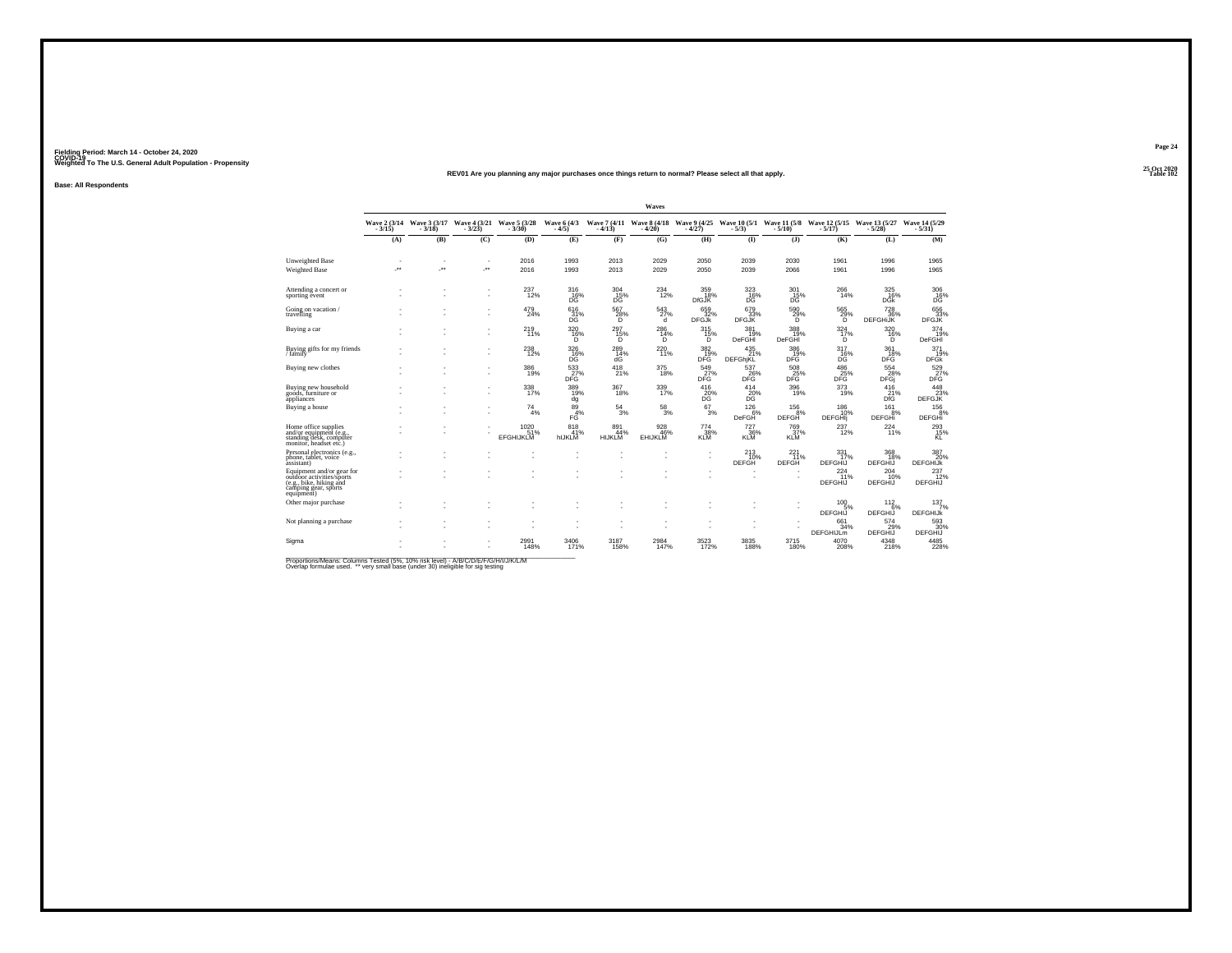#### **25 Oct 2020REV01 Are you planning any major purchases once things return to normal? Please select all that apply.Table 103**

**Base: Planning A Major Purchase**

|                                                                                                                         |              |                                       |                          |                                 |                        |                      | Waves                 |                                                    |                                      |                          |                                   |                                |                               |
|-------------------------------------------------------------------------------------------------------------------------|--------------|---------------------------------------|--------------------------|---------------------------------|------------------------|----------------------|-----------------------|----------------------------------------------------|--------------------------------------|--------------------------|-----------------------------------|--------------------------------|-------------------------------|
|                                                                                                                         | $-3/15$      | Wave 2 (3/14 Wave 3 (3/17)<br>$-3/18$ | Wave 4 (3/21)<br>$-3/23$ | Wave 5 (3/28)                   | Wave 6 (4/3)<br>$-4/5$ | $-4/13$              | $-4/20$               | Wave 7 (4/11 Wave 8 (4/18 Wave 9 (4/25)<br>$-4/27$ | Wave 10 (5/1 Wave 11 (5/8)<br>$-5/3$ | $-5/10$                  | Wave 12 (5/15)<br>$-5/17$         | Wave 13 (5/27)<br>$-5/28$      | Wave 14 (5/29)<br>$-5/31$     |
|                                                                                                                         | (A)          | (B)                                   | (C)                      | (D)                             | (E)                    | (F)                  | (G)                   | (H)                                                | $\bf{D}$                             | (3)                      | (K)                               | (L)                            | (M)                           |
| Unweighted Base<br>Weighted Base                                                                                        | $\sim$<br>÷. | ٠<br>÷.                               | $\sim$<br>×              | 2016<br>2016                    | 1993<br>1993           | 2013<br>2013         | 2029<br>2029          | 2050<br>2050                                       | 2039<br>2039                         | 2030<br>2066             | 1296<br>1300                      | 1446<br>1422                   | 1347<br>1372                  |
| Attending a concert or<br>sporting event                                                                                |              |                                       | ٠<br>$\sim$              | 237<br>12%                      | 316<br>$^{16\%}_{DG}$  | 304<br>15%<br>DĜ     | 234<br>12%            | 359<br>18%<br>DfGJ                                 | 323<br>16%<br>DĞ                     | 301<br>$\frac{15}{10}$   | 266<br>20%<br>DEFGIJ              | 325<br>23%<br>DEFGHIJ          | 306<br>22%<br>DEFGHIJ         |
| Going on vacation/<br>travelling                                                                                        |              |                                       | ٠<br>٠                   | 479<br>24%                      | 616<br>31%<br>DG       | 567<br>28%<br>D.     | 543<br>27%<br>d       | 659<br>32%<br><b>DFGJ</b>                          | 679<br>33%<br><b>DFGJ</b>            | 590 %<br>D               | 565<br>43%<br><b>DEFGHIJ</b>      | 728<br>51%<br><b>DEFGHIJK</b>  | 656<br>48%<br><b>DEFGHIJK</b> |
| Buying a car                                                                                                            |              | ٠                                     | ٠                        | 219<br>11%                      | 320<br>16%<br>D        | 297<br>15%<br>D      | 286<br>14%<br>D       | 315<br>15%<br>D                                    | 381<br>19%<br><b>DeFGH</b>           | 388<br>19%<br>DeFGH      | 324<br>25%<br>DEFGHIJ             | 320<br>23%<br>DEFGHIJ          | 374<br>27%<br><b>DEFGHIJL</b> |
| Buying gifts for my friends<br>/ family                                                                                 |              |                                       | ٠<br>٠                   | 238<br>12%                      | 326<br>$\frac{16}{16}$ | 289<br>14%<br>dG     | 220<br>11%            | 382<br>19%<br>DFG                                  | 435<br>21%<br><b>DEFGhi</b>          | 386<br>19%<br>DFG        | 317<br>24%<br>DEFGHJ              | 361<br>25%<br>DEFGHIJ          | 371<br>27%<br>DEFGHIJ         |
| Buying new clothes                                                                                                      |              |                                       | ٠<br>٠                   | 386<br>19%                      | 533<br><b>DFG</b>      | 418<br>21%           | 375<br>18%            | 549<br>27%<br>DFG.                                 | 537<br>26%<br>DFG.                   | 508<br>25%<br>DFG.       | $^{486}_{37\%}$<br><b>DEFGHIJ</b> | 554 39%<br><b>DEFGHIJ</b>      | 529<br><b>DEFGHIJ</b>         |
| Buying new household<br>goods, furniture or<br>appliances                                                               |              |                                       | ٠<br>×.                  | 338<br>17%                      | 389<br>19%<br>dg       | 367<br>18%           | 339<br>17%            | 416<br>20%<br>DG                                   | 414<br>20%<br>DG                     | 396<br>19%               | 373<br>29%<br><b>DEFGHIJ</b>      | 416<br>29%<br>DEFGHIJ          | 448<br>33%<br><b>DEFGHIJK</b> |
| Buying a house                                                                                                          |              | ٠                                     | $\sim$<br>٠              | 74<br>4%                        | 89<br>4%<br>FĠ         | 54<br>3%             | $\frac{58}{3%}$       | 67<br>3%                                           | 126<br>6%<br><b>DeFGH</b>            | 156<br>8%<br>DEFGH       | 186<br>14%<br><b>DEFGHIJIm</b>    | 161<br>11%<br><b>DEFGHIJ</b>   | 156<br>11%<br><b>DEFGHIJ</b>  |
| Home office supplies<br>and/or equipment (e.g.,<br>standing desk, computer<br>monitor, headset etc.)                    |              |                                       |                          | 1020<br>51%<br><b>EFGHIJKLM</b> | 818<br>41%<br>hIJKLM   | 891<br>44%<br>HIJKLM | 928<br>46%<br>EHIJKLM | 774<br>$\frac{38}{10}$                             | 727<br>36%<br><b>KLM</b>             | 769<br>37%<br>KLM        | 237<br>18%                        | $^{224}_{16\%}$                | 293<br>21%                    |
| Personal electronics (e.g.,<br>phone, tablet, voice<br>assistant)                                                       |              |                                       |                          | ٠                               | ٠                      |                      |                       | ٠                                                  | 213<br>10%<br>DEFGH                  | 221<br>11%<br>DEFGH      | 331<br>25%<br>DEFGHIJ             | 368<br>26%<br>DEFGHIJ          | 387<br>28%<br><b>DEFGHIJ</b>  |
| Equipment and/or gear for<br>outdoor activities/sports<br>(e.g., bike, hiking and<br>camping gear, sports<br>equipment) |              |                                       |                          | ٠                               | ٠                      |                      |                       |                                                    | $\sim$                               | $\overline{\phantom{a}}$ | 224<br>17%<br>DEFGHIJ             | 204<br>14%<br><b>DEFGHIJ</b>   | 237<br>17%<br><b>DEFGHIJ</b>  |
| Other major purchase                                                                                                    |              |                                       |                          |                                 | ٠                      |                      |                       |                                                    | $\sim$                               | $\overline{\phantom{a}}$ | $^{100}_{9\%}$                    | $\frac{112}{8\%}$              | 137<br>10%                    |
| Sigma                                                                                                                   |              |                                       |                          | 2991<br>148%                    | 3406<br>171%           | 3187<br>158%         | 2984<br>147%          | 3523                                               | 3835<br>188%                         | 3715<br>180%             | DEFGHIJ<br>3409<br>262%           | <b>DEFGHIJ</b><br>3774<br>265% | DEFGHIJ<br>3893<br>284%       |

Proportions/Means: Columns Tested (5%, 10% risk level) - A/B/C/D/E/F/G/H/I/J/K/L/M<br>Overlap formulae used. \*\* very small base (under 30) ineligible for sig testing

**Page 25**25 Oct 2020<br>Table 103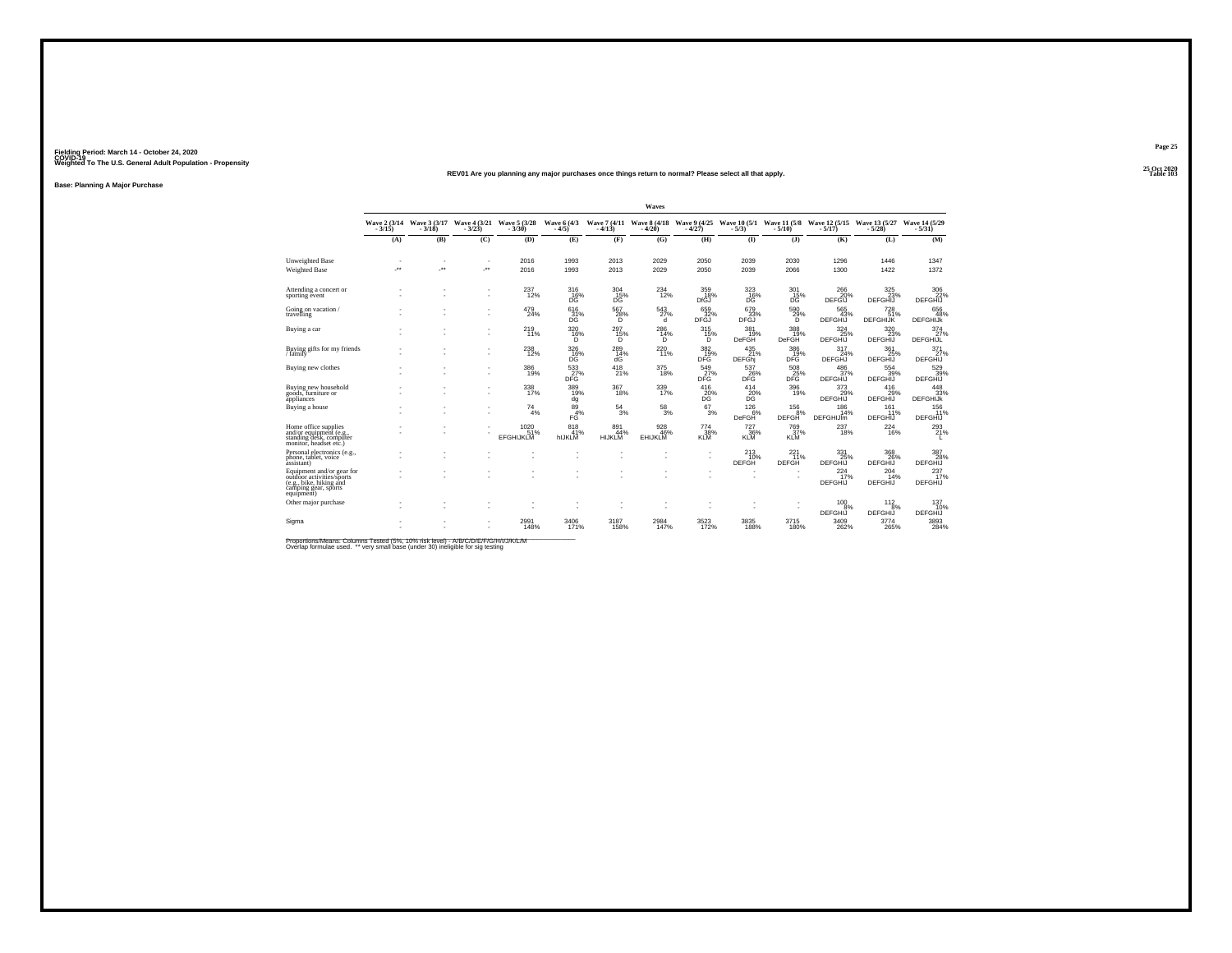#### **25 Oct 2020Q15 How concerned are you about the impact coronavirus (COVID-19) has on the following?Summary Of Concerned**

**Base: All Respondents**

|                                                   | Waves                      |                           |                                 |                          |                               |                               |                              |                          |                           |                          |                                |                             |                            |
|---------------------------------------------------|----------------------------|---------------------------|---------------------------------|--------------------------|-------------------------------|-------------------------------|------------------------------|--------------------------|---------------------------|--------------------------|--------------------------------|-----------------------------|----------------------------|
|                                                   | Wave 2 (3/14)<br>$-3/15$ ) | Wave 3 (3/17)<br>$-3/18$  | Wave 4 (3/21)<br>$-3/23$        | Wave 5 (3/28)<br>$-3/30$ | Wave 6 (4/3)<br>$-4/5)$       | Wave 7 (4/11<br>$-4/13$       | Wave 8 (4/18)<br>$-4/20$     | Wave 9 (4/25)<br>$-4/27$ | Wave 10 (5/1)<br>$-5/3)$  | Wave 11 (5/8)<br>$-5/10$ | Wave 12 (5/15)<br>$-5/17)$     | Wave 13 (5/27)<br>$-5/28$ ) | Wave 14 (5/29)<br>$-5/31)$ |
|                                                   | (A)                        | (B)                       | (C)                             | (D)                      | (E)                           | (F)                           | (G)                          | (H)                      | (I)                       | (1)                      | (K)                            | (L)                         | (M)                        |
| Unweighted Base                                   | 2050                       | 2019                      | 2023                            |                          | 1993                          | 2013                          | 2029                         | 2050                     | 2039                      | 2030                     | 1961                           | 1996                        | 1965                       |
| Weighted Base                                     | 2050                       | 2019                      | 2023                            | $\mathcal{C}^{\star}$    | 1993                          | 2013                          | 2029                         | 2050                     | 2039                      | 2066                     | 1961                           | 1996                        | 1965                       |
| The health of your older<br>friends and relatives | 1771<br>86%<br><b>JkM</b>  | 1747<br>87%<br><b>JkM</b> | 1827<br>90%<br><b>ABGHIJKLM</b> | ٠                        | 1800<br>90%<br>ABGHIJKLM      | 1778<br>88%<br><b>HIJKLM</b>  | 1779<br>88%<br><b>HJKLM</b>  | 1734<br>85%              | <sup>1746</sup> 86%<br>Jm | <sup>1674</sup> 81%      | 1643<br>84%                    | 1690<br>85%                 | 1628<br>83%                |
| The American economy                              | 1730<br>84%                | 1705<br>84%               | 1845<br>91%<br>ABFHIJKLM        | $\mathbf{r}$             | 1820<br>91%<br>ABFHIJKLM      | 1787<br>89%<br>ABJ            | 1825<br>90%<br><b>ABHIJL</b> | 1777<br>87%<br>aί        | 1786<br>88%<br>ABJ        | 1737<br>84%              | 1733<br>88%<br>ABJ             | 1737<br>87%<br>abJ          | 1737<br>88%<br>ABJ         |
| The health of the broader<br>American populace    | 1616<br>79%                | 1647<br>82%<br>aJ         | 1759<br>87%<br>ABFGHIJKLM       | $\sim$                   | 1743<br>87%<br>ABFGHIJKLM     | 1677<br>83%<br>AJM            | 1681<br>83%<br>AJm           | 1698<br>83%<br>AJm       | 1699<br>83%<br>AJM        | 1620<br>78%              | 1597<br>81%                    | 1619<br>81%                 | 1568<br>80%                |
| Your personal health                              | 1330<br>65%                | <sup>1336</sup> 66%       | 1523<br>75%<br>ABHJKLM          | $\overline{\phantom{a}}$ | 1543<br>77%<br>ABGHIJKLM      | <sup>1504</sup> 75%<br>ABHJLM | 1478<br>73%<br>ABjLM         | 1445<br>70%<br>AB        | 1503<br>74%<br>ABhJLM     | 1440<br>70%<br>Ab        | 1410<br>72%<br>AB <sub>m</sub> | 1375<br>69%<br>A            | 1343<br>68%<br>a           |
| Your personal finances                            | <b>1979</b>                | $\sim$                    | $\sim$                          | $\mathbf{r}$             | 1494<br>75%<br><b>GHIJKLM</b> | 1469<br>73%<br>aHiJKLM        | 1412<br>70%<br>ΙM            | 1401<br>68%<br>ΪЙ        | 1416<br>69%<br>ΪЙ         | 1388<br>67%<br>M         | 1341<br>68%<br>м               | 1329<br>67%<br>M            | <sup>1234</sup> 63%        |

Proportions/Means: Columns Tested (5%, 10% risk level) - A/B/C/D/E/F/G/H/I/J/K/L/M<br>Overlap formulae used. \*\* very small base (under 30) ineligible for sig testing

**Page 26**25 Oct 2020<br>Table 104

**Table 104 Table 104**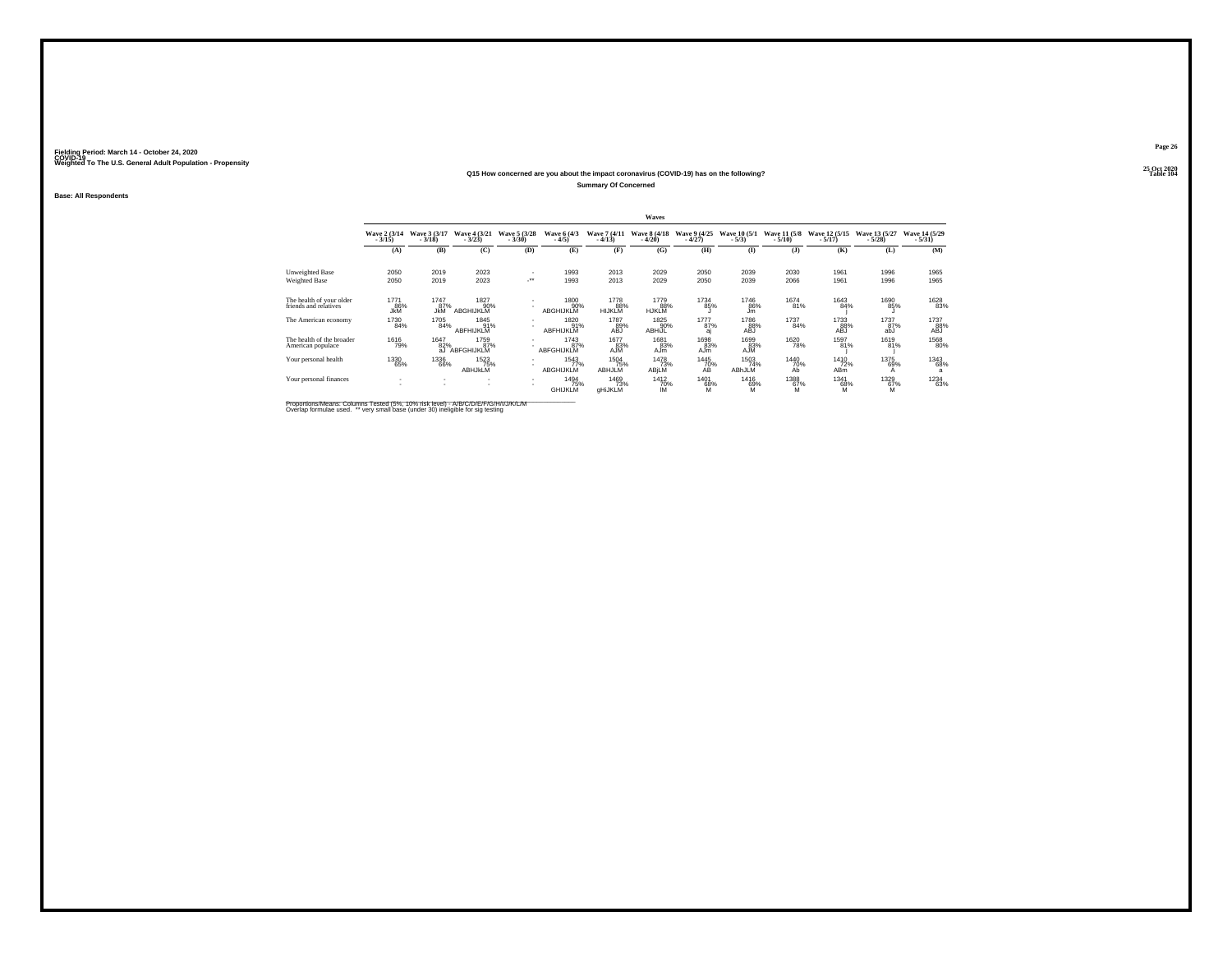#### **25 Oct 2020Q15 How concerned are you about the impact coronavirus (COVID-19) has on the following?Table 105 Table 105 Summary Of Not At All/Not Very Concerned**

**Base: All Respondents**

|                                                   | Waves                                       |                                          |                          |                          |                        |                          |                          |                                |                               |                                 |                                       |                           |                                     |
|---------------------------------------------------|---------------------------------------------|------------------------------------------|--------------------------|--------------------------|------------------------|--------------------------|--------------------------|--------------------------------|-------------------------------|---------------------------------|---------------------------------------|---------------------------|-------------------------------------|
|                                                   | Wave 2 (3/14)<br>$-3/15$ )                  | Wave 3 (3/17)<br>$-3/18$                 | Wave 4 (3/21)<br>$-3/23$ | Wave 5 (3/28)<br>$-3/30$ | Wave 6 (4/3)<br>$-4/5$ | Wave 7 (4/11)<br>$-4/13$ | Wave 8 (4/18)<br>$-4/20$ | Wave 9 (4/25)<br>$-4/27$       | Wave 10 (5/1)<br>$-5/3$       | Wave 11 (5/8)<br>$-5/10$        | Wave 12 (5/15)<br>$-5/17$             | Wave 13 (5/27)<br>$-5/28$ | Wave 14 (5/29)<br>$-5/31$           |
|                                                   | (A)                                         | (B)                                      | (C)                      | (D)                      | (E)                    | (F)                      | (G)                      | (H)                            | $($ I                         | (1)                             | (K)                                   | (L)                       | (M)                                 |
| Unweighted Base                                   | 2050                                        | 2019                                     | 2023                     |                          | 1993                   | 2013                     | 2029                     | 2050                           | 2039                          | 2030                            | 1961                                  | 1996                      | 1965                                |
| Weighted Base                                     | 2050                                        | 2019                                     | 2023                     | ٠.                       | 1993                   | 2013                     | 2029                     | 2050                           | 2039                          | 2066                            | 1961                                  | 1996                      | 1965                                |
| Your personal health                              | <sup>720</sup> <sub>35%</sub><br>CEFGHIJKLm | 683<br>34%<br><b>CEFGHIK</b>             | 500<br>25%               | $\sim$                   | 450<br>23%             | 509<br>25%               | 551<br>27%<br>Ë          | $\substack{605\\30\%}$<br>CEFI | $^{536}_{26\%}$               | 626<br>30%<br>CEFql             | 551<br>28%<br>cÉ                      | 621/31%<br>CEFGI          | 622%<br><b>CEFGIK</b>               |
| The health of the broader<br>American populace    | 434<br>21%<br><b>bCEFGHI</b>                | $^{372}_{-18\%}$                         | 264<br>13%               | $\sim$                   | 250<br>13%             | $\frac{336}{17}\%$<br>ĆĖ | $\frac{348}{17\%}$<br>ĆĖ | $\frac{352}{17}\%$<br>CÊ       | $\frac{340}{17\%}$<br>ĆĖ      | 447<br>22%<br><b>BCEFGHIKI</b>  | $^{364}_{\substack{19 \\ \text{CE}}}$ | 377<br>C <sup>19%</sup>   | 397<br>20%<br>CEFghl                |
| The American economy                              | 320<br>16%<br><b>CEFGHKIM</b>               | 314<br>16%<br><b>CEFGIKIM</b>            | 178<br>9%                | $\sim$                   | 173<br>9%              | 226<br>11%<br>ĆÉ         | 204<br>10%               | 273<br>13%<br>CEG <sup></sup>  | 253<br>12%<br>CE <sub>q</sub> | 329<br>16%<br><b>CEFGHIKLM</b>  | 228<br>C <sub>E</sub> <sup>12%</sup>  | 259<br>13%<br>CEĞ 1       | $^{228}_{\hbox{C}\bar{\mathrm{E}}}$ |
| The health of your older<br>friends and relatives | 279<br>14%<br>CE                            | $^{272}_{13\%}$<br>CF                    | 196<br>10%               |                          | 193<br>10%             | <sup>235</sup><br>12%    | 250<br>12%<br>CE         | $^{316}_{15\%}$<br>CEFG        | 293<br>14%<br>CFF.            | 392<br>19%<br><b>ABCEFGHIKL</b> | 318<br>16%<br>abCEFG                  | 306<br>15%<br>CEFG        | 337<br>17%<br>ABCEFGI               |
| Your personal finances                            | ٠<br>×.                                     | $\mathbf{r}$<br>$\overline{\phantom{a}}$ | ٠                        | $\sim$<br>$\sim$         | 499<br>25%             | 544<br>27%               | $^{617}_{30\%}$          | $^{649}_{32\%}$                | $\frac{623}{31\%}$            | 679<br>33%<br>EF                | $^{620}_{32\%}$                       | 667<br>33%<br>EFq         | $^{731}_{37\%}$<br>EFGHIJKL         |

Proportions/Means: Columns Tested (5%, 10% risk level) - A/B/C/D/E/F/G/H/I/J/K/L/M<br>Overlap formulae used. \*\* very small base (under 30) ineligible for sig testing

**Page 27**25 Oct 2020<br>Table 105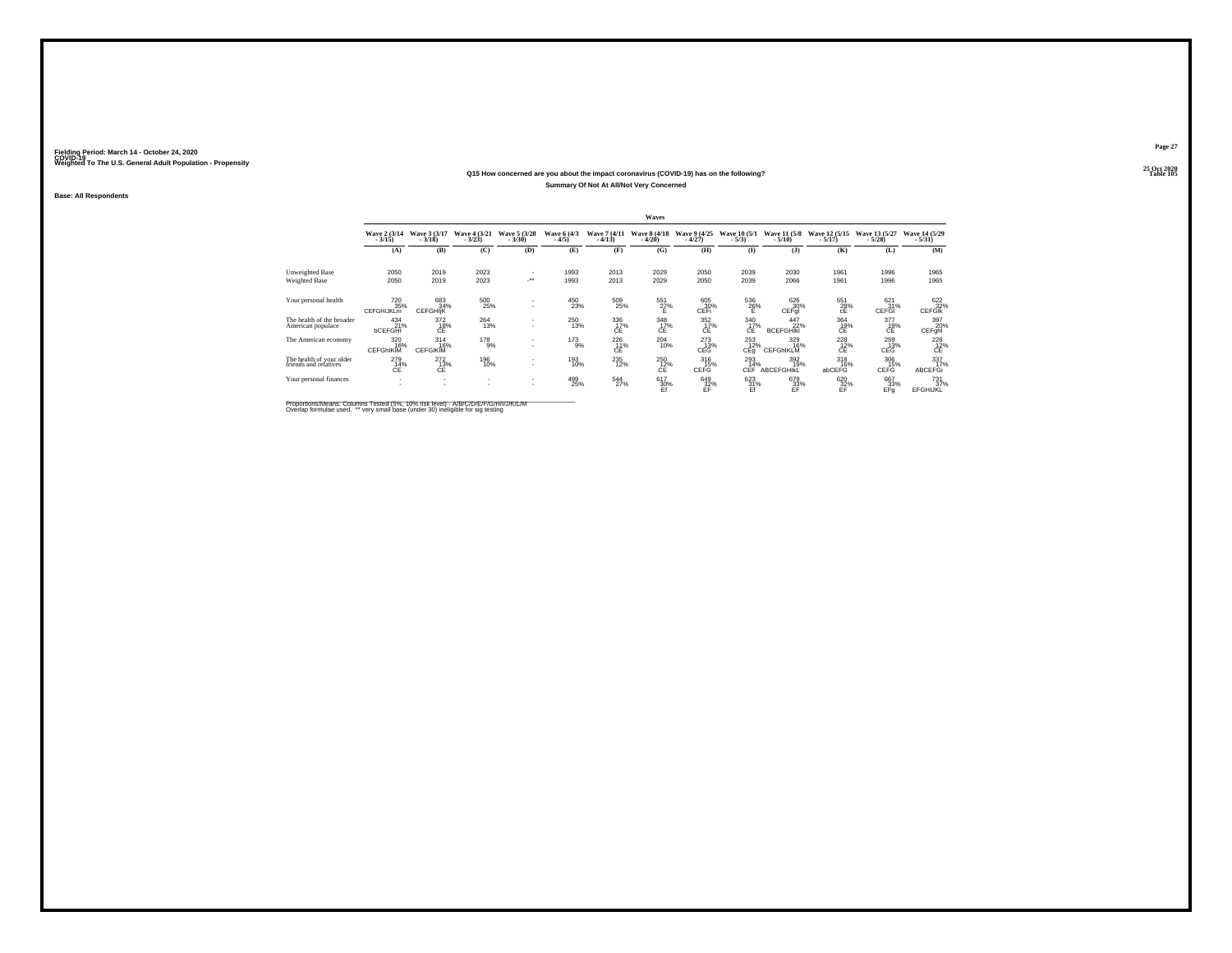## **25 Oct 2020Q15\_1 How concerned are you about the impact coronavirus (COVID-19) has on the following?**

**Your personal health**

**Base: All Respondents**

|                                        |                                                    |                               |                          |                                |                           |                             | Waves                           |                                |                             |                          |                                                                                                            |                             |                            |
|----------------------------------------|----------------------------------------------------|-------------------------------|--------------------------|--------------------------------|---------------------------|-----------------------------|---------------------------------|--------------------------------|-----------------------------|--------------------------|------------------------------------------------------------------------------------------------------------|-----------------------------|----------------------------|
|                                        | Wave 2 (3/14)<br>$-3/15$                           | Wave 3 (3/17)<br>$-3/18$      | Wave 4 (3/21)<br>$-3/23$ | Wave 5 (3/28)<br>$-3/30$       | Wave 6 (4/3)<br>$-4/5$    | Wave 7 (4/11)<br>$-4/13$    | <b>Wave 8 (4/18)</b><br>$-4/20$ | Wave 9 (4/25)<br>$-4/27$       | Wave 10 (5/1)<br>$-5/3$     | Wave 11 (5/8)<br>$-5/10$ | Wave 12 (5/15)<br>$-5/17$                                                                                  | Wave 13 (5/27)<br>$-5/28$   | Wave 14 (5/29)<br>$-5/31)$ |
|                                        | (A)                                                | (B)                           | (C)                      | (D)                            | (E)                       | (F)                         | (G)                             | (H)                            | $($ $\Gamma$                | (3)                      | (K)                                                                                                        | (L)                         | (M)                        |
| Unweighted Base                        | 2050                                               | 2019                          | 2023                     |                                | 1993                      | 2013                        | 2029                            | 2050                           | 2039                        | 2030                     | 1961                                                                                                       | 1996                        | 1965                       |
| Weighted Base                          | 2050                                               | 2019                          | 2023                     | $\mathcal{C}^{\bullet\bullet}$ | 1993                      | 2013                        | 2029                            | 2050                           | 2039                        | 2066                     | 1961                                                                                                       | 1996                        | 1965                       |
| Very/Somewhat<br>Concerned (Net)       | 1330<br>65%                                        | <sup>1336</sup> 66%           | 1523%<br>ABHJKLM         |                                | 1543<br>77%<br>ABGHIJKLM  | 1504<br>75%<br>ABHJLM       | <sup>1478</sup> 73%<br>ABjLM    | 1445<br>70%<br>AB              | 1503<br>74%<br>ABhJLM       | 1440<br>70%<br>Ah        | 1410<br>72%<br>AB <sub>m</sub>                                                                             | 1375<br>69%<br>A            | <sup>1343</sup> 68%<br>a   |
| Very concerned                         | $\substack{624 \\ 30\%}$                           | 660<br>33%                    | 800<br>40%<br>ABJKLM     |                                | 862<br>43%<br>ABcfGHIJKLM | 801<br>40%<br><b>ABJKLM</b> | 749<br>37%<br>ABJKL             | 762<br>37%<br>ABJKL            | 770<br>38%<br><b>ABJKLm</b> | 655<br>32%               | 640<br>33%                                                                                                 | 663<br>33%                  | $^{668}_{34\%}$<br>a       |
| Somewhat concerned                     | $\substack{706 \\ 34\%}$                           | 676<br>33%                    | 723<br>36%               |                                | 681<br>34%                | 703<br>35%                  | 728<br>36%                      | 683<br>33%                     | 733<br>36%                  | 785<br>38%<br>aBEHm      | 770<br>39%<br>ABcEFgHilM                                                                                   | 712<br>36%                  | $^{674}_{34\%}$            |
| Not At All/Not Very<br>Concerned (Net) | <sup>720</sup> <sub>35%</sub><br><b>CEFGHIJKLm</b> | 683<br>34%<br><b>CEFGHIK</b>  | $^{500}_{\,25\%}$        |                                | 450<br>23%                | 509<br>25%                  | 551<br>27%<br>E                 | $\substack{605\\30\%}$<br>CEFI | $^{536}_{26\%}$             | 626<br>30%<br>CEFql      | 551<br>28%<br>cE                                                                                           | $\frac{621}{31\%}$<br>CEFGI | 622%<br><b>CEFGIK</b>      |
| Not very concerned                     | 535<br>26%<br><b>CEFGHIJKLM</b>                    | 487<br>24%<br><b>CEFGHIKI</b> | 359<br>18%               |                                | 331<br>17%                | 372<br>18%                  | 383<br>19%                      | $^{406}_{\  \  \, 20\%}$       | 368<br>18%                  | $^{442}_{21\%}$<br>CĒf   | $^{401}_{\hphantom{1}\hphantom{1}20\%}_{\hphantom{1}\hphantom{1}\hphantom{1}\hphantom{1}c\hbox{\small E}}$ | 421<br>c <sup>21%</sup>     | $^{418}_{-21\%}$ CEfI      |
| Not at all concerned                   | 186<br>$CEF^{\frac{3}{2}\%}$                       | 197<br>10%<br><b>CEFK</b>     | 141<br>7%                |                                | 119<br>6%                 | 137<br>7%                   | 168<br>$E^{\frac{8}{6}}$        | 200<br>10%<br><b>CEFK</b>      | 168<br>$E^{\%}$             | 184<br>$CEF^9$           | 150<br>8%                                                                                                  | 200<br>10%<br><b>CEFK</b>   | 204<br>CEFgiK              |
| Sigma                                  | 2050<br>100%                                       | 2019<br>100%                  | 2023<br>100%             |                                | 1993<br>100%              | 2013<br>100%                | 2029<br>100%                    | 2050<br>100%                   | 2039<br>100%                | 2066<br>100%             | 1961<br>100%                                                                                               | 1996<br>100%                | 1965<br>100%               |

Proportions/Means: Columns Tested (5%, 10% risk level) - A/B/C/D/E/F/G/H/I/J/K/L/M<br>Overlap formulae used. \*\* very small base (under 30) ineligible for sig testing

**Page 2825 Oct 2020<br>Table 106** 

**Table 106 Table 106**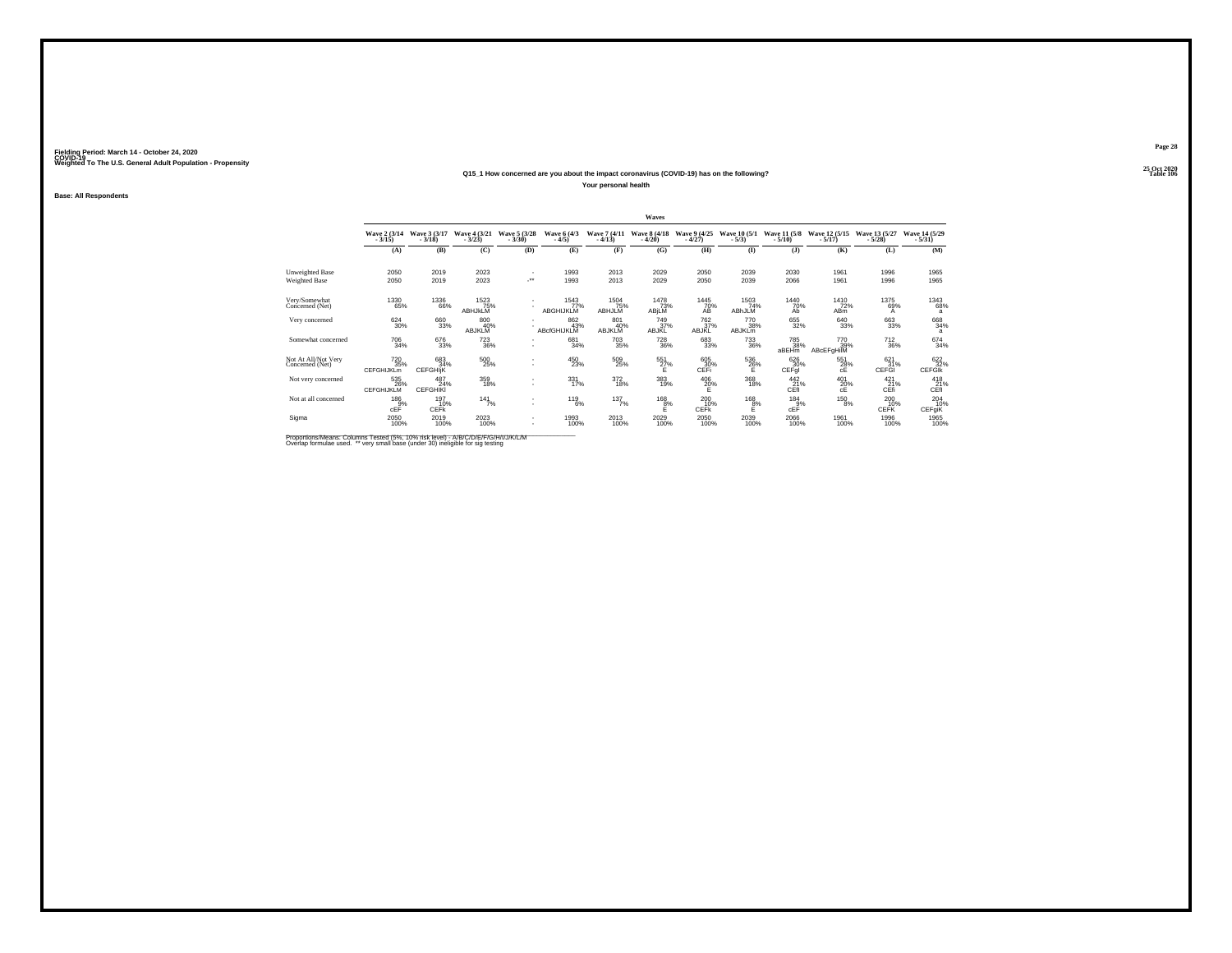#### **25 Oct 2020Q15\_2 How concerned are you about the impact coronavirus (COVID-19) has on the following?Particular Table 107 Table 107 Table 107 The health of your older friends and relatives**

**Base: All Respondents**

|                                        |                            |                          |                                 |                                |                           |                                      | Waves                           |                                          |                         |                                 |                             |                             |                              |
|----------------------------------------|----------------------------|--------------------------|---------------------------------|--------------------------------|---------------------------|--------------------------------------|---------------------------------|------------------------------------------|-------------------------|---------------------------------|-----------------------------|-----------------------------|------------------------------|
|                                        | Wave 2 (3/14)<br>$-3/15$ ) | Wave 3 (3/17)<br>$-3/18$ | Wave 4 (3/21)<br>$-3/23$ )      | Wave 5 (3/28)<br>$-3/30$       | Wave 6 (4/3)<br>$-4/5$    | Wave 7 (4/11)<br>$-4/13$             | <b>Wave 8 (4/18)</b><br>$-4/20$ | Wave 9 (4/25)<br>$-4/27$                 | Wave 10 (5/1)<br>$-5/3$ | Wave 11 (5/8)<br>$-5/10$ )      | Wave 12 (5/15)<br>$-5/17)$  | Wave 13 (5/27)<br>$-5/28$ ) | Wave 14 (5/29)<br>$-5/31)$   |
|                                        | (A)                        | (B)                      | (C)                             | (D)                            | (E)                       | (F)                                  | (G)                             | (H)                                      | $($ I                   | (1)                             | (K)                         | (L)                         | (M)                          |
| Unweighted Base                        | 2050                       | 2019                     | 2023                            |                                | 1993                      | 2013                                 | 2029                            | 2050                                     | 2039                    | 2030                            | 1961                        | 1996                        | 1965                         |
| <b>Weighted Base</b>                   | 2050                       | 2019                     | 2023                            | $\mathcal{C}^{\bullet\bullet}$ | 1993                      | 2013                                 | 2029                            | 2050                                     | 2039                    | 2066                            | 1961                        | 1996                        | 1965                         |
| Very/Somewhat<br>Concerned (Net)       | 1771<br>86%<br><b>JkM</b>  | 1747 87%<br><b>JkM</b>   | 1827<br>90%<br><b>ABGHIJKLM</b> |                                | 1800<br>90%<br>ABGHIJKLM  | <sup>1778</sup> 88%<br><b>HIJKLM</b> | 1779<br>88%<br><b>HJKLM</b>     | <sup>1734</sup> 85%                      | 1746<br>86%<br>Jm       | <sup>1674</sup> 81%             | 1643<br>84%                 | 1690<br>85%                 | 1628<br>83%                  |
| Very concerned                         | 1034<br>50%                | 1089<br>54%<br>aJKM      | 1251<br>62%<br>ABFGHIJKLM       |                                | 1211<br>61%<br>ABFGHIJKLM | 1124 56%<br>AHJKLM                   | 1091<br>54%<br>aJKM             | 1040 51%                                 | 1075<br>$3\%$           | 953<br>46%                      | 955<br>49%                  | 1021<br>51%<br>Jm           | 936<br>48%                   |
| Somewhat concerned                     | 737<br>36%<br>bCEf         | 658<br>33%               | 576<br>28%                      | ٠<br>٠                         | 588<br>30%                | 654<br>32%<br>Ō.                     | 687<br>34%                      | 694<br>$e^{34\%}$                        | 670<br>33%<br>Ce        | 721<br>$\bar{S}^{\frac{1}{2}}$  | 688<br>C <sup>35%</sup>     | 669<br>33%<br>CE            | 692<br>35%<br>CE             |
| Not At All/Not Very<br>Concerned (Net) | 279<br>14%<br>CE           | $^{272}_{13\%}$<br>CE    | 196<br>10%                      | ٠                              | 193<br>10%                | $^{235}_{12\%}$                      | 250<br>12%<br>CE                | 316<br>15%<br>CEFG                       | $^{293}_{14\%}$<br>CEF  | 392<br>19%<br><b>ABCEFGHIKL</b> | $^{318}_{16\%}$<br>abCEFG   | $\frac{306}{15%}$<br>CEFG   | 337<br>17%<br><b>ABCEFGi</b> |
| Not very concerned                     | $^{183}_{9%}$<br>Ce        | $^{176}_{-9\%}$<br>Cē    | $^{129}_{6\%}$                  | ٠                              | $^{136}_{7\%}$            | $^{173}_{-9\%}$<br>Ce                | $^{167}_{8\%}$<br>$\mathbf{C}$  | 192<br>$c_{\mathsf{E}}^{\overline{9}\%}$ | $^{218}_{11\%}$<br>CEfG | 269<br>13%<br><b>ABCEFGHIL</b>  | 224<br>11%<br><b>ABCEFG</b> | $^{189}_{\rm C}$ %          | 233<br><b>ABCEFGHI</b>       |
| Not at all concerned                   | 96<br>5%<br>cEF            | 95<br>$cE$ <sup>5%</sup> | $\frac{67}{3\%}$                | ٠<br>٠                         | 57<br>3%                  | $\frac{62}{3\%}$                     | 84<br>4%<br>e                   | 124<br>6%<br>CEFGI                       | 76<br>4%                | 123<br>6%<br>CEFGI              | 94<br>5%<br>cEF             | 117<br>6%<br>CEFGI          | 104<br>CEFi                  |
| Sigma                                  | 2050<br>100%               | 2019<br>100%             | 2023<br>100%                    | ٠<br>٠                         | 1993<br>100%              | 2013<br>100%                         | 2029<br>100%                    | 2050<br>100%                             | 2039<br>100%            | 2066<br>100%                    | 1961<br>100%                | 1996<br>100%                | 1965<br>100%                 |

Proportions/Means: Columns Tested (5%, 10% risk level) - A/B/C/D/E/F/G/H/I/J/K/L/M<br>Overlap formulae used. \*\* very small base (under 30) ineligible for sig testing

**Page 29**25 Oct 2020<br>Table 107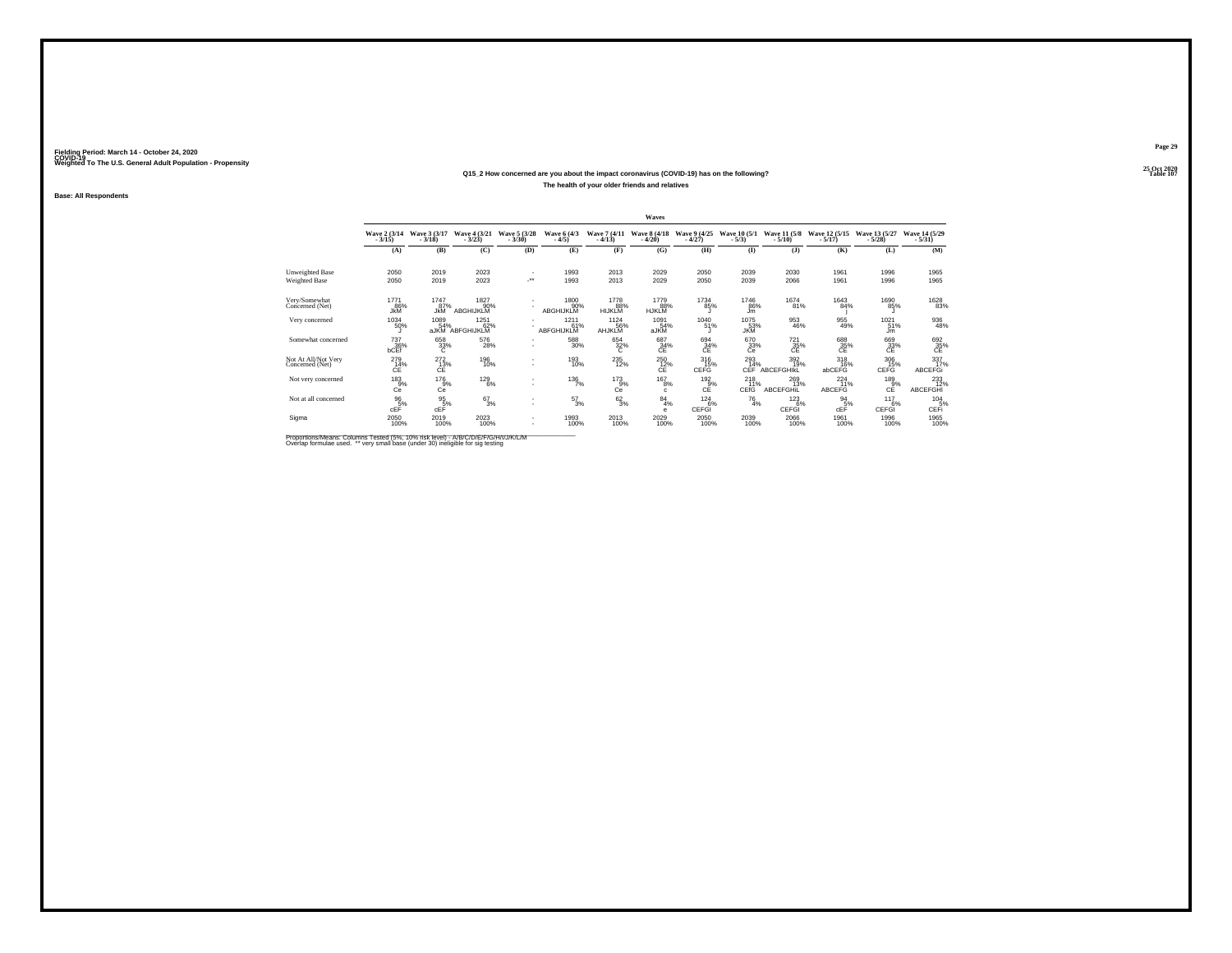## **25 Oct 2020Q15\_3 How concerned are you about the impact coronavirus (COVID-19) has on the following?The health of the broader American populace**

**Base: All Respondents**

|                                        |                                   |                                   |                            |                                |                           |                           | Waves                           |                                 |                                      |                                      |                                 |                             |                                            |
|----------------------------------------|-----------------------------------|-----------------------------------|----------------------------|--------------------------------|---------------------------|---------------------------|---------------------------------|---------------------------------|--------------------------------------|--------------------------------------|---------------------------------|-----------------------------|--------------------------------------------|
|                                        | Wave 2 (3/14)<br>$-3/15$ )        | Wave 3 (3/17)<br>$-3/18$          | Wave 4 (3/21)<br>$-3/23$ ) | Wave 5 (3/28)<br>$-3/30$       | Wave 6 (4/3)<br>$-4/5$    | Wave 7 (4/11)<br>$-4/13$  | <b>Wave 8 (4/18)</b><br>$-4/20$ | Wave 9 (4/25)<br>$-4/27$        | Wave 10 (5/1)<br>$-5/3$              | Wave 11 (5/8)<br>$-5/10$ )           | Wave 12 (5/15)<br>$-5/17)$      | Wave 13 (5/27)<br>$-5/28$ ) | Wave 14 (5/29)<br>$-5/31)$                 |
|                                        | (A)                               | (B)                               | (C)                        | (D)                            | (E)                       | (F)                       | (G)                             | (H)                             | $($ I                                | (1)                                  | (K)                             | (L)                         | (M)                                        |
| Unweighted Base                        | 2050                              | 2019                              | 2023                       |                                | 1993                      | 2013                      | 2029                            | 2050                            | 2039                                 | 2030                                 | 1961                            | 1996                        | 1965                                       |
| <b>Weighted Base</b>                   | 2050                              | 2019                              | 2023                       | $\mathcal{C}^{\bullet\bullet}$ | 1993                      | 2013                      | 2029                            | 2050                            | 2039                                 | 2066                                 | 1961                            | 1996                        | 1965                                       |
| Very/Somewhat<br>Concerned (Net)       | <sup>1616</sup> 79%               | 1647<br>82%<br>a.l                | 1759<br>87%<br>ABFGHIJKLM  |                                | 1743<br>87%<br>ABFGHIJKLM | 1677<br>83%<br><b>AJM</b> | 1681<br>83%<br>AJm              | 1698<br>83%<br>AJ <sub>m</sub>  | 1699<br>83%<br><b>AJM</b>            | <sup>1620</sup> 78%                  | 1597<br>81%                     | 1619<br>81%                 | <sup>1568</sup> 80%                        |
| Very concerned                         | 690 34%                           | 774 38%<br>$\mathsf{A}$           | 998<br>49%<br>ABFGHIJKLM   |                                | 1011<br>51%<br>ABFGHIJKLM | 878<br>44%<br>ABgJKLM     | 808<br>40%<br>A                 | 883<br>43%<br>ABgJKLM           | 836<br>41%<br>AJK                    | <sup>762</sup> <sub>37%</sub><br>a   | $^{733}_{37\%}$<br>$\mathbf{a}$ | 773<br>39%<br>А             | 755<br>38%                                 |
| Somewhat concerned                     | 926<br>45%<br><b>CEFHim</b>       | 872<br>43%<br>CEfh                | 761<br>38%                 | ٠<br>٠                         | 733<br>37%                | 799<br>40%                | 873<br>43%<br><b>CEfh</b>       | 816<br>40%                      | 863<br>42%<br>СĒ                     | 858<br>c <sub>E</sub> <sup>42%</sup> | 865<br>44%<br>CEFH              | 846<br>$c_E^{42\%}$         | 813<br>$_{\text{c}}^{41\%}$                |
| Not At All/Not Very<br>Concerned (Net) | $^{434}_{21\%}$<br><b>bCEFGHI</b> | 372<br>18%<br>CE                  | 264<br>13%                 | ٠                              | $^{250}_{13\%}$           | 336<br>17%<br>CE          | 348<br>17%<br>CE                | $\frac{352}{17\%}$<br><b>CE</b> | 340<br>17%<br>CE                     | 447<br>22%<br><b>BCEFGHIKI</b>       | 364<br>19%<br>CE                | 377<br>19%<br>CE            | 397<br>20%<br>CEFghl                       |
| Not very concerned                     | 314<br>15%<br><b>BCEFgHII</b>     | $^{252}_{\hbox{C}\bar{\hbox{E}}}$ | 198<br>10%                 | ٠                              | 176<br>9%                 | $^{237}_{12\%}$           | $^{257}_{13\%}$                 | $^{219}_{11\%}$                 | $^{255}_{\substack{12 \\\text{CE}}}$ | $^{318}_{15\%}$<br><b>BCEFGHIL</b>   | 255<br>13%<br>CÉĥ               | $^{252}_{13\%}$             | 293<br>15%<br><b>bCEFHi</b>                |
| Not at all concerned                   | 120<br>6%<br>СÉі                  | 120<br>6%<br>CEql                 | $^{65}_{3\%}$              | ٠<br>٠                         | 74<br>4%                  | 99<br>5%                  | 91<br>4%<br>c                   | 133<br>6%<br>CEfGI              | 86<br>4%                             | 129<br>6%<br>CEGI                    | 108<br>$c_{{\mathsf E}}^{6\%}$  | 125<br>6%<br><b>CEGI</b>    | $^{103}_{\phantom{1}05\%}_{\phantom{1}0e}$ |
| Sigma                                  | 2050<br>100%                      | 2019<br>100%                      | 2023<br>100%               | ٠<br>٠                         | 1993<br>100%              | 2013<br>100%              | 2029<br>100%                    | 2050<br>100%                    | 2039<br>100%                         | 2066<br>100%                         | 1961<br>100%                    | 1996<br>100%                | 1965<br>100%                               |

Proportions/Means: Columns Tested (5%, 10% risk level) - A/B/C/D/E/F/G/H/I/J/K/L/M<br>Overlap formulae used. \*\* very small base (under 30) ineligible for sig testing

**Page 3025 Oct 2020<br>Table 108** 

**Table 108 Table 108**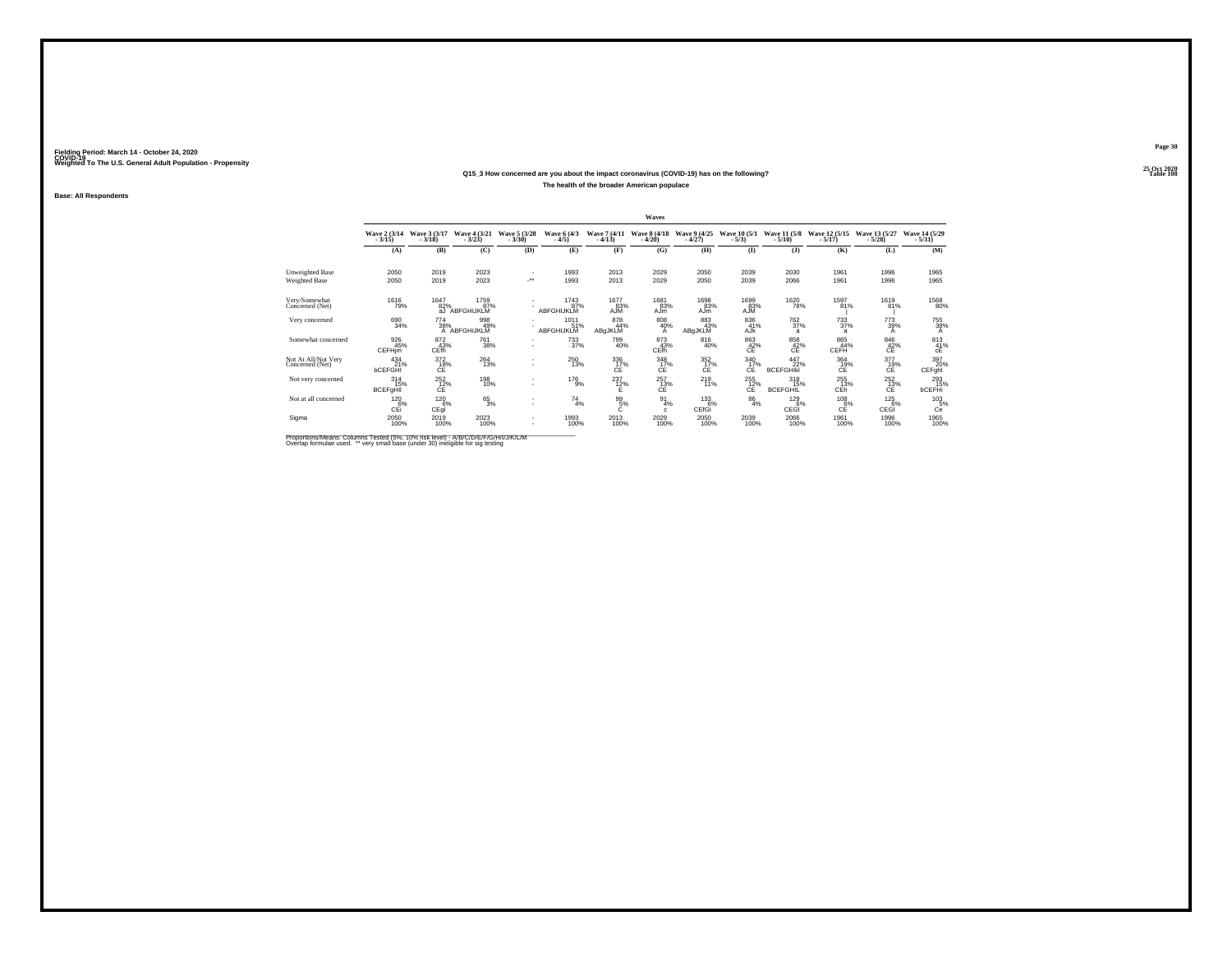## **25 Oct 2020Q15\_4 How concerned are you about the impact coronavirus (COVID-19) has on the following?**

**The American economy**

**Base: All Respondents**

|                                        |                                  |                               |                             |                          |                           |                              | Waves                           |                          |                            |                                |                               |                               |                                          |
|----------------------------------------|----------------------------------|-------------------------------|-----------------------------|--------------------------|---------------------------|------------------------------|---------------------------------|--------------------------|----------------------------|--------------------------------|-------------------------------|-------------------------------|------------------------------------------|
|                                        | Wave 2 (3/14)<br>$-3/15$         | Wave 3 (3/17)<br>$-3/18$      | Wave 4 (3/21)<br>$-3/23$    | Wave 5 (3/28)<br>$-3/30$ | Wave 6 (4/3)<br>$-4/5$    | Wave 7 (4/11)<br>$-4/13$     | <b>Wave 8 (4/18)</b><br>$-4/20$ | Wave 9 (4/25)<br>$-4/27$ | Wave 10 (5/1)<br>$-5/3$    | Wave 11 (5/8)<br>$-5/10$ )     | Wave 12 (5/15)<br>$-5/17$ )   | Wave 13 (5/27)<br>$-5/28$     | Wave 14 (5/29)<br>$-5/31$                |
|                                        | (A)                              | (B)                           | (C)                         | (D)                      | (E)                       | (F)                          | (G)                             | (H)                      | $($ I                      | $($ $)$                        | (K)                           | (L)                           | (M)                                      |
| Unweighted Base                        | 2050                             | 2019                          | 2023                        |                          | 1993                      | 2013                         | 2029                            | 2050                     | 2039                       | 2030                           | 1961                          | 1996                          | 1965                                     |
| <b>Weighted Base</b>                   | 2050                             | 2019                          | 2023                        | -**                      | 1993                      | 2013                         | 2029                            | 2050                     | 2039                       | 2066                           | 1961                          | 1996                          | 1965                                     |
| Very/Somewhat<br>Concerned (Net)       | 1730<br>84%                      | 1705<br>84%                   | 1845<br>91%<br>ABFHIJKLM    |                          | 1820<br>91%<br>ABFHIJKLM  | 1787<br>89%<br><b>ABJ</b>    | 1825<br>90%<br><b>ABHiJL</b>    | 1777<br>87%<br>aj        | 1786<br>88%<br>ABJ         | 1737<br>84%                    | 1733<br>88%<br><b>ABJ</b>     | 1737<br>87%<br>abJ            | 1737<br>88%<br>ABJ                       |
| Very concerned                         | 893<br>44%                       | 986<br>49%                    | 1287<br>64%<br>A ABFGHIJKLM |                          | 1251<br>63%<br>ABFGHIJKLM | 1184<br>59%<br><b>ABIJLM</b> | 1139<br>56%<br>ABJ              | 1170<br>57%<br>ABJI      | 1106<br>54%<br>ABj         | 1053<br>51%<br>А               | 1140<br>58%<br>ABiJL          | 1069<br>54%<br>AB             | $^{1084}_{\substack{55\%\\ \text{ABJ}}}$ |
| Somewhat concerned                     | 836<br>41%<br><b>BCEFGHIJKLM</b> | 719<br>36%<br><b>CEFHK</b>    | 558<br>28%                  |                          | 569<br>29%                | 603<br>30%                   | 685<br>34%<br><b>CEFHK</b>      | 607<br>30%               | 680<br>33%<br><b>CEfHk</b> | 684<br>33%<br>CEfh             | 592<br>30%                    | 668<br>33%<br><b>CEfHk</b>    | 653<br>$C1$ $\frac{33}{3}$ %             |
| Not At All/Not Very<br>Concerned (Net) | 320<br>16%<br><b>CEFGHIKIM</b>   | 314<br>16%<br><b>CEFGIKIM</b> | $^{178}_{9\%}$              | $\sim$                   | $^{173}_{9\%}$            | 226<br>CE                    | $^{204}_{10\%}$                 | 273 %<br>CEG             | $^{253}_{12\%}$<br>CEq     | 329<br>16%<br><b>CEFGHIKLM</b> | 228<br>12%<br><b>CE</b>       | 259<br>13%<br><b>CEG</b>      | $^{228}_{12\%}$<br>CE                    |
| Not very concerned                     | 225<br>11%<br><b>CEFGHIKLM</b>   | 220<br>11%<br><b>CEFGHIM</b>  | $^{99}_{5\%}$               |                          | $^{116}_{6\%}$            | 170<br>8%<br>CEq             | 132/7%<br>c                     | 170<br>8%<br>CEq         | $\frac{183}{9%}$<br>CEĞ    | 221<br>11%<br><b>CEfGHIM</b>   | 175<br>9%<br>CEĞ <sup>1</sup> | 171<br>9%<br>CEĞ <sup>"</sup> | $^{160}_{\rm{CE}}$                       |
| Not at all concerned                   | 95<br>5%<br>EFK                  | 94<br>5%<br>EFK               | 80<br>4%<br>fk              |                          | 57<br>3%                  | 55<br>3%                     | 72<br>4%                        | 103<br>5%<br>EFgIKm      | 71<br>3%                   | 108<br>5%<br><b>EFGIKM</b>     | 53<br>3%                      | 89<br>EFK                     | 68<br>3%                                 |
| Sigma                                  | 2050<br>100%                     | 2019<br>100%                  | 2023<br>100%                | ٠                        | 1993<br>100%              | 2013<br>100%                 | 2029<br>100%                    | $^{2050}_{100\%}$        | 2039<br>100%               | 2066<br>100%                   | 1961<br>100%                  | 1996<br>100%                  | 1965<br>100%                             |

Proportions/Means: Columns Tested (5%, 10% risk level) - A/B/C/D/E/F/G/H/I/J/K/L/M<br>Overlap formulae used. \*\* very small base (under 30) ineligible for sig testing

**Page 31**25 Oct 2020<br>Table 109

**Table 109 Table 109**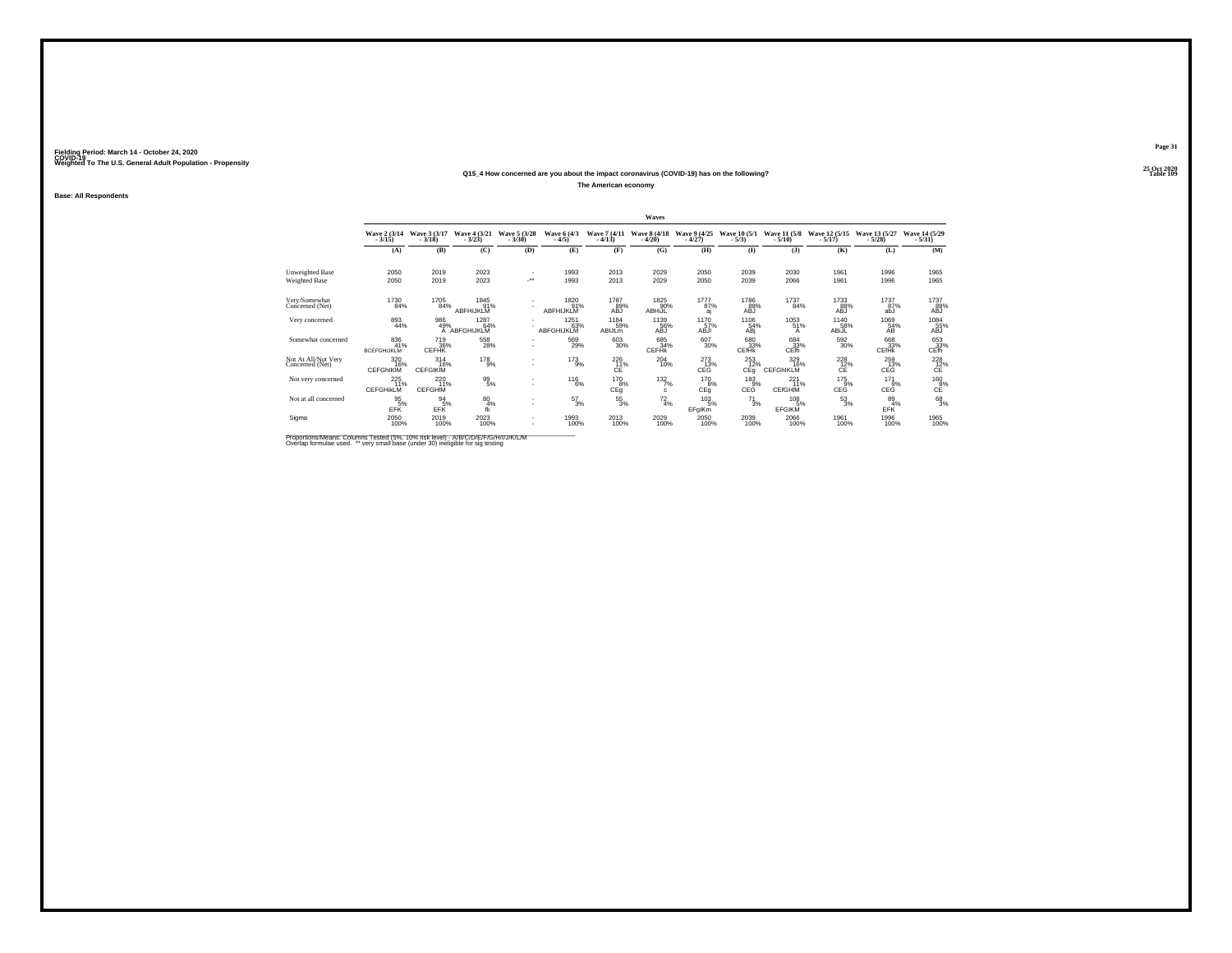## **25 Oct 2020Q15\_5 How concerned are you about the impact coronavirus (COVID-19) has on the following?**

**Your personal finances**

**Base: All Respondents**

|                                         |                                   |                                    |                                                      |                                                      |                               |                              | Waves                    |                           |                             |                          |                             |                             |                                    |
|-----------------------------------------|-----------------------------------|------------------------------------|------------------------------------------------------|------------------------------------------------------|-------------------------------|------------------------------|--------------------------|---------------------------|-----------------------------|--------------------------|-----------------------------|-----------------------------|------------------------------------|
|                                         | Wave 2 (3/14)<br>$-3/15$          | Wave 3 (3/17)<br>$-3/18$           | Wave 4 (3/21)<br>$-3/23$                             | Wave 5 (3/28)<br>$-3/30$                             | Wave 6 (4/3)<br>$-4/5)$       | Wave 7 (4/11)<br>$-4/13$     | Wave 8 (4/18)<br>$-4/20$ | Wave 9 (4/25)<br>$-4/27$  | Wave 10 (5/1)<br>$-5/3)$    | Wave 11 (5/8)<br>$-5/10$ | Wave 12 (5/15)<br>$-5/17$ ) | Wave 13 (5/27)<br>$-5/28$ ) | Wave 14 (5/29)<br>$-5/31)$         |
|                                         | (A)                               | (B)                                | (C)                                                  | (D)                                                  | (E)                           | (F)                          | (G)                      | (H)                       | (I)                         | $\mathbf{I}$             | (K)                         | (L)                         | (M)                                |
| Unweighted Base<br><b>Weighted Base</b> | $\sim$<br>$\mathcal{L}^{\bullet}$ | $\overline{\phantom{a}}$           | $\overline{\phantom{a}}$<br>$\overline{\phantom{a}}$ | $\overline{\phantom{a}}$<br>                         | 1993<br>1993                  | 2013<br>2013                 | 2029<br>2029             | 2050<br>2050              | 2039<br>2039                | 2030<br>2066             | 1961<br>1961                | 1996<br>1996                | 1965<br>1965                       |
| Very/Somewhat<br>Concerned (Net)        |                                   | $\sim$                             | $\sim$<br>$\sim$                                     | $\overline{\phantom{a}}$<br>$\overline{\phantom{a}}$ | 1494<br>75%<br><b>GHIJKLM</b> | 1469<br>73%<br>gHiJKLM       | 1412<br>70%<br>ΙM        | 1401<br>68%<br>M          | 1416<br>69%<br>M            | 1388<br>67%<br>M         | 1341<br>68%<br>м            | 1329<br>67%<br>M            | <sup>1234</sup> 63%                |
| Very concerned                          |                                   | $\sim$<br>$\overline{\phantom{a}}$ | $\overline{\phantom{a}}$<br>$\sim$                   | $\overline{\phantom{a}}$<br>$\sim$                   | 870<br>44%<br><b>FGHIJKLM</b> | 772<br>38%<br><b>GHIJKLM</b> | 678<br>33%               | 701<br>34%                | 700<br>34%                  | 669<br>32%               | 626<br>32%                  | 615/31%                     | $617 \choose 31\%$                 |
| Somewhat concerned                      |                                   | -                                  | $\overline{\phantom{a}}$<br>$\sim$                   | $\sim$<br>$\sim$                                     | 624<br>31%                    | 697<br>35%<br>em             | 734<br>36%<br>EM         | 700<br>34%                | 716<br>35%                  | 719<br>35%<br>em         | 715<br>36%<br>EM            | 714<br>36%<br>EM            | 617<br>31%                         |
| Not At All/Not Very<br>Concerned (Net)  |                                   | $\overline{\phantom{a}}$           | $\overline{\phantom{a}}$<br>$\sim$                   | $\sim$<br>$\overline{\phantom{a}}$                   | 499<br>25%                    | $\frac{544}{27\%}$           | 617<br>30%<br>Ff         | 649<br>32%<br>FF          | 623<br>31%<br>Ef            | 679<br>33%<br>FF         | 620<br>32%<br>EF            | 667<br>33%<br>EFq           | $^{731}_{37\%}$<br><b>EFGHIJKL</b> |
| Not very concerned                      | $\sim$                            | $\overline{\phantom{a}}$           | $\sim$<br>$\sim$                                     | $\overline{\phantom{a}}$<br>$\overline{\phantom{a}}$ | $^{354}_{18\%}$               | $\frac{392}{19\%}$           | 405<br>20%               | $^{411}_{20\%}$           | $^{416}_{20\%}$<br>$\theta$ | $^{446}_{22\%}$          | 417<br>21%<br>F.            | 451<br>23%<br>Efg           | 453<br>23%<br>EFgh                 |
| Not at all concerned                    |                                   | $\overline{\phantom{a}}$           | ٠<br>$\sim$                                          | $\overline{\phantom{a}}$                             | 144<br>7%                     | 152<br>8%                    | 212<br>10%<br>ÉĔ         | 238<br>$E$ <sup>12%</sup> | 207<br>$E_F^{10\%}$         | 233<br>11%<br>ÉĖ         | 203<br>10%<br>ĖĔ            | 216<br>11%<br>ÉÊ            | 278<br>14%<br>EFGhIJKL             |
| Sigma                                   | $\sim$                            | ٠<br>٠                             | $\overline{\phantom{a}}$<br>$\sim$                   | $\sim$<br>$\overline{\phantom{a}}$                   | 1993<br>100%                  | 2013<br>100%                 | 2029<br>100%             | 2050<br>100%              | 2039<br>100%                | 2066<br>100%             | 1961<br>100%                | 1996<br>100%                | 1965<br>100%                       |

Proportions/Means: Columns Tested (5%, 10% risk level) - A/B/C/D/E/F/G/H/I/J/K/L/M<br>Overlap formulae used. \*\* very small base (under 30) ineligible for sig testing

**Page 32**25 Oct 2020<br>Table 110

**Particular Table 110 Table 110 Table 110**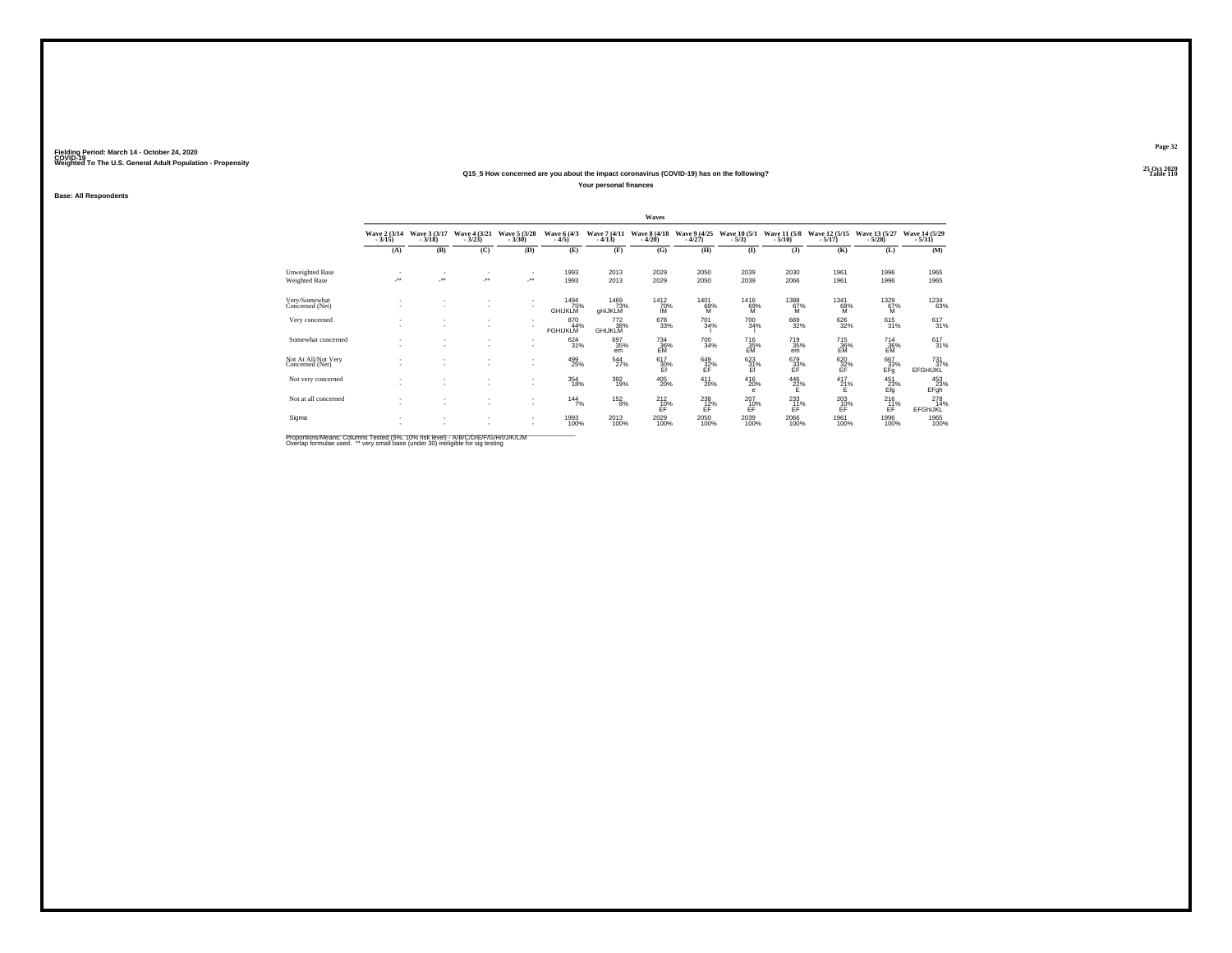**Base: All Respondents**

#### **25 Oct 2020Q18 Which of the following is true for you?Table 111**

|                                                                             | Waves                                             |                          |                          |                                |                                 |                          |                               |                          |                              |                          |                            |                            |                          |  |
|-----------------------------------------------------------------------------|---------------------------------------------------|--------------------------|--------------------------|--------------------------------|---------------------------------|--------------------------|-------------------------------|--------------------------|------------------------------|--------------------------|----------------------------|----------------------------|--------------------------|--|
|                                                                             | Wave 2 (3/14)<br>$-3/15$                          | Wave 3 (3/17)<br>$-3/18$ | Wave 4 (3/21)<br>$-3/23$ | Wave 5 (3/28)<br>$-3/30$       | Wave 6 (4/3)<br>$-4/5$          | Wave 7 (4/11)<br>$-4/13$ | Wave 8 (4/18)<br>$-4/20$      | Wave 9 (4/25)<br>$-4/27$ | Wave 10 (5/1)<br>$-5/3$      | Wave 11 (5/8)<br>$-5/10$ | Wave 12 (5/15)<br>$-5/17$  | Wave 13 (5/27)<br>$-5/28$  | Wave 14 (5/29<br>$-5/31$ |  |
|                                                                             | (A)                                               | (B)                      | (C)                      | (D)                            | (E)                             | (F)                      | (G)                           | (H)                      | (I)                          | (1)                      | (K)                        | (L)                        | (M)                      |  |
| Unweighted Base                                                             | 2050                                              | 2019                     | 2023                     | 2016                           | 1993                            | 2013                     | 2029                          | 2050                     | 2039                         | 2030                     | 1961                       | 1996                       | 1965                     |  |
| Weighted Base                                                               | 2050                                              | 2019                     | 2023                     | 2016                           | 1993                            | 2013                     | 2029                          | 2050                     | 2039                         | 2066                     | 1961                       | 1996                       | 1965                     |  |
| I fear I could die as a<br>result of contracting<br>coronavirus             | 563<br>27%                                        | 572<br>28%               | 712<br>35%<br>ĀŘ         | 865<br>43%                     | 1113<br>56%<br>ABC ABCDFGHIJKLM | 950<br>47%<br>ABCD       | 897<br>44%<br>ABC             | 1055<br>51%<br>ABCDFGI   | 1036<br>51%<br><b>ABCDIG</b> | 1032<br>50%<br>ABCDG     | 965<br>49%<br><b>ABCDG</b> | 962<br>48%<br><b>ABCDG</b> | 959<br>49%<br>ABCDG      |  |
| I do not fear that I could<br>die as a result of<br>contracting coronavirus | 1487<br>73%<br>CDEFGHIJKLM CDEFGHIJKLM DEFGHIJKLM | 1447<br>72%              | 1311<br>65%              | 1151<br>57%<br><b>EFHIJKLM</b> | 880<br>44%                      | 1063<br>53%<br>FHi       | 1132<br>56%<br><b>EHIJKLM</b> | 995<br>49%               | 1003<br>49%<br>F             | 1034<br>50%              | 996<br>51%                 | 1034<br>52%<br>Fh          | 1006<br>51%              |  |
| Sigma                                                                       | 2050<br>100%                                      | 2019<br>100%             | 2023<br>100%             | 2016<br>100%                   | 1993<br>100%                    | 2013<br>100%             | 2029<br>100%                  | 2050<br>100%             | 2039<br>100%                 | 2066<br>100%             | 1961<br>100%               | 1996<br>100%               | 1965<br>100%             |  |

**Page 33**25 Oct 2020<br>Table 111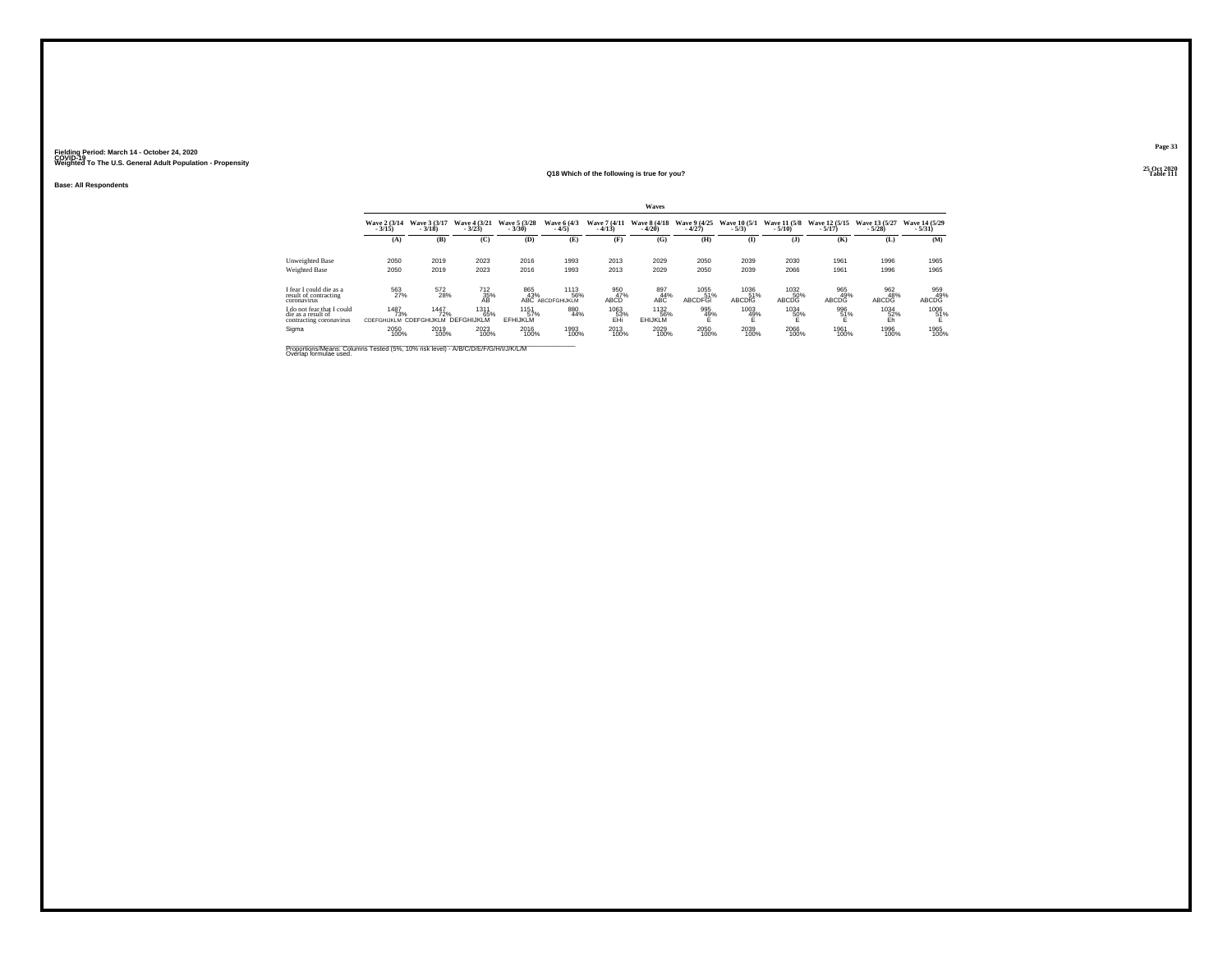#### **25 Oct 2020Q21 Which of the following is closest to your view of people's reaction to the coronavirus (COVID-19) outbreak?P Table 112**

**Base: All Respondents**

|                                                                                                              |                            | Waves                                                     |                               |                             |                                        |                          |                              |                          |                              |                                 |                            |                           |                           |  |  |
|--------------------------------------------------------------------------------------------------------------|----------------------------|-----------------------------------------------------------|-------------------------------|-----------------------------|----------------------------------------|--------------------------|------------------------------|--------------------------|------------------------------|---------------------------------|----------------------------|---------------------------|---------------------------|--|--|
|                                                                                                              | Wave 2 (3/14)<br>$-3/15$ ) | Wave 3 (3/17)<br>$-3/18$                                  | Wave 4 (3/21)<br>$-3/23$      | Wave 5 (3/28)<br>$-3/30$    | Wave 6 (4/3)<br>$-4/5)$                | Wave 7 (4/11)<br>$-4/13$ | Wave 8 (4/18)<br>$-4/20$     | Wave 9 (4/25)<br>$-4/27$ | Wave 10 (5/1)<br>$-5/3)$     | <b>Wave 11 (5/8)</b><br>$-5/10$ | Wave 12 (5/15)<br>$-5/17)$ | Wave 13 (5/27)<br>$-5/28$ | Wave 14 (5/29)<br>$-5/31$ |  |  |
|                                                                                                              | (A)                        | (B)                                                       | (C)                           | (D)                         | (E)                                    | (F)                      | (G)                          | (H)                      | $\bf(I)$                     | $\mathbf{J}$                    | (K)                        | (L)                       | (M)                       |  |  |
| Unweighted Base                                                                                              | 2050                       | 2019                                                      | 2023                          | 2016                        | 1993                                   | 2013                     | 2029                         | 2050                     | 2039                         | 2030                            | 1961                       | 1996                      | 1965                      |  |  |
| Weighted Base                                                                                                | 2050                       | 2019                                                      | 2023                          | 2016                        | 1993                                   | 2013                     | 2029                         | 2050                     | 2039                         | 2066                            | 1961                       | 1996                      | 1965                      |  |  |
| The amount of fear is<br>irrational, people are<br>overreacting                                              | 1108<br>54%                | 1007<br>50%<br><b>BCDEFGHIJKLM CDEFGHIJKLM DEFGHIJKLM</b> | 787<br>39%                    | 641<br>32%<br><b>EFGHIM</b> | $^{422}_{21\%}$                        | 508<br>25%               | 537<br>26%                   | 523<br>25%               | 534<br>$^{26\%}$             | 646<br>31%<br><b>EFGHIM</b>     | 569<br>29%<br>EFñ          | 591<br>30%<br>EFgHi       | 534<br>27%<br>Ë           |  |  |
| I think the amount of fear<br>is sensible given how<br>serious the pandemic has<br>become                    | 942<br>46%                 | 1012<br>50%<br>$\mathsf{A}$                               | 1236<br>61%<br>A <sub>B</sub> | 1375<br>68%                 | 1571<br>79%<br><b>ABC ABCDFGHIJKLM</b> | 1505<br>75%<br>ABCDJKL   | 1492<br>74%<br><b>ABCDJI</b> | 1527<br>75%<br>ABCDJKL   | 1505<br>74%<br><b>ABCDJI</b> | 1420<br>69%<br><b>ABC</b>       | 1392<br>71%<br><b>ABC</b>  | 1405<br>70%<br>ABC        | 1431<br>73%<br>ABCDJ      |  |  |
| Sigma                                                                                                        | 2050<br>100%               | 2019<br>100%                                              | 2023<br>100%                  | 2016<br>100%                | 1993<br>100%                           | 2013<br>100%             | 2029<br>100%                 | 2050<br>100%             | 2039<br>100%                 | 2066<br>100%                    | 1961<br>100%               | 1996<br>100%              | 1965<br>100%              |  |  |
| Proportions/Means: Columns Tested (5%, 10% risk level) - A/B/C/D/E/F/G/H/I/J/K/L/M<br>Overlap formulae used. |                            |                                                           |                               |                             |                                        |                          |                              |                          |                              |                                 |                            |                           |                           |  |  |

**Page 34**25 Oct 2020<br>Table 112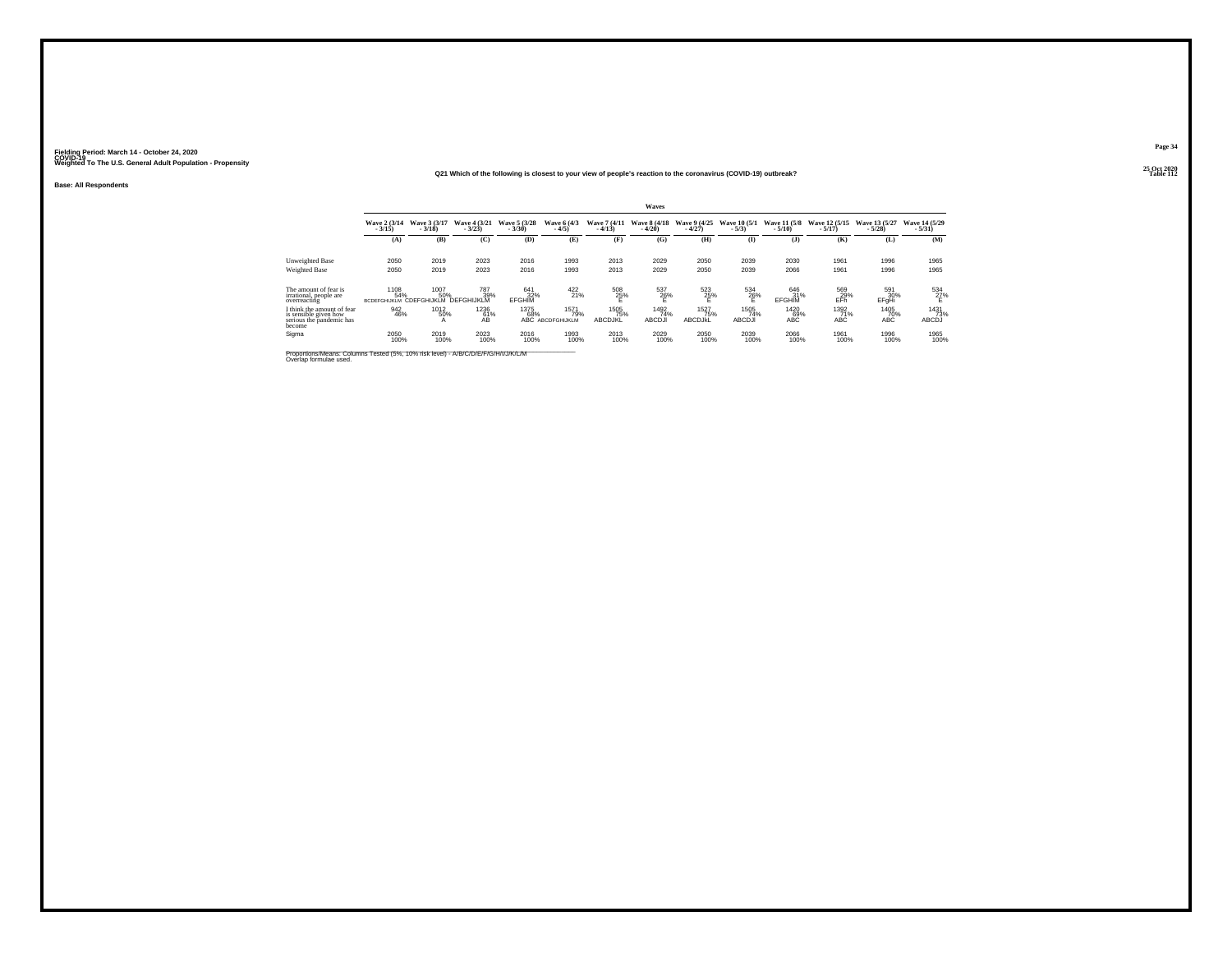### **25 Oct 2020FR01 Have you felt any of the following recently due to the COVID-19 pandemic?Summary Of Yes**

## **Base: All Respondents (Variable Bases)**

|                                                                                           |                          |                          |                          |                          |                               |                               | Waves                    |                               |                            |                          |                           |                            |                               |
|-------------------------------------------------------------------------------------------|--------------------------|--------------------------|--------------------------|--------------------------|-------------------------------|-------------------------------|--------------------------|-------------------------------|----------------------------|--------------------------|---------------------------|----------------------------|-------------------------------|
|                                                                                           | Wave 2 (3/14)<br>$-3/15$ | Wave 3 (3/17)<br>$-3/18$ | Wave 4 (3/21)<br>$-3/23$ | Wave 5 (3/28)<br>$-3/30$ | Wave 6 (4/3)<br>$-4/5$        | Wave 7 (4/11)<br>$-4/13$      | Wave 8 (4/18)<br>$-4/20$ | Wave 9 (4/25)<br>$-4/27$      | Wave 10 (5/1)<br>$-5/3$    | Wave 11 (5/8)<br>$-5/10$ | Wave 12 (5/15)<br>$-5/17$ | Wave 13 (5/27)<br>$-5/28$  | Wave 14 (5/29)<br>$-5/31$     |
|                                                                                           | (A)                      | (B)                      | (C)                      | (D)                      | (E)                           | (F)                           | (G)                      | (H)                           | $($ I                      | (3)                      | (K)                       | (L)                        | (M)                           |
|                                                                                           |                          |                          |                          |                          |                               |                               |                          |                               |                            |                          |                           |                            |                               |
| Cabin fever-bored and<br>sick of being in my home                                         |                          |                          |                          | $\sim$                   | 1076<br>$\frac{54}{9}$        | 1044<br>52%                   | 1118<br>55%<br>fKM       | 1133<br>55%<br>fKM            | 1124<br>55%<br>fKM         | 1098<br>53%<br>M         | 993<br>51%                | $^{1072}_{54\%}$<br>M      | 955<br>49%                    |
| Claustrophobic- unable to<br>escape my home                                               | ٠                        |                          |                          | ٠<br>$\sim$              | 695<br>35%<br><b>KLM</b>      | 660<br>33%<br>Im              | 703<br>35%<br><b>KLM</b> | 725<br>35%<br><b>KLM</b>      | 709<br>35%<br><b>KLM</b>   | 696<br>34%<br>ΙM         | 617<br>31%                | 584<br>29%                 | 577<br>29%                    |
| Grateful- for the break<br>from work to be at home<br>with my family or by<br>myself      |                          |                          |                          | ٠<br>$\sim$              | 972<br>49%                    | 967<br>48%                    | 1049<br>52%<br>fJm       | 1057<br>52%<br>fJm            | 1026<br>50%<br>ш           | 953<br>46%               | 958<br>49%                | $^{983}_{49\%}$            | $\substack{945 \\ 48\%}$      |
| Appreciative-to be around<br>péóple I truly care about                                    |                          |                          |                          | $\sim$                   | 1549<br>78%<br>fGJKM          | 1507<br>75%<br>JМ             | 1468<br>72%              | 1561<br>76%<br>GJM            | 1529<br>75%<br>JM          | 1437<br>70%              | 1449<br>74%<br>Jm         | 1532<br>77%<br><b>GJM</b>  | 1385<br>70%                   |
| Compassionate-taking the<br>time to check in with the<br>people I care about              |                          |                          |                          | ٠<br>$\sim$              | 1529<br>77%<br><b>IJKM</b>    | 1543<br>77%<br><b>IJkM</b>    | 1551<br>76%<br>iJM       | 1572<br>77%<br><b>IJKM</b>    | 1492<br>73%<br>л           | 1409<br>68%              | 1444<br>74%               | 1536<br>77%<br><b>IJKM</b> | 1392<br>71%                   |
| Lonely-feeling isolated<br>from my friends/family                                         |                          |                          |                          | ٠<br>$\sim$              | 974<br>49%<br>M               | 964<br>48%<br>м               | 991<br>49%<br>iМ         | 1026<br>50%<br><b>JKLM</b>    | 961<br>47%<br>м            | 943<br>46%<br>M          | 903<br>46%<br>м           | 913<br>46%<br>м            | <sup>791</sup> <sub>40%</sub> |
| Overwhelmed-trying to<br>balance work at home and<br>other needs of my family             |                          |                          |                          | ٠                        | $^{728}_{37\%}$<br><b>JKM</b> | $^{723}_{\  \, 36\%}$<br>ikm  | 716<br>35%<br>m          | $^{751}_{37\%}$<br><b>JKM</b> | $^{705}_{\phantom{1}35\%}$ | 677<br>33%               | $\substack{635 \\ 32\%}$  | $^{678}_{34\%}$            | $\substack{632 \\ 32\%}$      |
| Angry- upset that I don't<br>know when this will end                                      |                          |                          | $\sim$                   | ٠                        | 1068<br>54%<br><b>GIJKIM</b>  | 1027<br>51%<br>ΪŃ             | 1006<br>50%<br>M         | 1038<br>51%<br>M              | 994<br>49%<br>m            | 1003<br>49%<br>m         | 958<br>49%<br>m           | 1001<br>50%                | 888<br>45%                    |
| Annoved- by lack of<br>personal space and the<br>inability to get away from<br>my family  |                          |                          |                          | $\sim$                   | 649<br>$\frac{33}{M}$         | $\substack{650 \\ 32\%}$<br>m | 643<br>32%               | 695<br>34%<br>LM              | 666<br>$\frac{33}{M}$      | 657<br>32%<br>m          | 617<br>31%                | $^{603}_{30\%}$            | $^{563}_{29\%}$               |
| Fear-that my kids are<br>missing out on learning                                          | ×,                       |                          |                          |                          | ٠                             | ٠                             |                          |                               | $^{506}_{~43\%}$ JM        | 426<br>37%               | 509<br>44%<br><b>JM</b>   | $^{435}_{\  \  \, 40\%}$   | 394<br>36%                    |
| Thankful - for the<br>sacrifices that the<br>American people have<br>made for coronavirus | ٠                        | ٠                        |                          | $\sim$                   | ٠                             | ٠<br>٠                        |                          |                               | ٠<br>$\sim$                | $\sim$                   | 1549<br>79%<br>M          | 1581<br>79%                | 1484<br>76%                   |

\_\_\_\_\_\_\_\_\_\_\_\_\_\_\_\_\_\_\_\_\_\_\_\_\_\_\_\_\_\_\_\_\_\_\_\_\_\_\_\_\_\_\_\_\_\_\_\_\_\_\_\_\_\_\_\_\_\_\_\_\_\_\_\_\_\_\_\_\_\_\_\_\_\_\_\_\_\_\_\_\_\_ Proportions/Means: Columns Tested (5%, 10% risk level) - A/B/C/D/E/F/G/H/I/J/K/L/M Overlap formulae used. \*\* very small base (under 30) ineligible for sig testing

**Page 35 Fielding Period: March 14 - October 24, 2020 COVID-19 Weighted To The U.S. General Adult Population - Propensity**25 Oct 2020<br>Table 113

**Table 113**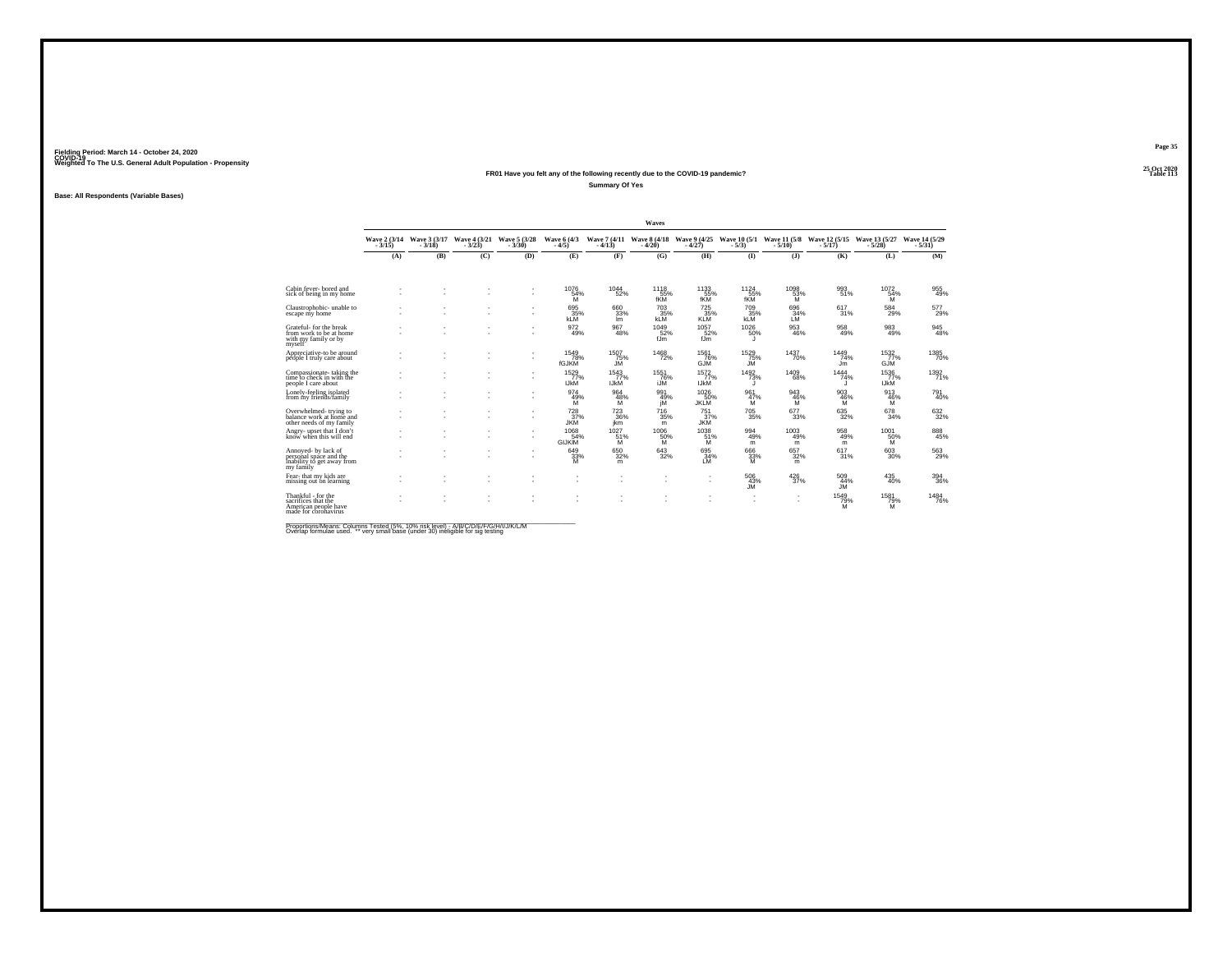#### **25 Oct 2020FR01\_1 Have you felt any of the following recently due to the COVID-19 pandemic?Table 114 Table 114 Cabin fever- bored and sick of being in my home**

**Base: All Respondents**

|                 | Waves                    |                                          |                          |                            |                        |                          |                          |                          |                         |                          |                             |                           |                           |  |
|-----------------|--------------------------|------------------------------------------|--------------------------|----------------------------|------------------------|--------------------------|--------------------------|--------------------------|-------------------------|--------------------------|-----------------------------|---------------------------|---------------------------|--|
|                 | Wave 2 (3/14)<br>$-3/15$ | Wave 3 (3/17)<br>$-3/18$                 | Wave 4 (3/21)<br>$-3/23$ | Wave 5 (3/28)<br>$-3/30$   | Wave 6 (4/3)<br>$-4/5$ | Wave 7 (4/11)<br>$-4/13$ | Wave 8 (4/18)<br>$-4/20$ | Wave 9 (4/25)<br>$-4/27$ | Wave 10 (5/1)<br>$-5/3$ | Wave 11 (5/8)<br>$-5/10$ | Wave 12 (5/15)<br>$-5/17$ ) | Wave 13 (5/27)<br>$-5/28$ | Wave 14 (5/29)<br>$-5/31$ |  |
|                 | (A)                      | (B)                                      | (C)                      | (D)                        | (E)                    | (F)                      | (G)                      | (H)                      | $\mathbf{I}$            | (1)                      | (K)                         | (L)                       | (M)                       |  |
| Unweighted Base | ٠                        | ٠                                        | $\mathbf{r}$             | ٠                          | 1993                   | 2013                     | 2029                     | 2050                     | 2039                    | 2030                     | 1961                        | 1996                      | 1965                      |  |
| Weighted Base   | $\cdot$                  | $\cdot$                                  | $\cdot$                  | $\mathcal{L}^{\text{max}}$ | 1993                   | 2013                     | 2029                     | 2050                     | 2039                    | 2066                     | 1961                        | 1996                      | 1965                      |  |
| Yes             | <b>A</b>                 | $\mathbf{r}$<br>٠                        | $\sim$<br>$\sim$         | $\sim$                     | 1076<br>54%<br>M       | $^{1044}_{52\%}$         | 1118<br>55%<br>fKM       | 1133<br>55%<br>fKM       | 1124<br>55%<br>fKM      | 1098<br>53%<br>M         | 993<br>51%                  | 1072<br>54%<br>M          | 955<br>49%                |  |
| No.             |                          | $\mathbf{r}$<br>$\overline{\phantom{a}}$ | $\sim$<br>$\sim$         | $\sim$                     | 917<br>46%             | 969<br>48%<br>ghi        | 911<br>45%               | 917<br>45%               | 915<br>45%              | 969<br>47%               | 968<br>49%<br>GHI           | 924<br>46%                | 1010<br>51%<br>EGHIJL     |  |
| Sigma           |                          | $\mathbf{r}$<br>$\mathbf{r}$             | $\sim$<br>$\mathbf{r}$   | $\sim$<br>$\sim$           | 1993<br>100%           | 2013<br>100%             | 2029<br>100%             | 2050<br>100%             | 2039<br>100%            | 2066<br>100%             | 1961<br>100%                | 1996<br>100%              | 1965<br>100%              |  |

Proportions/Means: Columns Tested (5%, 10% risk level) - A/B/C/D/E/F/G/H/I/J/K/L/M<br>Overlap formulae used. \*\* very small base (under 30) ineligible for sig testing

**Page 36**25 Oct 2020<br>Table 114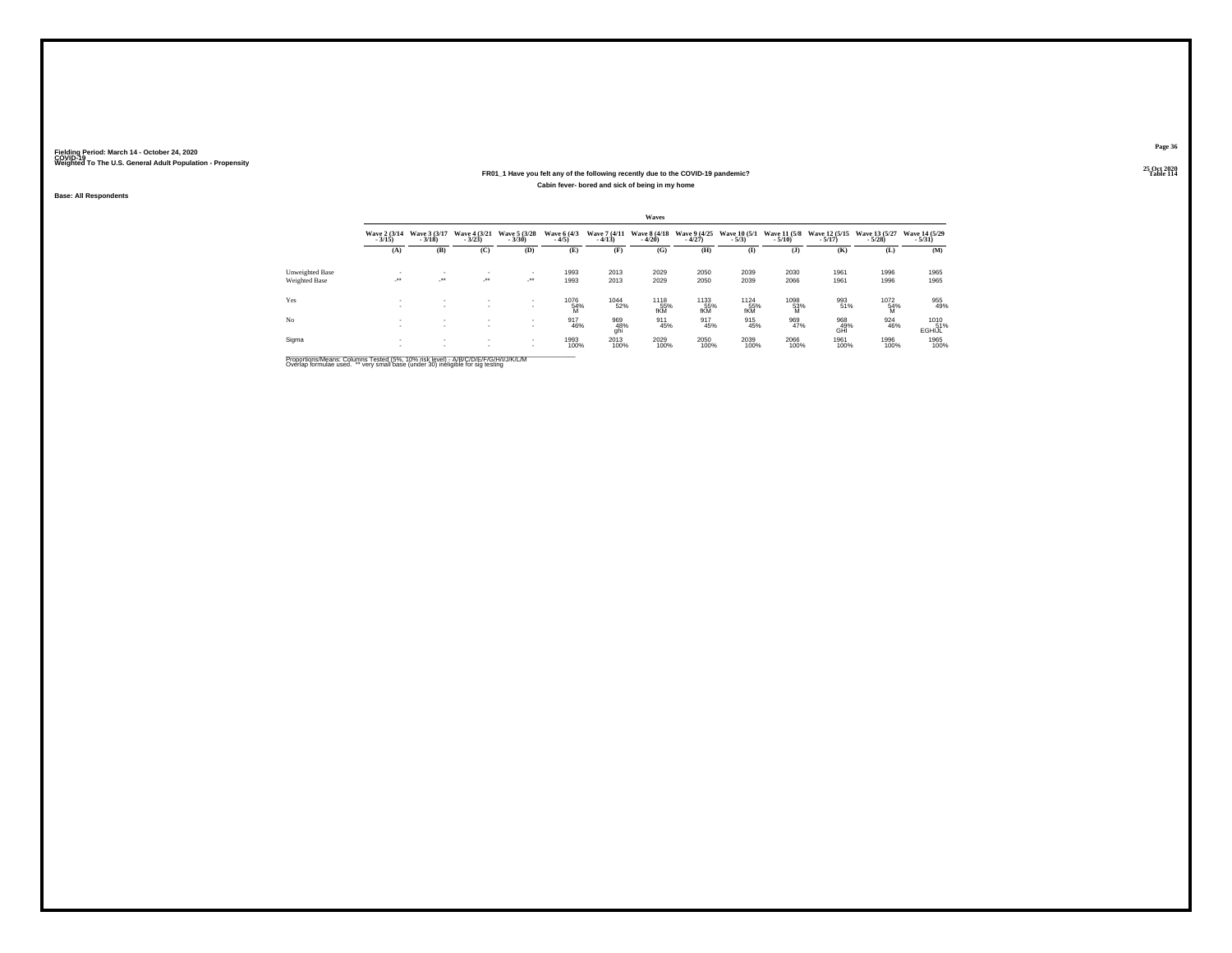#### **25 Oct 2020FR01\_2 Have you felt any of the following recently due to the COVID-19 pandemic?Particular Table 115 Table 115 Table 115 Claustrophobic- unable to escape my home**

**Base: All Respondents**

|                        |                            |                          |                          |                                |                          |                          | Waves                    |                          |                                |                          |                             |                              |                           |
|------------------------|----------------------------|--------------------------|--------------------------|--------------------------------|--------------------------|--------------------------|--------------------------|--------------------------|--------------------------------|--------------------------|-----------------------------|------------------------------|---------------------------|
|                        | Wave 2 (3/14)<br>$-3/15$   | Wave 3 (3/17)<br>$-3/18$ | Wave 4 (3/21)<br>$-3/23$ | Wave 5 (3/28)<br>$-3/30$       | Wave 6 (4/3)<br>$-4/5$   | Wave 7 (4/11)<br>$-4/13$ | Wave 8 (4/18)<br>$-4/20$ | Wave 9 (4/25)<br>$-4/27$ | <b>Wave 10 (5/1)</b><br>$-5/3$ | Wave 11 (5/8)<br>$-5/10$ | Wave 12 (5/15)<br>$-5/17$ ) | Wave 13 (5/27)<br>$-5/28$    | Wave 14 (5/29)<br>$-5/31$ |
|                        | (A)                        | (B)                      | (C)                      | (D)                            | (E)                      | (F)                      | (G)                      | (H)                      | $($ I                          | $($ $)$                  | (K)                         | (L)                          | (M)                       |
| <b>Unweighted Base</b> |                            | $\mathbf{r}$             | $\sim$                   | $\mathbf{r}$                   | 1993                     | 2013                     | 2029                     | 2050                     | 2039                           | 2030                     | 1961                        | 1996                         | 1965                      |
| Weighted Base          | $\mathcal{L}^{\text{max}}$ | $\overline{\phantom{a}}$ | $\cdot$                  | $\mathcal{L}^{\bullet\bullet}$ | 1993                     | 2013                     | 2029                     | 2050                     | 2039                           | 2066                     | 1961                        | 1996                         | 1965                      |
| Yes                    | <b>A</b><br><b>1979</b>    | $\mathbf{r}$<br>$\sim$   | $\mathbf{r}$<br>$\sim$   | $\mathbf{r}$                   | 695<br>35%<br><b>KLM</b> | 660<br>33%<br>Im         | 703<br>35%<br><b>kLM</b> | 725%<br><b>KLM</b>       | 709<br>35%<br><b>KLM</b>       | 696<br>34%<br>LM         | 617<br>31%                  | 584<br>29%                   | 577<br>29%                |
| No                     |                            | $\mathbf{r}$             | $\sim$<br>$\sim$         | $\sim$<br>$\sim$               | 1298<br>65%              | 1353<br>67%              | 1326<br>65%              | 1325<br>65%              | 1330<br>65%                    | <sup>1371</sup> 66%      | 1344<br>69%<br>egHi         | 1412<br>71%<br><b>EfGHIJ</b> | 1388<br>71%<br>EfGHIJ     |
| Sigma                  |                            |                          | $\sim$                   | $\sim$<br>$\sim$               | 1993<br>100%             | 2013<br>100%             | 2029<br>100%             | 2050<br>100%             | 2039<br>100%                   | 2066<br>100%             | 1961<br>100%                | 1996<br>100%                 | 1965<br>100%              |

Proportions/Means: Columns Tested (5%, 10% risk level) - A/B/C/D/E/F/G/H/I/J/K/L/M<br>Overlap formulae used. \*\* very small base (under 30) ineligible for sig testing

**Page 37**25 Oct 2020<br>Table 115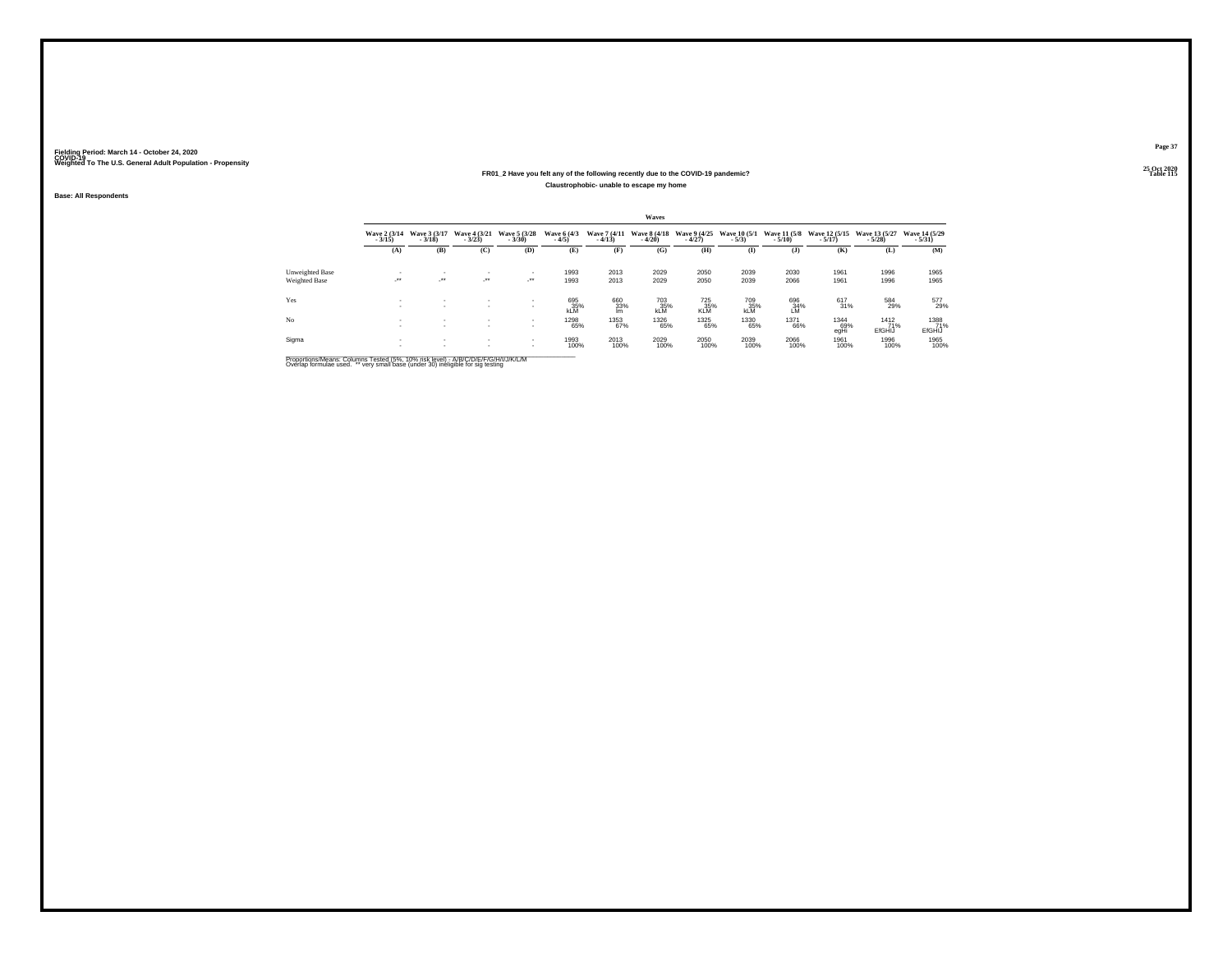#### **25 Oct 2020FR01\_3 Have you felt any of the following recently due to the COVID-19 pandemic?Particular Table 116 Table 116 Table 116 Table 116 Table 116 Grateful- for the break from work to be at home with my family or by myself**

**Base: All Respondents**

|                        |                          |                          |                              |                          |                        |                                                                | <b>Waves</b>             |                          |                         |                          |                             |                           |                                         |
|------------------------|--------------------------|--------------------------|------------------------------|--------------------------|------------------------|----------------------------------------------------------------|--------------------------|--------------------------|-------------------------|--------------------------|-----------------------------|---------------------------|-----------------------------------------|
|                        | Wave 2 (3/14)<br>$-3/15$ | Wave 3 (3/17)<br>$-3/18$ | Wave 4 (3/21)<br>$-3/23$     | Wave 5 (3/28)<br>$-3/30$ | Wave 6 (4/3)<br>$-4/5$ | Wave 7 (4/11)<br>$-4/13$                                       | Wave 8 (4/18)<br>$-4/20$ | Wave 9 (4/25)<br>$-4/27$ | Wave 10 (5/1)<br>$-5/3$ | Wave 11 (5/8)<br>$-5/10$ | Wave 12 (5/15)<br>$-5/17$ ) | Wave 13 (5/27)<br>$-5/28$ | Wave 14 (5/29)<br>$-5/31$               |
|                        | (A)                      | (B)                      | (C)                          | (D)                      | (E)                    | Œ                                                              | (G)                      | (H)                      | $\mathbf{I}$            | $($ $)$                  | (K)                         | (L)                       | (M)                                     |
| <b>Unweighted Base</b> |                          | ٠                        | $\sim$                       | $\sim$                   | 1993                   | 2013                                                           | 2029                     | 2050                     | 2039                    | 2030                     | 1961                        | 1996                      | 1965                                    |
| Weighted Base          | -27.                     | $\rightarrow$            | $\mathcal{L}^{\text{max}}$   | - 11                     | 1993                   | 2013                                                           | 2029                     | 2050                     | 2039                    | 2066                     | 1961                        | 1996                      | 1965                                    |
| Yes                    | $\sim$<br>$\sim$         | $\sim$<br>$\sim$         | $\mathbf{r}$<br>$\mathbf{r}$ | $\sim$<br>$\mathbf{r}$   | 972<br>49%             | 967<br>48%                                                     | 1049<br>52%<br>fJm       | 1057<br>52%<br>fJm       | 1026<br>50%             | 953<br>46%               | 958<br>49%                  | 983<br>49%                | 945<br>48%                              |
| No                     |                          | $\sim$<br>$\sim$         | $\sim$<br>$\sim$             | $\sim$<br>$\sim$         | 1021<br>51%            | $\underset{\substack{\text{52\%} \\ \text{gh}}}^{\text{1046}}$ | 980<br>48%               | 993<br>48%               | 1013<br>50%             | 1113<br>54%<br>GHI       | 1003<br>51%                 | 1013<br>51%               | $\underset{\substack{52\\9h}}{^{1020}}$ |
| Sigma                  |                          | $\sim$<br>$\sim$         | $\sim$<br>$\sim$             | $\sim$<br>$\sim$         | 1993<br>100%           | 2013<br>100%                                                   | 2029<br>100%             | 2050<br>100%             | 2039<br>100%            | 2066<br>100%             | 1961<br>100%                | 1996<br>100%              | 1965<br>100%                            |

Proportions/Means: Columns Tested (5%, 10% risk level) - A/B/C/D/E/F/G/H/I/J/K/L/M<br>Overlap formulae used. \*\* very small base (under 30) ineligible for sig testing

**Page 38**25 Oct 2020<br>Table 116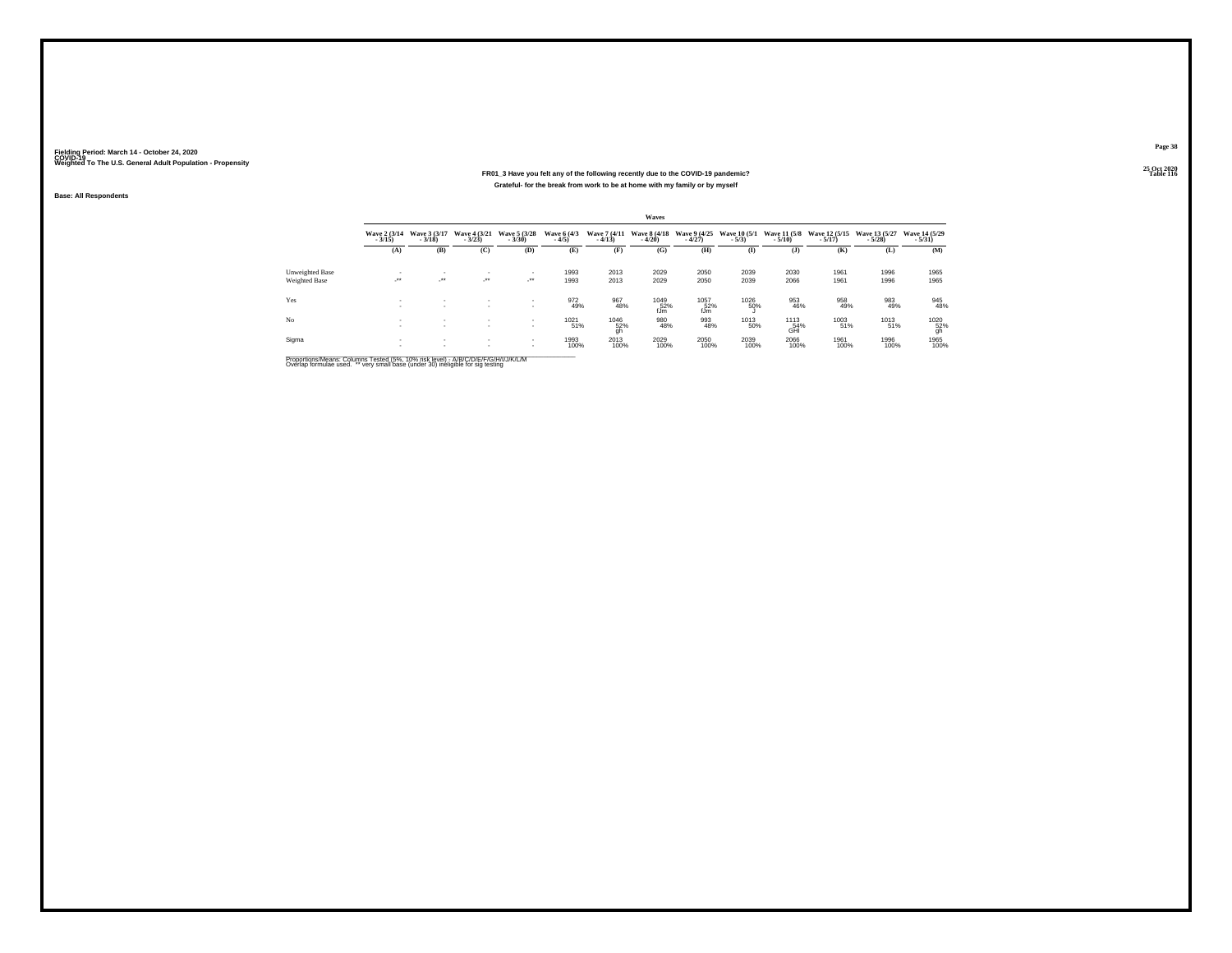#### **25 Oct 2020FR01\_4 Have you felt any of the following recently due to the COVID-19 pandemic?P** Table 117 **Appreciative-to be around people I truly care about**

**Base: All Respondents**

|                 |                          |                          |                          |                          |                        |                          | Waves                    |                                   |                                |                                 |                             |                           |                                                              |
|-----------------|--------------------------|--------------------------|--------------------------|--------------------------|------------------------|--------------------------|--------------------------|-----------------------------------|--------------------------------|---------------------------------|-----------------------------|---------------------------|--------------------------------------------------------------|
|                 | Wave 2 (3/14)<br>$-3/15$ | Wave 3 (3/17)<br>$-3/18$ | Wave 4 (3/21)<br>$-3/23$ | Wave 5 (3/28)<br>$-3/30$ | Wave 6 (4/3)<br>$-4/5$ | Wave 7 (4/11)<br>$-4/13$ | Wave 8 (4/18)<br>$-4/20$ | Wave 9 (4/25)<br>$-4/27$          | <b>Wave 10 (5/1)</b><br>$-5/3$ | <b>Wave 11 (5/8)</b><br>$-5/10$ | Wave 12 (5/15)<br>$-5/17$ ) | Wave 13 (5/27)<br>$-5/28$ | Wave 14 (5/29)<br>$-5/31$                                    |
|                 | (A)                      | (B)                      | (C)                      | (D)                      | (E)                    | (F)                      | (G)                      | (H)                               | $\bf{I}$                       | $($ $)$                         | (K)                         | (L)                       | (M)                                                          |
| Unweighted Base |                          | $\mathbf{r}$             | $\mathbf{r}$             | $\mathbf{r}$             | 1993                   | 2013                     | 2029                     | 2050                              | 2039                           | 2030                            | 1961                        | 1996                      | 1965                                                         |
| Weighted Base   | $\cdot$                  | $\overline{\phantom{a}}$ | $\cdot$                  | $\cdot$                  | 1993                   | 2013                     | 2029                     | 2050                              | 2039                           | 2066                            | 1961                        | 1996                      | 1965                                                         |
| Yes             | <b>A</b><br><b>1979</b>  | $\mathbf{r}$<br>$\sim$   | $\mathbf{r}$<br>٠        | $\sim$<br>$\sim$         | 1549<br>78%<br>fGJKM   | 1507<br>75%<br><b>JM</b> | 1468<br>72%              | <sup>1561</sup> 76%<br><b>GJM</b> | 1529<br>75%<br><b>JM</b>       | 1437<br>70%                     | 1449<br>74%<br>Jm           | 1532<br>77%<br><b>GJM</b> | 1385<br>70%                                                  |
| No              |                          | $\sim$<br>$\mathbf{r}$   | $\sim$<br>$\mathbf{r}$   | $\sim$<br>$\mathbf{r}$   | 444<br>22%             | 506<br>25%<br>е          | 561<br>28%<br>EAL        | 489<br>24%                        | 510<br>25%                     | 629<br>30%<br>EFHIKL            | 512<br>26%                  | 464<br>23%                | $580 \atop \scriptstyle \substack{\textbf{580} \textbf{99}}$ |
| Sigma           |                          | $\sim$                   | $\sim$<br>$\mathbf{r}$   | $\sim$<br>$\sim$         | 1993<br>100%           | 2013<br>100%             | 2029<br>100%             | 2050<br>100%                      | 2039<br>100%                   | 2066<br>100%                    | 1961<br>100%                | 1996<br>100%              | 1965<br>100%                                                 |

Proportions/Means: Columns Tested (5%, 10% risk level) - A/B/C/D/E/F/G/H/I/J/K/L/M<br>Overlap formulae used. \*\* very small base (under 30) ineligible for sig testing

**Page 39**25 Oct 2020<br>Table 117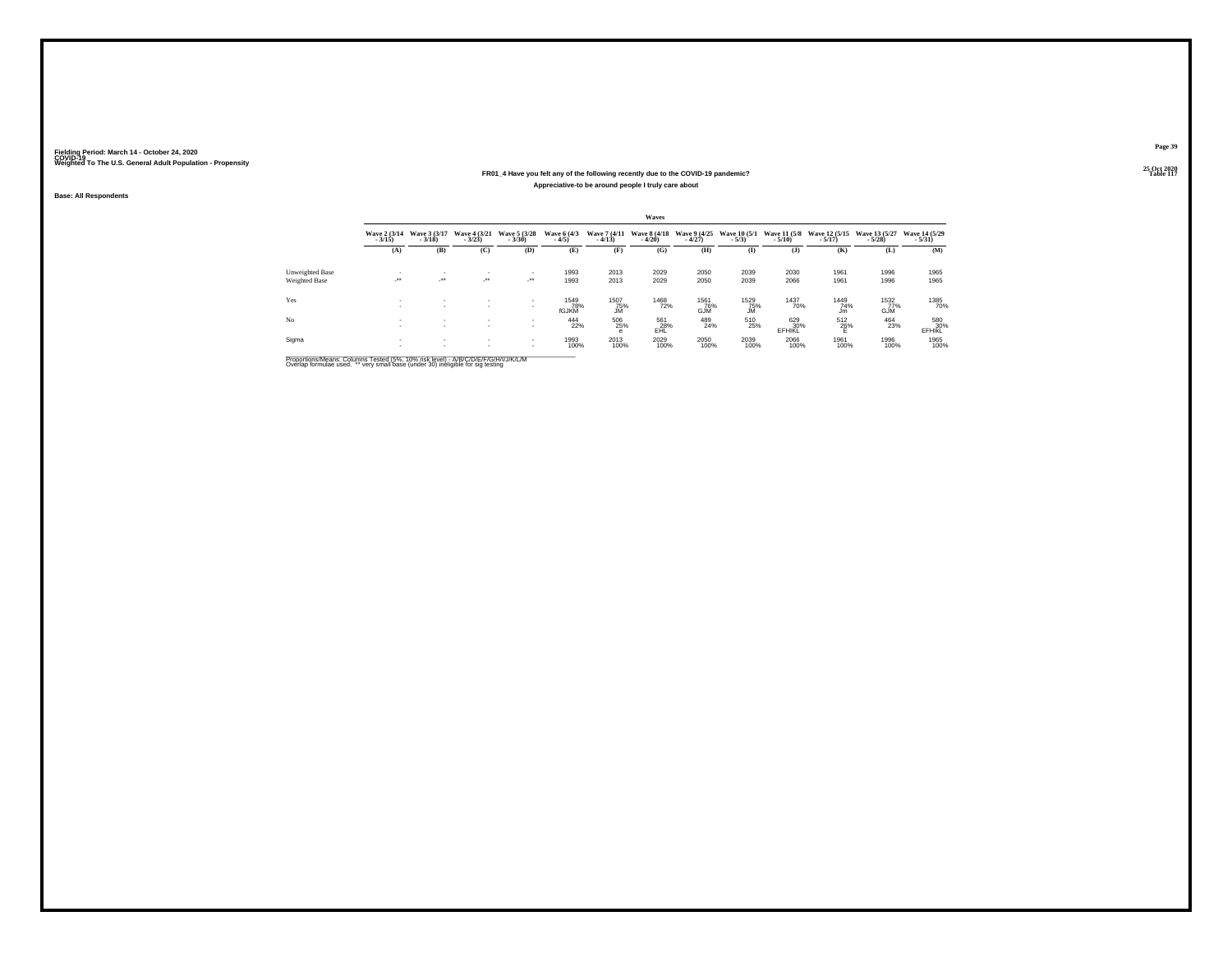#### **25 Oct 2020FR01\_5 Have you felt any of the following recently due to the COVID-19 pandemic? Table 118 Compassionate- taking the time to check in with the people I care about**

**Base: All Respondents**

|                 |                          |                              |                                  |                              |                            |                            | Waves                    |                            |                                  |                          |                                 |                             |                           |
|-----------------|--------------------------|------------------------------|----------------------------------|------------------------------|----------------------------|----------------------------|--------------------------|----------------------------|----------------------------------|--------------------------|---------------------------------|-----------------------------|---------------------------|
|                 | Wave 2 (3/14)<br>$-3/15$ | Wave 3 (3/17)<br>$-3/18$     | Wave 4 (3/21)<br>$-3/23$         | Wave 5 (3/28)<br>$-3/30$     | Wave 6 (4/3)<br>$-4/5$     | Wave 7 (4/11)<br>$-4/13$   | Wave 8 (4/18)<br>$-4/20$ | Wave 9 (4/25)<br>$-4/27$   | <b>Wave 10 (5/1)</b><br>$-5/3$ ) | Wave 11 (5/8)<br>$-5/10$ | Wave 12 (5/15)<br>$-5/17$ )     | Wave 13 (5/27)<br>$-5/28$ ) | Wave 14 (5/29)<br>$-5/31$ |
|                 | (A)                      | (B)                          | (C)                              | (D)                          | (E)                        | (F)                        | (G)                      | (H)                        | $($ I                            | (3)                      | (K)                             | (L)                         | (M)                       |
| Unweighted Base | . .                      | $\mathbf{r}$                 | $\mathbf{r}$                     | $\mathbf{r}$                 | 1993                       | 2013                       | 2029                     | 2050                       | 2039                             | 2030                     | 1961                            | 1996                        | 1965                      |
| Weighted Base   | $\overline{\phantom{a}}$ | $\cdot$                      | $\mathcal{L}^{\bullet\bullet}$ . | - * *                        | 1993                       | 2013                       | 2029                     | 2050                       | 2039                             | 2066                     | 1961                            | 1996                        | 1965                      |
| Yes             | <b>A</b>                 | $\mathbf{r}$                 | ٠                                | $\mathbf{r}$<br>٠            | 1529<br>77%<br><b>IJKM</b> | 1543<br>77%<br><b>IJKM</b> | 1551<br>76%<br>iJM       | 1572<br>77%<br><b>IJKM</b> | 1492<br>73%                      | 1409<br>68%              | 1444<br>74%                     | 1536<br>77%<br><b>IJKM</b>  | 1392<br>71%               |
| No              | <b>A</b>                 | $\mathbf{r}$<br>$\mathbf{r}$ | $\mathbf{r}$<br>$\sim$           | $\mathbf{r}$<br>$\mathbf{r}$ | 464<br>23%                 | 470<br>23%                 | 478<br>24%               | 478<br>23%                 | 547<br>27%<br>EFgHL              | 657<br>32%<br>EFGHIKL    | $^{517}_{\phantom{5}26\%}$ efhl | 460<br>23%                  | $^{573}_{29\%}$ EFGHL     |
| Sigma           |                          | $\sim$<br>$\mathbf{r}$       | $\sim$<br>$\mathbf{r}$           | $\sim$<br>$\sim$             | 1993<br>100%               | 2013<br>100%               | 2029<br>100%             | 2050<br>100%               | 2039<br>100%                     | 2066<br>100%             | 1961<br>100%                    | 1996<br>100%                | 1965<br>100%              |

Proportions/Means: Columns Tested (5%, 10% risk level) - A/B/C/D/E/F/G/H/I/J/K/L/M<br>Overlap formulae used. \*\* very small base (under 30) ineligible for sig testing

**Page 40**25 Oct 2020<br>Table 118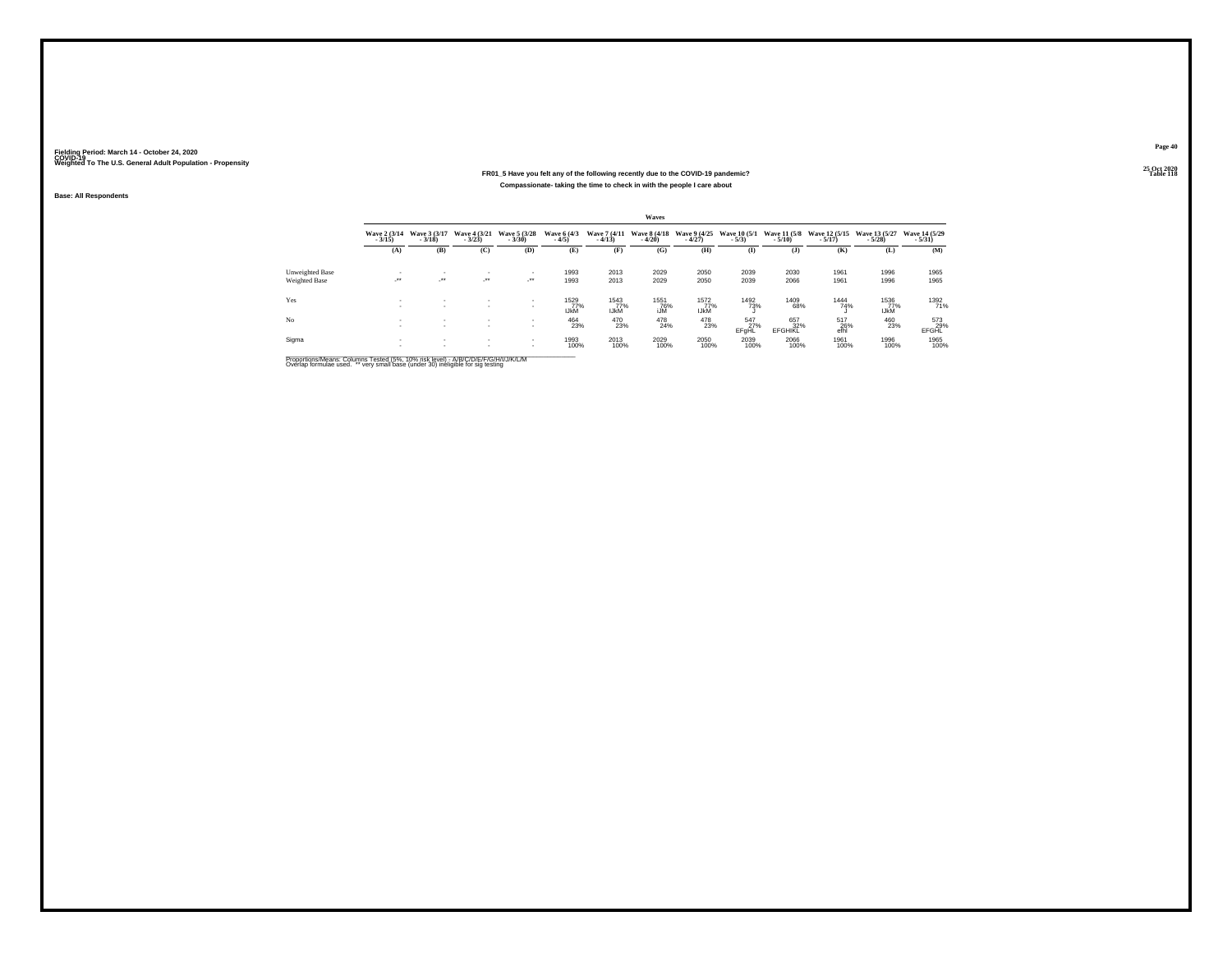#### **25 Oct 2020FR01\_6 Have you felt any of the following recently due to the COVID-19 pandemic?Particular Table 119 Table 119 Table 119 Table 119 Table 119 Lonely-feeling isolated from my friends/family**

**Base: All Respondents**

|                 |                          |                                          |                                  |                            |                        |                          | Waves                    |                            |                                |                                                  |                             |                           |                            |
|-----------------|--------------------------|------------------------------------------|----------------------------------|----------------------------|------------------------|--------------------------|--------------------------|----------------------------|--------------------------------|--------------------------------------------------|-----------------------------|---------------------------|----------------------------|
|                 | Wave 2 (3/14)<br>$-3/15$ | Wave 3 (3/17)<br>$-3/18$                 | Wave 4 (3/21)<br>$-3/23$         | Wave 5 (3/28)<br>$-3/30$   | Wave 6 (4/3)<br>$-4/5$ | Wave 7 (4/11)<br>$-4/13$ | Wave 8 (4/18)<br>$-4/20$ | Wave 9 (4/25)<br>$-4/27$   | <b>Wave 10 (5/1)</b><br>$-5/3$ | <b>Wave 11 (5/8)</b><br>$-5/10$                  | Wave 12 (5/15)<br>$-5/17$ ) | Wave 13 (5/27)<br>$-5/28$ | Wave 14 (5/29)<br>$-5/31)$ |
|                 | (A)                      | (B)                                      | (C)                              | (D)                        | (E)                    | (F)                      | (G)                      | (H)                        | $($ I                          | $($ $)$                                          | (K)                         | (L)                       | (M)                        |
| Unweighted Base |                          | ٠                                        | ٠                                | ٠                          | 1993                   | 2013                     | 2029                     | 2050                       | 2039                           | 2030                                             | 1961                        | 1996                      | 1965                       |
| Weighted Base   | $\cdot$                  | $\mathcal{L}^{\text{max}}$               | $\mathcal{L}^{\bullet\bullet}$ . | $\mathcal{L}^{\text{max}}$ | 1993                   | 2013                     | 2029                     | 2050                       | 2039                           | 2066                                             | 1961                        | 1996                      | 1965                       |
| Yes             | ٠                        | ٠<br>$\overline{\phantom{a}}$            | ٠<br>٠                           | $\mathbf{r}$<br>۰          | 974<br>49%<br>M        | 964<br>48%<br>M          | 991<br>49%<br>jM         | 1026<br>50%<br><b>JKLM</b> | 961<br>47%<br>M                | 943<br>46%<br>M                                  | 903<br>46%<br>M             | 913<br>46%<br>M           | 791<br>40%                 |
| No              |                          | $\sim$<br>٠                              | $\mathbf{r}$<br>$\mathbf{r}$     | $\sim$<br>$\mathbf{r}$     | 1019<br>51%            | 1049<br>52%              | 1038<br>51%              | 1024<br>50%                | 1078<br>53%                    | $\underset{\substack{54\\9}\mathrm{H}}{^{1124}}$ | 1058<br>54%<br>H            | 1083<br>54%<br>Ή          | 1174<br>60%<br>EFGHIJKL    |
| Sigma           | ٠<br>                    | $\mathbf{r}$<br>$\overline{\phantom{a}}$ | $\sim$<br>$\mathbf{r}$           |                            | 1993<br>100%           | 2013<br>100%             | 2029<br>100%             | 2050<br>100%               | 2039<br>100%                   | 2066<br>100%                                     | 1961<br>100%                | 1996<br>100%              | 1965<br>100%               |

Proportions/Means: Columns Tested (5%, 10% risk level) - A/B/C/D/E/F/G/H/I/J/K/L/M<br>Overlap formulae used. \*\* very small base (under 30) ineligible for sig testing

**Page 41**25 Oct 2020<br>Table 119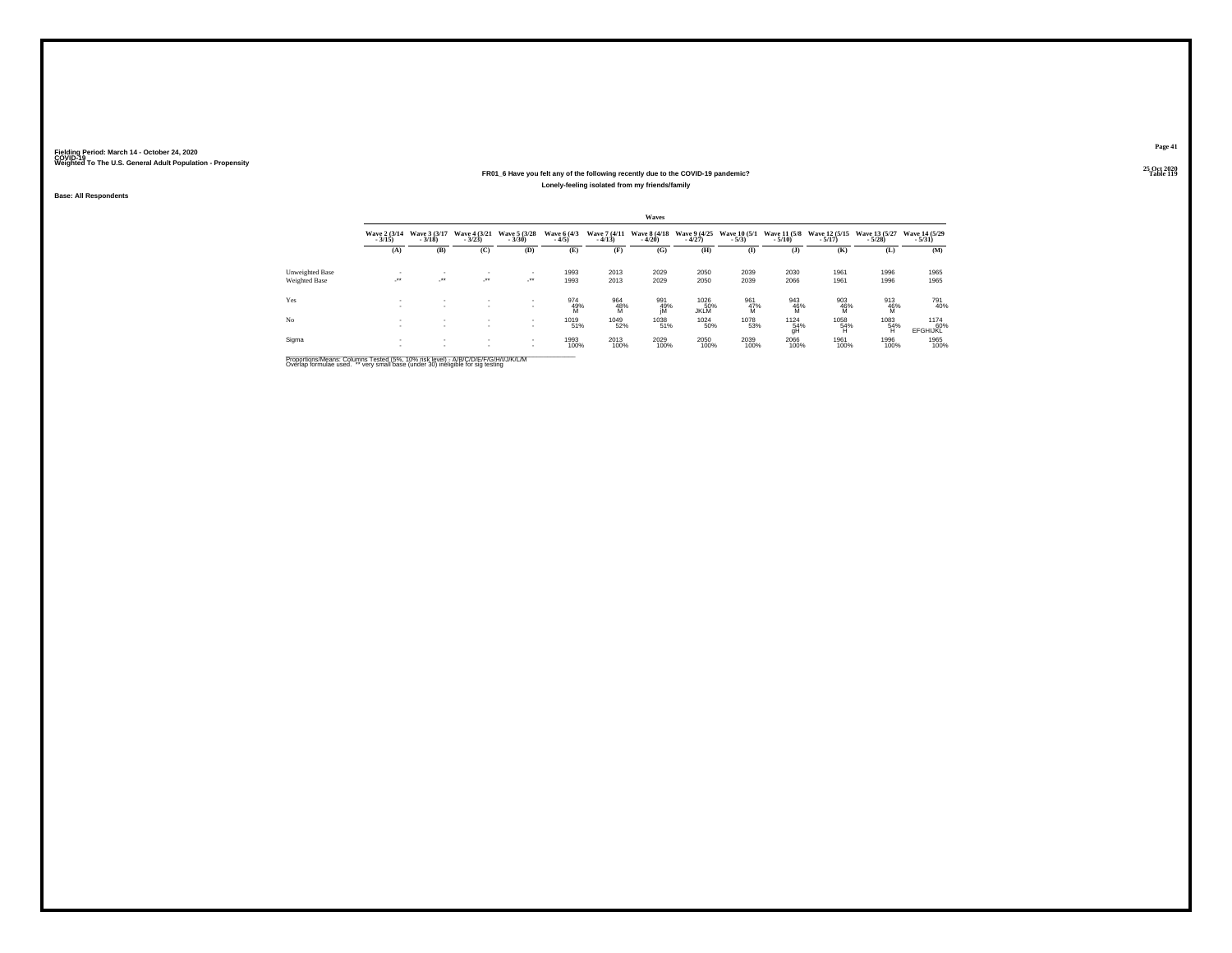#### **25 Oct 2020FR01\_7 Have you felt any of the following recently due to the COVID-19 pandemic? Table 120 Overwhelmed- trying to balance work at home and other needs of my family**

**Base: All Respondents**

|                 |                                 |                          |                          |                                          |                                             |                                      | <b>Waves</b>             |                               |                          |                                                          |                                                 |                           |                            |
|-----------------|---------------------------------|--------------------------|--------------------------|------------------------------------------|---------------------------------------------|--------------------------------------|--------------------------|-------------------------------|--------------------------|----------------------------------------------------------|-------------------------------------------------|---------------------------|----------------------------|
|                 | <b>Wave 2 (3/14)</b><br>$-3/15$ | Wave 3 (3/17)<br>$-3/18$ | Wave 4 (3/21)<br>$-3/23$ | Wave 5 (3/28)<br>$-3/30$                 | Wave 6 (4/3)<br>$-4/5$                      | Wave 7 (4/11)<br>$-4/13$             | Wave 8 (4/18)<br>$-4/20$ | Wave 9 (4/25)<br>$-4/27$      | Wave 10 (5/1)<br>$-5/3)$ | $-5/10$                                                  | Wave 11 (5/8 Wave 12 (5/15)<br>$-5/17$          | Wave 13 (5/27)<br>$-5/28$ | Wave 14 (5/29)<br>$-5/31)$ |
|                 | (A)                             | (B)                      | (C)                      | (D)                                      | (E)                                         | (F)                                  | (G)                      | (H)                           | $($ I                    | (3)                                                      | (K)                                             | (L)                       | (M)                        |
| Unweighted Base |                                 | ٠                        | ٠                        | $\mathbf{r}$                             | 1993                                        | 2013                                 | 2029                     | 2050                          | 2039                     | 2030                                                     | 1961                                            | 1996                      | 1965                       |
| Weighted Base   | $\cdot$                         | $\cdot$                  | $\cdot$                  | $\sim$                                   | 1993                                        | 2013                                 | 2029                     | 2050                          | 2039                     | 2066                                                     | 1961                                            | 1996                      | 1965                       |
| Yes             |                                 | ۰                        | ۰                        | $\mathbf{r}$<br>$\overline{\phantom{a}}$ | <sup>728</sup> <sub>37%</sub><br><b>JKM</b> | <sup>723</sup> <sub>36%</sub><br>ikm | <sup>716</sup> 35%<br>m  | $^{751}_{37\%}$<br><b>JKM</b> | 705<br>35%               | 677<br>33%                                               | 635<br>32%                                      | 678<br>34%                | 632%                       |
| No              | ٠                               | ٠<br>$\mathbf{r}$        | $\mathbf{r}$             | $\sim$                                   | 1265<br>63%                                 | 1290<br>64%                          | 1313<br>65%              | 1299<br>63%                   | 1334<br>65%              | $\overset{1389}{\underset{\mathsf{Eff}}{\mathsf{67\%}}}$ | $\underset{\substack{68\\ \text{EffH}}}^{1326}$ | 1318<br>66%               | 1333<br>EfgH               |
| Sigma           |                                 | $\mathbf{r}$<br>٠        | $\mathbf{r}$             | $\sim$<br>$\sim$                         | 1993<br>100%                                | 2013<br>100%                         | 2029<br>100%             | 2050<br>100%                  | 2039<br>100%             | 2066<br>100%                                             | 1961<br>100%                                    | 1996<br>100%              | 1965<br>100%               |

Proportions/Means: Columns Tested (5%, 10% risk level) - A/B/C/D/E/F/G/H/I/J/K/L/M<br>Overlap formulae used. \*\* very small base (under 30) ineligible for sig testing

**Page 4225 Oct 2020<br>Table 120**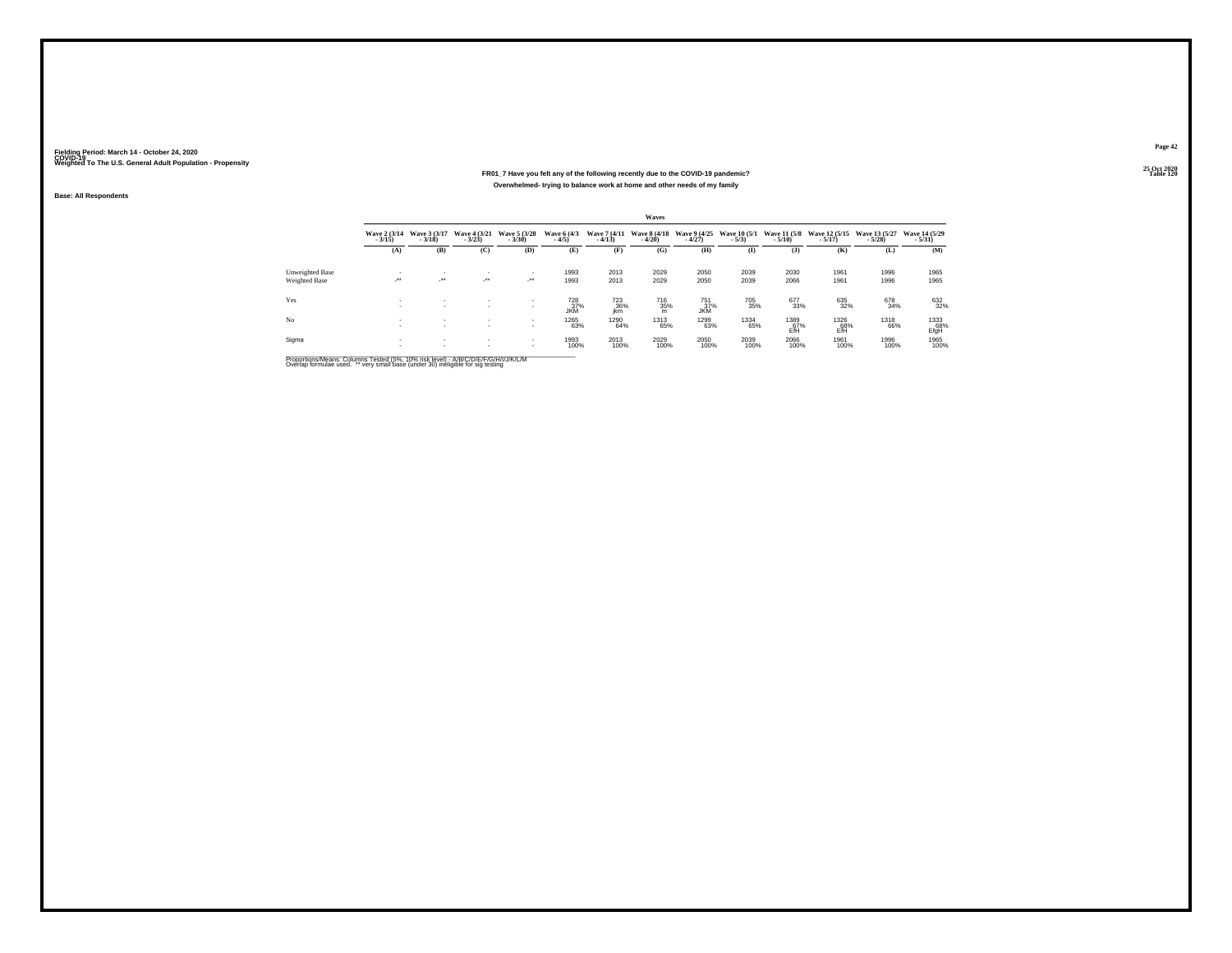#### **25 Oct 2020FR01\_8 Have you felt any of the following recently due to the COVID-19 pandemic?Table 121 Table 121 Angry- upset that I don't know when this will end**

**Base: All Respondents**

|                 |                          |                              |                                    |                          |                              |                          | Waves                    |                          |                         |                          |                             |                           |                           |
|-----------------|--------------------------|------------------------------|------------------------------------|--------------------------|------------------------------|--------------------------|--------------------------|--------------------------|-------------------------|--------------------------|-----------------------------|---------------------------|---------------------------|
|                 | Wave 2 (3/14)<br>$-3/15$ | Wave 3 (3/17)<br>$-3/18$     | Wave 4 (3/21)<br>$-3/23$           | Wave 5 (3/28)<br>$-3/30$ | Wave 6 (4/3)<br>$-4/5$       | Wave 7 (4/11)<br>$-4/13$ | Wave 8 (4/18)<br>$-4/20$ | Wave 9 (4/25)<br>$-4/27$ | Wave 10 (5/1)<br>$-5/3$ | Wave 11 (5/8)<br>$-5/10$ | Wave 12 (5/15)<br>$-5/17$ ) | Wave 13 (5/27)<br>$-5/28$ | Wave 14 (5/29)<br>$-5/31$ |
|                 | (A)                      | (B)                          | (C)                                | (D)                      | (E)                          | (F)                      | (G)                      | (H)                      | $\bf(I)$                | (1)                      | (K)                         | (L)                       | (M)                       |
| Unweighted Base |                          |                              | ٠                                  | ٠                        | 1993                         | 2013                     | 2029                     | 2050                     | 2039                    | 2030                     | 1961                        | 1996                      | 1965                      |
| Weighted Base   | <b>A</b>                 | $\cdot$                      | $\cdot$                            | $\cdot$                  | 1993                         | 2013                     | 2029                     | 2050                     | 2039                    | 2066                     | 1961                        | 1996                      | 1965                      |
| Yes             |                          | ٠<br>$\sim$                  | $\overline{\phantom{a}}$<br>$\sim$ |                          | 1068<br>54%<br><b>GIJKIM</b> | 1027<br>51%<br>M         | 1006<br>50%<br>M         | 1038<br>51%<br>M         | 994<br>49%<br>m         | 1003<br>49%<br>m         | 958<br>49%<br>m             | 1001<br>50%<br>M          | 888<br>45%                |
| No.             |                          | $\mathbf{r}$<br>$\mathbf{r}$ | $\mathbf{r}$<br>$\mathbf{r}$       |                          | 925<br>46%                   | 986<br>49%               | $^{1023}_{-50\%}$        | 1012<br>49%              | $^{1045}_{-51\%}$       | $^{1063}_{-51\%}$        | 1003<br>51%                 | 995<br>50%<br>е           | 1077<br>55%<br>EFGHijkL   |
| Sigma           |                          | $\mathbf{r}$<br>٠            | $\mathbf{r}$                       |                          | 1993<br>100%                 | 2013<br>100%             | 2029<br>100%             | 2050<br>100%             | 2039<br>100%            | 2066<br>100%             | 1961<br>100%                | 1996<br>100%              | 1965<br>100%              |

Proportions/Means: Columns Tested (5%, 10% risk level) - A/B/C/D/E/F/G/H/I/J/K/L/M<br>Overlap formulae used. \*\* very small base (under 30) ineligible for sig testing

**Page 43**25 Oct 2020<br>Table 121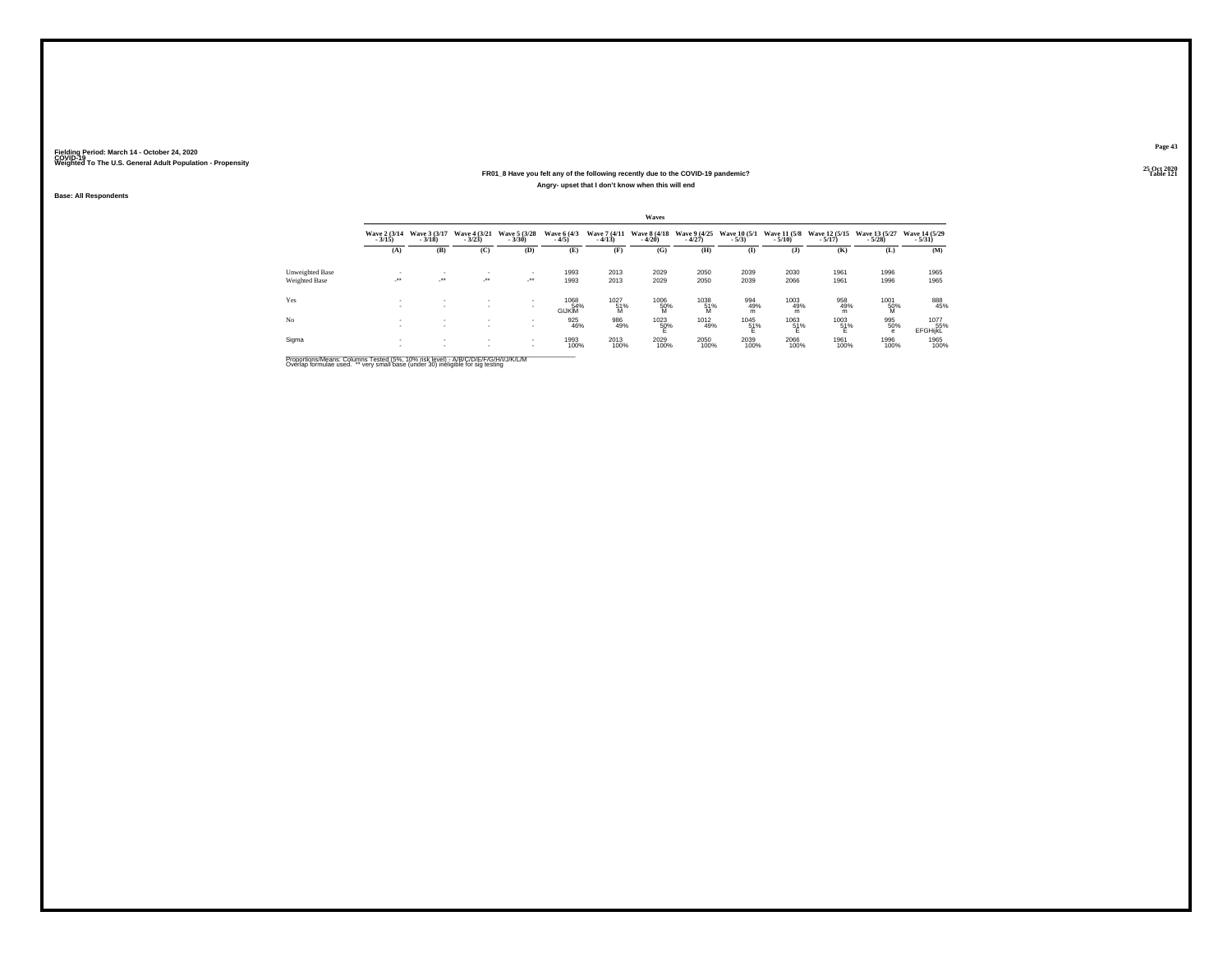#### **25 Oct 2020FR01\_9 Have you felt any of the following recently due to the COVID-19 pandemic? Table 122 Annoyed- by lack of personal space and the inability to get away from my family**

**Base: All Respondents**

|                 |                                 |                          |                          |                          |                        |                          | <b>Waves</b>             |                          |                          |                 |                                        |                           |                             |
|-----------------|---------------------------------|--------------------------|--------------------------|--------------------------|------------------------|--------------------------|--------------------------|--------------------------|--------------------------|-----------------|----------------------------------------|---------------------------|-----------------------------|
|                 | <b>Wave 2 (3/14)</b><br>$-3/15$ | Wave 3 (3/17)<br>$-3/18$ | Wave 4 (3/21)<br>$-3/23$ | Wave 5 (3/28)<br>$-3/30$ | Wave 6 (4/3)<br>$-4/5$ | Wave 7 (4/11)<br>$-4/13$ | Wave 8 (4/18)<br>$-4/20$ | Wave 9 (4/25)<br>$-4/27$ | Wave 10 (5/1)<br>$-5/3)$ | $-5/10$         | Wave 11 (5/8 Wave 12 (5/15)<br>$-5/17$ | Wave 13 (5/27)<br>$-5/28$ | Wave 14 (5/29)<br>$-5/31)$  |
|                 | (A)                             | (B)                      | (C)                      | (D)                      | (E)                    | (F)                      | (G)                      | (H)                      | $($ I                    | (3)             | (K)                                    | (L)                       | (M)                         |
| Unweighted Base |                                 | ٠                        | ٠                        | $\mathbf{r}$             | 1993                   | 2013                     | 2029                     | 2050                     | 2039                     | 2030            | 1961                                   | 1996                      | 1965                        |
| Weighted Base   | $\cdot$                         | $\cdot$                  | $\cdot$                  | $\sim$                   | 1993                   | 2013                     | 2029                     | 2050                     | 2039                     | 2066            | 1961                                   | 1996                      | 1965                        |
| Yes             |                                 | $\overline{\phantom{a}}$ | $\overline{\phantom{a}}$ | $\mathbf{r}$             | 649<br>33%<br>M        | 650<br>32%<br>m          | 643<br>32%               | 695<br>34%<br>1M         | 666<br>33%<br>M          | 657<br>32%<br>m | $\frac{617}{31\%}$                     | 603<br>30%                | 563<br>29%                  |
| No              | ٠                               | ٠<br>$\mathbf{r}$        | $\mathbf{r}$             | $\sim$                   | 1344<br>67%            | 1363<br>68%              | 1386<br>68%              | 1355<br>66%              | 1373<br>67%              | 1409<br>68%     | 1344<br>69%                            | $^{1393}_{70\%}$          | 1402<br>71%<br><b>EfHIj</b> |
| Sigma           |                                 | $\mathbf{r}$<br>٠        | $\mathbf{r}$             | $\sim$<br>$\sim$         | 1993<br>100%           | 2013<br>100%             | 2029<br>100%             | 2050<br>100%             | 2039<br>100%             | 2066<br>100%    | 1961<br>100%                           | 1996<br>100%              | 1965<br>100%                |

Proportions/Means: Columns Tested (5%, 10% risk level) - A/B/C/D/E/F/G/H/I/J/K/L/M<br>Overlap formulae used. \*\* very small base (under 30) ineligible for sig testing

**Page 44**25 Oct 2020<br>Table 122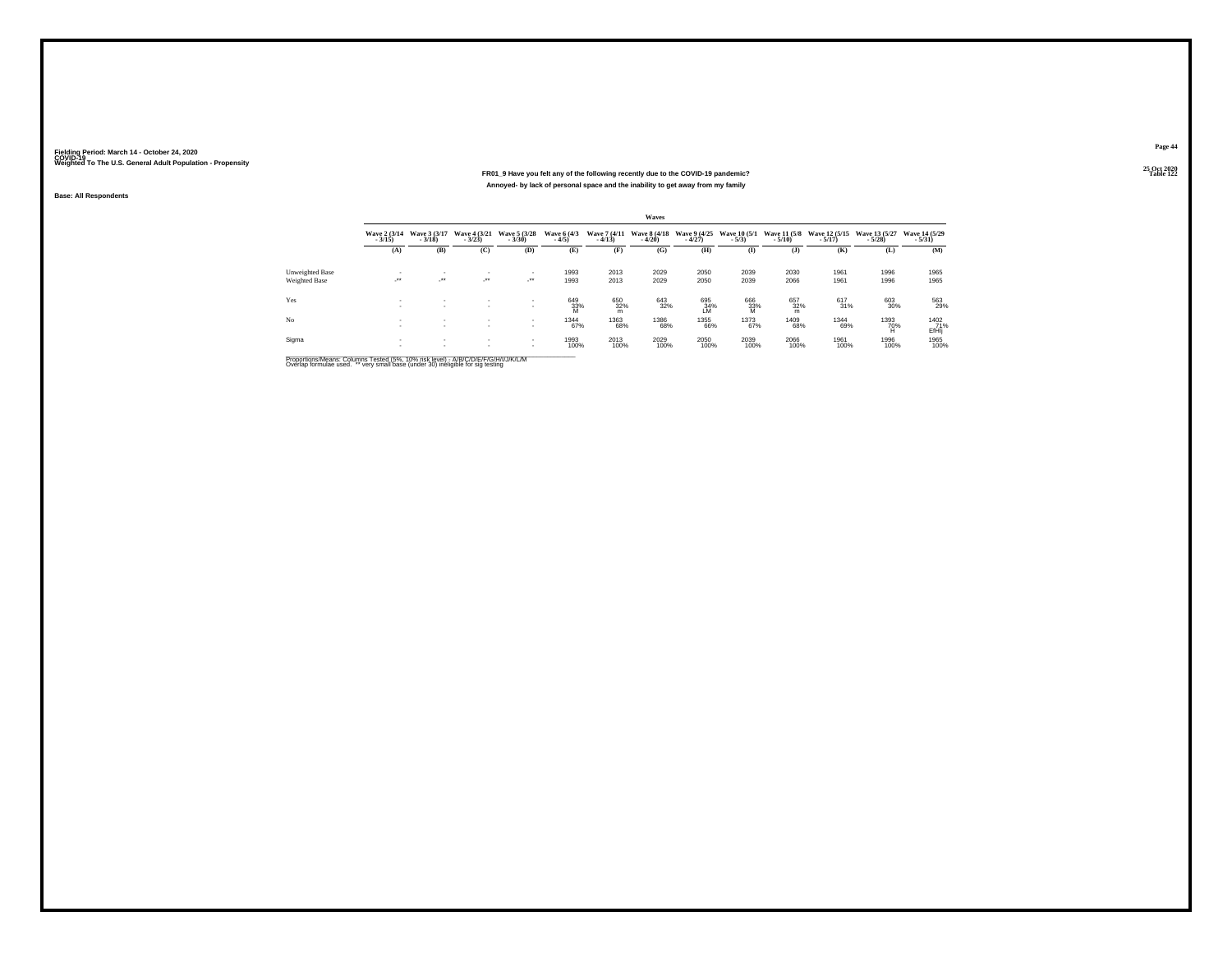#### **25 Oct 2020FR01\_10 Have you felt any of the following recently due to the COVID-19 pandemic? Table 123 Fear- that my kids are missing out on learning**

**Base: Parent**

|                 |                            |                          |                            |                          |                            |                          | Waves                                 |                          |                                 |                          |                             |                           |                           |
|-----------------|----------------------------|--------------------------|----------------------------|--------------------------|----------------------------|--------------------------|---------------------------------------|--------------------------|---------------------------------|--------------------------|-----------------------------|---------------------------|---------------------------|
|                 | Wave 2 (3/14)<br>$-3/15$ ) | Wave 3 (3/17)<br>$-3/18$ | Wave 4 (3/21)<br>$-3/23$   | Wave 5 (3/28)<br>$-3/30$ | Wave 6 (4/3)<br>$-4/5$     | $-4/13$                  | Wave 7 (4/11 Wave 8 (4/18)<br>$-4/20$ | Wave 9 (4/25)<br>$-4/27$ | <b>Wave 10 (5/1)</b><br>$-5/3)$ | Wave 11 (5/8)<br>$-5/10$ | Wave 12 (5/15)<br>$-5/17$ ) | Wave 13 (5/27)<br>$-5/28$ | Wave 14 (5/29)<br>$-5/31$ |
|                 | (A)                        | (B)                      | (C)                        | (D)                      | (E)                        | (F)                      | (G)                                   | (H)                      | (I)                             | $($ $)$                  | (K)                         | (L)                       | (M)                       |
| Unweighted Base |                            | ٠                        | $\sim$                     | $\sim$                   |                            |                          |                                       |                          | 1183                            | 1121                     | 1159                        | 1115                      | 1108                      |
| Weighted Base   | $\cdot$                    | $\cdot$                  | $\mathcal{L}^{\text{max}}$ | $\sim$                   | $\mathcal{L}^{\text{max}}$ | $\cdot$                  | $\sim$                                | ur.                      | 1188                            | 1147                     | 1161                        | 1093                      | 1107                      |
| Yes             | $\sim$                     | $\mathbf{r}$             | $\sim$                     |                          | $\mathbf{r}$               | $\mathbf{r}$             | х.                                    |                          | 506<br>43%<br><b>JM</b>         | $^{426}_{37\%}$          | 509<br>44%<br><b>JM</b>     | 435<br>40%                | 394<br>36%                |
| No              | х.<br>$\sim$               | $\sim$                   | $\sim$                     | $\sim$<br>$\sim$         | $\sim$<br>$\sim$           | $\sim$<br>$\sim$         |                                       |                          | 682<br>57%                      | $^{722}_{63\%}$          | 652<br>56%                  | 658<br>60%                | $\frac{713}{64\%}$        |
| Sigma           | $\sim$                     | $\sim$<br>$\mathbf{r}$   | $\sim$                     | $\sim$                   | $\sim$<br>$\sim$           | $\overline{\phantom{a}}$ | $\sim$                                | . .                      | 1188<br>100%                    | 1147<br>100%             | 1161<br>100%                | 1093<br>100%              | 1107<br>100%              |

Proportions/Means: Columns Tested (5%, 10% risk level) - A/B/C/D/E/F/G/H/I/J/K/L/M<br>Overlap formulae used. \*\* very small base (under 30) ineligible for sig testing

**Page 45**25 Oct 2020<br>Table 123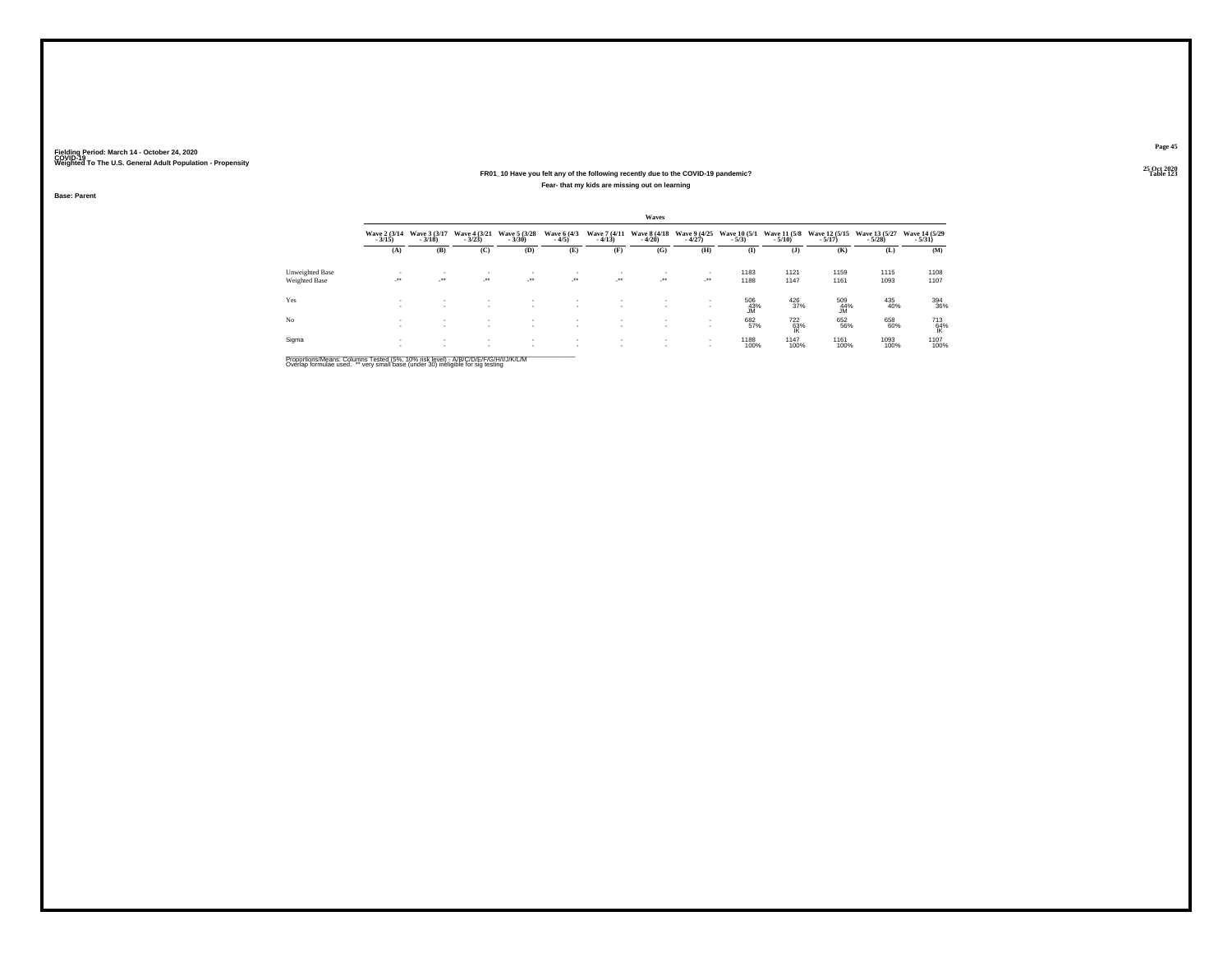#### **25 Oct 2020FR01\_11 Have you felt any of the following recently due to the COVID-19 pandemic? Table 124 Thankful - for the sacrifices that the American people have made for coronavirus**

**Base: All Respondents**

|                 |                          |                          |                              |                              |                                                      |                                | Waves                    |                                  |                                |                        |                                          |                           |                            |
|-----------------|--------------------------|--------------------------|------------------------------|------------------------------|------------------------------------------------------|--------------------------------|--------------------------|----------------------------------|--------------------------------|------------------------|------------------------------------------|---------------------------|----------------------------|
|                 | Wave 2 (3/14)<br>$-3/15$ | Wave 3 (3/17)<br>$-3/18$ | Wave 4 (3/21)<br>$-3/23$     | Wave 5 (3/28)<br>$-3/30$     | Wave 6 (4/3)<br>$-4/5$                               | Wave 7 (4/11)<br>$-4/13$       | Wave 8 (4/18)<br>$-4/20$ | Wave 9 (4/25)<br>$-4/27$         | <b>Wave 10 (5/1)</b><br>$-5/3$ | $-5/10$                | Wave 11 (5/8 Wave 12 (5/15)<br>$-5/17$ ) | Wave 13 (5/27)<br>$-5/28$ | Wave 14 (5/29)<br>$-5/31)$ |
|                 | (A)                      | (B)                      | (C)                          | (D)                          | (E)                                                  | (F)                            | (G)                      | (H)                              | $($ I                          | (J)                    | (K)                                      | (L)                       | (M)                        |
| Unweighted Base | ٠                        | ٠                        |                              | $\mathbf{r}$                 | . .                                                  |                                |                          |                                  | $\overline{\phantom{a}}$       | ٠                      | 1961                                     | 1996                      | 1965                       |
| Weighted Base   | -27.                     | $\cdot$                  | $\cdot$                      | $\sim$                       | $\rightarrow$                                        | $\mathcal{L}^{\bullet\bullet}$ | $\sim$                   | $\mathcal{L}^{\bullet\bullet}$ . | $\mathcal{L}^{\bullet\bullet}$ | 1999.                  | 1961                                     | 1996                      | 1965                       |
| Yes             | ٠<br>٠                   | $\mathbf{r}$             | ٠                            | ٠<br>$\sim$                  | $\overline{\phantom{a}}$<br>$\overline{\phantom{a}}$ | $\overline{\phantom{a}}$       | ×.<br>$\sim$             | $\sim$                           | $\sim$                         | ٠<br>٠                 | 1549<br>79%<br>M                         | 1581<br>79%<br>M          | 1484<br>76%                |
| No              | $\sim$                   | $\sim$<br>$\sim$         | $\mathbf{r}$<br>$\mathbf{r}$ | $\mathbf{r}$<br>$\sim$       | $\mathbf{r}$<br>$\mathbf{r}$                         | $\sim$                         | $\sim$                   |                                  | $\mathbf{r}$<br>$\sim$         | $\mathbf{r}$<br>$\sim$ | $^{412}_{21\%}$                          | $^{415}_{21\%}$           | 481<br>24%<br>KL           |
| Sigma           | ٠                        | $\mathbf{r}$             | $\sim$<br>$\mathbf{r}$       | $\mathbf{r}$<br>$\mathbf{r}$ | $\mathbf{r}$                                         | $\overline{\phantom{a}}$       |                          |                                  | $\mathbf{r}$<br>$\mathbf{r}$   | $\sim$<br>$\sim$       | 1961<br>100%                             | 1996<br>100%              | 1965<br>100%               |

Proportions/Means: Columns Tested (5%, 10% risk level) - A/B/C/D/E/F/G/H/I/J/K/L/M<br>Overlap formulae used. \*\* very small base (under 30) ineligible for sig testing

**Page 46**25 Oct 2020<br>Table 124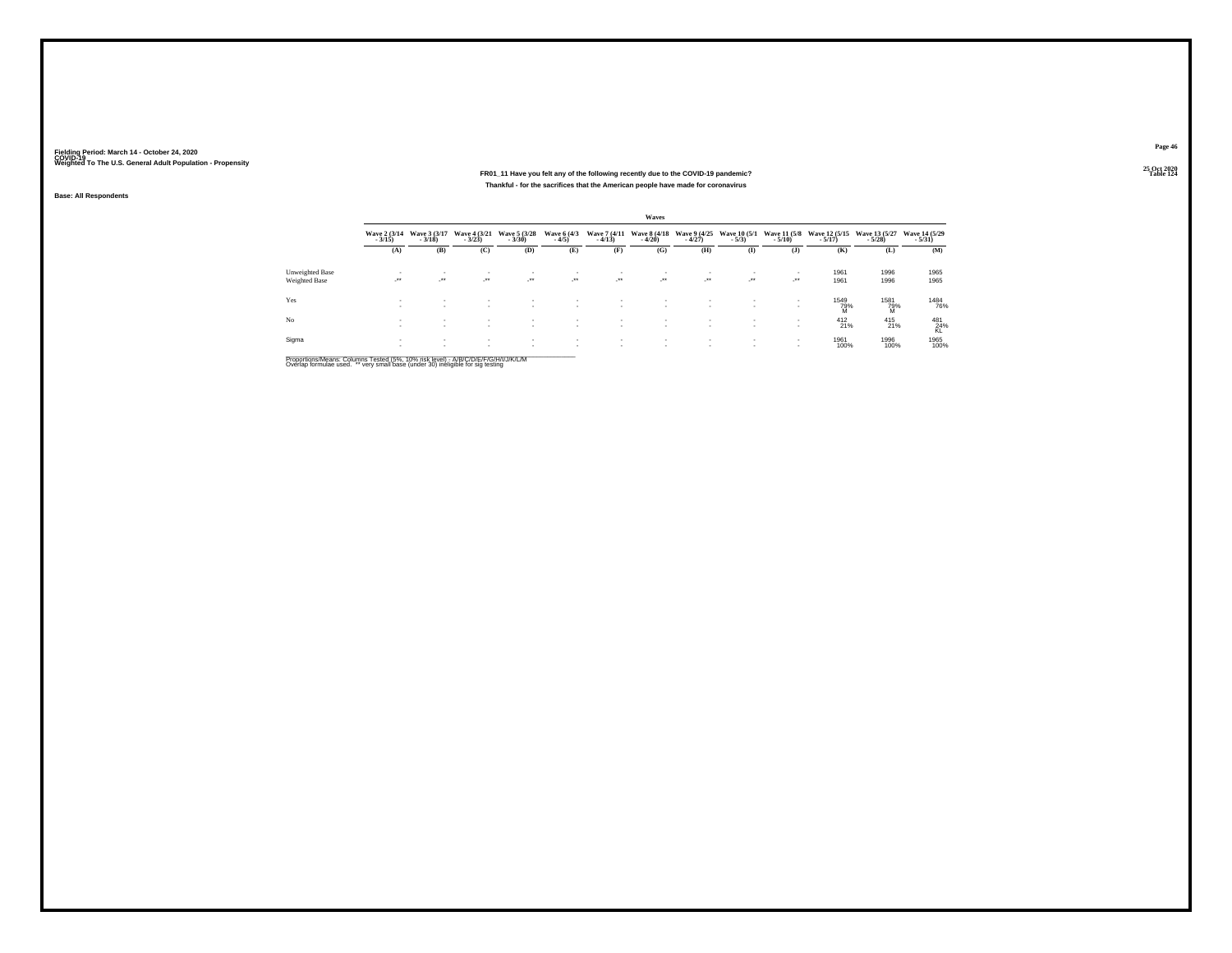#### **25 Oct 2020FR05 How much would you say you miss each of the following during this time of virus-related restrictions?Summary Of A Lot/Somewhat**

**Base: All Respondents**

|                                                                   |                      |                          |         |                                                                 |                          |             | Waves                                 |                                      |                                         |                           |                                                                   |                             |                            |
|-------------------------------------------------------------------|----------------------|--------------------------|---------|-----------------------------------------------------------------|--------------------------|-------------|---------------------------------------|--------------------------------------|-----------------------------------------|---------------------------|-------------------------------------------------------------------|-----------------------------|----------------------------|
|                                                                   | $-3/15$              | $-3/18$                  | $-3/23$ | Wave 2 (3/14 Wave 3 (3/17 Wave 4 (3/21 Wave 5 (3/28)<br>$-3/30$ | Wave 6 (4/3)<br>$-4/5)$  | $-4/13$     | Wave 7 (4/11 Wave 8 (4/18)<br>$-4/20$ | Wave 9 (4/25)<br>$-4/27$             | $-5/3)$                                 | $-5/10$ )                 | Wave 10 (5/1 Wave 11 (5/8 Wave 12 (5/15 Wave 13 (5/27<br>$-5/17)$ | $-5/28$ )                   | Wave 14 (5/29)<br>$-5/31)$ |
|                                                                   | (A)                  | (B)                      | (C)     | (D)                                                             | (E)                      | (F)         | (G)                                   | (H)                                  | $($ $\Gamma$                            | $($ $)$                   | (K)                                                               | (L)                         | (M)                        |
| Unweighted Base                                                   | $\sim$               | $\overline{\phantom{a}}$ | $\sim$  | ٠                                                               | $\overline{\phantom{a}}$ | 2013        | 2029                                  | 2050                                 | 2039                                    | 2030                      | 1961                                                              | 1996                        | 1965                       |
| Weighted Base                                                     | $\ddot{\phantom{1}}$ | $\overline{\phantom{a}}$ | J.      | ÷.                                                              | ÷.                       | 2013        | 2029                                  | 2050                                 | 2039                                    | 2066                      | 1961                                                              | 1996                        | 1965                       |
| Traveling on an airplane                                          |                      |                          |         |                                                                 | ٠                        | 707<br>35%  | $\substack{737 \\ 36\%}$              | 758<br>37%                           | 828<br>41%<br>FGh                       | 815<br>39%<br>F           | 807<br>41%<br>FGH                                                 | 828<br><b>FGH</b>           | 765<br>39%<br>f            |
| Going to a movie theatre                                          |                      |                          | ٠       | ٠                                                               | ٠                        | 893<br>44%  | 972<br>48%                            | 992<br>48%                           | 993<br>49%                              | 989<br>48%                | 904<br>46%                                                        | 977<br>49%                  | $\frac{956}{49\%}$         |
| Shopping in stores                                                |                      |                          |         |                                                                 | ٠<br>٠                   | 1341<br>67% | 1381<br>68%<br>ΪЙ                     | 1399<br>68%                          | 1394<br>68%<br>M.                       | 1445<br>70%<br><b>fKM</b> | 1298<br>66%                                                       | 1376<br>69%<br>M            | $^{1254}_{\  \  \, 64\%}$  |
| Working from the office                                           |                      |                          |         |                                                                 | ٠<br>٠                   | 621<br>31%  | 666<br>33%                            | $694 \atop 34\%$<br>fL               | 683<br>34%<br>п.                        | 680<br>33%                | 609<br>31%                                                        | $\substack{602\\30\%}$      | 622%                       |
| Attending events like<br>concerts, theatre and<br>sporting events |                      |                          |         |                                                                 | ٠<br>٠                   | 916<br>46%  | 984<br>49%                            | $^{1072}_{\frac{52}{6}^\circ}$<br>Fg | $^{1069}_{\substack{52\%\\ \text{FG}}}$ | $^{1033}_{-50\%}$<br>F    | $\frac{988}{50\%}$                                                | 1091<br>55%<br><b>FGJKM</b> | 971<br>49%                 |
| Dining out at a<br>restaurant/bar                                 |                      |                          |         |                                                                 | ٠                        | 1405<br>70% | 1492<br>74%                           | 1523<br>74%<br>Fm                    | 1521<br>75%<br>Fkm                      | 1493<br>72%               | 1402<br>71%                                                       | 1509<br>76%<br>FIKM         | $\frac{1400}{71\%}$        |
| Watching sports on TV                                             |                      |                          |         |                                                                 | ٠                        | 910<br>45%  | 909<br>45%                            | 1017<br>50%<br>FGim                  | 963                                     | 955<br>46%                | 932<br>48%                                                        | 974<br>49%                  | 898<br>46%                 |
| Gatherings with friends<br>and family                             |                      |                          |         |                                                                 | ٠                        | 1494<br>74% | 1579<br>78%<br>Fm                     | 1605<br>78%<br>FM                    | 1579<br>77%                             | 1584<br>77%               | 1502<br>77%                                                       | 1608<br>81%<br>FgiJKM       | 1473<br>75%                |
| Going to church                                                   |                      |                          |         |                                                                 | ٠                        | 983<br>49%  | 958<br>47%                            | 991<br>48%                           | $1011$<br>$50\%$                        | 990<br>48%                | 972<br>50%                                                        | $\underset{48\%}{^{965}}$   | 980<br>50%                 |
| Going to school or<br>university                                  |                      |                          |         |                                                                 | ٠<br>٠                   | 488<br>24%  | 538<br>27%                            | $^{583}_{\  \  \, 28\%}$             | $^{598}_{29\%}$                         | 611<br>30%<br>Fg          | 533                                                               | $^{575}_{29\%}$             | $\frac{581}{30\%}$         |
| Going to the gym/work out<br>class                                |                      |                          |         |                                                                 | ٠<br>٠                   | 742<br>37%  | 802<br>40%                            | 838<br>41%                           | 809<br>40%                              | 829<br>40%                | 777<br>40%                                                        | 817<br>41%<br>Ŧ.            | 767<br>39%                 |
| Going to a social gathering                                       |                      |                          |         |                                                                 | ٠<br>٠                   | 1191<br>59% | 1188<br>59%                           | 1281<br>$^{62}_{fG}$                 | 1297<br>64%<br><b>FGM</b>               | 1310<br>63%<br>FGm        | 1242<br>63%<br>FGm                                                | 1320<br>66%<br>FGhM         | 1172<br>60%                |
| Going to my local coffee<br>shop                                  |                      |                          |         |                                                                 | ٠                        | 858<br>43%  | 940<br>46%<br>f                       | 894<br>44%                           | 955<br>47%<br>Fh.                       | 988<br>48%<br>FH          | 933<br>48%<br>FH.                                                 | 969<br>49%<br>FH.           | $\underset{45\%}{^{892}}$  |
| In person celebrations<br>(e.g., birthdays,<br>graduations)       |                      |                          |         |                                                                 |                          |             |                                       |                                      | ٠<br>٠                                  |                           | ٠                                                                 |                             | ٠                          |

Proportions/Means: Columns Tested (5%, 10% risk level) - A/B/C/D/E/F/G/H/I/J/K/L/M<br>Overlap formulae used. \*small base; \* very small base (under 30) ineligible for sig testing

**Page 47**25 Oct 2020<br>Table 125

**Table 125 Table 125**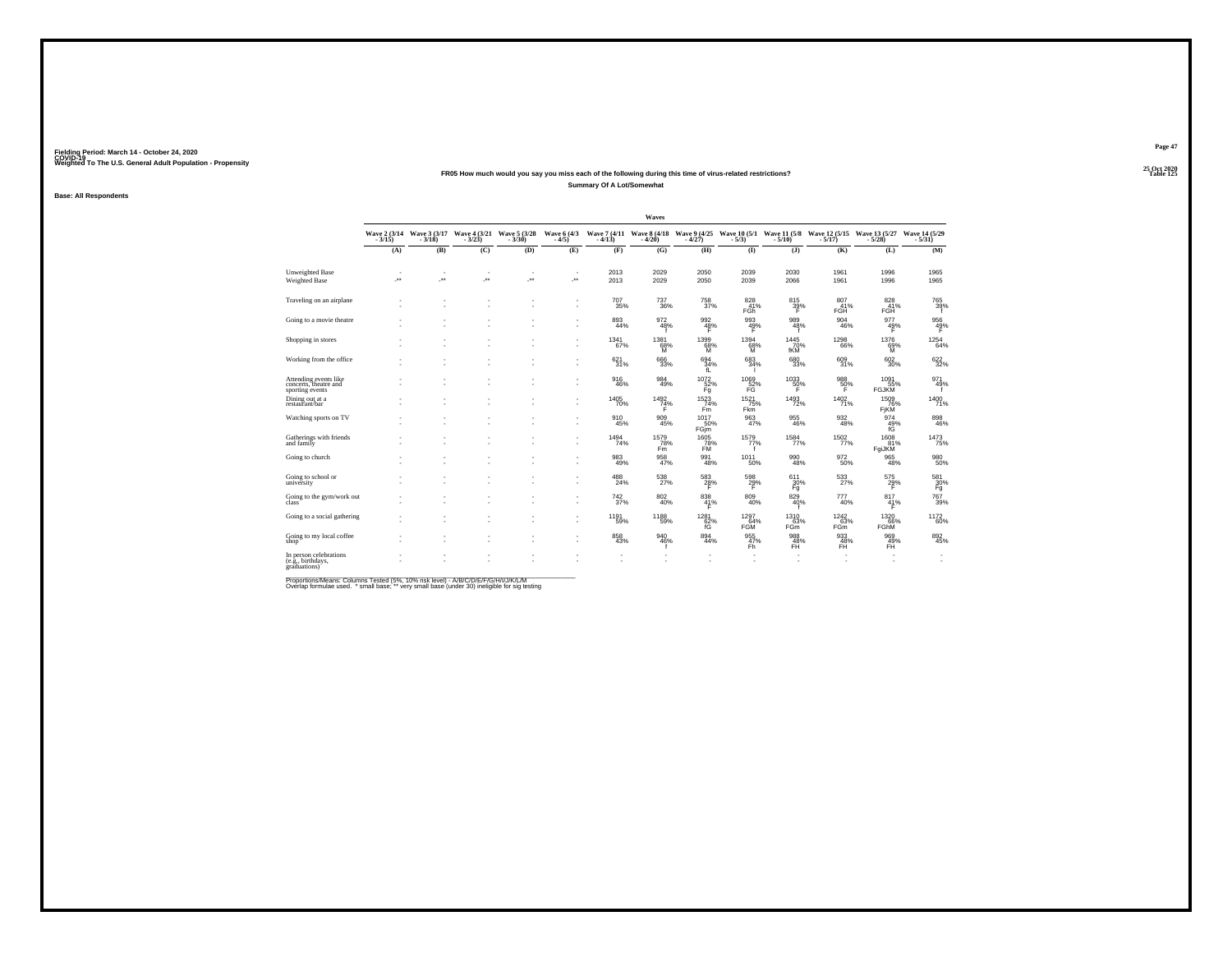#### **25 Oct 2020FR05 How much would you say you miss each of the following during this time of virus-related restrictions?Summary Of Not At All/Not Very**

**Base: All Respondents**

|                                                                   |                            |                          |                          |                                                    |                         |                                        | Waves                      |                                   |                           |                           |                                                                                                           |                        |                               |
|-------------------------------------------------------------------|----------------------------|--------------------------|--------------------------|----------------------------------------------------|-------------------------|----------------------------------------|----------------------------|-----------------------------------|---------------------------|---------------------------|-----------------------------------------------------------------------------------------------------------|------------------------|-------------------------------|
|                                                                   | Wave 2 (3/14)<br>$-3/15$ ) | $-3/18$                  | $-3/23$ )                | Wave 3 (3/17 Wave 4 (3/21 Wave 5 (3/28)<br>$-3/30$ | Wave 6 (4/3)<br>$-4/5)$ | $-4/13$                                | $-4/20$                    | - 4/27)                           | $-5/3)$                   | $-5/10$                   | Wave 7 (4/11 Wave 8 (4/18 Wave 9 (4/25 Wave 10 (5/1 Wave 11 (5/8 Wave 12 (5/15 Wave 13 (5/27<br>$-5/17$ ) | $-5/28$                | Wave 14 (5/29)<br>$-5/31$     |
|                                                                   | (A)                        | (B)                      | (C)                      | (D)                                                | (E)                     | (F)                                    | (G)                        | (H)                               | (1)                       | $($ $)$                   | (K)                                                                                                       | (L)                    | (M)                           |
| Unweighted Base                                                   | ٠                          | $\sim$                   | $\overline{\phantom{a}}$ | ٠                                                  | ٠                       | 2013                                   | 2029                       | 2050                              | 2039                      | 2030                      | 1961                                                                                                      | 1996                   | 1965                          |
| Weighted Base                                                     | ×                          | $\overline{\phantom{a}}$ | ×                        | J.                                                 | ÷                       | 2013                                   | 2029                       | 2050                              | 2039                      | 2066                      | 1961                                                                                                      | 1996                   | 1965                          |
| Traveling on an airplane                                          |                            |                          |                          |                                                    | ٠<br>٠                  | 1306<br>65%<br><b>IJKLm</b>            | 1292<br>64%<br><b>IKL</b>  | <sup>1292</sup> 63%<br><b>iKL</b> | 1211<br>59%               | $\substack{1252 \\ 61\%}$ | 1154<br>59%                                                                                               | 1168                   | 1200<br>61%                   |
| Going to a movie theatre                                          | ٠                          |                          |                          |                                                    | ٠                       | 1120<br>56%<br>gHIjLM                  | 1057<br>52%                | 1058<br>52%                       | 1046<br>51%               | 1077<br>52%               | 1057<br>54%                                                                                               | 1019<br>51%            | 1009<br>51%                   |
| Shopping in stores                                                | ×                          |                          |                          |                                                    | ٠<br>٠                  | 672<br>33%                             | 648<br>32%                 | 651<br>32%                        | 645<br>32%                | 621<br>30%                | 663<br>34%<br>л                                                                                           | 620<br>31%             | 711<br>36%<br>GHIJL           |
| Working from the office                                           |                            |                          |                          |                                                    | ٠<br>٠                  | 1392<br>69%<br>h                       | 1363<br>67%                | $^{1356}_{66\%}$                  | $^{1356}_{\  \  \, 66\%}$ | 1386<br>67%               | $\frac{1352}{69\%}$                                                                                       | $^{1394}_{70\%}$<br>Hi | 1343<br>68%                   |
| Attending events like<br>concerts, theatre and<br>sporting events |                            |                          |                          |                                                    | ٠<br>ä,                 | 1097<br>54%<br><b>HIJKLm</b>           | 1045<br>51%<br>hill        | 978<br>48%                        | $\substack{970 \\ 48\%}$  | 1033<br>50%<br>L.         | $^{973}_{50\%}$                                                                                           | 905<br>45%             | 994<br>51%<br>L               |
| Dining out at a<br>restaurant/bar                                 |                            |                          |                          |                                                    | ٠<br>ä                  | 608<br>30%<br>GHIL                     | 537<br>26%                 | 527<br>26%                        | 518<br>25%                | 573<br>28%                | 559<br>29%<br>iL.                                                                                         | 487<br>24%             | 565<br>29%<br>hiL             |
| Watching sports on TV                                             |                            |                          |                          |                                                    | ٠                       | $^{1103}_{\substack{55\%\\ \text{H}}}$ | 1120<br>55%<br>HL          | 1033<br>50%                       | 1076<br>53%               | 1112<br>54%<br>'n         | 1029<br>52%                                                                                               | 1022<br>51%            | 1067<br>54%<br>h              |
| Gatherings with friends<br>and family                             |                            |                          |                          |                                                    | ٠<br>٠                  | 519<br>GHIL                            | 450<br>22%                 | 445<br>22%                        | 460<br>23%                | 483<br>23%<br>L           | 459<br>23%<br>L.                                                                                          | 388<br>19%             | 492<br>25%<br>gHL             |
| Going to church                                                   |                            |                          |                          |                                                    | ٠<br>ä,                 | 1030<br>51%                            | $\frac{1071}{53\%}$        | 1059<br>52%                       | 1028<br>50%               | $\frac{1076}{52\%}$       | 989<br>50%                                                                                                | $^{1031}_{52\%}$       | 985<br>50%                    |
| Going to school or<br>university                                  |                            |                          |                          |                                                    | ٠<br>٠                  | 1525<br>76%<br>HIJLM                   | $1491$<br>$73\%$<br>jm     | 1467<br>72%                       | $\substack{1441 \\ 71\%}$ | 1456<br>70%               | <sup>1428</sup> 73%                                                                                       | $1421$ <sub>71%</sub>  | 1384<br>70%                   |
| Going to the gym/work out<br>class                                |                            |                          |                          |                                                    | ٠<br>٠                  | 1271<br>63%<br>HjĽ                     | 1227<br>60%                | 1212<br>59%                       | 1230<br>60%               | 1237<br>60%               | 1184<br>60%                                                                                               | 1179<br>59%            | 1198<br>61%                   |
| Going to a social gathering                                       |                            |                          |                          |                                                    | ٠<br>ä,                 | 822 <sub>41%</sub><br>hIJKL            | 841<br>41%<br><b>HIJKL</b> | 769<br>38%                        | $\substack{742 \\ 36\%}$  | $^{756}_{37\%}$           | $^{719}_{37\%}$                                                                                           | 676<br>34%             | 793<br>40%<br>IjkL            |
| Going to my local coffee<br>shop                                  |                            |                          |                          |                                                    | ٠<br>٠                  | 1155<br>57%<br>glJKL                   | 1089<br>54%                | 1156<br>56%<br>iJKL               | 1084<br>53%               | 1078<br>52%               | 1028<br>52%                                                                                               | 1027<br>51%            | 1073<br>55%                   |
| In person celebrations<br>(e.g., birthdays,<br>eraduations)       |                            |                          |                          |                                                    |                         |                                        |                            |                                   |                           |                           |                                                                                                           |                        | ٠<br>$\overline{\phantom{a}}$ |

Proportions/Means: Columns Tested (5%, 10% risk level) - A/B/C/D/E/F/G/H/I/J/K/L/M<br>Overlap formulae used. \*small base; \* very small base (under 30) ineligible for sig testing

**Page 48**25 Oct 2020<br>Table 126

**Table 126 Table 126**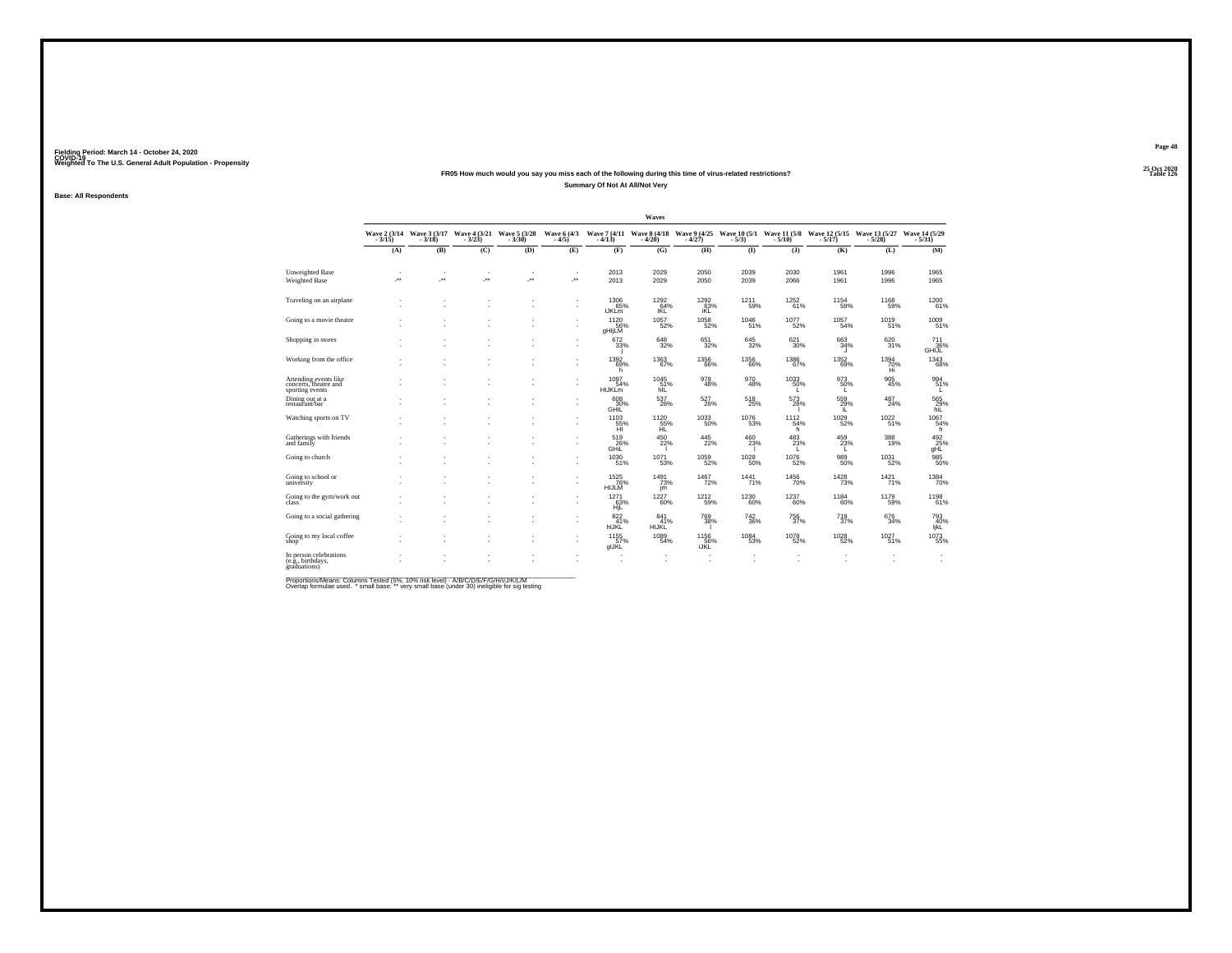#### **25 Oct 2020FR05\_1 How much would you say you miss each of the following during this time of virus-related restrictions?**

**Traveling on an airplane**

**Base: All Respondents**

|                           |                          |                          |                                    |                               |                              |                             | Waves                     |                               |                               |                          |                           |                           |                                   |
|---------------------------|--------------------------|--------------------------|------------------------------------|-------------------------------|------------------------------|-----------------------------|---------------------------|-------------------------------|-------------------------------|--------------------------|---------------------------|---------------------------|-----------------------------------|
|                           | Wave 2 (3/14)<br>$-3/15$ | Wave 3 (3/17)<br>$-3/18$ | Wave 4 (3/21)<br>$-3/23$           | Wave 5 (3/28)<br>$-3/30$      | Wave 6 (4/3)<br>$-4/5$       | Wave 7 (4/11)<br>$-4/13$    | Wave 8 (4/18)<br>$-4/20$  | Wave 9 (4/25)<br>$-4/27$      | Wave 10 (5/1)<br>$-5/3$       | Wave 11 (5/8)<br>$-5/10$ | Wave 12 (5/15)<br>$-5/17$ | Wave 13 (5/27)<br>$-5/28$ | Wave 14 (5/29)<br>$-5/31$         |
|                           | (A)                      | (B)                      | (C)                                | (D)                           | (E)                          | (F)                         | (G)                       | (H)                           | (I)                           | $($ $)$                  | (K)                       | (L)                       | (M)                               |
| Unweighted Base           | ٠                        |                          | ٠                                  |                               |                              | 2013                        | 2029                      | 2050                          | 2039                          | 2030                     | 1961                      | 1996                      | 1965                              |
| Weighted Base             | $\overline{\phantom{a}}$ | $\cdot$                  | ×                                  |                               | $\mathcal{L}^{\text{max}}$   | 2013                        | 2029                      | 2050                          | 2039                          | 2066                     | 1961                      | 1996                      | 1965                              |
| A Lot/Somewhat (Net)      | $\sim$                   |                          | $\sim$<br>$\sim$                   | $\sim$                        | $\mathbf{r}$<br>$\mathbf{r}$ | 707<br>35%                  | <sup>737</sup> 36%        | <sup>758</sup> <sub>37%</sub> | 828<br>41%<br>FGh             | 815<br>39%               | 807<br>41%<br>FGH         | 828<br>41%<br><b>FGH</b>  | 765<br>39%                        |
| A lot                     |                          |                          | $\sim$<br>$\overline{\phantom{a}}$ | ٠<br>$\overline{\phantom{a}}$ | $\sim$<br>$\mathbf{r}$       | $^{301}_{15\%}$             | 308<br>15%                | $\frac{304}{15\%}$            | $355$<br>$17\%$<br>fh         | 356<br>17%<br>h.         | $^{312}_{16\%}$           | $334 \atop 17\%$          | $\frac{372}{19\%}$<br><b>FGHK</b> |
| Somewhat                  | <br>$\sim$               | $\overline{\phantom{a}}$ | ٠<br>٠                             | $\sim$                        | $\mathbf{r}$                 | 406<br>20%                  | $^{429}_{21\%}$           | $\frac{454}{22\%}$            | 473<br>23%<br>fm <sup>1</sup> | 459<br>22%               | 495<br>FGhjM<br>FGhjM     | 494<br>FGM                | 392<br>20%                        |
| Not At All/Not Very (Net) |                          | $\overline{\phantom{a}}$ | $\overline{\phantom{a}}$           | $\sim$                        | $\sim$<br>$\mathbf{r}$       | 1306<br>65%<br><b>IJKLm</b> | 1292<br>64%<br><b>IKL</b> | 1292<br>63%<br>iKL            | 1211<br>59%                   | <sup>1252</sup> 61%      | 1154<br>59%               | 1168<br>59%               | 1200<br>61%                       |
| Not very                  |                          |                          | ٠<br>٠                             | $\sim$                        | $\mathbf{r}$                 | 343<br>17%                  | 405<br>20%<br>fhM         | 352 17%                       | $\frac{360}{18\%}$            | $^{422}_{20\%}$ FHiM     | 375<br>19%<br>m           | $^{374}_{19\%}$           | $\frac{322}{16\%}$                |
| Not at all                | $\sim$<br>$\sim$         | $\overline{\phantom{a}}$ | ٠<br>٠                             | $\sim$<br>$\sim$              | $\mathbf{r}$<br>$\mathbf{r}$ | 963<br>48%<br>GIJKL         | 887<br>44%<br>iKL         | 940<br>46%<br>IJKL            | $\underset{42\%}{^{852}}$     | 830<br>40%               | 779<br>40%                | 794<br>40%                | 878<br>45%<br>JKL                 |
| Sigma                     |                          |                          | $\sim$                             |                               |                              | 2013<br>100%                | 2029<br>100%              | $^{2050}_{100\%}$             | 2039<br>100%                  | 2066<br>100%             | 1961<br>100%              | 1996<br>100%              | 1965<br>100%                      |

Proportions/Means: Columns Tested (5%, 10% risk level) - A/B/C/D/E/F/G/H/I/J/K/L/M<br>Overlap formulae used. \*\* very small base (under 30) ineligible for sig testing

**Page 49**25 Oct 2020<br>Table 127

**Properties and the contract of the contract of the contract of the contract of the contract of the contract of the contract of the contract of the contract of the contract of the contract of the contract of the contract o**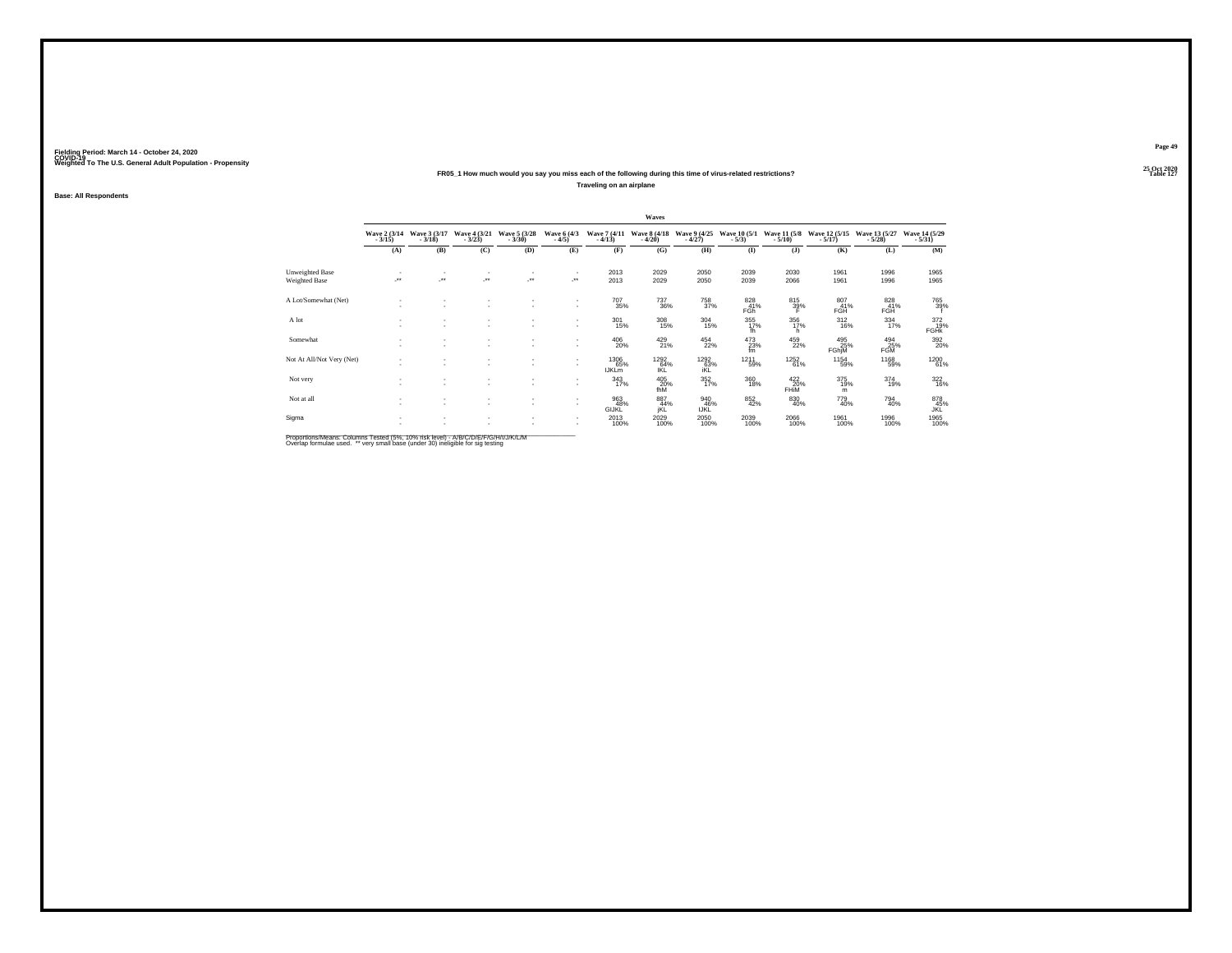#### **25 Oct 2020FR05\_2 How much would you say you miss each of the following during this time of virus-related restrictions?Going to a movie theatre**

**Base: All Respondents**

|                                  |                               |                          |                               |                          |                                          |                                  | Waves                    |                                |                         |                          |                           |                           |                           |
|----------------------------------|-------------------------------|--------------------------|-------------------------------|--------------------------|------------------------------------------|----------------------------------|--------------------------|--------------------------------|-------------------------|--------------------------|---------------------------|---------------------------|---------------------------|
|                                  | Wave 2 (3/14)<br>$-3/15$      | Wave 3 (3/17)<br>$-3/18$ | Wave 4 (3/21)<br>$-3/23$      | Wave 5 (3/28)<br>$-3/30$ | Wave 6 (4/3)<br>$-4/5)$                  | Wave 7 (4/11)<br>$-4/13$         | Wave 8 (4/18)<br>$-4/20$ | Wave 9 (4/25)<br>$-4/27$       | Wave 10 (5/1)<br>$-5/3$ | Wave 11 (5/8)<br>$-5/10$ | Wave 12 (5/15)<br>$-5/17$ | Wave 13 (5/27)<br>$-5/28$ | Wave 14 (5/29)<br>$-5/31$ |
|                                  | (A)                           | (B)                      | (C)                           | (D)                      | (E)                                      | (F)                              | (G)                      | (H)                            | (I)                     | $($ $)$                  | (K)                       | (L)                       | (M)                       |
| Unweighted Base<br>Weighted Base | ٠<br>$\overline{\phantom{a}}$ | $\cdot$                  | ٠<br>×                        |                          | $\mathcal{L}^{\text{max}}$               | 2013<br>2013                     | 2029<br>2029             | 2050<br>2050                   | 2039<br>2039            | 2030<br>2066             | 1961<br>1961              | 1996<br>1996              | 1965<br>1965              |
| A Lot/Somewhat (Net)             |                               |                          | $\sim$<br>$\sim$              | $\sim$                   | $\mathbf{r}$<br>$\mathbf{r}$             | 893<br>44%                       | 972<br>48%               | $\frac{992}{48\%}$             | $\frac{993}{49\%}$<br>F | 989<br>48%               | 904<br>46%                | $\frac{977}{49\%}$        | 956<br>49%                |
| A lot                            |                               |                          | ٠<br>$\overline{\phantom{a}}$ |                          | $\mathbf{r}$                             | 396<br>20%<br>g                  | 345<br>17%               | $^{423}_{21\%}$                | $\frac{447}{26}$ %      | $^{411}_{20\%}$<br>g     | 379<br>19%                | $^{402}_{20\%}$           | $^{411}_{21\%}$           |
| Somewhat                         | $\sim$                        | $\overline{\phantom{a}}$ | ٠<br>٠                        | $\sim$                   | $\overline{\phantom{a}}$<br>$\mathbf{r}$ | 496<br>25%                       | 627<br>31%<br>FhljKm     | 569<br>28%                     | 546<br>27%              | 578<br>28%               | 525<br>27%                | 575<br>29%                | 546<br>28%                |
| Not At All/Not Very (Net)        |                               | $\sim$                   | $\overline{\phantom{a}}$      | $\overline{\phantom{a}}$ | $\mathbf{r}$                             | <sup>1120</sup><br>56%<br>gHIjLM | 1057<br>52%              | <sup>1058</sup> <sub>52%</sub> | 1046<br>51%             | <sup>1077</sup> 52%      | 1057<br>54%               | 1019<br>51%               | 1009<br>51%               |
| Not very                         |                               |                          | ٠<br>$\overline{\phantom{a}}$ | $\sim$                   | $\mathbf{r}$                             | 358<br>18%                       | 361<br>18%               | 350<br>17%                     | 364<br>18%              | $\frac{375}{18\%}$       | 383<br>20%                | 379<br>19%                | 333<br>17%                |
| Not at all                       | $\sim$<br>$\sim$              | $\overline{\phantom{a}}$ | $\sim$<br>٠                   | $\sim$<br>$\sim$         | $\mathbf{r}$<br>$\mathbf{r}$             | 762<br>38%<br>ghlJkLm            | 696<br>34%               | $^{707}_{\phantom{1}35\%}$     | 682<br>33%              | $\substack{703 \\ 34\%}$ | 674<br>34%                | $\substack{640 \\ 32\%}$  | 675<br>34%                |
| Sigma                            |                               |                          | $\sim$                        |                          |                                          | 2013<br>100%                     | 2029<br>100%             | 2050<br>100%                   | 2039<br>100%            | 2066<br>100%             | 1961<br>100%              | 1996<br>100%              | 1965<br>100%              |

Proportions/Means: Columns Tested (5%, 10% risk level) - A/B/C/D/E/F/G/H/I/J/K/L/M<br>Overlap formulae used. \*\* very small base (under 30) ineligible for sig testing

**Page 50**25 Oct 2020<br>Table 128

**Table 128**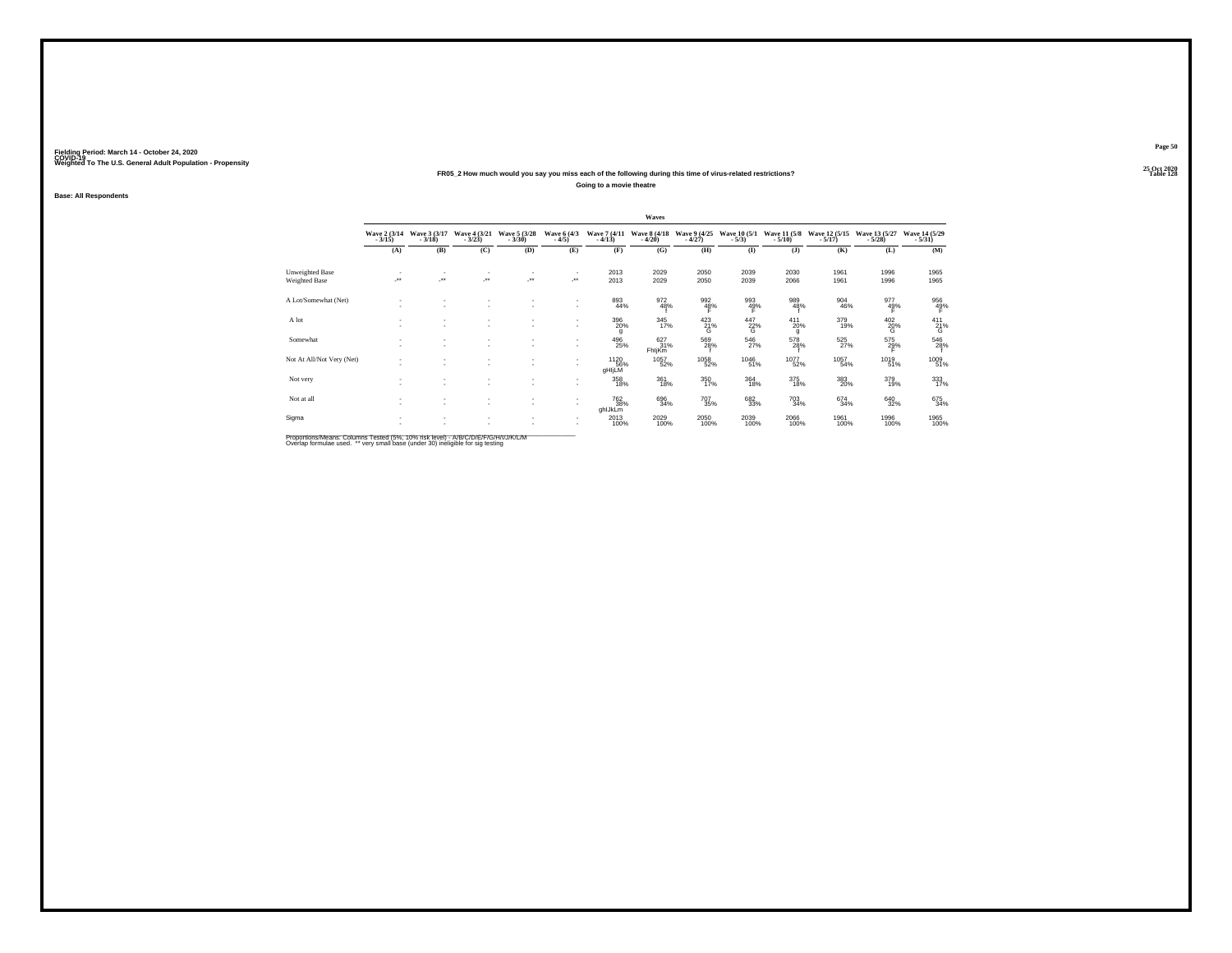#### **25 Oct 2020FR05\_3 How much would you say you miss each of the following during this time of virus-related restrictions?**

**Shopping in stores**

**Base: All Respondents**

|                           |                          |                          |                            |                                    |                         |                          | Waves                    |                          |                           |                              |                                |                             |                            |
|---------------------------|--------------------------|--------------------------|----------------------------|------------------------------------|-------------------------|--------------------------|--------------------------|--------------------------|---------------------------|------------------------------|--------------------------------|-----------------------------|----------------------------|
|                           | Wave 2 (3/14)<br>$-3/15$ | Wave 3 (3/17)<br>$-3/18$ | Wave 4 (3/21)<br>$-3/23$ ) | Wave 5 (3/28)<br>$-3/30$           | Wave 6 (4/3)<br>$-4/5)$ | Wave 7 (4/11)<br>$-4/13$ | Wave 8 (4/18)<br>$-4/20$ | Wave 9 (4/25)<br>$-4/27$ | Wave 10 (5/1)<br>$-5/3$ ) | Wave 11 (5/8)<br>$-5/10$     | Wave 12 (5/15)<br>$-5/17$ )    | Wave 13 (5/27)<br>$-5/28$ ) | Wave 14 (5/29)<br>$-5/31)$ |
|                           | (A)                      | (B)                      | (C)                        | (D)                                | (E)                     | (F)                      | (G)                      | (H)                      | $($ $\Gamma$              | $($ $)$                      | (K)                            | (L)                         | (M)                        |
| Unweighted Base           | ٠                        | $\sim$                   | $\overline{\phantom{a}}$   | ٠                                  | $\sim$                  | 2013                     | 2029                     | 2050                     | 2039                      | 2030                         | 1961                           | 1996                        | 1965                       |
| Weighted Base             | ×                        | ÷.                       | ×                          | J.                                 | $\cdot$                 | 2013                     | 2029                     | 2050                     | 2039                      | 2066                         | 1961                           | 1996                        | 1965                       |
| A Lot/Somewhat (Net)      | $\sim$<br>٠              | ٠<br>٠                   | ٠<br>×.                    | $\sim$                             | $\sim$<br>$\sim$        | $^{1341}_{67\%}$         | 1381<br>68%<br>м         | 1399<br>68%<br>м         | 1394<br>68%<br>м          | <sup>1445</sup> 70%<br>fKM   | <sup>1298</sup> 66%            | 1376<br>69%<br>м            | $^{1254}_{64\%}$           |
| A lot                     | $\sim$<br>٠              | $\sim$<br>$\sim$         | ٠<br>$\sim$                | $\sim$<br>$\overline{\phantom{a}}$ | $\sim$<br>$\sim$        | 625<br>31%<br>HIjKM      | 577<br>28%               | $^{557}_{27\%}$          | 558<br>27%                | 576<br>28%                   | 497<br>25%                     | 577<br>29%                  | 512<br>26%                 |
| Somewhat                  | ٠<br>٠                   | ٠<br>٠                   | ٠<br>٠                     | $\sim$                             | $\sim$<br>۰.            | 716<br>36%               | 804<br>40%               | 842<br>41%<br>Fm         | 836<br>41%<br>Fm          | 869<br>$F_{\text{M}}^{42\%}$ | 801<br>41%                     | 799<br>40%                  | 742<br>38%                 |
| Not At All/Not Very (Net) | $\sim$<br>٠              | ٠<br>٠                   | ٠<br>×.                    | $\sim$<br>$\overline{\phantom{a}}$ | $\sim$<br>$\sim$        | $\frac{672}{33\%}$       | 648<br>32%               | 651<br>32%               | $\substack{645 \\ 32\%}$  | $621 \over 30\%$             | 663<br>34%                     | 620 31%                     | 711<br>36%<br>GHIJL        |
| Not very                  | ٠<br>٠                   | ٠<br>٠                   | ٠<br>٠                     | ٠<br>$\sim$                        | ۰.                      | 396<br>20%               | 365<br>18%               | $^{363}_{18\%}$          | $^{405}_{20\%}$           | $^{362}_{18\%}$              | $^{400}_{\substack{20\%\\hj}}$ | $\frac{384}{19\%}$          | $^{427}_{6HJ}$ %           |
| Not at all                | ٠<br>٠                   | $\sim$<br>$\sim$         | ٠<br>٠                     | $\sim$<br>$\overline{\phantom{a}}$ | $\sim$<br>$\sim$        | 275<br>14%               | 283<br>14%               | 287<br>14%               | $^{239}_{12\%}$           | $\substack{259 \\ 13\%}$     | 263<br>13%                     | $\substack{236 \\ 12\%}$    | 284<br>$\frac{14}{11}$     |
| Sigma                     | ٠<br>×.                  | $\sim$<br>٠              | ٠<br>٠                     | ٠<br>٠                             | $\sim$<br>$\sim$        | 2013<br>100%             | 2029<br>100%             | $^{2050}_{100\%}$        | 2039<br>100%              | 2066<br>100%                 | 1961<br>100%                   | 1996<br>100%                | 1965<br>100%               |

Proportions/Means: Columns Tested (5%, 10% risk level) - A/B/C/D/E/F/G/H/I/J/K/L/M<br>Overlap formulae used. \*\* very small base (under 30) ineligible for sig testing

**Page 51**25 Oct 2020<br>Table 129

**Particular Table 129 Table 129**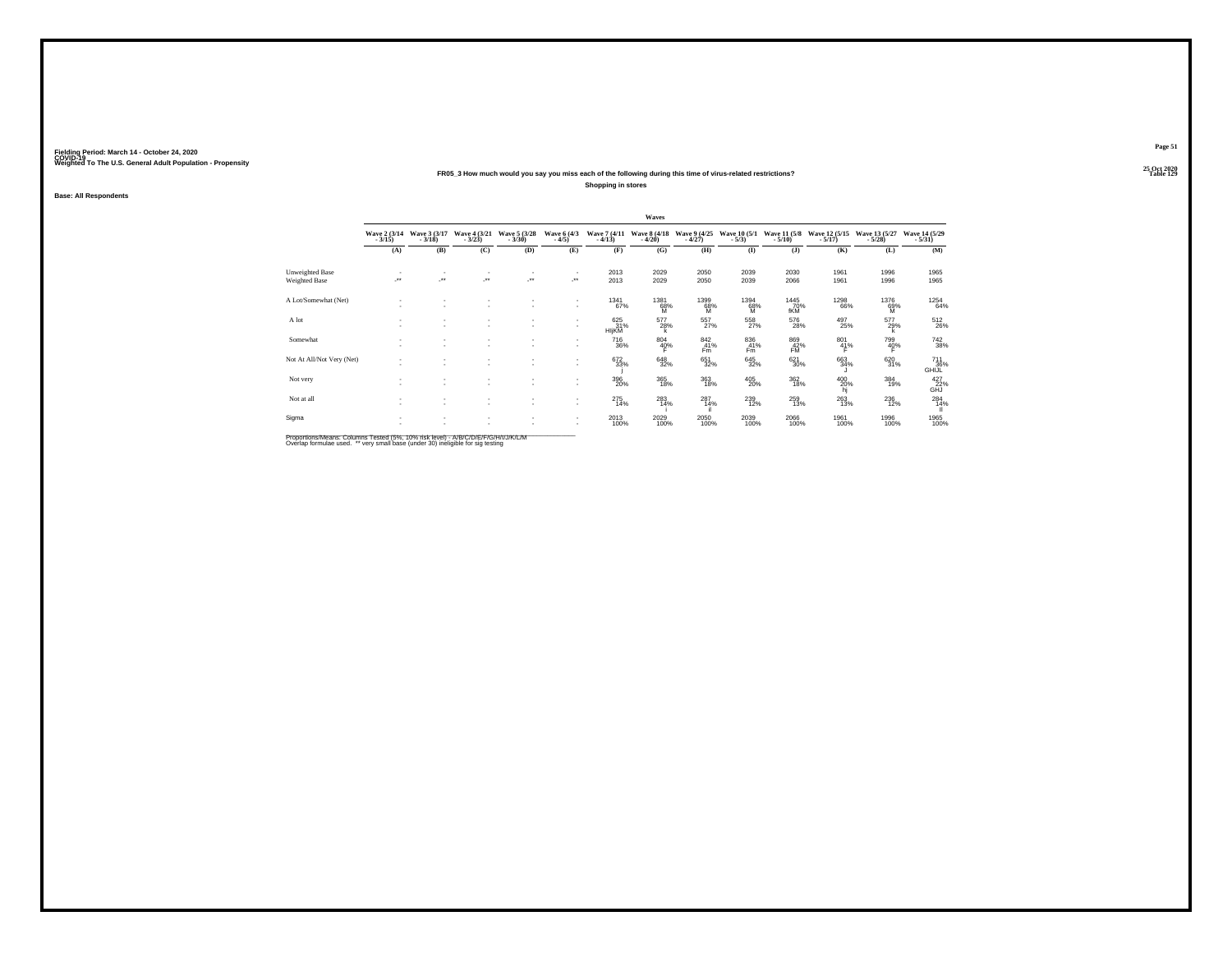#### **25 Oct 2020FR05\_4 How much would you say you miss each of the following during this time of virus-related restrictions?Working from the office**

**Base: All Respondents**

|                                  |                          |                          |                          |                          |                                 |                          | Waves                    |                          |                         |                            |                            |                             |                           |
|----------------------------------|--------------------------|--------------------------|--------------------------|--------------------------|---------------------------------|--------------------------|--------------------------|--------------------------|-------------------------|----------------------------|----------------------------|-----------------------------|---------------------------|
|                                  | Wave 2 (3/14)<br>$-3/15$ | Wave 3 (3/17)<br>$-3/18$ | Wave 4 (3/21)<br>$-3/23$ | Wave 5 (3/28)<br>$-3/30$ | Wave 6 (4/3)<br>$-4/5)$         | Wave 7 (4/11)<br>$-4/13$ | Wave 8 (4/18)<br>$-4/20$ | Wave 9 (4/25)<br>$-4/27$ | Wave 10 (5/1)<br>$-5/3$ | Wave 11 (5/8)<br>$-5/10$ ) | Wave 12 (5/15)<br>$-5/17)$ | Wave 13 (5/27)<br>$-5/28$ ) | Wave 14 (5/29)<br>$-5/31$ |
|                                  | (A)                      | (B)                      | (C)                      | (D)                      | (E)                             | (F)                      | (G)                      | (H)                      | $($ I                   | $($ $)$                    | (K)                        | (L)                         | (M)                       |
| Unweighted Base<br>Weighted Base | $\overline{\phantom{a}}$ | $\cdot$                  | $\mathbf{r}$<br>$\cdot$  | J.                       | $\overline{\phantom{a}}$<br>-** | 2013<br>2013             | 2029<br>2029             | 2050<br>2050             | 2039<br>2039            | 2030<br>2066               | 1961<br>1961               | 1996<br>1996                | 1965<br>1965              |
| A Lot/Somewhat (Net)             | ٠                        |                          | ٠<br>٠                   |                          | ٠<br>٠                          | $\frac{621}{31\%}$       | 666<br>33%               | 694 34%<br>fL            | 683<br>34%              | 680<br>33%                 | 609<br>31%                 | $\substack{602\\30\%}$      | 622%                      |
| A lot                            | ٠                        |                          | $\mathbf{r}$<br>$\sim$   |                          | ٠<br>$\overline{\phantom{a}}$   | 261<br>13%               | $^{246}_{12\%}$          | $^{301}_{15\%}$<br>GKL   | 268<br>13%<br>k         | 266<br>13%                 | $^{213}_{11\%}$            | $^{223}_{11\%}$             | $^{253}_{13\%}$           |
| Somewhat                         | ٠<br>٠                   | $\overline{\phantom{a}}$ | $\mathbf{r}$<br>٠        | ٠                        | ٠<br>$\mathbf{r}$               | 360<br>18%               | 420<br>21%               | 393<br>19%               | 415<br>20%              | $^{414}_{20\%}$            | 395<br>20%                 | 379<br>19%                  | 369<br>19%                |
| Not At All/Not Very (Net)        | ٠<br>٠                   | $\overline{\phantom{a}}$ | $\sim$                   | ٠                        | ٠<br>$\mathbf{r}$               | 1392<br>69%<br>n         | 1363<br>67%              | <sup>1356</sup> 66%      | <sup>1356</sup> 66%     | <sup>1386</sup> 67%        | 1352<br>69%                | 1394<br>70%<br>Hi           | <sup>1343</sup> 68%       |
| Not very                         | ٠<br>$\sim$              |                          | ۰                        | ٠                        | ٠<br>٠                          | 270<br>13%               | $^{296}_{15\%}$          | 323<br>16%               | 333<br>16%              | 325<br>16%                 | $^{321}_{16\%}$            | $^{289}_{14\%}$             | 380<br>19%<br>FGHiJKL     |
| Not at all                       | $\sim$<br>٠              | $\mathbf{r}$             | ۰<br>۰                   | ٠<br>٠                   | ٠<br>$\overline{\phantom{a}}$   | 1123<br>HIJM             | 1067<br>53%<br>m         | $^{1033}_{-50\%}$        | 1023<br>50%             | 1061<br>51%                | 1031<br>53%<br>m           | 1105<br>HIJM <sup>35%</sup> | 963<br>49%                |
| Sigma                            | ٠                        |                          | ۰                        |                          | $\overline{\phantom{a}}$<br>٠   | 2013<br>100%             | 2029<br>100%             | 2050<br>100%             | 2039<br>100%            | 2066<br>100%               | 1961<br>100%               | 1996<br>100%                | 1965<br>100%              |

Proportions/Means: Columns Tested (5%, 10% risk level) - A/B/C/D/E/F/G/H/I/J/K/L/M<br>Overlap formulae used. \*\* very small base (under 30) ineligible for sig testing

**Page 52**25 Oct 2020<br>Table 130

**Table 130**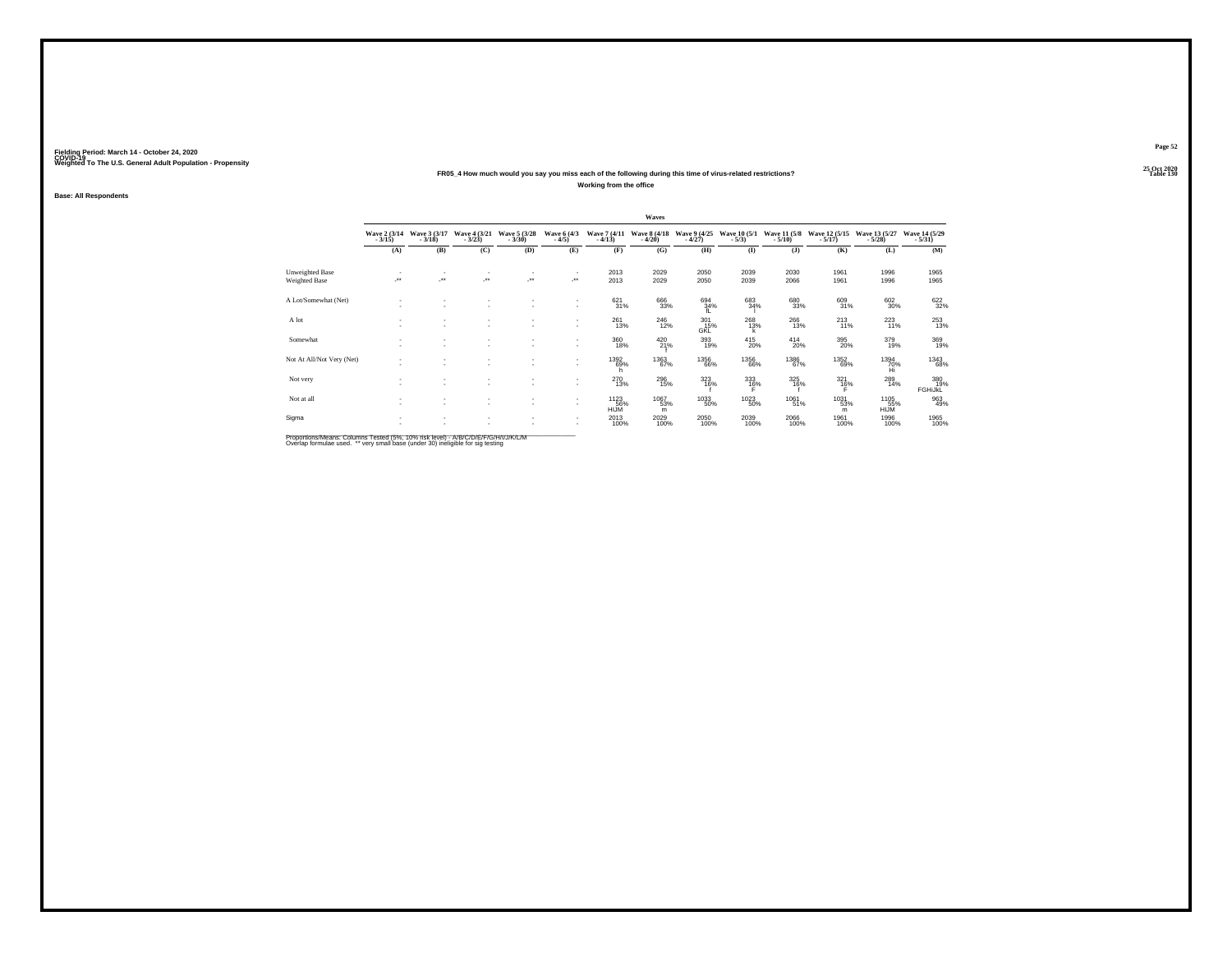#### **25 Oct 2020FR05\_5 How much would you say you miss each of the following during this time of virus-related restrictions?Attending events like concerts, theatre and sporting events**

**Base: All Respondents**

|                                  |                          |                               |                          |                                    |                                     |                              | Waves                    |                            |                         |                          |                           |                                 |                                       |
|----------------------------------|--------------------------|-------------------------------|--------------------------|------------------------------------|-------------------------------------|------------------------------|--------------------------|----------------------------|-------------------------|--------------------------|---------------------------|---------------------------------|---------------------------------------|
|                                  | Wave 2 (3/14)<br>$-3/15$ | Wave 3 (3/17)<br>$-3/18$      | Wave 4 (3/21)<br>$-3/23$ | Wave 5 (3/28)<br>$-3/30$           | Wave 6 (4/3)<br>$-4/5)$             | Wave 7 (4/11)<br>$-4/13$     | Wave 8 (4/18)<br>$-4/20$ | Wave 9 (4/25)<br>$-4/27$   | Wave 10 (5/1)<br>$-5/3$ | Wave 11 (5/8)<br>$-5/10$ | Wave 12 (5/15)<br>$-5/17$ | Wave 13 (5/27)<br>$-5/28$       | Wave 14 (5/29)<br>$-5/31$             |
|                                  | (A)                      | (B)                           | (C)                      | (D)                                | (E)                                 | (F)                          | (G)                      | (H)                        | $($ I                   | (1)                      | (K)                       | (L)                             | (M)                                   |
| Unweighted Base<br>Weighted Base | ×                        | ÷.                            | ٠<br>×                   | $\mathbf{r}$<br>$\cdot$            | $\overline{\phantom{a}}$<br>$\cdot$ | 2013<br>2013                 | 2029<br>2029             | 2050<br>2050               | 2039<br>2039            | 2030<br>2066             | 1961<br>1961              | 1996<br>1996                    | 1965<br>1965                          |
| A Lot/Somewhat (Net)             | $\sim$                   | $\sim$                        | ٠<br>٠                   |                                    | ٠<br>۰.                             | 916<br>46%                   | 984<br>49%               | 1072/52%                   | 1069<br>52%             | 1033<br>50%              | 988<br>50%                | 1091<br>55%                     | 971<br>49%                            |
| A lot                            |                          | ٠                             | ٠<br>٠                   |                                    | $\sim$                              | 430<br>21%                   | 426<br>21%               | Fg<br>$^{503}_{25\%}$ fGJk | FG<br>$^{473}_{23\%}$   | 438<br>21%               | Е<br>$422/22$ %           | <b>FGJKM</b><br>$^{467}_{23\%}$ | 457<br>23%                            |
| Somewhat                         | $\sim$                   | ٠<br>$\overline{\phantom{a}}$ | ٠<br>$\sim$              | $\sim$                             | ٠                                   | 486<br>24%                   | 558<br>27%               | 569<br>28%                 | 595<br>29%<br>Fm        | 596<br>29%               | 566<br>29%                | 624<br>31%<br><b>FGhM</b>       | $^{514}_{\phantom{1}\phantom{1}26\%}$ |
| Not At All/Not Very (Net)        | . .                      | $\overline{\phantom{a}}$      | ٠<br>٠                   | $\overline{\phantom{a}}$           | ٠<br>$\sim$                         | 1097<br>54%<br><b>HIJKLm</b> | 1045<br>51%<br>hil       | 978<br>48%                 | 970<br>48%              | 1033<br>50%              | 973<br>50%                | $\frac{905}{45\%}$              | 994<br>51%                            |
| Not very                         |                          | $\overline{\phantom{a}}$      | ٠<br>٠                   | $\sim$                             | ٠<br>۰.                             | 394<br>20%<br>HĪM            | 357<br>18%               | $\frac{304}{15\%}$         | $\frac{362}{18\%}$      | 375<br>18%<br>Ή.         | $344_{18\%}$              | $331$<br>$17%$                  | $\frac{324}{16\%}$                    |
| Not at all                       | $\sim$<br><b>A</b>       | $\sim$<br>$\sim$              | $\sim$<br>$\sim$         | $\sim$<br>$\overline{\phantom{a}}$ | ٠<br>$\sim$                         | 703<br>35%                   | 688<br>34%               | $^{674}_{33\%}$            | $^{608}_{30\%}$         | 658<br>32%               | 629<br>32%                | 574<br>29%                      | 670<br>34%                            |
| Sigma                            | $\sim$                   | $\sim$                        | ٠<br>٠                   |                                    | ٠<br>٠                              | 2013<br>100%                 | 2029<br>100%             | 2050<br>100%               | 2039<br>100%            | 2066<br>100%             | 1961<br>100%              | 1996<br>100%                    | 1965<br>100%                          |

Proportions/Means: Columns Tested (5%, 10% risk level) - A/B/C/D/E/F/G/H/I/J/K/L/M<br>Overlap formulae used. \*\* very small base (under 30) ineligible for sig testing

**Page 53**25 Oct 2020<br>Table 131

**Particular Table 131**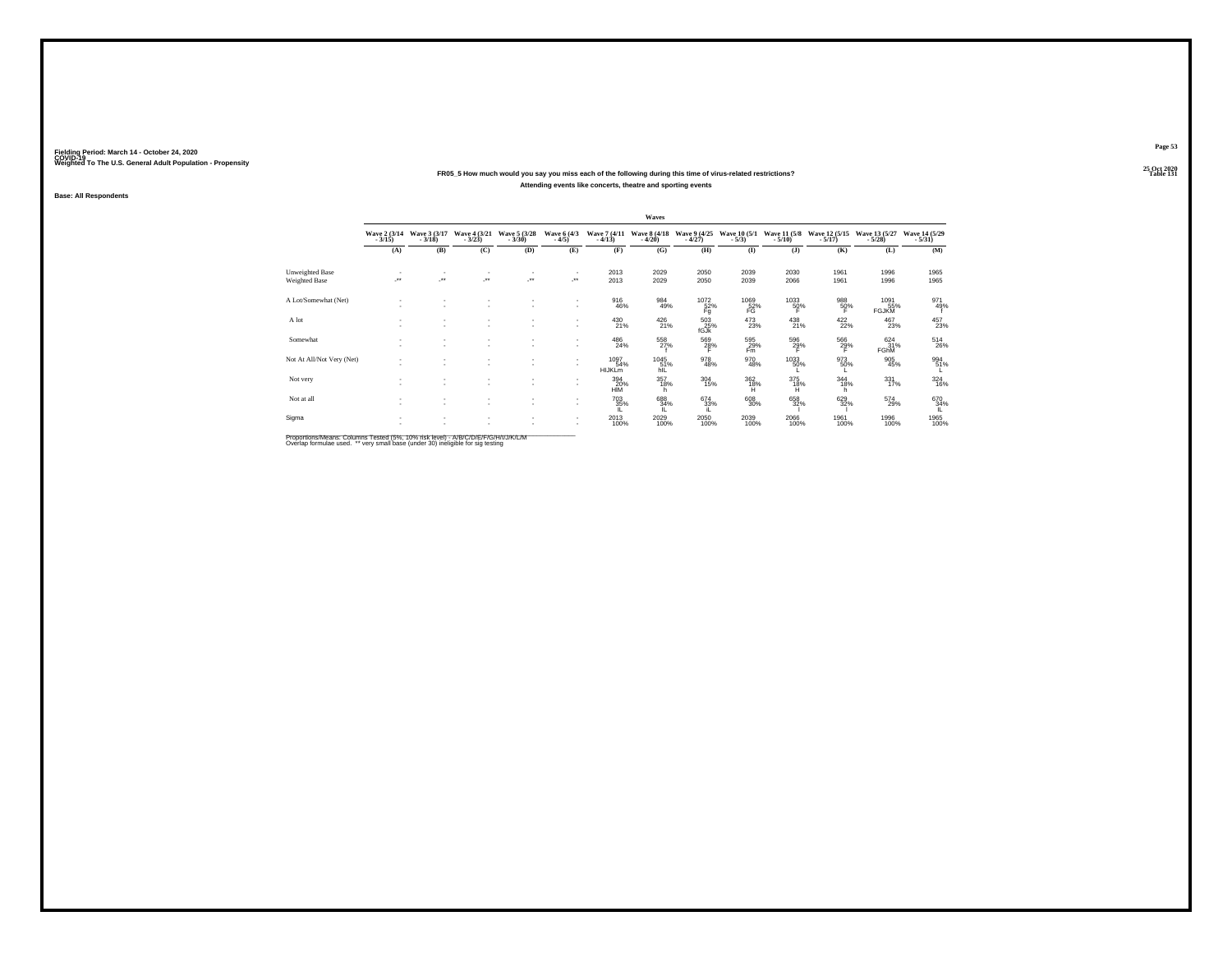#### **25 Oct 2020FR05\_6 How much would you say you miss each of the following during this time of virus-related restrictions?Dining out at a restaurant/bar**

**Base: All Respondents**

|                           |                          |                          |                               |                          |                              |                          | Waves                    |                           |                                   |                          |                           |                             |                            |
|---------------------------|--------------------------|--------------------------|-------------------------------|--------------------------|------------------------------|--------------------------|--------------------------|---------------------------|-----------------------------------|--------------------------|---------------------------|-----------------------------|----------------------------|
|                           | Wave 2 (3/14)<br>$-3/15$ | Wave 3 (3/17)<br>$-3/18$ | Wave 4 (3/21)<br>$-3/23$      | Wave 5 (3/28)<br>$-3/30$ | Wave 6 (4/3)<br>$-4/5$       | Wave 7 (4/11)<br>$-4/13$ | Wave 8 (4/18)<br>$-4/20$ | Wave 9 (4/25)<br>$-4/27$  | Wave 10 (5/1)<br>$-5/3$           | Wave 11 (5/8)<br>$-5/10$ | Wave 12 (5/15)<br>$-5/17$ | Wave 13 (5/27)<br>$-5/28$ ) | Wave 14 (5/29)<br>$-5/31$  |
|                           | (A)                      | (B)                      | (C)                           | (D)                      | (E)                          | (F)                      | (G)                      | (H)                       | (I)                               | $($ $)$                  | (K)                       | (L)                         | (M)                        |
| Unweighted Base           |                          |                          | ٠                             | $\overline{\phantom{a}}$ |                              | 2013                     | 2029                     | 2050                      | 2039                              | 2030                     | 1961                      | 1996                        | 1965                       |
| Weighted Base             | $\overline{\phantom{a}}$ | $\cdot$                  | ×                             |                          | $\mathcal{L}^{\text{max}}$   | 2013                     | 2029                     | 2050                      | 2039                              | 2066                     | 1961                      | 1996                        | 1965                       |
| A Lot/Somewhat (Net)      |                          |                          | $\sim$<br>$\sim$              | $\sim$                   | $\mathbf{r}$<br>$\mathbf{r}$ | <sup>1405</sup> 70%      | $\frac{1492}{74\%}$      | $\frac{1523}{74\%}$<br>Fm | <sup>1521</sup> 75%<br><b>Fkm</b> | <sup>1493</sup> 72%      | 1402<br>71%               | 1509<br>76%<br>FjKM         | 1400<br>71%                |
| A lot                     |                          |                          | ٠<br>$\overline{\phantom{a}}$ | $\overline{\phantom{a}}$ | $\mathbf{r}$                 | 670<br>33%               | <sup>708</sup> 35%       | $^{737}_{\ 36\%}$         | 757<br>37%<br>Fk                  | 785<br>-38%<br>FgK       | 656<br>33%                | $^{734}_{37\%}$<br>fk       | 696<br>35%                 |
| Somewhat                  | $\sim$                   | $\overline{\phantom{a}}$ | ٠<br>۰                        | $\sim$                   | $\mathbf{r}$                 | 735<br>37%               | 783<br>39%               | 786<br>38%                | 764<br>37%                        | 707<br>34%               | 746<br>38%                | 775<br>39%                  | $^{704}_{\phantom{1}36\%}$ |
| Not At All/Not Very (Net) |                          | $\overline{\phantom{a}}$ | ٠<br>$\overline{\phantom{a}}$ | $\sim$                   | $\mathbf{r}$                 | 608<br>30%<br>GHIL       | 537<br>26%               | $^{527}_{26\%}$           | $^{518}_{25\%}$                   | 573<br>28%               | 559%<br>iL                | $^{487}_{24\%}$             | 565<br>29%<br>hiL          |
| Not very                  |                          | $\overline{\phantom{a}}$ | ٠<br>۰                        | $\sim$                   | $\mathbf{r}$                 | $^{287}_{~14\%}$         | $^{251}_{12\%}$          | 225<br>11%                | $^{261}_{13\%}$                   | $^{273}_{13\%}$<br>'n    | $^{278}_{~14\%}$          | $^{260}_{13\%}$             | $^{252}_{13\%}$            |
| Not at all                | $\sim$<br>$\sim$         | $\overline{\phantom{a}}$ | ۰<br>۰                        | $\sim$<br>$\sim$         | $\mathbf{r}$<br>$\mathbf{r}$ | 321<br>16%               | 286<br>14%               | 301<br>15%                | 256<br>13%                        | 300<br>15%               | 281<br>14%                | 226<br>11%                  | $313$<br>$16\%$            |
| Sigma                     |                          |                          | $\sim$                        |                          |                              | 2013<br>100%             | 2029<br>100%             | 2050<br>100%              | 2039<br>100%                      | 2066<br>100%             | 1961<br>100%              | 1996<br>100%                | 1965<br>100%               |

Proportions/Means: Columns Tested (5%, 10% risk level) - A/B/C/D/E/F/G/H/I/J/K/L/M<br>Overlap formulae used. \*\* very small base (under 30) ineligible for sig testing

**Page 54**25 Oct 2020<br>Table 132

**Particular Table 132**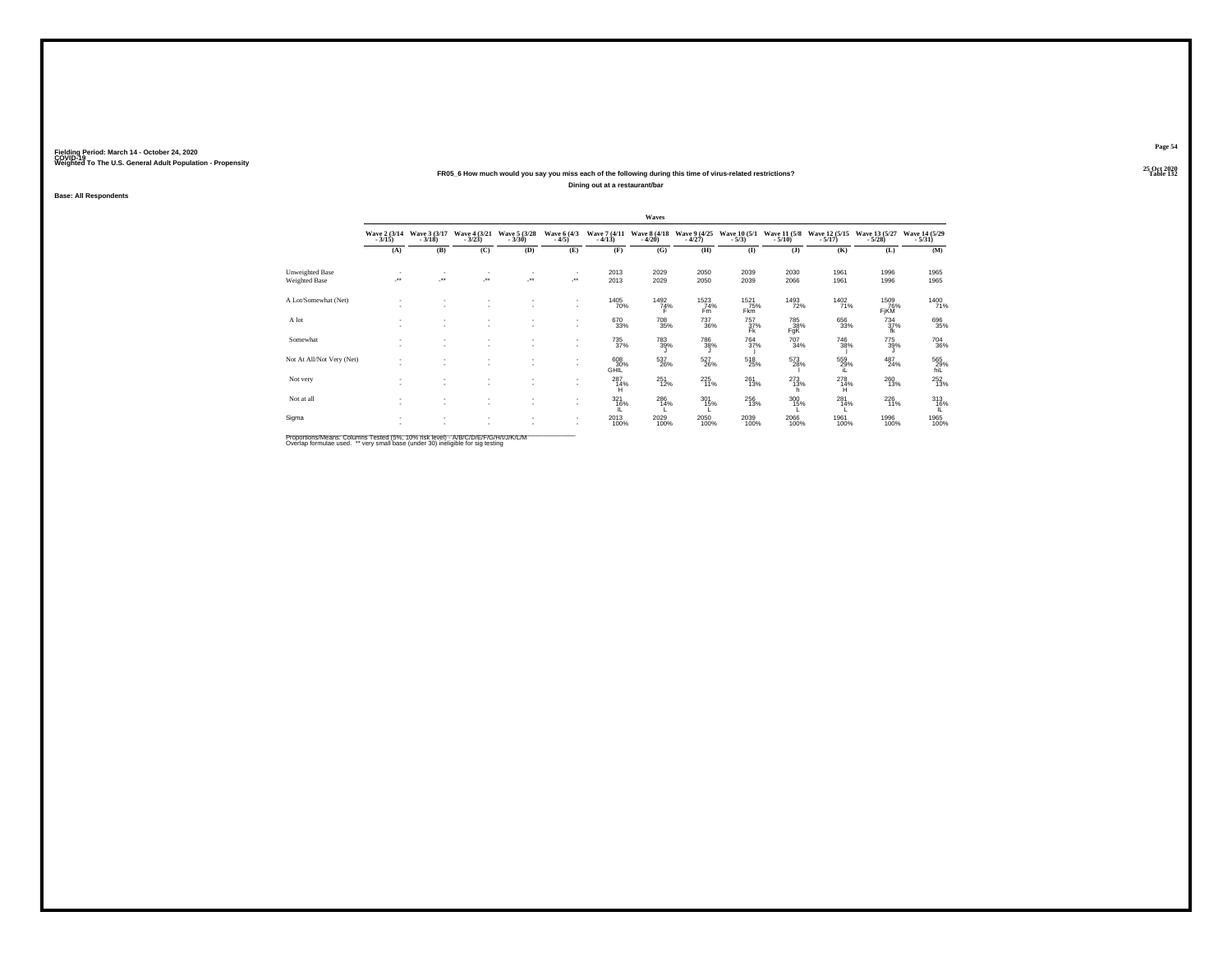#### **25 Oct 2020FR05\_7 How much would you say you miss each of the following during this time of virus-related restrictions?Watching sports on TV**

**Base: All Respondents**

|                           |                          |                          |                                                      |                          |                               |                          | Waves                    |                            |                          |                            |                            |                             |                           |
|---------------------------|--------------------------|--------------------------|------------------------------------------------------|--------------------------|-------------------------------|--------------------------|--------------------------|----------------------------|--------------------------|----------------------------|----------------------------|-----------------------------|---------------------------|
|                           | Wave 2 (3/14)<br>$-3/15$ | Wave 3 (3/17)<br>$-3/18$ | Wave 4 (3/21)<br>$-3/23$                             | Wave 5 (3/28)<br>$-3/30$ | Wave 6 (4/3)<br>$-4/5)$       | Wave 7 (4/11)<br>$-4/13$ | Wave 8 (4/18)<br>$-4/20$ | Wave 9 (4/25)<br>$-4/27$   | Wave 10 (5/1)<br>$-5/3$  | Wave 11 (5/8)<br>$-5/10$ ) | Wave 12 (5/15)<br>$-5/17)$ | Wave 13 (5/27)<br>$-5/28$ ) | Wave 14 (5/29)<br>$-5/31$ |
|                           | (A)                      | (B)                      | (C)                                                  | (D)                      | (E)                           | (F)                      | (G)                      | (H)                        | $($ I                    | $($ $)$                    | (K)                        | (L)                         | (M)                       |
| Unweighted Base           |                          |                          | $\mathbf{r}$                                         |                          | $\overline{\phantom{a}}$      | 2013                     | 2029                     | 2050                       | 2039                     | 2030                       | 1961                       | 1996                        | 1965                      |
| Weighted Base             | $\overline{\phantom{a}}$ | $\cdot$                  | $\cdot$                                              | J.                       | -**                           | 2013                     | 2029                     | 2050                       | 2039                     | 2066                       | 1961                       | 1996                        | 1965                      |
| A Lot/Somewhat (Net)      | ٠                        |                          | ۰<br>۰                                               |                          | ٠<br>٠                        | 910<br>45%               | 909<br>45%               | 1017<br>50%<br>FGjm        | 963<br>47%               | 955<br>46%                 | 932<br>48%                 | 974<br>49%<br>fG            | 898<br>46%                |
| A lot                     | ٠                        |                          | $\mathbf{r}$<br>$\sim$                               |                          | ٠<br>$\overline{\phantom{a}}$ | $^{481}_{24\%}$          | 478<br>24%               | $^{541}_{26\%}$<br>q       | $502_{25\%}$             | $^{501}_{24\%}$            | 476<br>24%                 | 537<br>27%<br>fG            | 505<br>26%                |
| Somewhat                  | ٠<br>٠                   | $\overline{\phantom{a}}$ | $\mathbf{r}$<br>$\overline{\phantom{a}}$             | ٠                        | ٠<br>$\overline{\phantom{a}}$ | 429<br>21%               | 431<br>21%               | 476<br>23%<br>m            | 461<br>23%               | 454<br>22%                 | 457<br>23%<br>m            | 437<br>22%                  | 393<br>20%                |
| Not At All/Not Very (Net) | ٠<br>٠                   | $\overline{\phantom{a}}$ | $\sim$                                               | ٠                        | ٠<br>$\overline{\phantom{a}}$ | 1103<br>55%<br>HI        | 1120<br>55%<br>HĹ        | <sup>1033</sup> 50%        | <sup>1076</sup> 53%      | $1112 \atop 54\%$<br>h.    | <sup>1029</sup> 52%        | 1022<br>51%                 | 1067<br>54%<br>h.         |
| Not very                  | ٠<br>$\sim$              | $\overline{\phantom{a}}$ | $\overline{\phantom{a}}$                             | ٠                        | ٠<br>$\overline{\phantom{a}}$ | $^{314}_{16\%}$          | $^{287}_{14\%}$          | 250<br>12%                 | $\frac{322}{16\%}$       | $\frac{327}{16\%}$         | $^{292}_{15\%}$            | $^{280}_{14\%}$             | $\frac{305}{16\%}$        |
| Not at all                | $\sim$<br>٠              | $\overline{\phantom{a}}$ | $\overline{\phantom{a}}$<br>$\overline{\phantom{a}}$ | ٠<br>٠                   | ٠<br>$\mathbf{r}$             | 789<br>39%               | 833<br>41%<br>IkL        | $^{783}_{\phantom{1}38\%}$ | $\substack{754 \\ 37\%}$ | 785<br>38%                 | 736<br>38%                 | $\frac{742}{37\%}$          | 761<br>39%                |
| Sigma                     | ٠                        |                          | $\overline{\phantom{a}}$                             | ٠                        | ٠<br>۰                        | 2013<br>100%             | 2029<br>100%             | 2050<br>100%               | 2039<br>100%             | 2066<br>100%               | 1961<br>100%               | 1996<br>100%                | 1965<br>100%              |

Proportions/Means: Columns Tested (5%, 10% risk level) - A/B/C/D/E/F/G/H/I/J/K/L/M<br>Overlap formulae used. \*\* very small base (under 30) ineligible for sig testing

**Page 55**25 Oct 2020<br>Table 133

**Table 133**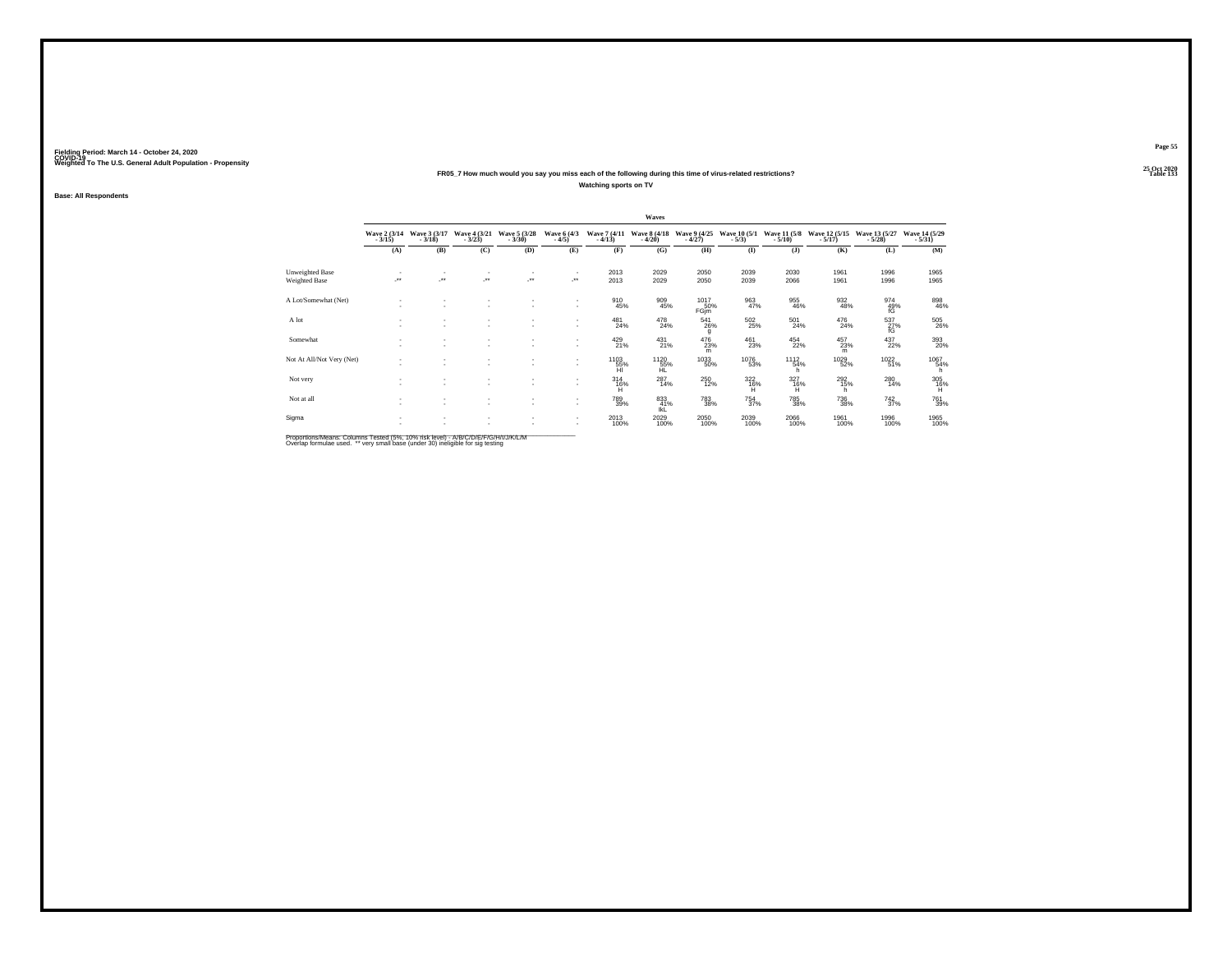#### **25 Oct 2020FR05\_8 How much would you say you miss each of the following during this time of virus-related restrictions?Gatherings with friends and family**

**Base: All Respondents**

|                           |                          |                                    |                          |                                    |                               |                          | Waves                    |                          |                               |                                             |                           |                           |                                 |
|---------------------------|--------------------------|------------------------------------|--------------------------|------------------------------------|-------------------------------|--------------------------|--------------------------|--------------------------|-------------------------------|---------------------------------------------|---------------------------|---------------------------|---------------------------------|
|                           | Wave 2 (3/14)<br>$-3/15$ | Wave 3 (3/17)<br>$-3/18$           | Wave 4 (3/21)<br>$-3/23$ | Wave 5 (3/28)<br>$-3/30$           | Wave 6 (4/3)<br>$-4/5)$       | Wave 7 (4/11)<br>$-4/13$ | Wave 8 (4/18)<br>$-4/20$ | Wave 9 (4/25)<br>$-4/27$ | Wave 10 (5/1)<br>$-5/3$       | Wave 11 (5/8)<br>$-5/10$                    | Wave 12 (5/15)<br>$-5/17$ | Wave 13 (5/27)<br>$-5/28$ | Wave 14 (5/29)<br>$-5/31$       |
|                           | (A)                      | (B)                                | (C)                      | (D)                                | (E)                           | (F)                      | (G)                      | (H)                      | $($ I                         | (1)                                         | (K)                       | (L)                       | (M)                             |
| Unweighted Base           | $\sim$                   |                                    | $\sim$                   | $\mathbf{r}$                       | $\overline{\phantom{a}}$      | 2013                     | 2029                     | 2050                     | 2039                          | 2030                                        | 1961                      | 1996                      | 1965                            |
| Weighted Base             | ×                        | ÷.                                 | ×                        | $\cdot$                            | $\cdot$                       | 2013                     | 2029                     | 2050                     | 2039                          | 2066                                        | 1961                      | 1996                      | 1965                            |
| A Lot/Somewhat (Net)      | ٠                        | $\sim$                             | ٠<br>٠                   |                                    | ٠<br>۰.                       | 1494<br>74%              | 1579<br>78%<br>Fm        | 1605<br>78%<br><b>FM</b> | 1579%                         | <sup>1584</sup> 77%                         | 1502                      | 1608<br>81%<br>FgiJKM     | 1473<br>75%                     |
| A lot                     | ٠                        | ٠                                  | ٠<br>٠                   |                                    | $\sim$                        | 833<br>41%               | 891<br>44%<br>M          | 941<br>46%<br><b>FKM</b> | 899<br>44%<br>M               | $^{906}_{\hphantom{1}44\%}_{\hphantom{1}M}$ | $\substack{813 \\ 41\%}$  | $^{925}_{46\%}$ FKM       | 783<br>40%                      |
| Somewhat                  | $\sim$                   | ٠<br>$\overline{\phantom{a}}$      | ٠<br>$\sim$              | $\sim$                             | ٠                             | 661<br>33%               | 688<br>34%               | 664<br>32%               | 680<br>33%                    | 677<br>33%                                  | 689<br>35%                | 683<br>34%                | 690<br>35%                      |
| Not At All/Not Very (Net) | . .                      | $\overline{\phantom{a}}$           | ٠<br>٠                   | $\sim$                             | ٠<br>۰.                       | 519<br>26%<br>GHIL       | 450<br>22%               | $\frac{445}{22\%}$       | $^{460}_{23\%}$               | 483<br>23%                                  | 459<br>23%                | 388<br>19%                | 492<br>25%<br>gHL               |
| Not very                  |                          | $\overline{\phantom{a}}$           | ٠<br>٠                   | $\sim$                             | ۰.                            | 230<br>11%               | $^{208}_{10\%}$          | $^{204}_{10\%}$          | <sup>240</sup> <sub>12%</sub> | $^{250}_{12\%}$ hl                          | 248<br>13%<br>gHL         | 198<br>10%                | $^{216}_{11\%}$                 |
| Not at all                | <b>1999</b><br><b>A</b>  | $\sim$<br>$\overline{\phantom{a}}$ | $\sim$<br>$\sim$         | $\sim$<br>$\overline{\phantom{a}}$ | ۰.<br>۰.                      | 289<br>14%<br>ghlJKL     | 242<br>12%               | 242<br>12%               | 220<br>11%                    | $^{233}_{11\%}$                             | 211<br>11%                | 190<br>10%                | $^{277}_{14\%}$<br><b>hIJKL</b> |
| Sigma                     | ٠                        | $\sim$                             | ٠                        |                                    | $\overline{\phantom{a}}$<br>٠ | 2013<br>100%             | 2029<br>100%             | 2050<br>100%             | 2039<br>100%                  | 2066<br>100%                                | 1961<br>100%              | 1996<br>100%              | 1965<br>100%                    |

Proportions/Means: Columns Tested (5%, 10% risk level) - A/B/C/D/E/F/G/H/I/J/K/L/M<br>Overlap formulae used. \*\* very small base (under 30) ineligible for sig testing

**Page 56**25 Oct 2020<br>Table 134

**Particular Table 134**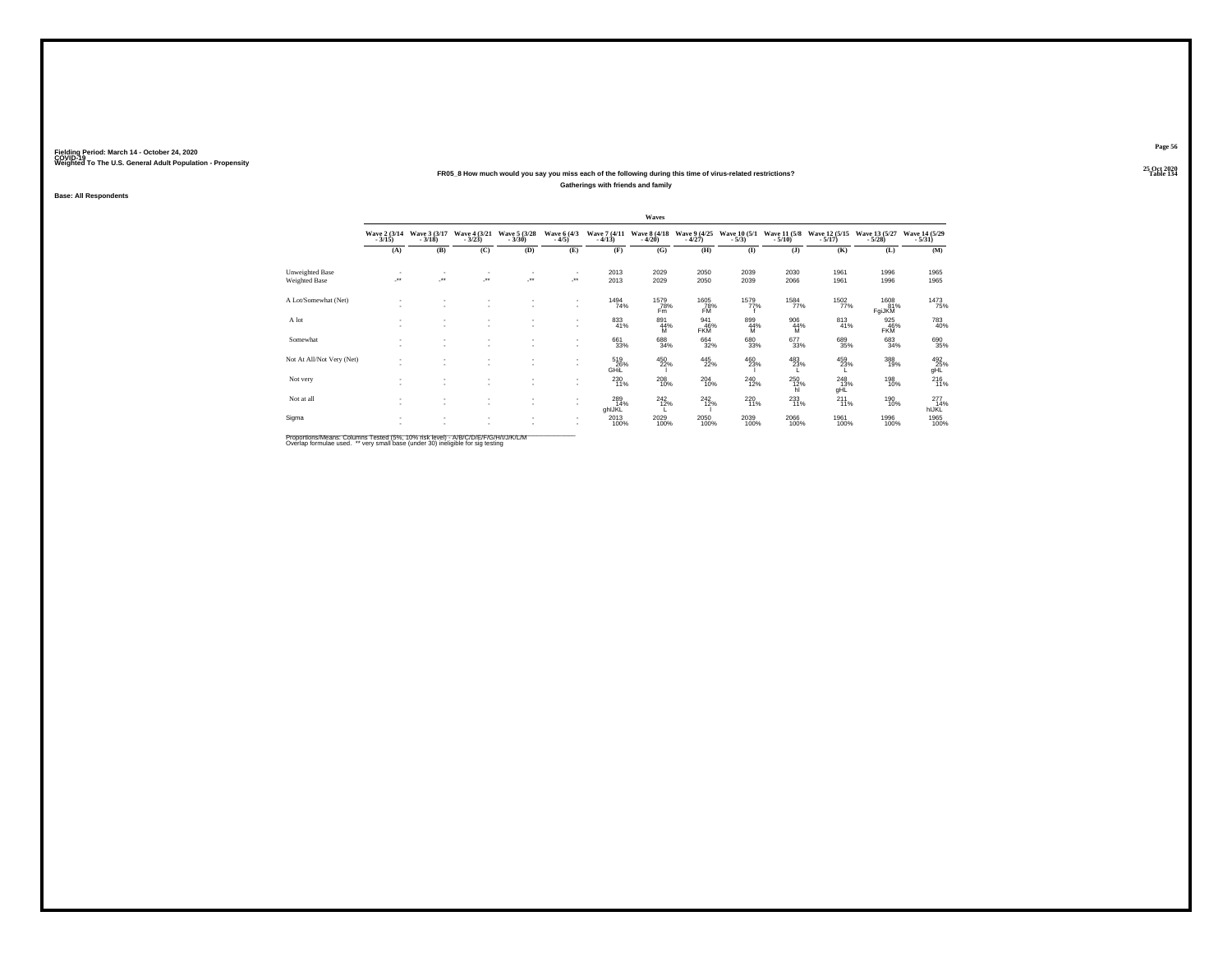#### **25 Oct 2020FR05\_9 How much would you say you miss each of the following during this time of virus-related restrictions?**

**Going to church**

**Base: All Respondents**

|                                  |                            |                          |                            |                          |                         |                                       | Waves                    |                          |                                |                            |                             |                               |                           |
|----------------------------------|----------------------------|--------------------------|----------------------------|--------------------------|-------------------------|---------------------------------------|--------------------------|--------------------------|--------------------------------|----------------------------|-----------------------------|-------------------------------|---------------------------|
|                                  | Wave 2 (3/14)<br>$-3/15$ ) | Wave 3 (3/17)<br>$-3/18$ | Wave 4 (3/21)<br>$-3/23$ ) | Wave 5 (3/28)<br>$-3/30$ | Wave 6 (4/3)<br>$-4/5)$ | Wave 7 (4/11)<br>$-4/13$              | Wave 8 (4/18)<br>$-4/20$ | Wave 9 (4/25)<br>$-4/27$ | <b>Wave 10 (5/1)</b><br>$-5/3$ | Wave 11 (5/8)<br>$-5/10$ ) | Wave 12 (5/15)<br>$-5/17$ ) | Wave 13 (5/27)<br>$-5/28$ )   | Wave 14 (5/29)<br>$-5/31$ |
|                                  | (A)                        | (B)                      | (C)                        | (D)                      | (E)                     | (F)                                   | (G)                      | (H)                      | $($ I                          | $($ $)$                    | (K)                         | (L)                           | (M)                       |
| Unweighted Base<br>Weighted Base | $\mathcal{F}^{\bullet}$    | ÷.                       | $\mathcal{F}^{\bullet}$    | J.                       | $\sim$<br>              | 2013<br>2013                          | 2029<br>2029             | 2050<br>2050             | 2039<br>2039                   | 2030<br>2066               | 1961<br>1961                | 1996<br>1996                  | 1965<br>1965              |
| A Lot/Somewhat (Net)             |                            |                          |                            |                          | $\sim$<br>$\sim$        | 983<br>49%                            | 958<br>47%               | 991<br>48%               | <sup>1011</sup> 50%            | 990<br>48%                 | 972<br>50%                  | 965<br>48%                    | 980<br>50%                |
| A lot                            |                            |                          |                            |                          | $\mathbf{r}$            | $^{504}_{\phantom{1}\phantom{1}25\%}$ | $^{514}_{25\%}$          | 527<br>26%               | 527<br>26%                     | 523<br>25%                 | 518<br>26%                  | 496<br>25%                    | 496<br>25%                |
| Somewhat                         |                            |                          |                            |                          | $\sim$                  | 479<br>24%                            | 444<br>22%               | $\frac{464}{23\%}$       | $^{484}_{24\%}$                | 467<br>23%                 | 455<br>23%                  | 469<br>24%                    | 484<br>25%                |
| Not At All/Not Very (Net)        |                            |                          |                            |                          | ۰.<br>$\sim$            | 1030<br>51%                           | 1071<br>53%              | 1059<br>52%              | <sup>1028</sup> 50%            | <sup>1076</sup> 52%        | 989<br>50%                  | 1031<br>52%                   | 985<br>50%                |
| Not very                         |                            |                          |                            |                          | $\sim$<br>$\mathbf{r}$  | 263<br>13%                            | $^{294}_{14\%}$          | 269<br>13%               | $^{311}_{15\%}$<br>m           | $\frac{321}{16\%}$<br>fhm  | 279<br>14%                  | $318$<br>$16\%$<br><b>FHM</b> | 252<br>13%                |
| Not at all                       |                            |                          |                            |                          | ۰.<br>$\sim$            | 767<br>38%                            | 777<br>38%               | 790<br>39%               | 718<br>35%                     | 756<br>37%                 | 709<br>36%                  | 713<br>36%                    | 734<br>37%                |
| Sigma                            |                            |                          |                            |                          | $\sim$<br>$\sim$        | 2013<br>100%                          | 2029<br>100%             | 2050<br>100%             | 2039<br>100%                   | 2066<br>100%               | 1961<br>100%                | 1996<br>100%                  | 1965<br>100%              |
|                                  |                            |                          |                            |                          |                         |                                       |                          |                          |                                |                            |                             |                               |                           |

Proportions/Means: Columns Tested (5%, 10% risk level) - A/B/C/D/E/F/G/H/I/J/K/L/M<br>Overlap formulae used. \*\* very small base (under 30) ineligible for sig testing

**Page 57**25 Oct 2020<br>Table 135

**Particular Table 135 Table 135**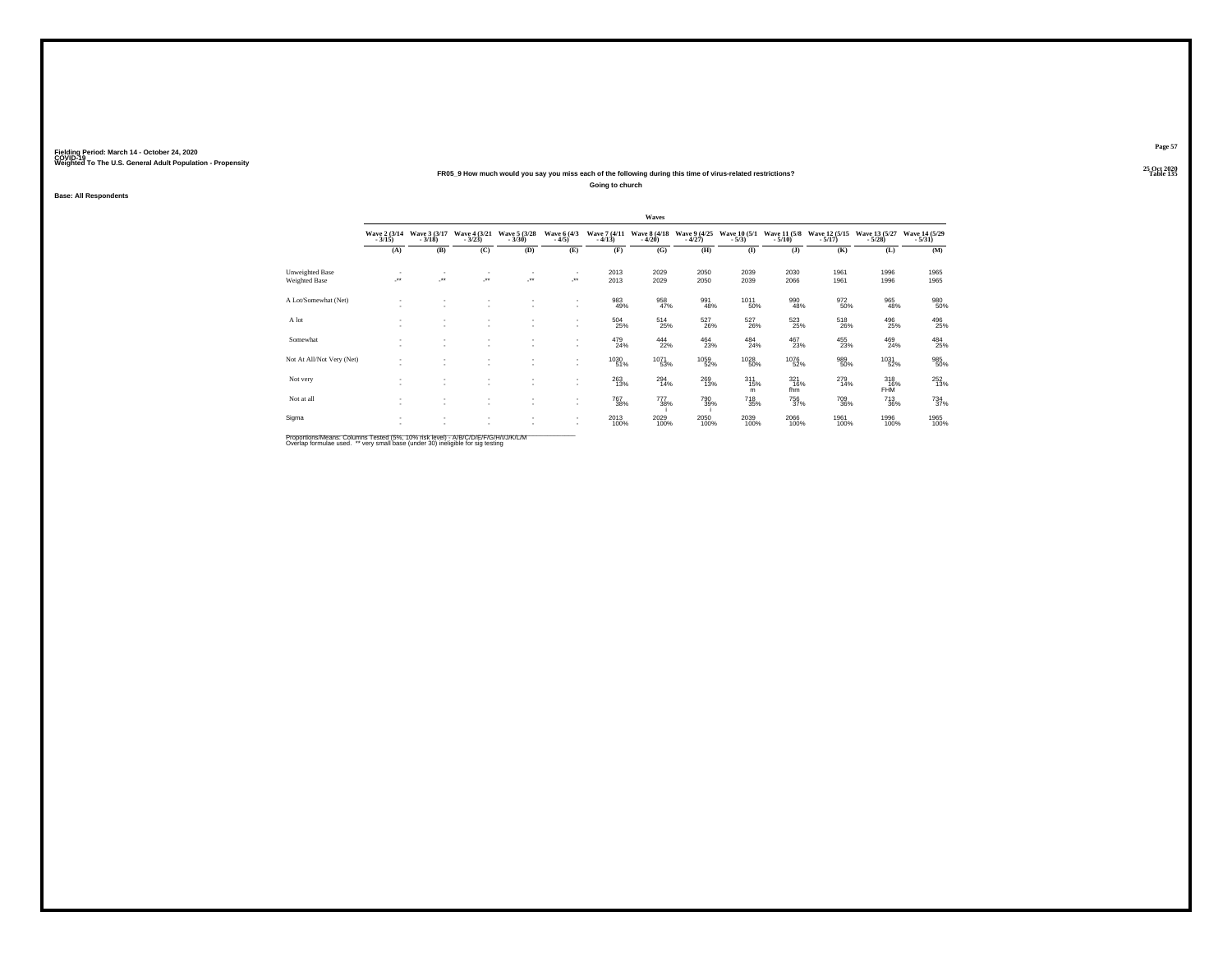#### **25 Oct 2020FR05\_10 How much would you say you miss each of the following during this time of virus-related restrictions?Going to school or university**

**Base: All Respondents**

|                           |                          |                          |                               |                              |                            |                             | Waves                    |                          |                         |                          |                                 |                           |                           |
|---------------------------|--------------------------|--------------------------|-------------------------------|------------------------------|----------------------------|-----------------------------|--------------------------|--------------------------|-------------------------|--------------------------|---------------------------------|---------------------------|---------------------------|
|                           | Wave 2 (3/14)<br>$-3/15$ | Wave 3 (3/17)<br>$-3/18$ | Wave 4 (3/21)<br>$-3/23$      | Wave 5 (3/28)<br>$-3/30$     | Wave 6 (4/3)<br>$-4/5)$    | Wave 7 (4/11)<br>$-4/13$    | Wave 8 (4/18)<br>$-4/20$ | Wave 9 (4/25)<br>$-4/27$ | Wave 10 (5/1)<br>$-5/3$ | Wave 11 (5/8)<br>$-5/10$ | Wave 12 (5/15)<br>$-5/17$       | Wave 13 (5/27)<br>$-5/28$ | Wave 14 (5/29)<br>$-5/31$ |
|                           | (A)                      | (B)                      | (C)                           | (D)                          | (E)                        | (F)                         | (G)                      | (H)                      | $\mathbf{I}$            | $($ $)$                  | (K)                             | (L)                       | (M)                       |
| Unweighted Base           | $\overline{\phantom{a}}$ | $\cdot$                  | ٠<br>×                        | $\overline{\phantom{a}}$<br> | $\mathcal{L}^{\text{max}}$ | 2013                        | 2029                     | 2050                     | 2039                    | 2030                     | 1961                            | 1996                      | 1965                      |
| Weighted Base             |                          |                          |                               |                              |                            | 2013                        | 2029                     | 2050                     | 2039                    | 2066                     | 1961                            | 1996                      | 1965                      |
| A Lot/Somewhat (Net)      |                          |                          | $\sim$<br>$\sim$              | $\sim$                       | $\sim$<br>$\mathbf{r}$     | 488<br>24%                  | 538<br>27%               | $\frac{583}{28}\%$       | $^{598}_{29\%}$<br>F    | $611 \over 30\%$<br>Fg   | 533                             | 575<br>29%                | $\frac{581}{30\%}$ Fg     |
| A lot                     |                          |                          | ٠<br>$\overline{\phantom{a}}$ | $\overline{\phantom{a}}$     | $\mathbf{r}$               | $^{233}_{12\%}$             | $^{219}_{11\%}$          | $^{275}_{13\%}$<br>Ġĸ    | $^{267}_{13\%}$<br>g    | $^{274}_{13\%}$<br>g     | 22018                           | $^{263}_{13\%}$<br>g      | 255<br>13%<br>g           |
| Somewhat                  | $\sim$                   | $\overline{\phantom{a}}$ | ٠<br>۰                        | $\sim$                       | $\mathbf{r}$               | 255<br>13%                  | 319<br>16%               | 308<br>15%               | 331<br>$^{16\%}$        | 336<br>16%               | 313<br>16%                      | 312<br>16%                | $\frac{326}{12}\%$        |
| Not At All/Not Very (Net) |                          | $\overline{\phantom{a}}$ | $\overline{\phantom{a}}$      | $\sim$                       | $\mathbf{r}$               | 1525<br>76%<br><b>HIJLM</b> | 1491<br>73%<br>jm        | 1467<br>72%              | 1441<br>71%             | <sup>1456</sup> 70%      | 1428<br>73%                     | $1421$ <sub>71%</sub>     | <sup>1384</sup> 70%       |
| Not very                  |                          |                          | ٠<br>$\sim$                   | $\sim$                       | $\mathbf{r}$               | 225<br>11%                  | $^{277}_{14\%}$          | $^{263}_{13\%}$          | $^{287}_{14\%}$         | $^{278}_{13\%}$          | $^{311}_{16\%}$<br><b>FHiLm</b> | $^{254}_{13\%}$           | $^{261}_{13\%}$           |
| Not at all                | $\sim$<br>$\sim$         | $\overline{\phantom{a}}$ | ۰<br>۰                        | $\sim$<br>$\sim$             | $\mathbf{r}$               | 1300<br>GHIJKLM             | 1214<br>60%              | 1205<br>59%              | 1154<br>57%             | 1178<br>57%              | 1117<br>57%                     | 1167<br>58%               | 1124<br>57%               |
| Sigma                     |                          |                          | $\sim$                        |                              |                            | 2013<br>100%                | 2029<br>100%             | 2050<br>100%             | 2039<br>100%            | 2066<br>100%             | 1961<br>100%                    | 1996<br>100%              | 1965<br>100%              |

Proportions/Means: Columns Tested (5%, 10% risk level) - A/B/C/D/E/F/G/H/I/J/K/L/M<br>Overlap formulae used. \*\* very small base (under 30) ineligible for sig testing

**Page 58**25 Oct 2020<br>Table 136

**Table 136 Table 136**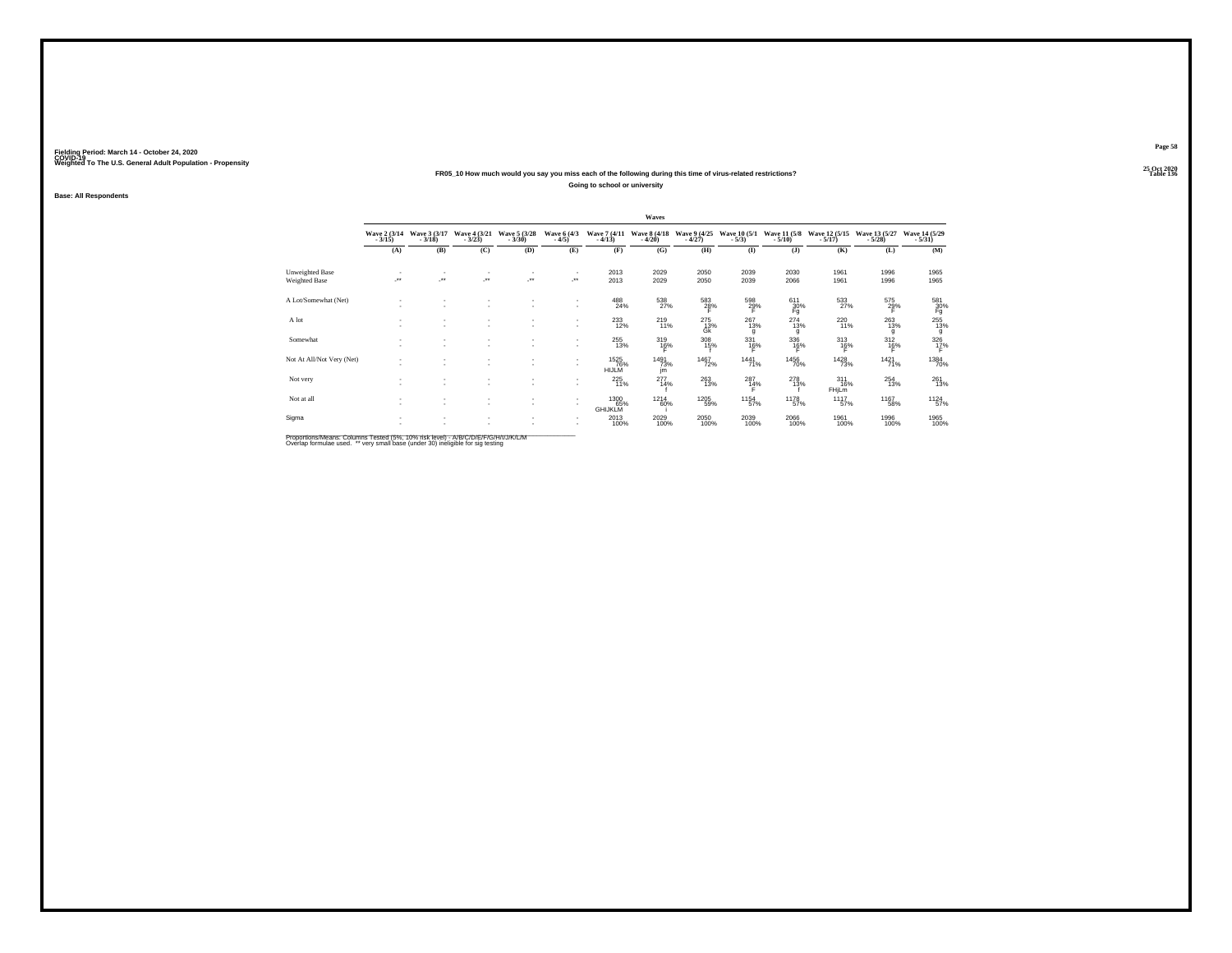#### **25 Oct 2020FR05\_13 How much would you say you miss each of the following during this time of virus-related restrictions?Going to the gym/work out class**

**Base: All Respondents**

|                                  |                          |                               |                                   |                          |                                     |                               | Waves                    |                          |                                  |                                  |                            |                           |                           |
|----------------------------------|--------------------------|-------------------------------|-----------------------------------|--------------------------|-------------------------------------|-------------------------------|--------------------------|--------------------------|----------------------------------|----------------------------------|----------------------------|---------------------------|---------------------------|
|                                  | Wave 2 (3/14)<br>$-3/15$ | Wave 3 (3/17)<br>$-3/18$      | Wave 4 (3/21)<br>$-3/23$          | Wave 5 (3/28)<br>$-3/30$ | Wave 6 (4/3)<br>$-4/5)$             | Wave 7 (4/11)<br>$-4/13$      | Wave 8 (4/18)<br>$-4/20$ | Wave 9 (4/25)<br>$-4/27$ | Wave 10 (5/1)<br>$-5/3$          | Wave 11 (5/8)<br>$-5/10$         | Wave 12 (5/15)<br>$-5/17)$ | Wave 13 (5/27)<br>$-5/28$ | Wave 14 (5/29)<br>$-5/31$ |
|                                  | (A)                      | (B)                           | (C)                               | (D)                      | (E)                                 | (F)                           | (G)                      | (H)                      | $($ I                            | (1)                              | (K)                        | (L)                       | (M)                       |
| Unweighted Base<br>Weighted Base | ×                        | ÷.                            | $\sim$<br>$\mathcal{F}^{\bullet}$ | $\mathbf{r}$<br>$\cdot$  | $\overline{\phantom{a}}$<br>$\cdot$ | 2013<br>2013                  | 2029<br>2029             | 2050<br>2050             | 2039<br>2039                     | 2030<br>2066                     | 1961<br>1961               | 1996<br>1996              | 1965<br>1965              |
| A Lot/Somewhat (Net)             | ٠                        | $\sim$                        | ٠<br>٠                            |                          | ٠<br>۰.                             | <sup>742</sup> <sub>37%</sub> | $\substack{802 \\ 40\%}$ | $\frac{838}{41\%}$       | 809<br>40%                       | 829<br>40%                       | 777<br>40%                 | $\frac{817}{41%}$         | 767<br>39%                |
| A lot                            | ٠                        | ٠                             | ٠<br>٠                            |                          | ٠<br>$\overline{\phantom{a}}$       | $\frac{347}{17\%}$            | 352<br>17%               | $^{430}_{21\%}$          | $^{408}_{\, \, 20\%}_{\, \, fg}$ | $^{415}_{\substack{20\% \ f g}}$ | 374<br>19%                 | 380<br>19%                | 380<br>19%                |
| Somewhat                         | <b>1979</b>              | ٠<br>$\overline{\phantom{a}}$ | ٠<br>$\sim$                       | $\sim$                   | ٠                                   | 395<br>20%                    | 450<br>22%               | $^{409}_{20\%}$          | 400<br>20%                       | 414<br>20%                       | $^{403}_{21\%}$            | 437<br>22%                | 388<br>20%                |
| Not At All/Not Very (Net)        | <b>1979</b>              | $\overline{\phantom{a}}$      | ٠<br>٠                            | $\sim$                   | ٠<br>$\mathbf{r}$                   | 1271<br>63%<br>HiL            | 1227<br>60%              | <sup>1212</sup> 59%      | <sup>1230</sup> 60%              | <sup>1237</sup> 60%              | <sup>1184</sup> 60%        | 1179<br>59%               | 1198<br>61%               |
| Not very                         |                          | $\overline{\phantom{a}}$      | ٠<br>$\sim$                       | $\sim$                   | $\mathbf{r}$                        | $^{294}_{15\%}$               | $\frac{305}{15\%}$       | 299<br>15%               | 359<br>18%<br>FgHj               | $^{313}_{15\%}$                  | 323<br>16%                 | $\frac{344}{17}\%$<br>fh  | $\frac{302}{15\%}$        |
| Not at all                       | <b>A</b><br><b>1979</b>  | ۰<br>$\overline{\phantom{a}}$ | $\sim$<br>$\sim$                  | $\sim$<br>$\sim$         | ٠<br>$\mathbf{r}$                   | 977<br>49%<br>HIJKL           | 923<br>45%               | $\frac{913}{45\%}$       | 872<br>43%                       | 924<br>45%                       | 861<br>44%                 | $\substack{836 \\ 42\%}$  | 896<br>46%                |
| Sigma                            | ٠                        | $\sim$                        | ٠                                 |                          | $\overline{\phantom{a}}$<br>٠       | 2013<br>100%                  | 2029<br>100%             | 2050<br>100%             | 2039<br>100%                     | 2066<br>100%                     | 1961<br>100%               | 1996<br>100%              | 1965<br>100%              |

Proportions/Means: Columns Tested (5%, 10% risk level) - A/B/C/D/E/F/G/H/I/J/K/L/M<br>Overlap formulae used. \*\* very small base (under 30) ineligible for sig testing

**Page 59**25 Oct 2020<br>Table 137

**Table 137 Table 137**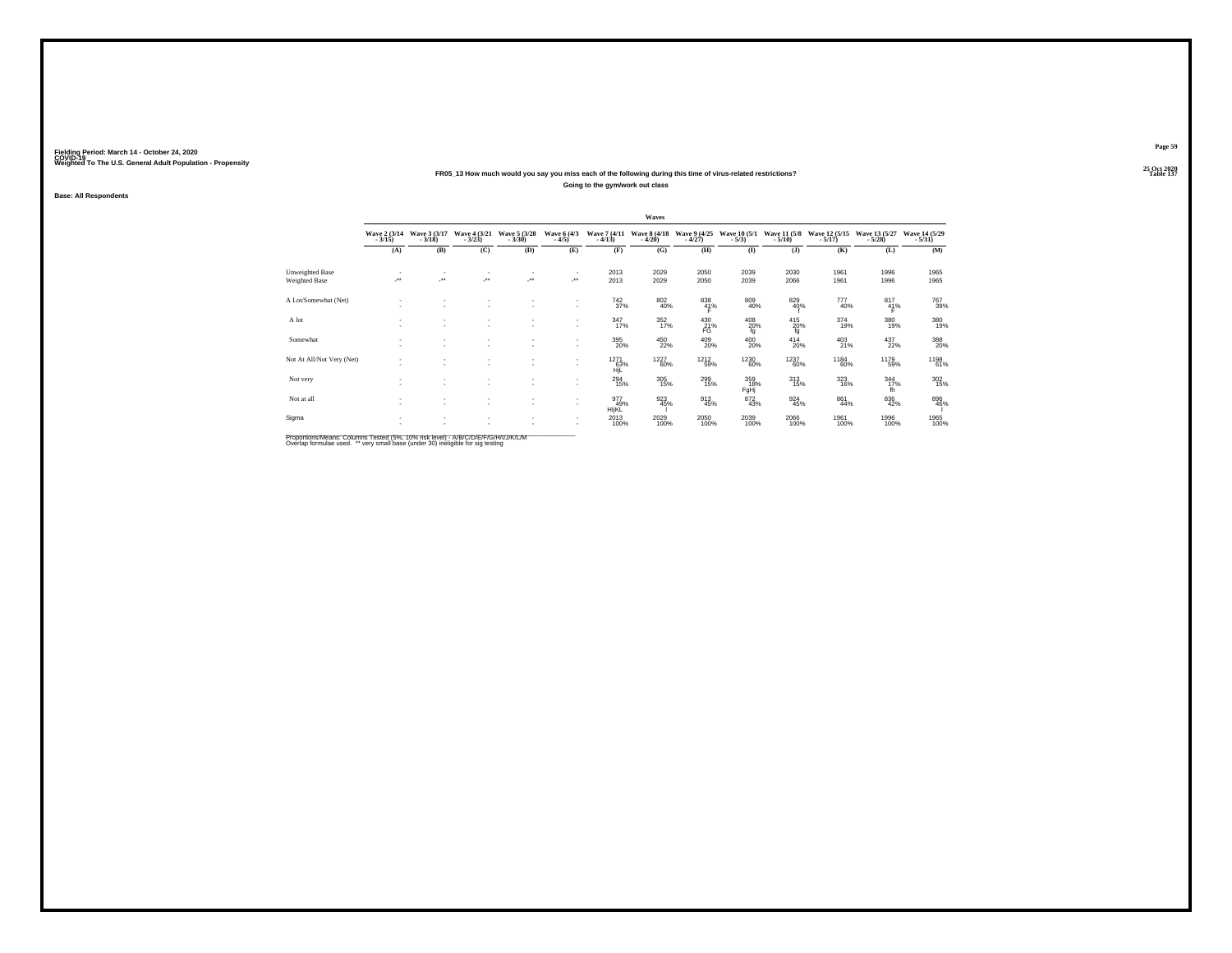#### **25 Oct 2020FR05\_14 How much would you say you miss each of the following during this time of virus-related restrictions?Going to a social gathering**

**Base: All Respondents**

|                           |                          |                              |                               |                          |                              |                                         | Waves                      |                           |                                           |                                        |                                |                           |                           |
|---------------------------|--------------------------|------------------------------|-------------------------------|--------------------------|------------------------------|-----------------------------------------|----------------------------|---------------------------|-------------------------------------------|----------------------------------------|--------------------------------|---------------------------|---------------------------|
|                           | Wave 2 (3/14)<br>$-3/15$ | Wave 3 (3/17)<br>$-3/18$     | Wave 4 (3/21)<br>$-3/23$      | Wave 5 (3/28)<br>$-3/30$ | Wave 6 (4/3)<br>$-4/5)$      | Wave 7 (4/11)<br>$-4/13$                | Wave 8 (4/18)<br>$-4/20$   | Wave 9 (4/25)<br>$-4/27$  | Wave 10 (5/1)<br>$-5/3)$                  | Wave 11 (5/8)<br>$-5/10$ )             | Wave 12 (5/15)<br>$-5/17$ )    | Wave 13 (5/27)<br>$-5/28$ | Wave 14 (5/29)<br>$-5/31$ |
|                           | (A)                      | (B)                          | (C)                           | (D)                      | (E)                          | (F)                                     | (G)                        | (H)                       | $($ I                                     | $($ $\bf{J}$                           | (K)                            | (L)                       | (M)                       |
| Unweighted Base           | ٠<br>×                   | $\sim$<br>J.                 | $\mathbf{r}$<br>J.            | ٠<br>J.                  | $\cdot$                      | 2013<br>2013                            | 2029                       | 2050                      | 2039                                      | 2030                                   | 1961                           | 1996                      | 1965                      |
| Weighted Base             |                          |                              |                               |                          |                              |                                         | 2029                       | 2050                      | 2039                                      | 2066                                   | 1961                           | 1996                      | 1965                      |
| A Lot/Somewhat (Net)      | $\sim$<br>٠              | ۰                            | $\sim$                        | ٠<br>٠                   | $\mathbf{r}$<br>$\mathbf{r}$ | 1191<br>59%                             | 1188<br>59%                | <sup>1281</sup> 62%<br>fG | 1297<br>64%<br><b>FGM</b>                 | 1310<br>63%<br>FG <sub>m</sub>         | 1242<br>63%<br>FG <sub>m</sub> | 1320<br>66%<br>FGhM       | <sup>1172</sup> 60%       |
| A lot                     | ٠                        | $\overline{\phantom{a}}$     | ۰<br>$\overline{\phantom{a}}$ | ٠<br>٠                   | $\sim$                       | 509<br>25%                              | $^{524}_{26\%}$            | $\frac{544}{27\%}$        | $^{583}_{\substack{29\%\\\mathfrak{fm}}}$ | $^{586}_{\substack{28\% \ \text{fm}}}$ | 505<br>26%                     | 551<br>28%                | 495<br>25%                |
| Somewhat                  | ٠<br>$\sim$              | $\overline{\phantom{a}}$     | ٠<br>$\sim$                   | ٠<br>$\sim$              | $\mathbf{r}$<br>$\mathbf{r}$ | 682<br>34%                              | 664<br>33%                 | 737<br>36%<br>g           | 713<br>35%                                | 724<br>35%                             | 737<br>38%                     | 769<br>39%<br>FGijM       | 677<br>34%                |
| Not At All/Not Very (Net) | $\sim$<br>$\sim$         | $\mathbf{r}$                 | $\sim$                        | $\overline{\phantom{a}}$ | $\sim$<br>$\mathbf{r}$       | $\frac{822}{41\%}$<br>hIJKL             | 841<br>41%<br><b>HIJKL</b> | <sup>769</sup> 38%        | $\substack{742\\36\%}$                    | <sup>756</sup> 37%                     | <sup>719</sup> <sub>37%</sub>  | 676<br>34%                | 793<br>40%<br>ljkL        |
| Not very                  | ٠<br>٠                   |                              | ٠<br>$\sim$                   | ٠                        | $\mathbf{r}$                 | 356<br>18%<br>jm                        | 359<br>18%<br>jÑ           | $\frac{330}{16\%}$        | $\frac{343}{17\%}$                        | $^{309}_{15\%}$                        | 336<br>17%                     | $^{318}_{16\%}$           | $^{290}_{15\%}$           |
| Not at all                | $\sim$<br>$\sim$         | $\mathbf{r}$<br>$\mathbf{r}$ | ۰<br>۰                        | ٠<br>$\sim$              | $\sim$<br>$\mathbf{r}$       | $^{466}_{\phantom{1}23\%}_{\text{IKL}}$ | 483<br>R <sup>24%</sup>    | 439<br>21%                | 399<br>20%                                | 447<br>22%                             | 383<br>20%                     | 358<br>18%                | 503<br>26%<br>HIJKL       |
| Sigma                     | $\sim$<br>٠              | $\mathbf{r}$                 | ۰                             | ٠<br>٠                   |                              | 2013<br>100%                            | 2029<br>100%               | 2050<br>100%              | 2039<br>100%                              | 2066<br>100%                           | 1961<br>100%                   | 1996<br>100%              | 1965<br>100%              |

Proportions/Means: Columns Tested (5%, 10% risk level) - A/B/C/D/E/F/G/H/I/J/K/L/M<br>Overlap formulae used. \*\* very small base (under 30) ineligible for sig testing

**Page 60**25 Oct 2020<br>Table 138

**Table 138 Table 138**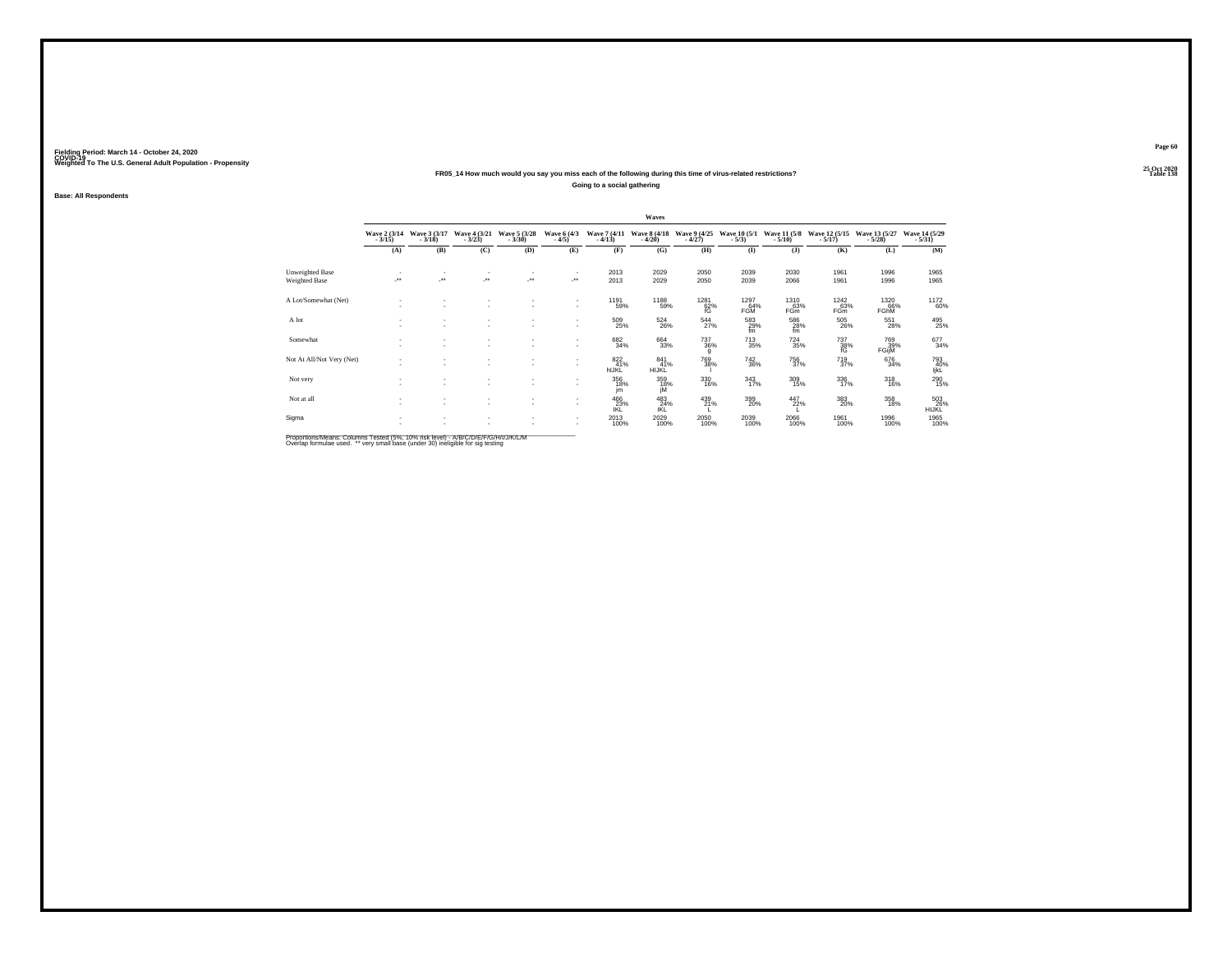#### **25 Oct 2020FR05\_15 How much would you say you miss each of the following during this time of virus-related restrictions?Going to my local coffee shop**

**Base: All Respondents**

|                                  |                          |                                |                               |                          |                              |                             | Waves                    |                          |                          |                              |                               |                           |                                       |
|----------------------------------|--------------------------|--------------------------------|-------------------------------|--------------------------|------------------------------|-----------------------------|--------------------------|--------------------------|--------------------------|------------------------------|-------------------------------|---------------------------|---------------------------------------|
|                                  | Wave 2 (3/14)<br>$-3/15$ | Wave 3 (3/17)<br>$-3/18$       | Wave 4 (3/21)<br>$-3/23$      | Wave 5 (3/28)<br>$-3/30$ | Wave 6 (4/3)<br>$-4/5)$      | Wave 7 (4/11)<br>$-4/13$    | Wave 8 (4/18)<br>$-4/20$ | Wave 9 (4/25)<br>$-4/27$ | Wave 10 (5/1)<br>$-5/3)$ | Wave 11 (5/8)<br>$-5/10$ )   | Wave 12 (5/15)<br>$-5/17$ )   | Wave 13 (5/27)<br>$-5/28$ | Wave 14 (5/29)<br>$-5/31$             |
|                                  | (A)                      | (B)                            | (C)                           | (D)                      | (E)                          | (F)                         | (G)                      | (H)                      | $($ I                    | $($ $\bf{J}$                 | (K)                           | (L)                       | (M)                                   |
| Unweighted Base<br>Weighted Base | ٠<br>×                   | $\overline{\phantom{a}}$<br>J. | $\mathbf{r}$<br>J.            | ٠<br>J.                  | $\cdot$                      | 2013<br>2013                | 2029<br>2029             | 2050<br>2050             | 2039<br>2039             | 2030<br>2066                 | 1961<br>1961                  | 1996<br>1996              | 1965<br>1965                          |
| A Lot/Somewhat (Net)             | $\sim$<br>٠              | ۰<br>$\sim$                    | $\sim$                        | ٠<br>٠                   | $\mathbf{r}$<br>$\sim$       | 858<br>43%                  | 940<br>46%               | $\substack{894 \\ 44\%}$ | 955<br>47%<br>Fh         | 988<br>48%<br>FH <sup></sup> | 933<br>48%<br><b>FH</b>       | 969%<br>FH.               | 892<br>45%                            |
| A lot                            | $\sim$                   | $\overline{\phantom{a}}$       | ۰<br>$\overline{\phantom{a}}$ | ٠<br>٠                   | $\sim$                       | 360<br>18%                  | 381<br>19%               | $\frac{376}{18\%}$       | 379<br>19%               | $^{417}_{20\%}$              | $357 \over 18\%$              | 386<br>19%                | 376<br>19%                            |
| Somewhat                         | ٠<br>$\sim$              | $\mathbf{r}$                   | ٠<br>$\sim$                   | ٠<br>$\sim$              | $\mathbf{r}$<br>$\mathbf{r}$ | 498<br>25%                  | 558<br>28%               | 518<br>25%               | 576<br>28%               | 571<br>28%                   | 576<br>29%<br>FH <sub>m</sub> | 583<br>29%                | $^{516}_{\phantom{1}\phantom{1}26\%}$ |
| Not At All/Not Very (Net)        | $\sim$<br>$\sim$         | $\mathbf{r}$                   | $\sim$                        | ٠                        | $\sim$<br>$\sim$             | 1155<br>57%<br>gIJKL        | 1089<br>54%              | 1156%<br><b>IJKL</b>     | 1084<br>53%              | <sup>1078</sup> 52%          | <sup>1028</sup> 52%           | $1027$ <sub>51%</sub>     | <sup>1073</sup> 55%                   |
| Not very                         | ٠<br>٠                   |                                | ٠<br>$\overline{\phantom{a}}$ | ٠                        | $\mathbf{r}$                 | $\frac{342}{17\%}$          | 350<br>17%               | $^{366}_{18\%}$          | 380<br>19%               | $351$<br>$17%$               | 360<br>18%                    | 338<br>17%                | 366<br>19%                            |
| Not at all                       | $\sim$<br>$\sim$         | $\mathbf{r}$<br>$\mathbf{r}$   | ۰<br>$\overline{\phantom{a}}$ | ٠<br>$\sim$              | $\mathbf{r}$<br>$\mathbf{r}$ | 813<br>40%<br><b>GIJKLM</b> | 740<br>36%               | 790<br>39%<br>IjKL       | $\substack{704 \\ 35\%}$ | $^{727}_{35\%}$              | 668<br>34%                    | 688<br>34%                | 707<br>36%                            |
| Sigma                            | $\sim$<br>٠              | $\mathbf{r}$                   | ۰                             | ٠                        |                              | 2013<br>100%                | 2029<br>100%             | 2050<br>100%             | 2039<br>100%             | 2066<br>100%                 | 1961<br>100%                  | 1996<br>100%              | 1965<br>100%                          |

Proportions/Means: Columns Tested (5%, 10% risk level) - A/B/C/D/E/F/G/H/I/J/K/L/M<br>Overlap formulae used. \*\* very small base (under 30) ineligible for sig testing

**Page 61**25 Oct 2020<br>Table 139

**Table 139**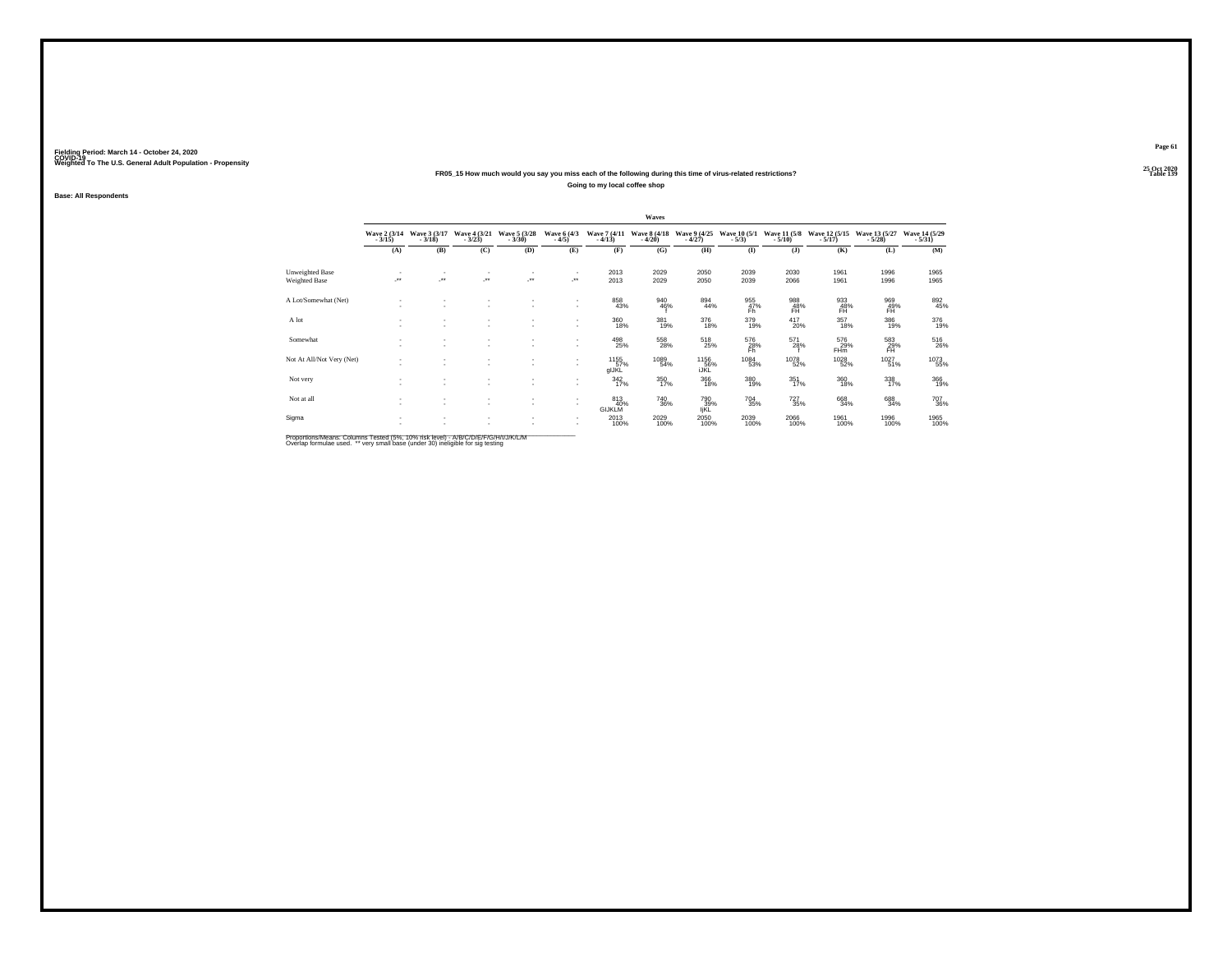### **25 Oct 2020Q22 How concerned are you about each of the following potential shortages from coronavirus (COVID-19) in the healthcare Table 142 system?**

**Summary Of Concerned**

**Base: All Respondents**

|                                                              |                            |                            |                              |                          |                        |                          | Waves                        |                              |                              |                          |                           |                           |                           |
|--------------------------------------------------------------|----------------------------|----------------------------|------------------------------|--------------------------|------------------------|--------------------------|------------------------------|------------------------------|------------------------------|--------------------------|---------------------------|---------------------------|---------------------------|
|                                                              | Wave 2 (3/14)<br>$-3/15$ ) | Wave 3 (3/17)<br>$-3/18$   | Wave 4 (3/21)<br>$-3/23$     | Wave 5 (3/28)<br>$-3/30$ | Wave 6 (4/3)<br>$-4/5$ | Wave 7 (4/11)<br>$-4/13$ | Wave 8 (4/18)<br>$-4/20$     | Wave 9 (4/25)<br>$-4/27$     | Wave 10 (5/1)<br>$-5/3)$     | Wave 11 (5/8)<br>$-5/10$ | Wave 12 (5/15)<br>$-5/17$ | Wave 13 (5/27)<br>$-5/28$ | Wave 14 (5/29)<br>$-5/31$ |
|                                                              | (A)                        | (B)                        | (C)                          | (D)                      | (E)                    | (F)                      | (G)                          | (H)                          | $($ I                        | $($ $\bf{J}$ )           | (K)                       | (L)                       | (M)                       |
| Unweighted Base                                              | 2050                       | 2019                       | 2023                         |                          |                        | 2013                     | 2029                         | 2050                         | 2039                         | 2030                     | 1961                      | 1996                      | 1965                      |
| Weighted Base                                                | 2050                       | 2019                       | 2023                         | $\cdot$                  | -**                    | 2013                     | 2029                         | 2050                         | 2039                         | 2066                     | 1961                      | 1996                      | 1965                      |
| Healthcare workers<br>(doctors, nurses,<br>supporting staff) | 1608<br>78%                | 1618<br>80%                | 1780<br>88%<br>ABGHIJKLM     |                          |                        | 1763<br>88%<br>ABgHIJKLM | 1727<br>85%<br>ABJKLM        | 1727<br>84%<br><b>ABJKLM</b> | 1691<br>83%<br><b>AbJKIM</b> | 1631<br>79%              | 1548<br>79%               | 1598<br>80%               | 1541<br>78%               |
| Hospital beds (room for<br>patients)                         | 1540<br>75%<br><b>JkLM</b> | 1554<br>77%<br><b>JKLM</b> | 1740<br>86%<br>ABFGHIJKLM    | ٠<br>÷.                  |                        | 1644<br>82%<br>ABGHIJKLM | 1593<br>79%<br><b>AIJKLM</b> | 1563<br>76%<br><b>JKLM</b>   | 1517<br>74%<br>jLm           | 1472<br>71%              | <sup>1408</sup> 72%       | 1412<br>71%               | 1396<br>71%               |
| Testing kits for COVID-19                                    | <sup>1538</sup> 75%        | 1479<br>73%                | 1660<br>82%<br><b>ABJKLM</b> | $\mathbf{r}$             |                        | 1688<br>84%<br>ABgHIJKLM | 1651<br>81%<br>ABJKLM        | 1644<br>80%<br><b>ABJKLM</b> | 1627<br>80%<br><b>ABJKLM</b> | 1530<br>74%              | 1494<br>76%<br>м          | 1478<br>74%               | <sup>1419</sup> 72%       |
| Hospital ventilators (for<br>assisted breathing)             | 1525<br>74%<br>m           | 1547<br>77%<br><b>IKLM</b> | 1738<br>86%<br>ABGHIJKLM     | $\mathbf{r}$             |                        | 1688<br>84%<br>ABGHIJKLM | 1631<br>80%<br>ABIJKLM       | 1606<br>78%<br>AJKLM         | 1561<br>77%<br><b>IKLM</b>   | 1516<br>73%              | 1420<br>72%               | 1443<br>72%               | 1398<br>71%               |
| Surgical masks and gloves                                    | 1395<br>68%                | 1424<br>71%                | 1672<br>83%<br><b>ABJKLM</b> | $\mathbf{r}$<br>$\sim$   |                        | 1692<br>84%<br>ABIJKLM   | 1671<br>82%<br>ABJKLM        | 1683<br>82%<br><b>ABJKLM</b> | 1638<br>80%<br>ABJKLM        | 1540<br>75%<br>AB        | 1508<br>77%<br>ABIM       | 1475<br>74%<br>Ab         | 1411<br>72%<br>Α          |

Proportions/Means: Columns Tested (5%, 10% risk level) - A/B/C/D/E/F/G/H/I/J/K/L/M<br>Overlap formulae used. \*\* very small base (under 30) ineligible for sig testing

**Page 62**25 Oct 2020<br>Table 142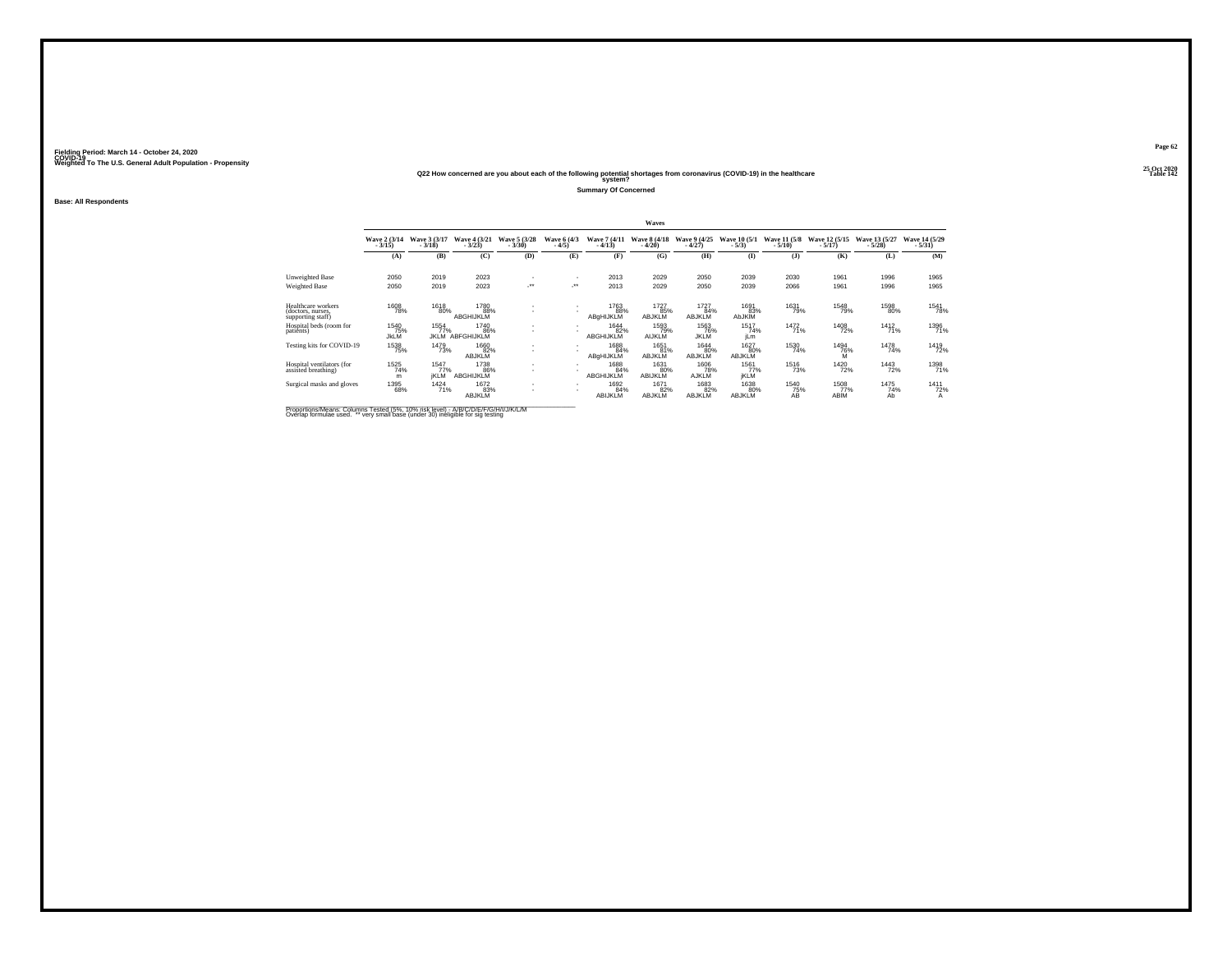### **25 Oct 2020Q22 How concerned are you about each of the following potential shortages from coronavirus (COVID-19) in the healthcare Table 143 system?**

**Summary Of Not At All / Not Very Concerned**

**Base: All Respondents**

|                                                              |                                |                               |                          |                          |                                                      |                          | Waves                              |                               |                         |                          |                             |                              |                              |
|--------------------------------------------------------------|--------------------------------|-------------------------------|--------------------------|--------------------------|------------------------------------------------------|--------------------------|------------------------------------|-------------------------------|-------------------------|--------------------------|-----------------------------|------------------------------|------------------------------|
|                                                              | Wave 2 (3/14)<br>$-3/15$       | Wave 3 (3/17)<br>$-3/18$      | Wave 4 (3/21)<br>$-3/23$ | Wave 5 (3/28)<br>$-3/30$ | Wave 6 (4/3)<br>$-4/5$                               | Wave 7 (4/11)<br>$-4/13$ | Wave 8 (4/18)<br>$-4/20$           | Wave 9 (4/25)<br>$-4/27$      | Wave 10 (5/1)<br>$-5/3$ | Wave 11 (5/8)<br>$-5/10$ | Wave 12 (5/15)<br>$-5/17$   | Wave 13 (5/27)<br>$-5/28$    | Wave 14 (5/29)<br>$-5/31$    |
|                                                              | (A)                            | (B)                           | (C)                      | (D)                      | (E)                                                  | (F)                      | (G)                                | (H)                           | $($ I                   | $($ $)$                  | (K)                         | (L)                          | (M)                          |
| Unweighted Base                                              | 2050                           | 2019                          | 2023                     | $\overline{\phantom{a}}$ | ٠                                                    | 2013                     | 2029                               | 2050                          | 2039                    | 2030                     | 1961                        | 1996                         | 1965                         |
| Weighted Base                                                | 2050                           | 2019                          | 2023                     | -**                      | -**                                                  | 2013                     | 2029                               | 2050                          | 2039                    | 2066                     | 1961                        | 1996                         | 1965                         |
| Surgical masks and<br>gloves                                 | 655<br>32%<br><b>CFGHIJKLM</b> | 595<br>29%<br><b>CFGHIJKI</b> | 351<br>17%               |                          | $\overline{\phantom{a}}$<br>$\overline{\phantom{a}}$ | 321<br>16%               | 358<br>18%                         | 367<br>18%                    | 401<br>$^{20\%}$        | 526<br>25%<br>CFGHI      | 453<br>23%<br>CFGHI         | 521<br>26%<br><b>CFGHIK</b>  | 554<br>28%<br><b>CFGHIK</b>  |
| Hospital ventilators (for<br>assisted breathing)             | 525<br>26%<br>CFGH             | $^{472}_{23\%}$<br>CFG        | 285<br>14%               |                          | $\overline{\phantom{a}}$<br>$\overline{\phantom{a}}$ | 325<br>16%               | 398<br>20%<br>CF                   | $^{444}_{22\%}$<br>CF         | 478<br>23%<br>CFG       | 550<br>27%<br>bCFGHi     | 541<br>28%<br><b>BCFGHI</b> | 553<br>28%<br><b>BCFGHI</b>  | 567<br>29%<br>aBCFGHI        |
| Testing kits for COVID-19                                    | 512<br>25%<br>CFGHI            | 540<br>27%<br>CFGHI           | 363<br>18%               |                          | $\overline{\phantom{a}}$<br>$\overline{\phantom{a}}$ | 325<br>16%               | 378<br>19%                         | $^{406}_{20\%}$               | $^{412}_{20\%}$         | 536<br>26%<br>CFGHI      | 467<br>24%<br>CFGHI         | 518<br>26%<br><b>CFGHI</b>   | 546<br>28%<br><b>CFGHIK</b>  |
| Hospital beds (room for<br>patients)                         | 510<br>25%<br>CFĞ              | 465<br>23%                    | 283<br>14%               |                          | $\overline{\phantom{a}}$<br>$\overline{\phantom{a}}$ | 369<br>$^{18\%}_{C}$     | 436<br>$\frac{21}{C}$ <sup>%</sup> | 487<br>$\frac{24}{\text{CF}}$ | 522<br>CFG              | 594<br>29%<br>ABCFGHi    | 553<br>28%<br>aBCFGH        | 584<br>29%<br><b>ABCFGHI</b> | 569<br>29%<br><b>ABCFGHi</b> |
| Healthcare workers<br>(doctors, nurses,<br>supporting staff) | $^{442}_{22\%}$<br>CFGHI       | 401<br>20%<br>CFGHi           | 243<br>12%               | $\overline{\phantom{a}}$ | $\overline{\phantom{a}}$<br>$\overline{\phantom{a}}$ | 250<br>12%               | $\frac{302}{15%}$<br>Cf            | $\frac{323}{16\%}$<br>CF      | 348<br>17%<br>CF        | 435<br>21%<br>CFGHI      | $^{413}_{21\%}$<br>CFGHI    | 398<br>20%<br>CFGHi          | $^{424}_{22\%}$<br>CFGHI     |

Proportions/Means: Columns Tested (5%, 10% risk level) - A/B/C/D/E/F/G/H/I/J/K/L/M<br>Overlap formulae used. \*\* very small base (under 30) ineligible for sig testing

**Page 63**25 Oct 2020<br>Table 143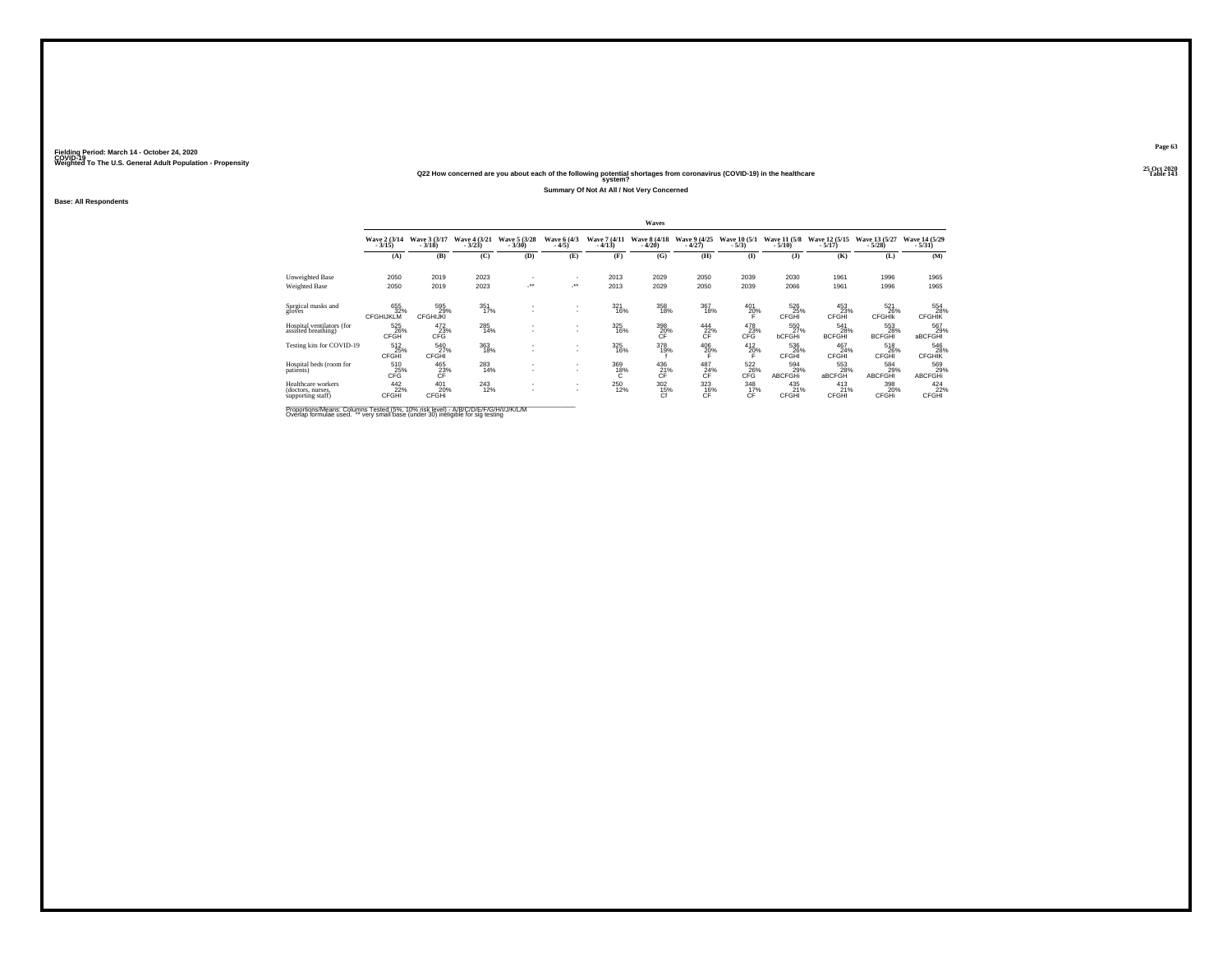### **25 Oct 2020Q22\_1 How concerned are you about each of the following potential shortages from coronavirus (COVID-19) in the healthcare Table 144 system?**

**Surgical masks and gloves**

**Base: All Respondents**

|                                        |                                |                                               |                                |                            |                                |                          | <b>Waves</b>                 |                              |                          |                               |                            |                             |                                 |
|----------------------------------------|--------------------------------|-----------------------------------------------|--------------------------------|----------------------------|--------------------------------|--------------------------|------------------------------|------------------------------|--------------------------|-------------------------------|----------------------------|-----------------------------|---------------------------------|
|                                        | Wave 2 (3/14)                  | Wave 3 (3/17)<br>$-3/18$                      | Wave 4 (3/21)<br>$-3/23$       | Wave 5 (3/28)<br>$-3/30$   | Wave 6 (4/3)<br>$-4/5)$        | Wave 7 (4/11)<br>$-4/13$ | Wave 8 (4/18)<br>$-4/20$     | Wave 9 (4/25)<br>$-4/27$     | Wave 10 (5/1)<br>$-5/3)$ | Wave 11 (5/8)<br>$-5/10$      | Wave 12 (5/15)<br>$-5/17$  | Wave 13 (5/27)<br>$-5/28$   | Wave 14 (5/29)<br>$-5/31$       |
|                                        | (A)                            | (B)                                           | (C)                            | (D)                        | (E)                            | (F)                      | (G)                          | (H)                          | $($ I                    | $($ $)$                       | (K)                        | (L)                         | (M)                             |
| Unweighted Base                        | 2050                           | 2019                                          | 2023                           |                            |                                | 2013                     | 2029                         | 2050                         | 2039                     | 2030                          | 1961                       | 1996                        | 1965                            |
| Weighted Base                          | 2050                           | 2019                                          | 2023                           | $\mathcal{L}^{\text{max}}$ | $\mathcal{L}^{\bullet\bullet}$ | 2013                     | 2029                         | 2050                         | 2039                     | 2066                          | 1961                       | 1996                        | 1965                            |
| Very/Somewhat<br>Concerned (Net)       | 1395<br>68%                    | 1424<br>71%                                   | 1672<br>83%<br><b>ABJKLM</b>   |                            |                                | 1692<br>84%<br>ABIJKLM   | 1671<br>82%<br><b>ABJKLM</b> | 1683<br>82%<br><b>ABJKLM</b> | 1638<br>80%<br>ABJKLM    | 1540<br>75%<br>ÁŘ             | 1508<br>77%<br>ABİM        | 1475<br>74%<br>Ab           | 1411<br>72%<br>A                |
| Very concerned                         | 644 31%                        | <sup>743</sup> <sub>37%</sub><br>$\mathsf{A}$ | 1089<br>54%<br><b>ABHIJKLM</b> |                            |                                | 1068<br>53%<br>ABHJKLM   | 1036<br>51%<br>ABJKLM        | 1001<br>49%<br>ABJKLM        | 1026<br>50%<br>ABJKLM    | 880<br>43%<br>AB <sub>m</sub> | 856<br>44%<br>ABM          | $\frac{815}{41\%}$<br>AB    | 773<br>39%<br>А                 |
| Somewhat concerned                     | 751<br>37%<br><b>CFGhIJkIM</b> | 682<br>34%<br>Cl                              | $^{583}_{29\%}$                |                            |                                | $624 \over 31\%$         | 635<br>31%                   | 681<br>$\frac{33}{10}$       | $^{612}_{30\%}$          | 660<br>32%                    | 652<br>33%<br>Ci           | 660<br>33%<br>Ci            | 638<br>32%<br>$\mathbf{c}$      |
| Not At All/Not Very<br>Concerned (Net) | 655<br>32%<br><b>CFGHIJKLM</b> | 595<br>29%<br><b>CFGHIJKI</b>                 | 351<br>17%                     |                            |                                | 321<br>16%               | 358<br>18%                   | 367<br>18%                   | 401<br>20%               | 526<br>25%<br>CFGHI           | 453<br>23%<br>CFGHI        | 521<br>26%<br><b>CFGHIK</b> | $^{554}_{28\%}$ CFGHIK          |
| Not very concerned                     | 393<br>19%<br><b>CFGHIJKI</b>  | $\frac{351}{17\%}$<br><b>CFGHIK</b>           | $^{231}_{11\%}$                |                            |                                | $^{215}_{11\%}$          | 235<br>12%                   | $^{213}_{10\%}$              | 258<br>13%<br>h          | 316<br>15%<br>CFGHi           | 275<br>14%<br>cFgH         | 327<br>16%<br>CFGHI         | 342/17%<br><b>CFGHIK</b>        |
| Not at all concerned                   | 262<br>13%<br>CFGHIJKL         | $^{243}_{12\%}$<br><b>CFGHIKI</b>             | <sup>120</sup> 6%              |                            | $\sim$                         | <sup>106</sup> 5%        | $^{123}_{6\%}$               | $^{155}_{\,\,\,6\%}$         | $143$ <sub>7%</sub>      | 210<br>10%<br>CFGHI           | 178<br>$\bar{9}$ %<br>CFGi | 194<br>10%<br>CFGHI         | $^{212}_{11\%}$<br><b>CFGHI</b> |
| Sigma                                  | 2050<br>100%                   | 2019<br>100%                                  | 2023<br>100%                   |                            |                                | 2013<br>100%             | 2029<br>100%                 | 2050<br>100%                 | 2039<br>100%             | 2066<br>100%                  | 1961<br>100%               | 1996<br>100%                | 1965<br>100%                    |

Proportions/Means: Columns Tested (5%, 10% risk level) - A/B/C/D/E/F/G/H/I/J/K/L/M<br>Overlap formulae used. \*\* very small base (under 30) ineligible for sig testing

**Page 64**25 Oct 2020<br>Table 144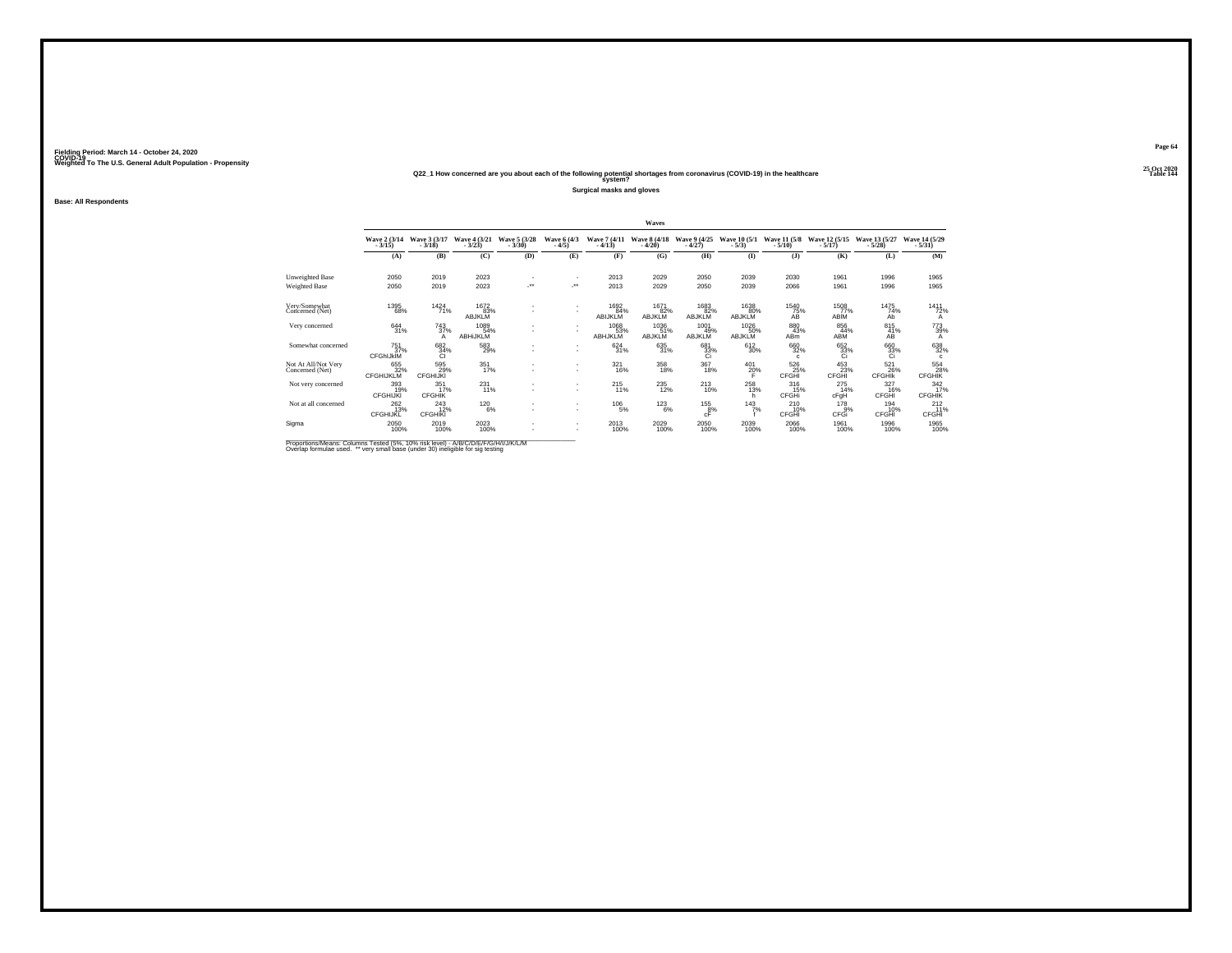### **25 Oct 2020Q22\_2 How concerned are you about each of the following potential shortages from coronavirus (COVID-19) in the healthcare Table 145 system?**

**Testing kits for COVID-19**

**Base: All Respondents**

|                                        |                            |                                     |                               |                          |                                |                          | Waves                    |                          |                          |                             |                            |                           |                                   |
|----------------------------------------|----------------------------|-------------------------------------|-------------------------------|--------------------------|--------------------------------|--------------------------|--------------------------|--------------------------|--------------------------|-----------------------------|----------------------------|---------------------------|-----------------------------------|
|                                        | Wave 2 (3/14)<br>$-3/15$ ) | Wave 3 (3/17)<br>$-3/18$            | Wave 4 (3/21)<br>$-3/23$      | Wave 5 (3/28)<br>$-3/30$ | Wave 6 (4/3)<br>$-4/5$         | Wave 7 (4/11)<br>$-4/13$ | Wave 8 (4/18)<br>$-4/20$ | Wave 9 (4/25)<br>$-4/27$ | Wave 10 (5/1)<br>$-5/3)$ | Wave 11 (5/8)<br>$-5/10$    | Wave 12 (5/15)<br>$-5/17)$ | Wave 13 (5/27)<br>$-5/28$ | Wave 14 (5/29)<br>$-5/31$         |
|                                        | (A)                        | (B)                                 | (C)                           | (D)                      | (E)                            | (F)                      | (G)                      | (H)                      | (I)                      | $($ $)$                     | (K)                        | (L)                       | (M)                               |
| Unweighted Base                        | 2050                       | 2019                                | 2023                          |                          | ٠                              | 2013                     | 2029                     | 2050                     | 2039                     | 2030                        | 1961                       | 1996                      | 1965                              |
| Weighted Base                          | 2050                       | 2019                                | 2023                          |                          | $\mathcal{L}^{\bullet\bullet}$ | 2013                     | 2029                     | 2050                     | 2039                     | 2066                        | 1961                       | 1996                      | 1965                              |
| Very/Somewhat<br>Concerned (Net)       | <sup>1538</sup> 75%        | 1479<br>73%                         | 1660<br>82%<br><b>ABJKLM</b>  |                          |                                | 1688<br>84%<br>ABgHIJKLM | 1651<br>81%<br>ABJKLM    | 1644<br>80%<br>ABJKLM    | 1627<br>80%<br>ABJKLM    | 1530<br>74%                 | 1494<br>76%                | 1478<br>74%               | 1419<br>72%                       |
| Very concerned                         | 834<br>41%                 | 828<br>41%                          | 1009<br>50%<br>ABJKLM         |                          |                                | 1076<br>53%<br>ABcgJKLM  | 1018<br>50%<br>ABJKLM    | 1045<br>51%<br>ABJKLM    | 1045<br>51%<br>ABJKLM    | 881<br>43%                  | 900<br>46%<br>ABLM         | $\substack{802 \\ 40\%}$  | 799<br>41%                        |
| Somewhat concerned                     | 704<br>34%<br>FgHIK        | 651<br>32%                          | 651<br>32%                    |                          | ٠<br>٠                         | 612<br>30%               | 633<br>31%               | 599<br>29%               | 581<br>29%               | 649<br>31%                  | 594<br>30%                 | 675<br>34%<br>fHIK        | 620 32%                           |
| Not At All/Not Very<br>Concerned (Net) | 512<br>25%<br>CFGHI        | 540<br>27%<br>CFGHI                 | 363<br>18%                    |                          | ٠<br>٠                         | 325<br>16%               | 378<br>19%               | 406<br>20%               | 412<br>20%               | 536<br>26%<br>CFGHI         | 467<br>24%<br>CFGHI        | 518<br>26%<br>CFGHI       | 546<br>28%<br>CFGHIK              |
| Not very concerned                     | 309<br>15%<br>CFGH         | $\frac{343}{17\%}$<br><b>CFGHIK</b> | <sup>250</sup> <sub>12%</sub> |                          | ٠<br>٠                         | $^{203}_{10\%}$          | $^{242}_{12\%}$          | $^{241}_{12\%}$          | $^{264}_{13\%}$          | $\frac{345}{17\%}$<br>CFGHI | 280<br>14%<br>Fgh          | 306<br>15%<br>CFGHi       | 314<br>16%<br><b>CFGHI</b>        |
| Not at all concerned                   | $^{203}_{10\%}$<br>CFGhi   | 198<br>10%<br>CFGI                  | $^{113}_{6\%}$                |                          | ٠<br>٠                         | $^{122}_{6\%}$           | $^{136}_{7\%}$           | 164<br>$8%$              | 149/7%<br>$\mathbf{c}$   | 192<br>$-9%$<br>CFGi        | 187<br>10%<br>CFGI         | 212<br>11%<br>CFGHI       | $^{231}_{12\%}$<br><b>CFGHIJK</b> |
| Sigma                                  | $^{2050}_{100\%}$          | 2019<br>100%                        | $^{2023}_{100\%}$             |                          | ٠<br>٠                         | 2013<br>100%             | 2029<br>100%             | 2050<br>100%             | $^{2039}_{100\%}$        | 2066<br>100%                | 1961<br>100%               | 1996<br>100%              | 1965<br>100%                      |

Proportions/Means: Columns Tested (5%, 10% risk level) - A/B/C/D/E/F/G/H/I/J/K/L/M<br>Overlap formulae used. \*\* very small base (under 30) ineligible for sig testing

**Page 65**25 Oct 2020<br>Table 145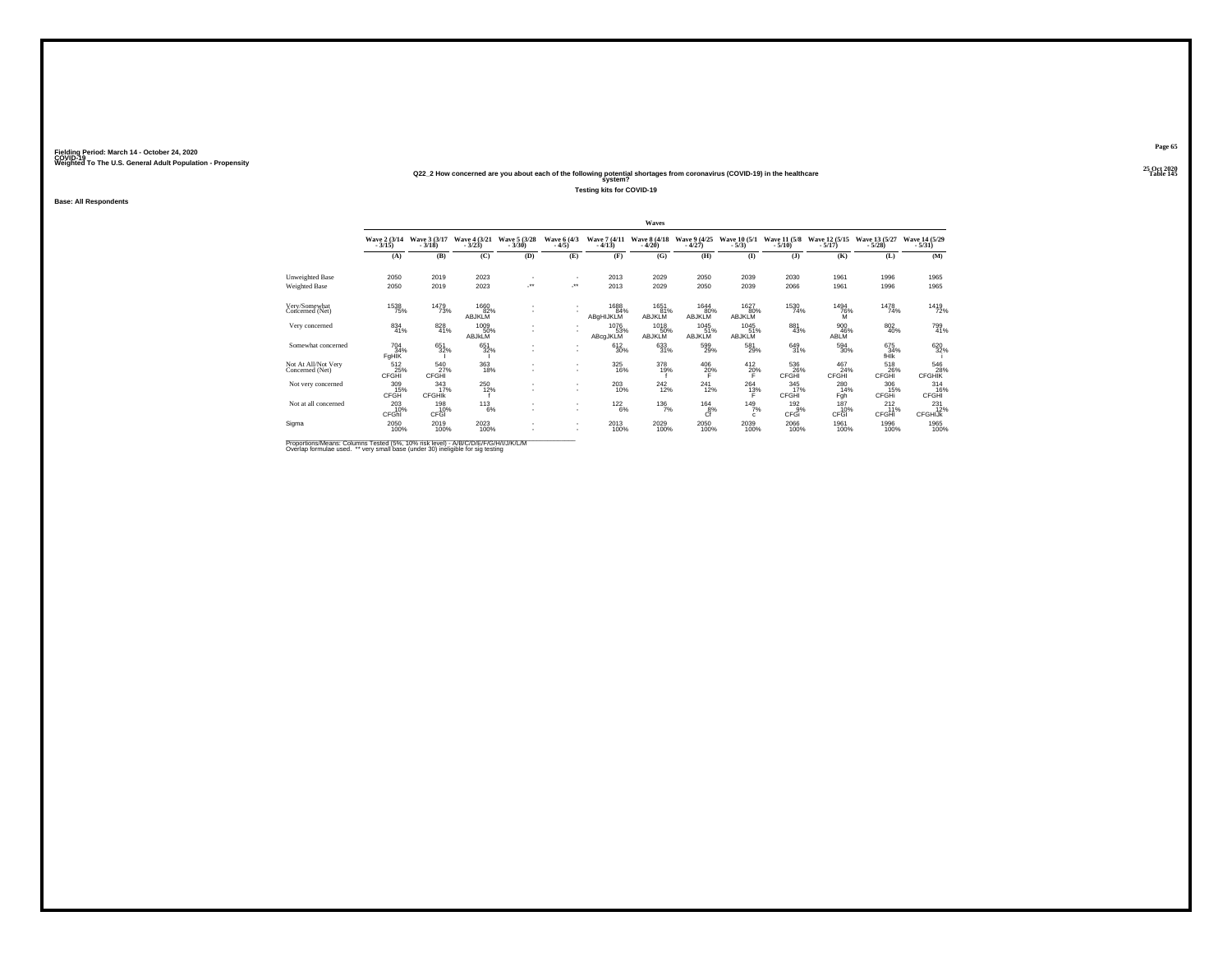### **25 Oct 2020Q22\_3 How concerned are you about each of the following potential shortages from coronavirus (COVID-19) in the healthcare Table 146 system?**

**Hospital beds (room for patients)**

**Base: All Respondents**

|                                        |                            |                                 |                                 |                          |                        |                          | Waves                        |                              |                                 |                                   |                                 |                               |                                  |
|----------------------------------------|----------------------------|---------------------------------|---------------------------------|--------------------------|------------------------|--------------------------|------------------------------|------------------------------|---------------------------------|-----------------------------------|---------------------------------|-------------------------------|----------------------------------|
|                                        | Wave 2 (3/14)<br>$-3/15$ ) | Wave 3 (3/17)<br>$-3/18$        | Wave 4 (3/21)<br>$-3/23$        | Wave 5 (3/28)<br>$-3/30$ | Wave 6 (4/3)<br>$-4/5$ | Wave 7 (4/11)<br>$-4/13$ | Wave 8 (4/18)<br>$-4/20$     | Wave 9 (4/25)<br>$-4/27$     | Wave 10 (5/1)<br>$-5/3)$        | Wave 11 (5/8)<br>$-5/10$          | Wave 12 (5/15)<br>$-5/17$       | Wave 13 (5/27)<br>$-5/28$     | Wave 14 (5/29)<br>$-5/31)$       |
|                                        | (A)                        | (B)                             | (C)                             | (D)                      | (E)                    | (F)                      | (G)                          | (H)                          | $($ I                           | (3)                               | (K)                             | (L)                           | (M)                              |
| Unweighted Base                        | 2050                       | 2019                            | 2023                            |                          | ٠                      | 2013                     | 2029                         | 2050                         | 2039                            | 2030                              | 1961                            | 1996                          | 1965                             |
| Weighted Base                          | 2050                       | 2019                            | 2023                            | J.                       | 59                     | 2013                     | 2029                         | 2050                         | 2039                            | 2066                              | 1961                            | 1996                          | 1965                             |
| Very/Somewhat<br>Concerned (Net)       | 1540<br>75%<br><b>JkLM</b> | 1554<br>77%<br>JKI M            | 1740<br>86%<br>ABFGHIJKLM       |                          | ٠                      | 1644<br>82%<br>ABGHIJKLM | 1593<br>79%<br><b>AIJKLM</b> | 1563<br>76%<br><b>JKLM</b>   | 1517<br>74%<br>jLm              | 1472<br>71%                       | 1408<br>72%                     | 1412<br>71%                   | 1396<br>71%                      |
| Very concerned                         | <sup>766</sup> 37%         | 857<br>42%                      | 1075<br>53%<br>AJKLM ABFGHIJKLM |                          | ٠                      | 959<br>48%<br>ABGHIJKLM  | 882<br>43%<br><b>AIJKLM</b>  | 854<br>42%<br><b>AJKLM</b>   | $\substack{806 \\ 40\%}$<br>jim | <sup>742</sup> <sub>36%</sub>     | <sup>722</sup> <sub>37%</sub>   | <sup>718</sup> <sub>36%</sub> | $^{711}_{36\%}$                  |
| Somewhat concerned                     | 774<br>38%<br>Cfh          | 697<br>35%                      | 665<br>33%                      | $\overline{\phantom{a}}$ | ٠<br>٠                 | 685<br>34%               | $^{712}_{35\%}$              | 709<br>35%                   | $^{711}_{35\%}$                 | $^{731}_{35\%}$                   | 686<br>35%                      | 695%                          | 686<br>35%                       |
| Not At All/Not Very<br>Concerned (Net) | 510<br>CFG                 | 465<br>$\frac{23}{\text{CF}}$ % | 283<br>14%                      |                          | ٠<br>٠                 | 369<br>18%<br>c          | 436<br>21%<br>ĈΕ             | 487<br>24%                   | 522<br>26%<br>CFG               | 594<br>29%<br>ABCFGHi             | 553<br>28%<br>aBCFGH            | 584<br>29%<br><b>ABCFGHI</b>  | 569<br>ABCFGHi                   |
| Not very concerned                     | $^{301}_{15\%}$<br>C       | $^{282}_{14\%}$<br>C            | 196<br>10%                      |                          | ٠<br>٠                 | 255<br>13%<br>c          | 287<br>14%<br>С              | $\frac{308}{15\%}$<br>Cf     | $\frac{342}{17\%}$<br>bCFq      | $^{402}_{19\%}$<br><b>ABCFGHi</b> | $334 \over 17\%$<br><b>BCFg</b> | 349/17%<br>aBCFGh             | 340 17%<br>aBCFG                 |
| Not at all concerned                   | 209 10%<br>CFG             | $^{183}_{\substack{9\%}}$       | $^{86}_{4\%}$                   |                          | ٠<br>٠                 | $^{114}_{6\%}$           | $^{148}Z^{\%}$<br>Ćf         | 178<br>$c_F^{\frac{3}{2}\%}$ | 180<br>$c_F^{\tilde{g}\%}$      | 192<br>$\overline{9}$ %<br>CFq    | 219<br>11%<br>bCFGHi            | 235<br><b>BCFGHIJ</b>         | $^{228}_{12\%}$<br><b>BCFGHI</b> |
| Sigma                                  | 2050<br>100%               | 2019<br>100%                    | 2023<br>100%                    |                          | ٠<br>٠                 | 2013<br>100%             | $^{2029}_{100\%}$            | $^{2050}_{100\%}$            | 2039<br>100%                    | 2066<br>100%                      | 1961<br>100%                    | 1996<br>100%                  | 1965<br>100%                     |

Proportions/Means: Columns Tested (5%, 10% risk level) - A/B/C/D/E/F/G/H/I/J/K/L/M<br>Overlap formulae used. \*\* very small base (under 30) ineligible for sig testing

**Page 66**25 Oct 2020<br>Table 146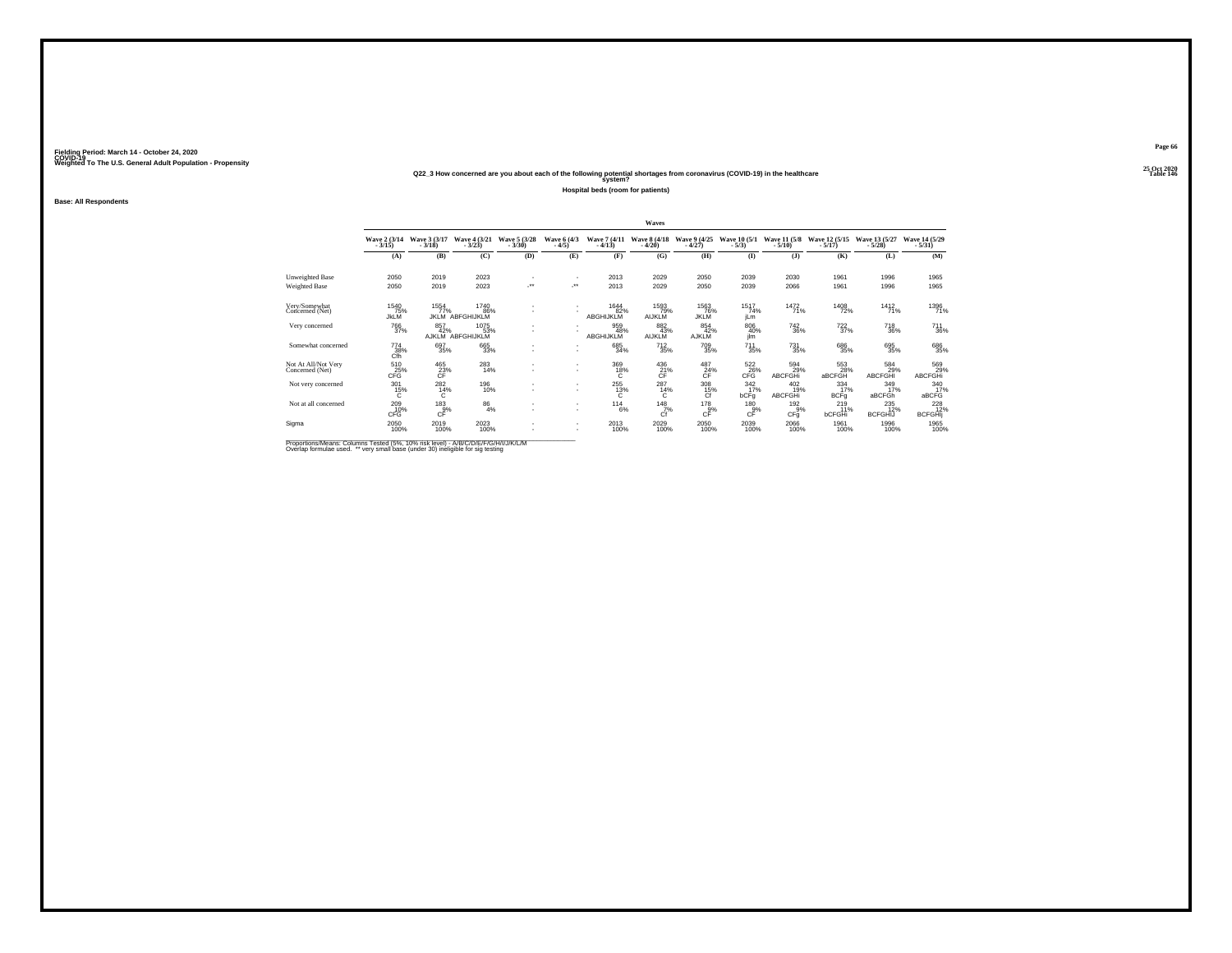### **25 Oct 2020Q22\_4 How concerned are you about each of the following potential shortages from coronavirus (COVID-19) in the healthcare Table 147 system?**

**Hospital ventilators (for assisted breathing)**

**Base: All Respondents**

|                                        |                                 |                                       |                              |                          |                        |                          | Waves                           |                          |                               |                                 |                             |                                    |                                   |
|----------------------------------------|---------------------------------|---------------------------------------|------------------------------|--------------------------|------------------------|--------------------------|---------------------------------|--------------------------|-------------------------------|---------------------------------|-----------------------------|------------------------------------|-----------------------------------|
|                                        | Wave 2 (3/14)<br>$-3/15$        | Wave 3 (3/17)<br>$-3/18$              | Wave 4 (3/21)<br>$-3/23$     | Wave 5 (3/28)<br>$-3/30$ | Wave 6 (4/3)<br>$-4/5$ | Wave 7 (4/11)<br>$-4/13$ | <b>Wave 8 (4/18)</b><br>$-4/20$ | Wave 9 (4/25)<br>$-4/27$ | Wave 10 (5/1)<br>$-5/3$       | Wave 11 (5/8)<br>$-5/10$        | Wave 12 (5/15)<br>$-5/17$   | Wave 13 (5/27)<br>$-5/28$          | Wave 14 (5/29)<br>$-5/31$         |
|                                        | (A)                             | (B)                                   | (C)                          | (D)                      | (E)                    | (F)                      | (G)                             | (H)                      | $($ I                         | (1)                             | (K)                         | (L)                                | (M)                               |
| Unweighted Base<br>Weighted Base       | 2050<br>2050                    | 2019<br>2019                          | 2023<br>2023                 |                          | $\cdot$                | 2013<br>2013             | 2029<br>2029                    | 2050<br>2050             | 2039<br>2039                  | 2030<br>2066                    | 1961<br>1961                | 1996<br>1996                       | 1965<br>1965                      |
| Very/Somewhat<br>Concerned (Net)       | 1525<br>74%<br>m                | 1547<br>77%<br><b>IKLM</b>            | 1738<br>86%<br>ABGHIJKLM     |                          |                        | 1688<br>84%<br>ABGHIJKLM | 1631<br>80%<br>ABIJKLM          | 1606<br>AJKLM            | 1561<br>77%<br><b>İKLM</b>    | 1516<br>73%                     | 1420<br>72%                 | 1443<br>72%                        | 1398<br>71%                       |
| Very concerned                         | <sup>738</sup> 36%              | 842%                                  | 1151<br>57%<br>Am ABFGHIJKLM |                          |                        | 1047<br>52%<br>ABGHIJKLM | 961<br>47%<br>ABJKLM            | 925 45%<br>AbJKLM        | 922<br>45%<br>AbJKLM          | 847<br>41%<br>А                 | 783<br>40%<br>a             | 777<br>39%                         | <sup>745</sup> 38%                |
| Somewhat concerned                     | 787<br>38%<br><b>bCFGHIJKLM</b> | $\frac{705}{35\%}$                    | 586<br>29%                   |                          | $\sim$                 | 641<br>32%               | 670<br>33%<br>C                 | $\frac{682}{33}\%$       | 639<br>31%                    | 670<br>32%<br>$\mathfrak{g}$    | 637<br>32%<br>$\mathbf{C}$  | 666<br>33%<br>C                    | $\overset{653}{\phantom{1}33\%}}$ |
| Not At All/Not Very<br>Concerned (Net) | 525<br>26%<br>CFGH              | 472<br>23%<br>CFG                     | 285<br>14%                   |                          | $\sim$                 | 325<br>16%               | 398<br>$\frac{20}{\text{CF}}$ % | 444<br>$22\%$            | 478<br>23%<br>CFG             | 550<br>27%<br>bCFGHi            | 541<br>28%<br><b>BCFGHI</b> | 553<br>28%<br><b>BCFGHI</b>        | 567<br>29%<br>aBCFGHI             |
| Not very concerned                     | $\frac{322}{16\%}$<br>CFGH      | 280<br>14%<br>CF                      | $^{189}_{9\%}$               |                          |                        | 220 11%                  | $^{242}_{12\%}$<br>C            | 259<br>13%<br>C.         | 310<br>15%<br>CFGh            | 336<br>16%<br><b>bCFGH</b>      | 316%<br>CFGH                | $\frac{347}{17\%}$<br><b>BCFGH</b> | 327/17%<br><b>bCFGH</b>           |
| Not at all concerned                   | $^{203}_{10\%}$<br>CFG          | $^{192}_{\substack{9\%\\ \text{CF}}}$ | $^{96}_{5\%}$                |                          | $\sim$                 | $^{106}_{-5\%}$          | $^{\rm 156}_{\rm cF}$           | 185<br>$c_F^{\alpha}$    | 169<br>$c_F^{\overline{8}\%}$ | 214<br>10%<br>CFGI <sup>1</sup> | 225<br>11%<br>CFGHI         | 205<br>10%<br>CFGI                 | 239<br>12%<br>aBCFGHI             |
| Sigma                                  | 2050<br>100%                    | 2019<br>100%                          | 2023<br>100%                 |                          | $\sim$                 | 2013<br>100%             | 2029<br>100%                    | 2050<br>100%             | 2039<br>100%                  | 2066<br>100%                    | 1961<br>100%                | 1996<br>100%                       | 1965<br>100%                      |

Proportions/Means: Columns Tested (5%, 10% risk level) - A/B/C/D/E/F/G/H/I/J/K/L/M<br>Overlap formulae used. \*\* very small base (under 30) ineligible for sig testing

**Page 67**25 Oct 2020<br>Table 147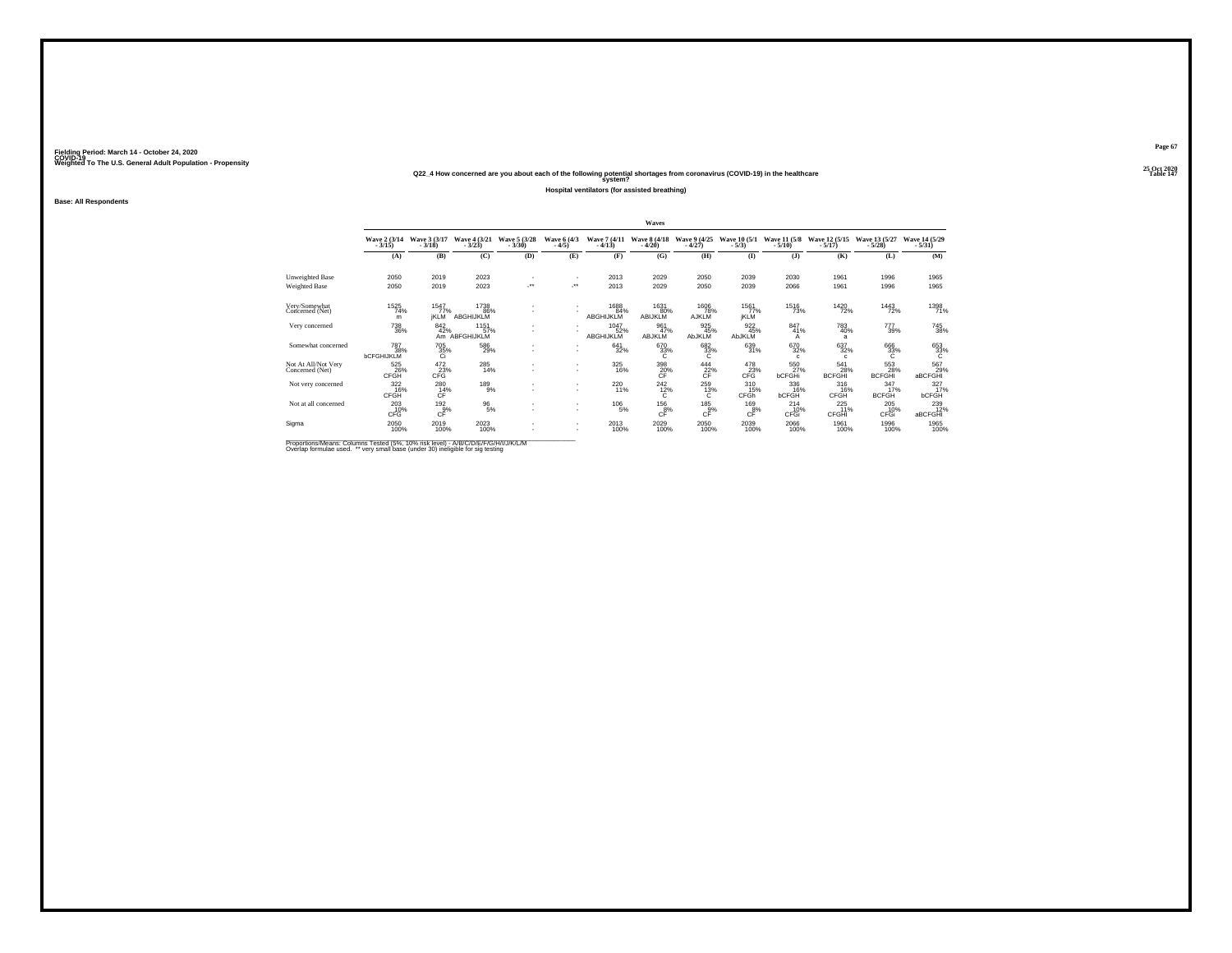### **25 Oct 2020Q22\_5 How concerned are you about each of the following potential shortages from coronavirus (COVID-19) in the healthcare Table 148 system?**

#### **Healthcare workers (doctors, nurses, supporting staff)**

**Base: All Respondents**

|                                        |                                        |                            |                                 |                                |                            |                          | Waves                    |                              |                              |                          |                           |                            |                            |
|----------------------------------------|----------------------------------------|----------------------------|---------------------------------|--------------------------------|----------------------------|--------------------------|--------------------------|------------------------------|------------------------------|--------------------------|---------------------------|----------------------------|----------------------------|
|                                        | Wave 2 (3/14)<br>$-3/15$ )             | Wave 3 (3/17)<br>$-3/18$   | Wave 4 (3/21)<br>$-3/23$        | Wave 5 (3/28)<br>$-3/30$       | Wave 6 (4/3)<br>$-4/5$     | Wave 7 (4/11)<br>$-4/13$ | Wave 8 (4/18)<br>$-4/20$ | Wave 9 (4/25)<br>$-4/27$     | Wave 10 (5/1)<br>$-5/3$      | Wave 11 (5/8)<br>$-5/10$ | Wave 12 (5/15)<br>$-5/17$ | Wave 13 (5/27)<br>$-5/28$  | Wave 14 (5/29)<br>$-5/31)$ |
|                                        | (A)                                    | (B)                        | (C)                             | (D)                            | (E)                        | (F)                      | (G)                      | (H)                          | (I)                          | $($ J $)$                | (K)                       | (L)                        | (M)                        |
| Unweighted Base                        | 2050                                   | 2019                       | 2023                            |                                | $\sim$                     | 2013                     | 2029                     | 2050                         | 2039                         | 2030                     | 1961                      | 1996                       | 1965                       |
| Weighted Base                          | 2050                                   | 2019                       | 2023                            | $\mathcal{L}^{\bullet\bullet}$ | $\mathcal{L}^{\text{max}}$ | 2013                     | 2029                     | 2050                         | 2039                         | 2066                     | 1961                      | 1996                       | 1965                       |
| Very/Somewhat<br>Concerned (Net)       | 1608<br>78%                            | 1618<br>80%                | 1780<br>88%<br><b>ABGHIJKLM</b> |                                |                            | 1763<br>88%<br>ABgHIJKLM | 1727<br>85%<br>ABJKLM    | 1727<br>84%<br><b>ABJKLM</b> | 1691<br>83%<br>AbJKIM        | 1631<br>79%              | 1548<br>79%               | 1598<br>80%                | 1541<br>78%                |
| Very concerned                         | 863<br>42%                             | 940<br>47%<br>А            | 1186<br>59%<br>ABghIJKLM        | ٠                              |                            | 1139<br>57%<br>ABIJKLM   | 1123<br>ABJKLM           | 1127<br>55%<br>ABJKLM        | 1075<br>53%<br><b>ABJKLM</b> | 977%<br>Α                | 936<br>48%<br>А           | 955<br>48%<br>A            | 907<br>46%<br>A            |
| Somewhat concerned                     | <sup>745</sup> 36%<br><b>CFGHIJKLM</b> | 678<br>34%<br>CGHi         | 595<br>29%                      |                                | $\overline{\phantom{a}}$   | 623<br>31%               | 605<br>30%               | $^{600}_{29\%}$              | $^{616}_{30\%}$              | 655<br>32%               | 612/31%                   | $\substack{643 \\ 32\%}$   | 634<br>32%                 |
| Not At All/Not Very<br>Concerned (Net) | 442<br>22%<br>CFGHI                    | 401<br>20%<br><b>CFGHi</b> | $^{243}_{12\%}$                 |                                | $\sim$                     | 250<br>12%               | 302<br>15%<br>ĈŤ         | 323<br>$C_F^{16}$            | 348<br>17%<br>ĆÊ             | 435<br>21%<br>CFGHI      | 413<br>21%<br>CFGHI       | 398<br>20%<br><b>CFGHi</b> | $\frac{424}{22\%}$ CFGHI   |
| Not very concerned                     | 259<br>13%<br>CFGH                     | $^{235}_{12\%}$<br>CFq     | $^{162}_{8\%}$                  |                                |                            | $^{149}_{7\%}$           | 189 <sub>9%</sub>        | 198<br>10%                   | 223<br>CF                    | $^{264}_{13\%}$<br>CFGH  | $^{254}_{13\%}$<br>CFGH   | $^{229}_{11\%}$<br>CFq     | $^{254}_{13\%}$<br>CFGH    |
| Not at all concerned                   | $^{183}_{.9\%}$<br>CFGHI               | $^{166}_{-8\%}$<br>CFGHI   | $^{81}_{4\%}$                   |                                | $\overline{\phantom{a}}$   | $^{102}_{-5\%}$          | $^{113}_{6\%}$<br>c.     | $^{125}_{6\%}$               | $^{125}_{6\%}$               | 171<br>8%<br>CFGHI       | 160<br>8%<br>CFGHi        | 168<br>8%<br>CFGHI         | 170 9%<br>CFGHĪ            |
| Sigma                                  | $^{2050}_{100\%}$                      | 2019<br>100%               | $^{2023}_{100\%}$               |                                | $\overline{\phantom{a}}$   | 2013<br>100%             | 2029<br>100%             | 2050<br>100%                 | 2039<br>100%                 | 2066<br>100%             | 1961<br>100%              | 1996<br>100%               | 1965<br>100%               |

Proportions/Means: Columns Tested (5%, 10% risk level) - A/B/C/D/E/F/G/H/I/J/K/L/M<br>Overlap formulae used. \*\* very small base (under 30) ineligible for sig testing

**Page 68**25 Oct 2020<br>Table 148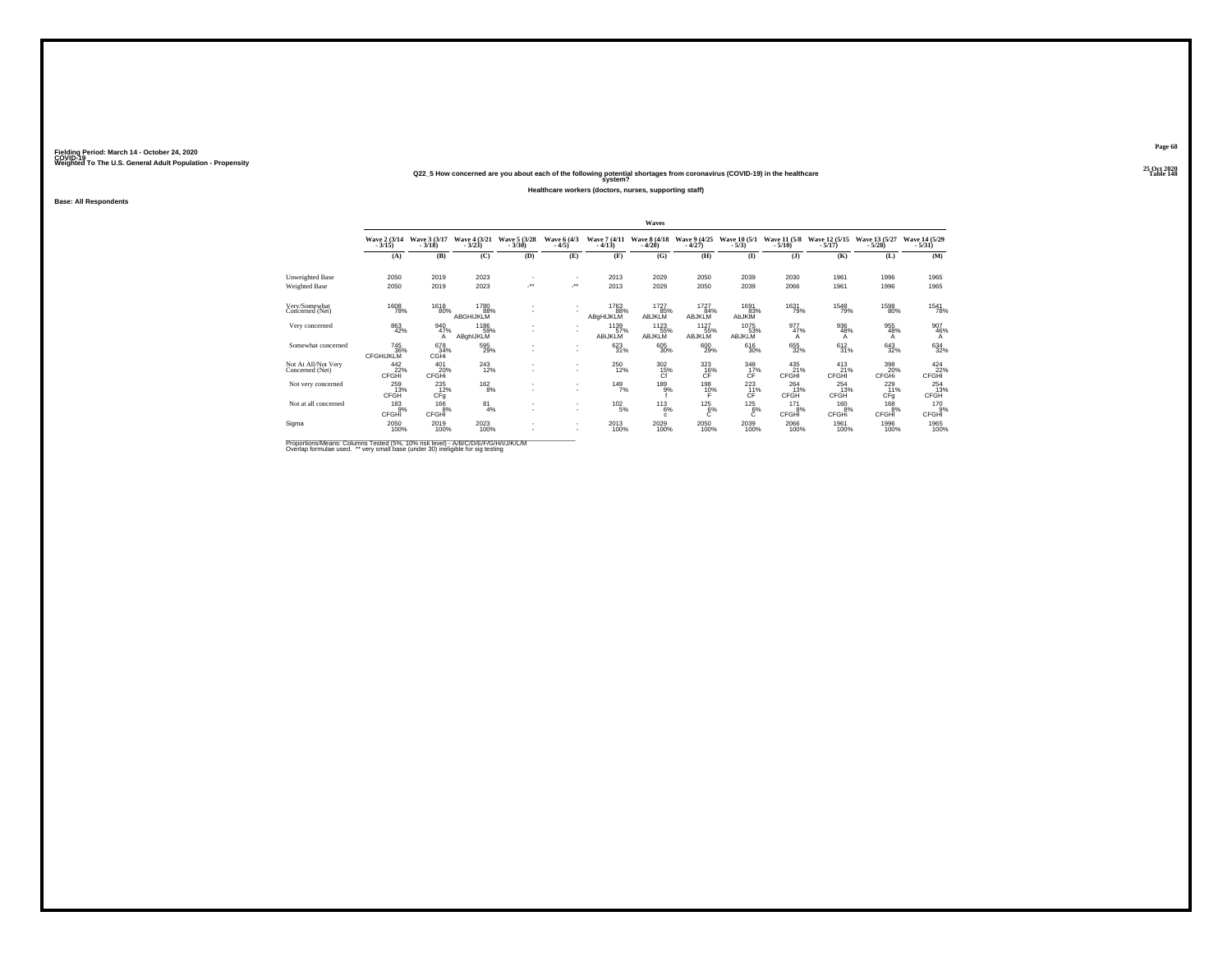### **25 Oct 2020FR11 How concerned are you about you or your loved one's risk of being exposed to coronavirus when you leave your home Table 149 for essential errands during stay-home orders?**

**Fielding Period: March 14 - October 24, 2020 COVID-19 Weighted To The U.S. General Adult Population - Propensity**

**Base: All Respondents**

|                                        |                         |                                    |                               |               |                          |                          | Waves                    |                            |                           |                          |                           |                           |                              |
|----------------------------------------|-------------------------|------------------------------------|-------------------------------|---------------|--------------------------|--------------------------|--------------------------|----------------------------|---------------------------|--------------------------|---------------------------|---------------------------|------------------------------|
|                                        | Wave 2 (3/14)           | Wave 3 (3/17)<br>$-3/18$           | Wave 4 (3/21)<br>$-3/23$      | Wave 5 (3/28) | Wave 6 (4/3)<br>$-4/5$   | Wave 7 (4/11)<br>$-4/13$ | Wave 8 (4/18)<br>$-4/20$ | Wave 9 (4/25)<br>$-4/27$   | Wave 10 (5/1)<br>$-5/3$ ) | Wave 11 (5/8)<br>$-5/10$ | Wave 12 (5/15)<br>$-5/17$ | Wave 13 (5/27)<br>$-5/28$ | Wave 14 (5/29)<br>$-5/31$    |
|                                        | (A)                     | (B)                                | (C)                           | (D)           | (E)                      | (F)                      | (G)                      | (H)                        | $($ I                     | $($ J $)$                | (K)                       | (L)                       | (M)                          |
| Unweighted Base                        | ٠                       |                                    |                               |               |                          |                          | $\sim$                   | 2050                       | 2039                      | 2030                     | 1961                      | 1996                      | 1965                         |
| <b>Weighted Base</b>                   | $\mathcal{F}^{\bullet}$ |                                    | ÷                             | $\cdot$       | $\cdot$                  | $\cdot$                  | 59                       | 2050                       | 2039                      | 2066                     | 1961                      | 1996                      | 1965                         |
| Very/Somewhat<br>Concerned (Net)       | ٠                       | $\overline{\phantom{a}}$           | $\overline{\phantom{a}}$      | ٠             |                          |                          | ٠                        | 1646<br>80%<br><b>JKLM</b> | 1632 80%<br><b>JkLM</b>   | <sup>1543</sup> 75%      | 1510<br>77%               | 1528<br>77%               | 1498<br>76%                  |
| Very concerned                         | ٠                       | ٠                                  | ٠<br>$\sim$                   | ٠             |                          |                          | х.                       | 856<br>42%<br>JKLM         | 808<br>40%<br>jL          | 742<br>36%               | 719<br>37%                | 706<br>35%                | $\substack{735 \\ 37\%}$     |
| Somewhat concerned                     |                         | ٠<br>$\sim$                        | $\sim$<br>$\sim$              | ٠<br>٠        |                          |                          | ٠                        | $^{789}_{39\%}$            | $\frac{823}{40\%}$        | 801<br>39%               | $^{792}_{40\%}$           | $\frac{822}{41\%}$        | <sup>764</sup> 39%           |
| Not At All/Not Very<br>Concerned (Net) | ٠                       | $\sim$<br>$\overline{\phantom{a}}$ | $\sim$<br>$\sim$              | ٠<br>٠        |                          |                          | ٠                        | $^{404}_{20\%}$            | $^{407}_{20\%}$           | $^{523}_{25\%}$          | $^{451}_{23\%}$           | $^{468}_{23\%}$           | $^{467}_{24\%}$              |
| Not very concerned                     | ٠                       | ٠<br>$\overline{\phantom{a}}$      | ٠<br>$\overline{\phantom{a}}$ | ٠<br>٠        |                          |                          | ٠                        | 281<br>14%                 | 289<br>14%                | 354<br>17%<br>ĤI         | 327<br>17%<br>Hi          | 336<br>17%<br>Ηì          | $^{294}_{15\%}$              |
| Not at all concerned                   | ٠<br>٠                  | ٠<br>$\sim$                        | ٠<br>$\sim$                   | ٠<br>٠        |                          |                          | ٠                        | $^{123}_{6\%}$             | $^{118}_{6\%}$            | $^{169}_{8\%}$<br>Hlk    | $^{123}_{6\%}$            | 132/7%                    | $^{173}_{9%}$<br><b>HIKL</b> |
| Sigma                                  | ٠                       | $\sim$                             | $\sim$<br>٠                   | ٠<br>٠        | $\overline{\phantom{a}}$ |                          | ٠<br>$\sim$              | 2050<br>100%               | 2039<br>100%              | 2066<br>100%             | 1961<br>100%              | 1996<br>100%              | 1965<br>100%                 |

Proportions/Means: Columns Tested (5%, 10% risk level) - A/B/C/D/E/F/G/H/I/J/K/L/M<br>Overlap formulae used. \*\* very small base (under 30) ineligible for sig testing

**Page 69**25 Oct 2020<br>Table 149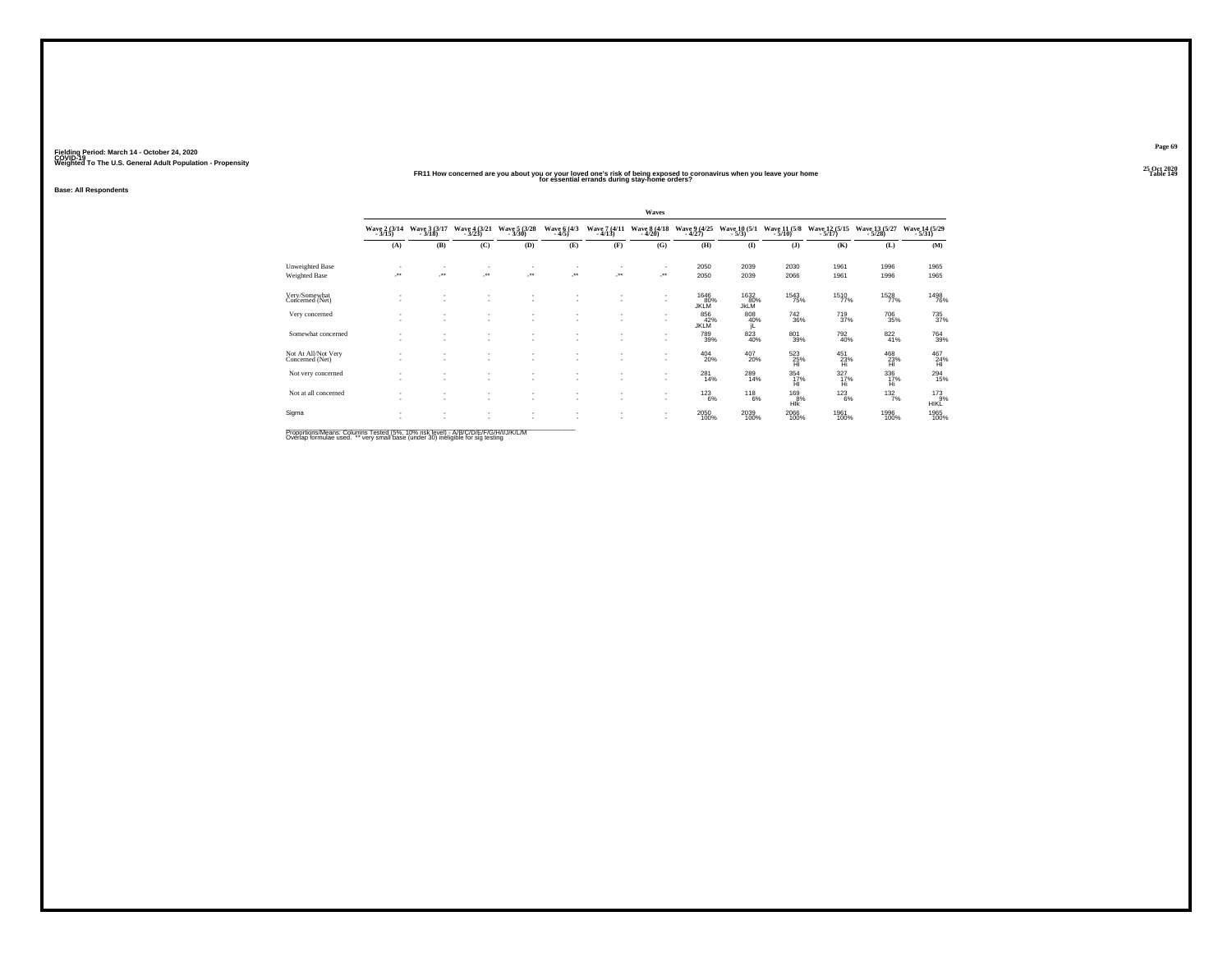**Base: All Respondents (Variable Bases)**

**25 Oct 2020FR12 How concerned are you about the following situations, as it relates to the risk of you/your loved ones being exposed to, or accidentally Table 150 exposing others to coronavirus?**

**Summary Of Very/Somewhat Concerned**

|                                                                                              |                          |                                    |                          |                          |                               |                                 | Waves                    |                          |                             |                          |                           |                           |                           |
|----------------------------------------------------------------------------------------------|--------------------------|------------------------------------|--------------------------|--------------------------|-------------------------------|---------------------------------|--------------------------|--------------------------|-----------------------------|--------------------------|---------------------------|---------------------------|---------------------------|
|                                                                                              | Wave 2 (3/14)<br>$-3/15$ | Wave 3 (3/17)<br>$-3/18$           | Wave 4 (3/21)<br>$-3/23$ | Wave 5 (3/28)<br>$-3/30$ | Wave 6 (4/3)<br>$-4/5$        | <b>Wave 7 (4/11)</b><br>$-4/13$ | Wave 8 (4/18)<br>$-4/20$ | Wave 9 (4/25)<br>$-4/27$ | Wave 10 (5/1)<br>$-5/3$     | Wave 11 (5/8)<br>$-5/10$ | Wave 12 (5/15)<br>$-5/17$ | Wave 13 (5/27)<br>$-5/28$ | Wave 14 (5/29)<br>$-5/31$ |
|                                                                                              | (A)                      | (B)                                | (C)                      | (D)                      | (E)                           | (F)                             | (G)                      | (H)                      | $\bf (I)$                   | (3)                      | (K)                       | (L)                       | (M)                       |
|                                                                                              |                          |                                    |                          |                          |                               |                                 |                          |                          |                             |                          |                           |                           |                           |
| Leaving my home to go to<br>non-essential businesses<br>(e.g., bars, hair dressers,<br>etc.) | <b>1999</b>              |                                    | $\sim$                   | ۰                        | ۰                             |                                 | <b>A</b>                 | <sup>1387</sup> 68%      | 1441<br>71%<br>hJkLM        | 1345<br>65%              | 1317<br>67%               | <sup>1327</sup> 66%       | 1296<br>66%               |
| Returning to my normal<br>activities in public (e.g.,<br>public transit, socializing)        | $\sim$                   |                                    | $\mathbf{r}$<br>$\sim$   | ٠<br>٠                   | ٠<br>$\sim$                   |                                 | $\sim$                   | <sup>1504</sup> 73%<br>M | 1521<br>75%<br>iM           | $1471$<br>$71%$          | 1421<br>72%<br>m          | 1470<br>74%<br>M          | 1362<br>69%               |
| Taking my first flight                                                                       | $\sim$                   | $\overline{\phantom{a}}$           | $\mathbf{r}$<br>$\sim$   | $\mathbf{r}$<br>٠        | ٠<br>٠                        |                                 | <b>A</b>                 | 1344<br>66%              | 1498<br>73%<br><b>HJKLM</b> | 1414<br>68%              | 1353<br>69%               | 1332<br>67%               | 1374<br>70%<br>Hl         |
| My kids going back to<br>school for the first time                                           | $\sim$                   | $\sim$<br>$\overline{\phantom{a}}$ | $\mathbf{r}$<br>$\sim$   | ٠<br>٠                   | ٠<br>٠                        |                                 | <b>A</b>                 | 771<br>66%<br>JL         | <sup>780</sup> 66%<br>JĿ.   | 689<br>60%               | <sup>721</sup> 62%        | 649<br>59%                | 698<br>63%                |
| Going back to the office                                                                     | $\sim$                   | $\mathbf{r}$                       | $\mathbf{r}$<br>٠        | ٠<br>٠                   | ٠<br>$\overline{\phantom{a}}$ | $\sim$                          | <b>A</b>                 | 777<br>63%               | 76765%<br>Lm                | 747<br>61%               | 674<br>61%                | 612 <sub>9%</sub>         | 647<br>60%                |
|                                                                                              |                          |                                    |                          |                          |                               |                                 |                          |                          |                             |                          |                           |                           |                           |

Proportions/Means: Columns Tested (5%, 10% risk level) - A/B/C/D/E/F/G/H/I/J/K/L/M<br>Overlap formulae used. \*\* very small base (under 30) ineligible for sig testing

**Page 70** $25$  Oct  $2020 \over 1$ able  $150$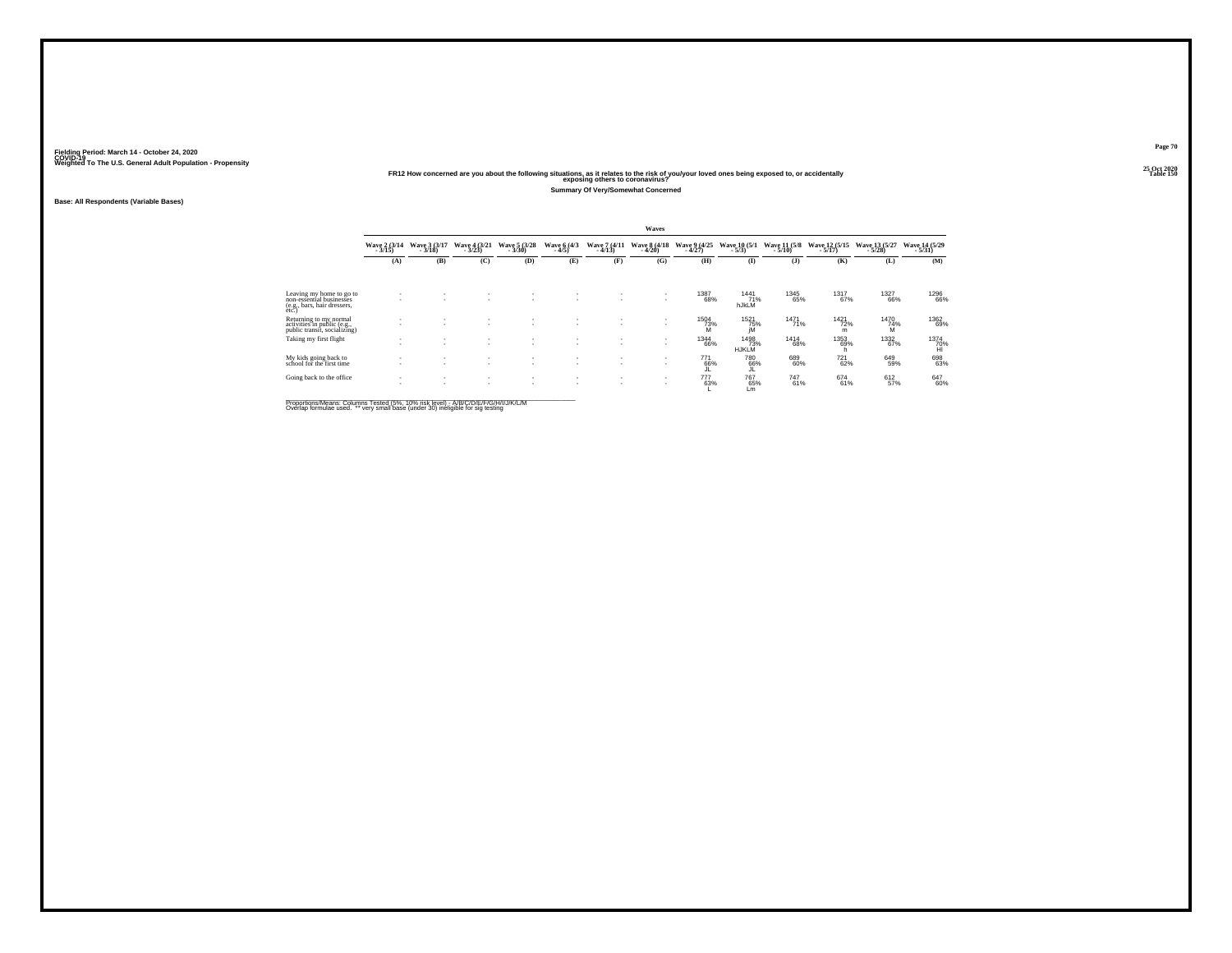# **25 Oct 2020FR12 How concerned are you about the following situations, as it relates to the risk of you/your loved ones being exposed to, or accidentally Table 151 exposing others to coronavirus?**

**Summary Of Not At All/Not Very Concerned**

**Base: All Respondents (Variable Bases)**

|                                                                                              |                          |                               |                                                      |                                                      |                               |                               | Waves                    |                          |                          |                          |                           |                                        |                           |
|----------------------------------------------------------------------------------------------|--------------------------|-------------------------------|------------------------------------------------------|------------------------------------------------------|-------------------------------|-------------------------------|--------------------------|--------------------------|--------------------------|--------------------------|---------------------------|----------------------------------------|---------------------------|
|                                                                                              | Wave $2(3/14$<br>$3/15)$ | Wave 3 (3/17)<br>$-3/18$      | Wave 4 (3/21)<br>$-3/23$                             | Wave 5 (3/28)<br>$-3/30$                             | Wave 6 (4/3)<br>$-4/5$        | Wave 7 (4/11)<br>$-4/13$      | Wave 8 (4/18)<br>$-4/20$ | Wave 9 (4/25)<br>$-4/27$ | Wave 10 (5/1)<br>$-5/3)$ | Wave 11 (5/8)<br>$-5/10$ | Wave 12 (5/15)<br>$-5/17$ | Wave 13 (5/27)<br>$-5/28$              | Wave 14 (5/29)<br>$-5/31$ |
|                                                                                              | (A)                      | (B)                           | (C)                                                  | (D)                                                  | (E)                           | (F)                           | (G)                      | (H)                      | (1)                      | $($ $)$                  | (K)                       | (L)                                    | (M)                       |
|                                                                                              |                          |                               |                                                      |                                                      |                               |                               |                          |                          |                          |                          |                           |                                        |                           |
| Leaving my home to go to<br>non-essential businesses<br>(e.g., bars, hair dressers,<br>etc.) |                          |                               |                                                      |                                                      | ۰.                            | ۰.                            | ٠                        | 663<br>32%               | 598<br>29%               | $^{721}_{35\%}$          | 644<br>33%                | 669<br>34%                             | 669<br>34%                |
| Returning to my normal<br>activities in public (e.g.,<br>public transit, socializing)        |                          |                               | $\overline{\phantom{a}}$                             |                                                      |                               |                               | ٠<br>$\sim$              | 546<br>27%               | 518<br>25%               | 596<br>29%               | 540<br>28%                | 526<br>26%                             | 603<br>31%<br>HIKL        |
| Taking my first flight                                                                       |                          |                               | -                                                    |                                                      | $\overline{\phantom{a}}$      | ٠<br>$\overline{\phantom{a}}$ | ٠                        | 706<br>$\frac{34}{1}$    | $\frac{541}{27\%}$       | 652<br>32%               | 608<br>31%                | 664<br>33%<br>Im.                      | 591<br>30%                |
| My kids going back to<br>school for the first time                                           |                          | ٠                             | ٠<br>$\overline{\phantom{a}}$                        | $\overline{\phantom{a}}$                             | ٠<br>$\overline{\phantom{a}}$ | ٠<br>$\overline{\phantom{a}}$ | ٠                        | $\frac{402}{34\%}$       | 408<br>34%               | 459<br>40%<br>HÌ         | 441<br>38%                | $\frac{444}{41\%}$<br>HI               | 409<br>37%                |
| Going back to the office                                                                     | ٠                        | $\overline{\phantom{a}}$<br>- | $\overline{\phantom{a}}$<br>$\overline{\phantom{a}}$ | $\overline{\phantom{a}}$<br>$\overline{\phantom{a}}$ | ٠                             | $\overline{\phantom{a}}$<br>٠ |                          | $\frac{458}{37\%}$       | $^{417}_{35\%}$          | 474<br>39%               | 422/39%                   | $^{458}_{\  \  \, 43\%}_{\  \  \, HI}$ | 429<br>40%                |
|                                                                                              |                          |                               |                                                      |                                                      |                               |                               |                          |                          |                          |                          |                           |                                        |                           |

Proportions/Means: Columns Tested (5%, 10% risk level) - A/B/C/D/E/F/G/H/I/J/K/L/M<br>Overlap formulae used. \*\* very small base (under 30) ineligible for sig testing

**Page 71**25 Oct 2020<br>Table 151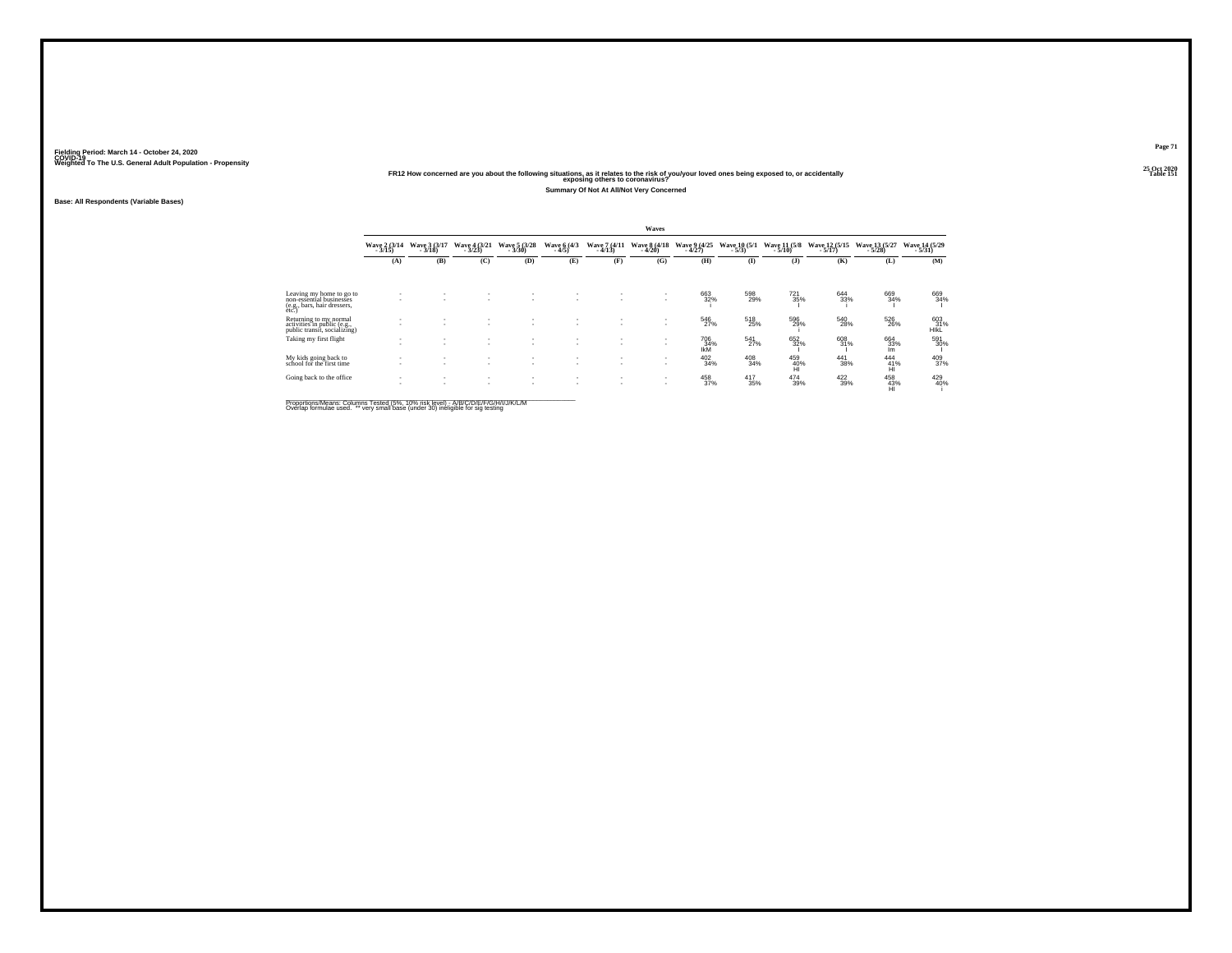#### **25 Oct 2020FR12\_1 How concerned are you about the following situations, as it relates to the risk of you/your loved ones being exposed to, or accidentally Table 152 exposing others to coronavirus?Leaving my home to go to non-essential businesses (e.g., bars, hair dressers, etc.)**

**Base: All Respondents**

|                                        |         |                                       |                                    |                                    |                                |                          | Waves                    |                          |                          |                            |                           |                           |                           |
|----------------------------------------|---------|---------------------------------------|------------------------------------|------------------------------------|--------------------------------|--------------------------|--------------------------|--------------------------|--------------------------|----------------------------|---------------------------|---------------------------|---------------------------|
|                                        | $-3/15$ | Wave 2 (3/14 Wave 3 (3/17)<br>$-3/18$ | Wave 4 (3/21)<br>$-3/23$           | Wave 5 (3/28)<br>$-3/30$           | Wave 6 (4/3)<br>$-4/5$         | Wave 7 (4/11)<br>$-4/13$ | Wave 8 (4/18)<br>$-4/20$ | Wave 9 (4/25)<br>$-4/27$ | Wave 10 (5/1)<br>$-5/3)$ | Wave 11 (5/8)<br>$-5/10$ ) | Wave 12 (5/15)<br>$-5/17$ | Wave 13 (5/27)<br>$-5/28$ | Wave 14 (5/29)<br>$-5/31$ |
|                                        | (A)     | (B)                                   | (C)                                | (D)                                | (E)                            | (F)                      | (G)                      | (H)                      | (I)                      | (1)                        | (K)                       | (L)                       | (M)                       |
| Unweighted Base                        |         | ٠                                     | $\sim$                             |                                    | $\overline{\phantom{a}}$       | ٠                        | $\sim$                   | 2050                     | 2039                     | 2030                       | 1961                      | 1996                      | 1965                      |
| Weighted Base                          | ÷.      | ÷.                                    | ×                                  | $\overline{\phantom{a}}$           | $\overline{\phantom{a}}$       | $\cdot$                  | $\cdot$                  | 2050                     | 2039                     | 2066                       | 1961                      | 1996                      | 1965                      |
| Very/Somewhat<br>Concerned (Net)       |         |                                       |                                    |                                    |                                |                          | $\sim$<br>٠              | 1387<br>68%              | 1441<br>71%<br>hJkLM     | 1345<br>65%                | 1317<br>67%               | 1327<br>66%               | 1296<br>66%               |
| Very concerned                         | $\sim$  | ٠                                     | ٠<br>$\overline{\phantom{a}}$      | ٠<br>$\overline{\phantom{a}}$      | ٠<br>$\overline{\phantom{a}}$  | ٠                        | $\sim$                   | $\substack{623 \\ 30\%}$ | 674<br>33%<br><b>JLM</b> | $^{582}_{28\%}$            | 608<br>31%<br>Lm          | $^{538}_{27\%}$           | $^{547}_{28\%}$           |
| Somewhat concerned                     | ٠.      | ٠                                     | ٠<br>$\sim$                        | $\sim$                             | ٠<br>$\overline{\phantom{a}}$  | ٠                        | $\sim$<br>$\sim$         | $^{764}_{37\%}$          | $^{767}_{38\%}$          | <sup>763</sup> 37%         | 708<br>36%                | 788<br>39%<br>k           | 750<br>38%                |
| Not At All/Not Very<br>Concerned (Net) | $\sim$  | ٠<br>٠                                | $\sim$<br>$\sim$                   | $\sim$<br>٠                        | ٠<br>٠                         | ٠<br>٠                   | $\sim$<br>$\sim$         | 663<br>32%               | 598<br>29%               | 721<br>35%                 | 644<br>33%                | 669<br>34%                | 669<br>34%                |
| Not very concerned                     | ٠       | ٠<br>٠                                | $\sim$<br>$\overline{\phantom{a}}$ | $\sim$<br>$\overline{\phantom{a}}$ | $\overline{\phantom{a}}$<br>۰. | ٠<br>٠                   | $\sim$<br>$\sim$         | $^{403}_{20\%}$          | $\frac{369}{18\%}$       | $^{416}_{20\%}$            | 395<br>20%                | $^{401}_{20\%}$           | 393<br>20%                |
| Not at all concerned                   | ٠.      | ٠<br>$\overline{\phantom{a}}$         | $\sim$<br>$\overline{\phantom{a}}$ | $\sim$<br>$\overline{\phantom{a}}$ | $\overline{\phantom{a}}$<br>٠. | ٠<br>٠                   | $\sim$<br>$\sim$         | $^{260}_{13\%}$          | 229<br>11%               | 305 %                      | $^{250}_{13\%}$           | 268<br>13%                | 276<br>14%                |
| Sigma                                  | $\sim$  | ٠<br>٠                                | $\sim$<br>٠                        | $\sim$<br>٠                        | $\overline{\phantom{a}}$<br>٠  | ٠<br>٠                   | ٠<br>$\sim$              | 2050<br>100%             | 2039<br>100%             | 2066<br>100%               | 1961<br>100%              | 1996<br>100%              | 1965<br>100%              |

Proportions/Means: Columns Tested (5%, 10% risk level) - A/B/C/D/E/F/G/H/I/J/K/L/M<br>Overlap formulae used. \*\* very small base (under 30) ineligible for sig testing

**Page 72**25 Oct 2020<br>Table 152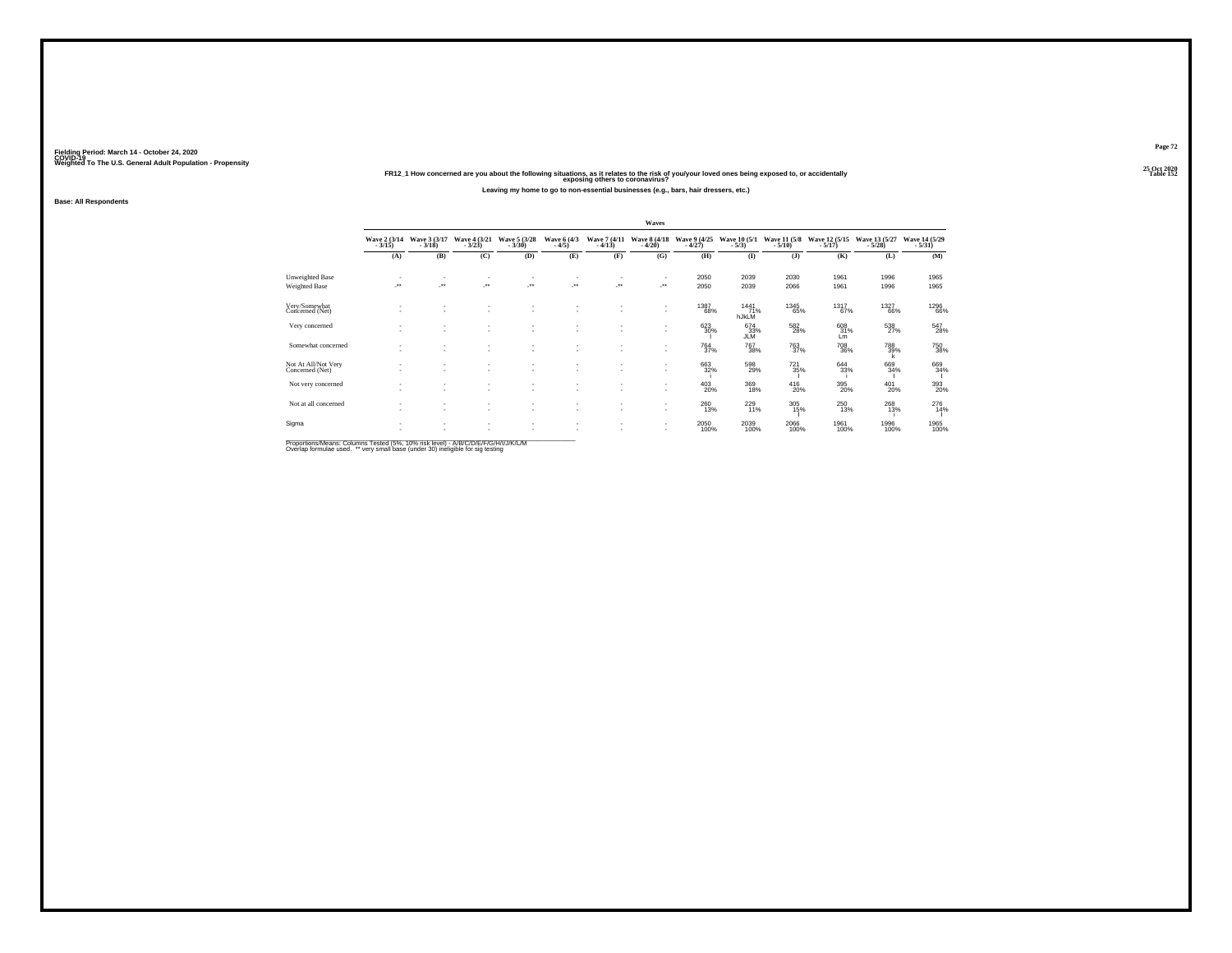#### **25 Oct 2020FR12\_2 How concerned are you about the following situations, as it relates to the risk of you/your loved ones being exposed to, or accidentally Table 153 exposing others to coronavirus?Returning to my normal activities in public (e.g., public transit, socializing)**

**Base: All Respondents**

|                                        |                          |                                       |                                    |                                    |                                                      |                          | Waves                    |                          |                          |                            |                           |                           |                                                |
|----------------------------------------|--------------------------|---------------------------------------|------------------------------------|------------------------------------|------------------------------------------------------|--------------------------|--------------------------|--------------------------|--------------------------|----------------------------|---------------------------|---------------------------|------------------------------------------------|
|                                        | $-3/15$                  | Wave 2 (3/14 Wave 3 (3/17)<br>$-3/18$ | Wave 4 (3/21)<br>$-3/23$           | Wave 5 (3/28)<br>$-3/30$           | Wave 6 (4/3)<br>$-4/5$                               | Wave 7 (4/11)<br>$-4/13$ | Wave 8 (4/18)<br>$-4/20$ | Wave 9 (4/25)<br>$-4/27$ | Wave 10 (5/1)<br>$-5/3)$ | Wave 11 (5/8)<br>$-5/10$ ) | Wave 12 (5/15)<br>$-5/17$ | Wave 13 (5/27)<br>$-5/28$ | Wave 14 (5/29)<br>$-5/31$                      |
|                                        | (A)                      | (B)                                   | (C)                                | (D)                                | (E)                                                  | (F)                      | (G)                      | (H)                      | $\mathbf{I}$             | (3)                        | (K)                       | (L)                       | (M)                                            |
| Unweighted Base                        | $\sim$                   |                                       | $\sim$                             | ٠                                  | $\overline{\phantom{a}}$                             | ٠                        |                          | 2050                     | 2039                     | 2030                       | 1961                      | 1996                      | 1965                                           |
| Weighted Base                          | $\overline{\phantom{a}}$ | J.                                    | ×                                  | $\overline{\phantom{a}}$           | $\mathcal{L}^{\bullet\bullet}$                       | $\cdot$                  | $\cdot$                  | 2050                     | 2039                     | 2066                       | 1961                      | 1996                      | 1965                                           |
| Very/Somewhat<br>Concerned (Net)       |                          |                                       | ٠                                  |                                    |                                                      |                          | $\sim$<br>$\sim$         | 1504<br>73%<br>M         | 1521<br>75%<br>iM        | 1471<br>71%                | 1421<br>72%<br>m          | 1470<br>74%<br>м          | 1362<br>69%                                    |
| Very concerned                         | $\sim$                   | ٠                                     | ٠<br>$\overline{\phantom{a}}$      | $\overline{\phantom{a}}$           | ٠<br>٠.                                              | ٠                        | $\sim$                   | $691 \over 34\%$         | $^{701}_{34\%}$          | $^{640}_{31\%}$            | 653<br>33%                | $\substack{633 \\ 32\%}$  | 639<br>33%                                     |
| Somewhat concerned                     | $\sim$                   | ٠<br>٠                                | $\sim$<br>٠                        | $\sim$<br>$\sim$                   | $\overline{\phantom{a}}$<br>$\overline{\phantom{a}}$ | ٠<br>٠                   | ٠<br>$\sim$              | $\frac{812}{40\%}$       | 819 40%<br>m             | 831<br>40%<br>m            | 769<br>39%                | $\frac{837}{42\%}$        | $^{722}_{37\%}$                                |
| Not At All/Not Very<br>Concerned (Net) | $\sim$                   | ٠                                     | $\sim$<br>٠                        | $\sim$                             | ٠                                                    | ٠                        | ٠<br>$\sim$              | 546<br>27%               | 518<br>25%               | 596<br>29%                 | 540<br>28%                | 526<br>26%                | $\overset{603}{_{\rule{0pt}{6pt}\text{HikL}}}$ |
| Not very concerned                     | $\sim$                   | $\overline{\phantom{a}}$              | $\sim$<br>$\overline{\phantom{a}}$ | $\sim$<br>$\overline{\phantom{a}}$ | ٠<br>$\sim$                                          | ٠<br>٠                   | $\sim$<br>$\sim$         | $\frac{331}{16\%}$       | $317 \atop 16\%$         | $\frac{348}{17\%}$         | 330<br>17%                | $\frac{302}{15\%}$        | 350<br>18%                                     |
| Not at all concerned                   |                          | ٠<br>٠                                | $\sim$<br>$\sim$                   | $\sim$<br>$\sim$                   | $\overline{\phantom{a}}$<br>$\overline{\phantom{a}}$ | ٠<br>٠                   | $\sim$<br>×.             | $^{216}_{11\%}$          | $^{201}_{10\%}$          | $^{248}_{12\%}$            | $^{210}_{11\%}$           | $^{224}_{11\%}$           | 254<br>13%<br>hì                               |
| Sigma                                  | $\sim$                   | ٠<br>٠                                | $\sim$<br>٠                        | $\sim$<br>$\overline{\phantom{a}}$ | $\overline{\phantom{a}}$<br>٠                        | ٠<br>٠                   | $\sim$<br>$\sim$         | 2050<br>100%             | 2039<br>100%             | 2066<br>100%               | 1961<br>100%              | 1996<br>100%              | 1965<br>100%                                   |

Proportions/Means: Columns Tested (5%, 10% risk level) - A/B/C/D/E/F/G/H/I/J/K/L/M<br>Overlap formulae used. \*\* very small base (under 30) ineligible for sig testing

**Page 73**25 Oct 2020<br>Table 153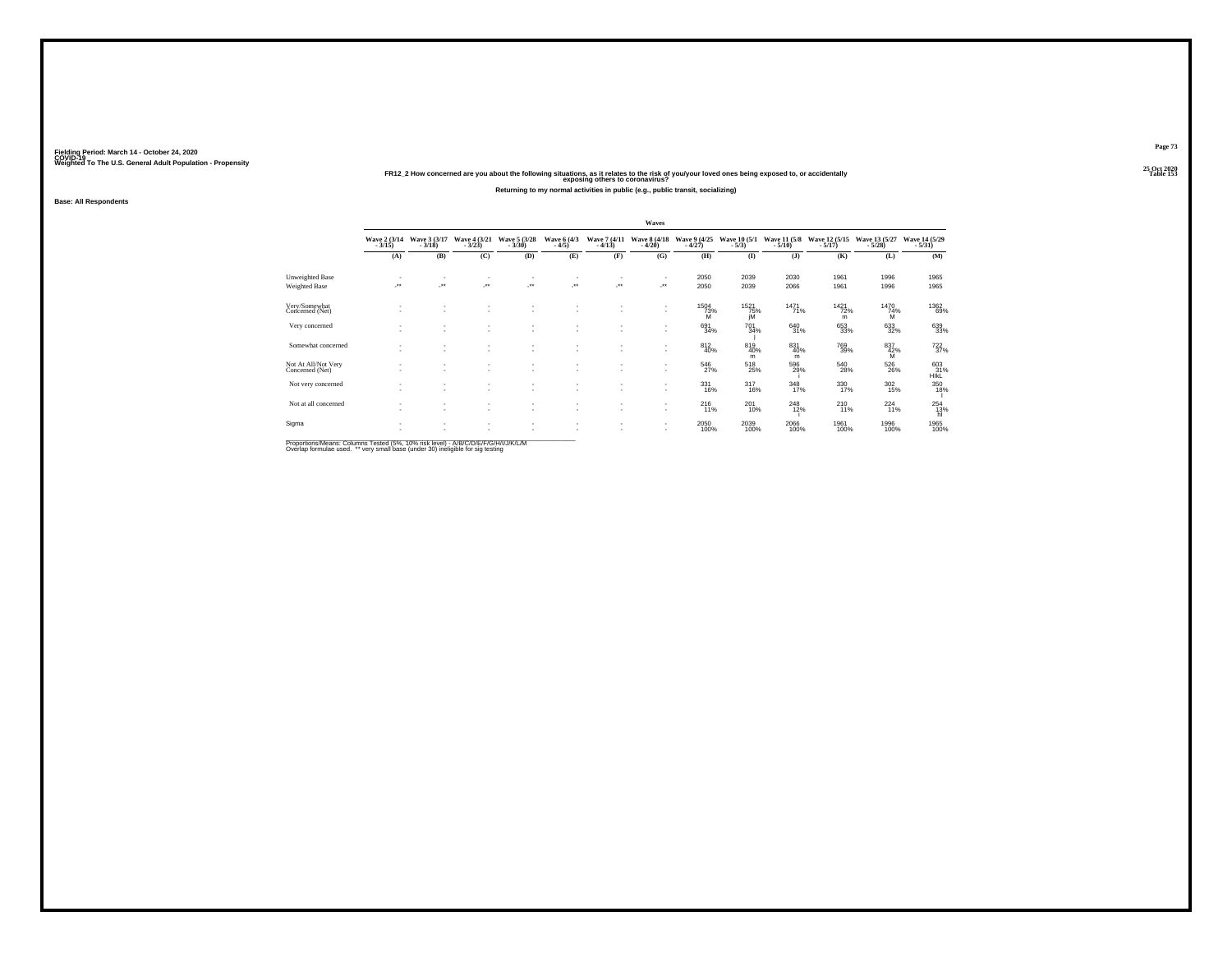#### **25 Oct 2020FR12\_3 How concerned are you about the following situations, as it relates to the risk of you/your loved ones being exposed to, or accidentally Table 154 exposing others to coronavirus?**

**Taking my first flight**

**Base: All Respondents**

|                                        |                  |                               |                                    |                          |                                                      |                          | Waves                    |                          |                             |                               |                           |                           |                           |
|----------------------------------------|------------------|-------------------------------|------------------------------------|--------------------------|------------------------------------------------------|--------------------------|--------------------------|--------------------------|-----------------------------|-------------------------------|---------------------------|---------------------------|---------------------------|
|                                        | Wave 2 (3/14)    | Wave 3 (3/17)<br>$-3/18$      | Wave 4 (3/21)<br>$-3/23$           | Wave 5 (3/28)<br>$-3/30$ | Wave 6 (4/3)<br>$-4/5)$                              | Wave 7 (4/11)<br>$-4/13$ | Wave 8 (4/18)<br>$-4/20$ | Wave 9 (4/25)<br>$-4/27$ | Wave 10 (5/1)<br>$-5/3)$    | Wave 11 (5/8)<br>$-5/10$ )    | Wave 12 (5/15)<br>$-5/17$ | Wave 13 (5/27)<br>$-5/28$ | Wave 14 (5/29)<br>$-5/31$ |
|                                        | (A)              | (B)                           | (C)                                | (D)                      | (E)                                                  | (F)                      | (G)                      | (H)                      | $($ I                       | $($ $)$                       | (K)                       | (L)                       | (M)                       |
| Unweighted Base                        | ٠                |                               | $\sim$                             | ٠                        | $\overline{\phantom{a}}$                             | ٠                        | ٠                        | 2050                     | 2039                        | 2030                          | 1961                      | 1996                      | 1965                      |
| Weighted Base                          | ÷.               | J.                            | ×                                  | J.                       | $\cdot$                                              | $\cdot$                  | $\cdot$                  | 2050                     | 2039                        | 2066                          | 1961                      | 1996                      | 1965                      |
| Very/Somewhat<br>Concerned (Net)       |                  |                               |                                    |                          |                                                      |                          | ٠<br>$\sim$              | 1344<br>66%              | 1498<br>73%<br><b>HJKLM</b> | 1414<br>68%                   | 1353<br>69%<br>h.         | 1332<br>67%               | 1374<br>70%               |
| Very concerned                         |                  | ٠<br>٠                        | $\sim$<br>$\sim$                   | $\sim$<br>$\sim$         | ٠<br>$\overline{\phantom{a}}$                        | ٠<br>٠                   | $\sim$<br>٠              | $\substack{785 \\ 38\%}$ | 883<br>43%<br><b>HJL</b>    | <sup>758</sup> <sub>37%</sub> | 820<br>42%<br>hJ          | 776<br>39%                | 819<br>42%<br>hJ          |
| Somewhat concerned                     |                  | $\overline{\phantom{a}}$      | $\sim$<br>$\sim$                   | ٠<br>$\sim$              | ٠<br>$\overline{\phantom{a}}$                        | ٠                        | ٠<br>$\sim$              | $^{559}_{27\%}$          | $\substack{615 \\ 30\%}$    | 656<br>32%<br>HKLm            | 533<br>27%                | 556<br>28%                | 554<br>28%                |
| Not At All/Not Very<br>Concerned (Net) | $\sim$<br>$\sim$ | ٠<br>$\sim$                   | $\sim$<br>٠                        | $\sim$<br>$\sim$         | $\overline{\phantom{a}}$<br>$\overline{\phantom{a}}$ | ٠<br>٠                   | ٠<br>$\sim$              | 706<br>34%<br><b>IKM</b> | 541<br>27%                  | 652<br>32%                    | 608<br>31%                | 664<br>33%<br>Im          | 591<br>30%                |
| Not very concerned                     | $\sim$           | ٠                             | $\sim$<br>$\overline{\phantom{a}}$ | $\sim$<br>$\sim$         | $\overline{\phantom{a}}$<br>٠                        | ٠<br>٠                   | $\sim$<br>$\sim$         | $^{259}_{13\%}$          | $^{250}_{12\%}$             | $^{293}_{14\%}$               | $^{261}_{13\%}$           | $^{286}_{14\%}$           | $^{247}_{13\%}$           |
| Not at all concerned                   |                  | ٠<br>$\overline{\phantom{a}}$ | ٠<br>$\overline{\phantom{a}}$      | ٠<br>$\sim$              | ٠<br>$\sim$                                          | ٠<br>٠                   | ٠<br>$\sim$              | $\frac{447}{22\%}$       | $^{291}_{14\%}$             | 359<br>17%                    | 347<br>18%                | 378<br>19%                | 345<br>18%                |
| Sigma                                  | ٠                | ٠<br>٠                        | $\sim$<br>٠                        | $\sim$<br>$\sim$         | $\overline{\phantom{a}}$<br>٠                        | ٠<br>٠                   | $\sim$<br>$\sim$         | 2050<br>100%             | 2039<br>100%                | 2066<br>100%                  | 1961<br>100%              | 1996<br>100%              | 1965<br>100%              |

Proportions/Means: Columns Tested (5%, 10% risk level) - A/B/C/D/E/F/G/H/I/J/K/L/M<br>Overlap formulae used. \*\* very small base (under 30) ineligible for sig testing

**Page 74**25 Oct 2020<br>Table 154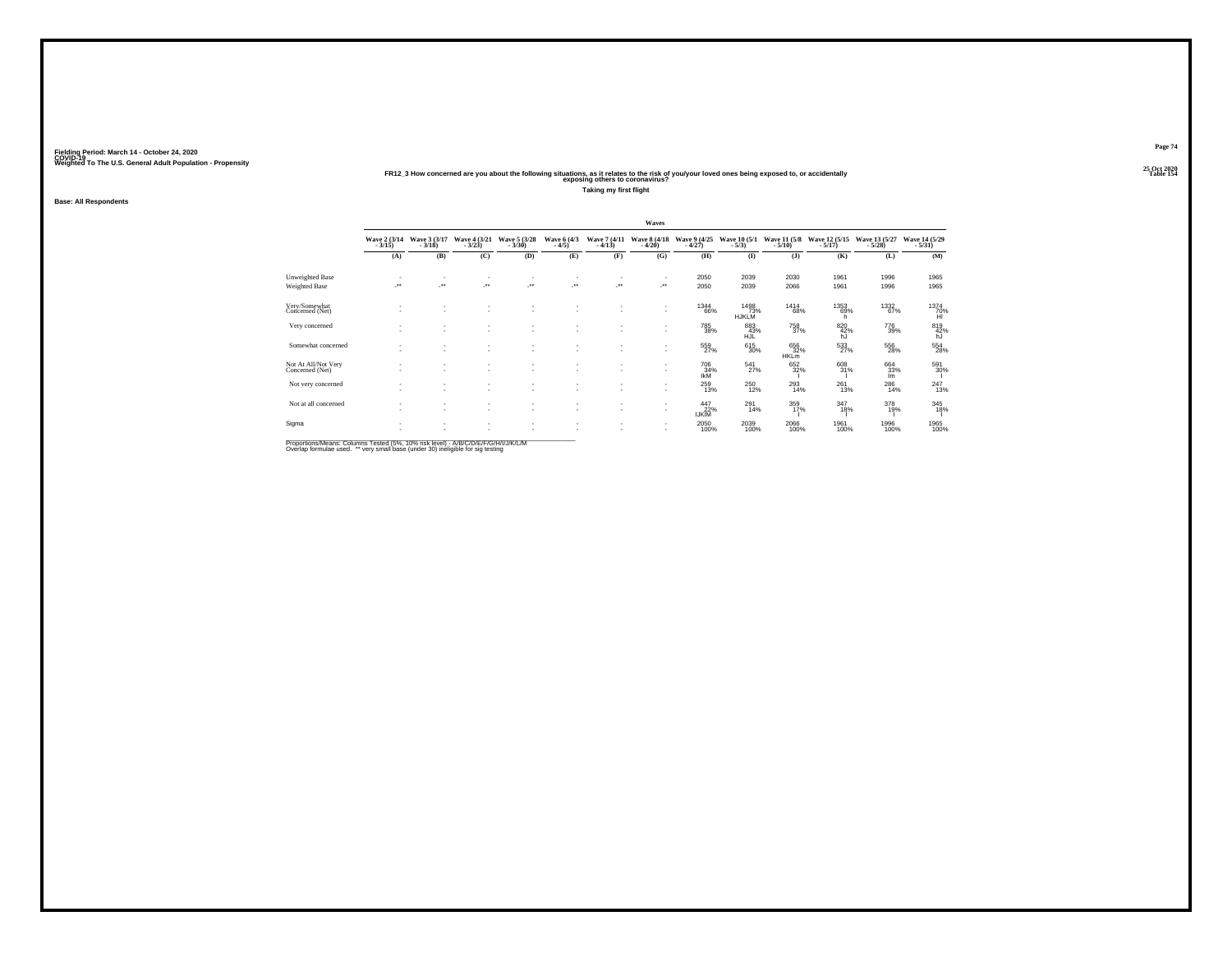**25 Oct 2020FR12\_4 How concerned are you about the following situations, as it relates to the risk of you/your loved ones being exposed to, or accidentally Table 155 exposing others to coronavirus?My kids going back to school for the first time**

**Base: All Respondents Who Are Parent**

|                                        |                          |                          |                                                      |                          |                        |                          | Waves                    |                          |                         |                                                  |                           |                                       |                           |
|----------------------------------------|--------------------------|--------------------------|------------------------------------------------------|--------------------------|------------------------|--------------------------|--------------------------|--------------------------|-------------------------|--------------------------------------------------|---------------------------|---------------------------------------|---------------------------|
|                                        | Wave 2 (3/14)<br>$-3/15$ | Wave 3 (3/17)<br>$-3/18$ | Wave 4 (3/21)<br>$-3/23$                             | Wave 5 (3/28)<br>$-3/30$ | Wave 6 (4/3)<br>$-4/5$ | Wave 7 (4/11)<br>$-4/13$ | Wave 8 (4/18)<br>$-4/20$ | Wave 9 (4/25)<br>$-4/27$ | Wave 10 (5/1)<br>$-5/3$ | Wave 11 (5/8)<br>$-5/10$                         | Wave 12 (5/15)<br>$-5/17$ | Wave 13 (5/27)<br>$-5/28$             | Wave 14 (5/29)<br>$-5/31$ |
|                                        | (A)                      | (B)                      | (C)                                                  | (D)                      | (E)                    | (F)                      | (G)                      | (H)                      | (I)                     | (3)                                              | (K)                       | (L)                                   | (M)                       |
| Unweighted Base                        |                          |                          | $\sim$                                               |                          | ٠                      |                          | ٠                        | 1136                     | 1183                    | 1121                                             | 1159                      | 1115                                  | 1108                      |
| Weighted Base                          | $\cdot$                  | $\overline{\phantom{a}}$ | J.                                                   | $\cdot$                  | 59                     | $\cdot$                  | $\cdot$                  | 1173                     | 1188                    | 1147                                             | 1161                      | 1093                                  | 1107                      |
| Very/Somewhat<br>Concerned (Net)       | ٠                        | ٠                        | ٠                                                    | $\sim$                   | ٠                      | ٠                        | ٠<br>٠                   | 771<br>66%               | 780<br>66%              | 689<br>60%                                       | 721<br>62%                | 649<br>59%                            | 698<br>63%                |
| Very concerned                         |                          | $\mathbf{r}$             | $\sim$<br>$\sim$                                     | ٠<br>$\sim$              | ٠<br>٠                 |                          | ٠<br>٠                   | 448<br>38%               | 475<br>40%<br>JLm       | 385<br>34%                                       | $^{424}_{36\%}$           | $\substack{365 \\ 33\%}$              | 392<br>35%                |
| Somewhat concerned                     |                          |                          | $\sim$<br>$\overline{\phantom{a}}$                   | ٠                        | ٠                      |                          | ٠<br>٠                   | $\frac{323}{28\%}$       | $^{305}_{\,26\%}$       | $^{304}_{\phantom{1}\phantom{1}\phantom{1}26\%}$ | $^{297}_{26\%}$           | $^{283}_{\phantom{1}\phantom{1}26\%}$ | 306<br>28%                |
| Not At All/Not Very<br>Concerned (Net) | ٠                        | $\sim$                   | ٠<br>$\sim$                                          | ٠<br>$\sim$              | ٠<br>٠                 | ٠                        | ٠<br>٠                   | 402<br>34%               | 408<br>34%              | 459<br>40%                                       | 441<br>38%                | 444<br>41%<br>ĤÌ                      | 409<br>37%                |
| Not very concerned                     | $\sim$                   | $\sim$                   | $\overline{\phantom{a}}$<br>$\overline{\phantom{a}}$ | $\overline{\phantom{a}}$ | ٠                      | ٠                        | ٠<br>٠                   | 110 9%                   | 167<br>14%<br>н         | 158<br>14%<br>н                                  | 153<br>13%<br>н           | 141<br>13%<br>н                       | 140<br>13%<br>H.          |
| Not at all concerned                   | ٠<br>٠                   | ٠<br>٠                   | $\sim$<br>٠                                          | $\sim$<br>٠              | ٠<br>٠                 | ٠<br>٠                   | ٠<br>٠                   | 291<br>25%               | 241<br>20%              | 301<br>26%                                       | 287<br>25%                | 303<br>28%                            | 268                       |
| Sigma                                  | $\sim$                   | $\mathbf{r}$             | $\sim$<br>$\overline{\phantom{a}}$                   | ٠                        | ٠                      |                          | ٠<br>٠                   | <sup>1173</sup><br>100%  | <sup>1188</sup><br>100% | 1147<br>100%                                     | 1161<br>100%              | 1093<br>100%                          | 1107<br>100%              |

Proportions/Means: Columns Tested (5%, 10% risk level) - A/B/C/D/E/F/G/H/I/J/K/L/M<br>Overlap formulae used. \*\* very small base (under 30) ineligible for sig testing

**Page 75**25 Oct 2020<br>Table 155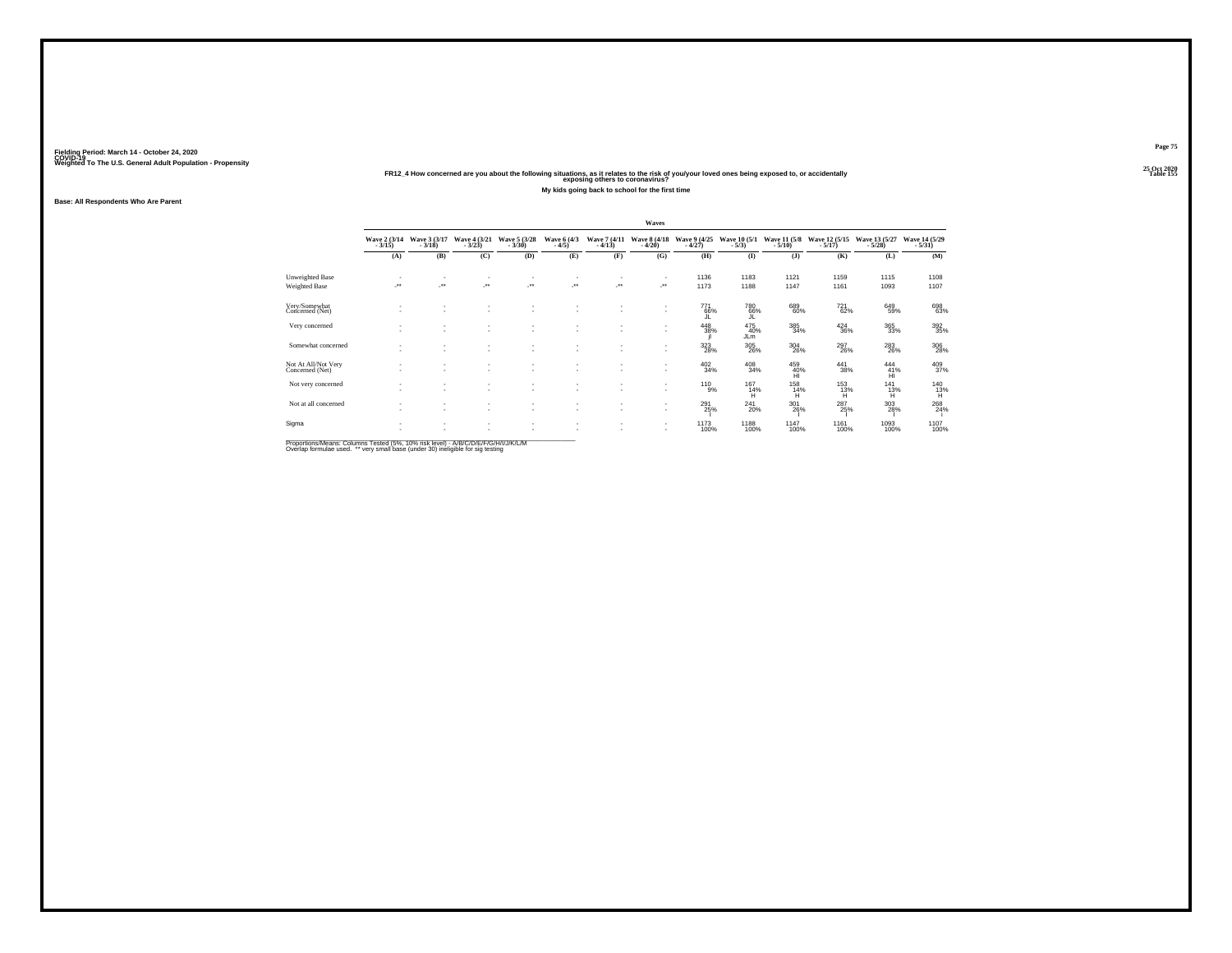# **25 Oct 2020FR12\_5 How concerned are you about the following situations, as it relates to the risk of you/your loved ones being exposed to, or accidentally Table 156 exposing others to coronavirus?**

**Going back to the office**

**Base: All Employed Respondents**

|                                        |                          |                                    |                          |                                                      |                                          |                                    | Waves                    |                            |                                   |                          |                           |                           |                           |
|----------------------------------------|--------------------------|------------------------------------|--------------------------|------------------------------------------------------|------------------------------------------|------------------------------------|--------------------------|----------------------------|-----------------------------------|--------------------------|---------------------------|---------------------------|---------------------------|
|                                        | Wave 2 (3/14)<br>$-3/15$ | Wave 3 (3/17)<br>$-3/18$           | Wave 4 (3/21)<br>$-3/23$ | Wave 5 (3/28)<br>$-3/30$                             | Wave 6 (4/3)<br>$-4/5$                   | Wave 7 (4/11)<br>$-4/13$           | Wave 8 (4/18)<br>$-4/20$ | Wave 9 (4/25)<br>$-4/27$   | Wave 10 (5/1)<br>$-5/3)$          | Wave 11 (5/8)<br>$-5/10$ | Wave 12 (5/15)<br>$-5/17$ | Wave 13 (5/27)<br>$-5/28$ | Wave 14 (5/29)<br>$-5/31$ |
|                                        | (A)                      | (B)                                | (C)                      | (D)                                                  | (E)                                      | (F)                                | (G)                      | (H)                        | (I)                               | (1)                      | (K)                       | (L)                       | (M)                       |
| Unweighted Base                        | ٠<br>÷.                  | ٠<br>÷.                            | ٠<br>×                   | ٠<br>$\cdot$                                         | $\cdot$                                  | $\mathcal{L}^{\star\star}$         | $\cdot$                  | 1207<br>1235               | 1190<br>1184                      | 1173<br>1221             | 1130<br>1096              | 1103<br>1069              | 1068<br>1076              |
| Weighted Base                          |                          |                                    |                          |                                                      |                                          |                                    |                          |                            |                                   |                          |                           |                           |                           |
| Very/Somewhat<br>Concerned (Net)       | ٠<br>٠                   | $\sim$<br>$\sim$                   | ٠<br>$\sim$              | ٠<br>$\overline{\phantom{a}}$                        | $\overline{\phantom{a}}$<br>$\mathbf{r}$ | $\sim$                             | $\sim$<br>$\sim$         | 777<br>63%                 | 767<br>65%<br>Lm                  | 747<br>61%               | 674<br>61%                | 612<br>57%                | 647<br>60%                |
| Very concerned                         | ٠                        | $\sim$<br>$\overline{\phantom{a}}$ | ٠<br>٠                   | $\sim$<br>$\overline{\phantom{a}}$                   |                                          |                                    | $\sim$<br>$\sim$         | 341<br>28%                 | $\frac{382}{32\%}$<br><b>HJLM</b> | 330<br>27%               | $^{312}_{28\%}$           | $^{259}_{24\%}$           | 294<br>27%                |
| Somewhat concerned                     | ٠<br>٠                   | ٠<br>$\sim$                        | ٠<br>$\sim$              | ٠<br>$\overline{\phantom{a}}$                        | $\overline{\phantom{a}}$                 |                                    | $\sim$                   | $^{436}_{\phantom{1}35\%}$ | $\substack{386 \\ 33\%}$          | $^{418}_{34\%}$          | $\substack{361 \\ 33\%}$  | $\substack{352\\33\%}$    | 353<br>33%                |
| Not At All/Not Very<br>Concerned (Net) | ٠<br>٠                   | $\sim$<br>$\sim$                   | ٠<br>$\sim$              | ٠<br>$\overline{\phantom{a}}$                        |                                          | $\sim$                             | $\sim$<br>$\sim$         | 458<br>37%                 | 417<br>35%                        | 474<br>39%               | 422<br>39%                | 458<br>43%<br>ĤĨ          | 429<br>40%                |
| Not very concerned                     | ٠<br>٠                   | ٠<br>$\sim$                        | ٠<br>$\sim$              | ٠<br>$\overline{\phantom{a}}$                        |                                          | $\sim$                             | $\sim$                   | $^{231}_{19\%}$            | $^{221}_{19\%}$                   | 276<br>23%<br>hi         | 209<br>19%                | $^{224}_{21\%}$           | 234<br>22%                |
| Not at all concerned                   | ٠<br>٠                   | $\sim$<br>$\sim$                   | $\sim$<br>$\sim$         | $\overline{\phantom{a}}$<br>$\overline{\phantom{a}}$ | $\overline{\phantom{a}}$<br>$\mathbf{r}$ | $\overline{\phantom{a}}$<br>$\sim$ | $\sim$<br>×.             | $^{226}_{\phantom{1}18\%}$ | 196<br>17%                        | 198<br>16%               | $^{213}_{19\%}$           | $^{234}_{22\%}$<br>hlJm   | 195<br>18%                |
| Sigma                                  | ٠                        | $\sim$<br>$\overline{\phantom{a}}$ | $\sim$<br>٠              | ۰<br>٠                                               | $\overline{\phantom{a}}$                 |                                    | $\sim$<br>$\sim$         | 1235<br>100%               | <sup>1184</sup> 100%              | <sup>1221</sup><br>100%  | 1096<br>100%              | 1069<br>100%              | 1076<br>100%              |

Proportions/Means: Columns Tested (5%, 10% risk level) - A/B/C/D/E/F/G/H/I/J/K/L/M<br>Overlap formulae used. \*\* very small base (under 30) ineligible for sig testing

**Page 76**25 Oct 2020<br>Table 156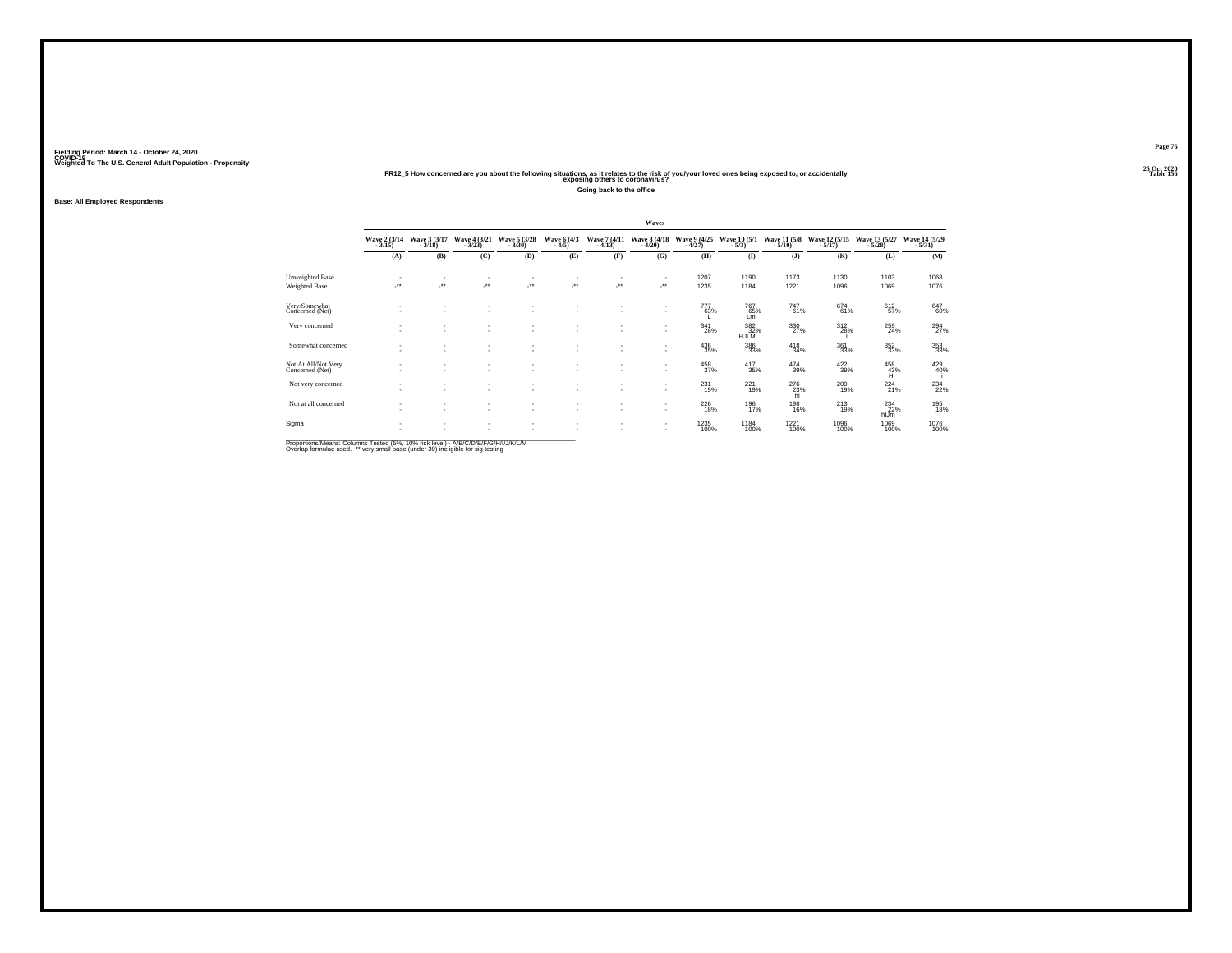#### **25 Oct 2020Q33B Once the government provides information that the spread of the virus is flattening how long will it take you to do each Table 158 of the following?**

**Summary Of Immediately/1-30 Days**

**Base: Applicable Response (Variable Bases)**

|                                                                 |                          |                        |                                          |                                     |                                 |                                   | Waves                                 |                          |                                |                                      |                                                                  |                            |                                       |
|-----------------------------------------------------------------|--------------------------|------------------------|------------------------------------------|-------------------------------------|---------------------------------|-----------------------------------|---------------------------------------|--------------------------|--------------------------------|--------------------------------------|------------------------------------------------------------------|----------------------------|---------------------------------------|
|                                                                 | Wave 2 (3/14)<br>$-3/15$ | Wave 3 (3/17<br>-3/18) | Wave $\frac{4}{3}$ $\frac{(3/21)}{(23)}$ | Wave 5 (3/28)<br>$-3/30$            | Wave 6 (4/3)<br>$-4/5$          | $-4/13$                           | Wave 7 (4/11 Wave 8 (4/18)<br>$-4/20$ | Wave 9 (4/25)<br>$-4/27$ | $-5/3$                         | $-5/10$                              | Wave 10 (5/1 Wave 11 (5/8 Wave 12 (5/15 Wave 13 (5/27<br>$-5/17$ | $-5/28$                    | Wave 14 (5/29)<br>$-5/31$             |
|                                                                 | (A)                      | (B)                    | (C)                                      | (D)                                 | (E)                             | (F)                               | (G)                                   | (H)                      | $($ I                          | (1)                                  | (K)                                                              | (L)                        | (M)                                   |
| Fly on a plane                                                  |                          | ٠                      | 314<br>20%<br><b>GHJKL</b>               | 298<br><b>GHJKL</b>                 | $^{288}_{19\%}$<br><b>GHJKI</b> | 288<br>18%<br>GHjKI               | 199<br>12%                            | 219<br>14%               | 288<br>18%<br><b>GHK</b>       | $^{259}_{15\%}$<br>g                 | 222<br>14%                                                       | $^{250}_{16\%}$<br>Ġ       | $^{283}_{18\%}$<br>GHK                |
| Go to a gym class                                               |                          |                        | 493/37%<br><b>FGHIJKLM</b>               | 480<br>36%<br>fGHIJKLM              | $^{429}_{36\%}$<br>fGHIJKLM     | 386<br>31%<br>Km                  | 359%<br>k                             | $\frac{389}{31\%}$       | 400<br>31%<br>K <sub>m</sub>   | 379<br>28%                           | 322/25%                                                          | 385<br>29%<br>k            | $\frac{367}{27\%}$                    |
| Take a cruise                                                   |                          | ٠                      | 195<br>14%<br>GI                         | $^{159}_{12\%}$                     | $^{155}_{12\%}$                 | $^{174}_{13\%}$<br>g              | $^{138}_{10\%}$                       | <sup>153</sup> 12%       | 189<br>14%<br>GI               | $^{184}_{13\%}$                      | $^{161}_{12\%}$                                                  | $^{149}_{11\%}$            | 203<br>14%<br>GI                      |
| Go out to dinner                                                |                          |                        | 870<br>45%<br><b>FGHIJKLM</b>            | 822 43%<br><b>GIJKLM</b>            | 807<br>43%<br><b>GIJKLM</b>     | 761<br>40%<br>JŘ                  | $^{722}_{37\%}$<br>ĴŔ                 | 795<br>41%<br>giJKLm     | $\frac{732}{38\%}$             | $\substack{637\\32\%}$               | $^{568}_{30\%}$                                                  | 70637%<br>ĴĶ.              | $\frac{701}{37\%}$                    |
| Visit a casino                                                  |                          |                        | 312<br>22%<br><b>GHjKI</b>               | 293<br>22%<br>GHKI                  | 245<br>20%<br>GĤ                | 257<br>$\frac{20\%}{\text{Gh}}$   | 197<br>15%                            | 211<br>16%               | 270<br>20%<br>ĞĤ               | 269<br>19%<br>g                      | 240<br>18%                                                       | 255<br>18%<br>g            | 268<br>$\frac{19}{6}$                 |
| Stay in a hotel                                                 |                          | ٠<br>×.                | $^{408}_{24\%}$<br><b>EfGHJKI</b>        | 361 <sub>%</sub><br>GH              | 312/19%<br>G                    | $\frac{342}{20\%}$<br>Gh          | $^{267}_{15\%}$                       | 295<br>17%               | 399<br>22%<br><b>EGHJK</b>     | 339%<br>G                            | 322/19%<br>g                                                     | $\frac{363}{21\%}$<br>GH   | 402 <sub>23%</sub><br><b>EfGHJK</b>   |
| Go to the office                                                |                          |                        | 831<br>63%<br>eFGHIJKLM                  | 843<br>63%<br>eFGHIJKLM             | 731<br>59%<br><b>GHIJKLM</b>    | 698<br>56%<br>GhIJKLM             | $\frac{582}{47\%}$<br>k               | 644<br>52%<br>gĴK        | 643<br>$\frac{49}{\mathsf{K}}$ | $^{612}_{46\%}$                      | 515<br>43%                                                       | 597<br>50%<br>K            | $^{604}_{\  \  \, 48\%}_{\  \  \, K}$ |
| Go to a sporting event                                          |                          |                        | 394<br>26%<br>eFGHIJKLM                  | 339<br>GHJKL <sup>23%</sup>         | 311<br>22%<br>GHjKL             | 298<br>GKL                        | 221<br>15%                            | 261<br>18%<br>gk         | 312<br>GKL                     | 293<br>G <sub>K</sub> <sup>19%</sup> | 218<br>15%                                                       | 257<br>17%                 | 294<br>20%<br>GK                      |
| Go to the movies                                                | ٠<br>٠                   |                        | 500<br>29%<br><b>DFGHIJKLM</b>           | $^{420}_{25\%}$ GJKL                | 445<br>28%<br><b>GHIJKLM</b>    | $^{408}_{25\%}$ GJKL              | $^{346}_{21\%}$                       | $\frac{375}{23}\%$       | $\frac{393}{23\%}$             | 359<br>21%                           | 312%                                                             | $^{334}_{20\%}$            | $\frac{392}{23\%}$                    |
| Host/attend a large social<br>gathering                         | ٠                        |                        | 482<br>28%<br>dFGHIJKLM                  | $^{416}_{25\%}$ GHJKLM              | 417<br>25%<br>GHIJKLM           | 404<br>24%<br>GhjKlm              | 344<br>20%                            | 356<br>21%<br>k          | 375<br>$\frac{22}{K}$          | 369<br>21%                           | 305<br>18%                                                       | 359<br>21%<br>k            | 355<br>21%<br>Ϊk.                     |
| Take public transportation<br>(e.g., subway, busses,<br>trains) | ٠                        |                        | $430 \over 32\%$<br><b>FGHIJKLM</b>      | $424 \over 32\%$<br><b>FGHIJKLM</b> | $343_{29\%}$<br><b>GHJKLM</b>   | $\frac{355}{27}\%$<br><b>GJKL</b> | $^{293}_{22\%}$                       | 311<br>24%<br>Κ          | 359 27%<br><b>GJKL</b>         | $\frac{324}{23\%}$                   | $^{279}_{20\%}$                                                  | $^{308}_{\phantom{1}23\%}$ | $\frac{325}{24\%}$<br>k               |
| Greet people with a<br>handshake                                |                          |                        | $^{592}_{31\%}$<br><b>DEFGHIJKLM</b>     | 511<br><sup>27%</sup><br>FGHIJKLM   | 481<br>26%<br><b>FGHIJKLM</b>   | 407<br>22%                        | $^{400}_{21\%}$                       | 407<br>22%               | 401<br>21%                     | $^{394}_{21\%}$                      | 376<br>21%                                                       | $^{376}_{20\%}$            | $^{401}_{22\%}$                       |

Proportions/Means: Columns Tested (5%, 10% risk level) - A/B/C/D/E/F/G/H/I/J/K/L/M<br>Overlap formulae used. \*\* very small base (under 30) ineligible for sig testing

**Page 77**25 Oct 2020<br>Table 158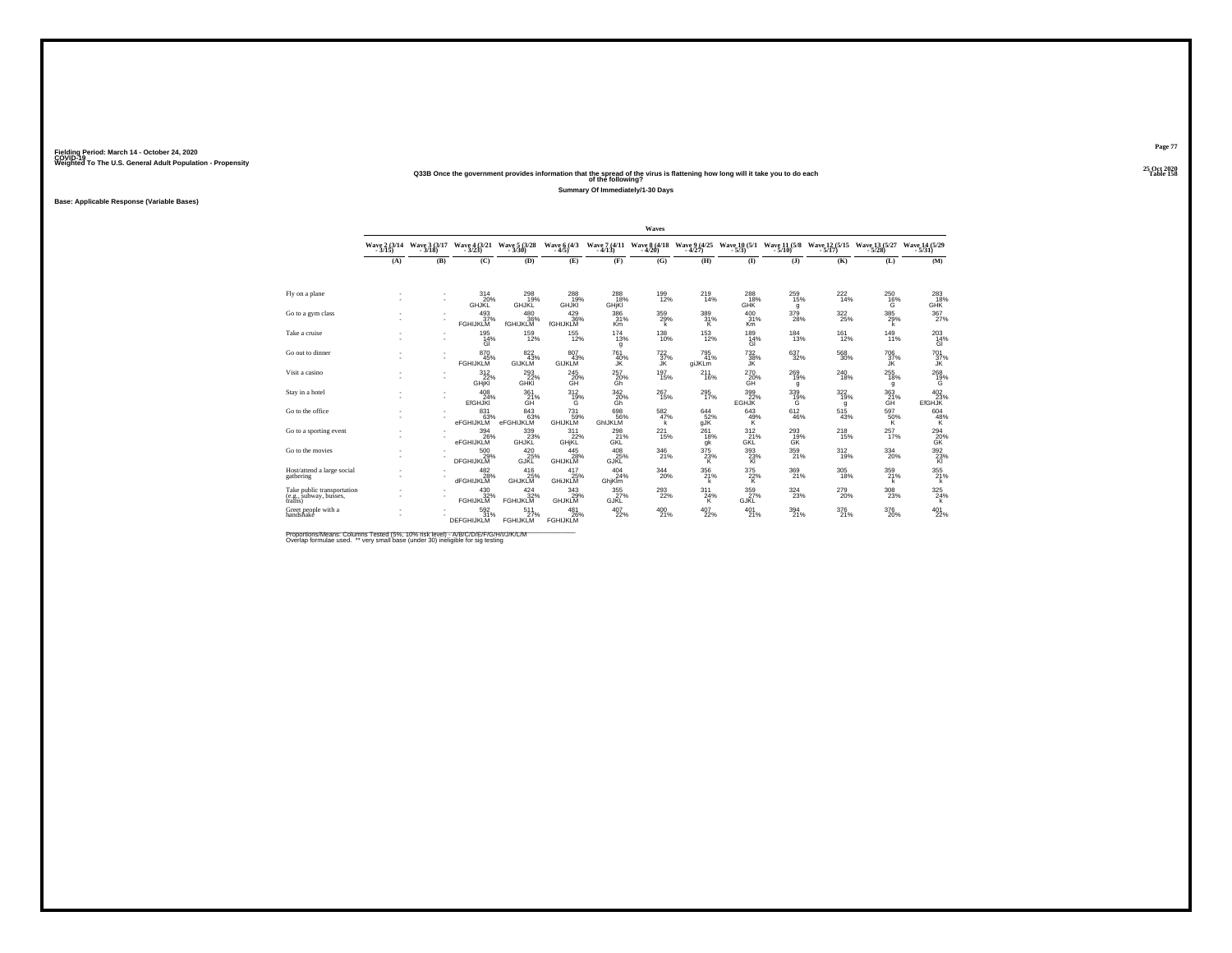#### **25 Oct 2020Q33B Once the government provides information that the spread of the virus is flattening how long will it take you to do each Table 159 of the following?**

**Summary Of Up To 3 Months**

**Base: Applicable Response (Variable Bases)**

|                                                                 |               |                          |                                         |                                |                               |                                       | Waves                    |                          |                                  |                       |                                        |                              |                                               |
|-----------------------------------------------------------------|---------------|--------------------------|-----------------------------------------|--------------------------------|-------------------------------|---------------------------------------|--------------------------|--------------------------|----------------------------------|-----------------------|----------------------------------------|------------------------------|-----------------------------------------------|
|                                                                 | Wave 2 (3/14) | Wave 3 (3/17)<br>$-3/18$ | Wave 4 (3/21)                           | Wave 5 (3/28)<br>$-3/30$       | Wave 6 (4/3)<br>$-4/5$        | Wave 7 (4/11 Wave 8 (4/18)<br>$-4/13$ | $-4/20$                  | Wave 9 (4/25)<br>$-4/27$ | <b>Wave 10 (5/1)</b><br>$-5/3$   | $-5/10$ )             | Wave 11 (5/8 Wave 12 (5/15)<br>$-5/17$ | Wave 13 (5/27)<br>$-5/28$    | Wave 14 (5/29)<br>$-5/31$                     |
|                                                                 | (A)           | (B)                      | (C)                                     | (D)                            | (E)                           | (F)                                   | (G)                      | (H)                      | $\bf(I)$                         | (J)                   | (K)                                    | (L)                          | (M)                                           |
|                                                                 |               |                          |                                         |                                |                               |                                       |                          |                          |                                  |                       |                                        |                              |                                               |
| Fly on a plane                                                  |               |                          | 642/40%<br><b>fGHIJKLM</b>              | 589<br>38%<br>GHIJKLm          | 574<br>37%<br>GHiJKLm         | 568<br>36%<br>GHJKL                   | $^{464}_{29\%}$          | $\substack{464 \\ 30\%}$ | 543 33%<br>GhK                   | 515<br>30%            | $^{451}_{28\%}$                        | $^{492}_{31\%}$              | $\frac{543}{34\%}$<br>GhK                     |
| Go to a gym class                                               |               |                          | 770<br>58%<br><b>FGHIJKLM</b>           | 737<br>55%<br><b>GHJKLM</b>    | 688<br>58%<br>fGHIJKLIN       | 655<br>53%<br><b>JKIm</b>             | $^{619}_{49\%}$          | $^{635}_{50\%}$          | 673<br>52%<br>JK.                | 631<br>46%<br>к       | 535<br>41%                             | 659<br>49%<br>K              | $^{650}_{48\%}$                               |
| Take a cruise                                                   |               |                          | 346<br>25%<br>GKL                       | $^{304}_{23\%}$<br>qkl         | $^{276}_{22\%}$               | 329 %<br>GKL                          | $^{259}_{20\%}$          | $^{282}_{22\%}$          | $\frac{343}{25\%}$<br><b>GKL</b> | $^{325}_{22\%}$       | $^{275}_{20\%}$                        | $^{263}_{19\%}$              | $\frac{343}{24\%}$<br>gkL                     |
| Go out to dinner                                                |               |                          | 1336<br>70%<br><b>FGHIJKLM</b>          | 1321<br>69%<br><b>FGHIJKLM</b> | 1271<br>68%<br><b>GHJKLM</b>  | 1238<br>65%<br><b>JKLM</b>            | $^{1214}_{63\%}$<br>JKI  | 1230<br>64%<br>JŘĹ       | $1250$<br>$64\%$<br><b>JKLm</b>  | $^{1135}_{57\%}$<br>к | 991<br>53%                             | $^{1139}_{60\%}$             | $^{1143}_{\hphantom{1}61\%}_{\hphantom{1}jk}$ |
| Visit a casino                                                  |               |                          | 612<br>43%<br>eGHIJKLM                  | 536<br>40%<br>GHJKL            | 480<br>39%<br><b>GHJKI</b>    | 522<br>40%<br>GHJKL                   | 424<br>33%               | 406<br>31%               | 521<br>38%<br><b>GHJKI</b>       | 469<br>33%            | 402<br>29%                             | 476<br>$\frac{34\%}{K}$      | 520<br>37%<br>gHjK                            |
| Stay in a hotel                                                 |               |                          | $\underset{47\%}{^{806}}$<br>dEFGHIJKLm | $^{737}_{43\%}$<br><b>GHJK</b> | 677<br>41%<br><b>GHJK</b>     | 704 %<br><b>GHJK</b>                  | $\substack{623 \\ 36\%}$ | $^{624}_{36\%}$          | $^{728}_{41\%}$<br><b>GHJK</b>   | 667%                  | $^{585}_{\ 34\%}$                      | 696<br>40%<br>gK             | 738/43%<br><b>GHJK</b>                        |
| Go to the office                                                | ٠             |                          | 1040<br>79%<br><b>FGHIJKLM</b>          | 1030<br>77%<br><b>GHIJKLM</b>  | 952%<br><b>GHIJKLM</b>        | $\frac{922}{74\%}$<br>GhIJKLM         | 85369%<br>ĴŘ             | 871<br>70%<br><b>JKm</b> | 895<br>69%<br>ΪŘ.                | 859<br>65%<br>k       | <sup>730</sup> 60%                     | 809 67%<br>ΪK.               | $^{833}_{66\%}$                               |
| Go to a sporting event                                          |               |                          | 747<br>49%<br>DEFGHIJKLM                | 656<br>44%<br><b>GHIJKLM</b>   | 580<br>42%<br><b>GHJKLM</b>   | 581<br>41%<br><b>GHJKLM</b>           | 496<br>34%               | 518<br>36%               | 583<br>39%<br><b>GKL</b> m       | 553<br>36%<br>к       | 454<br>31%                             | 525<br>35%<br>k              | $\frac{529}{35\%}$                            |
| Go to the movies                                                |               |                          | 9206<br><b>FGHIJKLM</b>                 | 866<br>52%<br>GHIJKLM          | 845<br>52%<br>GHIJKLM         | 821<br>49%<br><b>GHIJKLM</b>          | $\frac{718}{43\%}$       | 727<br>$\frac{44}{16}$   | 767<br>46%<br><b>JKL</b>         | 710<br>41%            | 629<br>38%                             | 687<br>41%                   | $\frac{723}{43\%}$                            |
| Host/attend a large social<br>gathering                         |               |                          | 919<br>53%<br>DFGHIJKLM                 | 825<br>49%<br><b>GHIJKLM</b>   | 837<br>51%<br><b>FGHIJKLM</b> | 760<br>45%<br><b>JKL</b> m            | 723<br>$^{42\%}_{K}$     | 749<br>44%<br>JKĹ        | 756<br>44%<br>JKL                | 698<br>39%<br>k       | 605<br>35%                             | 676<br>39%<br>k              | $^{700}_{\hphantom{1}41\%}_{\hphantom{1}K}$   |
| Take public transportation<br>(e.g., subway, busses,<br>trains) |               |                          | $^{732}_{54\%}$<br><b>FGHIJKLM</b>      | 672 61%<br><b>GHIJKLM</b>      | 594<br>50%<br><b>GHIJKLM</b>  | 612/47%<br><b>GJKL</b>                | $^{513}_{\ 39\%}$        | 558<br><b>gJKL</b>       | 598 45%<br><b>GJKL</b>           | 540<br>37%            | 508<br>36%                             | $^{503}_{\scriptstyle 37\%}$ | 596<br>44%<br><b>GJKL</b>                     |
| Greet people with a<br>handshake                                |               |                          | 1016<br>54%<br><b>DEFGHIJKLM</b>        | 912 49%<br><b>FGHIJKLM</b>     | 858<br>47%<br><b>FGHIJKLM</b> | 715<br>38%<br>JK                      | $\frac{726}{38\%}$       | 710<br>$\frac{38}{1}$    | $\frac{703}{37\%}$               | 654<br>34%            | $^{579}_{32\%}$                        | $^{703}_{37\%}$<br>ĸ         | 689<br>38%<br>jK                              |

Proportions/Means: Columns Tested (5%, 10% risk level) - A/B/C/D/E/F/G/H/I/J/K/L/M<br>Overlap formulae used. \*\* very small base (under 30) ineligible for sig testing

**Page 78**25 Oct 2020<br>Table 159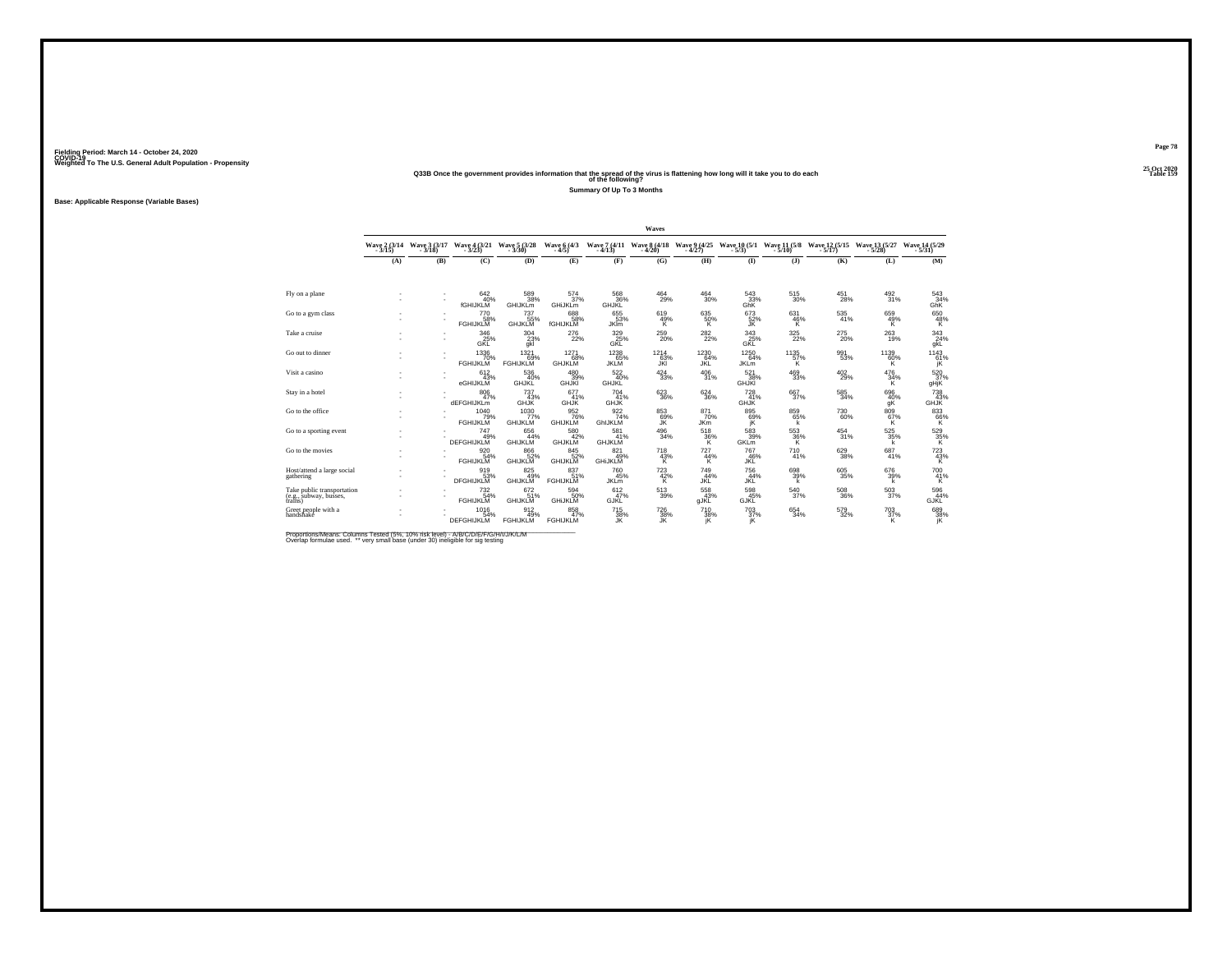#### **25 Oct 2020Q33B Once the government provides information that the spread of the virus is flattening how long will it take you to do each Table 160 of the following?**

**Summary Of 1 Day To 3 Months**

**Base: Applicable Response (Variable Bases)**

|                                                                 |                          |                          |                                       |                                                   |                                      |                                  | Waves                                 |                           |                                  |                                       |                                                                               |                       |                                       |
|-----------------------------------------------------------------|--------------------------|--------------------------|---------------------------------------|---------------------------------------------------|--------------------------------------|----------------------------------|---------------------------------------|---------------------------|----------------------------------|---------------------------------------|-------------------------------------------------------------------------------|-----------------------|---------------------------------------|
|                                                                 | Wave 2 (3/14)<br>$-3/15$ | Wave 3 (3/17)<br>$-3/18$ | Wave 4 (3/21 Wave 5 (3/28)<br>$-3/23$ | $-3/30$                                           | <b>Wave 6 (4/3)</b><br>$-4/5$        | $-4/13$                          | Wave 7 (4/11 Wave 8 (4/18)<br>$-4/20$ | $-4/27$                   | $-5/3$                           | $-5/10$                               | Wave 9 (4/25 Wave 10 (5/1 Wave 11 (5/8 Wave 12 (5/15 Wave 13 (5/27<br>$-5/17$ | $-5/28$               | Wave 14 (5/29)<br>$-5/31$             |
|                                                                 | (A)                      | (B)                      | (C)                                   | (D)                                               | (E)                                  | (F)                              | (G)                                   | (H)                       | (I)                              | $($ $)$                               | (K)                                                                           | (L)                   | (M)                                   |
| Fly on a plane                                                  |                          |                          | 516<br>32%<br><b>fGHIJKLM</b>         | 488<br>31%<br><b>GHIJKLM</b>                      | $\frac{472}{31\%}$<br><b>GHIJKLM</b> | $^{446}_{29\%}$<br>GhJKL         | 383<br>24%                            | $^{382}_{25\%}$<br>k      | $^{423}_{26\%}$<br>ĸ             | 395<br>23%                            | 344<br>21%                                                                    | 372<br>23%            | $^{424}_{\  \  \, 26\%}_{\  \  \, K}$ |
| Go to a gym class                                               |                          |                          | 613<br>47%<br><b>FGHIJKLM</b>         | 573<br>43%<br>gJKLM                               | 512<br>43%<br>gJKLM                  | $\frac{502}{41}\%$<br><b>JKm</b> | $\frac{486}{39\%}$                    | $\frac{493}{39\%}$        | $\frac{529}{41\%}$<br><b>JKm</b> | $\frac{478}{35\%}$                    | $^{392}_{30\%}$                                                               | 512<br>$\frac{38}{6}$ | $\frac{491}{37\%}$                    |
| Take a cruise                                                   |                          |                          | $^{254}_{18\%}$<br>KĹ                 | $^{238}_{18\%}$<br>kL                             | $^{205}_{16\%}$                      | $^{252}_{19\%}$<br>gjKL          | 205<br>16%                            | $^{223}_{17\%}$           | $^{265}_{19\%}$<br>eGjKL         | $^{231}_{16\%}$                       | 202<br>15%                                                                    | 187<br>14%            | $^{245}_{17\%}$                       |
| Go out to dinner                                                |                          |                          | 1036<br>54%<br><b>FIJKLM</b>          | 1056<br>55%<br>FgHIJKLM                           | 1033<br>55%<br>FghIJKLM              | 945<br>49%<br><b>JKLM</b>        | 993<br>51%<br><b>JKLM</b>             | 987<br>51%<br><b>JKLM</b> | 958<br>49%<br><b>JKLM</b>        | 892 %<br>к                            | $^{759}_{41\%}$                                                               | 842/44%<br>k          | $\frac{843}{45\%}$                    |
| Visit a casino                                                  |                          |                          | 485<br>34%<br><b>GHIJKLM</b>          | 433<br>33%<br><b>GHJKLM</b>                       | 387<br>32%<br>gHJKLm                 | 417<br>32%<br><b>GHJKLM</b>      | 351<br>$^{27\%}_{K}$                  | 324<br>25%<br>k           | 398<br>$29%$ HJK                 | 350<br>25%<br>k                       | 285<br>21%                                                                    | 368<br>$\frac{27}{6}$ | $\frac{387}{28\%}$                    |
| Stay in a hotel                                                 |                          | ٠                        | $654 \over 38\%$<br>fGHIJKLM          | 600<br>35%<br><b>GHJKL</b>                        | 568<br>35%<br><b>GHJKL</b>           | 577<br>34%<br>ghJKL              | 521<br>30%<br>к                       | $\frac{520}{30\%}$<br>К   | 569<br>32%<br>JК                 | $^{508}_{\phantom{1}\phantom{1}28\%}$ | $^{440}_{25\%}$                                                               | 526<br>30%<br>к       | 573 33%<br><b>JKI</b>                 |
| Go to the office                                                |                          |                          | 602<br>46%<br><b>JKLM</b>             | 598<br>45%<br><b>JKm</b>                          | 584<br>47%<br>JKLM                   | 544<br>44%<br>jK                 | $\frac{592}{48\%}$<br><b>fHJKLM</b>   | 537<br>$\frac{43\%}{K}$   | 577<br>44%<br><b>JKm</b>         | $^{523}_{39\%}$                       | $^{433}_{\ 36\%}$                                                             | 490<br>41%<br>k       | $^{507}_{40\%}$                       |
| Go to a sporting event                                          |                          |                          | 601<br>40%<br><b>EFGHIJKLM</b>        | 538<br>GHIJKLM                                    | 463<br>GhJKLM                        | 475<br>34%<br>GhJKLM             | 406<br>$^{28%}_{K}$                   | 425<br>29%<br>Km          | 463<br>31%<br><b>JKLM</b>        | 414<br>27%                            | 348<br>24%                                                                    | 406<br>27%            | $^{385}_{\phantom{1}\phantom{1}26\%}$ |
| Go to the movies                                                | ٠                        |                          | 771<br>45%<br><b>FGHIJKLM</b>         | <sup>751</sup> <sub>46</sub> %<br><b>FGHIJKLM</b> | $^{722}_{45\%}$<br><b>FGHIJKLM</b>   | 671<br>40%<br>ghJKLM             | $\frac{608}{36\%}$                    | 607 %<br>Ϊä.              | 639 38%<br><b>JKLM</b>           | 579<br>33%                            | $^{516}_{31\%}$                                                               | $^{551}_{33\%}$       | 572<br>34%                            |
| Host/attend a large social<br>gathering                         |                          |                          | 773<br>45%<br><b>FGHIJKLM</b>         | 707<br>42%<br><b>FGHIJKLM</b>                     | 718<br>44%<br><b>FGHIJKLM</b>        | 622<br>37%<br><b>JKLM</b>        | 615<br>36%<br>JŘĽ                     | 636<br>37%<br><b>JKLM</b> | 629<br>37%<br><b>JKLM</b>        | 553<br>31%                            | 487<br>29%                                                                    | 530<br>31%            | 558<br>33%                            |
| Take public transportation<br>(e.g., subway, busses,<br>trains) | ٠<br>٠                   |                          | 555<br><b>FGHIJKLM</b>                | 533<br>40%<br>fGHIJKLM                            | 474<br>40%<br><b>GHIJKLM</b>         | 470<br>36%<br>GJKL               | 391<br>30%                            | 440<br>34%<br>gJKL        | 444<br>34%<br>gJKL               | 397<br>28%                            | 368<br>26%                                                                    | $\frac{363}{27\%}$    | $\frac{441}{32\%}$<br><b>JKL</b>      |
| Greet people with a<br>handshake                                |                          |                          | 816<br>43%<br><b>DEFGHIJKLM</b>       | 723%<br><b>FGHIJKLM</b>                           | 681<br>37%<br><b>FGHIJKLM</b>        | 539%<br>iK                       | 577<br>30%<br>JKLM                    | $^{548}_{29\%}$           | 547<br>29%<br>JKI                | 490<br>25%<br>к                       | 394<br>22%                                                                    | 493<br>26%<br>ĸ       | $^{483}_{\  \  \, 27\%}_{\  \  \, K}$ |

Proportions/Means: Columns Tested (5%, 10% risk level) - A/B/C/D/E/F/G/H/I/J/K/L/M<br>Overlap formulae used. \*\* very small base (under 30) ineligible for sig testing

**Page 7925 Oct 2020<br>Table 160**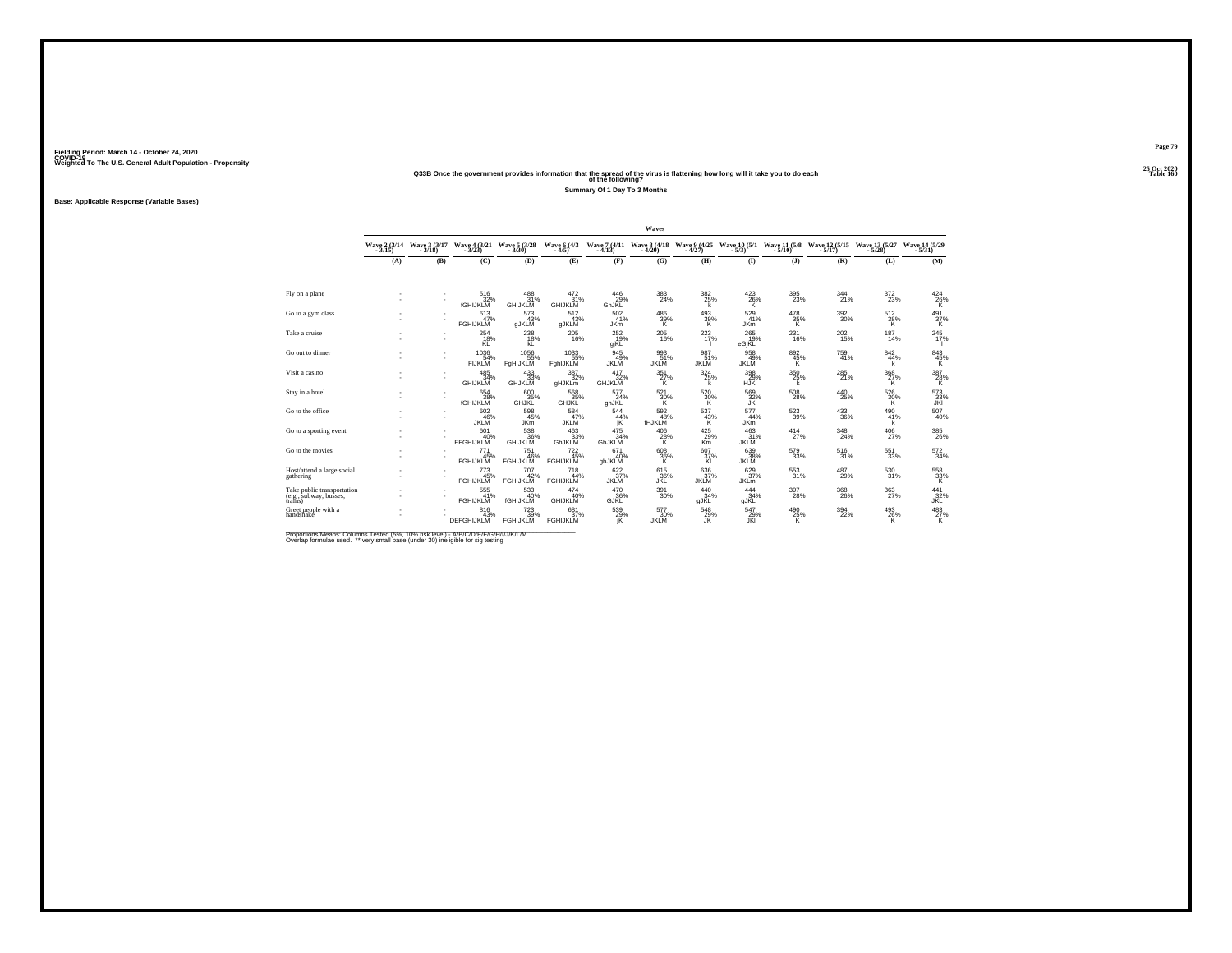#### **25 Oct 2020Q33B Once the government provides information that the spread of the virus is flattening how long will it take you to do each Table 161 of the following?**

**Summary Of Up To 6 Months**

**Base: Applicable Response (Variable Bases)**

|                                                                 |               |                          |                                       |                                  |                                    |                                       | Waves                              |                            |                            |                          |                                                    |                           |                                       |
|-----------------------------------------------------------------|---------------|--------------------------|---------------------------------------|----------------------------------|------------------------------------|---------------------------------------|------------------------------------|----------------------------|----------------------------|--------------------------|----------------------------------------------------|---------------------------|---------------------------------------|
|                                                                 | Wave 2 (3/14) | Wave 3 (3/17)<br>$-3/18$ | Wave 4 (3/21)<br>$-3/23$              | Wave 5 (3/28)<br>$-3/30$         | Wave 6 (4/3)<br>$-4/5$             | Wave 7 (4/11 Wave 8 (4/18)<br>$-4/13$ | $-4/20$                            | Wave 9 (4/25)<br>$-4/27$   | $-5/3$                     | $-5/10$                  | Wave 10 (5/1 Wave 11 (5/8 Wave 12 (5/15<br>$-5/17$ | Wave 13 (5/27)<br>$-5/28$ | Wave 14 (5/29)<br>$-5/31$             |
|                                                                 | (A)           | (B)                      | (C)                                   | (D)                              | (E)                                | (F)                                   | (G)                                | (H)                        | $($ I                      | $($ $)$                  | (K)                                                | (L)                       | (M)                                   |
|                                                                 |               |                          |                                       |                                  |                                    |                                       |                                    |                            |                            |                          |                                                    |                           |                                       |
| Fly on a plane                                                  |               |                          | $^{1000}_{63\%}$<br><b>DEFGHIJKLM</b> | 905<br>58%<br>GHIJKLm            | 859%<br><b>GHJKL</b>               | 8825%<br><b>GHIJKL</b>                | <sup>788</sup> 49%                 | 755<br>49%                 | 853%<br>hK                 | 861<br>51%<br>k          | 757 <sub>47%</sub>                                 | 794<br>50%                | 871<br>54%<br><b>GHKL</b>             |
| Go to a gym class                                               |               |                          | 989%<br>fGHIJKLM                      | 970<br>73%<br><b>GHJKLM</b>      | 864<br>73%<br><b>GHJKLM</b>        | $^{871}_{71\%}$<br><b>HJKLM</b>       | 856<br>68%<br>K <sub>m</sub>       | $^{830}_{66\%}$            | 895<br>70%<br>jKİM         | $^{886}_{65\%}$          | 765<br>59%                                         | 88065%<br>K               | $^{858}_{\  \  \, 64\%}_{\  \  \, K}$ |
| Take a cruise                                                   |               |                          | $\frac{534}{39\%}$<br>eGHjKL          | $\frac{487}{37\%}$<br>GhKL       | $^{435}_{34\%}$                    | $\frac{513}{39\%}$<br><b>EGHJKL</b>   | $^{425}_{32\%}$                    | $^{432}_{\phantom{1}33\%}$ | $^{496}_{36\%}$<br>gkL     | $^{495}_{34\%}$          | $\frac{442}{32\%}$                                 | $^{419}_{31\%}$           | $\frac{544}{37\%}$<br>GhKL            |
| Go out to dinner                                                |               |                          | 1616<br>84%<br>gHiJKLM                | 1642<br>86%<br>GHIJKLM           | 1582<br>84%<br>HJKLM               | 1628<br>85%<br><b>GHIJKLM</b>         | 1579<br>82%<br><b>JKLM</b>         | 1561<br>81%<br><b>JKIM</b> | 1582%<br><b>JKLM</b>       | $1527 \atop 77\%$<br>ΪK. | 1339<br>72%                                        | $\frac{1491}{78\%}$       | $\frac{1442}{77\%}$                   |
| Visit a casino                                                  |               |                          | 867<br>62%<br>eGHIJKLM                | 792<br>60%<br>GHJKL              | 697<br>57%<br>gHjKL                | 759<br>58%<br>GHJKL                   | 669<br>$\frac{52}{6}$              | 651<br>50%                 | 758<br>56%<br>HKL          | 742<br>$\frac{52}{K}$    | 627<br>46%                                         | 680<br>49%                | 786<br>56%                            |
| Stay in a hotel                                                 |               |                          | 1192<br>09%<br><b>dEFGHIJKLM</b>      | $1127$<br>$65%$<br><b>GHIJKL</b> | $^{1052}_{64\%}$<br><b>GHJKL</b>   | $^{1059}_{62\%}$<br>GHjKI             | 992<br>57%                         | 980<br>57%                 | $1091$<br>$62\%$<br>GHK    | $^{1062}_{-59\%}$        | 960<br>55%                                         | $^{1031}_{-59\%}$         | $1087$<br>$63%$<br><b>GHJKL</b>       |
| Go to the office                                                | ×,<br>×,      |                          | 1145<br>87%<br><b>GHIJKLM</b>         | 1169<br>87%<br>GhIJKLM           | 1088<br>87%<br><b>GHIJKLM</b>      | 1067<br>86%<br><b>IJKLM</b>           | 1028<br>84%<br>ĴK                  | 1042<br>$\frac{84}{3}$     | 1077<br>83%<br>JK          | 1031<br>78%              | 920<br>76%                                         | 975<br>81%<br>K           | 1029<br>81%<br>ĵΚ.                    |
| Go to a sporting event                                          |               |                          | 1033<br>EFGHIJKLM                     | 977<br>GHIJKLM                   | 862<br>62%<br><b>GHJKLM</b>        | 875<br>62%<br><b>GHJKLM</b>           | 822<br>$\frac{57}{K}$              | 806<br>$\frac{56}{8}$      | 888<br>60%<br>hJKLM        | 840<br>54%               | 717<br>49%                                         | 833<br>55%<br>K           | 813<br>$\frac{55}{6}$                 |
| Go to the movies                                                |               |                          | 1239<br><b>FGHIJKLM</b>               | 1209<br>73%<br><b>FGHIJKLM</b>   | $1155$<br>$72\%$<br><b>GHIJKLM</b> | 1140<br>69%<br>GhJKLM                 | $^{1080}_{65\%}$ iki               | $^{1070}_{65\%}$           | 1119<br>67%<br><b>JKLM</b> | 1057<br>61%<br>к         | 928<br>56%                                         | 1011<br>61%<br>ĸ          | $^{1051}_{62\%}_{K}$                  |
| Host/attend a large social<br>gathering                         |               |                          | 1270<br>73%<br><b>DFGHIJKLM</b>       | 1170<br>GHIJKLM                  | 1163<br>71%<br><b>GHIJKLM</b>      | 1150<br>69%<br>HIJKLM                 | 1114<br>65%<br><b>JKIM</b>         | 1073<br>63%                | 1083<br>63%<br>JK          | 1049<br>59%              | 959<br>56%                                         | 1060<br>$^{62%}_{K}$      | 1036<br>$\frac{61}{K}$                |
| Take public transportation<br>(e.g., subway, busses,<br>trains) |               |                          | 952%<br><b>EFGHIJKLM</b>              | 885%<br><b>GHJKLM</b>            | 775 65%<br>GhJKLM                  | 841<br>64%<br>GJKL                    | <sup>749</sup> <sub>57%</sub><br>k | 783<br>61%<br>JKL          | 834 63%<br>GJKL            | $^{778}_{\ 54\%}$        | 734<br>52%                                         | $\substack{725 \\ 54\%}$  | 818<br>60%<br><b>JKL</b>              |
| Greet people with a<br>handshake                                | ×,            |                          | 1318<br>70%<br><b>DEFGHIJKLM</b>      | 1220<br>65%<br><b>FGHIJKLM</b>   | 1146<br>63%<br><b>FGHIJKLM</b>     | 1066<br>57%<br><b>gHIJKLM</b>         | 1017<br>54%                        | $\frac{983}{52\%}$         | $^{988}_{-53\%}$           | 959%                     | 834<br>46%                                         | 964 51%<br>K.             | $^{956}_{\ 53\%}$                     |

Proportions/Means: Columns Tested (5%, 10% risk level) - A/B/C/D/E/F/G/H/I/J/K/L/M<br>Overlap formulae used. \*\* very small base (under 30) ineligible for sig testing

**Page 80**25 Oct 2020<br>Table 161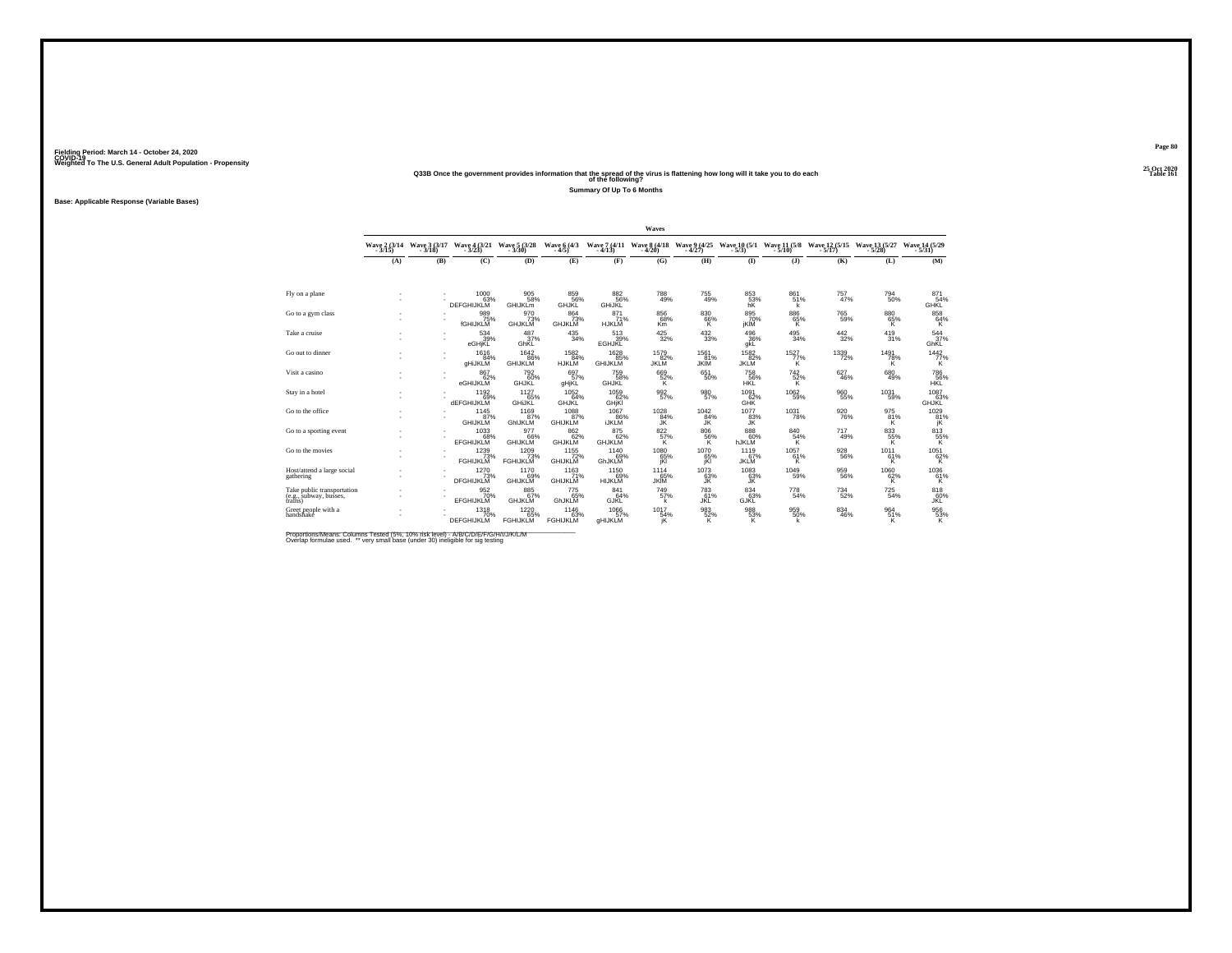# **25 Oct 2020Q33B Once the government provides information that the spread of the virus is flattening how long will it take you to do each Table 162 of the following?**

**Summary Of Year Or Longer**

**Base: Applicable Response (Variable Bases)**

|                                                                 |                          |                          |                            |                                            |                        |                         | Waves                                 |                             |                                       |                                                        |                                                                  |                                                           |                                                    |
|-----------------------------------------------------------------|--------------------------|--------------------------|----------------------------|--------------------------------------------|------------------------|-------------------------|---------------------------------------|-----------------------------|---------------------------------------|--------------------------------------------------------|------------------------------------------------------------------|-----------------------------------------------------------|----------------------------------------------------|
|                                                                 | Wave 2 (3/14)<br>$-3/15$ | Wave 3 (3/17)<br>- 3/18) | Wave 4 (3/21)              | Wave 5 (3/28)<br>$-3/30$                   | Wave 6 (4/3)<br>$-4/5$ | $-4/13$                 | Wave 7 (4/11 Wave 8 (4/18)<br>$-4/20$ | Wave 9 (4/25)<br>$-4/27$    | $-5/3$                                | $-5/10$                                                | Wave 10 (5/1 Wave 11 (5/8 Wave 12 (5/15 Wave 13 (5/27<br>$-5/17$ | $-5/28$                                                   | Wave 14 (5/29)<br>$-5/31$                          |
|                                                                 | (A)                      | (B)                      | (C)                        | (D)                                        | (E)                    | (F)                     | (G)                                   | (H)                         | $($ I                                 | $($ $)$                                                | (K)                                                              | (L)                                                       | (M)                                                |
|                                                                 |                          |                          |                            |                                            |                        |                         |                                       |                             |                                       |                                                        |                                                                  |                                                           |                                                    |
| Fly on a plane                                                  |                          |                          | 319<br>20%                 | $^{359}_{\phantom{1}\phantom{1}23\%}$<br>c | $^{384}_{25\%}$<br>c   | $\frac{343}{22\%}$      | 447<br>28%<br><b>CDFm</b>             | $^{454}_{29\%}$<br>CDEFIM   | $^{415}_{26\%}$<br>Cf                 | $^{464}_{27\%}$<br>CDF                                 | 491<br>30%<br>CDEFIM                                             | 480 30%<br><b>CDEFIM</b>                                  | 389<br>24%<br>Tć.                                  |
| Go to a gym class                                               |                          | ٠<br>٠                   | $^{125}_{-9\%}$            | $^{163}_{12\%}$<br>c                       | $^{115}_{10\%}$        | $^{129}_{10\%}$         | 181<br>$CEF^{\frac{61}{14}\%}$        | 192<br>15%<br>CdEF          | 176<br>C <sup>14%</sup>               | 214<br>CdEF                                            | 231<br>18%<br><b>CDEFgIL</b>                                     | $^{186}_{-14\%}$ CEF                                      | $^{218}_{16\%}$ CDEF                               |
| Take a cruise                                                   |                          | ٠<br>٠                   | $^{436}_{\phantom{1}32\%}$ | $^{418}_{32\%}$                            | $^{411}_{32\%}$        | $^{389}_{30\%}$         | $^{437}_{\ 33\%}$                     | $^{448}_{34\%}$<br>Fi       | $^{454}_{33\%}$                       | $\substack{441 \\ 30\%}$                               | 487<br>35%<br>FJ                                                 | $^{494}_{36\%}$<br>CdeFJ                                  | $^{476}_{33\%}$                                    |
| Go out to dinner                                                |                          | $\sim$<br>$\sim$         | 129/7%                     | $^{121}_{6\%}$                             | $^{151}_{8\%}$         | $^{120}_{\ 6\%}$        | $^{172}_{\  \, \rm{OF}}$ CDF          | 175<br>$\bar{9}$ %<br>CDF   | $^{176}_{-9\%}$ CDF                   | 218<br>11%<br>CDEFq                                    | $^{229}_{12\%}$<br>CDEFGHIm                                      | 205<br>11%<br><b>CDEF</b>                                 | $^{187}_{10\%}$                                    |
| Visit a casino                                                  |                          | $\sim$<br>٠              | 252<br>18%                 | 281<br>21%<br>c                            | 278<br>$^{23\%}_{C}$   | 295<br>$^{23\%}$        | 334<br>26%<br>CD <sub>m</sub>         | 346<br>26%<br>CDefm         | 338<br>25%                            | 350<br>24%                                             | 392<br>29%<br>CDEFIJM                                            | 415<br>30%<br>CDEFghIJM                                   | 316<br>$^{22\%}$                                   |
| Stay in a hotel                                                 |                          | ٠<br>٠                   | $^{297}_{17\%}$            | $^{318}_{18\%}$                            | 317<br>19%             | $\frac{355}{21}\%$<br>C | $^{407}_{24\%}$<br>CDEIM              | $\frac{398}{23\%}$<br>CDEIM | $^{354}_{\ 20\%}$<br>c                | 417<br>23%<br>CDEIM                                    | $^{419}_{.24\%}$<br>CDEfIM                                       | $^{396}_{\phantom{1}\phantom{1}22\%}$<br>C <sub>Dem</sub> | $^{335}_{\ 20\%}$                                  |
| Go to the office                                                |                          | ٠<br>۰                   | $^{78}_{6\%}$<br>a         | $^{54}_{\ 4\%}$                            | $^{55}_{\ 4\%}$        | $^{64}_{5\%}$           | $\frac{86}{7}\%$<br>DĖ                | 90<br>7%<br>DEf             | $^{87}_{7\%}$<br>DĖ                   | $\overset{118}{\underset{\text{CDFF1}}{\overset{9\%}}$ | 104<br>9%<br>CDEF                                                | 79/7<br>De                                                | $\mathop{\mathsf{DE}}\limits^{101}_{\mathsf{DEF}}$ |
| Go to a sporting event                                          | ×,                       | $\sim$                   | 234<br>15%                 | 254<br>17%                                 | 269<br>$^{19\%}_{C}$   | 270<br>$^{19\%}_{C}$    | 339<br>CDEF <sup>23%</sup>            | 356<br>CDEFi                | 320<br>$\overline{c}$ <sup>22</sup> % | 332<br>21%                                             | 410<br>28%<br>CDEFGIJM                                           | 376<br>CDEFij                                             | 341<br>$23%$<br>CDef                               |
| Go to the movies                                                |                          | ٠                        | 213%                       | $^{216}_{13\%}$                            | $^{221}_{14\%}$        | $^{242}_{15\%}$         | 272<br>16%<br>CDe                     | 311<br>19%<br>CDEFI         | $^{239}_{14\%}$                       | 304<br>18%<br>CDEfi                                    | $\frac{362}{22}\%$<br>CDEFGhIJM                                  | $\frac{352}{21\%}$<br><b>CDEFGIJm</b>                     | $\frac{303}{18\%}$ CDEFI                           |
| Host/attend a large social<br>gathering                         |                          | ٠                        | 206<br>12%                 | 240<br>14%                                 | 221<br>13%             | 259<br>15%<br>C         | 309<br>18%<br>CDEf                    | 313<br>18%<br>CDEf          | 309<br>18%<br>CDEf                    | 380<br>21%<br>CDEFghi                                  | 389<br>CDEFGHILM                                                 | 330<br>19%<br>CDEF                                        | 315<br>L9%<br>CDEf                                 |
| Take public transportation<br>(e.g., subway, busses,<br>trains) | ٠                        | $\mathbf{r}$<br>$\sim$   | $189$<br>$14%$             | $^{189}_{14\%}$                            | $^{184}_{15\%}$        | 187<br>14%              | 277<br>21%<br>CDEFIm                  | $^{250}_{19\%}$<br>CDEF     | 217<br>16%                            | 330<br>23%<br>CDEFhIM                                  | $\frac{335}{24\%}$<br>CDEFHIM                                    | 331<br>25%<br>CDEFgHIM                                    | $^{242}_{18\%}$<br>Cdf                             |
| Greet people with a<br>handshake                                | ×,                       |                          | 213                        | $^{239}_{13\%}$                            | 286 16%<br>CĎ          | 284<br>15%<br>Cd        | 333<br>18%<br>CĎ                      | 341<br>18%<br>CDf           | 356<br>19%<br>CDEF                    | 361<br>19%<br>CDEF                                     | 368<br>20%<br>CDEF                                               | $^{423}_{22\%}$<br>CDEFGHIJM                              | $^{322}_{\substack{18\%\\ \text{CD}}}$             |

Proportions/Means: Columns Tested (5%, 10% risk level) - A/B/C/D/E/F/G/H/I/J/K/L/M<br>Overlap formulae used. \*\* very small base (under 30) ineligible for sig testing

**Page 81**25 Oct 2020<br>Table 162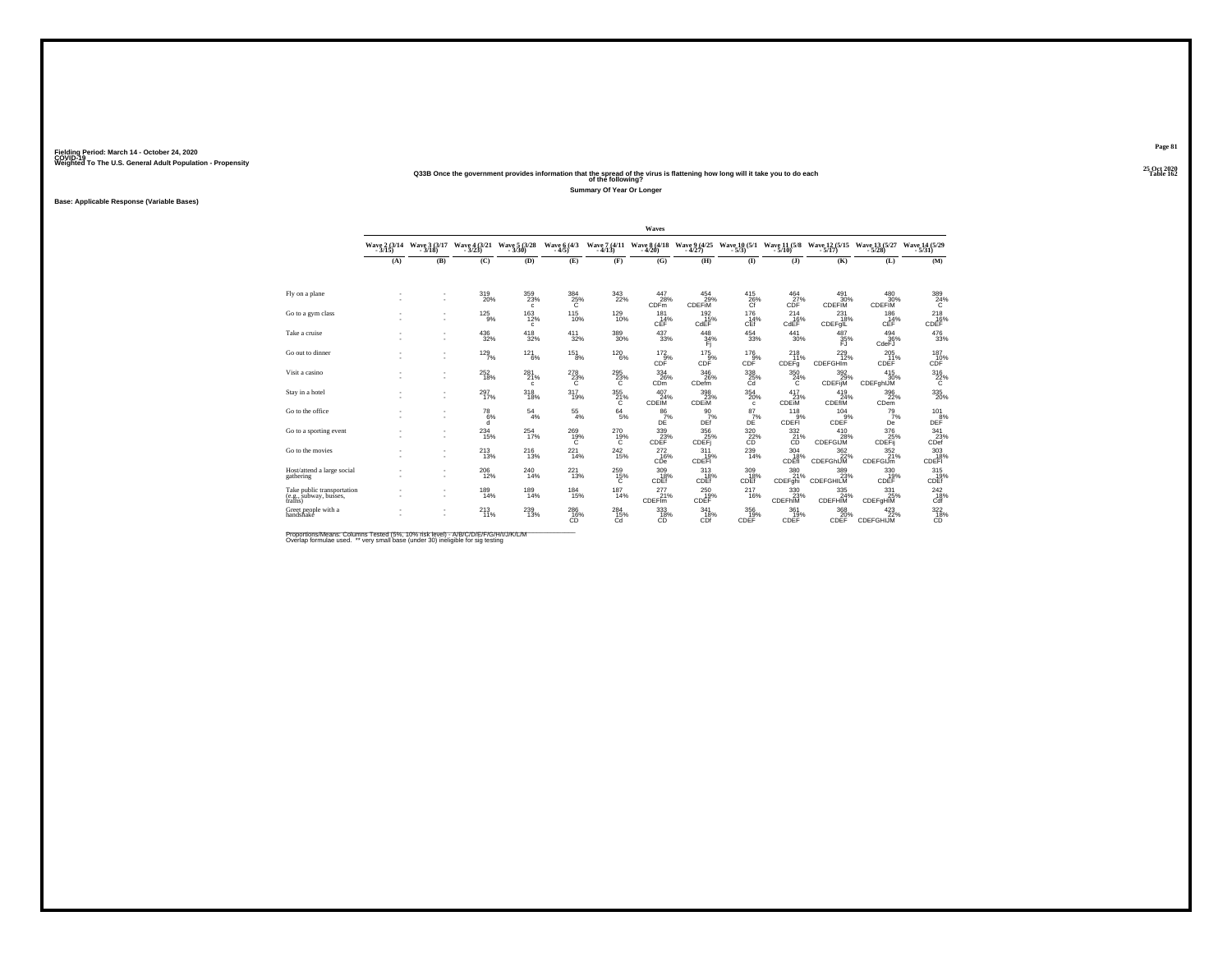#### **25 Oct 2020Q33B\_1 Once the government provides information that the spread of the virus is flattening how long will it take you to do each Table 163 of the following?**

**Fly on a plane**

**Base: Applicable Response**

|                                         |                          |                                                      |                                  |                                       |                                  |                             | Waves                                 |                                                  |                                     |                                 |                                     |                               |                                       |
|-----------------------------------------|--------------------------|------------------------------------------------------|----------------------------------|---------------------------------------|----------------------------------|-----------------------------|---------------------------------------|--------------------------------------------------|-------------------------------------|---------------------------------|-------------------------------------|-------------------------------|---------------------------------------|
|                                         | $-3/15$                  | Wave 2 (3/14 Wave 3 (3/17)<br>$-3/18$                | Wave 4 (3/21)                    | Wave 5 (3/28)                         | Wave 6 (4/3)<br>$-4/5$           | $-4/13$                     | Wave 7 (4/11 Wave 8 (4/18)<br>$-4/20$ | Wave 9 (4/25)<br>$-4/27$                         | Wave 10 (5/1 Wave 11 (5/8<br>$-5/3$ | $-5/10$                         | Wave 12 (5/15)                      | Wave 13 (5/27<br>$-5/28$      | Wave 14 (5/29)<br>$-5/31$             |
|                                         | (A)                      | (B)                                                  | (C)                              | (D)                                   | (E)                              | (F)                         | (G)                                   | (H)                                              | $($ I                               | $($ $)$                         | (K)                                 | (L)                           | (M)                                   |
| Unweighted Base<br><b>Weighted Base</b> | $\overline{\phantom{a}}$ | $\overline{\phantom{a}}$<br>$\overline{\phantom{a}}$ | 1565<br>1599                     | 1533<br>1558                          | 1489<br>1532                     | 1503<br>1562                | 1614<br>1606                          | 1533<br>1553                                     | 1610<br>1625                        | 1627<br>1689                    | 1628<br>1620                        | 1605<br>1604                  | 1573<br>1606                          |
| Up To 6 Months (Net)                    |                          |                                                      | 1000<br>63%<br><b>DEFGHIJKLM</b> | 905<br>58%<br><b>GHIJKLM</b>          | 859<br>56%<br>GHJKL              | 882<br>56%<br><b>GHIJKL</b> | 788<br>49%                            | 755<br>49%                                       | 853<br>53%<br>hK                    | 861<br>51%                      | 757<br>47%                          | 794<br>50%                    | 871<br>54%<br><b>GHKL</b>             |
| Up To 3 Months<br>(Sub-Net)             |                          |                                                      | 642/40%<br><b>fGHIJKLM</b>       | 589<br>38%<br>GHIJKLm                 | $^{574}_{37\%}$<br>GHiJKLm       | 568<br>36%<br><b>GHJKL</b>  | $^{464}_{29\%}$                       | $\substack{464 \\ 30\%}$                         | 543<br>33%<br>GhK                   | $^{515}_{\ 30\%}$               | $^{451}_{28\%}$                     | $\frac{492}{31\%}$            | 543<br>34%<br>GhK                     |
| Immediately/1-30 Days<br>(Sub-Sub-Net)  |                          | $\overline{\phantom{a}}$                             | 314<br>20%<br><b>GHJKL</b>       | 298<br>19%<br><b>GHJKL</b>            | 288<br><b>GHJKI</b>              | 288<br>18%<br>GHIKI         | 199<br>12%                            | 219 14%                                          | 288<br>18%<br><b>GHK</b>            | $^{259}_{\phantom{1}15\%}$<br>g | 222<br>14%                          | $^{250}_{16\%}$               | $^{283}_{-18\%}$ GHK                  |
| Immediately                             |                          | $\overline{\phantom{a}}$                             | 126<br>8%<br>GH <sup>"</sup>     | 102<br>7%                             | 101<br>7%                        | 123<br>8%<br>GĤ             | 80<br>5%                              | $\substack{82\\5\%}$                             | 120<br>7%<br>Gh                     | 119<br>7%<br>Gh                 | 107<br>7%                           | 120<br>$GH^7%$                | $\frac{118}{7%}$<br>Gh                |
| $1-30$ days                             |                          |                                                      | 188<br>12%<br><b>GHJKL</b>       | 196<br>13%<br><b>GHJKL</b>            | $187 \atop 12\%$<br><b>GHJKL</b> | 166 11%<br>GjKl             | 119/7%                                | $^{137}_{9\%}$                                   | 168<br>10%<br>GKI                   | $^{139}_{8\%}$                  | $115$ <sub>7%</sub>                 | $^{130}_{\  \  \, 8\%}$       | 165<br>10%<br><b>GK</b>               |
| 2-3 months                              |                          | $\sim$<br>и.                                         | 327<br>20%<br><b>GHIJKLM</b>     | $^{292}_{19\%}$<br>hiJKL              | 286<br>19%<br>hiJKL              | 280<br>18%<br>κī            | 264<br>16%                            | 246<br>16%                                       | 255<br>16%                          | 256<br>15%                      | 228<br>14%                          | <sup>242</sup> <sub>15%</sub> | 259<br>16%                            |
| 4-6 months                              |                          | $\overline{\phantom{a}}$                             | 359<br>22%<br><b>EHikL</b>       | $^{316}_{\phantom{1}\phantom{1}20\%}$ | 285<br>19%                       | $^{314}_{20\%}$             | $\frac{324}{20\%}$                    | 291<br>19%                                       | 310<br>19%                          | 347<br>21%                      | 306<br>19%                          | 302%                          | 328<br>20%                            |
| 7-11 months                             |                          |                                                      | $^{179}_{11\%}$                  | $^{217}_{14\%}$<br>$\mathbf{c}$       | <sup>179</sup><br>12%            | $^{243}_{-16\%}$            | $^{260}_{-16\%}$                      | $^{240}_{\phantom{1}15\%}_{\phantom{1}C\bar{E}}$ | $^{258}_{16\%}$                     | 232<br>14%<br>c                 | $^{241}_{\substack{15}{\text{CE}}}$ | $^{226}_{~14\%}$              | $^{234}_{15\%}$                       |
| A year or longer                        |                          |                                                      | 319<br>20%                       | 359<br>23%<br>c                       | 384<br>25%                       | 343<br>22%                  | 447<br>28%<br><b>CDFm</b>             | 454<br>29%<br><b>CDEFIM</b>                      | 415<br>26%                          | 464<br>27%<br>CĎF.              | 491<br>30%<br>CDEFIM                | 480<br>30%<br><b>CDEFIM</b>   | $^{389}_{\phantom{1}24\%}$            |
| Never again                             |                          | $\overline{\phantom{a}}$<br>$\overline{\phantom{a}}$ | $^{101}_{6\%}$                   | $^{78}_{\ 5\%}$                       | $^{110}_{7\%}$<br>D.             | $^{93}_{6\%}$               | 111<br>7%<br>d                        | $104 \atop 7\%$                                  | $^{98}_{\ 6\%}$                     | $^{132}_{8\%}$<br>D.            | $^{131}_{8\%}$<br>Dfi               | $^{103}_{6\%}$                | $112$ <sub>7%</sub><br>d              |
| 1 Day To 3 Months (Net)                 |                          | $\sim$<br>$\overline{\phantom{a}}$                   | 516<br>32%<br><b>fGHIJKLM</b>    | 488<br>31%<br>GHIJKLM                 | $\frac{472}{31\%}$<br>GHIJKLM    | 446<br>29%<br>GhJKL         | $\frac{383}{24\%}$                    | $\frac{382}{25}\%$                               | $^{423}_{26\%}$<br>ΪŘ.              | 395<br>23%                      | 344<br>21%                          | 372<br>23%                    | $^{424}_{\  \  \, 26\%}_{\  \  \, K}$ |
| Sigma                                   |                          | $\overline{\phantom{a}}$                             | 1599<br>100%                     | 1558<br>100%                          | 1532<br>100%                     | 1562<br>100%                | 1606<br>100%                          | 1553<br>100%                                     | 1625<br>100%                        | 1689<br>100%                    | 1620<br>100%                        | 1604<br>100%                  | 1606<br>100%                          |

Proportions/Means: Columns Tested (5%, 10% risk level) - A/B/C/D/E/F/G/H/I/J/K/L/M<br>Overlap formulae used. \*\* very small base (under 30) ineligible for sig testing

**Page 82**25 Oct 2020<br>Table 163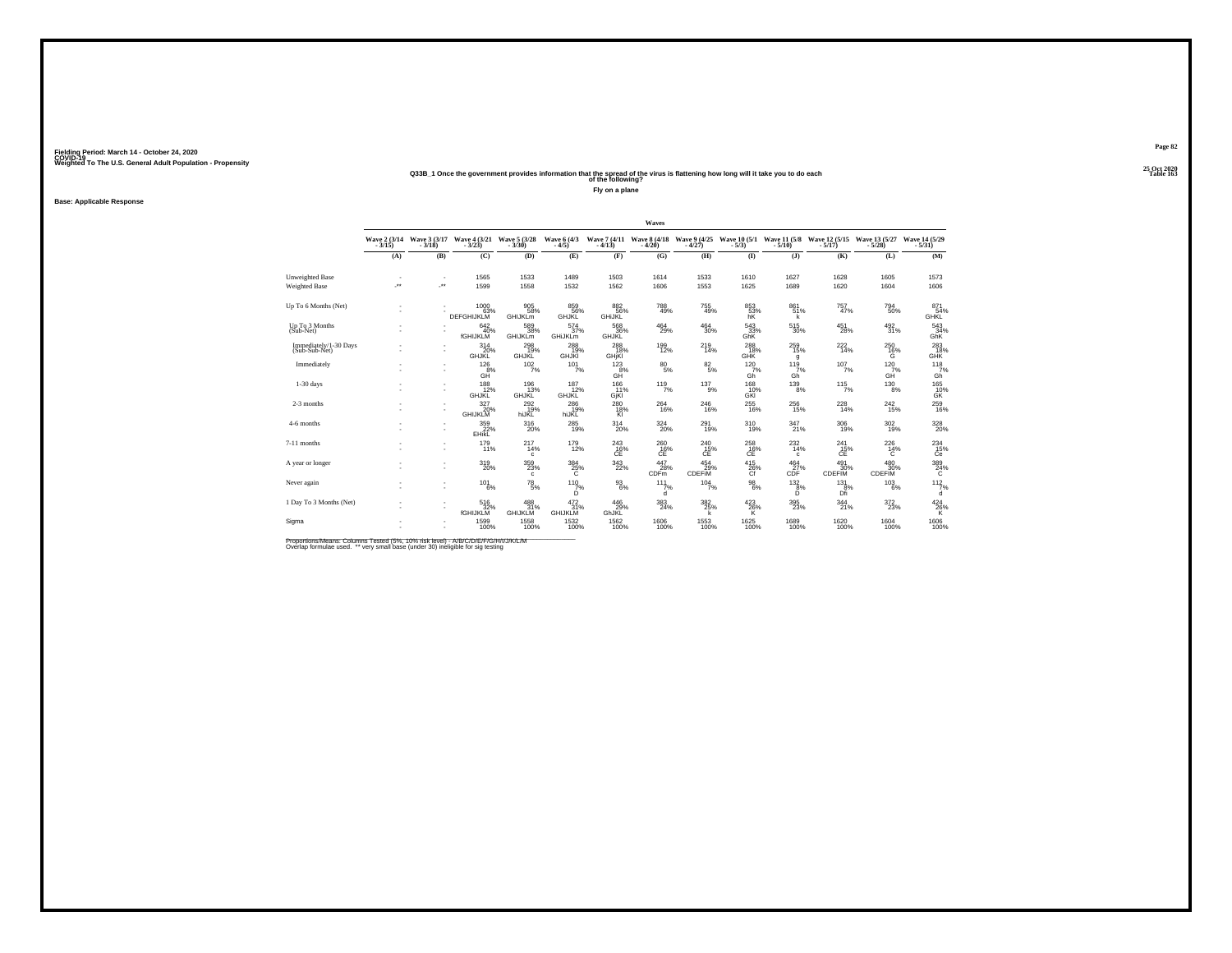#### **25 Oct 2020Q33B\_2 Once the government provides information that the spread of the virus is flattening how long will it take you to do each Table 164 of the following?**

**Go to a gym class**

**Base: Applicable Response**

|     |     |                        |                                     |                                                                                                                                                                                                                                                                                                                  |                                                                                                                         | Waves                                                                                                                                                                                                |                                                                                                                             |                                                                                                                                                                                                              |                                                                                                                                                                                                              |                                                                                                                                                                                            |                                                                                                                                                                                                                  |                                                                                                                                                                                                                                                                                                                                                                                                                             |
|-----|-----|------------------------|-------------------------------------|------------------------------------------------------------------------------------------------------------------------------------------------------------------------------------------------------------------------------------------------------------------------------------------------------------------|-------------------------------------------------------------------------------------------------------------------------|------------------------------------------------------------------------------------------------------------------------------------------------------------------------------------------------------|-----------------------------------------------------------------------------------------------------------------------------|--------------------------------------------------------------------------------------------------------------------------------------------------------------------------------------------------------------|--------------------------------------------------------------------------------------------------------------------------------------------------------------------------------------------------------------|--------------------------------------------------------------------------------------------------------------------------------------------------------------------------------------------|------------------------------------------------------------------------------------------------------------------------------------------------------------------------------------------------------------------|-----------------------------------------------------------------------------------------------------------------------------------------------------------------------------------------------------------------------------------------------------------------------------------------------------------------------------------------------------------------------------------------------------------------------------|
|     |     |                        |                                     | Wave 6 (4/3)<br>$-4/5$                                                                                                                                                                                                                                                                                           |                                                                                                                         |                                                                                                                                                                                                      |                                                                                                                             |                                                                                                                                                                                                              |                                                                                                                                                                                                              |                                                                                                                                                                                            |                                                                                                                                                                                                                  | Wave 14 (5/29)<br>$-5/31$                                                                                                                                                                                                                                                                                                                                                                                                   |
| (A) | (B) | (C)                    | (D)                                 | (E)                                                                                                                                                                                                                                                                                                              | (F)                                                                                                                     | (G)                                                                                                                                                                                                  | (H)                                                                                                                         | $($ I                                                                                                                                                                                                        | $($ $)$                                                                                                                                                                                                      | (K)                                                                                                                                                                                        | (L)                                                                                                                                                                                                              | (M)                                                                                                                                                                                                                                                                                                                                                                                                                         |
| J.  | ÷.  | 1315<br>1319           | 1276<br>1330                        | 1156<br>1190                                                                                                                                                                                                                                                                                                     | 1191<br>1232                                                                                                            | 1257<br>1261                                                                                                                                                                                         | 1201<br>1263                                                                                                                | 1256<br>1286                                                                                                                                                                                                 | 1288<br>1364                                                                                                                                                                                                 | 1260<br>1306                                                                                                                                                                               | 1291<br>1348                                                                                                                                                                                                     | 1297<br>1344                                                                                                                                                                                                                                                                                                                                                                                                                |
|     |     | 989<br>75%<br>fGHIJKLM | 970<br>73%<br><b>GHJKLM</b>         | 864<br>GHJKLM                                                                                                                                                                                                                                                                                                    | 871<br>71%<br><b>HJKLM</b>                                                                                              | 856<br>K <sub>m</sub>                                                                                                                                                                                | 830                                                                                                                         | 895<br>jKİM                                                                                                                                                                                                  | 886                                                                                                                                                                                                          |                                                                                                                                                                                            | 880<br>65%<br>Κ                                                                                                                                                                                                  | $\underset{\mathsf{K}}{^{858}}$                                                                                                                                                                                                                                                                                                                                                                                             |
|     |     | <b>FGHIJKLM</b>        | <b>GHJKLM</b>                       | <b>fGHIJKLM</b>                                                                                                                                                                                                                                                                                                  | <b>JKIm</b>                                                                                                             | к                                                                                                                                                                                                    | к                                                                                                                           | JK.                                                                                                                                                                                                          | к                                                                                                                                                                                                            |                                                                                                                                                                                            | к                                                                                                                                                                                                                | 650<br>48%<br>κ                                                                                                                                                                                                                                                                                                                                                                                                             |
|     |     |                        |                                     |                                                                                                                                                                                                                                                                                                                  | Km                                                                                                                      | k                                                                                                                                                                                                    |                                                                                                                             | Km <sup>1</sup>                                                                                                                                                                                              |                                                                                                                                                                                                              |                                                                                                                                                                                            | k                                                                                                                                                                                                                | 367<br>27%                                                                                                                                                                                                                                                                                                                                                                                                                  |
|     |     | 157<br>12%             | 164<br>12%                          | 176<br><b>cGHIJKLM</b>                                                                                                                                                                                                                                                                                           | 153<br>12%                                                                                                              | 134                                                                                                                                                                                                  | 142                                                                                                                         | 144                                                                                                                                                                                                          | 153                                                                                                                                                                                                          | 144                                                                                                                                                                                        | 147<br>11%                                                                                                                                                                                                       | $^{159}_{12\%}$                                                                                                                                                                                                                                                                                                                                                                                                             |
|     |     |                        | 316<br>24%<br><b>FGHIJKLM</b>       |                                                                                                                                                                                                                                                                                                                  | 233<br>19%<br><b>Km</b>                                                                                                 | к                                                                                                                                                                                                    | KM                                                                                                                          |                                                                                                                                                                                                              |                                                                                                                                                                                                              |                                                                                                                                                                                            | $^{238}_{18\%}$<br>Κ                                                                                                                                                                                             | 207<br>15%                                                                                                                                                                                                                                                                                                                                                                                                                  |
|     |     |                        | 257<br>19%                          |                                                                                                                                                                                                                                                                                                                  |                                                                                                                         |                                                                                                                                                                                                      |                                                                                                                             |                                                                                                                                                                                                              |                                                                                                                                                                                                              |                                                                                                                                                                                            |                                                                                                                                                                                                                  | $^{284}_{21\%}$                                                                                                                                                                                                                                                                                                                                                                                                             |
|     |     |                        |                                     |                                                                                                                                                                                                                                                                                                                  |                                                                                                                         | Ehm                                                                                                                                                                                                  |                                                                                                                             |                                                                                                                                                                                                              | Ehm                                                                                                                                                                                                          |                                                                                                                                                                                            | $^{221}_{16\%}$                                                                                                                                                                                                  | 208<br>15%                                                                                                                                                                                                                                                                                                                                                                                                                  |
|     |     |                        |                                     |                                                                                                                                                                                                                                                                                                                  |                                                                                                                         |                                                                                                                                                                                                      | cde                                                                                                                         |                                                                                                                                                                                                              |                                                                                                                                                                                                              |                                                                                                                                                                                            | $^{155}_{12\%}$                                                                                                                                                                                                  | 147%<br>c                                                                                                                                                                                                                                                                                                                                                                                                                   |
|     |     |                        | 163<br>12%<br>c                     | 115                                                                                                                                                                                                                                                                                                              | 129<br>10%                                                                                                              | 181<br>CEF <sup>1</sup>                                                                                                                                                                              | 192                                                                                                                         | 176                                                                                                                                                                                                          | 214                                                                                                                                                                                                          | 231                                                                                                                                                                                        | 186                                                                                                                                                                                                              | 218<br>CDEF <sup>%</sup>                                                                                                                                                                                                                                                                                                                                                                                                    |
|     |     |                        |                                     | D.                                                                                                                                                                                                                                                                                                               |                                                                                                                         |                                                                                                                                                                                                      |                                                                                                                             |                                                                                                                                                                                                              |                                                                                                                                                                                                              | 146                                                                                                                                                                                        | $^{127}_{.9\%}$                                                                                                                                                                                                  | $^{12}2^{1}_{.9\%}$<br>D                                                                                                                                                                                                                                                                                                                                                                                                    |
|     |     | 613<br>47%             | 573<br>43%                          |                                                                                                                                                                                                                                                                                                                  |                                                                                                                         |                                                                                                                                                                                                      |                                                                                                                             |                                                                                                                                                                                                              |                                                                                                                                                                                                              |                                                                                                                                                                                            |                                                                                                                                                                                                                  | $^{491}_{37\%}$                                                                                                                                                                                                                                                                                                                                                                                                             |
|     |     |                        |                                     |                                                                                                                                                                                                                                                                                                                  |                                                                                                                         |                                                                                                                                                                                                      |                                                                                                                             |                                                                                                                                                                                                              |                                                                                                                                                                                                              |                                                                                                                                                                                            | 1348<br>100%                                                                                                                                                                                                     | 1344<br>100%                                                                                                                                                                                                                                                                                                                                                                                                                |
|     |     |                        | <b>EFGHIJKLM</b><br><b>FGHIJKLM</b> | Wave 2 (3/14 Wave 3 (3/17 Wave 4 (3/21 Wave 5 (3/28<br>3/15) - 3/18) - 3/23)<br><sup>770</sup> 58%<br>$^{480}_{36\%}$ fGHIJKLM<br>$^{493}_{37\%}$ FGHIJKLM<br>$\frac{336}{25\%}$<br>$^{278}_{21\%}$<br>219 <sub>7%</sub><br>$^{11}$ $^{1}_{8\%}$<br>$^{125}_{-9\%}$<br>$\frac{94}{7\%}$<br>gJKLM<br>1319<br>100% | <sup>737</sup> 55%<br><b>JKIM</b><br>$^{233}_{18\%}$<br>$^{115}_{9\%}$<br>$\substack{82\\6\%}$<br>gJKLM<br>1330<br>100% | 73%<br>688<br>58%<br>$^{429}_{36\%}$ fGHIJKLM<br>15%<br>253<br>21%<br>$\frac{259}{22\%}$<br>$^{176}_{15\%}$<br>$^{101}_{9\%}$<br>10%<br>$^{109}_{9\%}$<br>D<br>512/43%<br><b>JKm</b><br>1190<br>100% | 655<br>53%<br>386<br>31%<br>$\frac{269}{27}\%$<br>$^{217}_{18\%}$<br>118%<br>$^{114}_{9\%}$<br>502 41%<br>$^{1232}_{100\%}$ | 68%<br>619<br>49%<br>359%<br>11%<br>$^{226}_{18\%}$<br>$^{260}_{\  \  \, 21\%}_{\  \  \, K}$<br>$^{237}_{19\%}$<br>$^{120}_{10\%}$<br>14%<br>$^{103}_{\phantom{1}8\%}$<br>$\frac{486}{39\%}$<br>1261<br>100% | $^{66}_{K}$<br>635<br>50%<br>$\frac{389}{31\%}$<br>11%<br>$^{247}_{20\%}$<br>jKM<br>$^{246}_{19\%}$<br>195<br>15%<br>$^{142}_{11\%}$<br>CdEF<br>$^{99}_{\ 8\%}$<br>$\frac{493}{39\%}$<br>JKm<br>1263<br>100% | 70%<br>673<br>52%<br>400 31%<br>11%<br>257<br>20%<br>$^{273}_{21\%}$<br>222 <sub>%</sub><br>$^{125}_{10\%}$<br>$CEf$ <sup>%</sup><br>$\frac{91}{7}\%$<br>cDi<br>529<br>41%<br>1286<br>100% | $^{65%}_{K}$<br>631<br>46%<br>379<br>28%<br>11%<br>226<br>17%<br>$^{252}_{18\%}$<br>$^{255}_{19\%}$<br>135<br>10%<br>CDEfgi<br>CdEF<br>CDEFgIL<br>$^{128}_{.9\%}$<br>CDGHI<br>$\frac{478}{35\%}$<br>1364<br>100% | Wave 7 (4/11 Wave 8 (4/18 Wave 9 (4/25 Wave 10 (5/1 Wave 11 (5/8 Wave 12 (5/15 Wave 13 (5/27 - 4/13) - 4/20) - 4/27)<br>765<br>59%<br>$\substack{535 \\ 41\%}$<br>659%<br>$385$<br>$29%$<br>$^{322}_{25\%}$<br>11%<br>$^{178}_{14\%}$<br>$^{274}_{20\%}$<br>$^{213}_{16\%}$<br>$^{229}_{18\%}$<br>164<br>13%<br>Cde<br>18%<br>$CEF^{\text{O} \text{C}}$<br>11%<br>cDi<br>$^{512}_{38\%}$<br>$^{392}_{30\%}$<br>1306<br>100% |

Proportions/Means: Columns Tested (5%, 10% risk level) - A/B/C/D/E/F/G/H/I/J/K/L/M<br>Overlap formulae used. \*\* very small base (under 30) ineligible for sig testing

**Page 83**25 Oct 2020<br>Table 164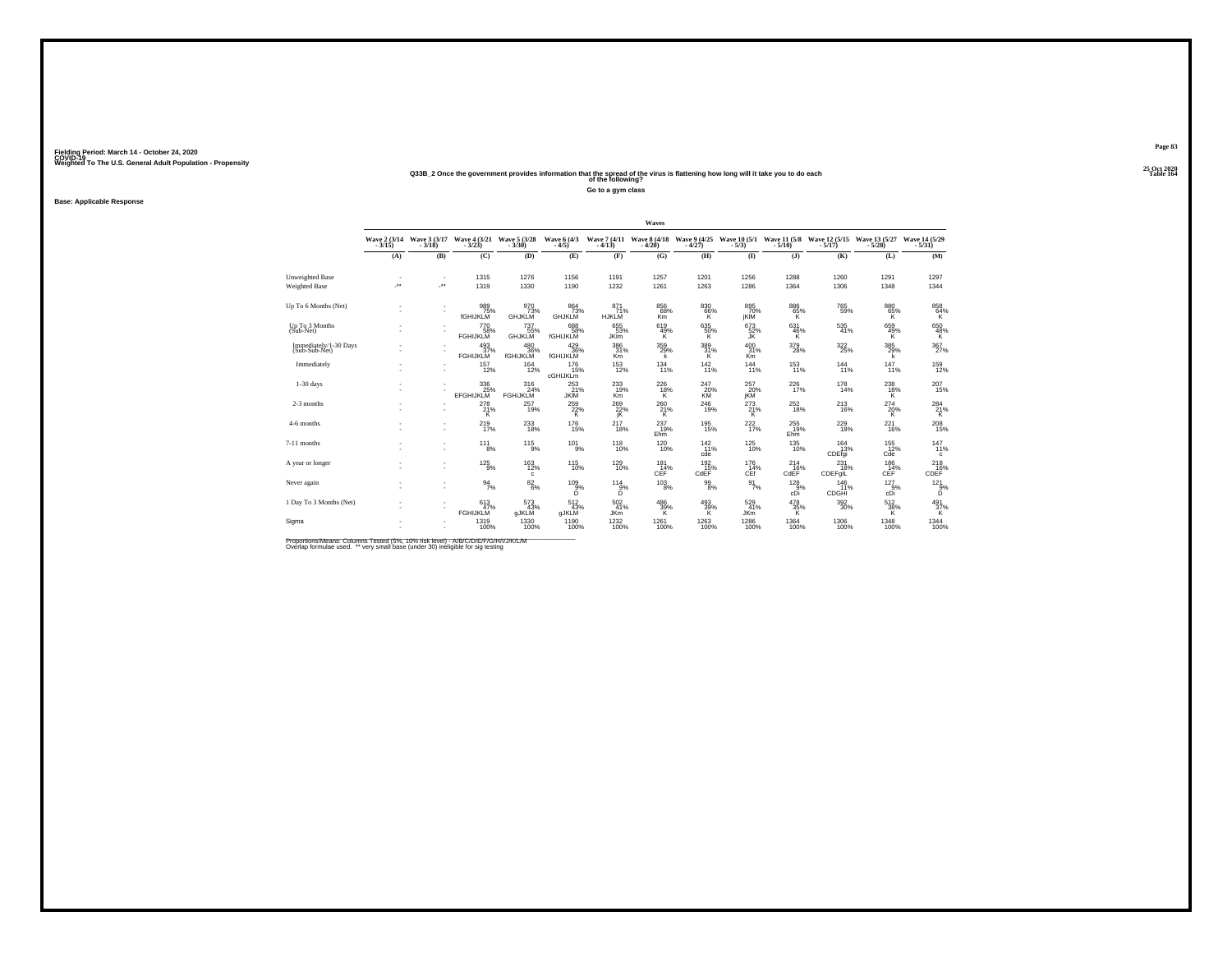#### **25 Oct 2020Q33B\_3 Once the government provides information that the spread of the virus is flattening how long will it take you to do each Table 165 of the following?**

**Take a cruise**

**Base: Applicable Response**

|                                                |                            |                                                      |                                     |                        |                               |                           | Waves                      |                          |                           |                                     |                           |                          |                                             |
|------------------------------------------------|----------------------------|------------------------------------------------------|-------------------------------------|------------------------|-------------------------------|---------------------------|----------------------------|--------------------------|---------------------------|-------------------------------------|---------------------------|--------------------------|---------------------------------------------|
|                                                | Wave 2 (3/14)<br>$-3/15$ ) | Wave 3 (3/17)<br>3/18)                               | $Wave\frac{4}{3/23}(3/21)$          | Wave 5 (3/28)          | Wave 6 (4/3)<br>$-4/5$        | Wave 7 (4/11)<br>$-4/13$  | Wave 8 (4/18)<br>$-4/20$   | Wave 9 (4/25)<br>$-4/27$ | Wave 10 (5/1)<br>$-5/3$   | Wave 11 (5/8)<br>$-5/10$            | Wave 12 (5/15)<br>$-5/17$ | Wave 13 (5/27<br>$-5/28$ | Wave 14 (5/29)<br>$-5/31$                   |
|                                                | (A)                        | (B)                                                  | (C)                                 | (D)                    | (E)                           | (F)                       | (G)                        | (H)                      | $($ I                     | $($ $)$                             | (K)                       | (L)                      | (M)                                         |
| <b>Unweighted Base</b><br><b>Weighted Base</b> | $\ddot{\phantom{1}}$       | $\overline{\phantom{a}}$<br>$\overline{\phantom{a}}$ | 1330<br>1382                        | 1280<br>1303           | 1250<br>1276                  | 1253<br>1315              | 1334<br>1320               | 1250<br>1301             | 1345<br>1369              | 1385<br>1450                        | 1370<br>1388              | 1351<br>1360             | 1387<br>1457                                |
| Up To 6 Months (Net)                           | ٠                          | $\overline{\phantom{a}}$<br>$\overline{\phantom{a}}$ | 534<br>39%<br>eGHjKL                | 487<br>37%<br>GhKL     | $\substack{435 \\ 34\%}$      | 513<br>39%<br>EGHJKL      | $\frac{425}{32\%}$         | 432<br>33%               | 496<br>36%<br>qkL         | 495<br>34%                          | $\frac{442}{32\%}$        | 419<br>31%               | 544<br>37%<br>GhKL                          |
| Up To 3 Months<br>$(Sub-Net)$                  |                            | $\overline{\phantom{a}}$                             | 346<br>25%<br>GKL                   | $^{304}_{23\%}$<br>gkl | $^{276}_{22\%}$               | $\frac{329}{25\%}$<br>GKL | $^{259}_{20\%}$            | $^{282}_{22\%}$          | $\frac{343}{25\%}$<br>GKL | 325                                 | $^{275}_{20\%}$           | 263<br>19%               | 343<br>24%<br>gkL                           |
| Immediately/1-30 Days<br>(Sub-Sub-Net)         |                            | $\sim$<br>$\overline{\phantom{a}}$                   | $^{195}_{14\%}$<br>ĠÌ               | $^{159}_{12\%}$        | $^{155}_{12\%}$               | $^{174}_{13\%}$<br>g      | $^{138}_{10\%}$            | $^{153}_{12\%}$          | $^{189}_{14\%}$<br>ĠÏ     | 184<br>13%                          | $^{161}_{12\%}$           | $^{149}_{11\%}$          | $^{203}_{\phantom{1}14\%}_{\phantom{1}6\%}$ |
| Immediately                                    |                            |                                                      | $\frac{92}{7}\%$<br>Gh <sup>'</sup> | $^{66}_{\ 5\%}$        | $^{71}_{6\%}$                 | $^{77}_{6\%}$             | $^{54}_{\ 4\%}$            | $^{59}_{\ 5\%}$          | $^{79}_{\ 6\%}$           | $\frac{94}{6}\%$<br>Gh <sup>"</sup> | $^{72}_{\ 5\%}$           | $^{76}_{6\%}$            | $^{97}_{7\%}$<br>Gĥ                         |
| $1-30$ days                                    |                            | $\overline{\phantom{a}}$                             | 103/7%                              | $\frac{94}{7\%}$       | $\frac{85}{7\%}$              | $\frac{97}{7}\%$          | $8^{3}_{6\%}$              | $\frac{94}{7\%}$         | $^{110}_{8\%}$            | $^{90}_{\ 6\%}$                     | $^{89}_{6\%}$             | $^{73}_{\ 5\%}$          | 1067%                                       |
| 2-3 months                                     |                            | $\overline{\phantom{a}}$<br>$\overline{\phantom{a}}$ | 151 <sub>%</sub><br>kI.             | $^{144}_{11\%}$<br>kl  | $^{121}_{9\%}$                | $^{155}_{12\%}$<br>qKL    | $^{121}_{-9\%}$            | $^{129}_{10\%}$          | 154<br>11%<br>ΚĹ          | 141<br>10%                          | $^{113}_{8\%}$            | $^{114}_{8\%}$           | 139<br>10%                                  |
| 4-6 months                                     |                            | $\overline{\phantom{a}}$                             | 188<br>14%                          | $^{184}_{14\%}$        | $^{159}_{12\%}$               | $\frac{184}{14\%}$        | <sup>166</sup><br>13%      | 150<br>11%               | $153$ <sub>11%</sub>      | 169<br>12%                          | $^{167}_{12\%}$           | $^{156}_{11\%}$          | 201<br>14%                                  |
| 7-11 months                                    |                            | $\overline{\phantom{a}}$<br>$\overline{\phantom{a}}$ | $^{153}_{11\%}$                     | $^{144}_{11\%}$        | 139<br>11%                    | $^{134}_{10\%}$           | $^{137}_{10\%}$            | $^{125}_{10\%}$          | 157<br>11%                | $^{178}_{12\%}$<br>h.               | $^{174}_{13\%}$<br>h.     | 159<br>12%               | 170<br>12%                                  |
| A year or longer                               |                            | $\overline{\phantom{a}}$<br>$\overline{\phantom{a}}$ | 436<br>32%                          | 418<br>32%             | 411<br>32%                    | 389<br>30%                | 437<br>33%                 | 448<br>34%<br>Ŧi.        | $\substack{454 \\ 33\%}$  | 441<br>30%                          | 487<br>35%<br>FJ          | 494<br>36%<br>CdeFJ      | 476<br>33%                                  |
| Never again                                    |                            | $\overline{\phantom{a}}$                             | 259<br>19%                          | $^{253}_{19\%}$        | $^{291}_{23\%}$<br><b>CiM</b> | 280<br>21%                | 320<br>24%<br><b>CDIKM</b> | 295<br>23%<br><b>CiM</b> | 262<br>19%                | 337 <sub>23%</sub><br>CdIM          | $^{285}_{\ 21\%}$         | 289<br>21%               | 266<br>18%                                  |
| 1 Day To 3 Months (Net)                        |                            | $\overline{\phantom{a}}$<br>$\overline{\phantom{a}}$ | 254<br>18%<br>KĽ                    | $^{238}_{18\%}$<br>ŔĒ. | $^{205}_{16\%}$               | $^{252}_{19\%}$<br>gjKL   | $^{205}_{16\%}$            | 223                      | $^{265}_{19\%}$<br>eGjKL  | 231<br>16%                          | $^{202}_{15\%}$           | $^{187}_{14\%}$          | 245<br>17%                                  |
| Sigma                                          |                            |                                                      | 1382<br>100%                        | 1303<br>100%           | 1276<br>100%                  | $^{1315}_{100\%}$         | 1320<br>100%               | 1301<br>100%             | 1369<br>100%              | 1450<br>100%                        | 1388<br>100%              | 1360<br>100%             | 1457<br>100%                                |

Proportions/Means: Columns Tested (5%, 10% risk level) - A/B/C/D/E/F/G/H/I/J/K/L/M<br>Overlap formulae used. \*\* very small base (under 30) ineligible for sig testing

**Page 84**25 Oct 2020<br>Table 165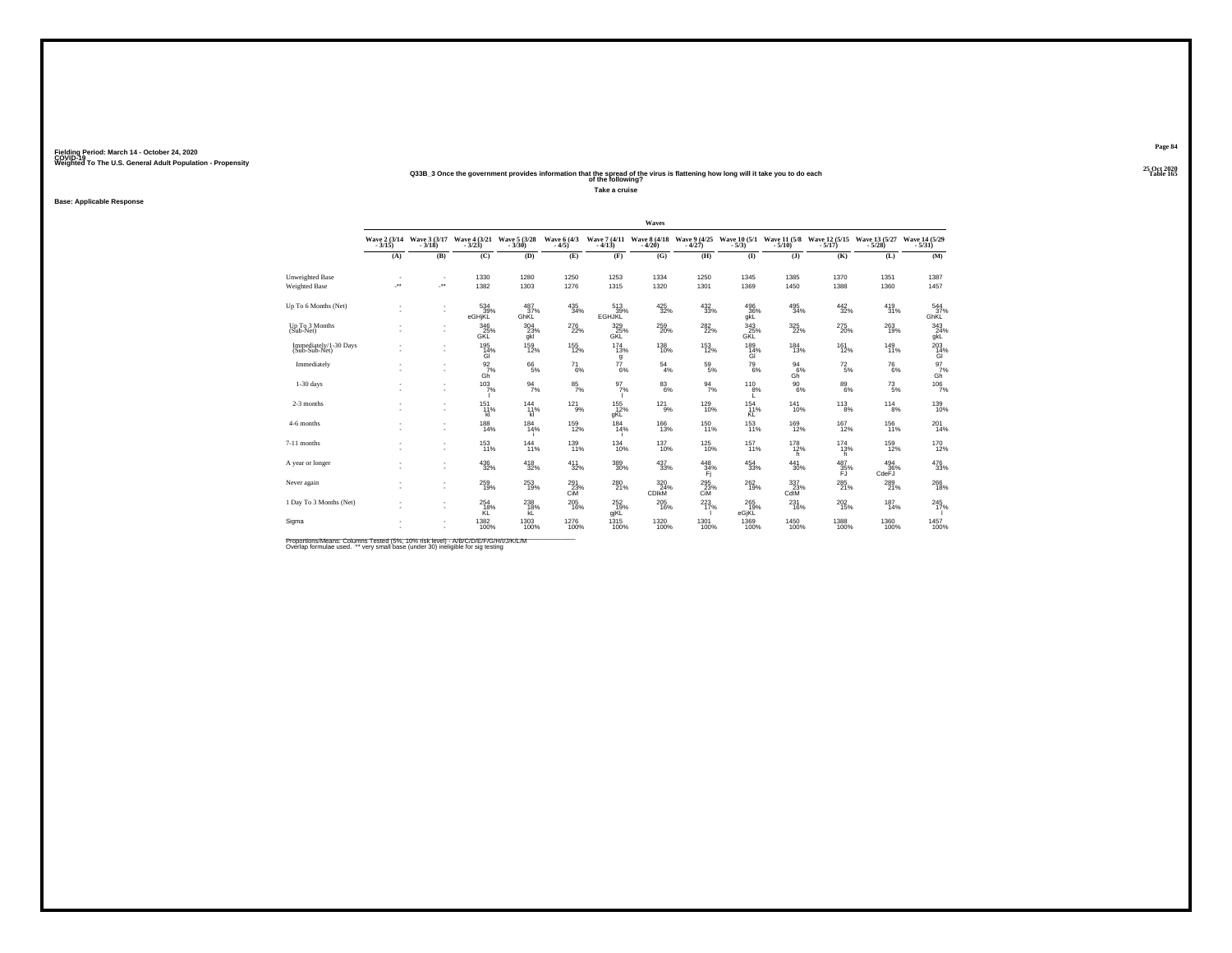#### **25 Oct 2020Q33B\_4 Once the government provides information that the spread of the virus is flattening how long will it take you to do each Table 166 of the following?**

**Go out to dinner**

#### **Base: Applicable Response**

|                                                |                          |                          |                                |                                |                              |                                | Waves                                 |                                     |                                           |                                                              |                                   |                                |                                   |
|------------------------------------------------|--------------------------|--------------------------|--------------------------------|--------------------------------|------------------------------|--------------------------------|---------------------------------------|-------------------------------------|-------------------------------------------|--------------------------------------------------------------|-----------------------------------|--------------------------------|-----------------------------------|
|                                                | Wave $2(3/14$<br>$3/15)$ | Wave 3 (3/17)<br>$-3/18$ | Wave 4 (3/21)<br>$-3/23$       | Wave 5 (3/28)                  | Wave 6 (4/3)<br>$-4/5$       | $-4/13$                        | Wave 7 (4/11 Wave 8 (4/18)<br>$-4/20$ | Wave 9 (4/25)<br>$-4/27$            | Wave $10(5/1$ Wave $11(5/8)$<br>- $5/3$ ) |                                                              | Wave 12 (5/15)                    | Wave 13 (5/27<br>$-5/28$       | Wave 14 (5/29)<br>$-5/31$         |
|                                                | (A)                      | (B)                      | (C)                            | (D)                            | (E)                          | (F)                            | (G)                                   | (H)                                 | (1)                                       | $($ $)$                                                      | (K)                               | (L)                            | (M)                               |
| <b>Unweighted Base</b><br><b>Weighted Base</b> | $\ddot{\phantom{1}}$     | ٠<br>÷.                  | 1911<br>1913                   | 1926<br>1910                   | 1885<br>1882                 | 1902<br>1912                   | 1942<br>1930                          | 1941<br>1934                        | 1950<br>1940                              | 1951<br>1985                                                 | 1871<br>1872                      | 1924<br>1914                   | 1890<br>1882                      |
| Up To 6 Months (Net)                           | ٠                        | ٠<br>×,                  | 1616<br>84%<br>gHiJKLM         | 1642<br>.86%<br><b>GHIJKLM</b> | 1582<br>84%<br><b>HJKLM</b>  | 1628<br>85%<br><b>GHIJKLM</b>  | 1579<br>82%<br><b>JKLM</b>            | 1561<br>81%<br><b>JKIM</b>          | 1582<br>$rac{362}{82\%}$                  | 1527<br>$77\%$                                               | 1339<br>72%                       | 1491<br>78%<br>ĸ               | $\substack{1442 \\ 77\% \\ K}$    |
| Up To 3 Months<br>(Sub-Net)                    |                          |                          | 1336<br>70%<br><b>FGHIJKLM</b> | 1321<br>69%<br><b>FGHIJKLM</b> | 1271<br>68%<br><b>GHJKLM</b> | $1238$<br>65%<br><b>JKLM</b>   | $1214$<br>63%<br>JKI                  | 1230<br>64%<br>JKL                  | 1250<br>64%<br><b>JKLm</b>                | 1135<br>57%<br>Κ                                             | 991<br>53%                        | $1139$<br>60%<br>Κ             | 1143<br>61%<br>jK                 |
| Immediately/1-30 Days<br>(Sub-Sub-Net)         |                          |                          | 870 45%<br><b>FGHIJKLM</b>     | 822 43%<br>GIJKLM              | 807<br>43%<br><b>GIJKLM</b>  | 761<br>40%<br>JK               | $^{722}_{37\%}$<br>ĴŔ                 | $795$<br>$41\%$<br>giJKLm           | $\frac{732}{38\%}$                        | $\substack{637\\32\%}$                                       | 568<br>30%                        | $\frac{706}{37\%}$             | $^{701}_{37\%}$                   |
| Immediately                                    |                          | ٠<br>٠                   | 300<br>16%<br><b>EGHJK</b>     | 265<br>14%<br>g                | $^{238}_{\phantom{1}13\%}$   | 293<br>15%<br>eGHJK            | 221<br>11%                            | 243<br>13%                          | 292<br>15%<br>eGhJk                       | 244<br>12%                                                   | 232<br>12%                        | 298<br>16%<br><b>EGHJK</b>     | 300<br>EGHJK                      |
| $1-30$ days                                    |                          | ٠<br>×,                  | 571<br>30%<br><b>FGIJKLM</b>   | 557<br>FqIJKLM                 | 569<br>30%<br><b>FGIJKLM</b> | $^{468}_{24\%}$<br><b>JKIm</b> | $^{501}_{26\%}$<br><b>İJKLM</b>       | $\frac{552}{29\%}$<br><b>FIJKLM</b> | 439 23%<br>jĶ                             | 393<br>20%                                                   | 337<br>18%                        | $^{408}_{21\%}$<br>к           | $^{401}_{21\%}$<br>k              |
| 2-3 months                                     |                          | ٠<br>×,                  | $^{466}_{\  \, 24\%}$          | 500<br>26%                     | 464<br>25%                   | 477<br>25%                     | $^{492}_{25\%}$                       | $^{435}_{22\%}$                     | $^{518}_{27\%}$<br><b>HKLm</b>            | $^{499}_{25\%}$                                              | 422%                              | $^{433}_{\  \, 23\%}$          | $^{443}_{24\%}$                   |
| 4-6 months                                     |                          | ٠<br>٠                   | 280<br>15%                     | 321%                           | 311 <sub>7%</sub>            | 390 %<br>CDEHIM                | 365<br>19%<br><b>CM</b>               | 331<br>17%<br>c                     | 332/17%<br>c                              | 3920%<br>CdEhiM                                              | 349<br>19%<br>C <sub>m</sub>      | 352/18%<br>C                   | 299<br>16%                        |
| 7-11 months                                    |                          | ٠<br>×,                  | $125/7\%$                      | $126$ <sub>7%</sub>            | $^{120}_{6\%}$               | $133/7\%$                      | $^{162}_{-8\%}$<br>cde                | 171<br>CDEf                         | $162_{8\%}$<br>ce                         | $\overset{188}{\underset{\text{CDEF}}{\sup}}\hspace{-0.1cm}$ | $^{246}_{13\%}$<br>CDEFGHIJLM     | $^{188}_{10\%}$<br><b>CDEF</b> | $^{200}_{11\%}$<br>CDEFgi         |
| A year or longer                               |                          | ٠                        | $129 \atop 7\%$                | 121<br>6%                      | 151<br>8%                    | 120<br>6%                      | 172<br>$CDF^{\frac{5}{9}\%}$          | 175<br>CDF                          | 176<br>CDF                                | 218<br>11%<br>CDEFq                                          | 229<br>12%<br><b>CDEFGHIM</b>     | 205<br>11%<br><b>CDEF</b>      | 187<br>$\overrightarrow{10\%}$    |
| Never again                                    | ٠                        | ٠<br>٠                   | $^{43}_{2\%}$<br>DGI           | $^{21}_{1\%}$                  | $^{30}_{2\%}$                | 32/20<br>g                     | $^{18}_{1\%}$                         | $^{27}_{1\%}$                       | $^{20}_{1\%}$                             | $\frac{52}{3}\%$<br>DeGHII                                   | $\frac{58}{3%}$<br><b>DEFGHIL</b> | $^{30}_{\ 2\%}$                | $\frac{53}{3%}$<br><b>DEfGHIL</b> |
| 1 Day To 3 Months (Net)                        |                          | ٠<br>×.                  | 1036<br>54%<br><b>FIJKLM</b>   | 1056<br>55%<br>FgHIJKLM        | 1033<br>55%<br>FghIJKLM      | 945<br>49%<br><b>JKLM</b>      | 993<br>51%<br><b>JKLM</b>             | 987<br>51%<br><b>JKLM</b>           | 958<br>49%<br><b>JKLM</b>                 | $\frac{892}{45\%}$                                           | 759<br>41%                        | $\frac{842}{44\%}$             | $\frac{843}{45\%}$                |
| Sigma                                          |                          | ٠<br>×.                  | 1913<br>100%                   | 1910<br>100%                   | 1882<br>100%                 | 1912<br>100%                   | 1930<br>100%                          | 1934<br>100%                        | 1940<br>100%                              | 1985<br>100%                                                 | 1872<br>100%                      | 1914<br>100%                   | 1882<br>100%                      |

Proportions/Means: Columns Tested (5%, 10% risk level) - A/B/C/D/E/F/G/H/I/J/K/L/M<br>Overlap formulae used. \*\* very small base (under 30) ineligible for sig testing

**Page 85**25 Oct 2020<br>Table 166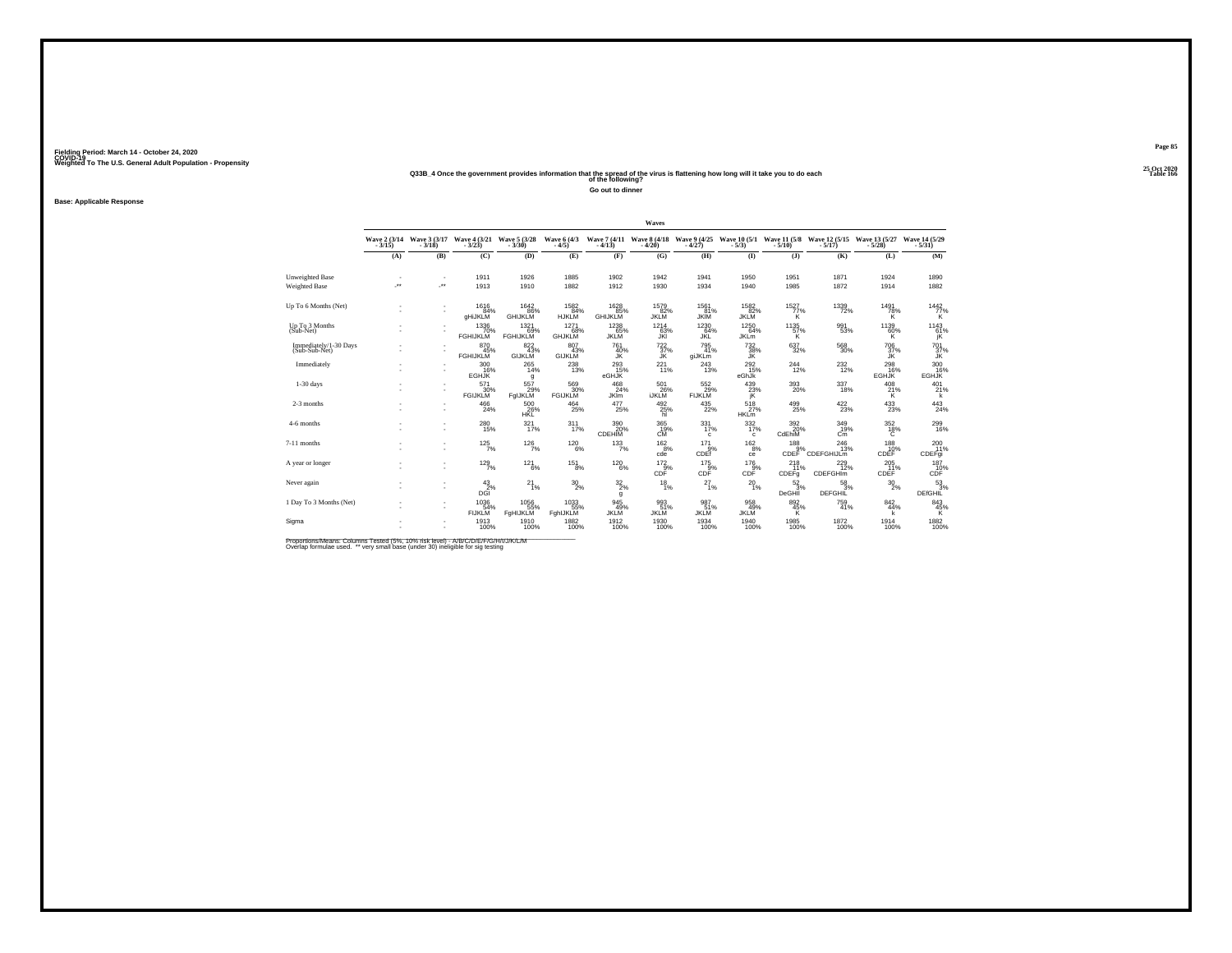#### **25 Oct 2020Q33B\_5 Once the government provides information that the spread of the virus is flattening how long will it take you to do each Table 167 of the following?**

**Visit a casino**

#### **Base: Applicable Response**

|                                         |                          |               |                                        |                                     |                                    |                                    | Waves                                       |                          |                                           |                              |                       |                                |                                      |
|-----------------------------------------|--------------------------|---------------|----------------------------------------|-------------------------------------|------------------------------------|------------------------------------|---------------------------------------------|--------------------------|-------------------------------------------|------------------------------|-----------------------|--------------------------------|--------------------------------------|
|                                         | Wave $2(3/14$<br>$3/15)$ | Wave 3 (3/17) | Wave 4 (3/21)<br>$-3/23$               | Wave 5 (3/28)                       | Wave 6 (4/3)<br>$-4/5$             |                                    | Wave 7 (4/11 Wave 8 (4/18<br>-4/13) - 4/20) | Wave 9 (4/25)<br>$-4/27$ | Wave $10(5/1$ Wave $11(5/8)$<br>- $5/3$ ) |                              | Wave 12 (5/15)        | Wave 13 (5/27<br>$-5/28$       | Wave 14 (5/29)<br>$-5/31$            |
|                                         | (A)                      | (B)           | (C)                                    | (D)                                 | (E)                                | (F)                                | (G)                                         | (H)                      | (1)                                       | $($ $)$                      | (K)                   | (L)                            | (M)                                  |
| Unweighted Base<br><b>Weighted Base</b> | $\ddot{\phantom{1}}$     | $\sim$<br>÷.  | 1377<br>1410                           | 1307<br>1326                        | 1192<br>1227                       | 1277<br>1300                       | 1284<br>1287                                | 1260<br>1312             | 1327<br>1356                              | 1374<br>1430                 | 1315<br>1370          | 1355<br>1382                   | 1382<br>1407                         |
| Up To 6 Months (Net)                    | ٠                        | ٠<br>٠        | 867<br>62%<br>eGHIJKLM                 | 792<br>60%<br><b>GHJKL</b>          | 697%<br>gHjKL                      | 759<br>58%<br><b>GHJKL</b>         | 669<br>52%<br>K                             | 651<br>50%               | 758<br>56%<br>HKL                         | 742<br>$\frac{52}{K}$        | 627<br>46%            | $^{680}_{49\%}$                | 786<br>$56\%$ HKL                    |
| Up To 3 Months<br>(Sub-Net)             |                          |               | 612/43%<br>eGHIJKLM                    | 536<br>40%<br><b>GHJKL</b>          | $^{480}_{39\%}$<br><b>GHJKI</b>    | $\frac{522}{40\%}$<br><b>GHJKL</b> | $^{424}_{\ 33\%}$                           | $^{406}_{31\%}$          | $\frac{521}{38\%}$<br><b>GHJKI</b>        | $^{469}_{33\%}$              | $^{402}_{29\%}$       | $^{476}_{34\%}$<br>K           | 520 37%<br>gHjK                      |
| Immediately/1-30 Days<br>(Sub-Sub-Net)  |                          | ٠             | $\frac{312}{22}\%$<br><b>GHjKI</b>     | $\frac{293}{22\%}$                  | $^{245}_{\mbox{GH}\vphantom{1}}$ % | $^{257}_{\substack{20\%\\6h}}$     | $^{197}_{15\%}$                             | 211<br>16%               | 270<br>20%<br>GH                          | $^{269}_{19\%}$<br>g         | 240<br>18%            | $^{255}_{18\%}$<br>g           | $^{268}_{19\%}$                      |
| Immediately                             |                          | ٠<br>٠        | 127<br>9%<br>GĤ                        | 102<br>$\overline{8}$ %<br>g        | 93<br>8%                           | 105<br>8%<br>g                     | $^{73}_{6\%}$                               | 82<br>6%                 | 123<br>$G_{\rm H}^{\rm QW}$               | 119<br>8%<br>Gh <sup>"</sup> | 117<br>9%<br>Gň       | 108<br>8%<br>g                 | $^{133}_{\qquad \qquad \, \rm{GH}}$  |
| $1-30$ days                             |                          | ٠<br>×,       | $185$ <sub>13%</sub><br>GHjKM          | $^{190}_{14\%}$<br><b>GHIJKLM</b>   | $^{152}_{12\%}$<br>gKm             | $153 \atop 12\%$<br>k              | $^{124}_{10\%}$                             | $^{129}_{10\%}$          | 147%                                      | $^{150}_{10\%}$              | $^{123}_{9\%}$        | $\frac{147}{11\%}$             | $^{135}_{10\%}$                      |
| 2-3 months                              |                          | ٠<br>×.       | $^{300}_{21\%}$<br>gHJKLm              | $^{243}_{18\%}$<br>hJK <sup>1</sup> | 235<br>HJK <sup>®</sup>            | 265<br>20%<br>HJKĽ                 | $^{227}_{~18\%}$                            | 195%<br>k                | 251<br>18%<br>hJK <sup>1</sup>            | 201<br>14%                   | $^{161}_{12\%}$       | $^{221}_{16\%}$<br>ĸ           | $^{252}_{\substack{18\% \text{JK}}}$ |
| 4-6 months                              |                          | ٠<br>×,       | $^{255}_{18\%}$                        | 256<br>19%<br>L.                    | $^{217}_{18\%}$                    | 237<br>18%                         | $^{245}_{19\%}$<br>L                        | 245<br>19%<br>L.         | 237<br>17%                                | 273<br>19%<br>L              | 225<br>16%            | $^{204}_{15\%}$                | 266<br>19%<br>L.                     |
| 7-11 months                             |                          |               | $^{166}_{12\%}$                        | 151%                                | $^{150}_{12\%}$                    | $^{154}_{12\%}$                    | $^{170}_{13\%}$                             | 190 15%<br>cdL           | 167<br>12%                                | $^{203}_{14\%}$<br>dL        | $^{195}_{14\%}$<br>dL | $^{137}_{10\%}$                | $^{171}_{12\%}$                      |
| A year or longer                        |                          | ٠<br>٠        | 252<br>18%                             | 281<br>21%<br>c                     | 278<br>$^{23\%}$                   | 295<br>$^{23\%}$                   | 334<br>26%<br>CD <sub>m</sub>               | 346<br>26%<br>CDefm      | 338<br>25%                                | 350<br>$^{24\%}$             | 392<br>29%<br>CDEFijM | 415<br>30%<br><b>CDEFghIJM</b> | $\frac{316}{26}\%$                   |
| Never again                             |                          | ٠<br>í,       | $^{125}_{-9\%}$                        | $^{102}_{\  \  \, 8\%}$             | $^{103}_{\phantom{1}8\%}$          | $\frac{92}{7}\%$                   | 114<br>9%                                   | $^{125}_{10\%}$<br>fi.   | $\frac{94}{7\%}$                          | $^{135}_{9\%}$<br>fi         | 156<br>11%<br>cDeFgI  | $^{150}_{11\%}$<br>DeFI        | 135<br>10%<br>fi                     |
| 1 Day To 3 Months (Net)                 |                          | ٠<br>٠        | $485$ <sub>34%</sub><br><b>GHIJKLM</b> | $433\n33%$<br><b>GHJKLM</b>         | $\frac{387}{32\%}$<br>gHJKLm       | 417<br>32%<br>GHJKLM               | $\frac{351}{27\%}$                          | 324/25%<br>k             | $^{398}_{29\%}$ HJK                       | $\frac{350}{25\%}$           | $^{285}_{21\%}$       | $\frac{368}{27\%}$             | $^{387}_{\  \  \, 28\%}$             |
| Sigma                                   |                          | ٠<br>×.       | 1410<br>100%                           | 1326<br>100%                        | 1227<br>100%                       | 1300<br>100%                       | 1287<br>100%                                | 1312<br>100%             | $^{1356}_{100\%}$                         | 1430<br>100%                 | 1370<br>100%          | 1382<br>100%                   | 1407<br>100%                         |

Proportions/Means: Columns Tested (5%, 10% risk level) - A/B/C/D/E/F/G/H/I/J/K/L/M<br>Overlap formulae used. \*\* very small base (under 30) ineligible for sig testing

**Page 86**25 Oct 2020<br>Table 167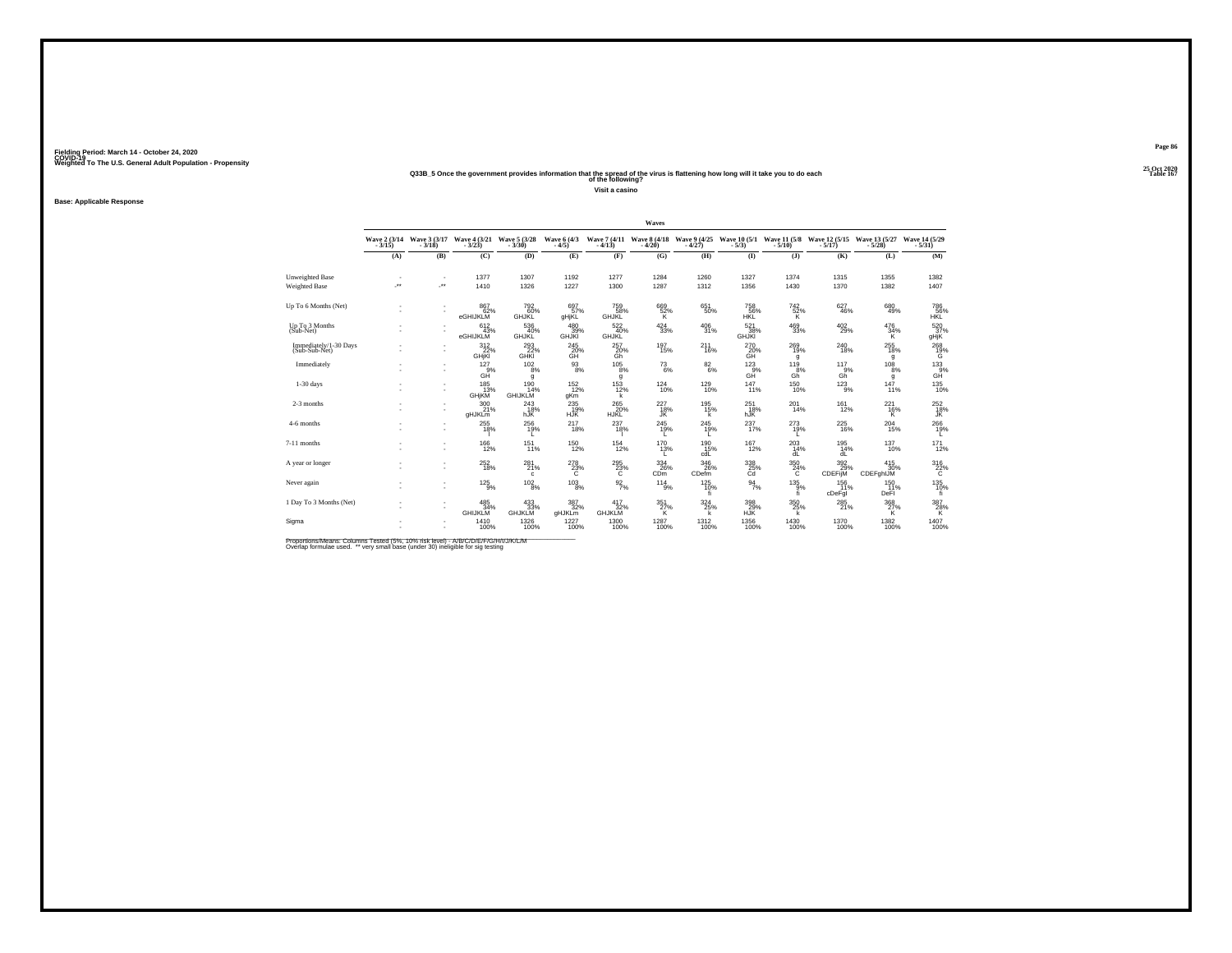#### **25 Oct 2020Q33B\_6 Once the government provides information that the spread of the virus is flattening how long will it take you to do each Table 168 of the following?**

**Stay in a hotel**

#### **Base: Applicable Response**

|                                         |                               |                        |                                         |                                       |                                 |                                                  | Waves                                 |                                  |                                                            |                          |                                   |                           |                                                             |
|-----------------------------------------|-------------------------------|------------------------|-----------------------------------------|---------------------------------------|---------------------------------|--------------------------------------------------|---------------------------------------|----------------------------------|------------------------------------------------------------|--------------------------|-----------------------------------|---------------------------|-------------------------------------------------------------|
|                                         | Wave 2 (3/14)                 | Wave 3 (3/17)<br>3/18) | Wave $\frac{4}{3}$ $\frac{(3/21)}{23}$  | Wave 5 (3/28)                         | Wave 6 (4/3)<br>$-4/5$          | $-4/13$                                          | Wave 7 (4/11 Wave 8 (4/18)<br>$-4/20$ | Wave 9 (4/25)<br>$-4/27$         | Wave 10 (5/1)<br>$-5/3$                                    | Wave 11 (5/8)<br>$-5/10$ | Wave 12 (5/15)<br>$-5/17$         | Wave 13 (5/27)            | Wave 14 (5/29)<br>$-5/31$                                   |
|                                         | (A)                           | (B)                    | (C)                                     | (D)                                   | (E)                             | (F)                                              | (G)                                   | (H)                              | (1)                                                        | $($ $)$                  | (K)                               | (L)                       | (M)                                                         |
| Unweighted Base<br><b>Weighted Base</b> | ٠<br>$\overline{\phantom{a}}$ | ٠<br>÷.                | 1704<br>1731                            | 1699<br>1725                          | 1616<br>1644                    | 1670<br>1702                                     | 1730<br>1731                          | 1706<br>1724                     | 1774<br>1773                                               | 1773<br>1810             | 1750<br>1735                      | 1759<br>1761              | 1722<br>1717                                                |
| Up To 6 Months (Net)                    |                               |                        | 1192<br>69%<br><b>dEFGHIJKLM</b>        | 1127<br>65%<br><b>GHIJKL</b>          | 1052<br>64%<br><b>GHJKL</b>     | 1059<br>62%<br>GHjKI                             | $\frac{992}{57\%}$                    | 980<br>57%                       | 1091<br>62%<br><b>GHK</b>                                  | 1062<br>59%              | 960<br>55%                        | 1031<br>59%               | 1087<br>63%<br>GHJKL                                        |
| Up To 3 Months<br>$(Sub-Net)$           |                               |                        | $\underset{47\%}{^{806}}$<br>dEFGHIJKLm | 737<br>43%<br><b>GHJK</b>             | $677 \atop 41\%$<br><b>GHJK</b> | $^{704}_{41\%}$<br><b>GHJK</b>                   | $^{623}_{36\%}$                       | 624<br>36%                       | 728<br>41%<br><b>GHJK</b>                                  | $\frac{667}{37\%}$       | $\substack{585 \\ 34\%}$          | 696<br>40%<br>gK          | <sup>738</sup> <sub>43%</sub><br><b>GHJK</b>                |
| Immediately/1-30 Days<br>(Sub-Sub-Net)  |                               |                        | $^{408}_{24\%}$<br><b>EfGHJKI</b>       | $^{361}_{\substack{21 \\ \text{GH}}}$ | $^{312}_{19\%}$                 | $^{342}_{\substack{20\%\\6h}}$                   | $^{267}_{15\%}$                       | 295<br>17%                       | $\begin{array}{c} 399 \\ 22\% \\ \text{EGHJK} \end{array}$ | $\frac{339}{19\%}$       | 322%<br>g                         | 363<br>ĞĤ                 | $\begin{array}{c} 402 \\ 23\% \\ \text{EfGHJK} \end{array}$ |
| Immediately                             |                               | ٠<br>٠                 | 152<br>9%<br>eGH                        | 138<br>8%<br>gh                       | $109 \atop 7\%$                 | 127<br>7%                                        | 102<br>6%                             | 104<br>6%                        | 159<br>9%<br>EGH <sup>®</sup>                              | 159<br>9%<br>eGH         | 145<br>$GH^{\overset{\sim}{8}\%}$ | 170<br>10%<br><b>EfGH</b> | 166<br>EfGH                                                 |
| $1-30$ days                             |                               | ٠<br>٠                 | $^{256}_{15\%}$<br><b>GHJKL</b>         | 224<br>13%<br>GJK                     | $^{203}_{12\%}$<br>Gj           | 215%<br>GJK                                      | <sup>165</sup> 10%                    | 190<br>11%                       | 240<br>14%<br>GhJKI                                        | $^{180}_{10\%}$          | 177<br>10%                        | $^{193}_{11\%}$           | $^{236}_{14\%}$<br>GhJKL                                    |
| 2-3 months                              |                               | ٠<br>×.                | $\frac{398}{23\%}$<br><b>HIJKLM</b>     | 376<br>22%<br>iJKI                    | 365<br>hlJKI <sup>'</sup>       | $\begin{array}{c} 362 \\ 21\% \\ jK \end{array}$ | $\frac{356}{21\%}$                    | $\frac{329}{19\%}$               | $\frac{329}{19\%}$                                         | $327_{18\%}$<br>k        | 263<br>15%                        | $\frac{333}{19\%}$        | $^{336}_{\hbox{20\%}}$                                      |
| 4-6 months                              |                               | ٠<br>٠                 | $\frac{386}{22\%}$                      | 390<br>23%<br>L.                      | $^{375}_{23\%}$<br>L.           | $^{355}_{21\%}$                                  | $\frac{369}{21\%}$                    | $^{356}_{21\%}$                  | 363<br>20%                                                 | $^{395}_{22\%}$          | 374<br>22%                        | $335$<br>19%              | $\frac{349}{20\%}$                                          |
| 7-11 months                             |                               | ٠                      | $185$<br>11%                            | 221<br>13%                            | 211<br>13%                      | $^{222}_{13\%}$<br>$\mathbf{C}$                  | $^{252}_{15\%}$                       | $^{291}_{17\%}$<br><b>CDEFJM</b> | $^{267}_{15\%}$                                            | $^{252}_{14\%}$          | 269<br>16%<br>Cde                 | $^{254}_{14\%}$           | $^{231}_{13\%}$                                             |
| A year or longer                        |                               | ٠<br>٠                 | 297<br>17%                              | 318<br>18%                            | 317<br>19%                      | 355<br>$^{21\%}_{C}$                             | 407<br>24%<br><b>CDEIM</b>            | 398<br>23%<br>CDEIM              | 354<br>20%<br>$\mathbf{c}$                                 | 417<br>CDEIM             | 419<br>24%<br>CDEfiM              | 396<br>22%<br><b>CDem</b> | $^{335}_{\phantom{1}\phantom{1}20\%}$                       |
| Never again                             |                               | ٠<br>٠                 | $\frac{57}{3\%}$                        | $^{59}_{3\%}$                         | $^{64}_{4\%}$                   | $^{66}_{4\%}$                                    | $^{80}_{5\%}$<br>h.                   | $^{55}_{\ 3\%}$                  | $6^{2}_{3\%}$                                              | $^{79}_{4\%}$            | $^{87}_{-5\%}$<br>cdHi            | $^{80}_{5\%}$<br>h.       | $^{64}_{4\%}$                                               |
| 1 Day To 3 Months (Net)                 |                               | ٠<br>٠                 | 654 38%<br><b>fGHIJKLM</b>              | 600<br>35%<br>GHJKL                   | 568<br>35%<br>GHJKL             | 577<br>34%<br>ghJKL                              | $\frac{521}{30\%}$                    | $\frac{520}{30\%}$               | $^{569}_{32\%}$                                            | 508<br>28%               | $^{440}_{25\%}$                   | $\frac{526}{30\%}$        | $\frac{573}{33\%}$                                          |
| Sigma                                   |                               | ٠<br>×.                | 1731<br>100%                            | 1725<br>100%                          | 1644<br>100%                    | 1702<br>100%                                     | 1731<br>100%                          | 1724<br>100%                     | 1773<br>100%                                               | 1810<br>100%             | 1735<br>100%                      | 1761<br>100%              | 1717<br>100%                                                |

Proportions/Means: Columns Tested (5%, 10% risk level) - A/B/C/D/E/F/G/H/I/J/K/L/M<br>Overlap formulae used. \*\* very small base (under 30) ineligible for sig testing

**Page 87**25 Oct 2020<br>Table 168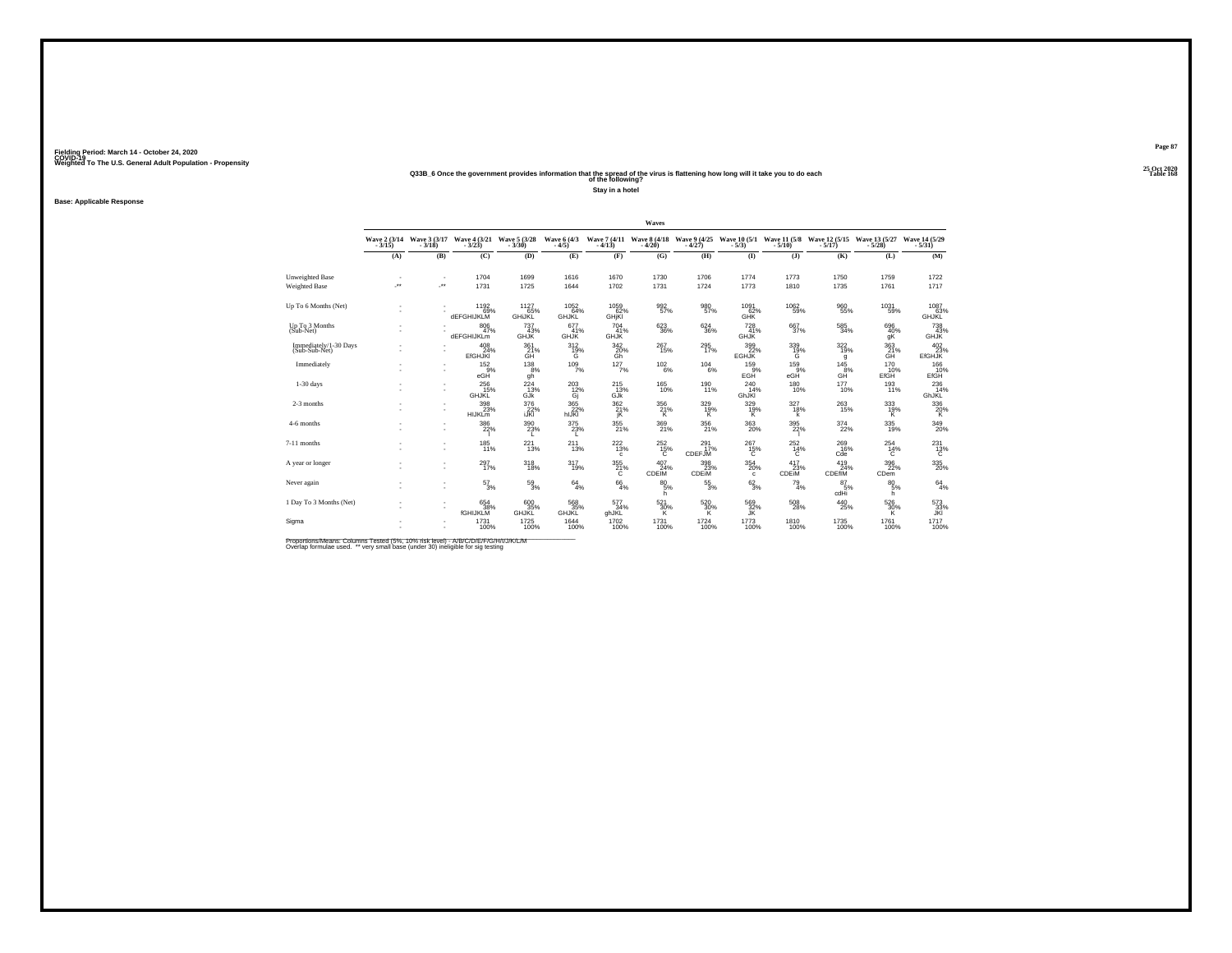#### **25 Oct 2020Q33B\_7 Once the government provides information that the spread of the virus is flattening how long will it take you to do each Table 169 of the following?**

**Go to the office**

**Base: Applicable Response**

|                                         |                      |                                                      |                                            |                               |                                |                               | Waves                                 |                              |                                |                                |                                            |                             |                           |
|-----------------------------------------|----------------------|------------------------------------------------------|--------------------------------------------|-------------------------------|--------------------------------|-------------------------------|---------------------------------------|------------------------------|--------------------------------|--------------------------------|--------------------------------------------|-----------------------------|---------------------------|
|                                         | Wave 2 (3/14)        | Wave 3 (3/17)<br>$-3/18$                             | Wave 4 (3/21 Wave 5 (3/28<br>3/23) - 3/30) |                               | Wave 6 (4/3)<br>$-4/5$         | $-4/13$                       | Wave 7 (4/11 Wave 8 (4/18)<br>$-4/20$ | Wave 9 (4/25)<br>$-4/27$     | Wave 10 (5/1)<br>$-5/3)$       |                                | Wave 11 (5/8 Wave 12 (5/15<br>5/10) - 5/17 | Wave 13 (5/27)              | Wave 14 (5/29)<br>$-5/31$ |
|                                         | (A)                  | (B)                                                  | (C)                                        | (D)                           | (E)                            | (F)                           | (G)                                   | (H)                          | $($ I                          | $($ $)$                        | (K)                                        | (L)                         | (M)                       |
| Unweighted Base<br><b>Weighted Base</b> | $\ddot{\phantom{1}}$ | <b>A</b>                                             | 1333<br>1315                               | 1319<br>1342                  | 1217<br>1247                   | 1251<br>1241                  | 1242<br>1230                          | 1230<br>1246                 | 1288<br>1300                   | 1270<br>1327                   | 1194<br>1209                               | 1195<br>1206                | 1222<br>1263              |
| Up To 6 Months (Net)                    | $\sim$               | $\overline{\phantom{a}}$                             | 1145<br>87%<br><b>GHIJKLM</b>              | 1169<br>87%<br>GhIJKLM        | 1088<br>87%<br><b>GHIJKLM</b>  | 1067<br>86%<br><b>IJKLM</b>   | 1028<br>84%<br>JK.                    | 1042<br>84%<br>ĴK.           | 1077<br>83%<br>JK.             | 1031<br>78%                    | 920<br>76%                                 | 975<br>81%<br>K             | 1029<br>81%<br>ΪK.        |
| Up To 3 Months<br>(Sub-Net)             |                      |                                                      | 1040<br>79%<br><b>FGHIJKLM</b>             | 1030<br>77%<br><b>GHIJKLM</b> | 9526%<br><b>GHIJKLM</b>        | $\frac{922}{74\%}$<br>GhIJKLM | 853<br>69%<br>JK                      | 871<br>70%<br><b>JKm</b>     | 895<br>69%<br>jΚ               | 859<br>65%<br>k                | 730<br>60%                                 | $^{809}_{67\%}$<br>к        | 833<br>66%<br>Κ           |
| Immediately/1-30 Days<br>(Sub-Sub-Net)  |                      |                                                      | 83163%<br>eFGHIJKLM                        | 843<br>63%<br>eFGHIJKLM       | 731<br>59%<br><b>GHIJKLM</b>   | 698<br>56%<br>GhIJKLM         | $\frac{582}{47\%}$<br>k               | $644$ <sub>52%</sub><br>gĴK  | 643<br>$\frac{49}{\mathsf{K}}$ | 612<br>46%                     | $^{515}_{\ 43\%}$                          | 597<br>50%<br>ΪŘ.           | $^{604}_{48\%}$           |
| Immediately                             |                      | $\overline{\phantom{a}}$<br>$\overline{\phantom{a}}$ | $^{438}_{33\%}$ GHIJKLM                    | 432<br>32%<br><b>GHIJKLM</b>  | 368<br>30%<br><b>GIK</b>       | 378<br>30%<br><b>GIJKIM</b>   | 261<br>21%                            | 334<br>27%<br>G              | 319<br>25%                     | 335<br>25%<br>g                | 297<br>25%                                 | 318<br>${}^{26\%}_{G}$      | $\frac{326}{26\%}$        |
| $1-30$ days                             |                      | $\overline{\phantom{a}}$                             | $393 \atop 30\%$<br>fgHIJKLM               | 411<br>31%<br><b>FGHIJKLM</b> | 363<br>29%<br>hiJKLM           | 320<br>26%<br><b>JKm</b>      | $\frac{321}{26\%}$<br><b>JKm</b>      | 310<br>25%<br>jΚ             | $\frac{324}{25\%}$<br>jΚ       | 277<br>21%                     | $^{218}_{18\%}$                            | $^{279}_{23\%}$<br>K.       | 278<br>22%<br>k           |
| 2-3 months                              |                      |                                                      | 209<br>16%                                 | $^{188}_{14\%}$               | $^{221}_{18\%}$<br>ñ           | 224<br>18%<br>ïñ.             | $^{271}_{22\%}$<br><b>CDEFhjKLm</b>   | $^{227}_{18\%}$<br>D.        | 253<br>cĎ                      | 246<br>19%<br>Ō.               | $^{215}_{18\%}$<br>'n.                     | $^{212}_{18\%}$<br>d        | $^{229}_{18\%}$           |
| 4-6 months                              |                      | $\overline{\phantom{a}}$<br>$\overline{\phantom{a}}$ | $^{105}_{\phantom{1}8\%}$                  | <sup>138</sup><br>10%         | 136<br>11%<br>c                | $^{145}_{12\%}$<br>с          | $\frac{175}{14\%}$<br>CDE             | 171<br>14%<br>CDe            | $\frac{182}{14\%}$<br>CDe      | $\frac{172}{13\%}$<br>Cd       | 190<br>16%<br>CDEF                         | 166<br>14%<br>CDe           | 196%<br>CDEF              |
| 7-11 months                             |                      |                                                      | $^{48}_{4\%}$                              | $^{81}_{6\%}$                 | $^{63}_{5\%}$                  | $^{78}_{6\%}$                 | $^{80}_{7\%}$<br>Ċ                    | $\frac{73}{6}\%$             | $\frac{94}{7\%}$<br>Ce         | 109<br>8%<br>CdEh <sup>"</sup> | $^{133}_{11\%}$<br>CDEFGHIM                | $^{102}_{.8\%}$<br>CdEfH    | $^{85}_{7\%}$             |
| A year or longer                        |                      |                                                      | 78<br>6%<br>d                              | 54<br>4%                      | $^{55}_{\ 4\%}$                | $^{64}_{5\%}$                 | $^{86}_{\substack{7\% \\ \text{DE}}}$ | 90<br>7%<br>DEf <sup>1</sup> | 87<br>7%<br>DĖ                 | 118<br>CDEFI <sup>9%</sup>     | 104<br>9%<br>CDEF                          | 79<br>7%<br>De <sup>1</sup> | 101<br>DEP <sup>8%</sup>  |
| Never again                             |                      | $\overline{\phantom{a}}$                             | 44<br>3%                                   | $^{38}_{\ 3\%}$               | $^{40}_{3\%}$                  | $\frac{32}{3}\%$              | $\frac{37}{3\%}$                      | $^{41}_{3\%}$                | 41<br>3%                       | 70<br>5%<br>cDEFGhI            | $\frac{52}{4\%}$                           | 50<br>4%                    | $^{48}_{4\%}$             |
| 1 Day To 3 Months (Net)                 |                      | $\overline{\phantom{a}}$                             | 602/46%<br><b>JKLM</b>                     | 598<br>45%<br><b>JKm</b>      | $^{584}_{47\%}$<br><b>JKLM</b> | $^{544}_{44\%}$<br>jΚ         | $\frac{592}{48\%}$<br><b>fHJKLM</b>   | 537<br>43%<br>κ              | 577<br>44%<br><b>JKm</b>       | $\substack{523 \\ 39\%}$       | $^{433}_{\phantom{1}\phantom{1}36\%}$      | 490<br>41%<br>k             | 507<br>40%                |
| Sigma                                   |                      |                                                      | 1315<br>100%                               | 1342<br>100%                  | 1247<br>100%                   | 1241<br>100%                  | 1230<br>100%                          | 1246<br>100%                 | $^{1300}_{100\%}$              | 1327<br>100%                   | 1209<br>100%                               | 1206<br>100%                | 1263<br>100%              |

Proportions/Means: Columns Tested (5%, 10% risk level) - A/B/C/D/E/F/G/H/I/J/K/L/M<br>Overlap formulae used. \*\* very small base (under 30) ineligible for sig testing

**Page 88**25 Oct 2020<br>Table 169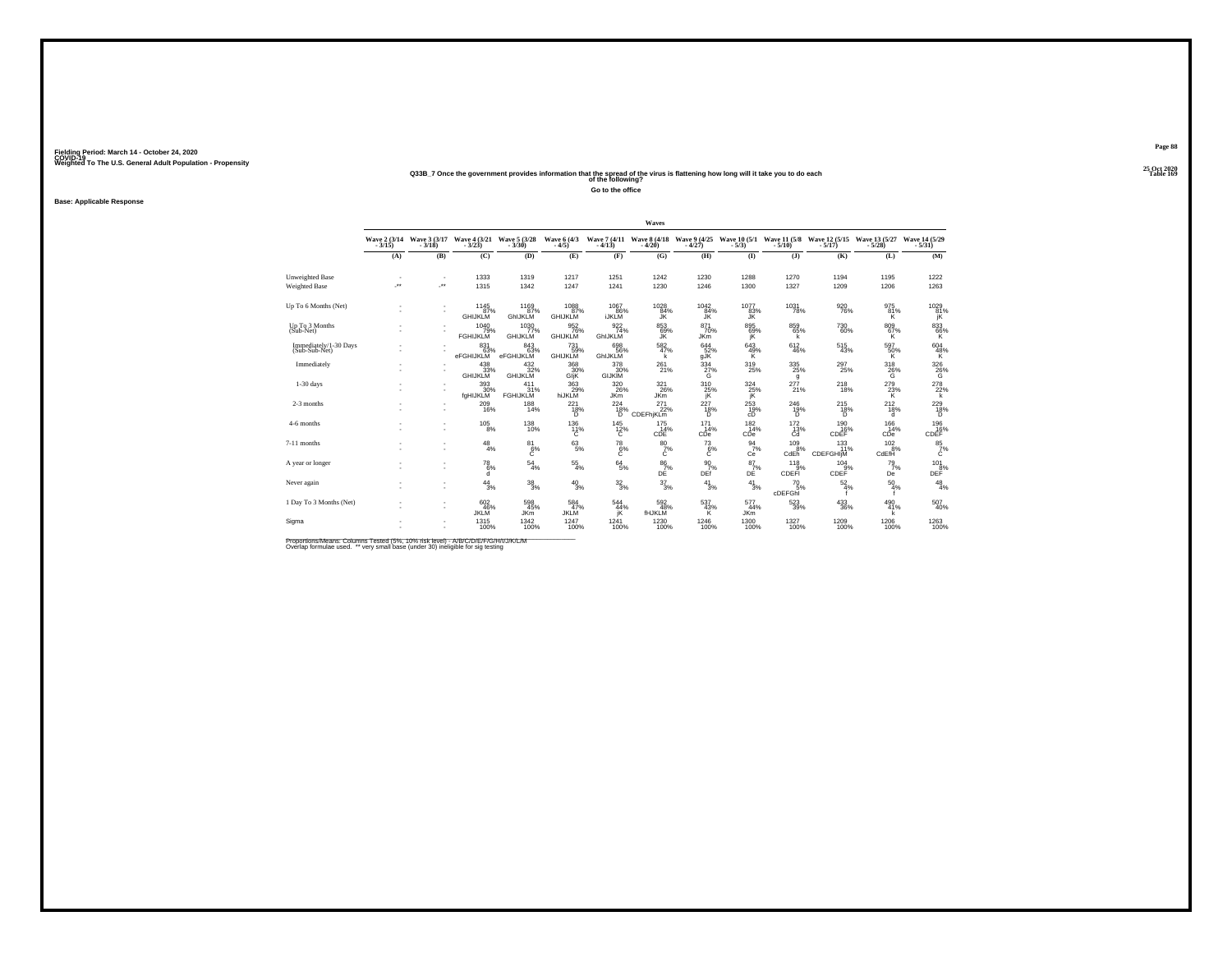#### **25 Oct 2020Q33B\_8 Once the government provides information that the spread of the virus is flattening how long will it take you to do each Table 170 of the following?**

**Go to a sporting event**

**Base: Applicable Response**

|                                         |     |     |                                                                             |                                  |                                  |                                   | Waves                      |                           |                                                                                  |                         |                                            |                                       |                                                                             |
|-----------------------------------------|-----|-----|-----------------------------------------------------------------------------|----------------------------------|----------------------------------|-----------------------------------|----------------------------|---------------------------|----------------------------------------------------------------------------------|-------------------------|--------------------------------------------|---------------------------------------|-----------------------------------------------------------------------------|
|                                         |     |     | Wave 2 (3/14 Wave 3 (3/17 Wave 4 (3/21 Wave 5 (3/28<br>3/15) - 3/18) - 3/18 |                                  | Wave 6 (4/3)<br>$-4/5$           |                                   |                            |                           | Wave 7 (4/11 Wave 8 (4/18 Wave 9 (4/25 Wave 10 (5/1 Wave 11 (5/8 - 4/13) - 4/20) |                         | Wave 12 (5/15 Wave 13 (5/27<br>5/17) 5/28) |                                       | Wave 14 (5/29)<br>$-5/31$                                                   |
|                                         | (A) | (B) | (C)                                                                         | (D)                              | (E)                              | (F)                               | (G)                        | (H)                       | $($ I                                                                            | $($ $)$                 | (K)                                        | (L)                                   | (M)                                                                         |
| Unweighted Base<br><b>Weighted Base</b> | J.  | ÷.  | 1500<br>1519                                                                | 1447<br>1490                     | 1334<br>1386                     | 1369<br>1408                      | 1468<br>1453               | 1383<br>1444              | 1446<br>1485                                                                     | 1494<br>1552            | 1453<br>1475                               | 1477<br>1506                          | 1470<br>1490                                                                |
| Up To 6 Months (Net)                    |     |     | 1033<br>68%<br><b>EFGHIJKLM</b>                                             | 977<br>66%<br>GHIJKLM            | 862<br>62%<br>GHJKLM             | 875<br>62%<br><b>GHJKLM</b>       | $\frac{822}{57\%}$         | 806<br>$\frac{56}{8}$     | 888<br>60%<br>hJKLM                                                              | 840<br>$\frac{54}{K}$   | 717<br>49%                                 | $\frac{833}{55\%}$                    | $\underset{\begin{array}{c} \text{613}\\ \text{K} \end{array}}{\text{813}}$ |
| Up To 3 Months<br>(Sub-Net)             |     |     | 747<br>49%<br>DEFGHIJKLM                                                    | 656<br>44%<br><b>GHIJKLM</b>     | 580<br>42%<br><b>GHJKLM</b>      | 581 <sub>%</sub><br><b>GHJKLM</b> | $^{496}_{34\%}$            | $\frac{518}{36\%}$<br>к   | $^{583}_{\ 39\%}$<br>GKLm                                                        | 553<br>36%<br>к         | $^{454}_{\phantom{1}31\%}$                 | $\frac{525}{35\%}$<br>k               | 529 35%<br>Κ                                                                |
| Immediately/1-30 Days<br>(Sub-Sub-Net)  |     |     | 394<br>26%<br>eFGHIJKLM                                                     | 339<br>23%<br>GHJKL              | $\underset{\mathsf{GHjKL}}{311}$ | $^{298}_{\rm Z1\%}$ GKL           | 221<br>15%                 | $^{261}_{18\%}$<br>gk     | 312<br>GKL                                                                       | 293<br>19%<br>GK        | $^{218}_{15\%}$                            | $^{257}_{17\%}$                       | $^{294}_{20\%}$                                                             |
| Immediately                             |     |     | 145<br>10%<br><b>GHK</b>                                                    | 118<br>8%                        | 117<br>8%<br>g                   | 106<br>8%                         | 90<br>6%                   | 94<br>6%                  | 120<br>8%                                                                        | 138<br>9%<br>Gh         | 106<br>7%                                  | 119<br>8%                             | $^{144}_{10\%}$                                                             |
| $1-30$ days                             |     |     | $^{248}_{16\%}$<br><b>GHIJKLM</b>                                           | $^{221}_{15\%}$<br><b>GHJKLM</b> | 195<br>14%<br><b>GJKLM</b>       | 192 <sub>0</sub><br><b>GJKLM</b>  | $^{131}_{9\%}$             | $\frac{167}{12}\%$<br>qKI | $\frac{192}{13\%}$<br>GJKLm                                                      | $^{154}_{10\%}$<br>k    | $^{112}_{8\%}$                             | $^{138}_{9\%}$                        | 150<br>10%<br>k                                                             |
| 2-3 months                              |     |     | 353<br>23%<br>EGHIJKLM                                                      | $\underset{\text{hJKIM}}{318}$   | $^{269}_{19\%}$<br>km            | 283<br>20%<br>jKM                 | 275<br>19%<br>m            | 257<br>18%                | 271<br>18%                                                                       | $^{260}_{17\%}$         | $^{236}_{16\%}$                            | 267<br>18%                            | 235<br>16%                                                                  |
| 4-6 months                              |     |     | 286<br>19%                                                                  | 321/22%<br>k                     | $^{282}_{20\%}$                  | 294 <sub>%</sub>                  | $\frac{326}{22\%}$<br>CJKm | 287 <sub>20%</sub>        | $^{305}_{\phantom{1}\phantom{1}21\%}$                                            | 287<br>19%              | $^{263}_{18\%}$                            | $^{308}_{\phantom{1}\phantom{1}20\%}$ | 284<br>19%                                                                  |
| 7-11 months                             |     |     | 162<br>11%                                                                  | $^{184}_{12\%}$                  | $^{163}_{12\%}$                  | 193<br>14%<br>Ć                   | <sup>183</sup> 13%         | 177<br>12%                | $^{185}_{12\%}$                                                                  | 239<br>15%<br>CdEghil   | $^{216}_{15\%}$<br>Ćē                      | 189<br>13%                            | $^{210}_{14\%}$                                                             |
| A vear or longer                        |     |     | 234<br>15%                                                                  | 254<br>17%                       | 269<br>$^{19\%}_{C}$             | 270<br>$^{19\%}_{C}$              | 339<br>CDEF <sup>23%</sup> | 356<br>CDEFj              | 320<br>$\overline{c}$ <sup>22%</sup>                                             | 332<br>$\frac{21}{6}$ % | 410<br>CDEFGIJM                            | 376<br>25%<br>CDEFij                  | $\overset{341}{\underset{\text{CDef}}{\sum}}$                               |
| Never again                             |     |     | $^{91}_{6\%}$                                                               | $^{76}_{5\%}$                    | $\frac{92}{7\%}$                 | $^{70}_{5\%}$                     | $^{108}_{7\%}$<br>DF       | $\frac{105}{7}\%$<br>dF   | $\frac{91}{6\%}$                                                                 | $^{140}_{9\%}$<br>CDeFI | $^{133}_{9%}$<br>CDeFI                     | $\frac{108}{7}\%$<br>dF               | $\frac{126}{8%}$<br>CDFi                                                    |
| 1 Day To 3 Months (Net)                 |     |     | 601<br>40%<br><b>EFGHIJKLM</b>                                              | 538<br>36%<br>GHIJKLM            | $^{463}_{33\%}$<br>GhJKLM        | $\frac{475}{34\%}$<br>GhJKLM      | $^{406}_{28\%}$            | 425/29%<br>Km             | 463<br>31%<br><b>JKLM</b>                                                        | $^{414}_{27\%}$         | $\frac{348}{24\%}$                         | $^{406}_{27\%}$                       | 385<br>26%                                                                  |
| Sigma                                   |     |     | 1519<br>100%                                                                | 1490<br>100%                     | 1386<br>100%                     | 1408<br>100%                      | $^{1453}_{100\%}$          | 1444<br>100%              | 1485<br>100%                                                                     | 1552<br>100%            | 1475<br>100%                               | 1506<br>100%                          | 1490<br>100%                                                                |

Proportions/Means: Columns Tested (5%, 10% risk level) - A/B/C/D/E/F/G/H/I/J/K/L/M<br>Overlap formulae used. \*\* very small base (under 30) ineligible for sig testing

**Page 89**25 Oct 2020<br>Table 170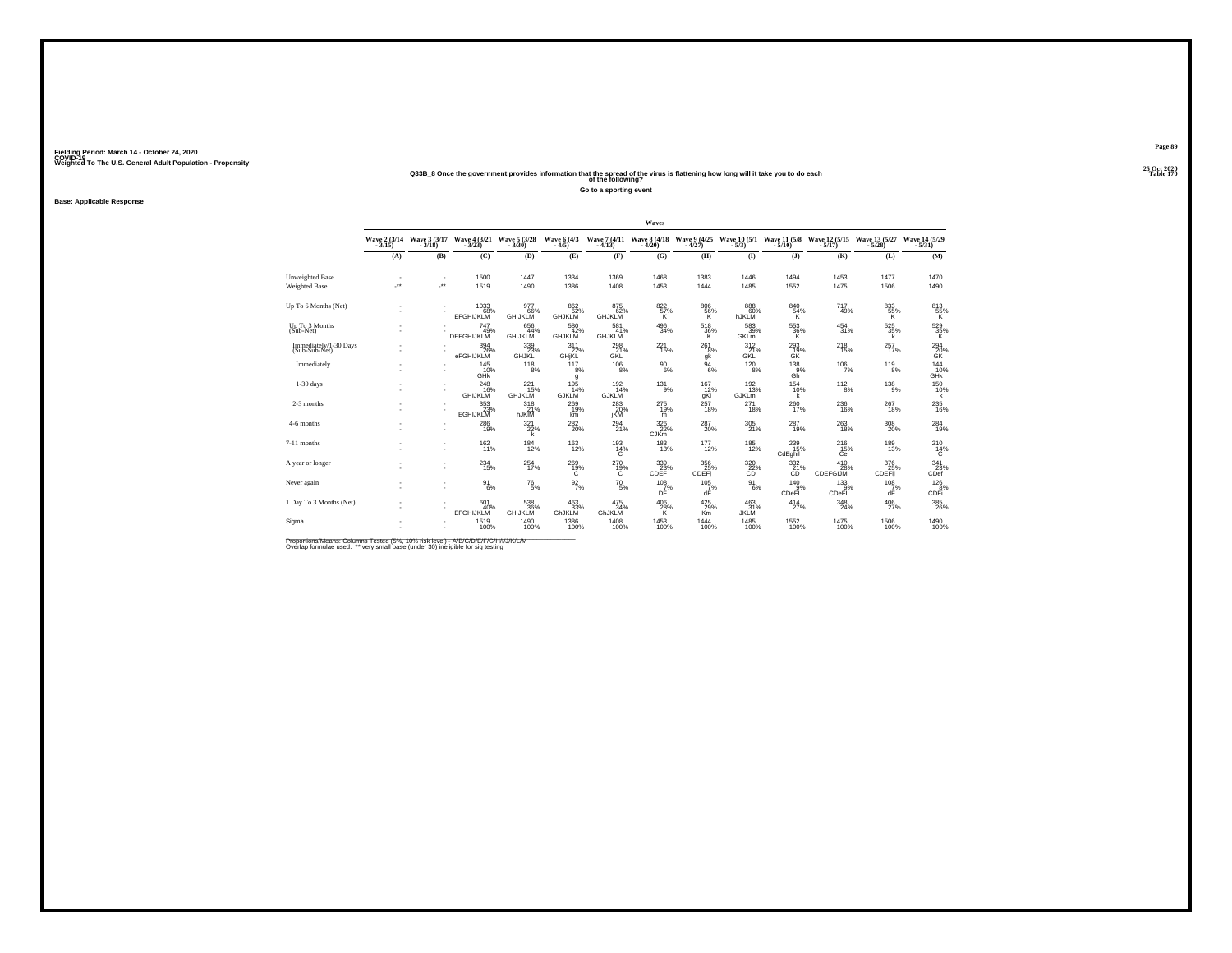#### **25 Oct 2020Q33B\_9 Once the government provides information that the spread of the virus is flattening how long will it take you to do each Table 171 of the following?**

**Go to the movies**

**Base: Applicable Response**

|                                        |     |     |                                                         |                               |                                    |                                                     | Waves                                                  |                         |                               |                          |                                                        |                               |                                                                                      |
|----------------------------------------|-----|-----|---------------------------------------------------------|-------------------------------|------------------------------------|-----------------------------------------------------|--------------------------------------------------------|-------------------------|-------------------------------|--------------------------|--------------------------------------------------------|-------------------------------|--------------------------------------------------------------------------------------|
|                                        |     |     | Wave 2 (3/14 Wave 3 (3/17 Wave 4 (3/21<br>3/18) - 3/18) | Wave 5 (3/28)                 | Wave 6 (4/3<br>$-4/5$              |                                                     | Wave 7 (4/11 Wave 8 (4/18 Wave 9 (4/25<br>4/13) - 4/20 |                         | Wave 10 (5/1)                 |                          | Wave 11 (5/8 Wave 12 (5/15 Wave 13 (5/27<br>5/10) 5/10 |                               | Wave 14 (5/29)<br>$-5/31$                                                            |
|                                        | (A) | (B) | (C)                                                     | (D)                           | (E)                                | (F)                                                 | (G)                                                    | (H)                     | $($ I                         | $($ $)$                  | (K)                                                    | (L)                           | (M)                                                                                  |
| Unweighted Base                        |     |     | 1691                                                    | 1645                          | 1606                               | 1628                                                | 1681                                                   | 1632                    | 1677                          | 1689                     | 1651                                                   | 1683                          | 1661                                                                                 |
| Weighted Base                          | J.  | ÷.  | 1697                                                    | 1650                          | 1612                               | 1659                                                | 1672                                                   | 1654                    | 1674                          | 1734                     | 1647                                                   | 1660                          | 1689                                                                                 |
| Up To 6 Months (Net)                   |     |     | 1239<br>73%<br>FGHIJKLM                                 | 1209<br>73%<br>FGHIJKLM       | $1155$<br>$72\%$<br><b>GHIJKLM</b> | 1140<br>69%<br>GhJKLM                               | 1080<br>65%<br>jKl                                     | 1070<br>65%             | 1119<br>67%<br><b>JKLM</b>    | 1057<br>$^{61\%}_{K}$    | 928<br>56%                                             | 1011<br>61%<br>κ              | $^{1051}_{62\%}$                                                                     |
| Up To 3 Months<br>(Sub-Net)            |     |     | 920 54%<br><b>FGHIJKLM</b>                              | 866<br>52%<br><b>GHIJKLM</b>  | 845<br>52%<br><b>GHIJKLM</b>       | 821<br>49%<br><b>GHIJKLIV</b>                       | $^{718}_{43\%}$<br>K                                   | <sup>727</sup> 44%<br>к | 767<br>46%<br>JKL             | 710<br>41%               | $\substack{629\\38\%}$                                 | $^{687}_{41\%}$               | $\frac{723}{43\%}$                                                                   |
| Immediately/1-30 Days<br>(Sub-Sub-Net) |     |     | 500<br>DFGHIJKLM                                        | $^{420}_{25\%}$ GJKL          | 445<br>28%<br><b>GHIJKLM</b>       | $^{408}_{\phantom{1}25\%}_{\phantom{1}6\text{JKL}}$ | $\frac{346}{21\%}$                                     | $\frac{375}{23}\%$      | $\frac{393}{23\%}$            | 359<br>21%               | 312%                                                   | 334<br>20%                    | $\frac{392}{23\%}$                                                                   |
| Immediately                            |     |     | 149<br>$\overset{9\%}{\mathsf{G}}$                      | 115<br>7%                     | 123<br>8%                          | 150<br>9%<br>dGk                                    | 109<br>7%                                              | 119<br>7%               | 128<br>8%                     | 131<br>8%                | 113<br>7%                                              | 136<br>8%                     | $^{151}_{\substack{9\%\\6}}$                                                         |
| $1-30$ days                            |     |     | 351 <sub>%</sub><br><b>FGHIJKLM</b>                     | 305<br>18%<br>fGhJKLM         | 322/20%<br><b>FGHIJKLM</b>         | 259<br>16%<br>KL                                    | 236<br>14%                                             | 255<br>15%<br>KL        | $^{265}_{16\%}$<br><b>iKL</b> | 228<br>13%               | 198<br>12%                                             | 198<br>12%                    | 241<br>14%                                                                           |
| 2-3 months                             |     |     | $^{420}_{25\%}$ hJKIM                                   | $^{446}_{27\%}$ GHIJKLM       | 400<br>25%<br>hJKIM                | 412<br>25%<br>hJKIM                                 | 372 <sub>2%</sub>                                      | 352 <sub>%</sub>        | 374<br>22%                    | $^{351}_{\  \, 20\%}$    | $^{318}_{19\%}$                                        | $353 \atop 21\%$              | 331<br>20%                                                                           |
| 4-6 months                             |     |     | 319 <sub>0%</sub>                                       | $\frac{343}{21\%}$            | 310<br>19%                         | 319<br>19%                                          | $\underset{\text{CK}}{^{362}}$                         | 343<br>21%              | $\frac{352}{21\%}$<br>k       | $\frac{347}{20\%}$       | 298<br>18%                                             | $^{324}_{\color{red}\,20\%}$  | 329<br>19%                                                                           |
| 7-11 months                            |     |     | $^{170}_{10\%}$                                         | $^{170}_{10\%}$               | $^{160}_{10\%}$                    | $^{206}_{12\%}$<br>ce                               | $^{225}_{13\%}$<br>CDE                                 | $^{212}_{13\%}$<br>CdE  | 240<br>14%<br>CDE             | $^{263}_{15\%}$<br>CDÉfi | $^{233}_{\phantom{1}14\%}$ cDE                         | $^{209}_{13\%}$<br>ce         | $^{226}_{13\%}$ cDE                                                                  |
| A vear or longer                       |     |     | $^{213}_{13\%}$                                         | 216<br>13%                    | 221<br>14%                         | $^{242}_{\ 15\%}$                                   | 272<br>16%<br>CDe                                      | 311<br>19%<br>CDEFI     | 239<br>14%                    | 304<br>18%<br>CDEfi      | 362<br>22%<br>CDEFGhIJM                                | 352<br>21%<br><b>CDEFGIJm</b> | $\begin{array}{r} 303 \\ \bf \color{red}{189} \\ \bf \color{red}{CDEFi} \end{array}$ |
| Never again                            |     |     | $^{75}_{4\%}$                                           | $^{55}_{3\%}$                 | $^{76}_{\ 5\%}$                    | $^{70}_{4\%}$                                       | $\frac{95}{6%}$<br>DH                                  | 61<br>4%                | $^{75}_{\ 5\%}$               | 110<br>$-6%$<br>CDeFHi   | $^{124}_{.8\%}$<br>CDEFgHIL                            | 88/5%<br>Dh                   | 109 <sub>6%</sub><br><b>CDeFHi</b>                                                   |
| 1 Day To 3 Months (Net)                |     |     | 771<br>45%<br><b>FGHIJKLM</b>                           | 751<br>46%<br><b>FGHIJKLM</b> | 722/45%<br><b>FGHIJKLM</b>         | 671<br>40%<br>ghJKLM                                | $\frac{608}{36\%}$                                     | 607<br>37%<br>KI        | 639%<br><b>JKLM</b>           | 579<br>33%               | $^{516}_{31\%}$                                        | $^{551}_{33\%}$               | 572<br>34%                                                                           |
| Sigma                                  |     |     | 1697<br>100%                                            | 1650<br>100%                  | 1612<br>100%                       | 1659<br>100%                                        | 1672<br>100%                                           | 1654<br>100%            | 1674<br>100%                  | 1734<br>100%             | 1647<br>100%                                           | 1660<br>100%                  | 1689<br>100%                                                                         |

Proportions/Means: Columns Tested (5%, 10% risk level) - A/B/C/D/E/F/G/H/I/J/K/L/M<br>Overlap formulae used. \*\* very small base (under 30) ineligible for sig testing

**Page 90**25 Oct 2020<br>Table 171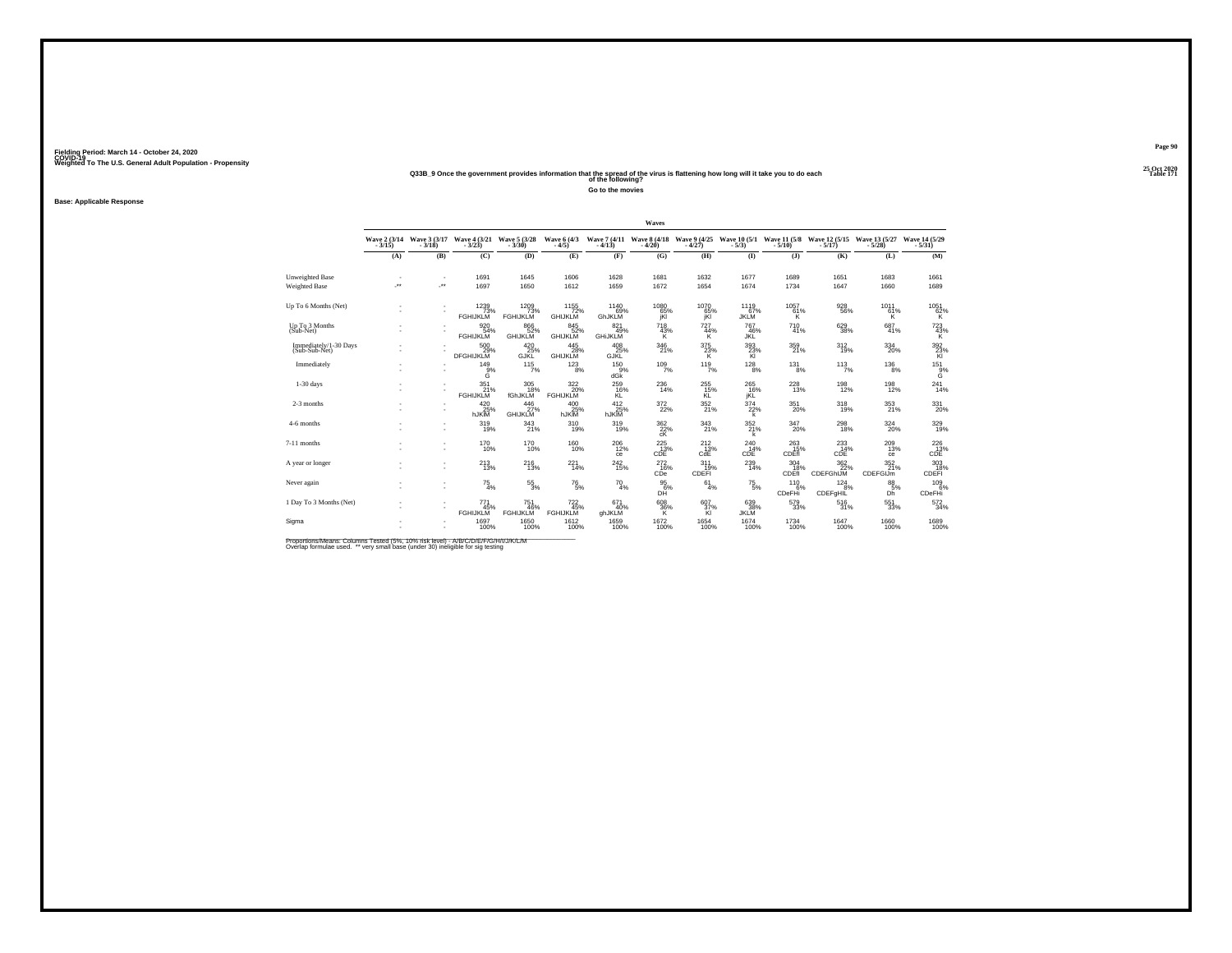#### **25 Oct 2020Q33B\_10 Once the government provides information that the spread of the virus is flattening how long will it take you to do each Table 172 of the following?**

**Host/attend a large social gathering**

**Base: Applicable Response**

|                                         |         |                                      |                                          |                                   |                                   |                                              | Waves                                       |                                |                                |                       |                                            |                            |                               |
|-----------------------------------------|---------|--------------------------------------|------------------------------------------|-----------------------------------|-----------------------------------|----------------------------------------------|---------------------------------------------|--------------------------------|--------------------------------|-----------------------|--------------------------------------------|----------------------------|-------------------------------|
|                                         | $-3/15$ | Wave 2 (3/14 Wave 3 (3/17<br>$-3/18$ | Wave $\frac{4}{3}$ $\frac{(3/21)}{3/23}$ | Wave 5 (3/28)                     | Wave 6 (4/3)                      |                                              | Wave 7 (4/11 Wave 8 (4/18<br>-4/13) - 4/20) | Wave 9 (4/25)<br>$-4/27$       | <b>Wave 10 (5/1)</b><br>$-5/3$ |                       | Wave 11 (5/8 Wave 12 (5/15<br>5/10) - 5/17 | Wave 13 (5/27)<br>$-5/28$  | Wave 14 (5/29)<br>$-5/31$     |
|                                         | (A)     | (B)                                  | (C)                                      | (D)                               | (E)                               | (F)                                          | (G)                                         | (H)                            | (I)                            | $($ $)$               | (K)                                        | (L)                        | (M)                           |
| Unweighted Base<br><b>Weighted Base</b> | معر     | $\overline{\phantom{a}}$<br>J.       | 1717<br>1729                             | 1690<br>1689                      | 1626<br>1647                      | 1659<br>1678                                 | 1713<br>1708                                | 1694<br>1699                   | 1698<br>1708                   | 1729<br>1778          | 1697<br>1706                               | 1733<br>1720               | 1678<br>1697                  |
|                                         |         |                                      |                                          |                                   |                                   |                                              |                                             |                                |                                |                       |                                            |                            |                               |
| Up To 6 Months (Net)                    |         | $\sim$                               | 1270<br>73%<br><b>DFGHIJKLM</b>          | 1170<br>69%<br><b>GHIJKLM</b>     | 1163<br>71%<br><b>GHIJKLM</b>     | 1150<br>69%<br>HIJKLM                        | 1114<br>65%<br><b>JKIM</b>                  | 1073<br>63%<br>JK              | 1083<br>63%<br>JŘ              | 1049<br>59%           | 959<br>56%                                 | 1060<br>$^{62\%}_{K}$      | 1036<br>${}^{61\%}_{K}$       |
| Up To 3 Months<br>(Sub-Net)             |         |                                      | 919<br>53%<br><b>DFGHIJKLM</b>           | 825<br>49%<br><b>GHIJKLM</b>      | 83751%<br><b>FGHIJKLM</b>         | <sup>760</sup> <sub>45%</sub><br><b>JKLm</b> | 723/42%<br>к                                | 749<br>44%<br><b>JKL</b>       | $756$<br>$44%$<br>JKL          | 698<br>39%<br>k       | $^{605}_{35\%}$                            | 676<br>39%<br>k            | 700 41%<br>K                  |
| Immediately/1-30 Days<br>(Sub-Sub-Net)  |         |                                      | $^{482}_{28\%}$<br><b>dFGHIJKLM</b>      | 416<br><sup>25%</sup><br>GHJKLM   | 417<br>25%<br><b>GHIJKLM</b>      | $^{404}_{24\%}$<br>GhiKim                    | 344<br>20%                                  | $\frac{356}{21\%}$             | $\frac{375}{22\%}$             | 369<br>21%            | $^{305}_{18\%}$                            | 359/21%<br>k               | 355 %<br>k                    |
| Immediately                             |         | ٠<br>٠                               | 146<br>$\ddot{g}^{\%}$                   | 119<br>7%                         | 119<br>7%                         | 139<br>8%<br>g                               | 107<br>6%                                   | 114<br>7%                      | 127<br>7%                      | 145<br>8%<br>g        | 118<br>7%                                  | 146<br>$\overline{6}^{\%}$ | $\frac{142}{8%}$<br>g         |
| $1-30$ days                             |         | $\sim$<br>٠                          | 336<br>19%<br><b>FGHIJKLM</b>            | $^{297}_{18\%}$<br><b>GHIJKLM</b> | $^{298}_{18\%}$<br><b>GHIJKLM</b> | 266<br>16%<br><b>JKLM</b>                    | 236<br>14%<br>к                             | $^{243}_{14\%}$<br>к           | $^{248}_{15\%}$<br>κ           | 224<br>13%            | $^{187}_{11\%}$                            | $^{213}_{12\%}$            | $^{213}_{13\%}$               |
| 2-3 months                              |         |                                      | $^{437}_{25\%}$<br>FgiJKLM               | 410<br>24%<br>JKLM                | $^{420}_{26\%}$<br>FgiJKLM        | 356<br>21%<br>Kl                             | 379<br>22%<br>JKL                           | $\overset{393}{_{\text{JKL}}}$ | $\frac{381}{22\%}$<br>JĶĒ      | 329<br>19%            | 300<br>18%                                 | $^{316}_{18\%}$            | 346<br>20%                    |
| 4-6 months                              |         | ٠<br>٠                               | 351<br>20%                               | $\frac{345}{20\%}$                | $^{326}_{\,20\%}$                 | $^{390}_{23\%}$<br>eHljm                     | $\frac{392}{23\%}$<br>eHljm                 | 324/19%                        | $327_{19\%}$                   | 351<br>20%            | $^{354}_{21\%}$                            | $\frac{385}{22\%}$<br>hi   | $^{336}_{\color{red}20\%}$    |
| 7-11 months                             |         | ٠<br>٠                               | 180<br>10%                               | 203<br>12%                        | <sup>190</sup> <sub>12%</sub>     | $^{200}_{12\%}$                              | 223<br>13%<br>$\mathbf{c}$                  | $^{237}_{14\%}$<br>Ćė          | $^{240}_{14\%}$<br>Ċė          | 251<br>14%<br>Ċė      | $^{262}_{15\%}$<br>CDEF                    | $^{247}_{14\%}$<br>Cef     | $^{242}_{14\%}$<br>Ċe         |
| A year or longer                        |         | ٠<br>÷                               | 206<br>12%                               | 240<br>14%                        | 221<br>13%                        | 259<br>$^{15\%}$                             | 309<br>18%<br>CDEf                          | 313<br>CDEf                    | 309<br>CDEf                    | 380<br>21%<br>CDEFghi | 389<br>23%<br>CDEFGHILM                    | 330<br>CDEF                | 315<br>CDEF                   |
| Never again                             |         | $\sim$<br>٠                          | $^{73}_{4\%}$                            | $^{76}_{\ 5\%}$                   | $^{73}_{4\%}$                     | $^{69}_{4\%}$                                | 62/4%                                       | $^{75}_{4\%}$                  | $^{76}_{4\%}$                  | $\frac{99}{6}\%$<br>G | $^{96}_{6\%}$<br>G                         | $8^{3}_{5\%}$              | $^{103}_{-6\%}$<br>CFGhi      |
| 1 Day To 3 Months (Net)                 |         | $\sim$<br>٠                          | $^{773}_{45\%}$<br><b>FGHIJKLM</b>       | 707<br>42%<br><b>FGHIJKLM</b>     | 718<br>44%<br><b>FGHIJKLM</b>     | 622%<br><b>JKLM</b>                          | 615<br>36%<br>JKĽ                           | 636<br>37%<br><b>JKLM</b>      | 629/37%<br><b>JKL</b> m        | 553<br>31%            | 487<br>29%                                 | $^{530}_{31\%}$            | $\substack{558 \\ 33\% \\ K}$ |
| Sigma                                   |         | $\sim$<br>٠                          | 1729<br>100%                             | 1689<br>100%                      | 1647<br>100%                      | 1678<br>100%                                 | 1708<br>100%                                | 1699<br>100%                   | 1708<br>100%                   | 1778<br>100%          | <sup>1706</sup> 100%                       | 1720<br>100%               | 1697<br>100%                  |

Proportions/Means: Columns Tested (5%, 10% risk level) - A/B/C/D/E/F/G/H/I/J/K/L/M<br>Overlap formulae used. \*\* very small base (under 30) ineligible for sig testing

**Page 91**25 Oct 2020<br>Table 172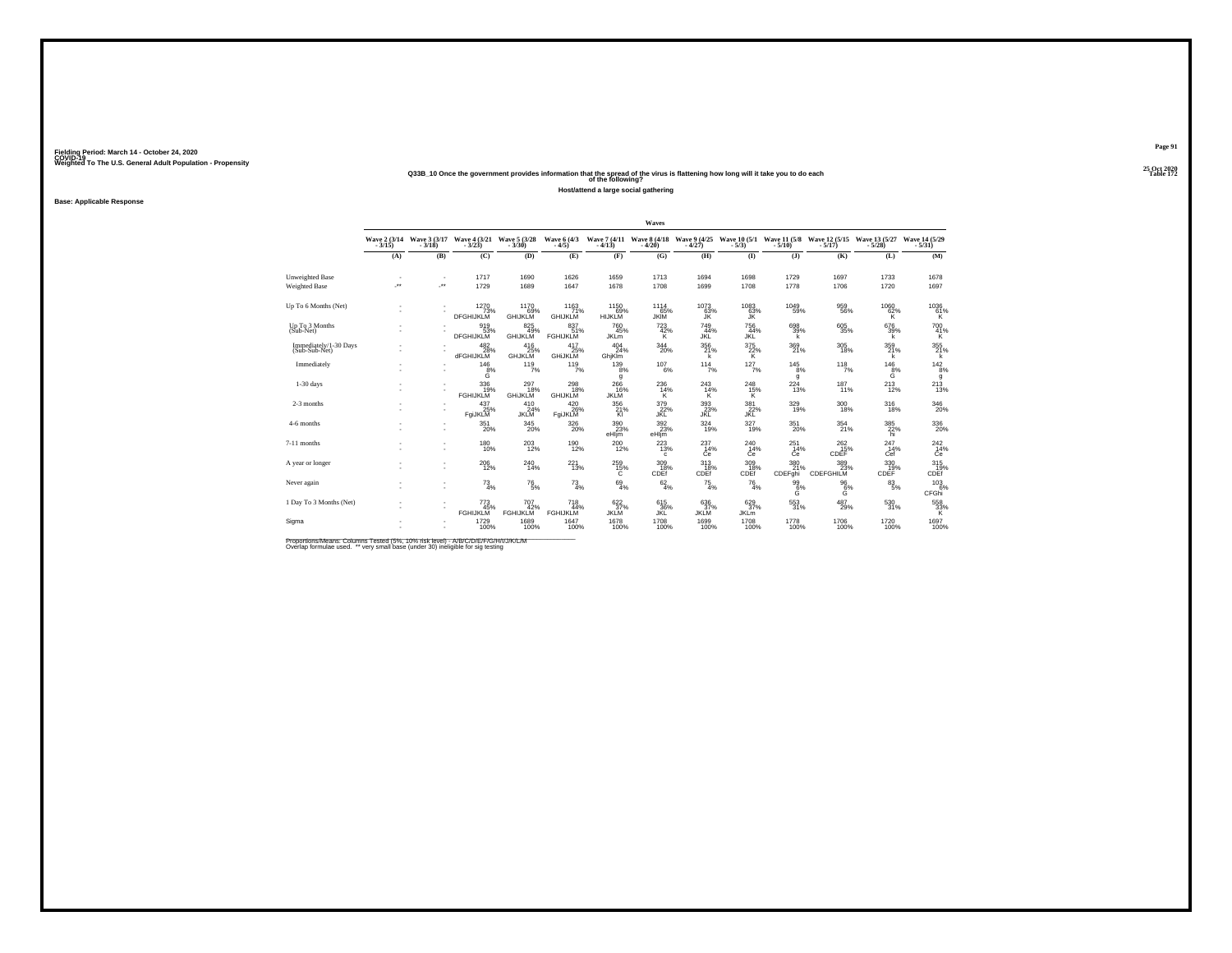#### **25 Oct 2020Q33B\_11 Once the government provides information that the spread of the virus is flattening how long will it take you to do each Table 173 of the following?**

**Take public transportation (e.g., subway, busses, trains)**

**Base: Applicable Response**

|                                         |                      |                                                      |                                            |                               |                                   |                            | Waves                       |                                                        |                            |                          |                                                            |                                 |                                                    |
|-----------------------------------------|----------------------|------------------------------------------------------|--------------------------------------------|-------------------------------|-----------------------------------|----------------------------|-----------------------------|--------------------------------------------------------|----------------------------|--------------------------|------------------------------------------------------------|---------------------------------|----------------------------------------------------|
|                                         |                      | Wave 2 (3/14 Wave 3 (3/17<br>3/15) - 3/18)           | Wave 4 (3/21 Wave 5 (3/28<br>3/23) - 3/30) |                               | <b>Wave 6 (4/3)</b><br>$-4/5$     |                            |                             | Wave 7 (4/11 Wave 8 (4/18 Wave 9 (4/25<br>4/13) - 4/20 |                            |                          | Wave 10 (5/1 Wave 11 (5/8 Wave 12 (5/15 Wave 13 (5/27 5/3) |                                 | Wave 14 (5/29)<br>$-5/31$                          |
|                                         | (A)                  | (B)                                                  | (C)                                        | (D)                           | (E)                               | (F)                        | (G)                         | (H)                                                    | $($ I                      | $($ $)$                  | (K)                                                        | (L)                             | (M)                                                |
| Unweighted Base<br><b>Weighted Base</b> | $\ddot{\phantom{1}}$ | <b>A</b>                                             | 1374<br>1362                               | 1297<br>1327                  | 1172<br>1190                      | 1292<br>1310               | 1314<br>1315                | 1271<br>1294                                           | 1298<br>1325               | 1383<br>1441             | 1363<br>1398                                               | 1336<br>1349                    | 1329<br>1360                                       |
| Up To 6 Months (Net)                    |                      |                                                      | 952<br>70%<br><b>EFGHIJKLM</b>             | 885<br>67%<br><b>GHJKLM</b>   | 775<br>65%<br>GhJKLM              | 841<br>64%<br>GJKL         | <sup>749</sup><br>57%<br>k  | 783<br>61%<br>JŘĹ                                      | 834<br>63%<br>GJKL         | 778<br>54%               | $\substack{734 \\ 52\%}$                                   | $^{725}_{54\%}$                 | 818<br>60%<br>JKL                                  |
| Up To 3 Months<br>(Sub-Net)             |                      |                                                      | 732 <sub>54%</sub><br><b>FGHIJKLM</b>      | 672/51%<br><b>GHIJKLM</b>     | 594<br>50%<br><b>GHIJKLM</b>      | 612/47%<br><b>GJKL</b>     | $^{513}_{\ 39\%}$           | $\frac{558}{43\%}$<br><b>gJKL</b>                      | 598<br>45%<br><b>GJKL</b>  | $\frac{540}{37\%}$       | $^{508}_{36\%}$                                            | $^{503}_{\scriptstyle\rm 37\%}$ | 596<br>44%<br><b>GJKL</b>                          |
| Immediately/1-30 Days<br>(Sub-Sub-Net)  |                      |                                                      | $^{430}_{32\%}$ FGHIJKLM                   | $^{424}_{32\%}$ FGHIJKLM      | $343 \over 29\%$ GHJKLM           | $\frac{355}{27}\%$<br>GJŘĹ | $^{293}_{22\%}$             | 311<br>$^{24\%}_{K}$                                   | $\frac{359}{27\%}$<br>GJRL | 324<br>23%               | $^{279}_{20\%}$                                            | $^{308}_{\phantom{1}23\%}$      | 325<br>24%<br>k                                    |
| Immediately                             |                      | $\overline{\phantom{a}}$                             | 177<br>13%<br>eGHJKI                       | 140<br>11%                    | 119<br>10%                        | 141<br>11%                 | 121<br>9%                   | 118<br>9%                                              | 153<br>12%                 | 143<br>10%               | 140<br>10%                                                 | 140<br>10%                      | $^{155}_{11\%}$                                    |
| $1-30$ days                             |                      |                                                      | 253<br><b>GHIJKLM</b>                      | 285<br>21%<br><b>FGHIJKLM</b> | $^{224}_{19\%}$<br><b>GHIJKLM</b> | $^{214}_{16\%}$<br>gJKLM   | $\frac{172}{13\%}$<br>Κ     | 193%<br>Κ                                              | 205<br>15%<br>jKlm         | 181<br>13%<br>k          | $^{139}_{10\%}$                                            | $^{168}_{12\%}$                 | 170<br>12%                                         |
| 2-3 months                              |                      | $\sim$                                               | $\frac{302}{27}\%$<br>dGIJKL               | $^{248}_{19\%}$               | $^{250}_{21\%}$<br>GJRL'          | $^{257}_{20\%}$<br>JĽ      | $^{219}_{17\%}$             | 247<br>19%<br>JL                                       | 239<br>18%<br>IL.          | $^{216}_{15\%}$          | 229<br>16%                                                 | 195<br>14%                      | $^{272}_{20\%}$ gJkL                               |
| 4-6 months                              |                      | ۰                                                    | $^{219}_{16\%}$                            | $^{213}_{16\%}$               | $^{181}_{15\%}$                   | $^{229}_{17\%}$            | $^{237}_{\ 18\%}$           | 225<br>17%                                             | 237<br>18%                 | 238<br>17%               | $^{225}_{16\%}$                                            | $^{222}_{16\%}$                 | 222<br>16%                                         |
| 7-11 months                             |                      |                                                      | $101$ <sub>7%</sub>                        | $^{141}_{11\%}$<br>с          | $^{107}_{9\%}$                    | 136%<br>с                  | $^{155}_{12\%}$<br>Ce       | $^{125}_{10\%}$                                        | 159<br>12%<br>Сe           | $\frac{173}{12\%}$<br>Ce | $^{192}_{14\%}$<br>CdEFHI                                  | $^{145}_{11\%}$                 | $\overset{168}{\underset{\text{CEh}}{\text{2\%}}}$ |
| A year or longer                        |                      |                                                      | 189<br>14%                                 | 189<br>14%                    | 184<br>15%                        | 187<br>14%                 | 277<br>21%<br><b>CDEFIm</b> | 250<br>CDEF                                            | 217<br>16%                 | 330<br>CDEFhIM           | 335<br>24%<br>CDEFHIM                                      | 331<br>25%<br>CDEFgHIM          | $\overset{242}{\underset{\text{Cdf}}{\text{18}}}$  |
| Never again                             |                      | $\overline{\phantom{a}}$<br>۰                        | $121_{9\%}$                                | $^{112}_{8\%}$                | $^{124}_{10\%}$                   | $^{146}_{11\%}$<br>di      | $^{133}_{10\%}$             | $^{136}_{10\%}$                                        | $^{115}_{9\%}$             | 158<br>d                 | $^{137}_{10\%}$                                            | 148<br>11%<br>d                 | 132%                                               |
| 1 Day To 3 Months (Net)                 |                      | $\overline{\phantom{a}}$<br>$\overline{\phantom{a}}$ | 555<br><b>FGHIJKLM</b>                     | 533<br>40%<br>fGHIJKLM        | 474<br>40%<br><b>GHIJKLM</b>      | 470<br>36%<br>GJKĽ         | 391<br>30%                  | $^{440}_{34\%}$<br><b>gJKL</b>                         | 444%<br>gJKL               | $^{397}_{28\%}$          | $^{368}_{26\%}$                                            | 363<br>27%                      | 441<br>32%<br>JKL                                  |
| Sigma                                   |                      |                                                      | 1362<br>100%                               | 1327<br>100%                  | 1190                              | 1310<br>100%               | 1315<br>100%                | 1294<br>100%                                           | $^{1325}_{100\%}$          | 1441<br>100%             | 1398<br>100%                                               | 1349<br>100%                    | 1360<br>100%                                       |

Proportions/Means: Columns Tested (5%, 10% risk level) - A/B/C/D/E/F/G/H/I/J/K/L/M<br>Overlap formulae used. \*\* very small base (under 30) ineligible for sig testing

**Page 92**25 Oct 2020<br>Table 173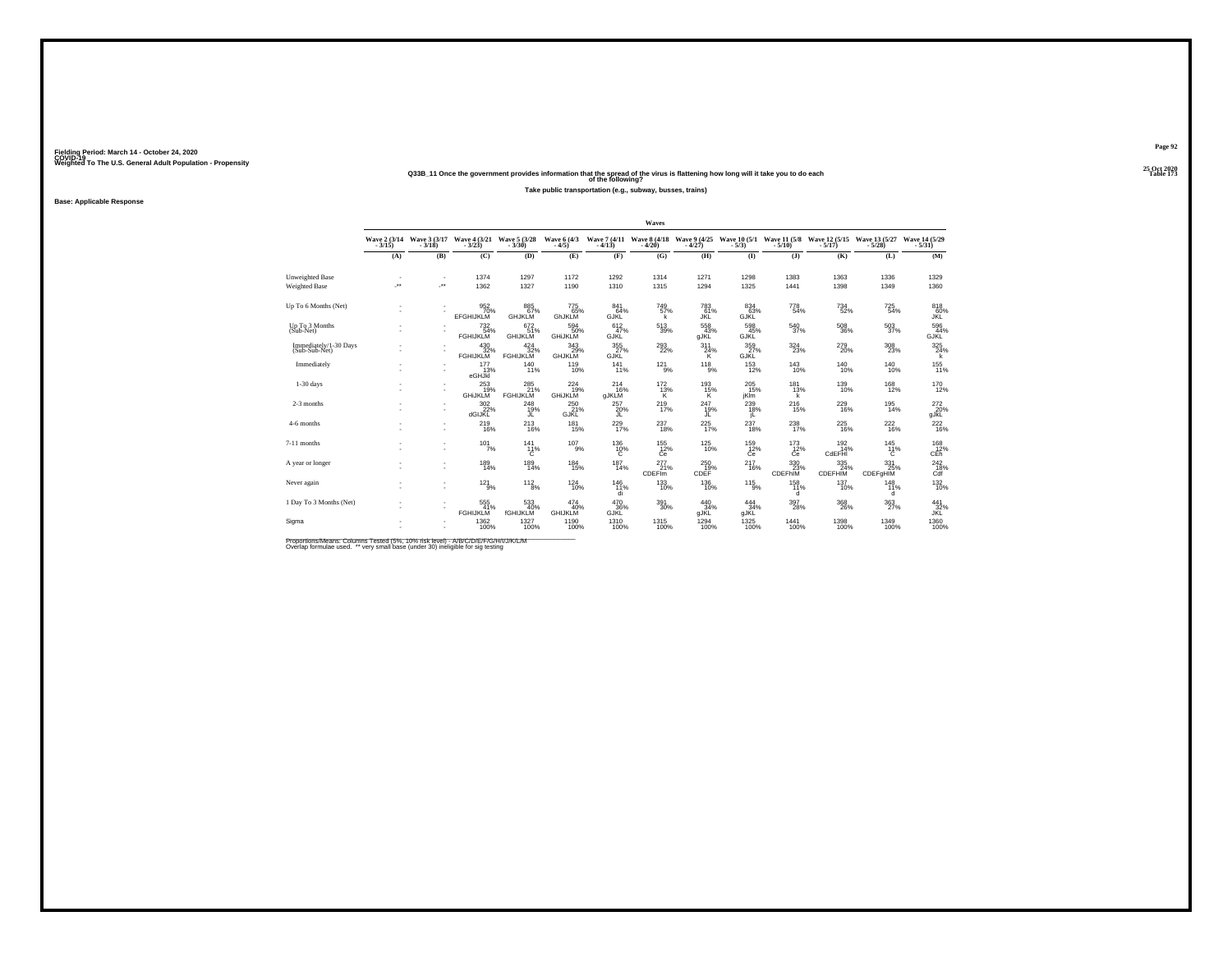#### **25 Oct 2020Q33B\_12 Once the government provides information that the spread of the virus is flattening how long will it take you to do each Table 174 of the following?**

**Greet people with a handshake**

**Base: Applicable Response**

|                                        |                          |                          |                                                              |                                     |                                |                        | Waves                    |                          |                                                                                          |                            |                                              |                                     |                                             |
|----------------------------------------|--------------------------|--------------------------|--------------------------------------------------------------|-------------------------------------|--------------------------------|------------------------|--------------------------|--------------------------|------------------------------------------------------------------------------------------|----------------------------|----------------------------------------------|-------------------------------------|---------------------------------------------|
|                                        | Wave 2 (3/14)            |                          | Wave 3 (3/17 Wave 4 (3/21 Wave 5 (3/28<br>3/18) - 3/18       |                                     | Wave 6 (4/3)                   |                        |                          |                          | Wave 7 (4/11 Wave 8 (4/18 Wave 9 (4/25 Wave 10 (5/1 Wave 11 (5/8 - 4/13) - 4/20) - 4/27) |                            | Wave 12 (5/15 Wave 13 (5/27<br>5/17) - 5/28) |                                     | Wave 14 (5/29)                              |
|                                        | (A)                      | (B)                      | (C)                                                          | (D)                                 | (E)                            | (F)                    | (G)                      | (H)                      | $($ I                                                                                    | $($ $)$                    | (K)                                          | (L)                                 | (M)                                         |
| Unweighted Base<br>Weighted Base       | $\overline{\phantom{a}}$ | $\overline{\phantom{a}}$ | 1881<br>1888                                                 | 1883<br>1869                        | 1828<br>1820                   | 1844<br>1858           | 1895<br>1897             | 1886<br>1886             | 1894<br>1879                                                                             | 1888<br>1922               | 1817<br>1817                                 | 1897<br>1892                        | 1828<br>1815                                |
| Up To 6 Months (Net)                   |                          |                          | 1318<br>70%<br><b>DEFGHIJKLM</b>                             | 1220<br>65%<br><b>FGHIJKLM</b>      | 1146<br>63%<br><b>FGHIJKLM</b> | 1066<br>57%<br>aHIJKLM | 1017<br>54%              | 983<br>52%               | $\frac{988}{53\%}$                                                                       | 959<br>50%                 | 834<br>46%                                   | 964<br>51%<br>ΪK.                   | $^{956}_{~53\%}$ $^{\rm K}$                 |
| Up To 3 Months<br>(Sub-Net)            |                          |                          | $1016$<br>54%<br><b>DEFGHIJKLM</b>                           | 912<br>49%<br><b>FGHIJKLM</b>       | 858<br><b>FGHIJKLM</b>         | 715<br>38%<br>JK       | 726<br>38%<br>JK.        | $^{710}_{38\%}$<br>jΚ    | $^{703}_{37\%}$<br>jK                                                                    | $\substack{654 \\ 34\%}$   | 579<br>32%                                   | $^{703}_{37\%}$<br>к                | 689<br>38%<br>jΚ                            |
| Immediately/1-30 Days<br>(Sub-Sub-Net) |                          |                          | 592 %<br>DEFGHIJKLM                                          | 511<br>27%<br>FGHIJKLM              | 481<br>26%<br><b>FGHIJKLM</b>  | $^{407}_{22\%}$        | 400<br>21%               | $^{407}_{22\%}$          | $^{401}_{21\%}$                                                                          | 394<br>21%                 | 376<br>21%                                   | 376<br>20%                          | 401<br>22%                                  |
| Immediately                            |                          |                          | 200<br>11%<br>Ghii                                           | 190<br>10%<br>q                     | 176<br>10%                     | 176<br>9%              | 149<br>8%                | 162<br>9%                | 156<br>8%                                                                                | 165<br>9%                  | 185<br>10%<br>g                              | 210<br>11%<br>GHIJ                  | $^{206}_{11\%}$<br>GHIJ                     |
| $1-30$ days                            |                          |                          | 393<br>21%<br>DEFGHIJKLM                                     | 322 <sub>%</sub><br><b>FGHIJKLM</b> | 305<br>17%<br><b>FGHIJKLM</b>  | 231<br>12%<br>L.       | 250<br>13%<br><b>KLm</b> | 245<br>13%<br>kLm        | 246<br>13%<br>kLm                                                                        | $^{230}_{12\%}$            | 191<br>11%                                   | $^{166}_{9\%}$                      | 195<br>11%                                  |
| 2-3 months                             |                          |                          | $\begin{array}{c} 424 \\ 22\% \\ \text{FGHJKLM} \end{array}$ | $^{401}_{-21\%}$ FGHIJKLM           | 377<br>FGHIJKLM                | 308<br>17%<br>JĶ       | $\frac{327}{17\%}$<br>ĴŔ | $\frac{302}{16\%}$<br>jΚ | $^{302}_{16\%}$<br>jŘ                                                                    | $^{260}_{14\%}$            | 203<br>11%                                   | $\frac{328}{17\%}$                  | $^{287}_{~16\%}$                            |
| 4-6 months                             |                          |                          | 302<br>16%                                                   | 307<br>16%                          | 289<br>16%                     | $351$ 19%<br>ceGHIjKLM | $^{291}_{15\%}$          | $^{273}_{14\%}$          | 285<br>15%                                                                               | $^{304}_{16\%}$            | $^{255}_{\scriptstyle{14\%}}$                | $^{260}_{\color{red}\textbf{14\%}}$ | 267<br>15%                                  |
| 7-11 months                            |                          |                          | $162\atop 9\%$                                               | $^{17}$ $^{1}_{9\%}$                | $142_{8\%}$                    | $^{158}_{8\%}$         | $^{159}_{8\%}$           | $^{186}_{10\%}$<br>е     | $^{176}_{-9\%}$                                                                          | $^{185}_{10\%}$            | 232<br>13%<br>CDEFGHIJL                      | $^{174}_{9\%}$                      | 201%<br>CEFG                                |
| A year or longer                       |                          |                          | 213<br>11%                                                   | $^{239}_{13\%}$                     | 286<br>CO <sup>16%</sup>       | 284<br>$^{15\%}_{Cd}$  | 333<br>18%<br>СĎ         | 341<br>18%<br>CDf        | 356<br>19%<br>CDEF                                                                       | 361<br>CDEF <sup>19%</sup> | 368<br>CDEF <sup>20%</sup>                   | 423<br>CDEFGHIJM                    | $\overset{322}{\underset{\text{CD}}{18\%}}$ |
| Never again                            |                          |                          | 195<br>10%                                                   | $^{239}_{13\%}$<br>c.               | $^{245}_{13\%}$<br>C           | 351<br>19%<br>CDE      | 388<br>20%<br>CDEI       | 376<br>20%<br>CDE        | 359%<br>CDE                                                                              | 417<br>22%<br>CDEfLm       | 383<br>21%<br>CDEL                           | 331/18%<br>CDE                      | 336<br>CDE                                  |
| 1 Day To 3 Months (Net)                |                          |                          | 816<br>43%<br><b>DEFGHIJKLM</b>                              | 723<br>39%<br><b>FGHIJKLM</b>       | 681<br>37%<br><b>FGHIJKLM</b>  | 539<br>29%<br>jK       | 577<br>30%<br>JKLM       | $^{548}_{29\%}$          | 547<br>29%<br>JKI                                                                        | $^{490}_{25\%}$            | $^{394}_{22\%}$                              | $^{493}_{26\%}$                     | $^{483}_{27\%}$                             |
| Sigma                                  |                          |                          | 1888<br>100%                                                 | 1869<br>100%                        | 1820<br>100%                   | 1858<br>100%           | 1897<br>100%             | 1886<br>100%             | 1879<br>100%                                                                             | 1922<br>100%               | 1817<br>100%                                 | 1892<br>100%                        | 1815<br>100%                                |

Proportions/Means: Columns Tested (5%, 10% risk level) - A/B/C/D/E/F/G/H/I/J/K/L/M<br>Overlap formulae used. \*\* very small base (under 30) ineligible for sig testing

**Page 93**25 Oct 2020<br>Table 174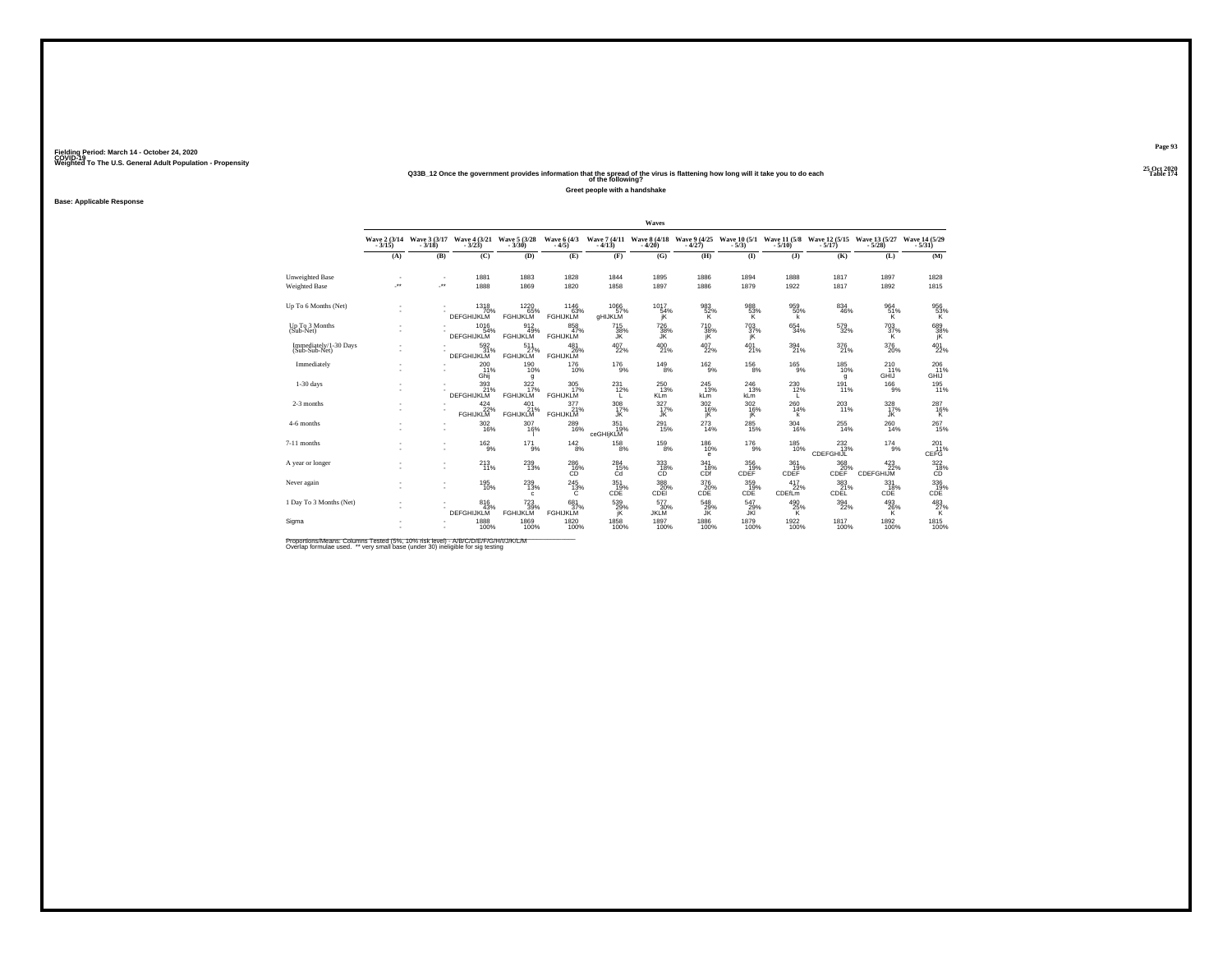#### **25 Oct 2020Q36 How likely do you think it is that coronavirus (COVID-19) will cause a global recession?Table 175 Table 175**

**Base: All Respondents**

|                                     |                                     |                                |                          |                                    |                                                      |                          | Waves                    |                                |                         |                          |                                   |                           |                           |
|-------------------------------------|-------------------------------------|--------------------------------|--------------------------|------------------------------------|------------------------------------------------------|--------------------------|--------------------------|--------------------------------|-------------------------|--------------------------|-----------------------------------|---------------------------|---------------------------|
|                                     | Wave 2 (3/14)<br>$-3/15$            | Wave 3 (3/17)<br>$-3/18$       | Wave 4 (3/21)<br>$-3/23$ | Wave 5 (3/28)<br>$-3/30$           | Wave 6 (4/3)<br>$-4/5$                               | Wave 7 (4/11)<br>$-4/13$ | Wave 8 (4/18)<br>$-4/20$ | Wave 9 (4/25)<br>$-4/27$       | Wave 10 (5/1)<br>$-5/3$ | Wave 11 (5/8)<br>$-5/10$ | Wave 12 (5/15)<br>$-5/17$         | Wave 13 (5/27)<br>$-5/28$ | Wave 14 (5/29)<br>$-5/31$ |
|                                     | (A)                                 | (B)                            | (C)                      | (D)                                | (E)                                                  | (F)                      | (G)                      | (H)                            | $($ I                   | $($ $\bf{J}$             | (K)                               | (L)                       | (M)                       |
| Unweighted Base                     | 2050                                | 2019                           | 2023                     | $\sim$                             | $\overline{\phantom{a}}$                             | 2013                     | 2029                     | 2050                           | 2039                    | 2030                     | 1961                              | 1996                      | 1965                      |
| Weighted Base                       | 2050                                | 2019                           | 2023                     | -**                                | -**                                                  | 2013                     | 2029                     | 2050                           | 2039                    | 2066                     | 1961                              | 1996                      | 1965                      |
| Somewhat/Very Likely<br>(Net)       | 1578<br>77%                         | 1629<br>81%<br>A               | 1730<br>86%<br>ABq       |                                    | $\overline{\phantom{a}}$<br>$\overline{\phantom{a}}$ | 1731<br>86%<br>ABGhj     | 1683<br>83%<br>A         | 1713<br>84%<br>Ab              | 1710<br>84%<br>ÄB       | 1727<br>84%<br>Ab        | 1677<br>86%<br>ABg                | 1675<br>84%<br>AB         | 1647<br>84%<br>AB         |
| Very likely                         | $^{780}_{38\%}$                     | 869<br>43%<br>A                | 1046<br>52%<br>ABG       |                                    | $\overline{\phantom{a}}$<br>$\overline{\phantom{a}}$ | 1042<br>52%<br>ABG       | 935<br>46%<br>A          | 1010<br>49%<br>ABq             | 1021<br>50%<br>ABG      | 1029<br>50%<br>ABg       | $\frac{1006}{51\%}$<br><b>ABG</b> | 988<br>49%<br>ABg         | 976<br>50%<br>ABg         |
| Somewhat likely                     | 798<br>39%<br>CFHIJKLM              | 760<br>38%<br>CfhlJklm         | $\substack{684 \\ 34\%}$ | $\overline{\phantom{a}}$           | $\overline{\phantom{a}}$<br>٠                        | 689<br>34%               | 748<br>37%               | $^{703}_{34\%}$                | 689<br>34%              | 698<br>34%               | $^{671}_{34\%}$                   | $^{687}_{34\%}$           | 671<br>34%                |
| Not At All/Not Very<br>Likely (Net) | 324<br>16%<br><b>bCFGHIJKLM</b>     | 267<br>13%<br><b>CFGHIJKLM</b> | $^{164}_{8\%}$           | $\sim$<br>$\overline{\phantom{a}}$ | $\overline{\phantom{a}}$<br>$\overline{\phantom{a}}$ | 163<br>8%                | 196<br>10%               | 163<br>8%                      | 172<br>8%               | 198<br>10%               | $^{168}_{-9\%}$                   | 195<br>10%<br>h.          | 176<br>9%                 |
| Not very likely                     | $^{255}_{12\%}$<br><b>CFGHIJKLM</b> | $^{210}_{10\%}$<br>CFgHIJKLM   | $122_{6\%}$              | ٠                                  | $\overline{\phantom{a}}$<br>$\overline{\phantom{a}}$ | $^{120}_{6\%}$           | $^{166}_{8\%}$<br>CFHikm | $^{122}_{6\%}$                 | $^{128}_{6\%}$          | $^{138}_{7\%}$           | $^{123}_{6\%}$                    | $^{151}_{8\%}$            | 126%                      |
| Not at all likely                   | $^{69}_{3\%}$<br>cfGHil             | $\frac{57}{3}\%$               | $^{42}_{2\%}$            | ٠                                  | ٠<br>$\overline{\phantom{a}}$                        | $^{43}_{2\%}$            | $^{31}_{2\%}$            | $^{40}_{2\%}$                  | $^{44}_{2\%}$           | $\frac{59}{3}\%$         | $^{45}_{2\%}$                     | $^{44}_{2\%}$             | 49/3%<br>g                |
| I'm not sure                        | $148$ <sub>7%</sub>                 | $^{123}_{6\%}$                 | $^{129}_{6\%}$           | ٠<br>$\sim$                        | $\overline{\phantom{a}}$<br>$\overline{\phantom{a}}$ | $^{118}_{6\%}$           | $150/7\%$                | $^{175}_{9\%}$<br><b>BCFKL</b> | $^{156}_{\ 8\%}$<br>fk  | 142/7%                   | $^{117}_{6\%}$                    | $^{127}_{6\%}$            | $142$ <sub>7%</sub>       |
| Sigma                               | 2050<br>100%                        | 2019<br>100%                   | 2023<br>100%             | $\overline{\phantom{a}}$           | $\overline{\phantom{a}}$<br>$\overline{\phantom{a}}$ | 2013<br>100%             | 2029<br>100%             | 2050<br>100%                   | 2039<br>100%            | 2066<br>100%             | 1961<br>100%                      | 1996<br>100%              | 1965<br>100%              |

Proportions/Means: Columns Tested (5%, 10% risk level) - A/B/C/D/E/F/G/H/I/J/K/L/M<br>Overlap formulae used. \*\* very small base (under 30) ineligible for sig testing

**Page 94**25 Oct 2020<br>Table 175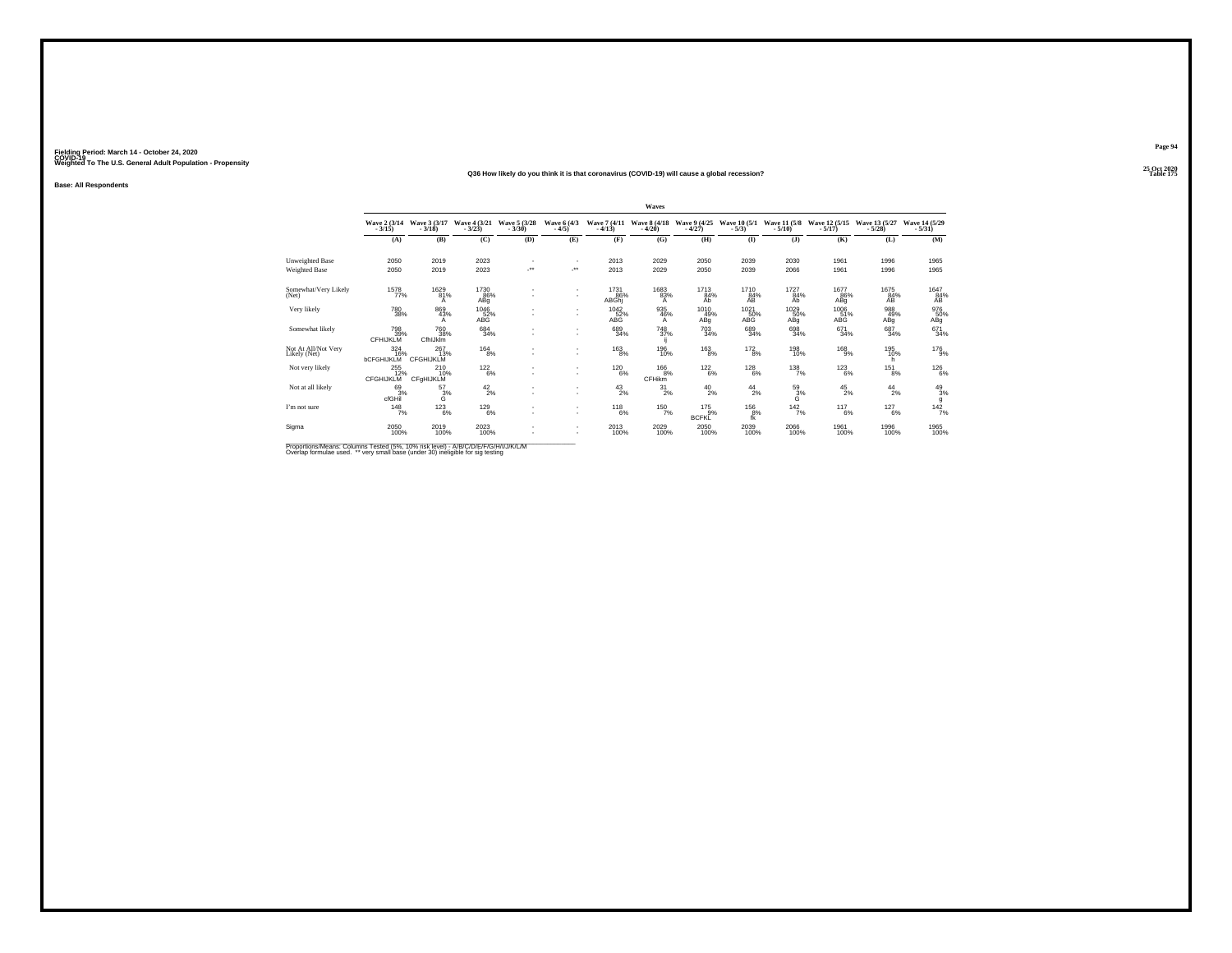#### **25 Oct 2020Q36A Would you say we are in a global recession due to the coronavirus outbreak?Table 176 Table 176**

**Base: All Respondents**

|                 |                            |                            |                                  |                                |                          |                          | Waves                    |                          |                                 |                  |                                        |                             |                           |
|-----------------|----------------------------|----------------------------|----------------------------------|--------------------------------|--------------------------|--------------------------|--------------------------|--------------------------|---------------------------------|------------------|----------------------------------------|-----------------------------|---------------------------|
|                 | Wave 2 (3/14)<br>$-3/15$ ) | Wave 3 (3/17)<br>$-3/18$   | Wave 4 (3/21)<br>$-3/23$         | Wave 5 (3/28)<br>$-3/30$       | Wave 6 (4/3)<br>$-4/5$   | Wave 7 (4/11)<br>$-4/13$ | Wave 8 (4/18)<br>$-4/20$ | Wave 9 (4/25)<br>$-4/27$ | <b>Wave 10 (5/1)</b><br>$-5/3)$ | $-5/10$          | Wave 11 (5/8 Wave 12 (5/15)<br>$-5/17$ | Wave 13 (5/27)<br>$-5/28$   | Wave 14 (5/29)<br>$-5/31$ |
|                 | (A)                        | (B)                        | (C)                              | (D)                            | (E)                      | (F)                      | (G)                      | (H)                      | $\bf{I}$                        | (1)              | (K)                                    | (L)                         | (M)                       |
| Unweighted Base |                            |                            |                                  | 2016                           | 1993                     | 2013                     | 2029                     | 2050                     | 2039                            | 2030             | 1961                                   | 1996                        | 1965                      |
| Weighted Base   | $\cdot$                    | $\mathcal{L}^{\text{max}}$ | $\mathcal{L}^{\bullet\bullet}$ . | 2016                           | 1993                     | 2013                     | 2029                     | 2050                     | 2039                            | 2066             | 1961                                   | 1996                        | 1965                      |
| Yes             |                            |                            | $\sim$                           | 1689<br>84%<br><b>FGHIJKLM</b> | 1793<br>90%<br>DFGHIJKLM | 1558<br>77%              | 1522<br>75%              | 1583<br>77%              | 1614<br>79%<br>GkĽ              | 1601<br>77%      | 1496<br>76%                            | 1485<br>74%                 | 1508<br>77%               |
| Nο              |                            |                            | $\sim$                           | 327<br>16%                     | 200<br>10%               | 455<br>23%<br>DF         | 507<br>25%<br>DEI        | 467<br>23%<br>DE         | 425<br>21%<br>DE                | 465<br>23%<br>DE | 465<br>24%<br>DEi                      | 511<br>26%<br><b>DEfhli</b> | $^{457}_{\,23\%}$ DE      |
| Sigma           |                            |                            | $\sim$                           | 2016<br>100%                   | 1993<br>100%             | 2013<br>100%             | 2029<br>100%             | 2050<br>100%             | 2039<br>100%                    | 2066<br>100%     | 1961<br>100%                           | 1996<br>100%                | 1965<br>100%              |

Proportions/Means: Columns Tested (5%, 10% risk level) - A/B/C/D/E/F/G/H/I/J/K/L/M<br>Overlap formulae used. \*\* very small base (under 30) ineligible for sig testing

**Page 95**25 Oct 2020<br>Table 176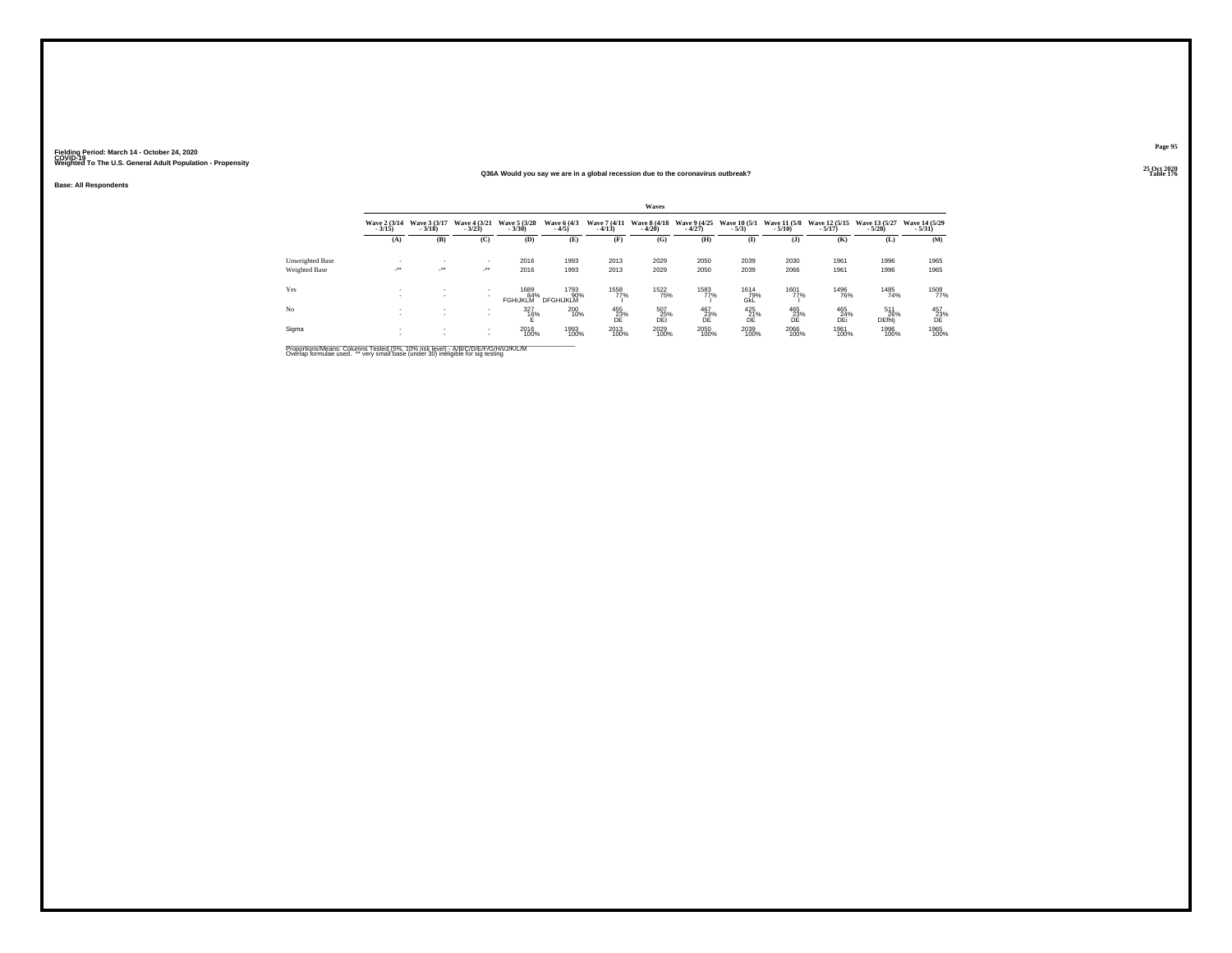#### **25 Oct 2020LI01 Which do you think will have a bigger effect on the life of you and your family?Table 177 Table 177**

**Base: All Respondents**

|                                                     |                          |                               |                                          |                                |                        |                          | <b>Waves</b>             |                          |                          |                                 |                           |                           |                           |
|-----------------------------------------------------|--------------------------|-------------------------------|------------------------------------------|--------------------------------|------------------------|--------------------------|--------------------------|--------------------------|--------------------------|---------------------------------|---------------------------|---------------------------|---------------------------|
|                                                     | Wave 2 (3/14)<br>$-3/15$ | Wave 3 (3/17)<br>$-3/18$      | Wave 4 (3/21)<br>$-3/23$                 | Wave 5 (3/28)<br>$-3/30$       | Wave 6 (4/3)<br>$-4/5$ | Wave 7 (4/11)<br>$-4/13$ | Wave 8 (4/18)<br>$-4/20$ | Wave 9 (4/25)<br>$-4/27$ | Wave 10 (5/1)<br>$-5/3)$ | <b>Wave 11 (5/8)</b><br>$-5/10$ | Wave 12 (5/15)<br>$-5/17$ | Wave 13 (5/27)<br>$-5/28$ | Wave 14 (5/29)<br>$-5/31$ |
|                                                     | (A)                      | (B)                           | (C)                                      | (D)                            | (E)                    | Œ                        | (G)                      | (H)                      | (I)                      | (1)                             | (K)                       | (L)                       | (M)                       |
| Unweighted Base                                     |                          | -                             | ٠                                        | ٠                              | 1993                   | 2013                     | 2029                     | 2050                     | 2039                     | 2030                            | 1961                      | 1996                      | 1965                      |
| Weighted Base                                       | $\cdot$                  | $\cdot$                       | $\cdot$                                  | $\mathcal{L}^{\bullet\bullet}$ | 1993                   | 2013                     | 2029                     | 2050                     | 2039                     | 2066                            | 1961                      | 1996                      | 1965                      |
| Coronavirus/COVID-19<br>itself                      |                          | $\sim$                        | ٠                                        | $\sim$<br>٠                    | 765<br>38%<br>FHJKL    | 696<br>35%               | 776<br>38%<br>fHJKL      | 651<br>32%               | 750<br>37%<br>HL         | 698<br>34%                      | 666<br>34%                | 655<br>33%                | $^{698}_{36\%}$           |
| The economic impacts of<br>the coronavirus pandemic |                          | ٠<br>$\overline{\phantom{a}}$ | $\mathbf{r}$<br>$\overline{\phantom{a}}$ | $\sim$<br>$\sim$               | <sup>1228</sup> 62%    | 1317<br>65%<br>Eq        | 1253<br>62%              | 1399<br>68%<br>EGIM      | 1289<br>63%              | 1369<br>66%<br>EG               | 1295<br>66%<br>EG         | 1341<br>67%<br>EGI        | 1267<br>64%               |
| Sigma                                               |                          | ٠<br>$\mathbf{r}$             | $\mathbf{r}$<br>$\sim$                   | $\sim$                         | 1993<br>100%           | 2013<br>100%             | 2029<br>100%             | 2050<br>100%             | 2039<br>100%             | 2066<br>100%                    | 1961<br>100%              | 1996<br>100%              | 1965<br>100%              |

Proportions/Means: Columns Tested (5%, 10% risk level) - A/B/C/D/E/F/G/H/I/J/K/L/M<br>Overlap formulae used. \*\* very small base (under 30) ineligible for sig testing

**Page 96**25 Oct 2020<br>Table 177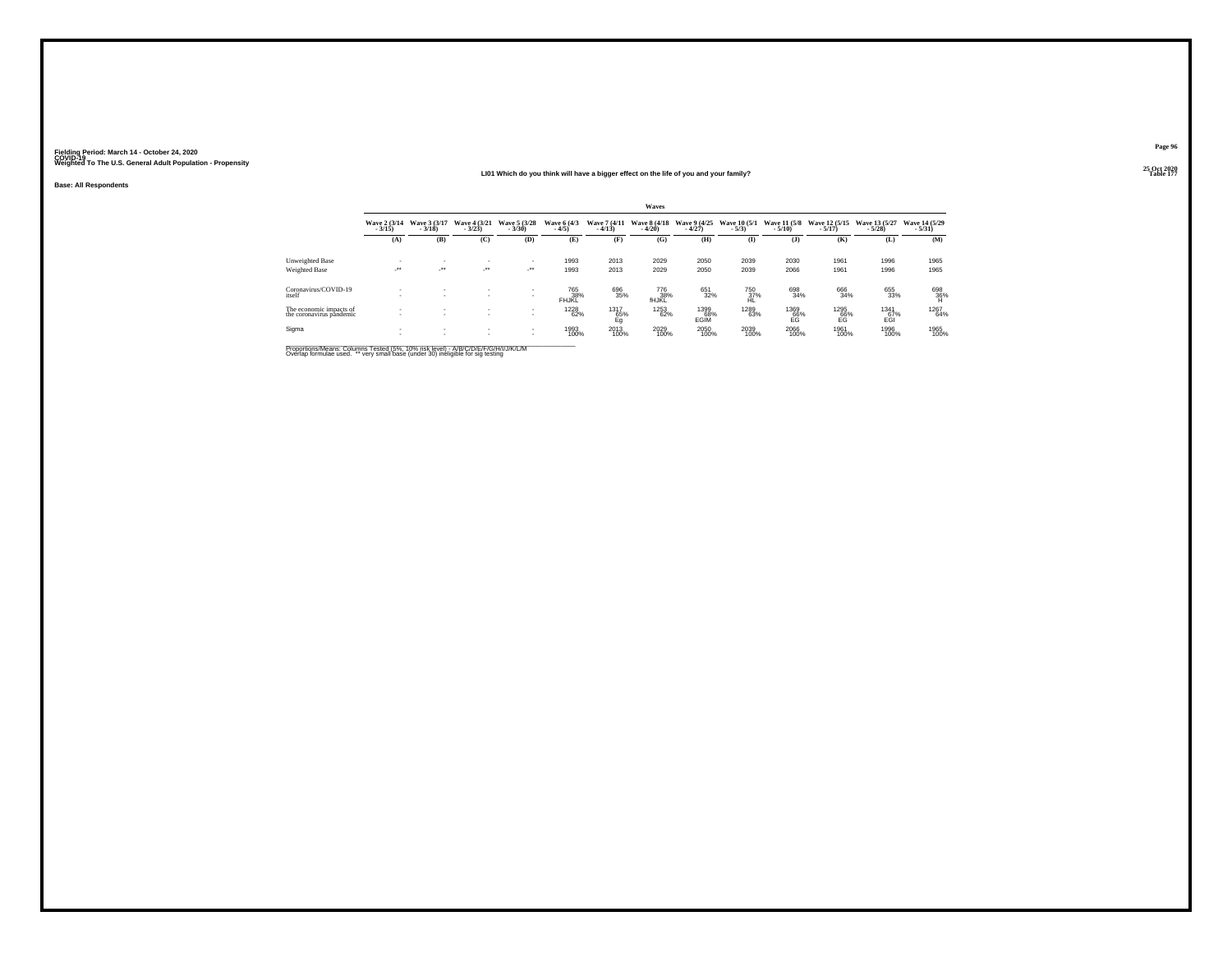#### 25 Oct 2020<br>LIO2 Once the pandemic is over and things return to normal, do you think each of the following areas of your life will be<br>very different, somewhat different or mostly the same? **Summary Of Mostly The Same**

**Base: All Respondents**

|                                  |                          |                          |                                        |                                |                                                      |                                   | Waves                         |                         |                          |                            |                            |                                            |                          |
|----------------------------------|--------------------------|--------------------------|----------------------------------------|--------------------------------|------------------------------------------------------|-----------------------------------|-------------------------------|-------------------------|--------------------------|----------------------------|----------------------------|--------------------------------------------|--------------------------|
|                                  | Wave $2(3/14$<br>$3/15)$ | Wave 3 (3/17<br>3/18)    | Wave $\frac{4}{3}$ $\frac{(3/21)}{23}$ | Wave 5 (3/28)                  | Wave 6 (4/3)<br>$-4/5)$                              | Wave 7 (4/11)<br>$-4/13$          | Wave 8 (4/18)                 | Wave 9 (4/25<br>- 4/27) | Wave $10(5/1$            | Wave 11 (5/8)              | Wave 12 (5/15)             | Wave 13 (5/27)                             | Wave 14 (5/29)           |
|                                  | (A)                      | (B)                      | (C)                                    | (D)                            | (E)                                                  | (F)                               | (G)                           | (H)                     | $\mathbf{I}$             | (J)                        | (K)                        | (L)                                        | (M)                      |
| Unweighted Base<br>Weighted Base | J.                       | $\overline{\phantom{a}}$ | J.                                     | $\overline{\phantom{a}}$<br>J. | 1993<br>1993                                         | 2013<br>2013                      | 2029<br>2029                  | 2050<br>2050            | 2039<br>2039             | 2030<br>2066               | 1961<br>1961               | 1996<br>1996                               | 1965<br>1965             |
|                                  |                          |                          |                                        |                                |                                                      |                                   |                               |                         |                          |                            |                            |                                            |                          |
| Shopping habits                  |                          |                          | $\overline{\phantom{a}}$               | $\sim$                         | 823<br>41%<br><b>FHIJKLM</b>                         | 748<br>37%<br><b>JKL</b> m        | 802<br>40%<br>hiJKLM          | 742<br>36%<br>Jkl       | 742<br>36%<br>JKI        | $\substack{634 \\ 31\%}$   | 638<br>33%                 | 659<br>33%                                 | 662<br>34%               |
| Eating habits                    |                          |                          | $\sim$                                 |                                | 1086<br>54%<br>hJKIm                                 | 1053<br>52%<br>Ĵk                 | 1095<br>54%<br><b>JKm</b>     | $1051$ <sub>51%</sub>   | $^{1052}_{-52\%}$        | 989<br>48%                 | 958<br>49%                 | $1017 \atop 51\%$                          | 995<br>51%               |
| Social activity                  |                          |                          |                                        | $\overline{\phantom{a}}$       | $^{742}_{37\%}$<br>flJKLm                            | 680<br>34%                        | 718<br>35%<br><b>IJKL</b>     | 708<br>35%<br>Jkl       | 656<br>32%               | $^{628}_{30\%}$            | $613 \atop 31\%$           | $\frac{622}{31\%}$                         | 662<br>34%               |
| Travel/vacation                  |                          |                          | $\overline{\phantom{a}}$               | ۰                              | 684<br>34%<br>fHIJKLM                                | 622<br>31%<br>JKL                 | 692<br>34%<br><b>fHIJKLM</b>  | 617<br>30%<br>Jkl       | 586<br>29%               | $^{543}_{\phantom{5}26\%}$ | $^{526}_{\phantom{2}27\%}$ | $\frac{542}{27\%}$                         | 579<br>29%               |
| Work life                        |                          |                          |                                        |                                | $^{1031}_{52\%}$<br><b>GHIJKLM</b>                   | $^{1027}_{51\%}$<br><b>GHIJKM</b> | $\frac{944}{47\%}$            | $\frac{954}{47\%}$      | $\frac{913}{45\%}$       | $\substack{883 \\ 43\%}$   | 910<br>46%                 | $\frac{954}{48\%}$                         | 890<br>45%               |
| Family life                      |                          |                          |                                        |                                | 1147<br>58%<br><b>JKM</b>                            | 1182<br>59%<br><b>JKM</b>         | $1159$<br>$57%$<br><b>JKm</b> | $1146$<br>56%<br>JK     | 1146<br>$\frac{56}{3}$   | $^{1072}_{-52\%}$          | 1015<br>52%                | $^{1123}_{\substack{56\% \\ {\text{JK}}}}$ | 1046<br>53%              |
| Personal hygiene                 |                          |                          |                                        |                                | $\frac{935}{47\%}$                                   | 999<br>50%<br><b>JK</b>           | 1016<br>50%<br>JK.            | 1100<br>54%<br>EFgiJKI  | 1017<br>50%<br><b>JK</b> | 946<br>46%                 | $\substack{884 \\ 45\%}$   | 996<br>50%<br>JK.                          | 996<br>51%<br>eJK        |
| Healthcare                       |                          |                          |                                        |                                | $\overline{\phantom{a}}$<br>$\overline{\phantom{a}}$ |                                   | ٠<br>٠                        | ٠<br>٠                  | ٠<br>٠                   | ٠<br>$\sim$                | $\overline{\phantom{a}}$   | ٠<br>$\sim$                                | $\overline{\phantom{a}}$ |
| Health insurance                 |                          |                          |                                        |                                |                                                      |                                   |                               |                         |                          |                            |                            | ٠                                          | $\overline{\phantom{a}}$ |

Proportions/Means: Columns Tested (5%, 10% risk level) - A/B/C/D/E/F/G/H/I/J/K/L/M<br>Overlap formulae used. \*small base; \* very small base (under 30) ineligible for sig testing

**Page 97 Fielding Period: March 14 - October 24, 2020 COVID-19 Weighted To The U.S. General Adult Population - Propensity**25 Oct 2020<br>Table 178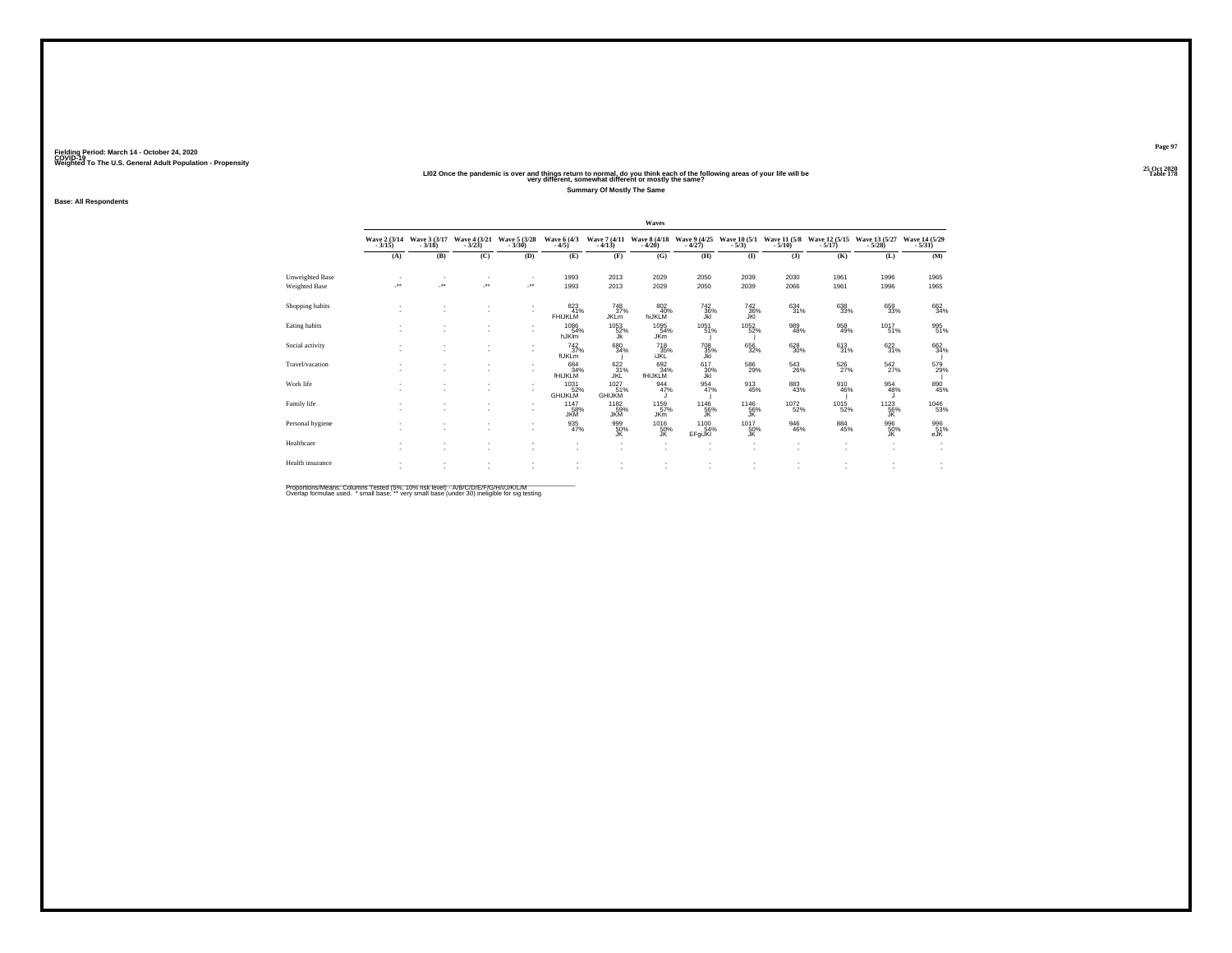# 25 Oct 2020<br>LIO2 Once the pandemic is over and things return to normal, do you think each of the following areas of your life will be<br>very different, somewhat different or mostly the same?

**Summary Of Somewhat Different**

**Base: All Respondents**

|                                  | Waves |                                            |                                        |                                    |                                                      |                                       |                          |                                                                                   |                                                      |                                                      |                                                      |                             |                                    |
|----------------------------------|-------|--------------------------------------------|----------------------------------------|------------------------------------|------------------------------------------------------|---------------------------------------|--------------------------|-----------------------------------------------------------------------------------|------------------------------------------------------|------------------------------------------------------|------------------------------------------------------|-----------------------------|------------------------------------|
|                                  |       | Wave 2 (3/14 Wave 3 (3/17<br>3/15) - 3/18) | Wave $\frac{4}{3}$ $\frac{(3/21)}{23}$ | Wave 5 (3/28)<br>$-3/30$           | Wave $\frac{6}{4/5}$                                 | Wave 7 (4/11)<br>$-4/13$              | Wave 8 (4/18)            | Wave 9 (4/25<br>- 4/27)                                                           | Wave 10 (5/1)<br>$-5/3$ )                            | $-5/10$ )                                            | Wave 11 (5/8 Wave 12 (5/15)<br>$-5/17$               | Wave 13 (5/27<br>- 5/28)    | Wave 14 (5/29)<br>$-5/31$          |
|                                  | (A)   | (B)                                        | (C)                                    | (D)                                | (E)                                                  | (F)                                   | (G)                      | (H)                                                                               | (I)                                                  | (1)                                                  | (K)                                                  | (L)                         | (M)                                |
| Unweighted Base<br>Weighted Base | ÷.    | ÷.                                         | $\sim$<br>×                            | $\overline{\phantom{a}}$<br>J.     | 1993<br>1993                                         | 2013<br>2013                          | 2029<br>2029             | 2050<br>2050                                                                      | 2039<br>2039                                         | 2030<br>2066                                         | 1961<br>1961                                         | 1996<br>1996                | 1965<br>1965                       |
| Shopping habits                  |       |                                            | ٠<br>$\overline{\phantom{a}}$          | $\sim$<br>$\sim$                   | 717<br>36%                                           | 775<br>38%                            | 797<br>39%<br>е          | 863<br>42%                                                                        | 811<br>$^{40\%}$                                     | 927<br>45%<br><b>EFGIKm</b>                          | 786<br>$^{40\%}_{E}$                                 | 890<br>45%<br><b>EFGIKm</b> | 810<br>$^{41\%}$                   |
| Eating habits                    |       | ٠                                          | $\sim$<br>$\sim$                       | $\sim$<br>$\overline{\phantom{a}}$ | 584<br>29%                                           | $612 \choose 30\%$                    | $641 \over 32\%$         | $^{671}_{33\%}$<br>e                                                              | $\substack{651 \\ 32\%}$                             | 688<br>33%<br>F                                      | 668<br>34%<br>Ef                                     | 668<br>33%<br>Е             | 618<br>31%                         |
| Social activity                  |       | ٠                                          | $\sim$<br>$\sim$                       | $\sim$<br>$\overline{\phantom{a}}$ | $^{723}_{36\%}$                                      | $^{817}_{-41\%}$ EM                   | $\frac{815}{40\%}$<br>Em | $\substack{792 \\ 39\%}$                                                          | $^{827}_{41\%}$                                      | $^{880}_{43\%}$ EHM                                  | $^{784}_{40\%}$<br>em                                | 835<br>42%<br>EhM           | 718 <sub>37%</sub>                 |
| Travel/vacation                  |       | ٠<br>٠                                     | $\sim$<br>$\sim$                       | $\sim$<br>$\overline{\phantom{a}}$ | 680<br>34%                                           | 721<br>36%                            | $^{707}_{35\%}$          | 751<br>37%                                                                        | 751<br>37%                                           | 783<br>38%<br>Ekm                                    | 674<br>34%                                           | 727<br>36%                  | 670<br>34%                         |
| Work life                        |       | ٠<br>٠                                     | ٠<br>$\sim$                            | $\sim$<br>$\sim$                   | 557<br>28%                                           | 548<br>27%                            | 643/32%<br>FF            | $\frac{630}{31}\%$<br>F                                                           | 688<br>EF.                                           | 705<br>34%<br>EFh <sup>1</sup>                       | 612/31%<br>eF                                        | 624/31%<br>eF               | 619<br>31%<br>eF                   |
| Family life                      |       | ٠                                          | $\sim$<br>٠                            | $\sim$<br>$\sim$                   | 540<br>27%                                           | $^{516}_{\phantom{1}\phantom{1}26\%}$ | $^{557}_{27\%}$          | $^{632}_{-31\%}$<br>EFq                                                           | 586<br>29%                                           | $\frac{606}{29\%}$                                   | 628<br>32%<br>EFGi                                   | 587<br>$^{29\%}$            | $^{584}_{30\%}$                    |
| Personal hygiene                 |       | ٠<br>٠                                     | $\sim$<br>$\sim$                       | $\sim$<br>$\overline{\phantom{a}}$ | 584<br>29%<br>h.                                     | $^{553}_{27\%}$                       | 588<br>29%               | $^{536}_{\phantom{1}\phantom{1}\phantom{1}\phantom{1}\phantom{1}\phantom{1}26\%}$ | $\frac{545}{27\%}$                                   | 620 %<br>Hi                                          | 570<br>29%                                           | 593<br>30%<br>Hi            | 561<br>29%                         |
| Healthcare                       |       | ٠                                          | $\sim$<br>$\sim$                       | $\sim$<br>$\sim$                   | $\overline{\phantom{a}}$<br>$\overline{\phantom{a}}$ | ٠<br>٠                                | $\sim$<br>٠              | ٠<br>٠                                                                            | $\overline{\phantom{a}}$<br>$\overline{\phantom{a}}$ | $\overline{\phantom{a}}$<br>$\overline{\phantom{a}}$ | $\overline{\phantom{a}}$<br>$\overline{\phantom{a}}$ | ٠<br>٠                      | $\sim$<br>$\overline{\phantom{a}}$ |
| Health insurance                 |       | ٠                                          | $\sim$<br>$\sim$                       | ٠<br>٠                             | ٠<br>$\overline{\phantom{a}}$                        | ٠<br>٠                                |                          |                                                                                   |                                                      |                                                      | ٠<br>٠                                               | $\sim$                      | $\overline{\phantom{a}}$           |

Proportions/Means: Columns Tested (5%, 10% risk level) - A/B/C/D/E/F/G/H/I/J/K/L/M<br>Overlap formulae used. \*small base; \* very small base (under 30) ineligible for sig testing

**Page 98 Fielding Period: March 14 - October 24, 2020 COVID-19 Weighted To The U.S. General Adult Population - Propensity**25 Oct 2020<br>Table 179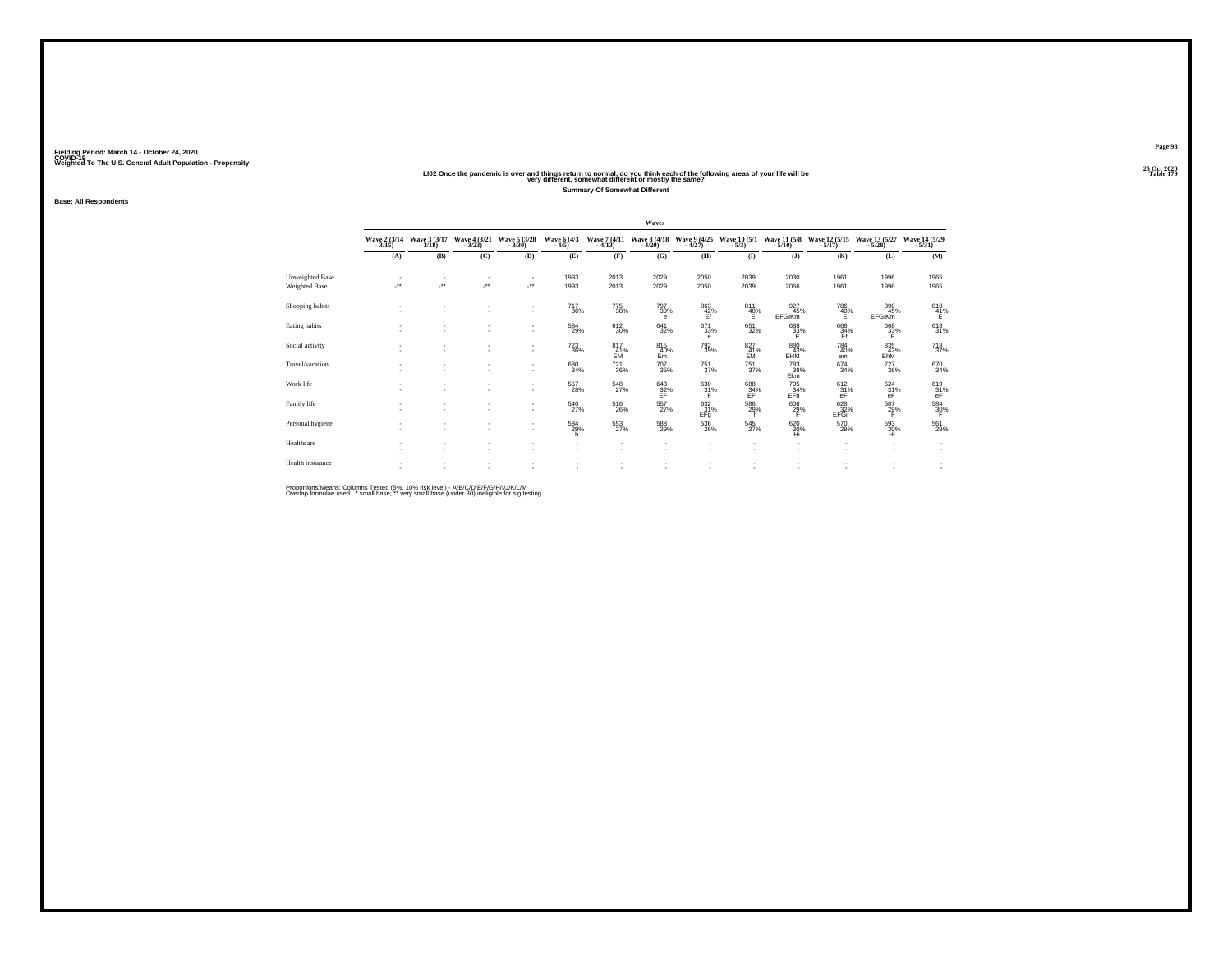# 25 Oct 2020<br>LI02 Once the pandemic is over and things return to normal, do you think each of the following areas of your life will be<br>very different, somewhat different or mostly the same?

**Summary Of Very Different**

**Base: All Respondents**

|                                  |     |                                            |                                    |                          |                                                      |                                       | Waves                    |                                       |                            |                                    |                                        |                    |                                                      |
|----------------------------------|-----|--------------------------------------------|------------------------------------|--------------------------|------------------------------------------------------|---------------------------------------|--------------------------|---------------------------------------|----------------------------|------------------------------------|----------------------------------------|--------------------|------------------------------------------------------|
|                                  |     | Wave 2 (3/14 Wave 3 (3/17<br>3/15) - 3/18) | Wave 4 (3/21)                      | Wave 5 (3/28)<br>$-3/30$ | Wave 6 (4/3)<br>$-4/5$                               | Wave 7 (4/11)<br>$-4/13$              | Wave 8 (4/18)<br>$-4/20$ | Wave 9 (4/25)<br>$-4/27$              | Wave 10 (5/1)<br>$-5/3$ )  | $-5/10$ )                          | Wave 11 (5/8 Wave 12 (5/15)<br>$-5/17$ | Wave 13 (5/27)     | Wave 14 (5/29)<br>$-5/31$                            |
|                                  | (A) | (B)                                        | (C)                                | (D)                      | (E)                                                  | (F)                                   | (G)                      | (H)                                   | (I)                        | (1)                                | (K)                                    | (L)                | (M)                                                  |
| Unweighted Base<br>Weighted Base | J.  | ÷.                                         | ٠<br>×                             | $\;$<br>J.               | 1993<br>1993                                         | 2013<br>2013                          | 2029<br>2029             | 2050<br>2050                          | 2039<br>2039               | 2030<br>2066                       | 1961<br>1961                           | 1996<br>1996       | 1965<br>1965                                         |
| Shopping habits                  |     |                                            | ٠<br>٠                             | $\sim$<br>$\sim$         | 453<br>23%                                           | 490<br>24%<br>g                       | $^{430}_{21\%}$          | 446<br>22%                            | 487<br>24%                 | 506<br>24%<br>Ğĥ                   | 537<br>EfGHIL                          | 447<br>22%         | $\overset{493}{\underset{\text{GH}}{25\%}}$          |
| Eating habits                    |     | ٠                                          | ٠<br>$\sim$                        | ٠<br>٠                   | $323 \over 16\%$                                     | $\frac{348}{17}\%$<br>G               | 293<br>14%               | 329/16%                               | $\frac{336}{16\%}$         | 390<br>19%<br>eGhL                 | 335/17%<br>g                           | $^{311}_{16\%}$    | 352<br>18%<br>G                                      |
| Social activity                  |     |                                            | $\sim$<br>٠                        | $\sim$<br>$\sim$         | $^{528}_{26\%}$                                      | $^{516}_{\phantom{1}\phantom{1}26\%}$ | $^{496}_{24\%}$          | $^{549}_{27\%}$                       | $^{556}_{27\%}$<br>g       | $^{559}_{27\%}$                    | $^{564}_{29\%}$                        | $^{538}_{27\%}$    | $^{584}_{30\%}$ eFG                                  |
| Travel/vacation                  |     | ٠                                          | $\sim$<br>$\sim$                   | $\sim$<br>$\sim$         | 630<br>32%                                           | 670<br>33%                            | 631<br>31%               | 681<br>33%                            | 702<br>34%<br>g            | 741<br>36%<br>EG                   | 761<br>39%<br>EFGHI                    | 727<br>36%<br>EfGh | 716<br>E <sub>GB</sub> <sup>36%</sup>                |
| Work life                        |     | ٠                                          | ٠<br>$\sim$                        | ٠<br>$\sim$              | $^{405}_{20\%}$                                      | $^{438}_{\,\,22\%}$                   | $^{441}_{22\%}$          | $^{466}_{\phantom{1}\phantom{1}23\%}$ | $^{438}_{21\%}$            | $^{479}_{23\%}$<br>e               | $^{438}_{22\%}$                        | $^{419}_{21\%}$    | 456<br>23%<br>e                                      |
| Family life                      |     | ٠<br>٠                                     | ٠<br>$\sim$                        | ٠<br>$\sim$              | $^{306}_{15\%}$                                      | 316<br>16%<br>h                       | $^{313}_{15\%}$          | $^{272}_{13\%}$                       | $^{306}_{\phantom{1}15\%}$ | 389%<br><b>EFGHIKL</b>             | $^{317}_{16\%}$<br>н                   | $^{286}_{14\%}$    | 335<br>17%<br>HI                                     |
| Personal hygiene                 |     | ٠<br>٠                                     | $\sim$<br>$\sim$                   | $\sim$<br>۰              | $^{474}_{24\%}$<br>gHLm                              | 461<br>23%<br>h                       | $425$ <sub>21%</sub>     | $^{414}_{20\%}$                       | 476<br>23%<br>hl           | 501<br>24%<br>GHLM                 | 507<br>26%<br><b>fGHLM</b>             | $^{407}_{20\%}$    | 408<br>21%                                           |
| Healthcare                       |     | ٠                                          | $\sim$<br>$\overline{\phantom{a}}$ | $\sim$<br>$\sim$         | $\overline{\phantom{a}}$<br>$\overline{\phantom{a}}$ | ٠<br>٠                                | $\sim$                   | $\sim$<br>$\sim$                      | $\overline{\phantom{a}}$   | $\overline{\phantom{a}}$<br>$\sim$ | $\overline{\phantom{a}}$<br>٠          | ٠<br>$\sim$        | $\overline{\phantom{a}}$<br>$\overline{\phantom{a}}$ |
| Health insurance                 |     |                                            |                                    |                          | ٠<br>٠                                               |                                       |                          |                                       |                            |                                    | ٠                                      |                    | $\overline{\phantom{a}}$                             |

Proportions/Means: Columns Tested (5%, 10% risk level) - A/B/C/D/E/F/G/H/I/J/K/L/M<br>Overlap formulae used. \*small base; \* very small base (under 30) ineligible for sig testing

**Page 9925 Oct 2020<br>Table 180**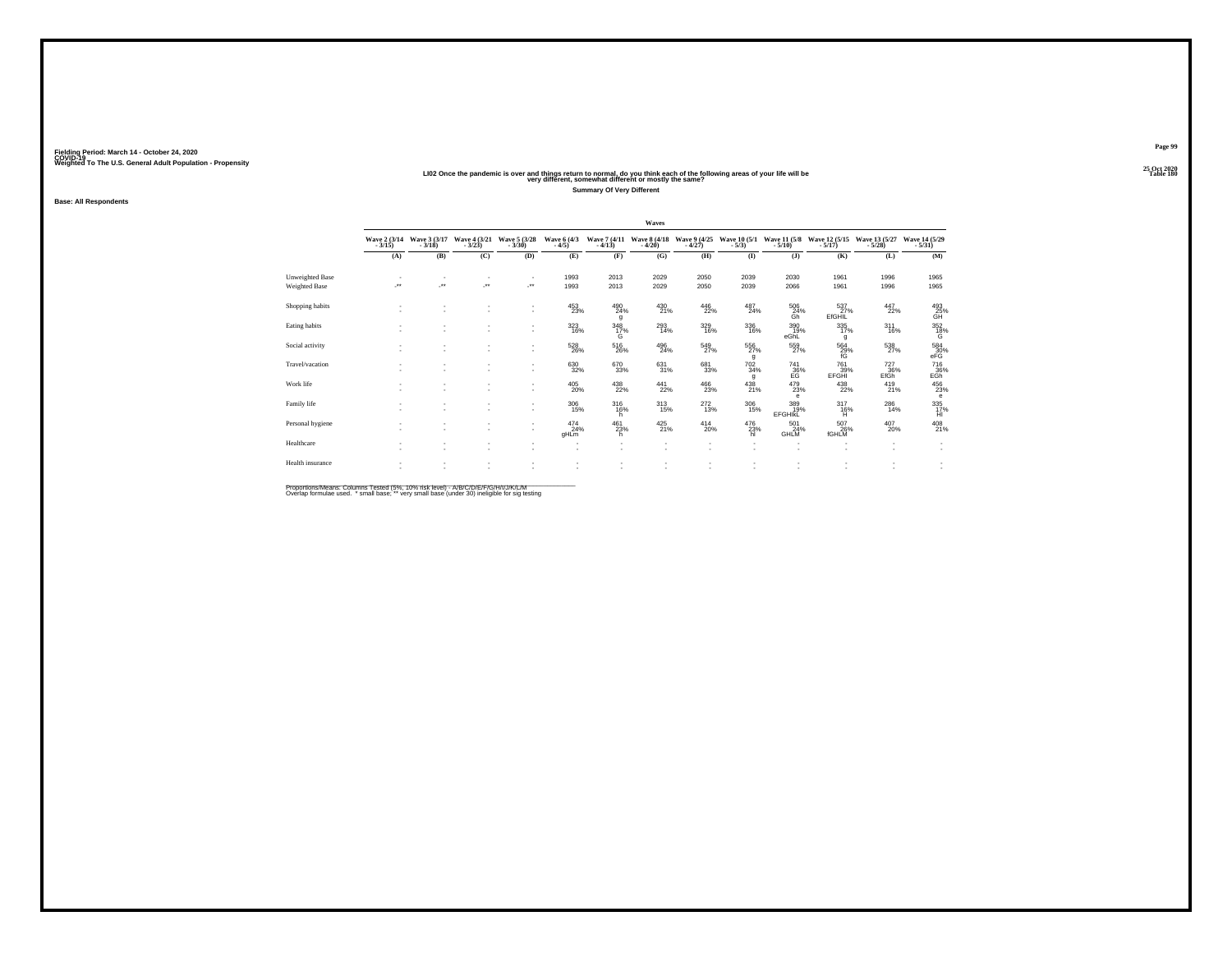#### 25 Oct 2020<br>LIO2\_1 Once the pandemic is over and things return to normal, do you think each of the following areas of your life will be<br>very different, somewhat different or mostly the same?

**Shopping habits**

**Base: All Respondents**

|                    | Waves                    |                              |                               |                                          |                               |                           |                          |                          |                         |                             |                           |                             |                                     |
|--------------------|--------------------------|------------------------------|-------------------------------|------------------------------------------|-------------------------------|---------------------------|--------------------------|--------------------------|-------------------------|-----------------------------|---------------------------|-----------------------------|-------------------------------------|
|                    | Wave 2 (3/14)<br>$-3/15$ | Wave 3 (3/17)<br>$-3/18$     | Wave 4 (3/21)<br>$-3/23$      | Wave 5 (3/28)<br>$-3/30$                 | Wave 6 (4/3)<br>$-4/5$        | Wave 7 (4/11)<br>$-4/13$  | Wave 8 (4/18)<br>$-4/20$ | Wave 9 (4/25)<br>$-4/27$ | Wave 10 (5/1)<br>$-5/3$ | Wave 11 (5/8)<br>$-5/10$    | Wave 12 (5/15)<br>$-5/17$ | Wave 13 (5/27)<br>$-5/28$   | Wave 14 (5/29)<br>$-5/31$           |
|                    | (A)                      | (B)                          | (C)                           | (D)                                      | (E)                           | (F)                       | (G)                      | (H)                      | $\bf(I)$                | $($ $)$                     | (K)                       | (L)                         | (M)                                 |
| Unweighted Base    | $\sim$<br>$\cdot$        | ٠<br>$\cdot$                 | ٠<br>$\cdot$                  | ٠<br>$\cdot$                             | 1993                          | 2013                      | 2029                     | 2050                     | 2039                    | 2030                        | 1961                      | 1996                        | 1965                                |
| Weighted Base      |                          |                              |                               |                                          | 1993                          | 2013                      | 2029                     | 2050                     | 2039                    | 2066                        | 1961                      | 1996                        | 1965                                |
| Mostly the same    | <b>A</b>                 | $\overline{\phantom{a}}$     | ٠<br>$\overline{\phantom{a}}$ | $\mathbf{r}$<br>$\sim$                   | 823<br>41%<br><b>FHIJKLM</b>  | 748<br>37%<br><b>JKLM</b> | 802<br>40%<br>hiJKLM     | 742<br>36%               | 742<br>36%              | 634<br>31%                  | 638<br>33%                | 659<br>33%                  | 662<br>34%                          |
| Somewhat different | $\sim$                   |                              | ٠<br>$\sim$                   | ٠<br>$\overline{\phantom{a}}$            | <sup>717</sup> <sub>36%</sub> | 775<br>38%                | 797<br>39%<br>$\theta$   | 863<br>42%<br>Ef         | 811<br>40%<br>E.        | 927<br>45%<br><b>EFGIKm</b> | 786<br>40%<br>E           | 890<br>45%<br><b>EFGIKm</b> | 810<br>41%<br>Ë.                    |
| Very different     | $\sim$                   | $\mathbf{r}$                 | $\sim$                        | $\mathbf{r}$<br>$\overline{\phantom{a}}$ | 453<br>23%                    | 490<br>24%<br>g           | 430<br>21%               | 446<br>22%               | 487<br>24%              | 506<br>24%<br>Gh            | 537%<br><b>EfGHIL</b>     | 447<br>22%                  | $^{493}_{\substack{25\\\text{GH}}}$ |
| Sigma              |                          | $\mathbf{r}$<br>$\mathbf{r}$ | $\mathbf{r}$<br>٠             | $\mathbf{r}$<br>$\sim$                   | 1993<br>100%                  | 2013<br>100%              | 2029<br>100%             | 2050<br>100%             | 2039<br>100%            | 2066<br>100%                | 1961<br>100%              | 1996<br>100%                | 1965<br>100%                        |

Proportions/Means: Columns Tested (5%, 10% risk level) - A/B/C/D/E/F/G/H/I/J/K/L/M<br>Overlap formulae used. \*\* very small base (under 30) ineligible for sig testing

**Page 100**25 Oct 2020<br>Table 181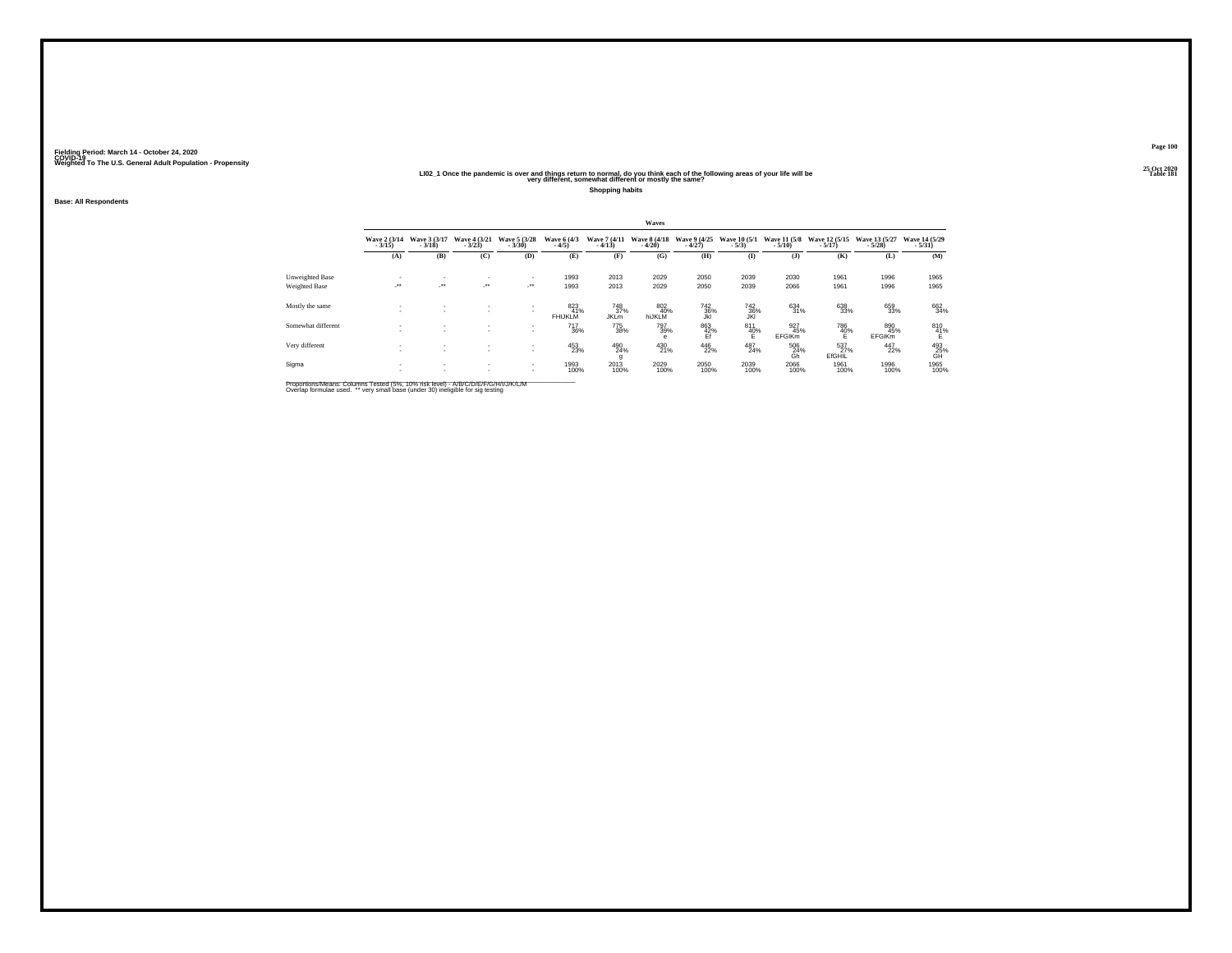#### 25 Oct 2020<br>LIO2\_2 Once the pandemic is over and things return to normal, do you think each of the following areas of your life will be<br>very different, somewhat different or mostly the same?

**Eating habits**

**Base: All Respondents**

|                    | Waves                    |                          |                                  |                                                      |                        |                          |                           |                          |                         |                                  |                           |                           |                           |
|--------------------|--------------------------|--------------------------|----------------------------------|------------------------------------------------------|------------------------|--------------------------|---------------------------|--------------------------|-------------------------|----------------------------------|---------------------------|---------------------------|---------------------------|
|                    | Wave 2 (3/14)<br>$-3/15$ | Wave 3 (3/17)<br>$-3/18$ | Wave 4 (3/21)<br>$-3/23$         | Wave 5 (3/28)<br>$-3/30$                             | Wave 6 (4/3)<br>$-4/5$ | Wave 7 (4/11)<br>$-4/13$ | Wave 8 (4/18)<br>$-4/20$  | Wave 9 (4/25)<br>$-4/27$ | Wave 10 (5/1)<br>$-5/3$ | Wave 11 (5/8)<br>$-5/10$         | Wave 12 (5/15)<br>$-5/17$ | Wave 13 (5/27)<br>$-5/28$ | Wave 14 (5/29)<br>$-5/31$ |
|                    | (A)                      | (B)                      | (C)                              | (D)                                                  | (E)                    | (F)                      | (G)                       | (H)                      | $($ $I$                 | $($ $)$                          | (K)                       | (L)                       | (M)                       |
| Unweighted Base    | ٠                        | $\mathbf{r}$             |                                  | $\overline{\phantom{a}}$                             | 1993                   | 2013                     | 2029                      | 2050                     | 2039                    | 2030                             | 1961                      | 1996                      | 1965                      |
| Weighted Base      | $\cdot$                  | $\cdot$                  | $\mathcal{L}^{\bullet\bullet}$ . | $\mathcal{L}^{\text{max}}$                           | 1993                   | 2013                     | 2029                      | 2050                     | 2039                    | 2066                             | 1961                      | 1996                      | 1965                      |
| Mostly the same    | $\sim$                   | $\overline{\phantom{a}}$ | $\mathbf{r}$<br>$\mathbf{r}$     | $\sim$<br>$\mathbf{r}$                               | 1086<br>54%<br>hJKIm   | 1053<br>52%<br>Jk        | 1095<br>54%<br><b>JKm</b> | 1051<br>51%              | 1052<br>52%             | 989<br>48%                       | 958<br>49%                | 1017<br>51%               | 995<br>51%                |
| Somewhat different |                          | ٠                        | $\mathbf{r}$                     | $\overline{\phantom{a}}$<br>$\mathbf{r}$             | 584<br>29%             | 612<br>30%               | 641<br>32%                | 671<br>33%<br>e          | 651<br>32%              | $\overset{688}{\substack{33\%}}$ | 668<br>34%<br>Ef          | $^{668}_{33\%}$           | 618<br>31%                |
| Very different     | ۰.                       | ٠<br>$\sim$              | $\sim$<br>$\sim$                 | $\overline{\phantom{a}}$<br>$\overline{\phantom{a}}$ | 323<br>16%             | $\frac{348}{17\%}$<br>G  | 293<br>14%                | 329<br>16%               | 336<br>16%              | 390<br>19%<br>eGhL               | 335<br>17%<br>g           | $^{311}_{16\%}$           | $^{352}_{18\%}$           |
| Sigma              | ۰.                       | $\mathbf{r}$<br>٠        | $\sim$<br>$\mathbf{r}$           | $\sim$<br>$\sim$                                     | 1993<br>100%           | 2013<br>100%             | 2029<br>100%              | 2050<br>100%             | 2039<br>100%            | 2066<br>100%                     | 1961<br>100%              | 1996<br>100%              | 1965<br>100%              |

Proportions/Means: Columns Tested (5%, 10% risk level) - A/B/C/D/E/F/G/H/I/J/K/L/M<br>Overlap formulae used. \*\* very small base (under 30) ineligible for sig testing

**Page 101**25 Oct 2020<br>Table 182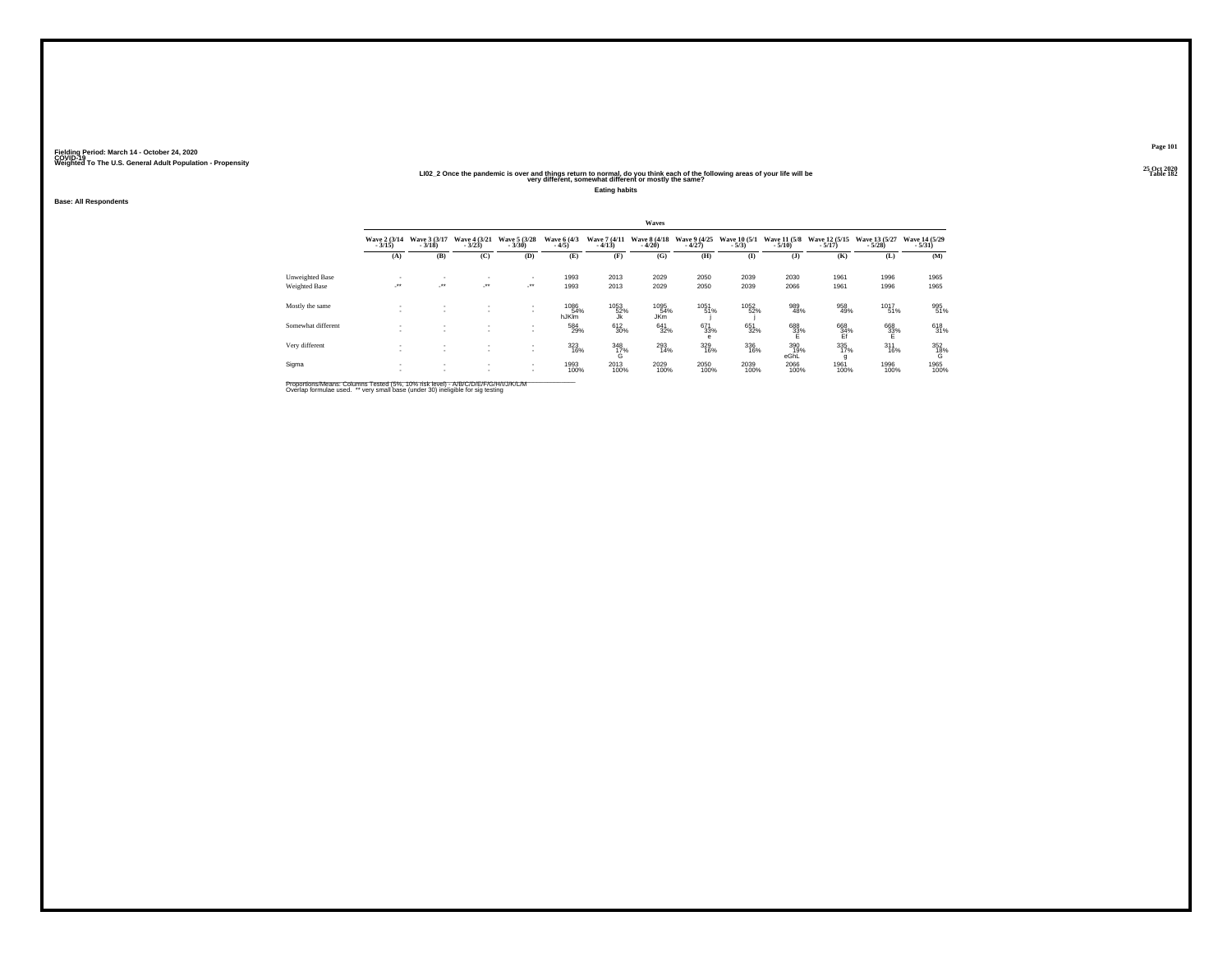#### 25 Oct 2020<br>LIO2\_3 Once the pandemic is over and things return to normal, do you think each of the following areas of your life will be<br>very different, somewhat different or mostly the same?

**Social activity**

**Base: All Respondents**

|                                  | Waves                    |                                 |                                                              |                                            |                                     |                          |                          |                               |                         |                          |                           |                           |                               |
|----------------------------------|--------------------------|---------------------------------|--------------------------------------------------------------|--------------------------------------------|-------------------------------------|--------------------------|--------------------------|-------------------------------|-------------------------|--------------------------|---------------------------|---------------------------|-------------------------------|
|                                  | Wave 2 (3/14)<br>$-3/15$ | Wave 3 (3/17)<br>$-3/18$        | Wave 4 (3/21)<br>$-3/23$                                     | Wave 5 (3/28)<br>$-3/30$                   | Wave 6 (4/3)<br>$-4/5$              | Wave 7 (4/11)<br>$-4/13$ | Wave 8 (4/18)<br>$-4/20$ | Wave 9 (4/25)<br>$-4/27$      | Wave 10 (5/1)<br>$-5/3$ | Wave 11 (5/8)<br>$-5/10$ | Wave 12 (5/15)<br>$-5/17$ | Wave 13 (5/27)<br>$-5/28$ | Wave 14 (5/29)<br>$-5/31$     |
|                                  | (A)                      | (B)                             | (C)                                                          | (D)                                        | (E)                                 | (F)                      | (G)                      | (H)                           | $\mathbf{I}$            | $($ $)$                  | (K)                       | (L)                       | (M)                           |
| Unweighted Base<br>Weighted Base | ٠<br>$\cdot$             | ٠<br>$\mathcal{L}^{\text{max}}$ | $\overline{\phantom{a}}$<br>$\mathcal{L}^{\bullet\bullet}$ . | $\mathbf{r}$<br>$\mathcal{L}^{\text{max}}$ | 1993<br>1993                        | 2013<br>2013             | 2029<br>2029             | 2050<br>2050                  | 2039<br>2039            | 2030<br>2066             | 1961<br>1961              | 1996<br>1996              | 1965<br>1965                  |
| Mostly the same                  |                          | $\sim$                          | $\mathbf{r}$                                                 | $\sim$<br>٠                                | $\frac{742}{37\%}$<br><b>flJKLm</b> | 680<br>34%               | 718<br>35%<br>iJKL       | 708<br>35%<br>Jkl             | 656<br>32%              | 628<br>30%               | 613<br>31%                | 622<br>31%                | 662<br>34%                    |
| Somewhat different               |                          | ٠                               | $\sim$                                                       | $\mathbf{r}$<br>٠                          | <sup>723</sup> <sub>36%</sub>       | 817<br>41%<br>EM         | 815<br>40%<br>Em         | <sup>792</sup> <sub>39%</sub> | 827<br>41%<br><b>EM</b> | 880<br>43%<br>EHM        | 784<br>40%<br>em          | 835<br>42%<br>EhM         | <sup>718</sup> <sub>37%</sub> |
| Very different                   |                          | ٠                               | ٠<br>$\sim$                                                  | $\mathbf{r}$<br>$\mathbf{r}$               | 528<br>26%                          | 516<br>26%               | 496<br>24%               | 549<br>27%                    | 556<br>27%<br>g         | 559<br>27%               | 564<br>29%<br>fG          | 538<br>27%                | $^{584}_{30\%}$ eFG           |
| Sigma                            | ٠<br>٠                   | ٠<br>٠                          | $\sim$<br>$\mathbf{r}$                                       | $\mathbf{r}$<br>$\mathbf{r}$               | 1993<br>100%                        | 2013<br>100%             | 2029<br>100%             | 2050<br>100%                  | 2039<br>100%            | 2066<br>100%             | 1961<br>100%              | 1996<br>100%              | 1965<br>100%                  |

Proportions/Means: Columns Tested (5%, 10% risk level) - A/B/C/D/E/F/G/H/I/J/K/L/M<br>Overlap formulae used. \*\* very small base (under 30) ineligible for sig testing

**Page 102**25 Oct 2020<br>Table 183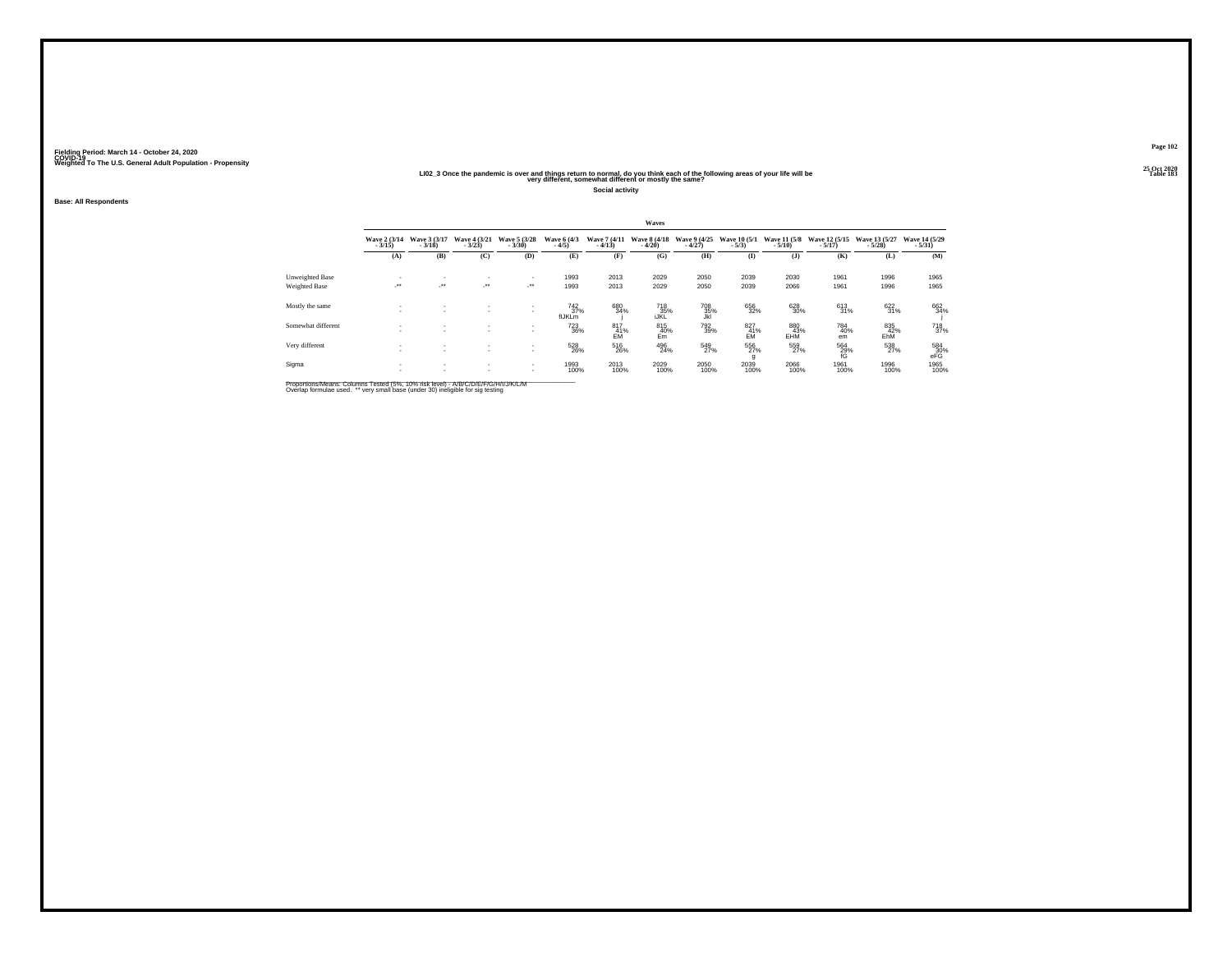#### 25 Oct 2020<br>More the pandemic is over and things return to normal, do you think each of the following areas of your life will be<br>very different, somewhat different or mostly the same?

**Travel/vacation**

**Base: All Respondents**

|                                  | Waves                              |                          |                              |                                   |                              |                          |                                    |                          |                               |                          |                           |                               |                           |
|----------------------------------|------------------------------------|--------------------------|------------------------------|-----------------------------------|------------------------------|--------------------------|------------------------------------|--------------------------|-------------------------------|--------------------------|---------------------------|-------------------------------|---------------------------|
|                                  | Wave 2 (3/14)<br>$-3/15$           | Wave 3 (3/17)<br>$-3/18$ | Wave 4 (3/21)<br>$-3/23$     | Wave 5 (3/28)<br>$-3/30$          | Wave 6 (4/3)<br>$-4/5$       | Wave 7 (4/11)<br>$-4/13$ | Wave 8 (4/18)<br>$-4/20$           | Wave 9 (4/25)<br>$-4/27$ | Wave 10 (5/1)<br>$-5/3$       | Wave 11 (5/8)<br>$-5/10$ | Wave 12 (5/15)<br>$-5/17$ | Wave 13 (5/27)<br>$-5/28$     | Wave 14 (5/29)<br>$-5/31$ |
|                                  | (A)                                | (B)                      | (C)                          | (D)                               | (E)                          | (F)                      | (G)                                | (H)                      | $($ I                         | (3)                      | (K)                       | (L)                           | (M)                       |
| Unweighted Base<br>Weighted Base | $\sim$<br>$\overline{\phantom{a}}$ | $\mathbf{r}$<br>$\sim$   | ٠<br>$\mathcal{F}^{\bullet}$ | $\overline{\phantom{a}}$<br>- * * | 1993<br>1993                 | 2013<br>2013             | 2029<br>2029                       | 2050<br>2050             | 2039<br>2039                  | 2030<br>2066             | 1961<br>1961              | 1996<br>1996                  | 1965<br>1965              |
| Mostly the same                  | <b>A</b>                           | ٠                        | $\mathbf{r}$<br>٠            | $\mathbf{r}$                      | 684<br>34%<br><b>fHIJKLM</b> | 622<br>31%<br>JKL        | 692<br>34%<br>fhijklm <sup>*</sup> | 617<br>30%               | 586<br>29%                    | 543<br>26%               | 526<br>27%                | $\frac{542}{27\%}$            | 579<br>29%                |
| Somewhat different               | <b>1999</b>                        | $\sim$                   | $\sim$                       | $\mathbf{r}$<br>$\mathbf{r}$      | 680<br>34%                   | <sup>721</sup> 36%       | <sup>707</sup> 35%                 | $^{751}_{37\%}$          | <sup>751</sup> <sub>37%</sub> | 783<br>38%<br>Ekm        | 674 34%                   | <sup>727</sup> <sub>36%</sub> | 670<br>34%                |
| Very different                   |                                    |                          | ٠<br>٠                       | $\sim$<br>$\mathbf{r}$            | 630<br>32%                   | 670<br>33%               | $^{631}_{31\%}$                    | 681<br>33%               | 702<br>34%<br>g               | $^{741}_{36\%}$          | 761<br>39%<br>EFGHI       | $\frac{727}{36\%}$            | $^{716}_{36\%}$ EGh       |
| Sigma                            |                                    |                          | $\mathbf{r}$<br>$\mathbf{r}$ | $\sim$<br>$\sim$                  | 1993<br>100%                 | 2013<br>100%             | 2029<br>100%                       | 2050<br>100%             | 2039<br>100%                  | 2066<br>100%             | 1961<br>100%              | 1996<br>100%                  | 1965<br>100%              |

Proportions/Means: Columns Tested (5%, 10% risk level) - A/B/C/D/E/F/G/H/I/J/K/L/M<br>Overlap formulae used. \*\* very small base (under 30) ineligible for sig testing

**Page 103**25 Oct 2020<br>Table 184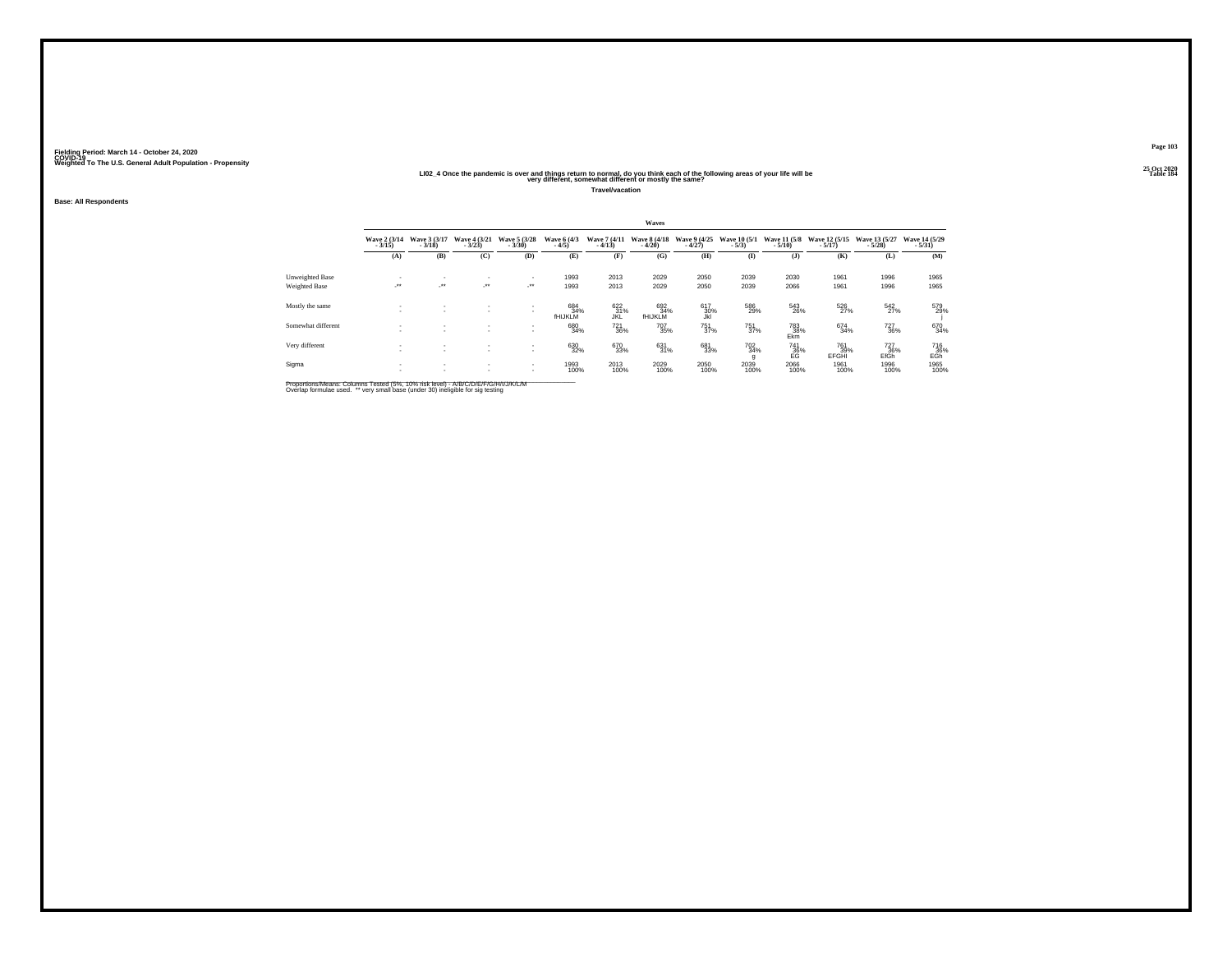#### 25 Oct the pandemic is over and things return to normal, do you think each of the following areas of your life will be "Simple was the same of the following areas of your life will be "Table 185" Table 185" Table 185<br>"Yer

**Work life**

**Base: All Respondents**

|                    | Waves                    |                            |                            |                          |                        |                              |                          |                          |                         |                          |                           |                           |                           |
|--------------------|--------------------------|----------------------------|----------------------------|--------------------------|------------------------|------------------------------|--------------------------|--------------------------|-------------------------|--------------------------|---------------------------|---------------------------|---------------------------|
|                    | Wave 2 (3/14)<br>$-3/15$ | Wave 3 (3/17)<br>$-3/18$   | Wave 4 (3/21)<br>$-3/23$   | Wave 5 (3/28)<br>$-3/30$ | Wave 6 (4/3)<br>$-4/5$ | Wave 7 (4/11)<br>$-4/13$     | Wave 8 (4/18)<br>$-4/20$ | Wave 9 (4/25)<br>$-4/27$ | Wave 10 (5/1)<br>$-5/3$ | Wave 11 (5/8)<br>$-5/10$ | Wave 12 (5/15)<br>$-5/17$ | Wave 13 (5/27)<br>$-5/28$ | Wave 14 (5/29)<br>$-5/31$ |
|                    | (A)                      | (B)                        | (C)                        | (D)                      | (E)                    | (F)                          | (G)                      | (H)                      | $\bf(I)$                | (1)                      | (K)                       | (L)                       | (M)                       |
| Unweighted Base    |                          | ٠                          |                            | ٠                        | 1993                   | 2013                         | 2029                     | 2050                     | 2039                    | 2030                     | 1961                      | 1996                      | 1965                      |
| Weighted Base      | $\cdot$                  | $\mathcal{L}^{\text{max}}$ | $\mathcal{L}^{\text{max}}$ | $\rightarrow$            | 1993                   | 2013                         | 2029                     | 2050                     | 2039                    | 2066                     | 1961                      | 1996                      | 1965                      |
| Mostly the same    | ٠                        | $\sim$                     | $\mathbf{r}$<br>$\sim$     | $\mathbf{r}$<br>۰        | 1031<br>GHIJKLM        | 1027<br>51%<br><b>GHIJKM</b> | 944<br>47%               | 954<br>47%               | 913<br>45%              | 883<br>43%               | 910<br>46%                | 954<br>48%                | 890<br>45%                |
| Somewhat different |                          |                            | $\mathbf{r}$               | $\mathbf{r}$<br>۰        | 557<br>28%             | 548<br>27%                   | $^{643}_{32\%}$ FF       | 630<br>31%               | 688<br>34%<br>ĔF        | 705<br>34%<br>EFh        | 612/31%<br>eF             | $^{624}_{31\%}$<br>ēĖ     | 619<br>31%<br>eF          |
| Very different     |                          | ٠<br>٠                     | $\sim$<br>$\sim$           | $\mathbf{r}$<br>۰        | 405<br>20%             | 438<br>22%                   | 441<br>22%               | 466<br>23%               | 438<br>21%              | 479<br>23%<br>е          | 438<br>22%                | 419<br>21%                | 456<br>23%<br>e           |
| Sigma              | ٠                        | ٠<br>٠                     | $\sim$<br>$\mathbf{r}$     | $\mathbf{r}$<br>$\sim$   | 1993<br>100%           | 2013<br>100%                 | 2029<br>100%             | 2050<br>100%             | 2039<br>100%            | 2066<br>100%             | 1961<br>100%              | 1996<br>100%              | 1965<br>100%              |

Proportions/Means: Columns Tested (5%, 10% risk level) - A/B/C/D/E/F/G/H/I/J/K/L/M<br>Overlap formulae used. \*\* very small base (under 30) ineligible for sig testing

**Page 104**25 Oct 2020<br>Table 185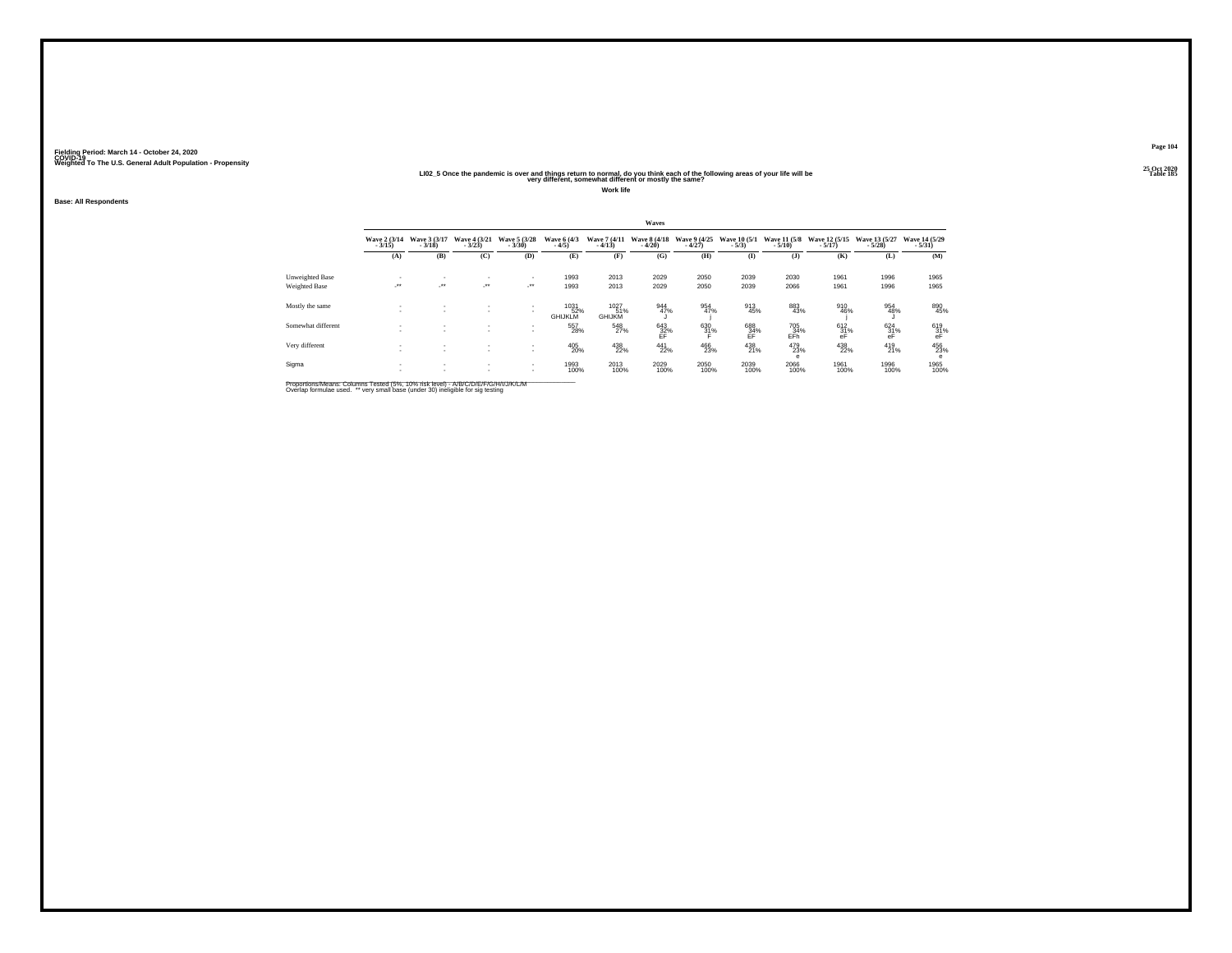#### 25 Oct 2020<br>LIO2\_6 Once the pandemic is over and things return to normal, do you think each of the following areas of your life will be<br>very different, somewhat different or mostly the same?

**Family life**

**Base: All Respondents**

|                      | Waves                     |                          |                                    |                          |                        |                         |                          |                          |                         |                              |                           |                           |                           |
|----------------------|---------------------------|--------------------------|------------------------------------|--------------------------|------------------------|-------------------------|--------------------------|--------------------------|-------------------------|------------------------------|---------------------------|---------------------------|---------------------------|
|                      | Wave 2 (3/14)<br>$-3/15$  | Wave 3 (3/17)<br>$-3/18$ | Wave 4 (3/21)<br>$-3/23$           | Wave 5 (3/28)<br>$-3/30$ | Wave 6 (4/3)<br>$-4/5$ | Wave 7 (4/11<br>$-4/13$ | Wave 8 (4/18)<br>$-4/20$ | Wave 9 (4/25)<br>$-4/27$ | Wave 10 (5/1)<br>$-5/3$ | Wave 11 (5/8)<br>$-5/10$     | Wave 12 (5/15)<br>$-5/17$ | Wave 13 (5/27)<br>$-5/28$ | Wave 14 (5/29)<br>$-5/31$ |
|                      | (A)                       | (B)                      | (C)                                | (D)                      | (E)                    | (F)                     | (G)                      | (H)                      | $\bf(I)$                | (J)                          | (K)                       | (L)                       | (M)                       |
| Unweighted Base      |                           | $\overline{\phantom{a}}$ | $\overline{\phantom{a}}$           |                          | 1993                   | 2013                    | 2029                     | 2050                     | 2039                    | 2030                         | 1961                      | 1996                      | 1965                      |
| <b>Weighted Base</b> | $\mathbb{R}^{n \times n}$ | ur.                      | $\cdot$                            | $\rightarrow$            | 1993                   | 2013                    | 2029                     | 2050                     | 2039                    | 2066                         | 1961                      | 1996                      | 1965                      |
| Mostly the same      |                           | $\overline{\phantom{a}}$ | $\mathbf{r}$                       | $\sim$<br>$\sim$         | 1147<br>58%<br>JKM     | 1182<br>59%<br>JKM      | 1159<br>57%<br>JKm       | 1146<br>56%<br>JK        | 1146<br>56%<br>JK       | 1072<br>52%                  | 1015<br>52%               | 1123<br>56%<br>JK         | 1046<br>53%               |
| Somewhat different   |                           |                          | $\overline{\phantom{a}}$           | $\sim$                   | 540<br>27%             | 516<br>26%              | 557<br>27%               | 632<br>31%<br>EFg        | 586<br>29%              | 606<br>29%                   | 628<br>32%<br>EFGi        | 587<br>29%                | 584<br>30%                |
| Very different       |                           | $\sim$                   | $\sim$<br>$\overline{\phantom{a}}$ | ٠<br>$\sim$              | 306<br>15%             | 316%                    | $^{313}_{15\%}$          | $^{272}_{13\%}$          | 306<br>15%              | 389<br>19%<br><b>EFGHIKL</b> | $^{317}_{16\%}$           | 286<br>14%                | $\frac{335}{17\%}$        |
| Sigma                |                           | $\sim$<br>$\sim$         | $\sim$<br>$\mathbf{r}$             | ٠<br>٠                   | 1993<br>100%           | 2013<br>100%            | 2029<br>100%             | 2050<br>100%             | 2039<br>100%            | 2066<br>100%                 | 1961<br>100%              | 1996<br>100%              | 1965<br>100%              |

Proportions/Means: Columns Tested (5%, 10% risk level) - A/B/C/D/E/F/G/H/I/J/K/L/M<br>Overlap formulae used. \*\* very small base (under 30) ineligible for sig testing

**Page 105**25 Oct 2020<br>Table 186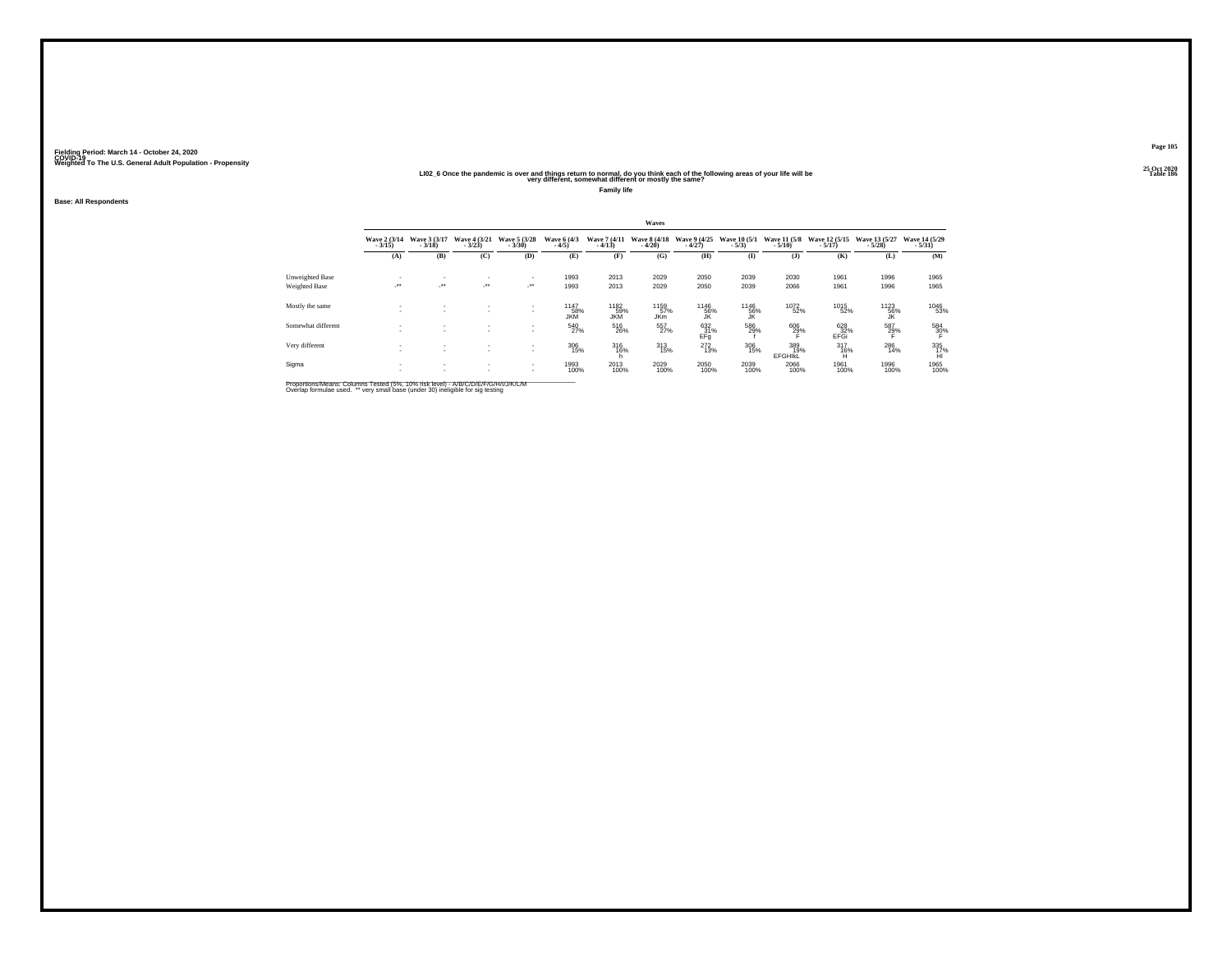#### 25 Oct 2020<br>Table 187 – History different, somewhat different or mostly the same?<br>Very different, somewhat different or mostly the same?

**Personal hygiene**

**Base: All Respondents**

|                                  | Waves                    |                                 |                                       |                                            |                         |                          |                          |                          |                         |                          |                            |                           |                           |
|----------------------------------|--------------------------|---------------------------------|---------------------------------------|--------------------------------------------|-------------------------|--------------------------|--------------------------|--------------------------|-------------------------|--------------------------|----------------------------|---------------------------|---------------------------|
|                                  | Wave 2 (3/14)<br>$-3/15$ | Wave 3 (3/17)<br>$-3/18$        | Wave 4 (3/21)<br>$-3/23$              | Wave 5 (3/28)<br>$-3/30$                   | Wave 6 (4/3)<br>$-4/5$  | Wave 7 (4/11)<br>$-4/13$ | Wave 8 (4/18)<br>$-4/20$ | Wave 9 (4/25)<br>$-4/27$ | Wave 10 (5/1)<br>$-5/3$ | Wave 11 (5/8)<br>$-5/10$ | Wave 12 (5/15)<br>$-5/17$  | Wave 13 (5/27)<br>$-5/28$ | Wave 14 (5/29)<br>$-5/31$ |
|                                  | (A)                      | (B)                             | (C)                                   | (D)                                        | (E)                     | (F)                      | (G)                      | (H)                      | $\mathbf{I}$            | $($ $)$                  | (K)                        | (L)                       | (M)                       |
| Unweighted Base<br>Weighted Base | ٠<br>$\cdot$             | ٠<br>$\mathcal{L}^{\text{max}}$ | ۰<br>$\mathcal{L}^{\bullet\bullet}$ . | $\mathbf{r}$<br>$\mathcal{L}^{\text{max}}$ | 1993<br>1993            | 2013<br>2013             | 2029<br>2029             | 2050<br>2050             | 2039<br>2039            | 2030<br>2066             | 1961<br>1961               | 1996<br>1996              | 1965<br>1965              |
| Mostly the same                  |                          | $\sim$                          | $\mathbf{r}$<br>$\mathbf{r}$          | $\mathbf{r}$<br>۰                          | 935<br>47%              | 999<br>50%               | 1016<br>50%<br>JK        | 1100<br>54%<br>EFgiJKI   | 1017<br>50%<br>JK       | 946<br>46%               | 884<br>45%                 | 996<br>50%                | 996<br>51%<br>eJK         |
| Somewhat different               | ٠                        | ٠                               | $\sim$<br>$\sim$                      | $\mathbf{r}$<br>٠                          | 584<br>29%              | 553<br>27%               | 588<br>29%               | 536<br>26%               | 545<br>27%              | $^{620}_{30\%}$          | 570<br>29%                 | $^{593}_{30\%}$ Hi        | 561<br>29%                |
| Very different                   |                          | ٠                               | ٠<br>٠                                | $\mathbf{r}$<br>$\mathbf{r}$               | $^{474}_{24\%}$<br>gHLm | 461<br>23%               | 425<br>21%               | $^{414}_{20\%}$          | $^{476}_{23\%}$ hl      | 501<br>24%<br>GHLM       | 507<br>26%<br><b>fGHLM</b> | 407<br>20%                | 408<br>21%                |
| Sigma                            | ٠<br>٠                   | ٠<br>٠                          | $\sim$<br>$\mathbf{r}$                | $\sim$<br>$\mathbf{r}$                     | 1993<br>100%            | 2013<br>100%             | 2029<br>100%             | 2050<br>100%             | 2039<br>100%            | 2066<br>100%             | 1961<br>100%               | 1996<br>100%              | 1965<br>100%              |

Proportions/Means: Columns Tested (5%, 10% risk level) - A/B/C/D/E/F/G/H/I/J/K/L/M<br>Overlap formulae used. \*\* very small base (under 30) ineligible for sig testing

**Page 106**25 Oct 2020<br>Table 187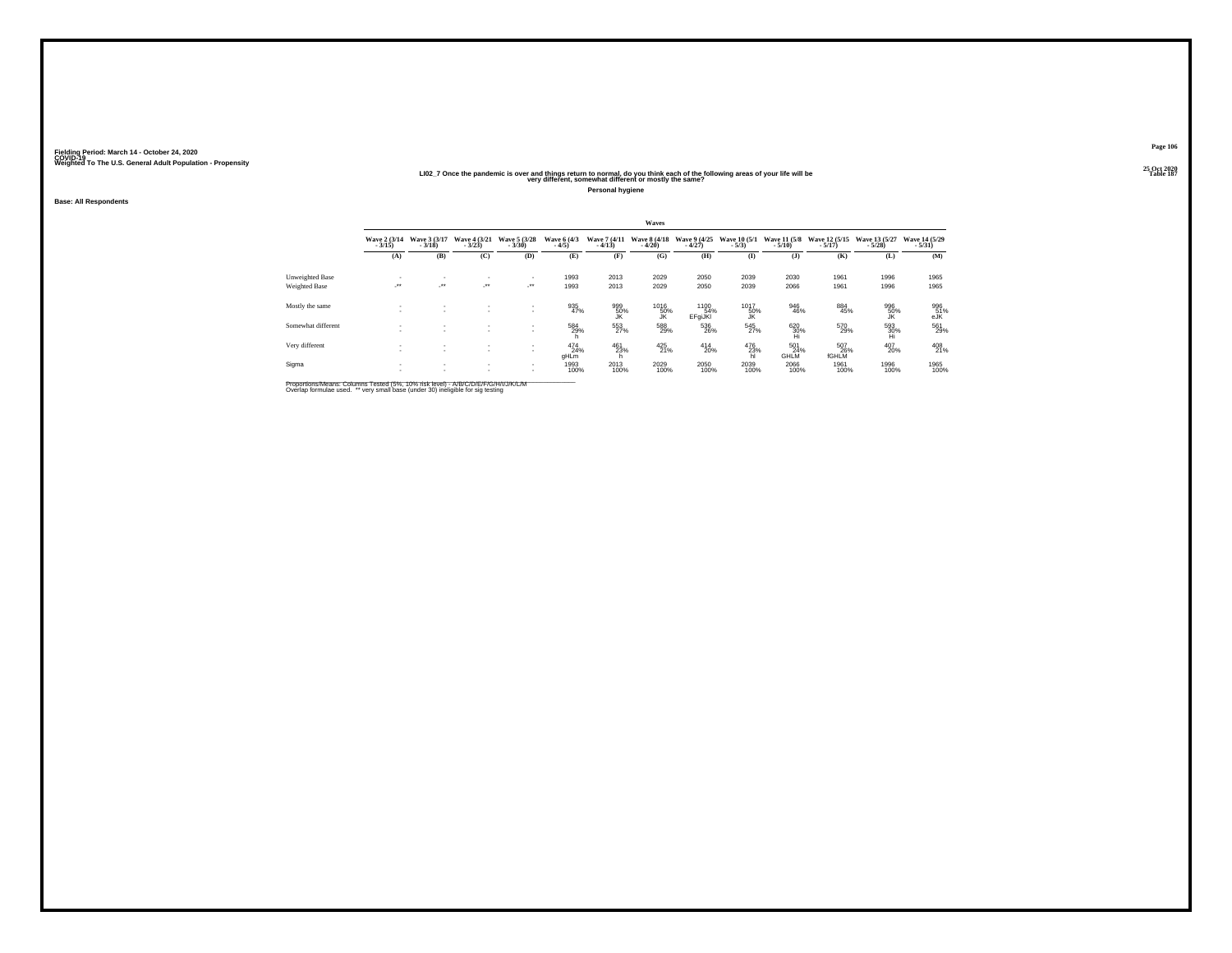| 25 October 2020<br>Page | Table Title |                                                                                                                                                                                                                                   |
|-------------------------|-------------|-----------------------------------------------------------------------------------------------------------------------------------------------------------------------------------------------------------------------------------|
|                         |             |                                                                                                                                                                                                                                   |
| -1                      |             | 45 AD10 Think about the COVID-19 pandemic, do you believe the worst of the virus is behind us?                                                                                                                                    |
| $\overline{c}$          | 66          | EMP04 Have you been working from home since the coronavirus pandemic?                                                                                                                                                             |
| 3                       | 76          | Q13 How has the coronavirus outbreak impacted your work life? Please select all that apply.                                                                                                                                       |
| 4                       | 78          | LI04 Did you get a flu vaccine during the 2019-2020 flu season?                                                                                                                                                                   |
| 5                       | 79          | LI05 Are you going to get a flu vaccine for the 2020-2021 flu season?                                                                                                                                                             |
| 6                       | 81          | LI05X How likely are you to get a COVID-19 vaccine as soon as it becomes available?                                                                                                                                               |
| $\overline{7}$          | 84          | Q3A Which of the following best describes your response to coronavirus?                                                                                                                                                           |
| 8<br>9                  | 85          | EMP02 How concerned are you that you may lose your job due to the coronavirus outbreak?                                                                                                                                           |
| 10                      | 86<br>87    | Q9 Do you think your income in 2020 will be lower, higher or about the same as it was in 2019?<br>EMP05 As a result of the current pandemic, have you or your household been impacted financially in any of the following ways?   |
| 11                      | 88          | Summary Of Yes<br>EMP05 1 As a result of the current pandemic, have you or your household been impacted financially in any of the following ways?                                                                                 |
| 12                      | 89          | Missed (or will soon miss) a rent/mortgage payment<br>EMP05_2 As a result of the current pandemic, have you or your household been impacted financially in any of the following ways?                                             |
| 13                      | 90          | Missed (or will soon miss) a bill payment                                                                                                                                                                                         |
| 14                      | 91          | EMP05_3 As a result of the current pandemic, have you or your household been impacted financially in any of the following ways?<br>Provided financial support for a family member                                                 |
|                         |             | EMP05_4 As a result of the current pandemic, have you or your household been impacted financially in any of the following ways?<br>Provided financial support for a friend                                                        |
| 15                      | 92.         | EMP05_5 As a result of the current pandemic, have you or your household been impacted financially in any of the following ways?<br>Sought out new or additional sources of income                                                 |
| 16                      | 93          | EMP05_6 As a result of the current pandemic, have you or your household been impacted financially in any of the following ways?<br>Lost income partially                                                                          |
| 17                      | 94          | EMP05_7 As a result of the current pandemic, have you or your household been impacted financially in any of the following ways?<br>Lost income entirely                                                                           |
| 18                      | 95          | EMP05_8 As a result of the current pandemic, have you or your household been impacted financially in any of the following ways?<br>Accumulated more debt than normal                                                              |
| 19                      | 96          | EMP05_9 As a result of the current pandemic, have you or your household been impacted financially in any of the following ways?<br>Stopped or cut back on retirement savings                                                      |
| 20                      | 97          | EMP05_10 As a result of the current pandemic, have you or your household been impacted financially in any of the following ways?<br>Stopped or cut back on other savings (e.g., college tuition, a major purchase, such as a hous |
| 21                      | 98          | EMP05_11 As a result of the current pandemic, have you or your household been impacted financially in any of the following ways?<br>Paid for services that I haven't used (e.g., a dog walker, childcare, a house cleaning servic |
| 22                      | 100         | EMP05_13 As a result of the current pandemic, have you or your household been impacted financially in any of the following ways?<br>I have been impacted financially in some other way                                            |
| 23                      | 101         | EMP05_14 As a result of the current pandemic, have you or your household been impacted financially in any of the following ways?<br>I have not been impacted financially                                                          |
| 24                      | 102         | REV01 Are you planning any major purchases once things return to normal? Please select all that apply.                                                                                                                            |
| 25                      | 103         | REV01 Are you planning any major purchases once things return to normal? Please select all that apply.                                                                                                                            |
| 26                      | 104         | Q15 How concerned are you about the impact coronavirus (COVID-19) has on the following?<br>Summary Of Concerned                                                                                                                   |
| 27                      | 105         | Q15 How concerned are you about the impact coronavirus (COVID-19) has on the following?<br>Summary Of Not At All/Not Very Concerned                                                                                               |
| 28                      | 106         | Q15_1 How concerned are you about the impact coronavirus (COVID-19) has on the following?<br>Your personal health                                                                                                                 |
| 29                      | 107         | Q15_2 How concerned are you about the impact coronavirus (COVID-19) has on the following?<br>The health of your older friends and relatives                                                                                       |
| 30                      | 108         | Q15_3 How concerned are you about the impact coronavirus (COVID-19) has on the following?<br>The health of the broader American populace                                                                                          |
| 31                      | 109         | $Q15-4$ How concerned are you about the impact coronavirus (COVID-19) has on the following?<br>The American economy                                                                                                               |
| 32                      | 110         | Q15_5 How concerned are you about the impact coronavirus (COVID-19) has on the following?<br>Your personal finances                                                                                                               |
| 33                      |             | 111 Q18 Which of the following is true for you?                                                                                                                                                                                   |
| 34                      |             | 112 Q21 Which of the following is closest to your view of people's reaction to the coronavirus (COVID-19) outbreak?                                                                                                               |
| 35                      | 113         | FR01 Have you felt any of the following recently due to the COVID-19 pandemic?<br>Summary Of Yes                                                                                                                                  |
| 36                      | 114         | FR01_1 Have you felt any of the following recently due to the COVID-19 pandemic?<br>Cabin fever- bored and sick of being in my home                                                                                               |
| 37                      | 115         | FR01_2 Have you felt any of the following recently due to the COVID-19 pandemic?<br>Claustrophobic- unable to escape my home                                                                                                      |
| 38                      | 116         | FR01_3 Have you felt any of the following recently due to the COVID-19 pandemic?<br>Grateful- for the break from work to be at home with my family or by myself                                                                   |
| 39                      | 117         | FR01_4 Have you felt any of the following recently due to the COVID-19 pandemic?<br>Appreciative-to be around people I truly care about                                                                                           |
|                         |             |                                                                                                                                                                                                                                   |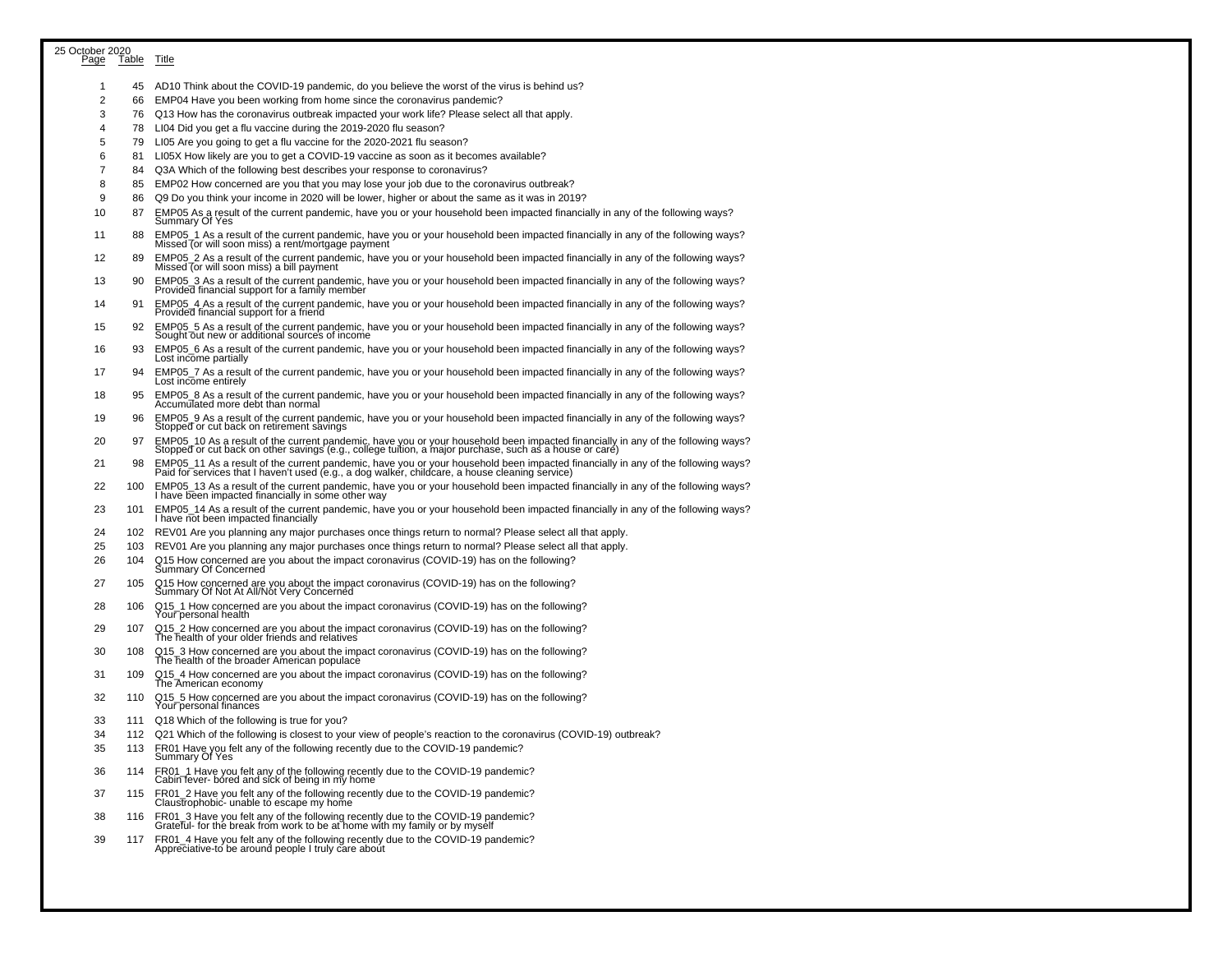| 25 October 2020 |             |                                                                                                                                                                                                                        |
|-----------------|-------------|------------------------------------------------------------------------------------------------------------------------------------------------------------------------------------------------------------------------|
| Page            | Table Title |                                                                                                                                                                                                                        |
| 40              | 118         | FR01_5 Have you felt any of the following recently due to the COVID-19 pandemic?<br>Compassionate- taking the time to check in with the people I care about                                                            |
| 41              | 119         | FR01_6 Have you felt any of the following recently due to the COVID-19 pandemic?<br>Lonely-feeling isolated from my friends/family                                                                                     |
| 42              | 120         | FR01_7 Have you felt any of the following recently due to the COVID-19 pandemic?<br>Overwhelmed-'trying to balance work at home and other needs of my family                                                           |
| 43              | 121         | FR01_8 Have you felt any of the following recently due to the COVID-19 pandemic?<br>Angry- upset that I don't know when this will end                                                                                  |
| 44              | 122         | FR01_9 Have you felt any of the following recently due to the COVID-19 pandemic?<br>Annoyed- by lack of personal space and the inability to get away from my family                                                    |
| 45              | 123         | FR01 10 Have you felt any of the following recently due to the COVID-19 pandemic?<br>Fear-That my kids are missing out on learning                                                                                     |
| 46              | 124         | ER01_11 Have you felt any of the following recently due to the COVID-19 pandemic?<br>Thankful - for the sacrifices that the American people have made for coronavirus                                                  |
| 47              | 125         | FR05 How much would you say you miss each of the following during this time of virus-related restrictions?<br>Summary Of A Lot/Soméwhat                                                                                |
| 48              | 126         | FR05 How much would you say you miss each of the following during this time of virus-related restrictions?<br>Summary Of Not At All/Not Very                                                                           |
| 49              | 127         | FR05_1 How much would you say you miss each of the following during this time of virus-related restrictions?<br>Traveling on an airplane                                                                               |
| 50              | 128         | FR05_2 How much would you say you miss each of the following during this time of virus-related restrictions?<br>Going to a movie theatre                                                                               |
| 51              | 129         | FR05_3 How much would you say you miss each of the following during this time of virus-related restrictions?<br>Shopping in stores                                                                                     |
| 52              | 130         | FR05_4 How much would you say you miss each of the following during this time of virus-related restrictions?<br>Working from the office                                                                                |
| 53              | 131         | FR05_5 How much would you say you miss each of the following during this time of virus-related restrictions?<br>Attending events like concerts, theatre and sporting events                                            |
| 54              | 132         | FR05_6 How much would you say you miss each of the following during this time of virus-related restrictions?<br>Dining out at a restaurant/bar                                                                         |
| 55              | 133         | FR05_7 How much would you say you miss each of the following during this time of virus-related restrictions?<br>Watching sports on TV                                                                                  |
| 56              | 134         | FR05 <sub>-</sub> 8 How much would you say you miss each of the following during this time of virus-related restrictions?<br>Gatherings with friends and family                                                        |
| 57              | 135         | FR05_9 How much would you say you miss each of the following during this time of virus-related restrictions?<br>Going to church                                                                                        |
| 58              | 136         | FR05_10 How much would you say you miss each of the following during this time of virus-related restrictions?<br>Going to school or university                                                                         |
| 59              | 137         | FR05_13 How much would you say you miss each of the following during this time of virus-related restrictions?<br>Going to the gym/work out class                                                                       |
| 60              | 138         | FR05_14 How much would you say you miss each of the following during this time of virus-related restrictions?<br>Going to a social gathering                                                                           |
| 61              | 139         | FR05_15 How much would you say you miss each of the following during this time of virus-related restrictions?<br>Going to my local coffee shóp                                                                         |
| 62              | 142         | Q22 How concerned are you about each of the following potential shortages from coronavirus (COVID-19) in the healthcare<br>system?<br>Summary Of Concerned                                                             |
| 63              | 143         | Q22 How concerned are you about each of the following potential shortages from coronavirus (COVID-19) in the healthcare<br>system?                                                                                     |
|                 |             | Summary Of Not At All / Not Very Concerned                                                                                                                                                                             |
| 64              | 144         | Q22_1 How concerned are you about each of the following potential shortages from coronavirus (COVID-19) in the healthcare<br>system?<br>Surgical masks and gloves                                                      |
| 65              | 145         | Q22_2 How concerned are you about each of the following potential shortages from coronavirus (COVID-19) in the healthcare<br>system?<br>Testing kits for COVID-19                                                      |
| 66              | 146         | Q22_3 How concerned are you about each of the following potential shortages from coronavirus (COVID-19) in the healthcare<br>system?                                                                                   |
| 67              | 147         | Hospital beds (room for patients)<br>Q22_4 How concerned are you about each of the following potential shortages from coronavirus (COVID-19) in the healthcare<br>system?                                              |
|                 |             | Hospital ventilators (for assisted breathing)                                                                                                                                                                          |
| 68              | 148         | Q22_5 How concerned are you about each of the following potential shortages from coronavirus (COVID-19) in the healthcare<br>svstem?<br>Healthcare workers (doctors, nurses, supporting staff)                         |
| 69              | 149         | FR11 How concerned are you about you or your loved one's risk of being exposed to coronavirus when you leave your home<br>for essential errands during stay-home orders?                                               |
| 70              | 150         | FR12 How concerned are you about the following situations, as it relates to the risk of you/your loved ones being exposed to, or accidentally<br>exposing others to coronavirus?<br>Summary Of Very/Somewhat Concerned |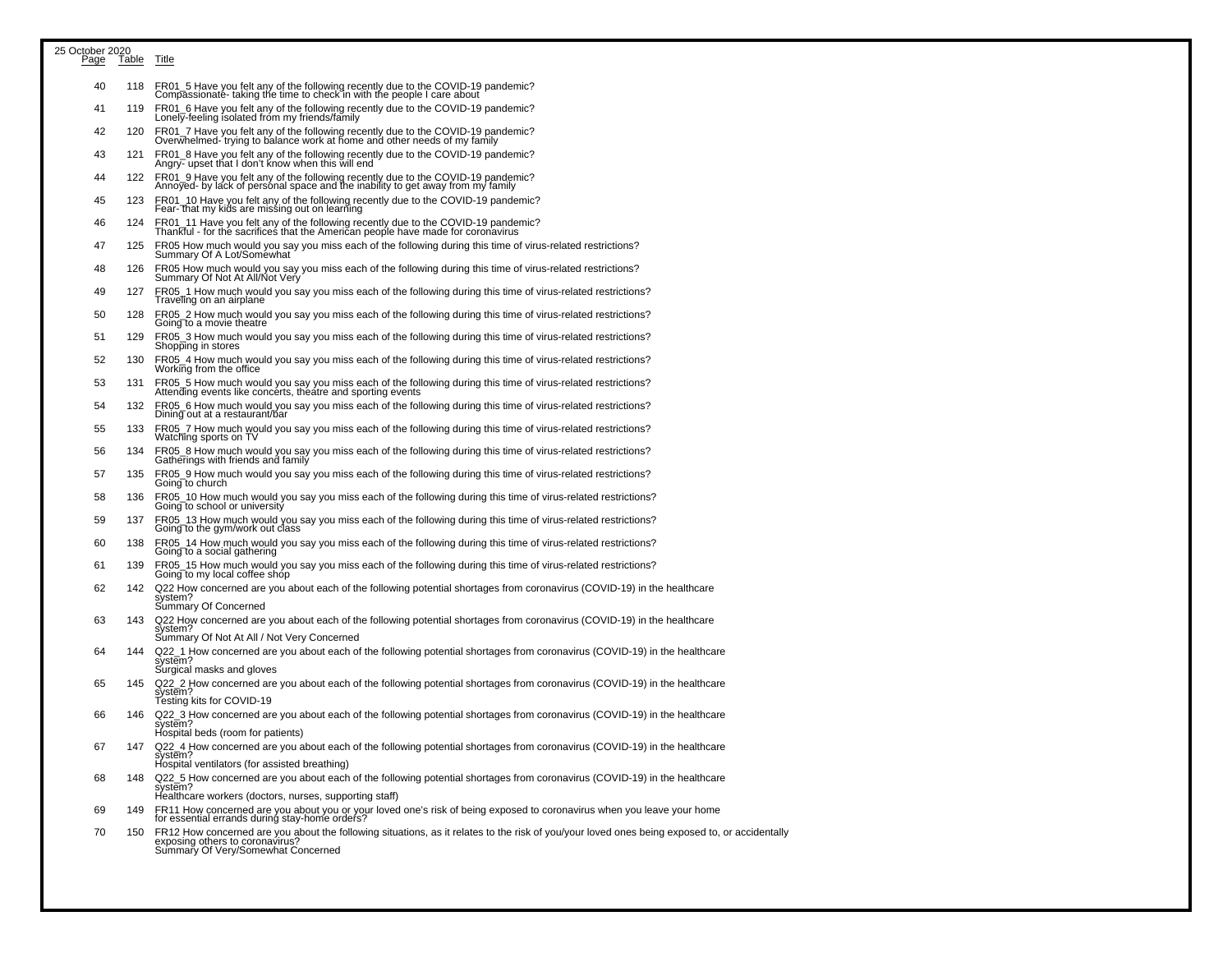| 25 October 2020<br>Page | Table | Title                                                                                                                                                                                                                                                                     |
|-------------------------|-------|---------------------------------------------------------------------------------------------------------------------------------------------------------------------------------------------------------------------------------------------------------------------------|
| 71                      | 151   | FR12 How concerned are you about the following situations, as it relates to the risk of you/your loved ones being exposed to, or accidentally<br>exposing others to coronavirus?<br>Summary Of Not At All/Not Very Concerned                                              |
| 72                      | 152   | FR12_1 How concerned are you about the following situations, as it relates to the risk of you/your loved ones being exposed to, or accidentally<br>exposing others to coronavirus?<br>Leaving my home to go to non-essential businesses (e.g., bars, hair dressers, etc.) |
| 73                      | 153   | FR12 2 How concerned are you about the following situations, as it relates to the risk of you/your loved ones being exposed to, or accidentally<br>exposing others to coronavirus?<br>Returning to my normal activities in public (e.g., public transit, socializing)     |
| 74                      | 154   | FR12_3 How concerned are you about the following situations, as it relates to the risk of you/your loved ones being exposed to, or accidentally<br>exposing others to coronavirus?<br>Taking my first flight                                                              |
| 75                      | 155   | FR12_4 How concerned are you about the following situations, as it relates to the risk of you/your loved ones being exposed to, or accidentally<br>exposing others to coronavirus?<br>My kids going back to school for the first time                                     |
| 76                      | 156   | FR12 5 How concerned are you about the following situations, as it relates to the risk of you/your loved ones being exposed to, or accidentally<br>exposing others to coronavirus?<br>Going back to the office                                                            |
| 77                      | 158   | Q33B Once the government provides information that the spread of the virus is flattening how long will it take you to do each<br>of the following?<br>Summary Of Immediately/1-30 Days                                                                                    |
| 78                      | 159   | Q33B Once the government provides information that the spread of the virus is flattening how long will it take you to do each<br>of the following<br>Summary Of Up To 3 Months                                                                                            |
| 79                      | 160   | Q33B Once the government provides information that the spread of the virus is flattening how long will it take you to do each<br>of the following<br>Summary Of 1 Day To 3 Months                                                                                         |
| 80                      | 161   | Q33B Once the government provides information that the spread of the virus is flattening how long will it take you to do each<br>of the following<br>Summary Of Up To 6 Months                                                                                            |
| 81                      | 162   | Q33B Once the government provides information that the spread of the virus is flattening how long will it take you to do each<br>of the following?<br>Summary Of Year Or Longer                                                                                           |
| 82                      | 163   | Q33B_1 Once the government provides information that the spread of the virus is flattening how long will it take you to do each<br>of the following?<br>Fly on a plane                                                                                                    |
| 83                      | 164   | Q33B_2 Once the government provides information that the spread of the virus is flattening how long will it take you to do each<br>of the Tollowing?<br>Go to a gym class                                                                                                 |
| 84                      | 165   | Q33B_3 Once the government provides information that the spread of the virus is flattening how long will it take you to do each<br>of the following?<br>Take a cruise                                                                                                     |
| 85                      | 166   | Q33B_4 Once the government provides information that the spread of the virus is flattening how long will it take you to do each<br>of the Tollowing?<br>Go out to dinner                                                                                                  |
| 86                      | 167   | Q33B_5 Once the government provides information that the spread of the virus is flattening how long will it take you to do each<br>of the following?<br>Visit a casino                                                                                                    |
| 87                      | 168   | Q33B_6 Once the government provides information that the spread of the virus is flattening how long will it take you to do each<br>of the following?<br>Stay in a hotel                                                                                                   |
| 88                      | 169   | Q33B_7 Once the government provides information that the spread of the virus is flattening how long will it take you to do each<br>of the following?<br>Go to the office                                                                                                  |
| 89                      | 170   | Q33B_8 Once the government provides information that the spread of the virus is flattening how long will it take you to do each<br>of the following?<br>Go to a sporting event                                                                                            |
| 90                      | 171   | Q33B_9 Once the government provides information that the spread of the virus is flattening how long will it take you to do each<br>of the following?<br>Go to the movies                                                                                                  |
| 91                      | 172   | Q33B_10 Once the government provides information that the spread of the virus is flattening how long will it take you to do each<br>of the following?<br>Host/attend a large social gathering                                                                             |
| 92                      | 173   | Q33B_11 Once the government provides information that the spread of the virus is flattening how long will it take you to do each<br>of the following?<br>Take public trănsportation (e.g., subway, busses, trains)                                                        |
| 93                      | 174   | Q33B 12 Once the government provides information that the spread of the virus is flattening how long will it take you to do each<br>of the Tollowing?<br>Greet people with a handshake                                                                                    |
| 94<br>95                | 176   | 175 Q36 How likely do you think it is that coronavirus (COVID-19) will cause a global recession?<br>Q36A Would you say we are in a global recession due to the coronavirus outbreak?                                                                                      |
|                         |       |                                                                                                                                                                                                                                                                           |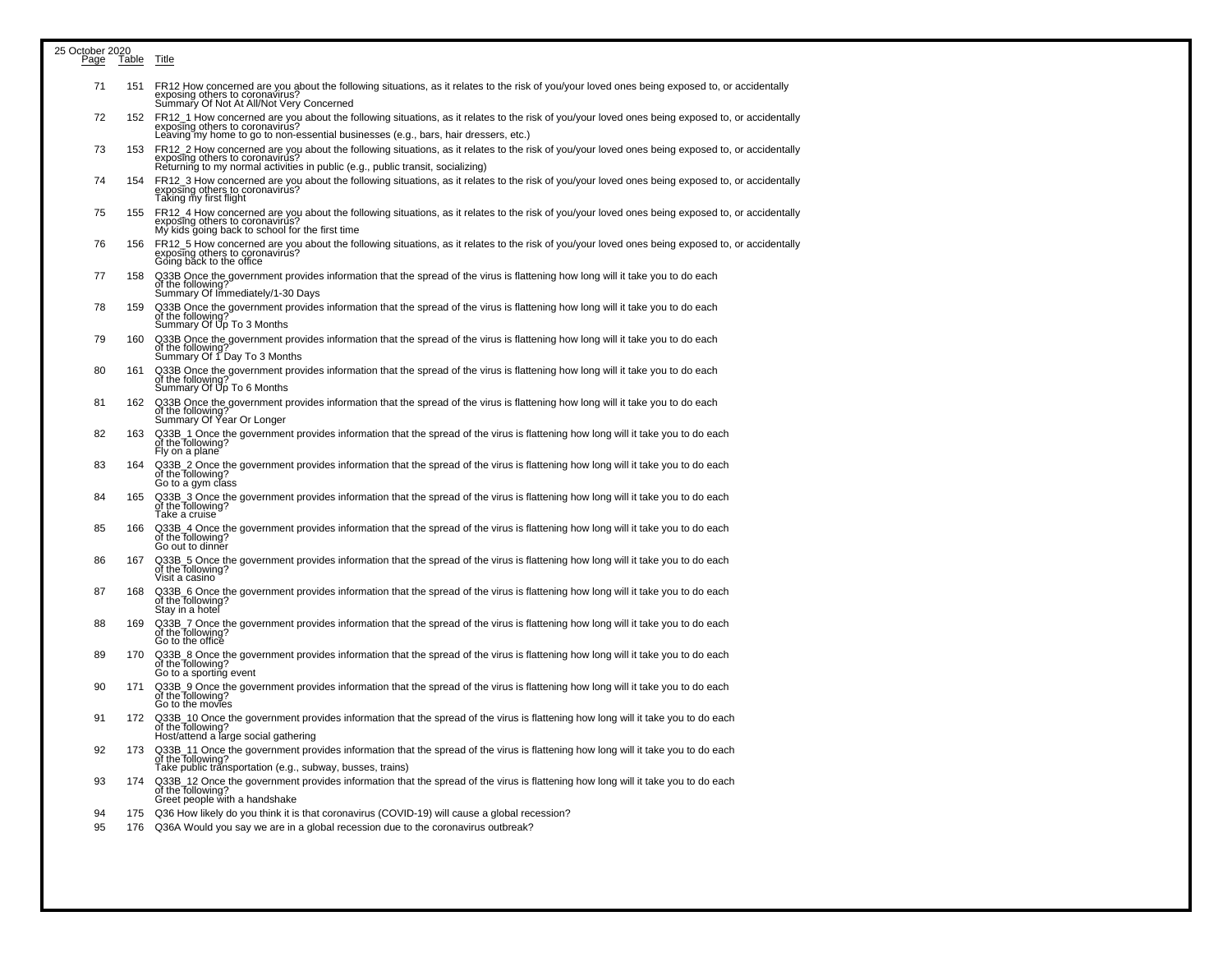| 25 October 2020 |             |                                                                                                                                                                                                                      |
|-----------------|-------------|----------------------------------------------------------------------------------------------------------------------------------------------------------------------------------------------------------------------|
| Page            | Table Title |                                                                                                                                                                                                                      |
| 96              | 177         | LI01 Which do you think will have a bigger effect on the life of you and your family?                                                                                                                                |
| 97              | 178         | LI02 Once the pandemic is over and things return to normal, do you think each of the following areas of your life will be<br>very different, somewhat different or mostly the same?<br>Summary Of Mostly The Same    |
| 98              | 179         | LI02 Once the pandemic is over and things return to normal, do you think each of the following areas of your life will be<br>very different, somewhat different or mostly the same?<br>Summary Of Somewhat Different |
| 99              |             | 180 LI02 Once the pandemic is over and things return to normal, do you think each of the following areas of your life will be<br>very different, somewhat different or mostly the same?<br>Summary Of Very Different |
| 100             | 181         | LI02_1 Once the pandemic is over and things return to normal, do you think each of the following areas of your life will be<br>very different, somewhat different or mostly the same?<br>Shópping habits             |
| 101             | 182         | LI02_2 Once the pandemic is over and things return to normal, do you think each of the following areas of your life will be<br>very different, somewhat different or mostly the same?<br>Eating habits               |
| 102             | 183         | LI02 3 Once the pandemic is over and things return to normal, do you think each of the following areas of your life will be<br>very different, somewhat different or mostly the same?<br>Social activity             |
| 103             | 184         | LI02 4 Once the pandemic is over and things return to normal, do you think each of the following areas of your life will be<br>very different, somewhat different or mostly the same?<br>Travel/vacation             |
| 104             | 185         | LI02_5 Once the pandemic is over and things return to normal, do you think each of the following areas of your life will be<br>very different, somewhat different or mostly the same?<br>Work life                   |
| 105             | 186         | LI02_6 Once the pandemic is over and things return to normal, do you think each of the following areas of your life will be<br>very different, somewhat different or mostly the same?<br>Family life                 |
| 106             | 187         | LI02 7 Once the pandemic is over and things return to normal, do you think each of the following areas of your life will be<br>very different, somewhat different or mostly the same?<br>Personal hygiene            |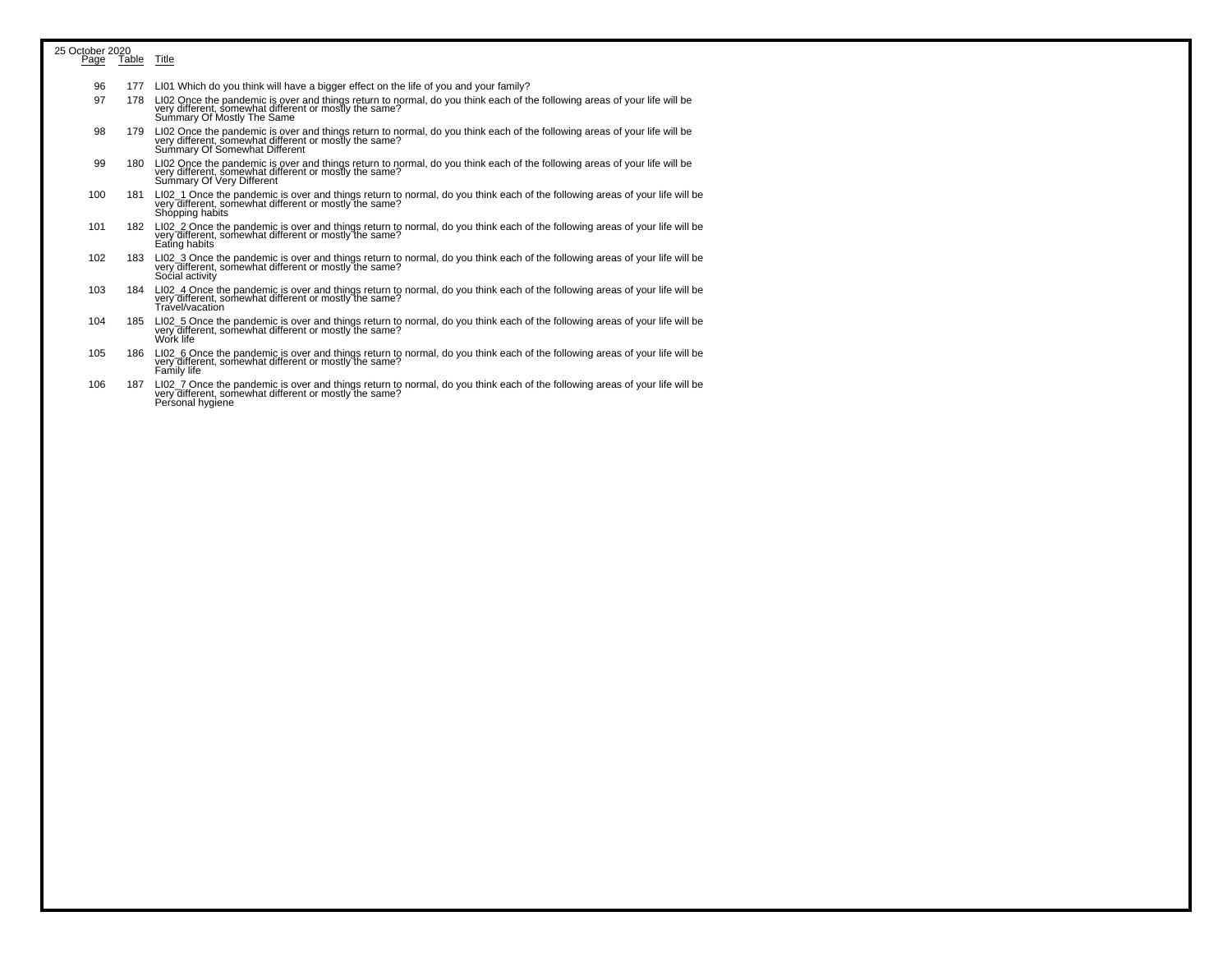#### **25 Oct 2020GA01 If you are searching for information online, which of the following search engines would be your first choice?Table 1 Table 1**

**Base: All Respondents**

|                                                                                                     |                     |                                          |                                  |                                  |                                |                                  |                             |                             |                          |                                      | Waves                            |                  |                                                     |                                |                                         |                             |                                  |                                  |                              |         |                                                    |
|-----------------------------------------------------------------------------------------------------|---------------------|------------------------------------------|----------------------------------|----------------------------------|--------------------------------|----------------------------------|-----------------------------|-----------------------------|--------------------------|--------------------------------------|----------------------------------|------------------|-----------------------------------------------------|--------------------------------|-----------------------------------------|-----------------------------|----------------------------------|----------------------------------|------------------------------|---------|----------------------------------------------------|
|                                                                                                     | $\frac{(6/6)}{6/8}$ | Wave 15 Wave 16<br>$\frac{(6/13)}{6/15}$ | Wave 17<br>$\frac{(6/18)}{6/20}$ | Wave 18<br>$\frac{(6/26)}{6/29}$ | Wave 19<br>$\frac{(7/2)}{7/4}$ | Wave 20<br>$\frac{(7/10)}{7/12}$ | Wave 21<br>(7/17 -<br>7/19) | Wave 22<br>(7/24 -<br>7/26) | Wave 23<br>(7/31<br>8/2) | Wave 24<br>$\frac{(8/7 - 8)}{(8/9)}$ | Wave 25<br>$\frac{(8/14)}{8/16}$ |                  | Wave 26 Wave 27<br>(8/21 - (8/28 -<br>8/23) - 8/30) | Wave 28<br>$\frac{(9/3)}{9/5}$ | Wave 29<br>$\frac{(9/10 - 9/12)}{9/12}$ | Wave 30<br>(9/17 -<br>9/19) | Wave 31<br>$\frac{(9/24)}{9/26}$ | Wave 32<br>$\frac{(10/1)}{10/3}$ | Wave 33<br>(10/8 -<br>10/10) |         | Wave 34 Wave 35<br>(10/15 - (10/22 - 10/17) 10/24) |
|                                                                                                     | (A)                 | (B)                                      | (C)                              | (D)                              | (E)                            | (F)                              | (G)                         | (H)                         | $($ $\Gamma$             | (J)                                  | (K)                              | (L)              | (M)                                                 | (N)                            | (O)                                     | (P)                         | (Q)                              | (R)                              | (S)                          | (T)     | (U)                                                |
| <b>Unweighted Base</b><br>Weighted Base                                                             | J.                  | $\star\star$                             | $\cdot$                          | $\bullet\,\bullet$               | $\ddot{\phantom{1}}$           | $^{\tiny{**}}$                   | $\bullet\,\bullet$          | $\bullet\bullet$            | $\bullet\,\bullet$       | $\rightarrow$                        | $^{\tiny{**}}$                   | $\bullet\bullet$ | $\bullet\,\bullet$                                  | $\ddot{\phantom{1}}$           | $\ddot{\phantom{1}}$                    | $\bullet\bullet$            |                                  | $\bullet\,\bullet$               | $\cdot$                      | $\cdot$ | 2050<br>2050                                       |
| Google                                                                                              |                     |                                          |                                  |                                  |                                |                                  |                             |                             |                          |                                      |                                  |                  |                                                     |                                |                                         |                             |                                  |                                  |                              |         | 1643<br>80%                                        |
| Bing                                                                                                |                     |                                          |                                  |                                  |                                |                                  |                             |                             |                          |                                      |                                  |                  |                                                     |                                |                                         |                             |                                  |                                  |                              | ٠       | $^{118}_{6\%}$                                     |
| Yahoo                                                                                               |                     |                                          |                                  |                                  |                                |                                  |                             |                             |                          |                                      |                                  |                  |                                                     |                                |                                         |                             |                                  |                                  |                              | ٠       | $^{116}_{6\%}$                                     |
| DuckDuckGo                                                                                          |                     |                                          |                                  |                                  |                                |                                  |                             |                             |                          |                                      |                                  |                  |                                                     |                                |                                         |                             |                                  |                                  |                              |         | $^{72}_{4\%}$                                      |
| Aol.com                                                                                             |                     |                                          |                                  |                                  |                                |                                  |                             |                             |                          |                                      |                                  |                  |                                                     |                                |                                         |                             |                                  |                                  |                              | $\sim$  | $^{22}_{1\%}$                                      |
| Ask.com                                                                                             |                     |                                          |                                  |                                  |                                |                                  |                             |                             |                          |                                      |                                  |                  |                                                     |                                |                                         |                             |                                  |                                  |                              | ٠       | $^{17}_{1\%}$                                      |
| Baidu                                                                                               |                     |                                          |                                  |                                  |                                |                                  |                             |                             |                          |                                      |                                  |                  |                                                     |                                |                                         |                             |                                  |                                  |                              |         | ê.                                                 |
| Something else                                                                                      |                     |                                          |                                  |                                  |                                |                                  |                             |                             |                          |                                      |                                  |                  |                                                     |                                |                                         |                             |                                  |                                  |                              |         | $^{54}_{3\%}$                                      |
| Sigma                                                                                               |                     |                                          |                                  |                                  |                                |                                  |                             |                             |                          |                                      |                                  |                  |                                                     |                                |                                         |                             |                                  |                                  | $\overline{\phantom{a}}$     | ٠<br>٠  | 2050<br>100%                                       |
| Proportions/Means: Columns Tested (5%, 10% risk level) - A/R/C/D/F/F/C/H/J/J/K/L/M/N/Q/P/Q/R/S/T/LL |                     |                                          |                                  |                                  |                                |                                  |                             |                             |                          |                                      |                                  |                  |                                                     |                                |                                         |                             |                                  |                                  |                              |         |                                                    |

Proportions/Means: Columns Tested (5%, 10% risk level) - A/B/C/D/E/F/G/H/I/J/K/L/M/N/O/P/Q/R/S/T/U<br>Overlap formulae used. \*\* very small base (under 30) ineligible for sig testing

**Page 1**25 Oct 2020<br>Table 1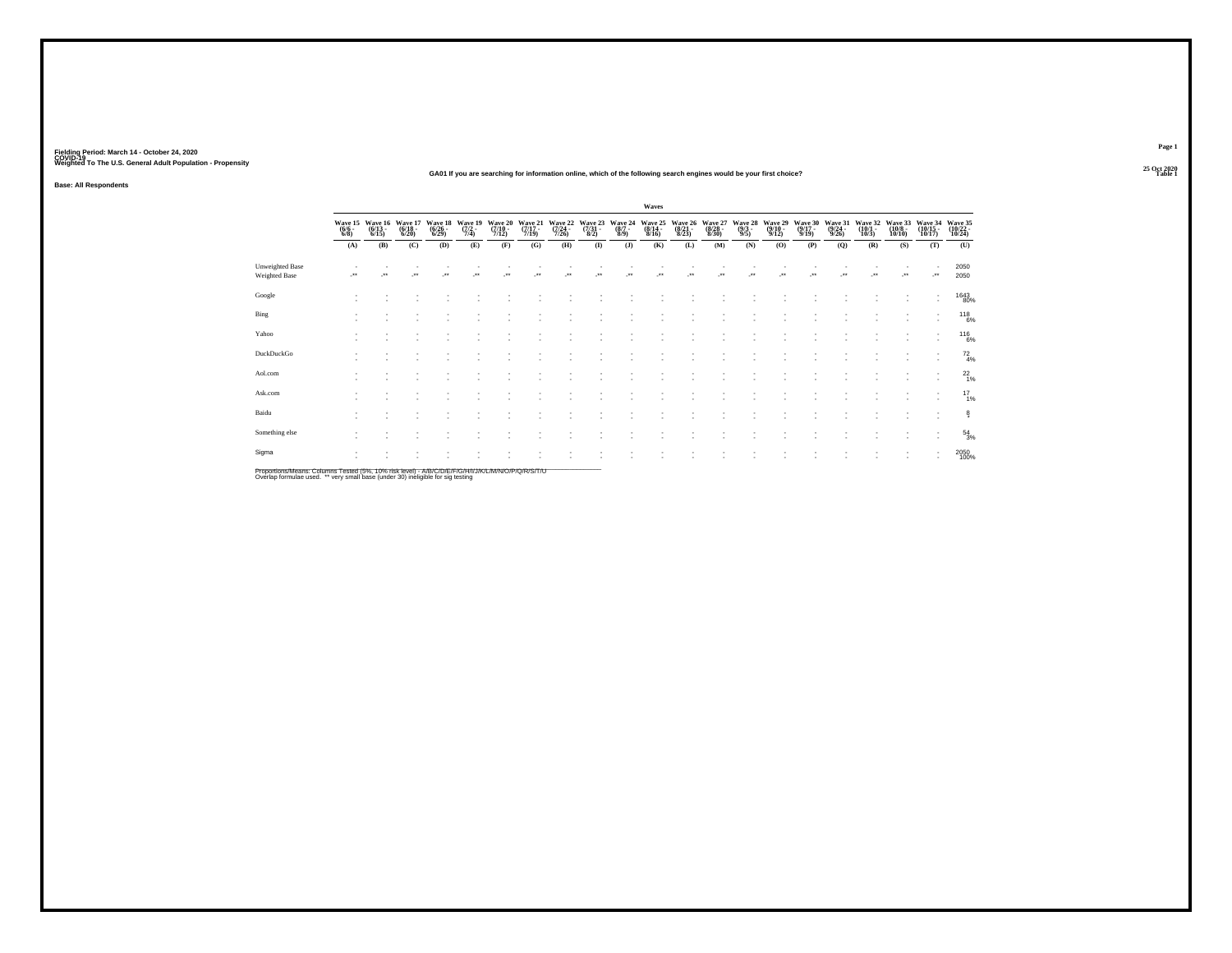#### **25 Oct 2020GA02 How favorable or unfavorable do you find each of the following CEOs? Table 2 Summary Of Very/Somewhat Favorable**

**Base: All Respondents**

|                                         |                                  |                                 |                                  |                                 |                                |                              |                                  |                                  |                                |                                      | Waves                                |                                 |                                  |                                |                                         |                                  |                                  |                                 |                                                      |                                   |                                   |
|-----------------------------------------|----------------------------------|---------------------------------|----------------------------------|---------------------------------|--------------------------------|------------------------------|----------------------------------|----------------------------------|--------------------------------|--------------------------------------|--------------------------------------|---------------------------------|----------------------------------|--------------------------------|-----------------------------------------|----------------------------------|----------------------------------|---------------------------------|------------------------------------------------------|-----------------------------------|-----------------------------------|
|                                         | Wave 15<br>$\binom{6}{6}$ - 6/8) | Wave 16<br>$\binom{6/13}{6/15}$ | Wave 17<br>$\frac{(6/18)}{6/20}$ | Wave 18<br>$\binom{6/26}{6/29}$ | Wave 19<br>$\frac{(7/2)}{7/4}$ | Wave 20<br>$(7/10 -$<br>7/12 | Wave 21<br>$\frac{(7/17)}{7/19}$ | Wave 22<br>$\frac{(7/24)}{7/26}$ | Wave 23<br>$\binom{7/31}{8/2}$ | Wave 24<br>$\frac{(8/7 - 8)}{(9/9)}$ | Wave 25<br>$\frac{(8/14 - 8)}{8/16}$ | Wave 26<br>$\binom{8/21}{8/23}$ | Wave 27<br>$\frac{(8/28)}{8/30}$ | Wave 28<br>$\frac{(9/3)}{9/5}$ | Wave 29<br>$\frac{(9/10 - 9/12)}{9/12}$ | Wave 30<br>$\frac{(9/17)}{9/19}$ | Wave 31<br>$\frac{(9/24)}{9/26}$ | Wave 32<br>$\binom{10/1}{10/3}$ | Wave 33<br>$\binom{10/8 - 10}{10/10}$                | Wave 34<br>$\binom{10/15}{10/17}$ | Wave 35<br>$\binom{10/22}{10/24}$ |
|                                         | (A)                              | (B)                             | (C)                              | (D)                             | (E)                            | (F)                          | (G)                              | (H)                              | $($ $\Gamma$                   | $($ $\bf{J}$                         | (K)                                  | (L)                             | (M)                              | (N)                            | (0)                                     | (P)                              | (Q)                              | (R)                             | (S)                                                  | (T)                               | (U)                               |
| Unweighted Base<br><b>Weighted Base</b> | $\cdot$                          | $\ddot{\phantom{1}}$            | $\ddot{\phantom{1}}$             | $\bullet\bullet$                | $\bullet\bullet$               | $\ddot{\phantom{0}}$         | $\ddot{\phantom{1}}$             | $\ddot{\phantom{1}}$             | $\ddot{\phantom{0}}$           | $\ddot{\phantom{1}}$                 | $\cdot$                              | $\bullet\bullet$                | $\cdot$                          | $\bullet\bullet$               | $\bullet\bullet$                        | $\ddot{\phantom{1}}$             | $\ddot{\phantom{1}}$             | $\cdot$                         | $\bullet\,\bullet$                                   | $\mathcal{C}^{\bullet}$           | 2050<br>2050                      |
| Jeff Bezos, CEO of<br>Amazon            |                                  |                                 |                                  |                                 |                                |                              |                                  |                                  |                                |                                      |                                      |                                 |                                  |                                |                                         |                                  |                                  |                                 |                                                      |                                   | 1098<br>54%                       |
| Tim Cook, CEO of Apple                  | $\sim$                           |                                 |                                  |                                 |                                |                              |                                  |                                  |                                |                                      |                                      |                                 |                                  |                                |                                         |                                  |                                  |                                 | $\sim$                                               | ٠<br>$\overline{\phantom{a}}$     | 1008<br>49%                       |
| Sundar Pichai, CEO of<br>Google         |                                  |                                 |                                  |                                 |                                |                              |                                  |                                  |                                |                                      |                                      |                                 |                                  |                                |                                         |                                  |                                  |                                 | $\overline{\phantom{a}}$<br>$\overline{\phantom{a}}$ |                                   | 889<br>43%                        |
| Satya Nadella, CEO of<br>Microsoft      |                                  |                                 |                                  |                                 |                                |                              |                                  |                                  |                                |                                      |                                      |                                 |                                  |                                |                                         |                                  |                                  |                                 |                                                      |                                   | 888<br>43%                        |
| Mark Zuckerberg, CEO of<br>Facebook     | $\sim$                           |                                 |                                  |                                 |                                |                              |                                  |                                  |                                |                                      |                                      |                                 |                                  |                                |                                         |                                  |                                  |                                 | $\overline{\phantom{a}}$<br>$\overline{\phantom{a}}$ |                                   | 875<br>43%                        |
| Jack Dorsey, CEO of<br>Twitter          |                                  |                                 |                                  |                                 |                                |                              |                                  |                                  |                                |                                      |                                      |                                 |                                  |                                |                                         |                                  |                                  |                                 | $\sim$                                               | ٠<br>$\sim$                       | <sup>729</sup> <sub>36%</sub>     |
|                                         |                                  |                                 |                                  |                                 |                                |                              |                                  |                                  |                                |                                      |                                      |                                 |                                  |                                |                                         |                                  |                                  |                                 |                                                      |                                   |                                   |

Proportions/Means: Columns Tested (5%, 10% risk level) - A/B/C/D/E/F/G/H/I/J/K/L/M/N/O/P/Q/R/S/T/U<br>Overlap formulae used. \*\* very small base (under 30) ineligible for sig testing

**Page 225 Oct 2020<br>Table 2**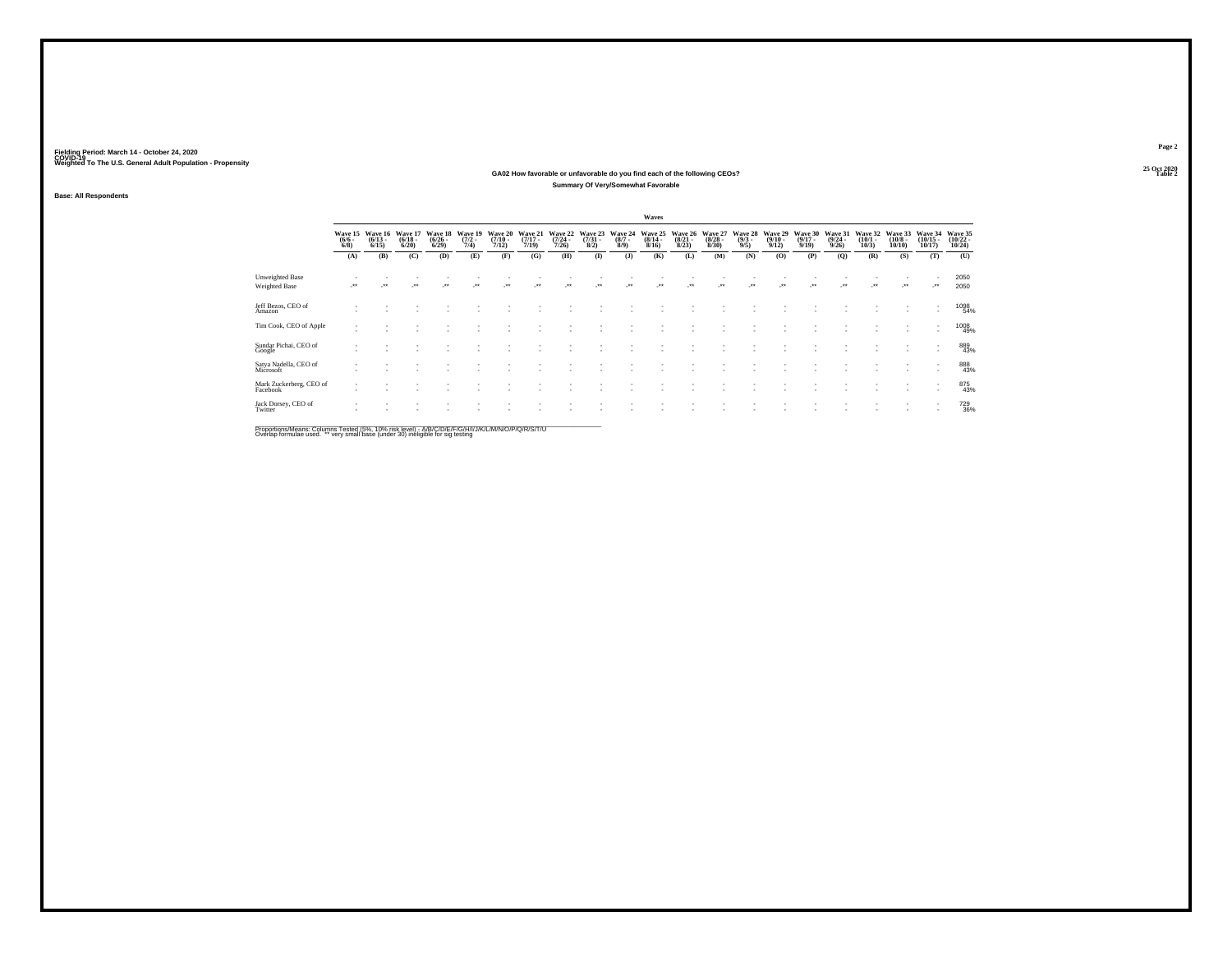#### **25 Oct 2020GA02 How favorable or unfavorable do you find each of the following CEOs? Table 3 Summary Of Very/Somewhat Unfavorable**

**Base: All Respondents**

|                                         |                               |                                 |                                  |                                 |                                |                                      |                                  |                                         |                                |                                      | Waves                            |                                  |                                        |                               |                                         |                                         |                                  |                                 |                                       |                                   |                                   |
|-----------------------------------------|-------------------------------|---------------------------------|----------------------------------|---------------------------------|--------------------------------|--------------------------------------|----------------------------------|-----------------------------------------|--------------------------------|--------------------------------------|----------------------------------|----------------------------------|----------------------------------------|-------------------------------|-----------------------------------------|-----------------------------------------|----------------------------------|---------------------------------|---------------------------------------|-----------------------------------|-----------------------------------|
|                                         | Wave 15<br>$\binom{6/6}{6/8}$ | Wave 16<br>$\binom{6/13}{6/15}$ | Wave 17<br>$\frac{(6/18)}{6/20}$ | Wave 18<br>$\binom{6/26}{6/29}$ | Wave 19<br>$\frac{(7/2)}{7/4}$ | Wave 20<br>$\frac{(7/10 - 7)}{7/12}$ | Wave 21<br>$\frac{(7/17)}{7/19}$ | Wave 22<br>$\frac{(7/24 - 7/24)}{7/26}$ | Wave 23<br>$\binom{7/31}{8/2}$ | Wave 24<br>$\frac{(8/7 - 8)}{(8/9)}$ | Wave 25<br>$\frac{(8/14)}{8/16}$ | Wave 26<br>$\frac{(8/21)}{8/23}$ | Wave 27<br>$\frac{(8/28 - 8)}{(8/30)}$ | Wave 28<br>$\binom{9/3}{9/5}$ | Wave 29<br>$\frac{(9/10 - 9/12)}{9/12}$ | Wave 30<br>$\frac{(9/17 - 9/19)}{9/19}$ | Wave 31<br>$\frac{(9/24)}{9/26}$ | Wave 32<br>$\binom{10/1}{10/3}$ | Wave 33<br>$\binom{10/8 - 10}{10/10}$ | Wave 34<br>$\binom{10/15}{10/17}$ | Wave 35<br>$\binom{10/22}{10/24}$ |
|                                         | (A)                           | (B)                             | (C)                              | (D)                             | (E)                            | (F)                                  | (G)                              | (H)                                     | $\bf{I}$                       | (J)                                  | (K)                              | (L)                              | (M)                                    | (N)                           | (0)                                     | (P)                                     | (Q)                              | (R)                             | (S)                                   | (T)                               | (U)                               |
| <b>Unweighted Base</b><br>Weighted Base | $^{\tiny{++}}$                | $\bullet\bullet$                | $\bullet\,\bullet$               | $\bullet\bullet$                | $\ddot{\phantom{1}}$           | $\ddot{\phantom{0}}$                 |                                  | $\bullet\,\bullet$                      | -                              | $\bullet\bullet$                     | -                                | 44                               | $^{\tiny{**}}$                         | $\bullet\bullet$              | $\ddot{\phantom{0}}$                    | $^{+}$                                  | -                                | $\ddot{\phantom{1}}$            | $\bullet\,\bullet$                    | $\mathcal{L}^{\bullet\bullet}$    | 2050<br>2050                      |
| Mark Zuckerberg, CEO of<br>Facebook     |                               |                                 |                                  |                                 |                                |                                      |                                  |                                         |                                |                                      |                                  |                                  |                                        |                               |                                         |                                         |                                  |                                 |                                       | ٠                                 | 796<br>39%                        |
| Jack Dorsey, CEO of<br>Twitter          |                               |                                 |                                  |                                 |                                |                                      |                                  |                                         |                                |                                      |                                  |                                  |                                        |                               |                                         |                                         |                                  |                                 |                                       | ٠<br>$\overline{\phantom{a}}$     | 480<br>23%                        |
| Jeff Bezos, CEO of<br>Amazon            |                               |                                 |                                  |                                 |                                |                                      |                                  |                                         |                                |                                      |                                  |                                  |                                        |                               |                                         |                                         |                                  |                                 |                                       | ٠<br>٠                            | 472<br>23%                        |
| Tim Cook, CEO of Apple                  |                               |                                 |                                  |                                 |                                |                                      |                                  |                                         |                                |                                      |                                  |                                  |                                        |                               |                                         |                                         |                                  |                                 |                                       |                                   | 364<br>18%                        |
| Sundar Pichai, CEO of<br>Google         |                               |                                 |                                  |                                 |                                |                                      |                                  |                                         |                                |                                      |                                  |                                  |                                        |                               |                                         |                                         |                                  |                                 |                                       |                                   | 359                               |
| Satya Nadella, CEO of<br>Microsoft      |                               |                                 |                                  |                                 |                                |                                      |                                  |                                         |                                |                                      |                                  |                                  |                                        |                               |                                         |                                         |                                  |                                 |                                       | $\mathbf{r}$                      | 2774%                             |
|                                         |                               |                                 |                                  |                                 |                                |                                      |                                  |                                         |                                |                                      |                                  |                                  |                                        |                               |                                         |                                         |                                  |                                 |                                       |                                   |                                   |

Proportions/Means: Columns Tested (5%, 10% risk level) - A/B/C/D/E/F/G/H/I/J/K/L/M/N/O/P/Q/R/S/T/U<br>Overlap formulae used. \*\* very small base (under 30) ineligible for sig testing

**Page 3**25 Oct 2020<br>Table 3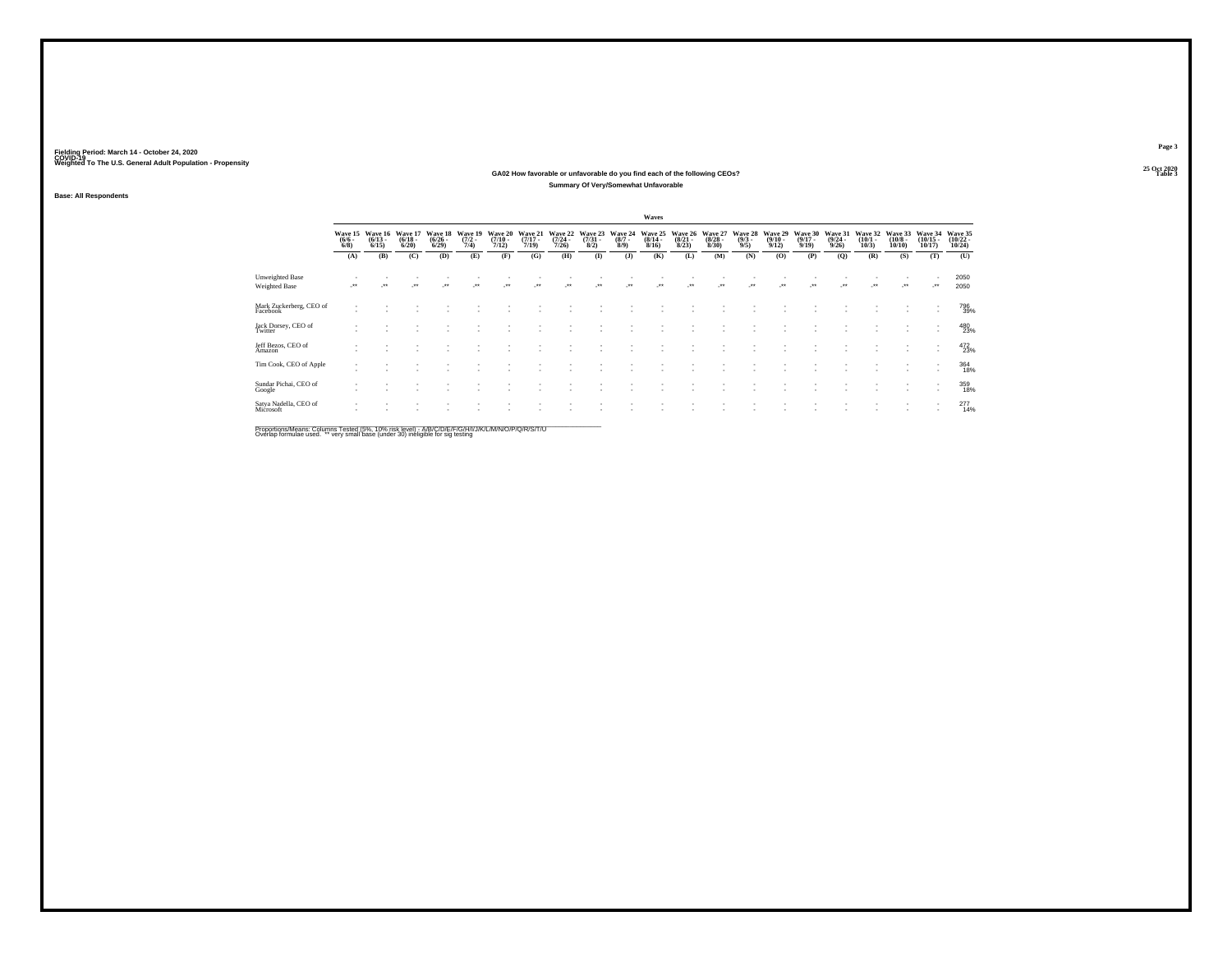#### **25 Oct 2020GA02\_1 How favorable or unfavorable do you find each of the following CEOs? Table 4 Sundar Pichai, CEO of Google**

**Base: All Respondents**

|                                         |                      |                                         |                                  |                                 |                     |                                              |                                  |                           |                                        |                               | Waves                            |                                  |                                  |                               |                                         |                                         |                                         |                                 |                                       |                                    |                                           |
|-----------------------------------------|----------------------|-----------------------------------------|----------------------------------|---------------------------------|---------------------|----------------------------------------------|----------------------------------|---------------------------|----------------------------------------|-------------------------------|----------------------------------|----------------------------------|----------------------------------|-------------------------------|-----------------------------------------|-----------------------------------------|-----------------------------------------|---------------------------------|---------------------------------------|------------------------------------|-------------------------------------------|
|                                         | $\frac{(6/6)}{6/8}$  | Wave 15 Wave 16<br>$\binom{6/13}{6/15}$ | Wave 17<br>$\frac{(6/18)}{6/20}$ | Wave 18<br>$\binom{6/26}{6/29}$ | $\frac{(7/2)}{7/4}$ | Wave 19 Wave 20<br>$\frac{(7/10 - 7)}{7/12}$ | Wave 21<br>$\frac{(7/17)}{7/19}$ | $\frac{(7/24 - 7)}{7/26}$ | Wave 22 Wave 23<br>$\binom{7/31}{8/2}$ | Wave 24<br>$\binom{8/7}{8/9}$ | Wave 25<br>$\frac{(8/14)}{8/16}$ | Wave 26<br>$\frac{(8/21)}{8/23}$ | Wave 27<br>$\frac{(8/28)}{8/30}$ | Wave 28<br>$\binom{9/3}{9/5}$ | Wave 29<br>$\frac{(9/10 - 9/12)}{9/12}$ | Wave 30<br>$\frac{(9/17 - 9/19)}{9/19}$ | Wave 31<br>$\frac{(9/24 - 9/26)}{9/26}$ | Wave 32<br>$\binom{10/1}{10/3}$ | Wave 33<br>$\binom{10/8 - 10}{10/10}$ | Wave 34<br>$\frac{(10/15)}{10/17}$ | Wave 35<br>$\frac{(10/22 - 10)}{(10/24)}$ |
|                                         | (A)                  | (B)                                     | (C)                              | (D)                             | (E)                 | (F)                                          | (G)                              | (H)                       | $($ $\Gamma$                           | (1)                           | (K)                              | (L)                              | (M)                              | (N)                           | (0)                                     | (P)                                     | (Q)                                     | (R)                             | (S)                                   | (T)                                | (U)                                       |
| Unweighted Base<br><b>Weighted Base</b> | $\ddot{\phantom{1}}$ |                                         | $\bullet\,\bullet$               |                                 |                     |                                              |                                  |                           |                                        |                               |                                  |                                  |                                  |                               |                                         |                                         |                                         |                                 | $\ddot{\phantom{1}}$                  |                                    | 2050<br>2050                              |
| Very/Somewhat Favorable<br>(Net)        |                      |                                         |                                  |                                 |                     |                                              |                                  |                           |                                        |                               |                                  |                                  |                                  |                               |                                         |                                         |                                         |                                 |                                       |                                    | 889<br>43%                                |
| Very favorable                          |                      |                                         |                                  |                                 |                     |                                              |                                  |                           |                                        |                               |                                  |                                  |                                  |                               |                                         |                                         |                                         |                                 |                                       | $\sim$                             | 490<br>24%                                |
| Somewhat favorable                      |                      |                                         |                                  |                                 |                     |                                              |                                  |                           |                                        |                               |                                  | ×.                               |                                  |                               |                                         |                                         |                                         |                                 |                                       | $\sim$                             | 399<br>19%                                |
| Very/Somewhat<br>Unfavorable (Net)      |                      |                                         |                                  |                                 |                     |                                              |                                  |                           |                                        |                               |                                  |                                  |                                  |                               |                                         |                                         |                                         |                                 |                                       |                                    | 359<br>18%                                |
| Somewhat unfavorable                    |                      |                                         |                                  |                                 |                     |                                              |                                  |                           |                                        |                               |                                  |                                  |                                  |                               |                                         |                                         |                                         |                                 |                                       |                                    | 1648%                                     |
| Very unfavorable                        |                      |                                         |                                  |                                 |                     |                                              |                                  |                           |                                        |                               |                                  |                                  |                                  |                               |                                         |                                         |                                         |                                 |                                       |                                    | 195<br>10%                                |
| Heard of but have no<br>opinion of them |                      |                                         |                                  |                                 |                     |                                              |                                  |                           |                                        |                               |                                  |                                  |                                  |                               |                                         |                                         |                                         |                                 |                                       | $\mathbf{r}$                       | $^{272}_{13%}$                            |
| Never heard of this person              |                      |                                         |                                  |                                 |                     |                                              |                                  |                           |                                        |                               |                                  |                                  |                                  |                               |                                         |                                         |                                         |                                 |                                       |                                    | 531<br>26%                                |
| Sigma                                   |                      |                                         |                                  |                                 |                     |                                              |                                  |                           |                                        |                               |                                  |                                  |                                  |                               |                                         |                                         |                                         |                                 |                                       |                                    | 2050<br>100%                              |
|                                         |                      |                                         |                                  |                                 |                     |                                              |                                  |                           |                                        |                               |                                  |                                  |                                  |                               |                                         |                                         |                                         |                                 |                                       |                                    |                                           |

Proportions/Means: Columns Tested (5%, 10% risk level) - A/B/C/D/E/F/G/H/I/J/K/L/M/N/O/P/Q/R/S/T/U<br>Overlap formulae used. \*\* very small base (under 30) ineligible for sig testing

**Page 4**25 Oct 2020<br>Table 4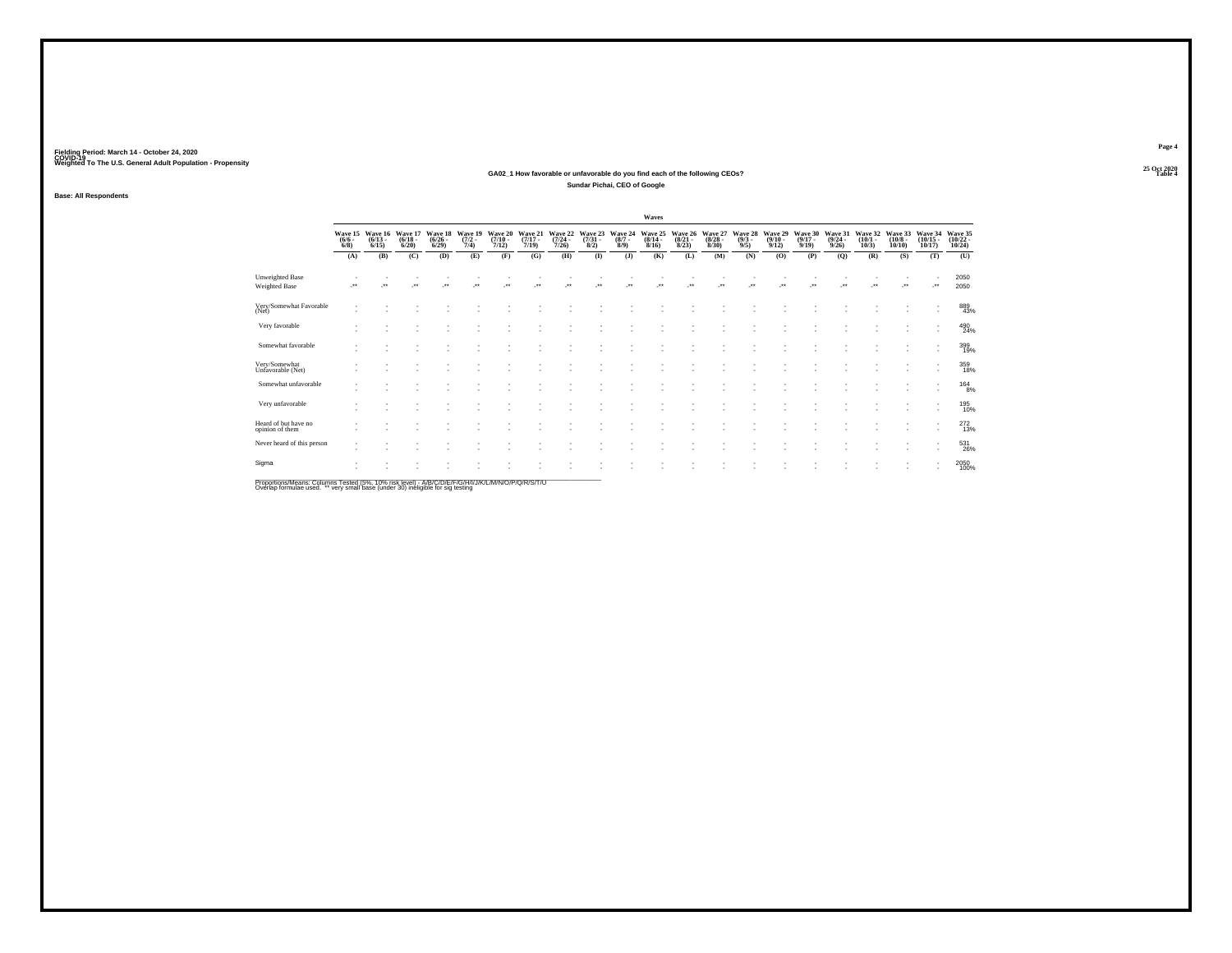#### **25 Oct 2020GA02\_2 How favorable or unfavorable do you find each of the following CEOs? Table 5 Mark Zuckerberg, CEO of Facebook**

**Base: All Respondents**

|                                                |                                |                                 |                                  |                                 |                                |                                      |                                  |                                         |                                |                               | Waves                                   |                                 |                                  |                               |                                         |                                  |                                  |                                 |                                       |                                   |                                    |
|------------------------------------------------|--------------------------------|---------------------------------|----------------------------------|---------------------------------|--------------------------------|--------------------------------------|----------------------------------|-----------------------------------------|--------------------------------|-------------------------------|-----------------------------------------|---------------------------------|----------------------------------|-------------------------------|-----------------------------------------|----------------------------------|----------------------------------|---------------------------------|---------------------------------------|-----------------------------------|------------------------------------|
|                                                | Wave 15<br>$\frac{(6/6)}{6/8}$ | Wave 16<br>$\binom{6/13}{6/15}$ | Wave 17<br>$\frac{(6/18)}{6/20}$ | Wave 18<br>$\binom{6/26}{6/29}$ | Wave 19<br>$\frac{(7/2)}{7/4}$ | Wave 20<br>$\frac{(7/10 - 7)}{7/12}$ | Wave 21<br>$\frac{(7/17)}{7/19}$ | Wave 22<br>$\frac{(7/24 - 7/26)}{7/26}$ | Wave 23<br>$\binom{7/31}{8/2}$ | Wave 24<br>$\binom{8/7}{8/9}$ | Wave 25<br>$\frac{(8/14 - 8/16)}{8/16}$ | Wave 26<br>$\binom{8/21}{8/23}$ | Wave 27<br>$\frac{(8/28)}{8/30}$ | Wave 28<br>$\binom{9/3}{9/5}$ | Wave 29<br>$\frac{(9/10 - 9/12)}{9/12}$ | Wave 30<br>$\frac{(9/17)}{9/19}$ | Wave 31<br>$\frac{(9/24)}{9/26}$ | Wave 32<br>$\binom{10/1}{10/3}$ | Wave 33<br>$\binom{10/8 - 10}{10/10}$ | Wave 34<br>$\binom{10/15}{10/17}$ | Wave 35<br>$\frac{(10/22)}{10/24}$ |
|                                                | (A)                            | (B)                             | (C)                              | (D)                             | (E)                            | (F)                                  | (G)                              | (H)                                     | (1)                            | (J)                           | (K)                                     | (L)                             | (M)                              | (N)                           | (0)                                     | (P)                              | (Q)                              | (R)                             | (S)                                   | (T)                               | (U)                                |
| <b>Unweighted Base</b><br><b>Weighted Base</b> | $\bullet\,\bullet$             | $\ddot{\phantom{0}}$            | $\bullet\,\bullet$               | $\ddot{\phantom{0}}$            | $\ddot{\phantom{1}}$           | $\bullet\bullet$                     | -                                | $\bullet\bullet$                        | $\ddot{\phantom{0}}$           | $\bullet\bullet$              | 44                                      | ويعاد                           | $\ddot{\phantom{1}}$             | 44                            | $\ddot{\phantom{1}}$                    |                                  |                                  | $\ddot{\phantom{0}}$            | $\bullet\bullet$                      | $\cdot$                           | 2050<br>2050                       |
| Very/Somewhat Favorable<br>(Net)               |                                |                                 |                                  |                                 |                                |                                      |                                  |                                         |                                |                               |                                         |                                 |                                  |                               |                                         |                                  |                                  |                                 |                                       |                                   | 875<br>43%                         |
| Very favorable                                 |                                |                                 |                                  |                                 |                                |                                      |                                  |                                         |                                |                               |                                         |                                 |                                  |                               |                                         |                                  |                                  |                                 |                                       | $\mathbf{r}$                      | 470<br>23%                         |
| Somewhat favorable                             |                                |                                 |                                  |                                 |                                |                                      |                                  |                                         |                                |                               |                                         |                                 |                                  |                               |                                         |                                  |                                  |                                 |                                       | $\sim$                            | 405<br>20%                         |
| Very/Somewhat<br>Unfavorable (Net)             |                                |                                 |                                  |                                 |                                |                                      |                                  |                                         |                                |                               |                                         |                                 |                                  |                               |                                         |                                  |                                  |                                 |                                       |                                   | 796<br>39%                         |
| Somewhat unfavorable                           |                                |                                 |                                  |                                 |                                |                                      |                                  |                                         |                                |                               |                                         |                                 |                                  |                               |                                         |                                  |                                  |                                 |                                       |                                   | 343<br>17%                         |
| Very unfavorable                               |                                |                                 |                                  |                                 |                                |                                      |                                  |                                         |                                |                               |                                         |                                 |                                  |                               |                                         |                                  |                                  |                                 |                                       |                                   | 453<br>22%                         |
| Heard of but have no<br>opinion of them        |                                |                                 |                                  |                                 |                                |                                      |                                  |                                         |                                |                               |                                         |                                 |                                  |                               |                                         |                                  |                                  |                                 |                                       | $\mathbf{r}$                      | 319<br>16%                         |
| Never heard of this person                     | ٠                              |                                 |                                  |                                 |                                |                                      |                                  |                                         |                                |                               |                                         |                                 |                                  |                               |                                         |                                  |                                  |                                 |                                       | $\overline{\phantom{a}}$          | $^{60}_{3%}$                       |
| Sigma                                          |                                |                                 |                                  |                                 |                                |                                      |                                  |                                         |                                |                               |                                         |                                 |                                  |                               |                                         |                                  |                                  |                                 |                                       |                                   | 2050<br>100%                       |

Proportions/Means: Columns Tested (5%, 10% risk level) - A/B/C/D/E/F/G/H/I/J/K/L/M/N/O/P/Q/R/S/T/U<br>Overlap formulae used. \*\* very small base (under 30) ineligible for sig testing

**Page 5**25 Oct 2020<br>Table 5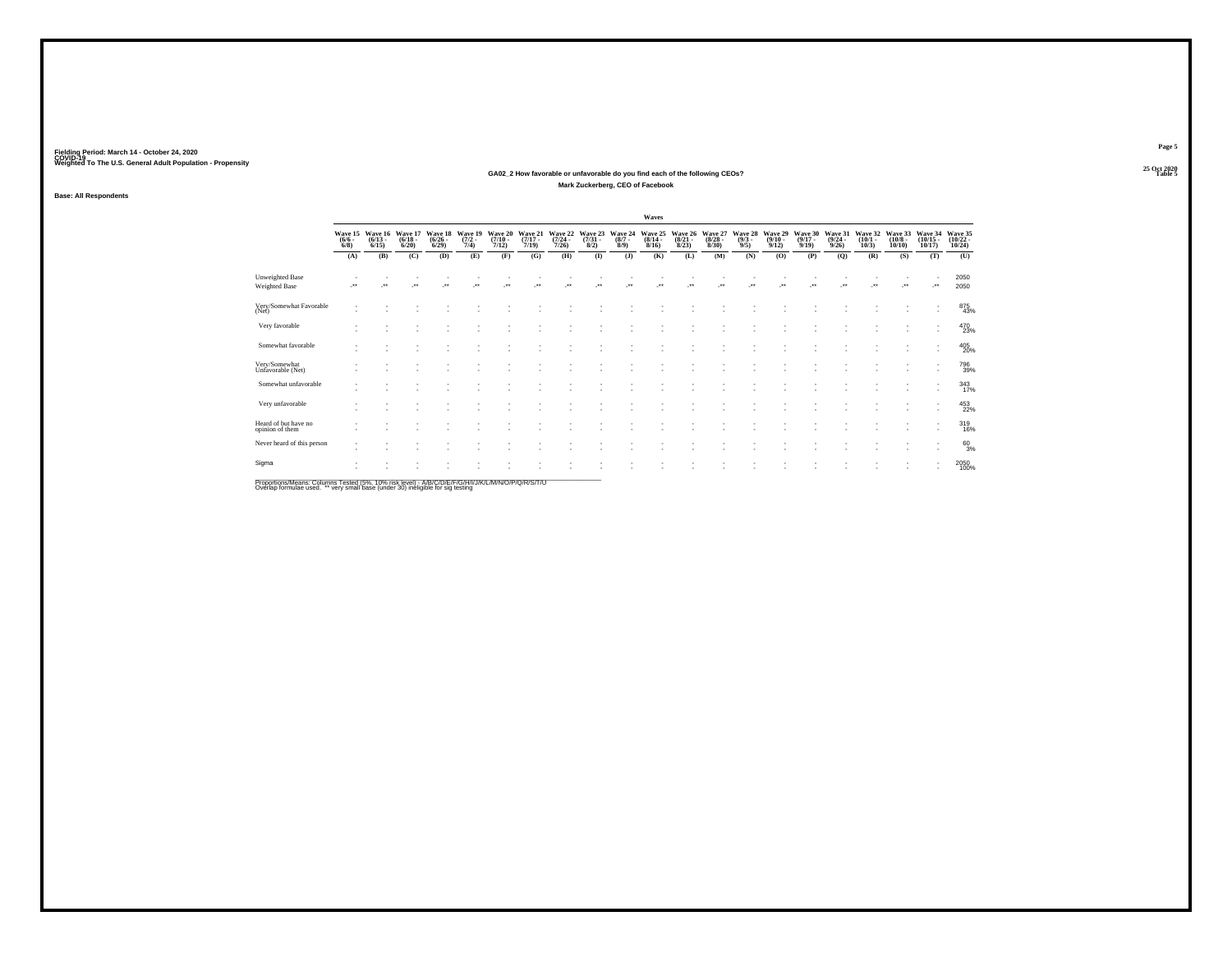#### **25 Oct 2020GA02\_3 How favorable or unfavorable do you find each of the following CEOs? Table 6 Jack Dorsey, CEO of Twitter**

**Base: All Respondents**

|                                                |                                |                                 |                                  |                                 |                                |                                  |                                  |                                         |                                |                               | Waves                                   |                                 |                                  |                               |                                         |                                  |                                         |                                 |                                       |                         |                                            |
|------------------------------------------------|--------------------------------|---------------------------------|----------------------------------|---------------------------------|--------------------------------|----------------------------------|----------------------------------|-----------------------------------------|--------------------------------|-------------------------------|-----------------------------------------|---------------------------------|----------------------------------|-------------------------------|-----------------------------------------|----------------------------------|-----------------------------------------|---------------------------------|---------------------------------------|-------------------------|--------------------------------------------|
|                                                | Wave 15<br>$\frac{(6/6)}{6/8}$ | Wave 16<br>$\binom{6/13}{6/15}$ | Wave 17<br>$\frac{(6/18)}{6/20}$ | Wave 18<br>$\binom{6/26}{6/29}$ | Wave 19<br>$\frac{(7/2)}{7/4}$ | Wave 20<br>$\frac{(7/10)}{7/12}$ | Wave 21<br>$\frac{(7/17)}{7/19}$ | Wave 22<br>$\frac{(7/24 - 7/26)}{7/26}$ | Wave 23<br>$\binom{7/31}{8/2}$ | Wave 24<br>$\binom{8/7}{8/9}$ | Wave 25<br>$\frac{(8/14 - 8/16)}{8/16}$ | Wave 26<br>$\binom{8/21}{8/23}$ | Wave 27<br>$\frac{(8/28)}{8/30}$ | Wave 28<br>$\binom{9/3}{9/5}$ | Wave 29<br>$\frac{(9/10 - 9/12)}{9/12}$ | Wave 30<br>$\frac{(9/17)}{9/19}$ | Wave 31<br>$\frac{(9/24 - 9/26)}{9/26}$ | Wave 32<br>$\binom{10/1}{10/3}$ | Wave 33<br>$\binom{10/8 - 10}{10/10}$ | $\frac{(10/15)}{10/17}$ | Wave 34 Wave 35<br>$\frac{(10/22)}{10/24}$ |
|                                                | (A)                            | (B)                             | (C)                              | (D)                             | (E)                            | (F)                              | (G)                              | (H)                                     | $\bf(I)$                       | (1)                           | (K)                                     | (L)                             | (M)                              | (N)                           | (0)                                     | (P)                              | (Q)                                     | (R)                             | (S)                                   | (T)                     | (U)                                        |
| <b>Unweighted Base</b><br><b>Weighted Base</b> | ÷                              | $\bullet\bullet$                | $\ddot{\phantom{1}}$             | $^{\tiny{+}}$                   | $\ddot{\phantom{0}}$           | $\ddot{\phantom{0}}$             |                                  |                                         |                                |                               |                                         | $\bullet\bullet$                | $\ddot{\phantom{1}}$             |                               |                                         |                                  |                                         | $\ddot{\phantom{0}}$            | $\cdot$                               | -**                     | 2050<br>2050                               |
| Very/Somewhat Favorable<br>(Net)               |                                |                                 |                                  |                                 |                                |                                  |                                  |                                         |                                |                               |                                         |                                 |                                  |                               |                                         |                                  |                                         |                                 |                                       |                         | 729<br>36%                                 |
| Very favorable                                 |                                |                                 |                                  |                                 |                                |                                  |                                  |                                         |                                |                               |                                         |                                 |                                  |                               |                                         |                                  |                                         |                                 |                                       | $\sim$                  | 356<br>17%                                 |
| Somewhat favorable                             |                                |                                 |                                  |                                 |                                |                                  |                                  |                                         |                                |                               |                                         |                                 |                                  |                               |                                         |                                  |                                         |                                 |                                       | $\sim$                  | $^{373}_{18\%}$                            |
| Very/Somewhat<br>Unfavorable (Net)             |                                |                                 |                                  |                                 |                                |                                  |                                  |                                         |                                |                               |                                         |                                 |                                  |                               |                                         |                                  |                                         |                                 |                                       |                         | 480<br>23%                                 |
| Somewhat unfavorable                           |                                |                                 |                                  |                                 |                                |                                  |                                  |                                         |                                |                               |                                         |                                 |                                  |                               |                                         |                                  |                                         |                                 |                                       |                         | 214<br>10%                                 |
| Very unfavorable                               |                                |                                 |                                  |                                 |                                |                                  |                                  |                                         |                                |                               |                                         |                                 |                                  |                               |                                         |                                  |                                         |                                 |                                       |                         | $^{266}_{13\%}$                            |
| Heard of but have no<br>opinion of them        |                                |                                 |                                  |                                 |                                |                                  |                                  |                                         |                                |                               |                                         |                                 |                                  |                               |                                         |                                  |                                         |                                 |                                       |                         | 343/17%                                    |
| Never heard of this person                     | ٠                              |                                 |                                  |                                 |                                |                                  |                                  |                                         |                                |                               |                                         |                                 |                                  |                               |                                         |                                  |                                         |                                 |                                       | $\sim$                  | 497<br>24%                                 |
| Sigma                                          |                                |                                 |                                  |                                 |                                |                                  |                                  |                                         |                                |                               |                                         |                                 |                                  |                               |                                         |                                  |                                         |                                 |                                       |                         | 2050<br>100%                               |
|                                                |                                |                                 |                                  |                                 |                                |                                  |                                  |                                         |                                |                               |                                         |                                 |                                  |                               |                                         |                                  |                                         |                                 |                                       |                         |                                            |

Proportions/Means: Columns Tested (5%, 10% risk level) - A/B/C/D/E/F/G/H/I/J/K/L/M/N/O/P/Q/R/S/T/U<br>Overlap formulae used. \*\* very small base (under 30) ineligible for sig testing

**Page 6**25 Oct 2020<br>Table 6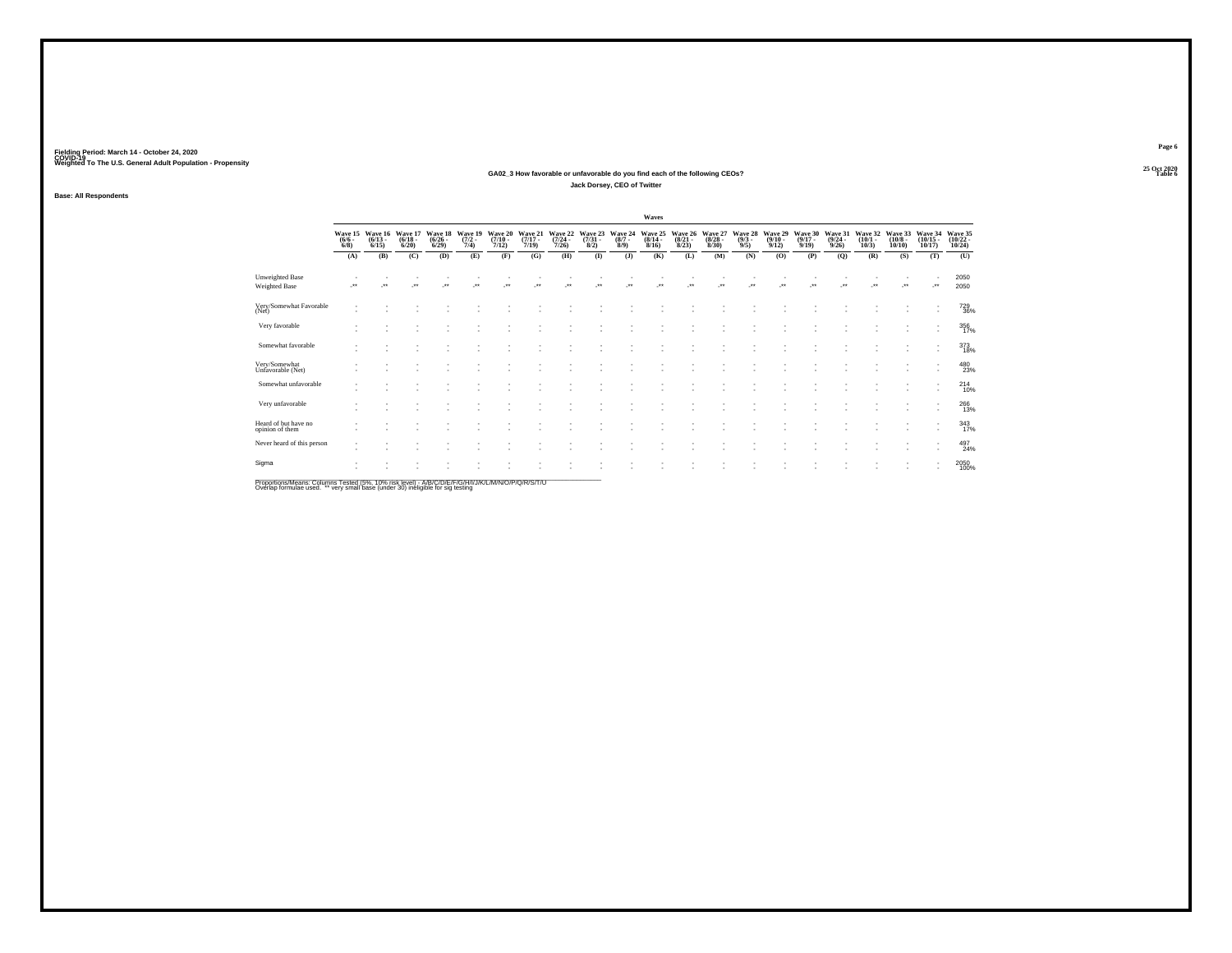#### **25 Oct 2020GA02\_4 How favorable or unfavorable do you find each of the following CEOs? Table 7 Jeff Bezos, CEO of Amazon**

**Base: All Respondents**

|                                         |                                    |                                 |                                  |                                 |                                |                                      |                                  |                                         |                                |                               | Waves                            |                                 |                                 |                               |                                         |                                  |                                         |                                 |                                       |                                    |                                    |
|-----------------------------------------|------------------------------------|---------------------------------|----------------------------------|---------------------------------|--------------------------------|--------------------------------------|----------------------------------|-----------------------------------------|--------------------------------|-------------------------------|----------------------------------|---------------------------------|---------------------------------|-------------------------------|-----------------------------------------|----------------------------------|-----------------------------------------|---------------------------------|---------------------------------------|------------------------------------|------------------------------------|
|                                         | Wave 15<br>$\frac{(6/6 - 6)}{6/8}$ | Wave 16<br>$\binom{6/13}{6/15}$ | Wave 17<br>$\frac{(6/18)}{6/20}$ | Wave 18<br>$\binom{6/26}{6/29}$ | Wave 19<br>$\frac{(7/2)}{7/4}$ | Wave 20<br>$\frac{(7/10 - 7)}{7/12}$ | Wave 21<br>$\frac{(7/17)}{7/19}$ | Wave 22<br>$\frac{(7/24 - 7/26)}{7/26}$ | Wave 23<br>$\binom{7/31}{8/2}$ | Wave 24<br>$\binom{8/7}{8/9}$ | Wave 25<br>$\frac{(8/14)}{8/16}$ | Wave 26<br>$\binom{8/21}{8/23}$ | Wave 27<br>$\binom{8/28}{8/30}$ | Wave 28<br>$\binom{9/3}{9/5}$ | Wave 29<br>$\frac{(9/10 - 9/12)}{9/12}$ | Wave 30<br>$\frac{(9/17)}{9/19}$ | Wave 31<br>$\frac{(9/24 - 9/26)}{9/26}$ | Wave 32<br>$\binom{10/1}{10/3}$ | Wave 33<br>$\binom{10/8 - 10}{10/10}$ | Wave 34<br>$\frac{(10/15)}{10/17}$ | Wave 35<br>$\frac{(10/22)}{10/24}$ |
|                                         | (A)                                | (B)                             | (C)                              | (D)                             | (E)                            | (F)                                  | (G)                              | (H)                                     | $($ $\Gamma$                   | (J)                           | (K)                              | (L)                             | (M)                             | (N)                           | (O)                                     | (P)                              | (Q)                                     | (R)                             | (S)                                   | (T)                                | (U)                                |
| <b>Unweighted Base</b><br>Weighted Base | $\ddot{\phantom{1}}$               | $\ddot{\phantom{0}}$            | $\ddot{\phantom{1}}$             | $^{\tiny{**}}$                  | $\ddot{\phantom{0}}$           |                                      |                                  | $\ddot{\phantom{1}}$                    | $\ddot{\phantom{0}}$           |                               |                                  |                                 | $\ddot{\phantom{0}}$            |                               | $\ddot{\phantom{0}}$                    |                                  |                                         | $\ddot{\phantom{1}}$            | $\ddot{\phantom{0}}$                  | J.                                 | 2050<br>2050                       |
| Very/Somewhat Favorable<br>(Net)        |                                    |                                 |                                  |                                 |                                |                                      |                                  |                                         |                                |                               |                                  |                                 |                                 |                               |                                         |                                  |                                         |                                 |                                       |                                    | 1098<br>54%                        |
| Very favorable                          |                                    |                                 |                                  |                                 |                                |                                      |                                  |                                         |                                |                               |                                  |                                 |                                 |                               |                                         |                                  |                                         |                                 |                                       | ٠                                  | 554                                |
| Somewhat favorable                      |                                    |                                 |                                  |                                 |                                |                                      |                                  |                                         |                                |                               |                                  |                                 |                                 |                               |                                         |                                  |                                         |                                 |                                       | $\sim$                             | 544                                |
| Very/Somewhat<br>Unfavorable (Net)      |                                    |                                 |                                  |                                 |                                |                                      |                                  |                                         |                                |                               |                                  |                                 |                                 |                               |                                         |                                  |                                         |                                 |                                       |                                    | 472<br>23%                         |
| Somewhat unfavorable                    |                                    |                                 |                                  |                                 |                                |                                      |                                  |                                         |                                |                               |                                  |                                 |                                 |                               |                                         |                                  |                                         |                                 |                                       |                                    | 241<br>12%                         |
| Very unfavorable                        |                                    |                                 |                                  |                                 |                                |                                      |                                  |                                         |                                |                               |                                  |                                 |                                 |                               |                                         |                                  |                                         |                                 |                                       |                                    | 231%                               |
| Heard of but have no<br>opinion of them |                                    |                                 |                                  |                                 |                                |                                      |                                  |                                         |                                |                               |                                  |                                 |                                 |                               |                                         |                                  |                                         |                                 |                                       | ٠                                  | 306<br>15%                         |
| Never heard of this person              |                                    |                                 |                                  |                                 |                                |                                      |                                  |                                         |                                |                               |                                  |                                 |                                 |                               |                                         |                                  |                                         |                                 |                                       |                                    | 1748%                              |
| Sigma                                   |                                    |                                 |                                  |                                 |                                |                                      |                                  |                                         |                                |                               |                                  |                                 |                                 |                               |                                         |                                  |                                         |                                 |                                       |                                    | 2050<br>100%                       |
|                                         |                                    |                                 |                                  |                                 |                                |                                      |                                  |                                         |                                |                               |                                  |                                 |                                 |                               |                                         |                                  |                                         |                                 |                                       |                                    |                                    |

Proportions/Means: Columns Tested (5%, 10% risk level) - A/B/C/D/E/F/G/H/I/J/K/L/M/N/O/P/Q/R/S/T/U<br>Overlap formulae used. \*\* very small base (under 30) ineligible for sig testing

**Page 7**25 Oct 2020<br>Table 7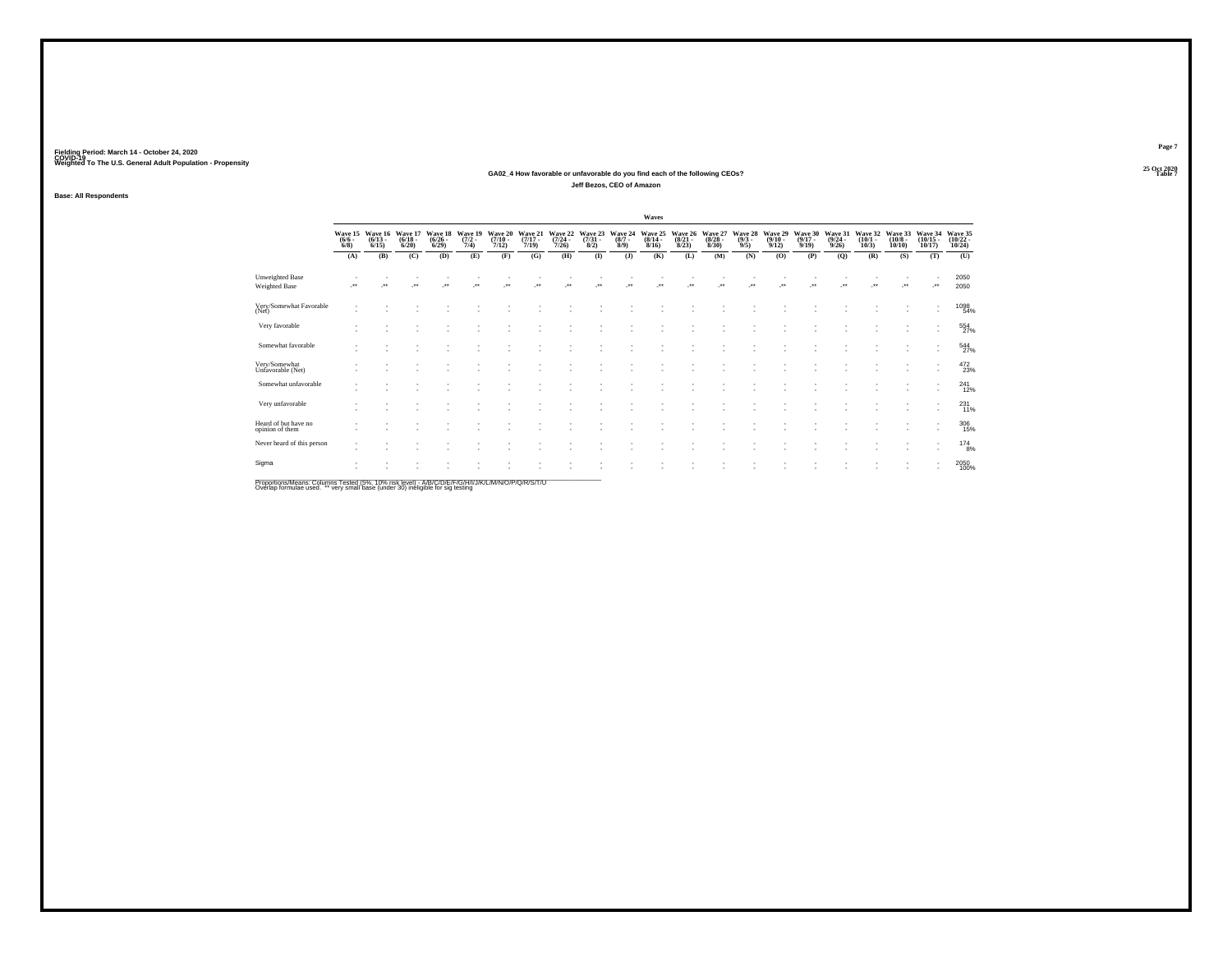#### **25 Oct 2020GA02\_5 How favorable or unfavorable do you find each of the following CEOs? Table 8 Tim Cook, CEO of Apple**

**Base: All Respondents**

|                                         |                                |                                 |                                  |                      |                                        |                                      |                                  |                                         |                                |         | Waves                                           |                      |                                          |                                |                                         |                                         |                             |                                 |                                  |                          |                                            |
|-----------------------------------------|--------------------------------|---------------------------------|----------------------------------|----------------------|----------------------------------------|--------------------------------------|----------------------------------|-----------------------------------------|--------------------------------|---------|-------------------------------------------------|----------------------|------------------------------------------|--------------------------------|-----------------------------------------|-----------------------------------------|-----------------------------|---------------------------------|----------------------------------|--------------------------|--------------------------------------------|
|                                         | Wave 15<br>$\frac{(6/6)}{6/8}$ | Wave 16<br>$\binom{6/13}{6/15}$ | Wave 17<br>$\frac{(6/18)}{6/20}$ | $\binom{6/26}{6/29}$ | Wave 18 Wave 19<br>$\frac{(7/2)}{7/4}$ | Wave 20<br>$\frac{(7/10 - 7)}{7/12}$ | Wave 21<br>$\frac{(7/17)}{7/19}$ | <b>Wave 22</b><br>$\frac{(7/24)}{7/26}$ | Wave 23<br>$\binom{7/31}{8/2}$ |         | Wave 24 Wave 25<br>(8/7 - (8/14 - 8/9)<br>8/16) | $\binom{8/21}{8/23}$ | Wave 26 Wave 27<br>$\frac{(8/28)}{8/30}$ | Wave 28<br>$\frac{(9/3)}{9/5}$ | Wave 29<br>$\frac{(9/10 - 9/12)}{9/12}$ | Wave 30<br>$\frac{(9/17 - 9/19)}{9/19}$ | Wave 31<br>(9/24 -<br>9/26) | Wave 32<br>$\binom{10/1}{10/3}$ | Wave 33<br>$\binom{10/8}{10/10}$ | $\frac{(10/15)}{10/17}$  | Wave 34 Wave 35<br>$\frac{(10/22)}{10/24}$ |
|                                         | (A)                            | (B)                             | (C)                              | (D)                  | (E)                                    | (F)                                  | (G)                              | (H)                                     | (1)                            | $($ $)$ | (K)                                             | (L)                  | (M)                                      | (N)                            | (O)                                     | (P)                                     | (Q)                         | (R)                             | (S)                              | (T)                      | (U)                                        |
| <b>Unweighted Base</b><br>Weighted Base | $\cdot$                        | $\ddot{\phantom{0}}$            | $\ddot{\phantom{0}}$             | $^{\tiny{+}}$        | $\ddot{\phantom{0}}$                   |                                      |                                  |                                         |                                |         |                                                 |                      |                                          |                                |                                         |                                         |                             | $\ddot{\phantom{0}}$            | $\bullet\,\bullet$               | ٠.                       | 2050<br>2050                               |
| Very/Somewhat Favorable<br>(Net)        |                                |                                 |                                  |                      |                                        |                                      |                                  |                                         |                                |         |                                                 |                      |                                          |                                |                                         |                                         |                             |                                 |                                  |                          | 1008<br>49%                                |
| Very favorable                          |                                |                                 |                                  |                      |                                        |                                      |                                  |                                         |                                |         |                                                 |                      |                                          |                                |                                         |                                         |                             |                                 |                                  |                          | $^{494}_{24\%}$                            |
| Somewhat favorable                      |                                |                                 |                                  |                      |                                        |                                      |                                  |                                         |                                |         |                                                 |                      |                                          |                                |                                         |                                         |                             |                                 |                                  | $\overline{\phantom{a}}$ | $^{514}_{25\%}$                            |
| Very/Somewhat<br>Unfavorable (Net)      |                                |                                 |                                  |                      |                                        |                                      |                                  |                                         |                                |         |                                                 |                      |                                          |                                |                                         |                                         |                             |                                 |                                  |                          | $\underset{18\%}{364}$                     |
| Somewhat unfavorable                    | ٠                              |                                 |                                  |                      |                                        |                                      |                                  |                                         |                                |         |                                                 |                      |                                          |                                |                                         |                                         |                             |                                 |                                  |                          | 209<br>10%                                 |
| Very unfavorable                        |                                |                                 |                                  |                      |                                        |                                      |                                  |                                         |                                |         |                                                 |                      |                                          |                                |                                         |                                         |                             |                                 |                                  |                          | $^{155}_{8\%}$                             |
| Heard of but have no<br>opinion of them |                                |                                 |                                  |                      |                                        |                                      |                                  |                                         |                                |         |                                                 |                      |                                          |                                |                                         |                                         |                             |                                 |                                  |                          | 354<br>17%                                 |
| Never heard of this person              |                                |                                 |                                  |                      |                                        |                                      |                                  |                                         |                                |         |                                                 |                      |                                          |                                |                                         |                                         |                             |                                 |                                  | ٠                        | 324<br>16%                                 |
| Sigma                                   |                                |                                 |                                  |                      |                                        |                                      |                                  |                                         |                                |         |                                                 |                      |                                          |                                |                                         |                                         |                             |                                 |                                  |                          | 2050<br>100%                               |
|                                         |                                |                                 |                                  |                      |                                        |                                      |                                  |                                         |                                |         |                                                 |                      |                                          |                                |                                         |                                         |                             |                                 |                                  |                          |                                            |

Proportions/Means: Columns Tested (5%, 10% risk level) - A/B/C/D/E/F/G/H/I/J/K/L/M/N/O/P/Q/R/S/T/U<br>Overlap formulae used. \*\* very small base (under 30) ineligible for sig testing

**Page 8**25 Oct 2020<br>Table 8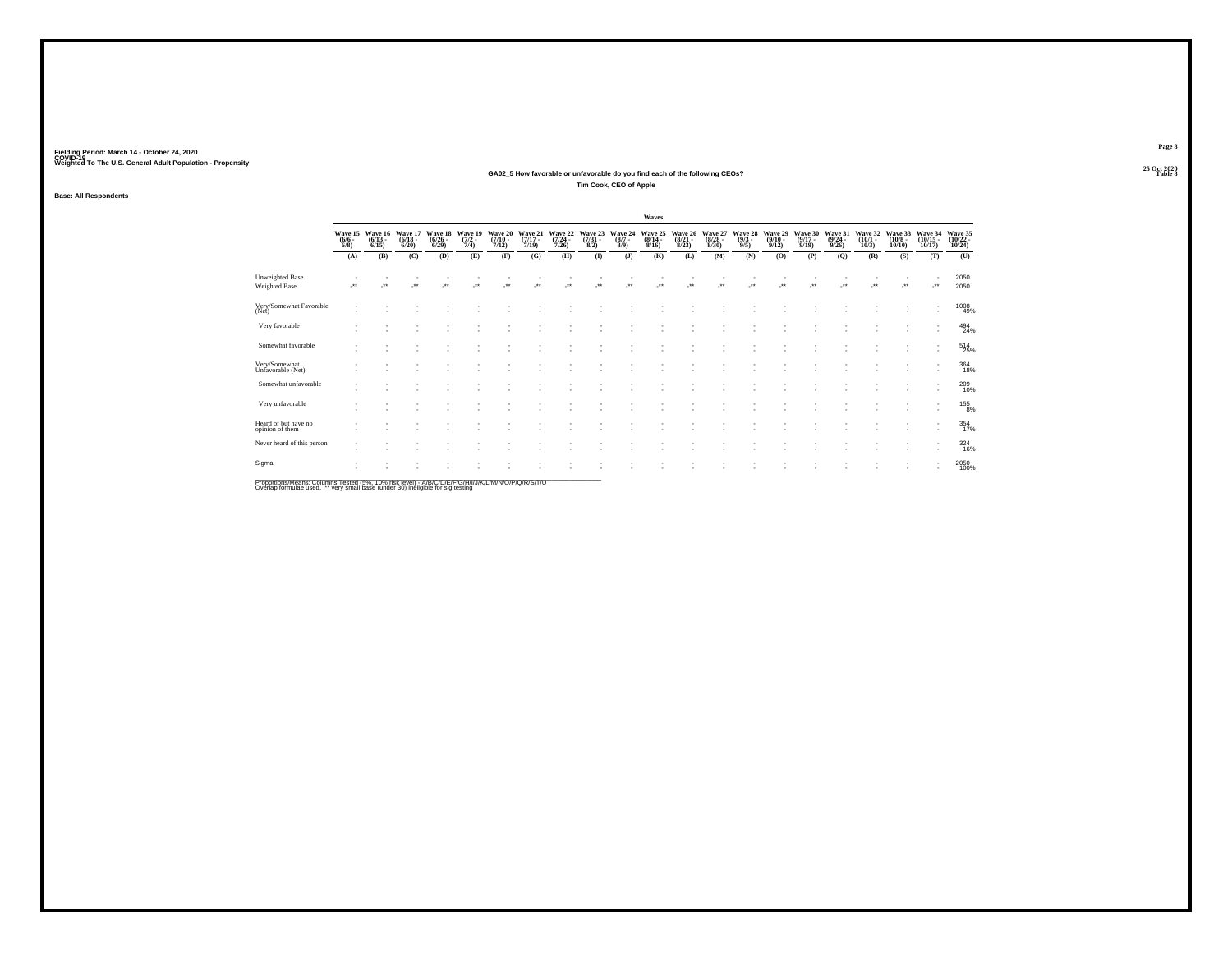#### **25 Oct 2020GA02\_6 How favorable or unfavorable do you find each of the following CEOs? Table 9 Satya Nadella, CEO of Microsoft**

**Base: All Respondents**

|                                         |                                    |                                 |                                  |                                 |                                |                                      |                                  |                                         |                                |                               | Waves                                   |                                 |                                 |                               |                                  |                                  |                                         |                                 |                                       |                                    |                                    |
|-----------------------------------------|------------------------------------|---------------------------------|----------------------------------|---------------------------------|--------------------------------|--------------------------------------|----------------------------------|-----------------------------------------|--------------------------------|-------------------------------|-----------------------------------------|---------------------------------|---------------------------------|-------------------------------|----------------------------------|----------------------------------|-----------------------------------------|---------------------------------|---------------------------------------|------------------------------------|------------------------------------|
|                                         | Wave 15<br>$\frac{(6/6 - 6)}{6/8}$ | Wave 16<br>$\binom{6/13}{6/15}$ | Wave 17<br>$\frac{(6/18)}{6/20}$ | Wave 18<br>$\binom{6/26}{6/29}$ | Wave 19<br>$\frac{(7/2)}{7/4}$ | Wave 20<br>$\frac{(7/10 - 7)}{7/12}$ | Wave 21<br>$\frac{(7/17)}{7/19}$ | Wave 22<br>$\frac{(7/24 - 7/26)}{7/26}$ | Wave 23<br>$\binom{7/31}{8/2}$ | Wave 24<br>$\binom{8/7}{8/9}$ | Wave 25<br>$\frac{(8/14 - 8/16)}{8/16}$ | Wave 26<br>$\binom{8/21}{8/23}$ | Wave 27<br>$\binom{8/28}{8/30}$ | Wave 28<br>$\binom{9/3}{9/5}$ | Wave 29<br>$\frac{(9/10)}{9/12}$ | Wave 30<br>$\frac{(9/17)}{9/19}$ | Wave 31<br>$\frac{(9/24 - 9/26)}{9/26}$ | Wave 32<br>$\binom{10/1}{10/3}$ | Wave 33<br>$\binom{10/8 - 10}{10/10}$ | Wave 34<br>$\frac{(10/15)}{10/17}$ | Wave 35<br>$\frac{(10/22)}{10/24}$ |
|                                         | (A)                                | (B)                             | (C)                              | (D)                             | (E)                            | (F)                                  | (G)                              | (H)                                     | $($ $\Gamma$                   | (J)                           | (K)                                     | (L)                             | (M)                             | (N)                           | (O)                              | (P)                              | (Q)                                     | (R)                             | (S)                                   | (T)                                | (U)                                |
| <b>Unweighted Base</b><br>Weighted Base | $\ddot{\phantom{1}}$               | $^{\tiny{**}}$                  | $\cdot$                          | $^{\tiny{**}}$                  | $\ddot{\phantom{0}}$           |                                      |                                  | $^{+}$                                  | $\ddot{\phantom{0}}$           | $\bullet\bullet$              |                                         |                                 | $\ddot{\phantom{1}}$            | $\bullet\bullet$              | $\bullet\,\bullet$               |                                  |                                         | $\ddot{\phantom{1}}$            | $^{\tiny{**}}$                        |                                    | 2050<br>2050                       |
| Very/Somewhat Favorable<br>(Net)        |                                    |                                 |                                  |                                 |                                |                                      |                                  |                                         |                                |                               |                                         |                                 |                                 |                               |                                  |                                  |                                         |                                 |                                       |                                    | 888<br>43%                         |
| Very favorable                          |                                    |                                 |                                  |                                 |                                |                                      |                                  |                                         |                                |                               |                                         |                                 |                                 |                               |                                  |                                  |                                         |                                 |                                       | $\mathbf{r}$                       | 441<br>22%                         |
| Somewhat favorable                      |                                    |                                 |                                  |                                 |                                |                                      |                                  |                                         |                                |                               |                                         |                                 |                                 |                               |                                  |                                  |                                         |                                 |                                       | $\sim$                             | 447<br>22%                         |
| Very/Somewhat<br>Unfavorable (Net)      |                                    |                                 |                                  |                                 |                                |                                      |                                  |                                         |                                |                               |                                         |                                 |                                 |                               |                                  |                                  |                                         |                                 |                                       |                                    | 277<br>14%                         |
| Somewhat unfavorable                    |                                    |                                 |                                  |                                 |                                |                                      |                                  |                                         |                                |                               |                                         |                                 |                                 |                               |                                  |                                  |                                         |                                 |                                       |                                    | 148 <sub>7%</sub>                  |
| Very unfavorable                        |                                    |                                 |                                  |                                 |                                |                                      |                                  |                                         |                                |                               |                                         |                                 |                                 |                               |                                  |                                  |                                         |                                 |                                       |                                    | 128%                               |
| Heard of but have no<br>opinion of them |                                    |                                 |                                  |                                 |                                |                                      |                                  |                                         |                                |                               |                                         |                                 |                                 |                               |                                  |                                  |                                         |                                 |                                       | ٠                                  | 295<br>14%                         |
| Never heard of this person              |                                    |                                 |                                  |                                 |                                |                                      |                                  |                                         |                                |                               |                                         |                                 |                                 |                               |                                  |                                  |                                         |                                 |                                       | $\overline{\phantom{a}}$           | 590<br>29%                         |
| Sigma                                   |                                    |                                 |                                  |                                 |                                |                                      |                                  |                                         |                                |                               |                                         |                                 |                                 |                               |                                  |                                  |                                         |                                 |                                       |                                    | 2050<br>100%                       |
|                                         |                                    |                                 |                                  |                                 |                                |                                      |                                  |                                         |                                |                               |                                         |                                 |                                 |                               |                                  |                                  |                                         |                                 |                                       |                                    |                                    |

Proportions/Means: Columns Tested (5%, 10% risk level) - A/B/C/D/E/F/G/H/I/J/K/L/M/N/O/P/Q/R/S/T/U<br>Overlap formulae used. \*\* very small base (under 30) ineligible for sig testing

**Page 9**25 Oct 2020<br>Table 9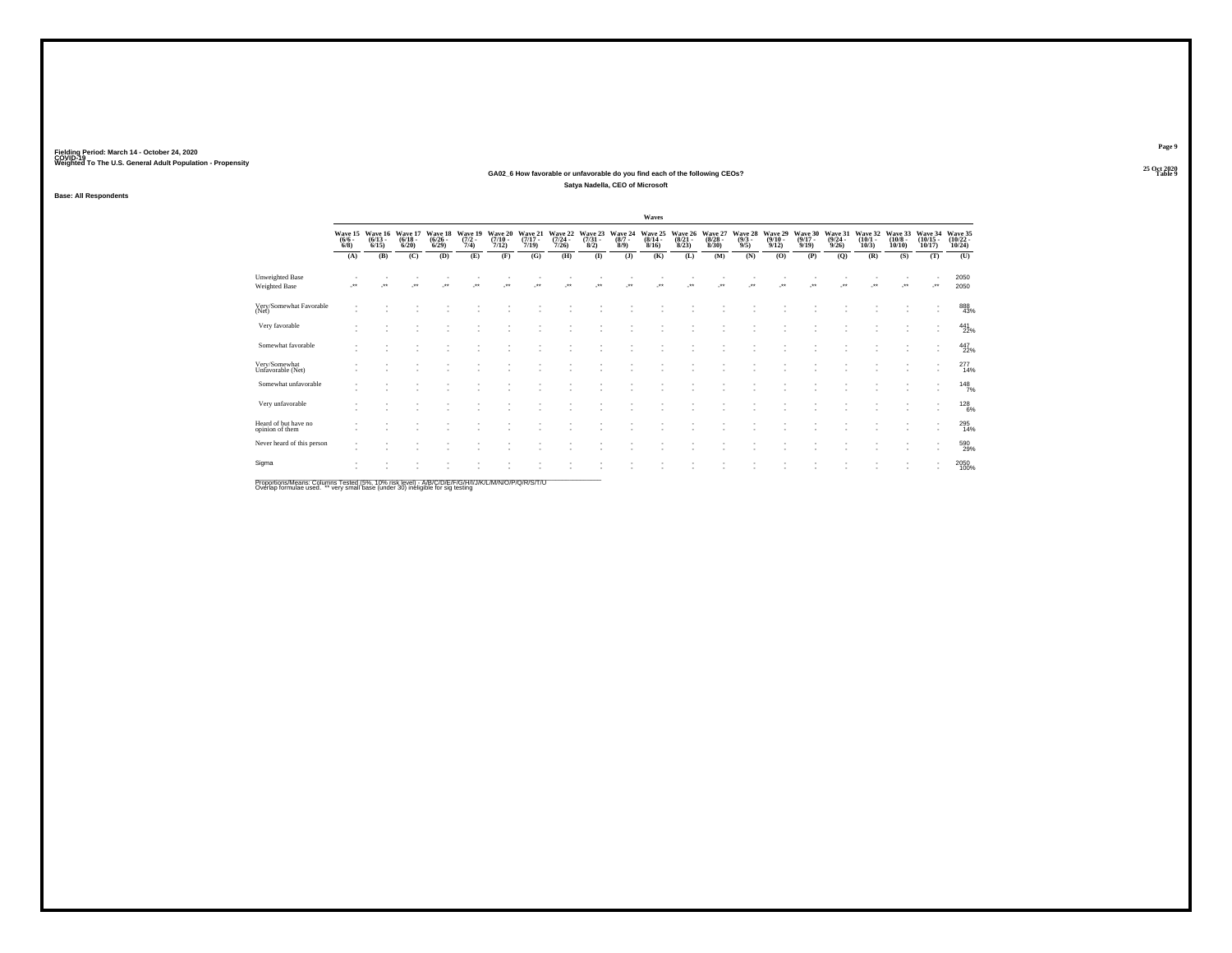#### " GA04 Generally speaking, do you agree or disagree that the "Big 4" technology companies - Amazon, Apple, Facebook,<br>"and Google - have a monopoly in their respective sectors and it limits competition and innovation? **Table 10**

**Base: All Respondents**

|                                         |                            |                              |                                  |                              |                            |                              |                              |                              |                                 |                            | Waves                                |                                      |                             |                                    |                              |                             |                             |                            |                                        |                               |                               |
|-----------------------------------------|----------------------------|------------------------------|----------------------------------|------------------------------|----------------------------|------------------------------|------------------------------|------------------------------|---------------------------------|----------------------------|--------------------------------------|--------------------------------------|-----------------------------|------------------------------------|------------------------------|-----------------------------|-----------------------------|----------------------------|----------------------------------------|-------------------------------|-------------------------------|
|                                         | Wave 15<br>$(6/6 -$<br>6/8 | Wave 16<br>$(6/13 -$<br>6/15 | Wave 17<br>$(6/18 -$<br>$6/20$ ) | Wave 18<br>$(6/26 -$<br>6/29 | Wave 19<br>$(7/2 -$<br>7/4 | Wave 20<br>$(7/10 -$<br>7/12 | Wave 21<br>$(7/17 -$<br>7/19 | Wave 22<br>$(7/24 -$<br>7/26 | Wave 23<br>$\frac{(7/31)}{8/2}$ | Wave 24<br>$(8/7 -$<br>8/9 | Wave 25<br>$\frac{(8/14 - 8)}{8/16}$ | Wave 26<br>$\frac{(8/21 - 8)}{8/23}$ | Wave 27<br>(8/28 -<br>8/30) | Wave 28<br>$\frac{(9/3 - 9)}{9/5}$ | Wave 29<br>$(9/10 -$<br>9/12 | Wave 30<br>(9/17 -<br>9/19) | Wave 31<br>(9/24 -<br>9/26) | Wave 32<br>(10/1 -<br>10/3 | Wave 33<br>$\frac{(10/8 - 10)}{10/10}$ | Wave 34<br>(10/15 -<br>10/17) | Wave 35<br>(10/22 -<br>10/24) |
|                                         | (A)                        | (B)                          | (C)                              | (D)                          | (E)                        | (F)                          | (G)                          | (H)                          | $\bf{I}$                        | $($ $)$                    | (K)                                  | (L)                                  | (M)                         | (N)                                | (O)                          | (P)                         | (Q)                         | (R)                        | (S)                                    | (T)                           | (U)                           |
| Unweighted Base<br><b>Weighted Base</b> | -**                        | $\cdot$                      | 59                               | z.                           | $\cdot$                    | $\bullet\,\bullet$           | $\cdot$                      | $\overline{\phantom{a}}$     | ÷.                              | $\cdot$                    | $\ddot{\phantom{1}}$                 | $\cdot$                              | $\cdot$                     | $\cdot$                            | ÷.                           | $\overline{\phantom{a}}$    | $^{\tiny{**}}$              | $\cdot$                    | ٠.                                     | $\cdot$                       | 2050<br>2050                  |
| Strongly/Somewhat Agree<br>(Net)        |                            |                              |                                  |                              |                            |                              |                              |                              |                                 |                            |                                      |                                      |                             |                                    |                              |                             |                             |                            |                                        | ٠<br>$\mathbf{r}$             | 1522                          |
| Strongly agree                          |                            |                              |                                  |                              |                            |                              | ٠                            |                              |                                 |                            |                                      | ×.                                   |                             |                                    |                              |                             |                             |                            |                                        | $\mathbf{r}$<br>$\mathbf{r}$  | 80039%                        |
| Somewhat agree                          |                            |                              |                                  |                              |                            |                              |                              |                              |                                 |                            |                                      |                                      |                             |                                    |                              |                             |                             |                            |                                        |                               | 722<br>35%                    |
| Strongly/Somewhat<br>Disagree (Net)     |                            |                              |                                  |                              |                            |                              | ٠                            |                              |                                 |                            |                                      | ×.                                   |                             |                                    |                              |                             |                             |                            |                                        | ٠<br>٠                        | 290<br>14%                    |
| Somewhat disagree                       |                            |                              |                                  |                              |                            |                              | ٠                            |                              |                                 |                            |                                      | ×.                                   |                             |                                    |                              |                             |                             |                            |                                        | ٠<br>٠                        | 210%                          |
| Strongly disagree                       |                            |                              |                                  |                              |                            |                              | ٠                            |                              |                                 |                            |                                      | ÷.                                   |                             |                                    |                              |                             |                             |                            |                                        |                               | $^{80}_{4\%}$                 |
| Not at all sure                         |                            | $\overline{\phantom{a}}$     |                                  |                              |                            |                              |                              |                              |                                 |                            |                                      |                                      |                             |                                    |                              |                             |                             |                            |                                        | ٠                             | 238                           |
| Sigma                                   |                            |                              |                                  |                              |                            |                              |                              |                              |                                 |                            |                                      |                                      |                             |                                    |                              |                             |                             |                            |                                        |                               | 2050<br>100%                  |
|                                         |                            |                              |                                  |                              |                            |                              |                              |                              |                                 |                            |                                      |                                      |                             |                                    |                              |                             |                             |                            |                                        |                               |                               |

Proportions/Means: Columns Tested (5%, 10% risk level) - A/B/C/D/E/F/G/H/I/J/K/L/M/N/O/P/Q/R/S/T/U<br>Overlap formulae used. \*\* very small base (under 30) ineligible for sig testing

**Page 1025 Oct 2020<br>Table 10**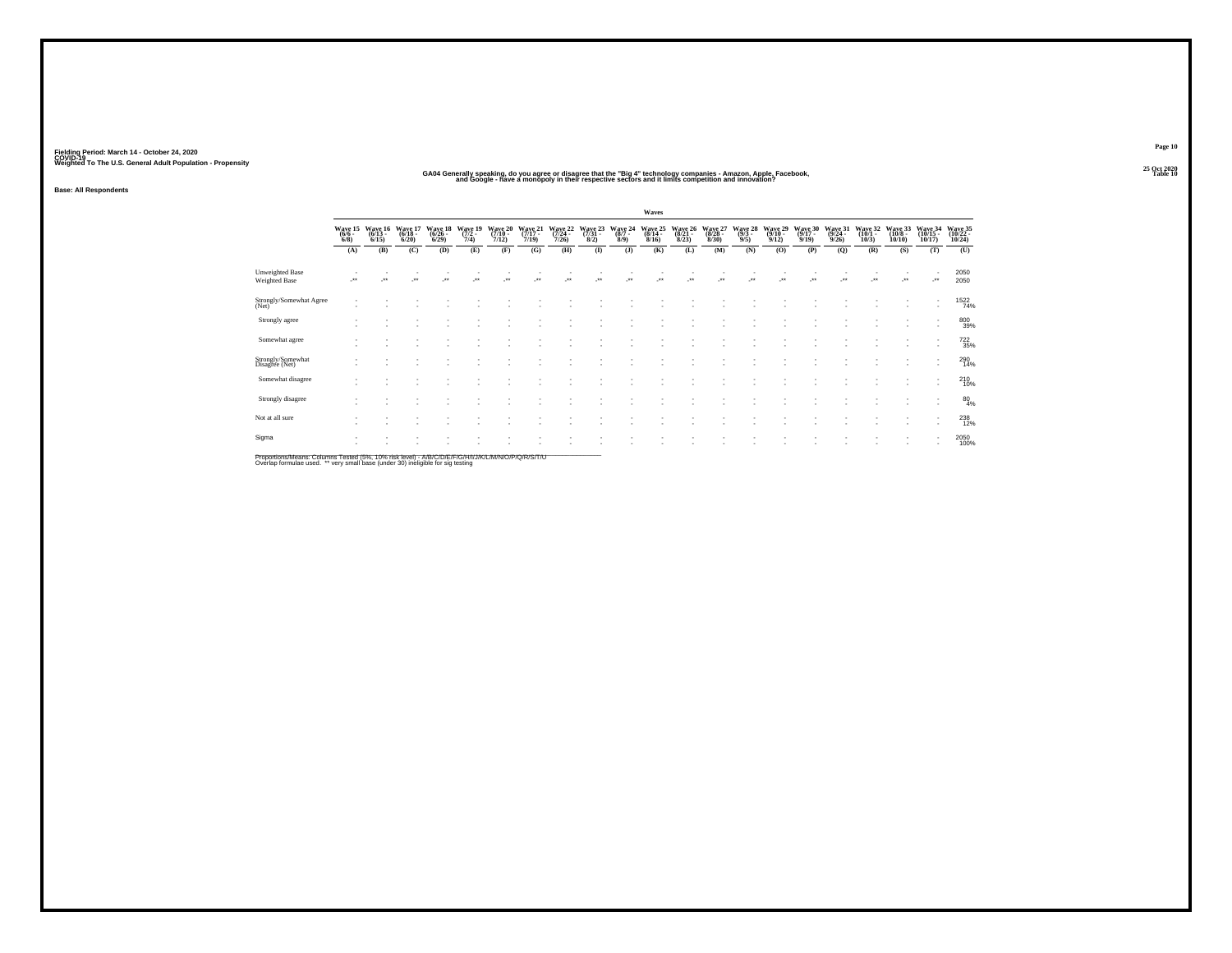#### **25 Oct 2020GA05 Do you agree or disagree that when you are searching for information online that there are adequate alternatives to Table 11 using Google's search engine?**

**Base: Respondents Shown GA05**

|                                                |                                |                                  |                              |                              |                            |                               |                              |                              |                                     |                                      | Waves                        |                              |                              |                                    |                              |                              |                              |                            |                               |                                          |                              |
|------------------------------------------------|--------------------------------|----------------------------------|------------------------------|------------------------------|----------------------------|-------------------------------|------------------------------|------------------------------|-------------------------------------|--------------------------------------|------------------------------|------------------------------|------------------------------|------------------------------------|------------------------------|------------------------------|------------------------------|----------------------------|-------------------------------|------------------------------------------|------------------------------|
|                                                | Wave 15<br>$(6/6 -$<br>$6/8$ ) | Wave 16<br>$(6/13 -$<br>$6/15$ ) | Wave 17<br>$(6/18 -$<br>6/20 | Wave 18<br>$(6/26 -$<br>6/29 | Wave 19<br>$(7/2 -$<br>7/4 | Wave 20<br>$(7/10 -$<br>7/12) | Wave 21<br>$(7/17 -$<br>7/19 | Wave 22<br>$(7/24 -$<br>7/26 | Wave 23<br>$\frac{(7/31 - 8)}{8/2}$ | Wave 24<br>$\frac{(8/7 - 8)}{(8/9)}$ | Wave 25<br>$(8/14 -$<br>8/16 | Wave 26<br>$(8/21 -$<br>8/23 | Wave 27<br>$(8/28 -$<br>8/30 | Wave 28<br>$\frac{(9/3 - 9)}{9/5}$ | Wave 29<br>$(9/10 -$<br>9/12 | Wave 30<br>$(9/17 -$<br>9/19 | Wave 31<br>$(9/24 -$<br>9/26 | Wave 32<br>(10/1 -<br>10/3 | Wave 33<br>$(10/8 -$<br>10/10 | Wave 34<br>$(10/15 -$<br>10/17           | Wave 35<br>(10/22 -<br>10/24 |
|                                                | (A)                            | (B)                              | (C)                          | (D)                          | (E)                        | (F)                           | (G)                          | (H)                          | $($ $\Gamma$                        | $($ $\bf{J}$                         | (K)                          | (L)                          | (M)                          | (N)                                | (0)                          | (P)                          | (Q)                          | (R)                        | (S)                           | (T)                                      | (U)                          |
| <b>Unweighted Base</b><br><b>Weighted Base</b> |                                | $\cdot$                          | $\cdot$                      | $\cdot$                      | $\cdot$                    | $^{\tiny{**}}$                | $\ddot{\phantom{1}}$         | $\ddot{\phantom{1}}$         | $\cdot$                             | $\ddot{\phantom{1}}$                 | $\ddot{\phantom{0}}$         | $\bullet\bullet$             | $\cdot$                      | $\cdot$                            | -**                          | ÷.                           | $\ddot{\phantom{0}}$         | 59                         |                               | $\cdot$                                  | 1029<br>1019                 |
| Strongly/Somewhat Agree<br>(Net)               |                                |                                  |                              |                              |                            |                               |                              |                              |                                     |                                      |                              |                              |                              |                                    |                              |                              |                              |                            |                               | $\overline{\phantom{a}}$                 | 815<br>80%                   |
| Strongly agree                                 |                                |                                  |                              |                              |                            |                               |                              |                              |                                     |                                      |                              |                              |                              |                                    |                              |                              |                              |                            |                               | $\mathbf{r}$<br>$\overline{\phantom{a}}$ | 306<br>30%                   |
| Somewhat agree                                 |                                |                                  |                              |                              |                            |                               |                              |                              |                                     |                                      |                              |                              |                              |                                    |                              |                              |                              |                            |                               |                                          | 509<br>50%                   |
| Strongly/Somewhat<br>Disagree (Net)            |                                |                                  |                              |                              |                            |                               |                              |                              |                                     |                                      |                              | ٠                            | $\overline{\phantom{a}}$     |                                    |                              |                              |                              |                            |                               | $\overline{\phantom{a}}$                 | 205<br>20%                   |
| Somewhat disagree                              |                                |                                  |                              |                              |                            |                               |                              |                              |                                     |                                      |                              |                              |                              |                                    |                              |                              |                              |                            |                               | $\;$<br>$\sim$                           | 153<br>15%                   |
| Strongly disagree                              |                                |                                  |                              |                              |                            |                               |                              |                              |                                     |                                      |                              |                              |                              |                                    |                              |                              |                              |                            |                               |                                          | $\frac{52}{5\%}$             |
| Sigma                                          |                                |                                  |                              |                              |                            |                               |                              |                              |                                     |                                      |                              |                              |                              |                                    |                              |                              |                              |                            |                               | $\overline{\phantom{a}}$                 | 1019<br>100%                 |

Proportions/Means: Columns Tested (5%, 10% risk level) - A/B/C/D/E/F/G/H/I/J/K/L/M/N/O/P/Q/R/S/T/U<br>Overlap formulae used. \*\* very small base (under 30) ineligible for sig testing

**Page 1125 Oct 2020<br>Table 11**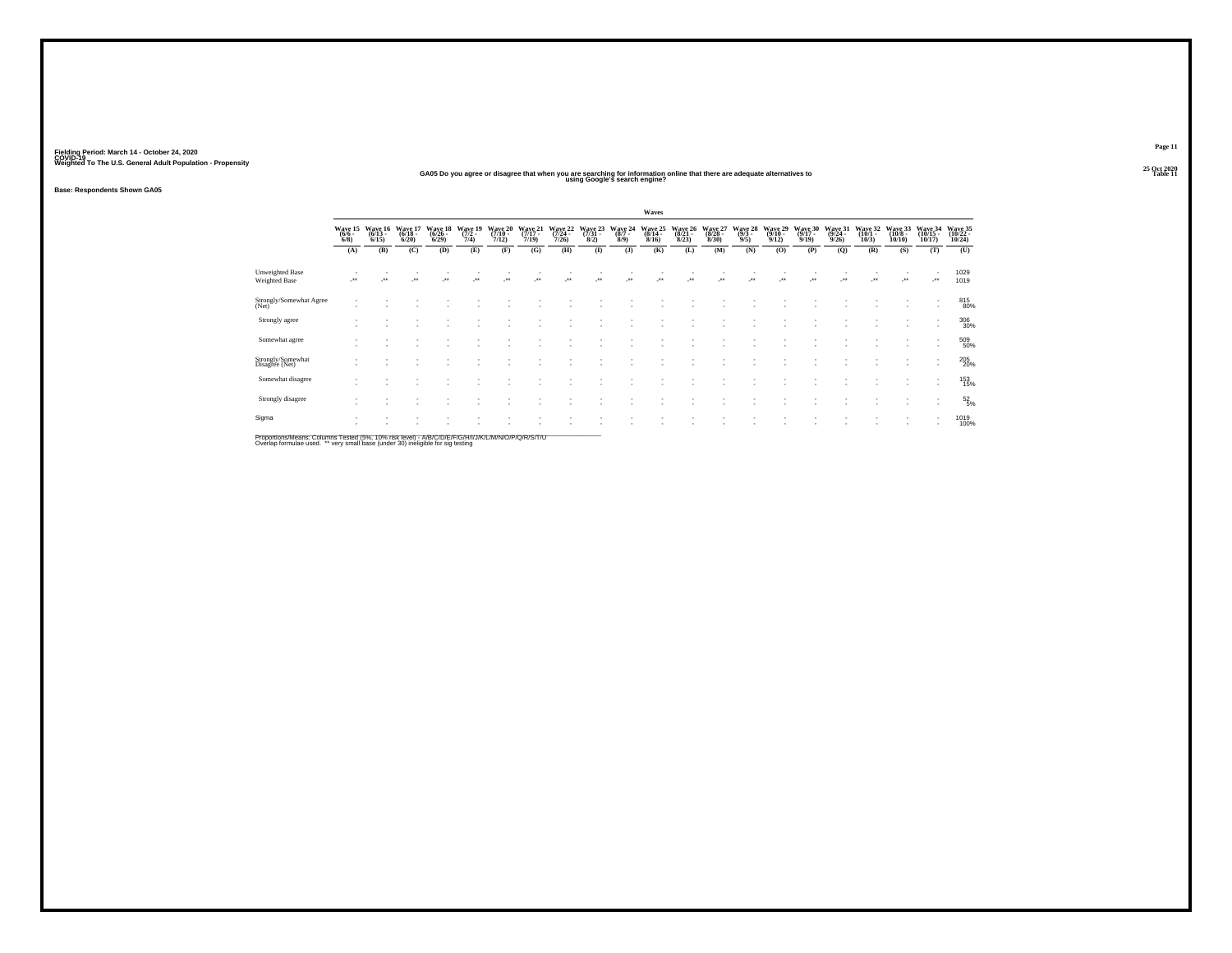#### **25 Oct 2020GA06 Generally speaking, do you agree or disagree that Google has too much control over the online search engine market that your options as a consumer are too limited?**

**Base: Respondents Shown GA06**

|                                                |                              |                            |                              |                            |                             |                               |                      |                            |                      |                            | Waves                        |                            |                              |                      |                 |                              |                                        |                              |                               |                                |                              |
|------------------------------------------------|------------------------------|----------------------------|------------------------------|----------------------------|-----------------------------|-------------------------------|----------------------|----------------------------|----------------------|----------------------------|------------------------------|----------------------------|------------------------------|----------------------|-----------------|------------------------------|----------------------------------------|------------------------------|-------------------------------|--------------------------------|------------------------------|
|                                                | Wave 15<br>(6/6 -<br>$6/8$ ) | Wave 16<br>(6/13 -<br>6/15 | Wave 17<br>$(6/18 -$<br>6/20 | Wave 18<br>(6/26 -<br>6/29 | Wave 19<br>$(7/2 -$<br>7/4) | Wave 20<br>$(7/10 -$<br>7/12) | Wave 21<br>7/19      | Wave 22<br>(7/24 -<br>7/26 | Wave 23<br>8/2)      | Wave 24<br>$(8/7 -$<br>8/9 | Wave 25<br>$(8/14 -$<br>8/16 | Wave 26<br>(8/21 -<br>8/23 | Wave 27<br>$(8/28 -$<br>8/30 | Wave 28<br>9/5       | Wave 29<br>9/12 | Wave 30<br>$(9/17 -$<br>9/19 | Wave 31<br>(9/24 -<br>9/26             | Wave 32<br>$(10/1 -$<br>10/3 | Wave 33<br>$(10/8 -$<br>10/10 | Wave 34<br>$(10/15 -$<br>10/17 | Wave 35<br>(10/22 -<br>10/24 |
|                                                | (A)                          | (B)                        | (C)                          | (D)                        | (E)                         | (F)                           | (G)                  | (H)                        | $($ $\Gamma$         | $($ J $)$                  | (K)                          | (L)                        | (M)                          | (N)                  | (O)             | (P)                          | (Q)                                    | (R)                          | (S)                           | (T)                            | (U)                          |
| <b>Unweighted Base</b><br><b>Weighted Base</b> |                              | ÷                          | $^{\tiny{**}}$               | $\ddot{\phantom{0}}$       |                             | $\overline{a}$                | $\ddot{\phantom{0}}$ | $\bullet\bullet$           | $\ddot{\phantom{0}}$ | $^{+}$                     | $\ddot{\phantom{1}}$         |                            | $\cdot$                      | $\ddot{\phantom{1}}$ | $^{\tiny{**}}$  |                              | $^{\tiny{\text{+}}\, \tiny{\text{+}}}$ | $\bullet\bullet$             | $^{\tiny{**}}$                |                                | 1021<br>1031                 |
| Strongly/Somewhat Agree<br>(Net)               |                              |                            |                              |                            |                             |                               |                      |                            |                      |                            |                              |                            |                              |                      |                 |                              |                                        |                              |                               | $\overline{\phantom{a}}$       | 519<br>50%                   |
| Strongly agree                                 | ٠                            |                            |                              |                            |                             |                               |                      |                            |                      |                            |                              |                            |                              |                      |                 |                              |                                        |                              |                               |                                | 193<br>19%                   |
| Somewhat agree                                 |                              |                            |                              |                            |                             |                               |                      |                            |                      |                            |                              |                            |                              |                      |                 |                              |                                        |                              |                               |                                | 326<br>32%                   |
| Neither agree nor disagree                     | ٠                            |                            |                              |                            |                             |                               |                      |                            |                      |                            |                              |                            |                              |                      |                 |                              |                                        |                              |                               |                                | 292%                         |
| Strongly/Somewhat<br>Disagree (Net)            |                              |                            |                              |                            |                             |                               |                      |                            |                      |                            |                              |                            |                              |                      |                 |                              |                                        |                              |                               | ۰                              | 220 %                        |
| Somewhat disagree                              |                              |                            |                              |                            |                             |                               |                      |                            |                      |                            |                              |                            |                              |                      |                 |                              |                                        |                              |                               | $\sim$                         | 154<br>15%                   |
| Strongly disagree                              |                              |                            |                              |                            |                             |                               |                      |                            |                      |                            |                              |                            |                              |                      |                 |                              |                                        |                              |                               | ۰                              | 66%                          |
| Sigma                                          |                              |                            |                              |                            |                             |                               |                      |                            |                      |                            |                              |                            |                              |                      |                 |                              |                                        |                              |                               | $\mathbf{r}$                   | 1031<br>100%                 |

Proportions/Means: Columns Tested (5%, 10% risk level) - A/B/C/D/E/F/G/H/I/J/K/L/M/N/O/P/Q/R/S/T/U<br>Overlap formulae used. \*\* very small base (under 30) ineligible for sig testing

**Page 1225 Oct 2020<br>Table 12** 

**t** the contract of the contract of the contract of the contract of the contract of the contract of the contract of the contract of the contract of the contract of the contract of the contract of the contract of the contra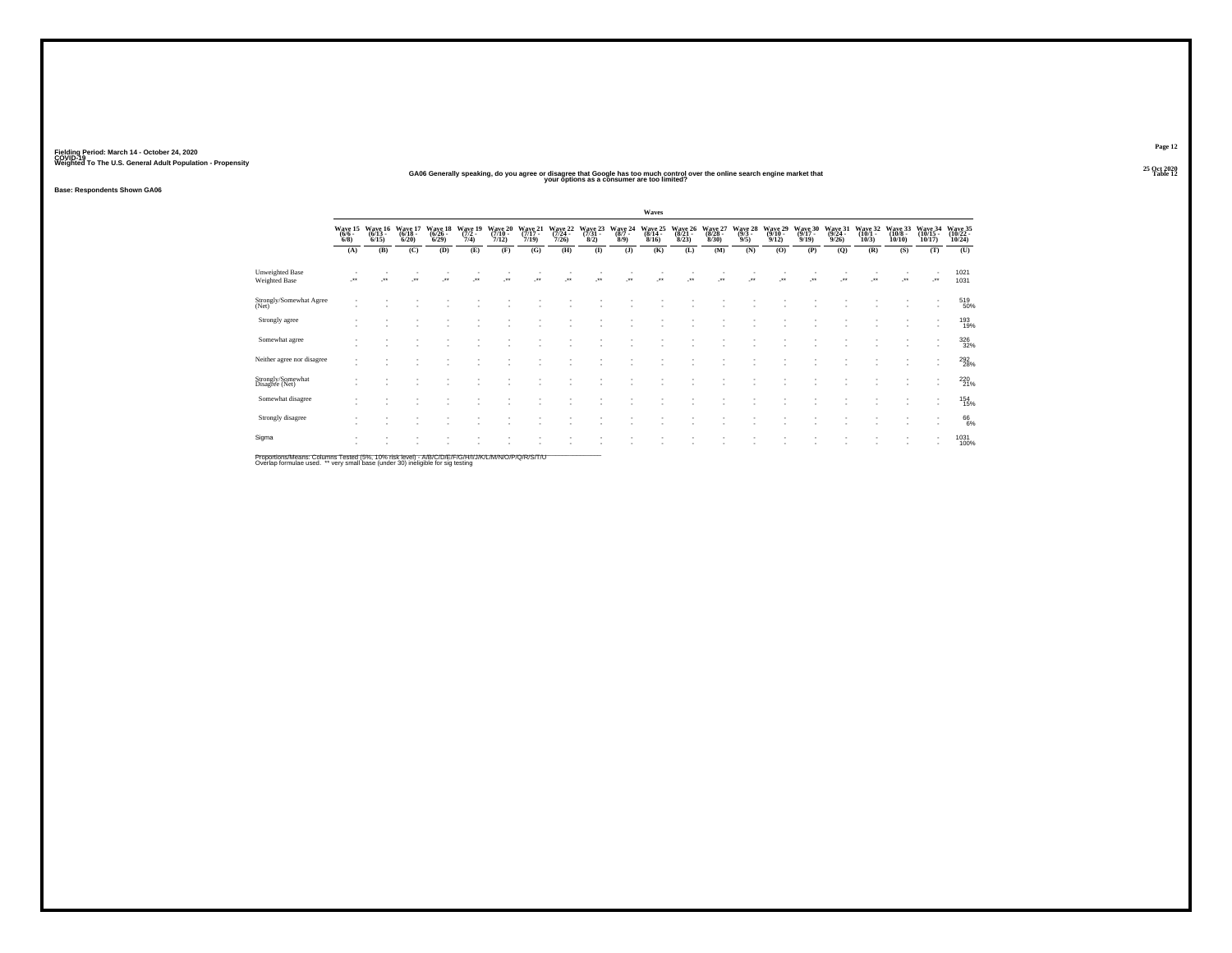#### 25 Oct 2020<br>GA07 Do you agree or disagree that Google has too much power in the technology industry and should be broken up (i.e., forced<br>Table 13 os parate subsidiaries such as YouTube and/or Gmail from its ad exchange a

**Base: All Respondents**

|                                         |                                      |                             |                                  |                                        |                                    |                                  |                                      |                                      |                                     |                                      | Waves                       |                                  |                             |                                |                              |                             |                                         |                                       |                                        |                                    |                               |
|-----------------------------------------|--------------------------------------|-----------------------------|----------------------------------|----------------------------------------|------------------------------------|----------------------------------|--------------------------------------|--------------------------------------|-------------------------------------|--------------------------------------|-----------------------------|----------------------------------|-----------------------------|--------------------------------|------------------------------|-----------------------------|-----------------------------------------|---------------------------------------|----------------------------------------|------------------------------------|-------------------------------|
|                                         | Wave 15<br>$\frac{(6/6 - 6)}{(6/8)}$ | Wave 16<br>(6/13 -<br>6/15) | Wave 17<br>$\frac{(6/18)}{6/20}$ | Wave 18<br>$\frac{(6/26 - 6)}{(6/29)}$ | Wave 19<br>$\frac{(7/2 - 7)}{7/4}$ | Wave 20<br>$\frac{(7/10)}{7/12}$ | Wave 21<br>$\frac{(7/17 - 7)}{7/19}$ | Wave 22<br>$\frac{(7/24 - 7)}{7/26}$ | Wave 23<br>$\frac{(7/31 - 8)}{8/2}$ | Wave 24<br>$\frac{(8/7 - 8)}{(8/9)}$ | Wave 25<br>(8/14 -<br>8/16) | Wave 26<br>$\frac{(8/21)}{8/23}$ | Wave 27<br>(8/28 -<br>8/30) | Wave 28<br>$\frac{(9/3)}{9/5}$ | Wave 29<br>$(9/10 -$<br>9/12 | Wave 30<br>(9/17 -<br>9/19) | Wave 31<br>$\frac{(9/24 - 9/26)}{9/26}$ | Wave 32<br>$\frac{(10/1 - 10)}{10/3}$ | Wave 33<br>$\frac{(10/8 - 10)}{10/10}$ | Wave 34<br>$\frac{(10/15)}{10/17}$ | Wave 35<br>(10/22 -<br>10/24) |
|                                         | (A)                                  | (B)                         | (C)                              | (D)                                    | (E)                                | (F)                              | (G)                                  | (H)                                  | $($ $\Gamma$                        | $($ J $)$                            | (K)                         | (L)                              | (M)                         | (N)                            | (O)                          | (P)                         | (Q)                                     | (R)                                   | (S)                                    | (T)                                | (U)                           |
| <b>Unweighted Base</b><br>Weighted Base | $\cdot$                              | $\cdot$                     | $\cdot$                          | $\cdot$                                | $\ddot{\phantom{1}}$               | $\ddot{\phantom{0}}$             | $\ddot{\phantom{1}}$                 | $\ddot{\phantom{1}}$                 | $^{\tiny{**}}$                      | $\ddot{\phantom{1}}$                 | $\ddot{\phantom{0}}$        | $\ddot{\phantom{1}}$             | $\bullet\,\bullet$          | $\ddot{\phantom{1}}$           | $\cdot$                      | $\bullet\bullet$            | $\ddot{\phantom{0}}$                    | $\bullet\bullet$                      |                                        | J.                                 | 2050<br>2050                  |
| Strongly/Somewhat Agree<br>(Net)        |                                      |                             |                                  |                                        |                                    |                                  |                                      |                                      |                                     |                                      |                             |                                  |                             |                                |                              |                             |                                         |                                       |                                        | ٠<br>÷.                            | 1124<br>55%                   |
| Strongly agree                          |                                      | $\overline{\phantom{a}}$    |                                  |                                        |                                    |                                  |                                      |                                      |                                     |                                      |                             |                                  |                             |                                |                              |                             |                                         |                                       |                                        | ٠<br>٠                             | 575<br>28%                    |
| Somewhat agree                          |                                      |                             |                                  |                                        |                                    |                                  |                                      |                                      |                                     |                                      |                             |                                  |                             |                                |                              |                             |                                         |                                       |                                        |                                    | 549<br>27%                    |
| Strongly/Somewhat<br>Disagree (Net)     |                                      |                             |                                  |                                        |                                    |                                  | ٠                                    |                                      |                                     |                                      |                             | $\sim$                           |                             |                                |                              |                             |                                         |                                       |                                        | ٠                                  | 621<br>30%                    |
| Somewhat disagree                       |                                      |                             |                                  |                                        |                                    |                                  | ٠                                    |                                      |                                     |                                      |                             | $\overline{\phantom{a}}$         |                             |                                |                              |                             |                                         |                                       |                                        | ٠<br>٠                             | 380<br>19%                    |
| Strongly disagree                       |                                      |                             |                                  |                                        |                                    |                                  |                                      |                                      |                                     |                                      |                             |                                  |                             |                                |                              |                             |                                         |                                       |                                        |                                    | $^{241}_{12\%}$               |
| Not sure                                |                                      |                             |                                  |                                        |                                    |                                  |                                      |                                      |                                     |                                      |                             |                                  |                             |                                |                              |                             |                                         |                                       |                                        |                                    | 305<br>15%                    |
| Sigma                                   |                                      |                             |                                  |                                        |                                    |                                  |                                      |                                      |                                     |                                      |                             |                                  |                             |                                |                              |                             |                                         |                                       |                                        |                                    | 2050<br>100%                  |
|                                         |                                      |                             |                                  |                                        |                                    |                                  |                                      |                                      |                                     |                                      |                             |                                  |                             |                                |                              |                             |                                         |                                       |                                        |                                    |                               |

Proportions/Means: Columns Tested (5%, 10% risk level) - A/B/C/D/E/F/G/H/I/J/K/L/M/N/O/P/Q/R/S/T/U<br>Overlap formulae used. \*\* very small base (under 30) ineligible for sig testing

**Page 13**25 Oct 2020<br>Table 13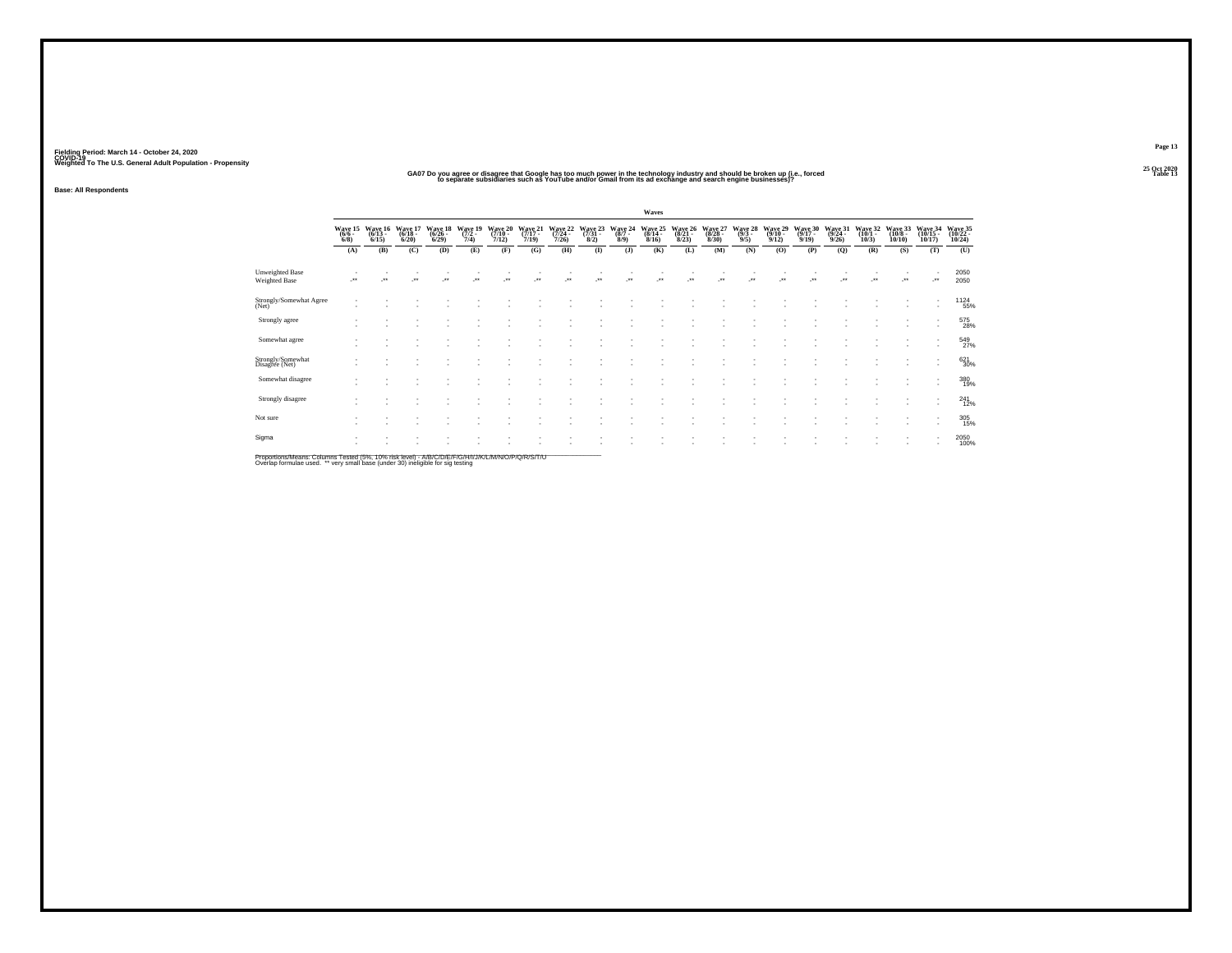# S Oct 2020<br>GA08 Do you believe that any of the following technology companies have a monopoly in their sector and should be broken up to<br>encourage innovation and protect consumers? Please select all that apply.

**Base: All Respondents**

|                                                                                                                                                                              |                                |                              |                              |                              |                            |                            |                              |                              |                 |                | Waves            |                            |                              |                  |                                           |                              |                              |                              |                             |                            |                               |
|------------------------------------------------------------------------------------------------------------------------------------------------------------------------------|--------------------------------|------------------------------|------------------------------|------------------------------|----------------------------|----------------------------|------------------------------|------------------------------|-----------------|----------------|------------------|----------------------------|------------------------------|------------------|-------------------------------------------|------------------------------|------------------------------|------------------------------|-----------------------------|----------------------------|-------------------------------|
|                                                                                                                                                                              | Wave 15<br>$(6/6 -$<br>$6/8$ ) | Wave 16<br>$(6/13 -$<br>6/15 | Wave 17<br>$(6/18 -$<br>6/20 | Wave 18<br>$(6/26 -$<br>6/29 | Wave 19<br>$(7/2 -$<br>7/4 | Wave 20<br>(7/10 -<br>7/12 | Wave 21<br>$(7/17 -$<br>7/19 | Wave 22<br>$(7/24 -$<br>7/26 | Wave 23<br>8/2) | Wave 24<br>8/9 | Wave 25<br>8/16  | Wave 26<br>(8/21 -<br>8/23 | Wave 27<br>$(8/28 -$<br>8/30 | 9/5              | Wave 28 Wave 29<br>(9/3 - (9/10 -<br>9/12 | Wave 30<br>$(9/17 -$<br>9/19 | Wave 31<br>$(9/24 -$<br>9/26 | Wave 32<br>$(10/1 -$<br>10/3 | Wave 33<br>(10/8 -<br>10/10 | Wave 34<br>(10/15<br>10/17 | Wave 35<br>(10/22 -<br>10/24  |
|                                                                                                                                                                              | (A)                            | (B)                          | (C)                          | (D)                          | (E)                        | (F)                        | (G)                          | (H)                          | $($ I           | $($ J $)$      | (K)              | (L)                        | (M)                          | (N)              | (O)                                       | (P)                          | (Q)                          | (R)                          | (S)                         | (T)                        | (U)                           |
| <b>Unweighted Base</b><br>Weighted Base                                                                                                                                      | $\cdot$                        | $\star$                      | $\cdot$                      | $\overline{\phantom{a}}$     | $\bullet\bullet$           | $\cdot$                    | $\ddotsc$                    | $\ddot{\phantom{1}}$         | $\cdot$         | Jes            | $\bullet\bullet$ | $\cdot$                    | ٠<br>$\cdot$                 | $\bullet\bullet$ | $\cdot$                                   | $\bullet\bullet$             | $\ddot{\phantom{1}}$         | $\overline{\phantom{a}}$     | $\ddotsc$                   | $\cdot$                    | 2050<br>2050                  |
| Facebook                                                                                                                                                                     |                                |                              |                              |                              |                            |                            |                              |                              |                 |                |                  |                            |                              |                  |                                           |                              |                              |                              |                             |                            | $\frac{921}{45\%}$            |
| Amazon                                                                                                                                                                       |                                |                              |                              |                              |                            |                            |                              |                              |                 |                |                  |                            |                              |                  |                                           |                              |                              |                              | $\overline{\phantom{a}}$    | $\overline{\phantom{a}}$   | <sup>749</sup> <sub>37%</sub> |
| Apple                                                                                                                                                                        |                                |                              |                              |                              |                            |                            |                              |                              |                 |                |                  |                            |                              |                  |                                           |                              |                              |                              |                             |                            | 604<br>29%                    |
| Twitter                                                                                                                                                                      |                                |                              |                              |                              |                            |                            |                              |                              |                 |                |                  |                            |                              |                  |                                           |                              |                              |                              |                             | $\overline{\phantom{a}}$   | 575<br>28%                    |
| Microsoft                                                                                                                                                                    |                                |                              |                              |                              |                            |                            |                              |                              |                 |                |                  |                            |                              |                  |                                           |                              |                              |                              |                             |                            | 550<br>27%                    |
| Netflix                                                                                                                                                                      |                                |                              |                              |                              |                            |                            |                              |                              |                 |                |                  |                            |                              |                  |                                           |                              |                              |                              |                             | $\overline{\phantom{a}}$   | 470<br>23%                    |
| Other                                                                                                                                                                        |                                |                              |                              |                              |                            |                            |                              |                              |                 |                |                  |                            |                              |                  |                                           |                              |                              |                              |                             | $\overline{\phantom{a}}$   | $^{64}_{3\%}$                 |
| N/A - I do not believe that<br>any technology companies<br>have a monopoly in their<br>sector and should be<br>broken up to encourage<br>innovation and protect<br>consumers |                                |                              |                              |                              |                            |                            |                              |                              |                 |                |                  |                            |                              |                  |                                           |                              |                              |                              | ٠                           | $\overline{\phantom{a}}$   | 709<br>35%                    |
| Sigma<br>$-$                                                                                                                                                                 |                                |                              |                              |                              |                            |                            |                              |                              |                 |                |                  |                            |                              |                  |                                           |                              |                              |                              |                             |                            | 4642<br>226%                  |

Proportions/Means: Columns Tested (5%, 10% risk level) - A/B/C/D/E/F/G/H/I/J/K/L/M/N/O/P/Q/R/S/T/U<br>Overlap formulae used. \*\* very small base (under 30) ineligible for sig testing

**Page 1425 Oct 2020<br>Table 14**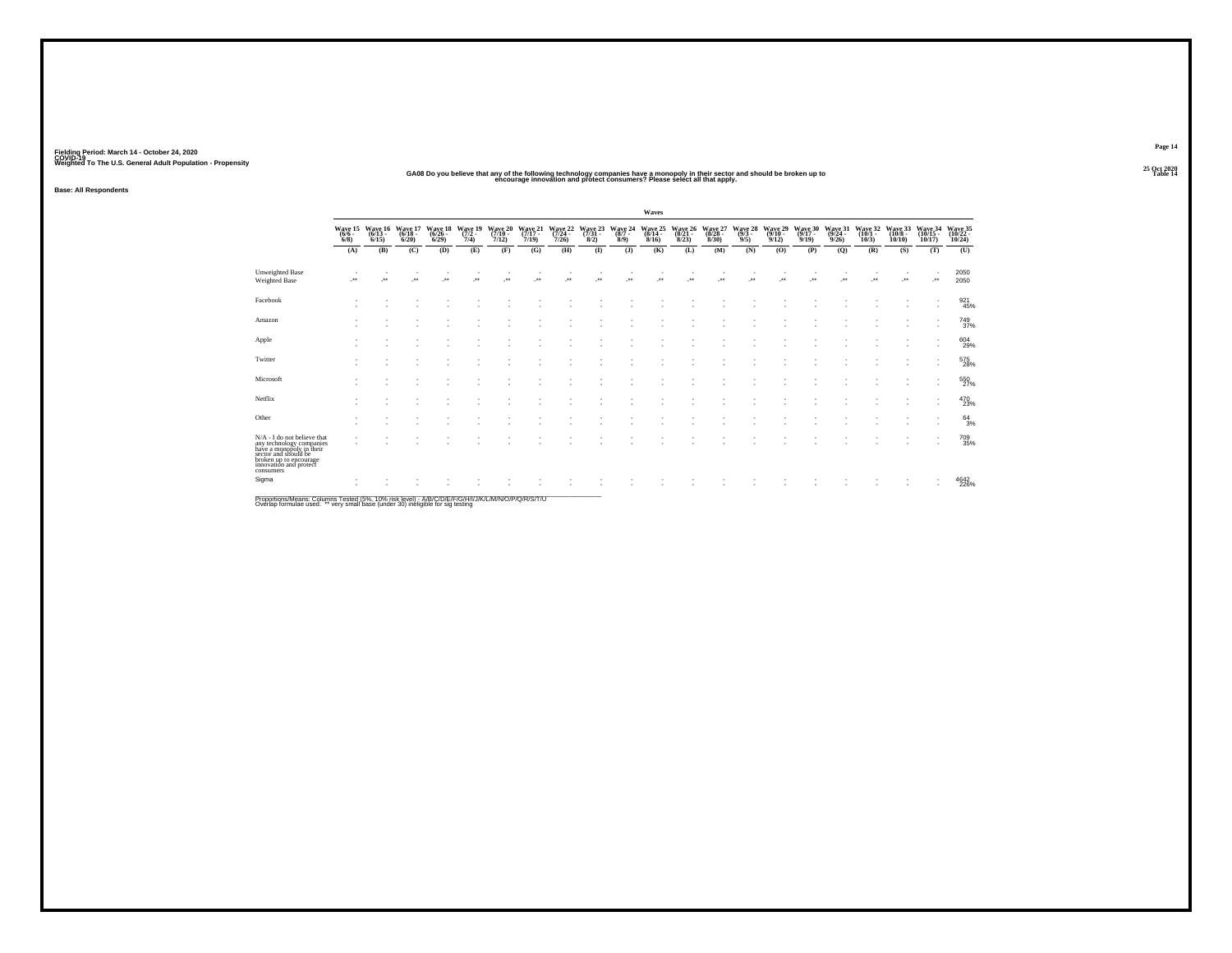#### **25 Oct 2020VE01 Which method did you use to vote early in the 2020 presidential election?Table 15 Table 15 Table 15 Table 15 Table 15 Table 15 Table 15 Table 15**

**Base: All Respondents**

|                                                |                                |                              |                                  |                                    |                                |                              |                                  |                             |                                     |                                      | Waves                                    |                             |                                  |                                |                                       |                                  |                             |                              |                                   |                                |                            |
|------------------------------------------------|--------------------------------|------------------------------|----------------------------------|------------------------------------|--------------------------------|------------------------------|----------------------------------|-----------------------------|-------------------------------------|--------------------------------------|------------------------------------------|-----------------------------|----------------------------------|--------------------------------|---------------------------------------|----------------------------------|-----------------------------|------------------------------|-----------------------------------|--------------------------------|----------------------------|
|                                                | Wave 15<br>$\frac{(6/6)}{6/8}$ | Wave 16<br>$(6/13 -$<br>6/15 | Wave 17<br>$\frac{(6/18)}{6/20}$ | Wave 18<br>$\frac{(6/26)}{(6/29)}$ | Wave 19<br>$\frac{(7/2)}{7/4}$ | Wave 20<br>$(7/10 -$<br>7/12 | Wave 21<br>$\frac{(7/17)}{7/19}$ | Wave 22<br>(7/24 -<br>7/26) | Wave 23<br>$\frac{(7/31 - 8)}{8/2}$ | Wave 24<br>$\frac{(8/7 - 8)}{(8/9)}$ | Wave 25<br>$\frac{(8/14 \cdot 8)}{8/16}$ | Wave 26<br>(8/21 -<br>8/23) | Wave 27<br>$\frac{(8/28)}{8/30}$ | Wave 28<br>$\frac{(9/3)}{9/5}$ | Wave 29<br>$\frac{(9/10-9/12)}{9/12}$ | Wave 30<br>$\frac{(9/17)}{9/19}$ | Wave 31<br>(9/24 -<br>9/26) | Wave 32<br>$(10/1 -$<br>10/3 | Wave 33<br>$\frac{(10/8)}{10/10}$ | Wave 34<br>$(10/15 -$<br>10/17 | Wave 35<br>(10/22<br>10/24 |
|                                                | (A)                            | (B)                          | (C)                              | (D)                                | (E)                            | (F)                          | (G)                              | (H)                         | $\bf{I}$                            | $($ J $)$                            | (K)                                      | (L)                         | (M)                              | (N)                            | (O)                                   | (P)                              | (Q)                         | (R)                          | (S)                               | (T)                            | (U)                        |
| <b>Unweighted Base</b><br><b>Weighted Base</b> | $\cdot$                        | $\star$                      | $\cdot$                          | $\bullet\bullet$                   | $\bullet\bullet$               | $\bullet\bullet$             | $\bullet\bullet$                 | $\bullet\bullet$            | $\bullet\bullet$                    | $\cdot$                              | $\ddot{\phantom{1}}$                     | $\ddot{\phantom{1}}$        | $\bullet\bullet$                 | $\bullet\bullet$               | $\bullet\bullet$                      | $\bullet\bullet$                 | $\cdot$                     | $\ddot{\phantom{1}}$         | $\ddot{\phantom{1}}$              |                                | 2050<br>2050               |
| In-person voting                               |                                |                              |                                  |                                    |                                |                              |                                  |                             |                                     |                                      |                                          |                             |                                  |                                |                                       |                                  |                             |                              |                                   | $\sim$                         | 791<br>39%                 |
| Mail-in voting                                 |                                |                              |                                  |                                    |                                |                              |                                  |                             |                                     |                                      |                                          |                             |                                  |                                |                                       |                                  |                             |                              |                                   |                                | 658<br>32%                 |
| N/A - I have not voted yet                     |                                |                              |                                  |                                    |                                |                              |                                  |                             |                                     |                                      |                                          |                             |                                  |                                |                                       |                                  |                             |                              |                                   |                                | 443<br>22%                 |
| $N/A - I$ do not vote in elections             |                                |                              |                                  |                                    |                                |                              |                                  |                             |                                     |                                      |                                          |                             |                                  |                                |                                       |                                  |                             |                              |                                   | $\sim$                         | 159<br>8%                  |
| Sigma                                          |                                |                              |                                  |                                    |                                |                              |                                  |                             |                                     |                                      |                                          |                             |                                  |                                |                                       |                                  |                             |                              |                                   |                                | 2050<br>100%               |

Proportions/Means: Columns Tested (5%, 10% risk level) - A/B/C/D/E/F/G/H/I/J/K/L/M/N/O/P/Q/R/S/T/U<br>Overlap formulae used. \*\* very small base (under 30) ineligible for sig testing

**Page 15**25 Oct 2020<br>Table 15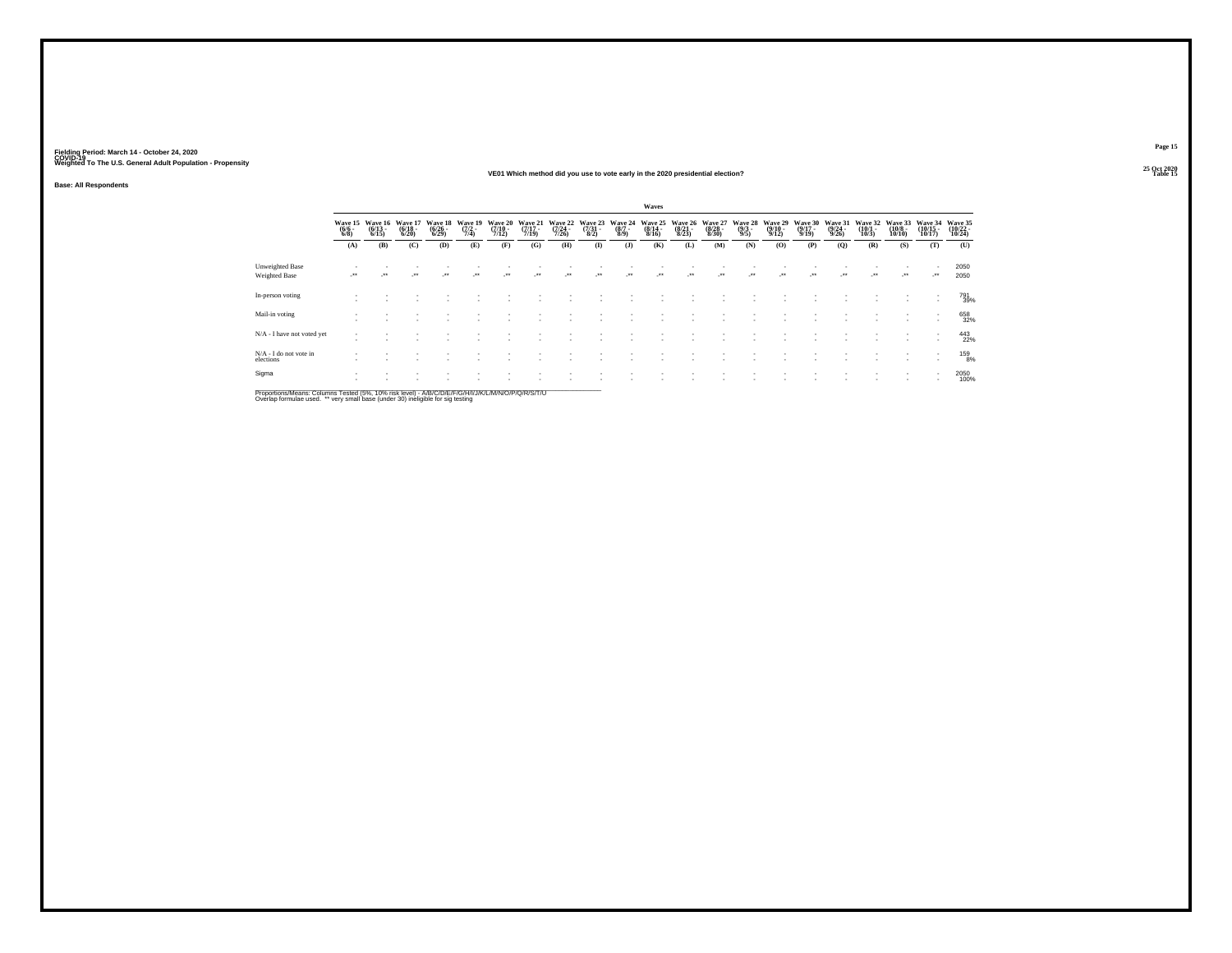#### **25 Oct 2020VE02 How much do you support or oppose continuing to have the option to use mail-in voting in future elections post-COVID-19?Particular Table 16 Table 16 Table 16 Table 16 Table 16 Table 16 Table 16**

**Base: All Respondents**

|                                                                                                                       |                                |                                 |                             |                             |                                    |                             |                             |                             |                            |                           | Waves                       |                             |                             |                           |                             |                             |                             |                             |                              |                                                      |                               |
|-----------------------------------------------------------------------------------------------------------------------|--------------------------------|---------------------------------|-----------------------------|-----------------------------|------------------------------------|-----------------------------|-----------------------------|-----------------------------|----------------------------|---------------------------|-----------------------------|-----------------------------|-----------------------------|---------------------------|-----------------------------|-----------------------------|-----------------------------|-----------------------------|------------------------------|------------------------------------------------------|-------------------------------|
|                                                                                                                       | Wave 15<br>$\frac{(6/6)}{6/8}$ | Wave 16<br>$\binom{6/13}{6/15}$ | Wave 17<br>(6/18 -<br>6/20) | Wave 18<br>(6/26 -<br>6/29) | Wave 19<br>$\frac{(7/2 - 1)}{7/4}$ | Wave 20<br>(7/10 -<br>7/12) | Wave 21<br>(7/17 -<br>7/19) | Wave 22<br>(7/24 -<br>7/26) | Wave 23<br>(7/31 -<br>8/2) | Wave 24<br>(8/7 -<br>8/9) | Wave 25<br>(8/14 -<br>8/16) | Wave 26<br>(8/21 -<br>8/23) | Wave 27<br>(8/28 -<br>8/30) | Wave 28<br>(9/3 -<br>9/5) | Wave 29<br>(9/10 -<br>9/12) | Wave 30<br>(9/17 -<br>9/19) | Wave 31<br>(9/24 -<br>9/26) | Wave 32<br>(10/1 -<br>10/3) | Wave 33<br>(10/8 -<br>10/10) | Wave 34<br>(10/15<br>10/17)                          | Wave 35<br>(10/22 -<br>10/24) |
|                                                                                                                       | (A)                            | (B)                             | (C)                         | (D)                         | (E)                                | (F)                         | (G)                         | (H)                         | (1)                        | (J)                       | (K)                         | (L)                         | (M)                         | (N)                       | (0)                         | (P)                         | (Q)                         | (R)                         | (S)                          | (T)                                                  | (U)                           |
| Unweighted Base<br><b>Weighted Base</b>                                                                               | ٠.                             | $\star$                         | $\bullet\bullet$            | $\ddot{\phantom{1}}$        | $\ddot{\phantom{1}}$               | $\ddot{\phantom{1}}$        | $\ddot{\phantom{0}}$        | $\ddot{\phantom{1}}$        | $^{\tiny{**}}$             | $\ddot{\phantom{1}}$      | $\ddot{\phantom{1}}$        | $\ddot{\phantom{1}}$        | $\ddot{}$                   | $\ddot{\phantom{1}}$      | $\bullet\,\bullet$          |                             | $\ddot{\phantom{1}}$        | $\ddot{\phantom{0}}$        | $\cdot$                      | $\cdot$                                              | 2050<br>2050                  |
| Strongly/Somewhat<br>Support (Net)                                                                                    |                                |                                 |                             |                             |                                    |                             |                             |                             |                            |                           |                             |                             |                             |                           |                             |                             |                             |                             |                              | $\;$<br>$\overline{\phantom{a}}$                     | 1059<br>52%                   |
| Strongly support                                                                                                      |                                |                                 |                             |                             |                                    |                             |                             |                             |                            |                           |                             |                             |                             |                           |                             |                             |                             |                             |                              | $\overline{\phantom{a}}$                             | 713<br>35%                    |
| Somewhat support                                                                                                      |                                |                                 |                             |                             |                                    |                             |                             |                             |                            |                           |                             |                             |                             |                           |                             |                             |                             |                             |                              | $\overline{\phantom{a}}$                             | 346<br>17%                    |
| No opinion                                                                                                            |                                |                                 |                             |                             |                                    |                             |                             |                             |                            |                           |                             |                             |                             |                           |                             |                             |                             |                             |                              | ٠<br>$\overline{\phantom{a}}$                        | $^{421}_{21\%}$               |
| Strongly/Somewhat<br>Oppose (Net)                                                                                     |                                |                                 |                             |                             |                                    |                             |                             |                             |                            |                           |                             |                             |                             |                           |                             |                             |                             |                             |                              | $\overline{\phantom{a}}$<br>$\overline{\phantom{a}}$ | 570<br>28%                    |
| Somewhat oppose                                                                                                       |                                |                                 |                             |                             |                                    |                             |                             |                             |                            |                           |                             |                             |                             |                           |                             |                             |                             |                             | ٠                            | $\overline{\phantom{a}}$<br>$\overline{\phantom{a}}$ | 264<br>13%                    |
| Strongly oppose                                                                                                       |                                |                                 |                             |                             |                                    |                             |                             |                             |                            |                           |                             |                             |                             |                           |                             |                             |                             |                             |                              | ٠<br>$\overline{\phantom{a}}$                        | $\frac{306}{15\%}$            |
| Sigma<br>Descriptions & Association of Trade of 1501-1600 Selections & IDIO IDIO IDIO ANNUAL ANNUAL IDIO IDIO IDIO IN |                                |                                 |                             |                             |                                    |                             |                             |                             |                            |                           |                             |                             |                             |                           |                             |                             |                             |                             | ٠                            | $\overline{\phantom{a}}$<br>$\overline{\phantom{a}}$ | 2050<br>100%                  |

Proportions/Means: Columns Tested (5%, 10% risk level) - A/B/C/D/E/F/G/H/I/J/K/L/M/N/O/P/Q/R/S/T/U<br>Overlap formulae used. \*\* very small base (under 30) ineligible for sig testing

**Page 1625 Oct 2020<br>Table 16**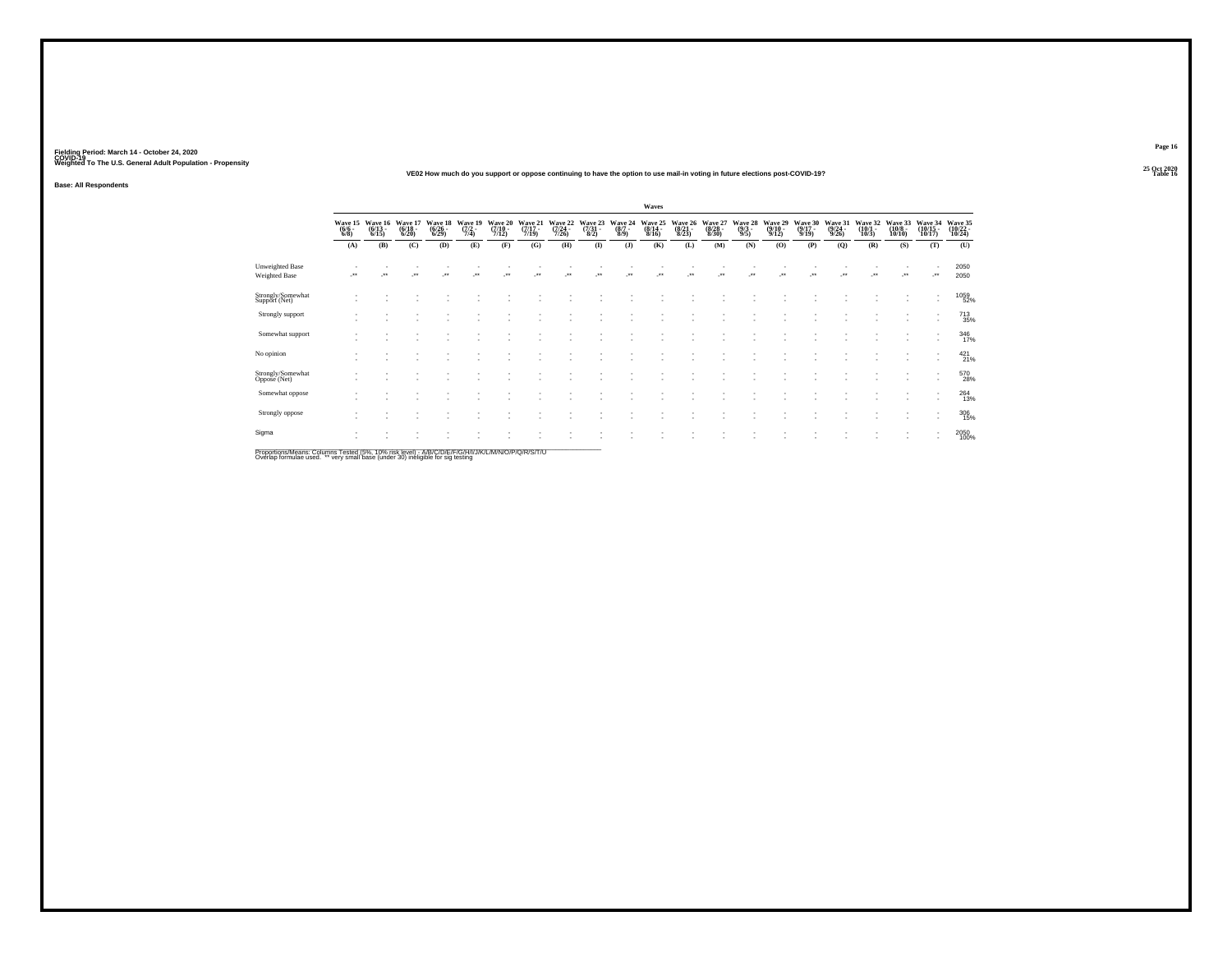#### **25 Oct 2020VE03 For future elections, would rather vote by mail or vote in-person?**

**Base: All Respondents**

|                                     |                                |                                  |                                  |                                    |                                |                                  |                                  |                                      |                            |                           | Waves                       |                             |                                  |                           |                                         |                             |                             |                                  |                              |                                    |                               |
|-------------------------------------|--------------------------------|----------------------------------|----------------------------------|------------------------------------|--------------------------------|----------------------------------|----------------------------------|--------------------------------------|----------------------------|---------------------------|-----------------------------|-----------------------------|----------------------------------|---------------------------|-----------------------------------------|-----------------------------|-----------------------------|----------------------------------|------------------------------|------------------------------------|-------------------------------|
|                                     | Wave 15<br>$\frac{(6/6)}{6/8}$ | Wave 16<br>$\frac{(6/13)}{6/15}$ | Wave 17<br>$\frac{(6/18)}{6/20}$ | Wave 18<br>$\frac{(6/26)}{(6/29)}$ | Wave 19<br>$\frac{(7/2)}{7/4}$ | Wave 20<br>$\frac{(7/10)}{7/12}$ | Wave 21<br>$\frac{(7/17)}{7/19}$ | Wave 22<br>$\frac{(7/24 - 7)}{7/26}$ | Wave 23<br>(7/31 -<br>8/2) | Wave 24<br>(8/7 -<br>8/9) | Wave 25<br>(8/14 -<br>8/16) | Wave 26<br>(8/21 -<br>8/23) | Wave 27<br>$\frac{(8/28)}{8/30}$ | Wave 28<br>(9/3 -<br>9/5) | Wave 29<br>$\frac{(9/10 - 9/12)}{9/12}$ | Wave 30<br>(9/17 -<br>9/19) | Wave 31<br>(9/24 -<br>9/26) | Wave 32<br>$\frac{(10/1)}{10/3}$ | Wave 33<br>(10/8 -<br>10/10) | Wave 34<br>(10/15 -<br>10/17)      | Wave 35<br>(10/22 -<br>10/24) |
|                                     | (A)                            | (B)                              | (C)                              | (D)                                | (E)                            | (F)                              | (G)                              | (H)                                  | $($ $\Gamma$               | $($ $)$                   | (K)                         | (L)                         | (M)                              | (N)                       | (0)                                     | (P)                         | (Q)                         | (R)                              | (S)                          | (T)                                | (U)                           |
| Unweighted Base<br>Weighted Base    | $\cdot$                        | $\bullet\bullet$                 | $\cdot$                          | $\cdot$                            | $\cdot$                        | $\overline{\phantom{a}}$         | -**                              | $\cdot$                              | $\bullet\,\bullet$         | $\cdot$                   |                             | $\cdot$                     | $^{\tiny{**}}$                   | $\cdot$                   | $\cdot$                                 |                             | $\cdot$                     | $\cdot$                          | ٠<br>$\cdot$                 | $\sim$<br>$\cdot$                  | 2050<br>2050                  |
| Vote in-person                      |                                |                                  |                                  |                                    |                                |                                  |                                  |                                      |                            |                           |                             |                             |                                  |                           |                                         |                             |                             |                                  |                              | $\sim$<br>٠                        | 1138<br>56%                   |
| Vote by mail                        |                                |                                  |                                  |                                    |                                |                                  |                                  |                                      |                            |                           |                             |                             |                                  |                           |                                         |                             |                             |                                  |                              | $\sim$<br>٠                        | 753<br>37%                    |
| N/A - I do not vote in<br>elections |                                |                                  |                                  |                                    |                                |                                  |                                  |                                      |                            |                           |                             |                             |                                  |                           |                                         |                             |                             |                                  |                              | $\sim$<br>$\overline{\phantom{a}}$ | 159<br>8%                     |
| Sigma                               |                                |                                  |                                  |                                    |                                |                                  |                                  |                                      |                            |                           |                             |                             |                                  |                           |                                         |                             |                             |                                  |                              | $\sim$                             | 2050<br>100%                  |

Proportions/Means: Columns Tested (5%, 10% risk level) - A/B/C/D/E/F/G/H/I/J/K/L/M/N/O/P/Q/R/S/T/U<br>Overlap formulae used. \*\* very small base (under 30) ineligible for sig testing

**Page 1725 Oct 2020<br>Table 17** 

**Table 17 Table 17 Table 17 Table 17 Table 17 Table 17 Table 17 Table 17**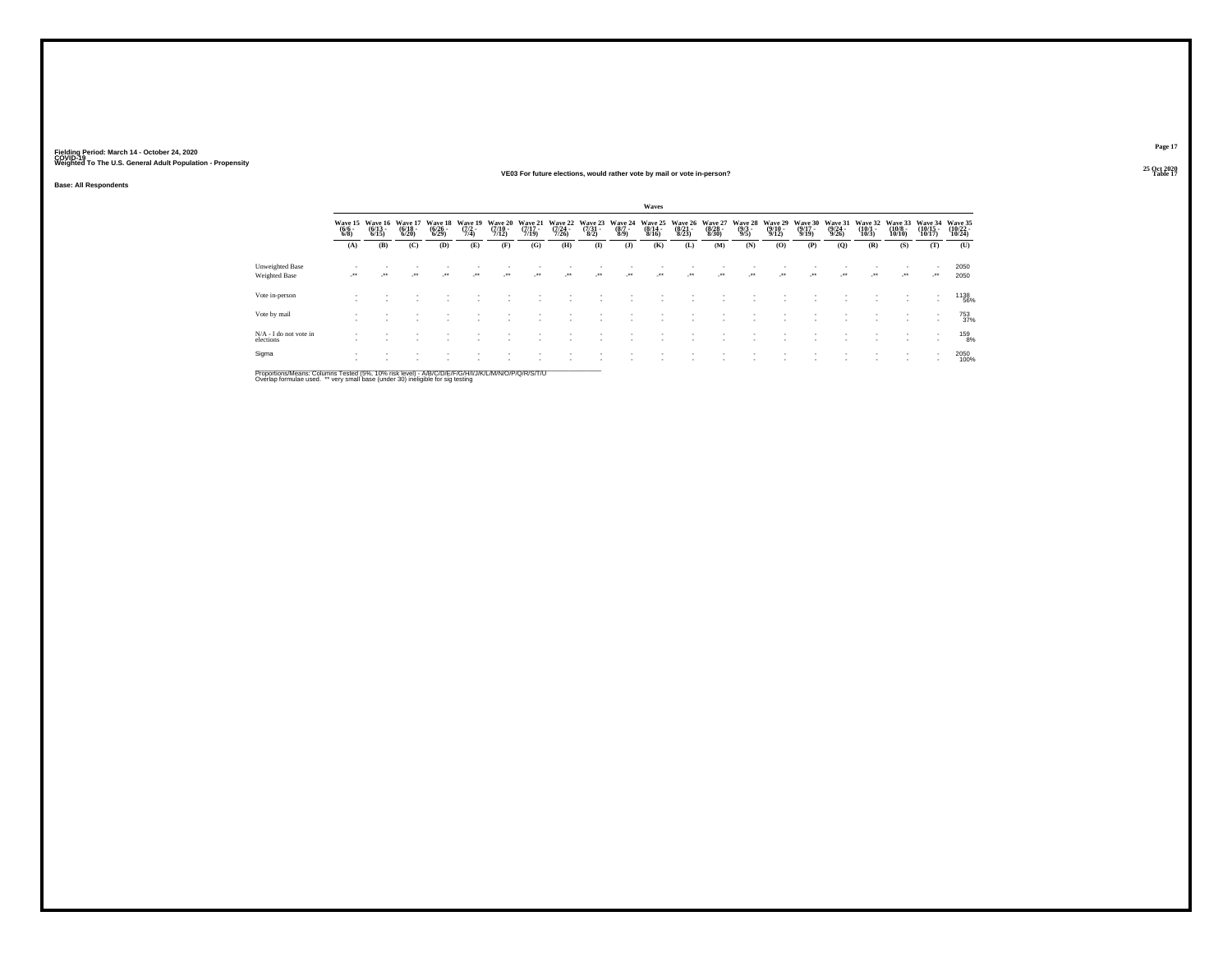**25 Oct 2020VE04 Which of the following state(s) do you think are among the most important in deciding the winner of the 2020 presidential election? Please select all that apply.**

**Base: All Respondents**

|                                  |                               |                                                          |         |                             |                               |                                                   |                             |                             |           |                                                | Waves                       |                             |                                                                                 |                           |                             |                             |                             |                             |                              |                               |                               |
|----------------------------------|-------------------------------|----------------------------------------------------------|---------|-----------------------------|-------------------------------|---------------------------------------------------|-----------------------------|-----------------------------|-----------|------------------------------------------------|-----------------------------|-----------------------------|---------------------------------------------------------------------------------|---------------------------|-----------------------------|-----------------------------|-----------------------------|-----------------------------|------------------------------|-------------------------------|-------------------------------|
|                                  | Wave 15<br>$(6/6 -$<br>$6/8)$ | Wave 16 Wave 17<br>(6/13 - 6/18 - 6/15)<br>6/15) - 6/20) |         | Wave 18<br>(6/26 -<br>6/29) | Wave 19 $\frac{(7/2)^2}{7/4}$ | Wave 20<br>(7/10 -<br>7/12)                       | Wave 21<br>(7/17 -<br>7/19) | Wave 22<br>(7/24 -<br>7/26) |           | Wave 23 Wave 24<br>(7/31 - (8/7 - 8/2)<br>8/9) | Wave 25<br>(8/14 -<br>8/16) | Wave 26<br>(8/21 -<br>8/23) | $\underset{\substack{\textbf{(8/28\,-\textbf{8/30})}}{1.30}}{\textbf{Wave 27}}$ | Wave 28<br>(9/3 -<br>9/5) | Wave 29<br>(9/10 -<br>9/12) | Wave 30<br>(9/17 -<br>9/19) | Wave 31<br>(9/24 -<br>9/26) | Wave 32<br>(10/1 -<br>10/3) | Wave 33<br>(10/8 -<br>10/10) | Wave 34<br>(10/15 -<br>10/17) | Wave 35<br>(10/22 -<br>10/24) |
|                                  | (A)                           | (B)                                                      | (C)     | $\left(\mathbf{D}\right)$   | (E)                           | (F)                                               | (G)                         | (H)                         | $\bf (I)$ | $\bf{(J)}$                                     | (K)                         | (L)                         | $(\mathbf{M})$                                                                  | (N)                       | (0)                         | (P)                         | (Q)                         | (R)                         | (S)                          | (T)                           | (U)                           |
| Unweighted Base<br>Weighted Base | $\cdot$                       | ÷                                                        | $\cdot$ | $\cdot$                     | ÷                             | $\overline{\phantom{a}}$<br>$\mathcal{C}^{\star}$ | ×<br>÷                      | ٠<br>$\cdot$                | ł,<br>÷.  | ×                                              | ٠<br>÷.                     | ÷                           | $\overline{\phantom{a}}$<br>$\mathcal{C}^{\star}$                               | ٠<br>÷                    | $\cdot$                     | ٠<br>51                     | ÷                           | 59                          | ÷                            | $\overline{\phantom{a}}$<br>÷ | 2050<br>2050                  |
| Florida                          |                               |                                                          |         |                             |                               |                                                   |                             |                             |           |                                                |                             |                             |                                                                                 |                           |                             |                             |                             |                             |                              |                               | 856<br>42%                    |
| California                       |                               |                                                          |         |                             |                               |                                                   |                             |                             |           |                                                |                             |                             |                                                                                 |                           |                             |                             |                             |                             |                              |                               | 592<br>29%                    |
| Pennsylvania                     |                               |                                                          |         |                             |                               |                                                   |                             |                             |           |                                                |                             |                             |                                                                                 |                           |                             |                             |                             |                             |                              |                               | 564                           |
| Texas                            |                               |                                                          |         |                             |                               |                                                   |                             |                             |           |                                                |                             |                             |                                                                                 |                           |                             |                             |                             |                             |                              |                               | 551%                          |
| New York                         |                               |                                                          |         |                             |                               |                                                   |                             |                             |           |                                                |                             |                             |                                                                                 |                           |                             |                             |                             |                             |                              |                               | 463<br>23%                    |
| Michigan                         |                               |                                                          |         |                             |                               |                                                   |                             |                             |           |                                                |                             |                             |                                                                                 |                           |                             |                             |                             |                             |                              |                               | 375<br>18%                    |
| Ohio                             |                               |                                                          |         |                             |                               |                                                   |                             |                             |           |                                                |                             |                             |                                                                                 |                           |                             |                             |                             |                             |                              |                               | 367<br>18%                    |
| North Carolina                   |                               |                                                          |         |                             |                               |                                                   |                             |                             |           |                                                |                             |                             |                                                                                 |                           |                             |                             |                             |                             |                              |                               | 268<br>13%                    |
| Wisconsin                        |                               |                                                          |         |                             |                               |                                                   |                             |                             |           |                                                |                             |                             |                                                                                 |                           |                             |                             |                             |                             |                              |                               | 255<br>12%                    |
| Arizona                          |                               |                                                          |         |                             |                               |                                                   |                             |                             |           |                                                |                             |                             |                                                                                 |                           |                             |                             |                             |                             |                              |                               | $^{231}_{11\%}$               |
| Georgia                          |                               |                                                          |         |                             |                               |                                                   |                             |                             |           |                                                |                             |                             |                                                                                 |                           |                             |                             |                             |                             |                              |                               | 207<br>10%                    |
| Washington                       |                               |                                                          |         |                             |                               |                                                   |                             |                             |           |                                                |                             |                             |                                                                                 |                           |                             |                             |                             |                             |                              |                               | 203<br>10%                    |
| Iowa                             |                               |                                                          |         |                             |                               |                                                   |                             |                             |           |                                                |                             |                             |                                                                                 |                           |                             |                             |                             |                             |                              |                               | 195<br>10%                    |
| Illinois                         |                               |                                                          |         |                             |                               |                                                   |                             |                             |           |                                                |                             |                             |                                                                                 |                           |                             |                             |                             |                             |                              |                               | 178<br>9%                     |
| New Jersey                       |                               |                                                          |         |                             |                               |                                                   |                             |                             |           |                                                |                             |                             |                                                                                 |                           |                             |                             |                             |                             |                              |                               | $^{158}_{\phantom{1}8\%}$     |
| South Carolina                   |                               |                                                          |         |                             |                               |                                                   |                             |                             |           |                                                |                             |                             |                                                                                 |                           |                             |                             |                             |                             |                              |                               | 150%                          |
| Minnesota                        |                               |                                                          |         |                             |                               |                                                   |                             |                             |           |                                                |                             |                             |                                                                                 |                           |                             |                             |                             |                             |                              |                               | $148$ <sub>7%</sub>           |
| Massachusetts                    |                               |                                                          |         |                             |                               |                                                   |                             |                             |           |                                                |                             |                             |                                                                                 |                           |                             |                             |                             |                             |                              |                               | 132/6%                        |
| Virginia                         |                               |                                                          |         |                             |                               |                                                   |                             |                             |           |                                                |                             |                             |                                                                                 |                           |                             |                             |                             |                             |                              |                               | <sup>129</sup> 6%             |
| Nevada                           |                               |                                                          |         |                             |                               |                                                   |                             |                             |           |                                                |                             |                             |                                                                                 |                           |                             |                             |                             |                             |                              |                               | $^{118}_{\phantom{1}6\%}$     |
| Colorado                         |                               |                                                          |         |                             |                               |                                                   |                             |                             |           |                                                |                             |                             |                                                                                 |                           |                             |                             |                             |                             |                              |                               | <sup>118</sup> <sub>6%</sub>  |
| Maryland                         |                               |                                                          |         |                             |                               |                                                   |                             |                             |           |                                                |                             |                             |                                                                                 |                           |                             |                             |                             |                             |                              |                               | $113 \atop 6\%$               |
| Alabama                          |                               |                                                          |         |                             |                               |                                                   |                             |                             |           |                                                |                             |                             |                                                                                 |                           |                             |                             |                             |                             |                              |                               | 106<br>5%                     |
| Indiana                          |                               |                                                          |         |                             |                               |                                                   |                             |                             |           |                                                |                             |                             |                                                                                 |                           |                             |                             |                             |                             |                              |                               | $^{98}_{5\%}$                 |

Proportions/Means: Columns Tested (5%, 10% risk level) - A/B/C/D/E/F/G/H/I/J/K/L/M/N/O/P/Q/R/S/T/U<br>Overlap formulae used. \*\* very small base (under 30) ineligible for sig testing

**Page 18**

**Table 18 Table 18**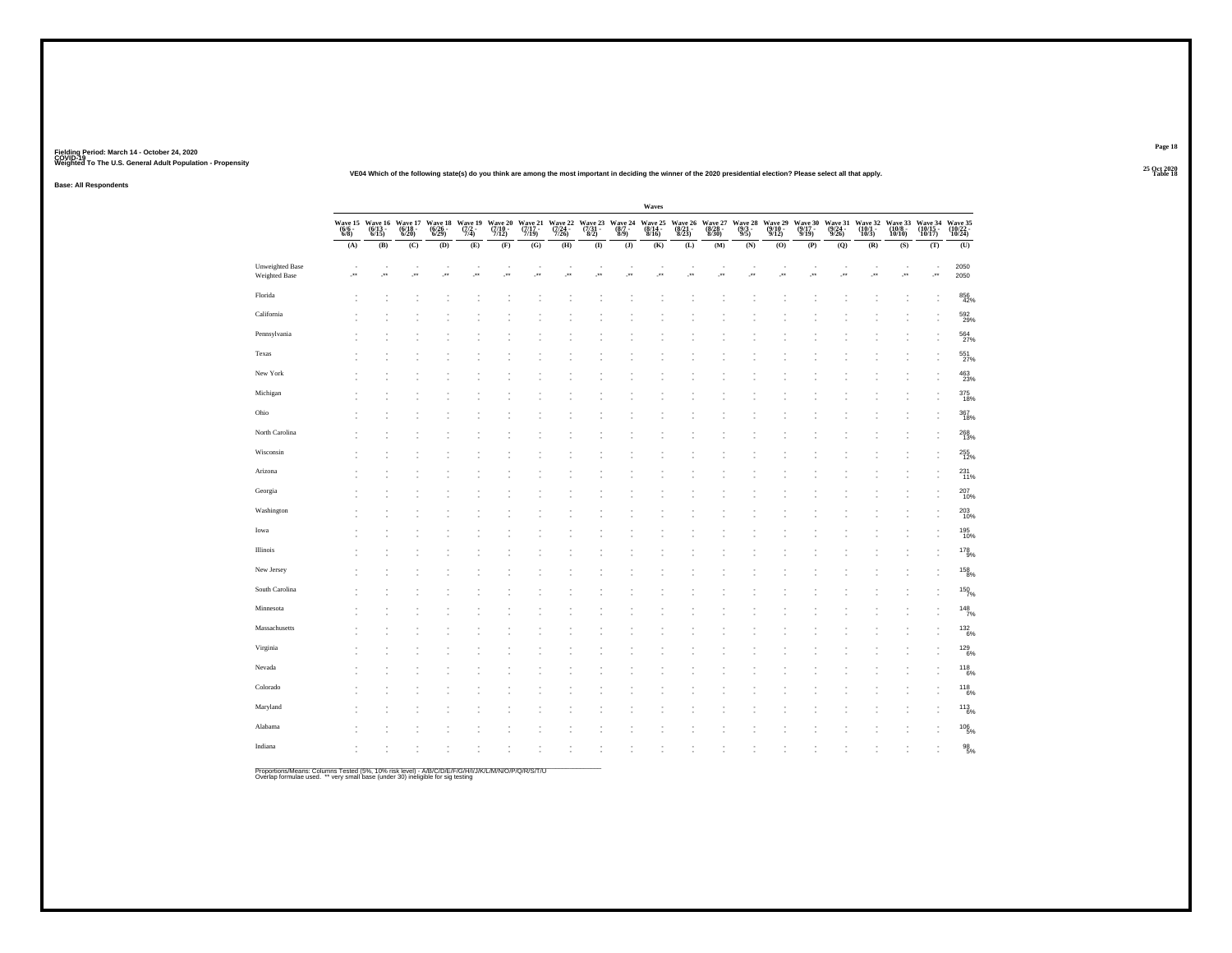**25 Oct 2020VE04 Which of the following state(s) do you think are among the most important in deciding the winner of the 2020 presidential election? Please select all that apply.**

**Base: All Respondents**

|                           |                           |                           |                           |                             |                                |                                        |                       |                             |                                   |                           | Waves                       |                             |                                               |                            |                             |                             |                             |                             |                              |                         |                          |
|---------------------------|---------------------------|---------------------------|---------------------------|-----------------------------|--------------------------------|----------------------------------------|-----------------------|-----------------------------|-----------------------------------|---------------------------|-----------------------------|-----------------------------|-----------------------------------------------|----------------------------|-----------------------------|-----------------------------|-----------------------------|-----------------------------|------------------------------|-------------------------|--------------------------|
|                           | Wave 15<br>(6/6 -<br>6/8) | Wave 16<br>(6/13<br>6/15) | Wave 17<br>(6/18<br>6/20) | Wave 18<br>(6/26 -<br>6/29) | Wave 19<br>$\frac{(7/2)}{7/4}$ | Wave 20<br>$\frac{(7/10 - 7)}{(7/12)}$ | Wave 21 (7/17 - 7/19) | Wave 22<br>(7/24 -<br>7/26) | Wave 23<br>$\frac{(7/31)}{(8/2)}$ | Wave 24<br>(8/7 -<br>8/9) | Wave 25<br>(8/14 -<br>8/16) | Wave 26<br>(8/21 -<br>8/23) | $\substack{\text{Wave} \ 27 \\ (8/28-8/30) }$ | Wave 28<br>(9/3 -<br>9/5)  | Wave 29<br>(9/10 -<br>9/12) | Wave 30<br>(9/17 -<br>9/19) | Wave 31<br>(9/24 -<br>9/26) | Wave 32<br>(10/1 -<br>10/3) | Wave 33<br>(10/8 -<br>10/10) | Wave 34 (10/15 - 10/17) | Wave 35 (10/22 - 10/24)  |
|                           | (A)                       | (B)                       | (C)                       | (D)                         | (E)                            | (F)                                    | (G)                   | (H)                         | $\bf(I)$                          | $\bf{(J)}$                | (K)                         | (L)                         | $(M)$                                         | $\left( \mathbf{N}\right)$ | (0)                         | (P)                         | (Q)                         | (R)                         | (S)                          | (T)                     | (U)                      |
| Weighted Base<br>Kentucky | $\cdot$                   | J.                        | $\cdot$                   | J.                          | $\cdot$                        | $\cdot$                                | $\cdot$               | $\cdot$                     | J.                                | J.                        | $\cdot$                     | J.                          | $\cdot$                                       | $\cdot$                    | $\cdot$                     | $\cdot$                     | $\cdot$                     | $\cdot$                     | þ.                           | J.                      | 2050<br>$\frac{97}{5\%}$ |
| New Mexico                |                           |                           |                           |                             |                                |                                        |                       |                             |                                   |                           |                             |                             |                                               |                            |                             |                             |                             |                             |                              |                         | $\frac{93}{5\%}$         |
| Tennessee                 |                           |                           |                           |                             |                                |                                        |                       |                             |                                   |                           |                             |                             |                                               |                            |                             |                             |                             |                             |                              |                         | $\frac{92}{4\%}$         |
| Louisiana                 |                           |                           |                           |                             |                                |                                        |                       |                             |                                   |                           |                             |                             |                                               |                            |                             |                             |                             |                             |                              |                         | $\frac{91}{4\%}$         |
| New Hampshire             |                           |                           |                           |                             |                                |                                        |                       |                             |                                   |                           |                             |                             |                                               |                            |                             |                             |                             |                             |                              |                         | $\frac{88}{4\%}$         |
| Oregon                    |                           |                           |                           |                             |                                |                                        |                       |                             |                                   |                           |                             |                             |                                               |                            |                             |                             |                             |                             |                              |                         | $\frac{88}{4\%}$         |
| Utah                      |                           |                           |                           |                             |                                |                                        |                       |                             |                                   |                           |                             |                             |                                               |                            |                             |                             |                             |                             |                              |                         | $^{88}_{4\%}$            |
| Arkansas                  |                           |                           |                           |                             |                                |                                        |                       |                             |                                   |                           |                             |                             |                                               |                            |                             |                             |                             |                             |                              |                         | $\frac{86}{4\%}$         |
| Missouri                  |                           |                           |                           |                             |                                |                                        |                       |                             |                                   |                           |                             |                             |                                               |                            |                             |                             |                             |                             |                              |                         | $84 \atop 4\%$           |
| Delaware                  |                           |                           |                           |                             |                                |                                        |                       |                             |                                   |                           |                             |                             |                                               |                            |                             |                             |                             |                             |                              |                         | $\frac{84}{4\%}$         |
| Maine                     |                           |                           |                           |                             |                                |                                        |                       |                             |                                   |                           |                             |                             |                                               |                            |                             |                             |                             |                             |                              |                         | 83/4%                    |
| Oklahoma                  |                           |                           |                           |                             |                                |                                        |                       |                             |                                   |                           |                             |                             |                                               |                            |                             |                             |                             |                             |                              |                         | $8^{1}_{4\%}$            |
| Alaska                    |                           |                           |                           |                             |                                |                                        |                       |                             |                                   |                           |                             |                             |                                               |                            |                             |                             |                             |                             |                              |                         | $\frac{80}{4\%}$         |
| Idaho                     |                           |                           |                           |                             |                                |                                        |                       |                             |                                   |                           |                             |                             |                                               |                            |                             |                             |                             |                             |                              |                         | $^{79}_{4\%}$            |
| Nebraska                  |                           |                           |                           |                             |                                |                                        |                       |                             |                                   |                           |                             |                             |                                               |                            |                             |                             |                             |                             |                              |                         | $^{77}_{4\%}$            |
| Mississippi               |                           |                           |                           |                             |                                |                                        |                       |                             |                                   |                           |                             |                             |                                               |                            |                             |                             |                             |                             |                              |                         | $^{76}_{4%}$             |
| Kansas<br>West Virginia   |                           |                           |                           |                             |                                |                                        |                       |                             |                                   |                           |                             |                             |                                               |                            |                             |                             |                             |                             |                              |                         | $^{73}_{4\%}$            |
| Wyoming                   |                           |                           |                           |                             |                                |                                        |                       |                             |                                   |                           |                             |                             |                                               |                            |                             |                             |                             |                             |                              |                         | $^{73}_{4\%}$            |
| Montana                   |                           |                           |                           |                             |                                |                                        |                       |                             |                                   |                           |                             |                             |                                               |                            |                             |                             |                             |                             |                              |                         | $^{70}_{3\%}$            |
| Vermont                   |                           |                           |                           |                             |                                |                                        |                       |                             |                                   |                           |                             |                             |                                               |                            |                             |                             |                             |                             |                              |                         | $^{70}_{3\%}$            |
| Connecticut               |                           |                           |                           |                             |                                |                                        |                       |                             |                                   |                           |                             |                             |                                               |                            |                             |                             |                             |                             |                              |                         | $^{70}_{3%}$             |
| Hawaii                    |                           |                           |                           |                             |                                |                                        |                       |                             |                                   |                           |                             |                             |                                               |                            |                             |                             |                             |                             |                              |                         | 69/3%                    |
| South Dakota              |                           |                           |                           |                             |                                |                                        |                       |                             |                                   |                           |                             |                             |                                               |                            |                             |                             |                             |                             |                              |                         | $67 \over 3%$            |
| Rhode Island              |                           |                           |                           |                             |                                |                                        |                       |                             |                                   |                           |                             |                             |                                               |                            |                             |                             |                             |                             |                              |                         | $67_{3%}$                |
|                           |                           |                           |                           |                             |                                |                                        |                       |                             |                                   |                           |                             |                             |                                               |                            |                             |                             |                             |                             |                              |                         | $\frac{65}{3\%}$         |
| North Dakota              |                           |                           |                           |                             |                                |                                        |                       |                             |                                   |                           |                             |                             |                                               |                            |                             |                             |                             |                             |                              |                         | $63\%$                   |

Proportions/Means: Columns Tested (5%, 10% risk level) - A/B/C/D/E/F/G/H/I/J/K/L/M/N/O/P/Q/R/S/T/U<br>Overlap formulae used. \*\* very small base (under 30) ineligible for sig testing

**Page 19**

**Table 18 Table 18**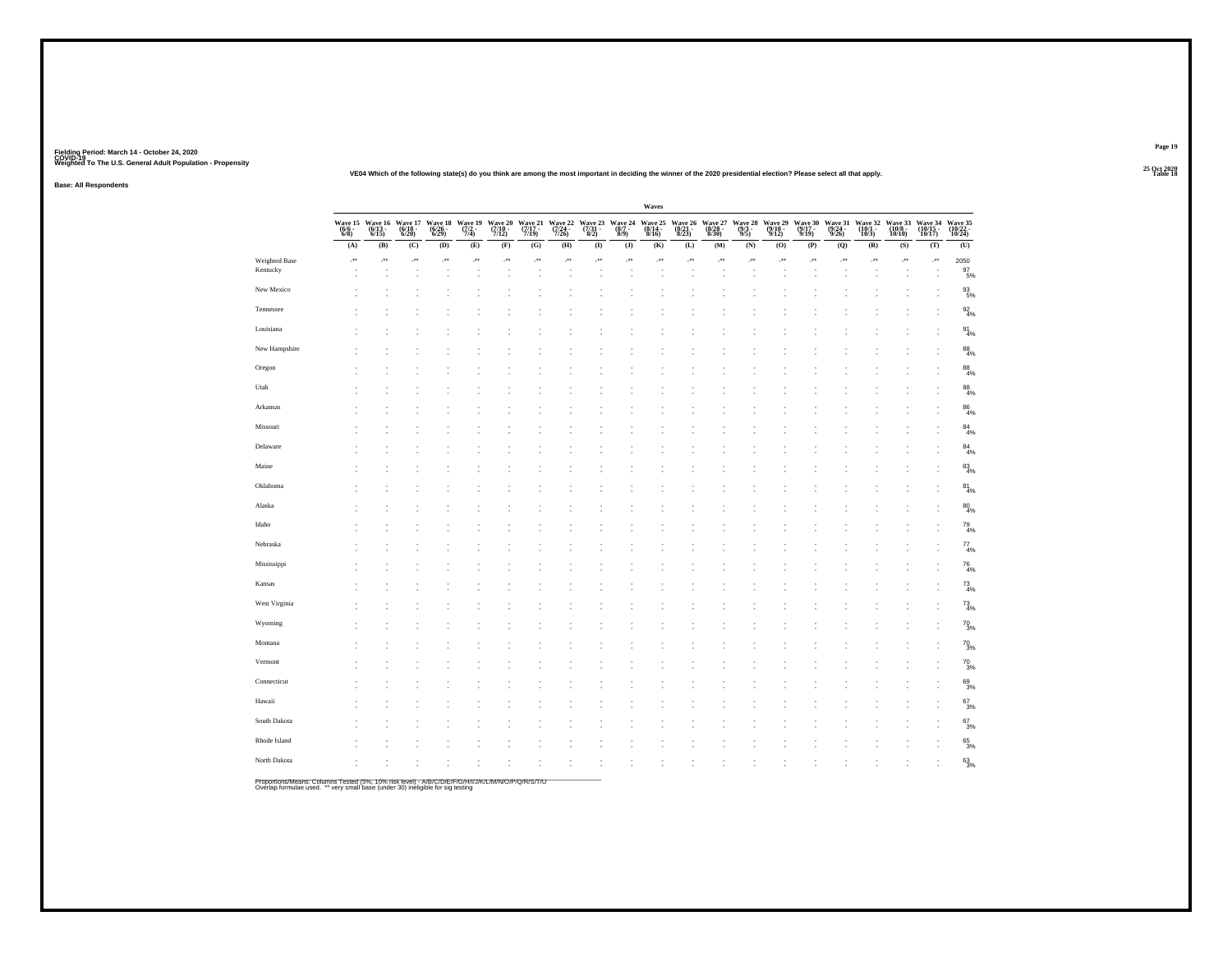#### **25 Oct 2020VE04 Which of the following state(s) do you think are among the most important in deciding the winner of the 2020 presidential election? Please select all that apply.**

**Base: All Respondents**

|               |                                |                                  |                                  |                             |                                |                                         |                                  |                                         |                                   |                                | Waves                            |                             |                             |                                       |                                  |                                  |                                  |                                  |                                        |                                   |                               |
|---------------|--------------------------------|----------------------------------|----------------------------------|-----------------------------|--------------------------------|-----------------------------------------|----------------------------------|-----------------------------------------|-----------------------------------|--------------------------------|----------------------------------|-----------------------------|-----------------------------|---------------------------------------|----------------------------------|----------------------------------|----------------------------------|----------------------------------|----------------------------------------|-----------------------------------|-------------------------------|
|               | Wave 15<br>$\frac{(6/6)}{6/8}$ | Wave 16<br>$\frac{(6/13)}{6/15}$ | Wave 17<br>$\frac{(6/18)}{6/20}$ | Waye 18<br>(6/26 -<br>6/29) | Wave 19<br>$\frac{(7/2)}{7/4}$ | <b>Wave 20</b><br>$\frac{(7/10)}{7/12}$ | Wave 21<br>$\frac{(7/17)}{7/19}$ | <b>Wave 22</b><br>$\frac{(7/24)}{7/26}$ | Wave 23<br>$\frac{(7/31)}{(8/2)}$ | Wave 24<br>$\frac{(8/7)}{8/9}$ | Wave 25<br>$\frac{(8/14)}{8/16}$ | Waye 26<br>(8/21 -<br>8/23) | Wave 27<br>(8/28 -<br>8/30) | <b>Wave 28</b><br>$\frac{(9/3)}{9/5}$ | Wave 29<br>$\frac{(9/10)}{9/12}$ | Wave 30<br>$\frac{(9/17)}{9/19}$ | Wave 31<br>$\frac{(9/24)}{9/26}$ | Wave 32<br>$\frac{(10/1)}{10/3}$ | Wave 33<br>$\frac{(10/8 - 10)}{10/10}$ | Wave 34<br>$\binom{10/15}{10/17}$ | Wave 35<br>$10/22 -$<br>10/24 |
|               | (A)                            | (B)                              | (C)                              | (D)                         | (E)                            | (F)                                     | (G)                              | (H)                                     | $\bf{I}$                          | $\mathbf{J}$                   | (K)                              | (L)                         | (M)                         | (N)                                   | (O)                              | (P)                              | $\mathbf{Q}$                     | (R)                              | (S)                                    | (T)                               | (U)                           |
| Weighted Base | $^{**}$                        | $^{\tiny{++}}$                   | $\cdot$                          | $\bullet\bullet$            | $\cdot$                        | $\bullet\bullet$                        | $\ddot{\phantom{0}}$             | $^{**}$                                 | $^{++}$                           | $+ +$                          | $\cdot$                          | $^{\tiny{++}}$              | $^{\tiny{++}}$              |                                       | $^{++}$                          | $\cdot$                          | $\cdot$                          | $\mathcal{L}^{\text{max}}$       | $\cdot$                                | $\cdot$                           | 2050                          |
| None of them  |                                |                                  |                                  |                             |                                |                                         |                                  |                                         |                                   |                                |                                  |                             |                             |                                       |                                  |                                  |                                  |                                  |                                        |                                   | 182<br>'9%                    |
| Sigma         |                                |                                  |                                  |                             |                                |                                         |                                  |                                         |                                   |                                |                                  |                             |                             |                                       |                                  |                                  |                                  |                                  |                                        |                                   | 8812<br>430%                  |

Proportions/Means: Columns Tested (5%, 10% risk level) - A/B/C/D/E/F/G/H/I/J/K/L/M/N/O/P/Q/R/S/T/U<br>Overlap formulae used. \*\* very small base (under 30) ineligible for sig testing

**Page 20**

**Table 18 Table 18**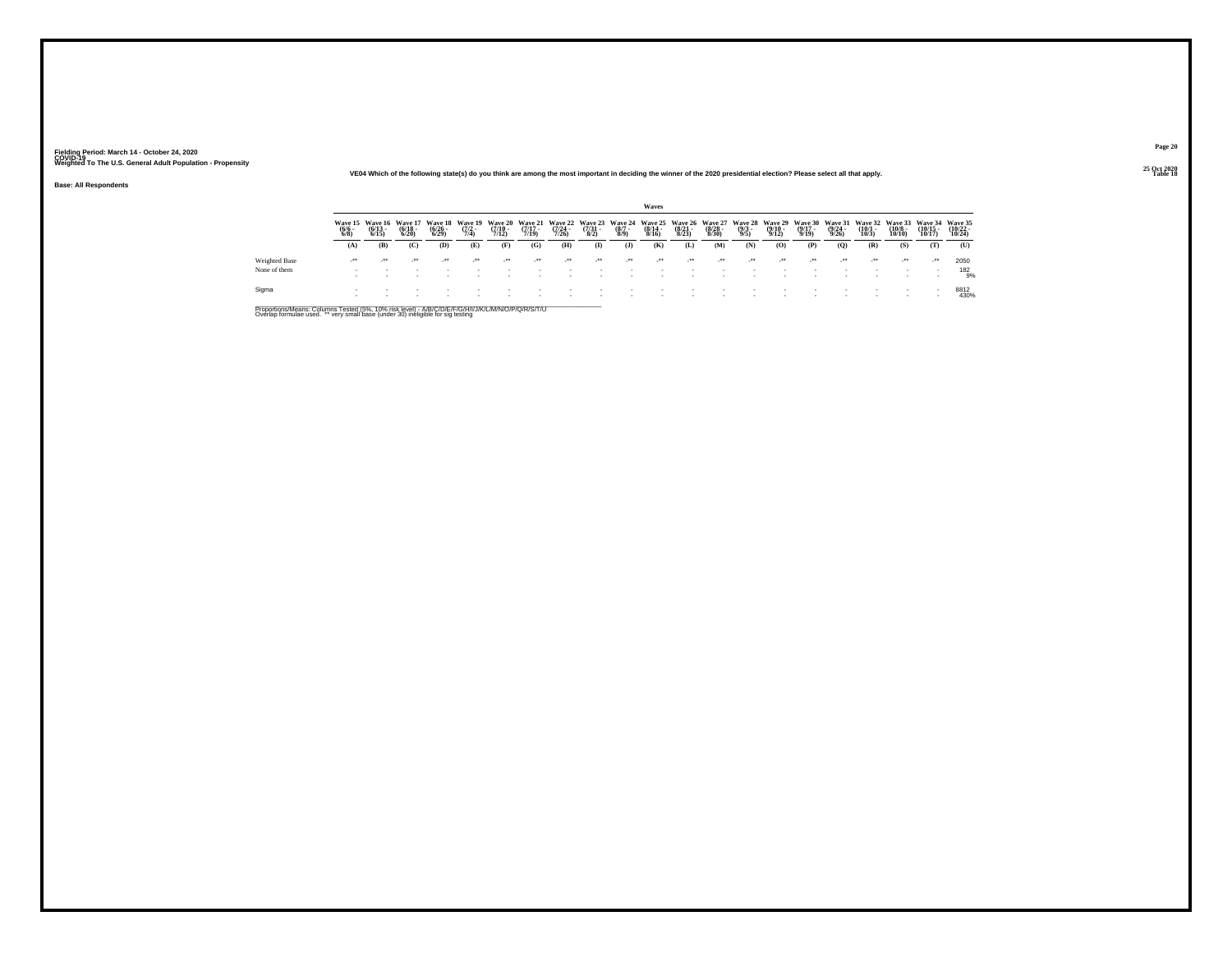#### **25 Oct 2020ENP01 How do you plan to see/find out the results of the 2020 presidential election?Table 19 Table 19 Table 19 Table 19 Table 19 Table 19 Table 19 Table 19 Table 19 Table 19**

**Base: All Respondents**

|                                                                 |                                |                                 |                                  |                                    |                                |                             |                                  |                                  |                            |                               | Waves                                |                                  |                                  |                                |                                  |                             |                                  |                                 |                                        |                                    |                               |
|-----------------------------------------------------------------|--------------------------------|---------------------------------|----------------------------------|------------------------------------|--------------------------------|-----------------------------|----------------------------------|----------------------------------|----------------------------|-------------------------------|--------------------------------------|----------------------------------|----------------------------------|--------------------------------|----------------------------------|-----------------------------|----------------------------------|---------------------------------|----------------------------------------|------------------------------------|-------------------------------|
|                                                                 | Wave 15<br>$\frac{(6/6)}{6/8}$ | Wave 16<br>$\binom{6/13}{6/15}$ | Wave 17<br>$\frac{(6/18)}{6/20}$ | Wave 18<br>$\frac{(6/26)}{(6/29)}$ | Wave 19<br>$\frac{(7/2)}{7/4}$ | Wave 20<br>(7/10 -<br>7/12) | Wave 21<br>$\frac{(7/17)}{7/19}$ | Wave 22<br>$\frac{(7/24)}{7/26}$ | Wave 23<br>(7/31 -<br>8/2) | Wave 24<br>$\binom{8/7}{8/9}$ | Wave 25<br>$\frac{(8/14 - 8)}{8/16}$ | Wave 26<br>$\frac{(8/21)}{8/23}$ | Wave 27<br>$\frac{(8/28)}{8/30}$ | Wave 28<br>$\frac{(9/3)}{9/5}$ | Wave 29<br>$\frac{(9/10)}{9/12}$ | Wave 30<br>(9/17 -<br>9/19) | Wave 31<br>$\frac{(9/24)}{9/26}$ | Wave 32<br>$\binom{10/1}{10/3}$ | Wave 33<br>$\frac{(10/8 - 10)}{10/10}$ | Wave 34<br>$\frac{(10/15)}{10/17}$ | Wave 35<br>(10/22 -<br>10/24) |
|                                                                 | (A)                            | (B)                             | (C)                              | (D)                                | (E)                            | (F)                         | (G)                              | (H)                              | $\mathbf{I}$               | $($ $)$                       | (K)                                  | (L)                              | (M)                              | (N)                            | (O)                              | (P)                         | (Q)                              | (R)                             | (S)                                    | (T)                                | (U)                           |
| Unweighted Base<br>Weighted Base                                | $\bullet\bullet$               | $^{\tiny{++}}$                  | $\cdot$                          | $\ddot{\phantom{0}}$               |                                | $\bullet\bullet$            | $\ddot{\phantom{0}}$             | $^{\tiny{++}}$                   | $\ddot{}$                  | $\bullet\bullet$              | $\ddot{\phantom{1}}$                 | $\ddot{\phantom{1}}$             | $\ddot{\phantom{0}}$             | $^{\tiny{++}}$                 | $\ddot{\phantom{1}}$             | $^{\tiny{+}}$               |                                  | $\cdot$                         | ٠.                                     | ٠<br>                              | 2050<br>2050                  |
| I plan to see the results<br>Election Night, November<br>3rd    |                                |                                 |                                  |                                    |                                |                             |                                  |                                  |                            |                               |                                      |                                  |                                  |                                |                                  |                             |                                  |                                 |                                        | ٠<br>$\sim$                        | 952<br>46%                    |
| I plan to see the results the<br>next day                       |                                |                                 |                                  |                                    |                                |                             |                                  |                                  |                            |                               |                                      |                                  |                                  |                                |                                  |                             |                                  |                                 |                                        | ٠<br>٠                             | 466<br>23%                    |
| I plan to see the results at<br>some point that week            |                                |                                 |                                  |                                    |                                |                             |                                  |                                  |                            |                               |                                      |                                  |                                  |                                |                                  |                             |                                  |                                 | ٠                                      | $\sim$<br>$\sim$                   | 403<br>20%                    |
| I plan to find out the<br>results from someone<br>telling me    |                                |                                 |                                  |                                    |                                |                             |                                  |                                  |                            |                               |                                      |                                  |                                  |                                |                                  |                             |                                  |                                 | ٠                                      | $\overline{\phantom{a}}$<br>٠      | 126%                          |
| I do not plan to see/find<br>out the results of the<br>election |                                |                                 |                                  |                                    |                                |                             |                                  |                                  |                            |                               |                                      |                                  |                                  |                                |                                  |                             |                                  |                                 |                                        | ٠<br>$\sim$                        | $^{103}_{-5\%}$               |
| Sigma                                                           |                                |                                 |                                  |                                    |                                |                             |                                  |                                  |                            |                               |                                      |                                  |                                  |                                |                                  |                             |                                  |                                 | ٠                                      | $\sim$                             | 2050<br>100%                  |
|                                                                 |                                |                                 |                                  |                                    |                                |                             |                                  |                                  |                            |                               |                                      |                                  |                                  |                                |                                  |                             |                                  |                                 |                                        |                                    |                               |

Proportions/Means: Columns Tested (5%, 10% risk level) - A/B/C/D/E/F/G/H/I/J/K/L/M/N/O/P/Q/R/S/T/U<br>Overlap formulae used. \*\* very small base (under 30) ineligible for sig testing

**Page 2125 Oct 2020<br>Table 19**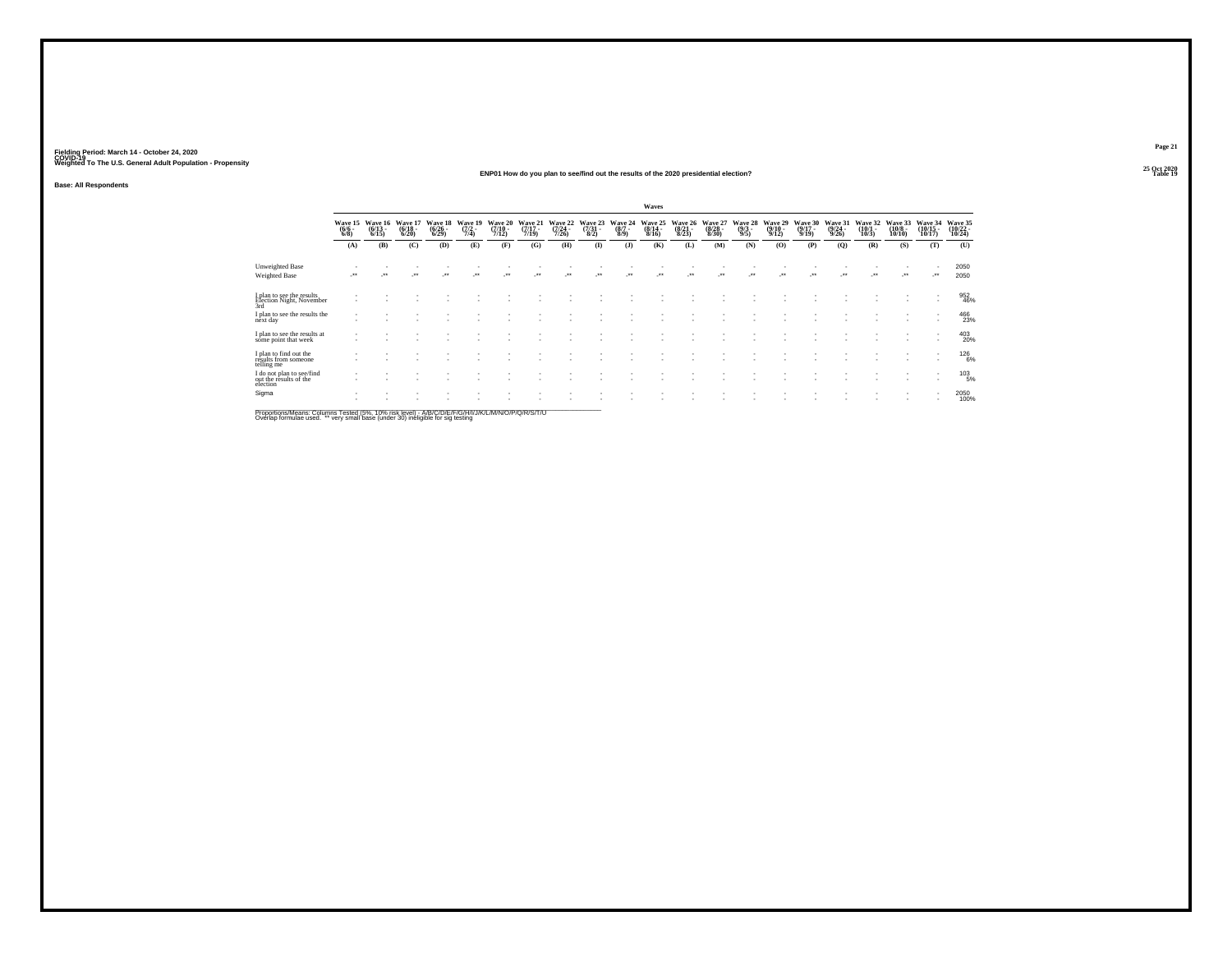#### **25 Oct 2020ENP02 Which of the following outlet(s) do you plan to use to see/find out the results of the 2020 presidential election? Please select all that apply.**

**Base: All Respondents**

|                                                                                            |         |                                                        |                                  |                                  |                           |                                  |                             |                             |              |                                                | Waves                       |     |                                                     |                           |                                  |                             |                             |                                                 |                               |                               |                                                      |
|--------------------------------------------------------------------------------------------|---------|--------------------------------------------------------|----------------------------------|----------------------------------|---------------------------|----------------------------------|-----------------------------|-----------------------------|--------------|------------------------------------------------|-----------------------------|-----|-----------------------------------------------------|---------------------------|----------------------------------|-----------------------------|-----------------------------|-------------------------------------------------|-------------------------------|-------------------------------|------------------------------------------------------|
|                                                                                            |         | Wave 15 Wave 16<br>(6/6 - (6/13 - 6/8)<br>6/8) - 6/15) | Wave 17<br>$\frac{(6/18)}{6/20}$ | Wave 18<br>$\frac{(6/26)}{6/29}$ | Wave 19<br>(7/2 -<br>7/4) | Wave 20<br>$\frac{(7/10)}{7/12}$ | Wave 21<br>(7/17 -<br>7/19) | Wave 22<br>(7/24 -<br>7/26) |              | Wave 23 Wave 24<br>(7/31 - (8/7 - 8/2)<br>8/9) | Wave 25<br>(8/14 -<br>8/16) |     | Wave 26 Wave 27<br>(8/21 - (8/28 -<br>8/23) - 8/30) | Wave 28<br>(9/3 -<br>9/5) | Wave 29<br>$\frac{(9/10)}{9/12}$ | Wave 30<br>(9/17 -<br>9/19) | Wave 31<br>(9/24 -<br>9/26) | Wave 32<br>$\left(\frac{10}{10/3}\right)^{1/2}$ | Wave 33<br>$(10/8 -$<br>10/10 |                               | Wave 34 Wave 35<br>(10/15 - 10/22 - 10/17)<br>10/24) |
|                                                                                            | (A)     | (B)                                                    | (C)                              | (D)                              | (E)                       | (F)                              | (G)                         | (H)                         | $($ $\Gamma$ | $($ $)$                                        | (K)                         | (L) | (M)                                                 | (N)                       | (0)                              | (P)                         | (Q)                         | (R)                                             | (S)                           | (T)                           | (U)                                                  |
| Unweighted Base<br>Weighted Base                                                           | ٠<br>J. | $\star$                                                | $\cdot$                          | ٠<br>$\overline{\phantom{a}}$    | $\cdot$                   | ×                                | $\overline{\phantom{a}}$    | J.                          | J.           | $\cdot$                                        | J.                          | ÷.  | $\cdot$                                             | ÷.                        | $\cdot$                          | $\cdot$                     | J.                          | $\cdot$                                         | $\cdot$                       | ٠<br><b>A</b>                 | 2050<br>2050                                         |
| Plan To See/Find Out The<br>Results Of The 2020<br>Presidential Election (Net)             | $\sim$  |                                                        |                                  |                                  |                           |                                  |                             |                             |              |                                                |                             |     |                                                     |                           |                                  |                             |                             |                                                 |                               | $\overline{\phantom{a}}$<br>× | 1986<br>97%                                          |
| Live stream of the<br>election on TV                                                       |         |                                                        |                                  |                                  |                           |                                  |                             |                             |              |                                                |                             |     |                                                     |                           |                                  |                             |                             |                                                 |                               |                               | 967<br>47%                                           |
| Recap of the election on<br>TV                                                             |         |                                                        |                                  |                                  |                           |                                  |                             |                             |              |                                                |                             |     |                                                     |                           |                                  |                             |                             |                                                 |                               |                               | 794<br>39%                                           |
| Social media feeds                                                                         |         |                                                        |                                  |                                  |                           |                                  |                             |                             |              |                                                |                             |     |                                                     |                           |                                  |                             |                             |                                                 |                               |                               | 556                                                  |
| News article(s) online                                                                     |         |                                                        |                                  |                                  |                           |                                  |                             |                             |              |                                                |                             |     |                                                     |                           |                                  |                             |                             |                                                 |                               |                               | 453<br>22%                                           |
| My local newspaper                                                                         |         |                                                        |                                  |                                  |                           |                                  |                             |                             |              |                                                |                             |     |                                                     |                           |                                  |                             |                             |                                                 |                               | ٠                             | 354 17%                                              |
| A national newspaper                                                                       |         |                                                        |                                  |                                  |                           |                                  |                             |                             |              |                                                |                             |     |                                                     |                           |                                  |                             |                             |                                                 |                               |                               | 333<br>16%                                           |
| Word of mouth from<br>family                                                               |         |                                                        |                                  |                                  |                           |                                  |                             |                             |              |                                                |                             |     |                                                     |                           |                                  |                             |                             |                                                 |                               |                               | 296<br>14%                                           |
| Word of mouth from<br>friends                                                              |         |                                                        |                                  |                                  |                           |                                  |                             |                             |              |                                                |                             |     |                                                     |                           |                                  |                             |                             |                                                 |                               |                               | 277<br>14%                                           |
| Other                                                                                      |         |                                                        |                                  |                                  |                           |                                  |                             |                             |              |                                                |                             |     |                                                     |                           |                                  |                             |                             |                                                 |                               |                               | $^{77}_{4\%}$                                        |
| N/A - I do not plan to<br>see/find out the results of<br>the 2020 presidential<br>election |         |                                                        |                                  |                                  |                           |                                  |                             |                             |              |                                                |                             |     |                                                     |                           |                                  |                             |                             |                                                 |                               | ٠                             | $^{64}_{3\%}$                                        |
| Sigma<br>_____                                                                             |         |                                                        |                                  |                                  |                           |                                  |                             |                             |              |                                                |                             |     |                                                     |                           |                                  |                             |                             |                                                 |                               |                               | 4172<br>204%                                         |

Proportions/Means: Columns Tested (5%, 10% risk level) - A/B/C/D/E/F/G/H/I/J/K/L/M/N/O/P/Q/R/S/T/U<br>Overlap formulae used. \*\* very small base (under 30) ineligible for sig testing

**Page 22**

**Table 20**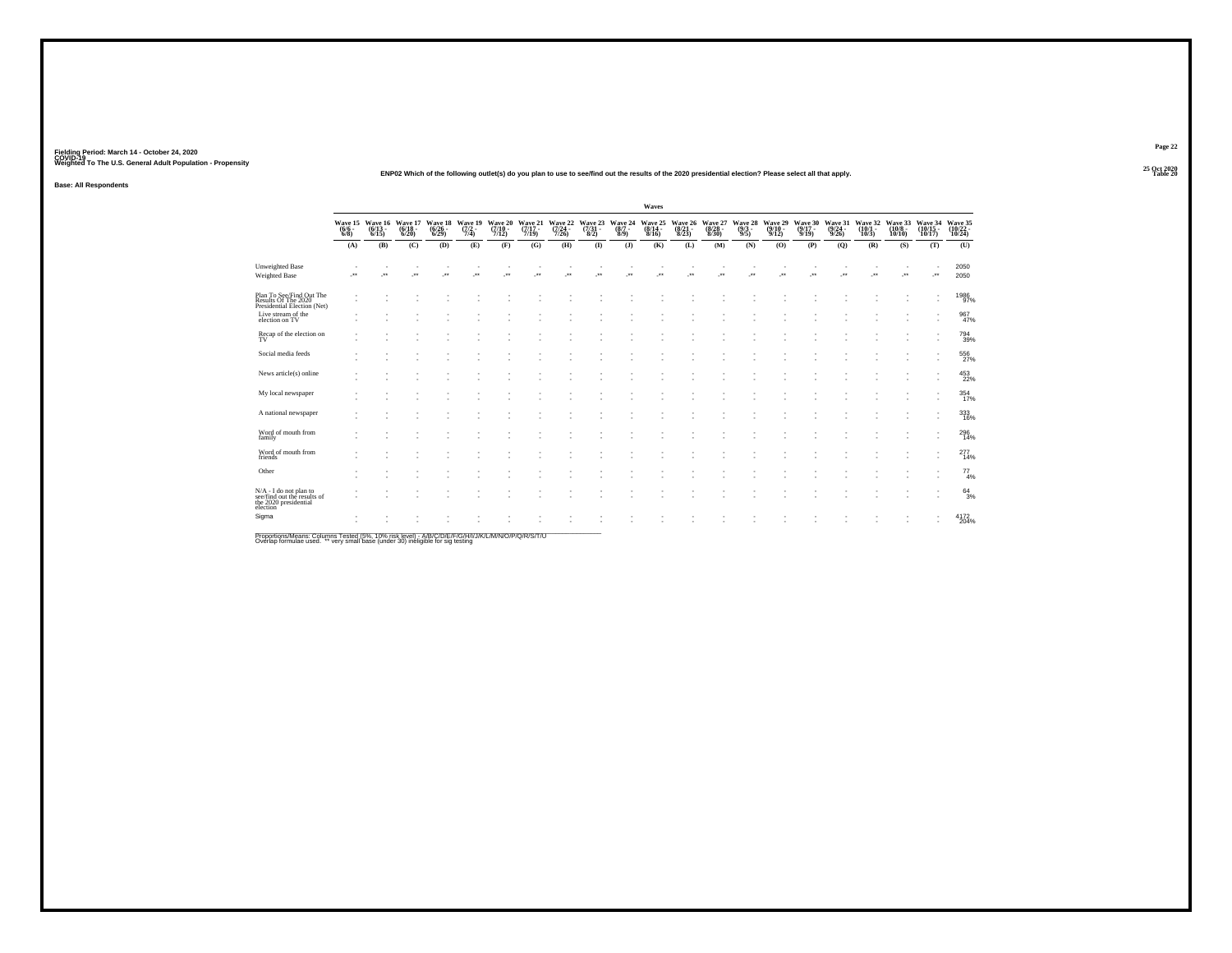**25 Oct 2020ENP02 Which of the following outlet(s) do you plan to use to see/find out the results of the 2020 presidential election? Please select all that apply.**

**Base: Plan To See/Find Out The Results Of The 2020 Presidential Election**

|                                         |                                |                              |                             |                                  |                                |                            |                                              |                             |                          |                           | Waves                       |                             |                             |                           |                                         |                          |                             |                             |                              |                               |                               |
|-----------------------------------------|--------------------------------|------------------------------|-----------------------------|----------------------------------|--------------------------------|----------------------------|----------------------------------------------|-----------------------------|--------------------------|---------------------------|-----------------------------|-----------------------------|-----------------------------|---------------------------|-----------------------------------------|--------------------------|-----------------------------|-----------------------------|------------------------------|-------------------------------|-------------------------------|
|                                         | Wave 15<br>$\frac{(6/6)}{6/8}$ | Wave 16<br>$(6/13 -$<br>6/15 | Wave 17<br>(6/18 -<br>6/20) | Wave 18<br>$\frac{(6/26)}{6/29}$ | Wave 19<br>$\frac{(7/2)}{7/4}$ | Wave 20<br>(7/10 -<br>7/12 | Wave 21<br>(7/17 -<br>7/19)                  | Wave 22<br>(7/24 -<br>7/26) | Wave 23<br>(7/31<br>8/2) | Wave 24<br>(8/7 -<br>8/9) | Wave 25<br>(8/14 -<br>8/16) | Wave 26<br>(8/21 -<br>8/23) | Wave 27<br>(8/28 -<br>8/30) | Wave 28<br>(9/3 -<br>9/5) | Wave 29<br>$\frac{(9/10 - 9/12)}{9/12}$ | Wave 30<br>(9/17<br>9/19 | Wave 31<br>(9/24 -<br>9/26) | Wave 32<br>(10/1 -<br>10/3) | Wave 33<br>(10/8 -<br>10/10) | Wave 34<br>(10/15 -<br>10/17) | Wave 35<br>(10/22 -<br>10/24) |
|                                         | (A)                            | (B)                          | (C)                         | (D)                              | (E)                            | (F)                        | (G)                                          | (H)                         | $($ $\Gamma$             | $($ $)$                   | (K)                         | (L)                         | (M)                         | (N)                       | (O)                                     | (P)                      | (Q)                         | (R)                         | (S)                          | (T)                           | (U)                           |
| <b>Unweighted Base</b><br>Weighted Base | $\cdot$                        |                              | -**                         | $\star$                          | $\bullet\,\bullet$             | $\star$                    | $\begin{array}{c} \bullet\bullet\end{array}$ | $\ddot{\phantom{1}}$        | $\cdot$                  | $\cdot$                   | $\ddot{\phantom{1}}$        | $\ddot{\phantom{1}}$        | $\cdot$                     | $\bullet\bullet$          | $\bullet\,\bullet$                      | $\ddot{\phantom{1}}$     | $\cdot$                     | $\ddot{\phantom{1}}$        | $\bullet\,\bullet$           | ٠<br>                         | 1987<br>1986                  |
| Live stream of the election<br>on TV    | ٠                              |                              |                             |                                  |                                |                            |                                              |                             |                          |                           |                             |                             |                             |                           |                                         |                          |                             |                             |                              | $\sim$                        | 967<br>49%                    |
| $\frac{1}{2}$ Recap of the election on  |                                |                              |                             |                                  |                                |                            |                                              |                             |                          |                           |                             |                             |                             |                           |                                         |                          |                             |                             |                              | ٠<br>$\sim$                   | 794<br>40%                    |
| Social media feeds                      |                                |                              |                             |                                  |                                |                            |                                              |                             |                          |                           |                             |                             |                             |                           |                                         |                          |                             |                             |                              | $\sim$                        | 556<br>28%                    |
| News article(s) online                  |                                |                              |                             |                                  |                                |                            |                                              |                             |                          |                           |                             |                             |                             |                           |                                         |                          |                             |                             |                              | $\sim$<br>٠                   | $^{453}_{23\%}$               |
| My local newspaper                      |                                |                              |                             |                                  |                                | ×.                         |                                              |                             |                          |                           |                             |                             |                             |                           |                                         |                          |                             |                             |                              | ٠<br>٠                        | 354<br>18%                    |
| A national newspaper                    |                                |                              |                             |                                  |                                |                            |                                              |                             |                          |                           |                             |                             |                             |                           |                                         |                          |                             |                             |                              | $\sim$                        | 333<br>17%                    |
| Word of mouth from<br>family            |                                |                              |                             |                                  |                                |                            |                                              |                             |                          |                           |                             |                             |                             |                           |                                         |                          |                             |                             |                              | ٠                             | 296<br>15%                    |
| Word of mouth from<br>friends           |                                |                              |                             |                                  |                                |                            |                                              |                             |                          |                           |                             |                             |                             |                           |                                         |                          |                             |                             |                              | $\sim$                        | $^{277}_{14\%}$               |
| Other                                   |                                |                              |                             |                                  |                                |                            |                                              |                             |                          |                           |                             |                             |                             |                           |                                         |                          |                             |                             |                              | ٠<br>٠                        | $^{77}_{4\%}$                 |
| Sigma                                   |                                |                              |                             |                                  |                                |                            |                                              |                             |                          |                           |                             |                             |                             |                           |                                         |                          |                             |                             |                              |                               | 4108<br>207%                  |

Proportions/Means: Columns Tested (5%, 10% risk level) - A/B/C/D/E/F/G/H/I/J/K/L/M/N/O/P/Q/R/S/T/U<br>Overlap formulae used. \*\* very small base (under 30) ineligible for sig testing

**Page 23**

**Table 21 Table 21**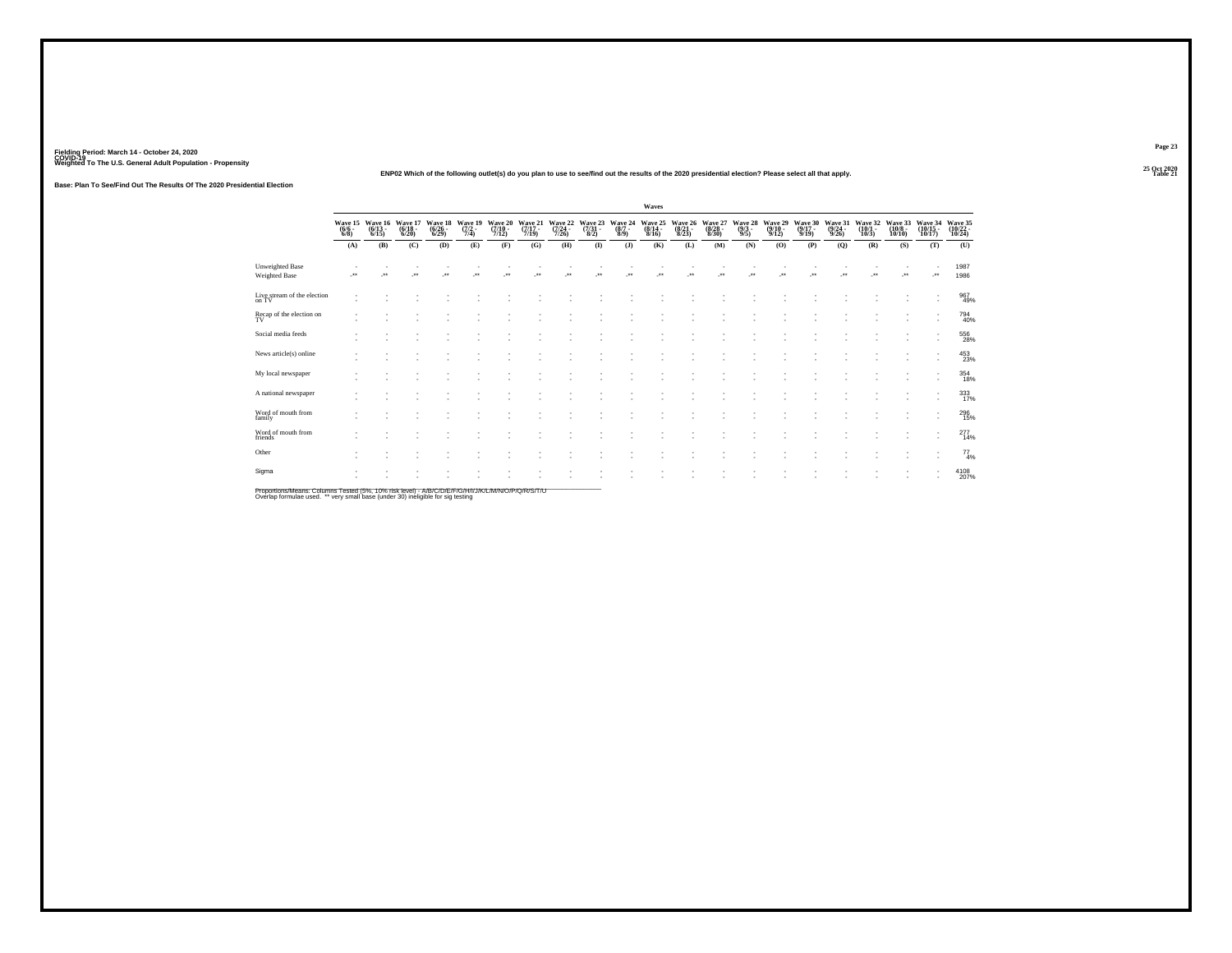#### **25 Oct 2020ENP03 Which of the following people do you plan to watch the 2020 presidential election with in-person? Please select all that apply.**

**Base: All Respondents**

|                                                                      |                     |                               |                                                  |                             |                                        |                                  |                          |                                                     |                           |                                        | Waves        |                  |                                                                             |                                |                                         |                                         |                                  |                                                 |                          |                               |                               |
|----------------------------------------------------------------------|---------------------|-------------------------------|--------------------------------------------------|-----------------------------|----------------------------------------|----------------------------------|--------------------------|-----------------------------------------------------|---------------------------|----------------------------------------|--------------|------------------|-----------------------------------------------------------------------------|--------------------------------|-----------------------------------------|-----------------------------------------|----------------------------------|-------------------------------------------------|--------------------------|-------------------------------|-------------------------------|
|                                                                      | $\frac{(6/6)}{6/8}$ | $\frac{(6/13)}{6/15}$         | Wave 15 Wave 16 Wave 17<br>$\frac{(6/18)}{6/20}$ | $\frac{(6/26 - 6)}{(6/29)}$ | Wave 18 Wave 19<br>$\frac{(7/2)}{7/4}$ | Wave 20<br>$\frac{(7/10)}{7/12}$ |                          | Wave 21 Wave 22<br>(7/17 - (7/24 -<br>7/19) - 7/26) |                           | Wave 23 Wave 24<br>(7/31 - (8/7 - 8/2) |              |                  | Wave 25 Wave 26 Wave 27<br>(8/14 - (8/21 - (8/28 -<br>8/16) - 8/23) - 8/30) | Wave 28<br>$\frac{(9/3)}{9/5}$ | Wave 29<br>$\frac{(9/10 - 9/12)}{9/12}$ | Wave 30<br>$\frac{(9/17 - 9/19)}{9/19}$ | Wave 31<br>$\frac{(9/24)}{9/26}$ | Wave 32 Wave 33<br>(10/1 - (10/8 - 10/3) 10/10) |                          | Wave 34<br>(10/15 -<br>10/17) | Wave 35<br>(10/22 -<br>10/24) |
|                                                                      | (A)                 | (B)                           | (C)                                              | (D)                         | (E)                                    | (F)                              | (G)                      | (H)                                                 | $($ $\Gamma$              | (1)                                    | (K)          | (L)              | (M)                                                                         | (N)                            | (O)                                     | (P)                                     | (Q)                              | (R)                                             | (S)                      | (T)                           | (U)                           |
| <b>Unweighted Base</b><br>Weighted Base                              | $\cdot$             | ٠<br>$\overline{\phantom{a}}$ | ٠<br>$\cdot$                                     | ٠<br>×                      | $\cdot$                                | ٠<br>$\overline{\phantom{a}}$    | $\overline{\phantom{a}}$ | $\cdot$                                             | ٠<br>$\ddot{\phantom{1}}$ | J.                                     | ٠<br>$\cdot$ | $\bullet\bullet$ | ٠<br>$\ddot{\phantom{1}}$                                                   | $\ddot{\phantom{1}}$           | $\cdot$                                 | ٠<br>$\overline{\phantom{a}}$           | $\cdot$                          | ٠<br>÷.                                         | $\overline{\phantom{a}}$ | ٠<br>J.                       | 2050<br>2050                  |
| Will Be Watching The<br>2020 Presidential Election<br>(Net)          |                     |                               |                                                  |                             |                                        |                                  |                          |                                                     |                           |                                        |              |                  |                                                                             |                                |                                         |                                         |                                  |                                                 |                          | ٠<br>$\overline{\phantom{a}}$ | 1765<br>86%                   |
| Spouse/partner                                                       |                     |                               |                                                  |                             |                                        |                                  |                          |                                                     |                           |                                        |              |                  |                                                                             |                                |                                         |                                         |                                  |                                                 |                          |                               | 824<br>40%                    |
| Child(ren)                                                           |                     |                               |                                                  |                             |                                        |                                  |                          |                                                     |                           |                                        |              |                  |                                                                             |                                |                                         |                                         |                                  |                                                 |                          | ٠                             | 393<br>19%                    |
| Friend(s)                                                            |                     |                               |                                                  |                             |                                        |                                  |                          |                                                     |                           |                                        |              |                  |                                                                             |                                |                                         |                                         |                                  |                                                 |                          | ٠                             | $^{316}_{15\%}$               |
| Parent(s)                                                            |                     |                               |                                                  |                             |                                        |                                  |                          |                                                     |                           |                                        |              |                  |                                                                             |                                |                                         |                                         |                                  |                                                 |                          | ٠<br>٠                        | 293<br>14%                    |
| Pet(s)                                                               |                     |                               |                                                  |                             |                                        |                                  |                          |                                                     |                           |                                        |              |                  |                                                                             |                                |                                         |                                         |                                  |                                                 |                          | ٠                             | 264<br>13%                    |
| Sibling(s)                                                           |                     |                               |                                                  |                             |                                        |                                  |                          |                                                     |                           |                                        |              |                  |                                                                             |                                |                                         |                                         |                                  |                                                 |                          |                               | 199<br>10%                    |
| Other family member(s)                                               |                     |                               |                                                  |                             |                                        |                                  |                          |                                                     |                           |                                        |              |                  |                                                                             |                                |                                         |                                         |                                  |                                                 |                          |                               | $192\atop 9\%$                |
| Colleague(s)                                                         |                     |                               |                                                  |                             |                                        |                                  |                          |                                                     |                           |                                        |              |                  |                                                                             |                                |                                         |                                         |                                  |                                                 |                          |                               | $117_{6\%}$                   |
| Other                                                                |                     |                               |                                                  |                             |                                        |                                  |                          |                                                     |                           |                                        |              |                  |                                                                             |                                |                                         |                                         |                                  |                                                 |                          |                               | $^{20}_{1\%}$                 |
| None - I will be watching<br>the 2020 presidential<br>election alone |                     |                               |                                                  |                             |                                        |                                  |                          |                                                     |                           |                                        |              |                  |                                                                             |                                |                                         |                                         |                                  |                                                 |                          | ٠                             | 334<br>16%                    |
| N/A - I will not be<br>watching the 2020<br>presidential election    |                     |                               |                                                  |                             |                                        |                                  |                          |                                                     |                           |                                        |              |                  |                                                                             |                                |                                         |                                         |                                  |                                                 |                          | ٠                             | $^{285}_{14\%}$               |
| Sigma                                                                |                     |                               |                                                  |                             |                                        |                                  |                          |                                                     |                           |                                        |              |                  |                                                                             |                                |                                         |                                         |                                  |                                                 |                          |                               | 3237<br>158%                  |

Proportions/Means: Columns Tested (5%, 10% risk level) - A/B/C/D/E/F/G/H/I/J/K/L/M/N/O/P/Q/R/S/T/U<br>Overlap formulae used. \*\* very small base (under 30) ineligible for sig testing

**Page 2425 Oct 2020<br>Table 22** 

**Table 22**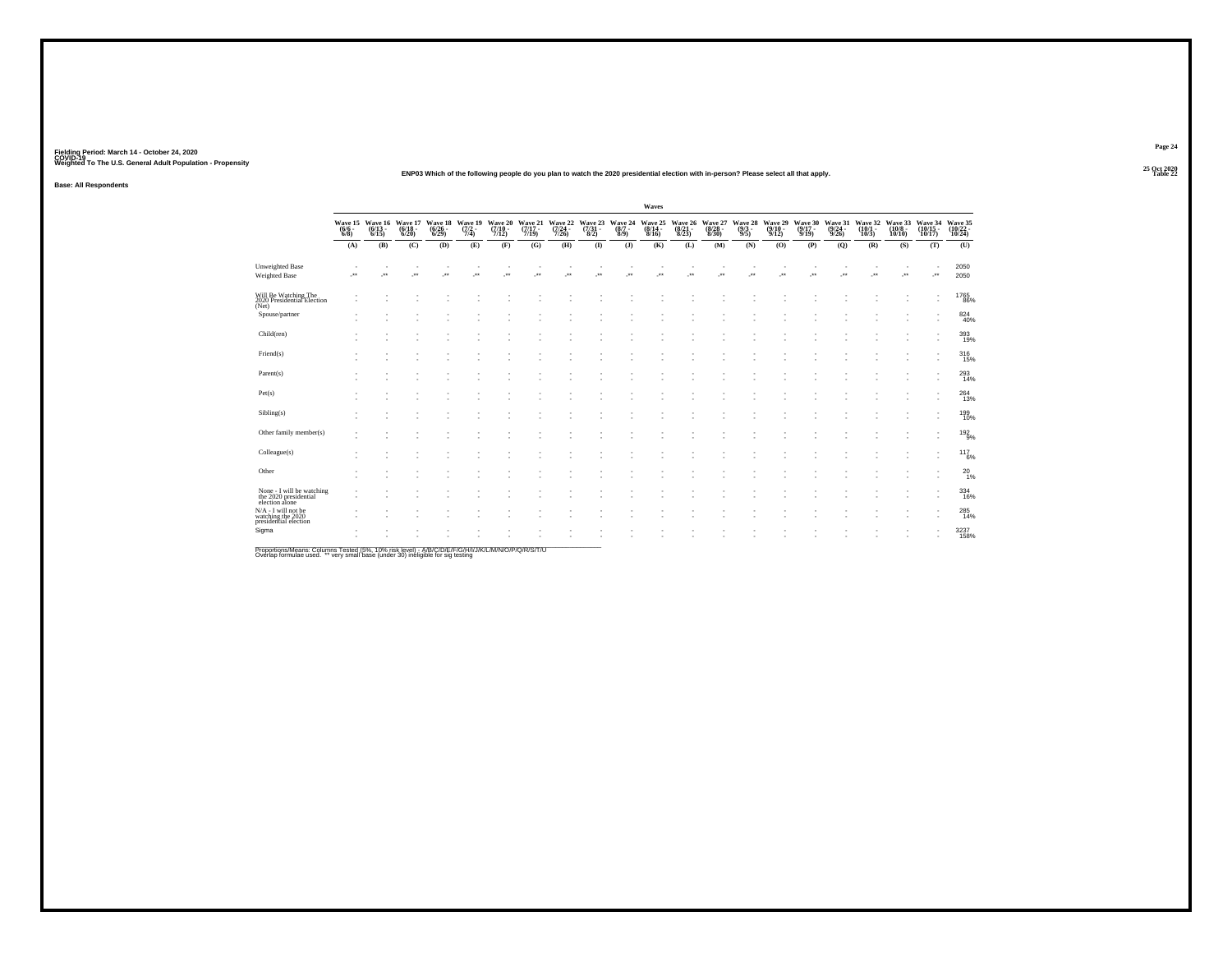**25 Oct 2020ENP03 Which of the following people do you plan to watch the 2020 presidential election with in-person? Please select all that apply.**

**Base: Will Be Watching The 2020 Presidential Election**

|                                                                      |                                        |                       |                                  |                                  |                           |                             |                             |                             |                          |                           | Waves                       |                             |                                  |                           |                                       |                                         |                             |                                  |                              |                               |                               |
|----------------------------------------------------------------------|----------------------------------------|-----------------------|----------------------------------|----------------------------------|---------------------------|-----------------------------|-----------------------------|-----------------------------|--------------------------|---------------------------|-----------------------------|-----------------------------|----------------------------------|---------------------------|---------------------------------------|-----------------------------------------|-----------------------------|----------------------------------|------------------------------|-------------------------------|-------------------------------|
|                                                                      | Wave 15 Wave 16<br>$\frac{(6/6)}{6/8}$ | $\frac{(6/13)}{6/15}$ | Wave 17<br>$\frac{(6/18)}{6/20}$ | Wave 18<br>$\frac{(6/26)}{6/29}$ | Wave 19<br>(7/2 -<br>7/4) | Wave 20<br>(7/10 -<br>7/12) | Wave 21<br>(7/17 -<br>7/19) | Wave 22<br>(7/24 -<br>7/26) | Wave 23<br>(7/31<br>8/2) | Wave 24<br>(8/7 -<br>8/9) | Wave 25<br>(8/14 -<br>8/16) | Wave 26<br>(8/21 -<br>8/23) | Wave 27<br>$\frac{(8/28)}{8/30}$ | Wave 28<br>(9/3 -<br>9/5) | Wave 29<br>$\frac{(9/10-9/12)}{9/12}$ | Wave 30<br>$\frac{(9/17 - 9/19)}{9/19}$ | Wave 31<br>(9/24 -<br>9/26) | Waye 32<br>$\frac{(10/1)}{10/3}$ | Wave 33<br>(10/8 -<br>10/10) | Wave 34<br>(10/15 -<br>10/17) | Wave 35<br>(10/22 -<br>10/24) |
|                                                                      | (A)                                    | (B)                   | (C)                              | (D)                              | (E)                       | (F)                         | (G)                         | (H)                         | $($ $\Gamma$             | $($ $)$                   | (K)                         | (L)                         | (M)                              | (N)                       | (O)                                   | (P)                                     | (Q)                         | (R)                              | (S)                          | (T)                           | (U)                           |
| <b>Unweighted Base</b><br>Weighted Base                              | J.                                     | ÷                     | $\cdot$                          | ×                                | $\ddot{\phantom{1}}$      | $\cdot$                     | $\ddot{\phantom{1}}$        | J.                          | 59                       | J.                        | $\ddot{\phantom{1}}$        | $\bullet\bullet$            | $\cdot$                          | $\ddot{\phantom{1}}$      | $\cdot$                               | $\overline{\phantom{a}}$                | $\cdot$                     |                                  | $\cdot$                      | ٠<br>J.                       | 1783<br>1765                  |
| Spouse/partner                                                       |                                        |                       |                                  |                                  |                           |                             |                             |                             |                          |                           |                             |                             |                                  |                           |                                       |                                         |                             |                                  |                              |                               | $824 \over 47\%$              |
| Child(ren)                                                           |                                        |                       |                                  |                                  |                           |                             |                             |                             |                          |                           |                             |                             |                                  |                           |                                       |                                         |                             |                                  |                              |                               | 393<br>22%                    |
| Friend(s)                                                            |                                        |                       |                                  |                                  |                           |                             |                             |                             |                          |                           |                             |                             |                                  |                           |                                       |                                         |                             |                                  |                              |                               | $^{316}_{18\%}$               |
| Parent(s)                                                            |                                        |                       |                                  |                                  |                           |                             |                             |                             |                          |                           |                             |                             |                                  |                           |                                       |                                         |                             |                                  |                              | $\overline{\phantom{a}}$      | 293                           |
| Pet(s)                                                               |                                        |                       |                                  |                                  |                           |                             |                             |                             |                          |                           |                             |                             |                                  |                           |                                       |                                         |                             |                                  |                              |                               | 264<br>15%                    |
| Sibling(s)                                                           |                                        |                       |                                  |                                  |                           |                             |                             |                             |                          |                           |                             |                             |                                  |                           |                                       |                                         |                             |                                  |                              |                               | 199<br>11%                    |
| Other family member(s)                                               |                                        |                       |                                  |                                  |                           |                             |                             |                             |                          |                           |                             |                             |                                  |                           |                                       |                                         |                             |                                  |                              |                               | 192<br>11%                    |
| Colleague(s)                                                         |                                        |                       |                                  |                                  |                           |                             |                             |                             |                          |                           |                             |                             |                                  |                           |                                       |                                         |                             |                                  |                              |                               | 117/7%                        |
| Other                                                                |                                        |                       |                                  |                                  |                           |                             |                             |                             |                          |                           |                             |                             |                                  |                           |                                       |                                         |                             |                                  |                              | ٠                             | $^{20}_{1\%}$                 |
| None - I will be watching<br>the 2020 presidential<br>election alone |                                        |                       |                                  |                                  |                           |                             |                             |                             |                          |                           |                             |                             |                                  |                           |                                       |                                         |                             |                                  |                              |                               | 334<br>19%                    |
| Sigma                                                                |                                        |                       |                                  |                                  |                           |                             |                             |                             |                          |                           |                             |                             |                                  |                           |                                       |                                         |                             |                                  |                              |                               | 2951<br>167%                  |

Proportions/Means: Columns Tested (5%, 10% risk level) - A/B/C/D/E/F/G/H/I/J/K/L/M/N/O/P/Q/R/S/T/U<br>Overlap formulae used. \*\* very small base (under 30) ineligible for sig testing

**Page 25**25 Oct 2020<br>Table 23

**Table 23**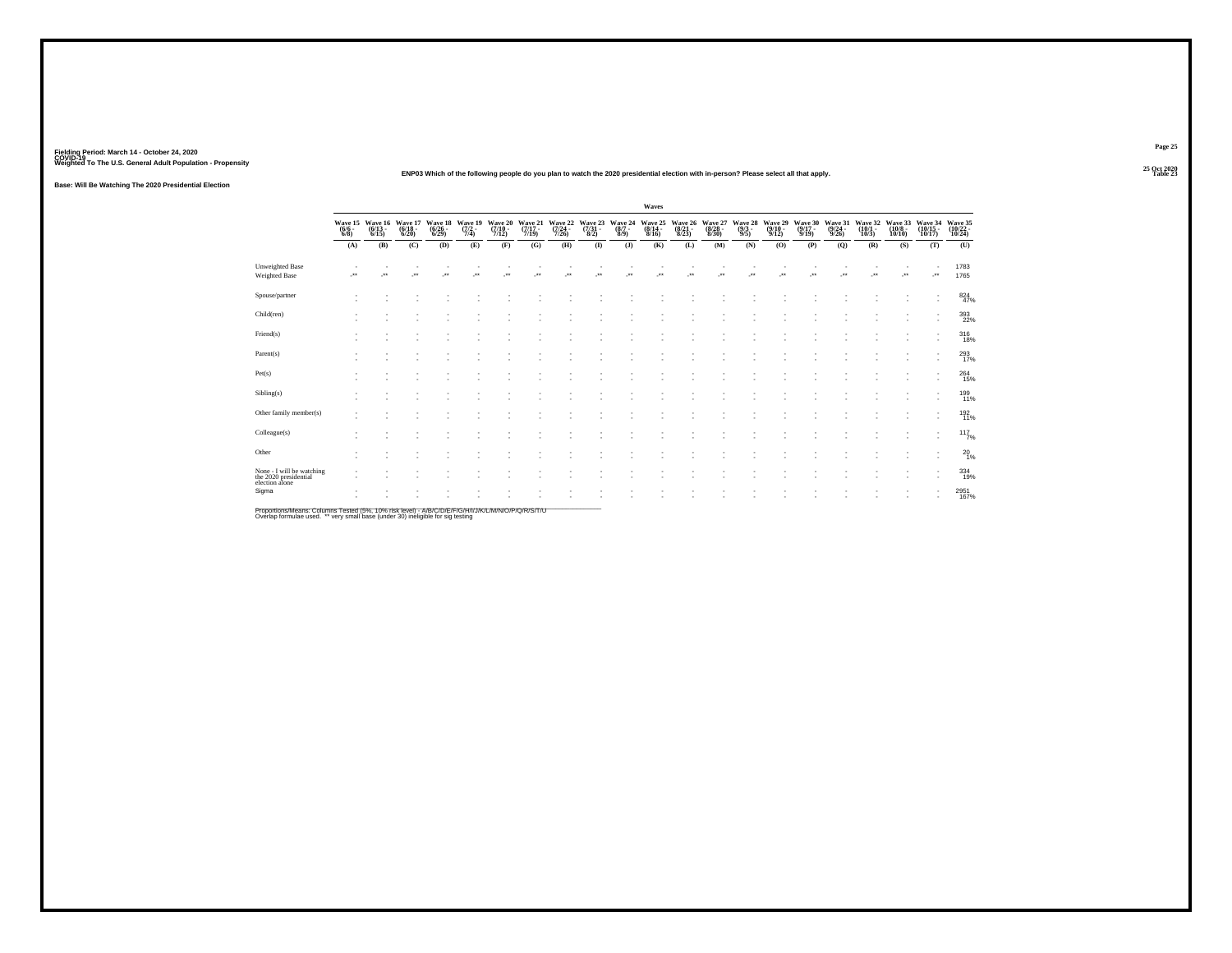#### ENP04 If you were to gather in-person with a group to watch the 2020 presidential election, how many people other than yourself, do you believe<br>Is a safe (i.ë., may not cause concerns for COVID-19 exposure) amount for an

**Base: All Respondents**

|                                         |                                            |                      |                              |                          |                                          |                          |                                            |     |              |                                                                      | Waves                      |                            |                            |                           |                              |                              |                              |                              |                               |                                |                               |
|-----------------------------------------|--------------------------------------------|----------------------|------------------------------|--------------------------|------------------------------------------|--------------------------|--------------------------------------------|-----|--------------|----------------------------------------------------------------------|----------------------------|----------------------------|----------------------------|---------------------------|------------------------------|------------------------------|------------------------------|------------------------------|-------------------------------|--------------------------------|-------------------------------|
|                                         | Wave 15 Wave 16<br>$\frac{(6/6 - 6)}{6/8}$ | $(6/13 -$<br>6/15    | Wave 17<br>$(6/18 -$<br>6/20 | 6/29                     | Wave 18 Wave 19<br>(6/26 - (7/2 -<br>7/4 | 7/12                     | Wave 20 Wave 21<br>(7/10 - (7/17 -<br>7/19 |     |              | Wave 22 Wave 23 Wave 24<br>(7/24 - (7/31 - (8/7 - 7/26)<br>8/2) 8/9) | Wave 25<br>(8/14 -<br>8/16 | Wave 26<br>(8/21 -<br>8/23 | Wave 27<br>(8/28 -<br>8/30 | Wave 28<br>(9/3 -<br>9/5) | Wave 29<br>$(9/10 -$<br>9/12 | Wave 30<br>$(9/17 -$<br>9/19 | Wave 31<br>$(9/24 -$<br>9/26 | Wave 32<br>$(10/1 -$<br>10/3 | Wave 33<br>$(10/8 -$<br>10/10 | Wave 34<br>(10/15<br>$10/17$ ) | Wave 35<br>(10/22 -<br>10/24) |
|                                         | (A)                                        | (B)                  | (C)                          | (D)                      | (E)                                      | (F)                      | (G)                                        | (H) | $($ $\Gamma$ | $($ $)$                                                              | (K)                        | (L)                        | (M)                        | (N)                       | (O)                          | (P)                          | (Q)                          | (R)                          | (S)                           | (T)                            | (U)                           |
| <b>Unweighted Base</b><br>Weighted Base | J.                                         | $\ddot{\phantom{1}}$ | $\cdot$                      | $\overline{\phantom{a}}$ | $\bullet\,\bullet$                       | $\overline{\phantom{a}}$ | $\ddot{\phantom{1}}$                       | J.  | $\cdot$      | J.                                                                   | $\bullet\,\bullet$         | $\bullet\bullet$           | $\bullet\star$             | $\bullet\bullet$          | $\ddot{\phantom{1}}$         | $\bullet\bullet$             | $\bullet\,\bullet$           | $\bullet\bullet$             | $\ddot{\phantom{1}}$          | J.                             | 2050<br>2050                  |
| Less Than 10 People<br>(Net)            |                                            |                      |                              |                          |                                          |                          |                                            |     |              |                                                                      |                            |                            |                            |                           |                              |                              |                              |                              |                               | ٠                              | 1732<br>84%                   |
| $\,0\,$                                 |                                            |                      |                              |                          |                                          |                          |                                            |     |              |                                                                      |                            |                            |                            |                           |                              |                              |                              |                              |                               |                                | $^{222}_{11\%}$               |
| $1 - 5$                                 |                                            |                      |                              |                          |                                          |                          |                                            |     |              |                                                                      |                            |                            |                            |                           |                              |                              |                              |                              |                               |                                | $^{1360}_{66\%}$              |
| $6-9$                                   |                                            |                      |                              |                          |                                          |                          |                                            |     |              |                                                                      |                            |                            |                            |                           |                              |                              |                              |                              |                               | $\mathbf{r}$                   | 150%                          |
| 10 Or More People (Net)                 |                                            |                      |                              |                          |                                          |                          |                                            |     |              |                                                                      |                            |                            |                            |                           |                              |                              |                              |                              |                               | ٠<br>٠                         | 318                           |
| $10-19$                                 |                                            |                      |                              |                          |                                          |                          |                                            |     |              |                                                                      |                            |                            |                            |                           |                              |                              |                              |                              |                               |                                | $^{163}_{8\%}$                |
| $20+$                                   |                                            |                      |                              |                          |                                          |                          |                                            |     |              |                                                                      |                            |                            |                            |                           |                              |                              |                              |                              |                               |                                | $^{155}_{8\%}$                |
| Mean (Incl. 0)                          |                                            |                      |                              |                          |                                          |                          |                                            |     |              |                                                                      |                            |                            |                            |                           |                              |                              |                              |                              |                               |                                | 7.6                           |
| Std. Dev. (Incl. 0)                     |                                            |                      |                              |                          |                                          |                          |                                            |     |              |                                                                      |                            |                            |                            |                           |                              |                              |                              |                              |                               |                                | 16.80                         |
| Std. Err. (Incl. 0)<br>Median (Incl. 0) |                                            |                      |                              |                          |                                          |                          |                                            |     |              |                                                                      |                            |                            |                            |                           |                              |                              |                              |                              |                               |                                | 0.37<br>3                     |
| Mean (Excl. 0)                          |                                            |                      |                              |                          |                                          |                          |                                            |     |              |                                                                      |                            |                            |                            |                           |                              |                              |                              |                              |                               |                                | 8.5                           |
| Std. Dev. (Excl. 0)                     |                                            |                      |                              |                          |                                          |                          |                                            |     |              |                                                                      |                            |                            |                            |                           |                              |                              |                              |                              |                               |                                | 17.56                         |
| Std. Err. (Excl. 0)                     |                                            |                      |                              |                          |                                          |                          |                                            |     |              |                                                                      |                            |                            |                            |                           |                              |                              |                              |                              |                               | $\overline{\phantom{a}}$       | 0.41                          |
| Median (Excl. 0)                        |                                            |                      |                              |                          |                                          |                          |                                            |     |              |                                                                      |                            |                            |                            |                           |                              |                              |                              |                              |                               |                                | $\overline{4}$                |
| Sigma                                   |                                            |                      |                              |                          |                                          |                          |                                            |     |              |                                                                      |                            |                            |                            |                           |                              |                              |                              |                              |                               |                                | 2050                          |

Proportions/Means: Columns Tested (5%, 10% risk level) - A/B/C/D/E/F/G/H/I/J/K/L/M/N/O/P/Q/R/S/T/U<br>Overlap formulae used. \*\* very small base (under 30) ineligible for sig testing

**Page 2625 Oct 2020<br>Table 24**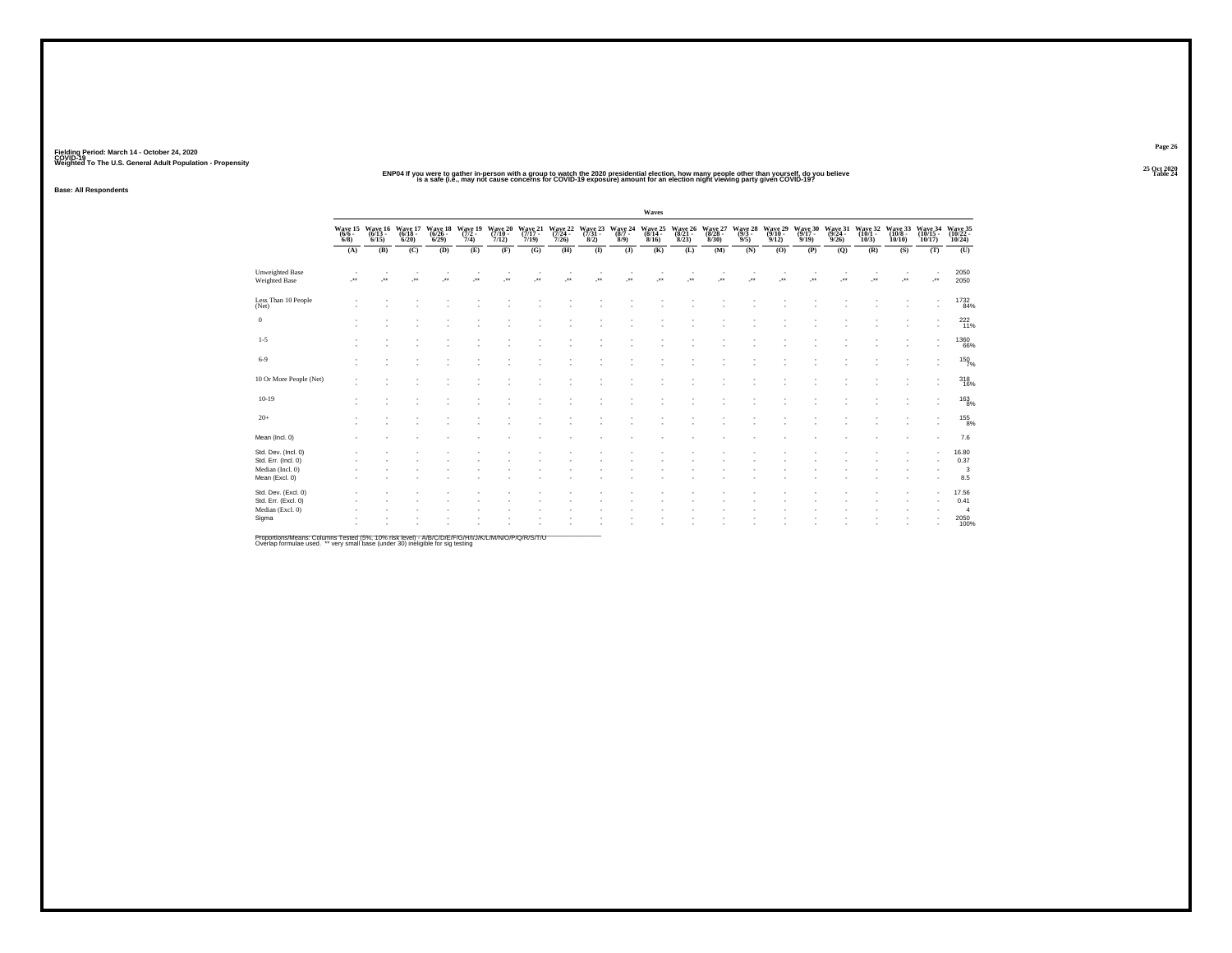#### **25 Oct 2020ENP05 Which of the following products do you plan to consume while watching the 2020 presidential election results? Please select all that apply.**

**Base: All Respondents**

|                                                                      |                     |                          |                                                  |     |         |     |         |         |                                                                                                                                                                                                                                      |         | Waves   |                          |     |                          |     |                          |         |                                                                                           |         |                             |                               |
|----------------------------------------------------------------------|---------------------|--------------------------|--------------------------------------------------|-----|---------|-----|---------|---------|--------------------------------------------------------------------------------------------------------------------------------------------------------------------------------------------------------------------------------------|---------|---------|--------------------------|-----|--------------------------|-----|--------------------------|---------|-------------------------------------------------------------------------------------------|---------|-----------------------------|-------------------------------|
|                                                                      | $\frac{(6/6)}{6/8}$ | $(6/13 -$<br>$6/15$ )    | Wave 15 Wave 16 Wave 17<br>$\frac{(6/18)}{6/20}$ |     |         |     |         |         | Wave 18 Wave 19 Wave 20 Wave 21 Wave 22 Wave 24 Wave 25 Wave 26 Wave 27 Wave 28 Wave 29 Wave 29 Wave 29 Wave 29<br>(6/26 - (7/2 - (7/10 - (7/17 - (7/24 - (7/31 - 8/8/14 - (8/21 - 8/28 - 9/31 - 9/10 - 6/29 )<br>6/29) - 7/4) - 7/1 |         |         |                          |     |                          |     |                          |         | Wave 30 Wave 31 Wave 32 Wave 33<br>(9/17 - (9/24 - 10/1 - 10/8 - 9/19) 9/26) 10/3) 10/10) |         | Wave 34<br>(10/15<br>10/17) | Wave 35<br>(10/22 -<br>10/24) |
|                                                                      | (A)                 | (B)                      | (C)                                              | (D) | (E)     | (F) | (G)     | (H)     | $($ $\Gamma$                                                                                                                                                                                                                         | $($ $)$ | (K)     | (L)                      | (M) | (N)                      | (O) | (P)                      | (Q)     | (R)                                                                                       | (S)     | (T)                         | (U)                           |
| <b>Unweighted Base</b><br>Weighted Base                              | ÷                   | $\overline{\phantom{a}}$ | $\cdot$                                          | ×   | $\cdot$ | ×   | $\cdot$ | $\cdot$ | <b>A</b>                                                                                                                                                                                                                             | J.      | $\cdot$ | $\overline{\phantom{a}}$ | J.  | $\overline{\phantom{a}}$ | ÷   | $\overline{\phantom{a}}$ | $\cdot$ | $\mathcal{L}^{\text{max}}$                                                                | $\cdot$ | ٠<br>÷                      | 2050<br>2050                  |
| Will Be Watching The<br>2020 Presidential Election<br>(Net)          |                     |                          |                                                  |     |         |     |         |         |                                                                                                                                                                                                                                      |         |         |                          |     |                          |     |                          |         |                                                                                           |         | ٠                           | 1790<br>87%                   |
| Snack food (e.g., chips,<br>pretzels, popcorn, etc)                  |                     |                          |                                                  |     |         |     |         |         |                                                                                                                                                                                                                                      |         |         |                          |     |                          |     |                          |         |                                                                                           |         |                             | 818<br>40%                    |
| Pizza                                                                |                     |                          |                                                  |     |         |     |         |         |                                                                                                                                                                                                                                      |         |         |                          |     |                          |     |                          |         |                                                                                           |         |                             | 749<br>37%                    |
| Non-alcoholic beverages<br>(e.g., soda, coffee/tea,<br>juice, water) |                     |                          |                                                  |     |         |     |         |         |                                                                                                                                                                                                                                      |         |         |                          |     |                          |     |                          |         |                                                                                           |         |                             | 549<br>27%                    |
| Dessert foods (e.g.,<br>chocolate, candy, baked                      |                     |                          |                                                  |     |         |     |         |         |                                                                                                                                                                                                                                      |         |         |                          |     |                          |     |                          |         |                                                                                           |         |                             | 501<br>24%                    |
| goods)<br>Beer                                                       |                     |                          |                                                  |     |         |     |         |         |                                                                                                                                                                                                                                      |         |         |                          |     |                          |     |                          |         |                                                                                           |         |                             | 461<br>22%                    |
| Wine                                                                 |                     |                          |                                                  |     |         |     |         |         |                                                                                                                                                                                                                                      |         |         |                          |     |                          |     |                          |         |                                                                                           |         |                             | 420<br>20%                    |
| Wings                                                                |                     |                          |                                                  |     |         |     |         |         |                                                                                                                                                                                                                                      |         |         |                          |     |                          |     |                          |         |                                                                                           |         |                             | 389<br>19%                    |
| Liquor                                                               |                     |                          |                                                  |     |         |     |         |         |                                                                                                                                                                                                                                      |         |         |                          |     |                          |     |                          |         |                                                                                           |         |                             | 268<br>13%                    |
| Cannabis products (e.g.,<br>vaping, smoking, edibles)                |                     |                          |                                                  |     |         |     |         |         |                                                                                                                                                                                                                                      |         |         |                          |     |                          |     |                          |         |                                                                                           |         |                             | 230<br>11%                    |
| Other alcohol beverage<br>(hard cider, hard seltzer,                 |                     |                          |                                                  |     |         |     |         |         |                                                                                                                                                                                                                                      |         |         |                          |     |                          |     |                          |         |                                                                                           |         |                             | $143$ <sub>7%</sub>           |
| $etc.$ )<br>Other                                                    |                     |                          |                                                  |     |         |     |         |         |                                                                                                                                                                                                                                      |         |         |                          |     |                          |     |                          |         |                                                                                           |         |                             | $^{80}_{4\%}$                 |
| Not at all sure                                                      |                     |                          |                                                  |     |         |     |         |         |                                                                                                                                                                                                                                      |         |         |                          |     |                          |     |                          |         |                                                                                           |         |                             | 336<br>16%                    |
| N/A - I will not be<br>watching the 2020<br>presidential election    |                     |                          |                                                  |     |         |     |         |         |                                                                                                                                                                                                                                      |         |         |                          |     |                          |     |                          |         |                                                                                           |         |                             | 260<br>13%                    |
| Sigma                                                                |                     |                          |                                                  |     |         |     |         |         |                                                                                                                                                                                                                                      |         |         |                          |     |                          |     |                          |         |                                                                                           |         |                             | 5203<br>254%                  |
|                                                                      |                     |                          |                                                  |     |         |     |         |         |                                                                                                                                                                                                                                      |         |         |                          |     |                          |     |                          |         |                                                                                           |         |                             |                               |

Proportions/Means: Columns Tested (5%, 10% risk level) - A/B/C/D/E/F/G/H/I/J/K/L/M/N/O/P/Q/R/S/T/U<br>Overlap formulae used. \*\* very small base (under 30) ineligible for sig testing

**Page 27**25 Oct 2020<br>Table 25

**Table 25 Table 25**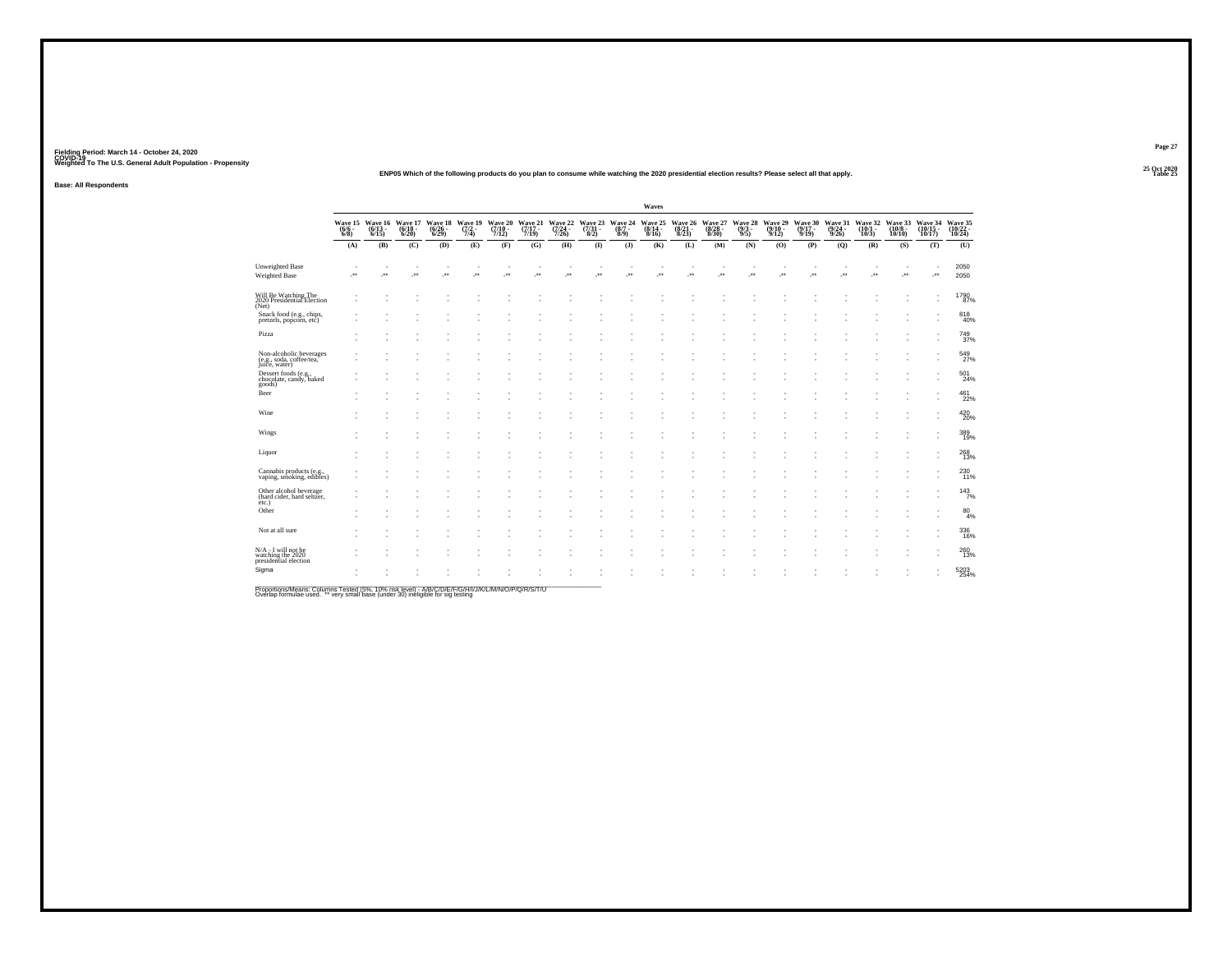**25 Oct 2020ENP05 Which of the following products do you plan to consume while watching the 2020 presidential election results? Please select all that apply.**

**Base: Will Be Watching The 2020 Presidential Election**

|                                                                      |                                                        |         |                                  |                             |                                      |                             |                             |                             |          |                                                | Waves           |                             |                             |                           |                             |                            |                             |                             |                              |                                |                               |
|----------------------------------------------------------------------|--------------------------------------------------------|---------|----------------------------------|-----------------------------|--------------------------------------|-----------------------------|-----------------------------|-----------------------------|----------|------------------------------------------------|-----------------|-----------------------------|-----------------------------|---------------------------|-----------------------------|----------------------------|-----------------------------|-----------------------------|------------------------------|--------------------------------|-------------------------------|
|                                                                      | Wave 15 Wave 16<br>(6/6 - (6/13 - 6/8)<br>6/8) - 6/15) |         | Wave 17<br>$\frac{(6/18)}{6/20}$ | Wave 18<br>(6/26 -<br>6/29) | Wave 19<br>$\frac{(7/2 - 1)}{(7/4)}$ | Wave 20<br>(7/10 -<br>7/12) | Wave 21<br>(7/17 -<br>7/19) | Wave 22<br>(7/24 -<br>7/26) |          | Wave 23 Wave 24<br>(7/31 - (8/7 - 8/2)<br>8/9) | Wave 25<br>8/16 | Wave 26<br>(8/21 -<br>8/23) | Wave 27<br>(8/28 -<br>8/30) | Wave 28<br>(9/3 -<br>9/5) | Wave 29<br>(9/10 -<br>9/12) | Wave 30<br>(9/17 -<br>9/19 | Wave 31<br>(9/24 -<br>9/26) | Wave 32<br>(10/1 -<br>10/3) | Wave 33<br>(10/8 -<br>10/10) | Wave 34<br>(10/15<br>$10/17$ ) | Wave 35<br>(10/22 -<br>10/24) |
|                                                                      | (A)                                                    | (B)     | (C)                              | (D)                         | (E)                                  | (F)                         | (G)                         | (H)                         | $\bf(I)$ | $($ $)$                                        | (K)             | (L)                         | (M)                         | (N)                       | (O)                         | (P)                        | (Q)                         | (R)                         | (S)                          | (T)                            | (U)                           |
| <b>Unweighted Base</b><br>Weighted Base                              | J.                                                     | $\star$ | J.                               | <b>A</b>                    | $\cdot$                              | ×                           | $\overline{\phantom{a}}$    | Jes                         | z.       | $\overline{\phantom{a}}$                       | z.              | J.                          | ÷.                          | $\overline{\phantom{a}}$  | <b>A</b>                    | ×                          | $\cdot$                     | $\overline{\phantom{a}}$    | J.                           | $\cdot$                        | 1804<br>1790                  |
| Snack food (e.g., chips,<br>pretzels, popcorn, etc)                  |                                                        |         |                                  |                             |                                      |                             |                             |                             |          |                                                |                 |                             |                             |                           |                             |                            |                             |                             |                              |                                | 818<br>46%                    |
| Pizza                                                                | ٠                                                      |         |                                  |                             |                                      |                             |                             |                             |          |                                                |                 |                             |                             |                           |                             |                            |                             |                             |                              |                                | 749<br>42%                    |
| Non-alcoholic beverages<br>(e.g., soda, coffee/tea,<br>juice, water) |                                                        |         |                                  |                             |                                      |                             |                             |                             |          |                                                |                 |                             |                             |                           |                             |                            |                             |                             |                              |                                | 549<br>31%                    |
| Dessert foods (e.g.,<br>chocolate, candy, baked<br>goods)            |                                                        |         |                                  |                             |                                      |                             |                             |                             |          |                                                |                 |                             |                             |                           |                             |                            |                             |                             |                              |                                | 501<br>28%                    |
| Beer                                                                 |                                                        |         |                                  |                             |                                      |                             |                             |                             |          |                                                |                 |                             |                             |                           |                             |                            |                             |                             |                              | и.                             | $^{461}_{26\%}$               |
| Wine                                                                 |                                                        |         |                                  |                             |                                      |                             |                             |                             |          |                                                |                 |                             |                             |                           |                             |                            |                             |                             |                              | $\overline{\phantom{a}}$       | 420<br>23%                    |
| Wings                                                                |                                                        |         |                                  |                             |                                      |                             |                             |                             |          |                                                |                 |                             |                             |                           |                             |                            |                             |                             |                              |                                | 389<br>22%                    |
| Liquor                                                               |                                                        |         |                                  |                             |                                      |                             |                             |                             |          |                                                |                 |                             |                             |                           |                             |                            |                             |                             |                              |                                | 268<br>15%                    |
| Cannabis products (e.g., vaping, smoking, edibles)                   |                                                        |         |                                  |                             |                                      |                             |                             |                             |          |                                                |                 |                             |                             |                           |                             |                            |                             |                             |                              |                                | 230<br>13%                    |
| Other alcohol beverage<br>(hard cider, hard seltzer,<br>etc.)        |                                                        |         |                                  |                             |                                      |                             |                             |                             |          |                                                |                 |                             |                             |                           |                             |                            |                             |                             |                              |                                | $^{143}_{\phantom{1}8\%}$     |
| Other                                                                |                                                        |         |                                  |                             |                                      |                             |                             |                             |          |                                                |                 |                             |                             |                           |                             |                            |                             |                             |                              |                                | $^{80}_{4\%}$                 |
| Not at all sure                                                      |                                                        |         |                                  |                             |                                      |                             |                             |                             |          |                                                |                 |                             |                             |                           |                             |                            |                             |                             |                              | $\overline{\phantom{a}}$       | 336<br>19%                    |
| Sigma                                                                |                                                        |         |                                  |                             |                                      |                             |                             |                             |          |                                                |                 |                             |                             |                           |                             |                            |                             |                             |                              |                                | 4944<br>276%                  |

Proportions/Means: Columns Tested (5%, 10% risk level) - A/B/C/D/E/F/G/H/I/J/K/L/M/N/O/P/Q/R/S/T/U<br>Overlap formulae used. \*\* very small base (under 30) ineligible for sig testing

**Page 28**

**Table 26 Table 26**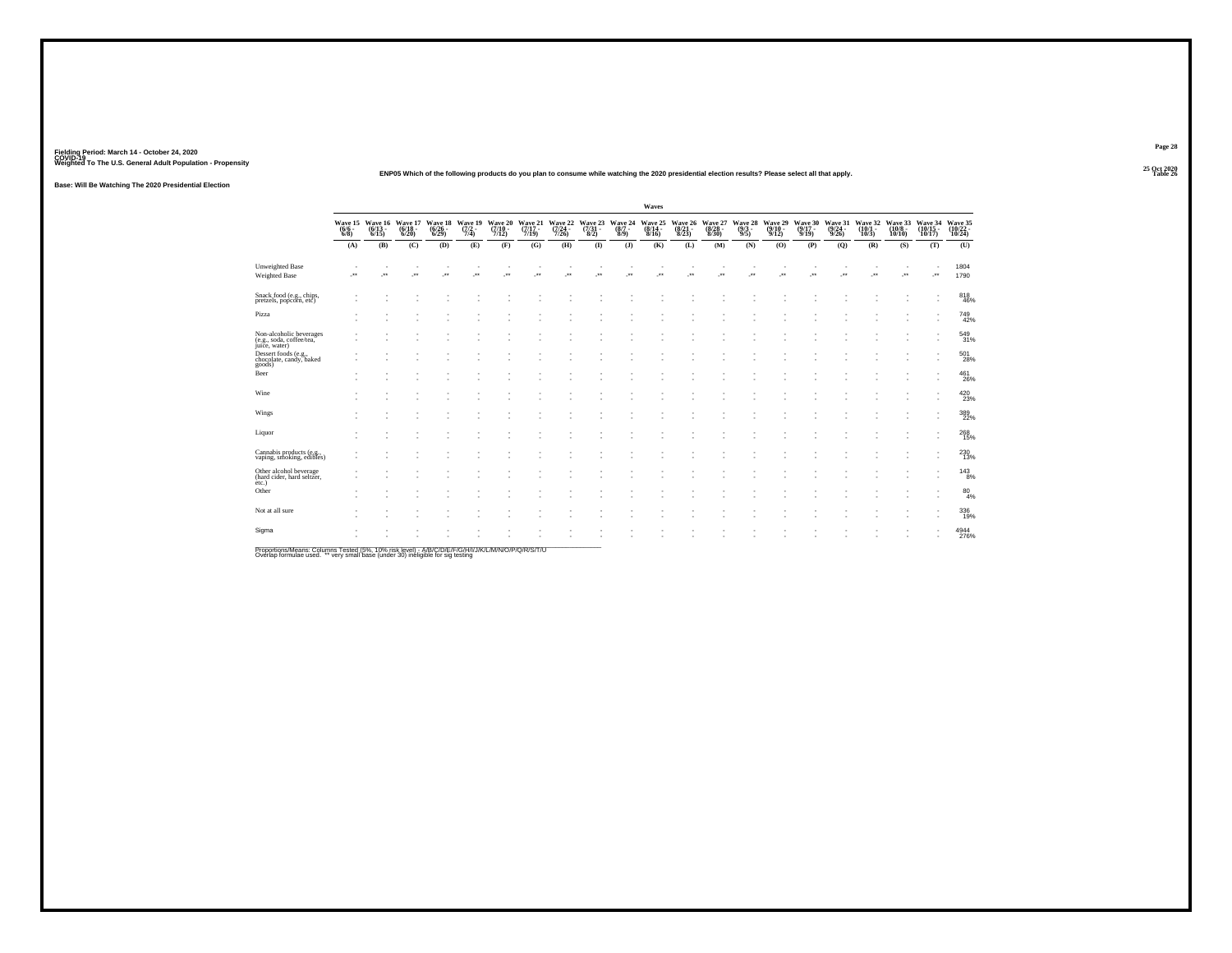#### **25 Oct 2020ENP06 How would you rate your level of stress and anxiety due to the upcoming election?Table 27 Table 27**

**Base: All Respondents**

|                                                                                                              | Waves               |                                          |                                  |                                    |                                |                              |                                  |                              |                                     |                               |                                      |                                  |                                  |                                |                                         |                              |                                  |                              |                               |                                |                                |
|--------------------------------------------------------------------------------------------------------------|---------------------|------------------------------------------|----------------------------------|------------------------------------|--------------------------------|------------------------------|----------------------------------|------------------------------|-------------------------------------|-------------------------------|--------------------------------------|----------------------------------|----------------------------------|--------------------------------|-----------------------------------------|------------------------------|----------------------------------|------------------------------|-------------------------------|--------------------------------|--------------------------------|
|                                                                                                              | $\frac{(6/6)}{6/8}$ | Wave 15 Wave 16<br>$\frac{(6/13)}{6/15}$ | Wave 17<br>$\frac{(6/18)}{6/20}$ | Wave 18<br>$\frac{(6/26)}{(6/29)}$ | Wave 19<br>$\frac{(7/2)}{7/4}$ | Wave 20<br>$(7/10 -$<br>7/12 | Wave 21<br>$\frac{(7/17)}{7/19}$ | Wave 22<br>$(7/24 -$<br>7/26 | Wave 23<br>$\frac{(7/31 - 8)}{8/2}$ | Wave 24<br>$\binom{8/7}{8/9}$ | Wave 25<br>$\frac{(8/14 - 8)}{8/16}$ | Wave 26<br>$\frac{(8/21)}{8/23}$ | Wave 27<br>$\frac{(8/28)}{8/30}$ | Wave 28<br>$\frac{(9/3)}{9/5}$ | Wave 29<br>$\frac{(9/10 - 9/12)}{9/12}$ | Wave 30<br>$(9/17 -$<br>9/19 | Wave 31<br>$\frac{(9/24)}{9/26}$ | Wave 32<br>$(10/1 -$<br>10/3 | Wave 33<br>$(10/8 -$<br>10/10 | Wave 34<br>$(10/15 -$<br>10/17 | Wave 35<br>$(10/22 -$<br>10/24 |
|                                                                                                              | (A)                 | (B)                                      | (C)                              | (D)                                | (E)                            | (F)                          | (G)                              | (H)                          | $($ $\Gamma$                        | (3)                           | (K)                                  | (L)                              | (M)                              | (N)                            | (0)                                     | (P)                          | (0)                              | (R)                          | (S)                           | (T)                            | (U)                            |
| <b>Unweighted Base</b><br><b>Weighted Base</b>                                                               |                     | $^{\tiny{++}}$                           | $\cdot$                          | $\bullet\bullet$                   | $\bullet\bullet$               | $\bullet\bullet$             | $\cdot$                          |                              | $\cdot$                             | $\ddot{\phantom{1}}$          | $\bullet\bullet$                     | $\ddot{\phantom{1}}$             | $\bullet\bullet$                 | $\bullet\bullet$               | $\cdot$                                 | $\bullet\bullet$             | $\cdot$                          | $\bullet\bullet$             | $\bullet\,\bullet$            | ure.                           | 2050<br>2050                   |
| High                                                                                                         |                     |                                          |                                  |                                    |                                |                              |                                  |                              |                                     |                               |                                      |                                  |                                  |                                |                                         |                              |                                  |                              |                               | $\overline{\phantom{a}}$       | 483<br>24%                     |
| Moderate                                                                                                     |                     |                                          |                                  |                                    |                                |                              |                                  |                              |                                     |                               |                                      |                                  |                                  |                                |                                         |                              |                                  |                              |                               |                                | 848<br>41%                     |
| Low                                                                                                          |                     |                                          |                                  |                                    |                                |                              |                                  |                              |                                     |                               |                                      |                                  |                                  |                                |                                         |                              |                                  |                              |                               | $\overline{\phantom{a}}$       | 337<br>16%                     |
| None at all                                                                                                  |                     |                                          |                                  |                                    |                                |                              |                                  |                              |                                     |                               |                                      |                                  |                                  |                                |                                         |                              |                                  |                              |                               | $\mathbf{r}$<br>$\mathbf{r}$   | 382<br>19%                     |
| Sigma                                                                                                        |                     |                                          |                                  |                                    |                                |                              |                                  |                              |                                     |                               |                                      |                                  |                                  |                                |                                         |                              |                                  |                              |                               | $\sim$                         | 2050<br>100%                   |
| Department Leonar Onlywood Texted IFM, ABM deliberally, AJD ID ID ID ID INTITIATIVE ARABIO ID ID ID ID IT IT |                     |                                          |                                  |                                    |                                |                              |                                  |                              |                                     |                               |                                      |                                  |                                  |                                |                                         |                              |                                  |                              |                               |                                |                                |

Proportions/Means: Columns Tested (5%, 10% risk level) - A/B/C/D/E/F/G/H/I/J/K/L/M/N/O/P/Q/R/S/T/U<br>Overlap formulae used. \*\* very small base (under 30) ineligible for sig testing

**Page 29**25 Oct 2020<br>Table 27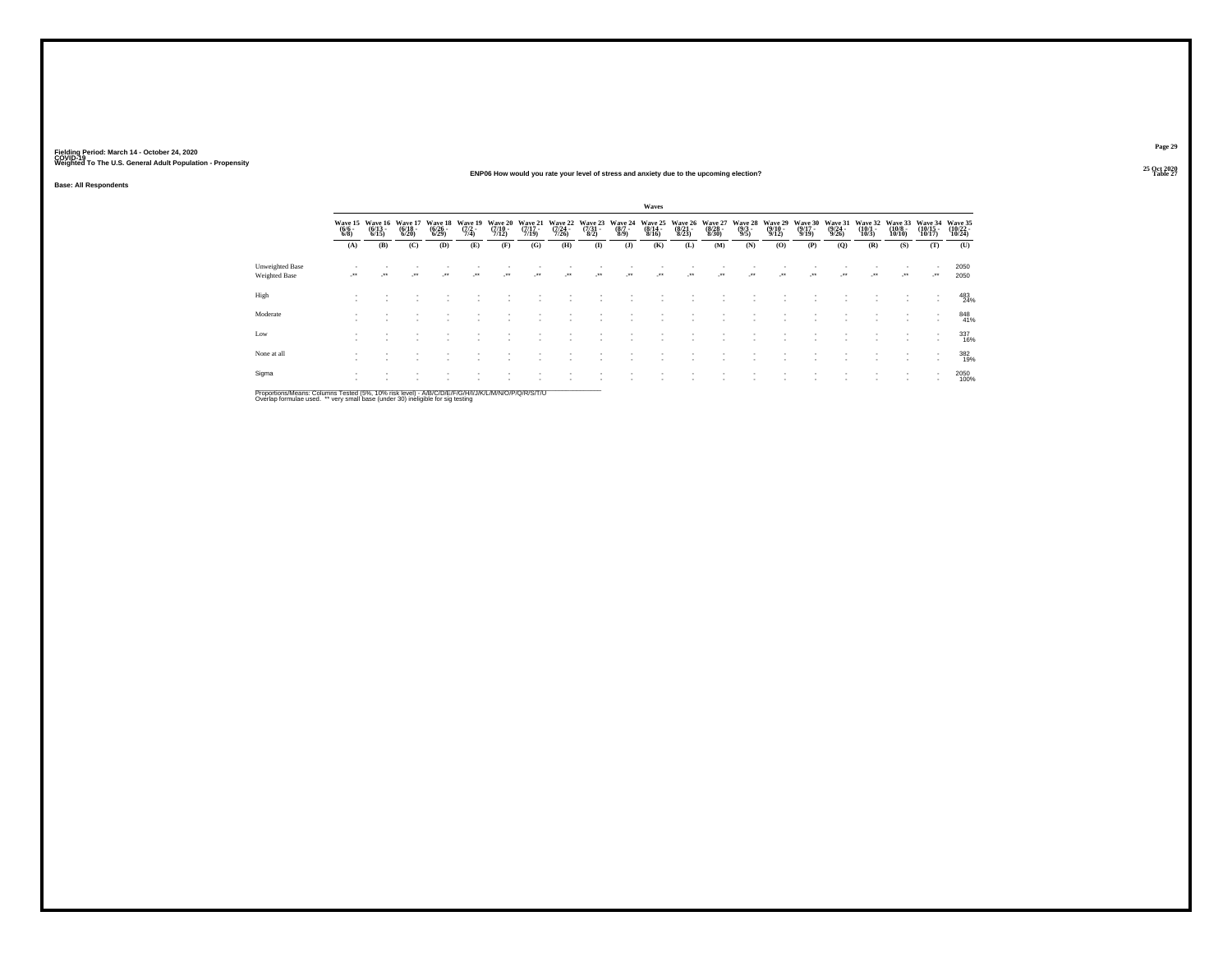#### **25 Oct 2020ENP07 How much more or less stressed are you about the upcoming presidential election compared to elections in prior years?Table 28 Table 28**

**Base: All Respondents**

|                                                                                                                           |                                |                           |                                  |                             |                           |                                      |                             |                             |                                 |                                | Waves                       |                             |                                  |                           |                             |                             |                             |                             |                              |                                                      |                               |
|---------------------------------------------------------------------------------------------------------------------------|--------------------------------|---------------------------|----------------------------------|-----------------------------|---------------------------|--------------------------------------|-----------------------------|-----------------------------|---------------------------------|--------------------------------|-----------------------------|-----------------------------|----------------------------------|---------------------------|-----------------------------|-----------------------------|-----------------------------|-----------------------------|------------------------------|------------------------------------------------------|-------------------------------|
|                                                                                                                           | Wave 15<br>$\frac{(6/6)}{6/8}$ | Wave 16<br>(6/13<br>6/15) | Wave 17<br>$\frac{(6/18)}{6/20}$ | Wave 18<br>(6/26 -<br>6/29) | Wave 19<br>(7/2 -<br>7/4) | Wave 20<br>$\frac{(7/10 - 7)}{7/12}$ | Wave 21<br>(7/17 -<br>7/19) | Wave 22<br>(7/24 -<br>7/26) | Wave 23<br>$\frac{(7/31)}{8/2}$ | Wave 24<br>$\frac{(8/7)}{8/9}$ | Wave 25<br>(8/14 -<br>8/16) | Wave 26<br>(8/21 -<br>8/23) | Wave 27<br>$\frac{(8/28)}{8/30}$ | Wave 28<br>(9/3 -<br>9/5) | Wave 29<br>(9/10 -<br>9/12) | Wave 30<br>(9/17 -<br>9/19) | Wave 31<br>(9/24 -<br>9/26) | Wave 32<br>(10/1 -<br>10/3) | Wave 33<br>(10/8 -<br>10/10) | Wave 34<br>(10/15 -<br>10/17)                        | Wave 35<br>(10/22 -<br>10/24) |
|                                                                                                                           | (A)                            | (B)                       | (C)                              | (D)                         | (E)                       | (F)                                  | (G)                         | (H)                         | $($ $\Gamma$                    | (J)                            | (K)                         | (L)                         | (M)                              | (N)                       | (0)                         | (P)                         | (Q)                         | (R)                         | (S)                          | (T)                                                  | (U)                           |
| <b>Unweighted Base</b><br>Weighted Base                                                                                   | $\cdot$                        | $\ddot{\phantom{1}}$      | $\cdot$                          | $\bullet\bullet$            | $\ddot{\phantom{1}}$      | $\bullet\bullet$                     | $\bullet\,\bullet$          | $\ddot{\phantom{1}}$        | $\ddot{\phantom{0}}$            | ×                              | $\ddot{\phantom{0}}$        |                             | $\bullet\bullet$                 | ٠.                        | $\bullet\,\bullet$          |                             | $\ddot{\phantom{0}}$        | $\ddot{\phantom{1}}$        | $\cdot$                      | $\cdot$                                              | 2050<br>2050                  |
| Much/Somewhat More<br>Stressed (Net)                                                                                      |                                |                           |                                  |                             |                           |                                      |                             |                             |                                 |                                |                             |                             |                                  |                           |                             |                             |                             |                             |                              | $\overline{\phantom{a}}$                             | 992<br>48%                    |
| Much more stressed                                                                                                        |                                |                           |                                  |                             |                           |                                      |                             |                             |                                 |                                |                             |                             |                                  |                           |                             |                             |                             |                             |                              | $\overline{\phantom{a}}$                             | 449<br>22%                    |
| Somewhat more stressed                                                                                                    |                                |                           |                                  |                             |                           |                                      |                             |                             |                                 |                                |                             |                             |                                  |                           |                             |                             |                             |                             |                              | $\overline{\phantom{a}}$                             | 543<br>26%                    |
| The same level of stress                                                                                                  |                                |                           |                                  |                             |                           |                                      |                             |                             |                                 |                                |                             |                             |                                  |                           |                             |                             |                             |                             |                              | ٠                                                    | 712<br>35%                    |
| Much/Somewhat Less<br>Stressed (Net)                                                                                      |                                |                           |                                  |                             |                           |                                      |                             |                             |                                 |                                |                             |                             |                                  |                           |                             |                             |                             |                             |                              | $\overline{\phantom{a}}$<br>٠                        | 346<br>17%                    |
| Somewhat less stressed                                                                                                    |                                |                           |                                  |                             |                           |                                      |                             |                             |                                 |                                |                             |                             |                                  |                           |                             |                             |                             |                             |                              | $\overline{\phantom{a}}$<br>٠                        | $^{161}_{8\%}$                |
| Much less stressed                                                                                                        |                                |                           |                                  |                             |                           |                                      |                             |                             |                                 |                                |                             |                             |                                  |                           |                             |                             |                             |                             |                              | ٠                                                    | 184<br>9%                     |
| Sigma<br>Descriptions & Logics Onlinear Trade of 1501-1600 Statistics & IDIO IDIO IDIO 11/11/12/18 & LATIO IDIO IDIO IDIO |                                |                           |                                  |                             |                           |                                      |                             |                             |                                 |                                |                             |                             |                                  |                           |                             |                             |                             |                             | $\overline{\phantom{a}}$     | $\overline{\phantom{a}}$<br>$\overline{\phantom{a}}$ | 2050                          |

Proportions/Means: Columns Tested (5%, 10% risk level) - A/B/C/D/E/F/G/H/I/J/K/L/M/N/O/P/Q/R/S/T/U<br>Overlap formulae used. \*\* very small base (under 30) ineligible for sig testing

**Page 30**25 Oct 2020<br>Table 28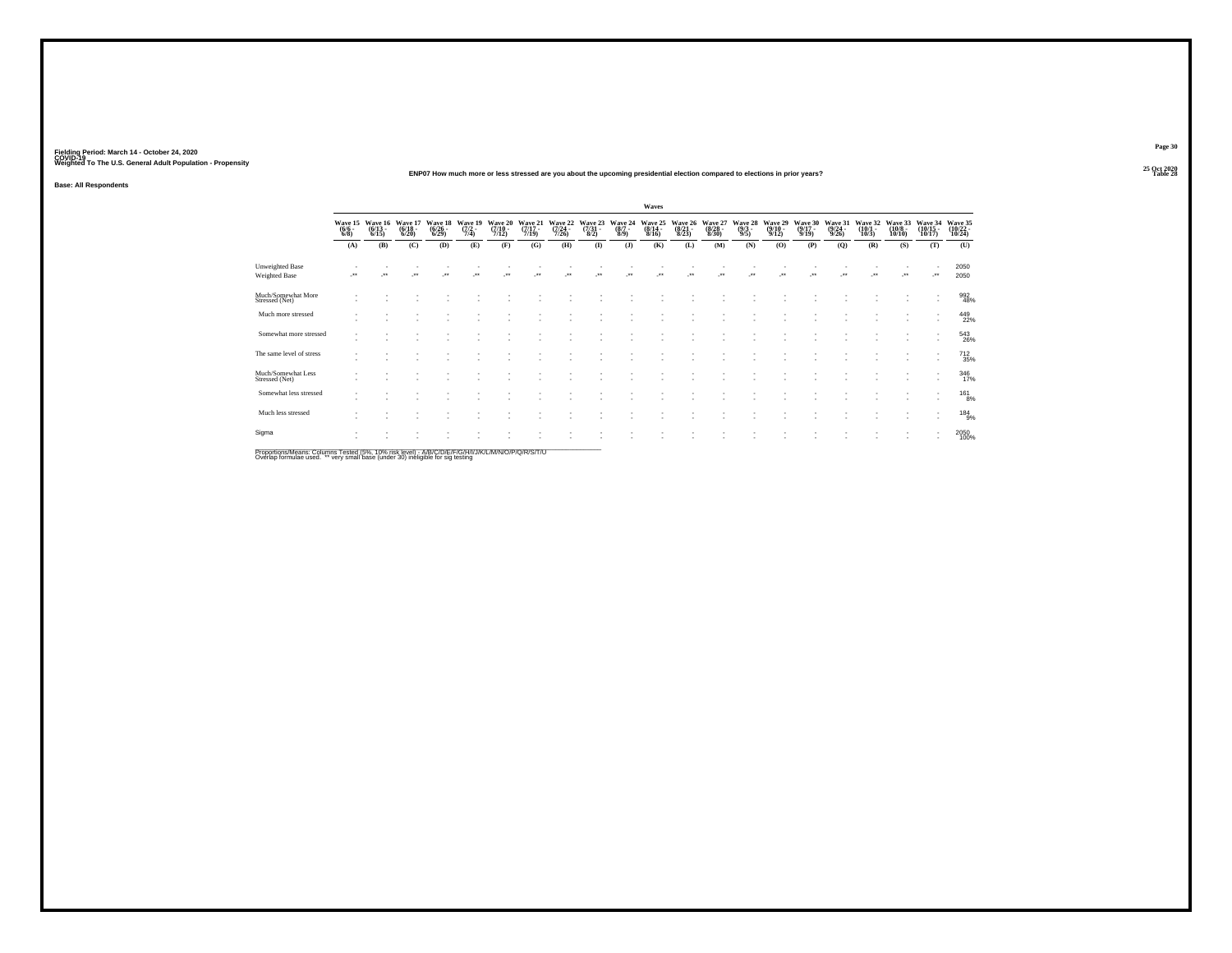#### **25 Oct 2020THK01 Thinking ahead to Thanksgiving, which of the following best describes your plans for Thanksgiving this year? Please select all that apply.**

**Base: All Respondents**

|                                                                                              |     |                                                        |                             |                                 |                           |                             |                             |                             |              |                                                | Waves                       |                             |                             |                               |                             |                             |                             |                             |                              |                               |                               |
|----------------------------------------------------------------------------------------------|-----|--------------------------------------------------------|-----------------------------|---------------------------------|---------------------------|-----------------------------|-----------------------------|-----------------------------|--------------|------------------------------------------------|-----------------------------|-----------------------------|-----------------------------|-------------------------------|-----------------------------|-----------------------------|-----------------------------|-----------------------------|------------------------------|-------------------------------|-------------------------------|
|                                                                                              |     | Wave 15 Wave 16<br>(6/6 - (6/13 - 6/8)<br>6/8) - 6/15) | Wave 17<br>(6/18 -<br>6/20) | Wave 18<br>$\binom{6/26}{6/29}$ | Wave 19<br>(7/2 -<br>7/4) | Wave 20<br>(7/10 -<br>7/12) | Wave 21<br>(7/17 -<br>7/19) | Wave 22<br>(7/24 -<br>7/26) |              | Wave 23 Wave 24<br>(7/31 - (8/7 - 8/2)<br>8/9) | Wave 25<br>(8/14 -<br>8/16) | Wave 26<br>(8/21 -<br>8/23) | Wave 27<br>(8/28 -<br>8/30) | Wave 28<br>$\binom{9/3}{9/5}$ | Wave 29<br>(9/10 -<br>9/12) | Wave 30<br>(9/17 -<br>9/19) | Wave 31<br>(9/24 -<br>9/26) | Wave 32<br>(10/1 -<br>10/3) | Wave 33<br>(10/8 -<br>10/10) | Wave 34<br>(10/15 -<br>10/17) | Wave 35<br>(10/22 -<br>10/24) |
|                                                                                              | (A) | (B)                                                    | (C)                         | (D)                             | (E)                       | (F)                         | (G)                         | (H)                         | $($ $\Gamma$ | (3)                                            | (K)                         | (L)                         | (M)                         | (N)                           | (O)                         | (P)                         | (Q)                         | (R)                         | (S)                          | (T)                           | (U)                           |
| <b>Unweighted Base</b><br><b>Weighted Base</b>                                               | J.  | $\overline{\phantom{a}}$                               | ٠<br>59                     | ×                               | J.                        | ÷.                          | J.                          | ÷.                          | J.           | 59                                             | J.                          | ÷.                          | J.                          | J.                            | J.                          | ÷.                          | 59                          | J.                          |                              | $\cdot$                       | 2050<br>2050                  |
| Have Plans For<br>Thanksgiving (Net)                                                         |     |                                                        |                             |                                 |                           |                             |                             |                             |              |                                                |                             |                             |                             |                               |                             |                             |                             |                             |                              |                               | 1542<br>75%                   |
| I will be celebrating at<br>home with my immediate<br>family                                 |     |                                                        |                             |                                 |                           |                             |                             |                             |              |                                                |                             |                             |                             |                               |                             |                             |                             |                             |                              |                               | 757<br>37%                    |
| I will be celebrating at<br>home with my immediate<br>and extended family                    |     |                                                        |                             |                                 |                           |                             |                             |                             |              |                                                |                             |                             |                             |                               |                             |                             |                             |                             |                              |                               | 331<br>16%                    |
| I will be going to a family<br>member's house with<br>only immediate family                  |     |                                                        |                             |                                 |                           |                             |                             |                             |              |                                                |                             |                             |                             |                               |                             |                             |                             |                             |                              |                               | 266<br>13%                    |
| I will be celebrating at a<br>family member's house<br>with immediate and<br>extended family |     |                                                        |                             |                                 |                           |                             |                             |                             |              |                                                |                             |                             |                             |                               |                             |                             |                             |                             |                              |                               | 232<br>11%                    |
| I will be celebrating at<br>home alone                                                       |     |                                                        |                             |                                 |                           |                             |                             |                             |              |                                                |                             |                             |                             |                               |                             |                             |                             |                             |                              |                               | 199<br>10%                    |
| I will be celebrating at a<br>venue with friends and/or<br>family                            |     |                                                        |                             |                                 |                           |                             |                             |                             |              |                                                |                             |                             |                             |                               |                             |                             |                             |                             |                              |                               | 133%                          |
| I will be going to a<br>friend's house                                                       |     |                                                        |                             |                                 |                           |                             |                             |                             |              |                                                |                             |                             |                             |                               |                             |                             |                             |                             |                              |                               | $^{106}_{-5\%}$               |
| Plans Have Been Canceled<br>(Net)                                                            |     |                                                        |                             |                                 |                           |                             |                             |                             |              |                                                |                             |                             |                             |                               |                             |                             |                             |                             |                              |                               | $134$ <sub>7%</sub>           |
| My plans for<br>Thanksgiving this year<br>have been canceled due to<br>COVID-19              |     |                                                        |                             |                                 |                           |                             |                             |                             |              |                                                |                             |                             |                             |                               |                             |                             |                             |                             |                              |                               | $101 \atop 5\%$               |
| My plans for<br>Thanksgiving this year<br>have been canceled due to<br>other reasons         |     |                                                        |                             |                                 |                           |                             |                             |                             |              |                                                |                             |                             |                             |                               |                             |                             |                             |                             |                              |                               | 33/2%                         |
| I do not have plans for<br>Thanksgiving this year yet                                        |     |                                                        |                             |                                 |                           |                             |                             |                             |              |                                                |                             |                             |                             |                               |                             |                             |                             |                             |                              |                               | 196<br>10%                    |
| N/A - I do not plan on<br>celebrating Thanksgiving<br>this year                              |     |                                                        |                             |                                 |                           |                             |                             |                             |              |                                                |                             |                             |                             |                               |                             |                             |                             |                             |                              |                               | $177_{9\%}$                   |
| Sigma                                                                                        |     |                                                        |                             |                                 |                           |                             |                             |                             |              |                                                |                             |                             |                             |                               |                             |                             |                             |                             |                              |                               | 2533<br>124%                  |

Proportions/Means: Columns Tested (5%, 10% risk level) - A/B/C/D/E/F/G/H/I/J/K/L/M/N/O/P/Q/R/S/T/U<br>Overlap formulae used. \*\* very small base (under 30) ineligible for sig testing

**Page 31**25 Oct 2020<br>Table 29

**Table 29 Table 29**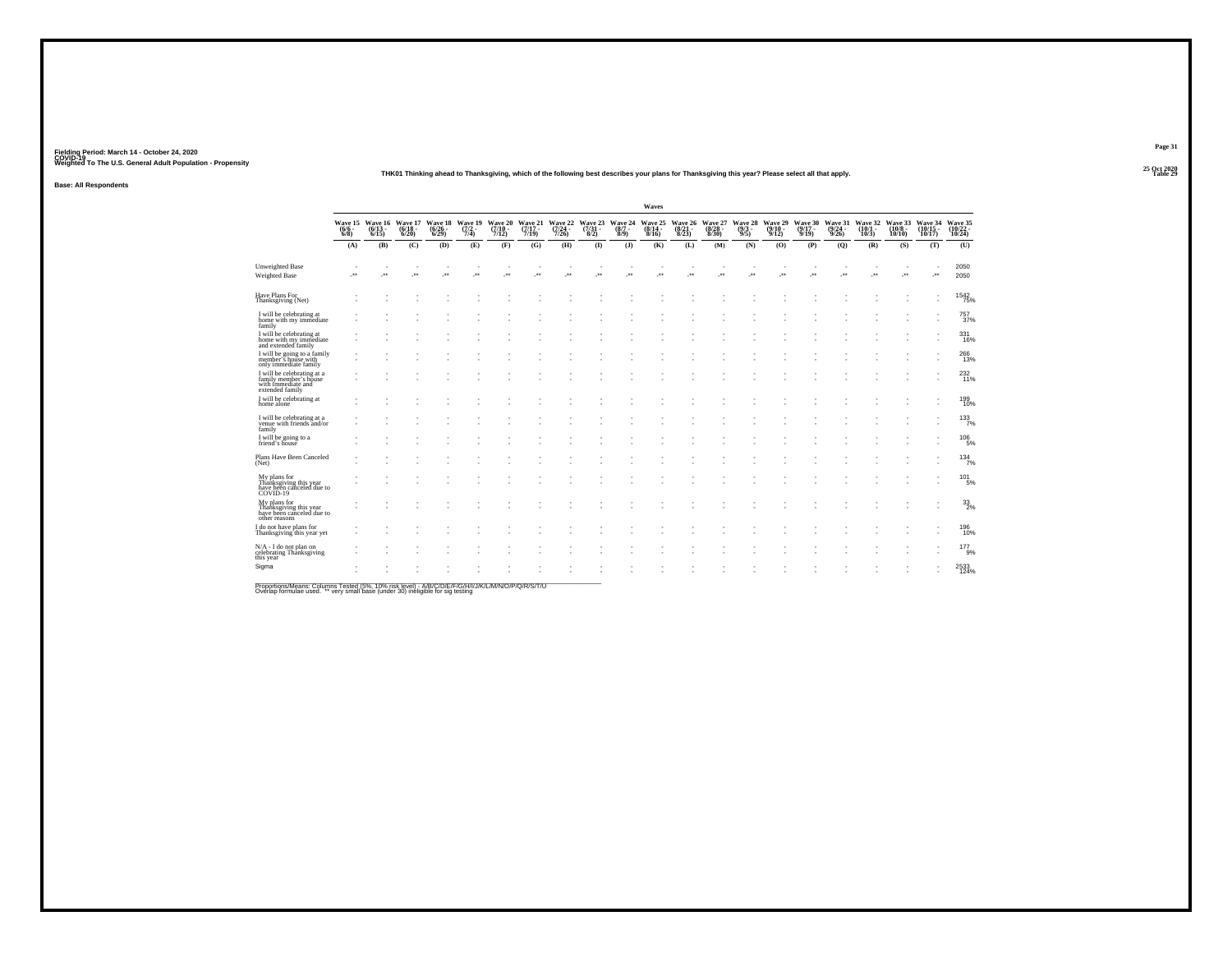#### **25 Oct 2020THK02 Are political conversations in your family more or less heated this year compared to previous years?Table 30 Table 30 Table 30 Table 30 Table 30 Table 30**

**Base: All Respondents**

|                                                                                                                  |                           |                                  |                                  |                                 |                           |                                      |                                  |                             |                                |                               | Waves                                   |                                 |                                  |                               |                                 |                             |                                  |                             |                                  |                               |                               |
|------------------------------------------------------------------------------------------------------------------|---------------------------|----------------------------------|----------------------------------|---------------------------------|---------------------------|--------------------------------------|----------------------------------|-----------------------------|--------------------------------|-------------------------------|-----------------------------------------|---------------------------------|----------------------------------|-------------------------------|---------------------------------|-----------------------------|----------------------------------|-----------------------------|----------------------------------|-------------------------------|-------------------------------|
|                                                                                                                  | Wave 15<br>(6/6 -<br>6/8) | Wave 16<br>$\frac{(6/13)}{6/15}$ | Wave 17<br>$\frac{(6/18)}{6/20}$ | Wave 18<br>$\binom{6/26}{6/29}$ | Wave 19<br>(7/2 -<br>7/4) | Wave 20<br>$\frac{(7/10 - 7)}{7/12}$ | Wave 21<br>$\frac{(7/17)}{7/19}$ | Wave 22<br>(7/24 -<br>7/26) | Wave 23<br>$\binom{7/31}{8/2}$ | Wave 24<br>$\binom{8/7}{8/9}$ | Wave 25<br>$\frac{(8/14 - 8/16)}{8/16}$ | Wave 26<br>$\binom{8/21}{8/23}$ | Wave 27<br>$\frac{(8/28)}{8/30}$ | Wave 28<br>$\binom{9/3}{9/5}$ | Wave 29<br>$\binom{9/10}{9/12}$ | Wave 30<br>(9/17 -<br>9/19) | Wave 31<br>$\frac{(9/24)}{9/26}$ | Wave 32<br>(10/1 -<br>10/3) | Wave 33<br>$\binom{10/8}{10/10}$ | Wave 34<br>(10/15 -<br>10/17) | Wave 35<br>(10/22 -<br>10/24) |
|                                                                                                                  | (A)                       | (B)                              | (C)                              | (D)                             | (E)                       | (F)                                  | (G)                              | (H)                         | $($ $\Gamma$                   | $($ $)$                       | (K)                                     | (L)                             | (M)                              | (N)                           | (0)                             | (P)                         | (Q)                              | (R)                         | (S)                              | (T)                           | (U)                           |
| <b>Unweighted Base</b><br>Weighted Base                                                                          |                           | $\bullet\bullet$                 | $\cdot$                          | $\cdot$                         | $\ddot{\phantom{1}}$      | $^{\tiny{+}}$                        | $\ddot{\phantom{1}}$             | $\bullet\bullet$            | $\bullet\,\bullet$             | $\ddot{\phantom{1}}$          | $\bullet\,\bullet$                      | $\bullet\bullet$                | $\ddot{\phantom{1}}$             | $\bullet\,\bullet$            | $\cdot$                         | $\ddot{\phantom{1}}$        |                                  | $\bullet\bullet$            | $\cdot$                          | $\cdot$                       | 2050<br>2050                  |
| More Heated (Net)                                                                                                |                           |                                  |                                  |                                 |                           |                                      |                                  |                             |                                |                               |                                         |                                 |                                  |                               |                                 |                             |                                  |                             |                                  |                               | 635<br>31%                    |
| Much more heated                                                                                                 |                           |                                  |                                  |                                 |                           |                                      |                                  |                             |                                |                               |                                         |                                 |                                  |                               |                                 |                             |                                  |                             |                                  | $\overline{\phantom{a}}$      | 300<br>15%                    |
| Somewhat more heated                                                                                             |                           |                                  |                                  |                                 |                           |                                      |                                  |                             |                                |                               |                                         |                                 |                                  |                               |                                 |                             |                                  |                             |                                  | $\overline{\phantom{a}}$      | 335<br>16%                    |
| The same as previous years                                                                                       |                           |                                  |                                  |                                 |                           |                                      |                                  |                             |                                |                               |                                         |                                 |                                  |                               |                                 |                             |                                  |                             |                                  |                               | <sup>748</sup> <sub>37%</sub> |
| Less Heated (Net)                                                                                                |                           |                                  |                                  |                                 |                           |                                      |                                  |                             |                                |                               |                                         |                                 |                                  |                               |                                 |                             |                                  |                             |                                  |                               | 263<br>13%                    |
| Somewhat less heated                                                                                             |                           |                                  |                                  |                                 |                           |                                      |                                  |                             |                                |                               |                                         |                                 |                                  |                               |                                 |                             |                                  |                             |                                  | $\mathbf{r}$                  | 147/7%                        |
| Much less heated                                                                                                 |                           |                                  |                                  |                                 |                           |                                      |                                  |                             |                                |                               |                                         |                                 |                                  |                               |                                 |                             |                                  |                             |                                  |                               | $^{116}_{6\%}$                |
| We don't talk politics                                                                                           | $\sim$                    |                                  |                                  |                                 |                           |                                      |                                  |                             |                                |                               |                                         |                                 |                                  |                               |                                 |                             |                                  |                             |                                  |                               | $^{404}_{20\%}$               |
| Sigma<br>Bronorligne Meane: Columne Toeted (59/ - 409/ -iok Joyal) A ID IO ID ID ID IUI UNA AMMIO ID ID ID IT IL |                           |                                  |                                  |                                 |                           |                                      |                                  |                             |                                |                               |                                         |                                 |                                  |                               |                                 |                             |                                  |                             |                                  | $\overline{\phantom{a}}$      | 2050<br>100%                  |

Proportions/Means: Columns Tested (5%, 10% risk level) - A/B/C/D/E/F/G/H/I/J/K/L/M/N/O/P/Q/R/S/T/U<br>Overlap formulae used. \*\* very small base (under 30) ineligible for sig testing

**Page 32**25 Oct 2020<br>Table 30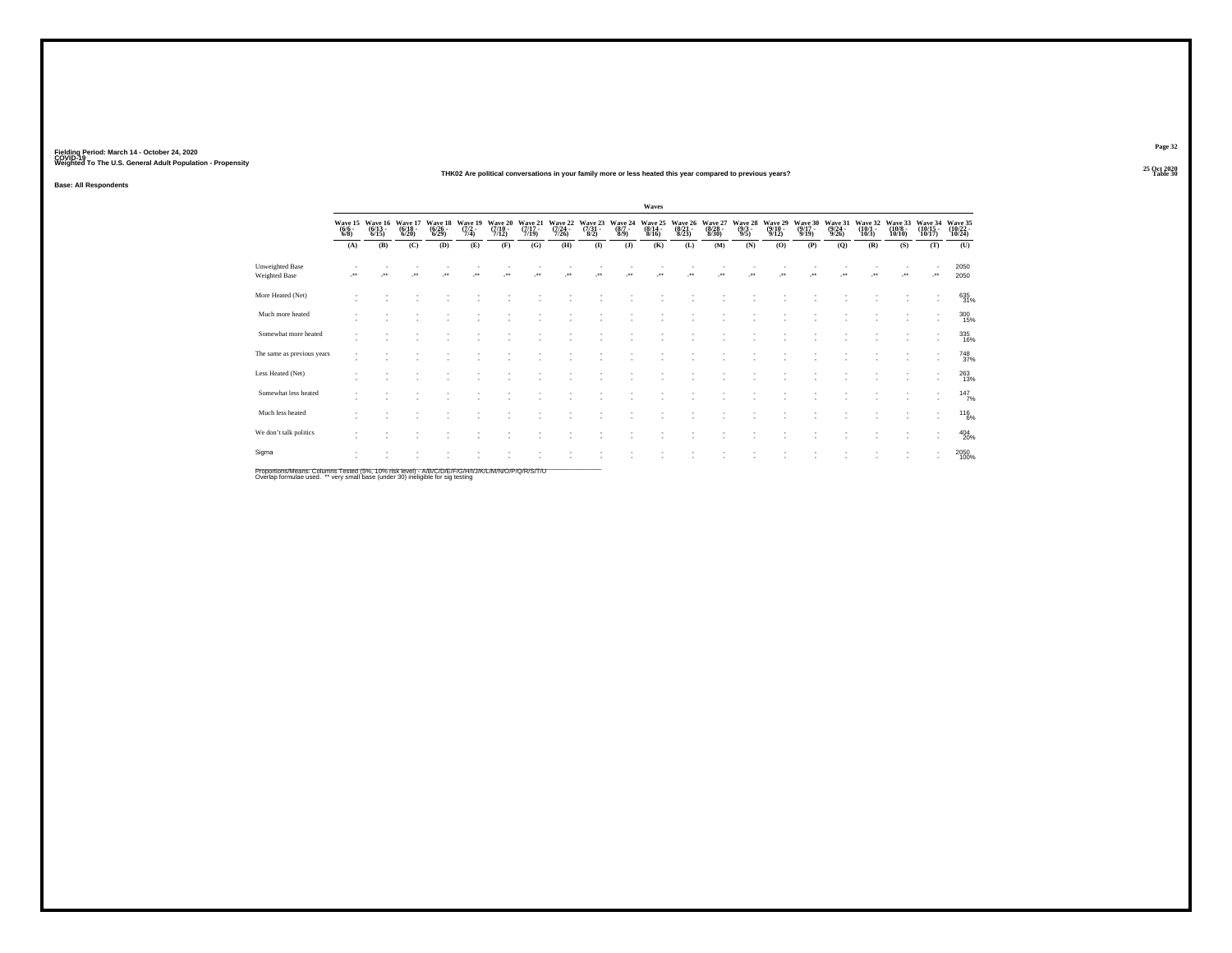#### **25 Oct 2020THK03 In the last year, which of the following, if any, have happened as a result of political discussions in your family? Please select all that apply.**

**Base: All Respondents**

|                                                                                      |                 |                                                  |                          |                                  |                                |                              |                              |                                  |                                     |                            | Waves                        |                                  |                                  |                                |                              |                                      |                                  |                              |                               |                            |                               |
|--------------------------------------------------------------------------------------|-----------------|--------------------------------------------------|--------------------------|----------------------------------|--------------------------------|------------------------------|------------------------------|----------------------------------|-------------------------------------|----------------------------|------------------------------|----------------------------------|----------------------------------|--------------------------------|------------------------------|--------------------------------------|----------------------------------|------------------------------|-------------------------------|----------------------------|-------------------------------|
|                                                                                      | $(6/6 -$<br>6/8 | Wave 15 Wave 16 Wave 17<br>$(6/13 -$<br>$6/15$ ) | $\frac{(6/18)}{6/20}$    | Wave 18<br>$\frac{(6/26)}{6/29}$ | Wave 19<br>$\frac{(7/2)}{7/4}$ | Wave 20<br>$(7/10 -$<br>7/12 | Wave 21<br>$(7/17 -$<br>7/19 | Wave 22<br>$\frac{(7/24)}{7/26}$ | Wave 23<br>$\frac{(7/31 - 8)}{8/2}$ | Wave 24<br>$(8/7 -$<br>8/9 | Wave 25<br>$(8/14 -$<br>8/16 | Wave 26<br>$\frac{(8/21)}{8/23}$ | Wave 27<br>$\frac{(8/28)}{8/30}$ | Wave 28<br>$\frac{(9/3)}{9/5}$ | Wave 29<br>$(9/10 -$<br>9/12 | Wave 30<br>$\frac{(9/17 - 9)}{9/19}$ | Wave 31<br>$\frac{(9/24)}{9/26}$ | Wave 32<br>$(10/1 -$<br>10/3 | Wave 33<br>$(10/8 -$<br>10/10 | Wave 34<br>(10/15<br>10/17 | Wave 35<br>(10/22 -<br>10/24) |
|                                                                                      | (A)             | (B)                                              | (C)                      | (D)                              | (E)                            | (F)                          | (G)                          | (H)                              | $($ $\Gamma$                        | (1)                        | (K)                          | (L)                              | (M)                              | (N)                            | (O)                          | (P)                                  | (Q)                              | (R)                          | (S)                           | (T)                        | (U)                           |
| <b>Unweighted Base</b><br>Weighted Base                                              | -**             | $\cdot$                                          | $\overline{\phantom{a}}$ | $\cdot$                          | $\cdot$                        | $\cdot$                      | $\cdot$                      | $\cdot$                          | $\bullet\,\bullet$                  | $\cdot$                    | $\bullet\,\bullet$           | $\bullet\star$                   | $\ddot{\phantom{1}}$             |                                | $\cdot$                      | $\star\star$                         | $\ddot{\phantom{1}}$             | $\overline{\phantom{a}}$     | $\cdot$                       | ٠<br>J.                    | 2050<br>2050                  |
| Any Listed (Net)                                                                     |                 |                                                  |                          |                                  |                                |                              |                              |                                  |                                     |                            |                              |                                  |                                  |                                |                              |                                      |                                  |                              |                               | ٠                          | $^{771}_{38\%}$               |
| Personally, I felt ashamed<br>of some of my family<br>members political beliefs      |                 | $\overline{\phantom{a}}$                         |                          |                                  |                                |                              |                              |                                  |                                     | ٠                          |                              |                                  |                                  |                                |                              |                                      |                                  |                              | $\sim$                        | ٠                          | 289<br>14%                    |
| Family members have<br>'unfriended' each other<br>on Facebook                        |                 |                                                  |                          |                                  |                                |                              |                              |                                  |                                     |                            |                              |                                  |                                  |                                |                              |                                      |                                  |                              |                               |                            | $^{248}_{12\%}$               |
| Family members have<br>stopped speaking to each<br>other                             |                 |                                                  |                          |                                  |                                |                              |                              |                                  |                                     | ٠                          |                              |                                  |                                  |                                |                              |                                      |                                  |                              |                               | ٠<br>×                     | 233                           |
| Family members have<br>refused to attend<br>gatherings to avoid seeing<br>each other |                 | $\overline{\phantom{a}}$                         |                          |                                  |                                |                              |                              |                                  |                                     | ٠                          |                              |                                  |                                  |                                |                              |                                      |                                  |                              |                               |                            | 195<br>9%                     |
| Family members have<br>walked out of family<br>gatherings                            |                 |                                                  |                          |                                  |                                |                              |                              |                                  |                                     |                            |                              |                                  |                                  |                                |                              |                                      |                                  |                              |                               | ٠                          | 193<br>9%                     |
| Personally, I felt ashamed<br>of my spouse or partner's<br>political beliefs         |                 |                                                  |                          |                                  |                                |                              |                              |                                  |                                     |                            |                              |                                  |                                  |                                |                              |                                      |                                  |                              |                               | ٠                          | $^{126}_{6\%}$                |
| None of the above                                                                    |                 |                                                  |                          |                                  |                                |                              |                              |                                  |                                     |                            |                              |                                  |                                  |                                |                              |                                      |                                  |                              |                               | ٠                          | 875<br>43%                    |
| We don't talk politics                                                               |                 | ٠                                                |                          |                                  |                                |                              |                              |                                  |                                     |                            |                              |                                  |                                  |                                |                              |                                      |                                  |                              |                               |                            | 404<br>20%                    |
| Sigma                                                                                |                 |                                                  |                          |                                  |                                |                              |                              |                                  |                                     |                            |                              |                                  |                                  |                                |                              |                                      |                                  |                              |                               |                            | 2563<br>125%                  |

Proportions/Means: Columns Tested (5%, 10% risk level) - A/B/C/D/E/F/G/H/I/J/K/L/M/N/O/P/Q/R/S/T/U<br>Overlap formulae used. \*\* very small base (under 30) ineligible for sig testing

**Page 33**

25 Oct 2020<br>Table 31 **Table 31 Table 31**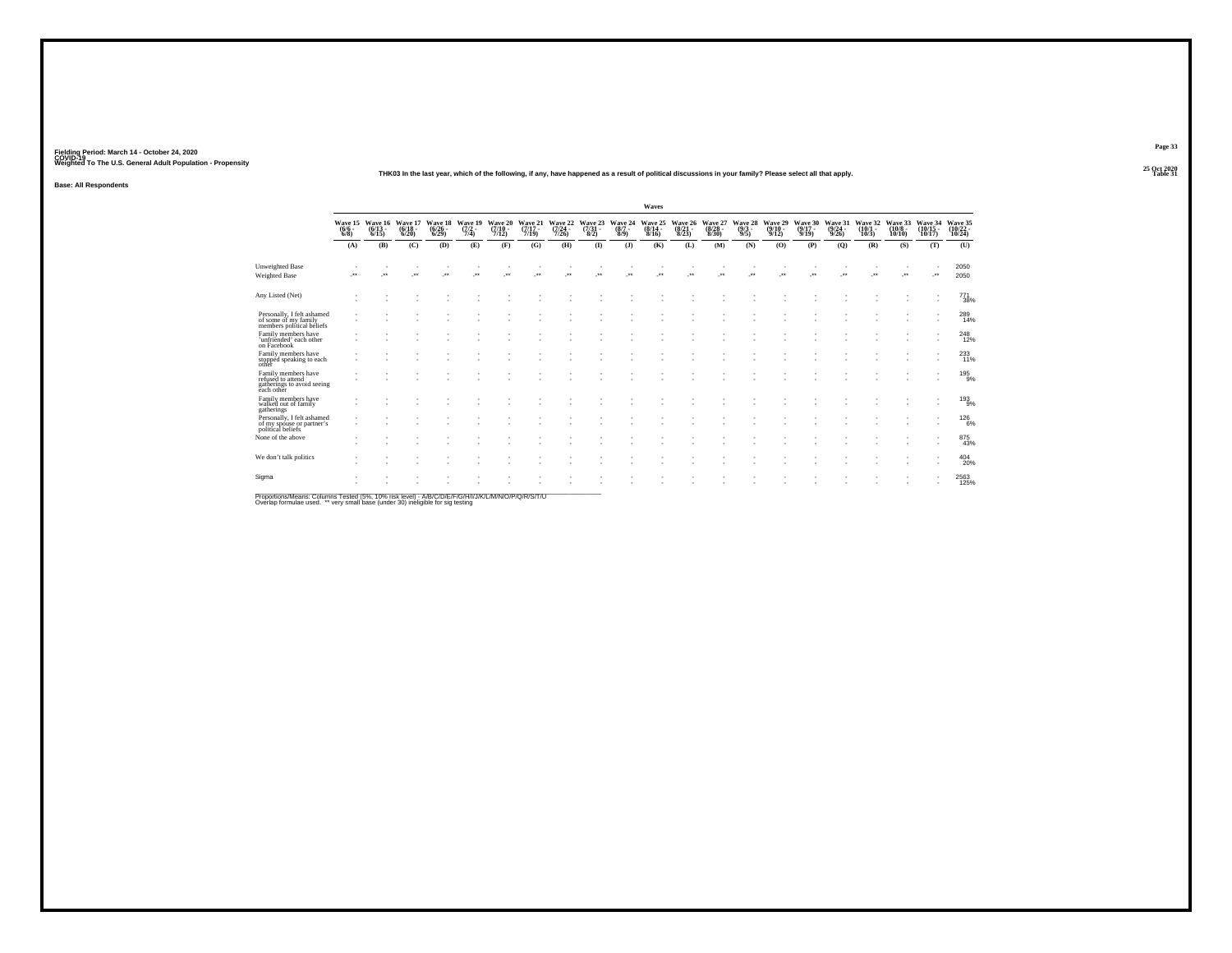#### **25 Oct 2020THK04 How much do you agree or disagree with each of the following statements?Table 32 Table 32 Summary Of Strongly/Somewhat Agree**

**Base: All Respondents**

|                                                                                                                                                    |                    |                                         |                              |                                 |                                |                                  |                                  |                              |                                |                               | Waves                            |                                 |                                 |                                |                                  |                                      |                                  |                                         |                                       |                                   |                                   |
|----------------------------------------------------------------------------------------------------------------------------------------------------|--------------------|-----------------------------------------|------------------------------|---------------------------------|--------------------------------|----------------------------------|----------------------------------|------------------------------|--------------------------------|-------------------------------|----------------------------------|---------------------------------|---------------------------------|--------------------------------|----------------------------------|--------------------------------------|----------------------------------|-----------------------------------------|---------------------------------------|-----------------------------------|-----------------------------------|
|                                                                                                                                                    | $\binom{6/6}{6/8}$ | Wave 15 Wave 16<br>$\binom{6/13}{6/15}$ | Wave 17<br>$(6/18 -$<br>6/20 | Wave 18<br>$\binom{6/26}{6/29}$ | Wave 19<br>$\frac{(7/2)}{7/4}$ | Wave 20<br>$\frac{(7/10)}{7/12}$ | Wave 21<br>$\frac{(7/17)}{7/19}$ | Wave 22<br>$(7/24 -$<br>7/26 | Wave 23<br>$\binom{7/31}{8/2}$ | Wave 24<br>$\binom{8/7}{8/9}$ | Wave 25<br>$\frac{(8/14)}{8/16}$ | Wave 26<br>$\binom{8/21}{8/23}$ | Wave 27<br>$\binom{8/28}{8/30}$ | Wave 28<br>$\frac{(9/3)}{9/5}$ | Wave 29<br>$\frac{(9/10)}{9/12}$ | Wave 30<br>$\frac{(9/17 - 9)}{9/19}$ | Wave 31<br>$\frac{(9/24)}{9/26}$ | Wave 32<br>$\frac{(10/1 - 10)}{(10/3)}$ | Wave 33<br>$\binom{10/8 - 10}{10/10}$ | Wave 34<br>$\binom{10/15}{10/17}$ | Wave 35<br>$\binom{10/22}{10/24}$ |
|                                                                                                                                                    | (A)                | (B)                                     | (C)                          | (D)                             | (E)                            | (F)                              | (G)                              | (H)                          | $\bf{I}$                       | (1)                           | (K)                              | (L)                             | (M)                             | (N)                            | (0)                              | (P)                                  | (Q)                              | (R)                                     | (S)                                   | (T)                               | (U)                               |
| Unweighted Base<br><b>Weighted Base</b>                                                                                                            | $\bullet\bullet$   | $^{\tiny{++}}$                          | $\cdot$                      | $\bullet\bullet$                | $\ddot{\phantom{0}}$           | $\bullet\bullet$                 | $^{++}$                          | $\ddot{\phantom{1}}$         |                                | $\bullet\bullet$              | $\ddot{\phantom{0}}$             |                                 | $\bullet\bullet$                | $\ddot{\phantom{1}}$           | $\ddot{\phantom{0}}$             |                                      |                                  | $\ddot{\phantom{1}}$                    | $\bullet\bullet$                      |                                   | 2050<br>2050                      |
| I avoid discussing politics<br>with my extended family at<br>all costs during the<br>holidays.                                                     |                    |                                         |                              |                                 |                                |                                  |                                  |                              |                                |                               |                                  |                                 |                                 |                                |                                  |                                      |                                  |                                         |                                       |                                   | 1053<br>51%                       |
| Political conversations in<br>my family have become<br>more heafed during the<br>Trump administration<br>compared to all other<br>administrations. |                    |                                         |                              |                                 |                                |                                  |                                  |                              |                                |                               |                                  |                                 |                                 |                                |                                  |                                      |                                  |                                         |                                       |                                   | 899<br>44%                        |
| I feel anxious thinking<br>about my family's political<br>debates over<br>Thanksgiving.                                                            |                    |                                         |                              |                                 |                                |                                  |                                  |                              |                                |                               |                                  |                                 |                                 |                                |                                  |                                      |                                  |                                         |                                       |                                   | 660<br>32%                        |
| I feel past political<br>conversations have caused<br>damage in my family's<br>relationships.                                                      |                    |                                         |                              |                                 |                                |                                  |                                  |                              |                                |                               |                                  |                                 |                                 |                                |                                  |                                      |                                  |                                         |                                       |                                   | 646<br>31%                        |
| I've changed my holiday<br>plans to avoid family<br>members that want to<br>debate over politics.                                                  |                    |                                         |                              |                                 |                                |                                  |                                  |                              |                                |                               |                                  |                                 |                                 |                                |                                  |                                      |                                  |                                         |                                       |                                   | 553                               |

Proportions/Means: Columns Tested (5%, 10% risk level) - A/B/C/D/E/F/G/H/I/J/K/L/M/N/O/P/Q/R/S/T/U<br>Overlap formulae used. \*\* very small base (under 30) ineligible for sig testing

**Page 3425 Oct 2020<br>Table 32**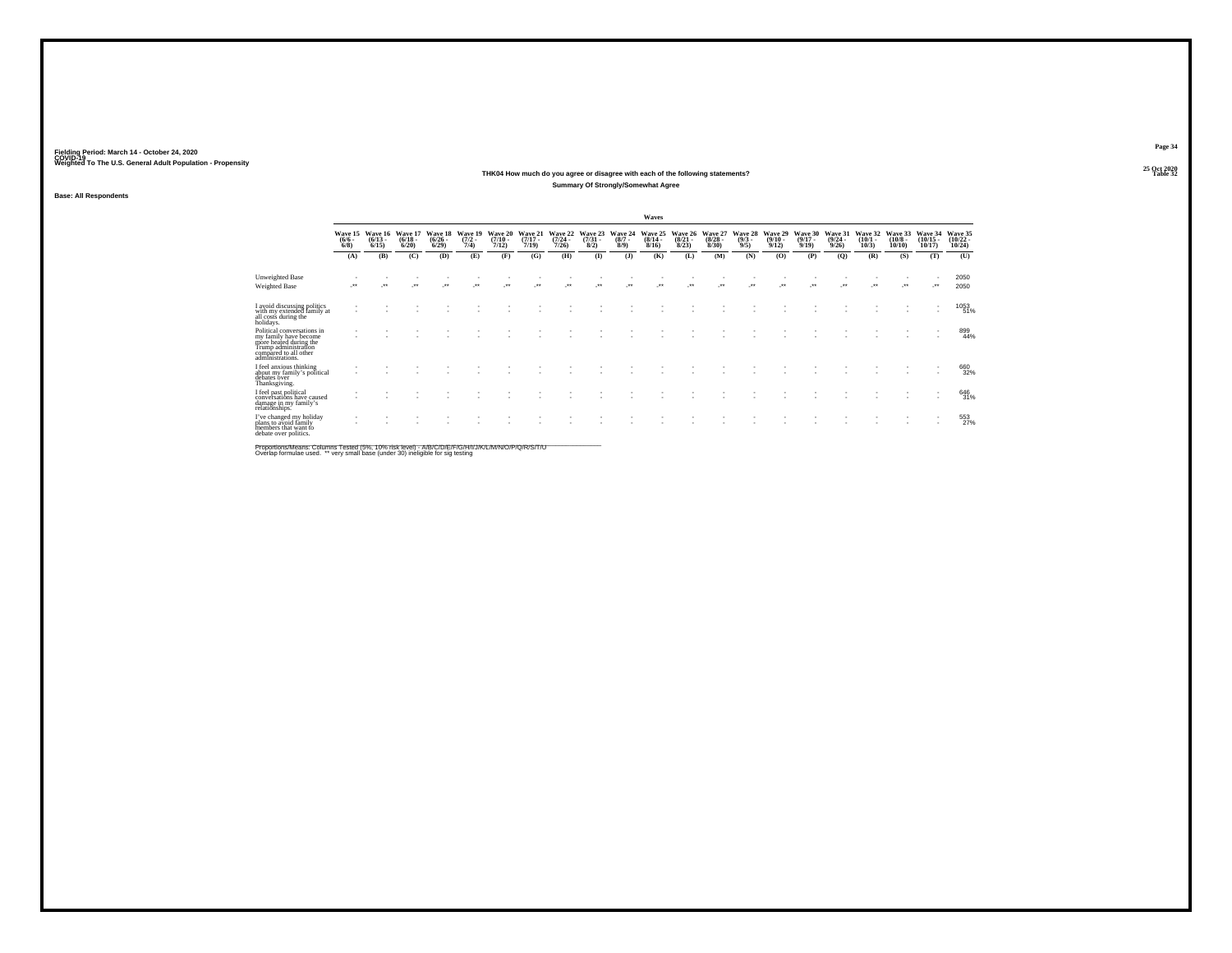### **25 Oct 2020THK04 How much do you agree or disagree with each of the following statements?Table 33 Table 33 Summary Of Strongly/Somewhat Disagree**

**Base: All Respondents**

|                                                                                                                                                    |                    |                                         |                                 |                                 |                                |                              |                                  |                              |                                |                                      | Waves                            |                                  |                                 |                                |                                  |                                      |                                  |                                 |                                       |                                |                                            |
|----------------------------------------------------------------------------------------------------------------------------------------------------|--------------------|-----------------------------------------|---------------------------------|---------------------------------|--------------------------------|------------------------------|----------------------------------|------------------------------|--------------------------------|--------------------------------------|----------------------------------|----------------------------------|---------------------------------|--------------------------------|----------------------------------|--------------------------------------|----------------------------------|---------------------------------|---------------------------------------|--------------------------------|--------------------------------------------|
|                                                                                                                                                    | $\binom{6/6}{6/8}$ | Wave 15 Wave 16<br>$\binom{6/13}{6/15}$ | Wave 17<br>$\binom{6/18}{6/20}$ | Wave 18<br>$\binom{6/26}{6/29}$ | Wave 19<br>$\frac{(7/2)}{7/4}$ | Wave 20<br>$(7/10 -$<br>7/12 | Wave 21<br>$\frac{(7/17)}{7/19}$ | Wave 22<br>$(7/24 -$<br>7/26 | Wave 23<br>$\binom{7/31}{8/2}$ | Wave 24<br>$\frac{(8/7 - 8)}{(8/9)}$ | Wave 25<br>$\frac{(8/14)}{8/16}$ | Wave 26<br>$\frac{(8/21)}{8/23}$ | Wave 27<br>$\binom{8/28}{8/30}$ | Wave 28<br>$\frac{(9/3)}{9/5}$ | Wave 29<br>$\frac{(9/10)}{9/12}$ | Wave 30<br>$\frac{(9/17 - 9)}{9/19}$ | Wave 31<br>$\frac{(9/24)}{9/26}$ | Wave 32<br>$\binom{10/1}{10/3}$ | Wave 33<br>$\binom{10/8 - 10}{10/10}$ | Wave 34<br>$(10/15 -$<br>10/17 | Wave 35<br>$\frac{(10/22 - 10/24)}{10/24}$ |
|                                                                                                                                                    | (A)                | (B)                                     | (C)                             | (D)                             | (E)                            | (F)                          | (G)                              | (H)                          | $\bf{I}$                       | (1)                                  | (K)                              | (L)                              | (M)                             | (N)                            | (0)                              | (P)                                  | (Q)                              | (R)                             | (S)                                   | (T)                            | (U)                                        |
| Unweighted Base<br>Weighted Base                                                                                                                   | $\cdot$            |                                         | $^{\tiny{++}}$                  |                                 |                                |                              |                                  | $^{\tiny{+}}$                |                                |                                      |                                  |                                  | $\bullet\bullet$                |                                |                                  |                                      |                                  | $\ddot{\phantom{0}}$            | $^{\tiny{++}}$                        |                                | 2050<br>2050                               |
| I've changed my holiday<br>plans to avoid family<br>members that want fo<br>debate over politics.                                                  |                    |                                         |                                 |                                 |                                |                              |                                  |                              |                                |                                      |                                  |                                  |                                 |                                |                                  |                                      |                                  |                                 |                                       |                                | 970<br>47%                                 |
| I feel past political<br>conversations have caused<br>damage in my family's<br>relationships.                                                      |                    |                                         |                                 |                                 |                                |                              |                                  |                              |                                |                                      |                                  |                                  |                                 |                                |                                  |                                      |                                  |                                 |                                       |                                | 957<br>47%                                 |
| I feel anxious thinking<br>about my family's political<br>debates over<br>Thanksgiving.                                                            |                    |                                         |                                 |                                 |                                |                              |                                  |                              |                                |                                      |                                  |                                  |                                 |                                |                                  |                                      |                                  |                                 |                                       |                                | 889<br>43%                                 |
| Political conversations in<br>my family have become<br>more heated during the<br>Trump administration<br>compared to all other<br>administrations. |                    |                                         |                                 |                                 |                                |                              |                                  |                              |                                |                                      |                                  |                                  |                                 |                                |                                  |                                      |                                  |                                 |                                       |                                | 737<br>36%                                 |
| I avoid discussing politics<br>with my extended family at<br>all costs during the<br>holidays.                                                     |                    |                                         |                                 |                                 |                                |                              |                                  |                              |                                |                                      |                                  |                                  |                                 |                                |                                  |                                      |                                  |                                 |                                       |                                | 615<br>30%                                 |

Proportions/Means: Columns Tested (5%, 10% risk level) - A/B/C/D/E/F/G/H/I/J/K/L/M/N/O/P/Q/R/S/T/U<br>Overlap formulae used. \*\* very small base (under 30) ineligible for sig testing

**Page 35**25 Oct 2020<br>Table 33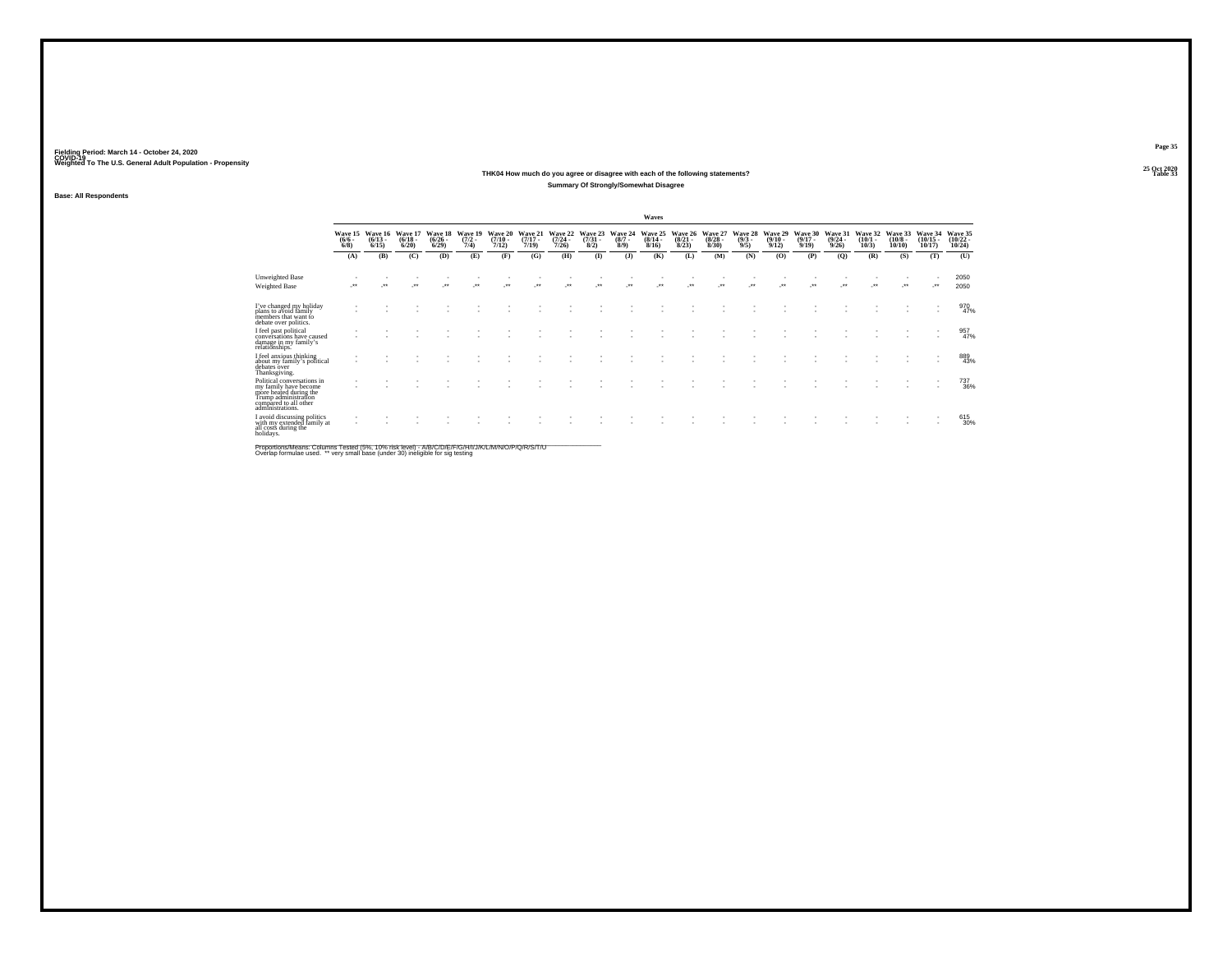### **25 Oct 2020THK04\_1 How much do you agree or disagree with each of the following statements?Table 34 Table 34 I've changed my holiday plans to avoid family members that want to debate over politics.**

**Base: All Respondents**

|                                                                                                        |                               |                                 |                                  |                                 |                                |                                      |                                  |                                  |                                |                               | <b>Waves</b>                     |                                 |                                        |                               |                                  |                                  |                                         |                                 |                                  |                                   |                                            |
|--------------------------------------------------------------------------------------------------------|-------------------------------|---------------------------------|----------------------------------|---------------------------------|--------------------------------|--------------------------------------|----------------------------------|----------------------------------|--------------------------------|-------------------------------|----------------------------------|---------------------------------|----------------------------------------|-------------------------------|----------------------------------|----------------------------------|-----------------------------------------|---------------------------------|----------------------------------|-----------------------------------|--------------------------------------------|
|                                                                                                        | Wave 15<br>$\binom{6/6}{6/8}$ | Wave 16<br>$\binom{6/13}{6/15}$ | Wave 17<br>$\frac{(6/18)}{6/20}$ | Wave 18<br>$\binom{6/26}{6/29}$ | Wave 19<br>$\frac{(7/2)}{7/4}$ | Wave 20<br>$\frac{(7/10 - 7)}{7/12}$ | Wave 21<br>$\frac{(7/17)}{7/19}$ | Wave 22<br>$\frac{(7/24)}{7/26}$ | Wave 23<br>$\binom{7/31}{8/2}$ | Wave 24<br>$\binom{8/7}{8/9}$ | Wave 25<br>$\frac{(8/14)}{8/16}$ | Wave 26<br>$\binom{8/21}{8/23}$ | Wave 27<br>$\frac{(8/28 - 8)}{(8/30)}$ | Wave 28<br>$\binom{9/3}{9/5}$ | Wave 29<br>$\frac{(9/10)}{9/12}$ | Wave 30<br>$\frac{(9/17)}{9/19}$ | Wave 31<br>$\frac{(9/24 - 9/26)}{9/26}$ | Wave 32<br>$\binom{10/1}{10/3}$ | Wave 33<br>$\binom{10/8}{10/10}$ | Wave 34<br>$\binom{10/15}{10/17}$ | Wave 35<br>$\frac{(10/22 - 10/24)}{10/24}$ |
|                                                                                                        | (A)                           | (B)                             | (C)                              | (D)                             | (E)                            | (F)                                  | (G)                              | (H)                              | $($ $\Gamma$                   | (3)                           | (K)                              | (L)                             | (M)                                    | (N)                           | (O)                              | (P)                              | (0)                                     | (R)                             | (S)                              | (T)                               | (U)                                        |
| Unweighted Base<br><b>Weighted Base</b>                                                                | $^{\tiny{**}}$                |                                 | $^{\tiny{**}}$                   | $^{\tiny{++}}$                  | $\ddot{}$                      |                                      |                                  | $\ddot{\phantom{1}}$             | $^{+}$                         |                               |                                  |                                 | $\bullet\bullet$                       | $\ddot{\phantom{1}}$          |                                  | $^{+}$                           |                                         | $\bullet\bullet$                | $\bullet\,\bullet$               | J.                                | 2050<br>2050                               |
| Strongly/Somewhat Agree<br>(Net)                                                                       |                               |                                 |                                  |                                 |                                |                                      |                                  |                                  |                                |                               |                                  |                                 |                                        |                               |                                  |                                  |                                         |                                 |                                  | ٠<br>$\sim$                       | 553<br>27%                                 |
| Strongly agree                                                                                         |                               |                                 |                                  |                                 |                                |                                      | ٠                                |                                  |                                |                               |                                  |                                 |                                        |                               |                                  |                                  |                                         |                                 |                                  | ٠<br>۰                            | 245                                        |
| Somewhat agree                                                                                         |                               |                                 |                                  |                                 |                                |                                      | ٠                                |                                  |                                |                               |                                  |                                 |                                        |                               |                                  |                                  |                                         |                                 |                                  | ٠<br>٠                            | 308                                        |
| Strongly/Somewhat<br>Disagree (Net)                                                                    |                               |                                 |                                  |                                 |                                |                                      |                                  |                                  |                                |                               |                                  |                                 |                                        |                               |                                  |                                  |                                         |                                 |                                  |                                   | 970<br>47%                                 |
| Somewhat disagree                                                                                      |                               |                                 |                                  |                                 |                                |                                      | ٠<br>٠                           |                                  |                                |                               |                                  | ٠<br>$\sim$                     |                                        |                               |                                  |                                  |                                         |                                 |                                  | $\mathbf{r}$<br>٠                 | 260                                        |
| Strongly disagree                                                                                      |                               |                                 |                                  |                                 |                                |                                      | ٠<br>۰                           |                                  |                                |                               |                                  | ٠<br>$\overline{\phantom{a}}$   |                                        |                               |                                  |                                  |                                         |                                 |                                  | ٠<br>٠                            | 710<br>35%                                 |
| Not applicable                                                                                         |                               |                                 |                                  |                                 |                                |                                      |                                  |                                  |                                |                               |                                  | $\sim$                          |                                        |                               |                                  |                                  |                                         |                                 | $\overline{\phantom{a}}$         | ٠                                 | 528<br>26%                                 |
| Sigma                                                                                                  |                               |                                 |                                  |                                 |                                |                                      |                                  |                                  |                                |                               |                                  |                                 |                                        |                               |                                  |                                  |                                         |                                 |                                  | $\mathbf{r}$<br>۰                 | 2050<br>100%                               |
| Description & Legend Only 1995 Tested UPM AAM deliterral AIRMOUNT IT ION INITIAL A LATIONINIO ID ION I |                               |                                 |                                  |                                 |                                |                                      |                                  |                                  |                                |                               |                                  |                                 |                                        |                               |                                  |                                  |                                         |                                 |                                  |                                   |                                            |

Proportions/Means: Columns Tested (5%, 10% risk level) - A/B/C/D/E/F/G/H/I/J/K/L/M/N/O/P/Q/R/S/T/U<br>Overlap formulae used. \*\* very small base (under 30) ineligible for sig testing

**Page 36**25 Oct 2020<br>Table 34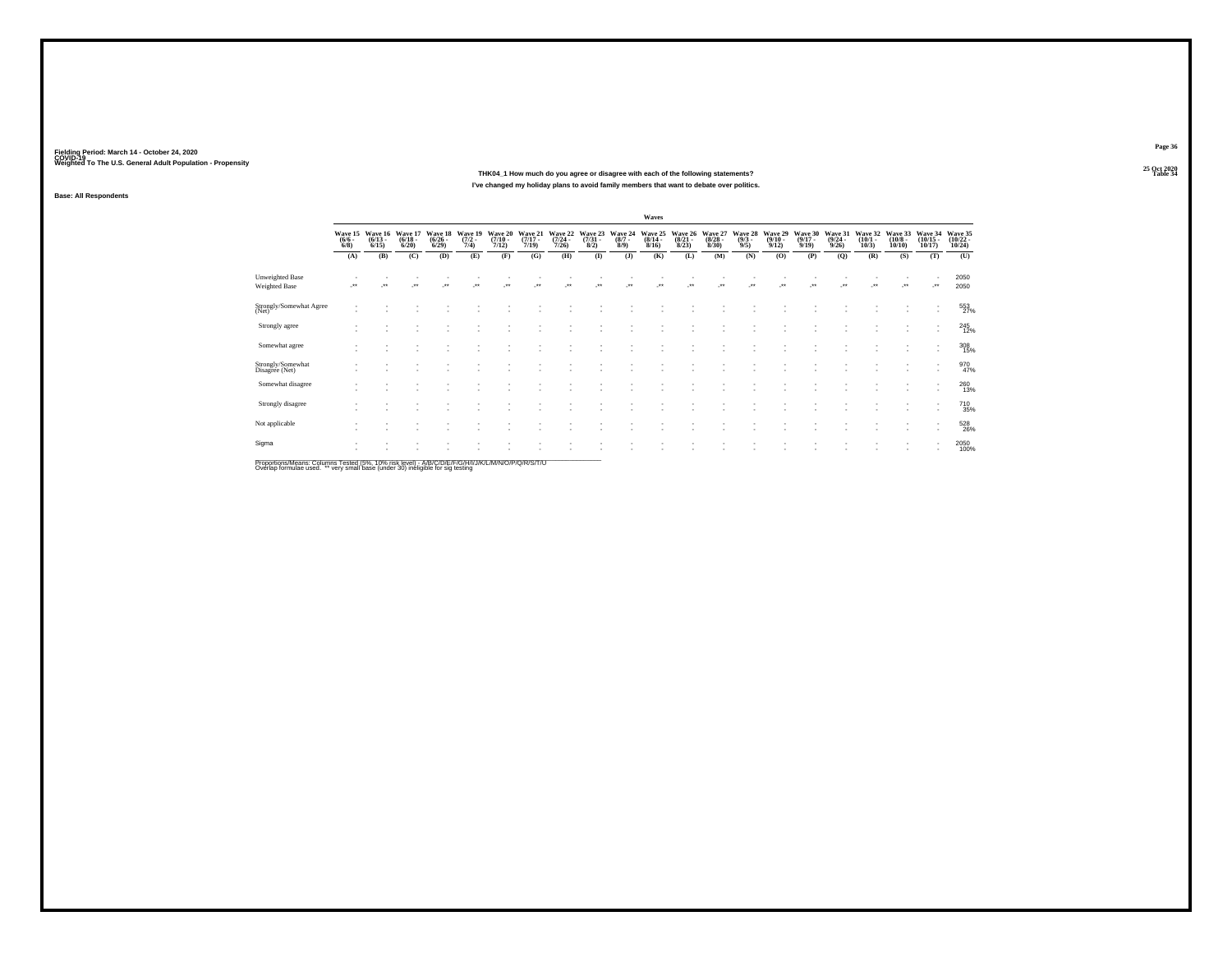**25 Oct 2020THK04\_2 How much do you agree or disagree with each of the following statements?Table 35 Table 35 I feel anxious thinking about my family's political debates over Thanksgiving.**

**Fielding Period: March 14 - October 24, 2020 COVID-19 Weighted To The U.S. General Adult Population - Propensity**

**Base: All Respondents**

|                                                                                                     |                               |                                 |                                        |                                 |                                |                                  |                                  |                                  |                                |                               | <b>Waves</b>                            |                                 |                                 |                                |                                  |                                  |                                         |                                 |                                       |                                    |                                            |
|-----------------------------------------------------------------------------------------------------|-------------------------------|---------------------------------|----------------------------------------|---------------------------------|--------------------------------|----------------------------------|----------------------------------|----------------------------------|--------------------------------|-------------------------------|-----------------------------------------|---------------------------------|---------------------------------|--------------------------------|----------------------------------|----------------------------------|-----------------------------------------|---------------------------------|---------------------------------------|------------------------------------|--------------------------------------------|
|                                                                                                     | Wave 15<br>$\binom{6/6}{6/8}$ | Wave 16<br>$\binom{6/13}{6/15}$ | Wave 17<br>$\binom{6/18}{6/20}$        | Wave 18<br>$\binom{6/26}{6/29}$ | Wave 19<br>$\frac{(7/2)}{7/4}$ | Wave 20<br>$\frac{(7/10)}{7/12}$ | Wave 21<br>$\frac{(7/17)}{7/19}$ | Wave 22<br>$\frac{(7/24)}{7/26}$ | Wave 23<br>$\binom{7/31}{8/2}$ | Wave 24<br>$\binom{8/7}{8/9}$ | Wave 25<br>$\frac{(8/14 - 8/16)}{8/16}$ | Wave 26<br>$\binom{8/21}{8/23}$ | Wave 27<br>$\binom{8/28}{8/30}$ | Wave 28<br>$\frac{(9/3)}{9/5}$ | Wave 29<br>$\frac{(9/10)}{9/12}$ | Wave 30<br>$\frac{(9/17)}{9/19}$ | Wave 31<br>$\frac{(9/24 - 9/26)}{9/26}$ | Wave 32<br>$\binom{10/1}{10/3}$ | Wave 33<br>$\binom{10/8 - 10}{10/10}$ | Wave 34<br>$\binom{10/15}{10/17}$  | Wave 35<br>$\frac{(10/22 - 10/24)}{10/24}$ |
|                                                                                                     | (A)                           | (B)                             | (C)                                    | (D)                             | (E)                            | (F)                              | (G)                              | (H)                              | $($ $\Gamma$                   | $($ $)$                       | (K)                                     | (L)                             | (M)                             | (N)                            | (0)                              | (P)                              | (Q)                                     | (R)                             | (S)                                   | (T)                                | (U)                                        |
| <b>Unweighted Base</b><br>Weighted Base                                                             |                               |                                 | $^{\tiny{\text{+}}\, \tiny{\text{+}}}$ |                                 |                                |                                  |                                  |                                  |                                | $\ddot{\phantom{1}}$          |                                         |                                 |                                 |                                |                                  |                                  |                                         |                                 | $\bullet\,\bullet$                    |                                    | 2050<br>2050                               |
| Strongly/Somewhat Agree<br>(Net)                                                                    |                               |                                 |                                        |                                 |                                |                                  |                                  |                                  |                                |                               |                                         |                                 |                                 |                                |                                  |                                  |                                         |                                 |                                       | $\overline{\phantom{a}}$           | 660<br>32%                                 |
| Strongly agree                                                                                      |                               |                                 |                                        |                                 |                                |                                  |                                  |                                  |                                |                               |                                         |                                 |                                 |                                |                                  |                                  |                                         |                                 | $\overline{\phantom{a}}$              | $\sim$<br>$\sim$                   | $^{294}_{14\%}$                            |
| Somewhat agree                                                                                      |                               |                                 |                                        |                                 |                                |                                  |                                  |                                  |                                |                               |                                         |                                 |                                 |                                |                                  |                                  |                                         |                                 | $\overline{\phantom{a}}$              | $\sim$<br>$\overline{\phantom{a}}$ | 366<br>18%                                 |
| Strongly/Somewhat<br>Disagree (Net)                                                                 |                               |                                 |                                        |                                 |                                |                                  |                                  |                                  |                                |                               |                                         |                                 |                                 |                                |                                  |                                  |                                         |                                 | $\overline{\phantom{a}}$              |                                    | 889<br>43%                                 |
| Somewhat disagree                                                                                   |                               |                                 |                                        |                                 |                                |                                  |                                  |                                  |                                |                               |                                         |                                 |                                 |                                |                                  |                                  |                                         |                                 | ٠                                     | $\sim$                             | 279<br>14%                                 |
| Strongly disagree                                                                                   |                               |                                 |                                        |                                 |                                |                                  |                                  |                                  |                                |                               |                                         |                                 |                                 |                                |                                  |                                  |                                         |                                 | ٠                                     | $\sim$                             | 611<br>30%                                 |
| Not applicable                                                                                      |                               |                                 |                                        |                                 |                                |                                  |                                  |                                  |                                |                               |                                         |                                 |                                 |                                |                                  |                                  |                                         |                                 | $\overline{\phantom{a}}$              |                                    | 500<br>24%                                 |
| Sigma                                                                                               |                               |                                 |                                        |                                 |                                |                                  |                                  |                                  |                                |                               |                                         |                                 |                                 |                                |                                  |                                  |                                         |                                 | $\overline{\phantom{a}}$              |                                    | 2050<br>100%                               |
| Proportione/Meane: Columne Teeted (5%, 10% rick level) - A/R/C/D/E/E/C/H/I/T/K/L/M/N/Q/D/Q/R/C/T/LI |                               |                                 |                                        |                                 |                                |                                  |                                  |                                  |                                |                               |                                         |                                 |                                 |                                |                                  |                                  |                                         |                                 |                                       |                                    |                                            |

Proportions/Means: Columns Tested (5%, 10% risk level) - A/B/C/D/E/F/G/H/I/J/K/L/M/N/O/P/Q/R/S/T/U<br>Overlap formulae used. \*\* very small base (under 30) ineligible for sig testing

**Page 37**25 Oct 2020<br>Table 35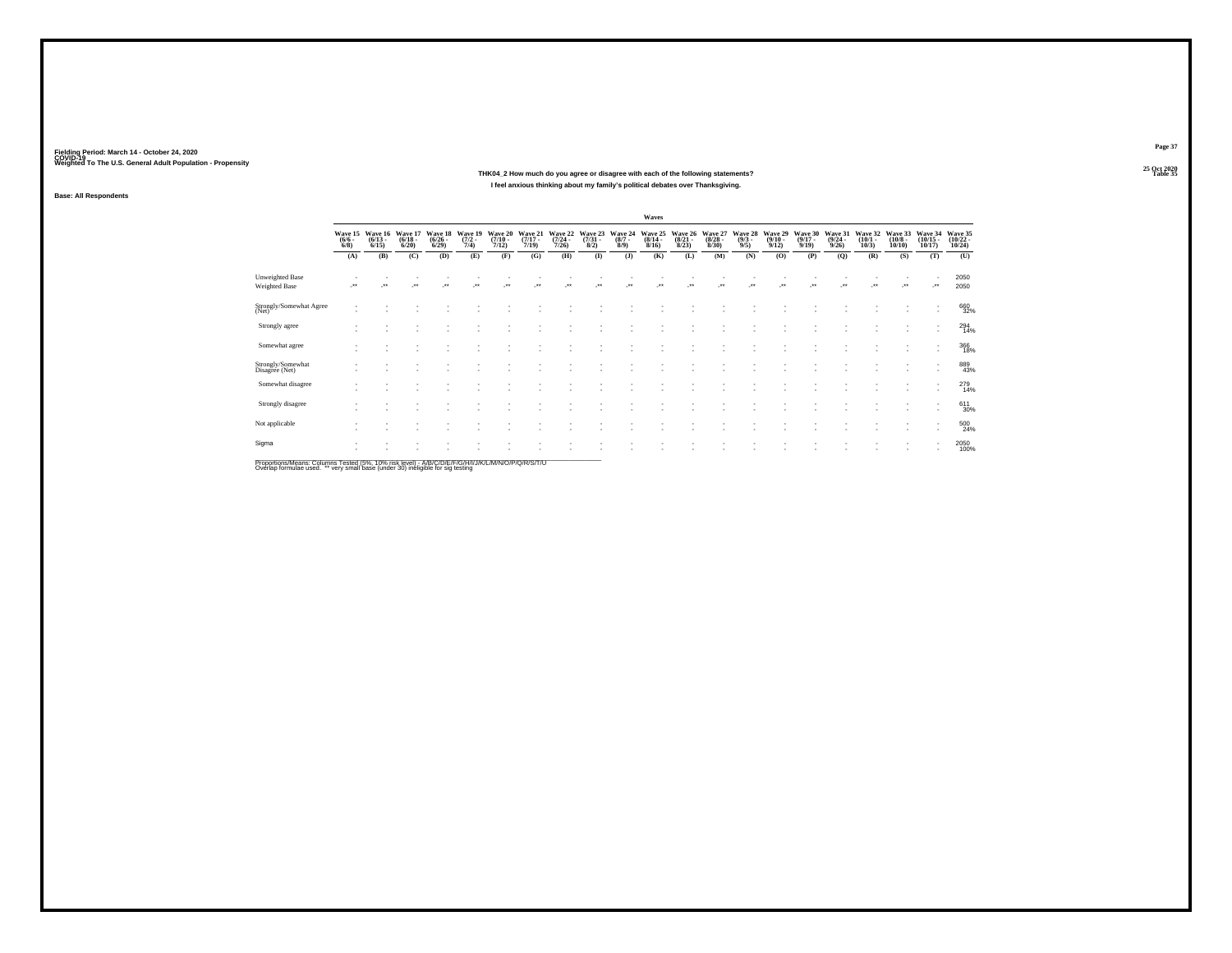**Base: All Respondents**

### **25 Oct 2020THK04\_3 How much do you agree or disagree with each of the following statements?I avoid discussing politics with my extended family at all costs during the holidays.**

**Page 38**25 Oct 2020<br>Table 36

**Table 36 Table 36** 

**Waves**Wave 15 Wave 16 Wave 15 Wave 19 Wave 20 Wave 21 Wave 23 Wave 24 Wave 25 Wave 27 Wave 28 Wave 31 Wave 31 Wave 31 Wave 31 Wave 31 Wave 32 Wave 31 Wave 32 Wave 31 Wave 31 Wave 31 Wave 31 Wave 31 Wave 31 Wave 31 Wave 31 Wave 3 **(A) (B) (C) (D) (E) (F) (G) (H) (I) (J) (K) (L) (M) (N) (O) (P) (Q) (R) (S) (T) (U)** Unweighted Base - - - - - - - - - - - - - - - - - - - - <sup>2050</sup>2050 Weighted Base -\*\* -\*\* -\*\* -\*\* -\*\* -\*\* -\*\* -\*\* -\*\* -\*\* -\*\* -\*\* -\*\* -\*\* -\*\* -\*\* -\*\* -\*\* -\*\* -\*\* <sup>2050</sup> - - - - - - - - - - - - - - - - - - - 10531053<br>51% - - - - - - - - - - - - - - - - - - - - 51%Strongly/Somewhat Agree (Net) (Net) (Net) (Net) (Net) (Net) (Net) (Net) (Net) (Net) (Net) (Net) (Net) (Net) (Net) (Net) (Net) (Net) (Net) (Net) (Net) (Net) (Net) (Net) (Net) (Net) (Net) (Net) (Net) (Net) (Net) (Net) (Net) - - - - - - - - - - - - - - - - - - - 569569<br>28% - - - - - - - - - - - - - - - - - - - - 28% Strongly agree - - - - - - - - - - - - - - - - - - - 484 $^{484}_{24\%}$ - - - - - - - - - - - - - - - - - - - - 24% Somewhat agree - - - - - - - - - - - - - - - - - - - 615615<br>30% - - - - - - - - - - - - - - - - - - - - 30%Strongly/Somewhat Disagree (Net) (2008) (2009) (2009) (2009) (2009) (2009) (2009) (2009) (2009) (2009) (2009) (<br>Disagree (Net) - - - - - - - - - - - - - - - - - - - 281 $^{281}_{14\%}$ - - - - - - - - - - - - - - - - - - - - 14% Somewhat disagree - - - - - - - - - - - - - - - - - - - 334334<br>16% - - - - - - - - - - - - - - - - - - - - 16% Strongly disagree - - - - - - - - - - - - - - - - - - - 382382<br>19% - - - - - - - - - - - - - - - - - - - - 19%Not applicable the control of the control of the control of the control of the control of the control of the control of the control of the control of the control of the control of the control of the control of the control - - - - - - - - - - - - - - - - - - - - 20502050<br>100% - - - - - - - - - - - - - - - - - - - - 100%Sigma<br>Sigma (1996) - Sigma (1996) - Sigma (1997) - Sigma (1997) - Sigma (1997) - Sigma (1997) - Sigma (1998) - Sigma

Proportions/Means: Columns Tested (5%, 10% risk level) - A/B/C/D/E/F/G/H/I/J/K/L/M/N/O/P/Q/R/S/T/U<br>Overlap formulae used. \*\* very small base (under 30) ineligible for sig testing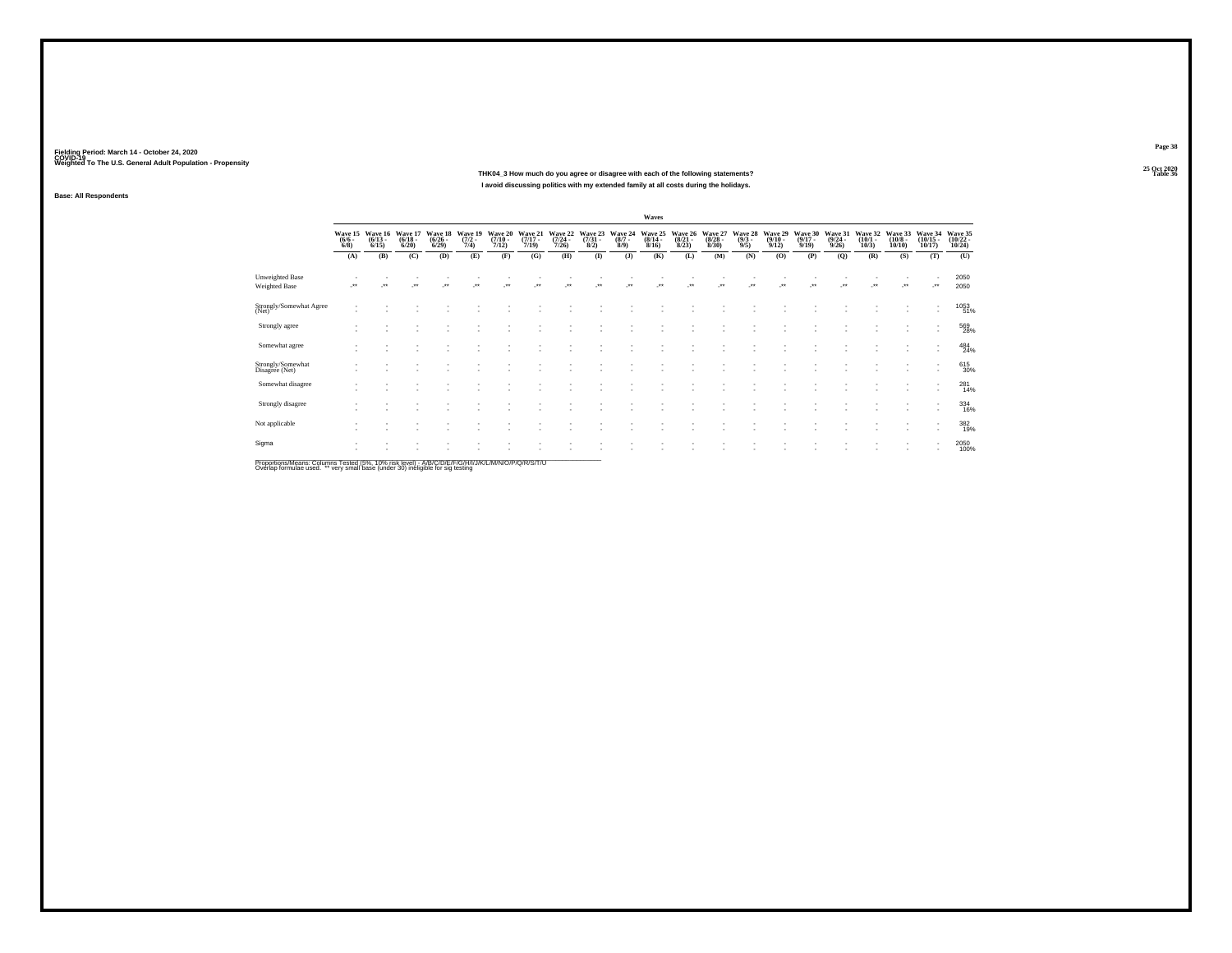**25 Oct 2020THK04\_4 How much do you agree or disagree with each of the following statements?Table 37 Table 37** 

**Political conversations in my family have become more heated during the Trump administration compared to all other administrations.**

**Base: All Respondents**

|                                                                                                     |                               |                                 |                                 |                                 |                                |                                  |                                  |                                  |                                |                               | Waves                            |                                 |                                 |                               |                                        |                                  |                                         |                                 |                                  |                                    |                                    |
|-----------------------------------------------------------------------------------------------------|-------------------------------|---------------------------------|---------------------------------|---------------------------------|--------------------------------|----------------------------------|----------------------------------|----------------------------------|--------------------------------|-------------------------------|----------------------------------|---------------------------------|---------------------------------|-------------------------------|----------------------------------------|----------------------------------|-----------------------------------------|---------------------------------|----------------------------------|------------------------------------|------------------------------------|
|                                                                                                     | Wave 15<br>$\binom{6/6}{6/8}$ | Wave 16<br>$\binom{6/13}{6/15}$ | Wave 17<br>$\binom{6/18}{6/20}$ | Wave 18<br>$\binom{6/26}{6/29}$ | Wave 19<br>$\frac{(7/2)}{7/4}$ | Wave 20<br>$\frac{(7/10)}{7/12}$ | Wave 21<br>$\frac{(7/17)}{7/19}$ | Wave 22<br>$\frac{(7/24)}{7/26}$ | Wave 23<br>$\binom{7/31}{8/2}$ | Wave 24<br>$\binom{8/7}{8/9}$ | Wave 25<br>$\frac{(8/14)}{8/16}$ | Wave 26<br>$\binom{8/21}{8/23}$ | Wave 27<br>$\binom{8/28}{8/30}$ | Wave 28<br>$\binom{9/3}{9/5}$ | Wave 29<br>$\frac{(9/10)}{9/12}$       | Wave 30<br>$\frac{(9/17)}{9/19}$ | Wave 31<br>$\frac{(9/24 - 9/26)}{9/26}$ | Wave 32<br>$\binom{10/1}{10/3}$ | Wave 33<br>$\binom{10/8}{10/10}$ | Wave 34<br>$\binom{10/15}{10/17}$  | Wave 35<br>$\frac{(10/22)}{10/24}$ |
|                                                                                                     | (A)                           | (B)                             | (C)                             | (D)                             | (E)                            | (F)                              | (G)                              | (H)                              | $($ $\Gamma$                   | $($ $)$                       | (K)                              | (L)                             | (M)                             | (N)                           | (O)                                    | (P)                              | (Q)                                     | (R)                             | (S)                              | (T)                                | (U)                                |
| <b>Unweighted Base</b><br>Weighted Base                                                             |                               |                                 | $^{\tiny{+}}$                   |                                 | $\cdot$                        |                                  |                                  |                                  |                                |                               |                                  |                                 |                                 |                               | $^{\tiny{\text{+}}\, \tiny{\text{+}}}$ |                                  |                                         |                                 |                                  | ٠.                                 | 2050<br>2050                       |
| Strongly/Somewhat Agree<br>(Net)                                                                    |                               |                                 |                                 |                                 |                                |                                  |                                  |                                  |                                |                               |                                  |                                 |                                 |                               |                                        |                                  |                                         |                                 |                                  | $\sim$                             | 899<br>44%                         |
| Strongly agree                                                                                      |                               |                                 |                                 |                                 |                                |                                  |                                  |                                  |                                |                               |                                  |                                 |                                 |                               |                                        |                                  |                                         |                                 |                                  | ٠<br>٠                             | 461<br>22%                         |
| Somewhat agree                                                                                      |                               |                                 |                                 |                                 |                                |                                  |                                  |                                  |                                |                               |                                  |                                 |                                 |                               |                                        |                                  |                                         |                                 |                                  | ٠<br>$\sim$                        | 438<br>21%                         |
| Strongly/Somewhat<br>Disagree (Net)                                                                 |                               |                                 |                                 |                                 |                                |                                  |                                  |                                  |                                |                               |                                  |                                 |                                 |                               |                                        |                                  |                                         |                                 |                                  | $\overline{\phantom{a}}$           | 737<br>36%                         |
| Somewhat disagree                                                                                   |                               |                                 |                                 |                                 |                                |                                  |                                  |                                  |                                |                               |                                  |                                 |                                 |                               |                                        |                                  |                                         |                                 |                                  | $\sim$<br>$\overline{\phantom{a}}$ | 282<br>14%                         |
| Strongly disagree                                                                                   |                               |                                 |                                 |                                 |                                |                                  |                                  |                                  |                                |                               |                                  |                                 |                                 |                               |                                        |                                  |                                         |                                 |                                  | $\sim$<br>$\overline{\phantom{a}}$ | 455<br>22%                         |
| Not applicable                                                                                      |                               |                                 |                                 |                                 |                                |                                  |                                  |                                  |                                |                               |                                  |                                 |                                 |                               |                                        |                                  |                                         |                                 |                                  | $\sim$<br>$\overline{\phantom{a}}$ | 414<br>20%                         |
| Sigma                                                                                               |                               |                                 |                                 |                                 |                                |                                  |                                  |                                  |                                |                               |                                  |                                 |                                 |                               |                                        |                                  |                                         |                                 |                                  | $\sim$<br>٠                        | 2050<br>100%                       |
| Proportions/Means: Columns Tested (5%, 10% risk level) - A/R/C/D/F/F/C/H/I/J/K/L/M/N/O/P/O/R/S/T/LI |                               |                                 |                                 |                                 |                                |                                  |                                  |                                  |                                |                               |                                  |                                 |                                 |                               |                                        |                                  |                                         |                                 |                                  |                                    |                                    |

Proportions/Means: Columns Tested (5%, 10% risk level) - A/B/C/D/E/F/G/H/I/J/K/L/M/N/O/P/Q/R/S/T/U<br>Overlap formulae used. \*\* very small base (under 30) ineligible for sig testing

**Page 39**25 Oct 2020<br>Table 37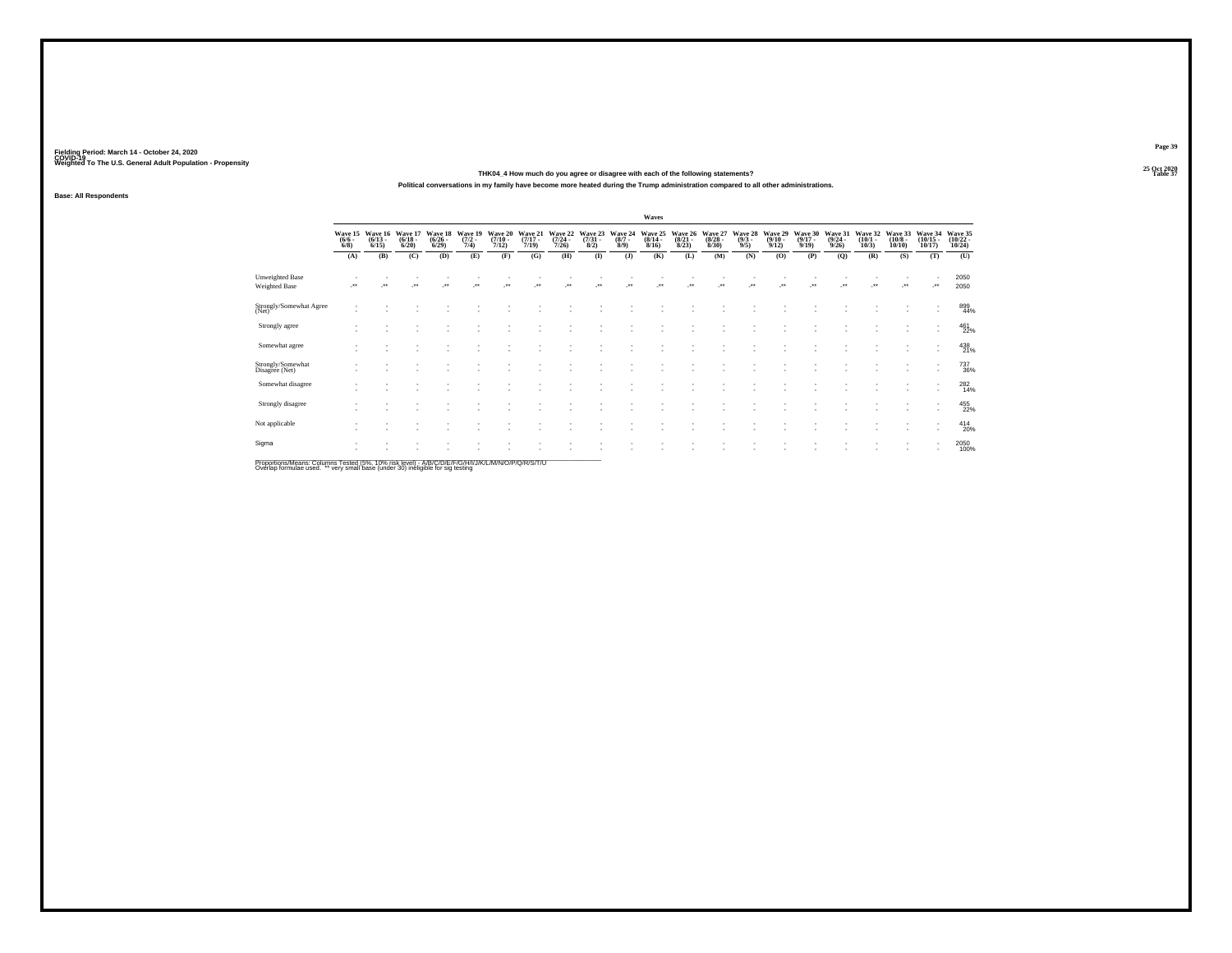**25 Oct 2020THK04\_5 How much do you agree or disagree with each of the following statements?Table 38 Table 38 I feel past political conversations have caused damage in my family's relationships.**

**Fielding Period: March 14 - October 24, 2020 COVID-19 Weighted To The U.S. General Adult Population - Propensity**

### **Base: All Respondents**

|                                         |                                    |                                 |                                  |                                 |                                |                                      |                                  |                                         |                                |                               | Waves                            |                                 |                                 |                               |                                         |                                  |                                         |                                 |                                       |                                    |                                         |
|-----------------------------------------|------------------------------------|---------------------------------|----------------------------------|---------------------------------|--------------------------------|--------------------------------------|----------------------------------|-----------------------------------------|--------------------------------|-------------------------------|----------------------------------|---------------------------------|---------------------------------|-------------------------------|-----------------------------------------|----------------------------------|-----------------------------------------|---------------------------------|---------------------------------------|------------------------------------|-----------------------------------------|
|                                         | Wave 15<br>$\frac{(6/6 - 6)}{6/8}$ | Wave 16<br>$\binom{6/13}{6/15}$ | Wave 17<br>$\frac{(6/18)}{6/20}$ | Wave 18<br>$\binom{6/26}{6/29}$ | Wave 19<br>$\frac{(7/2)}{7/4}$ | Wave 20<br>$\frac{(7/10 - 7)}{7/12}$ | Wave 21<br>$\frac{(7/17)}{7/19}$ | Wave 22<br>$\frac{(7/24 - 7/26)}{7/26}$ | Wave 23<br>$\binom{7/31}{8/2}$ | Wave 24<br>$\binom{8/7}{8/9}$ | Wave 25<br>$\frac{(8/14)}{8/16}$ | Wave 26<br>$\binom{8/21}{8/23}$ | Wave 27<br>$\binom{8/28}{8/30}$ | Wave 28<br>$\binom{9/3}{9/5}$ | Wave 29<br>$\frac{(9/10 - 9/12)}{9/12}$ | Wave 30<br>$\frac{(9/17)}{9/19}$ | Wave 31<br>$\frac{(9/24 - 9/26)}{9/26}$ | Wave 32<br>$\binom{10/1}{10/3}$ | Wave 33<br>$\binom{10/8 - 10}{10/10}$ | Wave 34<br>$\frac{(10/15)}{10/17}$ | Wave 35<br>$\frac{(10/22 - 10)}{10/24}$ |
|                                         | (A)                                | (B)                             | (C)                              | (D)                             | (E)                            | (F)                                  | (G)                              | (H)                                     | $($ $\Gamma$                   | $($ $)$                       | (K)                              | (L)                             | (M)                             | (N)                           | (O)                                     | (P)                              | (Q)                                     | (R)                             | (S)                                   | (T)                                | (U)                                     |
| Unweighted Base<br><b>Weighted Base</b> |                                    | $\cdot$                         | $\cdot$                          | J.                              | $\ddot{\phantom{1}}$           | $\overline{\phantom{a}}$             | $\ddot{\phantom{1}}$             | ÷.                                      | J.                             | Jes                           | $\cdot$                          | Jes                             | $\overline{\phantom{a}}$        | $\cdot$                       | J.                                      |                                  | $\ddot{\phantom{1}}$                    | $\bullet\,\bullet$              | $\cdot$                               | $\cdot$                            | 2050<br>2050                            |
| Strongly/Somewhat Agree<br>(Net)        |                                    |                                 |                                  |                                 |                                |                                      |                                  |                                         |                                |                               |                                  |                                 |                                 |                               |                                         |                                  |                                         |                                 | ٠                                     | $\sim$                             | 646<br>31%                              |
| Strongly agree                          |                                    |                                 |                                  |                                 |                                |                                      |                                  |                                         |                                |                               |                                  |                                 |                                 |                               |                                         |                                  |                                         |                                 | ٠                                     | $\sim$                             | 294<br>14%                              |
| Somewhat agree                          |                                    | ٠                               |                                  |                                 |                                |                                      |                                  |                                         |                                |                               |                                  |                                 |                                 |                               |                                         |                                  |                                         |                                 |                                       | $\sim$<br>$\overline{\phantom{a}}$ | 352/17%                                 |
| Strongly/Somewhat<br>Disagree (Net)     |                                    |                                 |                                  |                                 |                                |                                      |                                  |                                         |                                |                               |                                  |                                 |                                 |                               |                                         |                                  |                                         |                                 |                                       |                                    | $\frac{957}{47\%}$                      |
| Somewhat disagree                       | $\sim$                             |                                 |                                  |                                 |                                |                                      |                                  |                                         |                                |                               |                                  |                                 |                                 |                               |                                         |                                  |                                         |                                 |                                       | $\sim$                             | $^{304}_{15\%}$                         |
| Strongly disagree                       | $\sim$                             |                                 |                                  |                                 |                                |                                      |                                  |                                         |                                |                               |                                  |                                 |                                 |                               |                                         |                                  |                                         |                                 |                                       |                                    | 653<br>32%                              |
| Not applicable                          |                                    |                                 |                                  |                                 |                                |                                      |                                  |                                         |                                |                               |                                  |                                 |                                 |                               |                                         |                                  |                                         |                                 |                                       |                                    | 447<br>22%                              |
| Sigma                                   |                                    |                                 |                                  |                                 |                                |                                      |                                  |                                         |                                |                               |                                  |                                 |                                 |                               |                                         |                                  |                                         |                                 | $\overline{\phantom{a}}$              |                                    | 2050<br>100%                            |

Proportions/Means: Columns Tested (5%, 10% risk level) - A/B/C/D/E/F/G/H/I/J/K/L/M/N/O/P/Q/R/S/T/U<br>Overlap formulae used. \*\* very small base (under 30) ineligible for sig testing

**Page 40**25 Oct 2020<br>Table 38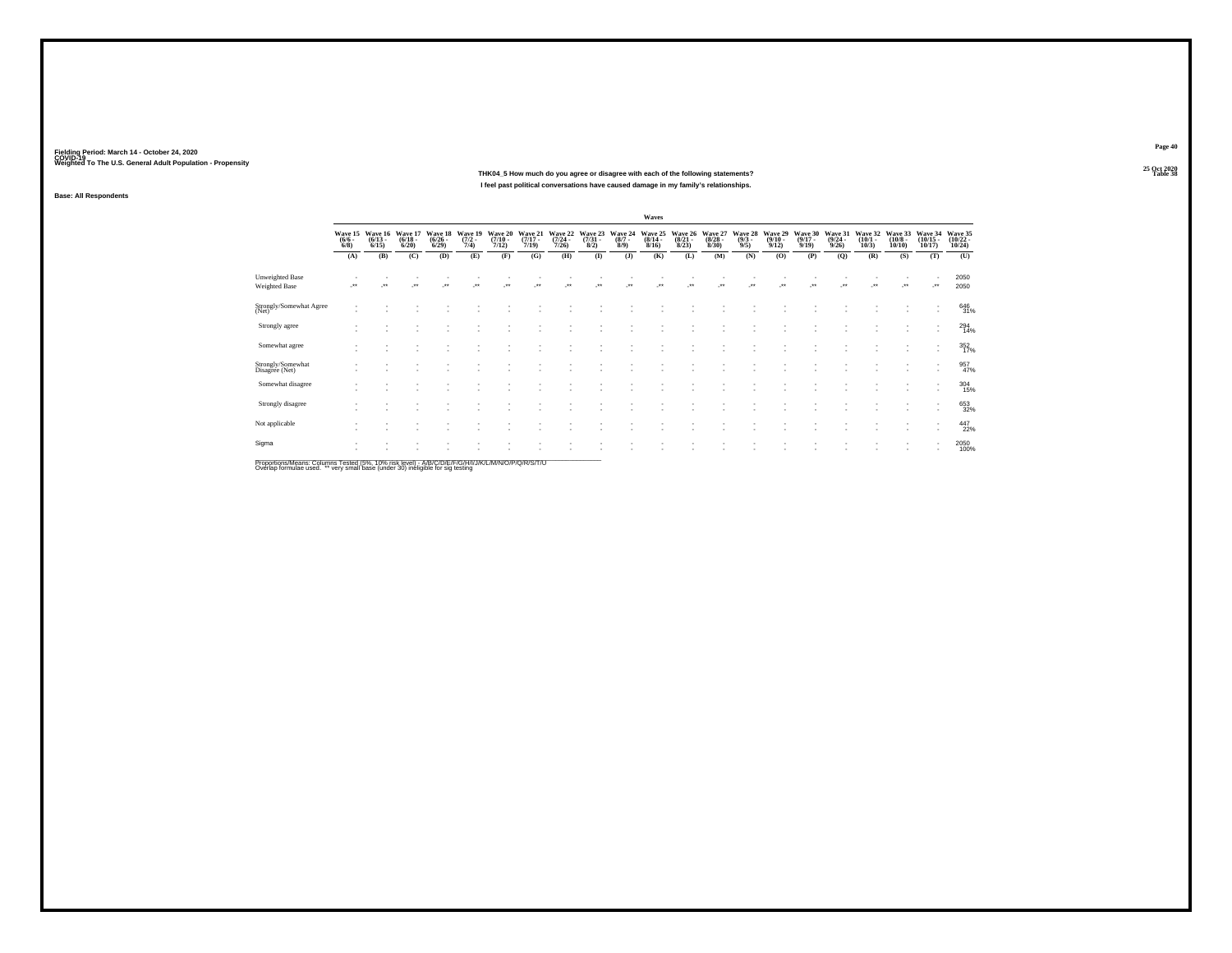#### **25 Oct 2020THK05 How would you cope with potentially heated political debates over your Thanksgiving meal? Please select all that apply.Table 39**

**Base: All Respondents**

|                                                                    |                                |                          |                             |                             |                           |                             |                             |                                  |                            |                            | Waves                            |                                  |                             |                                |                                         |                             |                             |                             |                               |                                  |                               |
|--------------------------------------------------------------------|--------------------------------|--------------------------|-----------------------------|-----------------------------|---------------------------|-----------------------------|-----------------------------|----------------------------------|----------------------------|----------------------------|----------------------------------|----------------------------------|-----------------------------|--------------------------------|-----------------------------------------|-----------------------------|-----------------------------|-----------------------------|-------------------------------|----------------------------------|-------------------------------|
|                                                                    | Wave 15<br>$\frac{(6/6)}{6/8}$ | Wave 16<br>(6/13<br>6/15 | Wave 17<br>(6/18 -<br>6/20) | Wave 18<br>(6/26 -<br>6/29) | Wave 19<br>(7/2 -<br>7/4) | Wave 20<br>(7/10 -<br>7/12) | Wave 21<br>(7/17 -<br>7/19) | Wave 22<br>$\frac{(7/24)}{7/26}$ | Wave 23<br>(7/31 -<br>8/2) | Wave 24<br>$(8/7 -$<br>8/9 | Wave 25<br>$\frac{(8/14)}{8/16}$ | Wave 26<br>$\frac{(8/21)}{8/23}$ | Wave 27<br>(8/28 -<br>8/30) | Wave 28<br>$\frac{(9/3)}{9/5}$ | Wave 29<br>$\frac{(9/10 - 9/12)}{9/12}$ | Wave 30<br>(9/17 -<br>9/19) | Wave 31<br>(9/24 -<br>9/26) | Wave 32<br>(10/1 -<br>10/3) | Wave 33<br>$(10/8 -$<br>10/10 | Wave 34<br>(10/15<br>10/17)      | Wave 35<br>(10/22 -<br>10/24) |
|                                                                    | (A)                            | (B)                      | (C)                         | (D)                         | (E)                       | (F)                         | (G)                         | (H)                              | $($ $\Gamma$               | $($ $)$                    | (K)                              | (L)                              | (M)                         | (N)                            | (O)                                     | (P)                         | (Q)                         | (R)                         | (S)                           | (T)                              | (U)                           |
| Unweighted Base<br>Weighted Base                                   |                                | ÷                        | $\cdot$                     | $\cdot$                     |                           | $\star$                     | $\cdot$                     |                                  |                            | $\cdot$                    | $\cdot$                          |                                  | $\cdot$                     | -**                            | J.                                      | $\cdot$                     | ٠.                          |                             |                               | ٠<br>                            | 2050<br>2050                  |
| Will Be At/Having A<br>Thanksgiving Meal (Net)                     |                                |                          |                             |                             |                           |                             |                             |                                  |                            |                            |                                  |                                  |                             |                                |                                         |                             |                             |                             |                               | $\;$<br>$\overline{\phantom{a}}$ | <sup>1702</sup> 83%           |
| Agree not to talk politics<br>at the dinner table                  |                                |                          |                             |                             |                           |                             |                             |                                  |                            |                            |                                  |                                  |                             |                                |                                         |                             |                             |                             |                               | $\overline{\phantom{a}}$         | 794<br>39%                    |
| Change the subject                                                 |                                |                          |                             |                             |                           |                             |                             |                                  |                            |                            |                                  |                                  |                             |                                |                                         |                             |                             |                             | ۰.                            | $\overline{\phantom{a}}$         | $^{711}_{35\%}$               |
| Distract myself (e.g.,<br>being on my phone,<br>watching football) |                                |                          |                             |                             |                           |                             |                             |                                  |                            |                            |                                  |                                  |                             |                                |                                         |                             |                             |                             | ٠                             | $\overline{\phantom{a}}$         | $^{416}_{20\%}$               |
| Drink more and just get<br>through it                              |                                |                          |                             |                             |                           |                             |                             |                                  |                            |                            |                                  |                                  |                             |                                |                                         |                             |                             |                             |                               | $\overline{\phantom{a}}$         | $\frac{309}{15\%}$            |
| Don't sit next to<br>confrontational relatives                     |                                |                          |                             |                             |                           |                             |                             |                                  |                            |                            |                                  |                                  |                             |                                |                                         |                             |                             |                             |                               | $\overline{\phantom{a}}$         | 260<br>13%                    |
| Something else                                                     |                                |                          |                             |                             |                           |                             |                             |                                  |                            |                            |                                  |                                  |                             |                                |                                         |                             |                             |                             |                               | ٠<br>$\overline{\phantom{a}}$    | $^{258}_{13\%}$               |
| N/A - I will not be<br>at/having a Thanksgiving<br>meal            |                                |                          |                             |                             |                           |                             |                             |                                  |                            |                            |                                  |                                  |                             |                                |                                         |                             |                             |                             |                               | $\overline{\phantom{a}}$         | 348<br>17%                    |
| Sigma                                                              |                                |                          |                             |                             |                           |                             |                             |                                  |                            |                            |                                  |                                  |                             |                                |                                         |                             |                             |                             |                               |                                  | 3095<br>151%                  |

Proportions/Means: Columns Tested (5%, 10% risk level) - A/B/C/D/E/F/G/H/I/J/K/L/M/N/O/P/Q/R/S/T/U<br>Overlap formulae used. \*\* very small base (under 30) ineligible for sig testing

**Page 41**25 Oct 2020<br>Table 39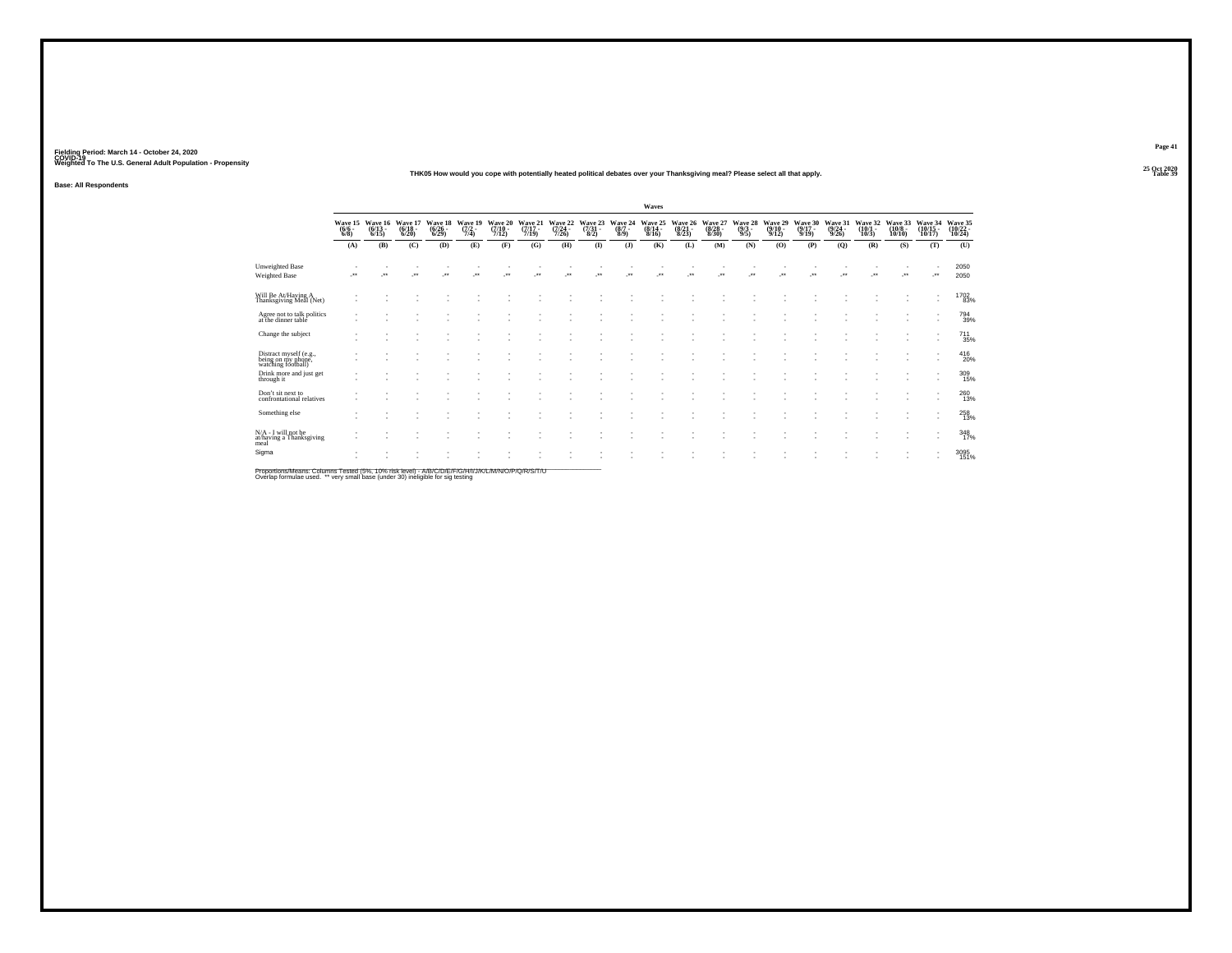### **25 Oct 2020PT01 How positive or negative was your opinion of public transportation pre-COVID-19?Table 40**

**Base: All Respondents**

|                                                                                                     |                                |                                  |                             |                             |                           |                             |                             |                             |                            |                           | Waves                       |                             |                             |                           |                             |                             |                             |                             |                              |                               |                               |
|-----------------------------------------------------------------------------------------------------|--------------------------------|----------------------------------|-----------------------------|-----------------------------|---------------------------|-----------------------------|-----------------------------|-----------------------------|----------------------------|---------------------------|-----------------------------|-----------------------------|-----------------------------|---------------------------|-----------------------------|-----------------------------|-----------------------------|-----------------------------|------------------------------|-------------------------------|-------------------------------|
|                                                                                                     | Wave 15<br>$\frac{(6/6)}{6/8}$ | Wave 16<br>$\frac{(6/13)}{6/15}$ | Wave 17<br>(6/18 -<br>6/20) | Wave 18<br>(6/26 -<br>6/29) | Wave 19<br>(7/2 -<br>7/4) | Wave 20<br>(7/10 -<br>7/12) | Wave 21<br>(7/17 -<br>7/19) | Wave 22<br>(7/24 -<br>7/26) | Wave 23<br>(7/31 -<br>8/2) | Wave 24<br>(8/7 -<br>8/9) | Wave 25<br>(8/14 -<br>8/16) | Wave 26<br>(8/21 -<br>8/23) | Wave 27<br>(8/28 -<br>8/30) | Wave 28<br>(9/3 -<br>9/5) | Wave 29<br>(9/10 -<br>9/12) | Wave 30<br>(9/17 -<br>9/19) | Wave 31<br>(9/24 -<br>9/26) | Wave 32<br>(10/1 -<br>10/3) | Wave 33<br>(10/8 -<br>10/10) | Wave 34<br>(10/15 -<br>10/17) | Wave 35<br>(10/22 -<br>10/24) |
|                                                                                                     | (A)                            | (B)                              | (C)                         | (D)                         | (E)                       | (F)                         | (G)                         | (H)                         | $($ $\Gamma$               | (J)                       | (K)                         | (L)                         | (M)                         | (N)                       | (O)                         | (P)                         | (Q)                         | (R)                         | (S)                          | (T)                           | (U)                           |
| Unweighted Base<br>Weighted Base                                                                    | $^{\tiny{**}}$                 |                                  | $^{\tiny{**}}$              |                             |                           |                             |                             |                             | $\ddot{\phantom{0}}$       |                           |                             |                             |                             |                           |                             |                             |                             |                             | $^{\tiny{**}}$               |                               | 2050<br>2050                  |
| Very/Somewhat Positive<br>(Net)                                                                     |                                |                                  |                             |                             |                           |                             |                             |                             |                            |                           |                             |                             |                             |                           |                             |                             |                             |                             |                              | $\overline{\phantom{a}}$      | 1183<br>58%                   |
| Very positive                                                                                       |                                |                                  |                             |                             |                           |                             |                             |                             |                            |                           |                             |                             |                             |                           |                             |                             |                             |                             |                              |                               | 338<br>16%                    |
| Somewhat positive                                                                                   |                                |                                  |                             |                             |                           |                             |                             |                             |                            |                           |                             |                             |                             |                           |                             |                             |                             |                             |                              | $\overline{\phantom{a}}$      | 845<br>41%                    |
| Very/Somewhat Negative<br>(Net)                                                                     |                                |                                  |                             |                             |                           |                             |                             |                             |                            |                           |                             |                             |                             |                           |                             |                             |                             |                             |                              |                               | 867<br>42%                    |
| Somewhat negative                                                                                   |                                |                                  |                             |                             |                           |                             |                             |                             |                            |                           |                             |                             |                             |                           |                             |                             |                             |                             |                              |                               | 592<br>29%                    |
| Very negative                                                                                       |                                |                                  |                             |                             |                           |                             |                             |                             |                            |                           |                             |                             |                             |                           |                             |                             |                             |                             |                              |                               | $^{275}_{13\%}$               |
| Sigma                                                                                               |                                |                                  |                             |                             |                           |                             |                             |                             |                            |                           |                             |                             |                             |                           |                             |                             |                             |                             |                              |                               | 2050<br>100%                  |
| Proportions/Means: Columns Tested (5%, 10% risk level) - A/R/C/D/F/F/C/H/I/J/K/L/M/N/O/P/O/R/S/T/LL |                                |                                  |                             |                             |                           |                             |                             |                             |                            |                           |                             |                             |                             |                           |                             |                             |                             |                             |                              |                               |                               |

Proportions/Means: Columns Tested (5%, 10% risk level) - A/B/C/D/E/F/G/H/I/J/K/L/M/N/O/P/Q/R/S/T/U<br>Overlap formulae used. \*\* very small base (under 30) ineligible for sig testing

**Page 4225 Oct 2020<br>Table 40**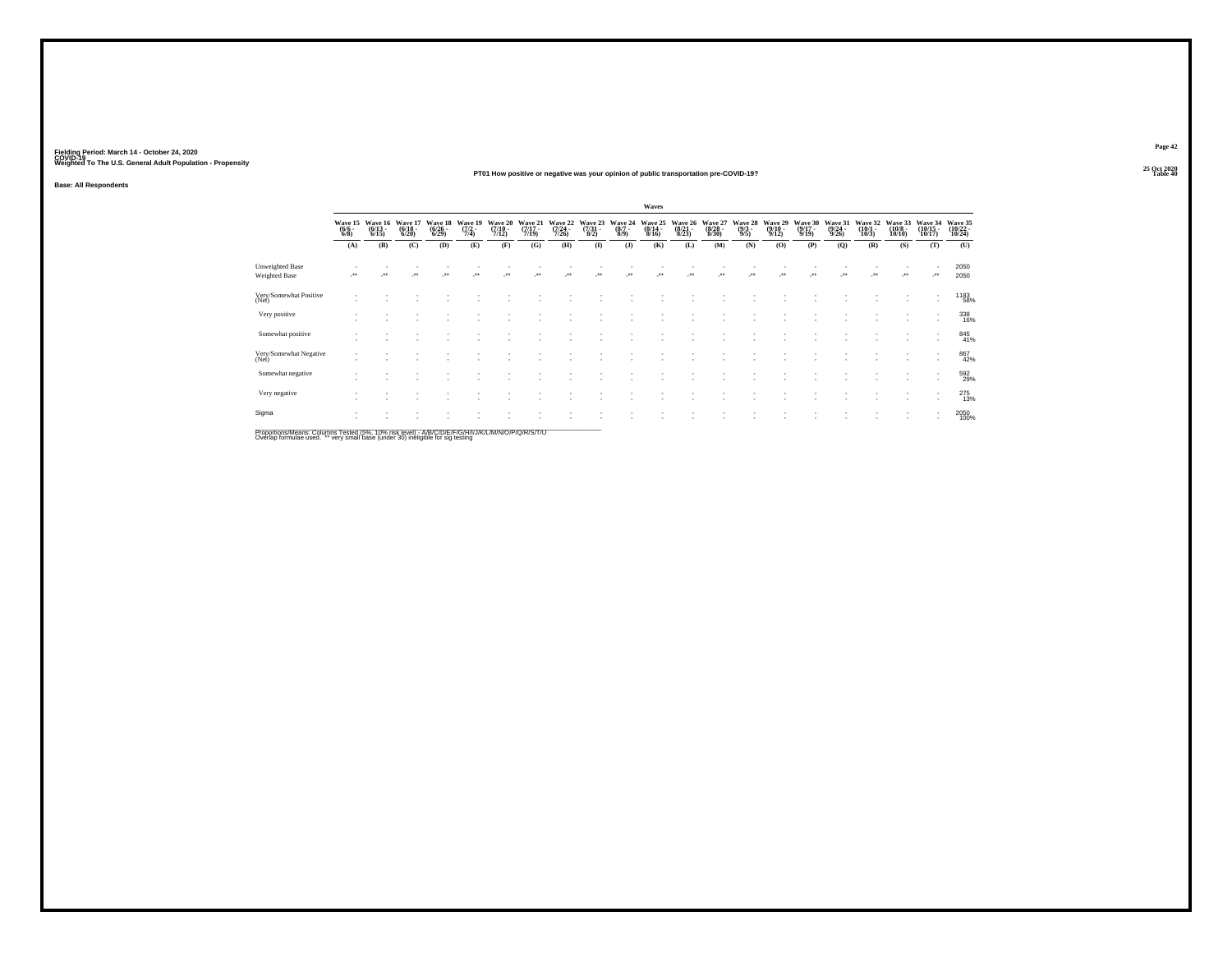### **25 Oct 2020PT02 How positive or negative was your opinion of public transportation a few months ago?Table 41 Table 41 Table 41**

**Base: All Respondents**

|                                                                                                  |                                |                                  |                             |                             |                           |                             |                             |                             |                            |                           | Waves                       |                             |                             |                           |                             |                             |                             |                             |                              |                                                      |                               |
|--------------------------------------------------------------------------------------------------|--------------------------------|----------------------------------|-----------------------------|-----------------------------|---------------------------|-----------------------------|-----------------------------|-----------------------------|----------------------------|---------------------------|-----------------------------|-----------------------------|-----------------------------|---------------------------|-----------------------------|-----------------------------|-----------------------------|-----------------------------|------------------------------|------------------------------------------------------|-------------------------------|
|                                                                                                  | Wave 15<br>$\frac{(6/6)}{6/8}$ | Wave 16<br>$\frac{(6/13)}{6/15}$ | Wave 17<br>(6/18 -<br>6/20) | Wave 18<br>(6/26 -<br>6/29) | Wave 19<br>(7/2 -<br>7/4) | Wave 20<br>(7/10 -<br>7/12) | Wave 21<br>(7/17 -<br>7/19) | Wave 22<br>(7/24 -<br>7/26) | Wave 23<br>(7/31 -<br>8/2) | Wave 24<br>(8/7 -<br>8/9) | Wave 25<br>(8/14 -<br>8/16) | Wave 26<br>(8/21 -<br>8/23) | Wave 27<br>(8/28 -<br>8/30) | Wave 28<br>(9/3 -<br>9/5) | Wave 29<br>(9/10 -<br>9/12) | Wave 30<br>(9/17 -<br>9/19) | Wave 31<br>(9/24 -<br>9/26) | Wave 32<br>(10/1 -<br>10/3) | Wave 33<br>(10/8 -<br>10/10) | Wave 34<br>(10/15 -<br>10/17)                        | Wave 35<br>(10/22 -<br>10/24) |
|                                                                                                  | (A)                            | (B)                              | (C)                         | (D)                         | (E)                       | (F)                         | (G)                         | (H)                         | $($ $\Gamma$               | $($ J $)$                 | (K)                         | (L)                         | (M)                         | (N)                       | (O)                         | (P)                         | (Q)                         | (R)                         | (S)                          | (T)                                                  | (U)                           |
| Unweighted Base<br><b>Weighted Base</b>                                                          | $^{\tiny{**}}$                 |                                  | $\bullet\bullet$            |                             |                           |                             |                             |                             |                            | $\bullet\bullet$          |                             |                             | $\ddot{\phantom{0}}$        |                           | $\ddot{\phantom{0}}$        |                             |                             |                             | $^{\tiny{**}}$               | -**                                                  | 2050<br>2050                  |
| Very/Somewhat Positive<br>(Net)                                                                  |                                |                                  |                             |                             |                           |                             |                             |                             |                            |                           |                             |                             |                             |                           |                             |                             |                             |                             |                              | $\overline{\phantom{a}}$<br>$\overline{\phantom{a}}$ | 915<br>45%                    |
| Very positive                                                                                    |                                |                                  |                             |                             |                           |                             |                             |                             |                            |                           |                             |                             |                             |                           |                             |                             |                             |                             |                              | $\overline{\phantom{a}}$<br>$\overline{\phantom{a}}$ | $^{244}_{12\%}$               |
| Somewhat positive                                                                                |                                |                                  |                             |                             |                           |                             |                             |                             |                            |                           |                             |                             |                             |                           |                             |                             |                             |                             |                              | $\overline{\phantom{a}}$                             | 671<br>33%                    |
| Very/Somewhat Negative<br>(Net)                                                                  |                                |                                  |                             |                             |                           |                             |                             |                             |                            |                           |                             |                             |                             |                           |                             |                             |                             |                             |                              | $\sim$<br>$\overline{\phantom{a}}$                   | 1135<br>55%                   |
| Somewhat negative                                                                                |                                |                                  |                             |                             |                           |                             |                             |                             |                            |                           |                             |                             |                             |                           |                             |                             |                             |                             |                              | $\overline{\phantom{a}}$<br>$\overline{\phantom{a}}$ | 775<br>38%                    |
| Very negative                                                                                    |                                |                                  |                             |                             |                           |                             |                             |                             |                            |                           |                             |                             |                             |                           |                             |                             |                             |                             |                              | $\overline{\phantom{a}}$                             | 359<br>18%                    |
| Sigma                                                                                            |                                |                                  |                             |                             |                           |                             |                             |                             |                            |                           |                             |                             |                             |                           |                             |                             |                             |                             |                              |                                                      | 2050<br>100%                  |
| Proportione/Meane: Columne Teeted (5%, 10% riek level) - MB/C/D/E/C/B/A/H/U/A/M/N/C/D/O/P/S/T/LL |                                |                                  |                             |                             |                           |                             |                             |                             |                            |                           |                             |                             |                             |                           |                             |                             |                             |                             |                              |                                                      |                               |

Proportions/Means: Columns Tested (5%, 10% risk level) - A/B/C/D/E/F/G/H/I/J/K/L/M/N/O/P/Q/R/S/T/U<br>Overlap formulae used. \*\* very small base (under 30) ineligible for sig testing

**Page 4325 Oct 2020<br>Table 41**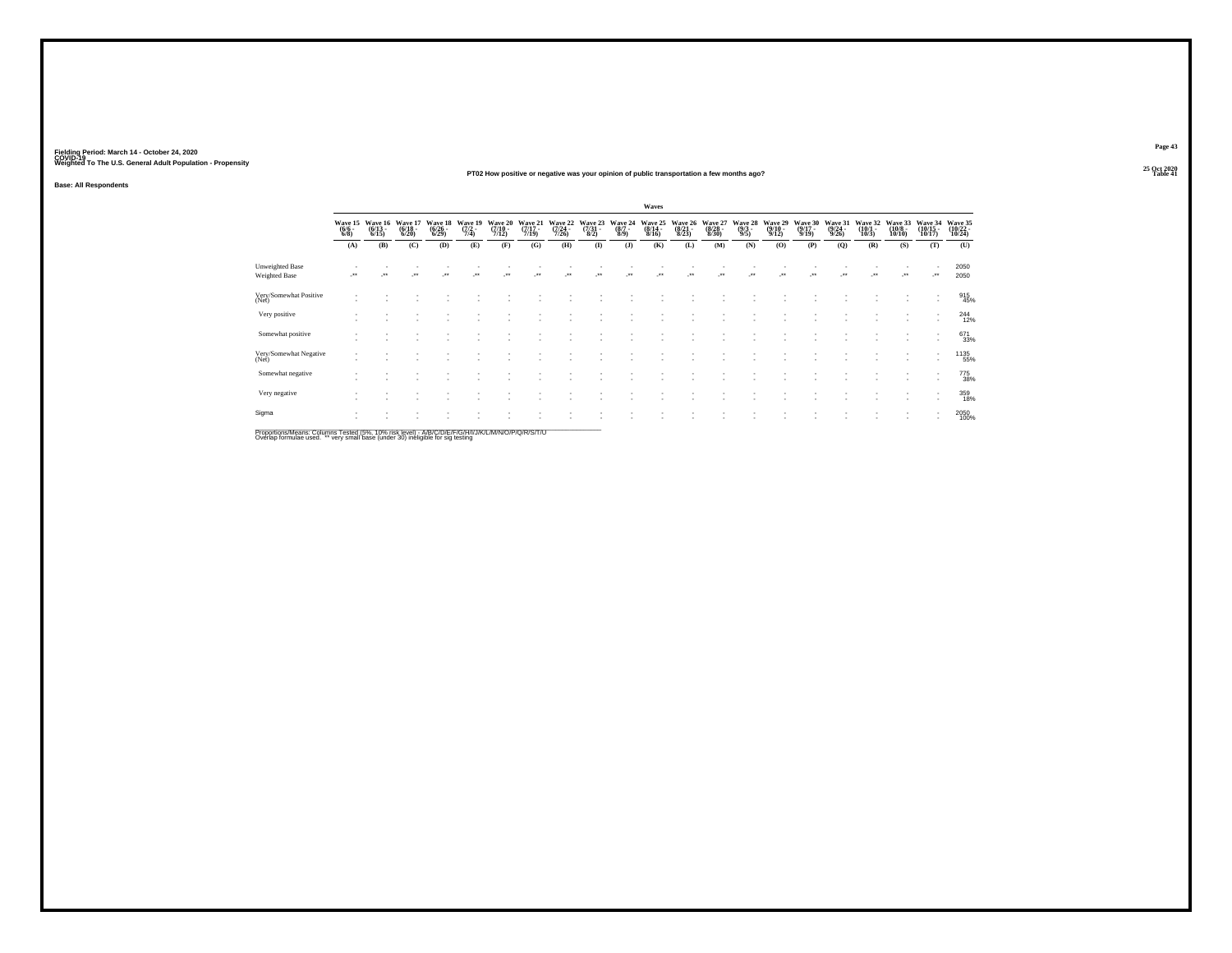### **25 Oct 2020PT03 How positive or negative is your opinion of public transportation now?Table 42 Table 42 Table 42 Table 42 Table 42 Table 42 Table 42 Table 42**

**Base: All Respondents**

| Wave 22<br>(7/24 -<br>7/26) |                                     |                               |                             |                             |                                 |                           |                                         |                             |                             |                                 |                                        |                                   |                               |
|-----------------------------|-------------------------------------|-------------------------------|-----------------------------|-----------------------------|---------------------------------|---------------------------|-----------------------------------------|-----------------------------|-----------------------------|---------------------------------|----------------------------------------|-----------------------------------|-------------------------------|
|                             | Wave 23<br>$\frac{(7/31 - 8)}{8/2}$ | Wave 24<br>$\binom{8/7}{8/9}$ | Wave 25<br>(8/14 -<br>8/16) | Wave 26<br>(8/21 -<br>8/23) | Wave 27<br>$\binom{8/28}{8/30}$ | Wave 28<br>(9/3 -<br>9/5) | Wave 29<br>$\frac{(9/10 - 9/12)}{9/12}$ | Wave 30<br>(9/17 -<br>9/19) | Wave 31<br>(9/24 -<br>9/26) | Wave 32<br>$\binom{10/1}{10/3}$ | Wave 33<br>$\frac{(10/8 - 10)}{10/10}$ | Wave 34<br>$\binom{10/15}{10/17}$ | Wave 35<br>(10/22 -<br>10/24) |
| (H)                         | (1)                                 | (J)                           | (K)                         | (L)                         | (M)                             | (N)                       | (O)                                     | (P)                         | (Q)                         | (R)                             | (S)                                    | (T)                               | (U)                           |
|                             |                                     |                               |                             |                             |                                 |                           |                                         |                             |                             |                                 |                                        | -**                               | 2050<br>2050                  |
|                             |                                     |                               |                             |                             |                                 |                           |                                         |                             |                             |                                 |                                        |                                   | 976<br>48%                    |
|                             |                                     |                               |                             |                             |                                 |                           |                                         |                             |                             |                                 |                                        | ٠                                 | 253<br>12%                    |
|                             |                                     |                               |                             |                             |                                 |                           |                                         |                             |                             |                                 |                                        | $\overline{\phantom{a}}$          | 724<br>35%                    |
|                             |                                     |                               |                             |                             |                                 |                           |                                         |                             |                             |                                 | $\sim$                                 | $\overline{\phantom{a}}$          | $^{1074}_{52\%}$              |
|                             |                                     |                               |                             |                             |                                 |                           |                                         |                             |                             |                                 |                                        |                                   | 688<br>34%                    |
|                             |                                     |                               |                             |                             |                                 |                           |                                         |                             |                             |                                 |                                        | $\overline{\phantom{a}}$          | 386<br>19%                    |
|                             |                                     |                               |                             |                             |                                 |                           |                                         |                             |                             |                                 |                                        |                                   | 2050<br>100%                  |
|                             |                                     |                               |                             |                             |                                 |                           |                                         |                             |                             |                                 |                                        |                                   |                               |

Proportions/Means: Columns Tested (5%, 10% risk level) - A/B/C/D/E/F/G/H/I/J/K/L/M/N/O/P/Q/R/S/T/U<br>Overlap formulae used. \*\* very small base (under 30) ineligible for sig testing

**Page 44**25 Oct 2020<br>Table 42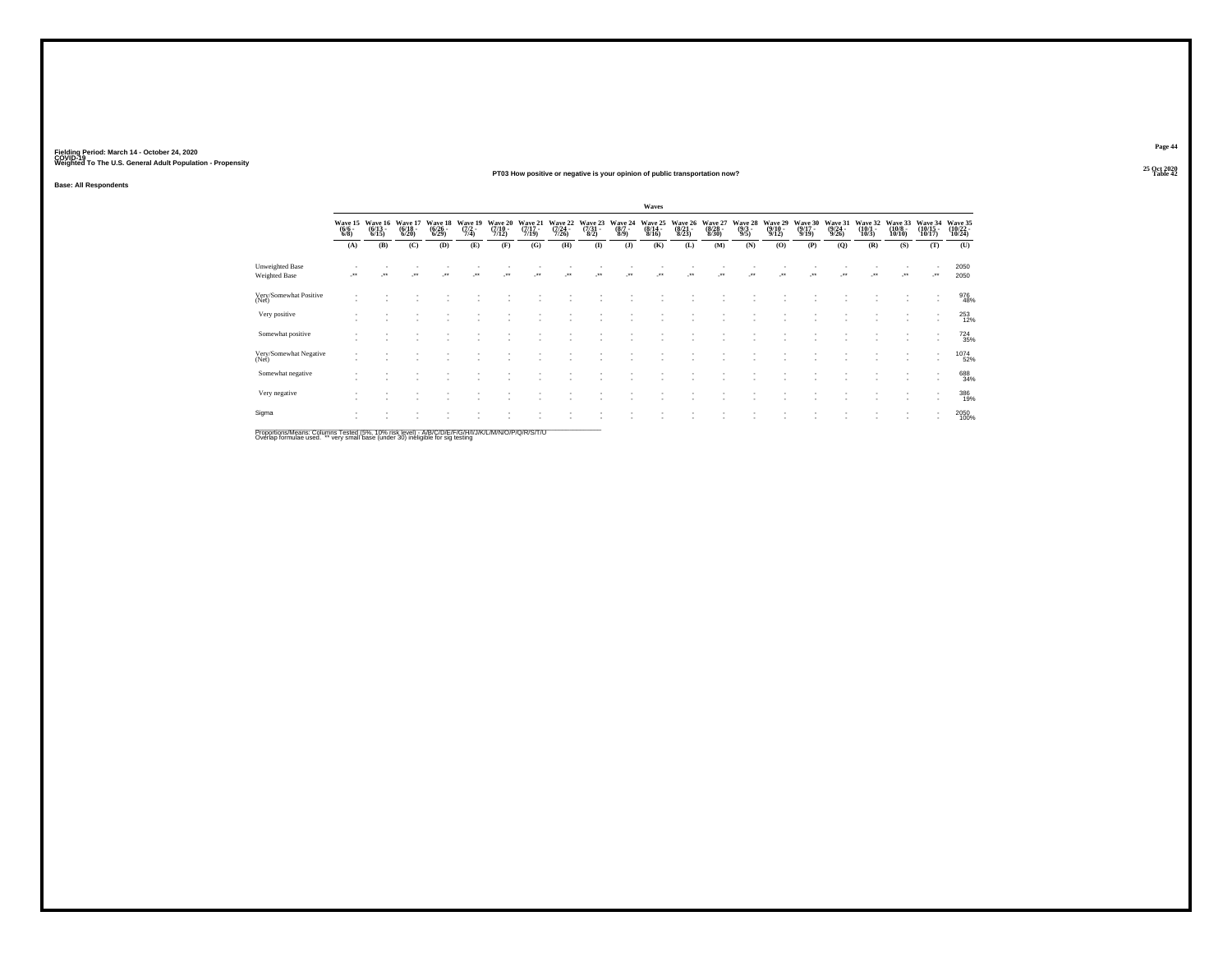### **25 Oct 2020PT04 When was the last time you took public transportation?Particular Table 43 Table 43 Table 43**

**Base: All Respondents**

|                                                                                                                |                               |                                 |                             |                                  |                                      |                             |                           |                             |                                   |                                | Waves                       |                             |                             |                           |                             |                                         |                             |                             |                               |                                  |                               |
|----------------------------------------------------------------------------------------------------------------|-------------------------------|---------------------------------|-----------------------------|----------------------------------|--------------------------------------|-----------------------------|---------------------------|-----------------------------|-----------------------------------|--------------------------------|-----------------------------|-----------------------------|-----------------------------|---------------------------|-----------------------------|-----------------------------------------|-----------------------------|-----------------------------|-------------------------------|----------------------------------|-------------------------------|
|                                                                                                                | Wave 15<br>$\binom{6/6}{6/8}$ | Wave 16<br>$\binom{6/13}{6/15}$ | Wave 17<br>(6/18 -<br>6/20) | Wave 18<br>$\frac{(6/26)}{6/29}$ | Wave 19<br>$\frac{(7/2 - 1)}{(7/4)}$ | Wave 20<br>(7/10 -<br>7/12) | Wave 21<br>(7/17<br>7/19) | Wave 22<br>(7/24 -<br>7/26) | Wave 23<br>$\frac{(7/31)}{(8/2)}$ | Wave 24<br>$\frac{(8/7)}{8/9}$ | Wave 25<br>(8/14 -<br>8/16) | Wave 26<br>(8/21 -<br>8/23) | Wave 27<br>(8/28 -<br>8/30) | Wave 28<br>(9/3 -<br>9/5) | Wave 29<br>(9/10 -<br>9/12) | Wave 30<br>$\frac{(9/17 - 9/19)}{9/19}$ | Wave 31<br>(9/24 -<br>9/26) | Wave 32<br>(10/1 -<br>10/3) | Wave 33<br>$(10/8 -$<br>10/10 | Wave 34<br>(10/15 -<br>$10/17$ ) | Wave 35<br>(10/22 -<br>10/24) |
|                                                                                                                | (A)                           | (B)                             | (C)                         | (D)                              | (E)                                  | (F)                         | (G)                       | (H)                         | $($ $\Gamma$                      | (J)                            | (K)                         | (L)                         | (M)                         | (N)                       | (O)                         | (P)                                     | (Q)                         | (R)                         | (S)                           | (T)                              | (U)                           |
| Unweighted Base<br>Weighted Base                                                                               | $^{\tiny{**}}$                |                                 | $\bullet\,\bullet$          | $\ddot{\phantom{0}}$             |                                      |                             |                           |                             |                                   |                                |                             |                             |                             |                           | $\ddot{\phantom{0}}$        |                                         |                             | $\ddot{\phantom{0}}$        | $\ddot{\phantom{0}}$          | -**                              | 2050<br>2050                  |
| Have Ever Taken Public<br>Transportation (Net)                                                                 |                               |                                 |                             |                                  |                                      |                             |                           |                             |                                   |                                |                             |                             |                             |                           |                             |                                         |                             |                             |                               | ٠                                | 1730<br>84%                   |
| Less than 3 months ago                                                                                         |                               |                                 |                             |                                  |                                      |                             |                           |                             |                                   |                                |                             |                             |                             |                           |                             |                                         |                             |                             | ٠                             | $\overline{\phantom{a}}$         | 265<br>13%                    |
| 3 to 6 months ago                                                                                              |                               |                                 |                             |                                  |                                      |                             |                           |                             |                                   |                                |                             |                             |                             |                           |                             |                                         |                             |                             |                               | $\overline{\phantom{a}}$         | 200 10%                       |
| 7 to 11 months ago                                                                                             |                               |                                 |                             |                                  |                                      |                             |                           |                             |                                   |                                |                             |                             |                             |                           |                             |                                         |                             |                             |                               | ٠                                | $^{361}_{18\%}$               |
| 1 to 2 years ago                                                                                               |                               |                                 |                             |                                  |                                      |                             |                           |                             |                                   |                                |                             |                             |                             |                           |                             |                                         |                             |                             |                               | ٠<br>٠                           | 321<br>16%                    |
| 3 to 4 years ago                                                                                               |                               |                                 |                             |                                  |                                      |                             |                           |                             |                                   |                                |                             |                             |                             |                           |                             |                                         |                             |                             | ٠                             | $\sim$                           | $134 \atop 7\%$               |
| 5 or more years ago                                                                                            |                               |                                 |                             |                                  |                                      |                             |                           |                             |                                   |                                |                             |                             |                             |                           |                             |                                         |                             |                             |                               | ٠                                | 450<br>22%                    |
| N/A - I have never taken<br>public transportation                                                              |                               |                                 |                             |                                  |                                      |                             |                           |                             |                                   |                                |                             |                             |                             |                           |                             |                                         |                             |                             |                               | ٠                                | $^{320}_{16\%}$               |
| Sigma                                                                                                          |                               |                                 |                             |                                  |                                      |                             |                           |                             |                                   |                                |                             |                             |                             |                           |                             |                                         |                             |                             | ٠                             |                                  | 2050<br>100%                  |
| DreportionalMoope: Columna Tootod (59/ - 409/ -iok loyol) - AID IC ID ID ID IN INTI IN A MAUCUDIO ID ID IT ILL |                               |                                 |                             |                                  |                                      |                             |                           |                             |                                   |                                |                             |                             |                             |                           |                             |                                         |                             |                             |                               |                                  |                               |

Proportions/Means: Columns Tested (5%, 10% risk level) - A/B/C/D/E/F/G/H/I/J/K/L/M/N/O/P/Q/R/S/T/U<br>Overlap formulae used. \*\* very small base (under 30) ineligible for sig testing

**Page 45**25 Oct 2020<br>Table 43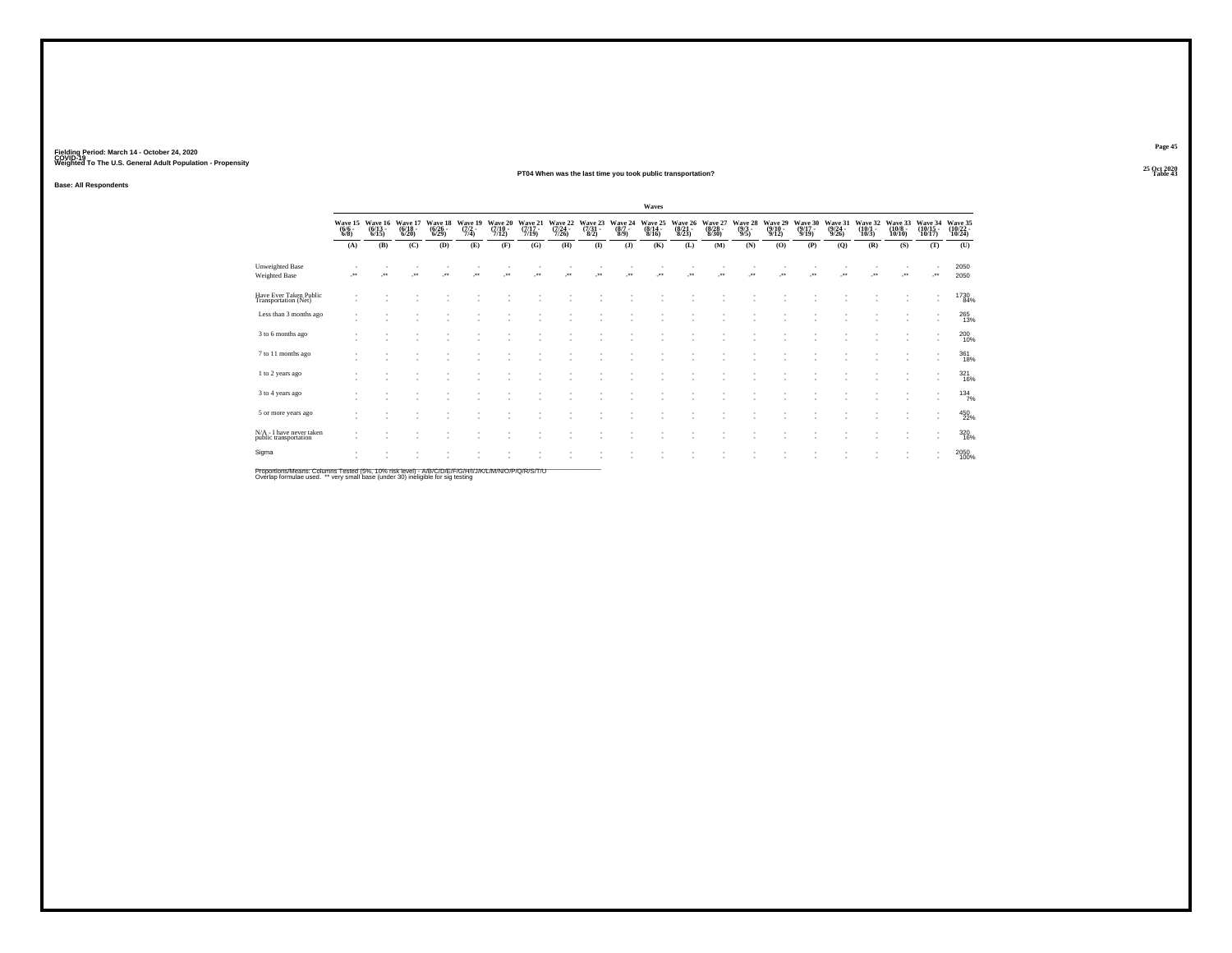### **25 Oct 2020PT04 When was the last time you took public transportation?Table 44 Table 44 Table 44**

**Base: Have Ever Taken Public Transportation**

|                                                                                                    |                                |                                  |                                  |                                    |                                |                             |                                  |                                      |                                 |                                | Waves                            |                                  |                                  |                                |                                         |                                  |                                  |                                  |                                   |                                                      |                               |
|----------------------------------------------------------------------------------------------------|--------------------------------|----------------------------------|----------------------------------|------------------------------------|--------------------------------|-----------------------------|----------------------------------|--------------------------------------|---------------------------------|--------------------------------|----------------------------------|----------------------------------|----------------------------------|--------------------------------|-----------------------------------------|----------------------------------|----------------------------------|----------------------------------|-----------------------------------|------------------------------------------------------|-------------------------------|
|                                                                                                    | Wave 15<br>$\frac{(6/6)}{6/8}$ | Wave 16<br>$\frac{(6/13)}{6/15}$ | Wave 17<br>$\frac{(6/18)}{6/20}$ | Wave 18<br>$\frac{(6/26)}{(6/29)}$ | Wave 19<br>$\frac{(7/2)}{7/4}$ | Wave 20<br>(7/10 -<br>7/12) | Wave 21<br>$\frac{(7/17)}{7/19}$ | Wave 22<br>$\frac{(7/24 - 7)}{7/26}$ | Wave 23<br>$\frac{(7/31)}{8/2}$ | Wave 24<br>$\frac{(8/7)}{8/9}$ | Wave 25<br>$\frac{(8/14)}{8/16}$ | Wave 26<br>$\frac{(8/21)}{8/23}$ | Wave 27<br>$\frac{(8/28)}{8/30}$ | Wave 28<br>$\frac{(9/3)}{9/5}$ | Wave 29<br>$\frac{(9/10 - 9/12)}{9/12}$ | Wave 30<br>$\frac{(9/17)}{9/19}$ | Wave 31<br>$\frac{(9/24)}{9/26}$ | Wave 32<br>$\frac{(10/1)}{10/3}$ | Wave 33<br>$\frac{(10/8)}{10/10}$ | Wave 34<br>$\frac{(10/15)}{10/17}$                   | Wave 35<br>(10/22 -<br>10/24) |
|                                                                                                    | (A)                            | (B)                              | (C)                              | (D)                                | (E)                            | (F)                         | (G)                              | (H)                                  | $\mathbf{I}$                    | $($ $)$                        | (K)                              | (L)                              | (M)                              | (N)                            | (O)                                     | (P)                              | $\mathbf{Q}$                     | (R)                              | (S)                               | (T)                                                  | (U)                           |
| <b>Unweighted Base</b><br>Weighted Base                                                            | $\bullet\,\bullet$             | $\ddot{\phantom{0}}$             | $\ddot{\phantom{1}}$             | $\bullet\,\bullet$                 |                                | $\bullet\bullet$            | $\ddot{\phantom{0}}$             | $\bullet\bullet$                     | $\bullet\,\bullet$              | ×                              | $\ddot{}$                        | $\ddot{}$                        | $\bullet\,\bullet$               | $\bullet\bullet$               |                                         | $\ddot{\phantom{1}}$             | $\cdot$                          | $\bullet\,\bullet$               | $\ddot{\phantom{1}}$              | ٠<br>                                                | 1745<br>1730                  |
| Less than 3 months ago                                                                             |                                |                                  |                                  |                                    |                                |                             |                                  |                                      |                                 |                                |                                  |                                  |                                  |                                |                                         |                                  |                                  |                                  |                                   | ٠<br>$\overline{\phantom{a}}$                        | 265<br>15%                    |
| 3 to 6 months ago                                                                                  |                                |                                  |                                  |                                    |                                |                             |                                  |                                      |                                 |                                |                                  |                                  |                                  |                                |                                         |                                  |                                  |                                  |                                   | ٠<br>$\overline{\phantom{a}}$                        | 200<br>12%                    |
| 7 to 11 months ago                                                                                 |                                |                                  |                                  |                                    |                                |                             |                                  |                                      |                                 |                                |                                  |                                  |                                  |                                |                                         |                                  |                                  |                                  |                                   | $\overline{\phantom{a}}$<br>$\overline{\phantom{a}}$ | 361%                          |
| 1 to 2 years ago                                                                                   |                                |                                  |                                  |                                    |                                |                             |                                  |                                      |                                 |                                |                                  |                                  |                                  |                                |                                         |                                  |                                  |                                  |                                   | $\overline{\phantom{a}}$<br>$\sim$                   | 321<br>19%                    |
| 3 to 4 years ago                                                                                   |                                |                                  |                                  |                                    |                                |                             |                                  |                                      |                                 |                                |                                  |                                  |                                  |                                |                                         |                                  |                                  |                                  |                                   | ٠<br>$\overline{\phantom{a}}$                        | $^{134}_{8\%}$                |
| 5 or more years ago                                                                                |                                |                                  |                                  |                                    |                                |                             |                                  |                                      |                                 |                                |                                  |                                  |                                  |                                |                                         |                                  |                                  |                                  |                                   | $\overline{\phantom{a}}$<br>$\overline{\phantom{a}}$ | 450<br>26%                    |
| Sigma                                                                                              |                                |                                  |                                  |                                    |                                |                             |                                  |                                      |                                 |                                |                                  |                                  |                                  |                                |                                         |                                  |                                  |                                  |                                   | $\overline{\phantom{a}}$<br>$\overline{\phantom{a}}$ | 1730<br>100%                  |
| Proportions/Means: Columns Tested (5%, 10% risk level) - A/B/C/D/F/F/G/H/I/J/K/L/M/N/Q/P/Q/R/S/T/U |                                |                                  |                                  |                                    |                                |                             |                                  |                                      |                                 |                                |                                  |                                  |                                  |                                |                                         |                                  |                                  |                                  |                                   |                                                      |                               |

Proportions/Means: Columns Tested (5%, 10% risk level) - A/B/C/D/E/F/G/H/I/J/K/L/M/N/O/P/Q/R/S/T/U<br>Overlap formulae used. \*\* very small base (under 30) ineligible for sig testing

**Page 46**25 Oct 2020<br>Table 44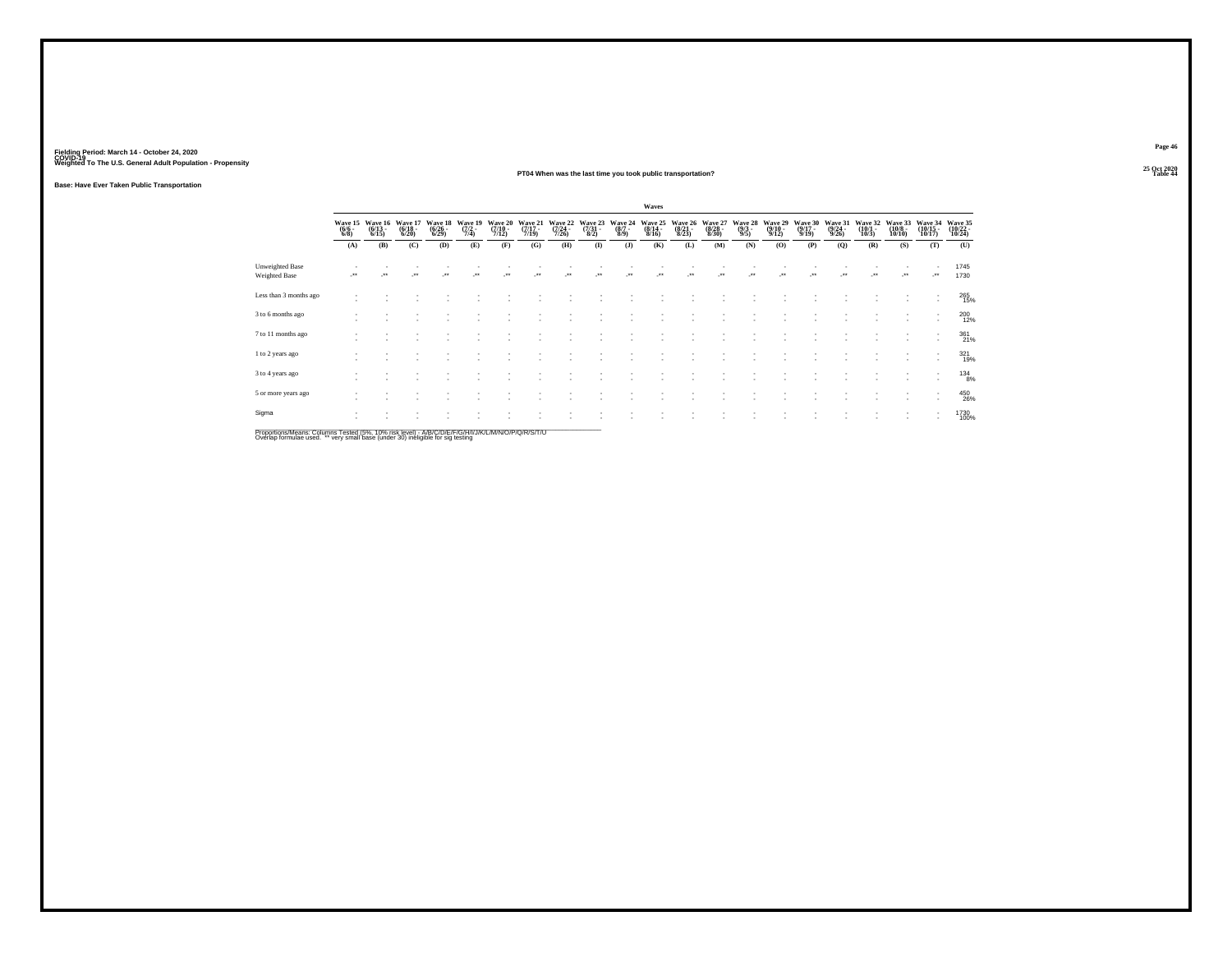### **25 Oct 2020AD10 Think about the COVID-19 pandemic, do you believe the worst of the virus is behind us?Table 45 Table 45**

**Base: All Respondents**

|                                  |                     |                                          |                                  |                                           |                                |                                  |                             |                                  |                                 |                                | Waves                       |                                  |                                  |                                       |                                         |                                      |                                  |                              |                                   |                                    |                                    |
|----------------------------------|---------------------|------------------------------------------|----------------------------------|-------------------------------------------|--------------------------------|----------------------------------|-----------------------------|----------------------------------|---------------------------------|--------------------------------|-----------------------------|----------------------------------|----------------------------------|---------------------------------------|-----------------------------------------|--------------------------------------|----------------------------------|------------------------------|-----------------------------------|------------------------------------|------------------------------------|
|                                  | $\frac{(6/6)}{6/8}$ | Wave 15 Wave 16<br>$\frac{(6/13)}{6/15}$ | Wave 17<br>$\frac{(6/18)}{6/20}$ | <b>Wave 18</b><br>$\frac{(6/26)}{(6/29)}$ | Wave 19<br>$\frac{(7/2)}{7/4}$ | Wave 20<br>$\frac{(7/10)}{7/12}$ | Wave 21<br>(7/17 -<br>7/19) | Wave 22<br>$\frac{(7/24)}{7/26}$ | Wave 23<br>$\frac{(7/31)}{8/2}$ | Wave 24<br>$\frac{(8/7)}{8/9}$ | Wave 25<br>(8/14 -<br>8/16) | Wave 26<br>$\frac{(8/21)}{8/23}$ | Wave 27<br>$\frac{(8/28)}{8/30}$ | <b>Wave 28</b><br>$\frac{(9/3)}{9/5}$ | Wave 29<br>$\frac{(9/10 - 9/12)}{9/12}$ | Wave 30<br>$\frac{(9/17 - 9)}{9/19}$ | Wave 31<br>$\frac{(9/24)}{9/26}$ | Wave 32<br>$(10/1 -$<br>10/3 | Wave 33<br>$\frac{(10/8)}{10/10}$ | Wave 34<br>$\frac{(10/15)}{10/17}$ | Wave 35<br>$\frac{(10/22)}{10/24}$ |
|                                  | (A)                 | (B)                                      | (C)                              | (D)                                       | (E)                            | (F)                              | (G)                         | (H)                              | $($ I)                          | $($ $)$                        | (K)                         | (L)                              | (M)                              | (N)                                   | (0)                                     | (P)                                  | (Q)                              | (R)                          | (S)                               | (T)                                | (U)                                |
| Unweighted Base<br>Weighted Base | $\cdot$             | $\cdot$                                  | $\cdot$                          | $\cdot$                                   | $^{\tiny{**}}$                 | $\overline{\phantom{a}}$         | $\cdot$                     | $\mathcal{L}^{\bullet\bullet}$   | $\cdot$                         | $\cdot$                        | $\cdot$                     | $\cdot$                          | $\cdot$                          |                                       | $\cdot$                                 | $\cdot$                              | $\cdot$                          |                              | $\cdot$                           | $\cdot$                            | 2050<br>2050                       |
| Yes                              |                     |                                          |                                  |                                           |                                |                                  |                             |                                  |                                 |                                |                             |                                  |                                  |                                       |                                         |                                      |                                  |                              |                                   | ٠<br>٠                             | 570<br>28%                         |
| No                               |                     |                                          |                                  |                                           |                                |                                  |                             |                                  |                                 |                                |                             |                                  |                                  |                                       |                                         |                                      |                                  |                              |                                   | ٠<br>$\sim$                        | 1105<br>54%                        |
| Not at all sure                  |                     |                                          |                                  |                                           |                                |                                  |                             |                                  |                                 |                                |                             |                                  |                                  |                                       |                                         |                                      |                                  |                              |                                   | ٠<br>٠                             | 375<br>18%                         |
| Sigma                            |                     |                                          |                                  |                                           |                                |                                  |                             |                                  |                                 |                                |                             |                                  |                                  |                                       |                                         |                                      |                                  |                              | $\sim$                            | $\mathbf{r}$                       | 2050<br>100%                       |

Proportions/Means: Columns Tested (5%, 10% risk level) - A/B/C/D/E/F/G/H/I/J/K/L/M/N/O/P/Q/R/S/T/U<br>Overlap formulae used. \*\* very small base (under 30) ineligible for sig testing

**Page 47**25 Oct 2020<br>Table 45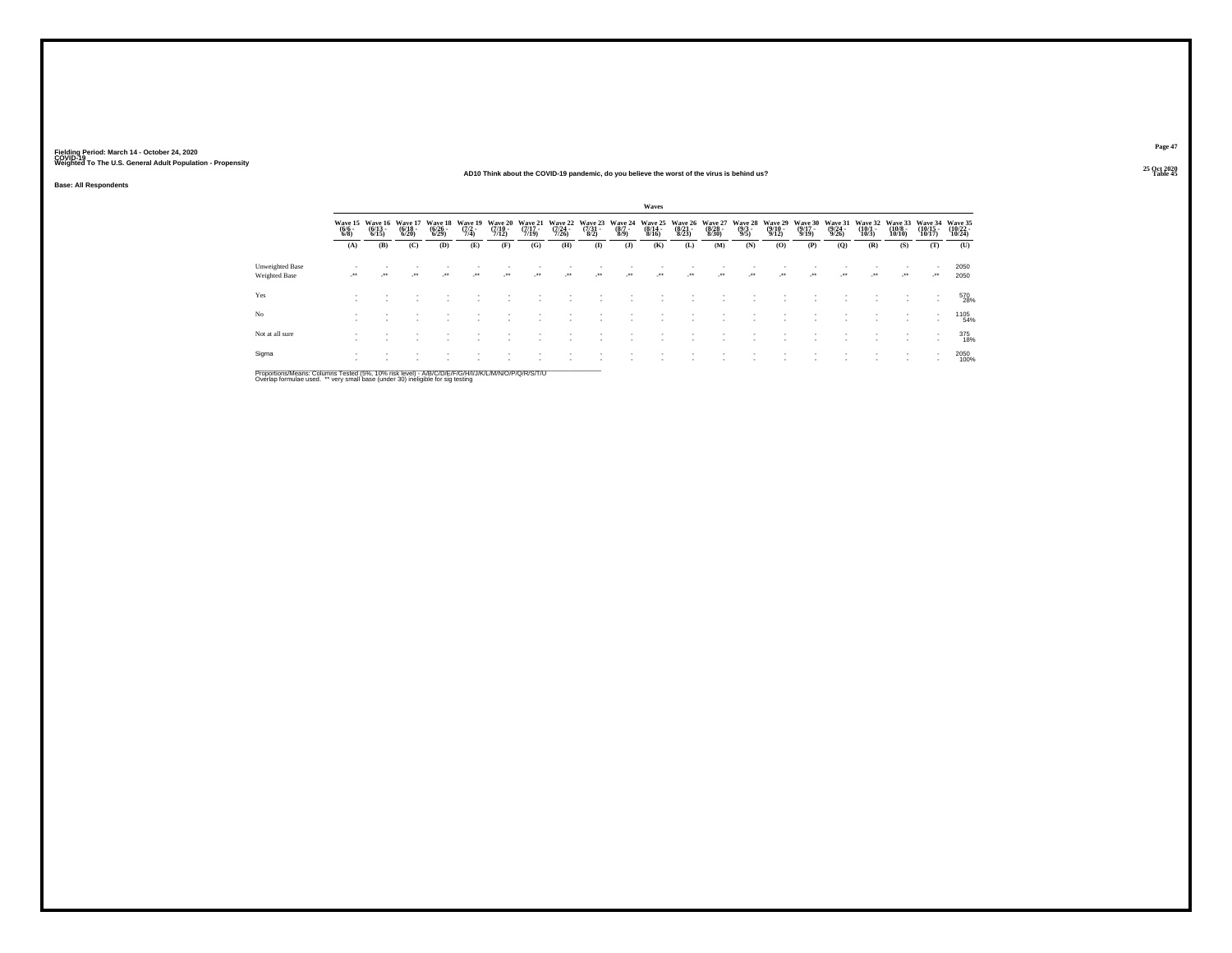### **25 Oct 2020CFP03 Do you believe the worst of COVID-19 is behind us or is the worst still ahead of us?Table 46 Table 46 Table 46 Table 46 Table 46 Table 46 Table 46 Table 46**

**Base: All Respondents**

|                                   |                           |                                  |                                              |                                           |                                |                             |                             |                                  |                          |                           | Waves                            |                             |                             |                           |                                  |                                  |                                  |                                  |                              |                                    |                              |
|-----------------------------------|---------------------------|----------------------------------|----------------------------------------------|-------------------------------------------|--------------------------------|-----------------------------|-----------------------------|----------------------------------|--------------------------|---------------------------|----------------------------------|-----------------------------|-----------------------------|---------------------------|----------------------------------|----------------------------------|----------------------------------|----------------------------------|------------------------------|------------------------------------|------------------------------|
|                                   | Wave 15<br>(6/6 -<br>6/8) | Wave 16<br>$\frac{(6/13)}{6/15}$ | Wave 17<br>$\frac{(6/18)}{6/20}$             | <b>Wave 18</b><br>$\frac{(6/26)}{(6/29)}$ | Wave 19<br>$\frac{(7/2)}{7/4}$ | Wave 20<br>(7/10 -<br>7/12) | Wave 21<br>(7/17 -<br>7/19) | Wave 22<br>$\frac{(7/24)}{7/26}$ | Wave 23<br>(7/31<br>8/2) | Wave 24<br>(8/7 -<br>8/9) | Wave 25<br>$\frac{(8/14)}{8/16}$ | Wave 26<br>(8/21 -<br>8/23) | Wave 27<br>(8/28 -<br>8/30) | Wave 28<br>(9/3 -<br>9/5) | Wave 29<br>$\frac{(9/10)}{9/12}$ | Wave 30<br>$\frac{(9/17)}{9/19}$ | Wave 31<br>$\frac{(9/24)}{9/26}$ | Wave 32<br>$\frac{(10/1)}{10/3}$ | Wave 33<br>(10/8 -<br>10/10) | Wave 34<br>$\frac{(10/15)}{10/17}$ | Wave 35<br>(10/22 -<br>10/24 |
|                                   | (A)                       | (B)                              | (C)                                          | (D)                                       | (E)                            | (F)                         | (G)                         | <b>(H)</b>                       | $\mathbf{I}$             | (J)                       | (K)                              | (L)                         | (M)                         | (N)                       | (O)                              | (P)                              | (O)                              | (R)                              | (S)                          | (T)                                | (U)                          |
| Unweighted Base<br>Weighted Base  | $\cdot$                   |                                  | $\begin{array}{c} \bullet\bullet\end{array}$ | $\rightarrow$                             | $\cdot$                        | $\lambda$                   | $\ddot{\phantom{0}}$        | $\overline{\phantom{a}}$         | $\cdot$                  | $\cdot$                   | $\cdot$                          | $\cdot$                     | $\cdot$                     | $\cdot$                   | $\overline{\phantom{a}}$         | $\cdot$                          | $\cdot$                          | $\rightarrow$                    | $\cdot$                      |                                    | 2050<br>2050                 |
| The worst is still ahead of<br>ns |                           |                                  |                                              |                                           |                                |                             |                             |                                  |                          |                           |                                  |                             |                             |                           |                                  |                                  |                                  |                                  |                              | $\overline{\phantom{a}}$           | 1355<br>66%                  |
| The worst is behind us            |                           |                                  |                                              |                                           |                                |                             |                             |                                  |                          |                           |                                  |                             |                             |                           |                                  |                                  |                                  |                                  | $\overline{\phantom{a}}$     | $\sim$                             | 695<br>34%                   |
| Sigma                             |                           |                                  |                                              |                                           |                                |                             |                             |                                  |                          |                           |                                  |                             |                             |                           |                                  |                                  |                                  |                                  | $\overline{\phantom{a}}$     | $\sim$                             | 2050<br>100%                 |

Proportions/Means: Columns Tested (5%, 10% risk level) - A/B/C/D/E/F/G/H/I/J/K/L/M/N/O/P/Q/R/S/T/U<br>Overlap formulae used. \*\* very small base (under 30) ineligible for sig testing

**Page 4825 Oct 2020<br>Table 46**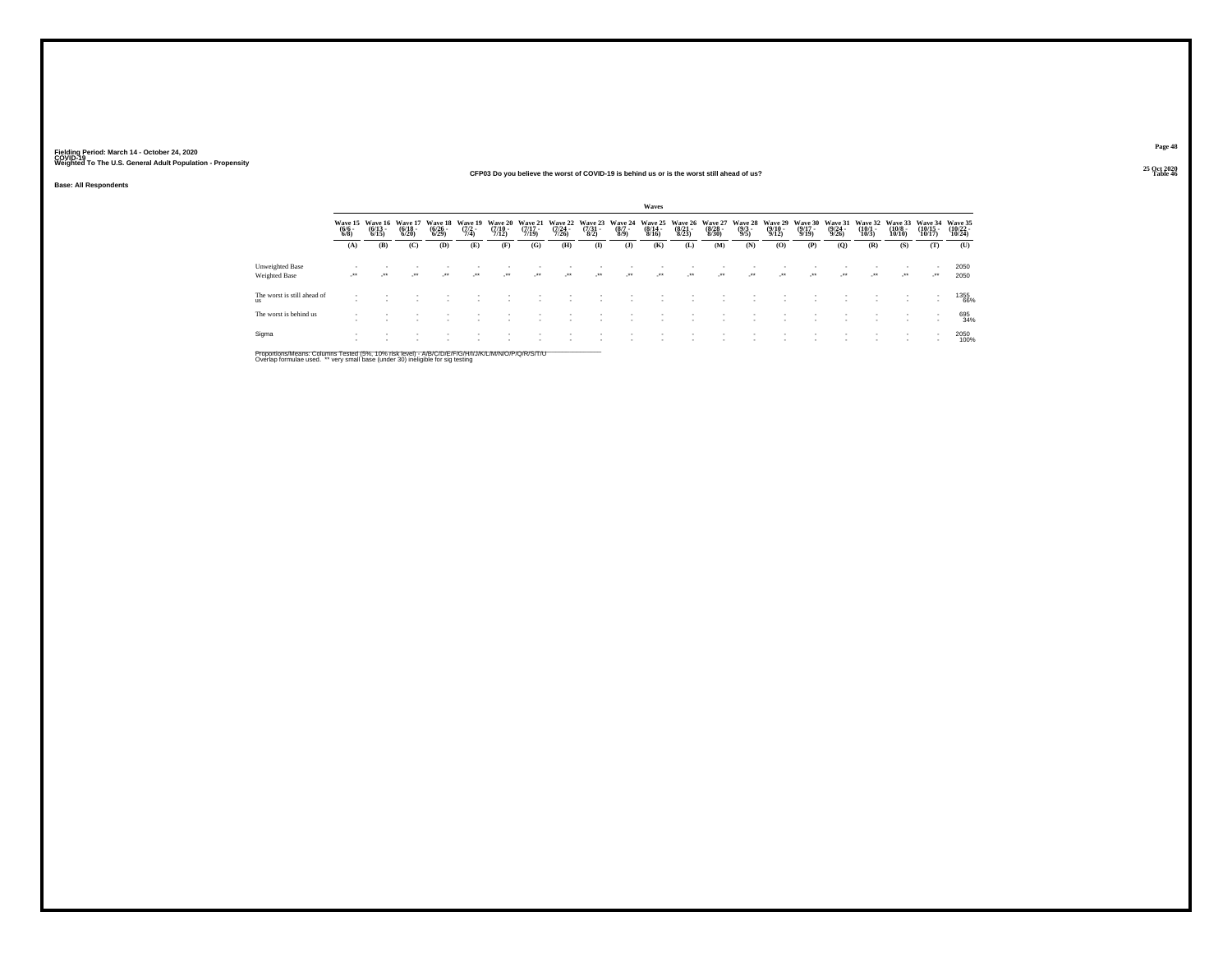### **25 Oct 2020CFP04 How concerned are you about the rise in cases of COVID-19?Table 47 Table 47 Table 47 Table 47 Table 47 Table 47**

**Base: All Respondents**

|                                                                                                     |                               |                                 |                                  |                                        |                                |                                  |                                  |                                      |                                 |                               | Waves                                    |                                 |                                  |                                |                                         |                                  |                             |                                 |                                        |                                                      |                               |
|-----------------------------------------------------------------------------------------------------|-------------------------------|---------------------------------|----------------------------------|----------------------------------------|--------------------------------|----------------------------------|----------------------------------|--------------------------------------|---------------------------------|-------------------------------|------------------------------------------|---------------------------------|----------------------------------|--------------------------------|-----------------------------------------|----------------------------------|-----------------------------|---------------------------------|----------------------------------------|------------------------------------------------------|-------------------------------|
|                                                                                                     | Wave 15<br>$\binom{6/6}{6/8}$ | Wave 16<br>$\binom{6/13}{6/15}$ | Wave 17<br>$\frac{(6/18)}{6/20}$ | Wave 18<br>$\frac{(6/26 - 6)}{(6/29)}$ | Wave 19<br>$\frac{(7/2)}{7/4}$ | Wave 20<br>$\frac{(7/10)}{7/12}$ | Wave 21<br>$\frac{(7/17)}{7/19}$ | Wave 22<br>$\frac{(7/24 - 7)}{7/26}$ | Wave 23<br>$\frac{(7/31)}{8/2}$ | Wave 24<br>$\binom{8/7}{8/9}$ | Wave 25<br>$\frac{(8/14 \cdot 8)}{8/16}$ | Wave 26<br>$\binom{8/21}{8/23}$ | Wave 27<br>$\frac{(8/28)}{8/30}$ | Wave 28<br>$\frac{(9/3)}{9/5}$ | Wave 29<br>$\frac{(9/10 - 9/12)}{9/12}$ | Wave 30<br>$\frac{(9/17)}{9/19}$ | Wave 31<br>(9/24 -<br>9/26) | Wave 32<br>$\binom{10/1}{10/3}$ | Wave 33<br>$\frac{(10/8 - 10)}{10/10}$ | Wave 34<br>$\frac{(10/15)}{10/17}$                   | Wave 35<br>(10/22 -<br>10/24) |
|                                                                                                     | (A)                           | (B)                             | (C)                              | (D)                                    | (E)                            | (F)                              | (G)                              | (H)                                  | $($ $\Gamma$                    | (J)                           | (K)                                      | (L)                             | (M)                              | (N)                            | (O)                                     | (P)                              | (Q)                         | (R)                             | (S)                                    | (T)                                                  | (U)                           |
| Unweighted Base<br>Weighted Base                                                                    |                               |                                 |                                  |                                        |                                |                                  |                                  |                                      |                                 | $^{\tiny{++}}$                |                                          |                                 |                                  |                                |                                         |                                  |                             |                                 |                                        | -**                                                  | 2050<br>2050                  |
| Very/Somewhat<br>Concerned (Net)                                                                    |                               |                                 |                                  |                                        |                                |                                  |                                  |                                      |                                 |                               |                                          |                                 |                                  |                                |                                         |                                  |                             |                                 |                                        | $\overline{\phantom{a}}$                             | <sup>1619</sup> 79%           |
| Very concerned                                                                                      |                               |                                 |                                  |                                        |                                |                                  |                                  |                                      |                                 |                               |                                          |                                 |                                  |                                |                                         |                                  |                             |                                 |                                        | $\overline{\phantom{a}}$                             | 903<br>44%                    |
| Somewhat concerned                                                                                  |                               |                                 |                                  |                                        |                                |                                  |                                  |                                      |                                 |                               |                                          |                                 |                                  |                                |                                         |                                  |                             |                                 | $\sim$                                 | $\overline{\phantom{a}}$<br>$\sim$                   | <sup>716</sup> 35%            |
| Not At All/Not Very<br>Concerned (Net)                                                              |                               |                                 |                                  |                                        |                                |                                  |                                  |                                      |                                 |                               |                                          |                                 |                                  |                                |                                         |                                  |                             |                                 |                                        | $\;$<br>$\overline{\phantom{a}}$                     | $^{431}_{21\%}$               |
| Not very concerned                                                                                  |                               |                                 |                                  |                                        |                                |                                  |                                  |                                      |                                 |                               |                                          |                                 |                                  |                                |                                         |                                  |                             |                                 |                                        | $\sim$<br>$\overline{\phantom{a}}$                   | 281<br>14%                    |
| Not at all concerned                                                                                |                               |                                 |                                  |                                        |                                |                                  |                                  |                                      |                                 |                               |                                          |                                 |                                  |                                |                                         |                                  |                             |                                 |                                        | $\overline{\phantom{a}}$<br>$\overline{\phantom{a}}$ | $^{149}_{7\%}$                |
| Sigma                                                                                               |                               |                                 |                                  |                                        |                                |                                  |                                  |                                      |                                 |                               |                                          |                                 |                                  |                                |                                         |                                  |                             |                                 |                                        | $\overline{\phantom{a}}$<br>٠                        | 2050<br>100%                  |
| Proportions/Means: Columns Tested (5%, 10% risk level) - A/R/C/D/F/F/G/H/I/J/K/L/M/N/Q/P/Q/R/S/T/LL |                               |                                 |                                  |                                        |                                |                                  |                                  |                                      |                                 |                               |                                          |                                 |                                  |                                |                                         |                                  |                             |                                 |                                        |                                                      |                               |

Proportions/Means: Columns Tested (5%, 10% risk level) - A/B/C/D/E/F/G/H/I/J/K/L/M/N/O/P/Q/R/S/T/U<br>Overlap formulae used. \*\* very small base (under 30) ineligible for sig testing

**Page 49**25 Oct 2020<br>Table 47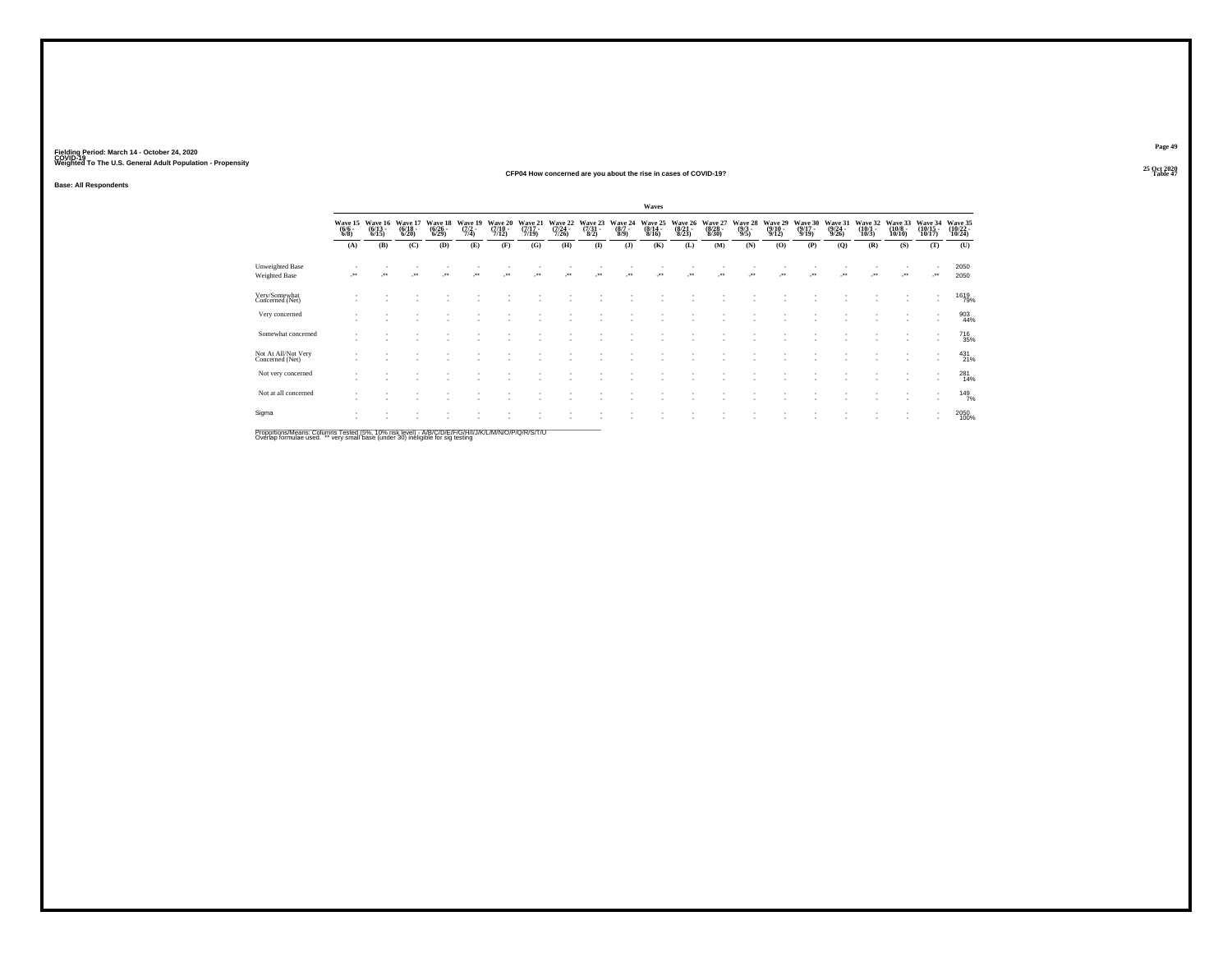### **25 Oct 2020CFP08 How concerned are you that deaths will rise past 250,000?**

**Base: All Respondents**

|                                                                                                                 |                                |                                  |                             |                             |                                      |                                  |                             |                             |                                   |                           | Waves                       |                             |                                  |                           |                             |                             |                             |                             |                                        |                               |                               |
|-----------------------------------------------------------------------------------------------------------------|--------------------------------|----------------------------------|-----------------------------|-----------------------------|--------------------------------------|----------------------------------|-----------------------------|-----------------------------|-----------------------------------|---------------------------|-----------------------------|-----------------------------|----------------------------------|---------------------------|-----------------------------|-----------------------------|-----------------------------|-----------------------------|----------------------------------------|-------------------------------|-------------------------------|
|                                                                                                                 | Wave 15<br>$\frac{(6/6)}{6/8}$ | Wave 16<br>$\frac{(6/13)}{6/15}$ | Wave 17<br>(6/18 -<br>6/20) | Wave 18<br>(6/26 -<br>6/29) | Wave 19<br>$\frac{(7/2 - 1)}{(7/4)}$ | Wave 20<br>$\frac{(7/10)}{7/12}$ | Wave 21<br>(7/17 -<br>7/19) | Wave 22<br>(7/24 -<br>7/26) | Wave 23<br>$\frac{(7/31)}{(8/2)}$ | Wave 24<br>(8/7 -<br>8/9) | Wave 25<br>(8/14 -<br>8/16) | Wave 26<br>(8/21 -<br>8/23) | Wave 27<br>$\frac{(8/28)}{8/30}$ | Wave 28<br>(9/3 -<br>9/5) | Wave 29<br>(9/10 -<br>9/12) | Wave 30<br>(9/17 -<br>9/19) | Wave 31<br>(9/24 -<br>9/26) | Wave 32<br>(10/1 -<br>10/3) | Wave 33<br>$\frac{(10/8 - 10)}{10/10}$ | Wave 34<br>(10/15 -<br>10/17) | Wave 35<br>(10/22 -<br>10/24) |
|                                                                                                                 | (A)                            | (B)                              | (C)                         | (D)                         | (E)                                  | (F)                              | (G)                         | (H)                         | $($ $\Gamma$                      | (J)                       | (K)                         | (L)                         | (M)                              | (N)                       | (O)                         | (P)                         | (Q)                         | (R)                         | (S)                                    | (T)                           | (U)                           |
| Unweighted Base<br>Weighted Base                                                                                | $^{\tiny{**}}$                 |                                  | $\bullet\,\bullet$          | $^{\tiny{**}}$              |                                      | $\ddot{\phantom{1}}$             |                             | $\ddot{\phantom{1}}$        | $\ddot{}$                         | $\ddot{\phantom{1}}$      | $\ddot{\phantom{0}}$        |                             | $\bullet\,\bullet$               | $\ddot{\phantom{1}}$      | $^{\tiny{**}}$              |                             | $\ddot{}$                   | $\ddot{\phantom{1}}$        | $\cdot$                                | -**                           | 2050<br>2050                  |
| Very/Somewhat<br>Concerned (Net)                                                                                |                                |                                  |                             |                             |                                      |                                  |                             |                             |                                   |                           |                             |                             |                                  |                           |                             |                             |                             |                             |                                        | $\overline{\phantom{a}}$<br>٠ | 1671<br>82%                   |
| Very concerned                                                                                                  |                                |                                  |                             |                             |                                      |                                  |                             |                             |                                   |                           |                             |                             |                                  |                           |                             |                             |                             |                             |                                        | $\overline{\phantom{a}}$      | 1006<br>49%                   |
| Somewhat concerned                                                                                              |                                |                                  |                             |                             |                                      |                                  |                             |                             |                                   |                           |                             |                             |                                  |                           |                             |                             |                             |                             |                                        | $\overline{\phantom{a}}$      | 665<br>32%                    |
| Not At All/Not Very<br>Concerned (Net)                                                                          |                                |                                  |                             |                             |                                      |                                  |                             |                             |                                   |                           |                             |                             |                                  |                           |                             |                             |                             |                             |                                        | ٠                             | 379<br>18%                    |
| Not very concerned                                                                                              |                                |                                  |                             |                             |                                      |                                  |                             |                             |                                   |                           |                             |                             |                                  |                           |                             |                             |                             |                             |                                        |                               | 230<br>11%                    |
| Not at all concerned                                                                                            |                                |                                  |                             |                             |                                      |                                  |                             |                             |                                   |                           |                             |                             |                                  |                           |                             |                             |                             |                             |                                        | $\overline{\phantom{a}}$      | 149 <sub>7%</sub>             |
| Sigma<br>Description & Legend Only 1995 Tested UPM AAM deliterral AIRMOUNT IT ION INITIAL A LATIONINIO ID ION I |                                |                                  |                             |                             |                                      |                                  |                             |                             |                                   |                           |                             |                             |                                  |                           |                             |                             |                             |                             |                                        | ٠                             | 2050<br>100%                  |

Proportions/Means: Columns Tested (5%, 10% risk level) - A/B/C/D/E/F/G/H/I/J/K/L/M/N/O/P/Q/R/S/T/U<br>Overlap formulae used. \*\* very small base (under 30) ineligible for sig testing

**Page 50**25 Oct 2020<br>Table 48

**Table 48 Table 48**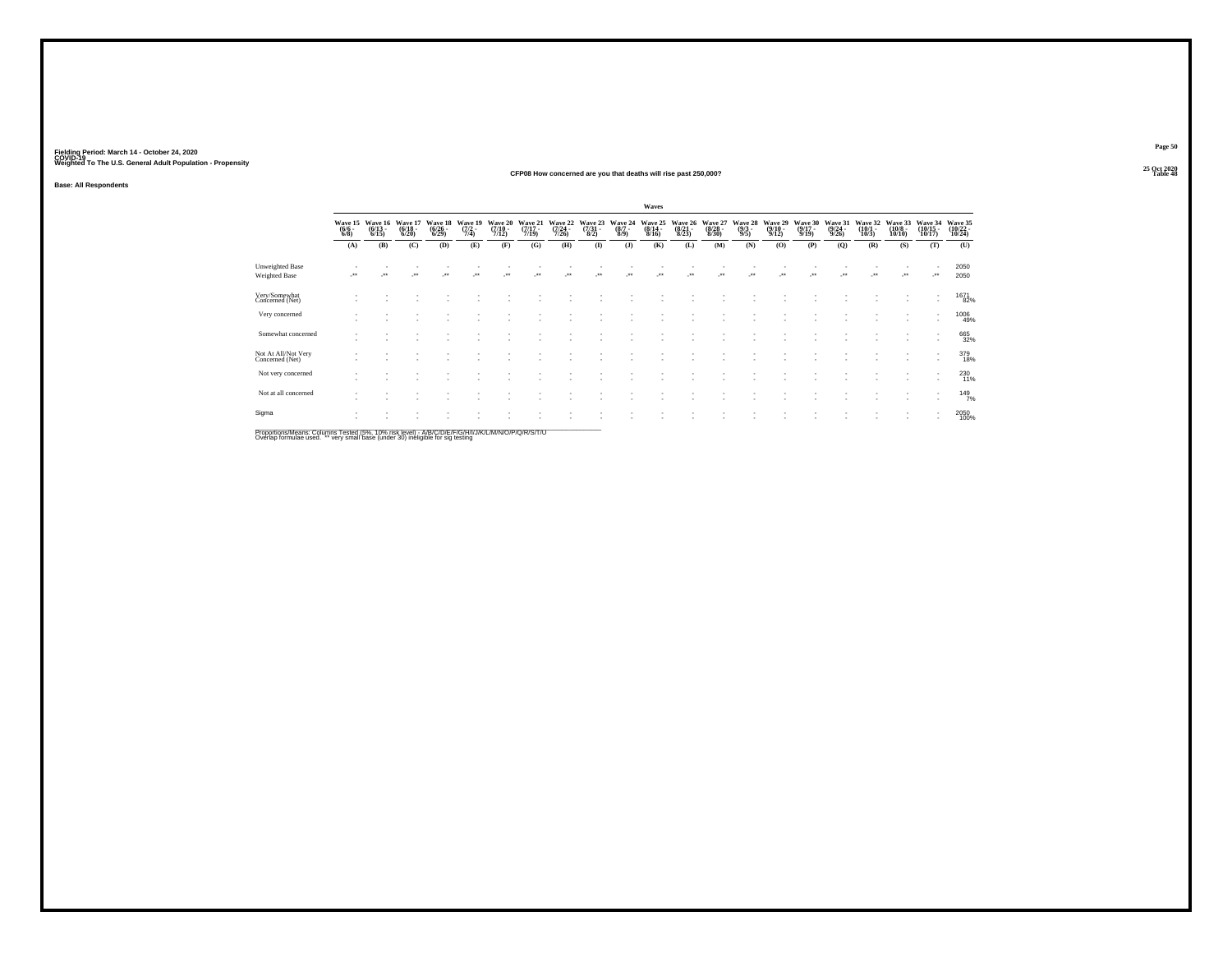# CFP05 As you may have heard, recently University of Michigan students were ordered to shelter in place due to a spike in<br>COVID-19 cases on campus, How much do you agree or disagree with putting college and university campu

**Base: All Respondents**

|                                         |                                |                                 |                                  |                                 |                                |                                      |                                  |                                         |                                 |                               | Waves                            |                                 |                                        |                               |                                 |                                  |                                         |                                 |                                       |                                    |                                    |
|-----------------------------------------|--------------------------------|---------------------------------|----------------------------------|---------------------------------|--------------------------------|--------------------------------------|----------------------------------|-----------------------------------------|---------------------------------|-------------------------------|----------------------------------|---------------------------------|----------------------------------------|-------------------------------|---------------------------------|----------------------------------|-----------------------------------------|---------------------------------|---------------------------------------|------------------------------------|------------------------------------|
|                                         | Wave 15<br>$\frac{(6/6)}{6/8}$ | Wave 16<br>$\binom{6/13}{6/15}$ | Wave 17<br>$\frac{(6/18)}{6/20}$ | Wave 18<br>$\binom{6/26}{6/29}$ | Wave 19<br>$\frac{(7/2)}{7/4}$ | Wave 20<br>$\frac{(7/10 - 7)}{7/12}$ | Wave 21<br>$\frac{(7/17)}{7/19}$ | Wave 22<br>$\frac{(7/24 - 7/26)}{7/26}$ | Wave 23<br>$\frac{(7/31)}{8/2}$ | Wave 24<br>$\binom{8/7}{8/9}$ | Wave 25<br>$\frac{(8/14)}{8/16}$ | Wave 26<br>$\binom{8/21}{8/23}$ | Wave 27<br>$\frac{(8/28 - 8)}{(8/30)}$ | Wave 28<br>$\binom{9/3}{9/5}$ | Wave 29<br>$\binom{9/10}{9/12}$ | Wave 30<br>$\frac{(9/17)}{9/19}$ | Wave 31<br>$\frac{(9/24 - 9/26)}{9/26}$ | Wave 32<br>$\binom{10/1}{10/3}$ | Wave 33<br>$\binom{10/8 - 10}{10/10}$ | Wave 34<br>$\frac{(10/15)}{10/17}$ | Wave 35<br>$\frac{(10/22)}{10/24}$ |
|                                         | (A)                            | (B)                             | (C)                              | (D)                             | (E)                            | (F)                                  | (G)                              | (H)                                     | (1)                             | (3)                           | (K)                              | (L)                             | (M)                                    | (N)                           | (0)                             | (P)                              | (Q)                                     | (R)                             | (S)                                   | (T)                                | (U)                                |
| Unweighted Base<br><b>Weighted Base</b> | $\ddot{\phantom{1}}$           |                                 | $\cdot$                          |                                 |                                |                                      |                                  | $\bullet\bullet$                        | $\ddot{\phantom{1}}$            |                               |                                  |                                 | $\bullet\,\bullet$                     |                               | $\bullet\bullet$                |                                  |                                         |                                 | $\cdot$                               |                                    | 2050<br>2050                       |
| Strongly/Somewhat Agree<br>(Net)        |                                |                                 |                                  |                                 |                                |                                      |                                  |                                         |                                 |                               |                                  |                                 |                                        |                               |                                 |                                  |                                         |                                 |                                       |                                    | 1596<br>78%                        |
| Strongly agree                          |                                |                                 |                                  |                                 |                                |                                      |                                  |                                         |                                 |                               |                                  |                                 |                                        |                               |                                 |                                  |                                         |                                 |                                       | ٠                                  | 910<br>44%                         |
| Somewhat agree                          |                                |                                 |                                  |                                 |                                |                                      |                                  |                                         |                                 |                               |                                  |                                 |                                        |                               |                                 |                                  |                                         |                                 | $\overline{\phantom{a}}$              | $\overline{\phantom{a}}$           | 686<br>33%                         |
| Strongly/Somewhat<br>Disagree (Net)     |                                |                                 |                                  |                                 |                                |                                      |                                  |                                         |                                 |                               |                                  |                                 |                                        |                               |                                 |                                  |                                         |                                 |                                       | ٠                                  | 454<br>22%                         |
| Somewhat disagree                       |                                |                                 |                                  |                                 |                                |                                      |                                  |                                         |                                 |                               |                                  |                                 |                                        |                               |                                 |                                  |                                         |                                 |                                       | ٠                                  | 292                                |
| Strongly disagree                       |                                |                                 |                                  |                                 |                                |                                      |                                  |                                         |                                 |                               |                                  |                                 |                                        |                               |                                 |                                  |                                         |                                 |                                       | $\mathbf{r}$                       | 1628%                              |
| Sigma                                   |                                |                                 |                                  |                                 |                                |                                      |                                  |                                         |                                 |                               |                                  |                                 |                                        |                               |                                 |                                  |                                         |                                 |                                       | $\overline{\phantom{a}}$           | 2050<br>100%                       |
|                                         |                                |                                 |                                  |                                 |                                |                                      |                                  |                                         |                                 |                               |                                  |                                 |                                        |                               |                                 |                                  |                                         |                                 |                                       |                                    |                                    |

Proportions/Means: Columns Tested (5%, 10% risk level) - A/B/C/D/E/F/G/H/I/J/K/L/M/N/O/P/Q/R/S/T/U<br>Overlap formulae used. \*\* very small base (under 30) ineligible for sig testing

**Page 51**25 Oct 2020<br>Table 49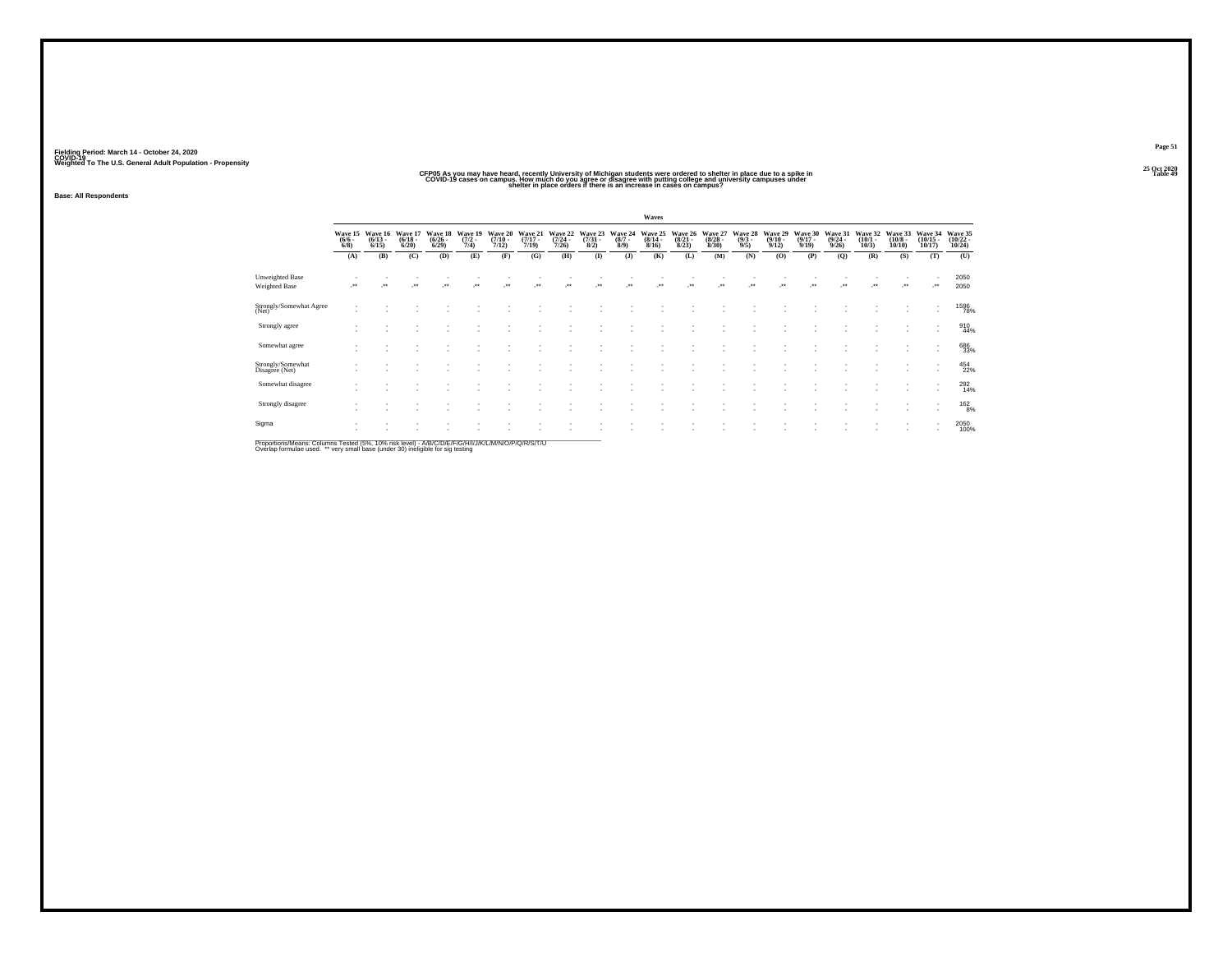### **25 Oct 2020CFP06 How concerned are you that college and university campuses will cause an increase in COVID-19 cases?Table 50 Table 50**

**Base: All Respondents**

|                                        |                                |                                 |                             |                             |                                |                             |                             |                             |                                        |                           | Waves                       |                             |                                        |                           |                             |                             |                             |                             |                              |                                                      |                               |
|----------------------------------------|--------------------------------|---------------------------------|-----------------------------|-----------------------------|--------------------------------|-----------------------------|-----------------------------|-----------------------------|----------------------------------------|---------------------------|-----------------------------|-----------------------------|----------------------------------------|---------------------------|-----------------------------|-----------------------------|-----------------------------|-----------------------------|------------------------------|------------------------------------------------------|-------------------------------|
|                                        | Wave 15<br>$\frac{(6/6)}{6/8}$ | Wave 16<br>$\binom{6/13}{6/15}$ | Wave 17<br>(6/18 -<br>6/20) | Wave 18<br>(6/26 -<br>6/29) | Wave 19<br>$\frac{(7/2)}{7/4}$ | Wave 20<br>(7/10 -<br>7/12) | Wave 21<br>(7/17 -<br>7/19) | Wave 22<br>(7/24 -<br>7/26) | Wave 23<br>$\frac{(7/31)}{(8/2)}$      | Wave 24<br>(8/7 -<br>8/9) | Wave 25<br>(8/14 -<br>8/16) | Wave 26<br>(8/21 -<br>8/23) | Wave 27<br>(8/28 -<br>8/30)            | Wave 28<br>(9/3 -<br>9/5) | Wave 29<br>(9/10 -<br>9/12) | Wave 30<br>(9/17 -<br>9/19) | Wave 31<br>(9/24 -<br>9/26) | Wave 32<br>(10/1 -<br>10/3) | Wave 33<br>(10/8 -<br>10/10) | Wave 34<br>(10/15 -<br>10/17)                        | Wave 35<br>(10/22 -<br>10/24) |
|                                        | (A)                            | (B)                             | (C)                         | (D)                         | (E)                            | (F)                         | (G)                         | (H)                         | $($ I)                                 | $($ $)$                   | (K)                         | (L)                         | (M)                                    | (N)                       | (O)                         | (P)                         | (Q)                         | (R)                         | (S)                          | (T)                                                  | (U)                           |
| Unweighted Base<br>Weighted Base       | $\cdot$                        | $\bullet\bullet$                | $\ddot{}$                   | $^{\tiny{**}}$              |                                | $^{\tiny{++}}$              |                             |                             | $^{\tiny{\text{+}}\, \tiny{\text{+}}}$ |                           | $\ddot{\phantom{0}}$        |                             | $^{\tiny{\text{+}}\, \tiny{\text{+}}}$ |                           | $\ddot{\phantom{0}}$        |                             | $^{**}$                     | $\ddot{\phantom{0}}$        |                              | ÷                                                    | 2050<br>2050                  |
| Very/Somewhat<br>Concerned (Net)       |                                |                                 |                             |                             |                                |                             |                             |                             |                                        |                           |                             |                             |                                        |                           |                             |                             |                             |                             | ٠                            | $\sim$                                               | 1639<br>80%                   |
| Very concerned                         |                                |                                 |                             |                             |                                |                             |                             |                             |                                        |                           |                             |                             |                                        |                           |                             |                             |                             |                             |                              | $\overline{\phantom{a}}$                             | 844<br>41%                    |
| Somewhat concerned                     |                                |                                 |                             |                             |                                |                             |                             |                             |                                        |                           |                             |                             |                                        |                           |                             |                             |                             |                             | ٠                            | $\sim$<br>$\overline{\phantom{a}}$                   | 795<br>39%                    |
| Not At All/Not Very<br>Concerned (Net) |                                |                                 |                             |                             |                                |                             |                             |                             |                                        |                           |                             |                             |                                        |                           |                             |                             |                             |                             | ٠                            | $\overline{\phantom{a}}$                             | $^{411}_{20\%}$               |
| Not very concerned                     |                                |                                 |                             |                             |                                |                             |                             |                             |                                        |                           |                             |                             |                                        |                           |                             |                             |                             |                             |                              | ٠                                                    | 268<br>13%                    |
| Not at all concerned                   |                                |                                 |                             |                             |                                |                             |                             |                             |                                        |                           |                             |                             |                                        |                           |                             |                             |                             |                             |                              | $\overline{\phantom{a}}$<br>$\overline{\phantom{a}}$ | $143$ <sub>7%</sub>           |
| Sigma                                  |                                |                                 |                             |                             |                                |                             |                             |                             |                                        |                           |                             |                             |                                        |                           |                             |                             |                             |                             |                              |                                                      | 2050<br>100%                  |

Proportions/Means: Columns Tested (5%, 10% risk level) - A/B/C/D/E/F/G/H/I/J/K/L/M/N/O/P/Q/R/S/T/U<br>Overlap formulae used. \*\* very small base (under 30) ineligible for sig testing

**Page 52**25 Oct 2020<br>Table 50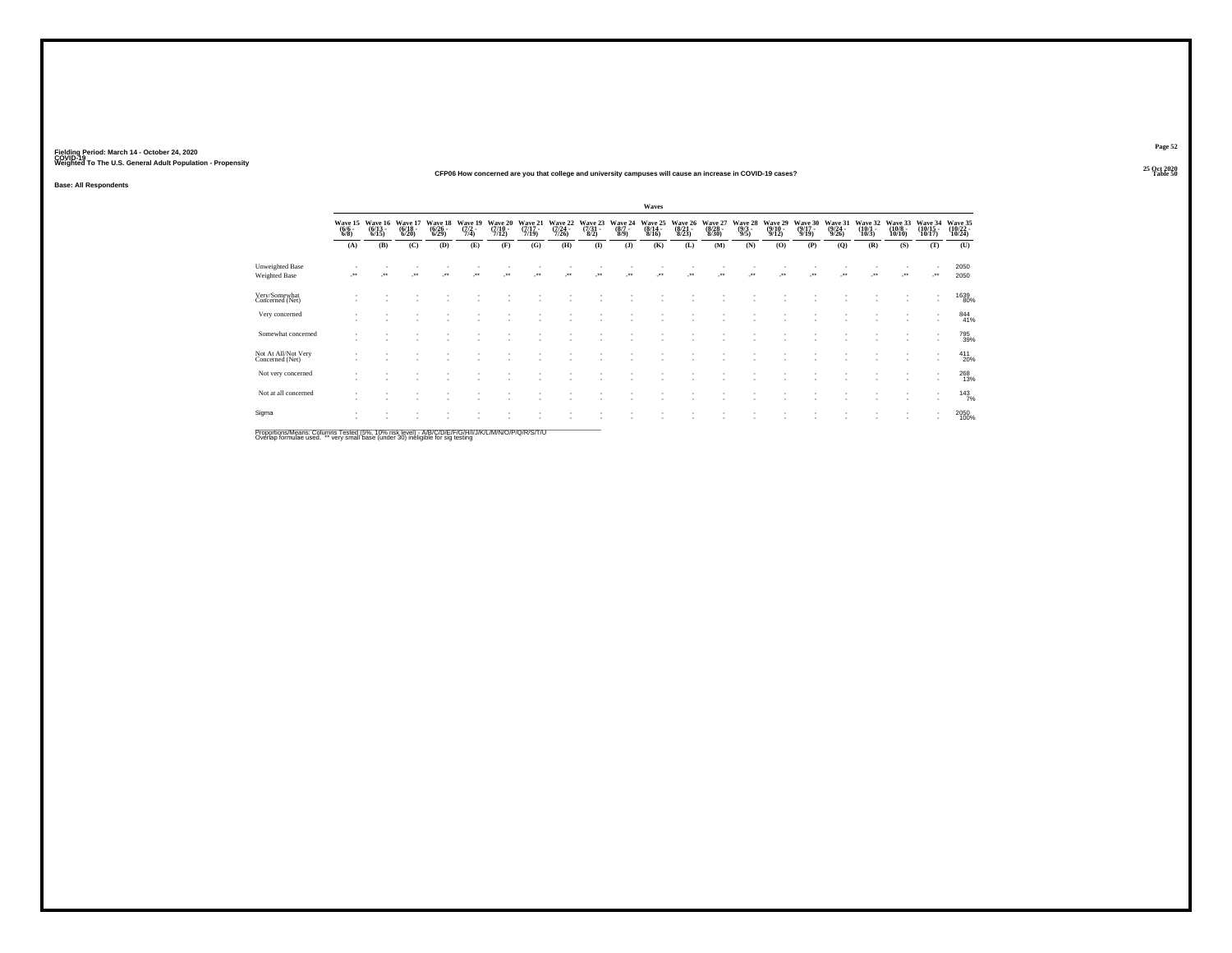### **25 Oct 2020FE02 How much better or worse do you think the COVID-19 pandemic is than you had expected it to be?Table 51 Table 51**

**Base: All Respondents**

|                                                                                      |                                |                                         |                                  |                                 |                                |                                      |                                  |                                  |                            |                                      | Waves                                |                             |                                  |                               |                                         |                                  |                                         |                                    |                                       |                                     |                               |
|--------------------------------------------------------------------------------------|--------------------------------|-----------------------------------------|----------------------------------|---------------------------------|--------------------------------|--------------------------------------|----------------------------------|----------------------------------|----------------------------|--------------------------------------|--------------------------------------|-----------------------------|----------------------------------|-------------------------------|-----------------------------------------|----------------------------------|-----------------------------------------|------------------------------------|---------------------------------------|-------------------------------------|-------------------------------|
|                                                                                      | Wave 15<br>$\frac{(6/6)}{6/8}$ | Wave 16<br>$\frac{(6/13 - 6/15)}{6/15}$ | Wave 17<br>$\frac{(6/18)}{6/20}$ | Wave 18<br>$\binom{6/26}{6/29}$ | Wave 19<br>$\frac{(7/2)}{7/4}$ | Wave 20<br>$\frac{(7/10 - 7)}{7/12}$ | Wave 21<br>$\frac{(7/17)}{7/19}$ | Wave 22<br>$\frac{(7/24)}{7/26}$ | Wave 23<br>(7/31 -<br>8/2) | Wave 24<br>$\frac{(8/7 - 8)}{(8/9)}$ | Wave 25<br>$\frac{(8/14 - 8)}{8/16}$ | Wave 26<br>(8/21 -<br>8/23) | Wave 27<br>$\frac{(8/28)}{8/30}$ | Wave 28<br>$\binom{9/3}{9/5}$ | Wave 29<br>$\frac{(9/10 - 9/12)}{9/12}$ | Wave 30<br>$\frac{(9/17)}{9/19}$ | Wave 31<br>$\frac{(9/24 - 9/26)}{9/26}$ | Wave 32<br>$\binom{10/1}{10/3}$    | Wave 33<br>$\binom{10/8 - 10}{10/10}$ | Wave 34<br>$\frac{(10/15)}{10/17}$  | Wave 35<br>(10/22 -<br>10/24) |
|                                                                                      | (A)                            | (B)                                     | (C)                              | (D)                             | (E)                            | (F)                                  | (G)                              | (H)                              | $\mathbf{I}$               | (3)                                  | (K)                                  | (L)                         | (M)                              | (N)                           | (O)                                     | (P)                              | (Q)                                     | (R)                                | (S)                                   | (T)                                 | (U)                           |
| Unweighted Base<br>Weighted Base                                                     | ٠.                             | $\star\star$                            | $\ddot{\phantom{0}}$             | $^{\tiny{**}}$                  | $\ddot{\phantom{1}}$           | $\bullet\bullet$                     | $\ddot{\phantom{1}}$             | $\ddot{\phantom{1}}$             | $\bullet\bullet$           | $\ddot{\phantom{1}}$                 | $\ddot{}$                            | $\ddot{\phantom{1}}$        | $\bullet\bullet$                 | $\ddot{\phantom{1}}$          | $\bullet\,\bullet$                      | $\bullet\bullet$                 | $\cdot$                                 | ٠<br>                              | 2050<br>2050                          | $\sim$<br>$\cdot$                   | 2050<br>2050                  |
| Much/Somewhat Better<br>(Net)                                                        |                                |                                         |                                  |                                 |                                |                                      |                                  |                                  |                            |                                      |                                      |                             |                                  |                               |                                         |                                  |                                         |                                    | $^{427}_{21\%}$                       | $\sim$<br>$\sim$                    | 456<br>22%                    |
| Much better                                                                          |                                |                                         |                                  |                                 |                                |                                      |                                  |                                  |                            |                                      |                                      |                             |                                  |                               |                                         |                                  |                                         | ۰                                  | 168<br>8%                             | $\overline{\phantom{a}}$<br>$\sim$  | $^{187}_{9\%}$                |
| Somewhat better                                                                      |                                |                                         |                                  |                                 |                                |                                      |                                  |                                  |                            |                                      |                                      |                             |                                  |                               |                                         |                                  |                                         | $\mathbf{r}$<br>۰                  | 259<br>13%                            | $\cdot$<br>$\overline{\phantom{a}}$ | 269<br>13%                    |
| No better or worse                                                                   |                                |                                         |                                  |                                 |                                |                                      |                                  |                                  |                            |                                      |                                      |                             |                                  |                               |                                         |                                  | ٠                                       | ۰<br>٠                             | $^{582}_{28\%}$                       | $\sim$<br>$\overline{\phantom{a}}$  | 533<br>26%                    |
| Much/Somewhat Worse<br>(Net)                                                         |                                |                                         |                                  |                                 |                                |                                      |                                  |                                  |                            |                                      |                                      |                             |                                  |                               |                                         |                                  | ٠                                       | $\overline{\phantom{a}}$<br>$\sim$ | 1041<br>51%                           | $\sim$<br>$\overline{\phantom{a}}$  | 1061<br>52%                   |
| Somewhat worse                                                                       |                                |                                         |                                  |                                 |                                |                                      |                                  |                                  |                            |                                      |                                      |                             |                                  |                               |                                         |                                  | ٠                                       | $\overline{\phantom{a}}$<br>۰      | 517<br>25%                            | $\cdot$<br>$\epsilon$               | 482<br>24%                    |
| Much worse                                                                           |                                |                                         |                                  |                                 |                                |                                      |                                  |                                  |                            |                                      |                                      |                             |                                  |                               |                                         |                                  |                                         | $\overline{\phantom{a}}$<br>۰      | 524<br>26%                            | $\sim$<br>$\overline{\phantom{a}}$  | 579<br>28%                    |
| Sigma                                                                                |                                |                                         |                                  |                                 |                                |                                      |                                  |                                  |                            |                                      |                                      |                             |                                  |                               |                                         |                                  |                                         | $\overline{\phantom{a}}$<br>٠      | 2050<br>100%                          | $\sim$<br>$\sim$                    | 2050<br>100%                  |
| Department from Column Texted IFM, ANN Column A INCOMETRO HILLIAN MAIL ORDER IN CITA |                                |                                         |                                  |                                 |                                |                                      |                                  |                                  |                            |                                      |                                      |                             |                                  |                               |                                         |                                  |                                         |                                    |                                       |                                     |                               |

Proportions/Means: Columns Tested (5%, 10% risk level) - A/B/C/D/E/F/G/H/I/J/K/L/M/N/O/P/Q/R/S/T/U<br>Overlap formulae used. \*\* very small base (under 30) ineligible for sig testing

**Page 53**25 Oct 2020<br>Table 51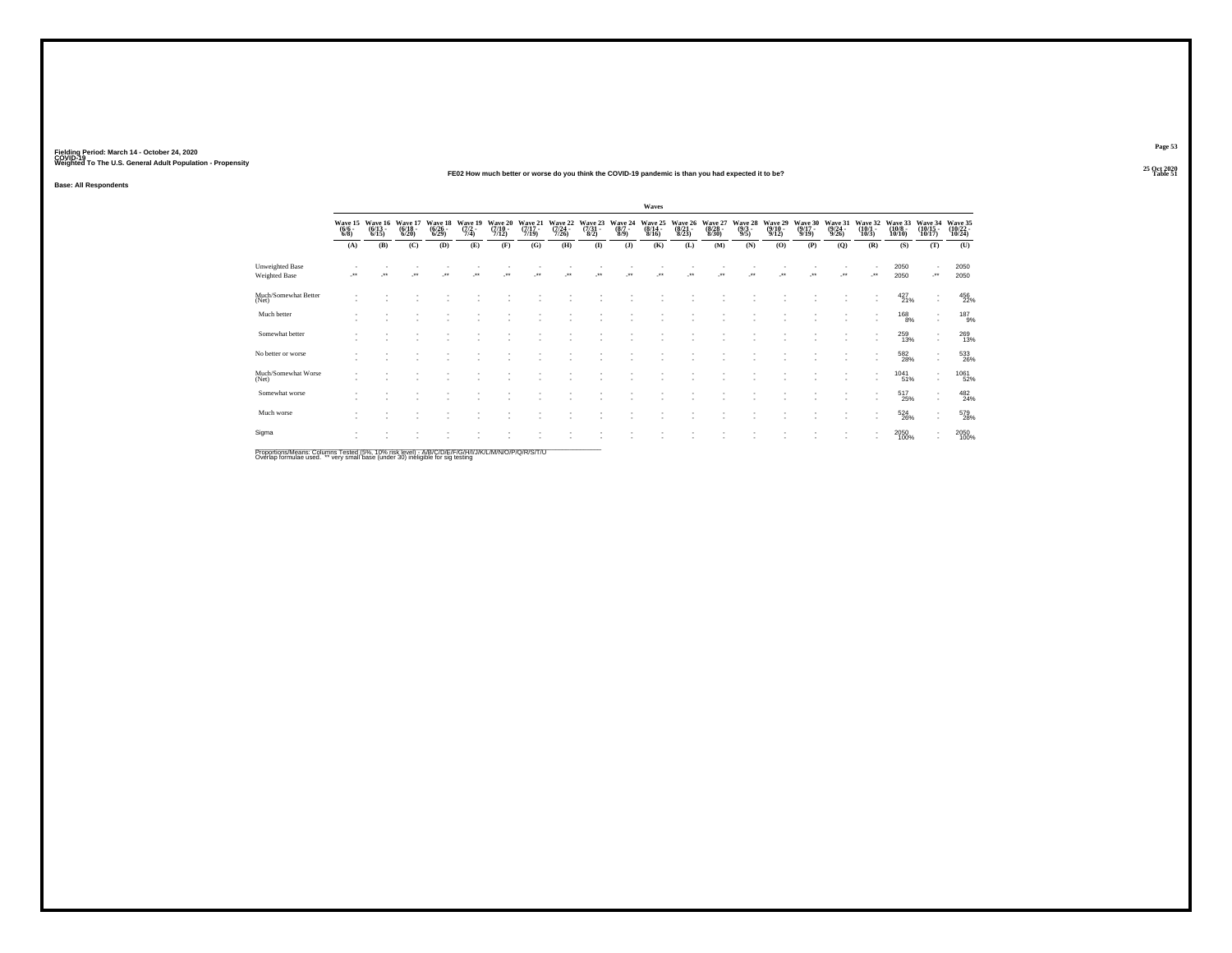### **25 Oct 2020CFP07 How many months do you think it will take before COVID-19 is over (i.e., it is no longer a threat)? If you believe that COVID-19 will be over in less than one month please enter 0. t** Table 52

**Base: All Respondents**

|                                                                                  |     |     |         |     |         |                       |     |     |              |                                                                                                                                                                                                                                                                                                                                                                             | Waves   |                                                                             |         |     |                      |                                                         |                      |                                                            |       |     |                                                    |
|----------------------------------------------------------------------------------|-----|-----|---------|-----|---------|-----------------------|-----|-----|--------------|-----------------------------------------------------------------------------------------------------------------------------------------------------------------------------------------------------------------------------------------------------------------------------------------------------------------------------------------------------------------------------|---------|-----------------------------------------------------------------------------|---------|-----|----------------------|---------------------------------------------------------|----------------------|------------------------------------------------------------|-------|-----|----------------------------------------------------|
|                                                                                  |     |     |         |     |         |                       |     |     |              | $\begin{array}{cccccc} \text{Wave 15} & \text{Wave 16} & \text{Wave 17} & \text{Wave 18} & \text{Wave 19} & \text{Wave 21} & \text{Wave 21} & \text{Wave 22} & \text{Wave 23} & \text{Wave 24} \\ \text{(66 - (613 - (613 - (6/18 - (6/26 - (7/2 - (7/2 - (7/3 - (7/3) - (7/3) - (7/3) - (7/3) - (7/3) - (7/3) - (7/3) - (7/3) - (7/3) - (7/3) - (7/3) - (7/3) - (7/3) - ($ |         | Wave 25 Wave 26 Wave 27<br>(8/14 - (8/21 - (8/28 -<br>8/16) - 8/23) - 8/30) |         | 9/5 | 9/12                 | Wave 28 Wave 29 Wave 30<br>(9/3 (9/10 - 19/17 -<br>9/19 | 9/26                 | Wave 31 Wave 32 Wave 33<br>(9/24 - (10/1 - (10/8 -<br>10/3 | 10/10 |     | Wave 34 Wave 35<br>(10/15 - (10/22 - 10/17) 10/24) |
|                                                                                  | (A) | (B) | (C)     | (D) | (E)     | (F)                   | (G) | (H) | $($ $\Gamma$ | $($ J $)$                                                                                                                                                                                                                                                                                                                                                                   | (K)     | (L)                                                                         | (M)     | (N) | (0)                  | (P)                                                     | (Q)                  | (R)                                                        | (S)   | (T) | (0)                                                |
| <b>Unweighted Base</b><br>Weighted Base                                          | J.  |     | $\cdot$ | J+  | $\cdot$ | $\mathcal{P}^{\star}$ |     | J.  |              |                                                                                                                                                                                                                                                                                                                                                                             | $\cdot$ |                                                                             | $\cdot$ |     | $\ddot{\phantom{1}}$ |                                                         | $\ddot{\phantom{1}}$ | $\ddot{\phantom{1}}$                                       |       |     | 2050<br>2050                                       |
| Believe COVID-19 Will Be<br>Over (Net)                                           |     |     |         |     |         |                       |     |     |              |                                                                                                                                                                                                                                                                                                                                                                             |         |                                                                             |         |     |                      |                                                         |                      |                                                            |       |     | 1421<br>69%                                        |
| Less Than 1 Year<br>(Sub-Net)                                                    |     |     |         |     |         |                       |     |     |              |                                                                                                                                                                                                                                                                                                                                                                             |         |                                                                             |         |     |                      |                                                         |                      |                                                            |       |     | 802<br>39%                                         |
| $\bf{0}$                                                                         |     |     |         |     |         |                       |     |     |              |                                                                                                                                                                                                                                                                                                                                                                             |         |                                                                             |         |     |                      |                                                         |                      |                                                            |       |     | $^{55}_{\ 3\%}$                                    |
| $1 - 3$                                                                          |     |     |         |     |         |                       |     |     |              |                                                                                                                                                                                                                                                                                                                                                                             |         |                                                                             |         |     |                      |                                                         |                      |                                                            |       |     | $^{214}_{10\%}$                                    |
| $4-6$                                                                            |     |     |         |     |         |                       |     |     |              |                                                                                                                                                                                                                                                                                                                                                                             |         |                                                                             |         |     |                      |                                                         |                      |                                                            |       |     | 351<br>17%                                         |
| $7 - 11$                                                                         |     |     |         |     |         |                       |     |     |              |                                                                                                                                                                                                                                                                                                                                                                             |         |                                                                             |         |     |                      |                                                         |                      |                                                            |       |     | $^{182}_{9\%}$                                     |
| 1 Year Or Longer<br>(Sub-Net)                                                    |     |     |         |     |         |                       |     |     |              |                                                                                                                                                                                                                                                                                                                                                                             |         |                                                                             |         |     |                      |                                                         |                      |                                                            |       |     | 618<br>30%                                         |
| $12 - 23$                                                                        |     |     |         |     |         |                       |     |     |              |                                                                                                                                                                                                                                                                                                                                                                             |         |                                                                             |         |     |                      |                                                         |                      |                                                            |       |     | $^{415}_{20\%}$                                    |
| 2 Years Or Longer<br>(Sub-Sub-Net)                                               |     |     |         |     |         |                       |     |     |              |                                                                                                                                                                                                                                                                                                                                                                             |         |                                                                             |         |     |                      |                                                         |                      |                                                            |       |     | 203<br>10%                                         |
| $24+$                                                                            |     |     |         |     |         |                       |     |     |              |                                                                                                                                                                                                                                                                                                                                                                             |         |                                                                             |         |     |                      |                                                         |                      |                                                            |       |     | 203<br>10%                                         |
| N/A - COVID-19 will<br>never be over                                             |     |     |         |     |         |                       |     |     |              |                                                                                                                                                                                                                                                                                                                                                                             |         |                                                                             |         |     |                      |                                                         |                      |                                                            |       |     | 629<br>31%                                         |
| Mean (Incl. 0)                                                                   |     |     |         |     |         |                       |     |     |              |                                                                                                                                                                                                                                                                                                                                                                             |         |                                                                             |         |     |                      |                                                         |                      |                                                            |       |     | 11.4                                               |
| Std. Dev. (Incl. 0)<br>Std. Err. (Incl. 0)<br>Median (Incl. 0)<br>Mean (Excl. 0) |     |     |         |     |         |                       |     |     |              |                                                                                                                                                                                                                                                                                                                                                                             |         |                                                                             |         |     |                      |                                                         |                      |                                                            |       |     | 12.11<br>0.32<br>8<br>11.9                         |
| Std. Dev. (Excl. 0)<br>Std. Err. (Excl. 0)<br>Median (Excl. 0)<br>Sigma          |     |     |         |     |         |                       |     |     |              |                                                                                                                                                                                                                                                                                                                                                                             |         |                                                                             |         |     |                      |                                                         |                      |                                                            |       |     | 12.13<br>0.33<br>9<br>2050<br>100%                 |

Proportions/Means: Columns Tested (5%, 10% risk level) - A/B/C/D/E/F/G/H/I/J/K/L/M/N/O/P/Q/R/S/T/U<br>Overlap formulae used. \*\* very small base (under 30) ineligible for sig testing

**Page 5425 Oct 2020<br>Table 52**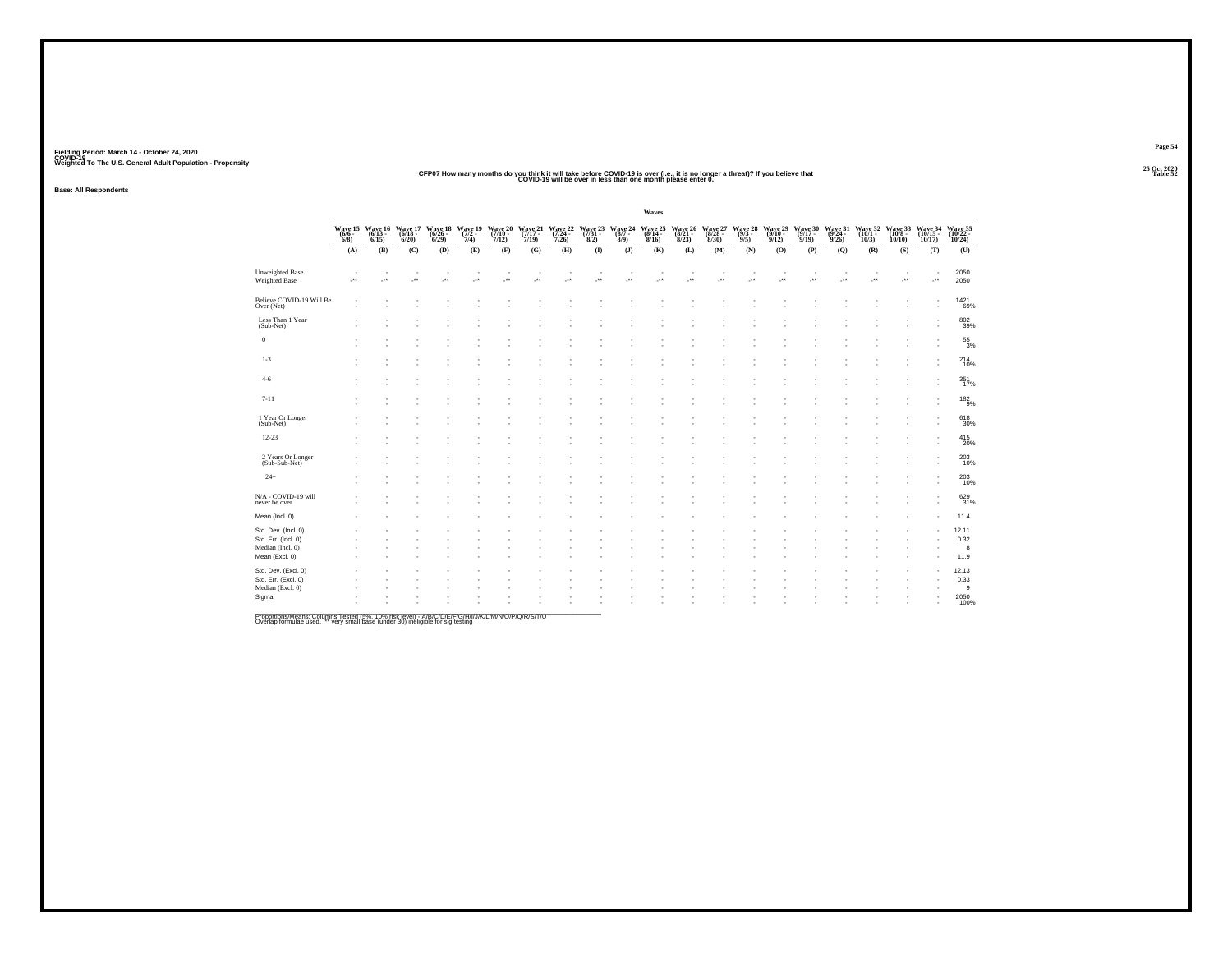### **25 Oct 2020CFP07 How many months do you think it will take before COVID-19 is over (i.e., it is no longer a threat)? If you believe that COVID-19 will be over in less than one month please enter 0. Table 53**

**Base: Believe COVID-19 Will Be Over**

|                                                                                  |         |                  |                                                                                                                                                            |                          |                                             |                             |                           |                      |                                                                                         |                  | Waves              |     |                                                     |                           |                      |                             |                             |                                                                                                         |                  |                          |                              |
|----------------------------------------------------------------------------------|---------|------------------|------------------------------------------------------------------------------------------------------------------------------------------------------------|--------------------------|---------------------------------------------|-----------------------------|---------------------------|----------------------|-----------------------------------------------------------------------------------------|------------------|--------------------|-----|-----------------------------------------------------|---------------------------|----------------------|-----------------------------|-----------------------------|---------------------------------------------------------------------------------------------------------|------------------|--------------------------|------------------------------|
|                                                                                  |         |                  | $\begin{array}{cccc} \text{Wave 15} & \text{Wave 16} & \text{Wave 17} \\ (6/6 - & (6/13 - & (6/18 - & 6/18 - & 6/18)) \\ 6/8) & 6/15) & 6/20) \end{array}$ |                          | Wave 18 Wave 19<br>(6/26 - 7/2 - 6/29) 7/4) | Wave 20<br>(7/10 -<br>7/12) | Wave 21<br>(7/17<br>7/19) |                      | Wave 22 Wave 23 Wave 24 Wave 25<br>(7/24 - (7/31 - (8/7 - (8/14 - 7/26) 8/2) 8/9) 8/16) |                  |                    |     | Wave 26 Wave 27<br>(8/21 - (8/28 -<br>8/23) - 8/30) | Wave 28<br>(9/3 -<br>9/5) | Wave 29<br>9/12      | Wave 30<br>(9/17 -<br>9/19) | Wave 31<br>(9/24 -<br>9/26) | Wave 32 Wave 33 Wave 34 Wave 35<br>$(10/1 - (10/8 - (10/15 - (10/22 - 10/3) - 10/10) - 10/17) - 10/24)$ |                  |                          |                              |
|                                                                                  | (A)     | (B)              | (C)                                                                                                                                                        | (D)                      | (E)                                         | (F)                         | (G)                       | (H)                  | $\overline{(\mathbf{I})}$                                                               | $($ $)$          | (K)                | (L) | (M)                                                 | (N)                       | (0)                  | (P)                         | (Q)                         | (R)                                                                                                     | (S)              | (T)                      | (0)                          |
| <b>Unweighted Base</b><br>Weighted Base                                          | $\cdot$ | $\bullet\bullet$ | $\cdot$                                                                                                                                                    | $\overline{\phantom{a}}$ | $\bullet\,\bullet$                          | $\bullet\bullet$            |                           | $\ddot{\phantom{1}}$ | $\bullet\,\bullet$                                                                      | $\bullet\bullet$ | $\bullet\,\bullet$ |     | $\bullet\,\bullet$                                  | $\bullet\bullet$          | $\ddot{\phantom{1}}$ | $\bullet\star$              |                             | $\bullet\bullet$                                                                                        | $\bullet\bullet$ | $\overline{\phantom{a}}$ | 1452<br>1421                 |
| Less Than 1 Year (Net)                                                           |         |                  |                                                                                                                                                            |                          |                                             |                             |                           |                      |                                                                                         |                  |                    |     |                                                     |                           |                      |                             |                             |                                                                                                         |                  |                          | 802<br>56%                   |
| $\,0\,$                                                                          |         |                  |                                                                                                                                                            |                          |                                             |                             |                           |                      |                                                                                         |                  |                    |     |                                                     |                           |                      |                             |                             |                                                                                                         |                  |                          | $^{55}_{4\%}$                |
| $1 - 3$                                                                          |         |                  |                                                                                                                                                            |                          |                                             |                             |                           |                      |                                                                                         |                  |                    |     |                                                     |                           |                      |                             |                             |                                                                                                         |                  |                          | $^{214}_{15\%}$              |
| $4-6$                                                                            |         |                  |                                                                                                                                                            |                          |                                             |                             |                           |                      |                                                                                         |                  |                    |     |                                                     |                           |                      |                             |                             |                                                                                                         |                  | ٠                        | 351<br>25%                   |
| $7 - 11$                                                                         |         |                  |                                                                                                                                                            |                          |                                             |                             |                           |                      |                                                                                         |                  |                    |     |                                                     |                           |                      |                             |                             |                                                                                                         |                  | ٠                        | 182<br>13%                   |
| 1 Year Or Longer (Net)                                                           |         |                  |                                                                                                                                                            |                          |                                             |                             |                           |                      |                                                                                         |                  |                    |     |                                                     |                           |                      |                             |                             |                                                                                                         |                  | ٠                        | 618<br>44%                   |
| $12 - 23$                                                                        |         |                  |                                                                                                                                                            |                          |                                             |                             |                           |                      |                                                                                         |                  |                    |     |                                                     |                           |                      |                             |                             |                                                                                                         |                  | ٠                        | 415<br>29%                   |
| 2 Years Or Longer<br>(Sub-Net)                                                   |         |                  |                                                                                                                                                            |                          |                                             |                             |                           |                      |                                                                                         |                  |                    |     |                                                     |                           |                      |                             |                             |                                                                                                         |                  | ٠                        | 203<br>14%                   |
| $24+$                                                                            |         |                  |                                                                                                                                                            |                          |                                             |                             |                           |                      |                                                                                         |                  |                    |     |                                                     |                           |                      |                             |                             |                                                                                                         |                  | ٠                        | 203<br>14%                   |
| Mean (Incl. 0)                                                                   |         |                  |                                                                                                                                                            |                          |                                             |                             |                           |                      |                                                                                         |                  |                    |     |                                                     |                           |                      |                             |                             |                                                                                                         |                  |                          | 11.4                         |
| Std. Dev. (Incl. 0)<br>Std. Err. (Incl. 0)<br>Median (Incl. 0)<br>Mean (Excl. 0) |         |                  |                                                                                                                                                            |                          |                                             |                             |                           |                      |                                                                                         |                  |                    |     |                                                     |                           |                      |                             |                             |                                                                                                         |                  |                          | 12.11<br>0.32<br>8<br>11.9   |
| Std. Dev. (Excl. 0)<br>Std. Err. (Excl. 0)<br>Median (Excl. 0)                   |         |                  |                                                                                                                                                            |                          |                                             |                             |                           |                      |                                                                                         |                  |                    |     |                                                     |                           |                      |                             |                             |                                                                                                         |                  |                          | 12.13<br>0.33<br>$\mathsf g$ |
| Sigma                                                                            |         |                  |                                                                                                                                                            |                          |                                             |                             |                           |                      |                                                                                         |                  |                    |     |                                                     |                           |                      |                             |                             |                                                                                                         |                  |                          | 1421<br>100%                 |
|                                                                                  |         |                  |                                                                                                                                                            |                          |                                             |                             |                           |                      |                                                                                         |                  |                    |     |                                                     |                           |                      |                             |                             |                                                                                                         |                  |                          |                              |

Proportions/Means: Columns Tested (5%, 10% risk level) - A/B/C/D/E/F/G/H/I/J/K/L/M/N/O/P/Q/R/S/T/U<br>Overlap formulae used. \*\* very small base (under 30) ineligible for sig testing

**Page 55**25 Oct 2020<br>Table 53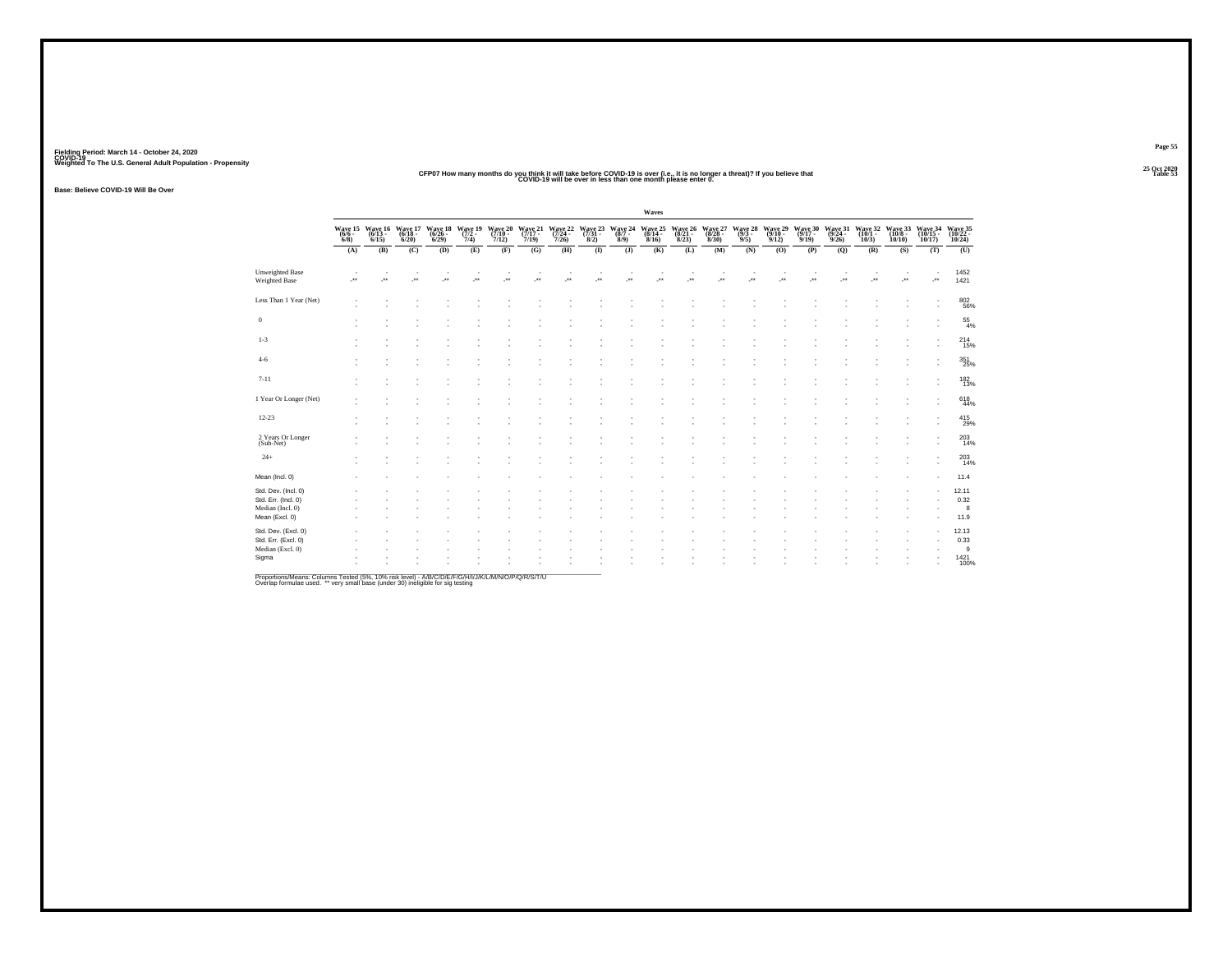### **25 Oct 2020NQ01 To what extent do you agree or disagree with each of the following?Table 54 Table 54 Table 54 Summary Of Strongly/Somewhat Agree**

**Base: Employed Full-Time**

|                                                                                                                               |                                |                              |                                  |                                 |                                |                                      |                              |                                  |                                |                               | Waves                                   |                                 |                                 |                               |                              |                                         |                                         |                                 |                               |                                   |                                    |
|-------------------------------------------------------------------------------------------------------------------------------|--------------------------------|------------------------------|----------------------------------|---------------------------------|--------------------------------|--------------------------------------|------------------------------|----------------------------------|--------------------------------|-------------------------------|-----------------------------------------|---------------------------------|---------------------------------|-------------------------------|------------------------------|-----------------------------------------|-----------------------------------------|---------------------------------|-------------------------------|-----------------------------------|------------------------------------|
|                                                                                                                               | Wave 15<br>$(6/6 -$<br>$6/8$ ) | Wave 16<br>$(6/13 -$<br>6/15 | Wave 17<br>$\frac{(6/18)}{6/20}$ | Wave 18<br>$\binom{6/26}{6/29}$ | Wave 19<br>$\frac{(7/2)}{7/4}$ | Wave 20<br>$\frac{(7/10 - 7)}{7/12}$ | Wave 21<br>$(7/17 -$<br>7/19 | Wave 22<br>$\frac{(7/24)}{7/26}$ | Wave 23<br>$\binom{7/31}{8/2}$ | Wave 24<br>$\binom{8/7}{8/9}$ | Wave 25<br>$\frac{(8/14 - 8/16)}{8/16}$ | Wave 26<br>$\binom{8/21}{8/23}$ | Wave 27<br>$\binom{8/28}{8/30}$ | Wave 28<br>$\binom{9/3}{9/5}$ | Wave 29<br>$(9/10 -$<br>9/12 | Wave 30<br>$\frac{(9/17 - 9/19)}{9/19}$ | Wave 31<br>$\frac{(9/24 - 9/26)}{9/26}$ | Wave 32<br>$\binom{10/1}{10/3}$ | Wave 33<br>$(10/8 -$<br>10/10 | Wave 34<br>$\binom{10/15}{10/17}$ | Wave 35<br>$\frac{(10/22)}{10/24}$ |
|                                                                                                                               | (A)                            | (B)                          | (C)                              | (D)                             | (E)                            | (F)                                  | (G)                          | (H)                              | (1)                            | (3)                           | (K)                                     | (L)                             | (M)                             | (N)                           | (O)                          | (P)                                     | (Q)                                     | (R)                             | (S)                           | (T)                               | (U)                                |
| <b>Unweighted Base</b><br>Weighted Base                                                                                       | $\cdot$                        | $\cdot$                      | J.                               | ٠<br>$\cdot$                    | $\cdot$                        | ٠<br>$\cdot$                         |                              | $\cdot$                          | $\cdot$                        | -**                           | ٠<br>J.                                 | $\cdot$                         | ٠<br>٠.                         | $\overline{\phantom{a}}$      | - 11<br>                     | $\cdot$                                 | $\cdot$                                 | ٠<br>                           | $\cdot$                       | $\cdot$                           | 965<br>878                         |
| I prefer in person<br>meetings for solving<br>complex problems                                                                |                                |                              |                                  |                                 |                                |                                      |                              |                                  |                                |                               |                                         |                                 |                                 |                               |                              |                                         |                                         |                                 |                               |                                   | 592<br>67%                         |
| I am more productive<br>working remotely                                                                                      |                                |                              |                                  |                                 |                                |                                      |                              |                                  |                                |                               |                                         |                                 |                                 |                               |                              |                                         |                                         |                                 |                               |                                   | 580<br>66%                         |
| Working remotely has<br>improved my work-life<br>balance                                                                      |                                |                              |                                  |                                 |                                |                                      |                              |                                  |                                |                               |                                         |                                 |                                 |                               |                              |                                         |                                         |                                 |                               |                                   | 575<br>66%                         |
| I prefer virtual meetings to<br>in person meetings for<br>standing meetings, such as<br>weekly check-ins or status<br>updatés |                                |                              |                                  |                                 |                                |                                      |                              |                                  |                                |                               |                                         |                                 |                                 |                               |                              |                                         |                                         |                                 |                               |                                   | 554<br>63%                         |
| I miss going out with my<br>colleagues after work                                                                             |                                |                              |                                  |                                 |                                |                                      |                              |                                  |                                |                               |                                         |                                 |                                 |                               |                              |                                         |                                         |                                 |                               |                                   | 548<br>62%                         |
| I miss in person meetings<br>with my colleagues                                                                               |                                |                              |                                  |                                 |                                |                                      |                              |                                  |                                |                               |                                         |                                 |                                 |                               |                              |                                         |                                         |                                 |                               |                                   | 542<br>62%                         |
| Working remotely has<br>helped me manage my<br>children's new education<br>realities (e.g. virtual<br>learning)               |                                |                              |                                  |                                 |                                |                                      |                              |                                  |                                |                               |                                         |                                 |                                 |                               |                              |                                         |                                         |                                 | $\sim$                        | $\overline{\phantom{a}}$          | $^{491}_{56\%}$                    |
| I miss working at the<br>office                                                                                               |                                |                              |                                  |                                 |                                |                                      |                              |                                  |                                |                               |                                         |                                 |                                 |                               |                              |                                         |                                         |                                 |                               |                                   | 489<br>56%                         |
| Not having in person<br>meetings/working sessions<br>makes it much harder to<br>develop innovative<br>solutions               |                                |                              |                                  |                                 |                                |                                      |                              |                                  |                                |                               |                                         |                                 |                                 |                               |                              |                                         |                                         |                                 |                               |                                   | 461<br>53%                         |

.<br>Proportions/Means: Columns Tested (5%, 10% risk level) - A/B/C/D/E/F/G/H/I/J/K/L/M/N/O/P/Q/R/S/T/U<br>Overlap formulae used. \*\* very small base (under 30) ineligible for sig testing

**Page 5625 Oct 2020<br>Table 54**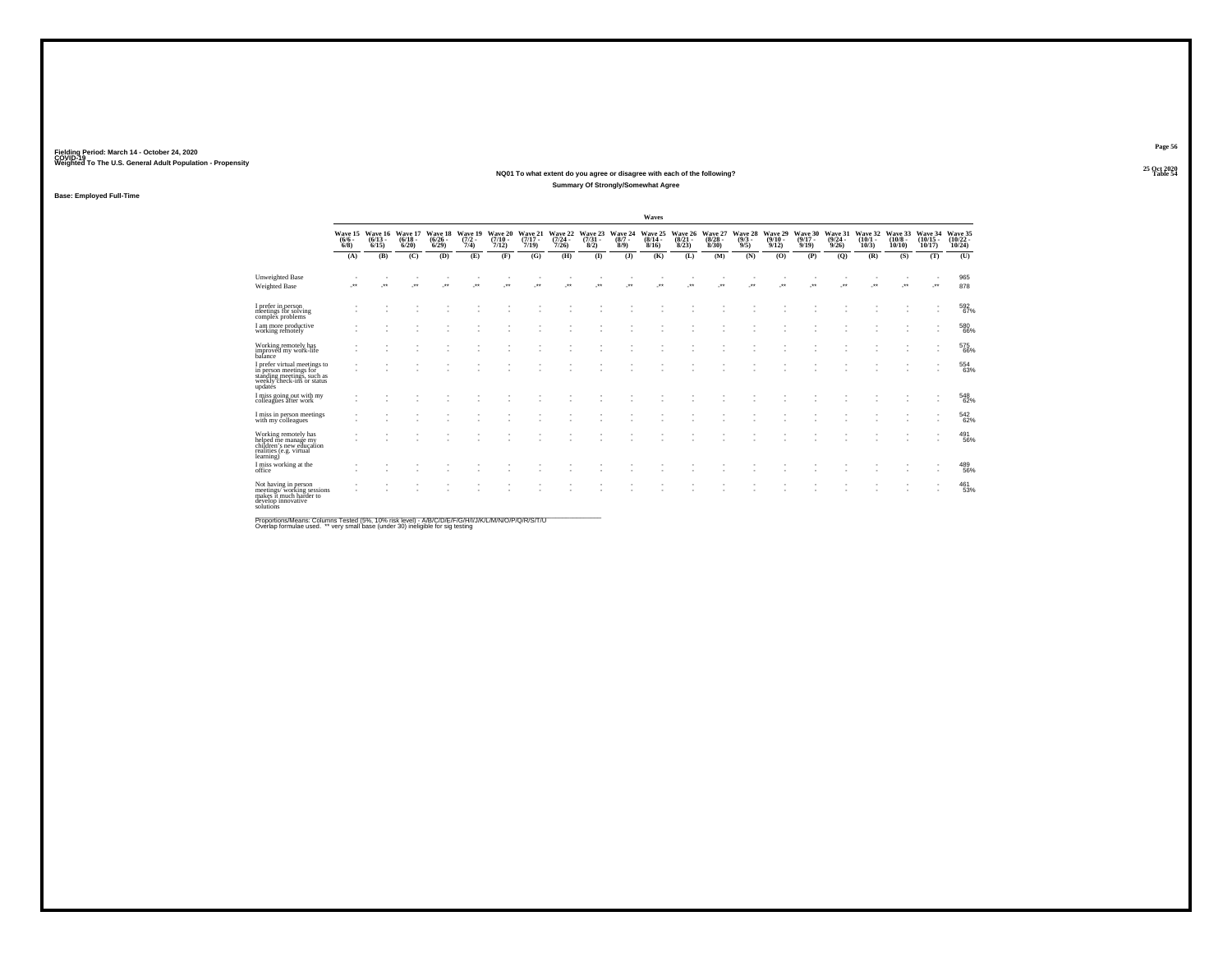### **25 Oct 2020NQ01 To what extent do you agree or disagree with each of the following?Table 55 Table 55 Table 55 Summary Of Strongly/Somewhat Disagree**

**Base: Employed Full-Time**

|                                                                                                                               |                                |                                  |                                  |                                 |                                |                                      |                              |                                         |                                |                            | Waves                            |                                 |                                        |                               |                                 |                                      |                                         |                              |                               |                                    |                                    |
|-------------------------------------------------------------------------------------------------------------------------------|--------------------------------|----------------------------------|----------------------------------|---------------------------------|--------------------------------|--------------------------------------|------------------------------|-----------------------------------------|--------------------------------|----------------------------|----------------------------------|---------------------------------|----------------------------------------|-------------------------------|---------------------------------|--------------------------------------|-----------------------------------------|------------------------------|-------------------------------|------------------------------------|------------------------------------|
|                                                                                                                               | Wave 15<br>$(6/6 -$<br>$6/8$ ) | Wave 16<br>$(6/13 -$<br>$6/15$ ) | Wave 17<br>$\frac{(6/18)}{6/20}$ | Wave 18<br>$\binom{6/26}{6/29}$ | Wave 19<br>$\frac{(7/2)}{7/4}$ | Wave 20<br>$\frac{(7/10 - 7)}{7/12}$ | Wave 21<br>$(7/17 -$<br>7/19 | Wave 22<br>$\frac{(7/24 - 7/26)}{7/26}$ | Wave 23<br>$\binom{7/31}{8/2}$ | Wave 24<br>$(8/7 -$<br>8/9 | Wave 25<br>$\frac{(8/14)}{8/16}$ | Wave 26<br>$\binom{8/21}{8/23}$ | Wave 27<br>$\frac{(8/28 - 8)}{(8/30)}$ | Wave 28<br>$\binom{9/3}{9/5}$ | Wave 29<br>$\binom{9/10}{9/12}$ | Wave 30<br>$\frac{(9/17 - 9)}{9/19}$ | Wave 31<br>$\frac{(9/24 - 9/26)}{9/26}$ | Wave 32<br>$(10/1 -$<br>10/3 | Wave 33<br>$(10/8 -$<br>10/10 | Wave 34<br>$\frac{(10/15)}{10/17}$ | Wave 35<br>$\frac{(10/22)}{10/24}$ |
|                                                                                                                               | (A)                            | (B)                              | (C)                              | (D)                             | (E)                            | (F)                                  | (G)                          | (H)                                     | $\mathbf{I}$                   | $($ $)$                    | (K)                              | (L)                             | (M)                                    | (N)                           | (O)                             | (P)                                  | (Q)                                     | (R)                          | (S)                           | (T)                                | (U)                                |
| Unweighted Base<br>Weighted Base                                                                                              | $\cdot$                        | $\star$                          | $\cdot$                          | $\cdot$                         | $\cdot$                        | ٠<br>$\bullet\bullet$                | $\cdot$                      | $\overline{\phantom{a}}$<br>$\cdot$     | $\cdot$                        | $\cdot$                    | ٠.                               | $\cdot$                         | $\ddot{\phantom{1}}$                   | $\cdot$                       | - 11<br>$\cdot$                 | $\ddot{\phantom{1}}$                 | $\cdot$                                 | $\overline{\phantom{a}}$     | $\cdot$                       |                                    | 965<br>878                         |
| Not having in person<br>meetings/working<br>sessions makes it much<br>harder to develop<br>innovative solutions               |                                |                                  |                                  |                                 |                                |                                      |                              |                                         |                                |                            |                                  |                                 |                                        |                               |                                 |                                      |                                         |                              |                               |                                    | $\substack{298 \\ 34\%}$           |
| I miss working at the<br>office                                                                                               |                                |                                  |                                  |                                 |                                |                                      |                              |                                         |                                |                            |                                  |                                 |                                        |                               |                                 |                                      |                                         |                              |                               |                                    | 256<br>29%                         |
| I prefer virtual meetings to<br>in person meetings for<br>standing meetings, such as<br>weekly check-ins or status<br>updates |                                |                                  |                                  |                                 |                                |                                      |                              |                                         |                                |                            |                                  |                                 |                                        |                               |                                 |                                      |                                         |                              |                               |                                    | 224<br>25%                         |
| I miss in person meetings<br>with my colleagues                                                                               |                                |                                  |                                  |                                 |                                |                                      |                              |                                         |                                |                            |                                  |                                 |                                        |                               |                                 |                                      |                                         |                              |                               |                                    | 205<br>23%                         |
| I am more productive<br>working remotely                                                                                      |                                |                                  |                                  |                                 |                                |                                      |                              |                                         |                                |                            |                                  |                                 |                                        |                               |                                 |                                      |                                         |                              |                               |                                    | $^{202}_{\phantom{1}23\%}$         |
| I prefer in person meetings<br>for solving complex<br>problems <sup>'</sup>                                                   |                                |                                  |                                  |                                 |                                |                                      |                              |                                         |                                |                            |                                  |                                 |                                        |                               |                                 |                                      |                                         |                              |                               |                                    | 199<br>23%                         |
| I miss going out with my<br>colleagues after work                                                                             |                                |                                  |                                  |                                 |                                |                                      |                              |                                         |                                |                            |                                  |                                 |                                        |                               |                                 |                                      |                                         |                              |                               |                                    | 196<br>22%                         |
| Working remotely has<br>improved my work-life<br>balance                                                                      |                                |                                  |                                  |                                 |                                |                                      |                              |                                         |                                |                            |                                  |                                 |                                        |                               |                                 |                                      |                                         |                              |                               |                                    | <sup>170</sup> <sub>19%</sub>      |
| Working remotely has<br>helped me manage my<br>children's new education<br>realities (e.g. virtual<br>learning)               |                                |                                  |                                  |                                 |                                |                                      |                              |                                         |                                |                            |                                  |                                 |                                        |                               |                                 |                                      |                                         |                              |                               | ٠                                  | $^{122}_{14\%}$                    |

Proportions/Means: Columns Tested (5%, 10% risk level) - A/B/C/D/E/F/G/H/I/J/K/L/M/N/O/P/Q/R/S/T/U<br>Overlap formulae used. \*\* very small base (under 30) ineligible for sig testing

**Page 57**25 Oct 2020<br>Table 55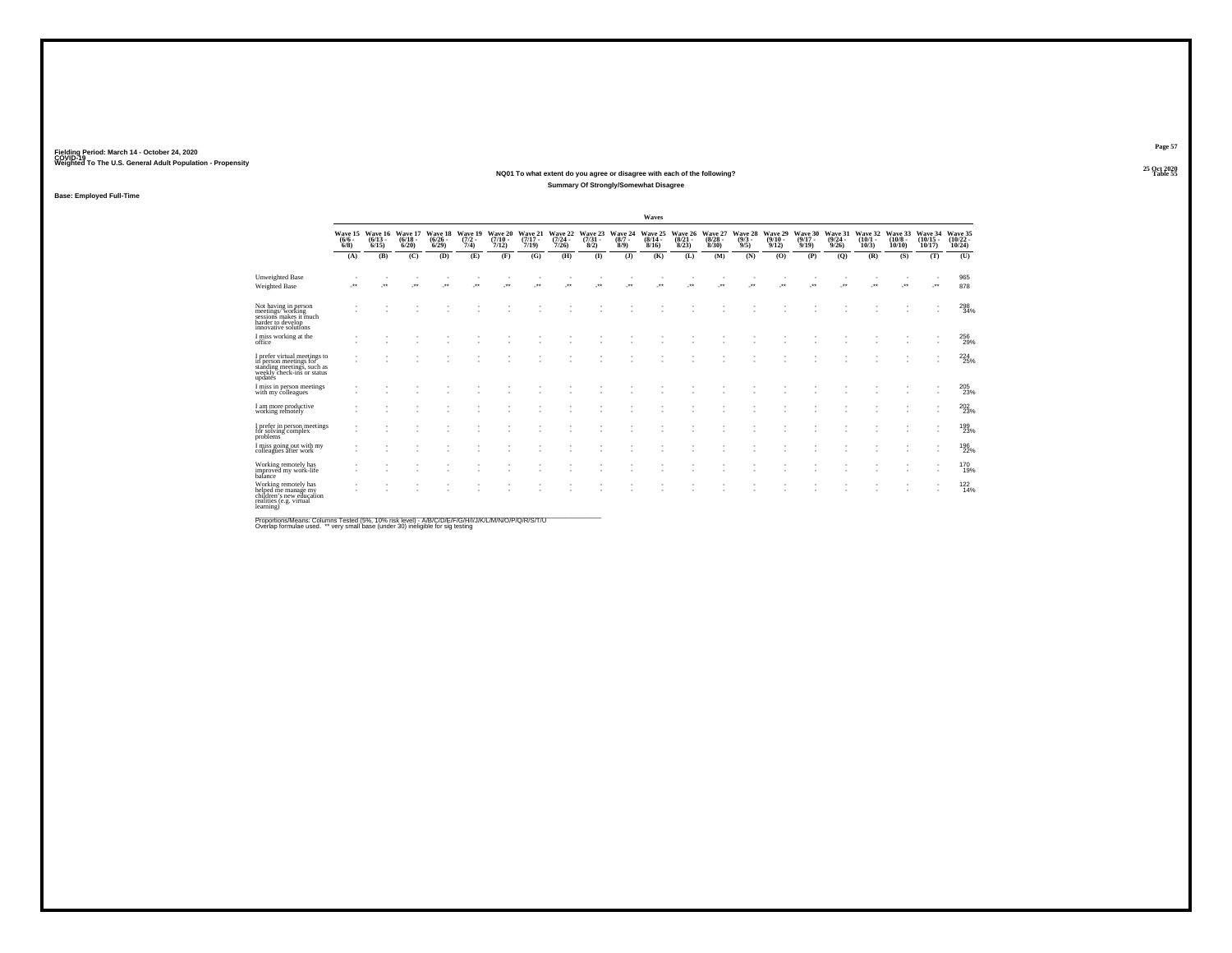### **25 Oct 2020NQ01\_1 To what extent do you agree or disagree with each of the following?Table 56 Table 56 Table 56 I am more productive working remotely**

25 Oct 2020<br>Table 56

**Page 58**

**Base: Employed Full-Time**

|                                         |                                |                                 |                                  |                                        |                                |                             |                                  |                                  |                      |                               | Waves                       |                             |                                 |                               |                             |                                  |                             |                                 |                                       |                                          |                                    |
|-----------------------------------------|--------------------------------|---------------------------------|----------------------------------|----------------------------------------|--------------------------------|-----------------------------|----------------------------------|----------------------------------|----------------------|-------------------------------|-----------------------------|-----------------------------|---------------------------------|-------------------------------|-----------------------------|----------------------------------|-----------------------------|---------------------------------|---------------------------------------|------------------------------------------|------------------------------------|
|                                         | Wave 15<br>$\frac{(6/6)}{6/8}$ | Wave 16<br>$\binom{6/13}{6/15}$ | Wave 17<br>$\frac{(6/18)}{6/20}$ | Wave 18<br>$\frac{(6/26 - 6)}{(6/29)}$ | Wave 19<br>$\frac{(7/2)}{7/4}$ | Wave 20<br>(7/10 -<br>7/12) | Wave 21<br>$\frac{(7/17)}{7/19}$ | Wave 22<br>$\frac{(7/24)}{7/26}$ | Wave 23 (7/31 - 8/2) | Wave 24<br>$\binom{8/7}{8/9}$ | Wave 25<br>(8/14 -<br>8/16) | Wave 26<br>(8/21 -<br>8/23) | Wave 27<br>$\binom{8/28}{8/30}$ | Wave 28<br>$\binom{9/3}{9/5}$ | Wave 29<br>(9/10 -<br>9/12) | Wave 30<br>$\frac{(9/17)}{9/19}$ | Wave 31<br>(9/24 -<br>9/26) | Wave 32<br>$\binom{10/1}{10/3}$ | Wave 33<br>$\binom{10/8 - 10}{10/10}$ | Wave 34<br>$\frac{(10/15)}{10/17}$       | Wave 35<br>$\frac{(10/22)}{10/24}$ |
|                                         | (A)                            | (B)                             | (C)                              | (D)                                    | (E)                            | (F)                         | (G)                              | (H)                              | $($ $\Gamma$         | $($ $)$                       | (K)                         | (L)                         | (M)                             | (N)                           | (O)                         | (P)                              | (Q)                         | (R)                             | (S)                                   | (T)                                      | (U)                                |
| Unweighted Base<br><b>Weighted Base</b> |                                | $\star$                         | $\cdot$                          | ÷                                      |                                | $\bullet\bullet$            | $\bullet\bullet$                 | $\star$                          | $\cdot$              | -**                           | $\cdot$                     | $\cdot$                     | $\cdot$                         | $\cdot$                       | $\cdot$                     |                                  | $\cdot$                     | $\bullet\bullet$                |                                       | $\cdot$                                  | 965<br>878                         |
| Strongly/Somewhat Agree<br>(Net)        |                                |                                 |                                  |                                        |                                |                             |                                  |                                  |                      |                               |                             |                             |                                 |                               |                             |                                  |                             |                                 |                                       | ٠<br>٠                                   | 580<br>66%                         |
| Strongly agree                          |                                |                                 |                                  |                                        |                                |                             |                                  |                                  |                      |                               |                             |                             |                                 |                               |                             |                                  |                             |                                 |                                       | ٠<br>٠                                   | $\frac{357}{41\%}$                 |
| Somewhat agree                          |                                |                                 |                                  |                                        |                                |                             |                                  |                                  |                      |                               |                             |                             |                                 |                               |                             |                                  |                             |                                 |                                       |                                          | $^{223}_{25\%}$                    |
| Strongly/Somewhat<br>Disagree (Net)     |                                |                                 |                                  |                                        |                                |                             |                                  |                                  |                      |                               |                             |                             |                                 |                               |                             |                                  |                             |                                 |                                       | $\mathbf{r}$                             | $^{202}_{\phantom{1}23\%}$         |
| Somewhat disagree                       |                                |                                 |                                  |                                        |                                |                             |                                  |                                  |                      |                               |                             |                             |                                 |                               |                             |                                  |                             |                                 | ٠                                     | $\overline{\phantom{a}}$<br>×.           | <sup>128</sup> <sub>15%</sub>      |
| Strongly disagree                       |                                |                                 |                                  |                                        |                                |                             |                                  |                                  |                      |                               |                             |                             |                                 |                               |                             |                                  |                             |                                 |                                       | ٠<br>٠                                   | $^{74}_{8\%}$                      |
| Not applicable                          |                                |                                 |                                  |                                        |                                |                             |                                  |                                  |                      |                               |                             |                             |                                 |                               |                             |                                  |                             |                                 |                                       | $\overline{\phantom{a}}$<br>$\mathbf{r}$ | 97<br>11%                          |
| Sigma                                   |                                |                                 |                                  |                                        |                                |                             |                                  |                                  |                      |                               |                             |                             |                                 |                               |                             |                                  |                             |                                 |                                       | $\sim$<br>$\overline{\phantom{a}}$       | 878<br>100%                        |

Proportions/Means: Columns Tested (5%, 10% risk level) - A/B/C/D/E/F/G/H/I/J/K/L/M/N/O/P/Q/R/S/T/U<br>Overlap formulae used. \*\* very small base (under 30) ineligible for sig testing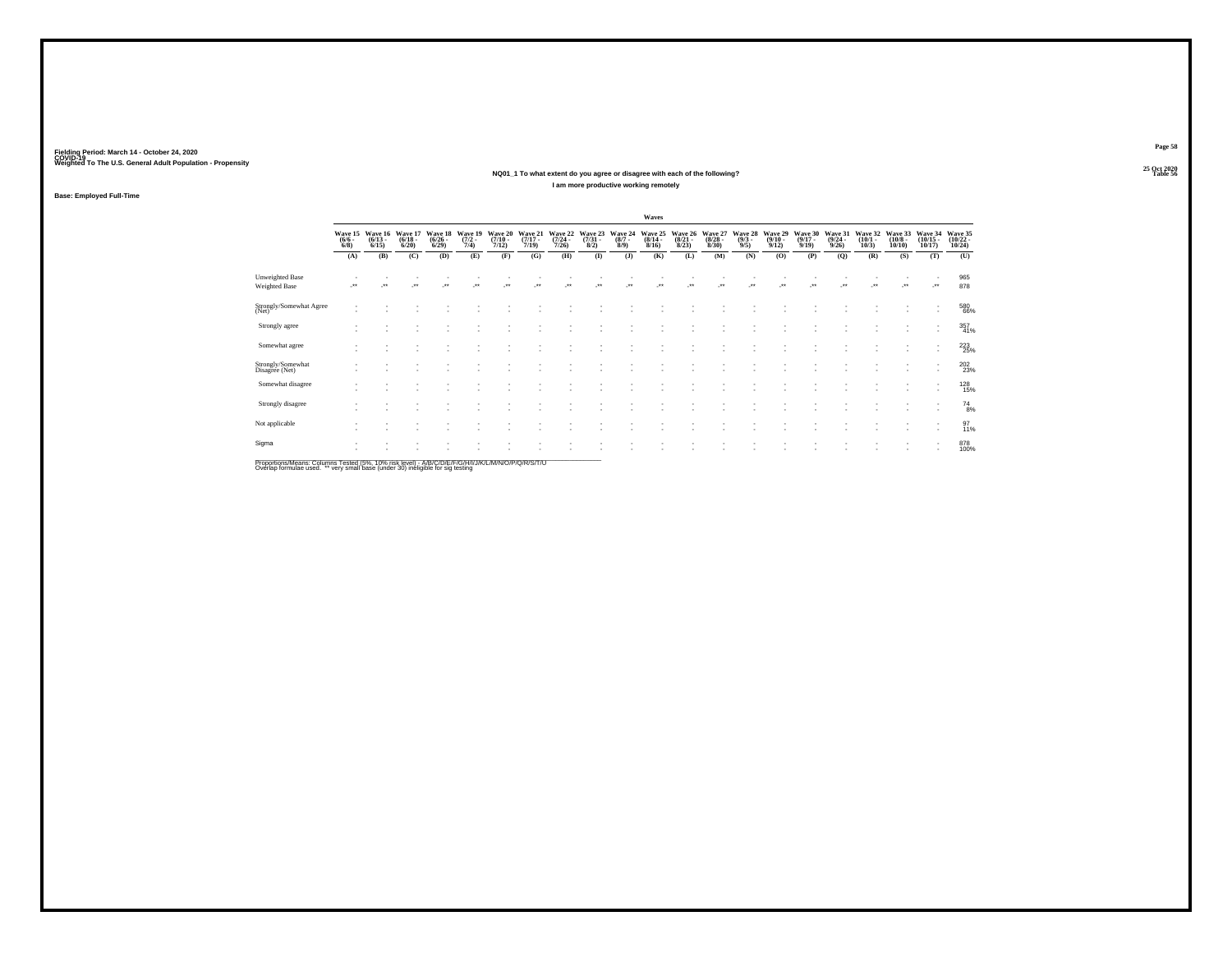**25 Oct 2020NQ01\_2 To what extent do you agree or disagree with each of the following?Table 57 Table 57 Table 57 Table 57 I miss working at the office**

**Base: Employed Full-Time**

|                                         |                               |                                 |                                  |                                 |                                |                                      |                                  |                                  |                                |                               | Waves                            |                                 |                                  |                               |                                  |                                  |                                  |                                 |                                   |                                    |                                            |
|-----------------------------------------|-------------------------------|---------------------------------|----------------------------------|---------------------------------|--------------------------------|--------------------------------------|----------------------------------|----------------------------------|--------------------------------|-------------------------------|----------------------------------|---------------------------------|----------------------------------|-------------------------------|----------------------------------|----------------------------------|----------------------------------|---------------------------------|-----------------------------------|------------------------------------|--------------------------------------------|
|                                         | Wave 15<br>$\binom{6/6}{6/8}$ | Wave 16<br>$\binom{6/13}{6/15}$ | Wave 17<br>$\frac{(6/18)}{6/20}$ | Wave 18<br>$\binom{6/26}{6/29}$ | Wave 19<br>$\frac{(7/2)}{7/4}$ | Wave 20<br>$\frac{(7/10 - 7)}{7/12}$ | Wave 21<br>$\frac{(7/17)}{7/19}$ | Wave 22<br>$\frac{(7/24)}{7/26}$ | Wave 23<br>$\binom{7/31}{8/2}$ | Wave 24<br>$\binom{8/7}{8/9}$ | Wave 25<br>$\frac{(8/14)}{8/16}$ | Wave 26<br>$\binom{8/21}{8/23}$ | Wave 27<br>$\frac{(8/28)}{8/30}$ | Wave 28<br>$\binom{9/3}{9/5}$ | Wave 29<br>$\frac{(9/10)}{9/12}$ | Wave 30<br>$\frac{(9/17)}{9/19}$ | Wave 31<br>$\frac{(9/24)}{9/26}$ | Wave 32<br>$\binom{10/1}{10/3}$ | Wave 33<br>$\frac{(10/8)}{10/10}$ | Wave 34<br>$\frac{(10/15)}{10/17}$ | Wave 35<br>$\frac{(10/22 - 10/24)}{10/24}$ |
|                                         | (A)                           | (B)                             | (C)                              | (D)                             | (E)                            | (F)                                  | (G)                              | (H)                              | $($ $\Gamma$                   | (3)                           | (K)                              | (L)                             | (M)                              | (N)                           | (O)                              | (P)                              | (Q)                              | (R)                             | (S)                               | (T)                                | (U)                                        |
| Unweighted Base<br><b>Weighted Base</b> | $\cdot$                       | $\bullet\bullet$                | $\cdot$                          | $\star$                         | $\bullet\,\bullet$             | $\star\star$                         | $\ddot{\phantom{0}}$             | $\cdot$                          | $^{\tiny{**}}$                 | $\ddot{\phantom{1}}$          | $\ddot{\phantom{0}}$             | $\ddot{\phantom{1}}$            | $\cdot$                          | $\ddot{\phantom{1}}$          | $\cdot$                          | $\ddot{\phantom{1}}$             | $\bullet\,\bullet$               | $\overline{\phantom{a}}$        | $\cdot$                           | $\cdot$                            | 965<br>878                                 |
| Strongly/Somewhat Agree<br>(Net)        |                               |                                 |                                  |                                 |                                |                                      |                                  |                                  |                                |                               |                                  |                                 |                                  |                               |                                  |                                  |                                  |                                 |                                   | ٠                                  | 489<br>56%                                 |
| Strongly agree                          |                               |                                 |                                  |                                 |                                |                                      | ٠                                |                                  |                                |                               |                                  | ٠                               |                                  |                               |                                  |                                  |                                  |                                 |                                   | ٠<br>٠                             | 265<br>30%                                 |
| Somewhat agree                          |                               |                                 |                                  |                                 |                                |                                      |                                  |                                  |                                |                               |                                  |                                 |                                  |                               |                                  |                                  |                                  |                                 |                                   | ٠<br>٠                             | 224                                        |
| Strongly/Somewhat<br>Disagree (Net)     |                               |                                 |                                  |                                 |                                |                                      |                                  |                                  |                                |                               |                                  |                                 |                                  |                               |                                  |                                  |                                  |                                 |                                   |                                    | 256<br>29%                                 |
| Somewhat disagree                       |                               |                                 |                                  |                                 |                                |                                      |                                  |                                  |                                |                               |                                  | ٠                               |                                  |                               |                                  |                                  |                                  |                                 |                                   | ٠<br>×.                            | 130<br>15%                                 |
| Strongly disagree                       |                               |                                 |                                  |                                 |                                |                                      |                                  |                                  |                                |                               |                                  |                                 |                                  |                               |                                  |                                  |                                  |                                 |                                   | ٠                                  | 126<br>14%                                 |
| Not applicable                          |                               |                                 |                                  |                                 |                                |                                      |                                  |                                  |                                |                               |                                  | ٠                               |                                  |                               |                                  |                                  |                                  |                                 |                                   | ٠                                  | 134<br>15%                                 |
| Sigma                                   |                               | ٠                               |                                  |                                 |                                |                                      |                                  |                                  |                                |                               |                                  | ٠                               |                                  |                               |                                  |                                  |                                  |                                 |                                   | $\mathbf{r}$                       | 878<br>100%                                |
|                                         |                               |                                 |                                  |                                 |                                |                                      |                                  |                                  |                                |                               |                                  |                                 |                                  |                               |                                  |                                  |                                  |                                 |                                   |                                    |                                            |

Proportions/Means: Columns Tested (5%, 10% risk level) - A/B/C/D/E/F/G/H/I/J/K/L/M/N/O/P/Q/R/S/T/U<br>Overlap formulae used. \*\* very small base (under 30) ineligible for sig testing

**Page 59**25 Oct 2020<br>Table 57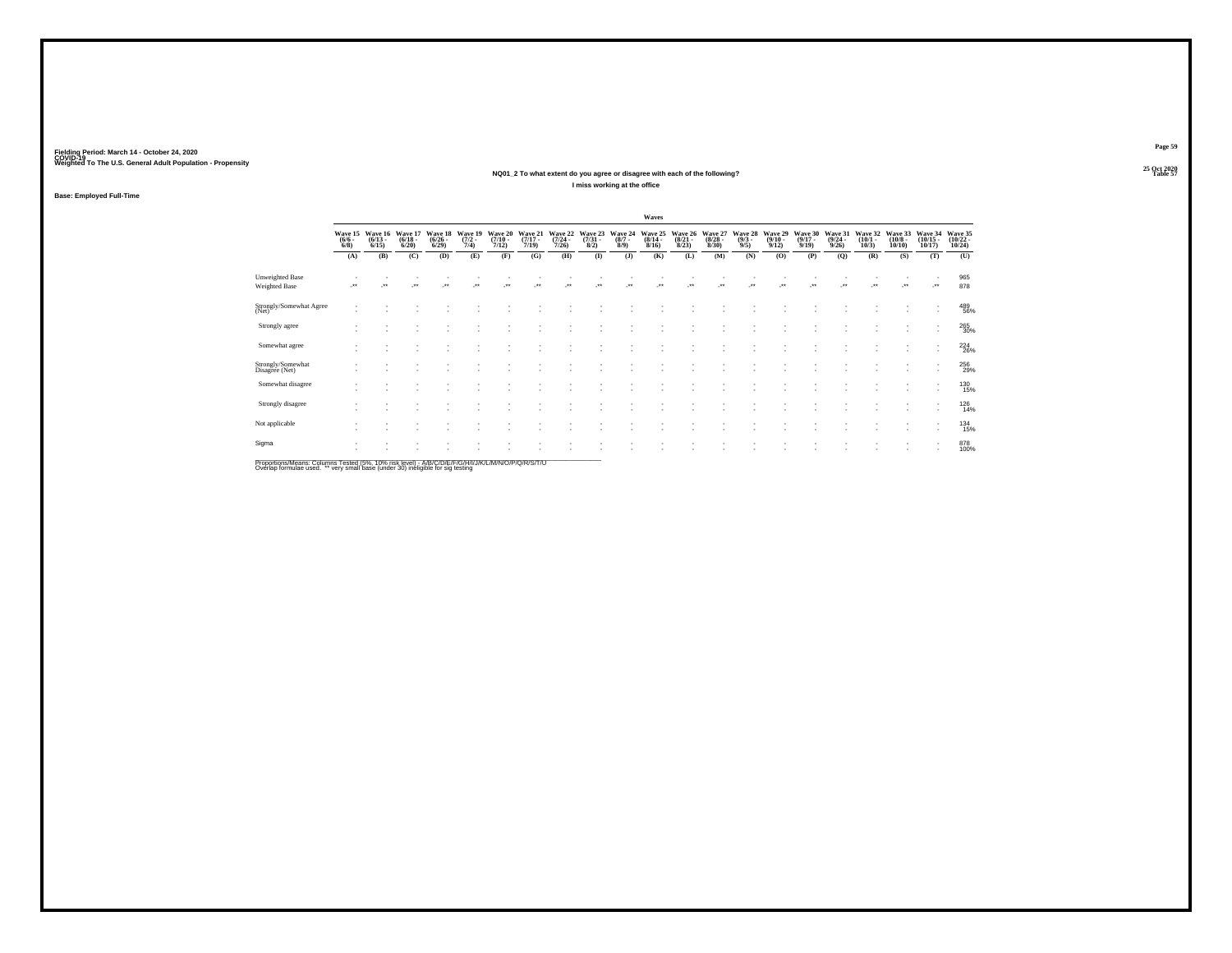### **25 Oct 2020NQ01\_3 To what extent do you agree or disagree with each of the following?Table 58 Table 58 Working remotely has improved my work-life balance**

**Base: Employed Full-Time**

|                                                                                                                     |                                |                                  |                                 |                                 |                                |                                  |                                  |                                         |                                |                               | Waves                            |                                 |                                  |                               |                                         |                                      |                                         |                                 |                                  |                                                      |                                    |
|---------------------------------------------------------------------------------------------------------------------|--------------------------------|----------------------------------|---------------------------------|---------------------------------|--------------------------------|----------------------------------|----------------------------------|-----------------------------------------|--------------------------------|-------------------------------|----------------------------------|---------------------------------|----------------------------------|-------------------------------|-----------------------------------------|--------------------------------------|-----------------------------------------|---------------------------------|----------------------------------|------------------------------------------------------|------------------------------------|
|                                                                                                                     | Wave 15<br>$\frac{(6/6)}{6/8}$ | Wave 16<br>$\frac{(6/13)}{6/15}$ | Wave 17<br>$\binom{6/18}{6/20}$ | Wave 18<br>$\binom{6/26}{6/29}$ | Wave 19<br>$\frac{(7/2)}{7/4}$ | Wave 20<br>$\frac{(7/10)}{7/12}$ | Wave 21<br>$\frac{(7/17)}{7/19}$ | Wave 22<br>$\frac{(7/24 - 7/26)}{7/26}$ | Wave 23<br>$\binom{7/31}{8/2}$ | Wave 24<br>$\binom{8/7}{8/9}$ | Wave 25<br>$\frac{(8/14)}{8/16}$ | Wave 26<br>$\binom{8/21}{8/23}$ | Wave 27<br>$\frac{(8/28)}{8/30}$ | Wave 28<br>$\binom{9/3}{9/5}$ | Wave 29<br>$\frac{(9/10 - 9/12)}{9/12}$ | Wave 30<br>$\frac{(9/17 - 9)}{9/19}$ | Wave 31<br>$\frac{(9/24 - 9/26)}{9/26}$ | Wave 32<br>$\binom{10/1}{10/3}$ | Wave 33<br>$\binom{10/8}{10/10}$ | Wave 34<br>$\frac{(10/15)}{10/17}$                   | Wave 35<br>$\frac{(10/22)}{10/24}$ |
|                                                                                                                     | (A)                            | (B)                              | (C)                             | (D)                             | (E)                            | (F)                              | (G)                              | (H)                                     | $($ $\Gamma$                   | $($ $)$                       | (K)                              | (L)                             | (M)                              | (N)                           | (O)                                     | (P)                                  | (Q)                                     | (R)                             | (S)                              | (T)                                                  | (U)                                |
| <b>Unweighted Base</b><br>Weighted Base                                                                             |                                | $\star$                          | $\overline{\phantom{a}}$        | z.                              | J.                             | $\overline{\phantom{a}}$         | $\cdot$                          | $\cdot$                                 | $\cdot$                        | ÷.                            | J.                               | $\mathcal{L}^{\bullet\bullet}$  | $\ddot{\phantom{1}}$             | $\overline{\phantom{a}}$      | $\cdot$                                 | ÷.                                   | J.                                      | $\overline{\phantom{a}}$        |                                  |                                                      | 965<br>878                         |
| Strongly/Somewhat Agree<br>(Net)                                                                                    |                                |                                  |                                 |                                 |                                |                                  |                                  |                                         |                                |                               |                                  |                                 |                                  |                               |                                         |                                      |                                         |                                 |                                  | $\overline{\phantom{a}}$                             | 575<br>66%                         |
| Strongly agree                                                                                                      |                                |                                  |                                 |                                 |                                |                                  |                                  |                                         |                                |                               |                                  |                                 |                                  |                               |                                         |                                      |                                         |                                 |                                  | $\overline{\phantom{a}}$<br>۰                        | 359<br>41%                         |
| Somewhat agree                                                                                                      |                                |                                  |                                 |                                 |                                |                                  |                                  |                                         |                                |                               |                                  |                                 |                                  |                               |                                         |                                      |                                         |                                 |                                  | ٠<br>۰                                               | $^{216}_{25\%}$                    |
| Strongly/Somewhat<br>Disagree (Net)                                                                                 |                                |                                  |                                 |                                 |                                |                                  |                                  |                                         |                                |                               |                                  |                                 |                                  |                               |                                         |                                      |                                         |                                 |                                  | ۰                                                    | 170<br>19%                         |
| Somewhat disagree                                                                                                   |                                |                                  |                                 |                                 |                                |                                  |                                  |                                         |                                |                               |                                  |                                 |                                  |                               |                                         |                                      |                                         |                                 |                                  | $\overline{\phantom{a}}$<br>٠                        | <sup>119</sup><br>14%              |
| Strongly disagree                                                                                                   |                                |                                  |                                 |                                 |                                |                                  |                                  |                                         |                                |                               |                                  |                                 |                                  |                               |                                         |                                      |                                         |                                 | ٠                                | $\overline{\phantom{a}}$<br>۰                        | $^{50}_{6\%}$                      |
| Not applicable                                                                                                      |                                |                                  |                                 |                                 |                                |                                  |                                  |                                         |                                |                               |                                  |                                 |                                  |                               |                                         |                                      |                                         |                                 |                                  | $\overline{\phantom{a}}$<br>$\overline{\phantom{a}}$ | 133<br>15%                         |
| Sigma<br>DreportionalMoope: Columna Tootod (59/ - 409/ -iok love)) - AIBIC IDIC IDIC IUII IN/ II MANICIDIO IDICITAT |                                |                                  |                                 |                                 |                                |                                  |                                  |                                         |                                |                               |                                  |                                 |                                  |                               |                                         |                                      |                                         |                                 |                                  | $\overline{\phantom{a}}$<br>$\overline{\phantom{a}}$ | 878<br>100%                        |

Proportions/Means: Columns Tested (5%, 10% risk level) - A/B/C/D/E/F/G/H/I/J/K/L/M/N/O/P/Q/R/S/T/U<br>Overlap formulae used. \*\* very small base (under 30) ineligible for sig testing

**Page 60**25 Oct 2020<br>Table 58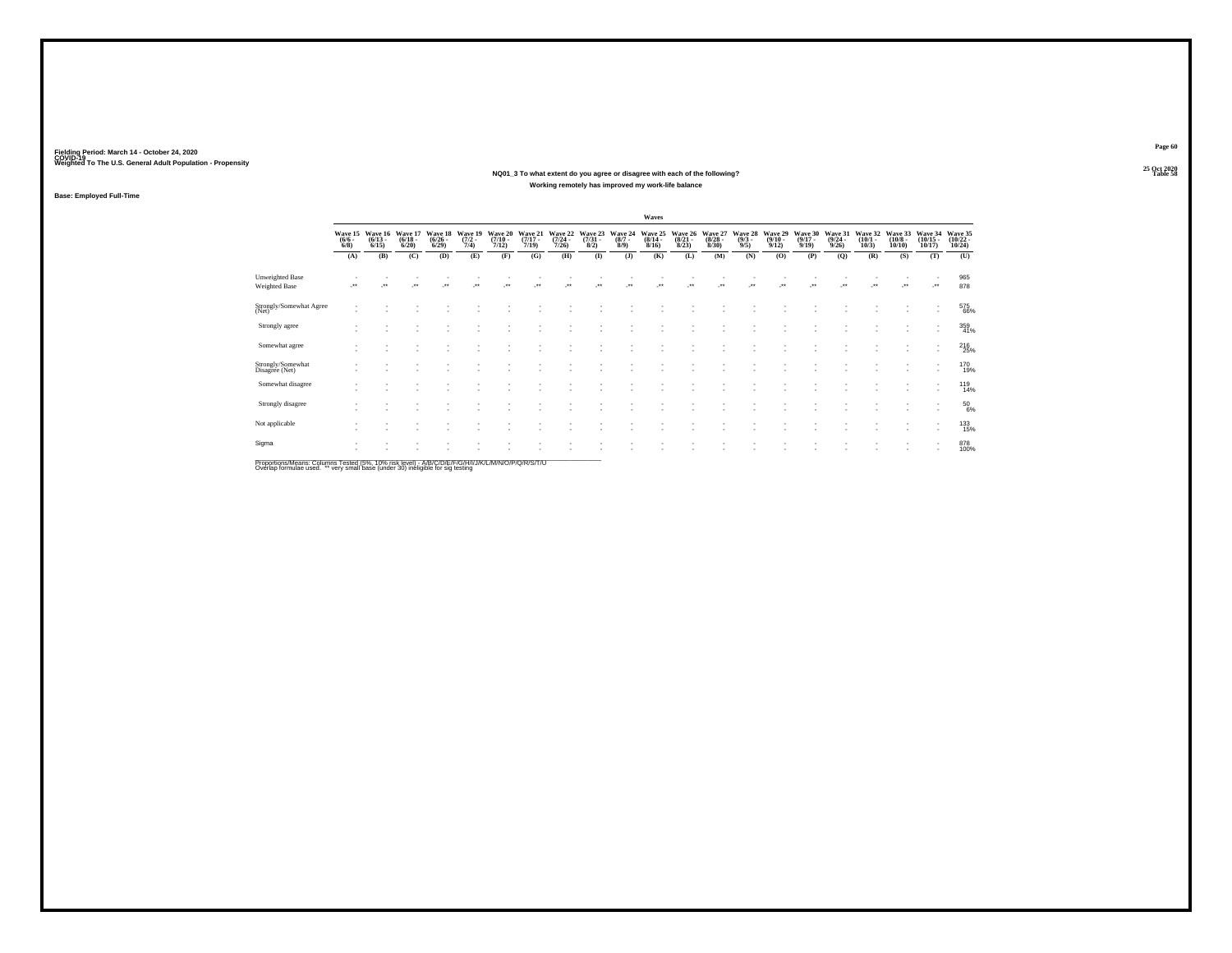**25 Oct 2020NQ01\_4 To what extent do you agree or disagree with each of the following?Table 59 Table 59 Not having in person meetings/ working sessions makes it much harder to develop innovative solutions**

**Base: Employed Full-Time**

|                                                                                                 |                                    |                                 |                                 |                                 |                                |                                  |                                        |                                         |                                |                               | Waves                                   |                                 |                                  |                               |                                 |                                  |                                         |                                 |                                       |                                          |                                         |
|-------------------------------------------------------------------------------------------------|------------------------------------|---------------------------------|---------------------------------|---------------------------------|--------------------------------|----------------------------------|----------------------------------------|-----------------------------------------|--------------------------------|-------------------------------|-----------------------------------------|---------------------------------|----------------------------------|-------------------------------|---------------------------------|----------------------------------|-----------------------------------------|---------------------------------|---------------------------------------|------------------------------------------|-----------------------------------------|
|                                                                                                 | Wave 15<br>$\frac{(6/6 - 6)}{6/8}$ | Wave 16<br>$\binom{6/13}{6/15}$ | Wave 17<br>$\binom{6/18}{6/20}$ | Wave 18<br>$\binom{6/26}{6/29}$ | Wave 19<br>$\frac{(7/2)}{7/4}$ | Wave 20<br>$\frac{(7/10)}{7/12}$ | Wave 21<br>$\frac{(7/17)}{7/19}$       | Wave 22<br>$\frac{(7/24 - 7/26)}{7/26}$ | Wave 23<br>$\binom{7/31}{8/2}$ | Wave 24<br>$\binom{8/7}{8/9}$ | Wave 25<br>$\frac{(8/14 - 8/16)}{8/16}$ | Wave 26<br>$\binom{8/21}{8/23}$ | Wave 27<br>$\frac{(8/28)}{8/30}$ | Wave 28<br>$\binom{9/3}{9/5}$ | Wave 29<br>$\binom{9/10}{9/12}$ | Wave 30<br>$\frac{(9/17)}{9/19}$ | Wave 31<br>$\frac{(9/24 - 9/26)}{9/26}$ | Wave 32<br>$\binom{10/1}{10/3}$ | Wave 33<br>$\binom{10/8 - 10}{10/10}$ | Wave 34<br>$\binom{10/15}{10/17}$        | Wave 35<br>$\frac{(10/22 - 10)}{10/24}$ |
|                                                                                                 | (A)                                | (B)                             | (C)                             | (D)                             | (E)                            | (F)                              | (G)                                    | (H)                                     | $($ $\Gamma$                   | $($ J $)$                     | (K)                                     | (L)                             | (M)                              | (N)                           | (0)                             | (P)                              | (Q)                                     | (R)                             | (S)                                   | (T)                                      | (U)                                     |
| Unweighted Base<br>Weighted Base                                                                |                                    |                                 | $\ddot{\phantom{0}}$            |                                 |                                | $\ddot{\phantom{0}}$             | $^{\tiny{\text{+}}\, \tiny{\text{+}}}$ | $\bullet\bullet$                        | $\ddot{\phantom{0}}$           | $\ddot{\phantom{1}}$          | $\ddot{\phantom{0}}$                    |                                 | $\ddot{\phantom{0}}$             | $\ddot{\phantom{1}}$          | $\ddot{\phantom{1}}$            |                                  |                                         |                                 | $\bullet\,\bullet$                    | $\cdot$                                  | 965<br>878                              |
| Strongly/Somewhat Agree<br>(Net)                                                                |                                    |                                 |                                 |                                 |                                |                                  |                                        |                                         |                                |                               |                                         |                                 |                                  |                               |                                 |                                  |                                         |                                 |                                       | $\sim$<br>$\overline{\phantom{a}}$       | 461<br>53%                              |
| Strongly agree                                                                                  |                                    |                                 |                                 |                                 |                                |                                  |                                        |                                         |                                |                               |                                         |                                 |                                  |                               |                                 |                                  |                                         |                                 | ٠                                     | $\overline{\phantom{a}}$<br>$\mathbf{r}$ | $^{232}_{\ 26\%}$                       |
| Somewhat agree                                                                                  |                                    |                                 |                                 |                                 | ٠                              |                                  |                                        |                                         |                                |                               |                                         | $\overline{\phantom{a}}$        |                                  |                               |                                 |                                  |                                         |                                 | ٠                                     | ٠<br>$\mathbf{r}$                        | 229<br>26%                              |
| Strongly/Somewhat<br>Disagree (Net)                                                             |                                    |                                 |                                 |                                 |                                |                                  |                                        |                                         |                                |                               |                                         |                                 |                                  |                               |                                 |                                  |                                         |                                 |                                       | $\overline{\phantom{a}}$                 | 298<br>34%                              |
| Somewhat disagree                                                                               |                                    |                                 |                                 |                                 |                                |                                  |                                        |                                         |                                |                               |                                         |                                 |                                  |                               |                                 |                                  |                                         |                                 |                                       | $\overline{\phantom{a}}$<br>$\sim$       | 197<br>22%                              |
| Strongly disagree                                                                               |                                    |                                 |                                 |                                 |                                |                                  |                                        |                                         |                                |                               |                                         |                                 |                                  |                               |                                 |                                  |                                         |                                 |                                       | $\overline{\phantom{a}}$<br>$\sim$       | 101<br>12%                              |
| Not applicable                                                                                  |                                    |                                 |                                 |                                 |                                |                                  |                                        |                                         |                                |                               |                                         |                                 |                                  |                               |                                 |                                  |                                         |                                 | ٠                                     | $\overline{\phantom{a}}$<br>$\sim$       | $^{119}_{14\%}$                         |
| Sigma                                                                                           |                                    |                                 |                                 |                                 |                                |                                  |                                        |                                         |                                |                               |                                         |                                 |                                  |                               |                                 |                                  |                                         |                                 | ٠<br>$\overline{\phantom{a}}$         | $\overline{\phantom{a}}$<br>$\mathbf{r}$ | 878<br>100%                             |
| Proportione/Meane: Columne Tected (5%, 10% rick level) - A/R/C/D/E/E/C/H/U////A/A/A/D/D/O/R/T/U |                                    |                                 |                                 |                                 |                                |                                  |                                        |                                         |                                |                               |                                         |                                 |                                  |                               |                                 |                                  |                                         |                                 |                                       |                                          |                                         |

Proportions/Means: Columns Tested (5%, 10% risk level) - A/B/C/D/E/F/G/H/I/J/K/L/M/N/O/P/Q/R/S/T/U<br>Overlap formulae used. \*\* very small base (under 30) ineligible for sig testing

**Page 61**25 Oct 2020<br>Table 59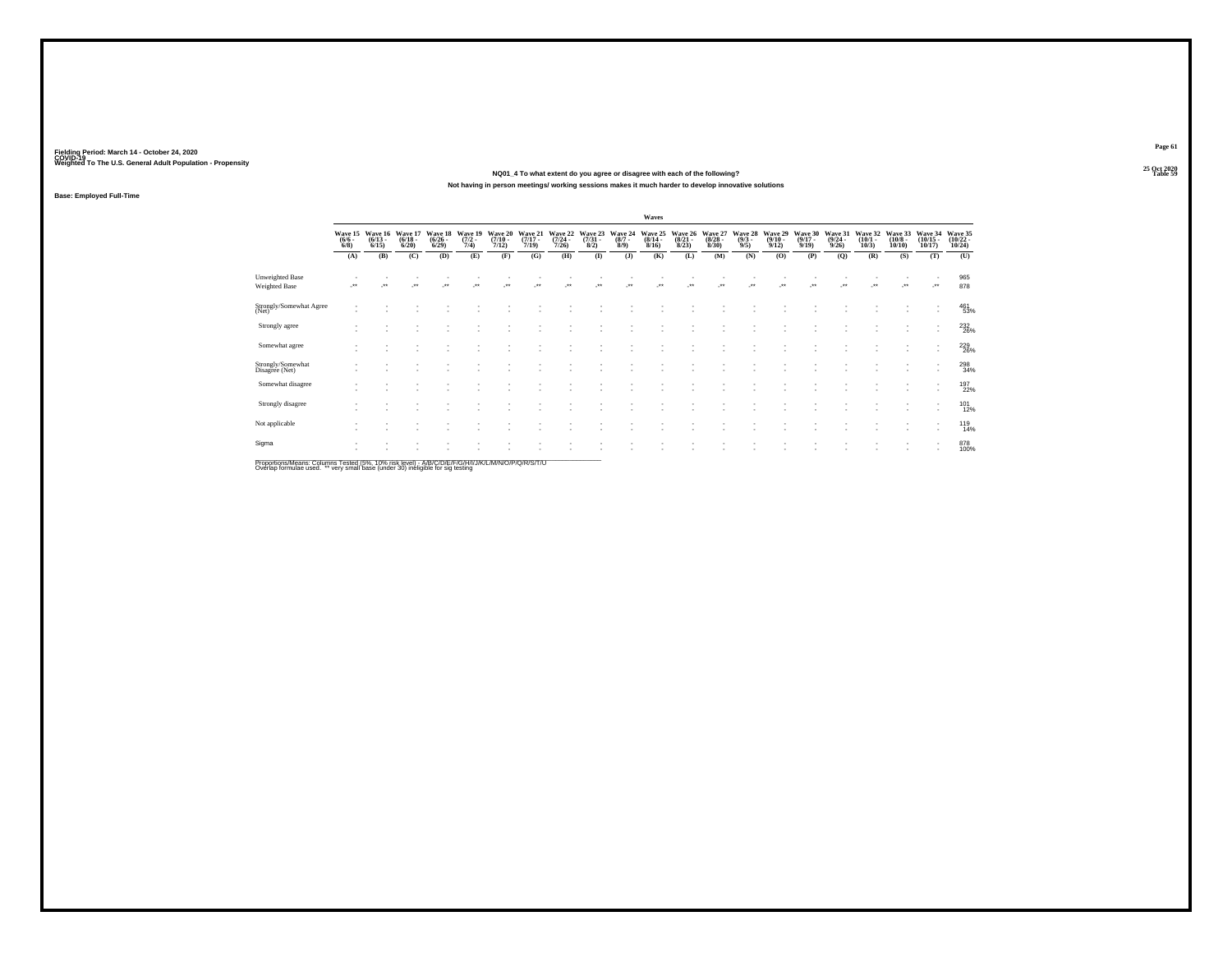**25 Oct 2020NQ01\_5 To what extent do you agree or disagree with each of the following?Table 60 Table 60 Table 60 Table 60 Table 60 Table 60 Table 60 Table 60 Table 60 Table 60 I prefer virtual meetings to in person meetings for standing meetings, such as weekly check-ins or status updates**

**Base: Employed Full-Time**

|                                                                                                    |                               |                                 |                                 |                                 |                                |                                  |                                  |                                  |                                |                               | Waves                            |                                 |                                 |                               |                                         |                                  |                                         |                                 |                                  |                                                      |                                            |
|----------------------------------------------------------------------------------------------------|-------------------------------|---------------------------------|---------------------------------|---------------------------------|--------------------------------|----------------------------------|----------------------------------|----------------------------------|--------------------------------|-------------------------------|----------------------------------|---------------------------------|---------------------------------|-------------------------------|-----------------------------------------|----------------------------------|-----------------------------------------|---------------------------------|----------------------------------|------------------------------------------------------|--------------------------------------------|
|                                                                                                    | Wave 15<br>$\binom{6/6}{6/8}$ | Wave 16<br>$\binom{6/13}{6/15}$ | Wave 17<br>$\binom{6/18}{6/20}$ | Wave 18<br>$\binom{6/26}{6/29}$ | Wave 19<br>$\frac{(7/2)}{7/4}$ | Wave 20<br>$\frac{(7/10)}{7/12}$ | Wave 21<br>$\frac{(7/17)}{7/19}$ | Wave 22<br>$\frac{(7/24)}{7/26}$ | Wave 23<br>$\binom{7/31}{8/2}$ | Wave 24<br>$\binom{8/7}{8/9}$ | Wave 25<br>$\frac{(8/14)}{8/16}$ | Wave 26<br>$\binom{8/21}{8/23}$ | Wave 27<br>$\binom{8/28}{8/30}$ | Wave 28<br>$\binom{9/3}{9/5}$ | Wave 29<br>$\frac{(9/10 - 9/12)}{9/12}$ | Wave 30<br>$\frac{(9/17)}{9/19}$ | Wave 31<br>$\frac{(9/24 - 9/26)}{9/26}$ | Wave 32<br>$\binom{10/1}{10/3}$ | Wave 33<br>$\binom{10/8}{10/10}$ | Wave 34<br>$\binom{10/15}{10/17}$                    | Wave 35<br>$\frac{(10/22 - 10/24)}{10/24}$ |
|                                                                                                    | (A)                           | (B)                             | (C)                             | (D)                             | (E)                            | (F)                              | (G)                              | (H)                              | $($ $\Gamma$                   | $($ $)$                       | (K)                              | (L)                             | (M)                             | (N)                           | (O)                                     | (P)                              | (Q)                                     | (R)                             | (S)                              | (T)                                                  | (U)                                        |
| <b>Unweighted Base</b><br>Weighted Base                                                            |                               |                                 | $^{\tiny{\text{+}}}$            |                                 | $\bullet\bullet$               |                                  |                                  |                                  |                                | $\ddot{\phantom{1}}$          |                                  |                                 | $\ddot{\phantom{0}}$            |                               | $\ddot{\phantom{0}}$                    |                                  |                                         |                                 |                                  | -**                                                  | 965<br>878                                 |
| Strongly/Somewhat Agree<br>(Net)                                                                   |                               |                                 |                                 |                                 |                                |                                  |                                  |                                  |                                |                               |                                  |                                 |                                 |                               |                                         |                                  |                                         |                                 |                                  | ٠<br>$\sim$                                          | 554<br>63%                                 |
| Strongly agree                                                                                     |                               |                                 |                                 |                                 |                                |                                  |                                  |                                  |                                |                               |                                  |                                 |                                 |                               |                                         |                                  |                                         |                                 | $\sim$                           | $\;$<br>$\sim$                                       | 337<br>38%                                 |
| Somewhat agree                                                                                     |                               |                                 |                                 |                                 |                                |                                  |                                  |                                  |                                |                               |                                  |                                 |                                 |                               |                                         |                                  |                                         |                                 |                                  | $\overline{\phantom{a}}$<br>٠                        | 217<br>25%                                 |
| Strongly/Somewhat<br>Disagree (Net)                                                                |                               |                                 |                                 |                                 |                                |                                  |                                  |                                  |                                |                               |                                  |                                 |                                 |                               |                                         |                                  |                                         |                                 |                                  | ٠<br>$\overline{\phantom{a}}$                        | 224<br>25%                                 |
| Somewhat disagree                                                                                  |                               |                                 |                                 |                                 |                                |                                  |                                  |                                  |                                |                               |                                  |                                 |                                 |                               |                                         |                                  |                                         |                                 |                                  | ٠<br>$\mathbf{r}$                                    | $^{147}_{17\%}$                            |
| Strongly disagree                                                                                  |                               |                                 |                                 |                                 |                                |                                  |                                  |                                  |                                |                               |                                  |                                 |                                 |                               |                                         |                                  |                                         |                                 |                                  | $\sim$<br>$\overline{\phantom{a}}$                   | $^{77}_{9\%}$                              |
| Not applicable                                                                                     |                               |                                 |                                 |                                 |                                |                                  |                                  |                                  |                                |                               |                                  |                                 |                                 |                               |                                         |                                  |                                         |                                 |                                  | $\overline{\phantom{a}}$<br>$\overline{\phantom{a}}$ | $^{101}_{11\%}$                            |
| Sigma                                                                                              |                               |                                 |                                 |                                 |                                |                                  |                                  |                                  |                                |                               |                                  |                                 |                                 |                               |                                         |                                  |                                         |                                 |                                  | $\overline{\phantom{a}}$<br>$\overline{\phantom{a}}$ | 878<br>100%                                |
| Proportione/Meane: Columne Teeted (5%, 10% rick level) - A/B/C/D/E/E/C/H/U/W/L/M/A/N/O/D/O/R/C/T/U |                               |                                 |                                 |                                 |                                |                                  |                                  |                                  |                                |                               |                                  |                                 |                                 |                               |                                         |                                  |                                         |                                 |                                  |                                                      |                                            |

Proportions/Means: Columns Tested (5%, 10% risk level) - A/B/C/D/E/F/G/H/I/J/K/L/M/N/O/P/Q/R/S/T/U<br>Overlap formulae used. \*\* very small base (under 30) ineligible for sig testing

**Page 62**25 Oct 2020<br>Table 60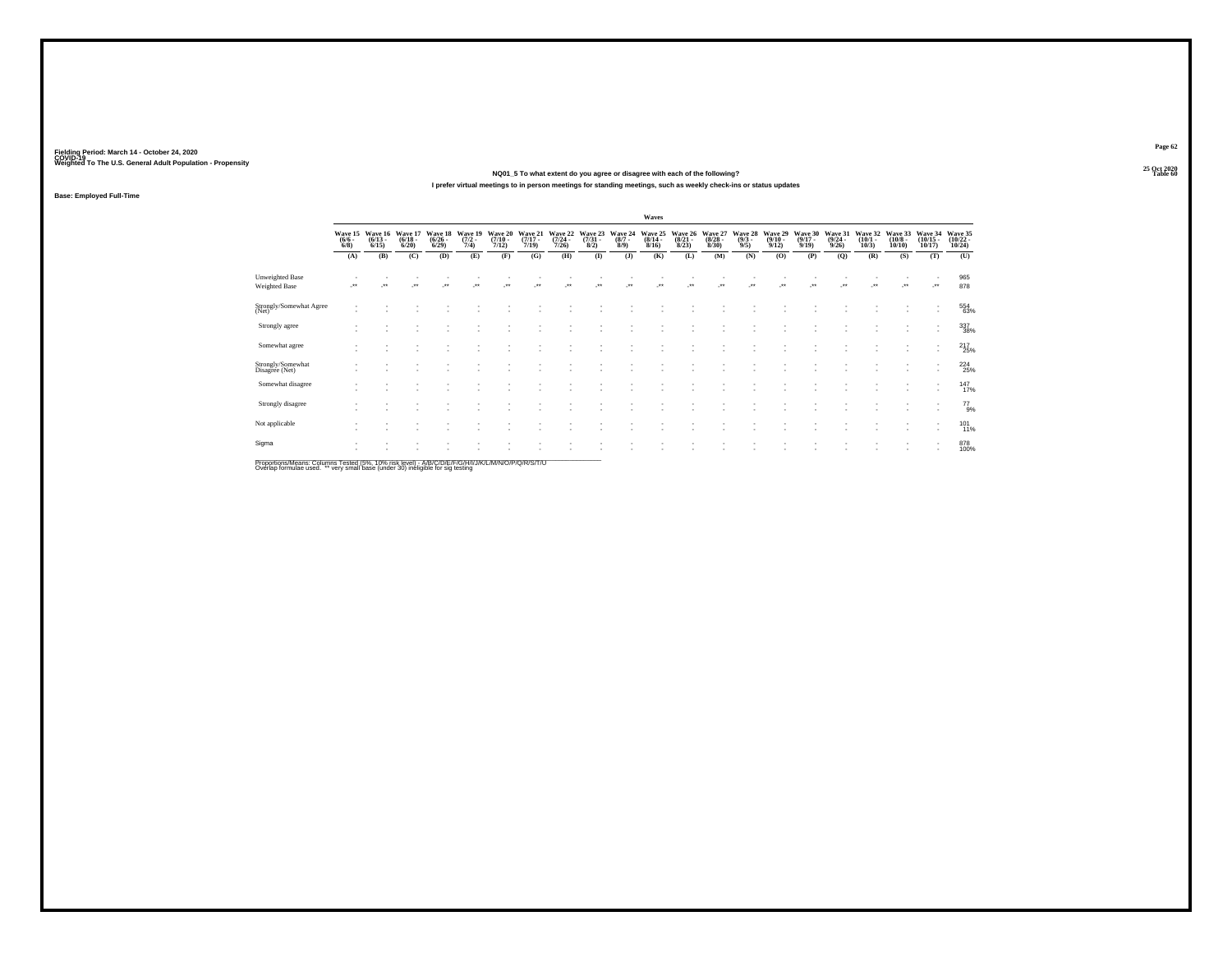### **25 Oct 2020NQ01\_6 To what extent do you agree or disagree with each of the following?Table 61 Table 61 I prefer in person meetings for solving complex problems**

**Base: Employed Full-Time**

|                                         |                               |                                 |                                  |                                 |                                |                                      |                                  |                                  |                                     |                               | Waves                            |                                  |                                  |                                |                                         |                                         |                                         |                                 |                                       |                                    |                                    |
|-----------------------------------------|-------------------------------|---------------------------------|----------------------------------|---------------------------------|--------------------------------|--------------------------------------|----------------------------------|----------------------------------|-------------------------------------|-------------------------------|----------------------------------|----------------------------------|----------------------------------|--------------------------------|-----------------------------------------|-----------------------------------------|-----------------------------------------|---------------------------------|---------------------------------------|------------------------------------|------------------------------------|
|                                         | Wave 15<br>$\binom{6/6}{6/8}$ | Wave 16<br>$\binom{6/13}{6/15}$ | Wave 17<br>$\frac{(6/18)}{6/20}$ | Wave 18<br>$\binom{6/26}{6/29}$ | Wave 19<br>$\frac{(7/2)}{7/4}$ | Wave 20<br>$\frac{(7/10 - 7)}{7/12}$ | Wave 21<br>$\frac{(7/17)}{7/19}$ | Wave 22<br>$\frac{(7/24)}{7/26}$ | Wave 23<br>$\frac{(7/31 - 8)}{8/2}$ | Wave 24<br>$\binom{8/7}{8/9}$ | Wave 25<br>$\frac{(8/14)}{8/16}$ | Wave 26<br>$\frac{(8/21)}{8/23}$ | Wave 27<br>$\frac{(8/28)}{8/30}$ | Wave 28<br>$\frac{(9/3)}{9/5}$ | Wave 29<br>$\frac{(9/10 - 9/12)}{9/12}$ | Wave 30<br>$\frac{(9/17 - 9/19)}{9/19}$ | Wave 31<br>$\frac{(9/24 - 9/26)}{9/26}$ | Wave 32<br>$\binom{10/1}{10/3}$ | Wave 33<br>$\binom{10/8 - 10}{10/10}$ | Wave 34<br>$\frac{(10/15)}{10/17}$ | Wave 35<br>$\frac{(10/22)}{10/24}$ |
|                                         | (A)                           | (B)                             | (C)                              | (D)                             | (E)                            | (F)                                  | (G)                              | (H)                              | $($ $\Gamma$                        | $($ $)$                       | (K)                              | (L)                              | (M)                              | (N)                            | (O)                                     | (P)                                     | (Q)                                     | (R)                             | (S)                                   | (T)                                | (U)                                |
| <b>Unweighted Base</b><br>Weighted Base | $\cdot$                       | $\cdot$                         | $\cdot$                          | $\overline{\phantom{a}}$        | $\ddotsc$                      | $\bullet\bullet$                     | $\ddot{\phantom{1}}$             | $\star$                          | $\cdot$                             | Jes                           | $\ddot{\phantom{1}}$             | $\cdot$                          | $\ddot{\phantom{1}}$             | $\ddot{\phantom{1}}$           | $\cdot$                                 | $\bullet\star$                          | $\cdot$                                 | $\cdots$                        | $\overline{\phantom{a}}$              | $\overline{\phantom{a}}$           | 965<br>878                         |
| Strongly/Somewhat Agree<br>(Net)        | ٠                             |                                 |                                  |                                 |                                |                                      |                                  |                                  |                                     |                               |                                  |                                  |                                  |                                |                                         |                                         |                                         |                                 |                                       | $\sim$                             | 592<br>67%                         |
| Strongly agree                          |                               |                                 |                                  |                                 |                                |                                      |                                  |                                  |                                     |                               |                                  |                                  |                                  |                                |                                         |                                         |                                         |                                 |                                       | $\sim$<br>۰                        | $\frac{372}{42\%}$                 |
| Somewhat agree                          |                               |                                 |                                  |                                 |                                |                                      |                                  |                                  |                                     |                               |                                  |                                  |                                  |                                |                                         |                                         |                                         |                                 |                                       | $\mathbf{r}$<br>۰                  | $^{220}_{25\%}$                    |
| Strongly/Somewhat<br>Disagree (Net)     |                               |                                 |                                  |                                 |                                |                                      |                                  |                                  |                                     |                               |                                  |                                  |                                  |                                |                                         |                                         |                                         |                                 |                                       |                                    | 199<br>23%                         |
| Somewhat disagree                       | ٠                             |                                 |                                  |                                 |                                |                                      |                                  |                                  |                                     |                               |                                  |                                  |                                  |                                |                                         |                                         |                                         |                                 |                                       |                                    | $^{119}_{14\%}$                    |
| Strongly disagree                       | ٠                             |                                 |                                  |                                 |                                |                                      |                                  |                                  |                                     |                               |                                  |                                  |                                  |                                |                                         |                                         |                                         |                                 |                                       |                                    | $^{80}_{9\%}$                      |
| Not applicable                          |                               |                                 |                                  |                                 |                                |                                      |                                  |                                  |                                     |                               |                                  |                                  |                                  |                                |                                         |                                         |                                         |                                 |                                       | ۰                                  | 87<br>10%                          |
| Sigma                                   |                               |                                 |                                  |                                 |                                |                                      |                                  |                                  |                                     |                               |                                  |                                  |                                  |                                |                                         |                                         |                                         |                                 |                                       | $\overline{\phantom{a}}$           | 878<br>100%                        |

Proportions/Means: Columns Tested (5%, 10% risk level) - A/B/C/D/E/F/G/H/I/J/K/L/M/N/O/P/Q/R/S/T/U<br>Overlap formulae used. \*\* very small base (under 30) ineligible for sig testing

**Page 63**25 Oct 2020<br>Table 61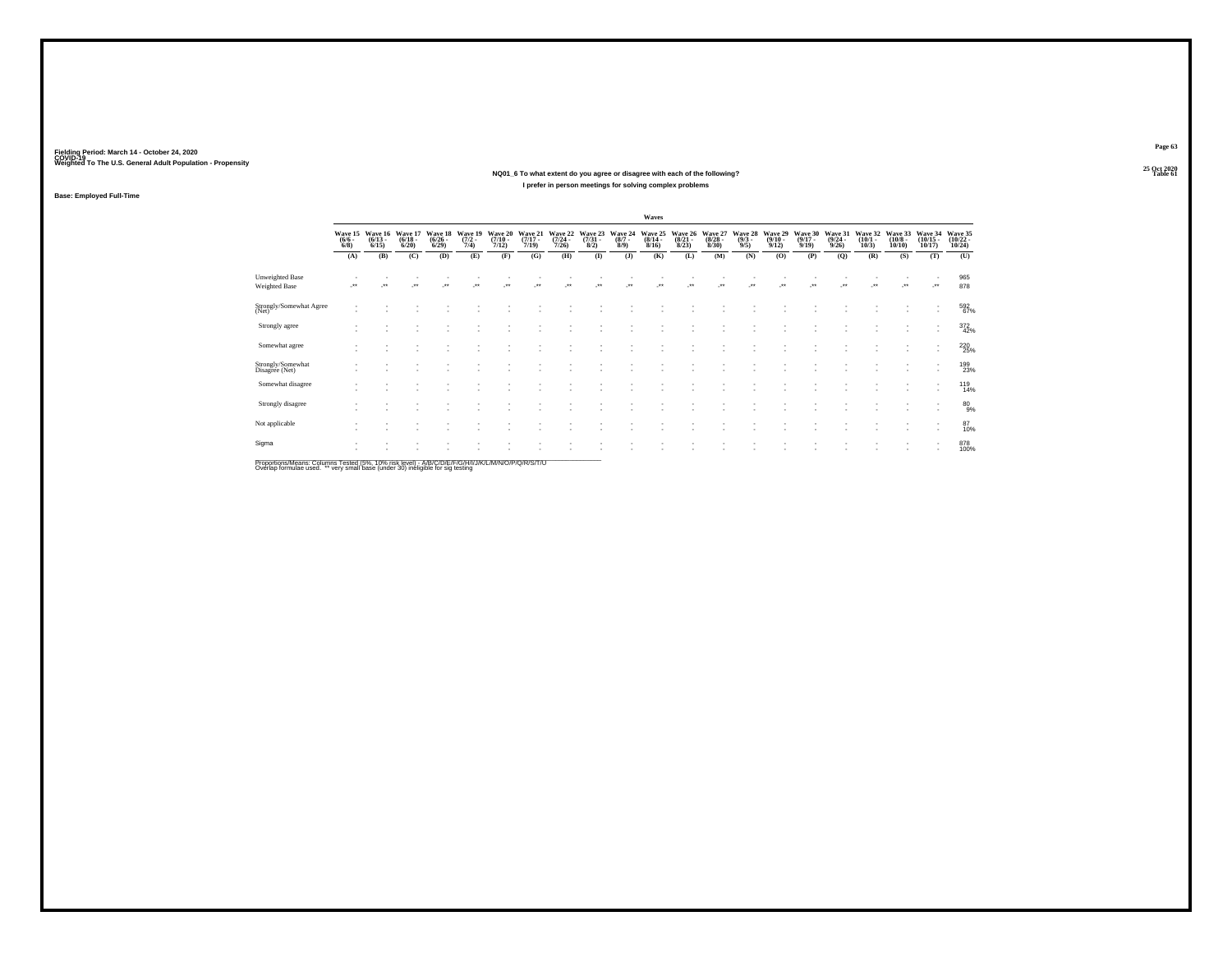**25 Oct 2020NQ01\_7 To what extent do you agree or disagree with each of the following?Table 62 Table 62 Working remotely has helped me manage my children's new education realities (e.g. virtual learning)**

**Base: Employed Full-Time**

|                                         |                               |                                 |                                 |                                      |                                |                                  |                                  |                                  |                                |                               | Waves                            |                                 |                                 |                               |                                  |                                  |                                         |                                 |                                  |                                                      |                                            |
|-----------------------------------------|-------------------------------|---------------------------------|---------------------------------|--------------------------------------|--------------------------------|----------------------------------|----------------------------------|----------------------------------|--------------------------------|-------------------------------|----------------------------------|---------------------------------|---------------------------------|-------------------------------|----------------------------------|----------------------------------|-----------------------------------------|---------------------------------|----------------------------------|------------------------------------------------------|--------------------------------------------|
|                                         | Wave 15<br>$\binom{6/6}{6/8}$ | Wave 16<br>$\binom{6/13}{6/15}$ | Wave 17<br>$\binom{6/18}{6/20}$ | Wave 18<br>$\frac{(6/26 - 6)}{6/29}$ | Wave 19<br>$\frac{(7/2)}{7/4}$ | Wave 20<br>$\frac{(7/10)}{7/12}$ | Wave 21<br>$\frac{(7/17)}{7/19}$ | Wave 22<br>$\frac{(7/24)}{7/26}$ | Wave 23<br>$\binom{7/31}{8/2}$ | Wave 24<br>$\binom{8/7}{8/9}$ | Wave 25<br>$\frac{(8/14)}{8/16}$ | Wave 26<br>$\binom{8/21}{8/23}$ | Wave 27<br>$\binom{8/28}{8/30}$ | Wave 28<br>$\binom{9/3}{9/5}$ | Wave 29<br>$\frac{(9/10)}{9/12}$ | Wave 30<br>$\frac{(9/17)}{9/19}$ | Wave 31<br>$\frac{(9/24 - 9/26)}{9/26}$ | Wave 32<br>$\binom{10/1}{10/3}$ | Wave 33<br>$\binom{10/8}{10/10}$ | Wave 34<br>$\binom{10/15}{10/17}$                    | Wave 35<br>$\frac{(10/22 - 10/24)}{10/24}$ |
|                                         | (A)                           | (B)                             | (C)                             | (D)                                  | (E)                            | (F)                              | (G)                              | (H)                              | $\mathbf{I}$                   | $($ $)$                       | (K)                              | (L)                             | (M)                             | (N)                           | (O)                              | (P)                              | (Q)                                     | (R)                             | (S)                              | (T)                                                  | (U)                                        |
| Unweighted Base<br><b>Weighted Base</b> | $\cdot$                       | $\star$                         | $\ddot{\phantom{1}}$            | $\star\star$                         | $\cdot$                        | $\bullet\,\bullet$               | $\bullet\,\bullet$               | $\cdot$                          | $\bullet\,\bullet$             | $\cdot$                       | $^{\tiny{**}}$                   | $\ddot{}$                       | $\ddot{\phantom{1}}$            | $\bullet\bullet$              | $\cdot$                          | $\ddot{\phantom{1}}$             | $\cdot$                                 | $\ddot{\phantom{1}}$            | $\ddot{\phantom{1}}$             |                                                      | 965<br>878                                 |
| Strongly/Somewhat Agree<br>(Net)        |                               |                                 |                                 |                                      |                                |                                  |                                  |                                  |                                |                               |                                  |                                 |                                 |                               |                                  |                                  |                                         |                                 |                                  | ٠<br>$\sim$                                          | 491<br>56%                                 |
| Strongly agree                          |                               |                                 |                                 |                                      |                                |                                  |                                  |                                  |                                |                               |                                  |                                 |                                 |                               |                                  |                                  |                                         |                                 |                                  | $\overline{\phantom{a}}$<br>٠                        | $^{314}_{36\%}$                            |
| Somewhat agree                          |                               |                                 |                                 |                                      |                                |                                  |                                  |                                  |                                |                               |                                  |                                 |                                 |                               |                                  |                                  |                                         |                                 |                                  | $\overline{\phantom{a}}$<br>$\overline{\phantom{a}}$ | 176<br>20%                                 |
| Strongly/Somewhat<br>Disagree (Net)     |                               |                                 |                                 |                                      |                                |                                  |                                  |                                  |                                |                               |                                  |                                 |                                 |                               |                                  |                                  |                                         |                                 |                                  | $\overline{\phantom{a}}$<br>$\sim$                   | $^{122}_{14\%}$                            |
| Somewhat disagree                       |                               |                                 |                                 |                                      |                                |                                  |                                  |                                  |                                |                               |                                  |                                 |                                 |                               |                                  |                                  |                                         |                                 |                                  | $\overline{\phantom{a}}$<br>$\sim$                   | $^{67}_{8\%}$                              |
| Strongly disagree                       |                               |                                 |                                 |                                      |                                |                                  |                                  |                                  |                                |                               |                                  |                                 |                                 |                               |                                  |                                  |                                         |                                 |                                  | $\sim$<br>$\sim$                                     | $^{54}_{6\%}$                              |
| Not applicable                          |                               |                                 |                                 |                                      |                                |                                  |                                  |                                  |                                |                               |                                  |                                 |                                 |                               |                                  |                                  |                                         |                                 |                                  | $\overline{\phantom{a}}$<br>٠                        | 266<br>30%                                 |
| Sigma                                   |                               |                                 |                                 |                                      |                                |                                  |                                  |                                  |                                |                               |                                  |                                 |                                 |                               |                                  |                                  |                                         |                                 |                                  | $\overline{\phantom{a}}$<br>٠                        | 878<br>100%                                |
|                                         |                               |                                 |                                 |                                      |                                |                                  |                                  |                                  |                                |                               |                                  |                                 |                                 |                               |                                  |                                  |                                         |                                 |                                  |                                                      |                                            |

Proportions/Means: Columns Tested (5%, 10% risk level) - A/B/C/D/E/F/G/H/I/J/K/L/M/N/O/P/Q/R/S/T/U<br>Overlap formulae used. \*\* very small base (under 30) ineligible for sig testing

**Page 6425 Oct 2020<br>Table 62**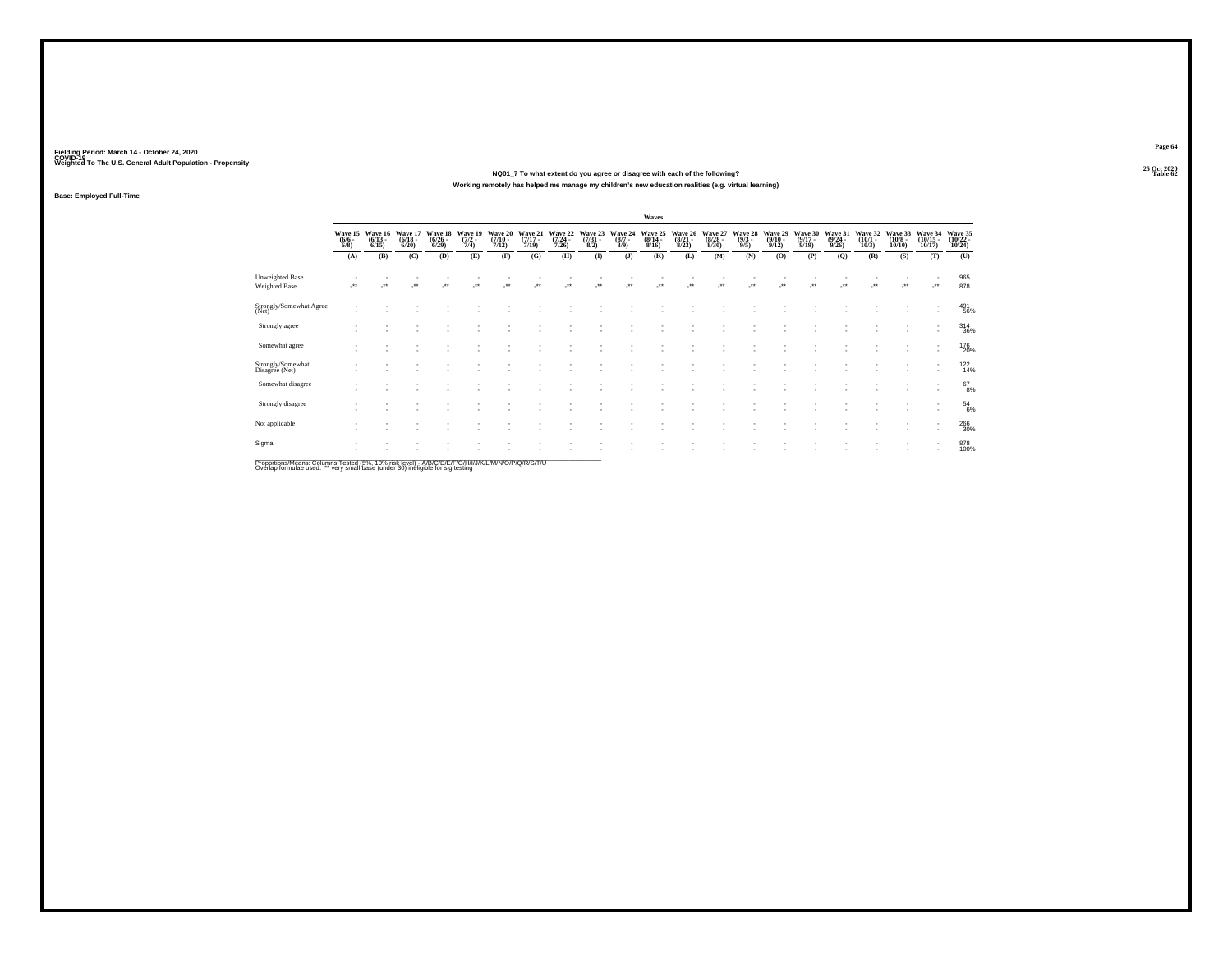### **25 Oct 2020NQ01\_8 To what extent do you agree or disagree with each of the following?Table 63 Table 63 I miss in person meetings with my colleagues**

**Base: Employed Full-Time**

|                                     |                               |                                 |                                 |                                 |                                |                                  |                                  |                                  |                                |                               | Waves                            |                                 |                                 |                               |                                  |                                  |                                         |                                 |                                       |                                                      |                                    |
|-------------------------------------|-------------------------------|---------------------------------|---------------------------------|---------------------------------|--------------------------------|----------------------------------|----------------------------------|----------------------------------|--------------------------------|-------------------------------|----------------------------------|---------------------------------|---------------------------------|-------------------------------|----------------------------------|----------------------------------|-----------------------------------------|---------------------------------|---------------------------------------|------------------------------------------------------|------------------------------------|
|                                     | Wave 15<br>$\binom{6/6}{6/8}$ | Wave 16<br>$\binom{6/13}{6/15}$ | Wave 17<br>$\binom{6/18}{6/20}$ | Wave 18<br>$\binom{6/26}{6/29}$ | Wave 19<br>$\frac{(7/2)}{7/4}$ | Wave 20<br>$\frac{(7/10)}{7/12}$ | Wave 21<br>$\frac{(7/17)}{7/19}$ | Wave 22<br>$\frac{(7/24)}{7/26}$ | Wave 23<br>$\binom{7/31}{8/2}$ | Wave 24<br>$\binom{8/7}{8/9}$ | Wave 25<br>$\frac{(8/14)}{8/16}$ | Wave 26<br>$\binom{8/21}{8/23}$ | Wave 27<br>$\binom{8/28}{8/30}$ | Wave 28<br>$\binom{9/3}{9/5}$ | Wave 29<br>$\frac{(9/10)}{9/12}$ | Wave 30<br>$\frac{(9/17)}{9/19}$ | Wave 31<br>$\frac{(9/24 - 9/26)}{9/26}$ | Wave 32<br>$\binom{10/1}{10/3}$ | Wave 33<br>$\binom{10/8 - 10}{10/10}$ | Wave 34<br>$\binom{10/15}{10/17}$                    | Wave 35<br>$\frac{(10/22)}{10/24}$ |
|                                     | (A)                           | (B)                             | (C)                             | (D)                             | (E)                            | (F)                              | (G)                              | (H)                              | $\mathbf{I}$                   | $($ $)$                       | (K)                              | (L)                             | (M)                             | (N)                           | (0)                              | (P)                              | (Q)                                     | (R)                             | (S)                                   | (T)                                                  | (U)                                |
| Unweighted Base<br>Weighted Base    | $^{\tiny{**}}$                |                                 | $\bullet\bullet$                |                                 | $\bullet\bullet$               | 44                               |                                  | $\bullet\bullet$                 |                                | $\ddot{\phantom{1}}$          | $\ddot{\phantom{0}}$             |                                 | $\ddot{\phantom{1}}$            |                               | $^{\tiny{**}}$                   | $\ddot{\phantom{1}}$             |                                         |                                 | $\ddot{\phantom{0}}$                  | -**                                                  | 965<br>878                         |
| Strongly/Somewhat Agree<br>(Net)    |                               |                                 |                                 |                                 |                                |                                  |                                  |                                  |                                |                               |                                  |                                 |                                 |                               |                                  |                                  |                                         |                                 |                                       | ۰<br>$\overline{\phantom{a}}$                        | 542<br>62%                         |
| Strongly agree                      |                               |                                 |                                 |                                 |                                |                                  |                                  |                                  |                                |                               |                                  |                                 |                                 |                               |                                  |                                  |                                         |                                 |                                       | ٠<br>$\overline{\phantom{a}}$                        | 278<br>32%                         |
| Somewhat agree                      |                               |                                 |                                 |                                 |                                |                                  |                                  |                                  |                                |                               |                                  |                                 |                                 |                               |                                  |                                  |                                         |                                 |                                       | $\overline{\phantom{a}}$<br>$\overline{\phantom{a}}$ | 265<br>30%                         |
| Strongly/Somewhat<br>Disagree (Net) |                               |                                 |                                 |                                 |                                |                                  |                                  |                                  |                                |                               |                                  |                                 |                                 |                               |                                  |                                  |                                         |                                 |                                       | $\overline{\phantom{a}}$<br>$\sim$                   | 205<br>23%                         |
| Somewhat disagree                   |                               |                                 |                                 |                                 |                                |                                  |                                  |                                  |                                |                               |                                  |                                 |                                 | ٠                             |                                  |                                  |                                         |                                 |                                       | $\overline{\phantom{a}}$<br>٠                        | 105<br>12%                         |
| Strongly disagree                   |                               |                                 |                                 |                                 |                                |                                  |                                  |                                  |                                |                               |                                  |                                 |                                 |                               |                                  |                                  |                                         |                                 |                                       | $\overline{\phantom{a}}$<br>٠                        | $^{101}_{11\%}$                    |
| Not applicable                      |                               |                                 |                                 |                                 |                                |                                  |                                  |                                  |                                |                               |                                  |                                 |                                 |                               |                                  |                                  |                                         |                                 |                                       | $\overline{\phantom{a}}$<br>$\overline{\phantom{a}}$ | <sup>131</sup><br>15%              |
| Sigma                               |                               |                                 |                                 |                                 |                                |                                  |                                  |                                  |                                |                               |                                  |                                 |                                 |                               |                                  |                                  |                                         |                                 |                                       | $\overline{\phantom{a}}$<br>٠                        | 878<br>100%                        |

Proportions/Means: Columns Tested (5%, 10% risk level) - A/B/C/D/E/F/G/H/I/J/K/L/M/N/O/P/Q/R/S/T/U<br>Overlap formulae used. \*\* very small base (under 30) ineligible for sig testing

**Page 65**25 Oct 2020<br>Table 63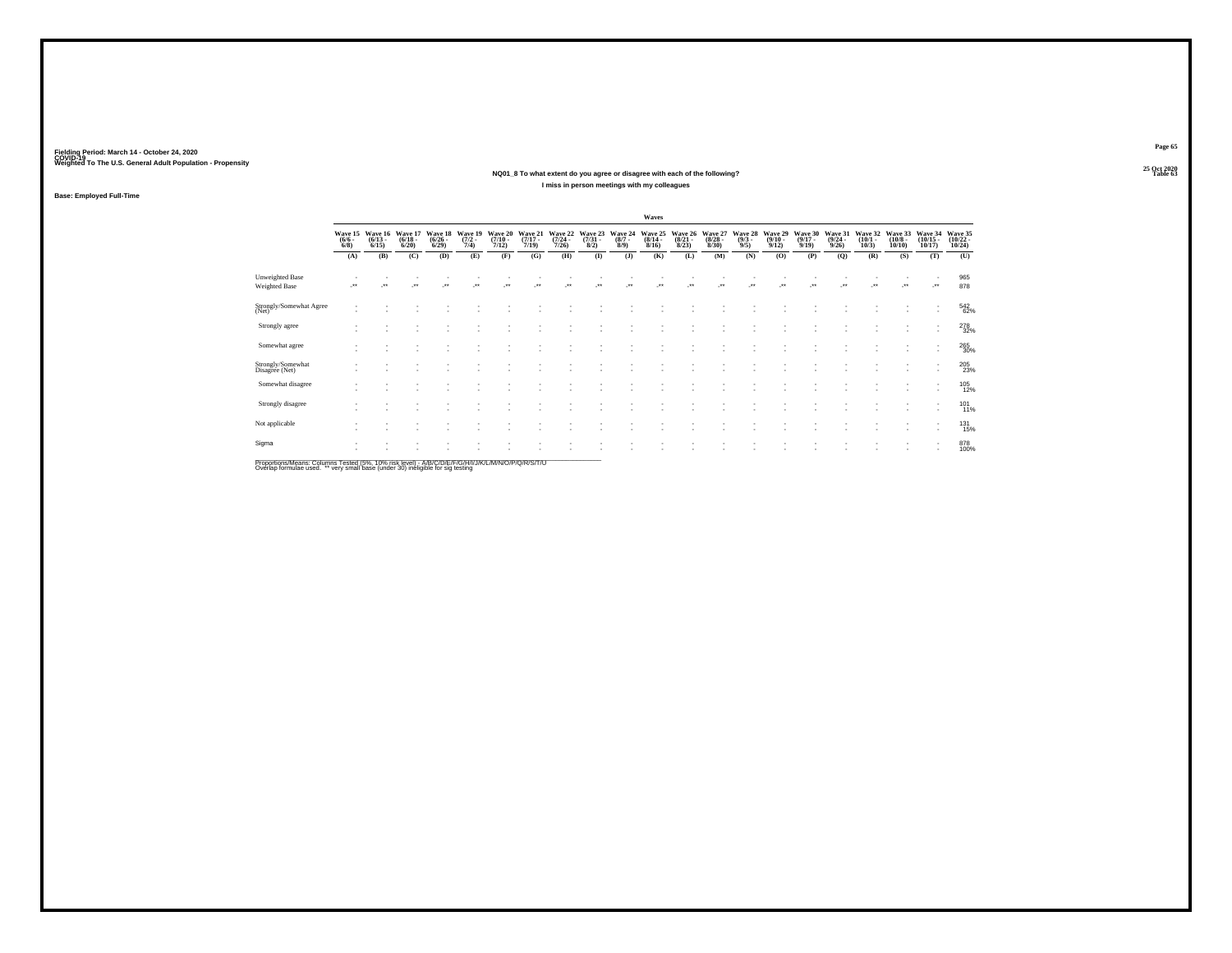### **25 Oct 2020NQ01\_9 To what extent do you agree or disagree with each of the following?Table 64 Table 64 Table 64 Table 64 Table 64 Table 64 Table 64 Table 64 I miss going out with my colleagues after work**

**Base: Employed Full-Time**

|                                         |                               |                                 |                                  |                                 |                                |                                  |                                  |                                  |                                |                               | Waves                            |                                 |                                        |                               |                                 |                                  |                                         |                                 |                                  |                                   |                                    |
|-----------------------------------------|-------------------------------|---------------------------------|----------------------------------|---------------------------------|--------------------------------|----------------------------------|----------------------------------|----------------------------------|--------------------------------|-------------------------------|----------------------------------|---------------------------------|----------------------------------------|-------------------------------|---------------------------------|----------------------------------|-----------------------------------------|---------------------------------|----------------------------------|-----------------------------------|------------------------------------|
|                                         | Wave 15<br>$\binom{6/6}{6/8}$ | Wave 16<br>$\binom{6/13}{6/15}$ | Wave 17<br>$\frac{(6/18)}{6/20}$ | Wave 18<br>$\binom{6/26}{6/29}$ | Wave 19<br>$\frac{(7/2)}{7/4}$ | Wave 20<br>$\frac{(7/10)}{7/12}$ | Wave 21<br>$\frac{(7/17)}{7/19}$ | Wave 22<br>$\frac{(7/24)}{7/26}$ | Wave 23<br>$\binom{7/31}{8/2}$ | Wave 24<br>$\binom{8/7}{8/9}$ | Wave 25<br>$\frac{(8/14)}{8/16}$ | Wave 26<br>$\binom{8/21}{8/23}$ | Wave 27<br>$\frac{(8/28 - 8)}{(8/30)}$ | Wave 28<br>$\binom{9/3}{9/5}$ | Wave 29<br>$\binom{9/10}{9/12}$ | Wave 30<br>$\frac{(9/17)}{9/19}$ | Wave 31<br>$\frac{(9/24 - 9/26)}{9/26}$ | Wave 32<br>$\binom{10/1}{10/3}$ | Wave 33<br>$\binom{10/8}{10/10}$ | Wave 34<br>$\binom{10/15}{10/17}$ | Wave 35<br>$\frac{(10/22)}{10/24}$ |
|                                         | (A)                           | (B)                             | (C)                              | (D)                             | (E)                            | (F)                              | (G)                              | (H)                              | $\bf(I)$                       | $($ $)$                       | (K)                              | (L)                             | (M)                                    | (N)                           | (0)                             | (P)                              | (Q)                                     | (R)                             | (S)                              | (T)                               | (U)                                |
| Unweighted Base<br><b>Weighted Base</b> | $^{++}$                       |                                 |                                  |                                 | $\ddot{\phantom{0}}$           |                                  |                                  |                                  |                                |                               |                                  | $\bullet\bullet$                |                                        |                               |                                 |                                  |                                         |                                 | $\cdot$                          | $\cdot$                           | 965<br>878                         |
| Strongly/Somewhat Agree<br>(Net)        |                               |                                 |                                  |                                 |                                |                                  |                                  |                                  |                                |                               |                                  |                                 |                                        |                               |                                 |                                  |                                         |                                 |                                  |                                   | 548<br>62%                         |
| Strongly agree                          |                               |                                 |                                  |                                 |                                |                                  |                                  |                                  |                                |                               |                                  |                                 |                                        |                               |                                 |                                  |                                         |                                 |                                  | $\overline{\phantom{a}}$          | 301 34%                            |
| Somewhat agree                          |                               |                                 |                                  |                                 |                                |                                  |                                  |                                  |                                |                               |                                  |                                 |                                        |                               |                                 |                                  |                                         |                                 |                                  | $\overline{\phantom{a}}$          | $^{248}_{28\%}$                    |
| Strongly/Somewhat<br>Disagree (Net)     |                               |                                 |                                  |                                 |                                |                                  |                                  |                                  |                                |                               |                                  |                                 |                                        |                               |                                 |                                  |                                         |                                 |                                  |                                   | 196<br>22%                         |
| Somewhat disagree                       |                               |                                 |                                  |                                 |                                |                                  |                                  |                                  |                                |                               |                                  |                                 |                                        |                               |                                 |                                  |                                         |                                 |                                  | $\overline{\phantom{a}}$          | 98<br>11%                          |
| Strongly disagree                       |                               |                                 |                                  |                                 |                                |                                  |                                  |                                  |                                |                               |                                  |                                 |                                        |                               |                                 |                                  |                                         |                                 |                                  |                                   | 98<br>11%                          |
| Not applicable                          |                               |                                 |                                  |                                 |                                |                                  |                                  |                                  |                                |                               |                                  |                                 |                                        |                               |                                 |                                  |                                         |                                 |                                  | $\mathbf{r}$                      | 134<br>15%                         |
| Sigma                                   |                               |                                 |                                  |                                 |                                |                                  |                                  |                                  |                                |                               |                                  |                                 |                                        |                               |                                 |                                  |                                         |                                 |                                  |                                   | 878<br>100%                        |

Proportions/Means: Columns Tested (5%, 10% risk level) - A/B/C/D/E/F/G/H/I/J/K/L/M/N/O/P/Q/R/S/T/U<br>Overlap formulae used. \*\* very small base (under 30) ineligible for sig testing

**Page 66**25 Oct 2020<br>Table 64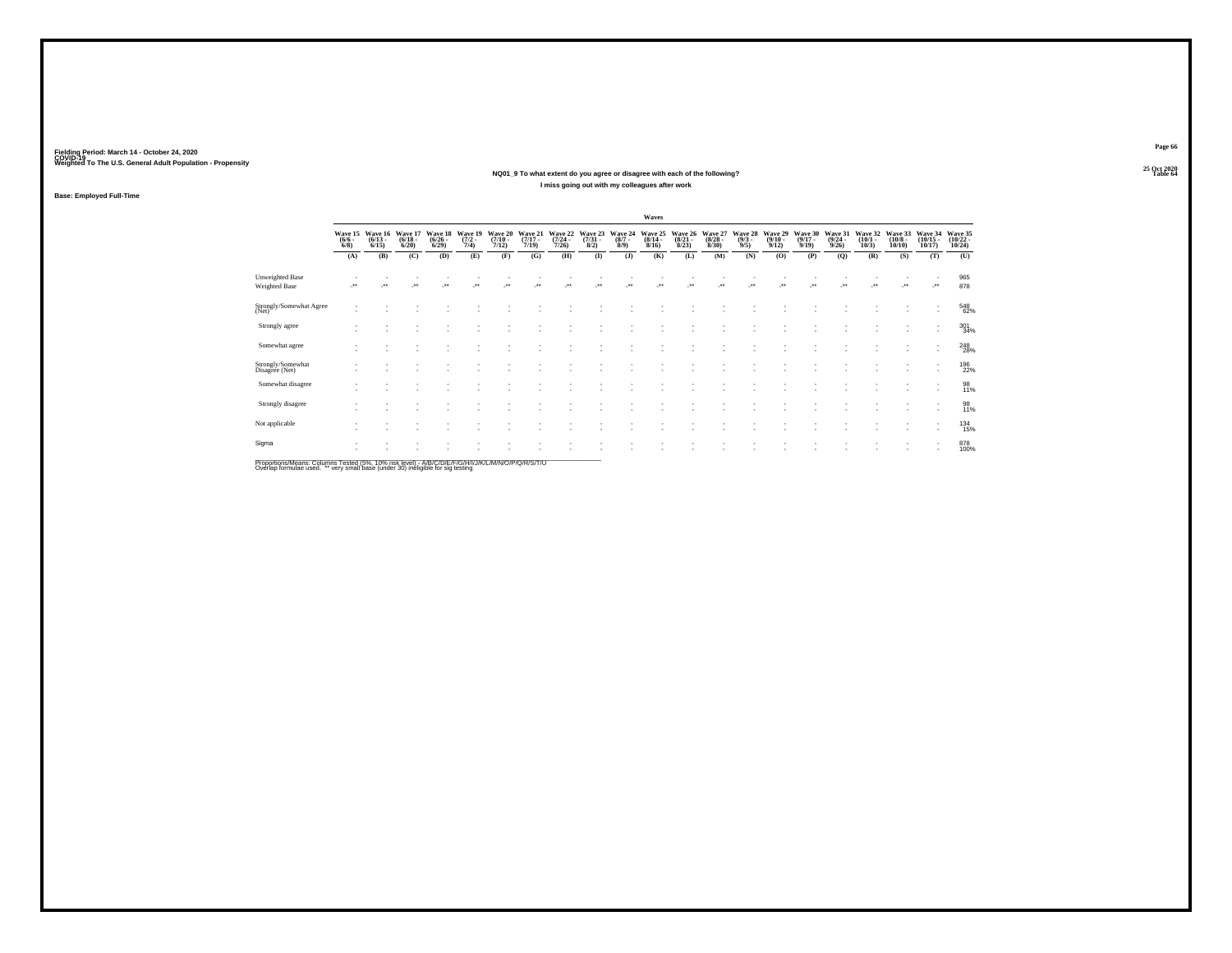**Base: Employed**

### **25 Oct 2020RW03 Are you currently working, or do you have the ability to work, remotely?Table 65 Table 65 Table 65**

|                                                                                         |                                              |                                  |                                  |                                    |                                |                                  |                              |                                  |                                 |                                | Waves                            |                                  |                                  |                                |                                         |                                      |                                  |                              |                                   |                                |                               |
|-----------------------------------------------------------------------------------------|----------------------------------------------|----------------------------------|----------------------------------|------------------------------------|--------------------------------|----------------------------------|------------------------------|----------------------------------|---------------------------------|--------------------------------|----------------------------------|----------------------------------|----------------------------------|--------------------------------|-----------------------------------------|--------------------------------------|----------------------------------|------------------------------|-----------------------------------|--------------------------------|-------------------------------|
|                                                                                         | Wave 15<br>$\frac{(6/6)}{6/8}$               | Wave 16<br>$\frac{(6/13)}{6/15}$ | Wave 17<br>$\frac{(6/18)}{6/20}$ | Wave 18<br>$\frac{(6/26)}{(6/29)}$ | Wave 19<br>$\frac{(7/2)}{7/4}$ | Wave 20<br>$\frac{(7/10)}{7/12}$ | Wave 21<br>$(7/17 -$<br>7/19 | Wave 22<br>$\frac{(7/24)}{7/26}$ | Wave 23<br>$\frac{(7/31)}{8/2}$ | Wave 24<br>$\frac{(8/7)}{8/9}$ | Wave 25<br>$\frac{(8/14)}{8/16}$ | Wave 26<br>$\frac{(8/21)}{8/23}$ | Wave 27<br>$\frac{(8/28)}{8/30}$ | Wave 28<br>$\frac{(9/3)}{9/5}$ | Wave 29<br>$\frac{(9/10 - 9/12)}{9/12}$ | Wave 30<br>$\frac{(9/17 - 9)}{9/19}$ | Wave 31<br>$\frac{(9/24)}{9/26}$ | Wave 32<br>$(10/1 -$<br>10/3 | Wave 33<br>$\frac{(10/8)}{10/10}$ | Wave 34<br>$(10/15 -$<br>10/17 | Wave 35<br>(10/22 -<br>10/24) |
|                                                                                         | (A)                                          | (B)                              | (C)                              | (D)                                | (E)                            | (F)                              | (G)                          | (H)                              | $\bf{I}$                        | $($ J $)$                      | (K)                              | (L)                              | (M)                              | (N)                            | (O)                                     | (P)                                  | (Q)                              | (R)                          | (S)                               | (T)                            | (U)                           |
| Unweighted Base                                                                         |                                              |                                  |                                  |                                    |                                |                                  |                              |                                  |                                 |                                |                                  | $\overline{\phantom{a}}$         | 1143                             | 1194                           |                                         |                                      |                                  |                              |                                   |                                | 1277                          |
| <b>Weighted Base</b>                                                                    | $\begin{array}{c} \bullet\bullet\end{array}$ | $\bullet\bullet$                 | $\ddot{\phantom{0}}$             | $\ddot{\phantom{0}}$               | $\ddot{\phantom{0}}$           | $\ddot{\phantom{0}}$             | $\ddot{\phantom{0}}$         | $\bullet\bullet$                 | $\ddot{\phantom{0}}$            | $\ddot{\phantom{1}}$           | $\cdot$                          | $\cdot$                          | 1081                             | 1143                           | $\cdot$                                 | $^{**}$                              | $\ddot{\phantom{0}}$             |                              | $\bullet\bullet$                  | $\bullet\,\bullet$             | 1199                          |
| Yes (Net)                                                                               |                                              |                                  |                                  |                                    |                                |                                  |                              |                                  |                                 |                                |                                  | $\overline{\phantom{a}}$         | 799<br>74%<br>n                  | 798<br>70%                     |                                         |                                      |                                  |                              |                                   | ٠                              | 901<br>75%<br>N               |
| Yes - I am currently<br>working remotely                                                |                                              |                                  |                                  |                                    |                                |                                  |                              |                                  |                                 |                                |                                  |                                  | 568<br>53%                       | 600<br>52%                     |                                         |                                      |                                  |                              |                                   |                                | 642<br>54%                    |
| Yes - I have the ability to<br>work remotely                                            |                                              |                                  |                                  |                                    |                                |                                  |                              |                                  |                                 |                                |                                  | ٠<br>$\overline{\phantom{a}}$    | $^{231}_{21\%}$<br>n             | 198<br>17%                     | $\overline{\phantom{a}}$                |                                      |                                  |                              |                                   | ٠<br>$\overline{\phantom{a}}$  | 258<br>22%<br>N               |
| No - I am not/do not have<br>the ability to work<br>remotely'                           |                                              |                                  |                                  |                                    |                                |                                  |                              |                                  |                                 |                                |                                  | $\overline{\phantom{a}}$         | <sup>282</sup> <sub>26</sub> %   | $\frac{345}{30\%}$             | $\overline{\phantom{a}}$                |                                      |                                  |                              |                                   |                                | 298<br>25%                    |
| Sigma                                                                                   |                                              |                                  |                                  |                                    |                                |                                  |                              |                                  |                                 |                                |                                  | ٠<br>$\mathbf{r}$                | 1081<br>100%                     | 1143<br>100%                   |                                         |                                      |                                  |                              |                                   | ٠                              | 1199<br>100%                  |
| Departises Alexand Columns Tested IFN ANN deliberal AIN CONTROLLATION AINVALING IN CITA |                                              |                                  |                                  |                                    |                                |                                  |                              |                                  |                                 |                                |                                  |                                  |                                  |                                |                                         |                                      |                                  |                              |                                   |                                |                               |

Proportions/Means: Columns Tested (5%, 10% risk level) - A/B/C/D/E/F/G/H/I/J/K/L/M/N/O/P/Q/R/S/T/U<br>Overlap formulae used. \*\* very small base (under 30) ineligible for sig testing

**Page 67**25 Oct 2020<br>Table 65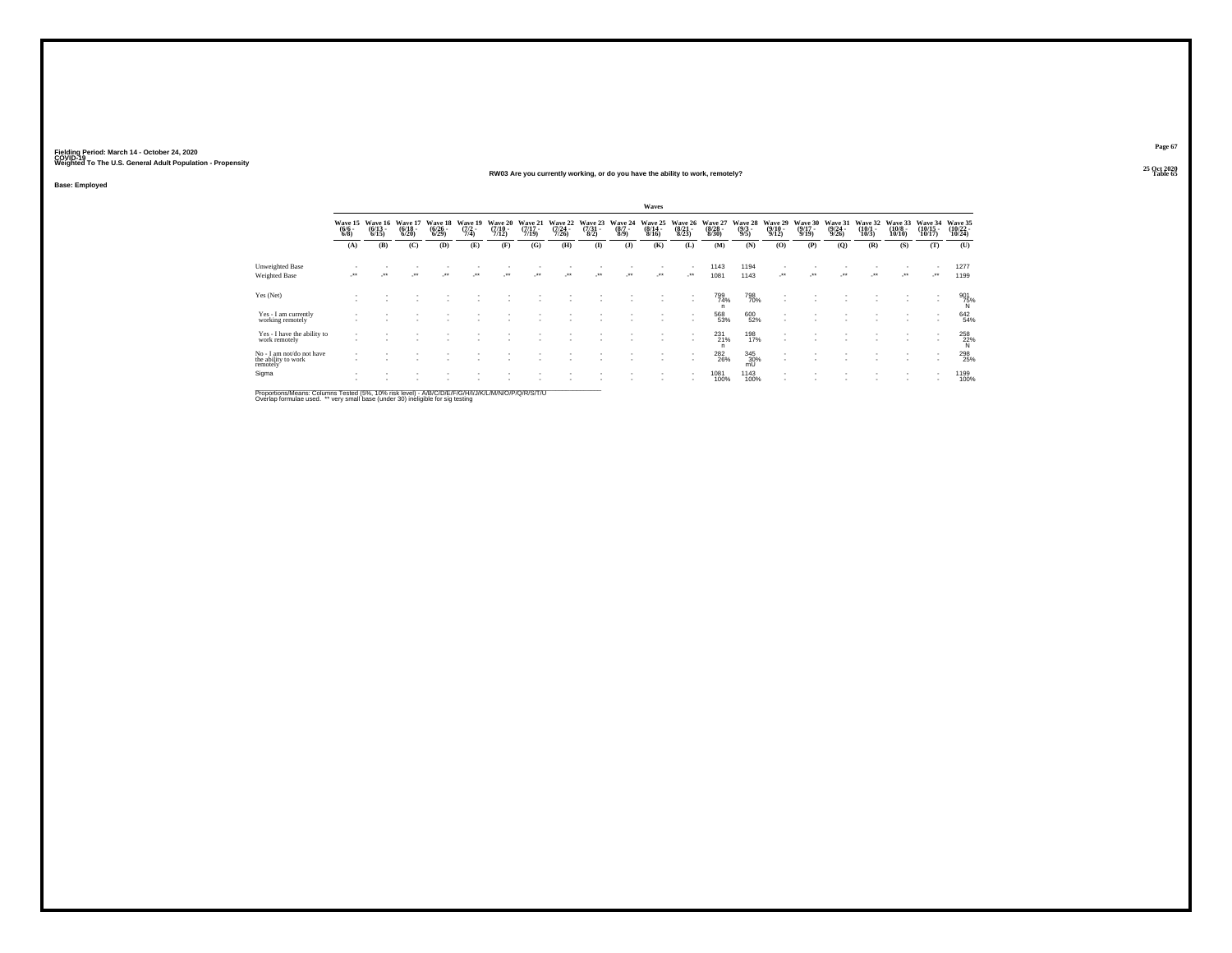**Base: Employed**

### **25 Oct 2020EMP04 Have you been working from home since the coronavirus pandemic?Table 66 Table 66 Table 66 Table 66 Table 66 Table 66 Table 66 Table 66 Table 66 Table 66**

**Page 6825 Oct 2020<br>Table 66** 

|                     |                       |                       |                          |                                |                       |                          |                |                |                          | Waves                 |                                                                         |                       |                         |                       |                                        |                       |                      |                             |                                  |                                   |
|---------------------|-----------------------|-----------------------|--------------------------|--------------------------------|-----------------------|--------------------------|----------------|----------------|--------------------------|-----------------------|-------------------------------------------------------------------------|-----------------------|-------------------------|-----------------------|----------------------------------------|-----------------------|----------------------|-----------------------------|----------------------------------|-----------------------------------|
| $\frac{(6/6)}{6/8}$ | $\frac{(6/13)}{6/15}$ | $\frac{(6/18)}{6/20}$ | $\frac{(6/26)}{(6/29)}$  | Wave 19<br>$\frac{(7/2)}{7/4}$ | $\frac{(7/10)}{7/12}$ | $\frac{(7/17)}{7/19}$    |                |                |                          | $\frac{(8/14)}{8/16}$ | $\frac{(8/21)}{8/23}$                                                   | $\frac{(8/28)}{8/30}$ | $\binom{9/3}{9/5}$      | $\frac{(9/10)}{9/12}$ | $\frac{(9/17)}{9/19}$                  | $\frac{(9/24)}{9/26}$ | $\binom{10/1}{10/3}$ | $\frac{(10/8 - 10)}{10/10}$ | $\frac{(10/15)}{10/17}$          | Wave 35<br>$(10/22 -$<br>10/24    |
| (A)                 | (B)                   | (C)                   | (D)                      | (E)                            | (F)                   | (G)                      | (H)            | $($ $\Gamma$   | (1)                      | (K)                   | (L)                                                                     | (M)                   | (N)                     | (0)                   | (P)                                    | (0)                   | (R)                  | (S)                         | (T)                              | (U)                               |
| $\cdot$             |                       | $\rightarrow$         | $\overline{\phantom{a}}$ | $^{++}$                        | $\cdot$               | $\overline{\phantom{a}}$ |                | $\cdot$        | $\overline{\phantom{a}}$ | $\cdot$               | $\cdot$                                                                 | $\cdot$               | 1194<br>1143            | $\cdot$               | $\cdot$                                | $^{++}$               | $\cdot$              | $\cdot$                     | $\mathcal{L}^{\bullet\bullet}$ . | 1277<br>1199                      |
|                     |                       |                       |                          |                                |                       |                          |                |                |                          |                       |                                                                         |                       | 697                     |                       |                                        |                       |                      |                             |                                  | 815<br>68%                        |
|                     |                       |                       |                          |                                |                       |                          |                |                |                          |                       |                                                                         |                       | 446                     |                       |                                        |                       |                      |                             |                                  | 384<br>32%                        |
|                     |                       |                       |                          |                                |                       |                          |                |                |                          |                       |                                                                         |                       |                         |                       |                                        |                       |                      |                             | $\sim$                           | 1199<br>100%                      |
|                     |                       |                       | Wave 15 Wave 16 Wave 17  |                                | <b>Wave 18</b>        |                          | <b>Wave 20</b> | <b>Wave 21</b> |                          |                       | Wave 22 Wave 23 Wave 24<br>(7/24 - (7/31 - (8/7)<br>7/26) - 8/2) - 8/9) |                       | Wave 25 Wave 26 Wave 27 | 39%                   | Wave 28 Wave 29<br>61%<br>1143<br>100% | <b>Wave 30</b>        | <b>Wave 31</b>       |                             |                                  | Wave 32 Wave 33<br><b>Wave 34</b> |

Proportions/Means: Columns Tested (5%, 10% risk level) - A/B/C/D/E/F/G/H/I/J/K/L/M/N/O/P/Q/R/S/T/U<br>Overlap formulae used. \*\* very small base (under 30) ineligible for sig testing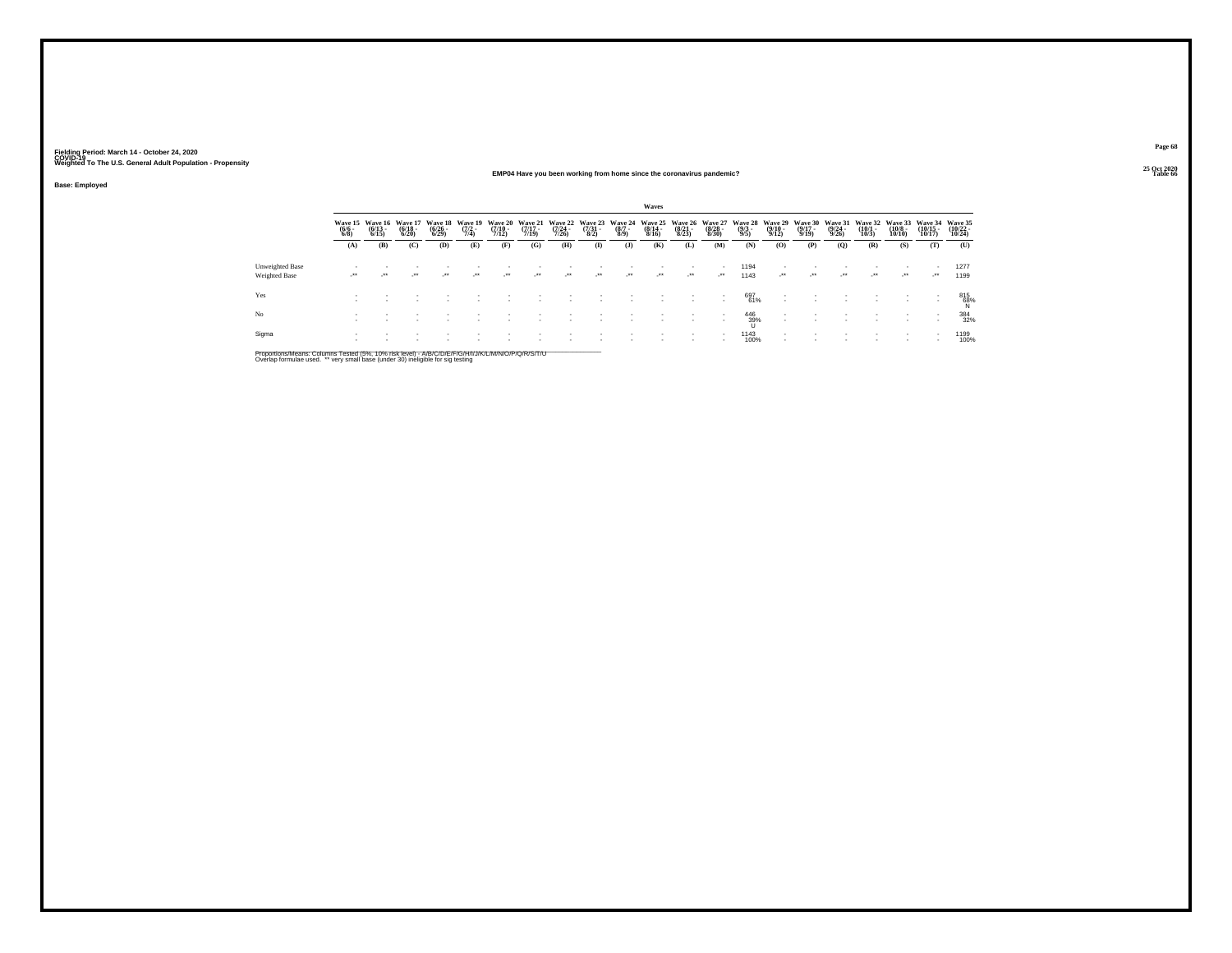### **25 Oct 2020RC4 Would you say you agree or disagree that this moment in the racial equality movement ''feels different'' than it has in the past?Table 67 Table 67 Table 67 Table 67 Table 67 Table 67**

**Base: All Respondents**

|                                                                                                     |                           |                                                      |                                  |                                  |                            |                                  |                           |                             |                            |                            | Waves                       |                             |                                  |                           |                                  |                                  |                             |                                 |                                   |                                                      |                                 |
|-----------------------------------------------------------------------------------------------------|---------------------------|------------------------------------------------------|----------------------------------|----------------------------------|----------------------------|----------------------------------|---------------------------|-----------------------------|----------------------------|----------------------------|-----------------------------|-----------------------------|----------------------------------|---------------------------|----------------------------------|----------------------------------|-----------------------------|---------------------------------|-----------------------------------|------------------------------------------------------|---------------------------------|
|                                                                                                     | Wave 15<br>(6/6 -<br>6/8) | Wave 16<br>(6/13 -<br>6/15)                          | Wave 17<br>$\frac{(6/18)}{6/20}$ | Wave 18<br>$\frac{(6/26)}{6/29}$ | Wave 19<br>(7/2 -<br>7/4)  | Wave 20<br>$\frac{(7/10)}{7/12}$ | Wave 21<br>(7/17<br>7/19) | Wave 22<br>(7/24 -<br>7/26) | Wave 23<br>(7/31 -<br>8/2) | Wave 24<br>$(8/7 -$<br>8/9 | Wave 25<br>(8/14 -<br>8/16) | Wave 26<br>(8/21 -<br>8/23) | Waye 27<br>$\frac{(8/28)}{8/30}$ | Wave 28<br>(9/3 -<br>9/5) | Wave 29<br>$\frac{(9/10)}{9/12}$ | Wave 30<br>$\frac{(9/17)}{9/19}$ | Wave 31<br>(9/24 -<br>9/26) | Wave 32<br>$\binom{10/1}{10/3}$ | Wave 33<br>$\frac{(10/8)}{10/10}$ | Wave 34<br>(10/15 -<br>10/17)                        | Wave 35<br>(10/22 -<br>10/24)   |
|                                                                                                     | (A)                       | (B)                                                  | (C)                              | (D)                              | (E)                        | (F)                              | (G)                       | (H)                         | $($ I)                     | (J)                        | (K)                         | (L)                         | (M)                              | (N)                       | (0)                              | (P)                              | (Q)                         | (R)                             | (S)                               | (T)                                                  | (U)                             |
| <b>Unweighted Base</b><br>Weighted Base                                                             | 1969<br>1969              | $\overline{\phantom{a}}$<br>$\cdot$                  | 1962<br>1962                     | ÷.                               | $\mathcal{L}^{\star\star}$ | $\bullet\bullet$                 |                           | $\ddot{\phantom{1}}$        | 44                         | $\bullet\bullet$           | $\ddot{\phantom{0}}$        |                             | $\ddot{\phantom{0}}$             |                           | $\ddot{\phantom{0}}$             |                                  | $\ddot{\phantom{0}}$        |                                 | $\cdot$                           | $\overline{\phantom{a}}$<br>                         | 2050<br>2050                    |
| Strongly/Somewhat Agree<br>(Net)                                                                    | 1469<br>75%               | $\overline{\phantom{a}}$<br>$\sim$                   | $1517 \atop 77\%$                |                                  |                            |                                  |                           |                             |                            |                            |                             |                             |                                  |                           |                                  |                                  |                             |                                 |                                   | $\overline{\phantom{a}}$<br>$\overline{\phantom{a}}$ | 1585<br>77%                     |
| Strongly agree                                                                                      | 644<br>33%                | $\overline{\phantom{a}}$<br>$\sim$                   | 717<br>37%<br>Au                 |                                  |                            |                                  |                           |                             |                            |                            |                             |                             |                                  |                           |                                  |                                  |                             |                                 |                                   | $\overline{\phantom{a}}$                             | 676<br>33%                      |
| Somewhat agree                                                                                      | 825<br>42%                | $\overline{\phantom{a}}$<br>$\sim$                   | 800<br>41%                       | ۰                                |                            |                                  |                           |                             |                            |                            |                             |                             |                                  |                           |                                  |                                  |                             |                                 | ٠                                 | $\overline{\phantom{a}}$<br>$\overline{\phantom{a}}$ | $^{909}_{44\%}$<br>$\mathbf{c}$ |
| Strongly/Somewhat<br>Disagree (Net)                                                                 | 500<br>25%                | $\sim$<br>$\mathbf{r}$                               | $^{445}_{\  \, 23\%}$            | $\overline{\phantom{a}}$         |                            |                                  |                           |                             |                            |                            |                             |                             |                                  |                           |                                  |                                  |                             |                                 |                                   | $\overline{\phantom{a}}$<br>$\overline{\phantom{a}}$ | 465<br>23%                      |
| Somewhat disagree                                                                                   | 313<br>16%                | $\sim$<br>$\mathbf{r}$                               | $^{288}_{\phantom{1}15\%}$       |                                  |                            |                                  |                           |                             |                            |                            |                             |                             |                                  |                           |                                  |                                  |                             |                                 |                                   | $\overline{\phantom{a}}$<br>$\overline{\phantom{a}}$ | 286<br>14%                      |
| Strongly disagree                                                                                   | $^{187}_{9\%}$            | $\sim$<br>$\mathbf{r}$                               | 157<br>8%                        | $\sim$                           |                            |                                  |                           |                             |                            |                            |                             |                             |                                  |                           |                                  |                                  |                             |                                 |                                   | $\overline{\phantom{a}}$                             | 179 <sub>9%</sub>               |
| Sigma                                                                                               | 1969<br>100%              | $\overline{\phantom{a}}$<br>$\overline{\phantom{a}}$ | 1962<br>100%                     |                                  |                            |                                  |                           |                             |                            |                            |                             |                             |                                  |                           |                                  |                                  |                             |                                 |                                   | $\overline{\phantom{a}}$                             | 2050<br>100%                    |
| Proportions/Means: Columns Tested (5%, 10% risk level) - A/R/C/D/F/F/C/H/I/J/K/L/M/N/Q/P/Q/R/S/T/LL |                           |                                                      |                                  |                                  |                            |                                  |                           |                             |                            |                            |                             |                             |                                  |                           |                                  |                                  |                             |                                 |                                   |                                                      |                                 |

Proportions/Means: Columns Tested (5%, 10% risk level) - A/B/C/D/E/F/G/H/I/J/K/L/M/N/O/P/Q/R/S/T/U<br>Overlap formulae used. \*\* very small base (under 30) ineligible for sig testing

**Page 69**25 Oct 2020<br>Table 67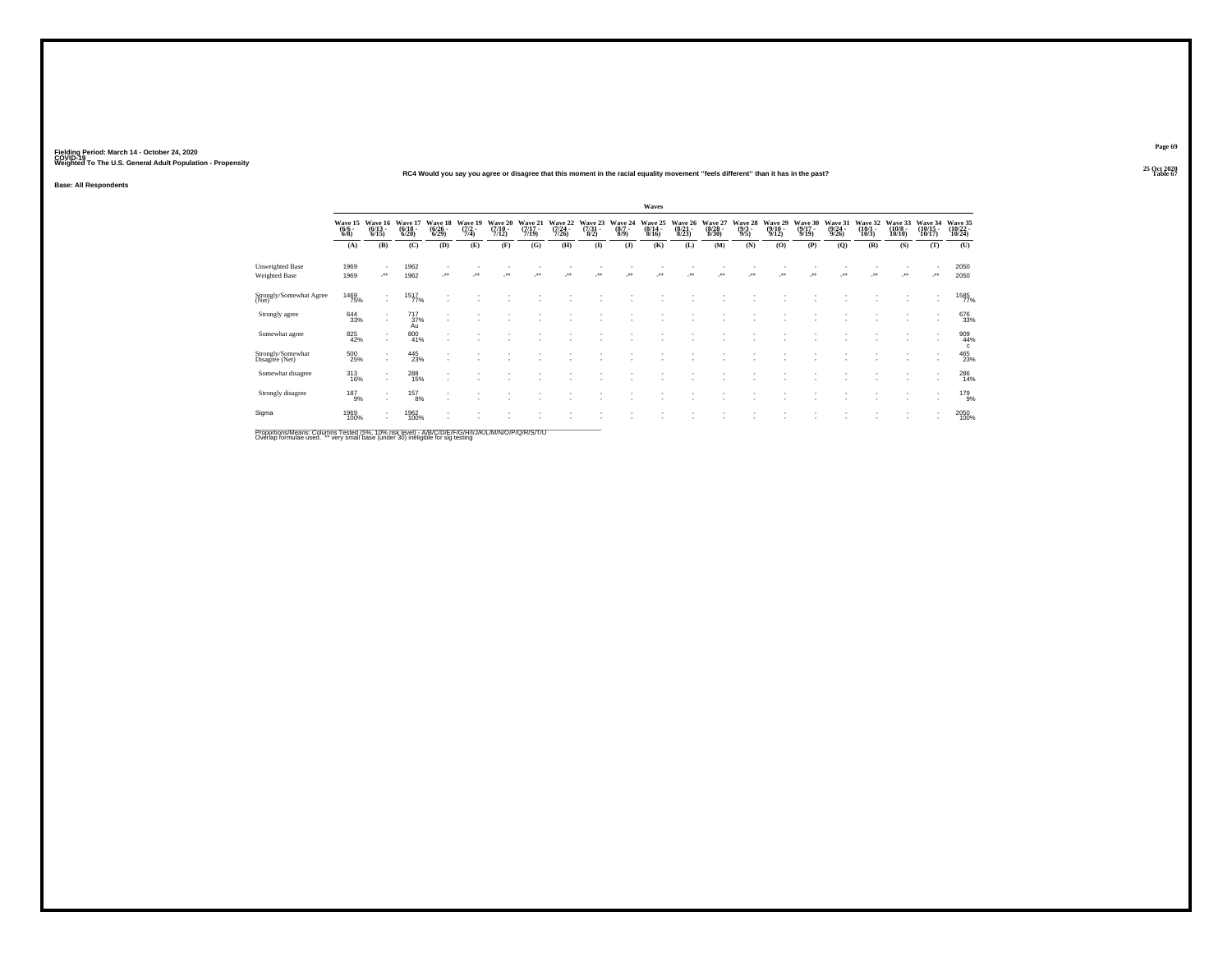### **25 Oct 2020RC5 Which of the following describes why you feel this moment in the racial equality movement ''feels different''? Please select all that apply.**

**Base: Feel This Moment Is Different**

|                                                                                                                                              |                               |                                                      |                              |                                 |                                |                                     |                              |                                     |                             |                            | Waves                        |                                         |                              |                            |                                        |                              |                 |                              |                                      |                                                            |                                    |
|----------------------------------------------------------------------------------------------------------------------------------------------|-------------------------------|------------------------------------------------------|------------------------------|---------------------------------|--------------------------------|-------------------------------------|------------------------------|-------------------------------------|-----------------------------|----------------------------|------------------------------|-----------------------------------------|------------------------------|----------------------------|----------------------------------------|------------------------------|-----------------|------------------------------|--------------------------------------|------------------------------------------------------------|------------------------------------|
|                                                                                                                                              | Wave 15<br>$(6/6 -$<br>6/8    | Wave 16<br>$(6/13 -$<br>6/15                         | Wave 17<br>$(6/18 -$<br>6/20 | Wave 18<br>$\binom{6/26}{6/29}$ | Wave 19<br>$\frac{(7/2)}{7/4}$ | <b>Wave 20</b><br>$(7/10 -$<br>7/12 | Wave 21<br>$(7/17 -$<br>7/19 | <b>Wave 22</b><br>$(7/24 -$<br>7/26 | Wave 23<br>$(7/31 -$<br>8/2 | Wave 24<br>$(8/7 -$<br>8/9 | Wave 25<br>$(8/14 -$<br>8/16 | <b>Wave 26</b><br>$\frac{(8/21)}{8/23}$ | Wave 27<br>$(8/28 -$<br>8/30 | Wave 28<br>$(9/3 -$<br>9/5 | Wave 29<br>$(9/10 -$<br>9/12           | Wave 30<br>$(9/17 -$<br>9/19 | Wave 31<br>9/26 | Wave 32<br>$(10/1 -$<br>10/3 | <b>Wave 33</b><br>$(10/8 -$<br>10/10 | Wave 34<br>$(10/15 -$<br>10/17                             | Wave 35<br>$\frac{(10/22)}{10/24}$ |
|                                                                                                                                              | (A)                           | (B)                                                  | (C)                          | (D)                             | (E)                            | (F)                                 | (G)                          | (H)                                 | $\bf{I}$                    | (3)                        | (K)                          | (L)                                     | (M)                          | (N)                        | (O)                                    | (P)                          | (Q)             | (R)                          | (S)                                  | (T)                                                        | (U)                                |
| <b>Unweighted Base</b><br>Weighted Base                                                                                                      | 1511<br>1469                  | $\overline{\phantom{a}}$<br>$\cdot$                  | 1539<br>1517                 | $\cdot$                         |                                | $^{\tiny{++}}$                      |                              |                                     | $\bullet\bullet$            |                            |                              |                                         |                              |                            | $^{\tiny{\text{+}}\, \tiny{\text{+}}}$ |                              |                 |                              |                                      | $\overline{\phantom{a}}$<br>$\mathcal{L}^{\bullet\bullet}$ | 1611<br>1585                       |
| It feels more powerful<br>because more people are<br>trying to create change                                                                 | 702<br>48%<br>Cu              | $\mathbf{r}$                                         | 643<br>42%                   |                                 |                                |                                     |                              |                                     |                             |                            |                              |                                         |                              |                            |                                        |                              |                 |                              |                                      | $\overline{\phantom{a}}$                                   | 693<br>44%                         |
| There is more support from<br>different groups of people<br>than before                                                                      | 765<br>52%<br>CU              | $\mathbf{r}$<br>$\overline{\phantom{a}}$             | 691<br>46%                   |                                 |                                |                                     |                              |                                     |                             |                            |                              |                                         |                              |                            |                                        |                              |                 |                              |                                      | $\overline{\phantom{a}}$<br>$\overline{\phantom{a}}$       | 685<br>43%                         |
| I feel for the first time that<br>there is opportunity to<br>really affect change (i.e.,<br>for things to move forward<br>in a positive way) | 615<br>42%<br>Cu              | $\overline{\phantom{a}}$<br>$\overline{\phantom{a}}$ | 539<br>36%                   |                                 |                                |                                     |                              |                                     |                             |                            |                              |                                         |                              |                            |                                        |                              |                 |                              |                                      |                                                            | 595<br>38%                         |
| People outside the black<br>community are finally<br>trying to listen and<br>understand the plight of<br>POC                                 | 623<br>$\frac{42}{\text{CU}}$ | ٠                                                    | 575<br>38%                   |                                 |                                |                                     |                              |                                     |                             |                            |                              |                                         |                              |                            |                                        |                              |                 |                              |                                      |                                                            | 564<br>36%                         |
| Other                                                                                                                                        | $^{133}_{9\%}$                | ٠<br>$\overline{\phantom{a}}$                        | 247<br>16%<br>А              |                                 |                                |                                     |                              |                                     |                             |                            |                              |                                         |                              |                            |                                        |                              |                 |                              |                                      |                                                            | 262%<br>A                          |
| Sigma                                                                                                                                        | 2837<br>193%                  | $\sim$                                               | 2695<br>178%                 |                                 |                                |                                     |                              |                                     |                             |                            |                              |                                         |                              |                            |                                        |                              |                 |                              |                                      |                                                            | 2800<br>177%                       |

Proportions/Means: Columns Tested (5%, 10% risk level) - A/B/C/D/E/F/G/H/I/J/K/L/M/N/O/P/Q/R/S/T/U<br>Overlap formulae used. \*\* very small base (under 30) ineligible for sig testing

**Page 70**

**Table 68**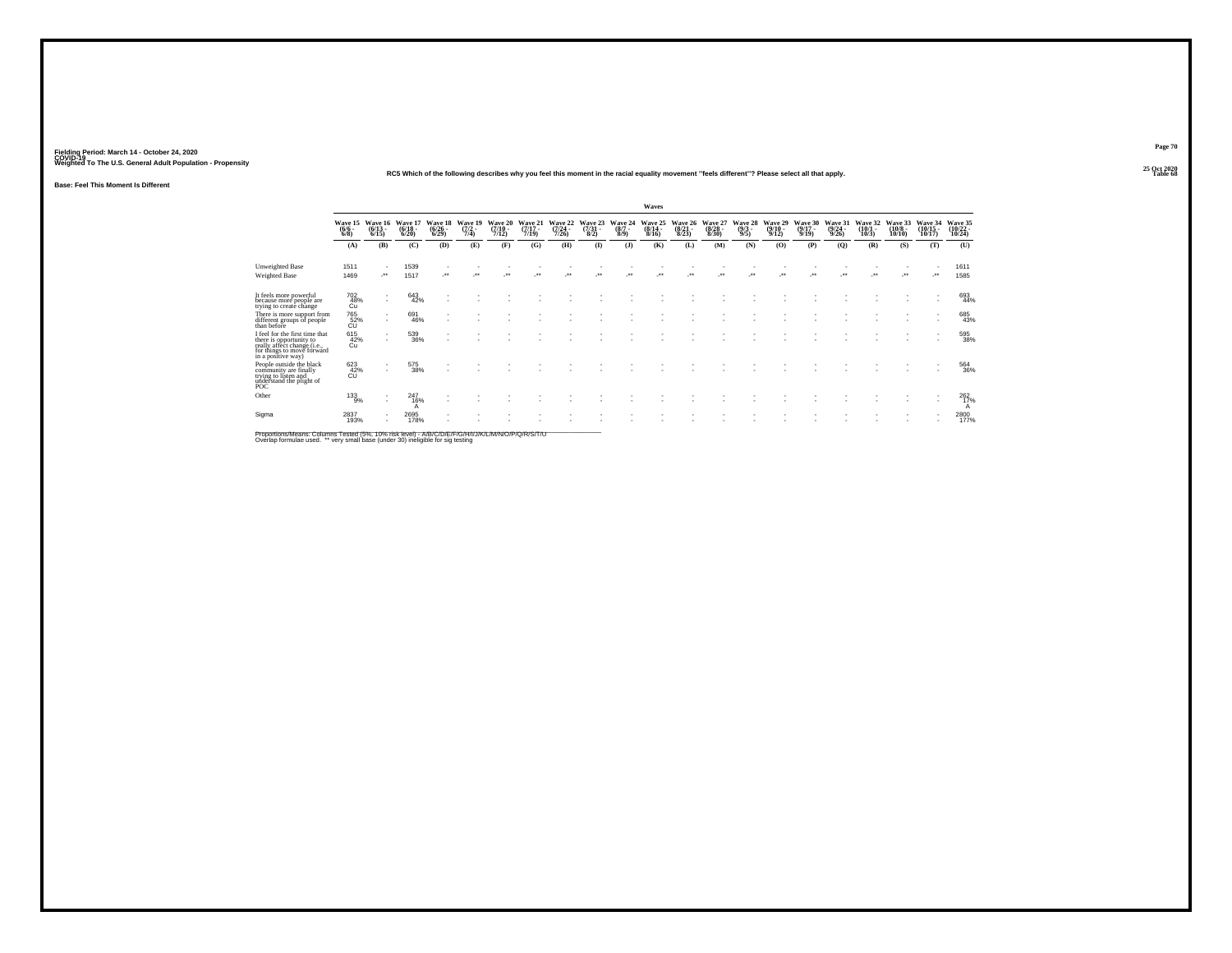### 25 Oct 2020<br>RC6 Has your place of employment made meaningful efforts internally to acknowledge and address racial inequality (e.g.,<br>making time and space for discussion, building dialogue between employees, discussing ways

**Base: Employed**

|                                  |                                |                                 |                              |                              |                                    |                                      |                              |                              |                                 |                           | Waves                            |                              |                                  |                         |                                     |                                      |                                         |                          |                               |                                |                                  |
|----------------------------------|--------------------------------|---------------------------------|------------------------------|------------------------------|------------------------------------|--------------------------------------|------------------------------|------------------------------|---------------------------------|---------------------------|----------------------------------|------------------------------|----------------------------------|-------------------------|-------------------------------------|--------------------------------------|-----------------------------------------|--------------------------|-------------------------------|--------------------------------|----------------------------------|
|                                  | Wave 15<br>$(6/6 -$<br>$6/8$ ) | Wave 16<br>$(6/13 -$<br>6/15    | Wave 17<br>$(6/18 -$<br>6/20 | Wave 18<br>$(6/26 -$<br>6/29 | Wave 19<br>$\frac{(7/2 - 7)}{7/4}$ | Wave 20<br>$\frac{(7/10 - 7)}{7/12}$ | Wave 21<br>$(7/17 -$<br>7/19 | Wave 22<br>$(7/24 -$<br>7/26 | Wave 23<br>$\frac{(7/31)}{8/2}$ | Wave 24<br>(8/7 -<br>8/9) | Wave 25<br>$\frac{(8/14)}{8/16}$ | Wave 26<br>$(8/21 -$<br>8/23 | Wave 27<br>$(8/28 -$<br>$8/30$ ) | Wave 28<br>(9/3<br>9/5) | <b>Wave 29</b><br>$(9/10 -$<br>9/12 | Wave 30<br>$\frac{(9/17 - 9)}{9/19}$ | Wave 31<br>$\frac{(9/24 - 9/26)}{9/26}$ | Wave 32<br>(10/1<br>10/3 | Wave 33<br>$(10/8 -$<br>10/10 | Wave 34<br>$(10/15 -$<br>10/17 | Wave 35<br>(10/22 -<br>$10/24$ ) |
|                                  | (A)                            | (B)                             | (C)                          | (D)                          | (E)                                | (F)                                  | (G)                          | (H)                          | $\mathbf{I}$                    | $($ $\bf{J}$              | (K)                              | (L)                          | (M)                              | (N)                     | (O)                                 | (P)                                  | (O)                                     | (R)                      | (S)                           | (T)                            | (U)                              |
| Unweighted Base<br>Weighted Base | 1141<br>1089                   | $\lambda$                       | 1147<br>1145                 | $\rightarrow$                | $\cdot$                            | $\bullet\bullet$                     | $\bullet\bullet$             | $\cdot$                      | $\cdot$                         | $\cdot$                   | $\bullet\,\bullet$               | $\cdot$                      | $\cdot$                          | $\cdot$                 | $\cdot$                             | $\cdot$                              | $\cdot$                                 | $\rightarrow$            | $\cdot$                       | $\mathcal{L}^{\text{max}}$     | 1277<br>1199                     |
| Yes                              | 579<br>53%                     | . .<br>$\overline{\phantom{a}}$ | 608<br>53%                   |                              |                                    |                                      |                              |                              |                                 |                           |                                  |                              |                                  |                         |                                     |                                      |                                         |                          |                               |                                | 609<br>51%                       |
| No                               | 304<br>28%                     | . .<br>$\overline{\phantom{a}}$ | 323<br>28%                   |                              |                                    |                                      |                              |                              |                                 |                           |                                  |                              |                                  |                         |                                     |                                      |                                         |                          |                               | $\sim$                         | 383<br>32%                       |
| Not sure                         | 205<br>19%                     | $\overline{\phantom{a}}$        | 214<br>19%                   |                              |                                    |                                      |                              |                              |                                 |                           |                                  |                              |                                  |                         |                                     |                                      |                                         |                          |                               |                                | 207<br>17%                       |
| Sigma                            | 1089<br>100%                   | . .<br>$\overline{\phantom{a}}$ | 1145<br>100%                 |                              |                                    |                                      |                              |                              |                                 |                           |                                  |                              |                                  |                         |                                     |                                      |                                         |                          | $\overline{\phantom{a}}$      |                                | 1199<br>100%                     |

Proportions/Means: Columns Tested (5%, 10% risk level) - A/B/C/D/E/F/G/H/I/J/K/L/M/N/O/P/Q/R/S/T/U<br>Overlap formulae used. \*\* very small base (under 30) ineligible for sig testing

**Page 71**25 Oct 2020<br>Table 69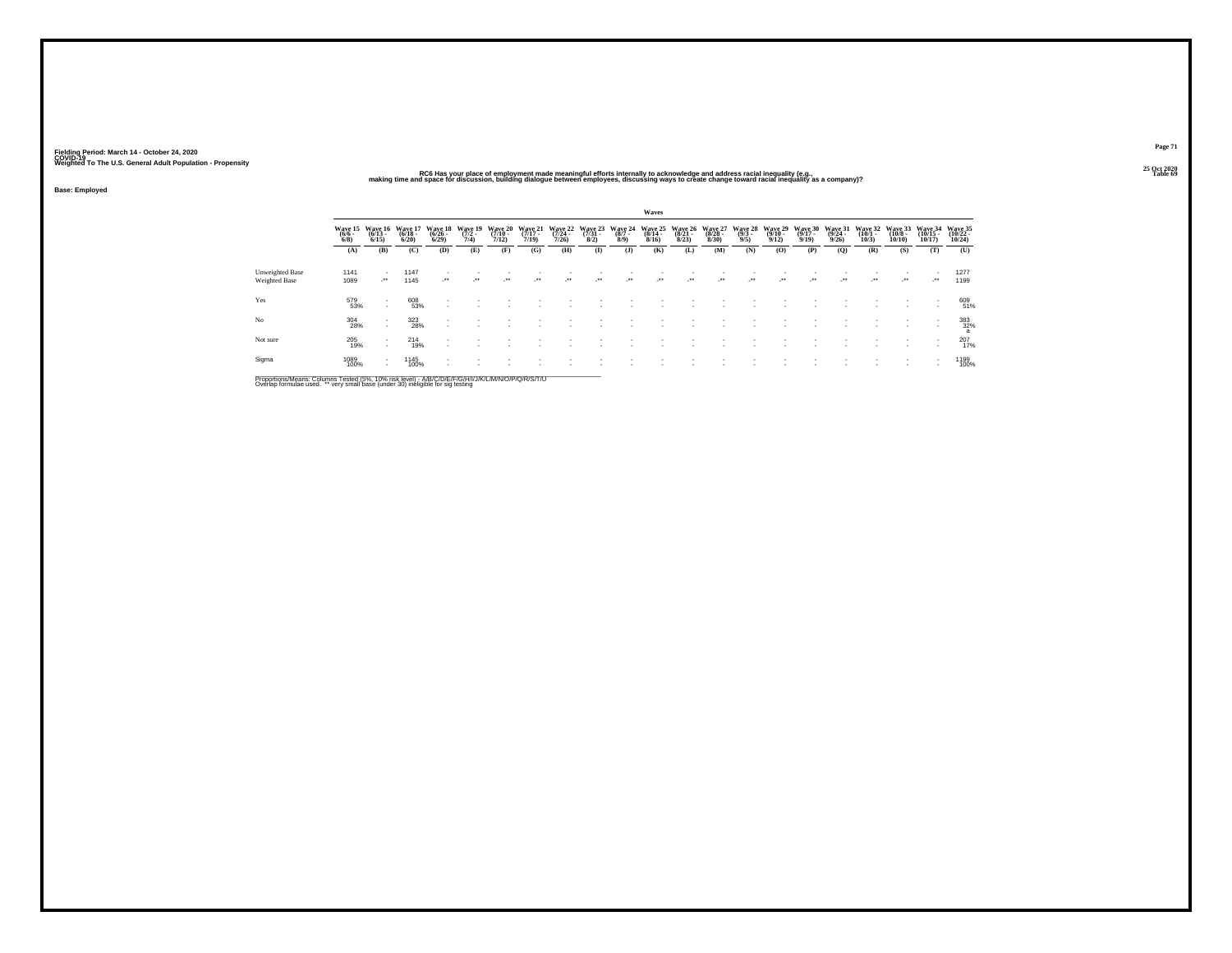#### **25 Oct 2020RC15 How optimistic or pessimistic are you that a solution can be found for each of the following?Summary Of Very/Somewhat Optimistic**

**Base: All Respondents**

|                                                                 |                               |                                 |                                 |                                 |                                |                                  |                              |                                  |                                |                               | Waves                            |                                 |                              |                               |                                                |                                  |                                  |                                         |                               |                                |                                |
|-----------------------------------------------------------------|-------------------------------|---------------------------------|---------------------------------|---------------------------------|--------------------------------|----------------------------------|------------------------------|----------------------------------|--------------------------------|-------------------------------|----------------------------------|---------------------------------|------------------------------|-------------------------------|------------------------------------------------|----------------------------------|----------------------------------|-----------------------------------------|-------------------------------|--------------------------------|--------------------------------|
|                                                                 | Wave 15<br>$\binom{6/6}{6/8}$ | Wave 16<br>$\binom{6/13}{6/15}$ | Wave 17<br>$\binom{6/18}{6/20}$ | Wave 18<br>$\binom{6/26}{6/29}$ | Wave 19<br>$\frac{(7/2)}{7/4}$ | Wave 20<br>$\frac{(7/10)}{7/12}$ | Wave 21<br>$(7/17 -$<br>7/19 | Wave 22<br>$\frac{(7/24)}{7/26}$ | Wave 23<br>$\binom{7/31}{8/2}$ | Wave 24<br>$\binom{8/7}{8/9}$ | Wave 25<br>$\frac{(8/14)}{8/16}$ | Wave 26<br>$\binom{8/21}{8/23}$ | Wave 27<br>$(8/28 -$<br>8/30 | Wave 28<br>$\binom{9/3}{9/5}$ | <b>Wave 29</b><br>$\frac{(9/10 - 9/12)}{9/12}$ | Wave 30<br>$\frac{(9/17)}{9/19}$ | Wave 31<br>$\frac{(9/24)}{9/26}$ | Wave 32<br>$\frac{(10/1 - 10)}{(10/3)}$ | Wave 33<br>$(10/8 -$<br>10/10 | Wave 34<br>$(10/15 -$<br>10/17 | Wave 35<br>$(10/22 -$<br>10/24 |
|                                                                 | (A)                           | (B)                             | (C)                             | (D)                             | (E)                            | (F)                              | (G)                          | (H)                              | $($ $\Gamma$                   | $\mathbf{J}$                  | (K)                              | (L)                             | (M)                          | (N)                           | (0)                                            | (P)                              | $\mathbf{Q}$                     | (R)                                     | (S)                           | (T)                            | (U)                            |
| Unweighted Base<br>Weighted Base                                | 1969<br>1969                  | ur.                             | $\cdot$                         | $\ddot{\phantom{0}}$            | $\ddot{\phantom{0}}$           | $\bullet\bullet$                 | $\bullet\,\bullet$           | $\rightarrow$                    | $\ddot{\phantom{0}}$           | $\ddot{\phantom{1}}$          | $\bullet\bullet$                 | $\bullet\bullet$                | $\cdot$                      | $\rightarrow$                 | $\ddot{\phantom{0}}$                           | $^{\tiny{++}}$                   | $\ddot{\phantom{0}}$             | $\cdot$                                 | $\cdot$                       | ٠<br>$\cdot$                   | 2050<br>2050                   |
| Ongoing health crisis of<br>COVID                               | 1279<br>65%                   |                                 |                                 |                                 |                                |                                  |                              |                                  |                                |                               |                                  |                                 |                              |                               |                                                |                                  |                                  |                                         |                               |                                | 1096<br>53%                    |
| Racial injustice and<br>resulting protests across<br>the nation | 889<br>45%                    |                                 |                                 |                                 |                                |                                  |                              |                                  |                                |                               |                                  |                                 |                              |                               |                                                |                                  |                                  |                                         |                               | ٠                              | 1085<br>53%<br>А               |
| Widespread<br>unemployment across the<br>nation                 | 1190<br>60%                   |                                 |                                 |                                 |                                |                                  |                              |                                  |                                |                               |                                  |                                 |                              |                               |                                                |                                  |                                  |                                         |                               | ٠                              | 1067<br>52%                    |

Proportions/Means: Columns Tested (5%, 10% risk level) - A/B/C/D/E/F/G/H/I/J/K/L/M/N/O/P/Q/R/S/T/U<br>Overlap formulae used. \*\* very small base (under 30) ineligible for sig testing

**Page 72**25 Oct 2020<br>Table 70

**Table 70 Table 70 Table 70 Table 70 Table 70 Table 70 Table 70 Table 70 Table 70 Table 70**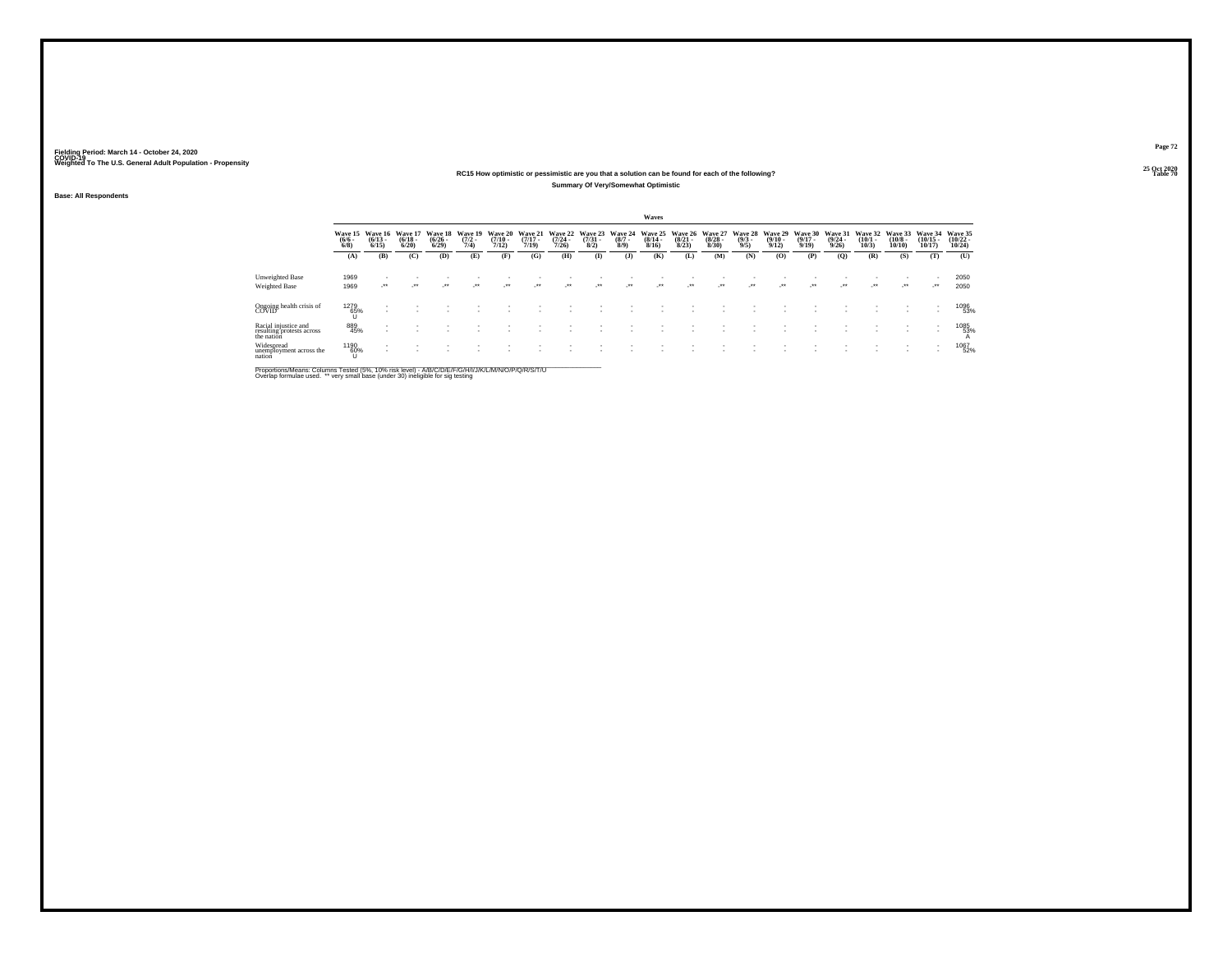#### **25 Oct 2020RC15 How optimistic or pessimistic are you that a solution can be found for each of the following?Summary Of Very/Somewhat Pessimistic**

**Base: All Respondents**

|                                                                 |                                       |                      |                                 |                                 |                                |                                  |                                  |                                  |                                |                               | Waves                            |                                 |                                 |                                |                                  |                                  |                                  |                                 |                                       |                                   |                                   |
|-----------------------------------------------------------------|---------------------------------------|----------------------|---------------------------------|---------------------------------|--------------------------------|----------------------------------|----------------------------------|----------------------------------|--------------------------------|-------------------------------|----------------------------------|---------------------------------|---------------------------------|--------------------------------|----------------------------------|----------------------------------|----------------------------------|---------------------------------|---------------------------------------|-----------------------------------|-----------------------------------|
|                                                                 | Wave 15 Wave 16<br>$\binom{6/6}{6/8}$ | $\binom{6/13}{6/15}$ | Wave 17<br>$\binom{6/18}{6/20}$ | Wave 18<br>$\binom{6/26}{6/29}$ | Wave 19<br>$\frac{(7/2)}{7/4}$ | Wave 20<br>$\frac{(7/10)}{7/12}$ | Wave 21<br>$\frac{(7/17)}{7/19}$ | Wave 22<br>$\frac{(7/24)}{7/26}$ | Wave 23<br>$\binom{7/31}{8/2}$ | Wave 24<br>$\binom{8/7}{8/9}$ | Wave 25<br>$\frac{(8/14)}{8/16}$ | Wave 26<br>$\binom{8/21}{8/23}$ | Wave 27<br>$\binom{8/28}{8/30}$ | Wave 28<br>$\frac{(9/3)}{9/5}$ | Wave 29<br>$\frac{(9/10)}{9/12}$ | Wave 30<br>$\frac{(9/17)}{9/19}$ | Wave 31<br>$\frac{(9/24)}{9/26}$ | Wave 32<br>$\binom{10/1}{10/3}$ | Wave 33<br>$\binom{10/8 - 10}{10/10}$ | Wave 34<br>$\binom{10/15}{10/17}$ | Wave 35<br>$\binom{10/22}{10/24}$ |
|                                                                 | (A)                                   | (B)                  | (C)                             | (D)                             | (E)                            | (F)                              | (G)                              | (H)                              | $($ $\Gamma$                   | $($ $)$                       | (K)                              | (L)                             | (M)                             | (N)                            | (O)                              | (P)                              | $\overline{Q}$                   | (R)                             | (S)                                   | (T)                               | (U)                               |
| Unweighted Base                                                 | 1969                                  |                      |                                 |                                 |                                |                                  |                                  |                                  |                                |                               |                                  |                                 |                                 |                                |                                  |                                  |                                  |                                 |                                       |                                   | 2050                              |
| <b>Weighted Base</b>                                            | 1969                                  | $\cdot$              | $\cdot$                         | $\cdot$                         | $^{++}$                        | $\bullet\bullet$                 | $\bullet\bullet$                 | $\cdot$                          | $\cdot$                        | $^{**}$                       | $\cdot$                          | $\bullet\bullet$                | $\cdot$                         | $\cdot$                        | $\cdot$                          | $\cdot$                          | $\cdot$                          | $\mathcal{L}^{\bullet\bullet}$  | $\cdot$                               | $\cdot$                           | 2050                              |
| Widespread<br>unemployment across the<br>nation                 | 779<br>40%                            |                      |                                 |                                 |                                |                                  |                                  |                                  |                                |                               |                                  |                                 |                                 |                                |                                  |                                  |                                  |                                 |                                       |                                   | 983<br>48%                        |
| Racial injustice and<br>resulting protests across<br>the nation | 1080<br>55%<br>U                      |                      |                                 |                                 |                                |                                  |                                  |                                  |                                |                               |                                  |                                 |                                 |                                |                                  |                                  |                                  |                                 |                                       |                                   | 965<br>47%                        |
| Ongoing health crisis of<br>COVID                               | 690<br>35%                            |                      |                                 |                                 |                                |                                  |                                  |                                  |                                |                               |                                  |                                 |                                 |                                |                                  |                                  |                                  |                                 |                                       | $\sim$<br>٠                       | 954<br>47%                        |

Proportions/Means: Columns Tested (5%, 10% risk level) - A/B/C/D/E/F/G/H/I/J/K/L/M/N/O/P/Q/R/S/T/U<br>Overlap formulae used. \*\* very small base (under 30) ineligible for sig testing

**Page 73**25 Oct 2020<br>Table 71

**Table 71 Table 71**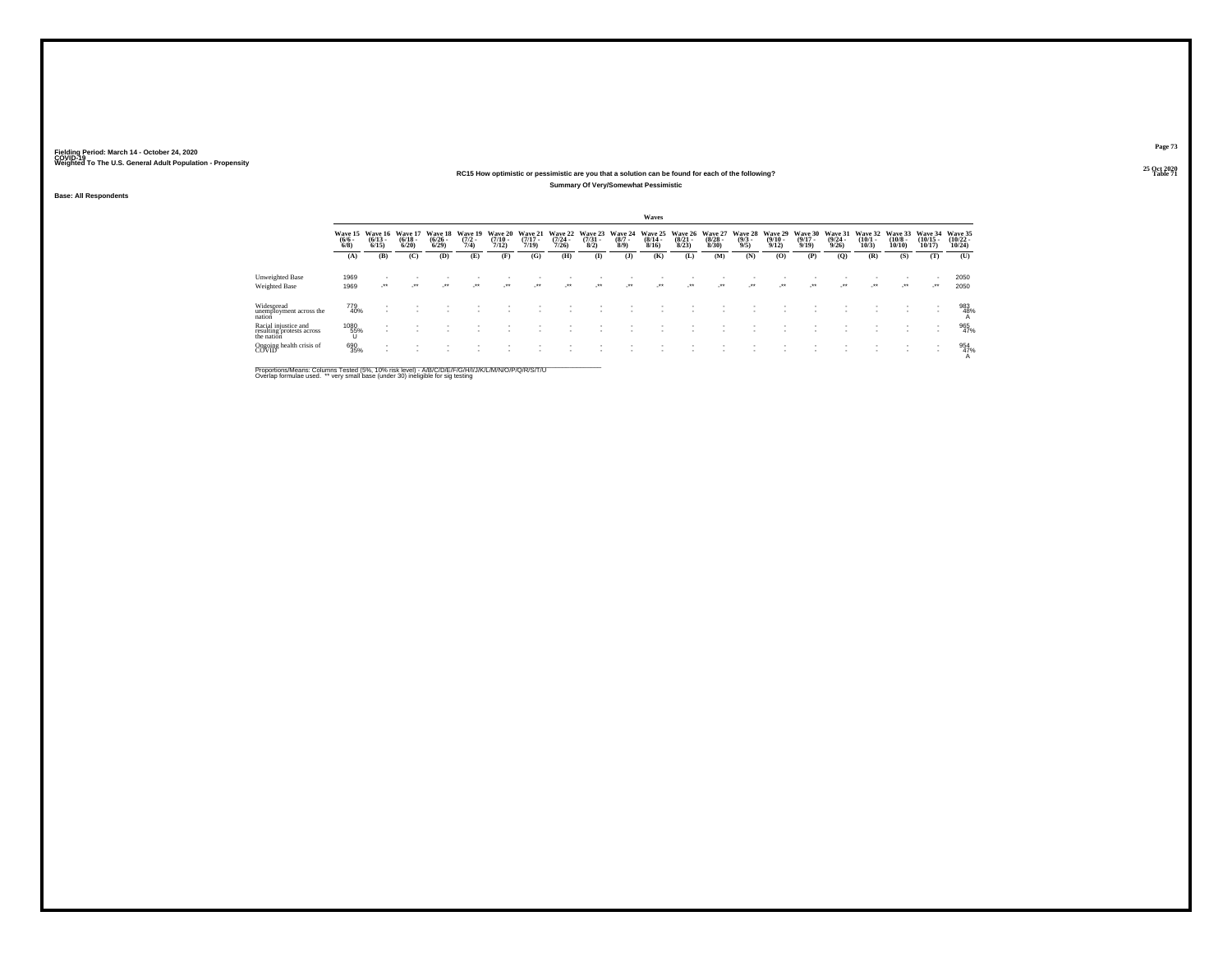### **25 Oct 2020RC15\_1 How optimistic or pessimistic are you that a solution can be found for each of the following?Racial injustice and resulting protests across the nation**

**Base: All Respondents**

|                                    |                                 |                                 |                                  |                                        |                                |                                      |                                  |                                      |                                 |                               | Waves                                    |                                 |                                        |                                |                                         |                                  |                                  |                                      |                                  |                                   |                                   |
|------------------------------------|---------------------------------|---------------------------------|----------------------------------|----------------------------------------|--------------------------------|--------------------------------------|----------------------------------|--------------------------------------|---------------------------------|-------------------------------|------------------------------------------|---------------------------------|----------------------------------------|--------------------------------|-----------------------------------------|----------------------------------|----------------------------------|--------------------------------------|----------------------------------|-----------------------------------|-----------------------------------|
|                                    | Wave 15<br>$\frac{(6/6)}{6/8}$  | Wave 16<br>$\binom{6/13}{6/15}$ | Wave 17<br>$\frac{(6/18)}{6/20}$ | Wave 18<br>$\frac{(6/26 - 6)}{(6/29)}$ | Wave 19<br>$\frac{(7/2)}{7/4}$ | Wave 20<br>$\frac{(7/10 - 7)}{7/12}$ | Wave 21<br>$\frac{(7/17)}{7/19}$ | Wave 22<br>$\frac{(7/24 - 7)}{7/26}$ | Wave 23<br>$\frac{(7/31)}{8/2}$ | Wave 24<br>$\binom{8/7}{8/9}$ | Wave 25<br>$\frac{(8/14 \cdot 8)}{8/16}$ | Wave 26<br>$\binom{8/21}{8/23}$ | Wave 27<br>$\frac{(8/28 - 8)}{(8/30)}$ | Wave 28<br>$\frac{(9/3)}{9/5}$ | Wave 29<br>$\frac{(9/10 - 9/12)}{9/12}$ | Wave 30<br>$\frac{(9/17)}{9/19}$ | Wave 31<br>$\frac{(9/24)}{9/26}$ | Wave 32<br>$\binom{10/1 - 10}{10/3}$ | Wave 33<br>$\binom{10/8}{10/10}$ | Wave 34<br>$\binom{10/15}{10/17}$ | Wave 35<br>$\binom{10/22}{10/24}$ |
|                                    | (A)                             | (B)                             | (C)                              | (D)                                    | (E)                            | (F)                                  | (G)                              | (H)                                  | $($ $\Gamma$                    | $($ J $)$                     | (K)                                      | (L)                             | (M)                                    | (N)                            | (0)                                     | (P)                              | (Q)                              | (R)                                  | (S)                              | (T)                               | (U)                               |
| Unweighted Base<br>Weighted Base   | 1969<br>1969                    |                                 |                                  |                                        |                                |                                      |                                  |                                      |                                 |                               |                                          |                                 |                                        |                                |                                         |                                  |                                  |                                      | $\ddot{\phantom{0}}$             |                                   | 2050<br>2050                      |
| Very/Somewhat Optimistic<br>(Net)  | 889<br>45%                      |                                 |                                  |                                        |                                |                                      |                                  |                                      |                                 |                               |                                          |                                 |                                        |                                |                                         |                                  |                                  |                                      |                                  | $\sim$                            | 1085<br>53%<br>A                  |
| Very optimistic                    | 297<br>15%                      | ٠                               |                                  |                                        |                                |                                      |                                  |                                      |                                 |                               |                                          |                                 |                                        |                                |                                         |                                  |                                  |                                      |                                  |                                   | 344                               |
| Somewhat optimistic                | 591<br>30%                      | $\overline{\phantom{a}}$        |                                  |                                        |                                |                                      |                                  |                                      |                                 |                               |                                          |                                 |                                        |                                |                                         |                                  |                                  |                                      |                                  | $\sim$                            | 742<br>36%                        |
| Very/Somewhat<br>Pessimistic (Net) | $^{1080}_{\qquad\qquad\,55\%}$  |                                 |                                  |                                        |                                |                                      |                                  |                                      |                                 |                               |                                          |                                 |                                        |                                |                                         |                                  |                                  |                                      |                                  |                                   | 965<br>47%                        |
| Somewhat pessimistic               | 667<br>34%<br>τı                |                                 |                                  |                                        |                                |                                      |                                  |                                      |                                 |                               |                                          |                                 |                                        |                                |                                         |                                  |                                  |                                      |                                  | ٠                                 | 594<br>29%                        |
| Very pessimistic                   | $^{413}_{21\%}$<br>$\mathbf{u}$ |                                 |                                  |                                        |                                |                                      |                                  |                                      |                                 |                               |                                          |                                 |                                        |                                |                                         |                                  |                                  |                                      |                                  | ٠                                 | 370                               |
| Sigma                              | 1969<br>100%                    |                                 |                                  |                                        |                                |                                      |                                  |                                      |                                 |                               |                                          |                                 |                                        |                                |                                         |                                  |                                  |                                      |                                  |                                   | 2050<br>100%                      |
|                                    |                                 |                                 |                                  |                                        |                                |                                      |                                  |                                      |                                 |                               |                                          |                                 |                                        |                                |                                         |                                  |                                  |                                      |                                  |                                   |                                   |

Proportions/Means: Columns Tested (5%, 10% risk level) - A/B/C/D/E/F/G/H/I/J/K/L/M/N/O/P/Q/R/S/T/U<br>Overlap formulae used. \*\* very small base (under 30) ineligible for sig testing

**Page 74**25 Oct 2020<br>Table 72

**Table 72 Table 72**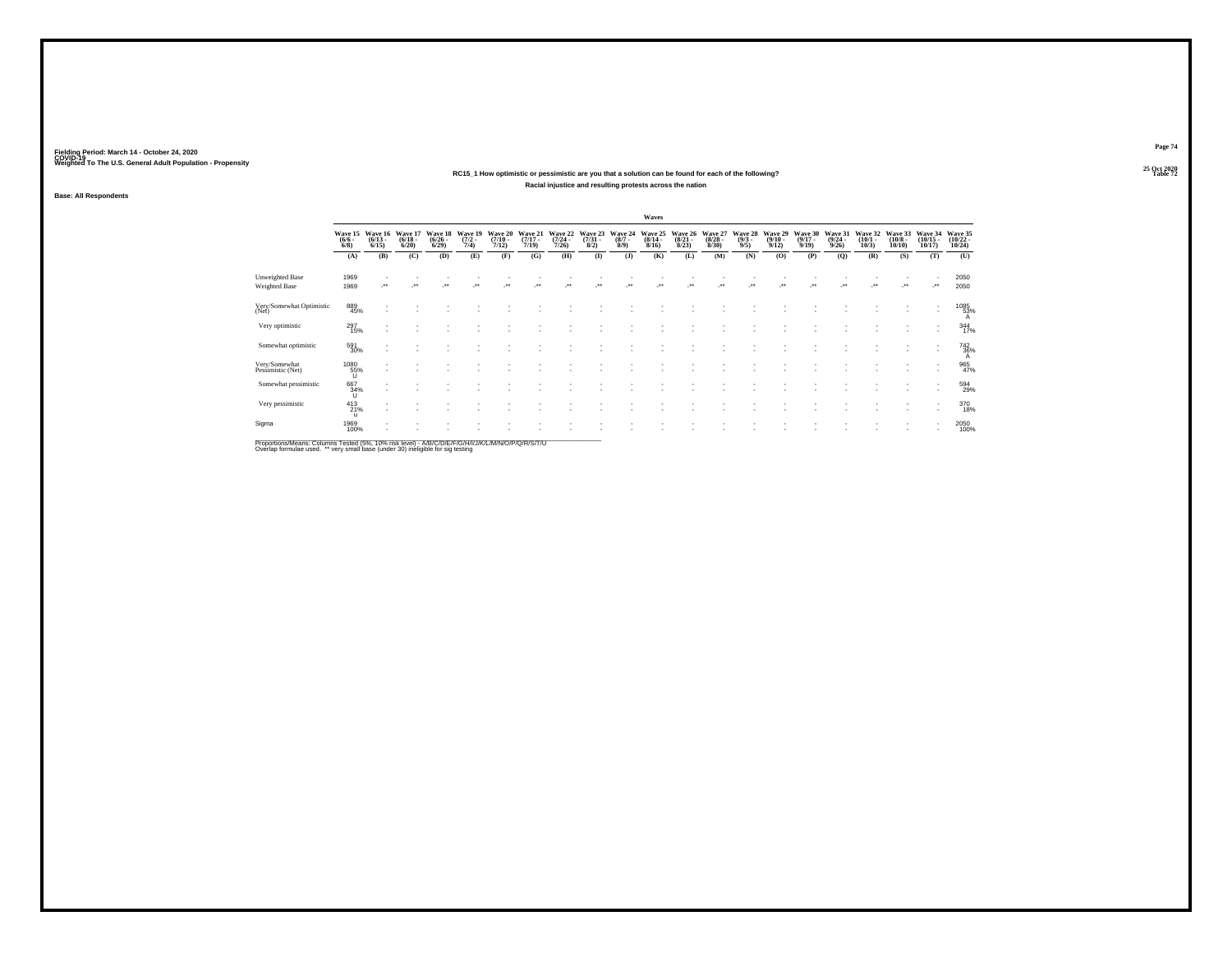### **25 Oct 2020RC15\_2 How optimistic or pessimistic are you that a solution can be found for each of the following?Ongoing health crisis of COVID**

**Base: All Respondents**

|                                    |                                     |                                         |                                 |                                 |                                |                                      |                                  |                                  |                                |                               | Waves                                   |                                 |                                 |                               |                                 |                                  |                                         |                                 |                                  |                                   |                                    |
|------------------------------------|-------------------------------------|-----------------------------------------|---------------------------------|---------------------------------|--------------------------------|--------------------------------------|----------------------------------|----------------------------------|--------------------------------|-------------------------------|-----------------------------------------|---------------------------------|---------------------------------|-------------------------------|---------------------------------|----------------------------------|-----------------------------------------|---------------------------------|----------------------------------|-----------------------------------|------------------------------------|
|                                    | $\frac{(6/6)}{6/8}$                 | Wave 15 Wave 16<br>$\binom{6/13}{6/15}$ | Wave 17<br>$\binom{6/18}{6/20}$ | Wave 18<br>$\binom{6/26}{6/29}$ | Wave 19<br>$\frac{(7/2)}{7/4}$ | Wave 20<br>$\frac{(7/10 - 7)}{7/12}$ | Wave 21<br>$\frac{(7/17)}{7/19}$ | Wave 22<br>$\frac{(7/24)}{7/26}$ | Wave 23<br>$\binom{7/31}{8/2}$ | Wave 24<br>$\binom{8/7}{8/9}$ | Wave 25<br>$\frac{(8/14 - 8/16)}{8/16}$ | Wave 26<br>$\binom{8/21}{8/23}$ | Wave 27<br>$\binom{8/28}{8/30}$ | Wave 28<br>$\binom{9/3}{9/5}$ | Wave 29<br>$\binom{9/10}{9/12}$ | Wave 30<br>$\frac{(9/17)}{9/19}$ | Wave 31<br>$\frac{(9/24 - 9/26)}{9/26}$ | Wave 32<br>$\binom{10/1}{10/3}$ | Wave 33<br>$\binom{10/8}{10/10}$ | Wave 34<br>$\binom{10/15}{10/17}$ | Wave 35<br>$\frac{(10/22)}{10/24}$ |
|                                    | (A)                                 | (B)                                     | (C)                             | (D)                             | (E)                            | (F)                                  | (G)                              | (H)                              | $($ $\Gamma$                   | (1)                           | (K)                                     | (L)                             | (M)                             | (N)                           | (O)                             | (P)                              | $\mathbf{Q}$                            | (R)                             | (S)                              | (T)                               | (U)                                |
| Unweighted Base<br>Weighted Base   | 1969<br>1969                        | $\cdots$                                |                                 |                                 |                                |                                      |                                  |                                  |                                |                               |                                         |                                 |                                 |                               |                                 |                                  |                                         | $\ddot{\phantom{0}}$            | $\ddot{\phantom{1}}$             | -**                               | 2050<br>2050                       |
| Very/Somewhat Optimistic<br>(Net)  | 1279<br>65%<br>U                    |                                         |                                 |                                 |                                |                                      |                                  |                                  |                                |                               |                                         |                                 |                                 |                               |                                 |                                  |                                         |                                 |                                  |                                   | 1096<br>53%                        |
| Very optimistic                    | $^{448}_{23\%}$                     |                                         |                                 |                                 |                                |                                      |                                  |                                  |                                |                               |                                         |                                 |                                 |                               |                                 |                                  |                                         |                                 |                                  | $\sim$                            | 416<br>20%                         |
| Somewhat optimistic                | $\overset{831}{\underset{U}{42\%}}$ | $\overline{\phantom{a}}$                |                                 |                                 |                                |                                      |                                  |                                  |                                |                               |                                         |                                 |                                 |                               |                                 |                                  |                                         |                                 |                                  | $\overline{\phantom{a}}$          | 680<br>33%                         |
| Very/Somewhat<br>Pessimistic (Net) | 690<br>35%                          |                                         |                                 |                                 |                                |                                      |                                  |                                  |                                |                               |                                         |                                 |                                 |                               |                                 |                                  |                                         |                                 |                                  | ٠<br>$\sim$                       | 954<br>47%                         |
| Somewhat pessimistic               | 451<br>23%                          |                                         |                                 |                                 |                                |                                      |                                  |                                  |                                |                               |                                         |                                 |                                 |                               |                                 |                                  |                                         |                                 |                                  | $\overline{\phantom{a}}$          | 576<br>28%<br>А                    |
| Very pessimistic                   | 239<br>12%                          | $\overline{\phantom{a}}$                |                                 |                                 |                                |                                      |                                  |                                  |                                |                               |                                         |                                 |                                 |                               |                                 |                                  |                                         |                                 |                                  | $\overline{\phantom{a}}$          | 378                                |
| Sigma                              | 1969<br>100%                        |                                         |                                 |                                 |                                |                                      |                                  |                                  |                                |                               |                                         |                                 |                                 |                               |                                 |                                  |                                         |                                 |                                  |                                   | 2050<br>100%                       |
|                                    |                                     |                                         |                                 |                                 |                                |                                      |                                  |                                  |                                |                               |                                         |                                 |                                 |                               |                                 |                                  |                                         |                                 |                                  |                                   |                                    |

Proportions/Means: Columns Tested (5%, 10% risk level) - A/B/C/D/E/F/G/H/I/J/K/L/M/N/O/P/Q/R/S/T/U<br>Overlap formulae used. \*\* very small base (under 30) ineligible for sig testing

**Page 75**25 Oct 2020<br>Table 73

**Table 73 Table 73**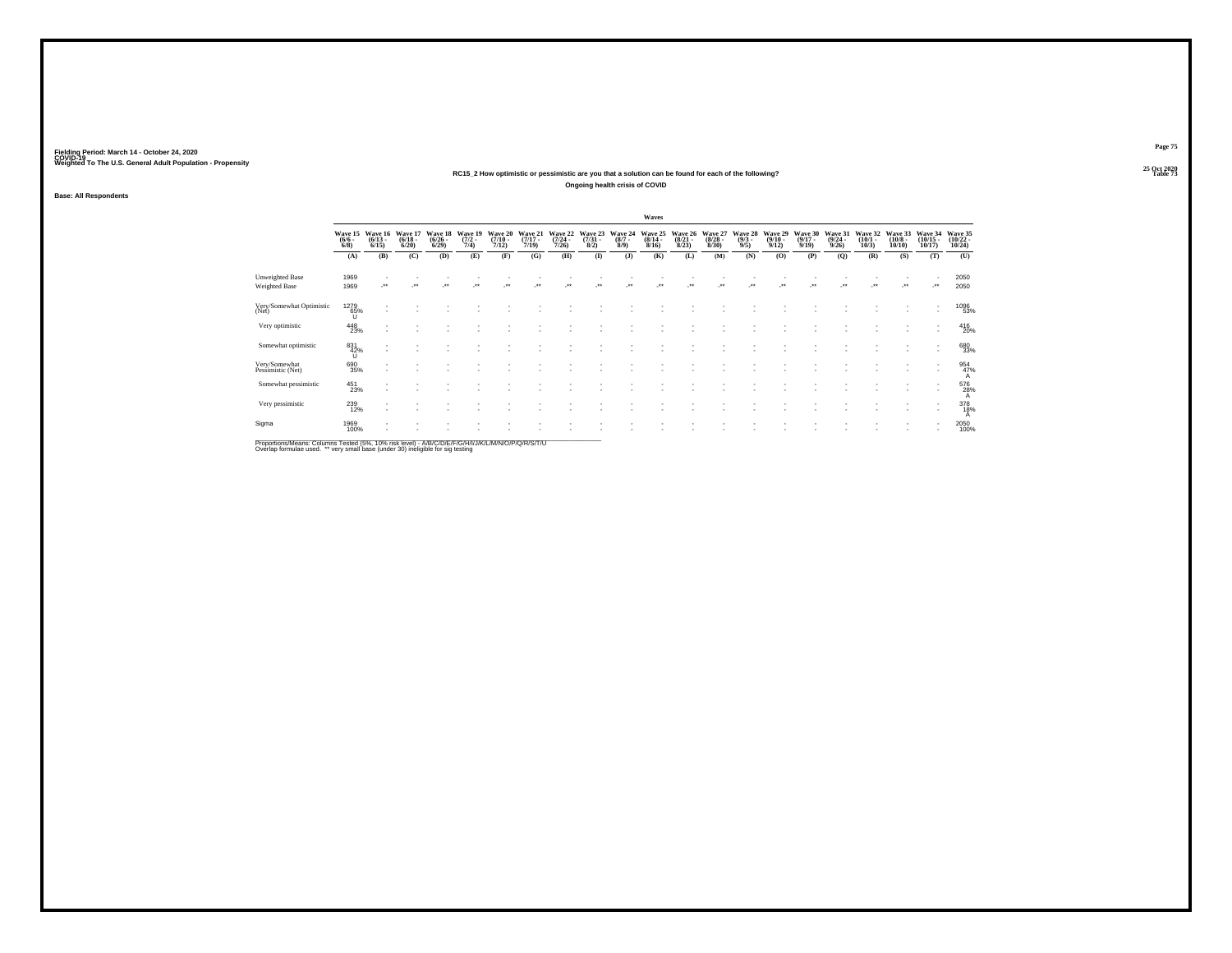#### **25 Oct 2020RC15\_3 How optimistic or pessimistic are you that a solution can be found for each of the following?Widespread unemployment across the nation**

**Base: All Respondents**

|                                    |                                |                                 |                                  |                                      |                                |                                  |                                  |                                  |                                |                               | Waves                            |                                 |                                  |                               |                                  |                                  |                                         |                                 |                                       |                                   |                                   |
|------------------------------------|--------------------------------|---------------------------------|----------------------------------|--------------------------------------|--------------------------------|----------------------------------|----------------------------------|----------------------------------|--------------------------------|-------------------------------|----------------------------------|---------------------------------|----------------------------------|-------------------------------|----------------------------------|----------------------------------|-----------------------------------------|---------------------------------|---------------------------------------|-----------------------------------|-----------------------------------|
|                                    | Wave 15<br>$\frac{(6/6)}{6/8}$ | Wave 16<br>$\binom{6/13}{6/15}$ | Wave 17<br>$\frac{(6/18)}{6/20}$ | Wave 18<br>$\frac{(6/26 - 6)}{6/29}$ | Wave 19<br>$\frac{(7/2)}{7/4}$ | Wave 20<br>$\frac{(7/10)}{7/12}$ | Wave 21<br>$\frac{(7/17)}{7/19}$ | Wave 22<br>$\frac{(7/24)}{7/26}$ | Wave 23<br>$\binom{7/31}{8/2}$ | Wave 24<br>$\binom{8/7}{8/9}$ | Wave 25<br>$\frac{(8/14)}{8/16}$ | Wave 26<br>$\binom{8/21}{8/23}$ | Wave 27<br>$\frac{(8/28)}{8/30}$ | Wave 28<br>$\binom{9/3}{9/5}$ | Wave 29<br>$\frac{(9/10)}{9/12}$ | Wave 30<br>$\frac{(9/17)}{9/19}$ | Wave 31<br>$\frac{(9/24 - 9/26)}{9/26}$ | Wave 32<br>$\binom{10/1}{10/3}$ | Wave 33<br>$\binom{10/8 - 10}{10/10}$ | Wave 34<br>$\binom{10/15}{10/17}$ | Wave 35<br>$\binom{10/22}{10/24}$ |
|                                    | (A)                            | (B)                             | (C)                              | (D)                                  | (E)                            | (F)                              | (G)                              | (H)                              | $\bf{I}$                       | (J)                           | (K)                              | (L)                             | (M)                              | (N)                           | (O)                              | (P)                              | (Q)                                     | (R)                             | (S)                                   | (T)                               | (U)                               |
| Unweighted Base<br>Weighted Base   | 1969<br>1969                   |                                 |                                  |                                      |                                |                                  |                                  |                                  |                                |                               |                                  |                                 |                                  |                               |                                  |                                  |                                         |                                 |                                       |                                   | 2050<br>2050                      |
| Very/Somewhat Optimistic<br>(Net)  | $^{1190}_{60\%}$               |                                 |                                  |                                      |                                |                                  |                                  |                                  |                                |                               |                                  |                                 |                                  |                               |                                  |                                  |                                         |                                 |                                       |                                   | 1067<br>52%                       |
| Very optimistic                    | $^{401}_{20\%}$                |                                 |                                  |                                      |                                |                                  |                                  |                                  |                                |                               |                                  |                                 |                                  |                               |                                  |                                  |                                         |                                 |                                       | $\overline{\phantom{a}}$          | 380<br>19%                        |
| Somewhat optimistic                | 789<br>40%<br>U                | $\overline{\phantom{a}}$        |                                  |                                      |                                |                                  |                                  |                                  |                                |                               |                                  |                                 |                                  |                               |                                  |                                  |                                         |                                 |                                       |                                   | 687<br>34%                        |
| Very/Somewhat<br>Pessimistic (Net) | 779<br>40%                     |                                 |                                  |                                      |                                |                                  |                                  |                                  |                                |                               |                                  |                                 |                                  |                               |                                  |                                  |                                         |                                 |                                       |                                   | 983<br>48%<br>A                   |
| Somewhat pessimistic               | 534<br>27%                     |                                 |                                  |                                      |                                |                                  |                                  |                                  |                                |                               |                                  |                                 |                                  |                               |                                  |                                  |                                         |                                 |                                       |                                   | 627<br>31%<br>a                   |
| Very pessimistic                   | $^{245}_{12\%}$                |                                 |                                  |                                      |                                |                                  |                                  |                                  |                                |                               |                                  |                                 |                                  |                               |                                  |                                  |                                         |                                 |                                       | $\overline{\phantom{a}}$          | 356<br>17%<br>A                   |
| Sigma                              | 1969<br>100%                   |                                 |                                  |                                      |                                |                                  |                                  |                                  |                                |                               |                                  |                                 |                                  |                               |                                  |                                  |                                         |                                 |                                       |                                   | 2050<br>100%                      |
|                                    |                                |                                 |                                  |                                      |                                |                                  |                                  |                                  |                                |                               |                                  |                                 |                                  |                               |                                  |                                  |                                         |                                 |                                       |                                   |                                   |

Proportions/Means: Columns Tested (5%, 10% risk level) - A/B/C/D/E/F/G/H/I/J/K/L/M/N/O/P/Q/R/S/T/U<br>Overlap formulae used. \*\* very small base (under 30) ineligible for sig testing

**Page 76**25 Oct 2020<br>Table 74

**Table 74 Table 74 Table 74 Table 74 Table 74 Table 74 Table 74 Table 74**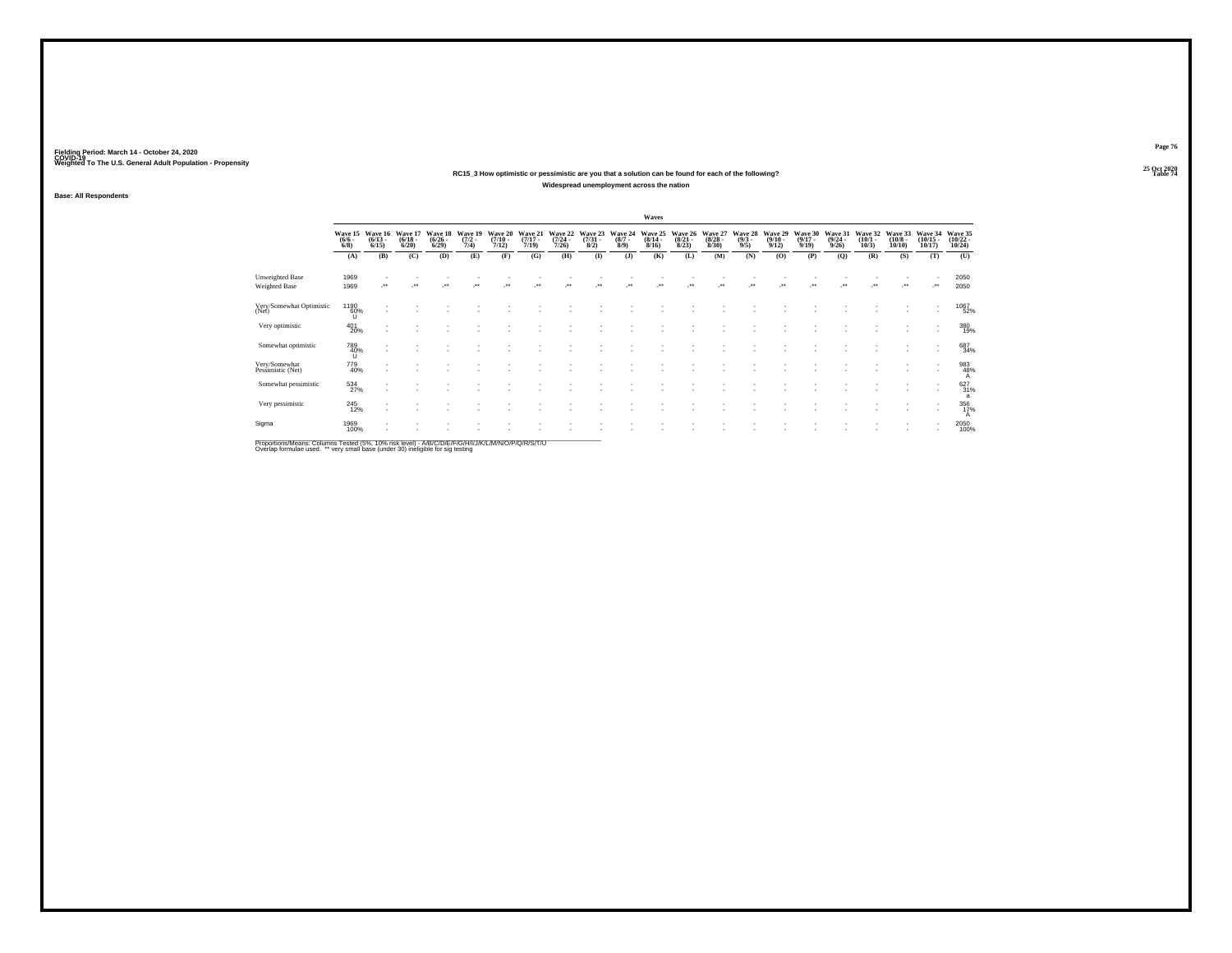#### **25 Oct 2020RC20 How have the recent events around racial inequality impacted your outlook on your career?Table 75 Table 75 Table 75 Table 75 Table 75 Table 75 Table 75 Table 75**

**Base: All Respondents**

|                                                                                                       |                                    |                              |                                     |                                 |                                |                                  |                                  |                                  |                                |                            | Waves                                    |                                    |                                      |                                |                              |                                      |                                         |                                 |                                        |                                |                                |
|-------------------------------------------------------------------------------------------------------|------------------------------------|------------------------------|-------------------------------------|---------------------------------|--------------------------------|----------------------------------|----------------------------------|----------------------------------|--------------------------------|----------------------------|------------------------------------------|------------------------------------|--------------------------------------|--------------------------------|------------------------------|--------------------------------------|-----------------------------------------|---------------------------------|----------------------------------------|--------------------------------|--------------------------------|
|                                                                                                       | Wave 15<br>$\frac{(6/6 - 6)}{6/8}$ | Wave 16<br>$(6/13 -$<br>6/15 | <b>Wave 1'</b><br>$(6/18 -$<br>6/20 | Wave 18<br>$\binom{6/26}{6/29}$ | Wave 19<br>$\frac{(7/2)}{7/4}$ | Wave 20<br>$\frac{(7/10)}{7/12}$ | Wave 21<br>$\frac{(7/17)}{7/19}$ | Wave 22<br>$\frac{(7/24)}{7/26}$ | Wave 23<br>$\binom{7/31}{8/2}$ | Wave 24<br>$(8/7 -$<br>8/9 | Wave 25<br>$\frac{(8/14 \cdot 8)}{8/16}$ | Wave<br>26<br>$\binom{8/21}{8/23}$ | Wave 27<br>$\frac{(8/28 - 8)}{8/30}$ | Wave 28<br>$\frac{(9/3)}{9/5}$ | Wave 29<br>$(9/10 -$<br>9/12 | Wave 30<br>$\frac{(9/17 - 9)}{9/19}$ | Wave 31<br>$\frac{(9/24 - 9/26)}{9/26}$ | Wave 32<br>$\binom{10/1}{10/3}$ | Wave 33<br>$\frac{(10/8 - 10)}{10/10}$ | Wave 34<br>$(10/15 -$<br>10/17 | Wave 35<br>$(10/22 -$<br>10/24 |
|                                                                                                       | (A)                                | (B)                          | (C)                                 | (D)                             | (E)                            | (F)                              | (G)                              | (H)                              | $\bf{I}$                       | $($ $)$                    | (K)                                      | (L)                                | (M)                                  | (N)                            | (0)                          | (P)                                  | (Q)                                     | (R)                             | (S)                                    | (T)                            | (U)                            |
| <b>Unweighted Base</b><br>Weighted Base                                                               | $\cdot$                            | 1963<br>1963                 | 1962<br>1962                        | ur.                             |                                | $^{**}$                          | $\ddot{\phantom{0}}$             | $^{**}$                          | $^{+}$                         | $^{\tiny{++}}$             | $\cdot$                                  | $\ddot{\phantom{1}}$               |                                      |                                | $\ddot{\phantom{0}}$         | $^{\tiny{++}}$                       | $\cdot$                                 | $\cdot$                         | $\cdot$                                | $\cdot$                        | 2050<br>2050                   |
| Made me hopeful for my<br>career development and<br>opportunities in the future                       |                                    | $\frac{312}{16\%}$           | $\frac{393}{20\%}$                  |                                 |                                |                                  |                                  |                                  |                                |                            |                                          |                                    |                                      |                                |                              |                                      |                                         |                                 |                                        |                                | $^{442}_{22\%}$                |
| Made me more worried<br>about my career<br>development and<br>opportunities in the future             |                                    | 362<br>18%                   | 319<br>16%                          |                                 |                                |                                  |                                  |                                  |                                |                            |                                          |                                    |                                      |                                |                              |                                      |                                         |                                 |                                        |                                | 366<br>18%                     |
| $N/A$ - the recent events<br>around racial inequality<br>have not impacted my<br>outlook on my career | $\sim$                             | 1289<br>66%                  | 1249<br>64%                         |                                 |                                |                                  |                                  |                                  |                                |                            |                                          |                                    |                                      |                                |                              |                                      |                                         |                                 | ٠                                      | $\mathbf{r}$                   | 1242<br>61%                    |
| Sigma                                                                                                 |                                    | 1963<br>100%                 | 1962<br>100%                        |                                 |                                |                                  |                                  |                                  |                                |                            |                                          |                                    |                                      |                                |                              |                                      |                                         |                                 |                                        |                                | 2050<br>100%                   |

Proportions/Means: Columns Tested (5%, 10% risk level) - A/B/C/D/E/F/G/H/I/J/K/L/M/N/O/P/Q/R/S/T/U<br>Overlap formulae used. \*\* very small base (under 30) ineligible for sig testing

**Page 77**25 Oct 2020<br>Table 75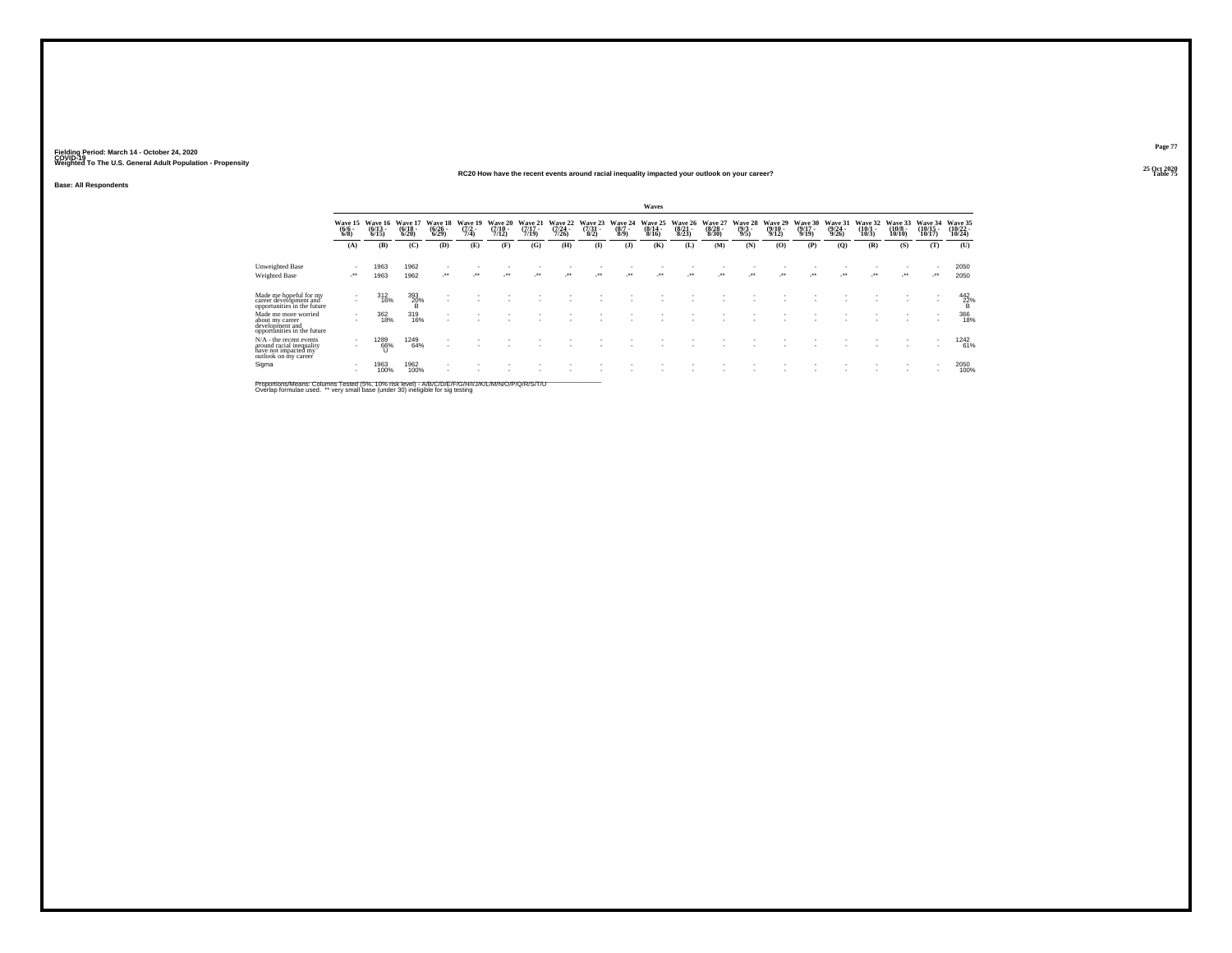#### **25 Oct 2020Q13 How has the coronavirus outbreak impacted your work life? Please select all that apply.Table 76 Table 76 Table 76 Table 76 Table 76 Table 76 Table 76 Table 76**

**Base: Employed**

|                                                                                                                                      |                       |                                        |                                         |                                 |                                |                             |                             |                             |              |                                                  | Waves                       |                                  |                             |                                       |                                         |                             |         |                                                 |              |                                                |                               |
|--------------------------------------------------------------------------------------------------------------------------------------|-----------------------|----------------------------------------|-----------------------------------------|---------------------------------|--------------------------------|-----------------------------|-----------------------------|-----------------------------|--------------|--------------------------------------------------|-----------------------------|----------------------------------|-----------------------------|---------------------------------------|-----------------------------------------|-----------------------------|---------|-------------------------------------------------|--------------|------------------------------------------------|-------------------------------|
|                                                                                                                                      | $\binom{6}{6}$ - 6/8) | Wave 15 Wave 16<br>(6/6 - 6/13<br>6/15 | Wave 17<br>$\frac{(6/18 - 6/20)}{6/20}$ | Wave 18<br>$\binom{6/26}{6/29}$ | Wave 19<br>$\frac{(7/2)}{7/4}$ | Wave 20<br>(7/10 -<br>7/12) | Wave 21<br>(7/17 -<br>7/19) | Wave 22<br>(7/24 -<br>7/26) |              | Wave 23 Wave 24<br>(7/31 - (8/7 -<br>8/2) - 8/9) | Wave 25<br>(8/14 -<br>8/16) | Wave 26<br>$\frac{(8/21)}{8/23}$ | Wave 27<br>(8/28 -<br>8/30) | Wave 28<br>$\binom{9/3}{9/5}$         | Wave 29<br>$\frac{(9/10 - 9/12)}{9/12}$ | Wave 30<br>(9/17 -<br>9/19) |         | Wave 31 Wave 32<br>(9/24 - 10/1)<br>9/26) 10/3) | 10/10        | Wave 33 Wave 34<br>(10/8 - (10/15<br>$10/17$ ) | Wave 35<br>(10/22 -<br>10/24) |
|                                                                                                                                      | (A)                   | (B)                                    | (C)                                     | (D)                             | (E)                            | (F)                         | (G)                         | (H)                         | $($ $\Gamma$ | $($ $)$                                          | (K)                         | (L)                              | (M)                         | (N)                                   | (0)                                     | (P)                         | (Q)     | (R)                                             | (S)          | (T)                                            | (U)                           |
| <b>Unweighted Base</b><br>Weighted Base                                                                                              | $\cdot$               | $\overline{\phantom{a}}$               | ٠<br>$\cdot$                            | $\star$                         | $\cdot$                        | $\overline{\phantom{a}}$    | -**                         | $\cdot$                     | $\cdot$      | $\star$                                          |                             |                                  | ÷                           | 1194<br>1143                          | ٠<br>$\cdot$                            | $\cdot$                     | $\cdot$ | $\bullet\bullet$                                | ٠<br>$\cdot$ | e.                                             | 1277<br>1199                  |
| Work remote more often                                                                                                               |                       |                                        |                                         |                                 |                                |                             |                             |                             |              |                                                  |                             |                                  |                             | 340<br>30%                            |                                         |                             |         |                                                 |              |                                                | $\frac{420}{35\%}$            |
| Limited the number of<br>hours I can work due to<br>limited demand (e.g.,<br>cancelled shifts, taken off<br>the schedule)            |                       |                                        |                                         |                                 |                                |                             |                             |                             |              |                                                  |                             |                                  |                             | 271<br>24%                            |                                         |                             |         |                                                 |              |                                                | 303<br>25%                    |
| Increased my productivity                                                                                                            |                       |                                        |                                         |                                 |                                |                             |                             |                             |              |                                                  |                             |                                  |                             | 287<br>25%                            |                                         |                             |         |                                                 |              |                                                | 286<br>24%                    |
| Increased demand within<br>my line of work/presented<br>new business opportunities<br>(e.g., increasing sales, new<br>markets, etc.) |                       |                                        |                                         |                                 |                                |                             |                             |                             |              |                                                  |                             |                                  |                             | $^{233}_{\phantom{1}\phantom{1}20\%}$ |                                         |                             |         |                                                 |              |                                                | 248<br>21%                    |
| Caused me to feel isolated<br>and lonely during the work<br>day due to working from<br>home                                          |                       |                                        |                                         |                                 |                                |                             |                             |                             |              |                                                  |                             |                                  |                             | 257<br>22%                            |                                         |                             |         |                                                 |              |                                                | $^{247}_{21\%}$               |
| Decreased my productivity                                                                                                            |                       |                                        |                                         |                                 |                                |                             |                             |                             |              |                                                  |                             |                                  |                             | $^{207}_{18\%}$                       |                                         |                             |         |                                                 |              |                                                | $^{211}_{18\%}$               |
| Loss of business (e.g.,<br>sales decreasing, loss of<br>clients/accounts)                                                            |                       |                                        |                                         |                                 |                                |                             |                             |                             |              |                                                  |                             |                                  |                             | $^{208}_{\bf 18\%}$                   |                                         |                             |         |                                                 |              |                                                | 199<br>17%                    |
| It has made my work<br>difficult because I don't<br>have an adequate home<br>office                                                  |                       |                                        |                                         |                                 |                                |                             |                             |                             |              |                                                  |                             |                                  |                             | 199<br>17%                            |                                         |                             |         |                                                 |              |                                                | 199<br>17%                    |
| It has made my work<br>frustrating because I have<br>to care for my children<br>who are out of school                                |                       |                                        |                                         |                                 |                                |                             |                             |                             |              |                                                  |                             |                                  |                             | 197 <sub>0</sub>                      |                                         |                             |         |                                                 |              |                                                | 193<br>16%                    |
| I have been laid off / put<br>on temporary leave until<br>business picks back up                                                     |                       |                                        |                                         |                                 |                                |                             |                             |                             |              |                                                  |                             |                                  |                             | $164 \over 14\%$<br>$\mathbf{u}$      |                                         |                             |         |                                                 |              |                                                | 135<br>11%                    |
| I have not been able to<br>work because of falling ill                                                                               |                       |                                        |                                         |                                 |                                |                             |                             |                             |              |                                                  |                             |                                  |                             | 115<br>$^{10\%}_{U}$                  |                                         |                             |         |                                                 |              |                                                | 71<br>6%                      |
| Other                                                                                                                                |                       |                                        |                                         |                                 |                                |                             |                             |                             |              |                                                  |                             |                                  |                             | $^{94}_{\ 8\%}$                       |                                         |                             |         |                                                 |              |                                                | $\frac{90}{7\%}$              |
| Sigma                                                                                                                                |                       |                                        |                                         |                                 |                                |                             |                             |                             |              |                                                  |                             |                                  |                             | 2573<br>225%                          |                                         |                             |         |                                                 |              |                                                | 2601<br>217%                  |

Proportions/Means: Columns Tested (5%, 10% risk level) - A/B/C/D/E/F/G/H/I/J/K/L/M/N/O/P/Q/R/S/T/U<br>Overlap formulae used. \*\* very small base (under 30) ineligible for sig testing

**Page 7825 Oct 2020<br>Table 76**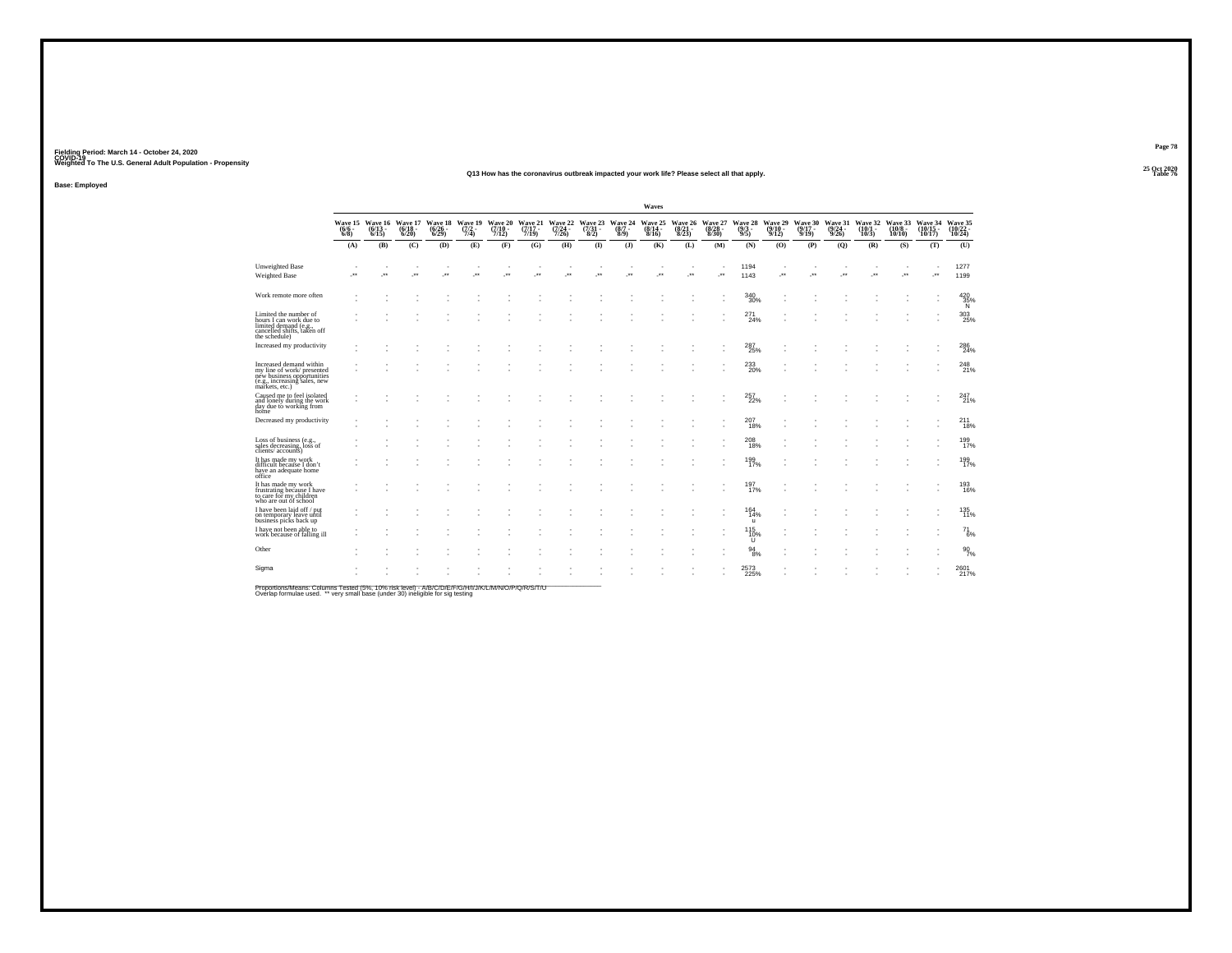#### **25 Oct 2020SRV01 Do you believe that states should conduct their own review process of coronavirus vaccines even if the vaccine is approved by the FDA?**

**Base: All Respondents**

|                                  |         |                                       |                                  |                                 |                                |                                  |                                  |                           |                                             |                                | Waves                            |                                  |                                  |                                |                                  |                                  |                                  |                               |                                   |                                    |                                |
|----------------------------------|---------|---------------------------------------|----------------------------------|---------------------------------|--------------------------------|----------------------------------|----------------------------------|---------------------------|---------------------------------------------|--------------------------------|----------------------------------|----------------------------------|----------------------------------|--------------------------------|----------------------------------|----------------------------------|----------------------------------|-------------------------------|-----------------------------------|------------------------------------|--------------------------------|
|                                  |         | Wave 15 Wave 16<br>(6/6 - 6/13 - 6/8) | Wave 17<br>$\frac{(6/18)}{6/20}$ | Wave 18<br>$\binom{6/26}{6/29}$ | Wave 19<br>$\frac{(7/2)}{7/4}$ | Wave 20<br>$\frac{(7/10)}{7/12}$ | Wave 21<br>$\frac{(7/17)}{7/19}$ | $\frac{(7/24 - 7)}{7/26}$ | Wave 22 Wave 23<br>$\frac{(7/31 - 1)}{8/2}$ | Wave 24<br>$\frac{(8/7)}{8/9}$ | Wave 25<br>$\frac{(8/14)}{8/16}$ | Wave 26<br>$\frac{(8/21)}{8/23}$ | Wave 27<br>$\frac{(8/28)}{8/30}$ | Wave 28<br>$\frac{(9/3)}{9/5}$ | Wave 29<br>$\frac{(9/10)}{9/12}$ | Wave 30<br>$\frac{(9/17)}{9/19}$ | Wave 31<br>$\frac{(9/24)}{9/26}$ | Wave 32<br>$\binom{10}{10/3}$ | Wave 33<br>$\frac{(10/8)}{10/10}$ | Wave 34<br>$\frac{(10/15)}{10/17}$ | Wave 35<br>$(10/22 -$<br>10/24 |
|                                  | (A)     | (B)                                   | (C)                              | (D)                             | (E)                            | (F)                              | (G)                              | (H)                       | $\mathbf{I}$                                | (1)                            | (K)                              | (L)                              | (M)                              | (N)                            | (0)                              | (P)                              | (0)                              | (R)                           | (S)                               | (T)                                | (U)                            |
| Unweighted Base<br>Weighted Base | $\cdot$ | $\lambda$                             | $\cdot$                          | ur.                             | $\cdot$                        | $\cdot$                          | $\cdot$                          | $\cdot$                   | $\cdot$                                     | $\cdot$                        | $\cdot$                          | $\rightarrow$                    | $\cdot$                          | $\mathcal{L}^{\bullet\bullet}$ | $\cdot$                          | - 280                            | 1971<br>1971                     | 1976<br>1976                  | 2050<br>2050                      | 2015<br>2015                       | 2050<br>2050                   |
| Yes                              |         |                                       |                                  |                                 |                                |                                  |                                  |                           |                                             |                                |                                  |                                  |                                  |                                |                                  |                                  | 1283<br>65%                      | 1327<br>67%                   | 1400<br>68%                       | 1278<br>63%                        | 1396<br>68%                    |
| No                               |         |                                       |                                  |                                 |                                |                                  |                                  |                           |                                             |                                |                                  |                                  |                                  |                                |                                  |                                  | 688<br>35%                       | 649<br>33%                    | 650<br>32%                        | $737 \atop 80$<br>$50$             | 654<br>32%                     |
| Sigma                            |         |                                       |                                  |                                 |                                |                                  |                                  |                           |                                             |                                |                                  |                                  |                                  |                                | ٠                                |                                  | 1971<br>100%                     | 1976<br>100%                  | 2050<br>100%                      | 2015<br>100%                       | 2050<br>100%                   |

Proportions/Means: Columns Tested (5%, 10% risk level) - A/B/C/D/E/F/G/H/I/J/K/L/M/N/O/P/Q/R/S/T/U<br>Overlap formulae used. \*\* very small base (under 30) ineligible for sig testing

**Page 79**25 Oct 2020<br>Table 77

**Table 77 Table 77 Table 77 Table 77 Table 77**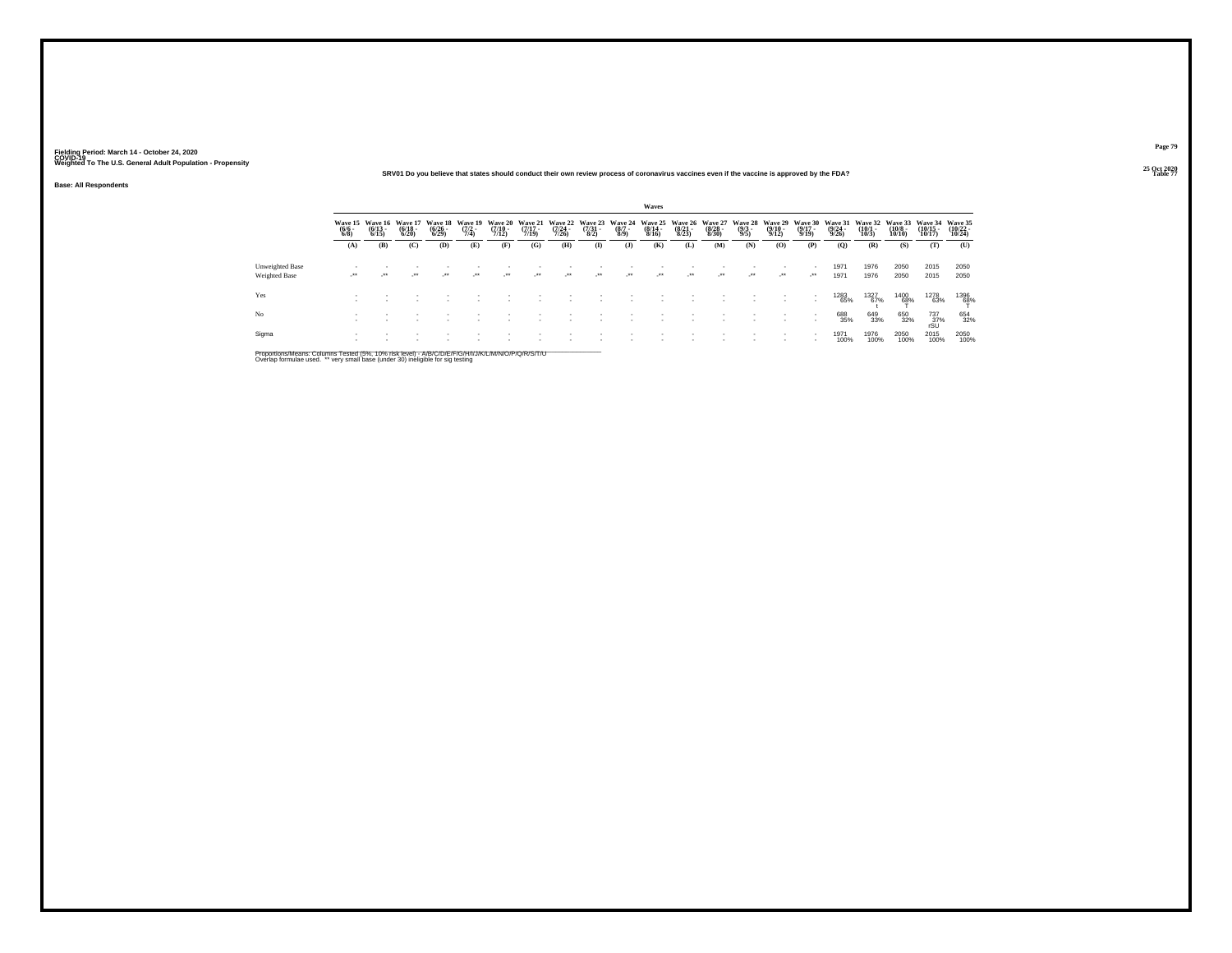#### **25 Oct 2020LI04 Did you get a flu vaccine during the 2019-2020 flu season?Table 78 Table 78**

**25 Oct 2020<br>Table 78** 

**Page 80**

|  | <b>Base: All Respondents</b> |
|--|------------------------------|
|--|------------------------------|

|                                                |                                               |                              |                                         |                                           |                                       |                                         |                                         |                                         |                                             |                                             | Waves                                       |                                                |                                         |                                              |                                                |                                             |                                         |                                         |                                          |                                          |                                      |
|------------------------------------------------|-----------------------------------------------|------------------------------|-----------------------------------------|-------------------------------------------|---------------------------------------|-----------------------------------------|-----------------------------------------|-----------------------------------------|---------------------------------------------|---------------------------------------------|---------------------------------------------|------------------------------------------------|-----------------------------------------|----------------------------------------------|------------------------------------------------|---------------------------------------------|-----------------------------------------|-----------------------------------------|------------------------------------------|------------------------------------------|--------------------------------------|
|                                                | Wave 15 Wave 16<br>$\frac{(6/6)}{6/8}$<br>(A) | $\frac{(6/13)}{6/15}$<br>(B) | Wave 17<br>$\frac{(6/18)}{6/20}$<br>(C) | Wave 18<br>$\frac{(6/26)}{(6/29)}$<br>(D) | Wave 19<br>$\frac{(7/2)}{7/4}$<br>(E) | Wave 20<br>$\frac{(7/10)}{7/12}$<br>(F) | Wave 21<br>$\frac{(7/17)}{7/19}$<br>(G) | Wave 22<br>$\frac{(7/24)}{7/26}$<br>(H) | Wave 23<br>$\frac{(7/31)}{8/2}$<br>$\bf(I)$ | Wave 24<br>$\frac{(8/7 - 8)}{(8/9)}$<br>(1) | Wave 25<br>$\frac{(8/14 - 8)}{8/16}$<br>(K) | <b>Wave 26</b><br>$\frac{(8/21)}{8/23}$<br>(L) | Wave 27<br>$\frac{(8/28)}{8/30}$<br>(M) | <b>Wave 28</b><br>$\frac{(9/3)}{9/5}$<br>(N) | Wave 29<br>$\frac{(9/10 - 9/12)}{9/12}$<br>(0) | Wave 30<br>$\frac{(9/17 - 9)}{9/19}$<br>(P) | Wave 31<br>$\frac{(9/24)}{9/26}$<br>(O) | Wave 32<br>$\frac{(10/1)}{10/3}$<br>(R) | Wave 33<br>$\frac{(10/8)}{10/10}$<br>(S) | Wave 34<br>$\binom{10/15}{10/17}$<br>(T) | Wave 35<br>(10/22 -<br>10/24)<br>(U) |
| <b>Unweighted Base</b><br><b>Weighted Base</b> | $\overline{\phantom{a}}$                      | $\bullet\bullet$             | $\cdot$                                 | $\ddot{\phantom{0}}$                      | $\cdot$                               | $^{\tiny{**}}$                          | $\ddot{\phantom{0}}$                    | $\bullet\star$                          | $\cdot$                                     | $\overline{\phantom{a}}$                    | $\bullet\,\bullet$                          | $\cdot$                                        | $\cdot$                                 | $\overline{\phantom{a}}$                     | $\cdot$                                        | $\cdot$                                     | 1971<br>1971                            | 1976<br>1976                            | 2050<br>2050                             | 2015<br>2015                             | 2050<br>2050                         |
| Yes                                            |                                               |                              |                                         |                                           |                                       |                                         |                                         |                                         |                                             |                                             |                                             |                                                |                                         |                                              |                                                |                                             | 962<br>49%                              | 994<br>50%                              | 1061<br>52%                              | 1043<br>52%                              | 1010<br>49%                          |
| No                                             |                                               |                              |                                         |                                           |                                       |                                         |                                         |                                         |                                             |                                             |                                             |                                                |                                         |                                              |                                                |                                             | 906<br>46%                              | 899<br>45%                              | 884<br>43%                               | 899<br>45%                               | 930<br>45%                           |
| Not sure                                       |                                               |                              |                                         |                                           |                                       |                                         |                                         |                                         |                                             |                                             |                                             |                                                |                                         |                                              |                                                |                                             | $^{103}_{-5\%}$                         | $^{83}_{4\%}$                           | $^{104}_{-5\%}$                          | $^{73}_{4\%}$                            | $^{110}_{-5\%}$                      |
| Sigma                                          |                                               |                              |                                         |                                           |                                       |                                         |                                         |                                         |                                             |                                             |                                             |                                                |                                         |                                              |                                                |                                             | 1971<br>100%                            | 1976<br>100%                            | 2050<br>100%                             | 2015<br>100%                             | 2050<br>100%                         |

Proportions/Means: Columns Tested (5%, 10% risk level) - A/B/C/D/E/F/G/H/I/J/K/L/M/N/O/P/Q/R/S/T/U<br>Overlap formulae used. \*\* very small base (under 30) ineligible for sig testing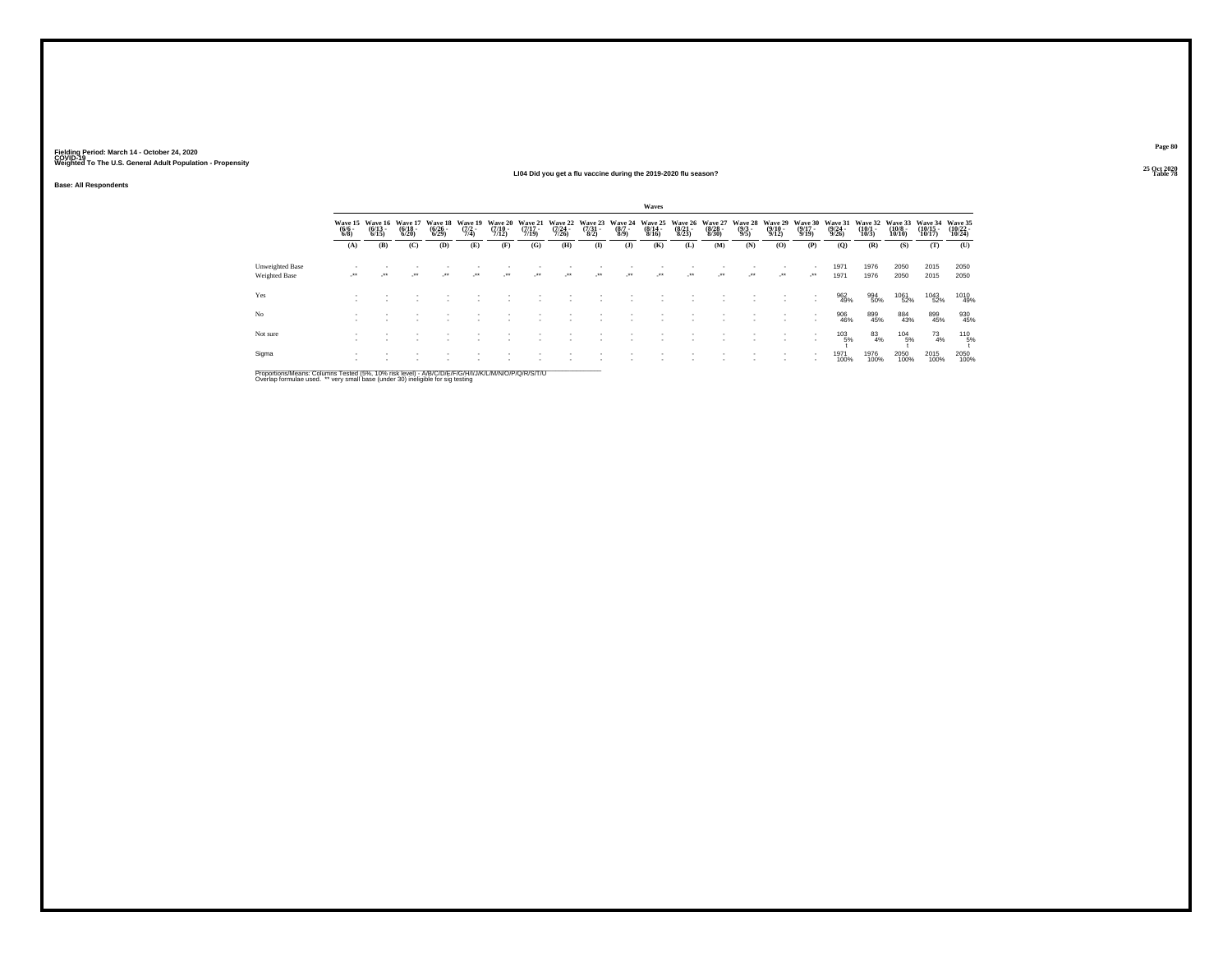#### **25 Oct 2020LI05 Are you going to get a flu vaccine for the 2020-2021 flu season?Table 79 Table 79 Table 79 Table 79 Table 79 Table 79 Table 79 Table 79**

**Base: All Respondents**

|                                                                                  |                                |                              |                                  |                                 |                            |                              |                              |                              |                                     |                                      | Waves                                    |                                  |                              |                                |                                         |                              |                                  |                               |                               |                                      |                                       |
|----------------------------------------------------------------------------------|--------------------------------|------------------------------|----------------------------------|---------------------------------|----------------------------|------------------------------|------------------------------|------------------------------|-------------------------------------|--------------------------------------|------------------------------------------|----------------------------------|------------------------------|--------------------------------|-----------------------------------------|------------------------------|----------------------------------|-------------------------------|-------------------------------|--------------------------------------|---------------------------------------|
|                                                                                  | Wave 15<br>$\frac{(6/6)}{6/8}$ | Wave 16<br>$(6/13 -$<br>6/15 | Wave 17<br>$\frac{(6/18)}{6/20}$ | Wave 18<br>$\binom{6/26}{6/29}$ | Wave 19<br>$(7/2 -$<br>7/4 | Wave 20<br>$(7/10 -$<br>7/12 | Wave 21<br>$(7/17 -$<br>7/19 | Wave 22<br>$(7/24 -$<br>7/26 | Wave 23<br>$\frac{(7/31 - 1)}{8/2}$ | Wave 24<br>$\frac{(8/7 - 8)}{(8/9)}$ | Wave 25<br>$\frac{(8/14 \cdot 8)}{8/16}$ | Wave 26<br>$\frac{(8/21)}{8/23}$ | Wave 27<br>$(8/28 -$<br>8/30 | Wave 28<br>$\frac{(9/3)}{9/5}$ | Wave 29<br>$\frac{(9/10 - 9/12)}{9/12}$ | Wave 30<br>$(9/17 -$<br>9/19 | Wave 31<br>$\frac{(9/24)}{9/26}$ | Wave 32<br>$(10/1 -$<br>10/3  | Wave 33<br>$(10/8 -$<br>10/10 | Wave 34<br>$(10/15 -$<br>10/17       | <b>Wave 35</b><br>$(10/22 -$<br>10/24 |
|                                                                                  | (A)                            | (B)                          | (C)                              | (D)                             | (E)                        | (F)                          | (G)                          | (H)                          | $($ $\Gamma$                        | $($ $)$                              | (K)                                      | (L)                              | (M)                          | (N)                            | (O)                                     | (P)                          | (Q)                              | (R)                           | (S)                           | (T)                                  | (U)                                   |
| Unweighted Base<br>Weighted Base                                                 | $\cdot$                        |                              | $\ddot{\phantom{0}}$             | $\ddot{\phantom{0}}$            |                            | $\ddot{\phantom{0}}$         | $\ddot{\phantom{0}}$         | $\ddot{\phantom{1}}$         | $\ddot{\phantom{0}}$                |                                      | $\ddot{\phantom{0}}$                     |                                  | $\cdot$                      | $\bullet\bullet$               | $\cdot$                                 | $\cdot$                      | 1971<br>1971                     | 1976<br>1976                  | 2050<br>2050                  | 2015<br>2015                         | 2050<br>2050                          |
| Yes                                                                              |                                |                              |                                  |                                 |                            |                              |                              |                              |                                     |                                      |                                          |                                  |                              |                                |                                         | $\overline{\phantom{a}}$     | 879<br>45%                       | 844<br>43%                    | $\frac{867}{42\%}$            | $\overset{844}{\underset{10}{42\%}}$ | 774<br>38%                            |
| No                                                                               |                                |                              |                                  |                                 |                            |                              |                              |                              |                                     |                                      |                                          |                                  |                              |                                |                                         |                              | 599<br>30%                       | 576<br>29%                    | 561<br>27%                    | 592<br>29%                           | 626<br>31%                            |
| Not sure                                                                         |                                |                              |                                  |                                 |                            |                              |                              |                              |                                     |                                      |                                          |                                  |                              |                                |                                         |                              | 275<br>14%                       | $^{310}_{16\%}$               | 285<br>14%                    | 255<br>13%                           | $^{294}_{14\%}$                       |
| $N/A$ - I have already<br>received a flu vaccine for<br>the 2020-2021 flu season |                                |                              |                                  |                                 |                            |                              |                              |                              |                                     |                                      |                                          |                                  |                              |                                |                                         | $\overline{\phantom{a}}$     | $^{218}_{11\%}$                  | <sup>246</sup> <sub>12%</sub> | $^{337}_{~16\%}$ QR           | $\frac{324}{16\%}$                   | 356<br>17%<br>QŔ                      |
| Sigma                                                                            |                                |                              |                                  |                                 |                            |                              |                              |                              |                                     |                                      |                                          |                                  |                              |                                |                                         | $\mathbf{r}$                 | 1971<br>100%                     | 1976<br>100%                  | 2050<br>100%                  | 2015<br>100%                         | 2050<br>100%                          |

Proportions/Means: Columns Tested (5%, 10% risk level) - A/B/C/D/E/F/G/H/I/J/K/L/M/N/O/P/Q/R/S/T/U<br>Overlap formulae used. \*\* very small base (under 30) ineligible for sig testing

**Page 81**25 Oct 2020<br>Table 79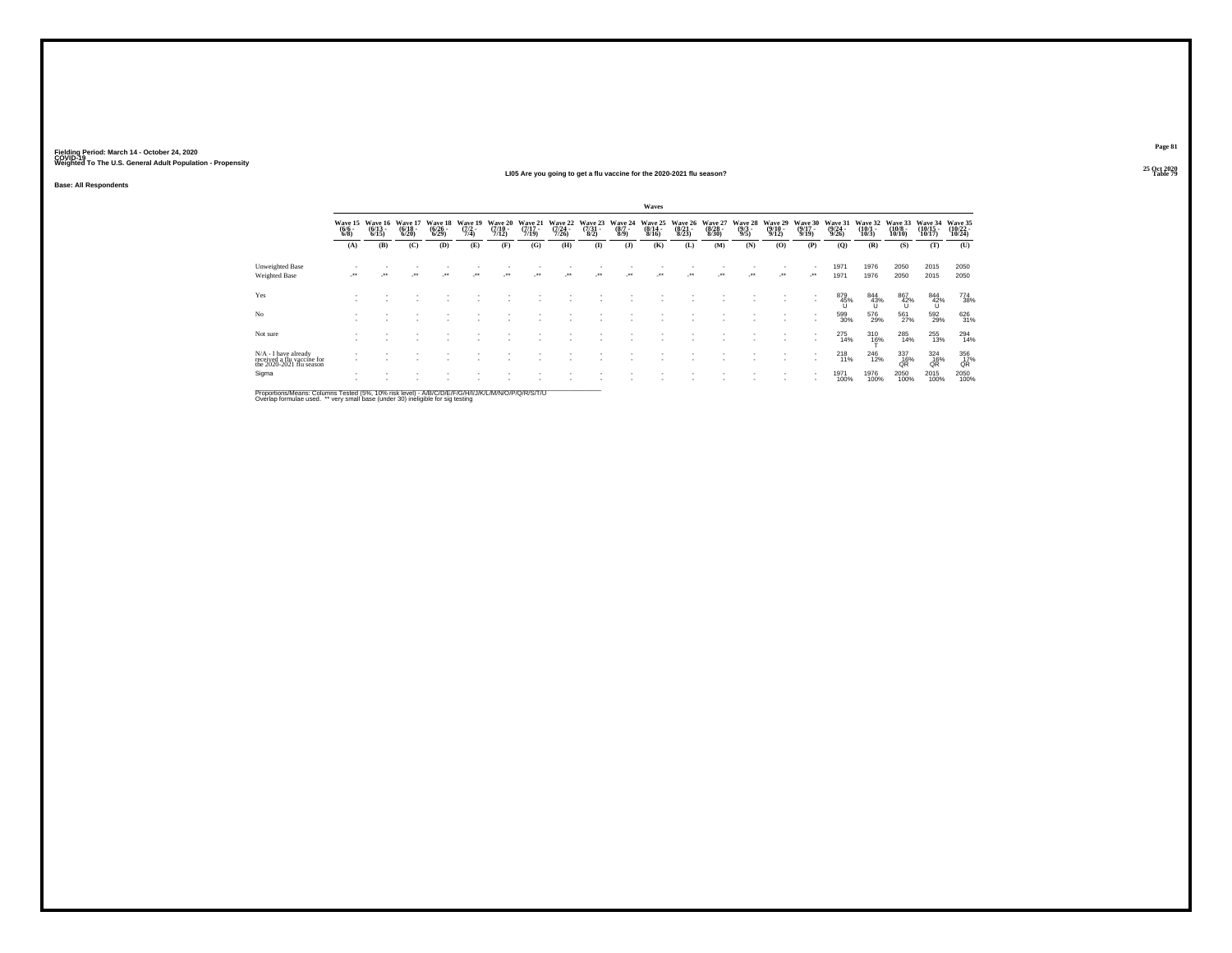#### **25 Oct 2020VAC02 Are you going to get your child(ren) a flu vaccine for the 2020-2021 flu season?Table 80 Table 80**

**Base: Parent**

|                                                                                                               | Waves                      |                              |                                  |                                 |                                |                               |                      |                              |                                 |                            |                                  |                                  |                              |                                |                                         |                                |                                  |                              |                               |                                    |                                |
|---------------------------------------------------------------------------------------------------------------|----------------------------|------------------------------|----------------------------------|---------------------------------|--------------------------------|-------------------------------|----------------------|------------------------------|---------------------------------|----------------------------|----------------------------------|----------------------------------|------------------------------|--------------------------------|-----------------------------------------|--------------------------------|----------------------------------|------------------------------|-------------------------------|------------------------------------|--------------------------------|
|                                                                                                               | Wave 15<br>$(6/6 -$<br>6/8 | Wave 16<br>$(6/13 -$<br>6/15 | Wave 17<br>$\frac{(6/18)}{6/20}$ | Wave 18<br>$\binom{6/26}{6/29}$ | Wave 19<br>$\frac{(7/2)}{7/4}$ | Wave 20<br>$(7/10 -$<br>7/12) | Wave 21<br>7/19      | Wave 22<br>$(7/24 -$<br>7/26 | Wave 23<br>$\frac{(7/31)}{8/2}$ | Wave 24<br>$(8/7 -$<br>8/9 | Wave 25<br>$\frac{(8/14)}{8/16}$ | Wave 26<br>$\frac{(8/21)}{8/23}$ | Wave 27<br>$(8/28 -$<br>8/30 | Wave 28<br>$\frac{(9/3)}{9/5}$ | Wave 29<br>$\frac{(9/10 - 9/12)}{9/12}$ | Wave 30<br>$(9/17 -$<br>9/19   | Wave 31<br>$\frac{(9/24)}{9/26}$ | Wave 32<br>$(10/1 -$<br>10/3 | Wave 33<br>$(10/8 -$<br>10/10 | Wave 34<br>$\frac{(10/15)}{10/17}$ | Wave 35<br>$(10/22 -$<br>10/24 |
|                                                                                                               | (A)                        | (B)                          | (C)                              | (D)                             | (E)                            | (F)                           | (G)                  | (H)                          | $\bf(I)$                        | (3)                        | (K)                              | (L)                              | (M)                          | (N)                            | (0)                                     | (P)                            | $\mathbf{Q}$                     | (R)                          | (S)                           | (T)                                | (U)                            |
| Unweighted Base<br><b>Weighted Base</b>                                                                       | $\cdot$                    | $\ddot{\phantom{0}}$         | $\mathcal{L}^{\bullet\bullet}$   | $\bullet\bullet$                | $\ddot{\phantom{0}}$           | $^{\tiny{++}}$                | $\ddot{\phantom{0}}$ | $^{\tiny{++}}$               | $\ddot{\phantom{0}}$            | $\cdot$                    | $\ddot{\phantom{0}}$             | -                                | $\ddot{\phantom{0}}$         | ۰.                             | $\mathcal{L}^{\star\star}$              | $\mathcal{L}^{\bullet\bullet}$ | 1146<br>1122                     | 1233<br>1175                 | 1264<br>1232                  | 1319<br>1234                       | 1288<br>1238                   |
| Yes                                                                                                           |                            |                              |                                  |                                 |                                |                               |                      |                              |                                 |                            |                                  |                                  |                              |                                |                                         |                                | 441<br>39%                       | 451<br>38%                   | 531<br>43%<br>rl I            | 484<br>39%                         | $^{463}_{37\%}$                |
| No                                                                                                            |                            |                              |                                  |                                 |                                |                               |                      |                              |                                 |                            |                                  |                                  |                              |                                |                                         |                                | 288<br>26%                       | 272<br>23%                   | 291<br>24%                    | 318<br>26%                         | 339<br>27%                     |
| Not sure                                                                                                      |                            |                              |                                  |                                 |                                |                               |                      |                              |                                 |                            |                                  |                                  |                              |                                |                                         | $\sim$                         | <sup>140</sup><br>13%            | 162<br>14%                   | <sup>143</sup><br>12%         | 183<br>15%<br>s                    | $^{147}_{12\%}$                |
| N/A - My child(ren) have<br>already received a flu<br>vaccine for the 2020-2021<br>flu season                 |                            |                              |                                  |                                 |                                |                               |                      |                              |                                 |                            |                                  |                                  |                              |                                |                                         |                                | 253<br>23%                       | 289<br>25%                   | 267<br>22%                    | 250<br>20%                         | 289<br>23%                     |
| Sigma<br>Proportione/Meane: Columne Tected (5%, 10% rick level) - A/R/C/D/E/E/C/H/I/ I/K/L/M/N/O/D/O/R/S/T/LI |                            |                              |                                  |                                 |                                |                               |                      |                              |                                 |                            |                                  |                                  |                              |                                |                                         |                                | 1122<br>100%                     | <sup>1175</sup><br>100%      | 1232<br>100%                  | 1234<br>100%                       | 1238<br>100%                   |

Proportions/Means: Columns Tested (5%, 10% risk level) - A/B/C/D/E/F/G/H/I/J/K/L/M/N/O/P/Q/R/S/T/U<br>Overlap formulae used. \*\* very small base (under 30) ineligible for sig testing

**Page 82**25 Oct 2020<br>Table 80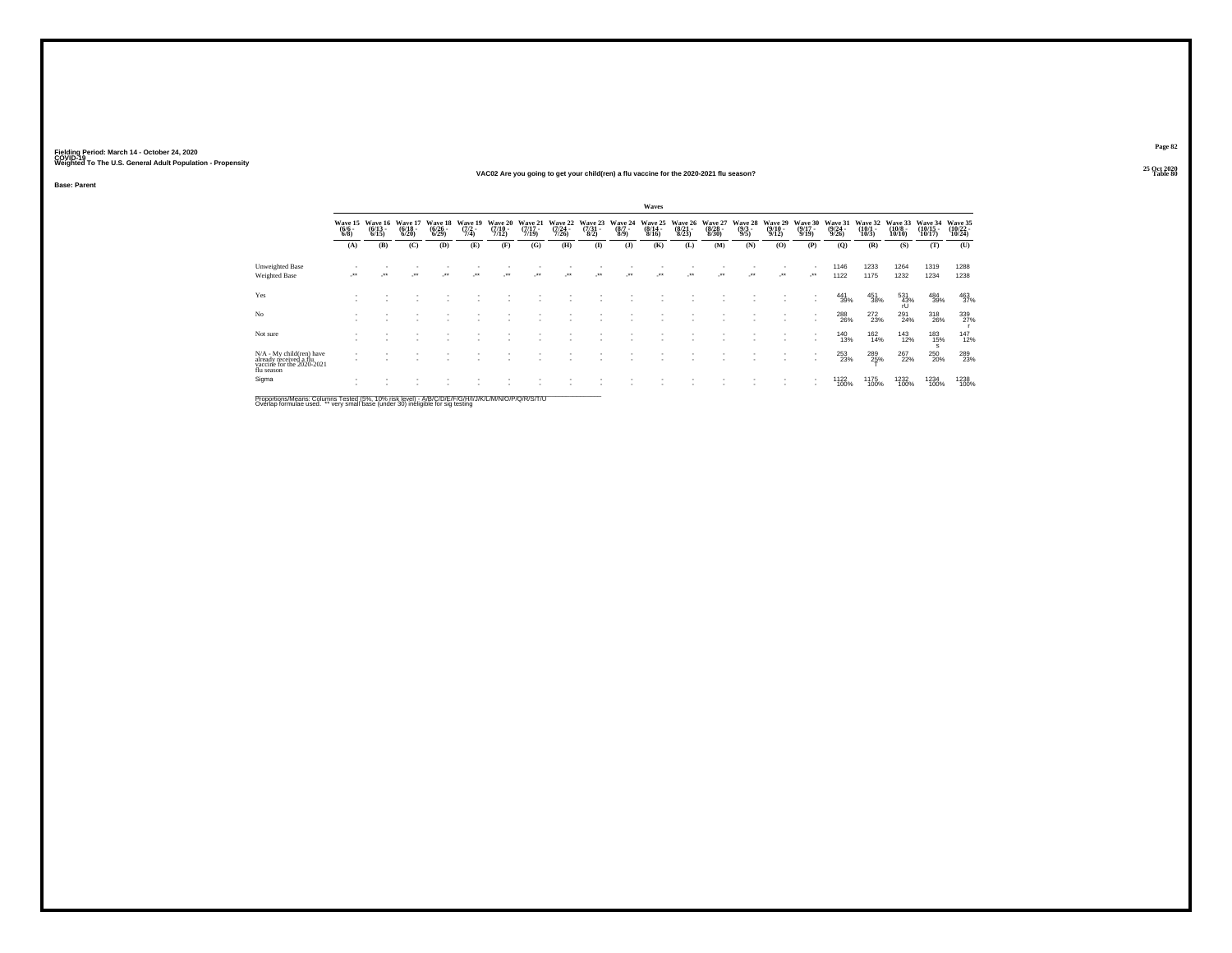#### **25 Oct 2020LI05X How likely are you to get a COVID-19 vaccine as soon as it becomes available?Table 81 Table 81**

**Base: All Respondents**

|                                                      |                               |                                 |                                  |                                 |                                                                |                                      |                                  |                                      |                                 |                                | Waves                            |                                  |                                        |                                |                                 |                                      |                                         |                                 |                                        |                                             |                               |
|------------------------------------------------------|-------------------------------|---------------------------------|----------------------------------|---------------------------------|----------------------------------------------------------------|--------------------------------------|----------------------------------|--------------------------------------|---------------------------------|--------------------------------|----------------------------------|----------------------------------|----------------------------------------|--------------------------------|---------------------------------|--------------------------------------|-----------------------------------------|---------------------------------|----------------------------------------|---------------------------------------------|-------------------------------|
|                                                      | Wave 15<br>$\binom{6/6}{6/8}$ | Wave 16<br>$\binom{6/13}{6/15}$ | Wave 17<br>$\frac{(6/18)}{6/20}$ | Wave 18<br>$\binom{6/26}{6/29}$ | Wave 19<br>$\frac{(7/2)}{7/4}$                                 | Wave 20<br>$\frac{(7/10 - 7)}{7/12}$ | Wave 21<br>$\frac{(7/17)}{7/19}$ | Wave 22<br>$\frac{(7/24 - 7)}{7/26}$ | Wave 23<br>$\frac{(7/31)}{8/2}$ | Wave 24<br>$\frac{(8/7)}{8/9}$ | Wave 25<br>$\frac{(8/14)}{8/16}$ | Wave 26<br>$\frac{(8/21)}{8/23}$ | Wave 27<br>$\frac{(8/28 - 8)}{(8/30)}$ | Wave 28<br>$\frac{(9/3)}{9/5}$ | Wave 29<br>$\binom{9/10}{9/12}$ | Wave 30<br>$\frac{(9/17 - 9)}{9/19}$ | Wave 31<br>$\frac{(9/24 - 9/26)}{9/26}$ | Wave 32<br>$\binom{10/1}{10/3}$ | Wave 33<br>$\frac{(10/8 - 10)}{10/10}$ | Wave 34<br>$\frac{(10/15)}{10/17}$          | Wave 35<br>(10/22 -<br>10/24) |
|                                                      | (A)                           | (B)                             | (C)                              | (D)                             | (E)                                                            | (F)                                  | (G)                              | (H)                                  | $($ $\Gamma$                    | $($ $)$                        | (K)                              | (L)                              | (M)                                    | (N)                            | (0)                             | (P)                                  | $\mathbf{Q}$                            | (R)                             | (S)                                    | (T)                                         | (U)                           |
| Unweighted Base                                      |                               |                                 |                                  |                                 |                                                                |                                      |                                  |                                      |                                 |                                | 1967                             |                                  |                                        |                                |                                 |                                      | 1971                                    | 1976                            | 2050                                   | 2015                                        | 2050                          |
| Weighted Base                                        | $^{\tiny{**}}$                |                                 | $\ddot{}$                        |                                 | $\ddot{\phantom{0}}$                                           |                                      |                                  | $\ddot{\phantom{1}}$                 | $\ddot{\phantom{0}}$            | ۰.                             | 1967                             |                                  | $\ddot{}$                              | $\bullet\bullet$               | $\cdot$                         |                                      | 1971                                    | 1976                            | 2050                                   | 2015                                        | 2050                          |
| Very/Somewhat Likely<br>(Net)                        |                               |                                 |                                  |                                 |                                                                |                                      |                                  |                                      |                                 |                                | 1353<br>_69%<br>QRSTU            |                                  |                                        |                                |                                 |                                      | 1057<br>54%                             | <sup>1098</sup> 56%             | 1209<br>59%<br>QrU                     | 1189<br>59%<br>QrU                          | 1112<br>54%                   |
| Very likely                                          |                               |                                 |                                  |                                 |                                                                |                                      |                                  |                                      |                                 |                                | 691<br>35%<br>QRSTU              |                                  |                                        |                                |                                 |                                      | 442<br>22%                              | 485<br>25%                      | 567<br>28%<br>Qr                       | $^{558}_{\phantom{1}28\%}_{\phantom{1}0r}$  | $\frac{524}{26\%}$            |
| Somewhat likely                                      |                               |                                 |                                  |                                 |                                                                |                                      |                                  |                                      |                                 |                                | 662<br>34%                       |                                  |                                        |                                |                                 |                                      | 614<br>31%                              | 613<br>31%                      | $\frac{642}{31\%}$                     | $\substack{632 \\ 31\%}$                    | 587<br>29%                    |
| Not Very/Not At All<br>Likely (Net)                  |                               |                                 |                                  |                                 |                                                                |                                      |                                  |                                      |                                 |                                | $^{614}_{31\%}$                  |                                  |                                        |                                |                                 |                                      | $^{914}_{46\%}$ KST                     | 878<br>44%<br>Kst               | $^{841}_{41\%}$                        | $\overset{826}{_{41\%}}$                    | 938<br>46%<br>KST             |
| Not very likely                                      |                               |                                 |                                  |                                 |                                                                |                                      |                                  |                                      |                                 |                                | 316<br>16%                       |                                  |                                        |                                |                                 |                                      | $^{496}_{25\%}$                         | $^{487}_{25\%}$                 | $^{470}_{23\%}$                        | $^{419}_{21\%}$                             | 529<br>26%<br>KT              |
| Not at all likely                                    |                               |                                 |                                  |                                 |                                                                |                                      |                                  |                                      |                                 |                                | 298<br>15%                       |                                  |                                        |                                |                                 |                                      | 419<br>21%<br>Ks                        | $\frac{391}{20\%}$              | 370<br>18%                             | $^{406}_{\  \  \, 20\%}_{\  \  \, {\sf K}}$ | $^{410}_{20\%}$               |
| Sigma                                                |                               |                                 |                                  |                                 |                                                                |                                      |                                  |                                      |                                 |                                | 1967<br>100%                     |                                  |                                        |                                |                                 |                                      | 1971<br>100%                            | 1976<br>100%                    | 2050<br>100%                           | 2015<br>100%                                | $^{2050}_{100\%}$             |
| Departison Massey Onlymps Tested UNI ANN deliberally |                               |                                 |                                  |                                 | A ID IO ID ID IO IO I HU HIZ I A A INTERNATIONAL ID ID ID IT I |                                      |                                  |                                      |                                 |                                |                                  |                                  |                                        |                                |                                 |                                      |                                         |                                 |                                        |                                             |                               |

Proportions/Means: Columns Tested (5%, 10% risk level) - A/B/C/D/E/F/G/H/I/J/K/L/M/N/O/P/Q/R/S/T/U<br>Overlap formulae used. \*\* very small base (under 30) ineligible for sig testing

**Page 8325 Oct 2020<br>Table 81**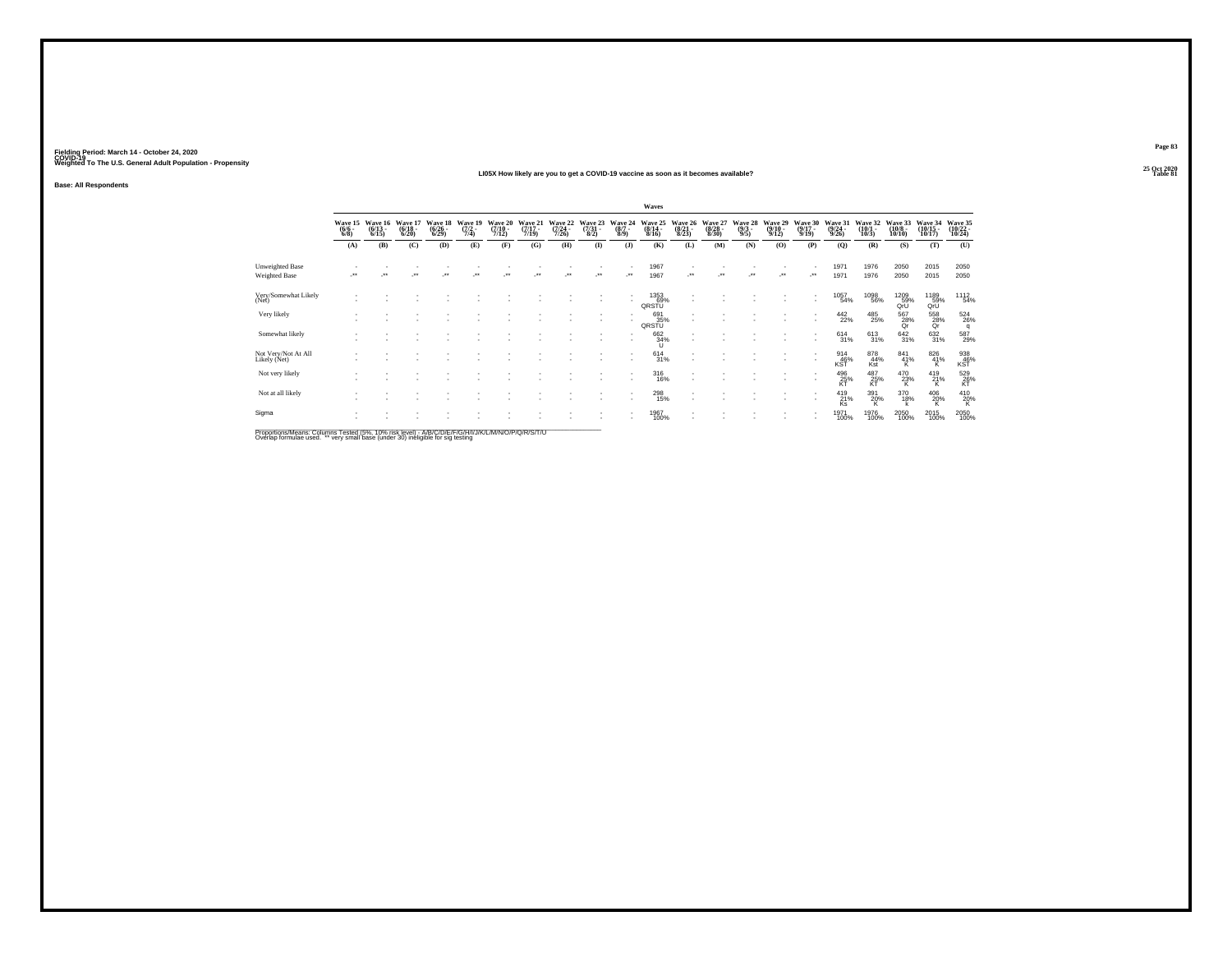#### **25 Oct 2020VAC01 How likely would you be to get your child(ren) a COVID-19 vaccine once it becomes available?Table 82 Table 82**

**Base: Parent**

|                                                                                                    |                                |                              |                                 |                              |                                        |                                      |                              |                              |                                     |                            | Waves                        |                                  |                                  |                                |                              |                              |                                    |                               |                               |                                                         |                                         |
|----------------------------------------------------------------------------------------------------|--------------------------------|------------------------------|---------------------------------|------------------------------|----------------------------------------|--------------------------------------|------------------------------|------------------------------|-------------------------------------|----------------------------|------------------------------|----------------------------------|----------------------------------|--------------------------------|------------------------------|------------------------------|------------------------------------|-------------------------------|-------------------------------|---------------------------------------------------------|-----------------------------------------|
|                                                                                                    | Wave 15<br>$\frac{(6/6)}{6/8}$ | Wave 16<br>$(6/13 -$<br>6/15 | Wave 1<br>$\frac{(6/18)}{6/20}$ | Wave 18<br>$(6/26 -$<br>6/29 | Wave 19<br>$(7/2 -$<br>7/4             | Wave 20<br>$\frac{(7/10 - 7)}{7/12}$ | Wave 21<br>$(7/17 -$<br>7/19 | Wave 22<br>$(7/24 -$<br>7/26 | Wave 23<br>$\frac{(7/31 - 8)}{8/2}$ | Wave 24<br>$(8/7 -$<br>8/9 | Wave 25<br>$(8/14 -$<br>8/16 | Wave 26<br>$\frac{(8/21)}{8/23}$ | Wave 27<br>$\frac{(8/28)}{8/30}$ | Wave 28<br>$\frac{(9/3)}{9/5}$ | Wave 29<br>$(9/10 -$<br>9/12 | Wave 30<br>$(9/17 -$<br>9/19 | Wave 31<br>$\frac{(9/24)}{9/26}$   | Wave 32<br>$(10/1 -$<br>10/3  | Wave 33<br>$(10/8 -$<br>10/10 | Wave 34<br>(10/15 -<br>10/17)                           | Wave 35<br>(10/22 -<br>10/24            |
|                                                                                                    | (A)                            | (B)                          | (C)                             | (D)                          | (E)                                    | (F)                                  | (G)                          | (H)                          | $\mathbf{I}$                        | (3)                        | (K)                          | (L)                              | (M)                              | (N)                            | (0)                          | (P)                          | (Q)                                | (R)                           | (S)                           | (T)                                                     | (U)                                     |
| Unweighted Base<br>Weighted Base                                                                   | $\ddot{\phantom{0}}$           |                              | $\ddot{\phantom{0}}$            | $\bullet\bullet$             | $^{\tiny{\text{+}}\, \tiny{\text{+}}}$ | $^{\tiny{++}}$                       |                              |                              | $\bullet\bullet$                    | $\ddot{\phantom{1}}$       |                              | ٠.                               | $\ddot{\phantom{0}}$             | $\ddot{\phantom{1}}$           | $\cdot$                      | $\cdot$                      | 1146<br>1122                       | 1233<br>1175                  | 1264<br>1232                  | 1319<br>1234                                            | 1288<br>1238                            |
| Very/Somewhat Likely<br>(Net)                                                                      |                                |                              |                                 |                              |                                        |                                      |                              |                              |                                     |                            |                              |                                  |                                  |                                |                              |                              | 646<br>58%                         | 659<br>56%                    | 737<br>60%<br>$\mathbf{u}$    | $\underset{\text{rU}}{\overset{\text{747}}{\text{61}}}$ | 679<br>55%                              |
| Very likely                                                                                        |                                |                              |                                 |                              |                                        |                                      |                              |                              |                                     |                            |                              |                                  |                                  |                                |                              |                              | 301<br>27%                         | $\underset{28\%}{331}$        | 372<br>30%                    | $\frac{396}{32\%}$                                      | 356<br>29%                              |
| Somewhat likely                                                                                    |                                |                              |                                 |                              |                                        |                                      |                              |                              |                                     |                            |                              |                                  |                                  |                                |                              |                              | $\frac{345}{31\%}$<br>$\mathbf{u}$ | $^{328}_{\phantom{2}28\%}$    | 365<br>30%                    | 351<br>28%                                              | $^{324}_{26\%}$                         |
| Not At All/Not Very<br>Likely (Net)                                                                |                                |                              |                                 |                              |                                        |                                      |                              |                              |                                     |                            |                              |                                  |                                  |                                |                              |                              | 476<br>42%                         | 516<br>44%                    | 495<br>40%                    | $\substack{486\\39\%}$                                  | $^{559}_{\substack{45\% \\ \text{sT}}}$ |
| Not very likely                                                                                    |                                |                              |                                 |                              |                                        |                                      |                              |                              |                                     |                            |                              |                                  |                                  |                                |                              | ٠                            | 223<br>20%                         | $^{261}_{22\%}$               | 255<br>21%                    | 220<br>18%                                              | $^{284}_{23\%}$                         |
| Not at all likely                                                                                  |                                |                              |                                 |                              |                                        |                                      |                              |                              |                                     |                            |                              |                                  |                                  |                                |                              | ٠                            | $^{254}_{23\%}$                    | <sup>255</sup> <sub>22%</sub> | 240<br>19%                    | 266<br>22%                                              | 275<br>22%                              |
| Sigma                                                                                              |                                |                              |                                 |                              |                                        |                                      |                              |                              |                                     |                            |                              |                                  |                                  |                                |                              |                              | 1122<br>100%                       | 1175<br>100%                  | 1232<br>100%                  | 1234<br>100%                                            | 1238<br>100%                            |
| Proportions/Means: Columns Tested (5%, 10% risk level) - A/B/C/D/F/F/G/H/I/J/K/L/M/N/O/P/O/R/S/T/U |                                |                              |                                 |                              |                                        |                                      |                              |                              |                                     |                            |                              |                                  |                                  |                                |                              |                              |                                    |                               |                               |                                                         |                                         |

Proportions/Means: Columns Tested (5%, 10% risk level) - A/B/C/D/E/F/G/H/I/J/K/L/M/N/O/P/Q/R/S/T/U<br>Overlap formulae used. \*\* very small base (under 30) ineligible for sig testing

**Page 84**25 Oct 2020<br>Table 82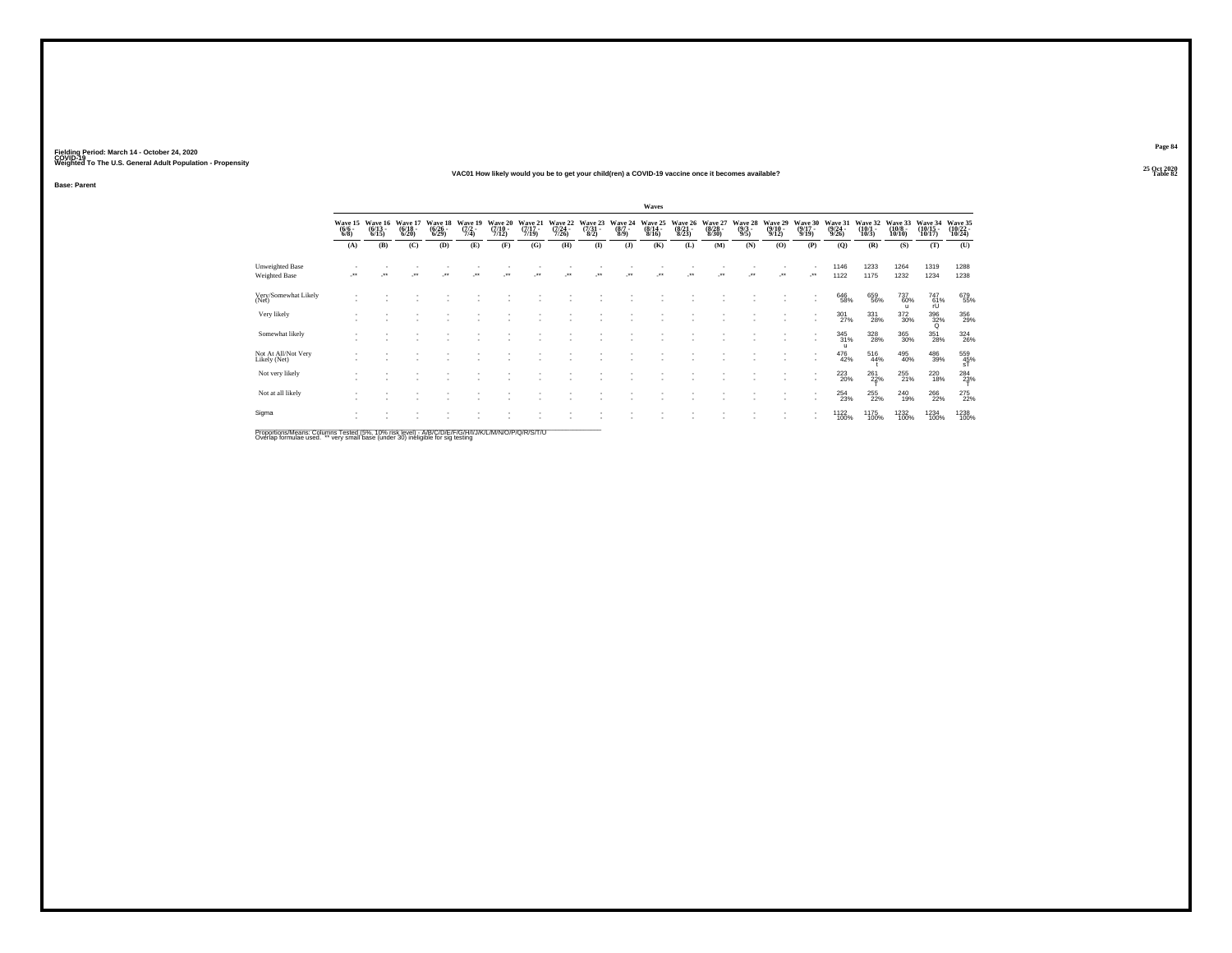#### **25 Oct 2020VAC03 How confident are you the federal government's approval of a COVID-19 vaccine will not be motivated or influenced by politics?**

**Base: All Respondents**

|                                                                 | Waves                          |                                  |                                  |                                 |                           |                                  |                                  |                                  |                                 |                               |                                  |                                 |                                 |                                |                                  |                                  |                                  |                                       |                                  |                                            |                                         |
|-----------------------------------------------------------------|--------------------------------|----------------------------------|----------------------------------|---------------------------------|---------------------------|----------------------------------|----------------------------------|----------------------------------|---------------------------------|-------------------------------|----------------------------------|---------------------------------|---------------------------------|--------------------------------|----------------------------------|----------------------------------|----------------------------------|---------------------------------------|----------------------------------|--------------------------------------------|-----------------------------------------|
|                                                                 | Wave 15<br>$\frac{(6/6)}{6/8}$ | Wave 16<br>$\frac{(6/13)}{6/15}$ | Wave 17<br>$\frac{(6/18)}{6/20}$ | Wave 18<br>$\binom{6/26}{6/29}$ | Wave 19<br>(7/2 -<br>7/4) | Wave 20<br>$\frac{(7/10)}{7/12}$ | Wave 21<br>$\frac{(7/17)}{7/19}$ | Wave 22<br>$\frac{(7/24)}{7/26}$ | Wave 23<br>$\frac{(7/31)}{8/2}$ | Wave 24<br>$\binom{8/7}{8/9}$ | Wave 25<br>$\frac{(8/14)}{8/16}$ | Wave 26<br>$\binom{8/21}{8/23}$ | Wave 27<br>$\binom{8/28}{8/30}$ | Wave 28<br>$\frac{(9/3)}{9/5}$ | Wave 29<br>$\frac{(9/10)}{9/12}$ | Wave 30<br>$\frac{(9/17)}{9/19}$ | Wave 31<br>$\frac{(9/24)}{9/26}$ | Wave 32<br>$\frac{(10/1 - 10)}{10/3}$ | Wave 33<br>$\binom{10/8}{10/10}$ | Wave 34<br>(10/15<br>10/17)                | Wave 35<br>(10/22 -<br>10/24)           |
|                                                                 | (A)                            | (B)                              | (C)                              | (D)                             | (E)                       | (F)                              | (G)                              | (H)                              | (1)                             | (3)                           | (K)                              | (L)                             | (M)                             | (N)                            | (O)                              | (P)                              | (Q)                              | (R)                                   | (S)                              | (T)                                        | (U)                                     |
| <b>Unweighted Base</b><br>Weighted Base                         |                                |                                  | $\ddot{}$                        |                                 |                           |                                  |                                  |                                  |                                 |                               |                                  |                                 |                                 |                                | $\cdot$                          | -**                              | 1971<br>1971                     | 1976<br>1976                          | 2050<br>2050                     | 2015<br>2015                               | 2050<br>2050                            |
| Very/Somewhat Confident<br>(Net)                                |                                |                                  |                                  |                                 |                           |                                  |                                  |                                  |                                 |                               |                                  |                                 |                                 |                                |                                  |                                  | 826<br>42%                       | 895<br>45%                            | 990<br>48%<br>Q                  | $\frac{975}{48\%}$                         | $^{1003}_{\substack{49\%\\ \text{Qr}}}$ |
| Very confident                                                  |                                |                                  |                                  |                                 |                           |                                  |                                  |                                  |                                 |                               |                                  |                                 |                                 |                                |                                  |                                  | $\frac{328}{17\%}$               | $\frac{372}{19\%}$                    | $^{476}_{23\%}$ QRT              | 389<br>19%                                 | $^{422}_{21\%}$                         |
| Somewhat confident                                              |                                |                                  |                                  |                                 |                           |                                  |                                  |                                  |                                 |                               |                                  |                                 |                                 |                                |                                  |                                  | 499<br>25%                       | $^{523}_{26\%}$                       | $^{514}_{25\%}$                  | $^{587}_{\phantom{1}29\%}_{\phantom{1}08}$ | 581<br>28%<br>s                         |
| Not At All/Not Too<br>Confident (Net)                           |                                |                                  |                                  |                                 |                           |                                  |                                  |                                  |                                 |                               |                                  |                                 |                                 |                                |                                  |                                  | 1145<br>58%<br>STU               | 1081<br>55%<br>$\mathbf{u}$           | 1060<br>52%                      | <sup>1040</sup> 52%                        | 1047<br>51%                             |
| Not too confident                                               |                                |                                  |                                  |                                 |                           |                                  |                                  |                                  |                                 |                               |                                  |                                 |                                 |                                |                                  |                                  | 540<br>27%                       | 598<br>30%<br>SU                      | 530<br>26%                       | 564<br>28%                                 | 539<br>26%                              |
| Not at all confident                                            |                                |                                  |                                  |                                 |                           |                                  |                                  |                                  |                                 |                               |                                  |                                 |                                 |                                |                                  |                                  | 605<br>31%<br><b>RSTU</b>        | $^{483}_{24\%}$                       | 530<br>26%                       | $^{476}_{24\%}$                            | 509<br>25%                              |
| Sigma                                                           |                                |                                  |                                  |                                 |                           |                                  |                                  |                                  |                                 |                               |                                  |                                 |                                 |                                |                                  |                                  | 1971<br>100%                     | 1976<br>100%                          | 2050<br>100%                     | 2015<br>100%                               | 2050<br>100%                            |
| Description & Leave, Onlinear Train 4 (FBI - 4 00), data family |                                |                                  |                                  | $A \cup B \cup C$               |                           | 117717777781201001010101017777   |                                  |                                  |                                 |                               |                                  |                                 |                                 |                                |                                  |                                  |                                  |                                       |                                  |                                            |                                         |

Proportions/Means: Columns Tested (5%, 10% risk level) - A/B/C/D/E/F/G/H/I/J/K/L/M/N/O/P/Q/R/S/T/U<br>Overlap formulae used. \*\* very small base (under 30) ineligible for sig testing

**Page 85**25 Oct 2020<br>Table 83

**Table 83 Table 83**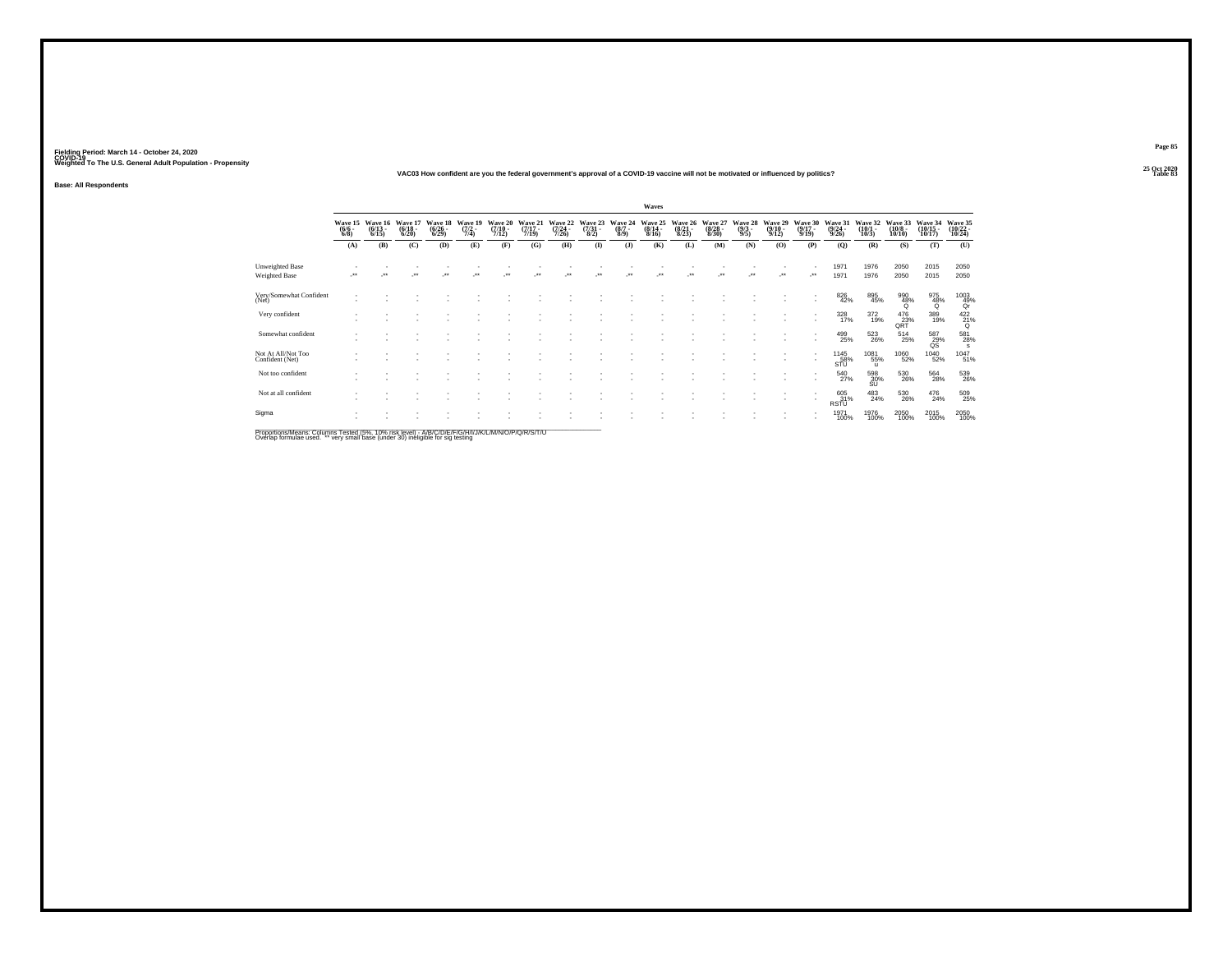#### **25 Oct 2020Q3A Which of the following best describes your response to coronavirus?**

**Base: All Respondents**

|                                                                                                                              | Waves                             |                              |                              |                              |                            |                              |                              |                           |                                 |                                                                                                 |                              |                                  |                                  |                                |                              |                              |                              |                              |                               |                                |                               |
|------------------------------------------------------------------------------------------------------------------------------|-----------------------------------|------------------------------|------------------------------|------------------------------|----------------------------|------------------------------|------------------------------|---------------------------|---------------------------------|-------------------------------------------------------------------------------------------------|------------------------------|----------------------------------|----------------------------------|--------------------------------|------------------------------|------------------------------|------------------------------|------------------------------|-------------------------------|--------------------------------|-------------------------------|
|                                                                                                                              | <b>Wave 15</b><br>$(6/6 -$<br>6/8 | Wave 16<br>$(6/13 -$<br>6/15 | Wave 17<br>$(6/18 -$<br>6/20 | Wave 18<br>$(6/26 -$<br>6/29 | Wave 19<br>$(7/2 -$<br>7/4 | Wave 20<br>$(7/10 -$<br>7/12 | Wave 21<br>$(7/17 -$<br>7/19 | Wave 22<br>(7/24)<br>7/26 | Wave 23<br>$\frac{(7/31)}{8/2}$ | Wave 24<br>$(8/7 -$<br>8/9                                                                      | Wave 25<br>$(8/14 -$<br>8/16 | Wave 26<br>$\frac{(8/21)}{8/23}$ | Wave 27<br>$\frac{(8/28)}{8/30}$ | Wave 28<br>$\frac{(9/3)}{9/5}$ | Wave 29<br>$(9/10 -$<br>9/12 | Wave 30<br>$(9/17 -$<br>9/19 | Wave 31<br>$(9/24 -$<br>9/26 | Wave 32<br>$(10/1 -$<br>10/3 | Wave 33<br>$(10/8 -$<br>10/10 | Wave 34<br>$(10/15 -$<br>10/17 | Wave 35<br>$10/22 -$<br>10/24 |
|                                                                                                                              | (A)                               | (B)                          | (C)                          | (D)                          | (E)                        | (F)                          | (G)                          | (H)                       | <b>(I)</b>                      | $\mathbf{J}$                                                                                    | <b>(K)</b>                   | (L)                              | (M)                              | (N)                            | (0)                          | (P)                          | (Q)                          | (R)                          | (S)                           | (T)                            | (U)                           |
|                                                                                                                              |                                   |                              |                              |                              |                            |                              |                              |                           |                                 |                                                                                                 |                              |                                  |                                  |                                |                              |                              |                              |                              |                               |                                |                               |
| Unweighted Base                                                                                                              | 1969                              | 1963                         | 1962                         | 3161                         | 1957                       | 1974                         | 1970                         | 1988                      | 1992                            | 1995                                                                                            | 1967                         | 1962                             | 1946                             | 2022                           | 2037                         | 1949                         | 1971                         | 1976                         | 2050                          | 2015                           | 2050                          |
| <b>Weighted Base</b>                                                                                                         | 1969                              | 1963                         | 1962                         | 3161                         | 1957                       | 1974                         | 1970                         | 1988                      | 1992                            | 1995                                                                                            | 1967                         | 1962                             | 1946                             | 2022                           | 2037                         | 1949                         | 1971                         | 1976                         | 2050                          | 2015                           | 2050                          |
|                                                                                                                              |                                   |                              |                              |                              |                            |                              |                              |                           |                                 |                                                                                                 |                              |                                  |                                  |                                |                              |                              |                              |                              |                               |                                |                               |
| I have taken steps to                                                                                                        | 1614                              | 1457<br>74%                  | 1592<br>81%                  | 2596<br>82%                  | 1614<br>82%                | 1526<br>77%                  | 1510<br>77%                  | 1651<br>83%               | 1630<br>82%                     | 1571<br>79%                                                                                     | 1515<br>77%                  | 1571                             | 1517<br>78%                      | 1433<br>71%                    | 1452<br>71%                  | 1468<br>75%                  | 1456<br>74%                  | 1428<br>72%                  | 1461<br>71%                   | 1439<br>71%                    | 1423<br>69%                   |
| make sure I leave my<br>residence as little as                                                                               | 82%<br>BFG.MMCFCR3TU              |                              |                              |                              |                            |                              |                              |                           |                                 | <b>NOGRSTU NORSTU</b> SEARINGPORETU BEGRANDPORETU <b>BNOGORSTU NOGRSTU B</b> ANDPORETU BNOGRSTU |                              | 80%                              |                                  |                                |                              | NOSTU                        |                              |                              |                               |                                |                               |
| possible                                                                                                                     |                                   |                              |                              |                              |                            |                              |                              |                           |                                 |                                                                                                 |                              |                                  |                                  |                                |                              |                              |                              |                              |                               |                                |                               |
| I have been leaving my<br>residence as I normally                                                                            | 355<br>18%                        | 506<br>26%                   | 370<br>19%                   | 565<br>18%                   | 343<br>18%                 | 448<br>23%                   | 460<br>23%                   | 337<br>17%                | 362<br>18%                      | $^{424}_{21\%}$                                                                                 | 452<br>23%                   | 391<br>20%                       | 429<br>22%                       | 589<br>29%                     | 585<br>29%                   | 481<br>25%                   | 515<br>26%                   | 548<br>28%                   | 589<br>29%                    | 576<br>29%                     | 627<br>31%                    |
| would                                                                                                                        |                                   | <b>ACDEfHIJLM</b>            |                              |                              |                            | <b>ACDEHI</b>                | <b>ACDEHII</b>               |                           |                                 | ADEHi                                                                                           | ACDEHI                       |                                  | AcDEHI                           | <b><i>ANTITECHE MI MD</i></b>  |                              | <b>ACDEHIL</b>               | ACDEMIUM M                   |                              |                               |                                |                               |
| Sigma                                                                                                                        | 1969<br>100%                      | 1963<br>100%                 | 1962<br>100%                 | 3161<br>100%                 | 1957<br>100%               | 1974<br>100%                 | 1970<br>100%                 | 1988<br>100%              | 1992<br>100%                    | 1995<br>100%                                                                                    | 1967<br>100%                 | 1962<br>100%                     | 1946<br>100%                     | 2022<br>100%                   | 2037<br>100%                 | 1949<br>100%                 | 1971<br>100%                 | 1976<br>100%                 | 2050<br>100%                  | 2015<br>100%                   | 2050<br>100%                  |
| Proportions/Means: Columns Tested (5%, 10% risk level) - A/B/C/D/E/F/G/H/I/J/K/L/M/N/O/P/Q/R/S/T/U<br>Overlap formulae used. |                                   |                              |                              |                              |                            |                              |                              |                           |                                 |                                                                                                 |                              |                                  |                                  |                                |                              |                              |                              |                              |                               |                                |                               |

**Page 8625 Oct 2020<br>Table 84** 

**Table 84 Table 84 Table 84**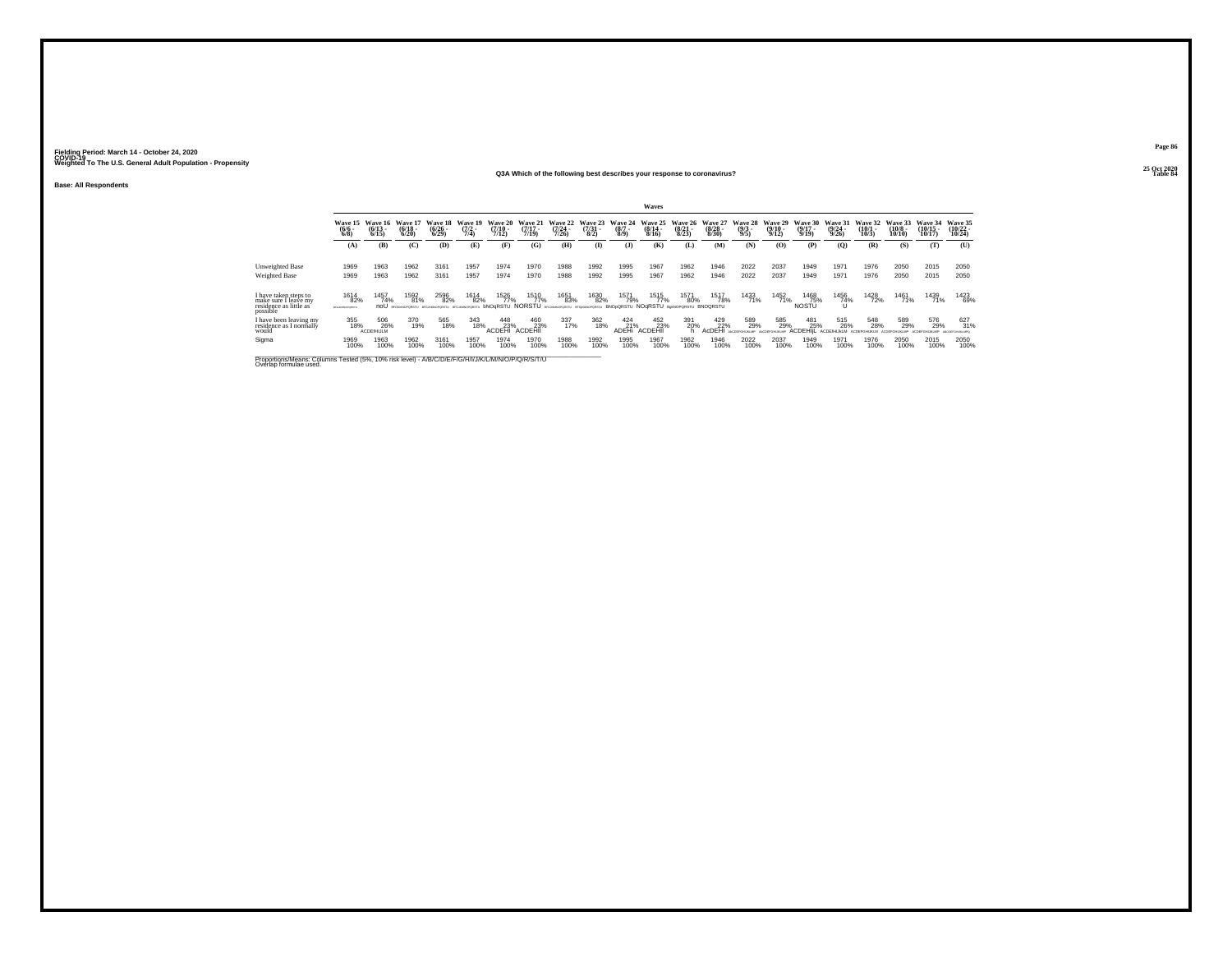#### **25 Oct 2020EMP02 How concerned are you that you may lose your job due to the coronavirus outbreak?Table 85 Table 85**

**Base: Employed**

|                                                                                                                              |                            |                                 |                              |                                      |                                    |                            |                              |                              |                                 |                                | Waves                        |                                  |                                 |                                   |                                  |                                  |                                  |                                  |                               |                                |                                   |
|------------------------------------------------------------------------------------------------------------------------------|----------------------------|---------------------------------|------------------------------|--------------------------------------|------------------------------------|----------------------------|------------------------------|------------------------------|---------------------------------|--------------------------------|------------------------------|----------------------------------|---------------------------------|-----------------------------------|----------------------------------|----------------------------------|----------------------------------|----------------------------------|-------------------------------|--------------------------------|-----------------------------------|
|                                                                                                                              | Wave 15<br>$(6/6 -$<br>6/8 | Wave 16<br>$(6/13 -$<br>6/15    | Wave 17<br>$(6/18 -$<br>6/20 | Wave 18<br>$(6/26 -$<br>6/29         | Wave 19<br>$(7/2 -$<br>7/4)        | Wave 20<br>(7/10.<br>7/12  | Wave 21<br>$(7/17 -$<br>7/19 | Wave 22<br>$(7/24 -$<br>7/26 | Wave 23<br>$\binom{7/31}{8/2}$  | Wave 24<br>$(8/7 -$<br>$8/9$ ) | Wave 25<br>$(8/14 -$<br>8/16 | Wave 26<br>$\frac{(8/21)}{8/23}$ | Wave 27<br>$(8/28 -$<br>8/30    | Wave 28<br>$\frac{(9/3)}{9/5}$    | Wave 29<br>$\frac{(9/10)}{9/12}$ | Wave 30<br>$(9/17 -$<br>9/19     | Wave 31<br>$\frac{(9/24)}{9/26}$ | Wave 32<br>$\binom{10/1}{10/3}$  | Wave 33<br>$(10/8 -$<br>10/10 | Wave 34<br>$(10/15 -$<br>10/17 | Wave 35<br>$\binom{10/22}{10/24}$ |
|                                                                                                                              | (A)                        | (B)                             | (C)                          | (D)                                  | (E)                                | (F)                        | (G)                          | (H)                          | $\bf{I}$                        | $($ J $)$                      | (K)                          | (L)                              | (M)                             | (N)                               | (0)                              | (P)                              | (0)                              | (R)                              | (S)                           | (T)                            | (U)                               |
| <b>Unweighted Base</b><br><b>Weighted Base</b>                                                                               | 1141<br>1089               | 1082<br>1115                    | 1147<br>1145                 | 1807<br>1827                         | 1269<br>1128                       | 1106<br>1068               | 1156<br>1122                 | 1220<br>1194                 | 1238<br>1209                    | 1229<br>1166                   | 1156<br>1114                 | 1138<br>1091                     | 1143<br>1081                    | 1194<br>1143                      | 1251<br>1194                     | 1194<br>1143                     | 1228<br>1161                     | 1138<br>1098                     | 1184<br>1169                  | 1205<br>1139                   | 1277<br>1199                      |
| Very/Somewhat<br>Concerned (Net)                                                                                             | 590<br>54%<br>nO           | 556<br>50%                      | 583<br>51%                   | 961<br>53%                           | 654<br>58%<br><b>BCDsMOOsTU</b>    | 598<br>56%<br><b>BcNOU</b> | 593<br>53%                   | 664<br>56%<br><b>BcNOU</b>   | 652<br>54%<br>nO                | 651<br>56%<br><b>BcNOU</b>     | 589<br>53%                   | 613<br>56%<br><b>BcNOU</b>       | 610<br>56%<br><b>BCNOtU</b>     | 565<br>49%                        | 584<br>49%                       | 666<br>58%<br><b>BCDoKNOQsTU</b> | 606<br>52%                       | 631<br>57%<br><b>BCdkNOgsTU</b>  | 617<br>53%                    | 590<br>52%                     | 599<br>50%                        |
| Very concerned                                                                                                               | 275<br>$^{25%}_{B}$        | 205<br>18%                      | 272<br>$^{24%}_{B}$          | 455<br>25%<br>в                      | 354<br>31%<br>ARCOFOHLAND GRETZ    | 280<br>26%<br>Bot          | 282<br>25%<br>в              | 298<br>$^{25\%}_{B}$         | 296<br>$^{25\%}_{\overline{B}}$ | 304<br>26%<br>Bot              | 279                          | 323<br>$25\%$ 30%<br>30%         | 327<br>30%<br>ARCONDISIONOGNITU | 262<br>$^{23\%}_{\{B}}$           | 266<br>22%<br>h                  | 311<br>27%<br>BnOTu              | 286<br>$^{25\%}_{B}$             | 281<br>$^{26}_{\sub{B}}$         | 304<br>26%                    | 251<br>22%                     | 275<br>$^{23%}_{B}$               |
| Somewhat concerned                                                                                                           | $^{315}_{29\%}$            | $\frac{351}{31\%}$<br>cdEIMNOsu | $^{311}_{27\%}$              | $^{506}_{\ 28\%}$                    | $\frac{300}{27\%}$                 | $\frac{318}{30\%}$         | $^{311}_{28\%}$              | 366<br>31%<br>emno           | 356<br>29%                      | 348<br>30%                     | 310<br>28%                   | 291<br>27%                       | <sup>283</sup> <sub>26%</sub>   | 303<br>27%                        | $^{318}_{27\%}$                  | 355<br>31%<br>elMnos             | 321<br>28%                       | $\frac{349}{32\%}$<br>odELMNOqSu | $^{313}_{27\%}$               | 339<br>30%                     | 324 27%                           |
| Not At All/Not Very<br>Concerned (Net)                                                                                       | 499<br>46%                 | 559<br>50%<br>EFHJLMPR EfhilMPR | 562<br>49%                   | 866<br>47%<br>FPr                    | 474<br>42%                         | 470<br>44%                 | 529<br>47%<br>ep             | 530<br>44%                   | 556<br>46%                      | 514<br>44%                     | 526<br>47%<br>ePr            | $^{478}_{44\%}$                  | 471<br>44%                      | 578<br>51%<br>AFFHULMPR AFFHULMPR | 610<br>51%                       | 477<br>42%                       | 555<br>48%<br>EPr                | 467<br>43%                       | 552 <sub>%</sub><br>epr       | 549<br>48%<br><b>EmPR</b>      | 599<br>50%<br>EFHJLMPR            |
| Not very concerned                                                                                                           | 224<br>21%                 | 274<br>25%<br>aeFJI             | 249<br>22%                   | $^{425}_{\substack{23\%\\{\sf fJ}}}$ | 228<br>20%                         | 209<br>20%                 | 278<br>25%<br>aeFhJl         | 249<br>21%                   | 259<br>21%                      | 221<br>19%                     | 277<br>25%<br>AEFhJLm        | 221<br>20%                       | 229<br>21%                      | 273<br>24%                        | 276<br>23%                       | 274<br>24%<br>fJ                 | 260<br>22%                       | $^{242}_{22\%}$                  | 271<br>23%                    | 268<br>24%<br>fĴ               | 286<br>$24\%$                     |
| Not at all concerned                                                                                                         | 275<br>25%<br>PR           | <sup>285</sup> <sub>26%</sub>   | 313<br>27%<br>PR EGKMPR      | 441<br>24%<br>Pr                     | <sup>246</sup> <sub>22%</sub><br>n | 261<br>24%<br>Pr           | 250<br>22%<br>D              | $^{281}_{24\%}$<br>D         | 297<br>25%<br>Pr                | 294<br>25%<br>PR               | 248<br>22%<br>D              | $^{257}_{24\%}$<br>D             | 241<br>22%<br>P                 | 305<br>27%<br>EgkmPR dEGhKIMPRs   | 334<br>28%                       | 202<br>18%                       | 295<br>25%<br><b>PR</b>          | 225<br>20%                       | $^{281}_{24\%}$<br>D          | 281<br>25%<br>Pr               | 314<br>26%<br>ekmPR               |
| Sigma                                                                                                                        | 1089<br>100%               | 1115<br>100%                    | 1145<br>100%                 | 1827<br>100%                         | 1128<br>100%                       | 1068<br>100%               | 1122<br>100%                 | 1194<br>100%                 | 1209<br>100%                    | 1166<br>100%                   | 1114<br>100%                 | 1091<br>100%                     | 1081<br>100%                    | 1143<br>100%                      | 1194<br>100%                     | 1143<br>100%                     | 1161<br>100%                     | 1098<br>100%                     | 1169<br>100%                  | 1139<br>100%                   | 1199<br>100%                      |
| Proportions/Means: Columns Tested (5%, 10% risk level) - A/B/C/D/E/F/G/H/I/J/K/L/M/N/O/P/Q/R/S/T/U<br>Overlap formulae used. |                            |                                 |                              |                                      |                                    |                            |                              |                              |                                 |                                |                              |                                  |                                 |                                   |                                  |                                  |                                  |                                  |                               |                                |                                   |

**Page 87**25 Oct 2020<br>Table 85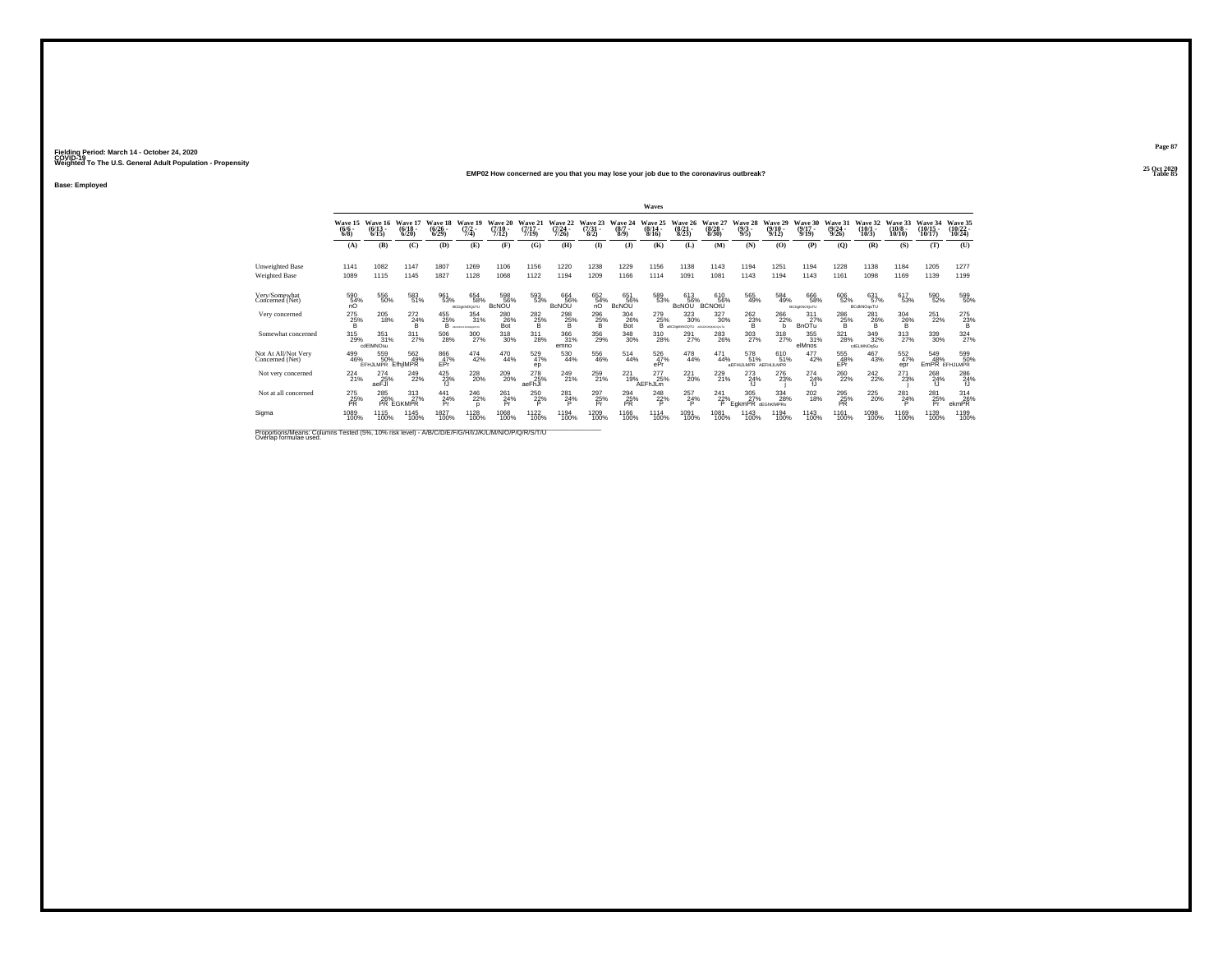#### **25 Oct 2020Q9 Do you think your income in 2020 will be lower, higher or about the same as it was in 2019?Table 86 Table 86 Table 86**

**Base: All Respondents**

|                                                                                                                              |                                 |                              |                              |                                        |                                    |                                          |                              |                                  |                                 |                                 | <b>Waves</b>                     |                                  |                                 |                                |                                         |                                      |                                  |                               |                                   |                                    |                                    |
|------------------------------------------------------------------------------------------------------------------------------|---------------------------------|------------------------------|------------------------------|----------------------------------------|------------------------------------|------------------------------------------|------------------------------|----------------------------------|---------------------------------|---------------------------------|----------------------------------|----------------------------------|---------------------------------|--------------------------------|-----------------------------------------|--------------------------------------|----------------------------------|-------------------------------|-----------------------------------|------------------------------------|------------------------------------|
|                                                                                                                              | Wave 15<br>$(6/6 -$<br>6/8      | Wave 16<br>$(6/13 -$<br>6/15 | Wave 17<br>$(6/18 -$<br>6/20 | Wave 18<br>$\frac{(6/26 - 6)}{(6/29)}$ | Wave 19<br>$\frac{(7/2)}{7/4}$     | Wave 20<br>$\frac{(7/10)}{7/12}$         | Wave 21<br>$(7/17 -$<br>7/19 | Wave 22<br>$\frac{(7/24)}{7/26}$ | Wave 23<br>$\frac{(7/31)}{8/2}$ | Wave 24<br>$\binom{8/7}{8/9}$   | Wave 25<br>$\frac{(8/14)}{8/16}$ | Wave 26<br>$\frac{(8/21)}{8/23}$ | Wave 27<br>$\binom{8/28}{8/30}$ | Wave 28<br>$\frac{(9/3)}{9/5}$ | Wave 29<br>$\frac{(9/10 - 9/12)}{9/12}$ | Wave 30<br>$\frac{(9/17 - 9)}{9/19}$ | Wave 31<br>$\frac{(9/24)}{9/26}$ | Wave 32<br>$\binom{10}{10/3}$ | Wave 33<br>$\frac{(10/8)}{10/10}$ | Wave 34<br>$(10/15 -$<br>10/17     | Wave 35<br>$\frac{(10/22)}{10/24}$ |
|                                                                                                                              | (A)                             | (B)                          | (C)                          | (D)                                    | (E)                                | (F)                                      | (G)                          | (H)                              | $\bf(I)$                        | $($ $\bf{J}$                    | (K)                              | (L)                              | (M)                             | (N)                            | (0)                                     | (P)                                  | (0)                              | (R)                           | (S)                               | (T)                                | (U)                                |
| <b>Unweighted Base</b>                                                                                                       | 1969                            | 1963                         | 1962                         | 3161                                   | 1957                               | 1974                                     | 1970                         | 1988                             | 1992                            | 1995                            | 1967                             | 1962                             | 1946                            | 2022                           | 2037                                    | 1949                                 | 1971                             | 1976                          | 2050                              | 2015                               | 2050                               |
| Weighted Base                                                                                                                | 1969                            | 1963                         | 1962                         | 3161                                   | 1957                               | 1974                                     | 1970                         | 1988                             | 1992                            | 1995                            | 1967                             | 1962                             | 1946                            | 2022                           | 2037                                    | 1949                                 | 1971                             | 1976                          | 2050                              | 2015                               | 2050                               |
| About the same                                                                                                               | 895<br>45%                      | 946<br>48%                   | 976<br>50%<br>eHII AEHILnst  | 1561<br>49%<br>AEHILAS                 | 870<br>44%                         | $\frac{921}{47\%}$ hl                    | 919<br>47%                   | 853<br>43%                       | 801<br>40%                      | 946<br>47%                      | 971<br>49%<br>aEHILS             | 872<br>44%                       | $\frac{928}{48\%}$              | 932<br>46%                     | 1004<br>49%<br>aEHILS                   | 939<br>48%<br>eHil                   | 967<br>49%<br>aEHİL              | 951<br>48%<br>eHÎ             | 936<br>46%                        | 933<br>46%                         | 982<br>48%<br>HI                   |
| Lower                                                                                                                        | 676<br>34%<br><b>BCKLNOPSTU</b> | 572<br>29%                   | 571<br>29%                   | 1094<br>35%<br><b>BCKLNOPerSTU</b>     | 697<br>36%<br><b>BOILWAGPORSTU</b> | 653<br>33%<br><b>BCkIpSTU BCKLNoPSTU</b> | 670<br>34%                   | 684<br>34%<br>ROG NOPSTLL        | 738<br>37%                      | 672<br>34%<br><b>BCKLNoPSTU</b> | 578<br>29%                       | 579<br>30%                       | 622<br>$\frac{32}{10}$          | 603<br>30%                     | 618<br>30%                              | 579<br>30%                           | 615<br>31%                       | 618<br>31%                    | 597<br>29%                        | 566<br>28%                         | 581<br>28%                         |
| Higher                                                                                                                       | 398<br>20%<br>D                 | 444<br>23%<br>DgJq           | 416<br>21%<br>D              | 506<br>16%                             | 390<br>20%                         | 400<br>20%<br>D                          | 381<br>19%                   | 452<br>23%<br>DgJq               | 453<br>DGJq                     | 377<br>19%<br>n                 | $^{418}_{21\%}$<br>D             | 511<br>26%<br>ANCORDON BANYAND   | 396<br>20%                      | 486<br>24%<br>D AcDEFGJMOOR    | 415<br>20%<br>Ď                         | 432/22%<br>Di                        | 389<br>20%<br>D                  | 408<br>21%<br>D.              | 516<br>25%                        | 516<br>26%<br><b>ACCEPSURANCER</b> | 487<br>24%<br><b>ADEIGJMOOr</b>    |
| Sigma                                                                                                                        | 1969<br>100%                    | 1963<br>100%                 | 1962<br>100%                 | 3161<br>100%                           | 1957<br>100%                       | 1974<br>100%                             | 1970<br>100%                 | 1988<br>100%                     | 1992<br>100%                    | 1995<br>100%                    | 1967<br>100%                     | 1962<br>100%                     | 1946<br>100%                    | 2022<br>100%                   | 2037<br>100%                            | 1949<br>100%                         | 1971<br>100%                     | 1976<br>100%                  | 2050<br>100%                      | 2015<br>100%                       | 2050<br>100%                       |
| Proportions/Means: Columns Tested (5%, 10% risk level) - A/B/C/D/E/F/G/H/I/J/K/L/M/N/O/P/Q/R/S/T/U<br>Overlap formulae used. |                                 |                              |                              |                                        |                                    |                                          |                              |                                  |                                 |                                 |                                  |                                  |                                 |                                |                                         |                                      |                                  |                               |                                   |                                    |                                    |

**Page 8825 Oct 2020<br>Table 86**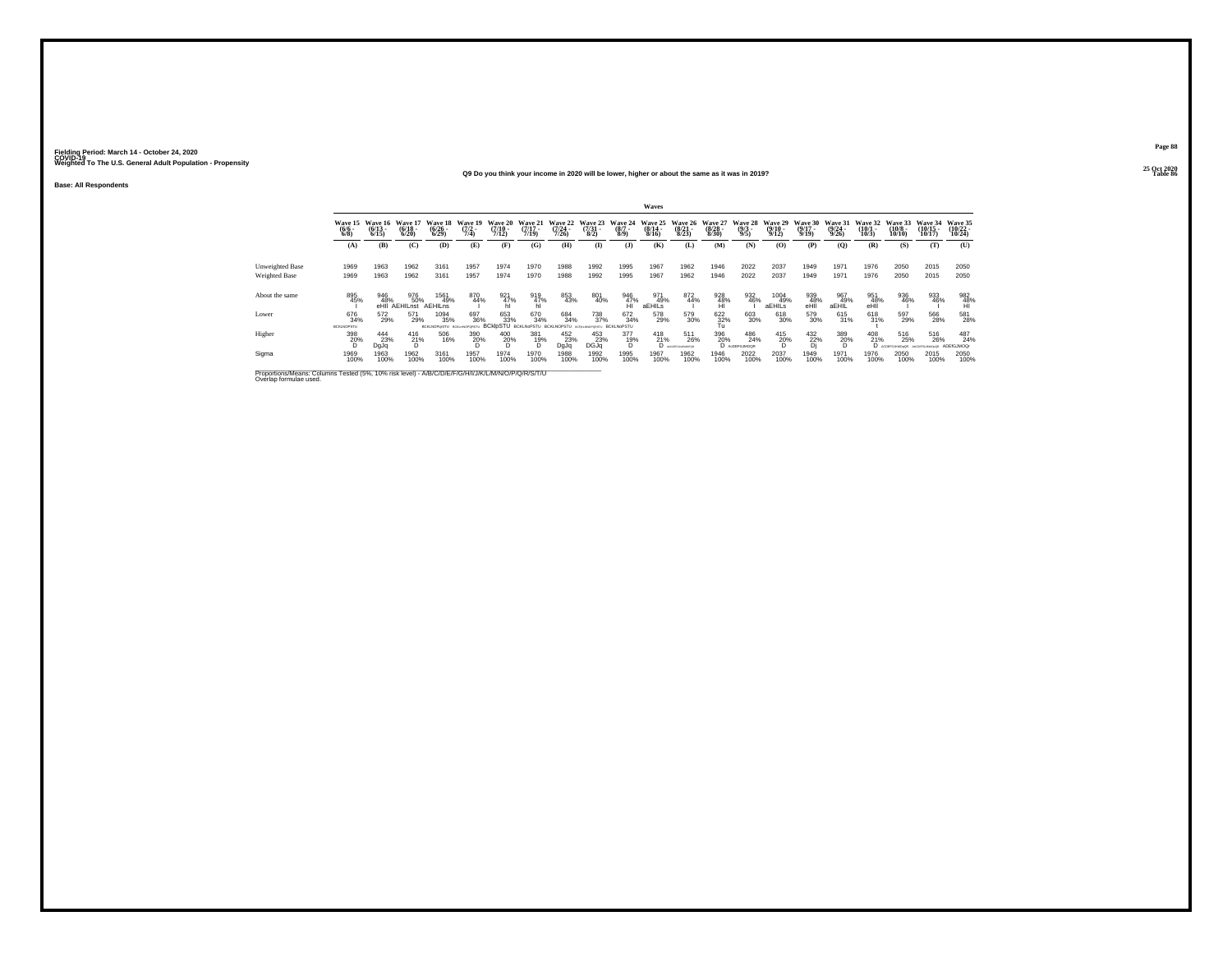#### **25 Oct 2020EMP05 As a result of the current pandemic, have you or your household been impacted financially in any of the following ways?**

**Summary Of Yes**

**Base: All Respondents**

|                                                                                                                  |                                         |                              |                              |                                          |                                   |                               |                                                                                                                                                                      |                                                          |                             |                                             | Waves                        |                                  |                                         |                        |                                       |                                          |                                    |                              |                                |                                |                                                                  |
|------------------------------------------------------------------------------------------------------------------|-----------------------------------------|------------------------------|------------------------------|------------------------------------------|-----------------------------------|-------------------------------|----------------------------------------------------------------------------------------------------------------------------------------------------------------------|----------------------------------------------------------|-----------------------------|---------------------------------------------|------------------------------|----------------------------------|-----------------------------------------|------------------------|---------------------------------------|------------------------------------------|------------------------------------|------------------------------|--------------------------------|--------------------------------|------------------------------------------------------------------|
|                                                                                                                  | Wave 15<br>$(6/6 -$<br>$6/8$ )          | Wave 16<br>$(6/13 -$<br>6/15 | Wave 17<br>$(6/18 -$<br>6/20 | Wave 18 Wave 19<br>$(6/26 -$<br>$6/29$ ) | $\frac{(7/2)}{7/4}$               | Wave 20<br>$(7/10 -$<br>7/12) | Wave 21<br>$(7/17 -$<br>7/19)                                                                                                                                        | $(7/24 -$<br>7/26)                                       | $(7/31 -$<br>8/2)           | Wave 22 Wave 23 Wave 24<br>$(8/7 -$<br>8/9) | Wave 25<br>$(8/14 -$<br>8/16 | $\binom{8/21}{8/23}$             | Wave 26 Wave 27<br>$\binom{8/28}{8/30}$ | $(9/3 -$<br>9/5)       | Wave 28 Wave 29<br>$(9/10 -$<br>9/12) | Wave 30<br>$(9/17 -$<br>9/19             | Wave 31<br>(9/24)<br>9/26          | Wave 32<br>(10/1<br>10/3)    | Wave 33<br>$(10/8 -$<br>10/10) | Wave 34<br>$(10/15 -$<br>10/17 | Wave 35<br>$\frac{(10/22 - 10/24)}{10/24}$                       |
|                                                                                                                  | (A)                                     | (B)                          | (C)                          | (D)                                      | (E)                               | (F)                           | (G)                                                                                                                                                                  | (H)                                                      | $($ $\Gamma$                | (3)                                         | (K)                          | (L)                              | (M)                                     | (N)                    | (0)                                   | (P)                                      | (0)                                | (R)                          | (S)                            | (T)                            | (U)                                                              |
| <b>Unweighted Base</b><br><b>Weighted Base</b>                                                                   | 1969<br>1969                            | 1963<br>1963                 | 1962<br>1962                 | 3161<br>3161                             | 1957<br>1957                      | 1974<br>1974                  | 1970<br>1970                                                                                                                                                         | 1988<br>1988                                             | 1992<br>1992                | 1995<br>1995                                | 1967<br>1967                 | 1962<br>1962                     | 1946<br>1946                            | 2022<br>2022           | 2037<br>2037                          | 1949<br>1949                             | 1971<br>1971                       | 1976<br>1976                 | 2050<br>2050                   | 2015<br>2015                   | 2050<br>2050                                                     |
|                                                                                                                  |                                         |                              |                              |                                          |                                   |                               |                                                                                                                                                                      |                                                          |                             |                                             |                              |                                  |                                         |                        |                                       |                                          |                                    |                              |                                |                                |                                                                  |
| Sought out new or<br>additional sources of<br>income                                                             | 654<br>33%<br>BJT                       | 523<br>27%                   | 605<br>31%<br>Ë.             | 1006<br>$rac{32}{B}$                     | 628<br>$32\%$                     | 601<br>30%                    | 706<br>36%                                                                                                                                                           | 702<br>35%<br>B BCDeFJAMORSTU BCdFJKmoRSTU BCDeFJAMORSTU | 714<br>36%                  | 587<br>29%                                  | 600<br>31%<br>Ŕ.             | 651<br>$B1$ <sup>33%</sup>       | 618<br>32%                              | 664<br>33%<br>BiT      | 645<br>32%                            | 646<br>33%<br>Bī1                        | 731<br>37%<br>ABCDEFJKARIOMRETU    | 607<br>31%<br>B.             | 626<br>31%<br>Ŕ                | 582<br>29%                     | 643<br>31%<br>Έŝ                                                 |
| Stopped or cut back on<br>othèr savings (e.g., college<br>tuition, a major purchase.<br>such as a house or care) | 668<br>34%<br><b>BCJALNO/STU</b>        | 498<br>25%                   | 570<br>29%<br>B              | 1002<br>32%<br><b>BNot</b>               | $\frac{623}{32\%}$<br><b>BNot</b> | 622/32%                       | 654<br>33%<br><b>Bno BCILNOT</b>                                                                                                                                     | 619/31%                                                  | 660<br>33%<br>Bn BCILNOTu   | 591<br>30%<br>в                             | $\frac{606}{31}\%$<br>B      | 567<br>29%<br>b                  | $615$ <sub>32%</sub><br><b>BNot</b>     | 564<br>28%             | 577<br>28%                            | 642<br>33%<br><b>b BCILNOT BCJLNOSTU</b> | 664<br>34%                         | $\frac{607}{31\%}$<br>в      | 616<br>30%<br>B                | 571<br>28%                     | 615<br>30%<br>B                                                  |
| Provided financial support<br>for a family member                                                                | $^{537}_{27\%}$<br>h                    | 470<br>24%                   | 523<br>27%                   | 947<br>30%<br><b>BcfJNOr</b>             | 569<br>29%<br><b>BJ</b>           | 528<br>27%                    | 598<br>30%<br><b>BCfJNOr aBCFJkNOR</b>                                                                                                                               | 611<br>31%                                               | 586<br>29%<br><b>BJno</b>   | 495<br>25%                                  | 537<br>27%<br>h              | 579<br>30%<br><b>BJno</b>        | $^{540}_{28\%}$<br>в                    | $^{528}_{26\%}$        | 535<br>26%                            | 604<br>31%<br>ARCE IMMORN                | 559<br>28%<br>Bi                   | 528                          | 577<br>28%<br>Bi               | 582<br>29%<br><b>BJ</b>        | 567<br>28%<br>в                                                  |
| Lost income partially                                                                                            | 595<br>30%<br><b>bNOSTu</b>             | 524%                         | 570<br>29%                   | 989<br>31%<br>OS BMNORSTU                | 581<br>30%<br>OS                  |                               | $\underset{\text{S}\xspace\text{ 567}}{\text{561}} \underset{\text{B} \xspace \text{ 678}}{\text{639}} \underset{\text{S}\xspace\text{ 678}}{\text{639}}$<br>639/32% | 602<br>30%<br><b>bNOSTU BMNORSTU</b>                     | 626<br>31%                  | 585<br>29%<br>OS                            | $^{563}_{29\%}_{08}$         | 591<br>30%<br>bnOSt              | $^{537}_{28\%}$<br>s                    | $^{538}_{27\%}$        | 519<br>25%                            | $\frac{595}{31\%}$<br><b>BNOSTu</b>      | $^{560}_{28\%}$                    | 547<br>28%<br>s              | $\frac{502}{24\%}$             | 534                            | 554                                                              |
| Accumulated more debt<br>than normal                                                                             | 485<br>25%                              | 376<br>19%                   | 441<br>$^{22\%}_{\text{B}}$  | 822<br>26%<br><b>BCfiN</b>               | 484<br>$\frac{25}{B}$             | 447<br>$^{23\%}_{\text{B}}$   | 520<br>26%<br><b>BCFIN</b>                                                                                                                                           | 534<br><b>BCFJkN</b>                                     | 496<br>$\frac{25}{8}$       | 461<br>$^{23\%}_{\{B}}$                     | 465<br>$^{24\%}_{\{B}}$      | 484                              | 531<br>27%<br>25% 27%<br>B BCFJKNp      | 445<br>22%<br><b>b</b> | 506<br>$^{25\%}_{\{B}}$               | 471<br>$^{24\%}_{\text{B}}$              | 508<br>26%<br>BcfN                 | 514<br>26%<br><b>BCfiN</b>   | 528<br>26%<br>BcfN             | 509<br>$_{\rm Bn}^{25\%}$      | 528<br>BcfN<br>BcfN                                              |
| Missed (or will soon miss)<br>a bill payment                                                                     | $^{434}_{\, \, 22\%}$                   | 355<br>18%                   | 399<br>20%                   | $^{665}_{21\%}$<br>B.                    | $^{409}_{21\%}$<br>b              | $^{400}_{\,20\%}$             | 23%                                                                                                                                                                  | 24%<br>BJ BCdeFJo BCDeFJo                                | 481<br>24%                  | 388<br>19%                                  | $^{425}_{22\%}$              | 480<br>24%<br><b>B</b> BCDeFJO   | 455<br>23%<br>BcfJ                      | $^{464}_{23\%}$<br>БJ  | 425<br>21%<br>b                       | 452<br>23%<br>БJ                         | 462<br>23%                         | 492/25%<br>BcfJ aBCDEFJkO    | 487<br>24%<br><b>BCdfJo</b>    | 467<br>23%                     | 500<br>BcfJ BCDeFJO                                              |
| Stopped or cut back on<br>retirement savings                                                                     | 564<br>29%<br><b>BiKLmOtU</b>           | 413<br>21%                   | 511<br>$^{26\%}_{\text{B}}$  | 868<br>27%<br>BoÛ                        | $\frac{522}{27\%}$<br>B.          | 528                           | 575<br>27% 29%<br>Bu Bojklamotu<br>29%                                                                                                                               | 539<br>27%                                               | 563<br>28%<br><b>BkIOTU</b> | 507<br>$^{25\%}_{\  \  \, B}$               | 489<br>25%                   | 488<br>$^{25%}_{B}$              | 494<br>$^{25}_{\substack{8}}$ %         | 523<br>$^{26\%}_{B}$   | 495<br>24%<br>b                       | 541<br>28%                               | 565<br>29%<br>BoU BiKLmOtU BklmOtU | 561<br>28%                   | 536<br>$^{26\%}_{B}$           | 507<br>$^{25\%}_{\  \  \, B}$  | 484<br>24%                                                       |
| Provided financial support<br>for a friend                                                                       | $^{391}_{20\%}$                         | 343<br>17%                   | 380<br>19%                   | 650<br>21%<br>B.                         | 379<br>19%                        | 407<br>21%<br>h               | 416<br>21%<br>Bi                                                                                                                                                     | 417<br>21%                                               | 442<br>22%<br>Bj BceJmOu    | 361<br>18%                                  | 408<br>21%                   | 438<br>22%<br><b>B</b> BceJmOu   | 371<br>19%                              | 396<br>20%             | 384<br>19%                            | 406<br>21%<br>B                          | $^{419}_{21\%}$<br>Bi              | 419<br>21%                   | 484<br>24%<br>Bi ABCdEUMNOIU   | 407<br>20%<br>h.               | 398<br>19%                                                       |
| Missed (or will soon miss)<br>a rent/mortgage payment                                                            | 317<br>16%                              | 284<br>14%                   | 303<br>15%                   | 498<br>16%                               | 321<br>16%                        | 291<br>15%                    | 315<br>16%                                                                                                                                                           | 332%                                                     | 347<br>17%<br>BfJ           | 282<br>14%                                  | 308<br>16%                   | 366<br>19%<br>BCDFJknOpgst       | 321<br>16%                              | 321<br>16%             | 308<br>15%                            | 310<br>16%                               | 310<br>16%                         | 373<br>19%<br>aBCDFgJKnOpQST | 319<br>16%                     | 317<br>16%                     | $\begin{array}{c}372\\ \times 18\%\\ \mathrm{BcdFJo}\end{array}$ |
| Paid for services that I<br>haven't used (e.g., a dog<br>walker, childcare, a house<br>cleaning service)         | 290<br>15%                              | 279<br>14%                   | 298<br>15%                   | 512<br>16%                               | 272<br>14%                        | 294<br>15%                    | 351<br>18%<br>ABcEfOqt                                                                                                                                               | 320<br>16%                                               | 327<br>$^{16\%}_{60}$       | 321<br>16%<br>$\Omega$                      | 325<br>$_{60}^{16\%}$        | 340<br>17%<br>aBEÓ               | 320<br>$^{16\%}_{60}$                   | 320<br>16%<br>$\Omega$ | 270<br>13%                            | 317<br>$^{16\%}_{0}$                     | 295<br>15%                         | 330<br>17%<br>beO            | 353<br>17%<br>aBEÓ             | 301<br>15%                     | 313<br>15%                                                       |
| Lost access to my health<br>insurance                                                                            |                                         |                              |                              |                                          | 220<br>11%                        | 231<br>12%                    | 210<br>11%                                                                                                                                                           | 281<br>14%<br>EfGJkq                                     | 277<br>14%<br>eGJkq         | 225<br>11%                                  | 230<br>12%                   | 277<br>14%<br>EfGJkg             | 242<br>12%                              | 288<br>14%<br>EfGJkq   | 253<br>12%                            | 273<br>14%<br>eGjq                       | 229<br>12%                         | 288<br>15%<br><b>EFGJKQs</b> | 249<br>12%                     | 254<br>13%                     | 252<br>12%                                                       |
| Lost income entirely                                                                                             | 198<br>10%                              | 182<br>$\overline{9}$ %      | 197<br>10%                   | 342<br>11%<br>$\mathbf{D}$               | $^{185}_{9\%}$                    | $^{194}_{10\%}$               | 214<br>11%<br>D                                                                                                                                                      | $^{234}_{12\%}$<br>BeoP                                  | 209<br>10%                  | 205<br>10%                                  | 200<br>10%                   | 252<br>13%<br><b>ABCEFIKOPO:</b> | $^{213}_{11\%}$<br>p                    | 219<br>11%<br>D        | $192\atop 9\%$                        | $^{168}_{9%}$                            | 193<br>10%                         | $^{232}_{12\%}$<br>BeoP      | 231<br>11%                     | 213<br>11%                     | 228<br>p                                                         |
| have been impacted<br>financially in some other<br>way                                                           | 698<br>35%<br><b>BNOt</b>               | 519<br>26%                   | 692<br>35%<br><b>BNO</b>     | 1095<br>35%<br><b>BNo</b>                | 717<br>37%<br><b>BNOTU</b>        | 692<br>35%                    | 772<br>39%<br>BNO ABLOFJANCERSTU                                                                                                                                     | 727<br>37%<br><b>BNOTU</b>                               | 752<br>38%<br>BdikNOrTU     | 688<br>34%<br>Bn                            | 670<br>34%<br>Bn             | 712<br>36%<br><b>BNOTu</b>       | 698<br>36%<br><b>BNOtu</b>              | 621<br>31%             | 641<br>31%                            | 675<br>35%                               | 759<br>38%<br>Bn BDIKNOprsTU       | 683<br>35%                   | 710<br>35%<br>ΒÑ               | 647<br>$\frac{32\%}{B}$        | $\frac{662}{32\%}$                                               |
| have not been impacted<br>financially                                                                            | 349<br>18%<br><b>EHILMPS GEFHILMPOS</b> | 364<br>19%                   | 313<br>16%                   | 529<br>17%<br>hmP                        | 281<br>14%                        | 304/15%                       | 332<br>17%<br>mP                                                                                                                                                     | 287<br>14%                                               | 303<br>15%                  | 321<br>16%<br>D                             | 340<br>17%<br>ehlMP          | 285<br>15%                       | 277<br>14%                              | 337<br>17%             | $\frac{338}{17\%}$                    | 265<br>14%                               | 303<br>15%                         | 343<br>17%<br>eHIMP          | 309<br>15%                     | 333<br>17%<br>D                | 352%<br>ehlmP                                                    |

Proportions/Means: Columns Tested (5%, 10% risk level) - A/B/C/D/E/F/G/H/I/J/K/L/M/N/O/P/Q/R/S/T/U<br>Overlap formulae used. \*\* very small base (under 30) ineligible for sig testing

**Page 8925 Oct 2020<br>Table 87** 

**Particularly 2 Table 87 Table 87**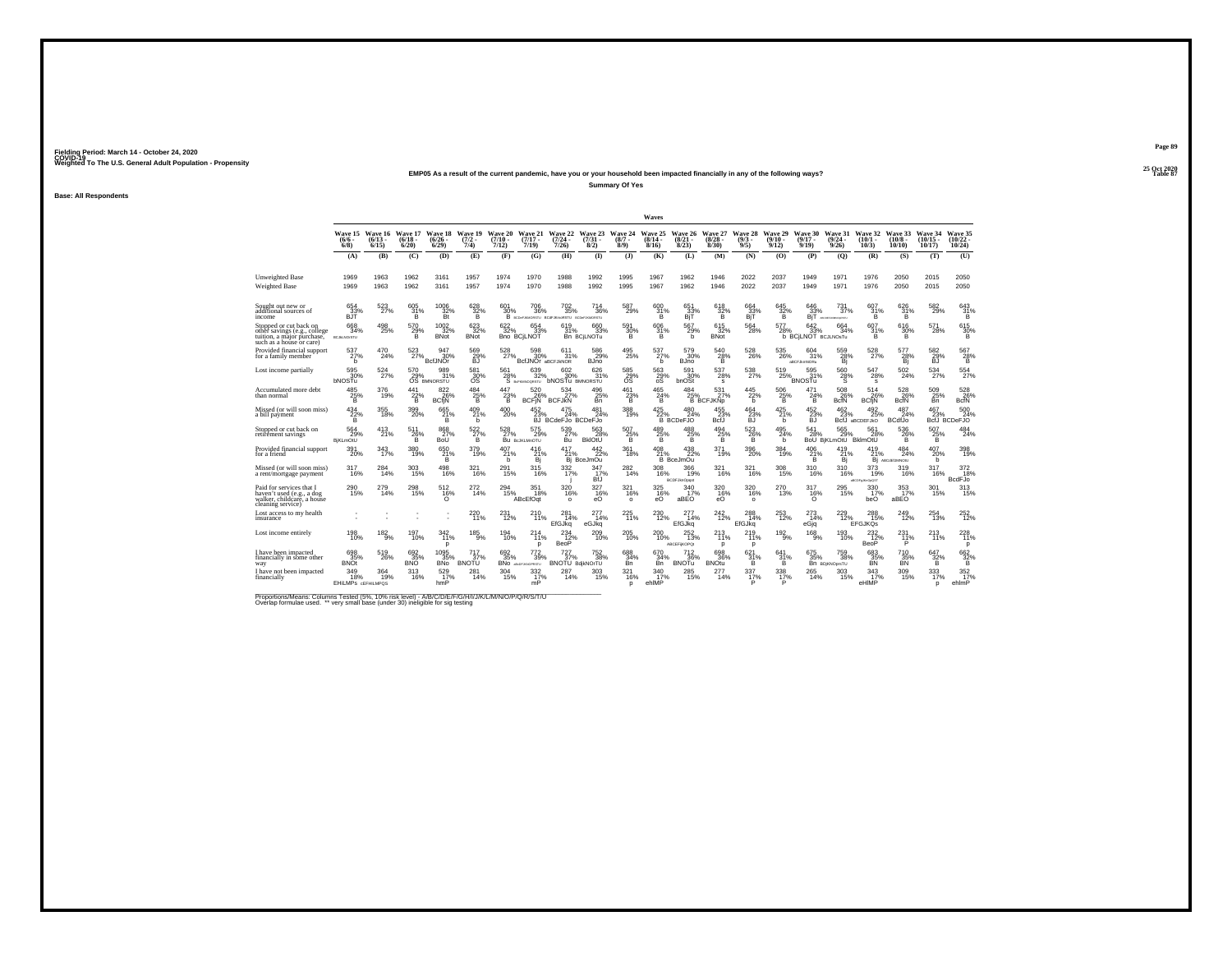### **25 Oct 2020EMP05\_1 As a result of the current pandemic, have you or your household been impacted financially in any of the following ways?Missed (or will soon miss) a rent/mortgage payment**

**Base: All Respondents**

|                                  |                     |                                      |                                  |                                        |                                |                                  |                                  |                                  |                                 |                                      | Waves                 |                                                 |                       |                               |                                        |                                  |                                  |                                 |                                  |                                |                                                   |
|----------------------------------|---------------------|--------------------------------------|----------------------------------|----------------------------------------|--------------------------------|----------------------------------|----------------------------------|----------------------------------|---------------------------------|--------------------------------------|-----------------------|-------------------------------------------------|-----------------------|-------------------------------|----------------------------------------|----------------------------------|----------------------------------|---------------------------------|----------------------------------|--------------------------------|---------------------------------------------------|
|                                  | $\frac{(6/6)}{6/8}$ | Wave 15 Wave 16<br>$(6/13 -$<br>6/15 | Wave 17<br>$\frac{(6/18)}{6/20}$ | Wave 18<br>$\frac{(6/26 - 6)}{(6/29)}$ | Wave 19<br>$\frac{(7/2)}{7/4}$ | Wave 20<br>$\frac{(7/10)}{7/12}$ | Wave 21<br>$\frac{(7/17)}{7/19}$ | Wave 22<br>$\frac{(7/24)}{7/26}$ | Wave 23<br>$\frac{(7/31)}{8/2}$ | Wave 24<br>$\frac{(8/7 - 8)}{(8/9)}$ | $\frac{(8/14)}{8/16}$ | Wave 25 Wave 26 Wave 27<br>$\binom{8/21}{8/23}$ | $\frac{(8/28)}{8/30}$ | Wave 28<br>$\binom{9/3}{9/5}$ | <b>Wave 29</b><br>$\binom{9/10}{9/12}$ | Wave 30<br>$\frac{(9/17)}{9/19}$ | Wave 31<br>$\frac{(9/24)}{9/26}$ | Wave 32<br>$\binom{10/1}{10/3}$ | Wave 33<br>$\binom{10/8}{10/10}$ | Wave 34<br>$(10/15 -$<br>10/17 | <b>Wave 35</b><br>$\frac{(10/22 - 10/24)}{10/24}$ |
|                                  | (A)                 | (B)                                  | (C)                              | (D)                                    | (E)                            | (F)                              | (G)                              | (H)                              | $\bf{I}$                        | (1)                                  | (K)                   | (L)                                             | (M)                   | (N)                           | (0)                                    | (P)                              | $\mathbf{Q}$                     | (R)                             | (S)                              | (T)                            | (U)                                               |
| Unweighted Base<br>Weighted Base | 1969<br>1969        | 1963<br>1963                         | 1962<br>1962                     | 3161<br>3161                           | 1957<br>1957                   | 1974<br>1974                     | 1970<br>1970                     | 1988<br>1988                     | 1992<br>1992                    | 1995<br>1995                         | 1967<br>1967          | 1962<br>1962                                    | 1946<br>1946          | 2022<br>2022                  | 2037<br>2037                           | 1949<br>1949                     | 1971<br>1971                     | 1976<br>1976                    | 2050<br>2050                     | 2015<br>2015                   | 2050<br>2050                                      |
| Yes                              | 317<br>16%          | 284<br>14%                           | 303<br>15%                       | 498<br>16%                             | 321<br>16%                     | 291<br>15%                       | 315<br>16%                       | 332<br>17%                       | 347<br>_17%<br>BfJ              | 282<br>14%                           | 308<br>16%            | 366<br>19%<br><b>BCDFJknOpgst</b>               | 321<br>16%            | 321<br>16%                    | 308<br>15%                             | 310<br>16%                       | 310<br>16%                       | 373<br>19%<br>aBCDFaJKvOoQST    | 319<br>16%                       | 317<br>16%                     | 372<br>18%<br><b>BcdFJo</b>                       |
| No                               | 1652<br>84%         | 1679<br>86%<br>II RU                 | 1659<br>85%<br>I Ru              | 2663<br>84%<br>I Ru                    | 1636<br>84%                    | 1683<br>85%<br>il RU             | 1655<br>84%                      | 1656<br>83%                      | 1645<br>83%                     | 1713<br>86%<br>hILRU                 | 1659<br>84%<br>ΙR     | 1596<br>81%                                     | 1625<br>84%           | 1701<br>84%                   | 1729<br>85%<br>I Ru                    | 1639<br>84%                      | 1661<br>84%<br><b>IR</b>         | 1603<br>81%                     | 1731<br>84%<br><b>IR</b>         | 1698<br>84%<br><b>IR</b>       | 1678<br>82%                                       |
| Sigma                            | 1969<br>100%        | 1963<br>100%                         | 1962<br>100%                     | 3161<br>100%                           | 1957<br>100%                   | 1974<br>100%                     | 1970<br>100%                     | 1988<br>100%                     | 1992<br>100%                    | 1995<br>100%                         | 1967<br>100%          | 1962<br>100%                                    | 1946<br>100%          | 2022<br>100%                  | 2037<br>100%                           | 1949<br>100%                     | 1971<br>100%                     | 1976<br>100%                    | 2050<br>100%                     | 2015<br>100%                   | 2050<br>100%                                      |

Proportions/Means: Columns Tested (5%, 10% risk level) - A/B/C/D/E/F/G/H/I/J/K/L/M/N/O/P/Q/R/S/T/U Overlap formulae used.<br>Overlap formulae used.

**Page 9025 Oct 2020<br>Table 88** 

**Table 88 Table 88**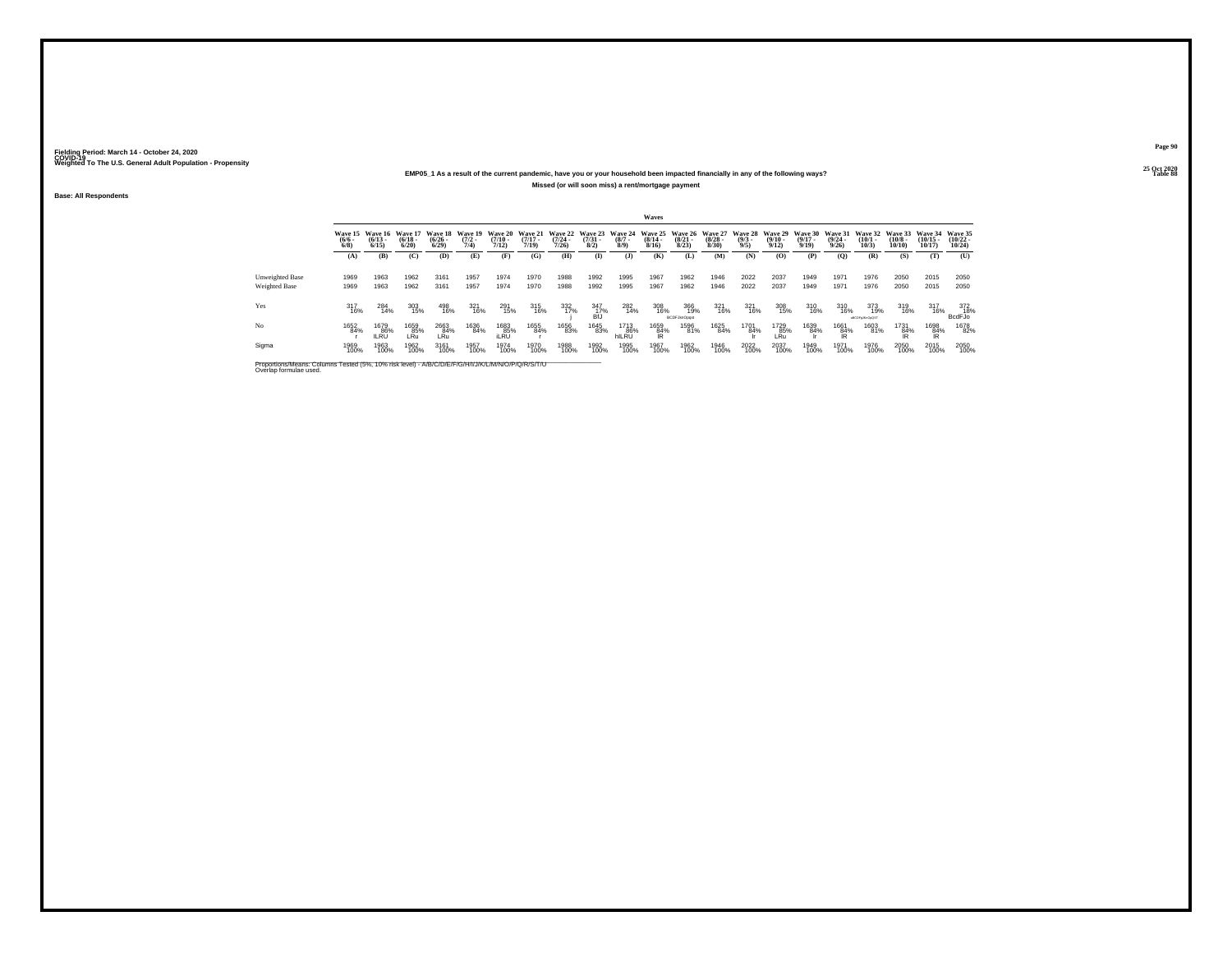### **25 Oct 2020EMP05\_2 As a result of the current pandemic, have you or your household been impacted financially in any of the following ways?Missed (or will soon miss) a bill payment**

**Base: All Respondents**

|                                         | Waves               |                                      |                                                  |                                         |                     |                                             |                              |                                           |                                                |                             |                       |                                              |                                                  |                                       |                              |                                          |                                  |                                                    |                                       |                                |                                |
|-----------------------------------------|---------------------|--------------------------------------|--------------------------------------------------|-----------------------------------------|---------------------|---------------------------------------------|------------------------------|-------------------------------------------|------------------------------------------------|-----------------------------|-----------------------|----------------------------------------------|--------------------------------------------------|---------------------------------------|------------------------------|------------------------------------------|----------------------------------|----------------------------------------------------|---------------------------------------|--------------------------------|--------------------------------|
|                                         | $\frac{(6/6)}{6/8}$ | $(6/13 -$<br>6/15                    | Wave 15 Wave 16 Wave 17<br>$\frac{(6/18)}{6/20}$ | Wave 18 Wave 19<br>$\binom{6/26}{6/29}$ | $\frac{(7/2)}{7/4}$ | <b>Wave 20</b><br>$\frac{(7/10 - 7)}{7/12}$ | Wave 21<br>$(7/17 -$<br>7/19 | $\frac{(7/24)}{7/26}$                     | Wave 22 Wave 23 Wave 24<br>$\binom{7/31}{8/2}$ | $\binom{8/7}{8/9}$          | $\frac{(8/14)}{8/16}$ | $\binom{8/21}{8/23}$                         | Wave 25 Wave 26 Wave 27<br>$\frac{(8/28)}{8/30}$ | Wave 28 Wave 29<br>$\binom{9/3}{9/5}$ | $\frac{(9/10 - 9/12)}{9/12}$ | <b>Wave 30</b><br>$\frac{(9/17)}{9/19}$  | Wave 31<br>$\frac{(9/24)}{9/26}$ | Wave 32<br>$\binom{10/1}{10/3}$                    | Wave 33<br>$\binom{10/8 - 10}{10/10}$ | Wave 34<br>$(10/15 -$<br>10/17 | Wave 35<br>$(10/22 -$<br>10/24 |
|                                         | (A)                 | (B)                                  | (C)                                              | (D)                                     | (E)                 | (F)                                         | (G)                          | (H)                                       | $\mathbf{I}$                                   | (J)                         | (K)                   | (L)                                          | (M)                                              | (N)                                   | (O)                          | (P)                                      | (0)                              | (R)                                                | (S)                                   | (T)                            | (U)                            |
| Unweighted Base<br><b>Weighted Base</b> | 1969<br>1969        | 1963<br>1963                         | 1962<br>1962                                     | 3161<br>3161                            | 1957<br>1957        | 1974<br>1974                                | 1970<br>1970                 | 1988<br>1988                              | 1992<br>1992                                   | 1995<br>1995                | 1967<br>1967          | 1962<br>1962                                 | 1946<br>1946                                     | 2022<br>2022                          | 2037<br>2037                 | 1949<br>1949                             | 1971<br>1971                     | 1976<br>1976                                       | 2050<br>2050                          | 2015<br>2015                   | 2050<br>2050                   |
| Yes                                     | $\frac{434}{28}$ %  | 355<br>18%                           | 399<br>20%                                       | 665<br>21%                              | 409<br>21%          | 400<br>20%                                  | 452<br>23%<br>БJ             | 475 481<br>34% 24% 24%<br>BCdeFJo BCDeFJo | 481<br>24%                                     | 388<br>19%                  |                       | 425 48.<br>22% 24<br>B BCDeFJO<br>480<br>24% | $^{455}_{23\%}$ BcfJ                             | $^{464}_{\substack{23 \% \ 6J}}$      | 425<br>21%                   | $^{452}_{\substack{23 \% \\ \text{BJ}}}$ |                                  | 462 492<br>23% 25%<br>BcfJ aBCDEFJkO<br>492<br>25% | 487<br>24%<br><b>BCdfJo</b>           | 467<br>23%                     | 500<br>24%<br>BcfJ BCDeFJO     |
| No                                      | 1535<br>78%         | 1608<br>82%<br>ADADRESSMAN PILMORSIU | 1563<br>80%                                      | 2496<br>79%<br>hILRsU                   | 1548<br>79%         | 1574<br>80%<br>hilRu HILmaRstU              | 1518<br>77%                  | <sup>1513</sup> 76%                       | 1511<br>76%                                    | 1607<br>81%<br>CHI MARGRETI | 1542<br>78%           | 1482<br>76%                                  | 1491<br>77%                                      | 1558<br>77%                           | 1612<br>79%<br>hiLRsU        | 1497<br>77%                              | 1509<br>77%                      | 1484<br>75%                                        | 1563<br>76%                           | 1548<br>77%                    | 1550<br>76%                    |
| Sigma                                   | 1969<br>100%        | 1963<br>100%                         | 1962<br>100%                                     | 3161<br>100%                            | 1957<br>100%        | 1974<br>100%                                | 1970<br>100%                 | 1988<br>100%                              | 1992<br>100%                                   | 1995<br>100%                | 1967<br>100%          | 1962<br>100%                                 | 1946<br>100%                                     | 2022<br>100%                          | 2037<br>100%                 | 1949<br>100%                             | 1971<br>100%                     | 1976<br>100%                                       | 2050<br>100%                          | 2015<br>100%                   | 2050<br>100%                   |

Proportions/Means: Columns Tested (5%, 10% risk level) - A/B/C/D/E/F/G/H/I/J/K/L/M/N/O/P/Q/R/S/T/U Overlap formulae used.<br>Overlap formulae used.

**Page 9125 Oct 2020<br>Table 89** 

**Table 89 Table 89**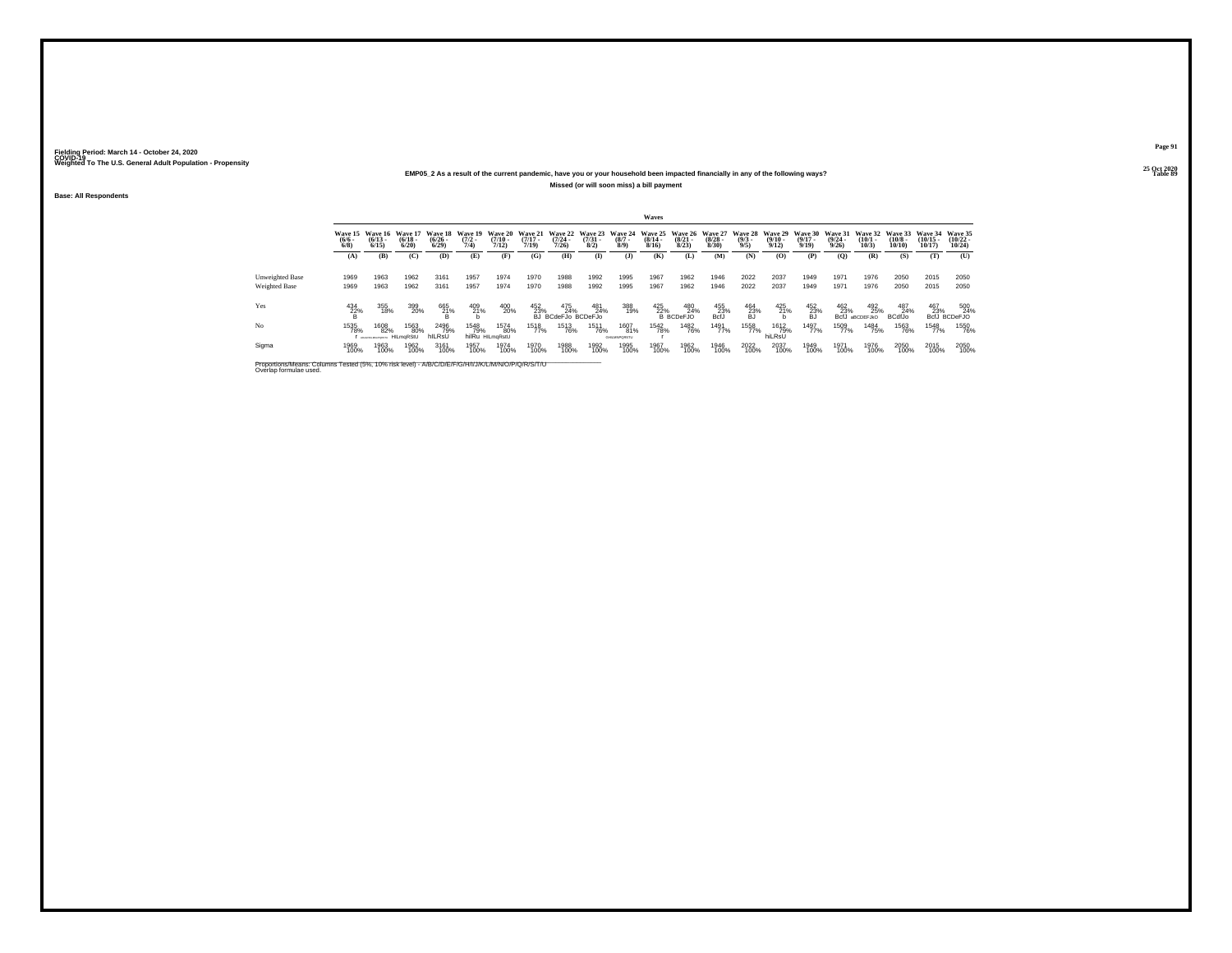#### **25 Oct 2020EMP05\_3 As a result of the current pandemic, have you or your household been impacted financially in any of the following ways?Provided financial support for a family member**

**Base: All Respondents**

|                                                                                                                              |                                |                                      |                              |                              |                                |                                    |                              |                                  |                                |                                  | <b>Waves</b>                 |                                 |                                 |                               |                                  |                                  |                              |                              |                               |                                |                                |
|------------------------------------------------------------------------------------------------------------------------------|--------------------------------|--------------------------------------|------------------------------|------------------------------|--------------------------------|------------------------------------|------------------------------|----------------------------------|--------------------------------|----------------------------------|------------------------------|---------------------------------|---------------------------------|-------------------------------|----------------------------------|----------------------------------|------------------------------|------------------------------|-------------------------------|--------------------------------|--------------------------------|
|                                                                                                                              | Wave 15<br>$\frac{(6/6)}{6/8}$ | Wave 16<br>$(6/13 -$<br>6/15         | Wave 17<br>$(6/18 -$<br>6/20 | Wave 18<br>$(6/26 -$<br>6/29 | Wave 19<br>$\frac{(7/2)}{7/4}$ | Wave 20<br>$\frac{(7/10)}{(7/12)}$ | Wave 21<br>$(7/17 -$<br>7/19 | Wave 22<br>$\frac{(7/24)}{7/26}$ | Wave 23<br>$\binom{7/31}{8/2}$ | Wave 24<br>$(8/7 -$<br>8/9       | Wave 25<br>$(8/14 -$<br>8/16 | Wave 26<br>$\binom{8/21}{8/23}$ | Wave 27<br>$\binom{8/28}{8/30}$ | Wave 28<br>$\binom{9/3}{9/5}$ | Wave 29<br>$\frac{(9/10)}{9/12}$ | Wave 30<br>$(9/17 -$<br>9/19     | Wave 31<br>$(9/24 -$<br>9/26 | Wave 32<br>$(10/1 -$<br>10/3 | Wave 33<br>$(10/8 -$<br>10/10 | Wave 34<br>$(10/15 -$<br>10/17 | Wave 35<br>$(10/22 -$<br>10/24 |
|                                                                                                                              | (A)                            | (B)                                  | (C)                          | (D)                          | (E)                            | (F)                                | (G)                          | (H)                              | $\bf(I)$                       | $($ $\bf{J}$                     | (K)                          | (L)                             | (M)                             | (N)                           | (O)                              | (P)                              | (Q)                          | (R)                          | (S)                           | (T)                            | (U)                            |
| Unweighted Base<br><b>Weighted Base</b>                                                                                      | 1969<br>1969                   | 1963<br>1963                         | 1962<br>1962                 | 3161<br>3161                 | 1957<br>1957                   | 1974<br>1974                       | 1970<br>1970                 | 1988<br>1988                     | 1992<br>1992                   | 1995<br>1995                     | 1967<br>1967                 | 1962<br>1962                    | 1946<br>1946                    | 2022<br>2022                  | 2037<br>2037                     | 1949<br>1949                     | 1971<br>1971                 | 1976<br>1976                 | 2050<br>2050                  | 2015<br>2015                   | 2050<br>2050                   |
| Yes                                                                                                                          | 537<br>27%                     | 470<br>24%                           | 523<br>27%                   | 947<br>30%<br><b>BcfJNOr</b> | 569<br>29%<br>BJ               | 528<br>27%                         | 598<br>30%<br><b>BcfJNOr</b> | 611<br>31%<br>aBCFJkNOR          | 586<br>29%<br><b>BJno</b>      | 495<br>25%                       | 537<br>27%                   | 579<br>30%<br><b>BJno</b>       | $^{540}_{28\%}$                 | 528<br>26%                    | 535<br>26%                       | 604<br>31%<br><b>ABCFJkmNORu</b> | 559<br>28%<br>Bj             | 528<br>27%                   | 577<br>28%                    | 582<br>29%<br>BJ               | 567<br>$^{28\%}$               |
| No                                                                                                                           | <sup>1432</sup> 73%<br>hp      | <sup>1493</sup> 76%<br>ADEGHALMPOSTU | 1439<br>73%<br>dgHP          | <sup>2214</sup> 70%          | 1388<br>71%                    | <sup>1446</sup> 73%<br>dgHP        | <sup>1372</sup> 70%          | 1377<br>69%                      | 1406<br>71%                    | 1500<br>75%<br><b>DEGHILPasT</b> | 1430<br>73%<br>hp            | 1383<br>70%                     | 1406<br>72%                     | 1494<br>74%<br><b>DGHiIP</b>  | 1502<br>74%<br><b>DGHiIP</b>     | 1345<br>69%                      | <sup>1412</sup> 72%          | 1448<br>73%<br>dgHP          | 1473<br>72%                   | 1433<br>71%                    | 1483<br>72%                    |
| Sigma                                                                                                                        | 1969<br>100%                   | 1963<br>100%                         | 1962<br>100%                 | 3161<br>100%                 | 1957<br>100%                   | 1974<br>100%                       | 1970<br>100%                 | 1988<br>100%                     | 1992<br>100%                   | 1995<br>100%                     | 1967<br>100%                 | 1962<br>100%                    | 1946<br>100%                    | 2022<br>100%                  | 2037<br>100%                     | 1949<br>100%                     | 1971<br>100%                 | 1976<br>100%                 | 2050<br>100%                  | 2015<br>100%                   | 2050<br>100%                   |
| Proportions/Means: Columns Tested (5%, 10% risk level) - A/B/C/D/E/F/G/H/I/J/K/L/M/N/O/P/Q/R/S/T/U<br>Overlap formulae used. |                                |                                      |                              |                              |                                |                                    |                              |                                  |                                |                                  |                              |                                 |                                 |                               |                                  |                                  |                              |                              |                               |                                |                                |

**Page 92**25 Oct 2020<br>Table 90

**Table 90 Table 90 Table 90 Table 90**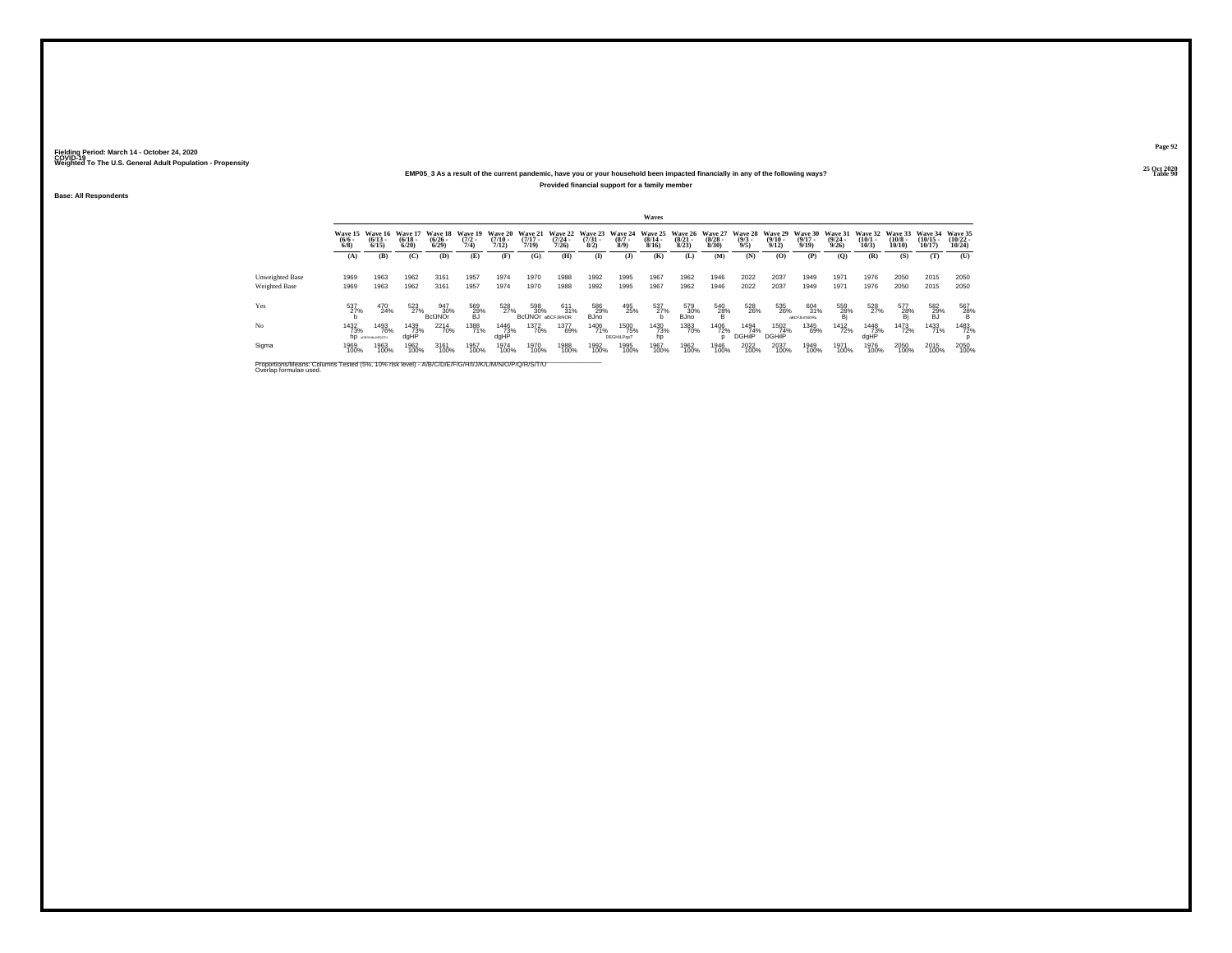#### **25 Oct 2020EMP05\_4 As a result of the current pandemic, have you or your household been impacted financially in any of the following ways?Provided financial support for a friend**

**Base: All Respondents**

|                                                                                                                              |                            |                               |                                  |                                 |                                |                              |                                 |                                      |                                     |                               | Waves                            |                                        |                                  |                               |                                 |                                             |                                  |                              |                               |                                |                                                                  |
|------------------------------------------------------------------------------------------------------------------------------|----------------------------|-------------------------------|----------------------------------|---------------------------------|--------------------------------|------------------------------|---------------------------------|--------------------------------------|-------------------------------------|-------------------------------|----------------------------------|----------------------------------------|----------------------------------|-------------------------------|---------------------------------|---------------------------------------------|----------------------------------|------------------------------|-------------------------------|--------------------------------|------------------------------------------------------------------|
|                                                                                                                              | Wave 15<br>$(6/6 -$<br>6/8 | Wave 16<br>$(6/13 -$<br>6/15  | Wave 17<br>$\frac{(6/18)}{6/20}$ | Wave 18<br>$\binom{6/26}{6/29}$ | Wave 19<br>$\frac{(7/2)}{7/4}$ | Wave 20<br>$(7/10 -$<br>7/12 | Wave 21<br>$(7/17 -$<br>7/19    | Wave 22<br>$\frac{(7/24 - 7)}{7/26}$ | Wave 23<br>$\binom{7/31}{8/2}$      | Wave 24<br>$\binom{8/7}{8/9}$ | Wave 25<br>$\frac{(8/14)}{8/16}$ | <b>Wave 26</b><br>$\binom{8/21}{8/23}$ | Wave 27<br>$\frac{(8/28)}{8/30}$ | Wave 28<br>$\binom{9/3}{9/5}$ | Wave 29<br>$\binom{9/10}{9/12}$ | <b>Wave 30</b><br>$\frac{(9/17 - 9)}{9/19}$ | Wave 31<br>$\frac{(9/24)}{9/26}$ | Wave 32<br>$(10/1 -$<br>10/3 | Wave 33<br>$(10/8 -$<br>10/10 | Wave 34<br>$(10/15 -$<br>10/17 | Wave 35<br>$(10/22 -$<br>10/24                                   |
|                                                                                                                              | (A)                        | (B)                           | (C)                              | (D)                             | (E)                            | (F)                          | (G)                             | (H)                                  | $($ $\Gamma$                        | GD.                           | (K)                              | (L)                                    | (M)                              | (N)                           | (0)                             | (P)                                         | (0)                              | (R)                          | (S)                           | (T)                            | (U)                                                              |
| <b>Unweighted Base</b><br>Weighted Base                                                                                      | 1969<br>1969               | 1963<br>1963                  | 1962<br>1962                     | 3161<br>3161                    | 1957<br>1957                   | 1974<br>1974                 | 1970<br>1970                    | 1988<br>1988                         | 1992<br>1992                        | 1995<br>1995                  | 1967<br>1967                     | 1962<br>1962                           | 1946<br>1946                     | 2022<br>2022                  | 2037<br>2037                    | 1949<br>1949                                | 1971<br>1971                     | 1976<br>1976                 | 2050<br>2050                  | 2015<br>2015                   | 2050<br>2050                                                     |
| Yes                                                                                                                          | 391<br>20%                 | 343<br>17%                    | 380<br>19%                       | 650<br>21%                      | 379<br>19%                     | $^{407}_{21\%}$              | 416<br>$\frac{21}{\text{Bi}}$ % | 417                                  | 442<br>22%<br>21% 22'<br>Bj BceJmOu | 361<br>18%                    | 408<br>21%                       | 438<br>22%<br><b>B</b> BceJmOu         | 371<br>19%                       | 396<br>20%                    | 384<br>19%                      | $^{406}_{\substack{21\% \\ B}}$             | 419<br>$\frac{21}{B}$            | 419                          | 484<br>21% 24<br>24%          | 407<br>20%                     | 398<br>19%                                                       |
| No                                                                                                                           | 1578<br>80%                | 1620<br>83%<br>S DIGHIKLPORS: | 1582<br>81%                      | 2511<br>79%                     | 1578<br>81%<br>ilS             | 1567<br>79%                  | 1554<br>79%                     | 1571<br>79%                          | <sup>1550</sup> 78%                 | 1634<br>82%<br>ghlLgrS        | 1559<br>79%                      | <sup>1524</sup> 78%                    | 1575<br>81%<br>ilS               | 1626<br>80%                   | 1653<br>81%<br>IĹS              | 1543<br>79%                                 | 1552<br>79%                      | 1557<br>79%                  | 1566<br>76%                   | 1608<br>80%                    | $\begin{array}{r} 1652 \\ 81\% \\ \hline \text{iiS} \end{array}$ |
| Sigma                                                                                                                        | 1969<br>100%               | 1963<br>100%                  | 1962<br>100%                     | 3161<br>100%                    | 1957<br>100%                   | 1974<br>100%                 | 1970<br>100%                    | 1988<br>100%                         | 1992<br>100%                        | 1995<br>100%                  | 1967<br>100%                     | 1962<br>100%                           | 1946<br>100%                     | 2022<br>100%                  | 2037<br>100%                    | 1949<br>100%                                | 1971<br>100%                     | 1976<br>100%                 | 2050<br>100%                  | 2015<br>100%                   | 2050<br>100%                                                     |
| Proportions/Means: Columns Tested (5%, 10% risk level) - A/B/C/D/E/F/G/H/I/J/K/L/M/N/O/P/Q/R/S/T/U<br>Overlap formulae used. |                            |                               |                                  |                                 |                                |                              |                                 |                                      |                                     |                               |                                  |                                        |                                  |                               |                                 |                                             |                                  |                              |                               |                                |                                                                  |

**Page 9325 Oct 2020<br>Table 91** 

**Table 91 Table 91**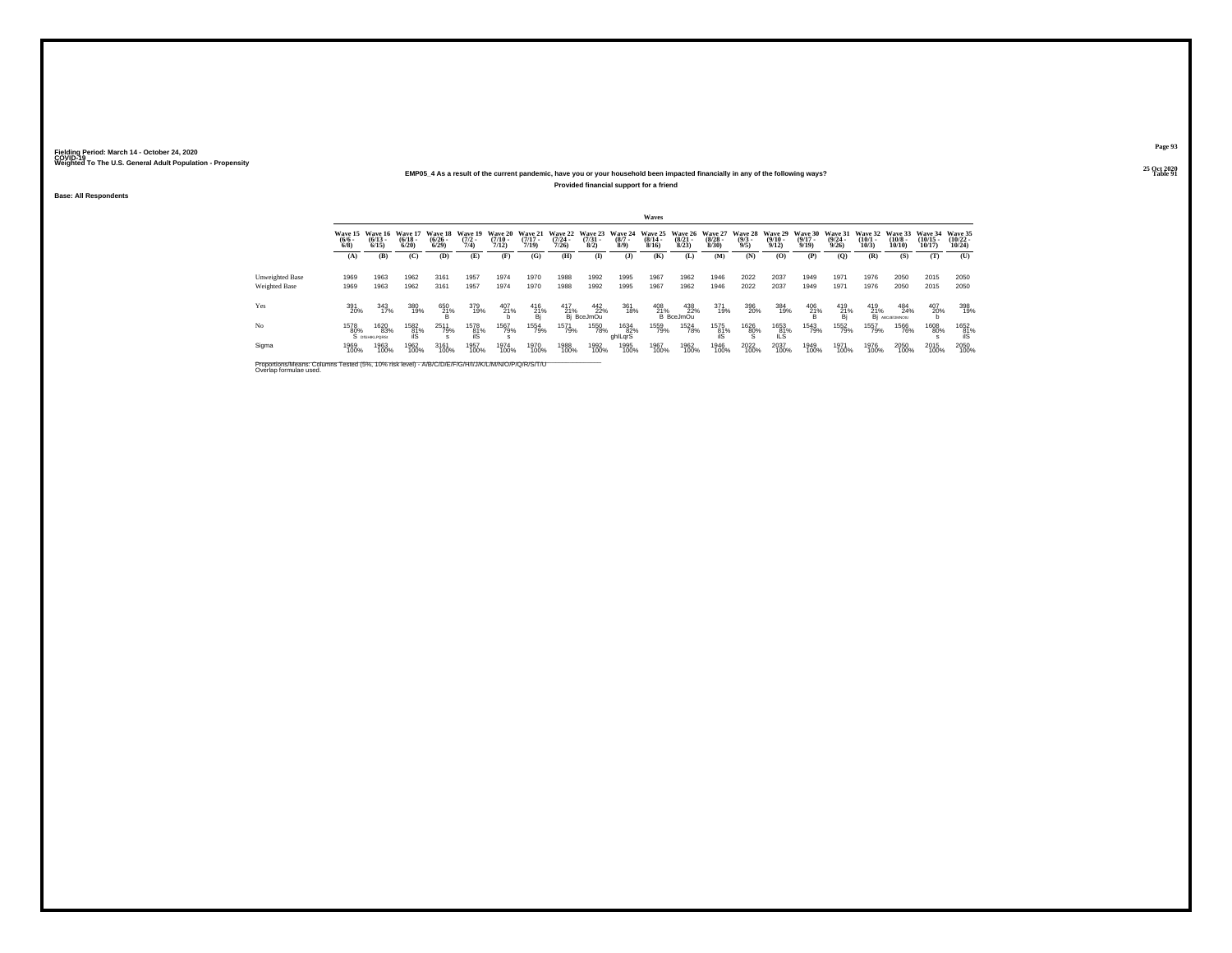#### **25 Oct 2020EMP05\_5 As a result of the current pandemic, have you or your household been impacted financially in any of the following ways?Sought out new or additional sources of income**

**Base: All Respondents**

|                                                |                           |                                                 |                                  |                          |                                     |                                      |                                                          |                   |                     |                                               | Waves                            |                                         |                      |                                       |                       |                                         |                                                |                                      |                     |                                |                                |
|------------------------------------------------|---------------------------|-------------------------------------------------|----------------------------------|--------------------------|-------------------------------------|--------------------------------------|----------------------------------------------------------|-------------------|---------------------|-----------------------------------------------|----------------------------------|-----------------------------------------|----------------------|---------------------------------------|-----------------------|-----------------------------------------|------------------------------------------------|--------------------------------------|---------------------|--------------------------------|--------------------------------|
|                                                | $\frac{(6/6)}{6/8}$       | Wave 15 Wave 16<br>$(6/13 -$<br>6/15            | Wave 17<br>$\frac{(6/18)}{6/20}$ | $(6/26 -$<br>6/29        | Wave 18 Wave 19<br>$(7/2 -$<br>7/4) | <b>Wave 20</b><br>$(7/10 -$<br>7/12) | Wave 21<br>$(7/17 -$<br>7/19                             | $(7/24 -$<br>7/26 | $\binom{7/31}{8/2}$ | Wave 22 Wave 23 Wave 24<br>$\binom{8/7}{8/9}$ | Wave 25<br>$\frac{(8/14)}{8/16}$ | Wave 26 Wave 27<br>$\binom{8/21}{8/23}$ | $\binom{8/28}{8/30}$ | Wave 28 Wave 29<br>$\binom{9/3}{9/5}$ | $\frac{(9/10)}{9/12}$ | <b>Wave 30</b><br>$\frac{(9/17)}{9/19}$ | <b>Wave 31</b><br>$\frac{(9/24 - 9/26)}{9/26}$ | Wave 32 Wave 33<br>$(10/1 -$<br>10/3 | $(10/8 -$<br>10/10  | Wave 34<br>$(10/15 -$<br>10/17 | Wave 35<br>$(10/22 -$<br>10/24 |
|                                                | (A)                       | (B)                                             | (C)                              | (D)                      | (E)                                 | (F)                                  | (G)                                                      | (H)               | $\bf{I}$            | ( <b>J</b> )                                  | (K)                              | (L)                                     | (M)                  | (N)                                   | (O)                   | (P)                                     | (0)                                            | (R)                                  | (S)                 | (T)                            | (U)                            |
| <b>Unweighted Base</b><br><b>Weighted Base</b> | 1969<br>1969              | 1963<br>1963                                    | 1962<br>1962                     | 3161<br>3161             | 1957<br>1957                        | 1974<br>1974                         | 1970<br>1970                                             | 1988<br>1988      | 1992<br>1992        | 1995<br>1995                                  | 1967<br>1967                     | 1962<br>1962                            | 1946<br>1946         | 2022<br>2022                          | 2037<br>2037          | 1949<br>1949                            | 1971<br>1971                                   | 1976<br>1976                         | 2050<br>2050        | 2015<br>2015                   | 2050<br>2050                   |
| Yes                                            | 654<br>$B$ <sup>33%</sup> | 523<br>27%                                      | 605<br>31%                       | 1006<br>$\frac{32\%}{B}$ | 628<br>32%                          | 601<br>30%                           | 706<br>36%<br>B BCDeFJAMORSTU BCdFJKmoRSTU BCDeFJAMORSTU | 702<br>35%        | 714<br>36%          | 587<br>29%                                    | $^{600}_{31\%}$                  | 651<br>33%<br>BjT                       | $\frac{618}{32\%}$   | 664<br>$\frac{33}{B}$                 | 645<br>32%            | $^{646}_{33\%}$<br>BjT                  | 731<br>37%<br>ABCDEFJKARIOVKSTV                | 607<br>31%                           | $\frac{626}{31\%}$  | 582<br>29%                     | $^{643}_{31\%}$                |
| No                                             | 1315<br>67%               | <sup>1440</sup> 73%<br>Q ACREDIM DESCRIPTION OF | 1357<br>69%<br>GHIQ              | 2155<br>68%<br>GhIQ      | 1329<br>68%<br><b>aiQ</b>           | 1373<br>70%<br><b>GHIQ</b>           | 1264<br>64%                                              | 1286<br>65%       | 1278<br>64%         | 1408<br>71%<br>AGHIInpQ                       | 1367<br>69%<br>GHIQ              | 1311<br>67%                             | 1328<br>68%<br>GhIQ  | 1358<br>67%                           | 1392<br>68%<br>GhIQ   | 1303<br>67%<br>q                        | <sup>1240</sup> 63%                            | 1369<br>69%<br>GHIQ                  | <sup>1424</sup> 69% | 1433<br>71%<br>GHIQ AdGHILNPQ  | 1407<br>69%<br>GHIQ            |
| Sigma                                          | 1969<br>100%              | 1963<br>100%                                    | 1962<br>100%                     | 3161<br>100%             | 1957<br>100%                        | 1974<br>100%                         | 1970<br>100%                                             | 1988<br>100%      | 1992<br>100%        | 1995<br>100%                                  | 1967<br>100%                     | 1962<br>100%                            | 1946<br>100%         | 2022<br>100%                          | 2037<br>100%          | 1949<br>100%                            | 1971<br>100%                                   | 1976<br>100%                         | 2050<br>100%        | 2015<br>100%                   | 2050<br>100%                   |

Proportions/Means: Columns Tested (5%, 10% risk level) - A/B/C/D/E/F/G/H/I/J/K/L/M/N/O/P/Q/R/S/T/U \_\_\_\_\_\_\_\_\_\_\_<br>Overlap formulae used.

**Page 9425 Oct 2020<br>Table 92** 

**Table 92 Table 92**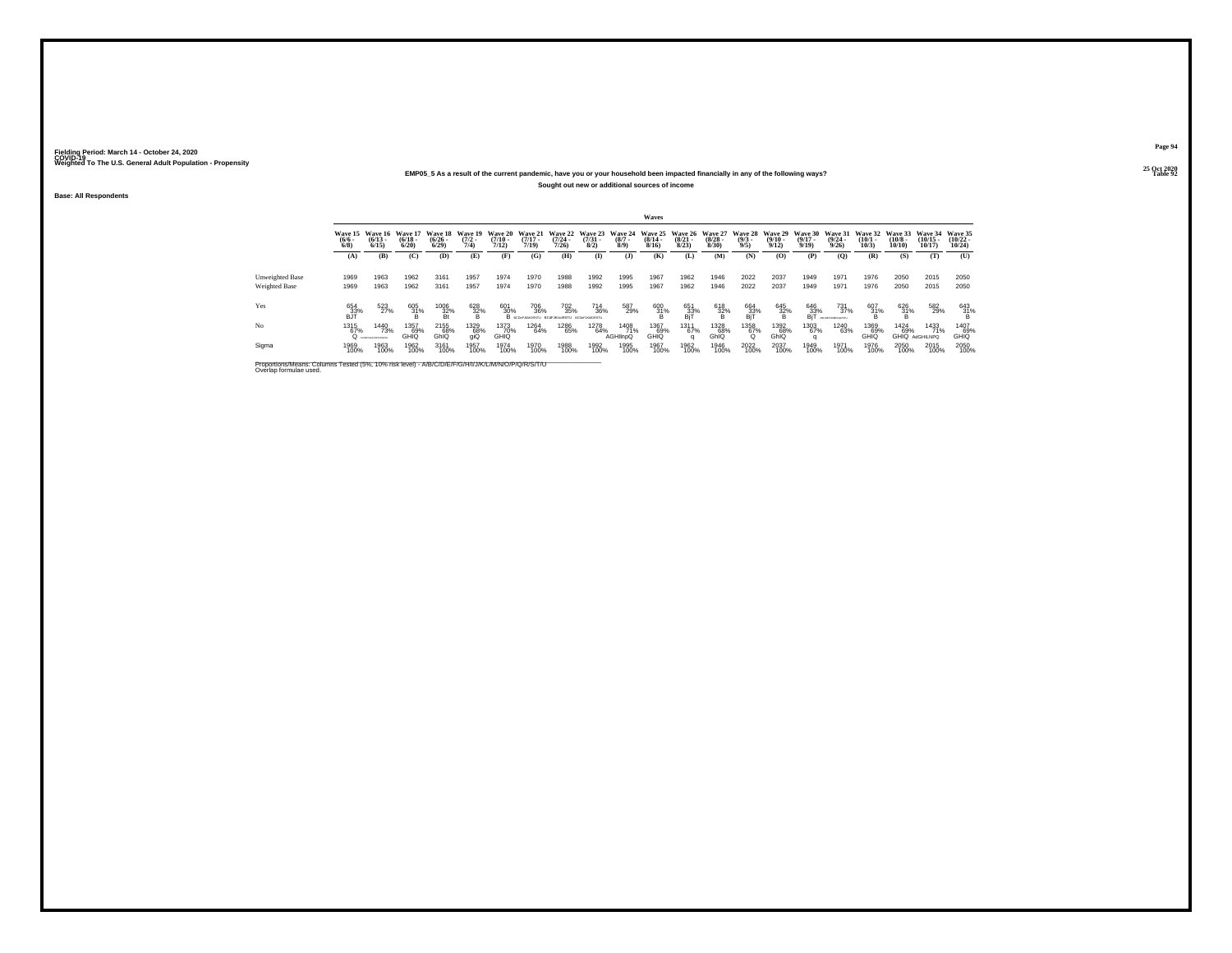#### **25 Oct 2020EMP05\_6 As a result of the current pandemic, have you or your household been impacted financially in any of the following ways?Lost income partially**

**Base: All Respondents**

|                                                                                                                              |                                |                                  |                              |                                         |                                |                                  |                                  |                                      |                                |                               | Waves                                |                                 |                                 |                                    |                                         |                                  |                                  |                                 |                                |                                |                                |
|------------------------------------------------------------------------------------------------------------------------------|--------------------------------|----------------------------------|------------------------------|-----------------------------------------|--------------------------------|----------------------------------|----------------------------------|--------------------------------------|--------------------------------|-------------------------------|--------------------------------------|---------------------------------|---------------------------------|------------------------------------|-----------------------------------------|----------------------------------|----------------------------------|---------------------------------|--------------------------------|--------------------------------|--------------------------------|
|                                                                                                                              | Wave 15<br>$\frac{(6/6)}{6/8}$ | Wave 16<br>$\frac{(6/13)}{6/15}$ | Wave 17<br>$(6/18 -$<br>6/20 | Wave 18<br>$\binom{6/26}{6/29}$         | Wave 19<br>$\frac{(7/2)}{7/4}$ | Wave 20<br>$\frac{(7/10)}{7/12}$ | Wave 21<br>$\frac{(7/17)}{7/19}$ | Wave 22<br>$\frac{(7/24)}{7/26}$     | Wave 23<br>$\binom{7/31}{8/2}$ | Wave 24<br>$\binom{8/7}{8/9}$ | Wave 25<br>$\frac{(8/14 - 8)}{8/16}$ | Wave 26<br>$\binom{8/21}{8/23}$ | Wave 27<br>$\binom{8/28}{8/30}$ | Wave 28<br>$\frac{(9/3)}{9/5}$     | Wave 29<br>$\frac{(9/10 - 9/12)}{9/12}$ | Wave 30<br>$\frac{(9/17)}{9/19}$ | Wave 31<br>$\frac{(9/24)}{9/26}$ | Wave 32<br>$\binom{10/1}{10/3}$ | Wave 33<br>$(10/8 -$<br>10/10  | Wave 34<br>$(10/15 -$<br>10/17 | Wave 35<br>$(10/22 -$<br>10/24 |
|                                                                                                                              | (A)                            | (B)                              | (C)                          | (D)                                     | (E)                            | (F)                              | (G)                              | (H)                                  | $\bf(I)$                       | (1)                           | (K)                                  | (L)                             | (M)                             | (N)                                | (O)                                     | (P)                              | (O)                              | (R)                             | (S)                            | (T)                            | (U)                            |
| Unweighted Base                                                                                                              | 1969                           | 1963                             | 1962                         | 3161                                    | 1957                           | 1974                             | 1970                             | 1988                                 | 1992                           | 1995                          | 1967                                 | 1962                            | 1946                            | 2022                               | 2037                                    | 1949                             | 1971                             | 1976                            | 2050                           | 2015                           | 2050                           |
| Weighted Base                                                                                                                | 1969                           | 1963                             | 1962                         | 3161                                    | 1957                           | 1974                             | 1970                             | 1988                                 | 1992                           | 1995                          | 1967                                 | 1962                            | 1946                            | 2022                               | 2037                                    | 1949                             | 1971                             | 1976                            | 2050                           | 2015                           | 2050                           |
| Yes                                                                                                                          | 595<br>30%<br><b>bNOSTu</b>    | 524<br>27%                       | 570                          | 989<br>$29\%$ 31°<br>OS BMNORSTU<br>31% | 581<br>$30\%$                  | 561                              | 639<br>$28\%$ $32\%$<br>32%      | 602<br>30%<br><b>bNOSTU BMNORSTU</b> | 626<br>31%                     | 585<br>29%<br>OS              | 563<br>29%<br>oS                     | 591<br>30%<br>bnOSt             | 537<br>28%<br>s                 | 538<br>27%                         | 519<br>25%                              | 595<br>31%<br>BNOSTu             | 560<br>28%                       | 547<br>28%                      | 502<br>24%                     | 534<br>27%                     | 554<br>27%                     |
| No                                                                                                                           | 1374<br>70%                    | 1439<br>73%<br>aDGhllP           | 1392<br>71%                  | 2172<br>69%                             | 1376<br>70%                    | 1413<br>72%                      | 1331<br>68%                      | 1386<br>70%                          | 1366<br>69%                    | 1410<br>71%                   | 1404<br>71%<br>$\sim$<br>$\sim$      | <sup>1371</sup> 70%             | 1409<br>72%<br>DGI              | 1484<br>73%<br>ADGHIIP ACDEGHIJKLP | 1518<br>75%                             | 1354<br>69%                      | <sup>1411</sup> 72%<br>G         | 1429<br>72%<br>DGI              | 1548<br>76%<br>ACDEFGHLIKLHPD: | 1481<br>73%<br><b>ADGHIIP</b>  | 1496<br>73%<br>aDGhlp          |
| Sigma                                                                                                                        | 1969<br>100%                   | 1963<br>100%                     | 1962<br>100%                 | 3161<br>100%                            | 1957<br>100%                   | 1974<br>100%                     | 1970<br>100%                     | 1988<br>100%                         | 1992<br>100%                   | 1995<br>100%                  | 1967<br>100%                         | 1962<br>100%                    | 1946<br>100%                    | 2022<br>100%                       | 2037<br>100%                            | 1949<br>100%                     | 1971<br>100%                     | 1976<br>100%                    | 2050<br>100%                   | 2015<br>100%                   | 2050<br>100%                   |
| Proportions/Means: Columns Tested (5%, 10% risk level) - A/B/C/D/E/F/G/H/I/J/K/L/M/N/O/P/Q/R/S/T/U<br>Overlap formulae used. |                                |                                  |                              |                                         |                                |                                  |                                  |                                      |                                |                               |                                      |                                 |                                 |                                    |                                         |                                  |                                  |                                 |                                |                                |                                |

**Page 9525 Oct 2020<br>Table 93** 

**Table 93 Table 93**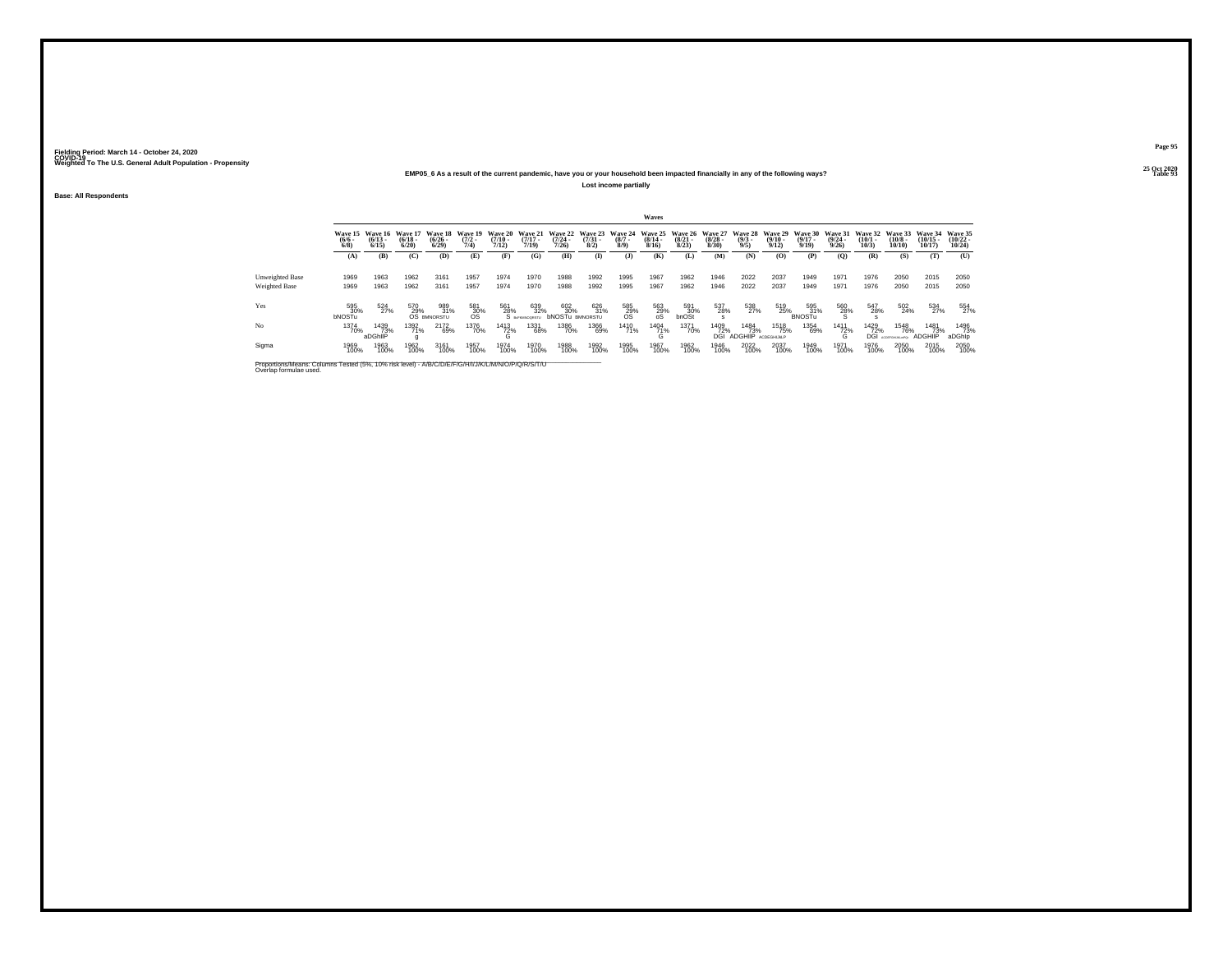#### **25 Oct 2020EMP05\_7 As a result of the current pandemic, have you or your household been impacted financially in any of the following ways?Lost income entirely**

**Base: All Respondents**

|                                                                                                                              |                                |                                  |                                  |                                        |                                |                                      |                                  |                                  |                                  |                               | Waves                            |                                  |                                  |                                |                                         |                                  |                                  |                                 |                               |                                |                                |
|------------------------------------------------------------------------------------------------------------------------------|--------------------------------|----------------------------------|----------------------------------|----------------------------------------|--------------------------------|--------------------------------------|----------------------------------|----------------------------------|----------------------------------|-------------------------------|----------------------------------|----------------------------------|----------------------------------|--------------------------------|-----------------------------------------|----------------------------------|----------------------------------|---------------------------------|-------------------------------|--------------------------------|--------------------------------|
|                                                                                                                              | Wave 15<br>$\frac{(6/6)}{6/8}$ | Wave 16<br>$\frac{(6/13)}{6/15}$ | Wave 17<br>$\frac{(6/18)}{6/20}$ | Wave 18<br>$\frac{(6/26 - 6)}{(6/29)}$ | Wave 19<br>$\frac{(7/2)}{7/4}$ | Wave 20<br>$\frac{(7/10 - 7)}{7/12}$ | Wave 21<br>$\frac{(7/17)}{7/19}$ | Wave 22<br>$\frac{(7/24)}{7/26}$ | Wave 23<br>$\binom{7/31}{8/2}$ . | Wave 24<br>$\binom{8/7}{8/9}$ | Wave 25<br>$\frac{(8/14)}{8/16}$ | Wave 26<br>$\binom{8/21}{8/23}$  | Wave 27<br>$\frac{(8/28)}{8/30}$ | Wave 28<br>$\frac{(9/3)}{9/5}$ | Wave 29<br>$\frac{(9/10 - 9/12)}{9/12}$ | Wave 30<br>$\frac{(9/17)}{9/19}$ | Wave 31<br>$\frac{(9/24)}{9/26}$ | Wave 32<br>$\binom{10/1}{10/3}$ | Wave 33<br>$(10/8 -$<br>10/10 | Wave 34<br>$(10/15 -$<br>10/17 | Wave 35<br>$(10/22 -$<br>10/24 |
|                                                                                                                              | (A)                            | (B)                              | (C)                              | (D)                                    | (E)                            | (F)                                  | (G)                              | (H)                              | $\mathbf{I}$                     | (3)                           | (K)                              | (L)                              | (M)                              | (N)                            | $\left( 0 \right)$                      | (P)                              | (O)                              | (R)                             | (S)                           | (T)                            | (U)                            |
| Unweighted Base<br>Weighted Base                                                                                             | 1969<br>1969                   | 1963<br>1963                     | 1962<br>1962                     | 3161<br>3161                           | 1957<br>1957                   | 1974<br>1974                         | 1970<br>1970                     | 1988<br>1988                     | 1992<br>1992                     | 1995<br>1995                  | 1967<br>1967                     | 1962<br>1962                     | 1946<br>1946                     | 2022<br>2022                   | 2037<br>2037                            | 1949<br>1949                     | 1971<br>1971                     | 1976<br>1976                    | 2050<br>2050                  | 2015<br>2015                   | 2050<br>2050                   |
| Yes                                                                                                                          | 198<br>10%                     | 182<br>$-9%$                     | 197<br>10%                       | 342<br>11%                             | 185<br>9%                      | 194<br>10%                           | 214<br>11%                       | 234<br>BeoP                      | 209<br>10%                       | 205<br>10%                    | 200<br>10%                       | 252<br>13%<br><b>ABCEFIKOPO:</b> | 213<br>11%                       | 219<br>11%                     | 192<br>9%                               | 168<br>9%                        | 193<br>10%                       | 232<br>$12\%$ BeoP              | 231<br>$11\%$                 | 213<br>11%                     | 228<br>11%                     |
| No                                                                                                                           | 1771<br>90%                    | 1781<br>91%<br>HI R              | 1765<br>90%                      | 2819<br>89%                            | 1772<br>91%                    | 1780<br>90%                          | 1756<br>89%                      | 1754<br>88%                      | 1783<br>90%                      | 1790<br>90%                   | 1767<br>90%                      | 1710<br>87%                      | 1733<br>89%                      | 1803<br>89%                    | 1845<br>91%                             | 1781<br>91%<br>hLr daHLmnRSu     | 1778<br>90%                      | <sup>1744</sup> 88%             | 1819<br>89%                   | 1802<br>89%                    | 1822<br>89%                    |
| Sigma                                                                                                                        | 1969<br>100%                   | 1963<br>100%                     | 1962<br>100%                     | 3161<br>100%                           | 1957<br>100%                   | 1974<br>100%                         | 1970<br>100%                     | 1988<br>100%                     | 1992<br>100%                     | 1995<br>100%                  | 1967<br>100%                     | 1962<br>100%                     | 1946<br>100%                     | 2022<br>100%                   | 2037<br>100%                            | 1949<br>100%                     | 1971<br>100%                     | 1976<br>100%                    | 2050<br>100%                  | 2015<br>100%                   | 2050<br>100%                   |
| Proportions/Means: Columns Tested (5%, 10% risk level) - A/B/C/D/E/F/G/H/I/J/K/L/M/N/O/P/Q/R/S/T/U<br>Overlap formulae used. |                                |                                  |                                  |                                        |                                |                                      |                                  |                                  |                                  |                               |                                  |                                  |                                  |                                |                                         |                                  |                                  |                                 |                               |                                |                                |

**Page 9625 Oct 2020<br>Table 94** 

**Table 94 Table 94**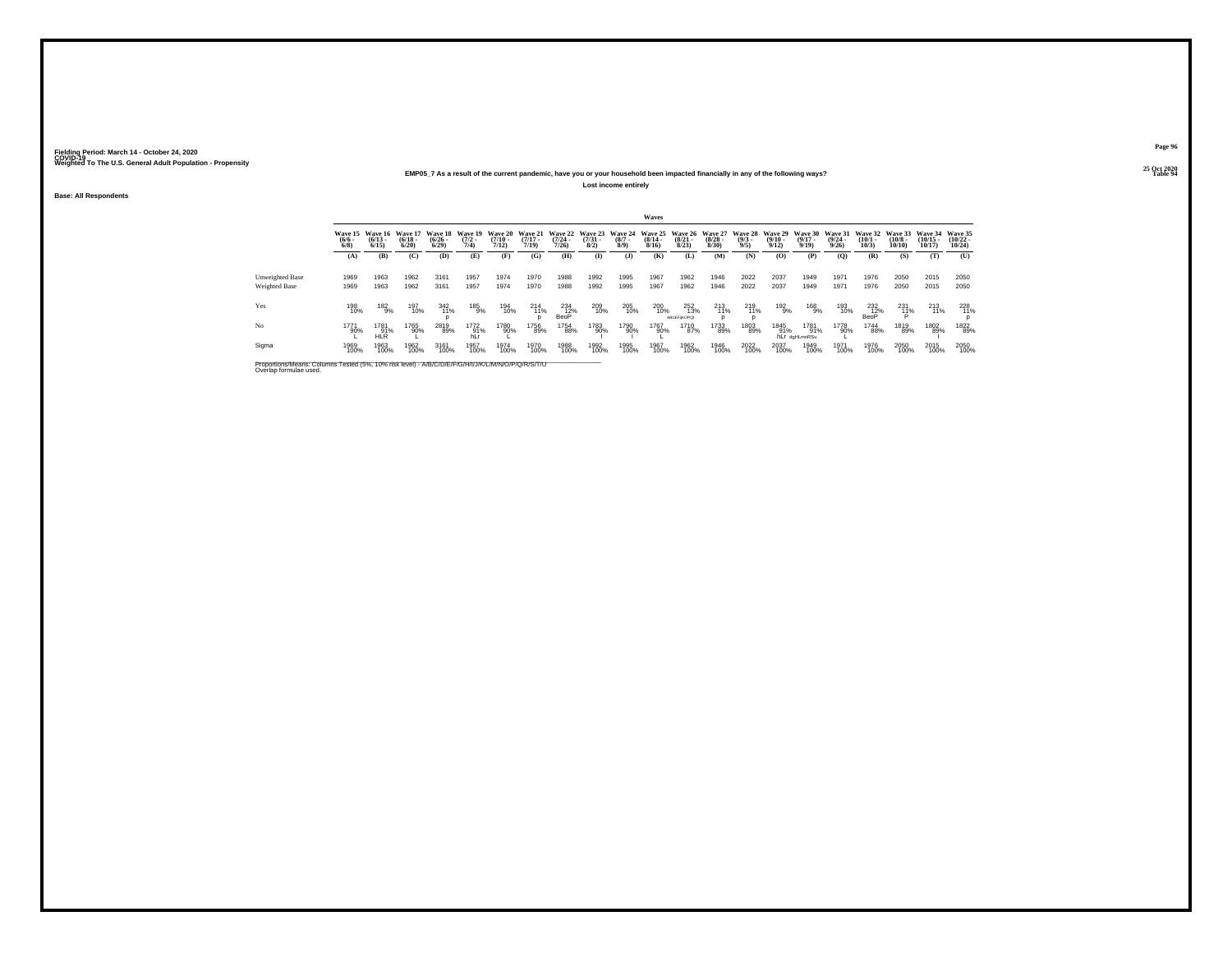#### **25 Oct 2020EMP05\_8 As a result of the current pandemic, have you or your household been impacted financially in any of the following ways?Accumulated more debt than normal**

**Base: All Respondents**

|                                                                                                                              |                             |                                 |                                |                              |                            |                               |                              |                              |                                |                            | Waves                           |                              |                                            |                                  |                              |                              |                                 |                              |                               |                                |                                |
|------------------------------------------------------------------------------------------------------------------------------|-----------------------------|---------------------------------|--------------------------------|------------------------------|----------------------------|-------------------------------|------------------------------|------------------------------|--------------------------------|----------------------------|---------------------------------|------------------------------|--------------------------------------------|----------------------------------|------------------------------|------------------------------|---------------------------------|------------------------------|-------------------------------|--------------------------------|--------------------------------|
|                                                                                                                              | Wave 15<br>(6/6.<br>$6/8$ ) | Wave 16<br>$(6/13 -$<br>6/15    | Wave 17<br>$(6/18 -$<br>6/20   | Wave 18<br>$(6/26 -$<br>6/29 | Wave 19<br>$(7/2 -$<br>7/4 | Wave 20<br>$(7/10 -$<br>7/12) | Wave 21<br>$(7/17 -$<br>7/19 | Wave 22<br>$(7/24 -$<br>7/26 | Wave 23<br>$\binom{7/31}{8/2}$ | Wave 24<br>$(8/7 -$<br>8/9 | Wave 25<br>$(8/14 -$<br>8/16    | Wave 26<br>$(8/21 -$<br>8/23 | Wave 27<br>$\frac{(8/28)}{8/30}$           | Wave 28<br>$\frac{(9/3)}{9/5}$   | Wave 29<br>$(9/10 -$<br>9/12 | Wave 30<br>$(9/17 -$<br>9/19 | Wave 31<br>$\binom{9/24}{9/26}$ | Wave 32<br>$(10/1 -$<br>10/3 | Wave 33<br>$(10/8 -$<br>10/10 | Wave 34<br>$(10/15 -$<br>10/17 | Wave 35<br>$(10/22 -$<br>10/24 |
|                                                                                                                              | (A)                         | (B)                             | (C)                            | (D)                          | (E)                        | (F)                           | (G)                          | (H)                          | $\bf{I}$                       | $\mathbf{I}$               | (K)                             | (L)                          | (M)                                        | (N)                              | (O)                          | (P)                          | (0)                             | (R)                          | (S)                           | (T)                            | (U)                            |
| <b>Unweighted Base</b><br>Weighted Base                                                                                      | 1969<br>1969                | 1963<br>1963                    | 1962<br>1962                   | 3161<br>3161                 | 1957<br>1957               | 1974<br>1974                  | 1970<br>1970                 | 1988<br>1988                 | 1992<br>1992                   | 1995<br>1995               | 1967<br>1967                    | 1962<br>1962                 | 1946<br>1946                               | 2022<br>2022                     | 2037<br>2037                 | 1949<br>1949                 | 1971<br>1971                    | 1976<br>1976                 | 2050<br>2050                  | 2015<br>2015                   | 2050<br>2050                   |
| Yes                                                                                                                          | 485<br>$\frac{25}{8}$ %     | 376<br>19%                      | $\frac{441}{22\%}$             | 822<br>26%<br>BCfjN          | $\frac{484}{25\%}$         | $^{447}_{23\%}$               | 520<br>26%<br><b>BCFIN</b>   | 534<br>27%<br><b>BCFJKN</b>  | $^{496}_{\substack{25%\\8n}}$  | $\frac{461}{23\%}$         | $^{465}_{\substack{24\% \\ B}}$ | 484<br>25%                   | 531<br>27%<br><b>B</b> BCFJKN <sub>D</sub> | 445<br>22%                       | $\frac{506}{25\%}$           | 471<br>$^{24%}_{B}$          | 508<br>26%<br><b>BcfN</b>       | 514<br>26%<br><b>BCfiN</b>   | 528<br>26%<br><b>BcfN</b>     | $\frac{509}{25\%}$             | $^{528}_{-26\%}$ BcfN          |
| No                                                                                                                           | 1484<br>75%                 | 1587<br>81%<br>AGEFONIANO/SAES/ | 1521<br>78%<br><b>DGHMqRsu</b> | 2339<br>74%                  | 1473<br>75%                | 1527<br>77%<br>dGHMqrsu       | 1450<br>74%                  | <sup>1454</sup> 73%          | 1496<br>75%                    | 1534<br>77%<br>daHMr       | <sup>1502</sup> 76%<br>hM       | 1478<br>75%                  | 1415<br>73%                                | 1577<br>78%<br><b>DGHIMORStU</b> | <sup>1531</sup> 75%          | <sup>1478</sup> 76%<br>m     | 1463<br>74%                     | 1462<br>74%                  | 1522<br>74%                   | <sup>1506</sup> 75%            | 1522                           |
| Sigma                                                                                                                        | 1969<br>100%                | 1963<br>100%                    | 1962<br>100%                   | 3161<br>100%                 | 1957<br>100%               | 1974<br>100%                  | 1970<br>100%                 | 1988<br>100%                 | 1992<br>100%                   | 1995<br>100%               | 1967<br>100%                    | 1962<br>100%                 | 1946<br>100%                               | 2022<br>100%                     | 2037<br>100%                 | 1949<br>100%                 | 1971<br>100%                    | 1976<br>100%                 | 2050<br>100%                  | 2015<br>100%                   | 2050<br>100%                   |
| Proportions/Means: Columns Tested (5%, 10% risk level) - A/B/C/D/E/F/G/H/I/J/K/L/M/N/O/P/Q/R/S/T/U<br>Overlap formulae used. |                             |                                 |                                |                              |                            |                               |                              |                              |                                |                            |                                 |                              |                                            |                                  |                              |                              |                                 |                              |                               |                                |                                |

**Page 9725 Oct 2020<br>Table 95** 

**Table 95 Table 95**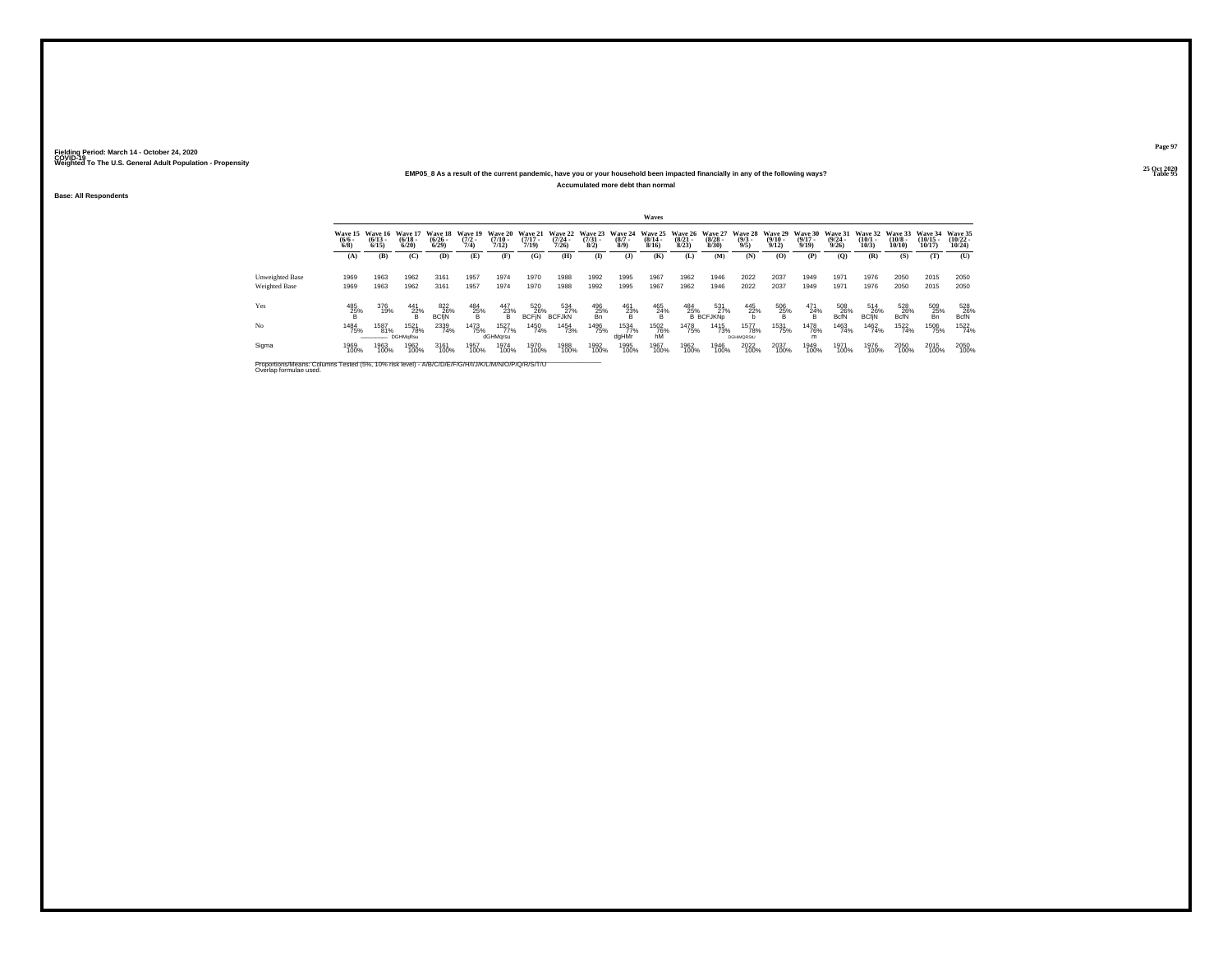#### **25 Oct 2020EMP05\_9 As a result of the current pandemic, have you or your household been impacted financially in any of the following ways?Stopped or cut back on retirement savings**

**Base: All Respondents**

|                                                                                                                              |                                |                                   |                              |                              |                                |                              |                                    |                              |                                |                            | Waves                        |                                              |                                 |                               |                                  |                              |                                         |                              |                               |                                |                                |
|------------------------------------------------------------------------------------------------------------------------------|--------------------------------|-----------------------------------|------------------------------|------------------------------|--------------------------------|------------------------------|------------------------------------|------------------------------|--------------------------------|----------------------------|------------------------------|----------------------------------------------|---------------------------------|-------------------------------|----------------------------------|------------------------------|-----------------------------------------|------------------------------|-------------------------------|--------------------------------|--------------------------------|
|                                                                                                                              | Wave 15<br>$(6/6 -$<br>$6/8$ ) | Wave 16<br>$(6/13 -$<br>6/15      | Wave 17<br>$(6/18 -$<br>6/20 | Wave 18<br>$(6/26 -$<br>6/29 | Wave 19<br>$\frac{(7/2)}{7/4}$ | Wave 20<br>$(7/10 -$<br>7/12 | Wave 21<br>$\frac{(7/17)}{7/19}$   | Wave 22<br>$(7/24 -$<br>7/26 | Wave 23<br>$\binom{7/31}{8/2}$ | Wave 24<br>$(8/7 -$<br>8/9 | Wave 25<br>$(8/14 -$<br>8/16 | Wave 26<br>$\frac{(8/21)}{8/23}$             | Wave 27<br>$\binom{8/28}{8/30}$ | Wave 28<br>$\binom{9/3}{9/5}$ | Wave 29<br>$\frac{(9/10)}{9/12}$ | Wave 30<br>$(9/17 -$<br>9/19 | Wave 31<br>$\frac{(9/24 - 9/26)}{9/26}$ | Wave 32<br>$(10/1 -$<br>10/3 | Wave 33<br>$(10/8 -$<br>10/10 | Wave 34<br>$(10/15 -$<br>10/17 | Wave 35<br>$(10/22 -$<br>10/24 |
|                                                                                                                              | (A)                            | (B)                               | (C)                          | (D)                          | (E)                            | (F)                          | (G)                                | (H)                          | $\bf{I}$                       | $($ $)$                    | (K)                          | (L)                                          | (M)                             | (N)                           | (O)                              | (P)                          | (Q)                                     | (R)                          | (S)                           | (T)                            | (U)                            |
| <b>Unweighted Base</b><br>Weighted Base                                                                                      | 1969<br>1969                   | 1963<br>1963                      | 1962<br>1962                 | 3161<br>3161                 | 1957<br>1957                   | 1974<br>1974                 | 1970<br>1970                       | 1988<br>1988                 | 1992<br>1992                   | 1995<br>1995               | 1967<br>1967                 | 1962<br>1962                                 | 1946<br>1946                    | 2022<br>2022                  | 2037<br>2037                     | 1949<br>1949                 | 1971<br>1971                            | 1976<br>1976                 | 2050<br>2050                  | 2015<br>2015                   | 2050<br>2050                   |
| Yes                                                                                                                          | 564<br>29%<br>BjKLmOtU         | 413<br>21%                        | 511<br>$^{26\%}$             | 868<br>27%<br>BoL            | $\frac{522}{27\%}$<br>в        | 528<br>27%                   | 575<br>29%<br><b>BU BOJKLMNOTU</b> | 539<br>27%<br>Bu             | 563<br>28%<br><b>BkIOtU</b>    | $\frac{507}{25\%}$         | $^{489}_{25\%}$              | $^{488}_{\phantom{425}25\%}_{\phantom{48}B}$ | 494<br>$^{25}_{\{}8}$ %         | $\frac{523}{26\%}$            | 495<br>24%                       | 541<br>28%                   | 565<br>29%<br><b>BoU BiKLmOtU</b>       | 561<br>28%<br>BklmOtU        | 536<br>26%<br>B               | 507<br>25%                     | 484<br>24%                     |
| No                                                                                                                           | 1405<br>71%                    | 1550<br>79%<br>ACDIFICHABLES/CRET | 1451<br>74%                  | <sup>2293</sup> 73%          | 1435<br>73%                    | <sup>1446</sup> 73%          | 1395<br>71%                        | 1449<br>73%                  | 1429<br>72%                    | <sup>1488</sup> 75%<br>aGa | 1478<br>75%<br>AGiQr         | 1474<br>75%<br>AGiOr                         | 1452<br>75%<br>aGar             | 1499<br>74%                   | <sup>1542</sup> 76%<br>g AdGIpQR | 1408<br>72%                  | 1406<br>71%                             | <sup>1415</sup> 72%          | 1514<br>74%                   | 1508<br>75%                    | 1566<br>76%<br>aGigr ADIGhIPOR |
| Sigma                                                                                                                        | 1969<br>100%                   | 1963<br>100%                      | 1962<br>100%                 | 3161<br>100%                 | 1957<br>100%                   | 1974<br>100%                 | 1970<br>100%                       | 1988<br>100%                 | 1992<br>100%                   | 1995<br>100%               | 1967<br>100%                 | 1962<br>100%                                 | 1946<br>100%                    | 2022<br>100%                  | 2037<br>100%                     | 1949<br>100%                 | 1971<br>100%                            | 1976<br>100%                 | 2050<br>100%                  | 2015<br>100%                   | 2050<br>100%                   |
| Proportions/Means: Columns Tested (5%, 10% risk level) - A/B/C/D/E/F/G/H/I/J/K/L/M/N/O/P/Q/R/S/T/U<br>Overlap formulae used. |                                |                                   |                              |                              |                                |                              |                                    |                              |                                |                            |                              |                                              |                                 |                               |                                  |                              |                                         |                              |                               |                                |                                |

**Page 9825 Oct 2020<br>Table 96** 

**Table 96 Table 96 Table 96 Table 96 Table 96 Table 96**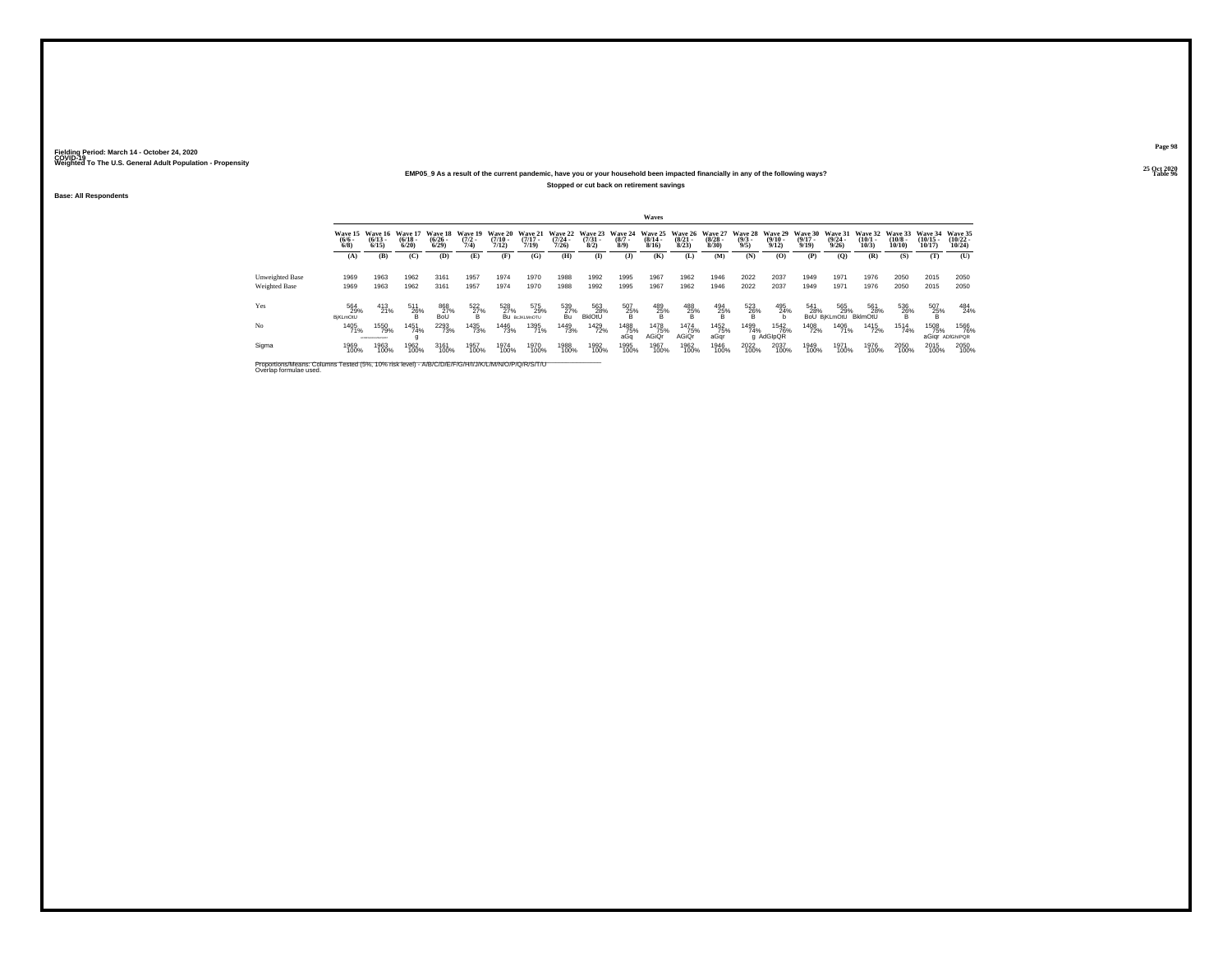### **25 Oct 2020EMP05\_10 As a result of the current pandemic, have you or your household been impacted financially in any of the following ways?Stopped or cut back on other savings (e.g., college tuition, a major purchase, such as a house or care)**

**Base: All Respondents**

|                                                                                                                              |                                       |                                 |                              |                                      |                                |                                  |                                  |                           |                                 |                               | Waves                            |                                 |                                 |                                     |                                  |                                                  |                                  |                                 |                               |                                |                                |
|------------------------------------------------------------------------------------------------------------------------------|---------------------------------------|---------------------------------|------------------------------|--------------------------------------|--------------------------------|----------------------------------|----------------------------------|---------------------------|---------------------------------|-------------------------------|----------------------------------|---------------------------------|---------------------------------|-------------------------------------|----------------------------------|--------------------------------------------------|----------------------------------|---------------------------------|-------------------------------|--------------------------------|--------------------------------|
|                                                                                                                              | <b>Wave 15</b><br>$\frac{(6/6)}{6/8}$ | Wave 16<br>$(6/13 -$<br>6/15    | Wave 17<br>$(6/18 -$<br>6/20 | Wave 18<br>$\frac{(6/26 - 6)}{6/29}$ | Wave 19<br>$\frac{(7/2)}{7/4}$ | Wave 20<br>$\frac{(7/10)}{7/12}$ | Wave 21<br>$\frac{(7/17)}{7/19}$ | Wave 22<br>(7/24)<br>7/26 | Wave 23<br>$\frac{(7/31)}{8/2}$ | Wave 24<br>$\binom{8/7}{8/9}$ | Wave 25<br>$\frac{(8/14)}{8/16}$ | Wave 26<br>$\binom{8/21}{8/23}$ | Wave 27<br>$\binom{8/28}{8/30}$ | Wave 28<br>$\binom{9/3}{9/5}$       | Wave 29<br>$\frac{(9/10)}{9/12}$ | Wave 30<br>$\frac{(9/17)}{9/19}$                 | Wave 31<br>$\frac{(9/24)}{9/26}$ | Wave 32<br>$\binom{10/1}{10/3}$ | Wave 33<br>$(10/8 -$<br>10/10 | Wave 34<br>$(10/15 -$<br>10/17 | Wave 35<br>$(10/22 -$<br>10/24 |
|                                                                                                                              | (A)                                   | (B)                             | (C)                          | (D)                                  | (E)                            | (F)                              | (G)                              | (H)                       | $\bf{I}$                        | (3)                           | (K)                              | (L)                             | (M)                             | (N)                                 | (0)                              | (P)                                              | (Q)                              | (R)                             | (S)                           | (T                             | (U)                            |
| <b>Unweighted Base</b>                                                                                                       | 1969                                  | 1963                            | 1962                         | 3161                                 | 1957                           | 1974                             | 1970                             | 1988                      | 1992                            | 1995                          | 1967                             | 1962                            | 1946                            | 2022                                | 2037                             | 1949                                             | 1971                             | 1976                            | 2050                          | 2015                           | 2050                           |
| <b>Weighted Base</b>                                                                                                         | 1969                                  | 1963                            | 1962                         | 3161                                 | 1957                           | 1974                             | 1970                             | 1988                      | 1992                            | 1995                          | 1967                             | 1962                            | 1946                            | 2022                                | 2037                             | 1949                                             | 1971                             | 1976                            | 2050                          | 2015                           | 2050                           |
| Yes                                                                                                                          | 668<br>34%<br><b>BCJALNO:STU</b>      | 498<br>25%                      | 570<br>$^{29\%}$             | 1002<br>32%<br><b>BNot</b>           | 623<br>32%<br><b>BNot</b>      | 622<br>32%                       | 654<br>33%<br><b>Bno BCILNOT</b> | 619<br>31%                | 660<br>33%<br>Bn BCjLNOTu       | 591<br>30%                    | 606<br>31%<br>B                  | 567<br>29%                      | 615<br>32%<br><b>BNot</b>       | 564<br>28%                          | 577<br>28%                       | 17 642 664<br>28% 33% 34%<br>b BCjLNOT BCJLNOsTu | 664<br>34%                       | 607<br>31%                      | $^{616}_{30\%}$               | 571<br>28%                     | 615<br>30%                     |
| No                                                                                                                           | 1301<br>66%                           | 1465<br>75%<br>AFTERDA MALECULE | 1392<br>71%<br><b>AGIPQ</b>  | 2159<br>68%                          | 1334<br>68%                    | 1352<br>68%                      | 1316<br>67%                      | 1369<br>69%               | 1332<br>67%                     | 1404<br>70%<br>AgipQ          | 1361<br>69%<br>a                 | 1395<br>71%<br><b>AGIPQ</b>     | 1331<br>68%                     | 1458<br>72%<br>ADEfGhIMPQ AdefGImPQ | 1460<br>72%                      | 1307<br>67%                                      | 1307<br>66%                      | 1369<br>69%                     | 1434<br>70%                   | 1444<br>72%<br>Ag AdeGImPO     | 1435<br>70%<br>Aia             |
| Sigma                                                                                                                        | 1969<br>100%                          | 1963<br>100%                    | 1962<br>100%                 | 3161<br>100%                         | 1957<br>100%                   | 1974<br>100%                     | 1970<br>100%                     | 1988<br>100%              | 1992<br>100%                    | 1995<br>100%                  | 1967<br>100%                     | 1962<br>100%                    | 1946<br>100%                    | 2022<br>100%                        | 2037<br>100%                     | 1949<br>100%                                     | 1971<br>100%                     | 1976<br>100%                    | 2050<br>100%                  | 2015<br>100%                   | 2050<br>100%                   |
| Proportions/Means: Columns Tested (5%, 10% risk level) - A/B/C/D/E/F/G/H/I/J/K/L/M/N/O/P/Q/R/S/T/U<br>Overlap formulae used. |                                       |                                 |                              |                                      |                                |                                  |                                  |                           |                                 |                               |                                  |                                 |                                 |                                     |                                  |                                                  |                                  |                                 |                               |                                |                                |

**Page 99**25 Oct 2020<br>Table 97

**Table 97 Table 97**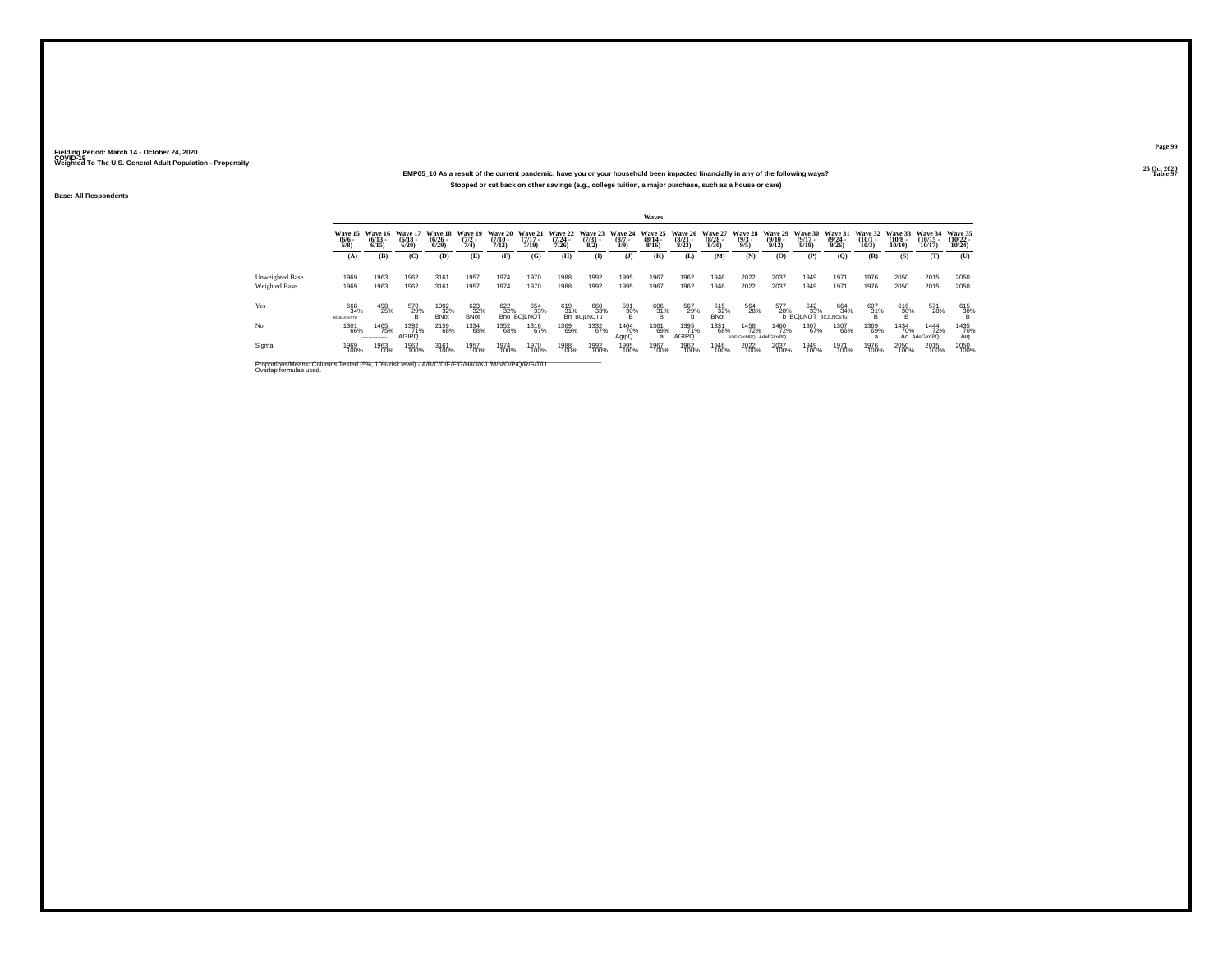### **25 Oct 2020EMP05\_11 As a result of the current pandemic, have you or your household been impacted financially in any of the following ways?Paid for services that I haven't used (e.g., a dog walker, childcare, a house cleaning service)**

**Base: All Respondents**

|                                                                                                                              |                           |                              |                                  |                                 |                                |                                  |                              |                              |                                 |                               | Waves                            |                                 |                                  |                               |                                   |                                         |                                  |                              |                               |                             |                                |
|------------------------------------------------------------------------------------------------------------------------------|---------------------------|------------------------------|----------------------------------|---------------------------------|--------------------------------|----------------------------------|------------------------------|------------------------------|---------------------------------|-------------------------------|----------------------------------|---------------------------------|----------------------------------|-------------------------------|-----------------------------------|-----------------------------------------|----------------------------------|------------------------------|-------------------------------|-----------------------------|--------------------------------|
|                                                                                                                              | Wave 15<br>$\binom{6}{6}$ | Wave 16<br>$(6/13 -$<br>6/15 | Wave 17<br>$\frac{(6/18)}{6/20}$ | Wave 18<br>$\binom{6/26}{6/29}$ | Wave 19<br>$\frac{(7/2)}{7/4}$ | Wave 20<br>$\frac{(7/10)}{7/12}$ | Wave 21<br>$(7/17 -$<br>7/19 | Wave 22<br>$(7/24 -$<br>7/26 | Wave 23<br>$\frac{(7/31)}{8/2}$ | Wave 24<br>$\binom{8/7}{8/9}$ | Wave 25<br>$\frac{(8/14)}{8/16}$ | Wave 26<br>$\binom{8/21}{8/23}$ | Wave 27<br>$\frac{(8/28)}{8/30}$ | Wave 28<br>$\binom{9/3}{9/5}$ | Wave 29<br>$\binom{9/10}{9/12}$   | <b>Wave 30</b><br>$\frac{(9/17)}{9/19}$ | Wave 31<br>$\frac{(9/24)}{9/26}$ | Wave 32<br>$(10/1 -$<br>10/3 | Wave 33<br>$(10/8 -$<br>10/10 | Wave 34<br>(10/15.<br>10/17 | Wave 35<br>$(10/22 -$<br>10/24 |
|                                                                                                                              | (A)                       | (B)                          | (C)                              | (D)                             | (E)                            | (F)                              | (G)                          | (H)                          | <b>D</b>                        | $\mathbf{J}$                  | (K)                              | (L)                             | (M)                              | (N)                           | (0)                               | (P)                                     | (O)                              | (R)                          | (S)                           | (T)                         | (U)                            |
| <b>Unweighted Base</b><br>Weighted Base                                                                                      | 1969<br>1969              | 1963<br>1963                 | 1962<br>1962                     | 3161<br>3161                    | 1957<br>1957                   | 1974<br>1974                     | 1970<br>1970                 | 1988<br>1988                 | 1992<br>1992                    | 1995<br>1995                  | 1967<br>1967                     | 1962<br>1962                    | 1946<br>1946                     | 2022<br>2022                  | 2037<br>2037                      | 1949<br>1949                            | 1971<br>1971                     | 1976<br>1976                 | 2050<br>2050                  | 2015<br>2015                | 2050<br>2050                   |
| Yes                                                                                                                          | 290<br>15%                | 279<br>14%                   | 298<br>15%                       | 512<br>$^{16\%}_{0}$            | $^{272}_{14\%}$                | 294<br>15%                       | 351<br>18%<br>ABcEfOat       | 320<br>16%<br>$\Omega$       | 327<br>16%<br>eO                | 321<br>16%                    | $^{325}_{^{16\%}}$               | 340<br>17%<br>aBEO              | 320<br>$\frac{16}{6}$            | 320<br>16%<br>$\Omega$        | 270<br>13%                        | 317<br>$^{16\%}_{0}$                    | 295<br>15%                       | $\frac{330}{17\%}$<br>beO    | 353<br>17%<br>aBEO            | 301<br>15%                  | 313<br>15%                     |
| No                                                                                                                           | 1679<br>85%<br>Gls        | 1684<br>86%<br>GLrS          | 1664<br>85%<br>$\Omega$          | 2649<br>84%                     | 1685<br>86%<br>GikLmrS         | 1680<br>85%                      | 1619<br>82%                  | 1668<br>84%                  | 1665<br>84%                     | 1674<br>84%                   | 1642<br>84%                      | 1622<br>83%                     | 1626<br>84%                      | 1702<br>84%                   | 1767<br>87%<br><b>DGNiKLMnPRS</b> | 1632<br>84%                             | 1676<br>85%                      | 1646<br>83%                  | 1697<br>83%                   | 1714<br>85%                 | 1737<br>85%                    |
| Sigma                                                                                                                        | 1969<br>100%              | 1963<br>100%                 | 1962<br>100%                     | 3161<br>100%                    | 1957<br>100%                   | 1974<br>100%                     | 1970<br>100%                 | 1988<br>100%                 | 1992<br>100%                    | 1995<br>100%                  | 1967<br>100%                     | 1962<br>100%                    | 1946<br>100%                     | 2022<br>100%                  | 2037<br>100%                      | 1949<br>100%                            | 1971<br>100%                     | 1976<br>100%                 | 2050<br>100%                  | 2015<br>100%                | 2050<br>100%                   |
| Proportions/Means: Columns Tested (5%, 10% risk level) - A/B/C/D/E/F/G/H/I/J/K/L/M/N/O/P/Q/R/S/T/U<br>Overlap formulae used. |                           |                              |                                  |                                 |                                |                                  |                              |                              |                                 |                               |                                  |                                 |                                  |                               |                                   |                                         |                                  |                              |                               |                             |                                |

**Page 10025 Oct 2020<br>Table 98** 

**Table 98 Table 98**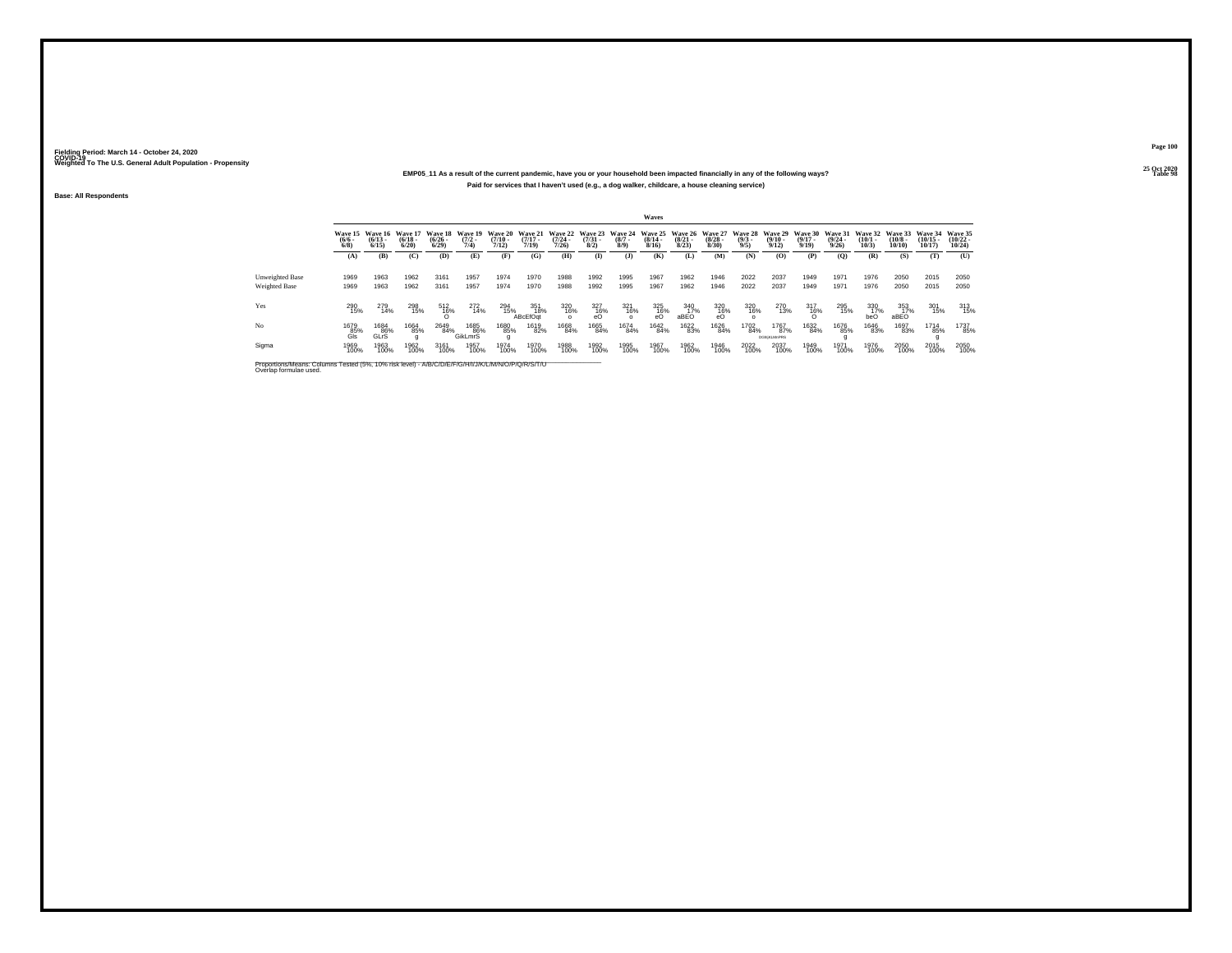#### **25 Oct 2020EMP05\_12 As a result of the current pandemic, have you or your household been impacted financially in any of the following ways?Lost access to my health insurance**

**Base: All Respondents**

|                      |                     |                                          |                                  |                                |                                        |                                         |                                  |                                          |                     |                                      | Waves                         |                                          |                                 |                                        |                              |                                  |                                  |                                 |                                       |                                   |                                   |
|----------------------|---------------------|------------------------------------------|----------------------------------|--------------------------------|----------------------------------------|-----------------------------------------|----------------------------------|------------------------------------------|---------------------|--------------------------------------|-------------------------------|------------------------------------------|---------------------------------|----------------------------------------|------------------------------|----------------------------------|----------------------------------|---------------------------------|---------------------------------------|-----------------------------------|-----------------------------------|
|                      | $\frac{(6/6)}{6/8}$ | Wave 15 Wave 16<br>$\frac{(6/13)}{6/15}$ | Wave 17<br>$\frac{(6/18)}{6/20}$ | $\binom{6/26}{6/29}$           | Wave 18 Wave 19<br>$\frac{(7/2)}{7/4}$ | <b>Wave 20</b><br>$\frac{(7/10)}{7/12}$ | Wave 21<br>$\frac{(7/17)}{7/19}$ | Wave 22 Wave 23<br>$\frac{(7/24)}{7/26}$ | $\binom{7/31}{8/2}$ | Wave 24<br>$\frac{(8/7 - 8)}{(8/9)}$ | $\frac{(8/14 \cdot 8)}{8/16}$ | Wave 25 Wave 26<br>$\frac{(8/21)}{8/23}$ | Wave 27<br>$\binom{8/28}{8/30}$ | Wave 28 Wave 29<br>$\frac{(9/3)}{9/5}$ | $\frac{(9/10 - 9/12)}{9/12}$ | Wave 30<br>$\frac{(9/17)}{9/19}$ | Wave 31<br>$\frac{(9/24)}{9/26}$ | Wave 32<br>$\binom{10/1}{10/3}$ | Wave 33<br>$\binom{10/8 - 10}{10/10}$ | Wave 34<br>$\binom{10/15}{10/17}$ | Wave 35<br>$\binom{10/22}{10/24}$ |
|                      | (A)                 | (B)                                      | (C)                              | (D)                            | (E)                                    | (F)                                     | (G)                              | (H)                                      | $\bf{I}$            | (1)                                  | (K)                           | (L)                                      | (M)                             | (N)                                    | (0)                          | (P)                              | (0)                              | (R)                             | (S)                                   | (T)                               | (U)                               |
| Unweighted Base      |                     |                                          |                                  |                                | 1957                                   | 1974                                    | 1970                             | 1988                                     | 1992                | 1995                                 | 1967                          | 1962                                     | 1946                            | 2022                                   | 2037                         | 1949                             | 1971                             | 1976                            | 2050                                  | 2015                              | 2050                              |
| <b>Weighted Base</b> | $\cdot$             | $\rightarrow$                            | $\cdot$                          | $\mathcal{L}^{\bullet\bullet}$ | 1957                                   | 1974                                    | 1970                             | 1988                                     | 1992                | 1995                                 | 1967                          | 1962                                     | 1946                            | 2022                                   | 2037                         | 1949                             | 1971                             | 1976                            | 2050                                  | 2015                              | 2050                              |
| Yes                  |                     |                                          |                                  |                                | 220<br>11%                             | 231<br>12%                              | 210<br>11%                       | 281<br>14%<br>EfGJka                     | 277<br>14%<br>eGJkg | 225<br>11%                           | 230<br>12%                    | 277<br>14%<br><b>EfGJkg</b>              | 242<br>12%                      | 288<br>14%<br>EfGJkg                   | 253<br>12%                   | 273<br>14%<br>eGjq               | 229<br>12%                       | 288<br>15%<br><b>EFGJKOS</b>    | 249<br>12%                            | 254<br>13%                        | 252<br>12%                        |
| No                   |                     |                                          |                                  |                                | 1737<br>89%<br>HiLNpR                  | 1743<br>88%<br>hlnR                     | 1760<br>89%<br><b>HILNPR</b>     | 1707<br>86%                              | 1715<br>86%         | 1770<br>89%<br><b>HILNDR</b>         | 1737<br>88%<br>hilnR          | 1685<br>86%                              | 1704<br>88%                     | <sup>1734</sup> 86%                    | 1784<br>88%                  | 1676<br>86%                      | 1742<br>88%<br>hilnpR            | 1688<br>85%                     | 1801<br>88%                           | 1761<br>87%                       | 1798<br>88%                       |
| Sigma                |                     |                                          |                                  | $\sim$                         | 1957<br>100%                           | 1974<br>100%                            | 1970<br>100%                     | 1988<br>100%                             | 1992<br>100%        | 1995<br>100%                         | 1967<br>100%                  | 1962<br>100%                             | 1946<br>100%                    | 2022<br>100%                           | 2037<br>100%                 | 1949<br>100%                     | 1971<br>100%                     | 1976<br>100%                    | 2050<br>100%                          | 2015<br>100%                      | 2050<br>100%                      |

Proportions/Means: Columns Tested (5%, 10% risk level) - A/B/C/D/E/F/G/H/I/J/K/L/M/N/O/P/Q/R/S/T/U<br>Overlap formulae used. \*\* very small base (under 30) ineligible for sig testing

**Page 101**

25 Oct 2020<br>Table 99 **Table 99 Table 99**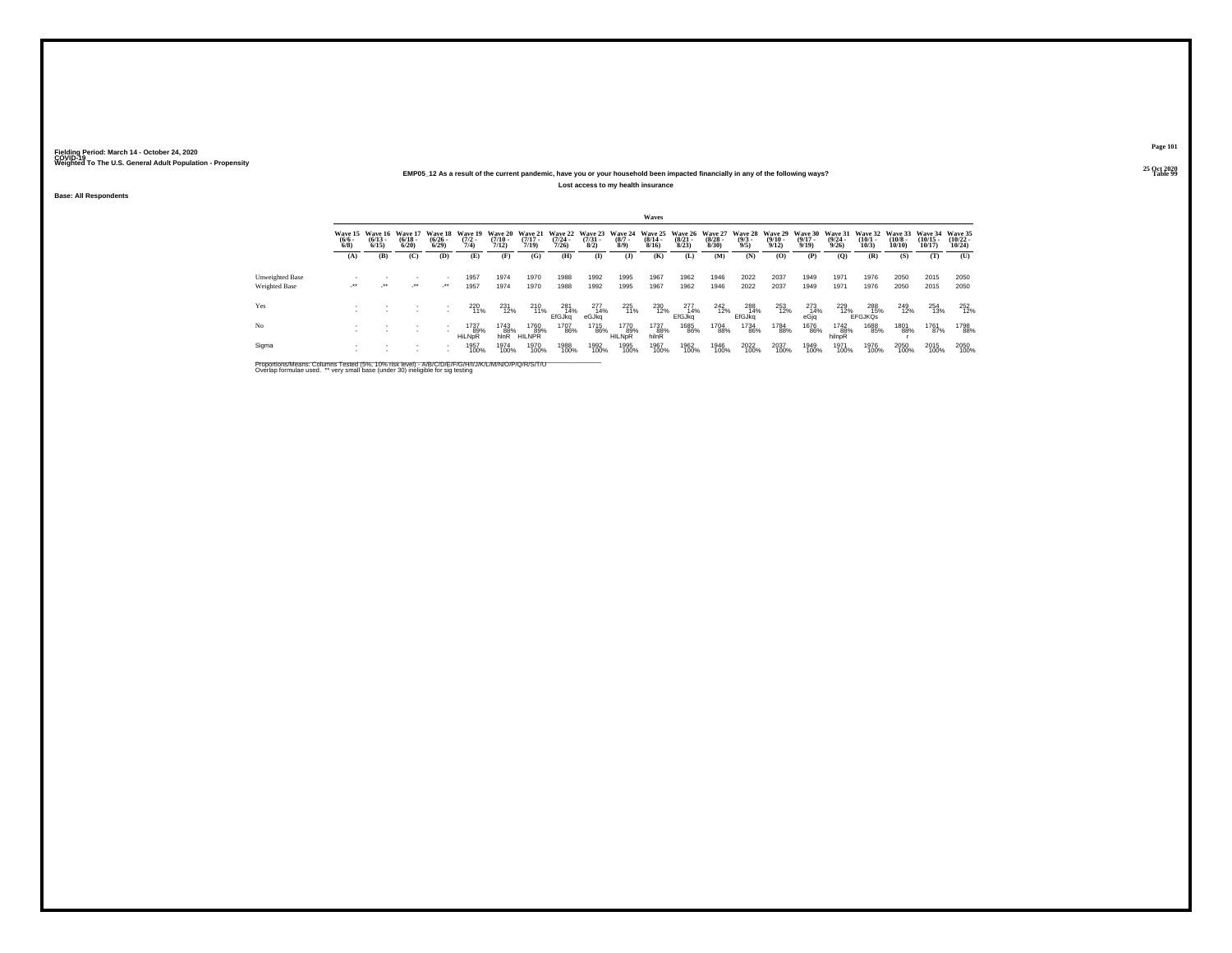#### **25 Oct 2020EMP05\_13 As a result of the current pandemic, have you or your household been impacted financially in any of the following ways?I have been impacted financially in some other way**

**Base: All Respondents**

|                                                                                                                              |                      |                                      |                                 |                                 |                                |                                  |                                  |                                  |                                 |                               | Waves                            |                                 |                                 |                                |                                 |                                  |                              |                              |                               |                                    |                                          |
|------------------------------------------------------------------------------------------------------------------------------|----------------------|--------------------------------------|---------------------------------|---------------------------------|--------------------------------|----------------------------------|----------------------------------|----------------------------------|---------------------------------|-------------------------------|----------------------------------|---------------------------------|---------------------------------|--------------------------------|---------------------------------|----------------------------------|------------------------------|------------------------------|-------------------------------|------------------------------------|------------------------------------------|
|                                                                                                                              | $\frac{(6/6)}{6/8}$  | Wave 15 Wave 16<br>$(6/13 -$<br>6/15 | Wave 17<br>$\binom{6/18}{6/20}$ | Wave 18<br>$\binom{6/26}{6/29}$ | Wave 19<br>$\frac{(7/2)}{7/4}$ | Wave 20<br>$\frac{(7/10)}{7/12}$ | Wave 21<br>$\frac{(7/17)}{7/19}$ | Wave 22<br>$\frac{(7/24)}{7/26}$ | Wave 23<br>$\frac{(7/31)}{8/2}$ | Wave 24<br>$\binom{8/7}{8/9}$ | Wave 25<br>$\frac{(8/14)}{8/16}$ | Wave 26<br>$\binom{8/21}{8/23}$ | Wave 27<br>$\binom{8/28}{8/30}$ | Wave 28<br>$\binom{9/3}{9/5}$  | Wave 29<br>$\binom{9/10}{9/12}$ | Wave 30<br>$\frac{(9/17)}{9/19}$ | Wave 31<br>(9/24.<br>9/26    | Wave 32<br>$(10/1 -$<br>10/3 | Wave 33<br>$(10/8 -$<br>10/10 | Wave 34<br>$(10/15 -$<br>10/17     | <b>Wave 35</b><br>$\binom{10/22}{10/24}$ |
|                                                                                                                              | (A)                  | (B)                                  | (C)                             | (D)                             | (E)                            | (F)                              | (G)                              | (H)                              | $\bf{I}$                        | (1)                           | (K)                              | (L)                             | (M)                             | (N)                            | (0)                             | (P)                              | $\mathbf{Q}$                 | (R)                          | (S)                           | (T)                                | (U)                                      |
| <b>Unweighted Base</b><br>Weighted Base                                                                                      | 1969<br>1969         | 1963<br>1963                         | 1962<br>1962                    | 3161<br>3161                    | 1957<br>1957                   | 1974<br>1974                     | 1970<br>1970                     | 1988<br>1988                     | 1992<br>1992                    | 1995<br>1995                  | 1967<br>1967                     | 1962<br>1962                    | 1946<br>1946                    | 2022<br>2022                   | 2037<br>2037                    | 1949<br>1949                     | 1971<br>1971                 | 1976<br>1976                 | 2050<br>2050                  | 2015<br>2015                       | 2050<br>2050                             |
| Yes                                                                                                                          | 698<br>$35%$<br>BNOt | 519<br>26%                           | 692<br>35%                      | 1095<br>35%<br><b>BNo</b>       | 717<br>37%<br><b>BNOTU</b>     | 692<br>35%<br><b>BNo</b>         | 772<br>39%<br>aBcDFJANOPRSTU     | 727<br>37%<br>BNOTU BdikNOrTU    | 752<br>38%                      | 688<br>$\frac{34}{8}$         | 670<br>34%<br>Bn                 | 712<br>36%<br><b>BNOTu</b>      | 698<br>36%<br><b>BNOtu</b>      | $^{621}_{31\%}$                | 641<br>31%<br>Ŕ                 | 675<br>35%                       | 759<br>38%<br>Bn BDjKNOprsTU | 683<br>35%                   | 710<br>35%<br>BN              | $\frac{647}{32\%}$                 | 662<br>$\frac{32}{8}$ %                  |
| No                                                                                                                           | 1271<br>65%          | 1444<br>74%<br>ACDEPDHUMLMHOPORETU   | 1270<br>65%                     | 2066<br>65%<br>GiQ              | <sup>1240</sup> 63%            | 1282<br>65%<br>G                 | 1198<br>61%                      | 1261<br>63%                      | <sup>1240</sup> 62%             | 1307<br>66%<br>Gia            | 1297<br>66%<br>GiQ               | 1250<br>64%                     | 1248<br>64%                     | 1401<br>69%<br>ACOGFGHIKLMoORS | 1396<br>69%<br>ACdETGHILMQ      | <sup>1274</sup> 65%<br>Ga        | <sup>1212</sup><br>62%       | 1293<br>65%<br>Gia           | 1340<br>65%                   | 1368<br>68%<br>Gq aEGHILmQ EGHIlmQ | 1388<br>68%                              |
| Sigma                                                                                                                        | 1969<br>100%         | 1963<br>100%                         | 1962<br>100%                    | 3161<br>100%                    | 1957<br>100%                   | 1974<br>100%                     | 1970<br>100%                     | 1988<br>100%                     | 1992<br>100%                    | 1995<br>100%                  | 1967<br>100%                     | 1962<br>100%                    | 1946<br>100%                    | 2022<br>100%                   | 2037<br>100%                    | 1949<br>100%                     | 1971<br>100%                 | 1976<br>100%                 | 2050<br>100%                  | 2015<br>100%                       | 2050<br>100%                             |
| Proportions/Means: Columns Tested (5%, 10% risk level) - A/B/C/D/E/F/G/H/I/J/K/L/M/N/O/P/Q/R/S/T/U<br>Overlap formulae used. |                      |                                      |                                 |                                 |                                |                                  |                                  |                                  |                                 |                               |                                  |                                 |                                 |                                |                                 |                                  |                              |                              |                               |                                    |                                          |

**Page 10225 Oct 2020<br>Table 100** 

**Table 100 Table 100**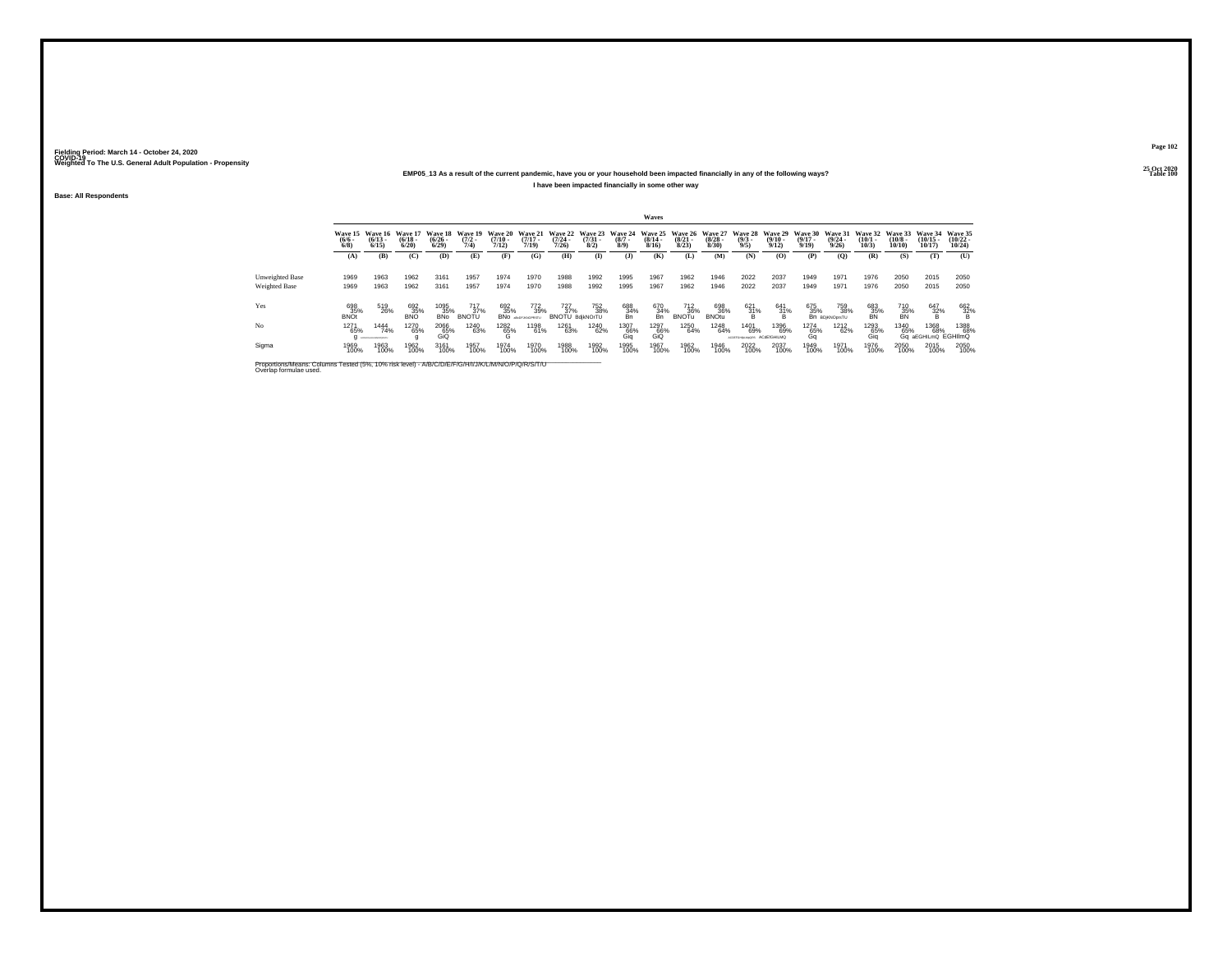### **25 Oct 2020EMP05\_14 As a result of the current pandemic, have you or your household been impacted financially in any of the following ways?**

**I have not been impacted financially**

**Base: All Respondents**

|                 |                                         |                                              |                                  |                                               |                                |                           |                                          |                       |                     |                                               | Waves                 |                       |                                                  |                                                |                       |                            |                                  |                             |                                               |                                   |                                   |
|-----------------|-----------------------------------------|----------------------------------------------|----------------------------------|-----------------------------------------------|--------------------------------|---------------------------|------------------------------------------|-----------------------|---------------------|-----------------------------------------------|-----------------------|-----------------------|--------------------------------------------------|------------------------------------------------|-----------------------|----------------------------|----------------------------------|-----------------------------|-----------------------------------------------|-----------------------------------|-----------------------------------|
|                 | $\frac{(6/6)}{6/8}$                     | Wave 15 Wave 16<br>$\frac{(6/13 - 6)}{6/15}$ | Wave 17<br>$\frac{(6/18)}{6/20}$ | <b>Wave 18</b><br>$\frac{(6/26 - 6)}{(6/29)}$ | Wave 19<br>$\frac{(7/2)}{7/4}$ | $\frac{(7/10 - 7)}{7/12}$ | Wave 20 Wave 21<br>$\frac{(7/17)}{7/19}$ | $\frac{(7/24)}{7/26}$ | $\binom{7/31}{8/2}$ | Wave 22 Wave 23 Wave 24<br>$\binom{8/7}{8/9}$ | $\frac{(8/14)}{8/16}$ | $\frac{(8/21)}{8/23}$ | Wave 25 Wave 26 Wave 27<br>$\frac{(8/28)}{8/30}$ | Wave 28 Wave 29 Wave 30<br>$\frac{(9/3)}{9/5}$ | $\frac{(9/10)}{9/12}$ | $\frac{(9/17)}{9/19}$      | Wave 31<br>$\frac{(9/24)}{9/26}$ | $\binom{10/1}{10/3}$        | Wave 32 Wave 33<br>$\binom{10/8 - 10}{10/10}$ | Wave 34<br>$\binom{10/15}{10/17}$ | Wave 35<br>$\binom{10/22}{10/24}$ |
|                 | (A)                                     | (B)                                          | (C)                              | (D)                                           | (E)                            | (F)                       | (G)                                      | (H)                   | $\mathbf{I}$        | (3)                                           | (K)                   | (L)                   | (M)                                              | (N)                                            | (0)                   | (P)                        | (0)                              | (R)                         | (S)                                           | (T)                               | (U)                               |
| Unweighted Base | 1969                                    | 1963                                         | 1962                             | 3161                                          | 1957                           | 1974                      | 1970                                     | 1988                  | 1992                | 1995                                          | 1967                  | 1962                  | 1946                                             | 2022                                           | 2037                  | 1949                       | 1971                             | 1976                        | 2050                                          | 2015                              | 2050                              |
| Weighted Base   | 1969                                    | 1963                                         | 1962                             | 3161                                          | 1957                           | 1974                      | 1970                                     | 1988                  | 1992                | 1995                                          | 1967                  | 1962                  | 1946                                             | 2022                                           | 2037                  | 1949                       | 1971                             | 1976                        | 2050                                          | 2015                              | 2050                              |
| Yes             | 349<br>18%<br><b>EHILMPS GEFHILMPOS</b> | 364<br>19%                                   | 313<br>16%                       | $^{529}_{\phantom{1}17\%}$ hmP                | 281<br>14%                     | 304<br>15%                | $\frac{332}{nP}$ %                       | 287<br>14%            | 303<br>15%          | 321<br>16%                                    | 340<br>17%<br>ehlMP   | 285<br>15%            | 277<br>14%                                       | $\frac{337}{17\%}$                             | 338<br>1 <u>7</u> %   | 265<br>14%                 | 303<br>15%                       | $\frac{343}{17\%}$<br>eHIMP | 309<br>15%                                    | 333<br>17%                        | $\frac{352}{17\%}$<br>ehlmP       |
| No              | 1620<br>82%                             | 1599<br>81%                                  | 1649<br>84%                      | 2632<br>83%                                   | 1676<br>86%<br>ABkru           | 1670<br>85%<br>в          | 1638<br>83%                              | 1701<br>86%<br>ABdkRu | 1689<br>85%<br>aB   | 1674<br>84%                                   | 1627<br>83%           | 1677<br>85%           | 1669<br>86%<br>ABkru ABdaKRu                     | 1685<br>83%                                    | 1699<br>83%           | 1684<br>86%<br>ABDG/KNORtU | 1668<br>85%                      | 1633<br>83%                 | 1741<br>85%<br>aB                             | 1682<br>83%                       | 1698<br>83%                       |
| Sigma           | 1969<br>100%                            | 1963<br>100%                                 | 1962<br>100%                     | 3161<br>100%                                  | 1957<br>100%                   | 1974<br>100%              | 1970<br>100%                             | 1988<br>100%          | 1992<br>100%        | 1995<br>100%                                  | 1967<br>100%          | 1962<br>100%          | 1946<br>100%                                     | 2022<br>100%                                   | 2037<br>100%          | 1949<br>100%               | 1971<br>100%                     | 1976<br>100%                | 2050<br>100%                                  | 2015<br>100%                      | 2050<br>100%                      |
|                 |                                         |                                              |                                  |                                               |                                |                           |                                          |                       |                     |                                               |                       |                       |                                                  |                                                |                       |                            |                                  |                             |                                               |                                   |                                   |

Proportions/Means: Columns Tested (5%, 10% risk level) - A/B/C/D/E/F/G/H/I/J/K/L/M/N/O/P/Q/R/S/T/U \_\_\_\_\_\_\_\_\_\_\_<br>Overlap formulae used.

**Page 103**25 Oct 2020<br>Table 101

**Table 101 Table 101**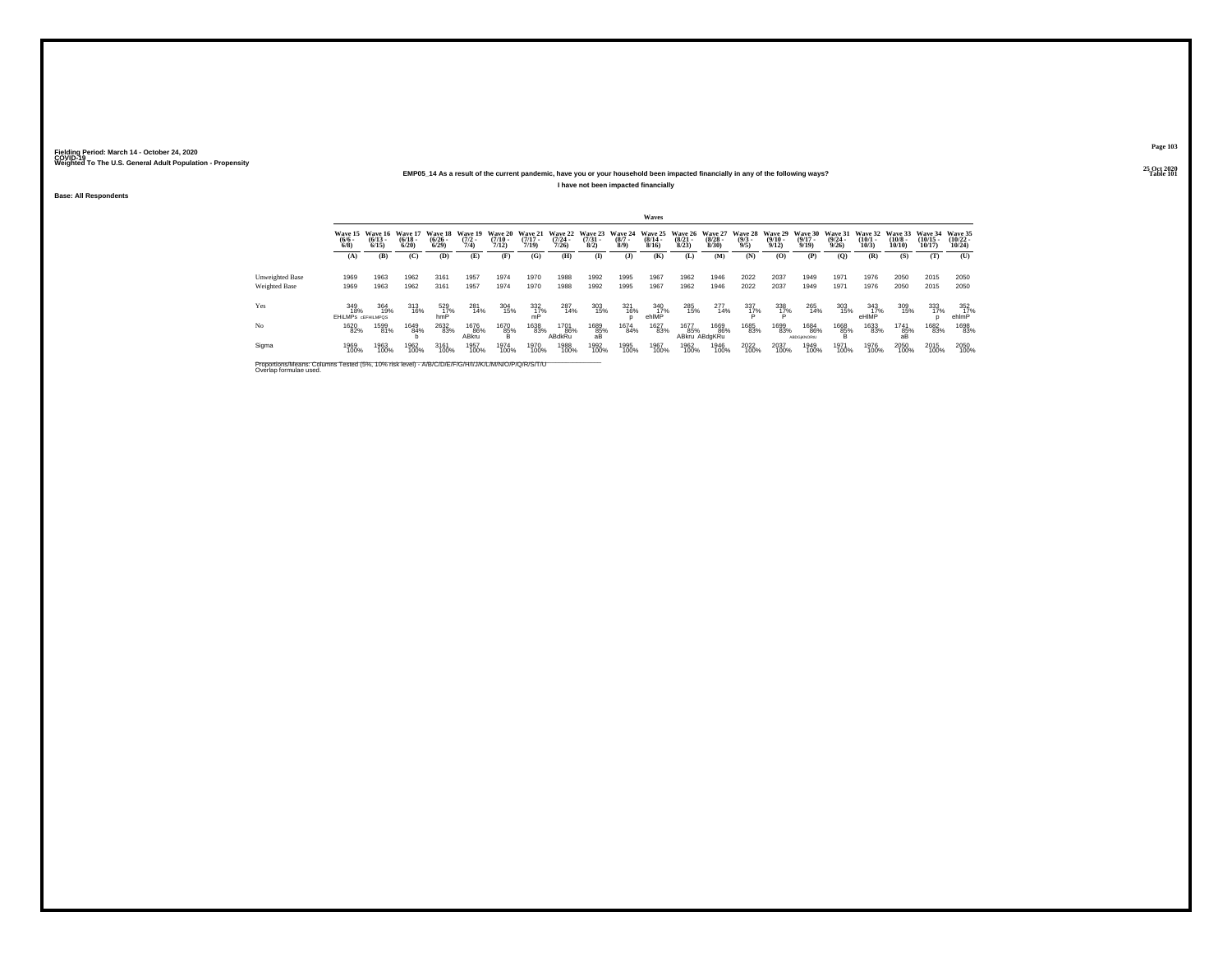#### **25 Oct 2020REV01 Are you planning any major purchases once things return to normal? Please select all that apply.Table 102**

**Base: All Respondents**

|                                                                                                                         |                                  |                                  |                                       |                                  |                                      |                                  |                                       |                                |                              |                                       | Waves                                                     |                            |                               |                                |                                          |                                                                 |                                      |                           |                                   |                                      |                                    |
|-------------------------------------------------------------------------------------------------------------------------|----------------------------------|----------------------------------|---------------------------------------|----------------------------------|--------------------------------------|----------------------------------|---------------------------------------|--------------------------------|------------------------------|---------------------------------------|-----------------------------------------------------------|----------------------------|-------------------------------|--------------------------------|------------------------------------------|-----------------------------------------------------------------|--------------------------------------|---------------------------|-----------------------------------|--------------------------------------|------------------------------------|
|                                                                                                                         | Wave 15<br>$(6/6 -$<br>$6/8$ )   | Wave 16<br>$(6/13 -$<br>$6/15$ ) | Wave 17<br>$(6/18 -$<br>6/20          | Wave 18<br>$(6/26 -$<br>$6/29$ ) | Wave 19<br>$(7/2 -$<br>7/4)          | Wave 20<br>$(7/10 -$<br>7/12)    | Wave 21<br>$(7/17 -$<br>7/19          | Wave 22<br>$(7/24 -$<br>7/26   | Wave 23<br>$(7/31 -$<br>8/2) | Wave 24<br>$(8/7 -$<br>8/9            | Wave 25<br>$(8/14 -$<br>8/16                              | Wave 26<br>(8/21)<br>8/23  | Wave 27<br>$(8/28 -$<br>8/30) | Wave 28<br>$(9/3 -$<br>9/5)    | Wave 29<br>$(9/10 -$<br>9/12             | Wave 30<br>$(9/17 -$<br>9/19                                    | Wave 31<br>(9/24)<br>9/26            | Wave 32<br>(10/1<br>10/3) | Wave 33<br>$(10/8 -$<br>10/10     | Wave 34<br>$(10/15 -$<br>10/17       | Wave 35<br>(10/22 -<br>$10/24$ )   |
|                                                                                                                         | (A)                              | (B)                              | (C)                                   | (D)                              | (E)                                  | (F)                              | (G)                                   | (H)                            | $\mathbf{I}$                 | $\mathbf{J}$                          | (K)                                                       | (L)                        | (M)                           | (N)                            | (0)                                      | (P)                                                             | (O)                                  | (R)                       | (S)                               | (T)                                  | (U)                                |
| Unweighted Base<br><b>Weighted Base</b>                                                                                 | 1969<br>1969                     | 1963<br>1963                     | 1962<br>1962                          | 3161<br>3161                     | 1957<br>1957                         | 1974<br>1974                     | 1970<br>1970                          | 1988<br>1988                   | 1992<br>1992                 | 1995<br>1995                          | 1967<br>1967                                              | 1962<br>1962               | 1946<br>1946                  | 2022<br>2022                   | 2037<br>2037                             | 1949<br>1949                                                    | 1971<br>1971                         | 1976<br>1976              | 2050<br>2050                      | 2015<br>2015                         | 2050<br>2050                       |
| Going on vacation /<br>travelling                                                                                       | 690<br>35%<br><b>BDN</b>         | 527<br>27%                       | 684<br>35%<br><b>BdN</b>              | 993<br>31%<br>B                  | <sup>756</sup> 39%<br>aBcDFHRAINsRxU | 678<br>$\frac{34}{8}$            | 695<br>35%<br><b>BDN</b>              | $\substack{650 \ 33\% \\ B}$   | 688<br>35%<br>BdN            | 703<br>35%<br><b>BDN</b>              | 686<br>35%<br>BdN                                         | 680<br>35%<br>BdN          | 668<br>34%<br><b>BdN</b>      | 609<br>30%                     | 767<br>38%<br><b>b</b> BDHmNRU           | 679<br>35%                                                      | 801<br>41%<br><b>BdN</b> ACCPORATION | $^{647}_{33\%}$<br>B      | $^{712}_{35\%}$<br><b>BdN</b>     | $^{735}_{37\%}$<br><b>BDhNr</b>      | 691<br>34%<br>Bn                   |
| Buying new clothes                                                                                                      | 582<br>30%<br>Ñŭ                 | 530<br>27%                       | 576<br>29%<br>Ñŭ                      | 872<br>28%                       | 665<br>34%<br>ABCOFFICIANORSTU       | 525<br>27%                       | 630<br>32%<br><b>BDFIMNORU</b>        | 572<br>29%<br>n                | 573<br>29%<br>n.             | 594<br>30%                            | 620<br>32%<br>NoU BDFmNORU                                | 563<br>29%                 | 543<br>28%                    | 520<br>26%                     | 544<br>27%                               | 670<br>34%<br>ABCORVILLMIORETU ABCOFHILMIORITU                  | 658<br>33%                           | 539<br>27%                | 611<br>30%<br>ΝŨ                  | 587<br>29%<br>nu                     | 533<br>26%                         |
| Buying gifts for my friends<br>family                                                                                   | $\frac{360}{18\%}$               | 336<br>17%                       | 346<br>18%                            | 548<br>17%                       | $^{404}_{21\%}$<br><b>BcDf</b>       | 345<br>17%                       | 391<br>20%<br>h                       | 398<br>20%<br>bd               | 357<br>18%                   | 392<br>20%                            | $^{486}_{\phantom{1}\phantom{1}25\%}$<br>ARCOGFONIA MINOR | 414<br>21%<br>aBCDFi       | $^{413}_{21\%}$<br>aBCDFI     | 409<br>20%<br>Bdf              | $^{441}_{22\%}$<br>ABCDFI ABCODEFGHLIMNU | $^{478}_{\phantom{1}\phantom{1}25\%}$                           | 444<br>23%<br>ABCDFII ABCDFGHIJNU    | $^{463}_{23\%}$           | $444 \over 22\%$<br><b>ABCDFI</b> | 506<br>25%<br>ARCORFORDLANDUJ        | $^{421}_{21\%}$<br><b>BcDf</b>     |
| Personal electronics (e.g.,<br>phone, tablet, voice<br>àssistant)                                                       | $^{413}_{\substack{21\% \\ B}}$  | 334<br>17%                       | $^{384}_{\phantom{1}\phantom{1}20\%}$ | $^{618}_{20\%}$<br>h             | $445$ <sub>23%</sub><br><b>B</b> cDN | 399<br>20%<br>h.                 | $^{408}_{\  \  \, 21\%}_{\  \  \, B}$ | 411<br>$\frac{21}{8}$          | 427 %<br>Ŕ.                  | $^{420}_{\  \  \, 21\%}_{\  \  \, B}$ | $^{414}_{\,\,21\%}$                                       | 415<br>21%<br>Ŕ.           | $\frac{393}{20\%}$            | 387<br>19%                     | 433<br>21%                               | $^{478}_{\phantom{1}\phantom{1}25\%}$<br>B ARCEGARARAN BCDIMNRU | 464<br>24%                           | 396<br>20%<br>h.          | $^{440}_{\substack{21\% \\ B}}$   | $^{430}_{\substack{21\% \\ B}}$      | 410<br>20%<br>h                    |
| Buying a car                                                                                                            | 351<br>$^{18\%}_{C}$             | 311<br>16%                       | 289<br>15%                            | 505<br>16%                       | 409<br>21%<br>aBCDN                  | 381<br>19%<br>BCD <sup>1</sup>   | 382<br>$\frac{10}{19}$ %              | 418<br>21%<br>ABCDIN           | 409<br>21%<br>aBCDN          | 401                                   | 422<br>21%<br>20% 21°<br>BCDN ABCDLN                      | 354<br>$\frac{18}{6}$      | 383<br>20%<br><b>BCDn</b>     | 340<br>17%                     | 402<br>20%<br><b>BCDn</b>                | 412<br>21%<br><b>ABCDIN</b>                                     | 382<br>$\frac{10}{19}$ %             | 385<br>19%<br><b>BCDn</b> | 397<br>$\frac{37}{19\%}$          | 381<br>19%<br>bCD                    | 409<br>20%<br>BCDn                 |
| Buving new household<br>goods. furniture or<br>appliances                                                               | 458<br>23%<br><b>BCDFrU</b>      | 319<br>16%                       | 380<br>19%<br>в                       | 594<br>19%<br>b                  | 446<br>23%<br><b>BcDFu</b>           | 366<br>19%                       | 415<br>21%<br>B                       | $434 \over 22\%$<br><b>BDf</b> | 420<br>21%<br>B              | $\frac{444}{22\%}$<br><b>BcDF</b>     | 445<br>23%<br><b>BcDFu</b>                                | 447<br>23%<br><b>BCDFu</b> | $427_{22\%}$<br><b>BDF</b>    | $^{424}_{21\%}$<br>B           | 461<br>23%<br><b>BCDFu</b>               | 429/22%                                                         | 464<br>24%<br><b>BDF</b> BCDFRsU     | 398<br>20%<br>B           | 422<br>21%<br>B                   | 437<br>22%<br>Bdf                    | 4020%<br>в                         |
| Attending a concert or<br>sporting event                                                                                | 343<br>$\frac{17}{10}$           | 274<br>14%                       | 297<br>15%                            | 428<br>14%                       | 310<br>16%                           | 325<br>h <sub>b</sub>            | 316<br>16%<br>d                       | 312<br>16%                     | 322<br>$^{16\%}_{D}$         | 364<br>18%<br><b>BCDh</b>             | 358<br>$\frac{18}{18}$                                    | 338<br>$\frac{17}{10}$     | 326<br>$h17$ %                | 340<br>$\frac{17}{10}$         | 368<br>18%<br>BcD                        | 401<br>21%<br>ABCOGFGHILMAGU ARCOGFGHILMAGU                     | 410<br>21%                           | 354<br>18%<br>BcD         | 345<br>17%<br>bĎ.                 | 405<br>20%<br><b>ASCOSFGHIMMSU</b>   | 342<br>17%                         |
| Home office supplies<br>and/or equipment (e.g.<br>standing desk, computer<br>monitor. headset etc.)                     | 301<br>15%<br>cDIO               | 281<br>14%<br>d                  | 253<br>13%                            | 375<br>12%                       | 290<br>15%<br>Do                     | 260<br>13%                       | 264<br>13%                            | 289<br>15%<br>Do               | 264<br>13%                   | 264<br>13%                            | 283<br>D                                                  | $^{252}_{13\%}$            | 287<br>15%<br>Do              | 276<br>14%                     | 247<br>12%                               | $^{292}_{15\%}$<br>DO                                           | 275<br>14%                           | 266<br>13%                | $^{292}_{14\%}$<br>d              | 273<br>14%                           | 293<br>14%<br>d                    |
| Equipment and/or gear for<br>outdoor activities/sports<br>(e.g., bike, hiking and<br>camping gear, sports<br>equipment) | $^{282}_{14\%}$<br><b>CDFJOR</b> | $^{251}_{13\%}$<br>CD.           | 200<br>10%                            | $318 \atop 10\%$                 | 261<br>13%<br>CDi                    | 222 <sub>11%</sub>               | 241<br>12%<br>d                       | $^{272}_{14\%}$<br>CDfJr       | 254<br>13%<br>CD             | 213<br>11%                            | 249<br>13%<br>cD                                          | $^{270}_{14\%}$            | 273<br>14%<br>CDfJr CDFJoR    | $^{246}_{12\%}$<br>d           | 237<br>12%                               | 282<br>14%<br><b>CDFJOR</b>                                     | 240<br>12%<br>d                      | 220<br>11%                | 280<br>14%<br>CDfJr CDFaJnOaR     | 298<br>15%                           | 260<br>13%<br>cD                   |
| Buving a house                                                                                                          | 190<br>10%<br>d                  | 201<br>10%<br>Dq                 | 194<br>10%<br>d                       | 249<br>8%                        | 217<br>D <sup>11%</sup>              | 192<br>10%<br>d                  | 156<br>8%                             | 227<br>11%<br>DGu <sup>'</sup> | 205<br>$^{10}_{\text{DG}}$   | 225<br>$\frac{11}{DG}$                | 190<br>10%<br>ď                                           | 205<br>10%<br>DĞ.          | 225<br>12%                    | 256<br>13%<br>DGU AbCDFGiKoorU | 206<br>10%                               | 243<br>12%<br>Dg AbcDFGiKoU                                     | 202<br>10%<br>Dq                     | 205<br>10%<br>DĞ.         | 215<br>$^{10}_{\text{DG}}$        | 216<br>D <sub>G</sub> <sup>11%</sup> | 190<br>9%                          |
| Other major purchase                                                                                                    | $125$ 6%<br>No                   | $^{96}_{5\%}$                    | 117<br>6%<br>N                        | $^{210}_{7\%}$<br>bmNO           | $^{130}_{7\%}$<br>bNo                | 119<br>6%<br>N                   | $\frac{138}{7}\%$<br><b>BmNO</b>      | 128/6%<br>No                   | $^{133}_{7\%}$<br>bmNo       | 141<br>7%<br><b>BMNO</b>              | $^{125}_{6\%}$<br>Ń                                       | 118<br>6%<br>N             | $\frac{99}{5\%}$              | 83<br>4%                       | 99<br>5%                                 | $^{130}_{7\%}$<br>bNo                                           | 141<br>7%<br><b>BMNO</b>             | 110<br>6%<br>n.           | $^{119}_{6\%}$<br>$\mathsf{n}$    | 135/7%<br>bNo                        | $142$ <sub>7%</sub><br><b>BmNO</b> |
| Not planning a purchase                                                                                                 | 608<br>31%<br><b>EIJKpQt</b>     | 707<br>36%<br>CONTACTO MORTERS   | 605<br>31%<br>EIJKpQt EgIJKoPQT       | 988<br>31%                       | 519<br>27%                           | 643<br>33%<br><b>EGNUKLmOPOT</b> | 554<br>28%<br>a                       | 580<br>$^{29%}_{0}$            | 541<br>27%                   | 540<br>27%                            | 517<br>26%                                                | 560<br>29%<br>$\Omega$     | 569<br>29%                    | 665<br>33%<br>Q EGNUKLMOPOT    | 568<br>28%<br>a                          | 531<br>27%                                                      | 485<br>25%                           | 590<br>$30\%$ ekQ         | 612<br>$30\%$ ekQ                 | 558<br>28%                           | 635<br>31%<br>EIJKpQt              |
| Sigma                                                                                                                   | 4705<br>239%                     | 4168<br>212%                     | 4326<br>220%                          | 6697<br>212%                     | 4851<br>248%                         | 4454<br>226%                     | 4589<br>233%                          | $^{4690}_{\  \, 236\%}$        | 4592<br>231%                 | 4702<br>236%                          | 4796<br>244%                                              | 4615<br>235%               | 4606<br>237%                  | 4554<br>225%                   | 4774<br>234%                             | 5024<br>258%                                                    | 4967<br>252%                         | 4571%                     | 4889<br>238%                      | 4961<br>246%                         | 4730<br>231%                       |

Proportions/Means: Columns Tested (5%, 10% risk level) - A/B/C/D/E/F/G/H/I/J/K/L/M/N/O/P/Q/R/S/T/U<br>Overlap formulae used.

**Page 104**25 Oct 2020<br>Table 102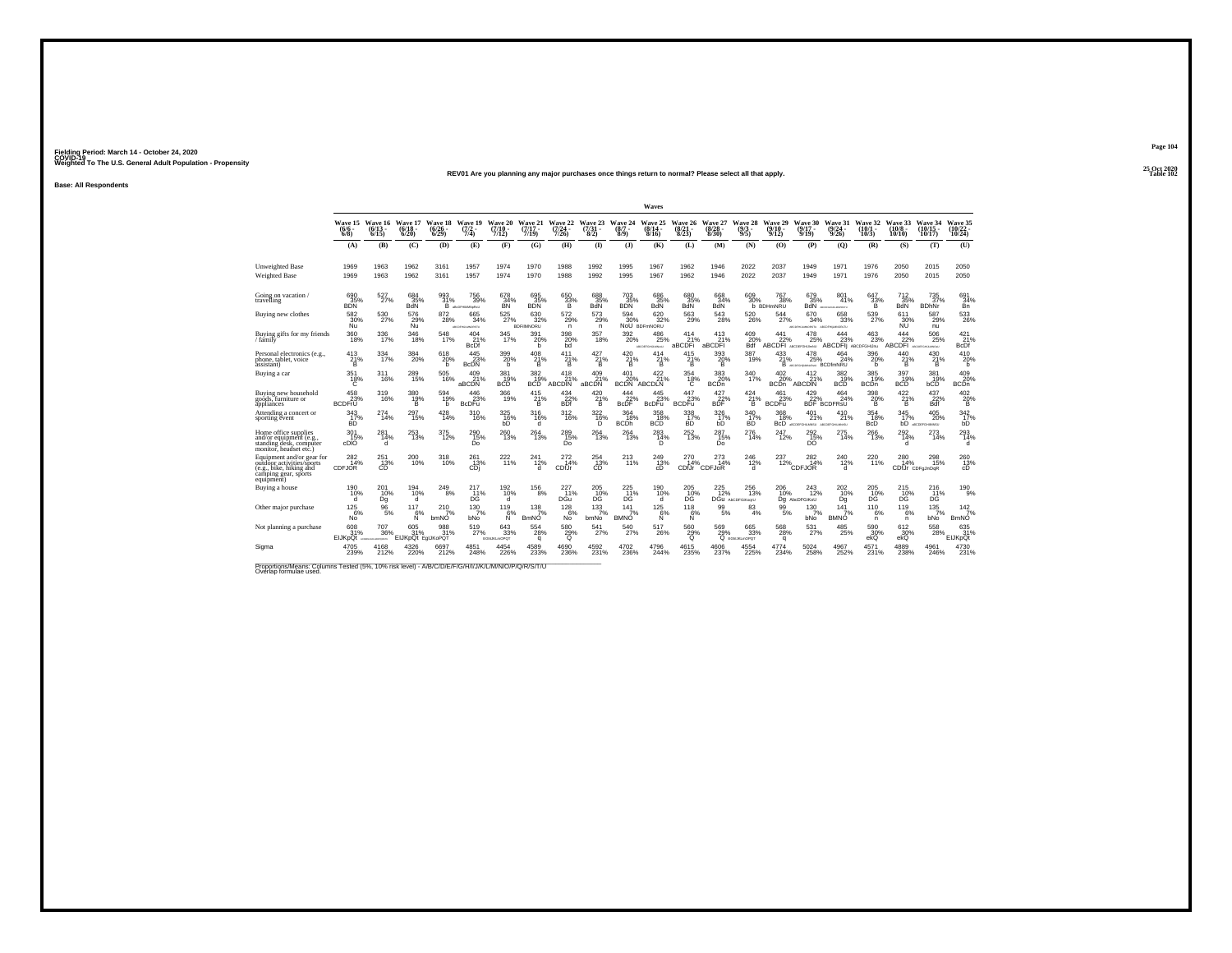**25 Oct 2020REV01 Are you planning any major purchases once things return to normal? Please select all that apply.Table 103**

**Base: Planning A Major Purchase**

|                                                                                                                              |                                          |                          |                           |                            |                                       |                               |                              |                                     |                                       |                             | Waves                                |                           |                            |                                    |                                  |                                              |                                    |                                     |                                  |                                      |                                  |
|------------------------------------------------------------------------------------------------------------------------------|------------------------------------------|--------------------------|---------------------------|----------------------------|---------------------------------------|-------------------------------|------------------------------|-------------------------------------|---------------------------------------|-----------------------------|--------------------------------------|---------------------------|----------------------------|------------------------------------|----------------------------------|----------------------------------------------|------------------------------------|-------------------------------------|----------------------------------|--------------------------------------|----------------------------------|
|                                                                                                                              | Wave 15<br>$(6/6 -$<br>$6/8$ )           | Wave 16<br>(6/1)<br>6/15 | Wave 17<br>(6/18)<br>6/20 | Wave 18<br>(6/26 -<br>6/29 | Wave 19<br>(7/2)<br>7/4)              | Wave 20<br>$(7/10 -$<br>7/12  | Wave 21<br>$(7/17 -$<br>7/19 | Wave 22<br>$\frac{(7/24)}{7/26}$    | Wave 23<br>$\binom{7/31}{8/2}$        | Wave 24<br>$(8/7 -$<br>8/9) | Wave 25<br>(8/14 -<br>8/16           | Wave 26<br>(8/2<br>8/23   | Wave 27<br>(8/28)<br>8/30  | Wave 28<br>(9/3)<br>9/5            | Wave 29<br>(9/10.<br>9/12        | Wave 30<br>$(9/17 -$<br>9/19                 | Wave 31<br>(9/24<br>9/26           | Wave 32<br>$(10/1 -$<br>10/3        | Wave 33<br>(10/8<br>10/10        | Wave 34<br>$(10/15 -$<br>10/17       | Wave 35<br>(10/22 -<br>10/24     |
|                                                                                                                              | (A)                                      | (B)                      | (C)                       | (D)                        | (E)                                   | (F)                           | (G)                          | (H)                                 | $($ I)                                | (3)                         | (K)                                  | (L)                       | (M)                        | (N)                                | (0)                              | (P)                                          | (0)                                | (R)                                 | (S)                              | (T)                                  | (U)                              |
| <b>Unweighted Base</b><br><b>Weighted Base</b>                                                                               | 1389<br>1361                             | 1247<br>1256             | 1368<br>1357              | 2161<br>2173               | 1522<br>1438                          | 1374<br>1331                  | 1444<br>1416                 | 1474<br>1408                        | 1468<br>1451                          | 1493<br>1455                | 1478<br>1450                         | 1441<br>1402              | 1415<br>1377               | 1411<br>1357                       | 1517<br>1469                     | 1476<br>1418                                 | 1521<br>1486                       | 1414<br>1386                        | 1469<br>1438                     | 1531<br>1457                         | 1515<br>1415                     |
| Going on vacation.<br>ravelling                                                                                              | 690<br>51%<br><b>BDhNr</b>               | 527<br>42%               | 684<br>50%<br><b>BDhN</b> | 993<br>46%                 | 756<br>53%<br><b>BDHijKmNpR</b>       | 678<br>51%<br><b>BDhNr</b>    | 695<br>49%<br>Bn             | 650<br>46%<br>b                     | 688<br>$\frac{47}{8}$                 | $\frac{703}{48\%}$          | 686<br>47%<br>Ŕ.                     | 680<br>$\frac{48}{8}$     | $^{668}_{49\%}$            | 609<br>45%                         | 767<br>52%<br><b>BDHIKNDR</b>    | 679<br>48%<br>в                              | 801<br>54%<br><b>BOSHUKLMNPRsU</b> | 647<br>47%<br>b                     | 712<br>49%<br>Bn                 | 735<br>50%<br><b>BDhN</b>            | 691<br>$^{49}_{-8}$              |
| Buying new clothes                                                                                                           | 582<br>43%<br>nOrU                       | 530<br>42%<br>Őũ         | 576<br>42%<br>nOU         | 872<br>40%                 | 665<br>46%<br><b>DFHULMNORTU</b>      | 525<br>39%                    | 630<br>44%<br>dFIIMNORtU     | 572<br>41%                          | 573<br>39%                            | 594<br>41%                  | 620<br>43%<br>nOrŪ                   | 563<br>40%                | 543<br>39%                 | 520<br>38%                         | 544<br>37%                       | 670<br>47%<br>ARCORAGEMENT MARCHERS          | 658<br>44%<br>dfilMNORtU           | 539<br>39%                          | 611<br>42%<br>nOu                | 587<br>40%                           | 533<br>38%                       |
| Buying gifts for my friends<br>family                                                                                        | $^{360}_{26\%}$                          | 336<br>27%               | 346<br>26%                | $\substack{548 \\ 25\%}$   | 404<br>28%                            | 345<br>26%                    | $^{391}_{28\%}$              | 398<br>28%                          | $^{357}_{25\%}$                       | 392<br>27%                  | $^{486}_{34\%}$<br><b>ABCDEFGHUM</b> | $^{414}_{30\%}$<br>cDI    | $^{413}_{30\%}$<br>aCDf    | 409<br>30%<br>aCDfI                | $\frac{441}{30\%}$<br>aCDfI      | 478<br>34%<br>ABCDEFGHIJIu                   | 444<br>30%                         | $^{463}_{33\%}$<br>CDfI ABCDEFGHIJI | 444<br>31%<br>AhC<br><b>DFII</b> | $^{506}_{35\%}$<br>ARCOGEDARD MACCO  | 421<br>30%<br>cDfl               |
| Personal electronics (e.g.,<br>phone, tablet, voice<br>àssistant)                                                            | $^{413}_{30\%}$<br>h.                    | $334 \over 27\%$         | 384<br>28%                | $^{618}_{28\%}$            | 445<br>31%<br>h                       | $^{399}_{\ 30\%}$             | 408<br>29%                   | $^{411}_{29\%}$                     | $^{427}_{29\%}$                       | $^{420}_{29\%}$             | 414<br>29%                           | $^{415}_{30\%}$           | $^{393}_{29\%}$            | 387<br>28%                         | $^{433}_{29\%}$                  | 478<br>34%<br>BCDGHJKWANSRU                  | 464<br>$\frac{31}{8}$              | $^{396}_{\ 29\%}$                   | 440<br>31%<br>b                  | $^{430}_{\ 30\%}$                    | 410<br>29%                       |
| Buying a car                                                                                                                 | 351<br>26%                               | 311<br>25%<br>c          | 289<br>21%                | 505<br>23%                 | 409<br>28%                            | 381<br>29%                    | 382                          | 418<br>27% 30%<br>Cd aBCDLNg<br>30% | 409<br>28%                            | 401<br>28%                  | 422<br>29%<br><b>BCDIn</b>           | 354<br>25%<br>c           | 383<br>$28\%$              | 340<br>25%<br>c                    | 402<br>27%                       | 412<br>29%<br><b>bCDIn</b>                   | 382<br>26%                         | 385<br>28%                          | 397<br>28%                       | 381<br><sup>26%</sup>                | 409<br>29%<br><b>bCDin</b>       |
| Buying new household<br>goóds, furniture or<br>appliances                                                                    | 458<br>34%<br>BCDFgIRsU                  | 319<br>25%               | 380<br>28%                | 594 27%                    | 446<br>31%<br><b>Bd</b>               | 366<br>27%                    | 415<br>29%<br>h              | $434 \over 31\%$<br>Bd              | $^{420}_{\phantom{1}\phantom{1}29\%}$ | 444<br>31%<br>в             | 445<br>31%<br>Bd                     | 447<br>32%<br><b>BcDf</b> | $\frac{427}{31\%}$<br>Bd   | 424<br>31%<br>Bd                   | $\frac{461}{31\%}$<br><b>BDf</b> | 429<br>30%<br>B.                             | $^{464}_{31\%}$<br>Bd              | 398<br>29%                          | $^{422}_{29\%}$<br>b             | 437<br>30%<br>B.                     | $^{402}_{28\%}$                  |
| Attending a concert or<br>sporting event                                                                                     | 343<br>25%                               | 274<br>22%               | 297<br>22%                | 428<br>20%                 | 310<br>22%                            | $^{325}_{\substack{24\%\\D}}$ | 316<br>22%                   | 312<br>22%                          | $\frac{322}{22\%}$                    | 364<br>25%<br>De            | 358<br>25%                           | 338<br>$^{24%}$           | 326<br>$^{24\%}_{D}$       | 340<br>25%                         | 368                              | 401<br>25% 28% 28<br>De BODEGHIMMAN BCDEGHIM | 410<br>28%                         | 354<br>26%<br>bcDehi                | 345<br>24%                       | 405<br>28%<br>D BCDEGHIImsu          | $\overset{342}{\substack{24\%}}$ |
| Home office supplies<br>and/or equipment (e.g.<br>standing desk, computer<br>monitor. headset etc.)                          | 301<br>22%<br>cDgIJLOqt cDgIJLOqt        | $^{281}_{22\%}$          | 253<br>19%                | 375<br>17%                 | $^{290}_{\color{red}20\%}$<br>$\circ$ | $^{260}_{\,20\%}$             | $^{264}_{19\%}$              | 289 21%<br>dO                       | 264<br>18%                            | $^{264}_{\ 18\%}$           | 283<br>19%                           | $^{252}_{18\%}$           | $^{287}_{21\%}$<br>DO      | $^{276}_{20\%}$<br>do              | 247<br>17%                       | 292 <sub>21%</sub><br>dO                     | $^{275}_{18\%}$                    | 266<br>19%                          | 292<br>20%<br>do                 | 273<br>19%                           | 293<br>21%<br>ďÖ                 |
| Equipment and/or gear for<br>outdôor activities/sports<br>e.g., bike, hiking and<br>camping gear, sports<br>equipment)       | 282 <sub>21%</sub><br>CDFgLikOQR CDIJOQR | 251<br>20%               | 200<br>15%                | 318<br>15%                 | 261<br>18%<br>cDi                     | $^{222}_{17\%}$               | 241<br>17%                   | 272<br>19%<br>CDJogr                | $^{254}_{18\%}$<br>dj                 | $^{213}_{15\%}$             | $^{249}_{17\%}$                      | 270<br>19%                | 273<br>20%<br>CDJor CDJOOR | 246<br>18%<br>cDi                  | 237<br>16%                       | 282%<br>CDJOGR                               | 240<br>16%                         | 220<br>16%                          | 280<br>19%<br>CDJoqr CDIgJkOQR   | $^{298}_{20\%}$                      | 260<br>18%<br>CDJ                |
| Buying a house                                                                                                               | 190<br>14%<br>dg                         | 201<br>16%<br><b>DGK</b> | 194<br>14%<br>ďĠ          | 249<br>11%                 | 217<br>$^{15\%}_{DG}$                 | 192<br>14%<br>dG              | 156<br>11%                   | 227<br>16%<br>DĠŘ                   | 205<br>14%<br>dg                      | 225<br>$\frac{15}{10}$      | 190<br>13%                           | 205<br>15%<br>DG.         | 225<br>16%                 | 256<br>19%<br>DGKU ACOGFGIALOGRSTV | 206<br>14%                       | 243<br>17%<br>dg aDGiKoQU                    | 202<br>14%                         | 205<br>15%<br>DĞ                    | 215<br>$^{15\%}_{DC}$            | 216<br>D <sub>G</sub> <sup>15%</sup> | 190<br>13%                       |
| Other major purchase                                                                                                         | $^{125}_{9%}$<br>NO.                     | $\substack{96 \\ 8\%}$   | 117<br>9%<br>n            | <sup>210</sup> %<br>mNO    | 130<br>9%<br>No                       | 119/9%<br>Ń                   | 138<br>10%<br>mNO            | $^{128}_{9%}$<br>No                 | $^{133}_{9\%}$<br>No                  | 141<br>10%<br>mNO           | $^{125}_{9\%}$<br>N                  | 118<br>8%<br>n.           | $\frac{99}{7\%}$           | $8^{3}_{6\%}$                      | $\frac{99}{7\%}$                 | 130<br>9%<br>No                              | $^{14}$ <sub>9%</sub><br>mNO       | $^{110}_{8\%}$                      | 119<br>8%<br>n.                  | $135\over 9%$<br>No                  | $^{142}_{10\%}$<br><b>bMNO</b>   |
| Sigma                                                                                                                        | 4096<br>301%                             | 3461<br>276%             | 3721<br>274%              | 5709<br>263%               | 4332<br>301%                          | 3811<br>286%                  | 4036<br>285%                 | 4111<br>292%                        | 4051<br>279%                          | 4162<br>286%                | 4278<br>295%                         | 4055<br>289%              | 4036<br>293%               | 3889<br>287%                       | 4206<br>286%                     | 4493<br>317%                                 | 4482<br>302%                       | 3982<br>287%                        | 4277<br>297%                     | 4403<br>302%                         | 4095<br>289%                     |
| Proportions/Means: Columns Tested (5%, 10% risk level) - A/B/C/D/E/F/G/H/I/J/K/L/M/N/O/P/Q/R/S/T/U<br>Overlap formulae used. |                                          |                          |                           |                            |                                       |                               |                              |                                     |                                       |                             |                                      |                           |                            |                                    |                                  |                                              |                                    |                                     |                                  |                                      |                                  |

**Page 105**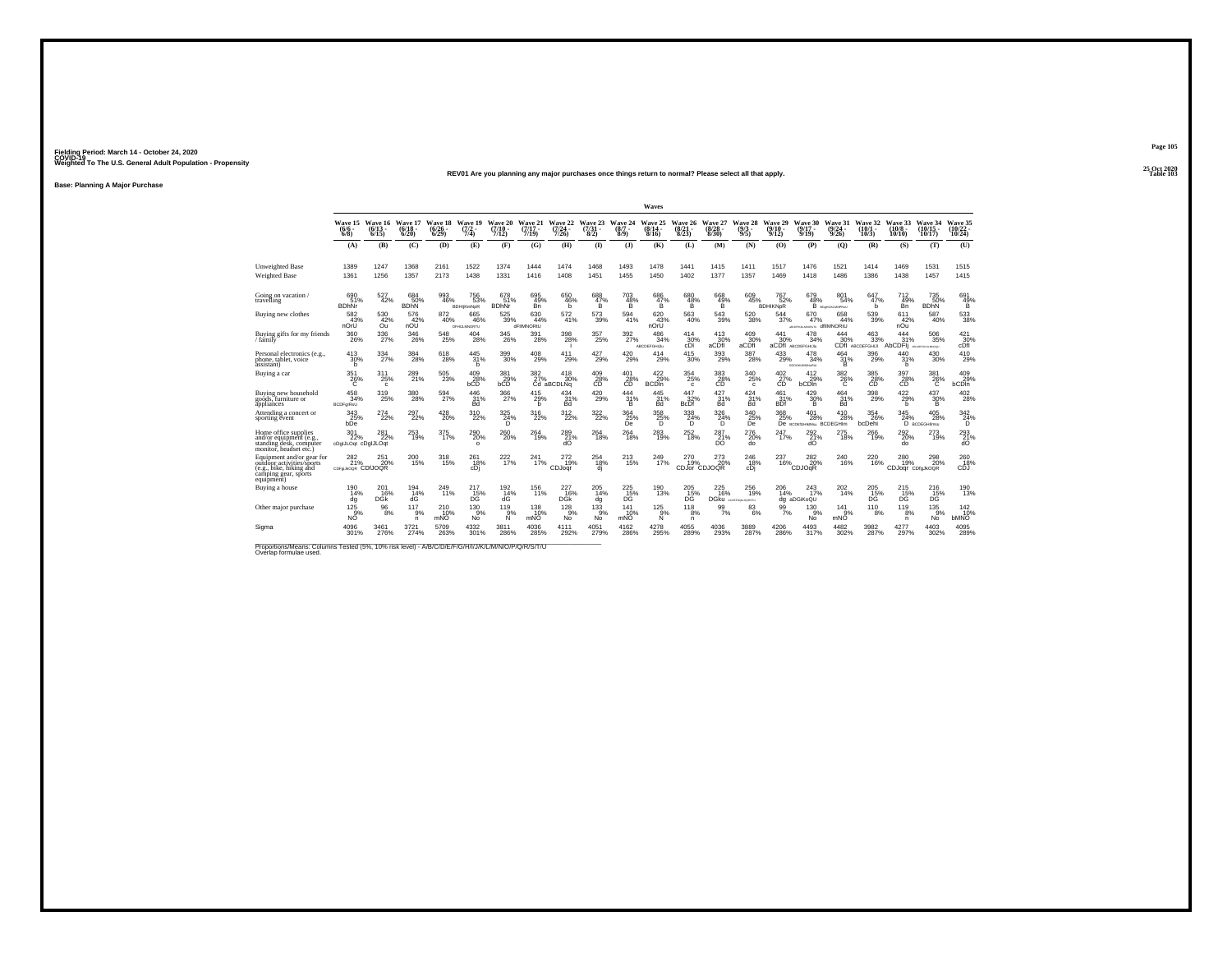#### **25 Oct 2020Q15 How concerned are you about the impact coronavirus (COVID-19) has on the following?Table 104 Table 104**

**Summary Of Concerned**

**Base: All Respondents**

|                                                   | Waves                                 |                   |                                 |                                     |                                           |                                      |                                     |                              |                                     |                                   |                                     |                                             |                                  |                                |                                  |                                  |                                  |                              |                               |                                |                                |
|---------------------------------------------------|---------------------------------------|-------------------|---------------------------------|-------------------------------------|-------------------------------------------|--------------------------------------|-------------------------------------|------------------------------|-------------------------------------|-----------------------------------|-------------------------------------|---------------------------------------------|----------------------------------|--------------------------------|----------------------------------|----------------------------------|----------------------------------|------------------------------|-------------------------------|--------------------------------|--------------------------------|
|                                                   | Wave 15 Wave 16<br>$\binom{6/6}{6/8}$ | $(6/13 -$<br>6/15 | Wave 17<br>$\binom{6/18}{6/20}$ | Wave 18<br>$\binom{6/26}{6/29}$     | Wave 19<br>$\frac{(7/2)}{7/4}$            | Wave 20<br>$\frac{(7/10)}{7/12}$     | Wave 21<br>$\frac{(7/17)}{7/19}$    | Wave 22<br>$(7/24 -$<br>7/26 | Wave 23<br>$\binom{7/31}{8/2}$      | Wave 24<br>$(8/7 -$<br>8/9        | Wave 25<br>$\frac{(8/14)}{8/16}$    | Wave 26<br>$\binom{8/21}{8/23}$             | Wave 27<br>$\frac{(8/28)}{8/30}$ | Wave 28<br>$\frac{(9/3)}{9/5}$ | Wave 29<br>$\frac{(9/10)}{9/12}$ | Wave 30<br>$\frac{(9/17)}{9/19}$ | Wave 31<br>$\frac{(9/24)}{9/26}$ | Wave 32<br>$(10/1 -$<br>10/3 | Wave 33<br>$(10/8 -$<br>10/10 | Wave 34<br>$(10/15 -$<br>10/17 | Wave 35<br>$(10/22 -$<br>10/24 |
|                                                   | (A)                                   | (B)               | (C)                             | (D)                                 | (E)                                       | (F)                                  | (G)                                 | (H)                          | $\mathbf{D}$                        | (J)                               | (K)                                 | (L)                                         | (M)                              | (N)                            | (0)                              | (P)                              | (0)                              | (R)                          | (S)                           | (T)                            | (U)                            |
| <b>Unweighted Base</b><br>Weighted Base           | 1969<br>1969                          | 1963<br>1963      | 1962<br>1962                    | 3161<br>3161                        | 1957<br>1957                              | 1974<br>1974                         | 1970<br>1970                        | 1988<br>1988                 | 1992<br>1992                        | 1995<br>1995                      | 1967<br>1967                        | 1962<br>1962                                | 1946<br>1946                     | 2022<br>2022                   | 2037<br>2037                     | 1949<br>1949                     | 1971<br>1971                     | 1976<br>1976                 | 2050<br>2050                  | 2015<br>2015                   | 2050<br>2050                   |
| The American economy                              | 1672<br>85%                           | 1661<br>85%       | 1700<br>87%<br><b>MNRu</b>      | 2751<br>87%<br>abhMNpRU ABHMNOPRstU | 1727<br>88%                               | 1697<br>86%<br>mnr                   | 1764<br>90%<br>ABCOMMANDPORTLY      | 1685<br>85%                  | 1725<br>87%<br>MNR                  | 1734<br>87%                       | 1722<br>88%<br>MNRu aBHMNoPRU       | 1688<br>86%<br>Mnr                          | 1616<br>83%                      | 1686<br>83%                    | 1732<br>85%                      | 1651<br>85%                      | 1711<br>87%<br>MNRu              | 1647<br>83%                  | 1755<br>86%<br>m              | 1723<br>86%                    | 1726<br>84%                    |
| The health of your older<br>friends and relatives | 1641<br>83%<br>N                      | 1588<br>81%       | 1644<br>84%<br>bNo              | 2617<br>83%                         | 1730<br>88%<br>N ACCOMMODATION            | 1670<br>85%<br>BMNORU ARCOVAMOVORETU | 1731<br>88%                         | 1661<br>84%                  | 1707<br>86%<br><b>bNO BDMNORstU</b> | <sup>1715</sup> 86%<br>ABDMNORSTU | 1674<br>85%<br><b>BMNORU BMNORU</b> | 1667<br>85%                                 | 1591<br>82%                      | 1610<br>80%                    | 1648<br>81%                      | 1643<br>84%<br><b>BNOr</b>       | 1671<br>85%<br><b>BmNORu</b>     | 1607<br>81%                  | 1700<br>83%                   | 1670<br>83%<br>N               | 1674<br>82%                    |
| The health of the broader<br>American populace    | 1560<br>79%                           | 1547<br>79%       | 1574<br>80%                     | 2553<br>81%                         | 1639<br>84%<br>Nr ARCHHAMOPORTL           | 1614<br>82%<br>bNoRt                 | 1666<br>85%<br>ABCONOGRAPHY CRISTIA | 1588<br>80%                  | 1601<br>80%                         | 1655<br>83%<br>N ABCNANOPRTU      | 1576<br>80%                         | 1615<br>82%<br>N aBNORTu                    | 1568<br>81%<br>N                 | <sup>1547</sup> 76%            | <sup>1608</sup> 79%              | 1553<br>80%                      | 1585<br>80%                      | <sup>1545</sup> 78%          | 1667<br>81%                   | 1586<br>79%                    | 1623<br>79%                    |
| Your personal health                              | 1353<br>69%                           | 1366<br>70%       | 1404<br>72%                     | 2265<br>72%<br>aN                   | 1511<br>77%<br><b>ARCTENTING CONTRACT</b> | 1439<br>73%<br>AhN                   | 1496<br>76%<br>ADONAHAOGGTU         | 1421<br>$^{71%}_{N}$         | 1418<br>71%                         | 1488<br>75%<br>N ABdhiNOT         | 1423                                | 1486<br>72% 76°<br>AN ARCOHAMNONGRIU<br>76% | 1396<br>72%                      | 1330<br>66%                    | 1423<br>70%                      | 1405<br>72%<br>aN                | 1427<br>72%<br>aN                | 1414<br>72%                  | 1495<br>73%<br>AhÑ            | 1415<br>70%                    | 1476<br>72%<br>aN              |
| Your personal finances                            | 1285<br>65%                           | 1280<br>65%       | 1283<br>65%                     | 2065<br>65%                         | 1404<br>72%<br>П исоменачають             | 1302<br>66%                          | 1357<br>69%<br>n abcdKNORTU         | 1355<br>68%<br>KNOrtU        | 1299<br>65%                         | 1374<br>69%<br>abodiKNORTU        | 1257<br>64%                         | 1345<br>69%<br>abdiKNOrTU                   | <sup>1282</sup> 66%<br>n         | 1256<br>62%                    | 1300<br>64%                      | <sup>1295</sup> 66%<br>Nu        | 1301<br>66%                      | 1279<br>65%                  | 1353<br>66%                   | 1302<br>65%                    | 1290<br>63%                    |

Proportions/Means: Columns Tested (5%, 10% risk level) - A/B/C/D/E/F/G/H/I/J/K/L/M/N/O/P/Q/R/S/T/U Overlap formulae used.<br>Overlap formulae used.

**Page 106**25 Oct 2020<br>Table 104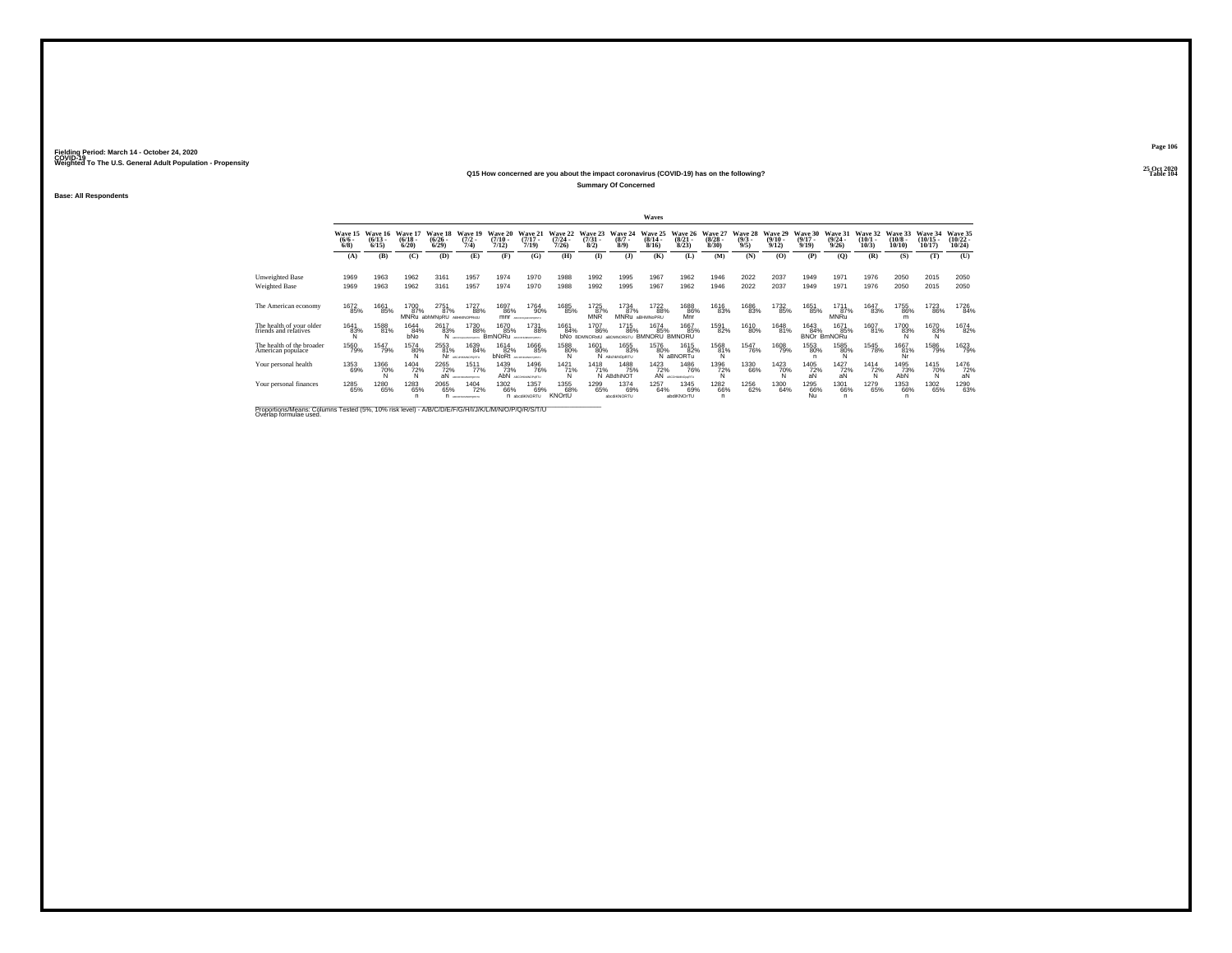### **25 Oct 2020Q15 How concerned are you about the impact coronavirus (COVID-19) has on the following?Table 105 Table 105 Summary Of Not At All/Not Very Concerned**

**Base: All Respondents**

|                                                   |                                |                                  |                                      |                              |                                |                                  |                                  |                                      |                                |                            | Waves                            |                                  |                                        |                                            |                                  |                                       |                                  |                                       |                               |                                   |                                    |
|---------------------------------------------------|--------------------------------|----------------------------------|--------------------------------------|------------------------------|--------------------------------|----------------------------------|----------------------------------|--------------------------------------|--------------------------------|----------------------------|----------------------------------|----------------------------------|----------------------------------------|--------------------------------------------|----------------------------------|---------------------------------------|----------------------------------|---------------------------------------|-------------------------------|-----------------------------------|------------------------------------|
|                                                   | Wave 15<br>$\frac{(6/6)}{6/8}$ | Wave 16<br>$\binom{6/13}{6/15}$  | Wave 17<br>$\binom{6/18}{6/20}$      | Wave 18<br>$(6/26 -$<br>6/29 | Wave 19<br>$\frac{(7/2)}{7/4}$ | Wave 20<br>$\frac{(7/10)}{7/12}$ | Wave 21<br>$\frac{(7/17)}{7/19}$ | Wave 22<br>$(7/24 -$<br>7/26         | Wave 23<br>$\binom{7/31}{8/2}$ | Wave 24<br>$(8/7 -$<br>8/9 | Wave 25<br>$\frac{(8/14)}{8/16}$ | Wave 26<br>$\frac{(8/21)}{8/23}$ | Wave 27<br>$\binom{8/28}{8/30}$        | Wave 28<br>$\binom{9/3}{9/5}$              | Wave 29<br>$\binom{9/10}{9/12}$  | Wave 30<br>$\frac{(9/17)}{9/19}$      | Wave 31<br>$\frac{(9/24)}{9/26}$ | Wave 32<br>$\binom{10/1}{10/3}$       | Wave 33<br>$(10/8 -$<br>10/10 | Wave 34<br>$\binom{10/15}{10/17}$ | Wave 35<br>$\frac{(10/22)}{10/24}$ |
|                                                   | (A)                            | (B)                              | (C)                                  | (D)                          | (E)                            | (F)                              | (G)                              | (H)                                  | $\bf{I}$                       | (3)                        | (K)                              | (L)                              | (M)                                    | (N)                                        | (0)                              | (P)                                   | (O)                              | (R)                                   | (S)                           | (T)                               | (U)                                |
| Unweighted Base                                   | 1969                           | 1963                             | 1962                                 | 3161                         | 1957                           | 1974                             | 1970                             | 1988                                 | 1992                           | 1995                       | 1967                             | 1962                             | 1946                                   | 2022                                       | 2037                             | 1949                                  | 1971                             | 1976                                  | 2050                          | 2015                              | 2050                               |
| Weighted Base                                     | 1969                           | 1963                             | 1962                                 | 3161                         | 1957                           | 1974                             | 1970                             | 1988                                 | 1992                           | 1995                       | 1967                             | 1962                             | 1946                                   | 2022                                       | 2037                             | 1949                                  | 1971                             | 1976                                  | 2050                          | 2015                              | 2050                               |
| Your personal finances                            | 684<br>$\frac{35}{2}$          | 683<br>$E_{gjl}^{35%}$           | 679<br>$\frac{35}{9}$                | 1096<br>$E_{gjl}^{35%}$      | 553<br>28%                     | 672<br>$\frac{34}{5}$ %          | 613<br>31%                       | 633<br>32%                           | 693<br>$E_{gjl}^{35}$          | $\frac{621}{31\%}$         | 710<br>36%<br>EGHJL              | 617<br>31%                       | 664<br>34%                             | 766<br>38%<br>cdEfGHJLmPos                 | 737<br>36%<br>EGHJL              | 654<br>34%                            | 670<br>34%                       | 697<br>35%<br>EGhJI                   | 697<br>34%                    | 713<br>35%<br>EGhJL               | 760<br>37%<br>EGHJLp               |
| Your personal health                              | 616<br>31%<br>dEFGJKLooSu      | 597<br>30%<br><b>EfGJLs</b>      | 558<br>28%<br>EGL                    | 896<br>28%<br>EGIL           | 446<br>23%                     | 535<br>27%<br>Ë.                 | 474<br>24%                       | 567<br>29%<br>EGjL                   | 574<br>29%<br>EGjL             | 507<br>25%                 | 544<br>28%<br>Egl                | 476<br>24%                       | 550<br>28%<br>EGL                      | 692<br>34%<br><b>ACCEPTABLE DE BEREGEN</b> | 614<br>30%<br>EGJL               | 544<br>28%<br>EGI                     | $^{544}_{28\%}$ Egl              | 562<br>28%<br>EGL                     | 555<br>27%                    | 600<br>30%<br><b>EGJL</b>         | 574<br>28%<br>EGL                  |
| The health of the broader<br>American populace    | 409<br>EGJI<br>EGJI            | 416<br>21%<br>EfGJL              | 388<br>20%<br>EGj                    | $^{608}_{~19\%}$ eG          | $^{318}_{16\%}$                | 360<br>18%<br>a                  | 304<br>15%                       | 400<br>20%<br>EGj                    | $^{391}_{20\%}$                | 340<br>17%                 | 391<br>20%<br>EGj                | 347<br>18%                       | 378<br>19%                             | 475<br>24%<br>EG COEFGHLIKLMpGS            | 429<br>21%<br>EfGJL              | 396<br>-20%<br>EGj                    | 386<br>20%                       | $^{431}_{22\%}$<br>EG dEFGJLS         | 383<br>19%<br>G               | $^{429}_{21\%}$<br>EfGJL          | $^{427}_{\rm EGM}$                 |
| The health of your older<br>friends and relatives | 328<br>17%<br>EĜi              | 375<br>19%<br><b>CEFGINIKLPO</b> | 318<br>E <sub>G</sub> <sup>16%</sup> | 544<br>17%<br>EGIJ           | 227<br>12%                     | $^{304}_{\rm -15\%}$             | 239<br>12%                       | 327<br>E <sub>G</sub> <sup>16%</sup> | 285<br>14%                     | 280<br>14%                 | 293<br>15%<br>Éğ                 | 295<br>15%                       | 355<br>18%<br>Eq EfGIJKLa              | 412<br>20%<br>ACOEFGHLINLPOST              | 389<br>19%<br><b>CEFGINJKLPQ</b> | 306<br>E <sub>G</sub> <sup>16%</sup>  | 300                              | 369<br>15% 19%<br>EG EFGIJKLpQ<br>19% | 350<br>17%<br>EGIJ            | 345<br>17%<br>EGIJ                | 376<br>18%<br>EfGIJKLq             |
| The American economy                              | 297<br>15%<br>dEGk             | 302<br>15%<br>dEGK               | $^{262}_{13\%}$                      | $^{410}_{13\%}$<br>Ġ         | <sup>230</sup> <sub>12%</sub>  | $^{277}_{14\%}$<br>G             | 206<br>10%                       | 303<br>15%<br>dEGK                   | 267<br>13%<br>Ġ                | 261<br>13%                 | 245<br>12%                       | $^{274}_{14\%}$                  | 330<br>17%<br>G CDEIGIJKLOS CDEIGIJKIO | 336<br>17%                                 | 305<br>15%<br>EGK                | <sup>298</sup> <sub>15%</sub><br>dEGK | 260<br>13%                       | 329<br>17%<br><b>G</b> CDEIGIJKIQ     | 295<br>14%<br>eG              | 292<br>14%                        | 324<br>16%<br>eG cDEGiKg           |

Proportions/Means: Columns Tested (5%, 10% risk level) - A/B/C/D/E/F/G/H/I/J/K/L/M/N/O/P/Q/R/S/T/U Overlap formulae used.<br>Overlap formulae used.

**Page 107**25 Oct 2020<br>Table 105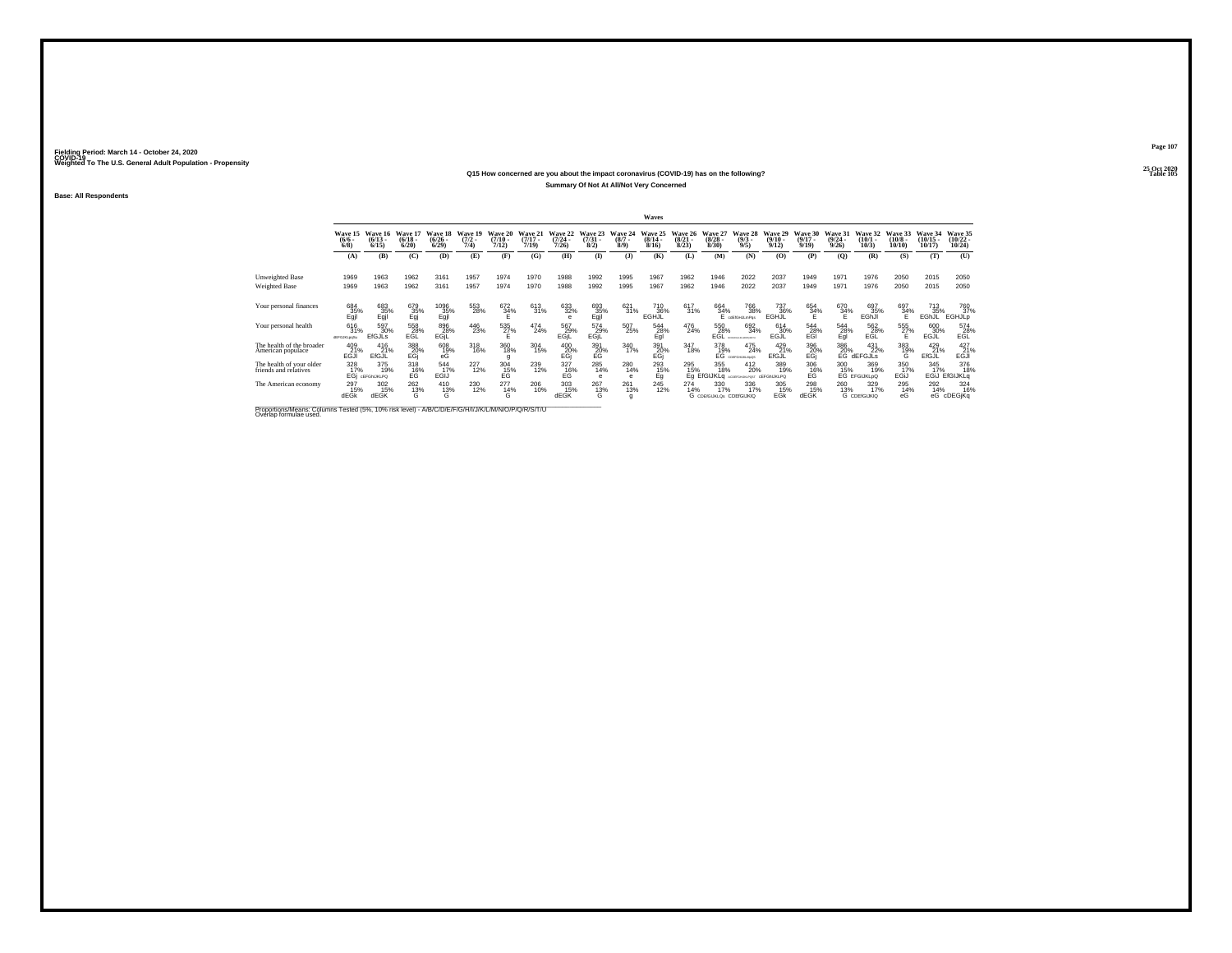### **25 Oct 2020Q15\_1 How concerned are you about the impact coronavirus (COVID-19) has on the following?Table 106 Table 106 Your personal health**

**Base: All Respondents**

|                                                                                                                              |                                     |                                 |                            |                                 |                                       |                                  |                                               |                                  |                                |                                     | Waves                            |                                 |                                 |                                      |                           |                                     |                                  |                                         |                                    |                                |                                   |
|------------------------------------------------------------------------------------------------------------------------------|-------------------------------------|---------------------------------|----------------------------|---------------------------------|---------------------------------------|----------------------------------|-----------------------------------------------|----------------------------------|--------------------------------|-------------------------------------|----------------------------------|---------------------------------|---------------------------------|--------------------------------------|---------------------------|-------------------------------------|----------------------------------|-----------------------------------------|------------------------------------|--------------------------------|-----------------------------------|
|                                                                                                                              | Wave 15<br>$\frac{(6/6)}{6/8}$      | Wave 16<br>$\binom{6/13}{6/15}$ | Wave 17<br>(6/18.<br>6/20  | Wave 18<br>$\binom{6/26}{6/29}$ | Wave 19<br>(7/2)<br>7/4               | Wave 20<br>$\frac{(7/10)}{7/12}$ | Wave 21<br>(7/17)<br>7/19                     | Wave 22<br>$\frac{(7/24)}{7/26}$ | Wave 23<br>$\binom{7/31}{8/2}$ | Wave 24<br>$(8/7 -$<br>8/9          | Wave 25<br>$\frac{(8/14)}{8/16}$ | Wave 26<br>$\binom{8/21}{8/23}$ | Wave 27<br>$\binom{8/28}{8/30}$ | Wave 28<br>$\binom{9/3}{9/5}$        | Wave 29<br>(9/10)<br>9/12 | Wave 30<br>$\binom{9/17}{9/19}$     | Wave 31<br>$\frac{(9/24)}{9/26}$ | Wave 32<br>$\binom{10/1}{10/3}$         | Wave 33<br>$\frac{(10/8)}{10/10}$  | Wave 34<br>$(10/15 -$<br>10/17 | Wave 35<br>$\binom{10/22}{10/24}$ |
|                                                                                                                              | (A)                                 | (B)                             | (C)                        | (D)                             | (E)                                   | (F)                              | (G)                                           | (H)                              | $($ $\Gamma$                   | $($ J $)$                           | (K)                              | (L)                             | (M)                             | (N)                                  | (0)                       | (P)                                 | (O)                              | (R)                                     | (S)                                | (T)                            | (U)                               |
| <b>Unweighted Base</b><br>Weighted Base                                                                                      | 1969<br>1969                        | 1963<br>1963                    | 1962<br>1962               | 3161<br>3161                    | 1957<br>1957                          | 1974<br>1974                     | 1970<br>1970                                  | 1988<br>1988                     | 1992<br>1992                   | 1995<br>1995                        | 1967<br>1967                     | 1962<br>1962                    | 1946<br>1946                    | 2022<br>2022                         | 2037<br>2037              | 1949<br>1949                        | 1971<br>1971                     | 1976<br>1976                            | 2050<br>2050                       | 2015<br>2015                   | 2050<br>2050                      |
| Very/Somewhat<br>Concerned (Net)                                                                                             | 1353<br>69%                         | 1366<br>70%<br>Ń                | 1404<br>72%<br>'N          | 2265<br>72%<br>áÑ               | 1511<br>77%<br>ABCDY-ROBOTORITY       | 1439<br>73%<br>AbN               | 1496<br>76%<br>ARCOHNMOPARTU                  | 1421<br>71%<br>N                 | 1418<br>71%                    | 1488<br>75%<br>N ABdhiNOT           | 1423                             | 1486<br>72% 76%<br>76%          | 1396<br>72%<br>Ñ                | 1330<br>66%                          | 1423<br>70%<br>N          | 1405<br>72%<br>äÑ                   | 1427<br>72%<br>aN                | 1414<br>$\frac{72}{N}$                  | 1495<br>73%<br>AbN                 | 1415<br>70%<br>Ñ               | 1476<br>$72%$<br>aN               |
| Very concerned                                                                                                               | 684<br>35%<br>N                     | 658<br>34%                      | 697<br>36%<br>N            | 1079<br>34%                     | 784<br>40%<br><b>N</b> ARCOFINANCIATU | 698<br>35%<br>N.                 | 832<br>42%<br>ARCEFHRAUPOKSITU ABcDIllemNORTU | $^{773}_{39\%}$                  | 675<br>34%                     | 796<br>40%<br><b>ABCOFIKMINORTU</b> | 697<br>35%<br>N                  | 844<br>43%<br>ABCDTHRANDPORTER  | 688<br>35%<br>N                 | 626<br>31%                           | 686<br>34%                | <sup>718</sup> <sub>37%</sub><br>Nr | 719<br>36%<br>N                  | 657<br>33%                              | 759<br>37%<br>bNor                 | <sup>701</sup> 35%<br>n        | 709<br>35%<br>n.                  |
| Somewhat concerned                                                                                                           | 669<br>34%                          | 708<br>36%                      | $\frac{707}{36\%}$ hl      | 1185<br>37%<br>aGHL             | 727%<br>gHL                           | 741<br>38%<br>agHL               | 663<br>34%                                    | $^{648}_{33\%}$                  | 743<br>37%<br>agHL             | 692<br>35%                          | $^{726}_{37\%}$                  | 642<br>33%                      | 708<br>36%<br>hl                | <sup>704</sup> 35%                   | 737<br>36%                | 687<br>35%                          | 708<br>36%<br>h                  | <sup>757</sup> <sub>38%</sub><br>AGHjLn | <sup>736</sup> <sub>36%</sub><br>h | $^{713}_{35\%}$                | 767%<br>agHL                      |
| Not At All/Not Verv<br>Concerned (Net)                                                                                       | 616<br>31%<br>dEFGJKLpqSu           | 597<br>30%<br>EfGJLs            | 558<br>$E_{\rm GL}^{28\%}$ | 896<br>28%<br>EGIL              | 446<br>23%                            | $^{535}_{27\%}$                  | 474<br>24%                                    | 567<br>29%<br>EGIL               | 574<br>29%<br>EGIL             | $\frac{507}{25\%}$                  | 544<br>28%<br>Egl                | 476<br>24%                      | $^{550}_{28\%}$ EGL             | 692<br>34%<br><b>KOEFDIAAKOFORES</b> | 614<br>30%<br>EGJĽ        | 544<br>$^{28}_{EGI}$                | 544<br>$E_{gl}^{28\%}$           | 562<br>28%<br>EĞĽ                       | 555<br>27%                         | 600<br>30%<br>EGJL             | $^{574}_{-28\%}$                  |
| Not very concerned                                                                                                           | 393<br>20%<br>EiL                   | 395<br>20%<br>EiL               | 374<br>19%<br>eL           | 575<br>18%                      | 315<br>16%                            | 383<br>19%<br>eL                 | $\frac{344}{17\%}$                            | $\frac{392}{20\%}$<br>EL         | 391<br>20%<br>EL               | $341$ <sub>17%</sub>                | 378<br>19%<br>eL                 | $^{312}_{16\%}$                 | 352<br>18%                      | 459<br>23%<br>COENSIGN APOSS         | $^{412}_{20\%}$<br>EgjLs  | $^{352}_{18\%}$                     | 350<br>18%                       | $\frac{388}{20\%}$<br>EL                | 358<br>17%                         | $^{416}_{21\%}$<br>EgJLqs      | 377<br>18%                        |
| Not at all concerned                                                                                                         | $^{222}_{11\%}$<br><b>EFGHUKLRt</b> | 2020%<br>EFGi                   | $^{184}_{9%}$<br>EĞ        | 322<br>10%<br>EFGI              | 1307%                                 | $^{152}_{8\%}$                   | 130 7%                                        | $^{175}_{9\%}$<br>eg             | $^{183}_{9%}$<br>EĞ            | $^{166}_{8\%}$                      | $^{166}_{8\%}$<br>g              | $^{164}_{8\%}$                  | 199<br>10%                      | $^{233}_{12\%}$<br>EFG GEFGHUKLRt    | 202 10%<br>EfG            | 1926<br>EfG                         | 193<br>10%<br>EfG                | $^{173}_{9\%}$<br>eg                    | 197<br>10%<br>ЕĞ                   | 184<br>9%<br>EĞ                | $^{197}_{10\%}$                   |
| Sigma                                                                                                                        | 1969<br>100%                        | 1963<br>100%                    | 1962<br>100%               | 3161<br>100%                    | 1957<br>100%                          | 1974<br>100%                     | 1970<br>100%                                  | 1988<br>100%                     | 1992<br>100%                   | 1995<br>100%                        | 1967<br>100%                     | 1962<br>100%                    | 1946<br>100%                    | 2022<br>100%                         | 2037<br>100%              | 1949<br>100%                        | 1971<br>100%                     | 1976<br>100%                            | 2050<br>100%                       | 2015<br>100%                   | 2050<br>100%                      |
| Proportions/Means: Columns Tested (5%, 10% risk level) - A/B/C/D/E/F/G/H/I/J/K/L/M/N/O/P/Q/R/S/T/U<br>Overlap formulae used. |                                     |                                 |                            |                                 |                                       |                                  |                                               |                                  |                                |                                     |                                  |                                 |                                 |                                      |                           |                                     |                                  |                                         |                                    |                                |                                   |

**Page 108**25 Oct 2020<br>Table 106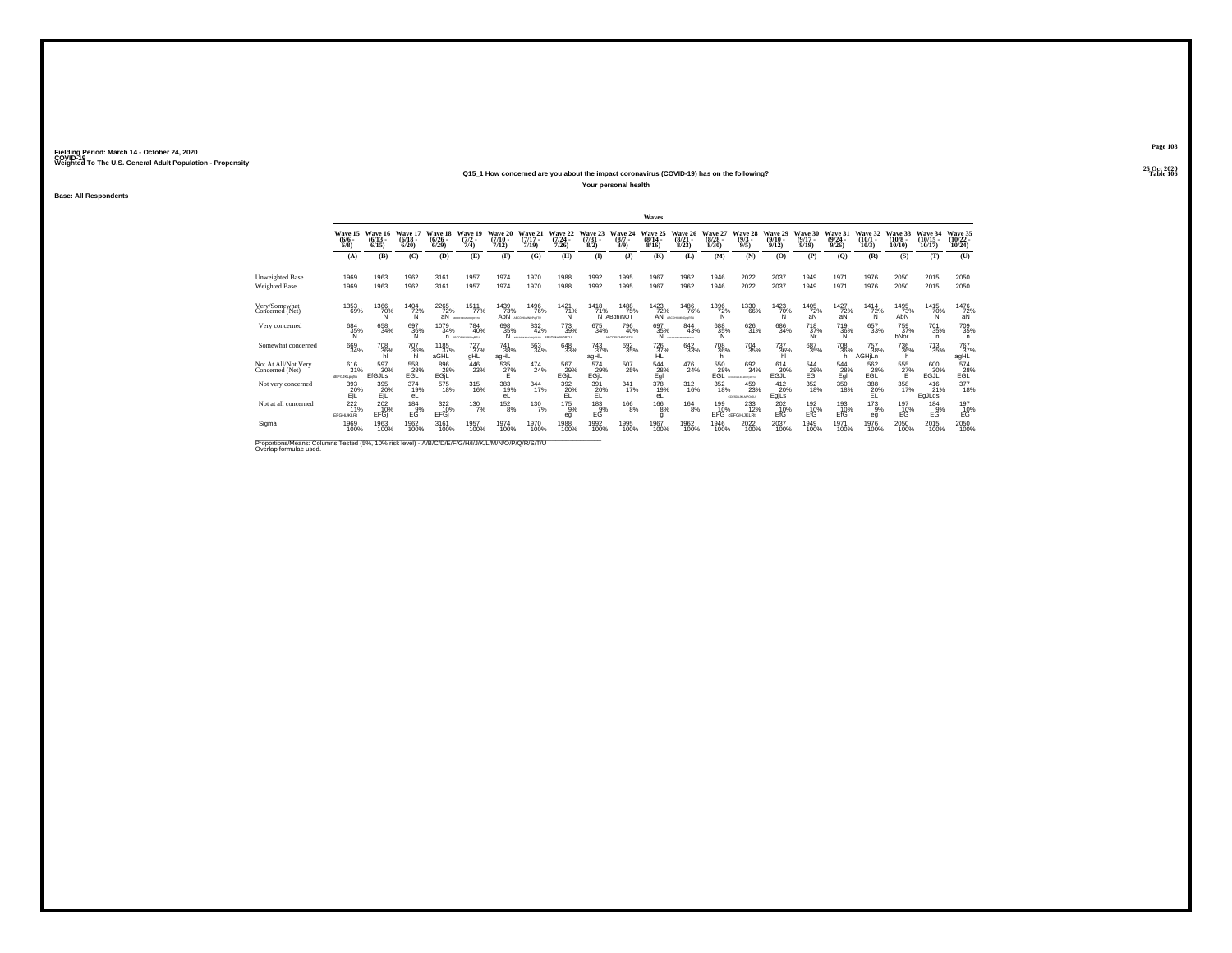### **25 Oct 2020Q15\_2 How concerned are you about the impact coronavirus (COVID-19) has on the following?Particular Table 107 Table 107 Table 107 The health of your older friends and relatives**

**Base: All Respondents**

|                                                                                                                              |                         |                                        |                                        |                            |                                 |                                      |                                  |                                      |                                     |                             | Waves                                          |                                  |                                  |                                                   |                                               |                                      |                                         |                                       |                               |                                                |                                |
|------------------------------------------------------------------------------------------------------------------------------|-------------------------|----------------------------------------|----------------------------------------|----------------------------|---------------------------------|--------------------------------------|----------------------------------|--------------------------------------|-------------------------------------|-----------------------------|------------------------------------------------|----------------------------------|----------------------------------|---------------------------------------------------|-----------------------------------------------|--------------------------------------|-----------------------------------------|---------------------------------------|-------------------------------|------------------------------------------------|--------------------------------|
|                                                                                                                              | $\frac{(6/6 - 6)}{6/8}$ | Wave 15 Wave 16<br>$(6/13 -$<br>6/15   | Wave 17<br>$(6/18 -$<br>6/20           | Wave 18<br>(6/26)<br>6/29  | Wave 19<br>$(7/2 -$<br>7/4)     | Wave 20<br>(7/10)<br>7/12            | Wave 21<br>$(7/17 -$<br>7/19     | Wave 22<br>(7/24 -<br>7/26           | Wave 23<br>$\binom{7/31}{8/2}$      | Wave 24<br>$(8/7 -$<br>8/9  | Wave 25<br>$(8/14 -$<br>8/16                   | Wave 26<br>$\frac{(8/21)}{8/23}$ | Wave 27<br>$\frac{(8/28)}{8/30}$ | Wave 28<br>$\frac{(9/3)}{9/5}$                    | Wave 29<br>$\frac{(9/10)}{9/12}$              | Wave 30<br>$\frac{(9/17)}{9/19}$     | Wave 31<br>$\frac{(9/24 - 9/26)}{9/26}$ | Wave 32<br>$(10/1 -$<br>10/3          | Wave 33<br>$(10/8 -$<br>10/10 | Wave 34<br>$(10/15 -$<br>10/17                 | Wave 35<br>$(10/22 -$<br>10/24 |
|                                                                                                                              | (A)                     | (B)                                    | (C)                                    | (D)                        | (E)                             | (F)                                  | (G)                              | (H)                                  | $\bf{I}$                            | (3)                         | (K)                                            | (L)                              | (M)                              | (N)                                               | (0)                                           | (P)                                  | (O)                                     | (R)                                   | (S)                           | (T)                                            | (U)                            |
| <b>Unweighted Base</b><br><b>Weighted Base</b>                                                                               | 1969<br>1969            | 1963<br>1963                           | 1962<br>1962                           | 3161<br>3161               | 1957<br>1957                    | 1974<br>1974                         | 1970<br>1970                     | 1988<br>1988                         | 1992<br>1992                        | 1995<br>1995                | 1967<br>1967                                   | 1962<br>1962                     | 1946<br>1946                     | 2022<br>2022                                      | 2037<br>2037                                  | 1949<br>1949                         | 1971<br>1971                            | 1976<br>1976                          | 2050<br>2050                  | 2015<br>2015                                   | 2050<br>2050                   |
| Very/Somewhat<br>Concerned (Net)                                                                                             | 1641<br>83%<br>N        | 1588<br>81%                            | 1644<br>84%<br>bNo                     | 2617<br>83%<br>N           | 1730<br>88%<br>ARCOFHICAMOPORTE | 1670<br>85%<br><b>BmNORu</b>         | 1731<br>88%<br><b>HAMIDPORTE</b> | 1661<br>84%                          | 1707<br>86%<br><b>bNO BDMNORstU</b> | 1715<br>86%                 | 1674<br>85%<br><b>ABDMNORSTU BMNORU BMNORU</b> | 1667<br>85%                      | 1591<br>82%                      | 1610<br>80%                                       | 1648<br>81%                                   | 1643<br>84%                          | 1671<br>85%<br>BNOr BmNORu              | 1607<br>81%                           | 1700<br>83%                   | 1670<br>83%<br>N                               | 1674<br>82%                    |
| Very concerned                                                                                                               | 908<br>46%<br>N         | 864<br>44%                             | 923<br>47%<br>N                        | 1537<br>49%<br><b>BNRT</b> | 1068<br>55%<br>ARCOGANIZACIONES | 985<br>50%<br>aBmNoRTu               | 1072<br>54%<br>ARCOGANISTORY III | 1005<br>51%<br>ABcMNORTU ABCMNORTU   | 1019<br>51%                         | 1055<br>53%<br>ARCOMNO-RTLL | 975<br>50%<br>aBmNoRT                          | 1055<br>54%<br>ADCOMMANDOVER     | 893<br>46%<br>N                  | 826<br>41%                                        | 939<br>46%<br>N                               | 954<br>49%<br><b>BNRT</b>            | 1022%<br>ABCMNORTU                      | 873<br>44%                            | 1017<br>50%<br>n aBmNoRT      | 880<br>44%                                     | 949<br>46%<br>N                |
| Somewhat concerned                                                                                                           | 733<br>37%<br>degHJLQS  | $^{725}_{37\%}$<br>gHJLQs              | <sup>720</sup> <sub>37%</sub><br>hjLqs | 1080<br>34%                | 662<br>34%                      | 685<br>35%                           | 659<br>33%                       | 656<br>33%                           | 689<br>35%                          | 660<br>33%                  | 699<br>36%                                     | 612/31%                          | 698<br>36%                       | 784<br>39%<br>DEFGHLLOxOSu                        | 709<br>35%                                    | 689<br>35%                           | 649<br>33%                              | $\frac{734}{37\%}$<br>gHJLQs          | 683<br>33%                    | <sup>790</sup> <sub>39%</sub><br>DEFOHUM OxOSu | 725%                           |
| Not At All/Not Very<br>Concerned (Net)                                                                                       | 328<br>17%              | 375<br>19%<br>EGI GEFGNUKLPO           | 318<br>E <sub>G</sub> <sup>16%</sup>   | 544<br>17%<br>EGIJ         | 227<br>12%                      | 304<br>E <sub>G</sub> <sup>15%</sup> | 239<br>12%                       | 327<br>E <sub>G</sub> <sup>16%</sup> | 285<br>14%<br>$\theta$              | 280<br>14%<br>$\theta$      | 293<br>$^{15\%}_{Eq}$                          | 295<br>15%<br>Εã΄                | 355<br>18%                       | 412<br>20%<br>EfGIJKLO ADDERGHUNLPOST CEFGINJKLPO | 389<br>19%                                    | 306<br>E <sub>G</sub> <sup>16%</sup> | 300                                     | 369<br>15% 19%<br>EG EFGIJKLpQ<br>19% | 350<br>17%<br>EGIJ            | 345<br>17%<br>EGIJ                             | 376<br>18%<br><b>EfGIJKLQ</b>  |
| Not very concerned                                                                                                           | 234<br>12%<br>EGIka     | <sup>234</sup> <sub>12%</sub><br>EGIka | 201<br>10%<br>eg                       | 353<br>11%<br>EG           | $^{154}_{8\%}$                  | $^{219}_{11\%}$<br>EG                | $^{161}_{8\%}$                   | $^{223}_{11\%}$<br>EG                | $^{186}_{9%}$                       | 199<br>10%<br>$\theta$      | 189<br>10%                                     | $^{206}_{10\%}$<br>Eq            | 220<br>71%<br>EG                 | <sup>240</sup> <sub>12%</sub><br><b>EGIka</b>     | <sup>246</sup> <sub>12%</sub><br><b>EGIKQ</b> | 199<br>10%<br>eg                     | 186<br>9%                               | $^{272}_{14\%}$<br>COEXIMUM HPOAU     | $^{232}_{11\%}$<br>EG         | $^{233}_{12\%}$<br>EGi                         | 227<br>11%<br>EG               |
| Not at all concerned                                                                                                         | $\frac{94}{5\%}$        | $^{140}_{7\%}$<br>AEFGhIJkLpR          | $^{118}_{6\%}$<br>EfGJ                 | 191<br>6%<br>EfGJI         | $^{73}_{4\%}$                   | $\frac{86}{4\%}$                     | $^{79}_{4\%}$                    | 104/5%<br>е                          | $^{99}_{5\%}$                       | $^{81}_{4\%}$               | $^{104}_{-5\%}$<br>е                           | 89/5%                            | $134 \atop 7\%$<br>AEFGhIJkLR    | $^{173}_{9\%}$<br>To Great out and                | 143/7%<br>AEFGhIJkLR                          | $^{106}_{-5\%}$<br>$\theta$          | $^{115}_{6\%}$<br>Egj                   | $\frac{96}{5\%}$                      | $^{118}_{6\%}$<br>Eqi         | 111<br>6%<br>Eq                                | 149/7%<br><b>AEFGHIJKLoRt</b>  |
| Sigma                                                                                                                        | 1969<br>100%            | 1963<br>100%                           | 1962<br>100%                           | 3161<br>100%               | 1957<br>100%                    | 1974<br>100%                         | 1970<br>100%                     | 1988<br>100%                         | 1992<br>100%                        | 1995<br>100%                | 1967<br>100%                                   | 1962<br>100%                     | 1946<br>100%                     | 2022<br>100%                                      | 2037<br>100%                                  | 1949<br>100%                         | 1971<br>100%                            | 1976<br>100%                          | 2050                          | 2015<br>100%                                   | 2050<br>100%                   |
| Proportions/Means: Columns Tested (5%, 10% risk level) - A/B/C/D/E/F/G/H/I/J/K/L/M/N/O/P/Q/R/S/T/U<br>Overlap formulae used. |                         |                                        |                                        |                            |                                 |                                      |                                  |                                      |                                     |                             |                                                |                                  |                                  |                                                   |                                               |                                      |                                         |                                       |                               |                                                |                                |

**Page 109**25 Oct 2020<br>Table 107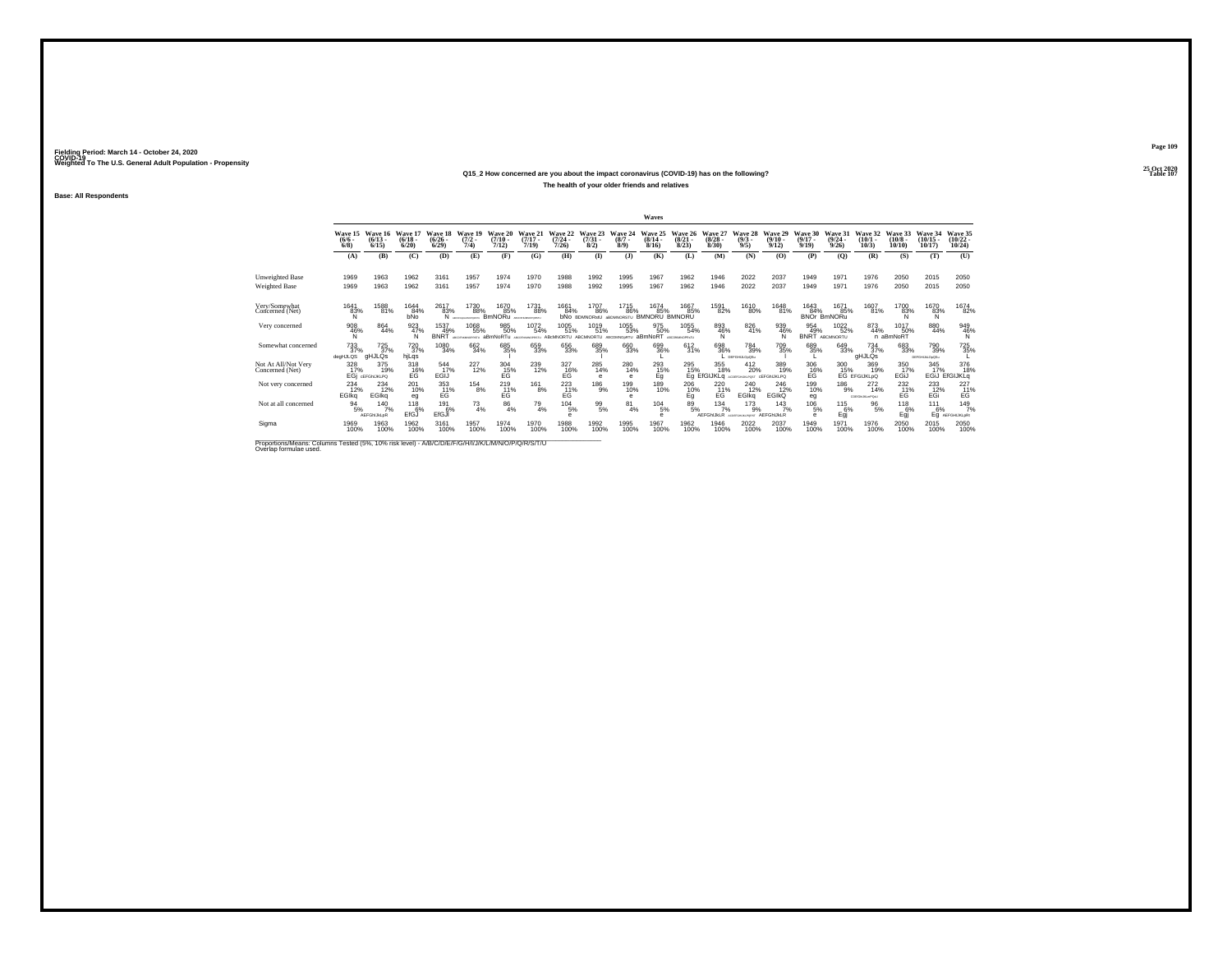**Base: All Respondents**

## **25 Oct 2020Q15\_3 How concerned are you about the impact coronavirus (COVID-19) has on the following?The health of the broader American populace**

|                                                                                                    |                                |                                                 |                              |                                             |                                |                              |                                         |                                      |                                |                            | Waves                     |                                     |                                  |                                               |                                         |                              |                                                                            |                                   |                               |                                    |                                  |
|----------------------------------------------------------------------------------------------------|--------------------------------|-------------------------------------------------|------------------------------|---------------------------------------------|--------------------------------|------------------------------|-----------------------------------------|--------------------------------------|--------------------------------|----------------------------|---------------------------|-------------------------------------|----------------------------------|-----------------------------------------------|-----------------------------------------|------------------------------|----------------------------------------------------------------------------|-----------------------------------|-------------------------------|------------------------------------|----------------------------------|
|                                                                                                    | Wave 15<br>$(6/6 -$<br>$6/8$ ) | Wave 16<br>$(6/13 -$<br>6/15                    | Wave 17<br>$(6/18 -$<br>6/20 | Wave 18<br>$(6/26 -$<br>6/29                | Wave 19<br>$\frac{(7/2)}{7/4}$ | Wave 20<br>$(7/10 -$<br>7/12 | Wave 21<br>$(7/17 -$<br>7/19            | Wave 22<br>$\frac{(7/24 - 7)}{7/26}$ | Wave 23<br>$\binom{7/31}{8/2}$ | Wave 24<br>$(8/7 -$<br>8/9 | Wave 25<br>(8/14.<br>8/16 | Wave 26<br>$\binom{8/21}{8/23}$     | Wave 27<br>$\frac{(8/28)}{8/30}$ | Wave 28<br>$\binom{9/3}{9/5}$                 | Wave 29<br>$\frac{(9/10 - 9/12)}{9/12}$ | Wave 30<br>$(9/17 -$<br>9/19 | Wave 31<br>$\binom{9/24}{9/26}$                                            | Wave 32<br>$(10/1 -$<br>10/3      | Wave 33<br>$(10/8 -$<br>10/10 | Wave 34<br>$(10/15 -$<br>10/17     | Wave 35<br>$(10/22 -$<br>10/24   |
|                                                                                                    | (A)                            | (B)                                             | (C)                          | (D)                                         | (E)                            | (F)                          | (G)                                     | (H)                                  | (1)                            | (1)                        | (K)                       | (L)                                 | (M)                              | (N)                                           | (0)                                     | (P)                          | (O)                                                                        | (R)                               | (S)                           | (T)                                | (U)                              |
| <b>Unweighted Base</b><br>Weighted Base                                                            | 1969<br>1969                   | 1963<br>1963                                    | 1962<br>1962                 | 3161<br>3161                                | 1957<br>1957                   | 1974<br>1974                 | 1970<br>1970                            | 1988<br>1988                         | 1992<br>1992                   | 1995<br>1995               | 1967<br>1967              | 1962<br>1962                        | 1946<br>1946                     | 2022<br>2022                                  | 2037<br>2037                            | 1949<br>1949                 | 1971<br>1971                                                               | 1976<br>1976                      | 2050<br>2050                  | 2015<br>2015                       | 2050<br>2050                     |
| Very/Somewhat<br>Concerned (Net)                                                                   | 1560<br>79%                    | 1547<br>79%                                     | 1574<br>$^{80\%}_{N}$        | 2553<br>81%                                 | 1639<br>84%<br>ARCHAMMODODE    | 1614                         | 1666<br>82% 85<br>85%                   | 1588<br>80%                          | 1601                           | 1655<br>80% 83%<br>83%     | 1576<br>80%               | 1615<br>82%<br>N aBNORTu            | 1568<br>$^{81\%}_{N}$            | 1547<br>76%                                   | 1608<br>79%                             | 1553<br>80%<br>n             | 1585<br>80%                                                                | 1545<br>78%                       | 1667<br>81%<br>Nr             | 1586<br>79%                        | 1623<br>79%                      |
| Very concerned                                                                                     | <sup>740</sup> 38%<br>N        | 685<br>35%                                      | 799<br>41%<br><b>BNOR</b>    | <sup>1244</sup> 39%<br><b>BNO</b>           | 863<br>44%<br>LIT-RONAMORE ST  | 811<br>41%<br>aBNOR          | 931<br>47%<br><b>ACTIVITY MATERIALS</b> | 834<br>42%<br><b>ABNORtu</b>         | 874<br>44%<br>AROHMORR-TU      | 852<br>43%<br>ABdNOpRTU    | 793<br>40%                | 835<br>43%<br><b>BNOr ABdNOORTU</b> | <sup>768</sup> 39%<br><b>BNO</b> | 668<br>33%                                    | <sup>725</sup> 36%                      | 753<br>39%<br>bN             | 805<br>41%<br><b>BNOR</b>                                                  | $^{724}_{37\%}$<br>n              | 825<br>40%<br><b>BNOr</b>     | 770<br>38%<br>bN                   | $^{788}_{38\%}$ bN               |
| Somewhat concerned                                                                                 | 819<br>42%                     | 863<br>44%<br><b>GhI</b> CEGHI <sub>jKLOt</sub> | 775<br>39%                   | 1309<br>41%<br>Ghi                          | 775<br>40%                     | 803<br>41%                   | 735<br>37%                              | 753<br>38%                           | <sup>727</sup> 36%             | 803<br>40%                 | 783<br>40%                | <sup>780</sup> <sub>40%</sub>       | 799<br>41%                       | 879<br>43%<br>gl CeGHIkig ceGHIkig            | 883<br>43%                              | 800 41%<br>gl                | <sup>780</sup> 40%                                                         | 822 42%<br>Ghi                    | 842 41%                       | 816<br>41%                         | 835<br>41%                       |
| Not At All/Not Verv<br>Concerned (Net)                                                             | 409<br>$E^{21\%}_{GJI}$        | 416<br>21%<br>EfGJL                             | 388<br>20%<br>EGj            | $^{608}_{\phantom{6}19\%}_{\phantom{6}6\%}$ | 318<br>16%                     | 360<br>18%<br>g              | $\frac{304}{15\%}$                      | 400<br>20%<br>EGj                    | 391<br>20%<br>EG               | 340<br>17%                 | 391<br>20%<br>EGj         | 347<br>18%                          |                                  | 378 475<br>19% 24%<br>EG COEFGHJALMyCS<br>24% | 429<br>21%<br>EfGJL                     | 396<br>20%<br>EGi            | $\overset{386}{\underset{\text{EG} }}\overset{20\%}{\underset{\text{G} }}$ | 431<br>22%<br>dEFGJLS             | 383<br>19%<br>G               | $^{429}_{21\%}$<br>EfGJL           | $^{427}_{-21\%}_{-6\mathrm{JI}}$ |
| Not very concerned                                                                                 | 303<br>15%<br><b>DEGJLMS</b>   | 273<br>14%<br>eGi                               | $^{273}_{14\%}$<br>eGj       | $^{403}_{13\%}$                             | $^{223}_{11\%}$                | 256                          | $^{212}_{11\%}$                         | 281<br>14%<br>eGj                    | 268<br>13%<br>G                | 230<br>12%                 | 261<br>13%<br>g           | 239<br>12%                          | 246<br>13%                       | 281<br>14%<br>eGi                             | $^{277}_{14\%}$<br>G                    | 290<br>15%<br>EGJ            | 266<br>14%                                                                 | $^{317}_{16\%}$<br>G DEFGUNLMogSu | 257<br>13%                    | $^{312}_{15\%}$<br><b>DEfGJLMS</b> | $^{271}_{13\%}$                  |
| Not at all concerned                                                                               | 107<br>5%                      | 143/7%<br>aEFGjlp                               | $^{115}_{6\%}$               | $^{205}_{\phantom{1}6\%}$<br>eq             | $^{95}_{5\%}$                  | $^{103}_{-5\%}$              | $^{93}_{5\%}$                           | 119<br>6%                            | $^{123}_{6\%}$                 | 110<br>6%                  | $^{130}_{7\%}$<br>еĠ      | $^{107}_{-5\%}$                     | $\frac{133}{7}\%$<br>EĠ          | 194<br>10%<br>ARCORY DISJONARY ORIGINAL       | 152/7%<br><b>AEFGilpr</b>               | $^{106}_{-5\%}$              | 119<br>6%                                                                  | $^{114}_{6\%}$                    | $^{127}_{6\%}$                | $117_{6\%}$                        | <sup>157</sup> 8%<br>AcEFGJLPrt  |
| Sigma                                                                                              | 1969<br>100%                   | 1963<br>100%                                    | 1962<br>100%                 | 3161<br>100%                                | 1957<br>100%                   | 1974<br>100%                 | 1970<br>100%                            | 1988<br>100%                         | 1992<br>100%                   | 1995<br>100%               | 1967<br>100%              | 1962<br>100%                        | 1946<br>100%                     | 2022<br>100%                                  | 2037<br>100%                            | 1949<br>100%                 | 1971<br>100%                                                               | 1976<br>100%                      | 2050<br>100%                  | 2015<br>100%                       | 2050                             |
| Proportions/Means: Columns Tested (5%, 10% risk level) - A/B/C/D/E/F/G/H/I/J/K/L/M/N/O/P/Q/R/S/T/U |                                |                                                 |                              |                                             |                                |                              |                                         |                                      |                                |                            |                           |                                     |                                  |                                               |                                         |                              |                                                                            |                                   |                               |                                    |                                  |

Proportions/Means: Columns Tested (5%, 10% risk level) - A/B/C/D/E/F/G/H/I/J/K/L/M/N/O/P/Q/R/S/T/U<br>Overlap formulae used.

**Page 110**25 Oct 2020<br>Table 108

**Table 108 Table 108**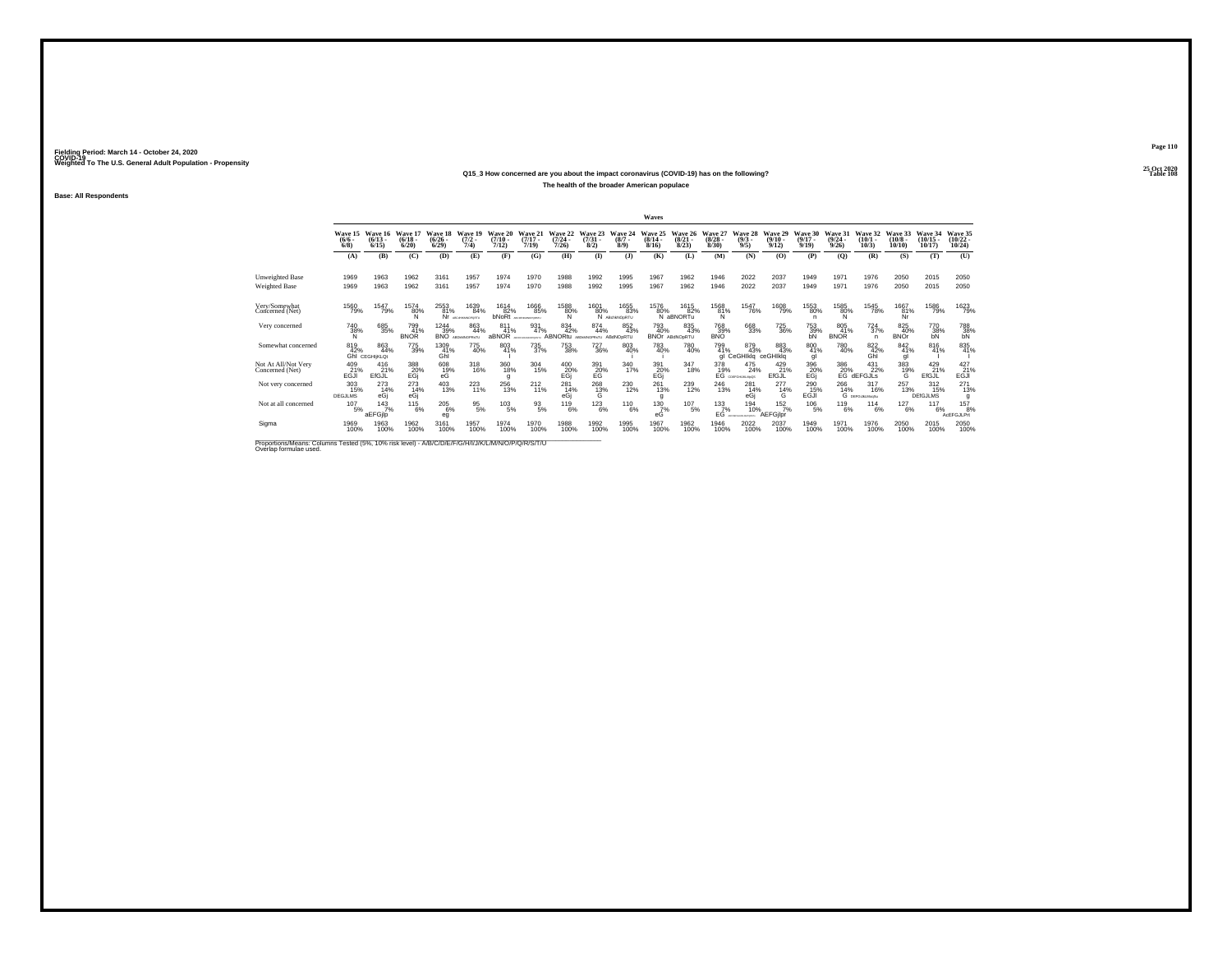#### **25 Oct 2020Q15\_4 How concerned are you about the impact coronavirus (COVID-19) has on the following?Table 109 Table 109**

**The American economy**

**Base: All Respondents**

|                                                                                                                              |                                |                              |                                       |                                                     |                             |                            |                                 |                               |                            |                                        | Waves                         |                                 |                                        |                                      |                           |                                     |                                         |                                           |                               |                             |                                      |
|------------------------------------------------------------------------------------------------------------------------------|--------------------------------|------------------------------|---------------------------------------|-----------------------------------------------------|-----------------------------|----------------------------|---------------------------------|-------------------------------|----------------------------|----------------------------------------|-------------------------------|---------------------------------|----------------------------------------|--------------------------------------|---------------------------|-------------------------------------|-----------------------------------------|-------------------------------------------|-------------------------------|-----------------------------|--------------------------------------|
|                                                                                                                              | Wave 15<br>(6/6.<br>$6/8$ )    | Wave 16<br>$(6/13 -$<br>6/15 | Wave 17<br>(6/18)<br>6/20             | Wave 18<br>(6/26.<br>6/29                           | Wave 19<br>$(7/2 -$<br>7/4) | Wave 20<br>(7/10)<br>7/12) | Wave 21<br>$(7/17 -$<br>7/19    | Wave 22<br>$(7/24 -$<br>7/26  | Wave 23<br>(7/31)<br>8/2   | Wave 24<br>$(8/7 -$<br>8/9             | Wave 25<br>$(8/14 -$<br>8/16  | Wave 26<br>$\binom{8/21}{8/23}$ | Wave 27<br>(8/28)<br>8/30              | Wave 28<br>$\binom{9/3}{9/5}$        | Wave 29<br>(9/10.<br>9/12 | Wave 30<br>$(9/17 -$<br>9/19        | Wave 31<br>$\frac{(9/24 - 9/26)}{9/26}$ | Wave 32<br>$(10/1 -$<br>10/3              | Wave 33<br>$(10/8 -$<br>10/10 | Wave 34<br>(10/15.<br>10/17 | Wave 35<br>$\frac{(10/22)}{10/24}$   |
|                                                                                                                              | (A)                            | (B)                          | (C)                                   | (D)                                                 | (E)                         | (F)                        | (G)                             | (H)                           | (1)                        | $($ $\bf{J}$                           | (K)                           | (L)                             | (M)                                    | (N)                                  | (0)                       | (P)                                 | (0)                                     | (R)                                       | (S)                           | (T)                         | (U)                                  |
| Unweighted Base<br>Weighted Base                                                                                             | 1969<br>1969                   | 1963<br>1963                 | 1962<br>1962                          | 3161<br>3161                                        | 1957<br>1957                | 1974<br>1974               | 1970<br>1970                    | 1988<br>1988                  | 1992<br>1992               | 1995<br>1995                           | 1967<br>1967                  | 1962<br>1962                    | 1946<br>1946                           | 2022<br>2022                         | 2037<br>2037              | 1949<br>1949                        | 1971<br>1971                            | 1976<br>1976                              | 2050<br>2050                  | 2015<br>2015                | 2050<br>2050                         |
| Very/Somewhat<br>Concerned (Net)                                                                                             | 1672<br>85%                    | 1661<br>85%                  | 1700<br>87%                           | 2751<br>87%<br>MNRu abhMNpRU ABHMNOPRSIU            | 1727<br>88%                 | 1697<br>86%<br>mnr         | 1764<br>90%<br>ARCOVISIONOFORTY | 1685<br>85%                   | 1725<br>87%<br><b>MNR</b>  | 1734<br>87%                            | 1722<br>88%<br>MNRu aBHMNoPRU | 1688<br>86%<br>Mnr              | 1616<br>83%                            | 1686<br>83%                          | 1732<br>85%               | 1651<br>85%                         | 1711<br>87%<br>MNRu                     | 1647<br>83%                               | 1755<br>86%<br>m              | 1723<br>86%                 | 1726<br>84%                          |
| Very concerned                                                                                                               | 1002<br>51%<br>nPRtu           | 964<br>49%                   | <sup>1021</sup> 52%<br><b>MNoPRTU</b> | <sup>1772</sup> 56%<br>MICHARDINGHORSTU BRAINDPRSTU | 1059<br>54%                 | 988<br>50%                 | 1124<br>57%<br>ABCFHIMMOPORST2  | 1006<br>51%                   | 1036<br>52%<br>prt MNoPRTU | <sup>1062</sup> 53%<br><b>BMNOPRTU</b> | 988<br>50%                    | 1061<br>54%<br>DF BIMNOPRSTU    | 933<br>48%                             | 958<br>47%                           | 986<br>48%                | 910<br>47%                          | 1018<br>52%<br>mNPRTU                   | 926<br>47%                                | 1030<br>50%                   | 944<br>47%                  | 968<br>47%                           |
| Somewhat concerned                                                                                                           | 670<br>34%                     | 696<br>35%<br>DI             | 679<br>35%<br>D                       | 979<br>31%                                          | 667<br>34%<br>d             | 710 36%<br>Dgl             | 640<br>32%                      | 679<br>34%<br>d.              | 689<br>35%<br>D            | $\substack{672 \\ 34\%}$               | $^{734}_{37\%}$<br>aDGjL      | $^{628}_{32\%}$                 | 683<br>35%<br>D                        | <sup>728</sup> <sub>36%</sub><br>DgL | $\frac{746}{37}\%$        | <sup>741</sup> 38%<br>DGL AcDeGhiJL | 693<br>35%<br>D                         | $^{721}_{37\%}$<br>DĞĹ                    | 725%<br><b>DI</b>             | 779<br>39%<br>ACDEGHIJLmg   | <sup>758</sup> <sub>37%</sub><br>DĞĹ |
| Not At All/Not Verv<br>Concerned (Net)                                                                                       | 297<br>15%<br>dEG <sub>K</sub> | 302<br>15%<br>dEGK           | 262<br>13%<br>G                       | 410<br>13%<br>G                                     | 230<br>12%                  | 277<br>14%<br>G            | 206<br>10%                      | 303<br>15%<br>dEGK            | 267<br>13%<br>G            | 261<br>13%<br>a                        | $^{245}_{12\%}$               | 274<br>14%                      | 330<br>17%<br>G CDE/GIJKLOS CDE/GIJKIQ | 336<br>17%                           | 305<br>$E$ <sup>15%</sup> | 298<br>15%<br>dEGK                  | 260<br>13%                              | $\frac{329}{17\%}$<br><b>G</b> CDEIGIJKIQ | 295<br>14%<br>eG              | 292<br>14%<br>eG            | 324<br>16%<br>cDEGjKq                |
| Not very concerned                                                                                                           | 218<br>11%<br><b>DEGijKg</b>   | $^{203}_{10\%}$<br>deG       | 198<br>10%<br>deG                     | $^{262}_{\phantom{1}8\%}$<br>q                      | $^{157}_{8\%}$              | $184_{9\%}$<br>G           | 126 6%                          | 228<br>11%<br><b>DEfGIJKQ</b> | 180 9%<br>G                | $^{178}_{9%}$<br>Ġ                     | 167<br>8%<br>q                | 197<br>10%<br>G                 | $^{212}_{11\%}$<br><b>DEGK</b>         | 228<br><b>DEGijKq</b>                | 193%<br>G                 | $^{206}_{11\%}$<br><b>DEGK</b>      | $^{175}_{9\%}$<br>G                     | $^{219}_{11\%}$<br>DEGijKq                | 211<br>10%<br>deG             | 194<br>10%<br>G             | 198<br>10%<br>Ġ                      |
| Not at all concerned                                                                                                         | $^{80}_{4\%}$                  | 996                          | $^{64}_{3\%}$                         | 149/5%<br>$\epsilon$                                | $^{73}_{4\%}$               | $\frac{92}{5\%}$<br>c.     | $^{80}_{4\%}$                   | $^{75}_{4%}$                  | 87<br>4%                   | $\frac{83}{4%}$                        | $^{78}_{4\%}$                 | 77<br>4%                        | 118<br>$-6%$<br><b>ACEGHUKLOS</b>      | 108<br>5%<br>Ceĥ                     | $^{112}_{6\%}$<br>aCEHKI  | $\frac{92}{5\%}$<br>$\mathbf{c}$    | $^{86}_{4\%}$                           | $^{110}_{6\%}$<br>aCEgHkls                | 84<br>4%                      | $\frac{98}{5\%}$            | 126%<br>C ACEGHUKLQS                 |
| Sigma                                                                                                                        | 1969<br>100%                   | 1963<br>100%                 | 1962<br>100%                          | 3161<br>100%                                        | 1957<br>100%                | 1974<br>100%               | 1970<br>100%                    | 1988<br>100%                  | 1992<br>100%               | 1995<br>100%                           | 1967<br>100%                  | 1962<br>100%                    | 1946<br>100%                           | 2022<br>100%                         | 2037<br>100%              | 1949<br>100%                        | 1971<br>100%                            | 1976<br>100%                              | 2050<br>100%                  | 2015<br>100%                | 2050<br>100%                         |
| Proportions/Means: Columns Tested (5%, 10% risk level) - A/B/C/D/E/F/G/H/I/J/K/L/M/N/O/P/Q/R/S/T/U<br>Overlap formulae used. |                                |                              |                                       |                                                     |                             |                            |                                 |                               |                            |                                        |                               |                                 |                                        |                                      |                           |                                     |                                         |                                           |                               |                             |                                      |

**Page 111**25 Oct 2020<br>Table 109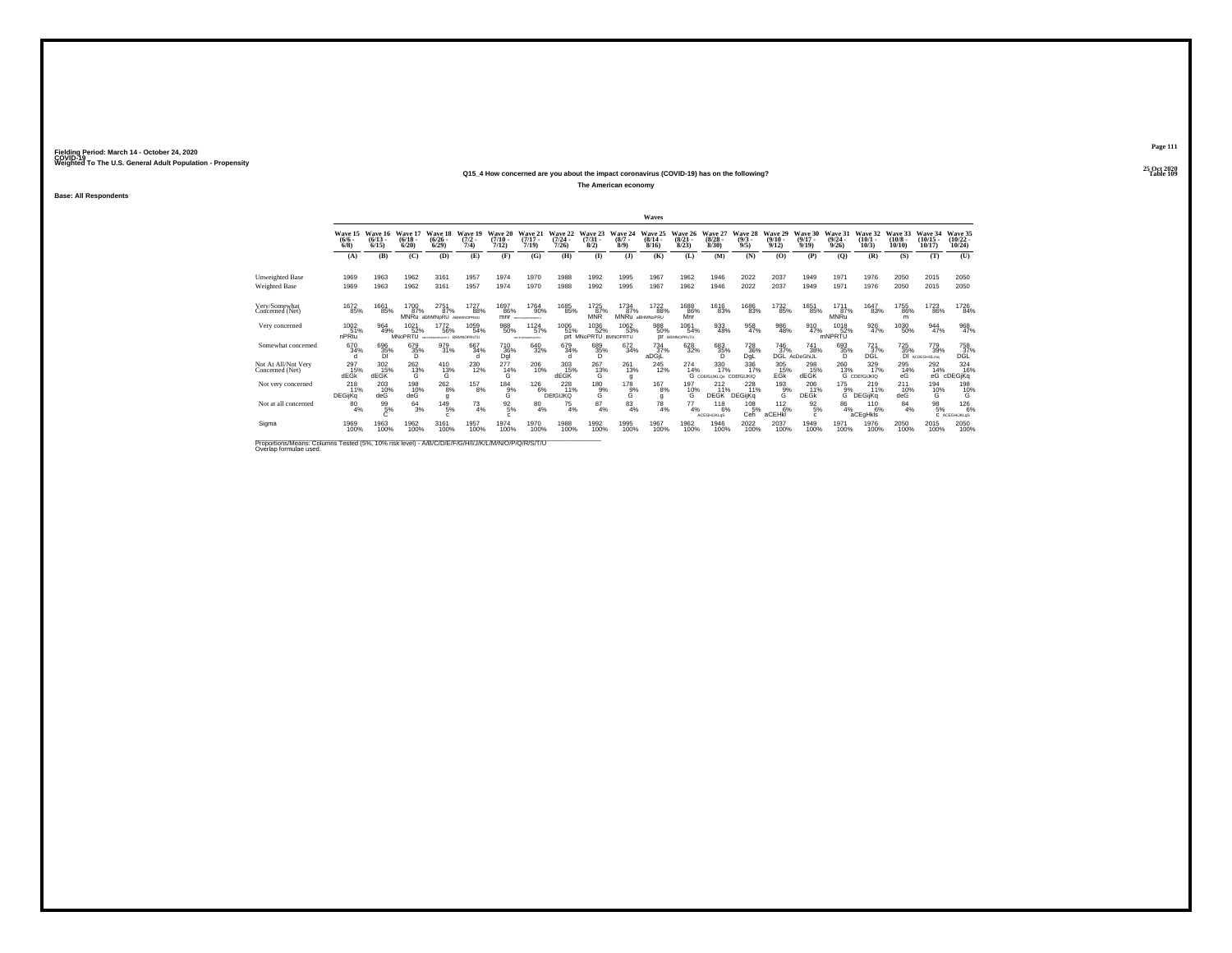#### **25 Oct 2020Q15\_5 How concerned are you about the impact coronavirus (COVID-19) has on the following?Particular Table 110 Table 110 Table 110**

**Your personal finances**

**Base: All Respondents**

|                                                                                                                              |                             |                              |                             |                              |                                          |                            |                                     |                                      |                             |                                            | Waves                        |                               |                           |                                    |                              |                              |                                  |                               |                               |                                |                                             |
|------------------------------------------------------------------------------------------------------------------------------|-----------------------------|------------------------------|-----------------------------|------------------------------|------------------------------------------|----------------------------|-------------------------------------|--------------------------------------|-----------------------------|--------------------------------------------|------------------------------|-------------------------------|---------------------------|------------------------------------|------------------------------|------------------------------|----------------------------------|-------------------------------|-------------------------------|--------------------------------|---------------------------------------------|
|                                                                                                                              | Wave 15<br>$(6/6 -$<br>6/8  | Wave 16<br>$(6/13 -$<br>6/15 | Wave 17<br>(6/18.<br>6/20   | Wave 18<br>$(6/26 -$<br>6/29 | Wave 19<br>$\frac{(7/2)}{7/4}$           | Wave 20<br>(7/10)<br>7/12) | Wave 21<br>$(7/17 -$<br>7/19        | Wave 22<br>$(7/24 -$<br>7/26         | Wave 23<br>$(7/31 -$<br>8/2 | Wave 24<br>$(8/7 -$<br>8/9                 | Wave 25<br>$(8/14 -$<br>8/16 | Wave 26<br>(8/21)<br>8/23     | Wave 27<br>(8/28.<br>8/30 | Wave 28<br>$\binom{9/3}{9/5}$      | Wave 29<br>$(9/10 -$<br>9/12 | Wave 30<br>$(9/17 -$<br>9/19 | Wave 31<br>$\frac{(9/24)}{9/26}$ | Wave 32<br>(10/1)<br>10/3     | Wave 33<br>$(10/8 -$<br>10/10 | Wave 34<br>$(10/15 -$<br>10/17 | Wave 35<br>$\frac{(10/22)}{10/24}$          |
|                                                                                                                              | (A)                         | (B)                          | (C)                         | (D)                          | (E)                                      | (F)                        | (G)                                 | (H)                                  | $($ $\Gamma$                | $($ $\bf{J}$                               | (K)                          | (L)                           | (M)                       | (N)                                | (0)                          | (P)                          | (O)                              | (R)                           | (S)                           | (T)                            | (U)                                         |
| <b>Unweighted Base</b><br><b>Weighted Base</b>                                                                               | 1969<br>1969                | 1963<br>1963                 | 1962<br>1962                | 3161<br>3161                 | 1957<br>1957                             | 1974<br>1974               | 1970<br>1970                        | 1988<br>1988                         | 1992<br>1992                | 1995<br>1995                               | 1967<br>1967                 | 1962<br>1962                  | 1946<br>1946              | 2022<br>2022                       | 2037<br>2037                 | 1949<br>1949                 | 1971<br>1971                     | 1976<br>1976                  | 2050<br>2050                  | 2015<br>2015                   | 2050<br>2050                                |
| Very/Somewhat<br>Concerned (Net)                                                                                             | 1285<br>65%                 | 1280<br>65%                  | 1283<br>65%<br>n            | 2065<br>65%                  | 1404<br>72%<br>П испланочного            | 1302<br>66%                | 1357<br>69%<br>n abcdKNORTU         | 1355<br>68%<br>KNOrtU                | 1299<br>65%                 | 1374<br>69%<br>abcdiKNORTU                 | 1257<br>64%                  | 1345<br>69%<br>abdiKNOrTU     | 1282<br>66%<br>n.         | 1256<br>62%                        | 1300<br>64%                  | 1295<br>66%<br>Ñŭ            | 1301<br>66%<br>n                 | 1279<br>65%                   | 1353<br>66%<br>n              | 1302<br>65%                    | 1290<br>63%                                 |
| Very concerned                                                                                                               | 610<br>31%                  | 599<br>30%                   | 627<br>32%                  | 1005<br>32%                  | 701<br>36%<br>ABcDFIkNORu                | 624<br>32%                 | $^{721}_{37\%}$<br>ABCORNMAND (REL) | 652<br>33%                           | 625<br>31%                  | 656<br>33%                                 | 629<br>32%                   | 711<br>36%<br>ADCODINATION    | 635<br>33%                | 606<br>30%                         | 633<br>31%                   | 662<br>34%<br>bN             | 649<br>33%                       | $614 \over 31\%$              | 687<br>34%<br>n               | 658<br>33%                     | 660<br>32%                                  |
| Somewhat concerned                                                                                                           | 675<br>34%<br>$\mathbf{u}$  | 681<br>35%                   | 656<br>33%                  | 1061<br>34%                  | <sup>702</sup> <sub>36%</sub><br>gKlnstU | 677<br>34%<br>$\mathbf{u}$ | 636<br>32%                          | 703<br>35%<br>kntU                   | 674<br>34%                  | <sup>718</sup> <sub>36%</sub><br>aKInopsTU | 628<br>32%                   | $^{634}_{32\%}$               | 647<br>33%                | 650<br>32%                         | 667<br>33%                   | $\substack{633 \\ 32\%}$     | 652<br>33%                       | 665<br>34%                    | 666<br>32%                    | $644 \over 32\%$               | 630<br>31%                                  |
| Not At All/Not Very<br>Concerned (Net)                                                                                       | 684<br>35%<br>Egjl          | 683<br>35%<br>Eqil           | 679<br>35%                  | 1096<br>$E_{gjl}^{35\%}$     | 553<br>28%                               | 672<br>34%                 | 613<br>31%                          | $\substack{633 \\ 32\%}$<br>$\theta$ | 693<br>35%<br>Egjl          | 621<br>31%                                 | 710<br>36%<br>EGHJL          | 617<br>31%                    | 664<br>34%                | 766<br>38%<br>cdEfGHJLmPos         | 737<br>36%<br>EGHJL          | 654<br>34%<br>E              | 670<br>34%                       | 697<br>35%<br>EGhJI           | 697<br>34%                    | 713<br>35%<br>EGhJL            | <sup>760</sup> <sub>37%</sub><br>EGHJLp     |
| Not very concerned                                                                                                           | $^{425}_{22\%}$<br>$\theta$ | 418<br>21%<br>$\sim$         | $^{424}_{22\%}$<br>$\theta$ | 665<br>21%<br>e              | 359<br>18%                               | $^{402}_{20\%}$            | 401<br>20%                          | 426<br>21%<br>$\theta$               | 426<br>21%<br>$\theta$      | $^{413}_{21\%}$                            | 457<br>23%<br>EfgL           | $\frac{389}{20\%}$            | 409<br>21%                | 436<br>22%<br>$\sim$               | 462 23%<br>FI                | 423/22%<br>$\theta$          | $^{415}_{21\%}$                  | $^{454}_{23\%}$<br>EI         | $^{422}_{21\%}$               | $^{445}_{22\%}$                | 433                                         |
| Not at all concerned                                                                                                         | 259<br>13%<br>EgHJ          | 265<br>13%<br>EGHJ           | 255<br>13%<br>EgH           | 430<br>14%<br>EGHJ           | 194<br>10%                               | 271<br>14%<br>EGHJ         | $^{212}_{11\%}$                     | 207<br>10%                           | 267<br>13%<br>EGHJ          | 208<br>10%                                 | 253<br>13%<br>Ehj            | <sup>228</sup> <sub>12%</sub> | 255<br>13%<br>EgHJ        | 330<br>16%<br>ALCOHOLIGATION PORTS | 275<br>13%<br>EGHJ           | 231<br>12%                   | 255<br>13%<br>Ehi                | $^{243}_{12\%}$<br>$\epsilon$ | $^{274}_{13\%}$<br>EgHJ       | 268<br>13%<br>EgHJ             | 327<br>16%<br><b>ANTIBIDIAL MT MILAPING</b> |
| Sigma                                                                                                                        | 1969<br>100%                | 1963<br>100%                 | 1962<br>100%                | 3161<br>100%                 | 1957<br>100%                             | 1974<br>100%               | 1970<br>100%                        | 1988<br>100%                         | 1992<br>100%                | 1995<br>100%                               | 1967<br>100%                 | 1962<br>100%                  | 1946<br>100%              | 2022<br>100%                       | 2037<br>100%                 | 1949<br>100%                 | 1971<br>100%                     | 1976<br>100%                  | 2050<br>100%                  | 2015<br>100%                   | 2050<br>100%                                |
| Proportions/Means: Columns Tested (5%, 10% risk level) - A/B/C/D/E/F/G/H/I/J/K/L/M/N/O/P/Q/R/S/T/U<br>Overlap formulae used. |                             |                              |                             |                              |                                          |                            |                                     |                                      |                             |                                            |                              |                               |                           |                                    |                              |                              |                                  |                               |                               |                                |                                             |

**Page 112**25 Oct 2020<br>Table 110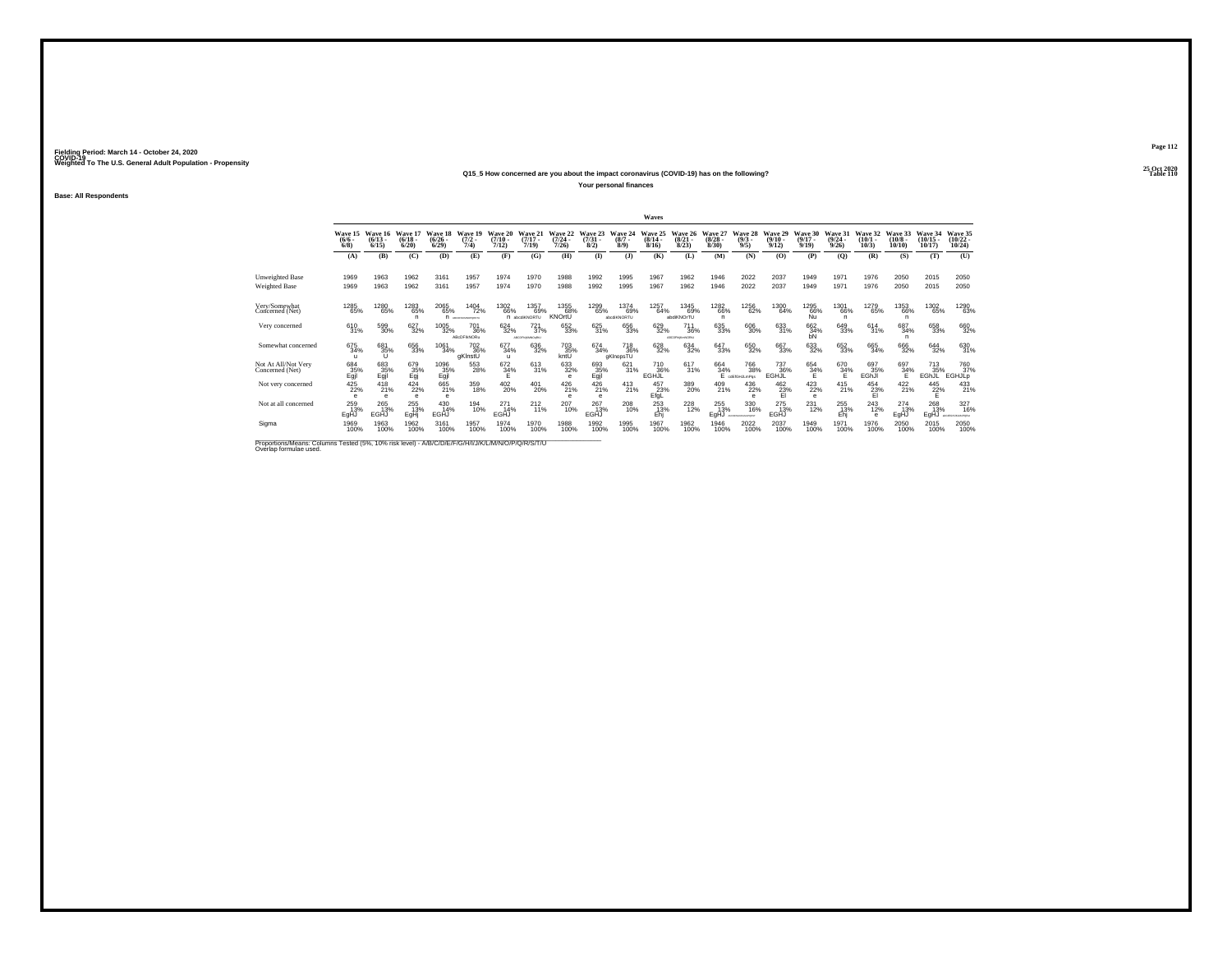**Base: All Respondents**

## **25 Oct 2020Q18 Which of the following is true for you?**

**Page 113**

25 Oct 2020<br>Table 111 **Table 111**

|                                                                             |                               |                                 |                                  |                                 |                                |                                  |                                  |                                  |                                |                                          | Waves                                |                                 |                                  |                                |                                          |                                  |                                  |                                 |                                        |                                |                                    |
|-----------------------------------------------------------------------------|-------------------------------|---------------------------------|----------------------------------|---------------------------------|--------------------------------|----------------------------------|----------------------------------|----------------------------------|--------------------------------|------------------------------------------|--------------------------------------|---------------------------------|----------------------------------|--------------------------------|------------------------------------------|----------------------------------|----------------------------------|---------------------------------|----------------------------------------|--------------------------------|------------------------------------|
|                                                                             | Wave 15<br>$\binom{6/6}{6/8}$ | Wave 16<br>$\binom{6/13}{6/15}$ | Wave 17<br>$\frac{(6/18)}{6/20}$ | Wave 18<br>$\binom{6/26}{6/29}$ | Wave 19<br>$\frac{(7/2)}{7/4}$ | Wave 20<br>$\frac{(7/10)}{7/12}$ | Wave 21<br>$\frac{(7/17)}{7/19}$ | Wave 22<br>$\frac{(7/24)}{7/26}$ | Wave 23<br>$\binom{7/31}{8/2}$ | Wave 24<br>$\binom{8/7}{8/9}$            | Wave 25<br>$\frac{(8/14 - 8)}{8/16}$ | Wave 26<br>$\binom{8/21}{8/23}$ | Wave 27<br>$\frac{(8/28)}{8/30}$ | Wave 28<br>$\frac{(9/3)}{9/5}$ | Wave 29<br>$\frac{(9/10)}{9/12}$         | Wave 30<br>$\frac{(9/17)}{9/19}$ | Wave 31<br>$\frac{(9/24)}{9/26}$ | Wave 32<br>$\binom{10/1}{10/3}$ | Wave 33<br>$\frac{(10/8 - 10)}{10/10}$ | Wave 34<br>$(10/15 -$<br>10/17 | Wave 35<br>$\frac{(10/22)}{10/24}$ |
|                                                                             | (A)                           | (B)                             | (C)                              | (D)                             | (E)                            | (F)                              | (G)                              | (H)                              | $\bf{I}$                       | $($ J $)$                                | (K)                                  | Œ                               | (M)                              | (N)                            | (0)                                      | (P)                              | (0)                              | (R)                             | (S)                                    | (T)                            | (U)                                |
| Unweighted Base                                                             | 1969                          | 1963                            | 1962                             | 3161                            | 1957                           | 1974                             | 1970                             | 1988                             | 1992                           | 1995                                     | 1967                                 | 1962                            | 1946                             | 2022                           | 2037                                     | 1949                             | 1971                             | 1976                            | 2050                                   | 2015                           | 2050                               |
| Weighted Base                                                               | 1969                          | 1963                            | 1962                             | 3161                            | 1957                           | 1974                             | 1970                             | 1988                             | 1992                           | 1995                                     | 1967                                 | 1962                            | 1946                             | 2022                           | 2037                                     | 1949                             | 1971                             | 1976                            | 2050                                   | 2015                           | 2050                               |
| I fear I could die as a<br>result of contracting<br>coronavirus             | 1023<br>52%                   | 1032<br>53%<br>Fo               | 997<br>51%                       | 1623<br>51%                     | 1023<br>52%                    | 938<br>47%                       | 1069<br>54%<br>FÕŤ               | 1107<br>56%<br><b>aCDFNOPT</b>   | 1067<br>54%<br>FO <sub>t</sub> | <sup>1120</sup> 56%<br><b>AbCDeFNOPT</b> | 1060<br>54%<br>FÕŤ                   | <sup>1168</sup> 60%             | $^{1037}_{53\%}$ FOt             | 1042<br>52%                    | 999<br>49%                               | 990<br>51%                       | 1058<br>54%<br>FOt               | 1043<br>53%<br>Fo               | 1098<br>54%<br>FÖt                     | 1002<br>50%                    | 1119<br>55%<br>cdFOpT              |
| I do not fear that I could<br>die as a result of<br>contracting coronavirus | 946<br>48%<br>hJĹ             | 931<br>47%                      | 965<br>49%<br>HJLŭ               | 1538<br>49%<br>HJLŭ             | 934<br>48%                     | 1036<br>53%<br>ABSON RUNORS      | 901<br>46%                       | 881<br>44%                       | 925<br>46%                     | 875<br>44%                               | 907<br>46%                           | 794<br>40%                      | 909<br>47%                       | 980<br>48%<br>HJL              | 1038<br>51%<br><b><i>bGHUKLMOrSU</i></b> | 959<br>49%<br><b>HJLu</b>        | 913<br>46%                       | 933<br>47%                      | 952<br>46%                             | 1013<br>50%<br>GHiJKLmasU      | 931<br>45%                         |
| Sigma                                                                       | 1969<br>100%                  | 1963<br>100%                    | 1962<br>100%                     | 3161<br>100%                    | 1957<br>100%                   | 1974<br>100%                     | 1970<br>100%                     | 1988<br>100%                     | 1992<br>100%                   | 1995<br>100%                             | 1967<br>100%                         | 1962<br>100%                    | 1946<br>100%                     | 2022<br>100%                   | 2037<br>100%                             | 1949<br>100%                     | 1971<br>100%                     | 1976<br>100%                    | 2050<br>100%                           | 2015<br>100%                   | 2050<br>100%                       |

Proportions/Means: Columns Tested (5%, 10% risk level) - A/B/C/D/E/F/G/H/I/J/K/L/M/N/O/P/Q/R/S/T/U<br>Overlap formulae used.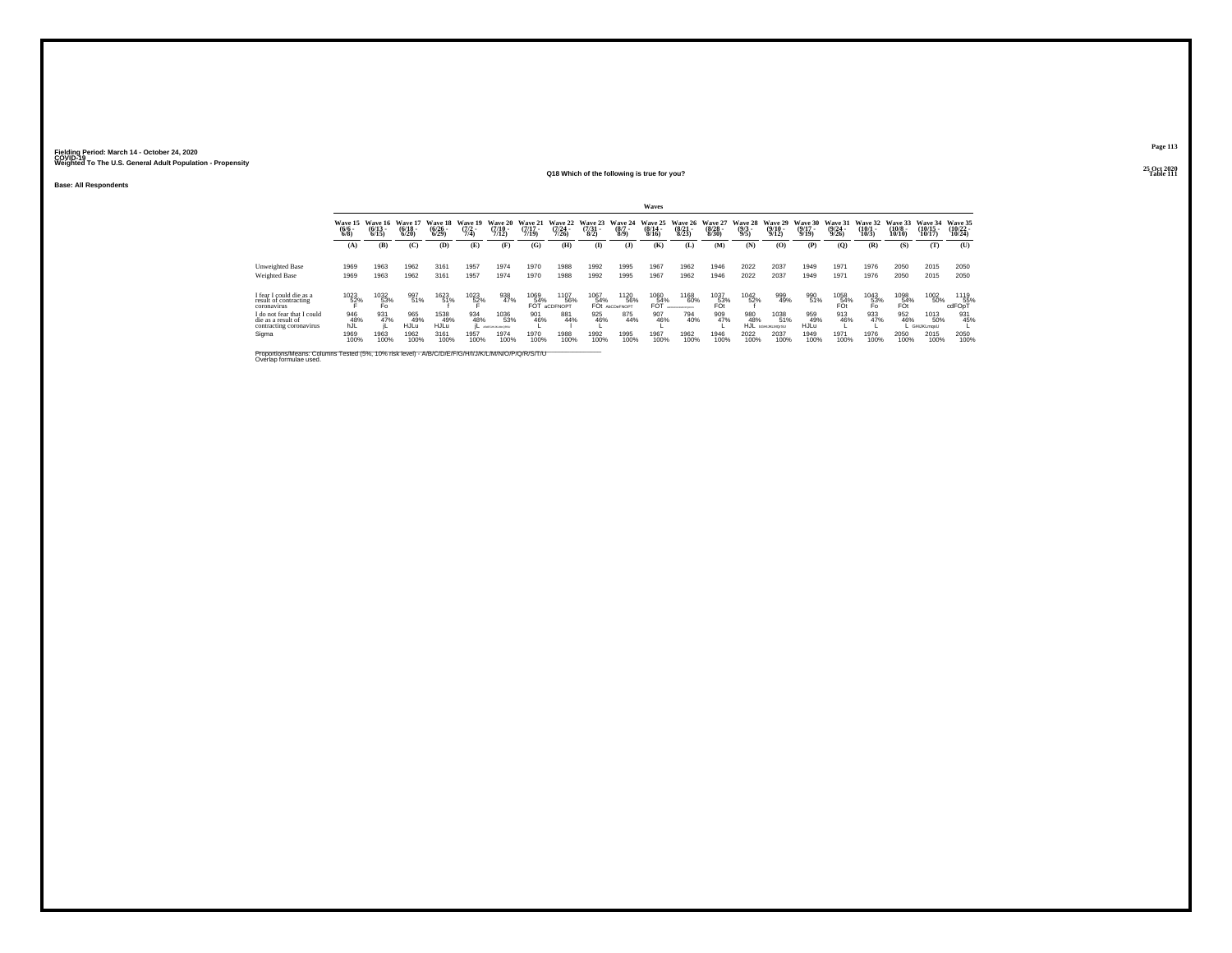**25 Oct 2020Q21 Which of the following is closest to your view of people's reaction to the coronavirus (COVID-19) outbreak?**

**Base: All Respondents**

|                                                                                                                              |                             |                           |                                  |                                          |                                |                                  |                                  |                                  |                                |                                | Waves                        |                                  |                                  |                                |                                                                                    |                                  |                                  |                                 |                                  |                                |                                |
|------------------------------------------------------------------------------------------------------------------------------|-----------------------------|---------------------------|----------------------------------|------------------------------------------|--------------------------------|----------------------------------|----------------------------------|----------------------------------|--------------------------------|--------------------------------|------------------------------|----------------------------------|----------------------------------|--------------------------------|------------------------------------------------------------------------------------|----------------------------------|----------------------------------|---------------------------------|----------------------------------|--------------------------------|--------------------------------|
|                                                                                                                              | Wave 15<br>$\binom{6}{6/8}$ | Wave 16<br>(6/13)<br>6/15 | Wave 17<br>$\frac{(6/18)}{6/20}$ | Wave 18<br>$\frac{(6/26)}{(6/29)}$       | Wave 19<br>$\frac{(7/2)}{7/4}$ | Wave 20<br>$\frac{(7/10)}{7/12}$ | Wave 21<br>$\frac{(7/17)}{7/19}$ | Wave 22<br>$\frac{(7/24)}{7/26}$ | Wave 23<br>$\frac{(7/3)}{8/2}$ | Wave 24<br>$\frac{(8/7)}{8/9}$ | Wave 25<br>$(8/14 -$<br>8/16 | Wave 26<br>$\frac{(8/21)}{8/23}$ | Wave 27<br>$\frac{(8/28)}{8/30}$ | Wave 28<br>$\frac{(9/3)}{9/5}$ | Wave 29<br>$\frac{(9/10 - 9/12)}{9/12}$                                            | Wave 30<br>$\frac{(9/17)}{9/19}$ | Wave 31<br>$\frac{(9/24)}{9/26}$ | Wave 32<br>$\binom{10/1}{10/3}$ | Wave 33<br>$\binom{10/8}{10/10}$ | Wave 34<br>$(10/15 -$<br>10/17 | Wave 35<br>$(10/22 -$<br>10/24 |
|                                                                                                                              | (A)                         | (B)                       | (C)                              | (D)                                      | (E)                            | (F)                              | (G)                              | (H)                              | $\bf{I}$                       | (3)                            | (K)                          | (L)                              | (M)                              | (N)                            | (O)                                                                                | (P)                              | (Q)                              | (R)                             | (S)                              | (T)                            | (U)                            |
| Unweighted Base<br>Weighted Base                                                                                             | 1969<br>1969                | 1963<br>1963              | 1962<br>1962                     | 3161<br>3161                             | 1957<br>1957                   | 1974<br>1974                     | 1970<br>1970                     | 1988<br>1988                     | 1992<br>1992                   | 1995<br>1995                   | 1967<br>1967                 | 1962<br>1962                     | 1946<br>1946                     | 2022<br>2022                   | 2037<br>2037                                                                       | 1949<br>1949                     | 1971<br>1971                     | 1976<br>1976                    | 2050<br>2050                     | 2015<br>2015                   | 2050<br>2050                   |
| think the amount of fear<br>is sensible given how<br>serious the pandemic has<br>become                                      | 1393<br>71%                 | 1381<br>70%               | 1399<br>71%                      | 2324<br>74%<br>O abmOpgRs Acchiencegastu | <sup>1482</sup> 76%            | 1399<br>71%                      | $\frac{1443}{73\%}$              | $\frac{1442}{73\%}$              | 1451<br>73%                    | 1444<br>72%                    | 1397<br>71%                  | 1467<br>75%<br>ABcFKMnOPORS:     | <sup>1370</sup> 70%              | 1442<br>71%<br>$\Omega$        | 1387<br>68%                                                                        | 1366<br>70%                      | 1388<br>70%                      | 1380<br>70%                     | 1438<br>70%                      | 1436<br>71%                    | 1469<br>72%<br>$\Omega$        |
| The amount of fear is<br>irrational, people are<br>overreacting                                                              | 576<br>29%<br>dĒĽ           | 582<br>30%<br>dEL         | 563<br>29%<br>El                 | 837<br>26%                               | 475<br>24%                     | $^{575}_{29\%}$                  | 527<br>27%                       | 546<br>27%<br>e                  | 541<br>27%                     | 551<br>28%                     | 570<br>29%<br>EL             | 495<br>25%                       | 576<br>30%<br>dEL                |                                | 650<br>32%<br>$\underset{\text{E1 co-CHIL-} }{580} \underset{\text{O-CHIL-} }{65}$ | 583<br>30%<br>dĒĹ                | 583<br>30%<br>dĔĽ                | 596<br>30%<br>DEGL              | 612<br>30%<br>dĒĹ                | 579<br>29%<br>El               | 581<br>28%<br>E                |
| Sigma                                                                                                                        | 1969<br>100%                | 1963<br>100%              | 1962<br>100%                     | 3161<br>100%                             | 1957<br>100%                   | 1974<br>100%                     | 1970<br>100%                     | 1988<br>100%                     | 1992<br>100%                   | 1995<br>100%                   | 1967<br>100%                 | 1962<br>100%                     | 1946<br>100%                     | 2022<br>100%                   | 2037<br>100%                                                                       | 1949<br>100%                     | 1971<br>100%                     | 1976<br>100%                    | 2050<br>100%                     | 2015<br>100%                   | 2050<br>100%                   |
| Proportions/Means: Columns Tested (5%, 10% risk level) - A/B/C/D/E/F/G/H/I/J/K/L/M/N/O/P/Q/R/S/T/U<br>Overlap formulae used. |                             |                           |                                  |                                          |                                |                                  |                                  |                                  |                                |                                |                              |                                  |                                  |                                |                                                                                    |                                  |                                  |                                 |                                  |                                |                                |

**Page 114**25 Oct 2020<br>Table 112

**P Table 112**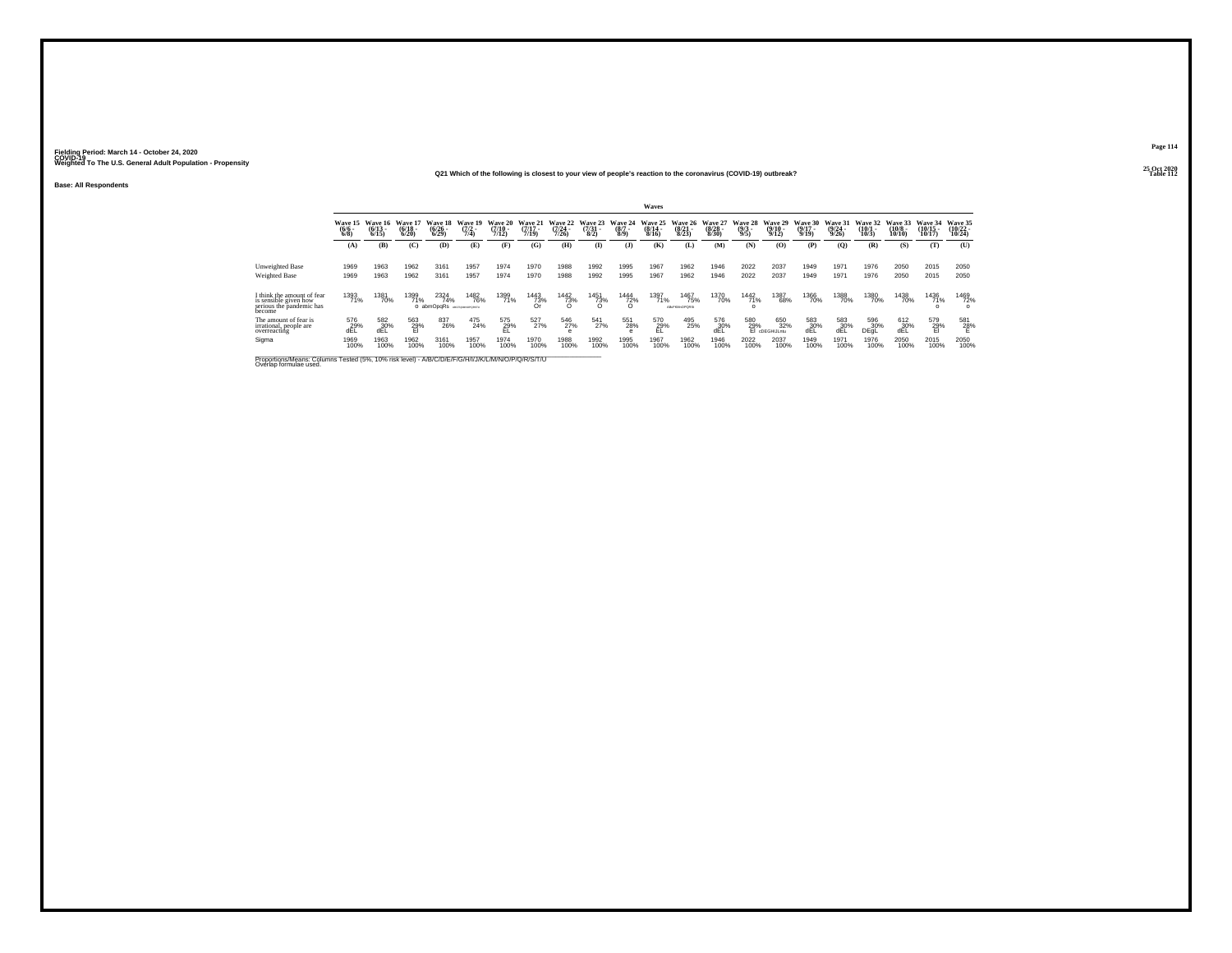### **25 Oct 2020FR01 Have you felt any of the following recently due to the COVID-19 pandemic?Table 113**

**Summary Of Yes**

**Base: All Respondents (Variable Bases)**

|                                                                                                                              |                                     |                              |                                          |                                             |                                |                                      |                                         |                                               |                                      |                                   | Waves                                    |                                         |                                  |                                           |                            |                                       |                              |                              |                               |                                |                                |
|------------------------------------------------------------------------------------------------------------------------------|-------------------------------------|------------------------------|------------------------------------------|---------------------------------------------|--------------------------------|--------------------------------------|-----------------------------------------|-----------------------------------------------|--------------------------------------|-----------------------------------|------------------------------------------|-----------------------------------------|----------------------------------|-------------------------------------------|----------------------------|---------------------------------------|------------------------------|------------------------------|-------------------------------|--------------------------------|--------------------------------|
|                                                                                                                              | Wave 15<br>$(6/6 -$<br>$6/8$ )      | Wave 16<br>$(6/13 -$<br>6/15 | Wave 17<br>(6/18 -<br>6/20               | Wave 18<br>$(6/26 -$<br>6/29                | Wave 19<br>$\frac{(7/2)}{7/4}$ | Wave 20 Wave 21<br>$(7/10 -$<br>7/12 | (7/17 -<br>7/19                         | Wave 22<br>$\frac{(7/24 - 7)}{7/26}$          | Wave 23 Wave 24<br>$(7/31 -$<br>8/2) | $(8/7 -$<br>8/9                   | Wave 25<br>$(8/14 -$<br>8/16             | Wave 26 Wave 27<br>$(8/21 -$<br>8/23    | $(8/28 -$<br>8/30                | <b>Wave 28</b><br>$(9/3 -$<br>9/5         | Wave 29<br>(9/10 -<br>9/12 | Wave 30<br>$(9/17 -$<br>9/19          | Wave 31<br>(9/24 -<br>9/26   | Wave 32<br>$(10/1 -$<br>10/3 | Wave 33<br>$(10/8 -$<br>10/10 | Wave 34<br>$(10/15 -$<br>10/17 | Wave 35<br>$(10/22 -$<br>10/24 |
|                                                                                                                              | (A)                                 | (B)                          | (C)                                      | (D)                                         | (E)                            | (F)                                  | (G)                                     | (H)                                           | <b>D</b>                             | (3)                               | (K)                                      | (L)                                     | (M)                              | (N)                                       | (0)                        | (P)                                   | (0)                          | (R)                          | (S)                           | (T)                            | (U)                            |
| Appreciative-to be around<br>péople I truly care about                                                                       | 1430<br>73%<br><b>BfmNOSU</b>       | $^{1346}_{69\%}$             | 1391<br>71%                              | 2354<br>74%<br>nS BCFUMNOPRSTU BMNOSU       | $^{1419}_{73\%}$               | 1371<br>69%                          | 1470<br>75%<br>S BCFUMNOPRSTU BfiMNOSU  | 1448<br>73%                                   | 1419<br>71%<br><b>NS</b>             | 1390 70%<br>s                     | 1413<br>72%<br>bNoS                      | 1413<br>72%<br>bNoSu                    | $^{1344}_{69\%}$<br>s            | $^{1365}_{\  \  \, 68\%}$                 | 1393<br>68%                | 1369<br>70%                           | 1457<br>74%<br>S BFJMNOORSIU | 1384<br>70%<br>s             | 1343<br>66%                   | $1421$ <sub>71%</sub><br>s     | 1409<br>69%                    |
| Thankful - for the<br>sacrifices that the<br>American people have<br>made for coronavirus                                    | 1505<br>76%<br>BOYD-BASINGPUREEV    | 1345<br>69%                  | 1428<br>73%<br>S BIMNOPRSU ROSHARMORESTU | 2431<br>77%                                 | 1470<br>75%                    | 1367<br>69%                          | 1421                                    | $^{1433}_{72\%}$<br>S bMNOrSU bMNOrSU bMNOrSU | $^{1433}_{72\%}$                     | $^{1428}_{72\%}$<br>MnOSu BMNORSU | $\frac{1423}{72\%}$                      | $^{1384}_{71\%}$<br>s                   | $^{1318}_{68\%}$<br>$\mathbf{s}$ | $^{1376}_{68\%}$                          | 1378<br>68%<br>s           | $^{1352}_{69\%}$                      | 1446<br>73%<br>S BFMNOPRSU   | $^{1356}_{68\%}$             | 1314<br>64%                   | $\frac{1431}{71\%}$<br>moS     | 1395<br>68%<br>s               |
| Compassionate-taking the<br>time to check in with the<br>people I care about                                                 | 1398<br>71%<br>BUFMACPORSTU         | 1306<br>67%                  | 1333<br>68%<br>`S                        | 2381<br>75%<br>ARCIPTOMARCHARDS BFNPRStU    | 1379<br>70%                    | 1297<br>66%                          | 1393<br>71%<br>BFmNoPaRSTU BFmNoPaRSTU  | 1409<br>71%                                   | 1379<br>69%<br>fNpSu                 | 1358<br>68%<br>ñŜ                 | 1352<br>69%                              | 1380<br>70%<br><b>NS bFNPRStU</b>       | 1309<br>67%<br>s                 | 1310<br>65%                               | 1372<br>67%<br>s           | 1285<br>66%                           | 1325<br>67%                  | 1314<br>66%                  | 1311<br>64%                   | 1346<br>67%                    | 1351<br>66%                    |
| Angry- upset that I don't<br>know when this will end                                                                         | 971<br>49%<br>B                     | 834<br>43%                   | 971<br>49%                               | 1697<br>54%<br>B ABCHWOP-STU ABCHINOPSIU    | 1055<br>54%                    | 996<br>50%                           | 1070<br>54%<br>BU ABCHINOPISTU          | 980<br>49%                                    | 1071<br>54%<br>B ABCHINOPSIU         | 1021<br>51%                       | 1057<br>54%<br>BU ABCHINOPSIJ ABChNoPSIU | 1048<br>53%                             | 980<br>50%<br>Bu                 | 994<br>49%<br>в                           | 1013<br>50%<br>в           | 954<br>49%<br>в                       | 1041<br>53%<br>aBhnpsU       | 998<br>51%<br>Bu             | 997<br>49%<br>в               | 1005<br>50%<br>в               | $\frac{958}{47\%}$<br>B.       |
| Cabin fever- bored and<br>sick of being in my home                                                                           | 981<br>50%<br><b>BfPrsU</b>         | 888<br>45%                   | 971<br>50%<br>BfpsU                      | 1722<br>54%<br>ARCEPHANMICPORTS             | 989<br>51%<br><b>BFPrSU</b>    | 906<br>46%                           | 1020<br>52%<br>BFimNPRStU               | 1004<br>BFPrSU                                | 973<br>49%<br>hU.                    | 951<br>48%<br>$\mathbf{u}$        | 995<br>6 - 51% - 52<br>BFPRSU BFJmNPRSIU | 1022<br>52%                             | 940<br>$^{48\%}$                 | $\underset{47\%}{^{956}}$<br>$\mathbf{u}$ | 1003<br>49%<br><b>BpU</b>  | 890<br>46%                            | 967<br>49%<br>bŰ             | 919<br>47%                   | 942<br>46%                    | 966<br>48%<br>u                | $\substack{896 \\ 44\%}$       |
| Grateful- for the break<br>from work to be at home<br>with my family or by<br>myself                                         | 988<br>50%<br><b>BOTOHLANDPORTU</b> | 844<br>43%                   | 867<br>44%                               | 1544<br>49%<br>О вочнимилении вспекамоговии | 966<br>49%                     | 853<br>43%                           | 880<br>45%                              | 918<br>46%<br>O imOpqRSU                      | 842<br>42%                           | 907<br>45%<br>OrSu <sup>®</sup>   | 871<br>44%<br>$\Omega$                   | 876<br>$^{45%}_{0}$                     | 829<br>43%                       | 877<br>43%                                | 823<br>40%                 | 826<br>42%                            | 836<br>42%                   | 825<br>42%                   | 846<br>41%                    | 914<br>45%<br>Orsu             | 857<br>42%                     |
| Lonely-feeling isolated<br>from my friends/family                                                                            | 876<br>44%<br>u                     | 814<br>41%                   | 835<br>43%                               | 1509<br>48%<br>U accreoration               | 892<br>46%<br>BPÜ              | 855<br>43%<br>ū                      | 889<br>45%<br>boÙ                       | 902<br>45%<br>bpÜ                             | 864<br>43%<br>u                      | 912<br>46%<br>BPÜ                 | 871<br>44%                               | 923<br>47%<br>U BCfiOPrsTU              | 881<br>45%<br>bpU                | 899<br>44%                                | 866<br>43%<br>u            | 803<br>41%                            | 867<br>44%<br>u              | 857<br>43%<br>ū              | 882<br>43%<br>ū               | 859<br>43%<br>$\mathbf{u}$     | 796<br>39%                     |
| Fear- that my kids are<br>missing out on learning                                                                            | $^{456}_{\ 40\%}$                   | $^{455}_{\  \  \, 40\%}$     | $\frac{500}{44\%}$<br>Ou                 | 762<br>43%<br>Ou                            | $^{445}_{\  \  \, 40\%}$       | $^{462}_{\  \  \, 40\%}$             | 538<br>48%<br>ABSERINGPORTU ABEFINOGRIU | 554<br>46%                                    | $^{495}_{\ 42\%}$<br>$\Omega$        | $\frac{521}{44\%}$                | 549<br>48%<br>OU ABDEFINOPORTU           | 487<br>43%<br>Ou                        | 516<br>44%<br>abOU               | $^{490}_{41\%}$                           | $\frac{452}{37\%}$         | $^{488}_{42\%}$<br>$\Omega$           | $^{486}_{\ 42\%}$<br>$\circ$ | 481 <sub>%</sub>             | 539<br>44%<br>OU              | 511<br>41%                     | $^{476}_{38\%}$                |
| Overwhelmed-trying to<br>balance work at home and<br>other needs of my family                                                | 687<br>35%<br>bf                    | 619<br>32%                   | 655<br>33%                               | 1151<br>36%<br>BcFn                         | 676<br>35%                     | 617<br>31%                           | 677<br>34%                              | 750<br>38%<br>BCFg NOqstU BCFjNoqstu          | 748<br>38%                           | 679<br>34%                        | 686<br>35%                               | 704<br>36%                              | 672<br>35%                       | 669<br>33%                                | 690<br>34%                 | 681<br>35%                            | 669<br>34%                   | 704<br>36%                   | 700<br>34%                    | 689<br>34%                     | 692<br>34%                     |
| Claustrophobic-unable to<br>escape niv home                                                                                  | $\frac{587}{30\%}$                  | $^{572}_{29\%}$              | 630<br>32%<br>JP                         | 1109<br>35%<br>ABJPQSU                      | 660<br>34%                     | 604<br>31%                           | 616<br>31%                              | 655<br>33%<br>p aBJPqsU                       | 612<br>31%                           | 560<br>28%                        | 621<br>32%                               | 681<br>35%<br><b>ID</b> AttraumtoPortsu | 610<br>31%<br>jp                 | 620<br>31%                                | 629<br>31%                 | $^{543}_{\phantom{1}\phantom{1}28\%}$ | 574<br>29%                   | 618<br>31%<br>jp             | 609<br>30%                    | $640_{32\%}$<br>jP             | 594<br>29%                     |
| Annoved- by lack of<br>persoñal spáce and the<br>inability to get away from<br>mv family                                     | $^{646}_{33\%}$ iOPU                | 596<br>30%<br>n              | 604<br>31%                               | 1094<br>35%<br>U scressworown               | 634<br>32%<br>opU              | $\frac{598}{30\%}$<br>n              | $621$ <sub>32%</sub><br>T               | 615<br>31%<br>ш                               | 589<br>30%                           | 629<br>32%<br>ïΤ                  | 608<br>31%                               | 633<br>32%<br>opU                       | 611<br>31%<br>ш                  | 621/31%                                   | 587<br>29%                 | $^{562}_{29\%}$                       | 589<br>30%                   | 603<br>31%<br>               | $645$ <sub>31%</sub>          | $613 \atop 30\%$<br>ш          | $^{531}_{\ 26\%}$              |
| Proportions/Means: Columns Tested (5%, 10% risk level) - A/B/C/D/E/F/G/H/I/J/K/L/M/N/O/P/Q/R/S/T/U<br>Overlap formulae used. |                                     |                              |                                          |                                             |                                |                                      |                                         |                                               |                                      |                                   |                                          |                                         |                                  |                                           |                            |                                       |                              |                              |                               |                                |                                |

**Page 115**25 Oct 2020<br>Table 113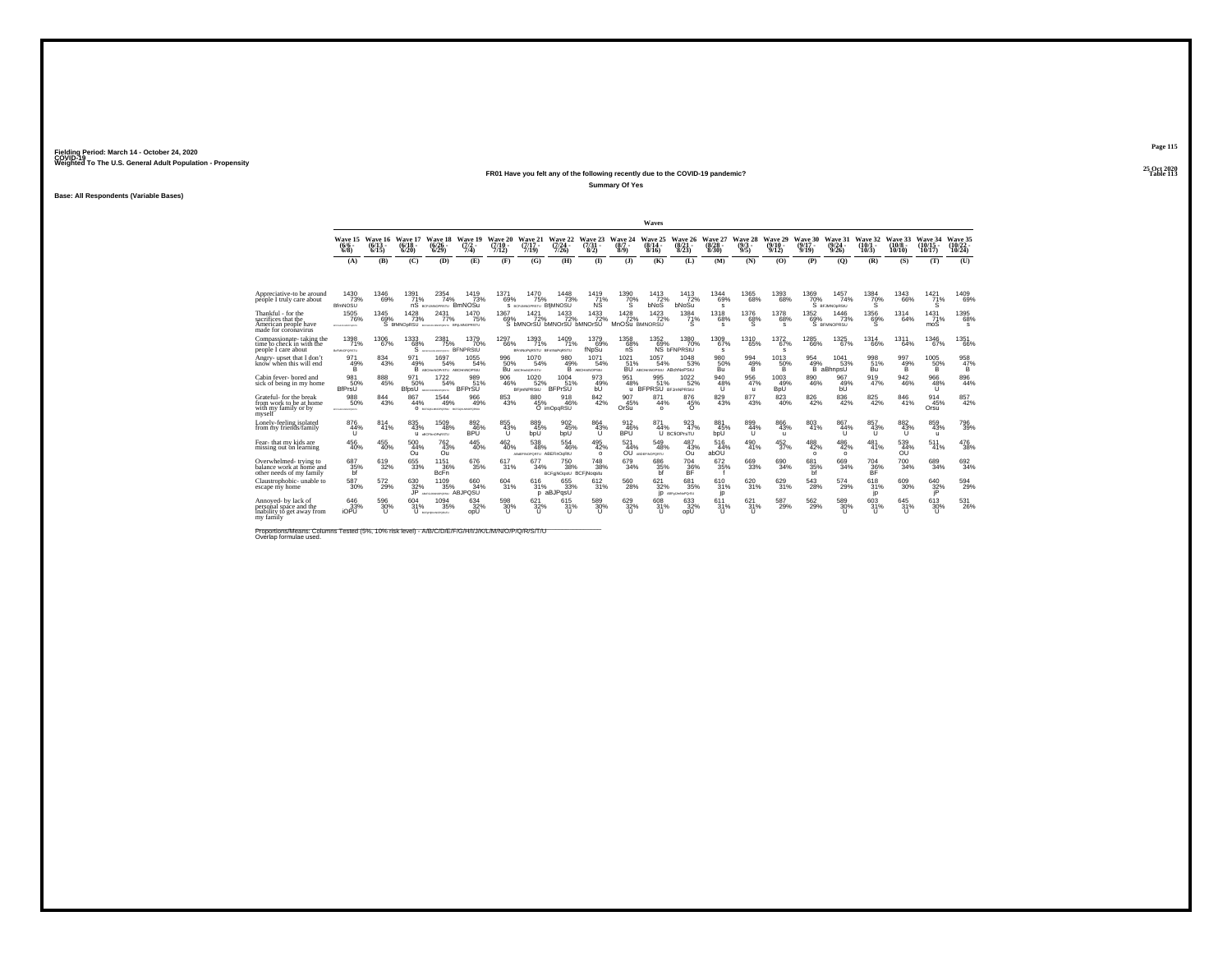### **25 Oct 2020FR01\_1 Have you felt any of the following recently due to the COVID-19 pandemic?Table 114 Table 114 Cabin fever- bored and sick of being in my home**

**Base: All Respondents**

|                                                                                                                              |                             |                              |                              |                                      |                                |                              |                              |                                  |                                 |                            | Waves                                  |                              |                                        |                               |                              |                                  |                                  |                              |                               |                                |                                |
|------------------------------------------------------------------------------------------------------------------------------|-----------------------------|------------------------------|------------------------------|--------------------------------------|--------------------------------|------------------------------|------------------------------|----------------------------------|---------------------------------|----------------------------|----------------------------------------|------------------------------|----------------------------------------|-------------------------------|------------------------------|----------------------------------|----------------------------------|------------------------------|-------------------------------|--------------------------------|--------------------------------|
|                                                                                                                              | Wave 15<br>$\binom{6}{6}$   | Wave 16<br>$(6/13 -$<br>6/15 | Wave 17<br>$(6/18 -$<br>6/20 | Wave 18<br>$\frac{(6/26 - 6)}{6/29}$ | Wave 19<br>$\frac{(7/2)}{7/4}$ | Wave 20<br>$(7/10 -$<br>7/12 | Wave 21<br>$(7/17 -$<br>7/19 | Wave 22<br>$\frac{(7/24)}{7/26}$ | Wave 23<br>$\frac{(7/31)}{8/2}$ | Wave 24<br>$(8/7 -$<br>8/9 | Wave 25<br>$\frac{(8/14)}{8/16}$       | Wave 26<br>$(8/21 -$<br>8/23 | Wave 27<br>$\frac{(8/28 - 8)}{(8/30)}$ | Wave 28<br>$\binom{9/3}{9/5}$ | Wave 29<br>$(9/10 -$<br>9/12 | Wave 30<br>$\frac{(9/17)}{9/19}$ | Wave 31<br>$\frac{(9/24)}{9/26}$ | Wave 32<br>$(10/1 -$<br>10/3 | Wave 33<br>$(10/8 -$<br>10/10 | Wave 34<br>$(10/15 -$<br>10/17 | Wave 35<br>$(10/22 -$<br>10/24 |
|                                                                                                                              | (A)                         | (B)                          | (C)                          | (D)                                  | (E)                            | (F)                          | (G)                          | (H)                              | $\bf{I}$                        | (3)                        | (K)                                    | (L)                          | (M)                                    | (N)                           | (0)                          | (P)                              | (O)                              | (R)                          | (S)                           | (T)                            | (U)                            |
| <b>Unweighted Base</b><br>Weighted Base                                                                                      | 1969<br>1969                | 1963<br>1963                 | 1962<br>1962                 | 3161<br>3161                         | 1957<br>1957                   | 1974<br>1974                 | 1970<br>1970                 | 1988<br>1988                     | 1992<br>1992                    | 1995<br>1995               | 1967<br>1967                           | 1962<br>1962                 | 1946<br>1946                           | 2022<br>2022                  | 2037<br>2037                 | 1949<br>1949                     | 1971<br>1971                     | 1976<br>1976                 | 2050<br>2050                  | 2015<br>2015                   | 2050<br>2050                   |
| Yes                                                                                                                          | 981<br>50%<br><b>BfPrsU</b> | 888<br>45%                   | 971<br>50%<br>BfpsÜ          | 1722<br>54%                          | 989<br>51%<br><b>BFPrSU</b>    | 906<br>46%                   | 1020<br>52%<br>BFimNPRStU    | 1004<br>51%<br><b>BFPrSU</b>     | 973<br>49%<br>bŰ                | 951<br>48%                 | 995<br>51%<br><b>BFPRSU</b> BFJmNPRStU | 1022<br>52%                  | 940<br>48%                             | 956<br>47%                    | 1003<br>49%<br>BpÜ           | 890<br>46%                       | 967<br>49%<br>bŰ                 | 919<br>47%                   | 942<br>46%                    | 966<br>48%                     | 896<br>44%                     |
| No                                                                                                                           | 988<br>50%                  | 1075<br>55%<br>D ACDEGHKLOG  | 991<br>50%                   | 1439<br>46%                          | 968<br>49%                     | 1068<br>54%<br>D acDEGHKL    | 950<br>48%                   | 984<br>49%                       | 1019<br>51%                     | 1044<br>52%<br>DgL         | 972<br>49%<br>D                        | 940<br>48%                   | 1006<br>52%<br>Dgl                     | 1066<br>53%<br>DGL            | 1034<br>51%                  | 1059<br>54%<br>D AcDEGHKLo       | <sup>1004</sup> 51%              | 1057<br>53%<br>D aDeGhKL     | 1108<br>54%<br>acDEGHKL       | 1049<br>52%<br>Dql             | 1154<br>56%<br>ACDEGHNUMHOOT   |
| Sigma                                                                                                                        | 1969<br>100%                | 1963<br>100%                 | 1962<br>100%                 | 3161<br>100%                         | 1957<br>100%                   | 1974<br>100%                 | 1970<br>100%                 | 1988<br>100%                     | 1992<br>100%                    | 1995<br>100%               | 1967<br>100%                           | 1962<br>100%                 | 1946<br>100%                           | 2022<br>100%                  | 2037<br>100%                 | 1949<br>100%                     | 1971<br>100%                     | 1976<br>100%                 | 2050<br>100%                  | 2015<br>100%                   | 2050<br>100%                   |
| Proportions/Means: Columns Tested (5%, 10% risk level) - A/B/C/D/E/F/G/H/I/J/K/L/M/N/O/P/Q/R/S/T/U<br>Overlap formulae used. |                             |                              |                              |                                      |                                |                              |                              |                                  |                                 |                            |                                        |                              |                                        |                               |                              |                                  |                                  |                              |                               |                                |                                |

**Page 116**25 Oct 2020<br>Table 114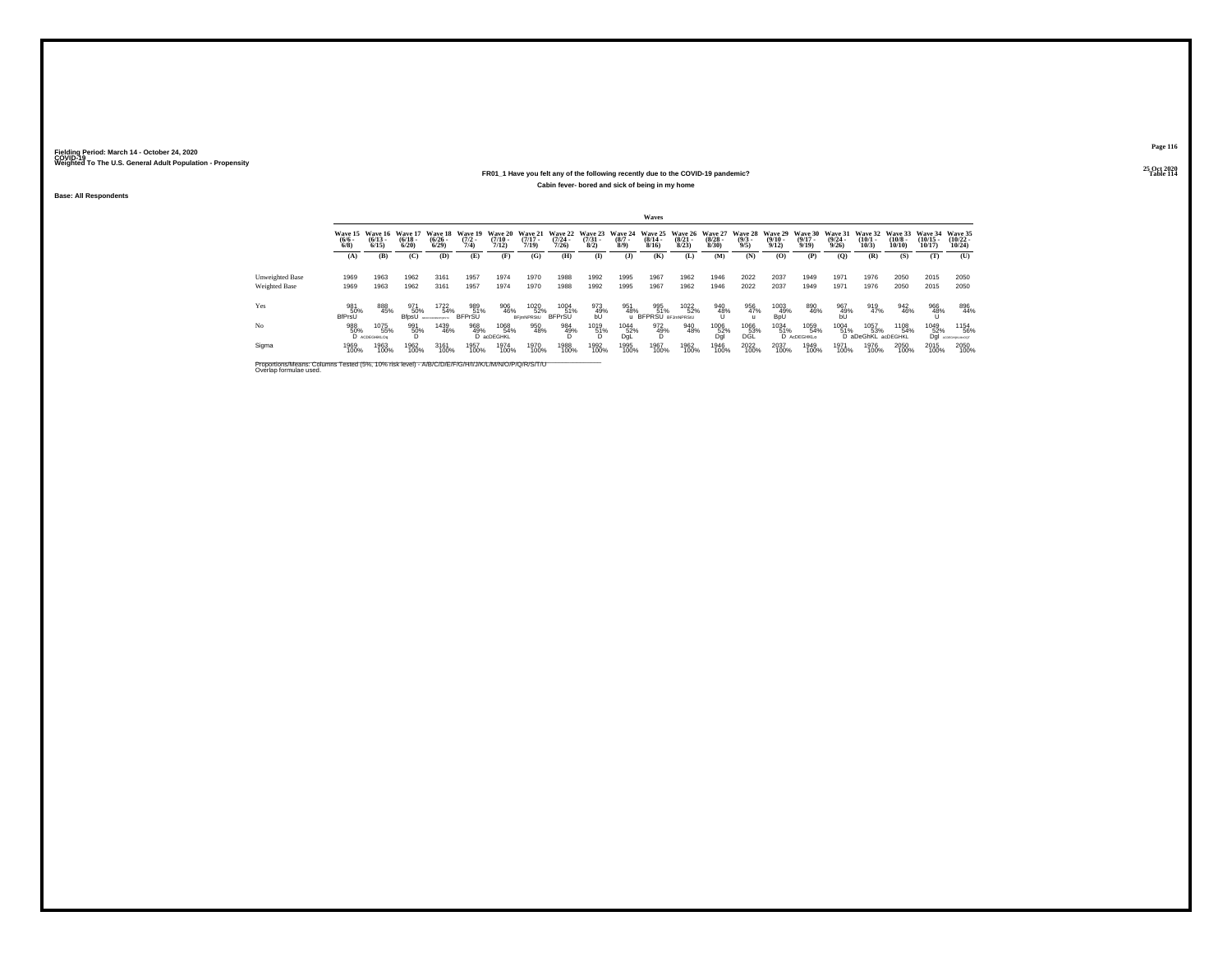### **25 Oct 2020FR01\_2 Have you felt any of the following recently due to the COVID-19 pandemic?Particular Table 115 Table 115 Table 115 Claustrophobic- unable to escape my home**

**Base: All Respondents**

|                                                                                                                              |                           |                              |                                 |                                      |                                |                                  |                               |                                  |                                |                               | Waves                            |                                        |                                 |                                |                                 |                                  |                                  |                              |                               |                                |                                |
|------------------------------------------------------------------------------------------------------------------------------|---------------------------|------------------------------|---------------------------------|--------------------------------------|--------------------------------|----------------------------------|-------------------------------|----------------------------------|--------------------------------|-------------------------------|----------------------------------|----------------------------------------|---------------------------------|--------------------------------|---------------------------------|----------------------------------|----------------------------------|------------------------------|-------------------------------|--------------------------------|--------------------------------|
|                                                                                                                              | Wave 15<br>$\binom{6}{6}$ | Wave 16<br>$(6/13 -$<br>6/15 | Wave 1<br>$\frac{(6/18)}{6/20}$ | Wave 18<br>$\frac{(6/26 - 6)}{6/29}$ | Wave 19<br>$\frac{(7/2)}{7/4}$ | Wave 20<br>$\frac{(7/10)}{7/12}$ | Wave 21<br>$(7/17 -$<br>7719) | Wave 22<br>$\frac{(7/24)}{7/26}$ | Wave 23<br>$\binom{7/31}{8/2}$ | Wave 24<br>$\binom{8/7}{8/9}$ | Wave 25<br>$\frac{(8/14)}{8/16}$ | Wave 26<br>$\frac{(8/21)}{8/23}$       | Wave 27<br>$\binom{8/28}{8/30}$ | Wave 28<br>$\frac{(9/3)}{9/5}$ | Wave 29<br>$\binom{9/10}{9/12}$ | Wave 30<br>$\frac{(9/17)}{9/19}$ | Wave 31<br>$\frac{(9/24)}{9/26}$ | Wave 32<br>$(10/1 -$<br>10/3 | Wave 33<br>$(10/8 -$<br>10/10 | Wave 34<br>$(10/15 -$<br>10/17 | Wave 35<br>$(10/22 -$<br>10/24 |
|                                                                                                                              | (A)                       | (B)                          | (C)                             | (D)                                  | (E)                            | (F)                              | (G)                           | (H)                              | $\mathbf{I}$                   | $\mathbf{J}$                  | (K)                              | (L)                                    | (M)                             | (N)                            | (0)                             | (P)                              | (0)                              | (R)                          | (S)                           | (T)                            | (U)                            |
| <b>Unweighted Base</b><br>Weighted Base                                                                                      | 1969<br>1969              | 1963<br>1963                 | 1962<br>1962                    | 3161<br>3161                         | 1957<br>1957                   | 1974<br>1974                     | 1970<br>1970                  | 1988<br>1988                     | 1992<br>1992                   | 1995<br>1995                  | 1967<br>1967                     | 1962<br>1962                           | 1946<br>1946                    | 2022<br>2022                   | 2037<br>2037                    | 1949<br>1949                     | 1971<br>1971                     | 1976<br>1976                 | 2050<br>2050                  | 2015<br>2015                   | 2050<br>2050                   |
| Yes                                                                                                                          | 587<br>30%                | 572<br>29%                   | 630<br>32%<br>JP                | 1109<br>35%                          | 660<br>34%<br><b>ABJPOSU</b>   | 604<br>31%                       | 616<br>31%                    | 655<br>33%<br>aBJPqsU            | 612<br>31%                     | 560<br>28%                    | 621<br>32%                       | 681<br>35%<br><b>ID</b> ABRIGUINGPOISU | 610<br>31%                      | 620<br>31%                     | 629<br>31%                      | 543<br>28%                       | 574<br>29%                       | 618<br>31%                   | 609<br>30%                    | 640<br>32%                     | 594<br>29%                     |
| No                                                                                                                           | 1382<br>70%<br>DEhL       | 1391<br>71%<br>DEHL          | 1332<br>68%                     | 2052<br>65%                          | 1297<br>66%                    | 1370<br>69%<br><b>DL</b>         | 1354<br>69%                   | 1333<br>67%                      | 1380<br>69%<br><b>DI</b>       | 1435<br>72%<br>CDEHkLmrt      | 1346<br>68%<br>D.                | 1281<br>65%                            | 1336<br>69%<br>ĎI               | 1402<br>69%<br>DL              | 1408<br>69%                     | 1406<br>72%<br>DI CDEGHKLmrT     | 1397<br>71%<br>DEhL              | 1358<br>69%<br>DI            | 1441<br>70%<br>DEhL           | <sup>1375</sup> 68%            | 1456<br>71%<br>DEHL            |
| Sigma                                                                                                                        | 1969<br>100%              | 1963<br>100%                 | 1962<br>100%                    | 3161<br>100%                         | 1957<br>100%                   | 1974<br>100%                     | 1970<br>100%                  | 1988<br>100%                     | 1992<br>100%                   | 1995<br>100%                  | 1967<br>100%                     | 1962<br>100%                           | 1946<br>100%                    | 2022<br>100%                   | 2037<br>100%                    | 1949<br>100%                     | 1971<br>100%                     | 1976<br>100%                 | 2050<br>100%                  | 2015<br>100%                   | 2050<br>100%                   |
| Proportions/Means: Columns Tested (5%, 10% risk level) - A/B/C/D/E/F/G/H/I/J/K/L/M/N/O/P/Q/R/S/T/U<br>Overlap formulae used. |                           |                              |                                 |                                      |                                |                                  |                               |                                  |                                |                               |                                  |                                        |                                 |                                |                                 |                                  |                                  |                              |                               |                                |                                |

**Page 117**25 Oct 2020<br>Table 115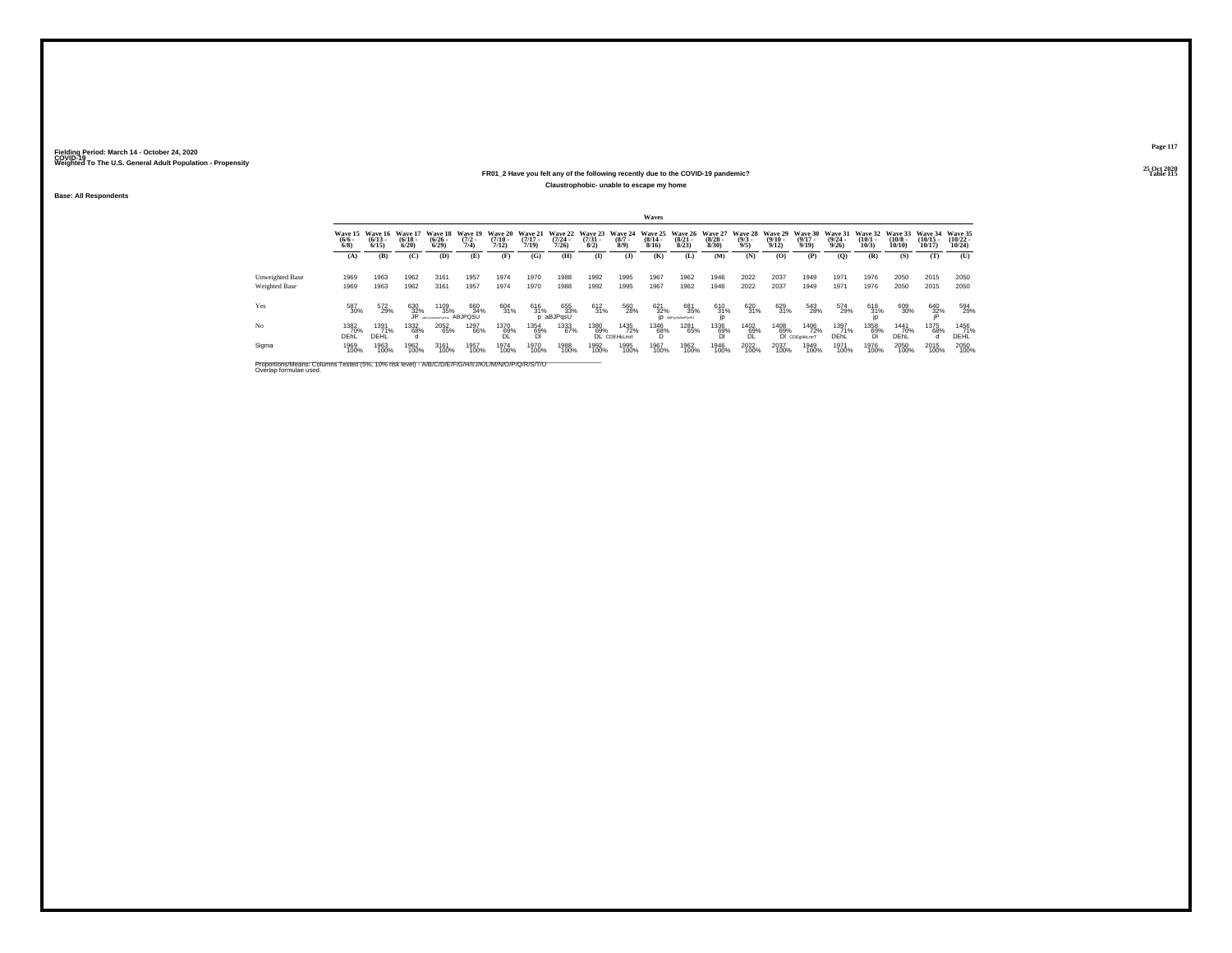### **25 Oct 2020FR01\_3 Have you felt any of the following recently due to the COVID-19 pandemic?Particular Table 116 Table 116 Table 116 Table 116 Table 116 Grateful- for the break from work to be at home with my family or by myself**

**Base: All Respondents**

|                                         |                                 |                                              |                       |                                                |                     |                                  |                                  |                                  |                                |                                      | Waves                                   |                                         |                       |                                       |                                       |                                    |                                         |                                 |                                        |                                |                                   |
|-----------------------------------------|---------------------------------|----------------------------------------------|-----------------------|------------------------------------------------|---------------------|----------------------------------|----------------------------------|----------------------------------|--------------------------------|--------------------------------------|-----------------------------------------|-----------------------------------------|-----------------------|---------------------------------------|---------------------------------------|------------------------------------|-----------------------------------------|---------------------------------|----------------------------------------|--------------------------------|-----------------------------------|
|                                         | $\frac{(6/6)}{6/8}$             | Wave 15 Wave 16 Wave 17<br>$(6/13 -$<br>6/15 | $\frac{(6/18)}{6/20}$ | Wave 18 Wave 19<br>$\frac{(6/26 - 6)}{(6/29)}$ | $\frac{(7/2)}{7/4}$ | Wave 20<br>$\frac{(7/10)}{7/12}$ | Wave 21<br>$\frac{(7/17)}{7/19}$ | Wave 22<br>$\frac{(7/24)}{7/26}$ | Wave 23<br>$\binom{7/31}{8/2}$ | <b>Wave 24</b><br>$\binom{8/7}{8/9}$ | <b>Wave 25</b><br>$\frac{(8/14)}{8/16}$ | Wave 26 Wave 27<br>$\binom{8/21}{8/23}$ | $\frac{(8/28)}{8/30}$ | Wave 28 Wave 29<br>$\binom{9/3}{9/5}$ | $\frac{(9/10)}{9/12}$                 | Wave 30<br>$\frac{(9/17)}{9/19}$   | Wave 31<br>$\frac{(9/24 - 9/26)}{9/26}$ | Wave 32<br>$\binom{10/1}{10/3}$ | Wave 33<br>$\frac{(10/8 - 10)}{10/10}$ | Wave 34<br>$(10/15 -$<br>10/17 | Wave 35<br>$\binom{10/22}{10/24}$ |
|                                         | (A)                             | (B)                                          | (C)                   | (D)                                            | (E)                 | (F)                              | (G)                              | (H)                              | $\bf{I}$                       | (1)                                  | (K)                                     | (L)                                     | (M)                   | (N)                                   | (O)                                   | (P)                                | (Q)                                     | (R)                             | (S)                                    | (T)                            | (U)                               |
| <b>Unweighted Base</b><br>Weighted Base | 1969<br>1969                    | 1963<br>1963                                 | 1962<br>1962          | 3161<br>3161                                   | 1957<br>1957        | 1974<br>1974                     | 1970<br>1970                     | 1988<br>1988                     | 1992<br>1992                   | 1995<br>1995                         | 1967<br>1967                            | 1962<br>1962                            | 1946<br>1946          | 2022<br>2022                          | 2037<br>2037                          | 1949<br>1949                       | 1971<br>1971                            | 1976<br>1976                    | 2050<br>2050                           | 2015<br>2015                   | 2050<br>2050                      |
| Yes                                     | 988<br>50%<br>BOYDHUNLMAGPORE'S | 844<br>43%                                   | 867<br>44%            | 1544<br>49%<br>О всюденномика всюденномика     | 966<br>49%          | 853<br>43%                       | 880<br>45%                       | 918<br>46%<br>O imOpaRSU         | 842<br>42%                     | 907<br>45%<br>OrSu                   | 871<br>44%<br>$\Omega$                  | 876<br>45%                              | 829<br>43%            | 877<br>43%                            | 823<br>40%                            | 826<br>42%                         | 836<br>42%                              | 825<br>42%                      | 846<br>41%                             | 914<br>45%<br>Orsu             | 857<br>42%                        |
| No                                      | 981<br>50%                      | 1119<br>57%<br>ADF                           | 1095<br>56%<br>ADE    | 1617<br>51%                                    | 991<br>51%          | 1121<br>57%<br>ADF               | 1090<br>55%<br>ADE               | 1070<br>54%<br>А                 | 1150<br>58%<br>ADEh            | 1088<br>55%<br>Ade                   | 1096<br>56%<br>ADE                      | 1086<br>55%<br>ADE                      | 1117<br>57%<br>ADEh   | 1145<br>57%                           | <sup>1214</sup> 60%<br>ADE ACDEGHJKLT | <sup>1123</sup> 58%<br><b>ADEh</b> | <sup>1135</sup><br>58%<br>ADEh          | 1151<br>58%<br><b>ADEHit</b>    | 1204<br>59%<br><b>ADEHJt</b>           | 1101<br>55%<br>Ade             | 1193<br>58%<br>ADEHit             |
| Sigma                                   | 1969<br>100%                    | 1963<br>100%                                 | 1962<br>100%          | 3161<br>100%                                   | 1957<br>100%        | 1974<br>100%                     | 1970<br>100%                     | 1988<br>100%                     | 1992<br>100%                   | 1995<br>100%                         | 1967<br>100%                            | 1962<br>100%                            | 1946<br>100%          | 2022<br>100%                          | 2037<br>100%                          | 1949<br>100%                       | 1971<br>100%                            | 1976<br>100%                    | 2050<br>100%                           | 2015<br>100%                   | 2050<br>100%                      |

Proportions/Means: Columns Tested (5%, 10% risk level) - A/B/C/D/E/F/G/H/I/J/K/L/M/N/O/P/Q/R/S/T/U Overlap formulae used.<br>Overlap formulae used.

**Page 118**25 Oct 2020<br>Table 116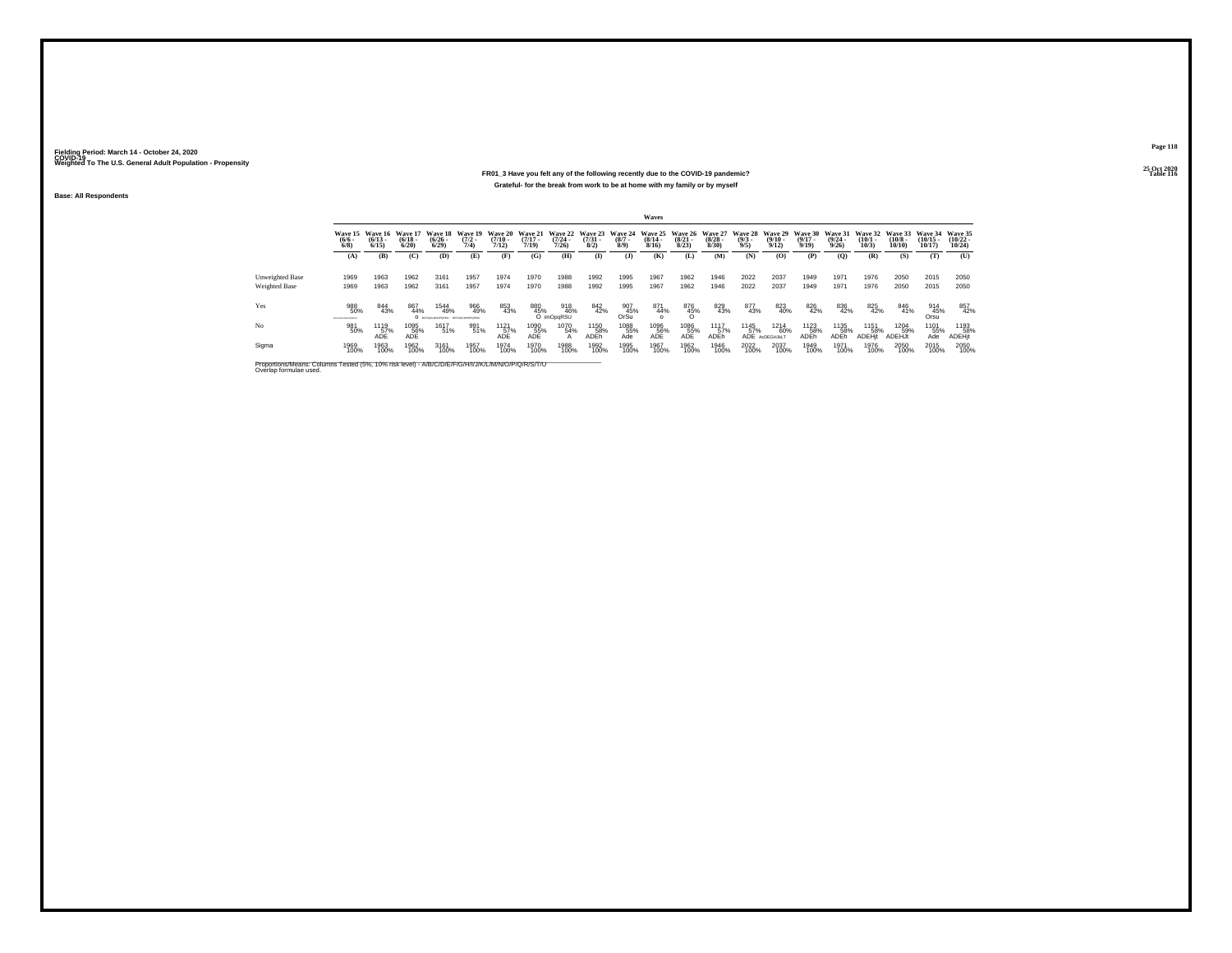### **25 Oct 2020FR01\_4 Have you felt any of the following recently due to the COVID-19 pandemic?P** Table 117 **Appreciative-to be around people I truly care about**

**Base: All Respondents**

|                                                                                                                              |                         |                                     |                             |                                 |                                |                              |                                        |                                  |                                |                               | Waves                            |                                 |                                 |                                   |                              |                                  |                                  |                              |                               |                                |                                |
|------------------------------------------------------------------------------------------------------------------------------|-------------------------|-------------------------------------|-----------------------------|---------------------------------|--------------------------------|------------------------------|----------------------------------------|----------------------------------|--------------------------------|-------------------------------|----------------------------------|---------------------------------|---------------------------------|-----------------------------------|------------------------------|----------------------------------|----------------------------------|------------------------------|-------------------------------|--------------------------------|--------------------------------|
|                                                                                                                              | Wave 15<br>(6/6)<br>6/8 | <b>Wave 16</b><br>$(6/13 -$<br>6/15 | Wave 1<br>$(6/18 -$<br>6/20 | Wave 18<br>$\binom{6/26}{6/29}$ | Wave 19<br>$\frac{(7/2)}{7/4}$ | Wave 20<br>$(7/10 -$<br>7/12 | Wave 21<br>$(7/17 -$<br>7/19           | Wave 22<br>$\frac{(7/24)}{7/26}$ | Wave 23<br>$\binom{7/31}{8/2}$ | Wave 24<br>$\binom{8/7}{8/9}$ | Wave 25<br>$\frac{(8/14)}{8/16}$ | Wave 26<br>$\binom{8/21}{8/23}$ | Wave 27<br>$\binom{8/28}{8/30}$ | Wave 28<br>$\frac{(9/3)}{9/5}$    | Wave 29<br>$(9/10 -$<br>9/12 | Wave 30<br>$\frac{(9/17)}{9/19}$ | Wave 31<br>$\frac{(9/24)}{9/26}$ | Wave 32<br>$(10/1 -$<br>10/3 | Wave 33<br>$(10/8 -$<br>10/10 | Wave 34<br>$(10/15 -$<br>10/17 | Wave 35<br>$(10/22 -$<br>10/24 |
|                                                                                                                              | (A)                     | (B)                                 | (C)                         | (D)                             | (E)                            | (F)                          | (G)                                    | (H)                              | $($ $\Gamma$                   | $\mathbf{J}$                  | (K)                              | (L)                             | (M)                             | (N)                               | (0)                          | (P)                              | (0)                              | (R)                          | (S)                           | (T)                            | (U)                            |
| <b>Unweighted Base</b><br><b>Weighted Base</b>                                                                               | 1969<br>1969            | 1963<br>1963                        | 1962<br>1962                | 3161<br>3161                    | 1957<br>1957                   | 1974<br>1974                 | 1970<br>1970                           | 1988<br>1988                     | 1992<br>1992                   | 1995<br>1995                  | 1967<br>1967                     | 1962<br>1962                    | 1946<br>1946                    | 2022<br>2022                      | 2037<br>2037                 | 1949<br>1949                     | 1971<br>1971                     | 1976<br>1976                 | 2050<br>2050                  | 2015<br>2015                   | 2050<br>2050                   |
| Yes                                                                                                                          | 1430<br>73%<br>BfmNOSU  | 1346<br>69%                         | 1391<br>71%                 | 2354<br>74%<br>nS acruanopestu  | 1419<br>73%<br><b>BmNOSu</b>   | 1371<br>69%                  | 1470<br>75%<br>S BCFUMNOPRSTU BfiMNOSU | 1448<br>73%                      | 1419<br>71%<br>NS              | 1390<br>70%<br>×.             | 1413<br>72%<br>bNoS              | 1413<br>72%<br>bNoSu            | 1344<br>69%                     | 1365<br>68%                       | 1393<br>68%                  | 1369<br>70%                      | 1457<br>74%<br>S BEJMNOORS/U     | 1384<br>70%                  | 1343<br>66%                   | 1421<br>71%                    | 1409<br>69%                    |
| No                                                                                                                           | 539<br>27%              | 617<br>31%<br>ADEGHKIQ              | 571<br>29%<br>DG.           | 807<br>26%                      | 538<br>27%                     | 603<br>31%<br>aDGhQ          | 500<br>25%                             | 540<br>27%                       | 573<br>29%<br>Da               | 605<br>30%<br><b>DGhQ</b>     | 554<br>28%                       | 549<br>28%                      | 602<br>31%<br>aDeGHQ            | 657<br>32%<br>AdDEGHIKLO ADEGHKIQ | 644<br>32%                   | 580<br>30%<br>DGa                | 514<br>26%                       | 592<br>30%<br><b>DGQ</b>     | 707<br>34%<br>CORGHAGAPORT    | 594<br>29%<br><b>DGa</b>       | 641<br>31%<br>ADeGHIQ          |
| Sigma                                                                                                                        | 1969<br>100%            | 1963<br>100%                        | 1962<br>100%                | 3161<br>100%                    | 1957<br>100%                   | 1974<br>100%                 | 1970<br>100%                           | 1988<br>100%                     | 1992<br>100%                   | 1995<br>100%                  | 1967<br>100%                     | 1962<br>100%                    | 1946<br>100%                    | 2022<br>100%                      | 2037<br>100%                 | 1949<br>100%                     | 1971<br>100%                     | 1976<br>100%                 | 2050<br>100%                  | 2015<br>100%                   | 2050<br>100%                   |
| Proportions/Means: Columns Tested (5%, 10% risk level) - A/B/C/D/E/F/G/H/I/J/K/L/M/N/O/P/Q/R/S/T/U<br>Overlap formulae used. |                         |                                     |                             |                                 |                                |                              |                                        |                                  |                                |                               |                                  |                                 |                                 |                                   |                              |                                  |                                  |                              |                               |                                |                                |

**Page 119**25 Oct 2020<br>Table 117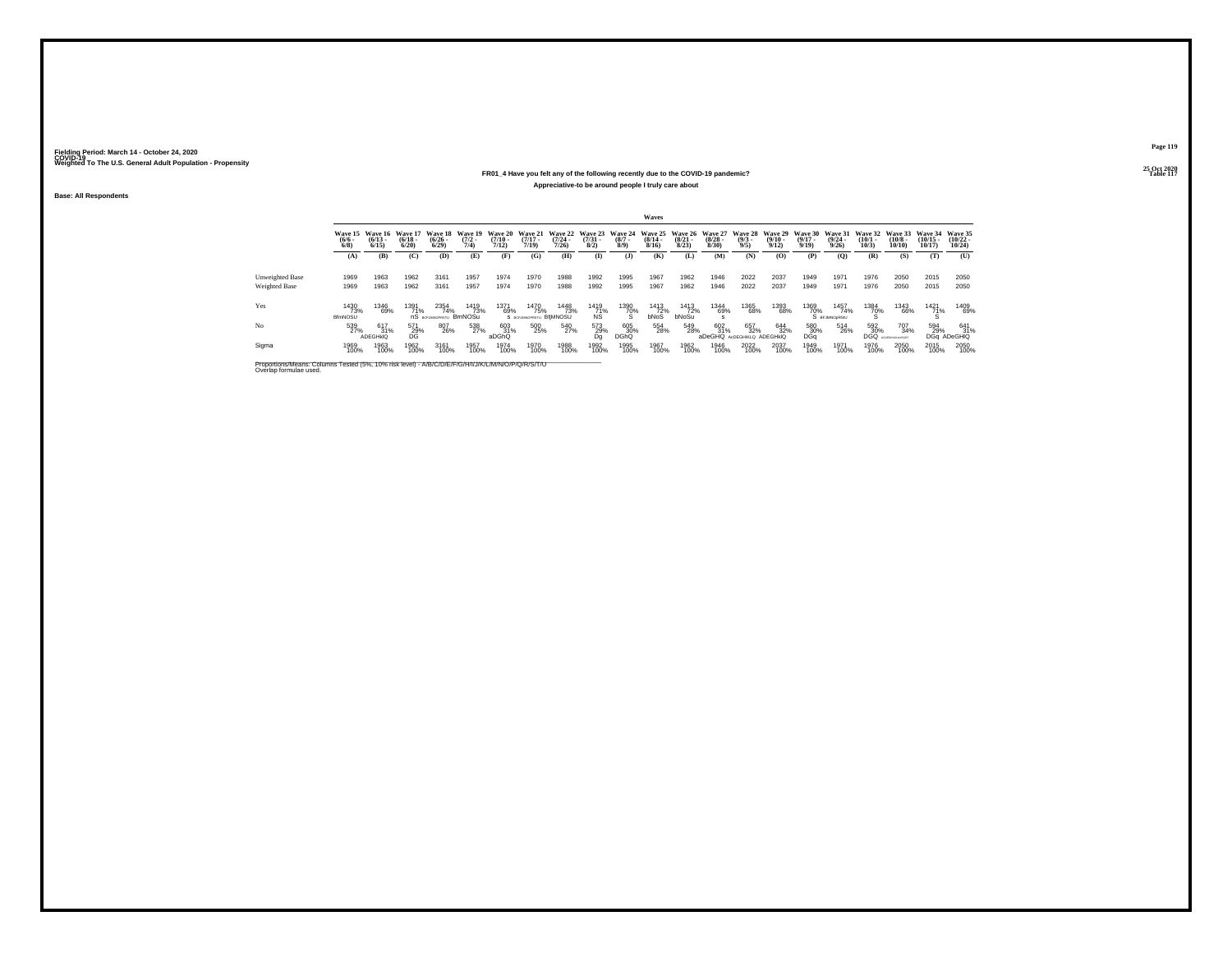### **25 Oct 2020FR01\_5 Have you felt any of the following recently due to the COVID-19 pandemic? Table 118 Compassionate- taking the time to check in with the people I care about**

**Base: All Respondents**

|                 |                             |                                          |                                 |                      |                                        |                                |                                          |                           |                      |                           | Waves                        |                                   |                       |                                                                                                                        |                       |                            |                       |                      |                             |                                        |                     |
|-----------------|-----------------------------|------------------------------------------|---------------------------------|----------------------|----------------------------------------|--------------------------------|------------------------------------------|---------------------------|----------------------|---------------------------|------------------------------|-----------------------------------|-----------------------|------------------------------------------------------------------------------------------------------------------------|-----------------------|----------------------------|-----------------------|----------------------|-----------------------------|----------------------------------------|---------------------|
|                 | $\frac{(6/6)}{6/8}$         | Wave 15 Wave 16<br>$(6/13 -$<br>$6/15$ ) | Wave 17<br>$\binom{6/18}{6/20}$ | $\binom{6/26}{6/29}$ | Wave 18 Wave 19<br>$\frac{(7/2)}{7/4}$ | $\frac{(7/10 - 7)}{7/12}$      | Wave 20 Wave 21<br>$\frac{(7/17)}{7/19}$ | $\frac{(7/24 - 7)}{7/26}$ | $\binom{7/31}{8/2}$  | $\frac{(8/7 - 8)}{(8/9)}$ | $\frac{(8/14 - 8/16)}{8/16}$ | $\frac{(8/21)}{8/23}$             | $\frac{(8/28)}{8/30}$ | Wave 22 Wave 23 Wave 24 Wave 25 Wave 26 Wave 27 Wave 28 Wave 29 Wave 30 Wave 31 Wave 32 Wave 33<br>$\frac{(9/3)}{9/5}$ | $\frac{(9/10)}{9/12}$ | $\frac{(9/17 - 9)}{9/19}$  | $\frac{(9/24)}{9/26}$ | $\binom{10/1}{10/3}$ | $\frac{(10/8 - 10)}{10/10}$ | Wave 34 Wave 35<br>$(10/15 -$<br>10/17 | $(10/22 -$<br>10/24 |
|                 | (A)                         | (B)                                      | (C)                             | (D)                  | (E)                                    | (F)                            | (G)                                      | (H)                       | $\mathbf{I}$         | (3)                       | (K)                          | (L)                               | (M)                   | (N)                                                                                                                    | (0)                   | (P)                        | $\left($ O            | (R)                  | (S)                         | (T)                                    | (U)                 |
| Unweighted Base | 1969                        | 1963                                     | 1962                            | 3161                 | 1957                                   | 1974                           | 1970                                     | 1988                      | 1992                 | 1995                      | 1967                         | 1962                              | 1946                  | 2022                                                                                                                   | 2037                  | 1949                       | 1971                  | 1976                 | 2050                        | 2015                                   | 2050                |
| Weighted Base   | 1969                        | 1963                                     | 1962                            | 3161                 | 1957                                   | 1974                           | 1970                                     | 1988                      | 1992                 | 1995                      | 1967                         | 1962                              | 1946                  | 2022                                                                                                                   | 2037                  | 1949                       | 1971                  | 1976                 | 2050                        | 2015                                   | 2050                |
| Yes             | 1398<br>71%<br>BIFMNOPORSTU | 1306<br>67%                              | 1333<br>68%                     | 2381<br>75%          | 1379<br>70%<br><b>BFNPRStU</b>         | 1297<br>66%                    | 1393<br>71%<br>BFmNoPoRSTU BFmNoPoRSTL   | 1409<br>71%               | 1379<br>69%<br>fNpSu | 1358<br>68%<br>ńS         | 1352<br>69%                  | 1380<br>70%<br>NS <b>bFNPRStU</b> | 1309<br>67%           | 1310<br>65%                                                                                                            | 1372<br>67%           | 1285<br>66%                | 1325<br>67%           | 1314<br>66%          | 1311<br>64%                 | 1346<br>67%                            | 1351<br>66%         |
| No              | 571<br>29%                  | 657<br>33%<br>D ADEGHI                   | 629<br>32%<br>aD                | 780<br>25%           | 578<br>30%                             | 677<br>34%<br><b>D</b> ADEGHIL | 577<br>29%                               | 579<br>29%                | 613<br>31%           | 637<br>32%                | 615<br>31%                   | 582<br>30%<br>D                   | 637<br>33%<br>ADah    | <sup>712</sup> <sub>35%</sub><br>ADEGHIKL                                                                              | 665<br>33%            | 664<br>34%<br>ADah ADEGHIL | 646<br>33%<br>ADah    | 662<br>34%<br>ADEGHL | 739<br>36%<br>ACDEGHUKLmo   | 669<br>33%<br>ADeGHI ADEGHIL           | 699<br>34%          |
| Sigma           | 1969<br>100%                | 1963<br>100%                             | 1962<br>100%                    | 3161<br>100%         | 1957<br>100%                           | 1974<br>100%                   | 1970<br>100%                             | 1988<br>100%              | 1992<br>100%         | 1995<br>100%              | 1967<br>100%                 | 1962<br>100%                      | 1946<br>100%          | 2022<br>100%                                                                                                           | 2037<br>100%          | 1949<br>100%               | 1971<br>100%          | 1976<br>100%         | 2050<br>100%                | 2015<br>100%                           | 2050<br>100%        |

Proportions/Means: Columns Tested (5%, 10% risk level) - A/B/C/D/E/F/G/H/I/J/K/L/M/N/O/P/Q/R/S/T/U Overlap formulae used.<br>Overlap formulae used.

**Page 120**25 Oct 2020<br>Table 118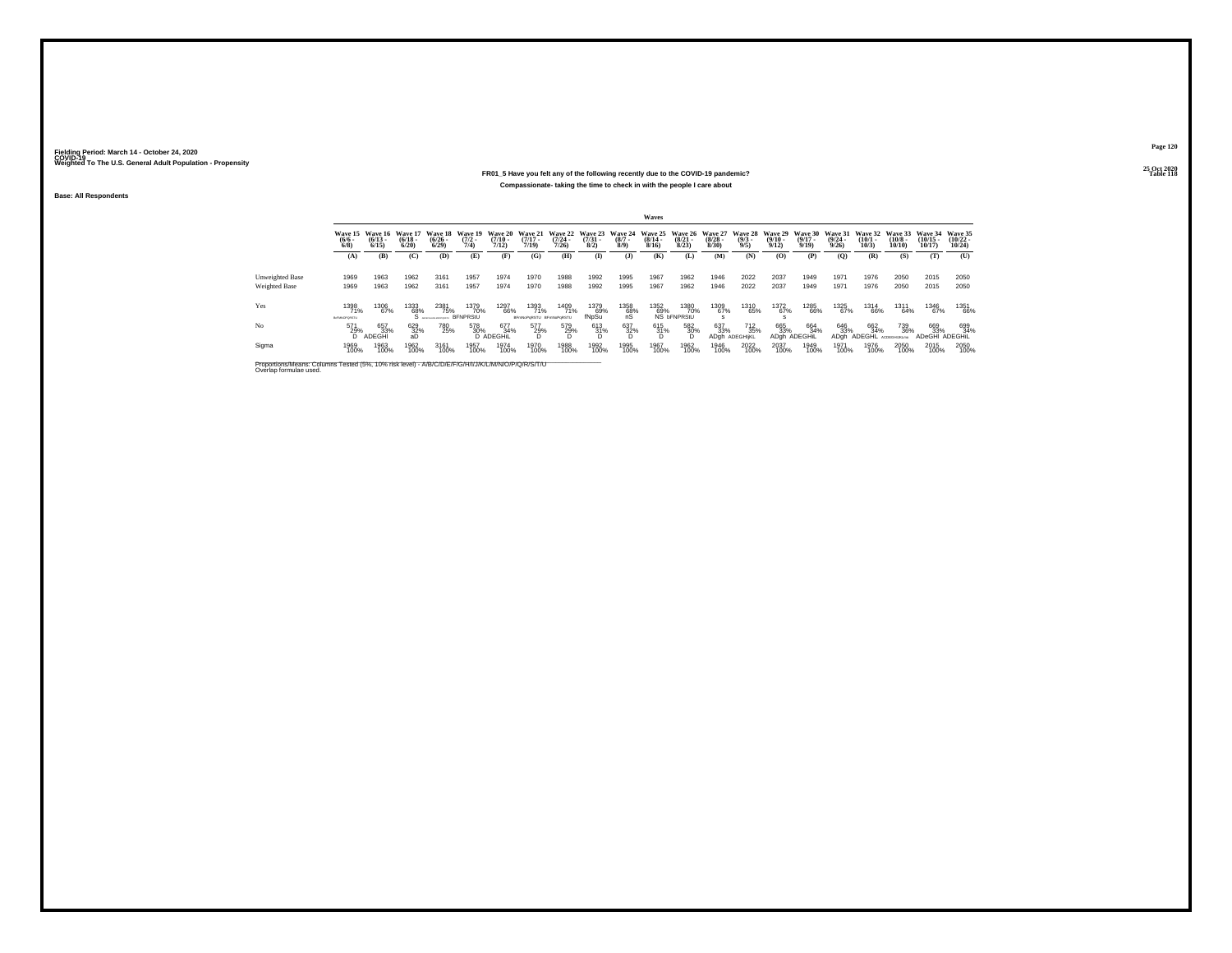### **25 Oct 2020FR01\_6 Have you felt any of the following recently due to the COVID-19 pandemic?Particular Table 119 Table 119 Table 119 Table 119 Table 119 Lonely-feeling isolated from my friends/family**

**Base: All Respondents**

|                                         | Waves                |                                      |                              |                                |                                     |                               |                                  |                                          |                     |                               |                                  |                                        |                                 |                                       |                       |                                  |                              |                                 |                               |                                |                                        |
|-----------------------------------------|----------------------|--------------------------------------|------------------------------|--------------------------------|-------------------------------------|-------------------------------|----------------------------------|------------------------------------------|---------------------|-------------------------------|----------------------------------|----------------------------------------|---------------------------------|---------------------------------------|-----------------------|----------------------------------|------------------------------|---------------------------------|-------------------------------|--------------------------------|----------------------------------------|
|                                         | $\frac{(6/6)}{6/8}$  | Wave 15 Wave 16<br>$(6/13 -$<br>6/15 | Wave 17<br>$(6/18 -$<br>6/20 | $(6/26 -$<br>6/29              | Wave 18 Wave 19<br>$(7/2 -$<br>7/4) | Wave 20<br>$(7/10 -$<br>7/12) | Wave 21<br>$\frac{(7/17)}{7/19}$ | Wave 22 Wave 23<br>$\frac{(7/24)}{7/26}$ | $\binom{7/31}{8/2}$ | Wave 24<br>$\binom{8/7}{8/9}$ | Wave 25<br>$\frac{(8/14)}{8/16}$ | <b>Wave 26</b><br>$\binom{8/21}{8/23}$ | Wave 27<br>$\binom{8/28}{8/30}$ | Wave 28 Wave 29<br>$\binom{9/3}{9/5}$ | $\frac{(9/10)}{9/12}$ | Wave 30<br>$\frac{(9/17)}{9/19}$ | Wave 31<br>$(9/24 -$<br>9/26 | Wave 32<br>$\binom{10/1}{10/3}$ | Wave 33<br>$(10/8 -$<br>10/10 | Wave 34<br>$(10/15 -$<br>10/17 | Wave 35<br>$(10/22 -$<br>10/24         |
|                                         | (A)                  | (B)                                  | (C)                          | (D)                            | (E)                                 | (F)                           | (G)                              | (H)                                      | $($ $\Gamma$        | (J)                           | (K)                              | (L)                                    | (M)                             | (N)                                   | (0)                   | (P)                              | $\mathbf{Q}$                 | (R)                             | (S)                           | (T)                            | (U)                                    |
| Unweighted Base<br><b>Weighted Base</b> | 1969<br>1969         | 1963<br>1963                         | 1962<br>1962                 | 3161<br>3161                   | 1957<br>1957                        | 1974<br>1974                  | 1970<br>1970                     | 1988<br>1988                             | 1992<br>1992        | 1995<br>1995                  | 1967<br>1967                     | 1962<br>1962                           | 1946<br>1946                    | 2022<br>2022                          | 2037<br>2037          | 1949<br>1949                     | 1971<br>1971                 | 1976<br>1976                    | 2050<br>2050                  | 2015<br>2015                   | 2050<br>2050                           |
| Yes                                     | 876<br>$^{44%}_{11}$ | 814<br>41%                           | 835<br>43%                   | 1509<br>48%<br>U ascrivoranstu | 892<br>46%<br>BPÜ                   | 855<br>43%                    | 889<br>45%<br>bpU                | $\frac{902}{45\%}$ bpU                   | 864<br>43%          | 912<br>46%<br>BPÜ             | 871<br>44%                       | 923<br>47%<br>U BCfiOPrsTU             | 881<br>45%<br>bpU               | 899<br>44%<br>U                       | 866<br>43%            | 803<br>41%                       | 867<br>44%                   | 857<br>43%                      | 882<br>43%                    | 859<br>43%                     | 796<br>39%                             |
| No                                      | 1093<br>56%          | 1149<br>59%<br>d DEghJLm             | 1127<br>57%<br>DL.           | 1652<br>52%                    | 1065<br>54%                         | 1119<br>57%<br>Di             | 1081<br>55%                      | 1086<br>55%                              | 1128<br>57%         | 1083<br>54%                   | 1096<br>56%                      | 1039<br>53%                            | 1065<br>55%                     | <sup>1123</sup> 56%                   | 1171<br>57%           | 1146<br>59%<br>DL DEghJLm        | 1104<br>56%                  | 1119<br>57%<br>DI               | 1168<br>57%                   | 1156<br>57%<br>DL              | 1254<br>61%<br><b>CARD AND MACHINE</b> |
| Sigma                                   | 1969<br>100%         | 1963<br>100%                         | 1962<br>100%                 | 3161<br>100%                   | 1957<br>100%                        | 1974<br>100%                  | 1970<br>100%                     | 1988<br>100%                             | 1992<br>100%        | 1995<br>100%                  | 1967<br>100%                     | 1962<br>100%                           | 1946<br>100%                    | 2022<br>100%                          | 2037<br>100%          | 1949<br>100%                     | 1971<br>100%                 | 1976<br>100%                    | 2050<br>100%                  | 2015<br>100%                   | 2050<br>100%                           |

Proportions/Means: Columns Tested (5%, 10% risk level) - A/B/C/D/E/F/G/H/I/J/K/L/M/N/O/P/Q/R/S/T/U Overlap formulae used.<br>Overlap formulae used.

**Page 121**25 Oct 2020<br>Table 119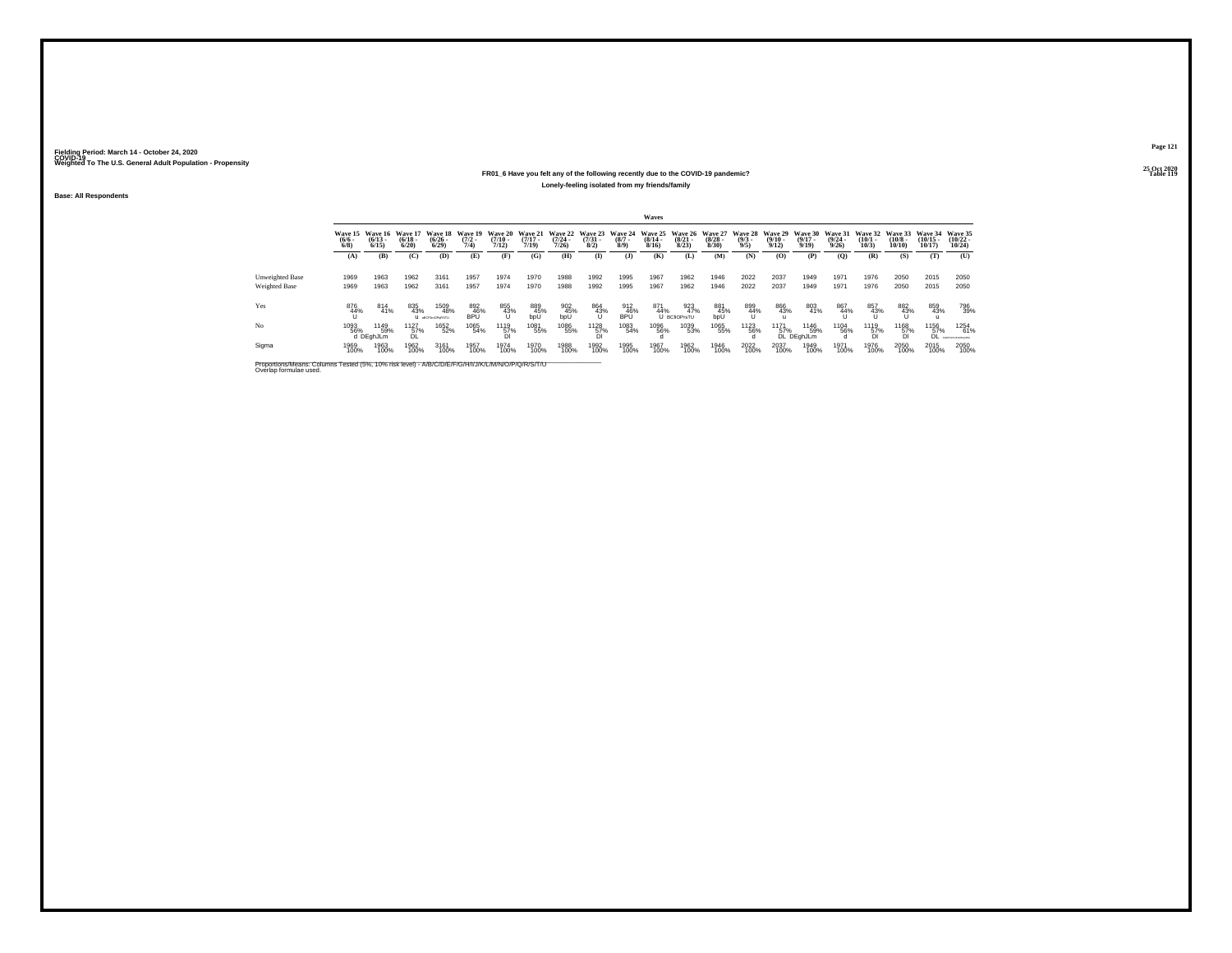## **25 Oct 2020FR01\_7 Have you felt any of the following recently due to the COVID-19 pandemic?Overwhelmed- trying to balance work at home and other needs of my family**

**Base: All Respondents**

|                                         |                     |                                               |                                  |                                        |                                |                                              |                       |                                                  |                     |                    | Waves                         |                      |                                                  |                                                |                       |                       |                                  |                                         |                            |                                |                                   |
|-----------------------------------------|---------------------|-----------------------------------------------|----------------------------------|----------------------------------------|--------------------------------|----------------------------------------------|-----------------------|--------------------------------------------------|---------------------|--------------------|-------------------------------|----------------------|--------------------------------------------------|------------------------------------------------|-----------------------|-----------------------|----------------------------------|-----------------------------------------|----------------------------|--------------------------------|-----------------------------------|
|                                         | $\frac{(6/6)}{6/8}$ | Wave 15 Wave 16<br>$\frac{(6/13-6/15)}{6/15}$ | Wave 17<br>$\frac{(6/18)}{6/20}$ | <b>Wave 18</b><br>$\binom{6/26}{6/29}$ | Wave 19<br>$\frac{(7/2)}{7/4}$ | Wave 20 Wave 21<br>$\frac{(7/10 - 7)}{7/12}$ | $\frac{(7/17)}{7/19}$ | Wave 22 Wave 23 Wave 24<br>$\frac{(7/24)}{7/26}$ | $\binom{7/31}{8/2}$ | $\binom{8/7}{8/9}$ | $\frac{(8/14 \cdot 8)}{8/16}$ | $\binom{8/21}{8/23}$ | Wave 25 Wave 26 Wave 27<br>$\frac{(8/28)}{8/30}$ | Wave 28 Wave 29 Wave 30<br>$\frac{(9/3)}{9/5}$ | $\frac{(9/10)}{9/12}$ | $\frac{(9/17)}{9/19}$ | Wave 31<br>$\frac{(9/24)}{9/26}$ | Wave 32 Wave 33<br>$\binom{10/1}{10/3}$ | $\binom{10/8 - 10}{10/10}$ | Wave 34<br>$(10/15 -$<br>10/17 | Wave 35<br>$\binom{10/22}{10/24}$ |
|                                         | (A)                 | (B)                                           | (C)                              | (D)                                    | (E)                            | (F)                                          | (G)                   | (H)                                              | $($ $\Gamma$        | (3)                | (K)                           | (L)                  | (M)                                              | (N)                                            | (O)                   | (P)                   | (0)                              | (R)                                     | (S)                        | (T)                            | (U)                               |
| Unweighted Base<br><b>Weighted Base</b> | 1969<br>1969        | 1963<br>1963                                  | 1962<br>1962                     | 3161<br>3161                           | 1957<br>1957                   | 1974<br>1974                                 | 1970<br>1970          | 1988<br>1988                                     | 1992<br>1992        | 1995<br>1995       | 1967<br>1967                  | 1962<br>1962         | 1946<br>1946                                     | 2022<br>2022                                   | 2037<br>2037          | 1949<br>1949          | 1971<br>1971                     | 1976<br>1976                            | 2050<br>2050               | 2015<br>2015                   | 2050<br>2050                      |
| Yes                                     | $687 \atop 35\%$    | 619<br>32%                                    | 655<br>33%                       | 1151<br>36%<br>BcFn                    | 676<br>35%                     | 617<br>31%                                   | 677<br>34%            | 750<br>38%<br>BCFg NOqstU BCFjNoqstu             | 748<br>38%          | 679<br>34%         | 686<br>35%<br>bf              | 704<br>36%<br>BF     | 672<br>35%                                       | 669<br>33%                                     | 690<br>34%            | 681<br>35%            | 669<br>34%                       | 704<br>36%<br>BF                        | 700<br>34%                 | 689<br>34%                     | 692<br>34%                        |
| No                                      | 1282<br>65%         | <sup>1344</sup> 68%<br>aDHIkLoR               | 1307<br>67%<br>dHI               | 2010<br>64%                            | 1281<br>65%                    | 1357<br>69%<br>aDHIkLmoR                     | 1293<br>66%           | 1238<br>62%                                      | <sup>1244</sup> 62% | 1316<br>66%        | 1281<br>65%                   | 1258<br>64%          | 1274<br>65%                                      | 1353<br>67%<br>dHI                             | 1347<br>66%           | 1268<br>65%           | 1302<br>66%                      | 1272<br>64%                             | 1350<br>66%                | <sup>1326</sup> 66%            | 1358<br>66%                       |
| Sigma                                   | 1969<br>100%        | 1963<br>100%                                  | 1962<br>100%                     | 3161<br>100%                           | 1957<br>100%                   | 1974<br>100%                                 | 1970<br>100%          | 1988<br>100%                                     | 1992<br>100%        | 1995<br>100%       | 1967<br>100%                  | 1962<br>100%         | 1946<br>100%                                     | 2022<br>100%                                   | 2037<br>100%          | 1949<br>100%          | 1971<br>100%                     | 1976<br>100%                            | 2050<br>100%               | 2015<br>100%                   | 2050<br>100%                      |

Proportions/Means: Columns Tested (5%, 10% risk level) - A/B/C/D/E/F/G/H/I/J/K/L/M/N/O/P/Q/R/S/T/U Overlap formulae used.<br>Overlap formulae used.

**Page 122**

**25 Oct 2020<br>Table 120 Table 120**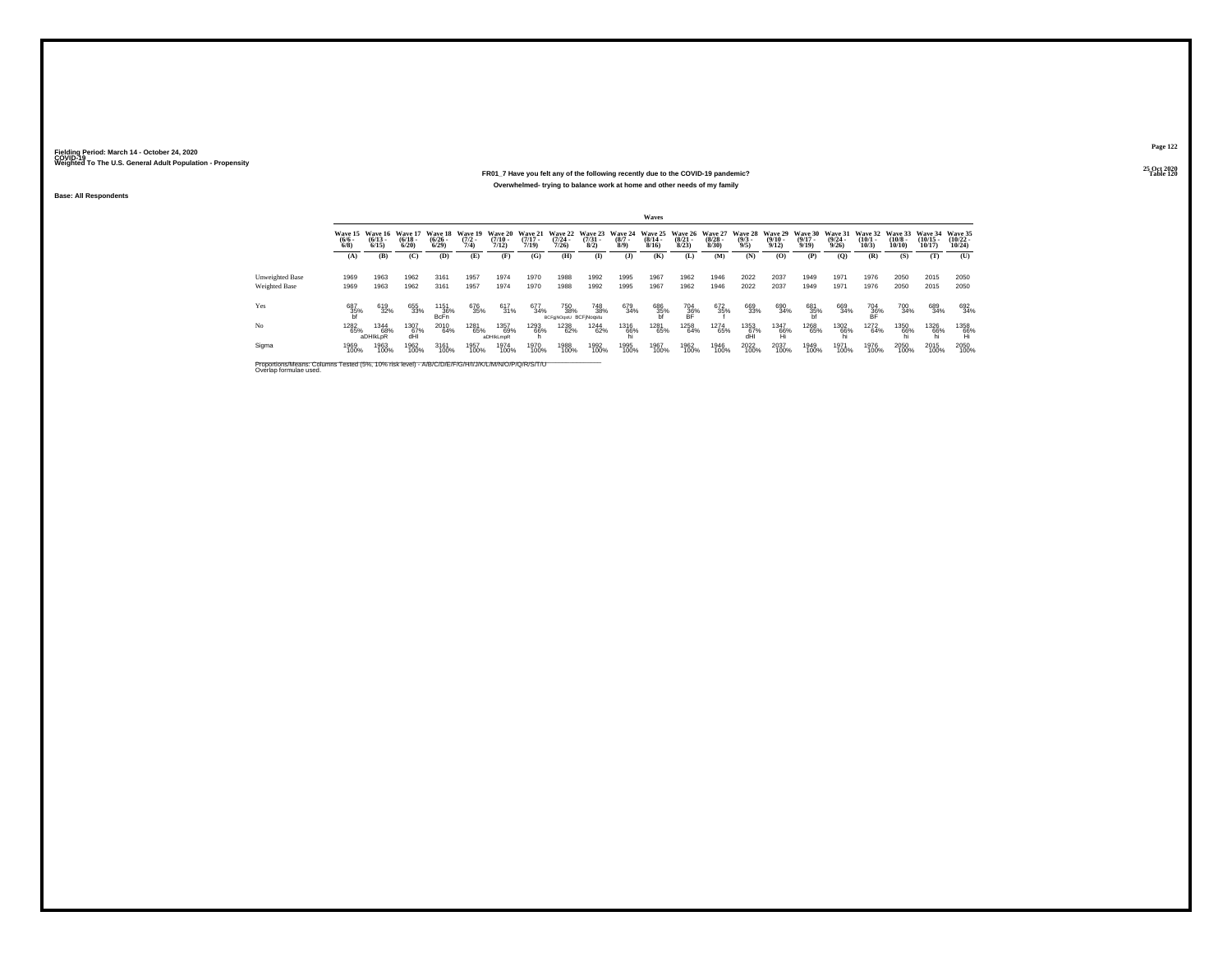## **25 Oct 2020FR01\_8 Have you felt any of the following recently due to the COVID-19 pandemic?Angry- upset that I don't know when this will end**

**Base: All Respondents**

|                                                                                                                              |                            |                                         |                                  |                                         |                                |                                         |                                |                                  |                                |                               | Waves                                    |                                 |                                        |                               |                                  |                                     |                                         |                                 |                               |                                |                                   |
|------------------------------------------------------------------------------------------------------------------------------|----------------------------|-----------------------------------------|----------------------------------|-----------------------------------------|--------------------------------|-----------------------------------------|--------------------------------|----------------------------------|--------------------------------|-------------------------------|------------------------------------------|---------------------------------|----------------------------------------|-------------------------------|----------------------------------|-------------------------------------|-----------------------------------------|---------------------------------|-------------------------------|--------------------------------|-----------------------------------|
|                                                                                                                              | Wave 15<br>$\binom{6}{6}$  | Wave 16<br>$(6/13 -$<br>6/15            | Wave 17<br>$\frac{(6/18)}{6/20}$ | Wave 18<br>$\binom{6/26}{6/29}$         | Wave 19<br>$\frac{(7/2)}{7/4}$ | <b>Wave 20</b><br>$\frac{(7/10)}{7/12}$ | Wave 21<br>$(7/17 -$<br>7/19   | Wave 22<br>$\frac{(7/24)}{7/26}$ | Wave 23<br>$\binom{7/31}{8/2}$ | Wave 24<br>$\binom{8/7}{8/9}$ | Wave 25<br>$\frac{(8/14)}{8/16}$         | Wave 26<br>$\binom{8/21}{8/23}$ | Wave 27<br>$\frac{(8/28 - 8)}{(8/30)}$ | Wave 28<br>$\binom{9/3}{9/5}$ | Wave 29<br>$\frac{(9/10)}{9/12}$ | Wave 30<br>$\frac{(9/17)}{9/19}$    | Wave 31<br>$\frac{(9/24 - 9/26)}{9/26}$ | Wave 32<br>$\binom{10/1}{10/3}$ | Wave 33<br>$(10/8 -$<br>10/10 | Wave 34<br>$(10/15 -$<br>10/17 | Wave 35<br>$(10/22 -$<br>10/24    |
|                                                                                                                              | (A)                        | (B)                                     | (C)                              | (D)                                     | (E)                            | (F)                                     | (G)                            | (H)                              | $\bf{I}$                       | (3)                           | (K)                                      | (L)                             | (M)                                    | (N)                           | (0)                              | (P)                                 | (Q)                                     | (R)                             | (S)                           | (T)                            | (U)                               |
| <b>Unweighted Base</b><br><b>Weighted Base</b>                                                                               | 1969<br>1969               | 1963<br>1963                            | 1962<br>1962                     | 3161<br>3161                            | 1957<br>1957                   | 1974<br>1974                            | 1970<br>1970                   | 1988<br>1988                     | 1992<br>1992                   | 1995<br>1995                  | 1967<br>1967                             | 1962<br>1962                    | 1946<br>1946                           | 2022<br>2022                  | 2037<br>2037                     | 1949<br>1949                        | 1971<br>1971                            | 1976<br>1976                    | 2050<br>2050                  | 2015<br>2015                   | 2050<br>2050                      |
| Yes                                                                                                                          | 971<br>$^{49%}_{\text{B}}$ | 834<br>43%                              | 971<br>49%                       | 1697<br>54%<br>В иконческого двенносеми | 1055<br>54%                    | 996<br>50%                              | 1070<br>54%<br>Bu ABCHINOPISTU | 980<br>49%                       | 1071<br>54%<br>B ABCHINOPSIU   | 1021<br>51%                   | 1057<br>54%<br>BU ABCHINOPSIU ABChNoPSIU | 1048<br>53%                     | 980<br>50%<br>Bu                       | $\frac{994}{49\%}$            | 1013<br>$\frac{50}{8}$ %         | 954<br>49%                          | 1041<br>53%<br>aBhnpsU                  | 998<br>51%<br>Bu                | 997<br>49%                    | $^{1005}_{-50\%}$              | $\frac{958}{47\%}$                |
| No                                                                                                                           | 998<br>51%<br>DEGIKLa      | 1129<br>57%<br>APPERDIX IN MADE RESERVE | 991<br>51%<br><b>DEGIKI</b>      | 1464<br>46%                             | 902<br>46%                     | 978<br>50%                              | 900<br>46%                     | 1008<br>51%<br><b>DEGIKIO</b>    | 921<br>46%                     | 974<br>49%                    | 910<br>46%                               | 914<br>47%                      | 966<br>50%<br>degik                    | 1028<br>51%<br><b>DEGIKLG</b> | 1024<br>50%                      | 995<br>51%<br><b>DEGIKI DEGIKLG</b> | 930<br>47%                              | 978<br>49%                      | 1053<br>51%<br>da DEGIKLa     | 1010<br>50%<br>DeGikl          | 1092<br>53%<br><b>DEfGIJKLmQr</b> |
| Sigma                                                                                                                        | 1969<br>100%               | 1963<br>100%                            | 1962<br>100%                     | 3161<br>100%                            | 1957<br>100%                   | 1974<br>100%                            | 1970<br>100%                   | 1988<br>100%                     | 1992<br>100%                   | 1995<br>100%                  | 1967<br>100%                             | 1962<br>100%                    | 1946<br>100%                           | 2022<br>100%                  | 2037<br>100%                     | 1949<br>100%                        | 1971<br>100%                            | 1976<br>100%                    | 2050<br>100%                  | 2015<br>100%                   | 2050<br>100%                      |
| Proportions/Means: Columns Tested (5%, 10% risk level) - A/B/C/D/E/F/G/H/I/J/K/L/M/N/O/P/Q/R/S/T/U<br>Overlap formulae used. |                            |                                         |                                  |                                         |                                |                                         |                                |                                  |                                |                               |                                          |                                 |                                        |                               |                                  |                                     |                                         |                                 |                               |                                |                                   |

**Page 123**

25 Oct 2020<br>Table 121 **Table 121 Table 121**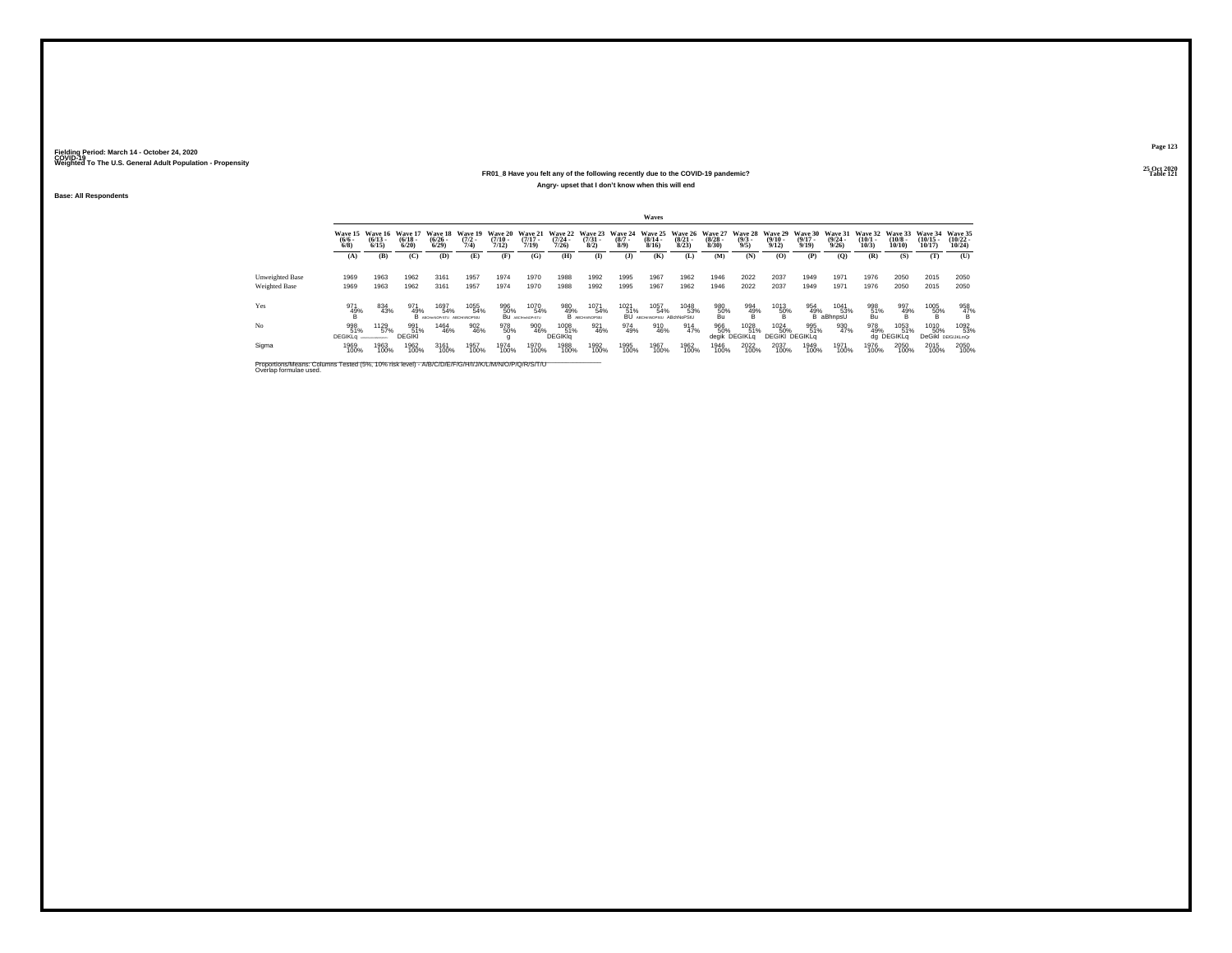### **25 Oct 2020FR01\_9 Have you felt any of the following recently due to the COVID-19 pandemic? Table 122 Annoyed- by lack of personal space and the inability to get away from my family**

**Base: All Respondents**

|                                                                                                                              | <b>Waves</b>                   |                                  |                                 |                                       |                                |                                  |                                  |                                  |                                |                                            |                                  |                                 |                                 |                                |                                         |                                         |                                 |                                 |                               |                                |                                   |
|------------------------------------------------------------------------------------------------------------------------------|--------------------------------|----------------------------------|---------------------------------|---------------------------------------|--------------------------------|----------------------------------|----------------------------------|----------------------------------|--------------------------------|--------------------------------------------|----------------------------------|---------------------------------|---------------------------------|--------------------------------|-----------------------------------------|-----------------------------------------|---------------------------------|---------------------------------|-------------------------------|--------------------------------|-----------------------------------|
|                                                                                                                              | Wave 15<br>$\frac{(6/6)}{6/8}$ | Wave 16<br>$\frac{(6/13)}{6/15}$ | Wave 17<br>$\binom{6/18}{6/20}$ | Wave 18<br>$(6/26 -$<br>6/29          | Wave 19<br>$\frac{(7/2)}{7/4}$ | Wave 20<br>$\frac{(7/10)}{7/12}$ | Wave 21<br>$\frac{(7/17)}{7/19}$ | Wave 22<br>$\frac{(7/24)}{7/26}$ | Wave 23<br>$\binom{7/31}{8/2}$ | Wave 24<br>$\binom{8/7}{8/9}$              | Wave 25<br>$\frac{(8/14)}{8/16}$ | Wave 26<br>$\binom{8/21}{8/23}$ | Wave 27<br>$\binom{8/28}{8/30}$ | Wave 28<br>$\frac{(9/3)}{9/5}$ | Wave 29<br>$\frac{(9/10 - 9/12)}{9/12}$ | Wave 30<br>$\frac{(9/17 - 9/19)}{9/19}$ | Wave 31<br>$\binom{9/24}{9/26}$ | Wave 32<br>$\binom{10/1}{10/3}$ | Wave 33<br>$(10/8 -$<br>10/10 | Wave 34<br>$(10/15 -$<br>10/17 | Wave 35<br>$\binom{10/22}{10/24}$ |
|                                                                                                                              | (A)                            | (B)                              | (C)                             | (D)                                   | (E)                            | Œ                                | (G)                              | (H)                              | $($ I)                         | (1)                                        | (K)                              | (L)                             | (M)                             | (N)                            | (0)                                     | (P)                                     | $\mathbf{Q}$                    | (R)                             | (S)                           | m                              | (U)                               |
| Unweighted Base<br><b>Weighted Base</b>                                                                                      | 1969<br>1969                   | 1963<br>1963                     | 1962<br>1962                    | 3161<br>3161                          | 1957<br>1957                   | 1974<br>1974                     | 1970<br>1970                     | 1988<br>1988                     | 1992<br>1992                   | 1995<br>1995                               | 1967<br>1967                     | 1962<br>1962                    | 1946<br>1946                    | 2022<br>2022                   | 2037<br>2037                            | 1949<br>1949                            | 1971<br>1971                    | 1976<br>1976                    | 2050<br>2050                  | 2015<br>2015                   | 2050<br>2050                      |
| Yes                                                                                                                          | 646<br>iOPU                    | 596<br>30%                       | 604<br>$\frac{31\%}{11}$        | 1094<br>35%<br><b>BOFINIANOPORITI</b> | 634<br>32%<br>opU              | 598<br>30%                       | 621<br>32%                       | 615<br>$31\%$                    | 589<br>30%                     | $\overset{629}{\underset{\text{U}}{32\%}}$ | 608<br>31%                       | 633<br>32%<br>opU               | 611<br>31%                      | 621<br>31%                     | 587<br>29%                              | 562<br>29%                              | 589<br>30%                      | 603<br>31%                      | 645<br>31%                    | 613<br>30%                     | 531<br>26%                        |
| No                                                                                                                           | 1323<br>67%                    | 1367<br>70%                      | 1358<br>69%                     | 2067<br>65%                           | 1323<br>68%                    | <sup>1376</sup> 70%              | 1349<br>68%                      | 1373<br>69%                      | <sup>1403</sup> 70%<br>аŊ      | 1366<br>68%                                | 1359<br>69%                      | 1329<br>68%                     | 1335<br>69%                     | 1401<br>69%                    | 1450<br>71%<br>ADel                     | 1387<br>71%<br>ADel                     | 1382<br>70%                     | 1373<br>69%                     | 1405<br>69%                   | 1402<br>70%                    | 1519<br>74%<br>ABCORPORALMORE     |
| Sigma                                                                                                                        | 1969<br>100%                   | 1963<br>100%                     | 1962<br>100%                    | 3161<br>100%                          | 1957<br>100%                   | 1974<br>100%                     | 1970<br>100%                     | 1988<br>100%                     | 1992<br>100%                   | 1995<br>100%                               | 1967<br>100%                     | 1962<br>100%                    | 1946<br>100%                    | 2022<br>100%                   | 2037<br>100%                            | 1949<br>100%                            | 1971<br>100%                    | 1976<br>100%                    | 2050<br>100%                  | 2015<br>100%                   | 2050<br>100%                      |
| Proportions/Means: Columns Tested (5%, 10% risk level) - A/B/C/D/E/F/G/H/I/J/K/L/M/N/O/P/Q/R/S/T/U<br>Overlap formulae used. |                                |                                  |                                 |                                       |                                |                                  |                                  |                                  |                                |                                            |                                  |                                 |                                 |                                |                                         |                                         |                                 |                                 |                               |                                |                                   |

**Page 124**25 Oct 2020<br>Table 122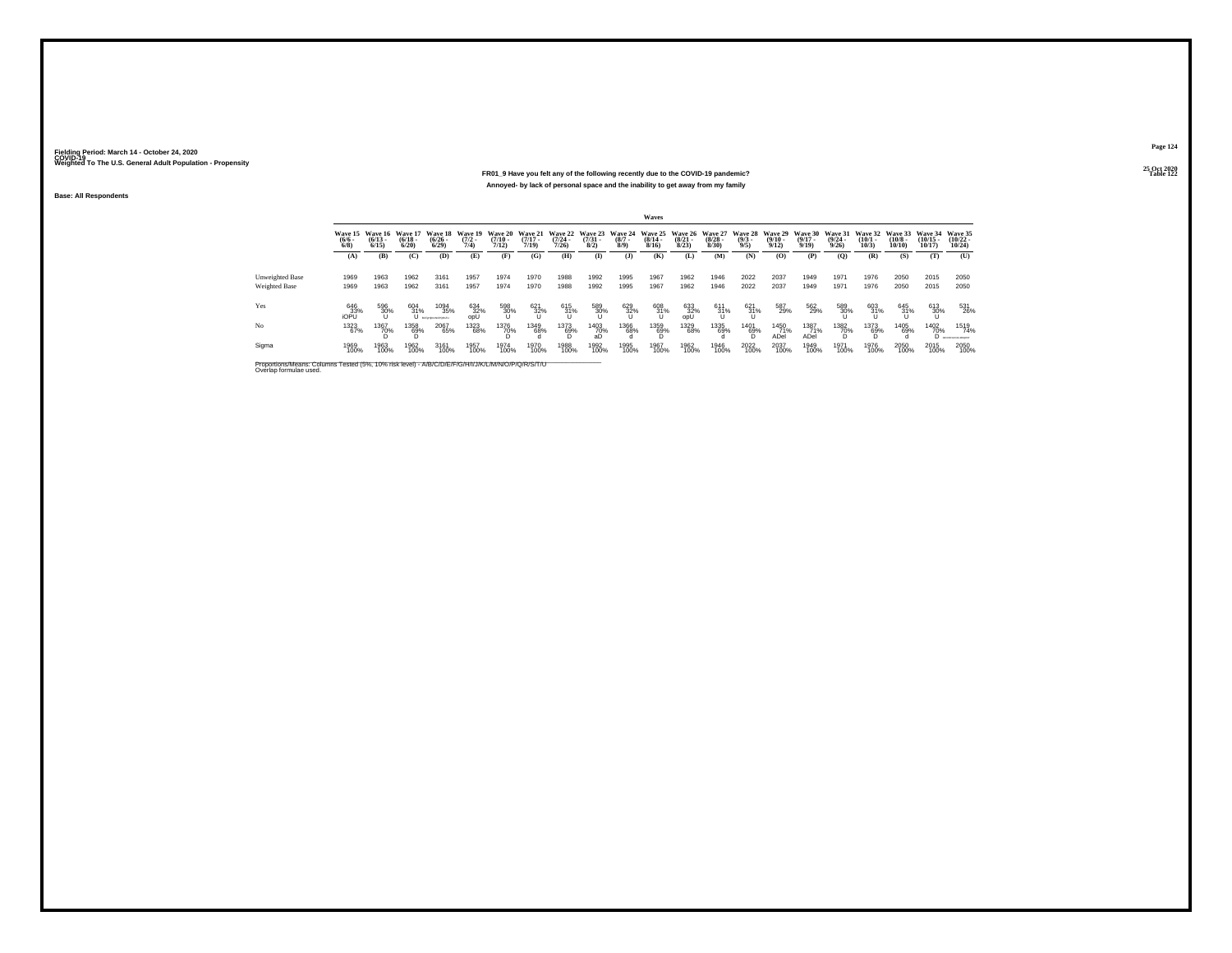### **25 Oct 2020FR01\_10 Have you felt any of the following recently due to the COVID-19 pandemic? Table 123 Fear- that my kids are missing out on learning**

**Base: Parent**

|                                  | Waves                     |                                              |                   |                                         |                     |                                      |                                    |                           |                        |                           |                                                          |                                         |                       |                                       |                                        |                                  |                                                |                                 |                               |                                |                                          |
|----------------------------------|---------------------------|----------------------------------------------|-------------------|-----------------------------------------|---------------------|--------------------------------------|------------------------------------|---------------------------|------------------------|---------------------------|----------------------------------------------------------|-----------------------------------------|-----------------------|---------------------------------------|----------------------------------------|----------------------------------|------------------------------------------------|---------------------------------|-------------------------------|--------------------------------|------------------------------------------|
|                                  | $\frac{(6/6)}{6/8}$       | Wave 15 Wave 16 Wave 17<br>$(6/13 -$<br>6/15 | $(6/18 -$<br>6/20 | Wave 18 Wave 19<br>$\binom{6/26}{6/29}$ | $\frac{(7/2)}{7/4}$ | Wave 20<br>$\frac{(7/10 - 7)}{7/12}$ | Wave 21<br>$\frac{(7/17)}{7/19}$   | $\frac{(7/24)}{7/26}$     | $\binom{7/31}{8/2}$    | $\frac{(8/7 - 8)}{(8/9)}$ | Wave 22 Wave 23 Wave 24 Wave 25<br>$\frac{(8/14)}{8/16}$ | Wave 26 Wave 27<br>$\binom{8/21}{8/23}$ | $\frac{(8/28)}{8/30}$ | <b>Wave 28</b><br>$\frac{(9/3)}{9/5}$ | <b>Wave 29</b><br>$\binom{9/10}{9/12}$ | Wave 30<br>$\frac{(9/17)}{9/19}$ | <b>Wave 31</b><br>$\frac{(9/24 - 9/26)}{9/26}$ | Wave 32<br>$\binom{10/1}{10/3}$ | Wave 33<br>$(10/8 -$<br>10/10 | Wave 34<br>$(10/15 -$<br>10/17 | Wave 35<br>$(10/22 -$<br>10/24           |
|                                  | (A)                       | (B)                                          | (C)               | (D)                                     | (E)                 | (F)                                  | (G)                                | (H)                       | $\bf{I}$               | (1)                       | (K)                                                      | (L)                                     | (M)                   | (N)                                   | (0)                                    | (P)                              | $\mathbf{Q}$                                   | (R)                             | (S)                           | (T)                            | (U)                                      |
| Unweighted Base<br>Weighted Base | 1166<br>1141              | 1133<br>1148                                 | 1140<br>1147      | 1856<br>1782                            | 1180<br>1099        | 1170<br>1146                         | 1193<br>1127                       | 1200<br>1200              | 1200<br>1187           | 1235<br>1189              | 1144<br>1150                                             | 1153<br>1121                            | 1193<br>1164          | 1228<br>1186                          | 1293<br>1214                           | 1248<br>1166                     | 1209<br>1168                                   | 1233<br>1175                    | 1264<br>1232                  | 1319<br>1234                   | 1288<br>1238                             |
| Yes                              | 456<br>40%                | 455<br>40%                                   | 500<br>44%<br>Ωu  | 762<br>43%<br>Ou                        | 445<br>40%          | 462<br>40%                           | 538<br>48%<br><b>ABSEFINOPDRTU</b> | 554<br>46%<br>ABEFinOgRtU | 495<br>42%<br>$\Omega$ | 521<br>44%<br>0Û          | 549<br>48%<br><b>ABDEFINOPORTU</b>                       | 487<br>43%<br>Ou                        | 516<br>44%<br>abOU    | 490<br>41%                            | 452<br>37%                             | 488<br>42%                       | 486<br>42%                                     | 481<br>41%                      | 539<br>$\frac{44\%}{00}$      | 511<br>41%                     | 476<br>38%                               |
| No                               | 685<br>60%<br><b>GHKm</b> | 693<br>60%<br>GHKm                           | 648<br>56%        | 1019<br>57%                             | 654<br>60%<br>GHK   | 683<br>60%<br>GHK                    | 589<br>52%                         | 647<br>54%                | 692<br>58%<br>GhK      | 668<br>56%                | 601<br>52%                                               | 634<br>57%                              | 648<br>56%            | 695<br>59%                            | 762<br>63%<br><b>GhK</b> CDGHUKLMooS   | 678<br>58%<br>GK                 | 682<br>58%<br>GhK                              | 694<br>59%<br>GHK               | 694<br>56%                    | <sup>723</sup> 59%             | <sup>762</sup> %<br><b>GhK</b> cdGHJKIMS |
| Sigma                            | 1141<br>100%              | 1148<br>100%                                 | 1147<br>100%      | 1782<br>100%                            | 1099<br>100%        | <sup>1146</sup><br>100%              | <sup>1127</sup><br>100%            | 1200<br>100%              | 1187<br>100%           | 1189<br>100%              | 1150<br>100%                                             | 1121<br>100%                            | 1164<br>100%          | 1186<br>100%                          | 1214<br>100%                           | 1166<br>100%                     | 1168<br>100%                                   | 1175<br>100%                    | 1232<br>100%                  | 1234<br>100%                   | 1238<br>100%                             |

Proportions/Means: Columns Tested (5%, 10% risk level) - A/B/C/D/E/F/G/H/I/J/K/L/M/N/O/P/Q/R/S/T/U \_\_\_\_\_\_\_\_\_\_\_<br>Overlap formulae used.

**Page 125**25 Oct 2020<br>Table 123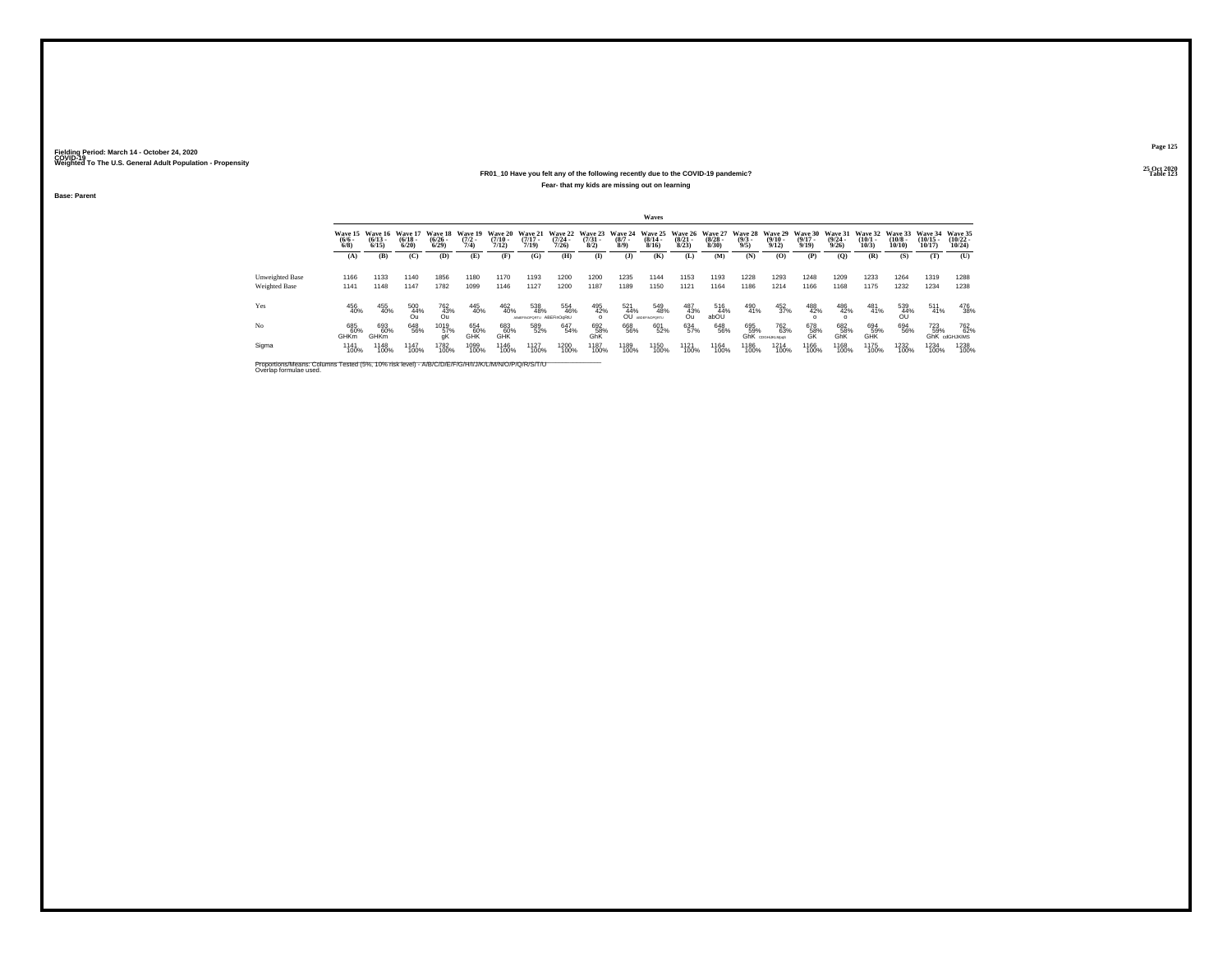### **25 Oct 2020FR01\_11 Have you felt any of the following recently due to the COVID-19 pandemic? Table 124 Thankful - for the sacrifices that the American people have made for coronavirus**

**Base: All Respondents**

|                                         | Waves                                 |                                         |                                         |                                                       |                                       |                           |                                         |                           |                     |                             |                              |                       |                       |                                                                                                                |                       |                           |                           |                              |                                                        |                                |                                   |
|-----------------------------------------|---------------------------------------|-----------------------------------------|-----------------------------------------|-------------------------------------------------------|---------------------------------------|---------------------------|-----------------------------------------|---------------------------|---------------------|-----------------------------|------------------------------|-----------------------|-----------------------|----------------------------------------------------------------------------------------------------------------|-----------------------|---------------------------|---------------------------|------------------------------|--------------------------------------------------------|--------------------------------|-----------------------------------|
|                                         | $\binom{6/6}{6/8}$                    | Wave 15 Wave 16<br>$\binom{6/13}{6/15}$ | <b>Wave 17</b><br>$\frac{(6/18)}{6/20}$ | <b>Wave 18</b><br>$\frac{(6/26 - 6)}{(6/29)}$         | <b>Wave 19</b><br>$\frac{(7/2)}{7/4}$ | $\frac{(7/10 - 7)}{7/12}$ | $\frac{(7/17)}{7/19}$                   | $\frac{(7/24 - 7)}{7/26}$ | $\binom{7/31}{8/2}$ | $\binom{8/7}{8/9}$          | $\frac{(8/14 - 8/16)}{8/16}$ | $\frac{(8/21)}{8/23}$ | $\frac{(8/28)}{8/30}$ | Wave 20 Wave 21 Wave 22 Wave 23 Wave 24 Wave 25 Wave 26 Wave 27 Wave 28 Wave 29 Wave 30<br>$\frac{(9/3)}{9/5}$ | $\frac{(9/10)}{9/12}$ | $\frac{(9/17 - 9)}{9/19}$ | $\frac{(9/24)}{9/26}$     | $\binom{10/1}{10/3}$         | Wave 31 Wave 32 Wave 33<br>$\frac{(10/8 - 10)}{10/10}$ | Wave 34<br>$(10/15 -$<br>10/17 | Wave 35<br>$\binom{10/22}{10/24}$ |
|                                         | (A)                                   | (B)                                     | (C)                                     | (D)                                                   | (E)                                   | (F)                       | (G)                                     | (H)                       | $($ $\Gamma$        | (3)                         | (K)                          | (L)                   | (M)                   | (N)                                                                                                            | (O)                   | (P)                       | (0)                       | (R)                          | (S)                                                    | (T)                            | (U)                               |
| Unweighted Base<br><b>Weighted Base</b> | 1969<br>1969                          | 1963<br>1963                            | 1962<br>1962                            | 3161<br>3161                                          | 1957<br>1957                          | 1974<br>1974              | 1970<br>1970                            | 1988<br>1988              | 1992<br>1992        | 1995<br>1995                | 1967<br>1967                 | 1962<br>1962          | 1946<br>1946          | 2022<br>2022                                                                                                   | 2037<br>2037          | 1949<br>1949              | 1971<br>1971              | 1976<br>1976                 | 2050<br>2050                                           | 2015<br>2015                   | 2050<br>2050                      |
| Yes                                     | 1505<br>76%                           | 1345<br>69%                             | 1428<br>73%                             | 2431<br>77%                                           | 1470<br>75%                           | 1367<br>69%               | 1421<br>72%                             | 1433<br>72%               | 1433<br>72%         | 1428<br>72%                 | 1423<br>72%                  | 1384<br>7 <u>1</u> %  | 1318<br>68%           | $^{1376}_{68\%}$                                                                                               | 1378<br>68%           | 1352<br>69%               | 1446<br>73%               | $^{1356}_{68\%}$             | 1314<br>64%                                            | 1431<br>7 <u>1</u> %           | 1395<br>68%                       |
| N <sub>o</sub>                          | <b>BOYD-KASANOMARTS</b><br>464<br>24% | 618<br>31%                              | 534<br>27%                              | S BRINDPRSU ROSUGARDERING BFILMINOPRSTU<br>730<br>23% | 487<br>25%                            | 607<br>31%                | S bMNOrSU bMNOrSU bMNOrSU<br>549<br>28% | 555<br>28%                | 559<br>28%          | MnOSu BMNORSU<br>567<br>28% | 544<br>28%                   | 578<br>29%            | 628<br>32%            | 646<br>32%                                                                                                     | 659<br>32%            | 597<br>31%                | S BEMNOPRSU<br>525<br>27% | 620<br>31%                   | 736<br>36%                                             | moS<br>584<br>29%              | 655<br>32%                        |
| Sigma                                   | 1969<br>100%                          | <b>ACDE ahiKQ</b><br>1963<br>100%       | AD.<br>1962<br>100%                     | 3161<br>100%                                          | 1957<br>100%                          | AcDEQ<br>1974<br>100%     | AD<br>1970<br>100%                      | <b>AD</b><br>1988<br>100% | ADe<br>1992<br>100% | ADe<br>1995<br>100%         | AD<br>1967<br>100%           | 1962<br>100%          | 1946<br>100%          | АДЕ АСРЕGНИКО: АСДЕGНИКО АСРЕGНИКО:<br>2022<br>100%                                                            | 2037<br>100%          | AcDEQ<br>1949<br>100%     | 1971<br>100%              | aD ACDEghiKQ<br>1976<br>100% | CORPORALMANOTT<br>2050<br>100%                         | 2015<br>100%                   | ADE ACDEGHIKQ<br>2050<br>100%     |
|                                         |                                       |                                         |                                         |                                                       |                                       |                           |                                         |                           |                     |                             |                              |                       |                       |                                                                                                                |                       |                           |                           |                              |                                                        |                                |                                   |

Proportions/Means: Columns Tested (5%, 10% risk level) - A/B/C/D/E/F/G/H/I/J/K/L/M/N/O/P/Q/R/S/T/U Overlap formulae used.<br>Overlap formulae used.

**Page 126**25 Oct 2020<br>Table 124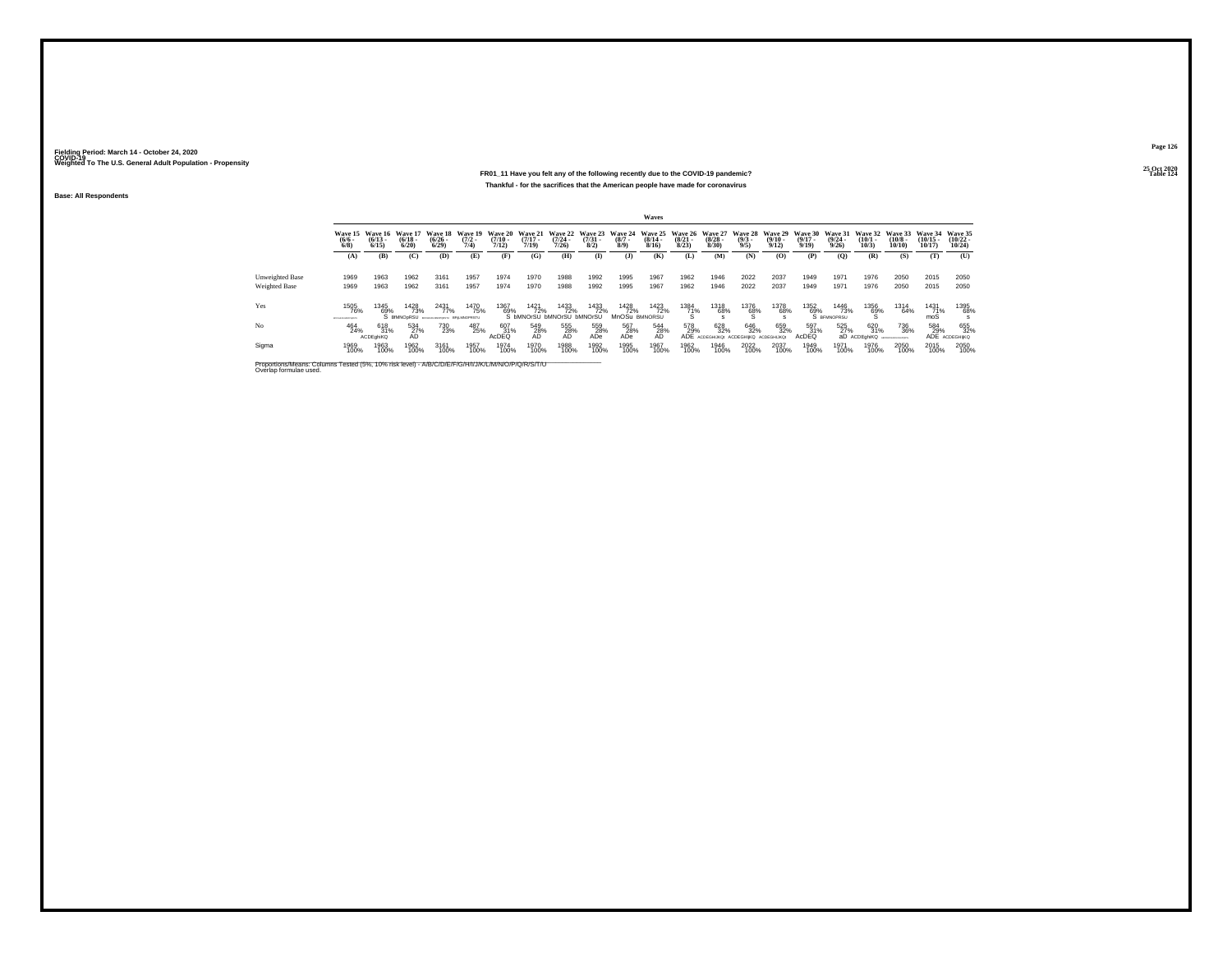## **25 Oct 2020FR05 How much would you say you miss each of the following during this time of virus-related restrictions?**

**Summary Of A Lot/Somewhat**

**Base: All Respondents**

|                                                                   |                                |                              |                                           |                                         |                            |                                      |                              |                                                             |                             |                                                            | Waves                                  |                                         |                                                 |                                            |                                     |                                                     |                                          |                               |                                  |                                |                                   |
|-------------------------------------------------------------------|--------------------------------|------------------------------|-------------------------------------------|-----------------------------------------|----------------------------|--------------------------------------|------------------------------|-------------------------------------------------------------|-----------------------------|------------------------------------------------------------|----------------------------------------|-----------------------------------------|-------------------------------------------------|--------------------------------------------|-------------------------------------|-----------------------------------------------------|------------------------------------------|-------------------------------|----------------------------------|--------------------------------|-----------------------------------|
|                                                                   | Wave 15<br>(6/6 -<br>$6/8$ )   | Wave 16<br>$(6/13 -$<br>6/15 | Wave 17<br>$(6/18 -$<br>6/20              | Wave 18 Wave 19<br>$\binom{6/26}{6/29}$ | $\frac{(7/2)}{7/4}$        | <b>Wave 20</b><br>$(7/10 -$<br>7/12) | Wave 21<br>$(7/17 -$<br>7/19 | $\frac{(7/24 - 7)}{7/26}$                                   | $\binom{7/31}{8/2}$         | Wave 22 Wave 23 Wave 24<br>$(8/7 -$<br>8/9)                | Wave 25<br>$(8/14 -$<br>8/16           | $\binom{8/21}{8/23}$                    | Wave 26 Wave 27<br>$\binom{8/28}{8/30}$         | Wave 28<br>(9/3 -<br>9/5                   | <b>Wave 29</b><br>$(9/10 -$<br>9/12 | Wave 30<br>$(9/17 -$<br>9/19                        | Wave 31<br>$\frac{(9/24 - 9/26)}{9/26}$  | Wave 32<br>$(10/1 -$<br>10/3) | Wave 33<br>$(10/8 -$<br>10/10    | Wave 34<br>$(10/15 -$<br>10/17 | Wave 35<br>$\binom{10/22}{10/24}$ |
|                                                                   | (A)                            | (B)                          | (C)                                       | (D)                                     | (E)                        | (F)                                  | (G)                          | (H)                                                         | $($ I)                      | (3)                                                        | (K)                                    | (L)                                     | (M)                                             | (N)                                        | (0)                                 | (P)                                                 | (0)                                      | (R)                           | (S)                              | (T)                            | (U)                               |
| <b>Unweighted Base</b><br>Weighted Base                           | 1969<br>1969                   | 1963<br>1963                 | 1962<br>1962                              | 3161<br>3161                            | 1957<br>1957               | 1974<br>1974                         | 1970<br>1970                 | 1988<br>1988                                                | 1992<br>1992                | 1995<br>1995                                               | 1967<br>1967                           | 1962<br>1962                            | 1946<br>1946                                    | 2022<br>2022                               | 2037<br>2037                        | 1949<br>1949                                        | 1971<br>1971                             | 1976<br>1976                  | 2050<br>2050                     | 2015<br>2015                   | 2050<br>2050                      |
| Gatherings with friends<br>and family                             | 1483<br>75%<br>bnrU            | 1416                         | 1491<br>72% BmNRTU BMNRTU                 | 2402<br>76%                             | 1480<br>76%<br>bnrtU       | 1450<br>73%                          | 1503<br>76%<br>u BMNRTU      | 1471<br>74%<br>Ù.                                           | 1485<br>75%                 | 1549<br>78%<br>U BFHKMNORSTU                               | 1445<br>$^{73\%}$                      | 1472<br>75%<br>ū                        | 1414<br>73%                                     | 1456<br>72%                                | 1511<br>74%<br>$\cup$               | 1498<br>77%<br><b>BfkMNRTU BFMMNORSTU</b>           | 1524<br>77%                              | 1426<br>72%                   | 1519<br>74%<br>ΊÌ                | 1459<br>72%                    | 1429<br>70%                       |
| Dining out at a<br>restaurant/bar                                 | 1461<br>74%<br>BeFHLMNORSTU    | 1364<br>69%                  | 1457<br>74%<br><b>F</b> BeFHLMNORSTU      | $\frac{2273}{72\%}$<br>fMNRSU           | 1389<br>mnRU               | $^{1358}_{\  \  \, 69\%}$            | $^{1423}_{72\%}$<br>fMNRSU   | 1385<br>70%<br>$\mathbf{r}$                                 | 1426<br>72%<br>MNRsU        | $1423$<br>$71\%$<br>mnRU                                   | 1413<br>72%<br><b>MNR<sub>sU</sub></b> | 1382<br>70%<br>Ru                       | 1318<br>68%                                     | $^{1368}_{\  \  \, 68\%}$                  | $\frac{1432}{70\%}$<br>Ru           | 1408<br>72%<br>fMNRSU BFHIMNORSIU                   | 1457<br>74%                              | $^{1309}_{66\%}$              | 1400<br>68%                      | $\frac{1414}{70\%}$<br>R       | 1372<br>67%                       |
| In person celebrations<br>e.g., birthdays,<br>graduations)        | $^{1327}_{67\%}$<br>R          | 1289                         | 1362<br>69%<br>$\frac{66}{3}$ BMNRSU      | 2160<br>68%<br>mnRU                     | 1328<br>68%<br>R           | 1317<br>67%<br>г.                    | 1348<br>68%<br>nRu           | $\overset{1339}{\underset{\text{B7}\%}{\phantom{0}67\%}}$ b | 1376<br>69%<br><b>bMNRU</b> | 1377<br>69%<br><b>bMNRU</b>                                | $^{1325}_{67\%}$<br>R                  | $\overset{1337}{\substack{68\%}}$       | 1269<br>65%                                     | 1317<br>65%                                | 1391<br>68%<br>Řŭ                   | 1318<br>68%<br>Ŕ.                                   | 1387<br>70%<br><b>BfMNRStU</b>           | 1247<br>63%                   | 1356<br>66%                      | 1343<br>67%                    | 1325<br>65%                       |
| Shopping in stores                                                | 1316<br>67%<br><b>BfIKnRTU</b> | 1211<br>62%                  | 1332<br>68%<br>BFNKMNoRTU provintenturatu | 2168<br>69%                             | 1284<br>66%<br>bRU         | 1246<br>63%<br>$\mathbf{u}$          | 1273<br>65%<br>rÜ            | 1275<br>64%<br>u                                            | 1251<br>63%<br>$\mathbf{u}$ | 1315<br>66%<br><b>BkRtU</b>                                | 1228<br>62%                            | 1297<br>66%<br><b>BikRtU</b>            | 1245<br>64%<br>u                                | 1276<br>63%<br>$\mathbf{u}$                | 1309<br>64%<br>ŕU                   | 1303<br>67%<br><b>BIIKnRTU BENKMNORTU</b>           | 1337<br>68%                              | 1206<br>61%                   | 1332<br>$65%$ <sub>bRU</sub>     | 1254<br>62%                    | 1217<br>59%                       |
| Going to a social gathering                                       | 1220<br>62%<br><b>RU</b>       | 1205<br>61%<br>rU            | 1256<br>64%<br><b>INRU</b>                | 1991<br>63%<br>nRU                      | 1205<br>62%<br>rU          | 1201<br>61%<br>$\cup$                | 1244<br>63%<br><b>RU</b>     | 1214<br>61%<br>U                                            | 1277<br>64%<br>LNRU         | 1262<br>63%<br>nRU                                         | $^{1232}_{63\%}$<br><b>RU</b>          | 1179<br>60%<br>$\mathbf{U}$             | 1190<br>61%<br>$\cup$                           | 1211<br>60%<br>u                           | 1283<br>63%<br><b>RU</b>            | $1252$<br>64%                                       | 1309<br>66%<br><b>INRU</b> AMERICAN BLVD | $\substack{1145 \\ 58\%}$     | $\frac{1282}{63\%}$<br><b>RU</b> | $1253$<br>$62\%$<br>ŔŪ         | 1138<br>56%                       |
| Attending events like<br>concerts, theatre and<br>sporting events | 1011<br>51%                    | $^{962}_{49\%}$              | 1093<br>56%<br>ABDeNRU                    | 1604<br>51%                             | 1021<br>52%                | 1037<br>53%<br>h                     | 1060<br>54%<br>BnRU          | 1050<br>53%                                                 | 1088<br>55%                 | $^{1094}_{\substack{55\%\\51}}$<br>bu aBDNRU aBDNRU aBDNRU | 1082<br>55%                            | $1055$<br>$54\%$<br><b>B</b> nRU        | $^{1063}_{\substack{55\%\\21}}$<br><b>BDNRU</b> | 1011<br>50%                                | 1083<br>53%                         | $^{1093}_{\,56\%}$<br>Bru ABDeNRU ABDNRU            | 1095<br>56%                              | 979<br>50%                    | 1114<br>54%<br>BdNRU ABDEINNRU   | 1137<br>56%                    | 1009<br>49%                       |
| Going to church                                                   | 978<br>50%<br>R.               | 982<br>50%<br>R.             | $^{1000}_{51\%}$<br>dnRT                  | $^{1505}_{\ 48\%}$                      | 995<br>51%<br>Rt           | $1028$<br>$52%$<br><b>DINRTu</b>     | 994<br>50%<br>Rt             | 1008<br>51%<br>Rt                                           | 951<br>48%                  | $^{1019}_{51\%}$<br>dnRT                                   | 956<br>49%                             | $1025$ <sub>52%</sub><br><b>DIKNRTu</b> | $^{1004}_{-52\%}$<br><b>DiNRTu</b>              | 960<br>47%                                 | $^{1026}_{50\%}$                    | $1047$<br>$54%$<br>Rt abDIKNRTU                     | 998<br>51%<br>Rt                         | 899<br>45%                    | 1076<br>53%<br><b>DIKNRTU</b>    | 940<br>47%                     | 986<br>48%                        |
| Going to a movie theatre                                          | $1005$<br>51%<br>bfnr          | 928<br>47%                   | $^{1002}_{\,51\%}$<br>bfnr                | 1528<br>48%                             | 961<br>49%                 | 929<br>47%                           | $^{982}_{50\%}$              | $\substack{995 \\ 50\%}$                                    | 1017<br>51%                 | $^{1059}_{53\%}$<br>bfnr BDeFNRU BdFNRu BdFNRu             | $^{1022}_{52\%}$                       | 1017                                    | 998<br>51%<br><b>BFnr</b>                       | 963<br>48%                                 | $1043$<br>51%                       | 1074<br>55%<br><b>bfnr</b> Авсогранием Авсогранием  | 1089<br>55%                              | 938<br>47%                    | 1104<br>54%<br>BDEFghNRU         | 1032<br>51%<br>bfnr            | 982<br>48%                        |
| Going to my local coffee<br>shop                                  | 916<br>47%<br>bÛ.              | 840<br>43%                   | 904<br>46%<br>u                           | 1426<br>45%                             | 896<br>46%<br>$\mathbf{u}$ | $\substack{876 \\ 44\%}$             | 912<br>46%                   | 911<br>46%<br>$\mathbf{u}$                                  | 921<br>46%                  | 993<br>50%<br><b>bU</b> BcDeFohlNRU                        | 930<br>47%<br>BrÜ                      | $\frac{924}{47\%}$<br>BÜ                | 928<br>48%<br><b>BRU</b>                        | 910<br>45%                                 | 959<br>47%                          | 951<br>BrÜ BdFnRÜ BDFnRÜ                            | 966<br>49%                               | 864<br>44%                    | 1020<br>50%<br>BcDeFhiNRU        | 950<br>47%<br>BrÜ              | 862<br>42%                        |
| Traveling on an airplane                                          | $^{792}_{40\%}$                | $^{754}_{\ 38\%}$            | $\frac{824}{42\%}$<br>h                   | $1314 \atop 42\%$<br>h                  | 833 43%<br>в               | 808<br>41%                           | 883<br>45%<br>ABdfH          | 792<br>40%                                                  | 847<br>43%                  | 959<br>48%<br>B ACCORPHICHIONI                             | $\frac{831}{42\%}$<br>h                | 861<br>44%<br>aBh                       | 865<br>44%<br>ABfH                              | $\frac{843}{42\%}$<br>h                    | 897<br>44%                          | 924<br>47%<br><b>ABH</b> ABCDEFHIKNRU ACCEPARAMENTU | 961<br>49%                               | 839<br>42%                    | 957<br>47%<br>B ABCDeFHIKNRU     | 891<br>44%<br>ABH              | 856<br>42%<br>b                   |
| Watching sports on TV                                             | 948<br>48%<br><b>MNOGRSTU</b>  | 909<br>46%<br>QRTŰ           | 916<br>7%<br>oQRTU                        | 1473<br>47%<br>oQRTU                    | 909<br>46%<br>QRTŨ         | $^{887}_{45\%}$                      | 907<br>46%                   | 959<br>48%<br>OrtU IMNOORSTU                                | 888<br>45%<br>αŨ            | 930<br>47%<br>oQRTÜ                                        | 920<br>47%<br>oQRTU                    | $\frac{928}{47\%}$<br>OQRTU             | $^{860}_{\,\,\,44\%}$                           | $\overset{891}{\underset{\text{U}}{44\%}}$ | 881<br>43%                          | 878<br>45%<br>QU                                    | 802                                      | $\underset{42\%}{^{830}}$     | 911<br>44%                       | $\underset{42\%}{^{848}}$      | 819<br>40%                        |
| Going to the gym/work out                                         | 813<br>41%<br><b>BfU</b>       | $^{735}_{37\%}$              | 849<br>43%<br><b>BFNRU</b>                | 1302<br>41%<br>BfÜ                      | 802<br>41%<br>bu           | $\substack{746 \\ 38\%}$             | 831<br>42%<br>BFU            | 862<br>43%<br><b>BFNRU</b>                                  | 848<br>43%<br><b>BFnrU</b>  | 854<br>43%<br>BFnrU                                        | 799<br>41%                             | 835<br>43%<br>BFrU                      | 818<br>42%<br><b>BFU</b>                        | $\substack{795 \\ 39\%}$                   | 857<br>42%<br>BFÜ                   | 851<br>44%<br><b>BFNRU</b>                          | 839<br>43%<br><b>BFrU</b>                | $^{767}_{39\%}$               | 885<br>43%<br><b>BFnRU</b>       | 837<br>42%<br>BfÜ              | 765<br>37%                        |
| Working from the office                                           | $675$ <sub>34%</sub><br>fKo    | 663<br>34%                   | 670<br>34%<br>fko                         | 1104<br>55%<br>FiKnOt                   | 647<br>33%                 | 603<br>31%                           | $^{648}_{33\%}$              | $\frac{678}{34\%}$ fk                                       | $\frac{627}{31\%}$          | 690<br>35%<br>FKo                                          | 600<br>30%                             | 703<br>36%<br>FIKnOrT                   | 671<br>35%<br>FKo                               | $\substack{645 \\ 32\%}$                   | 632<br>31%                          | 692<br>36%<br>FIKnOrT                               | $\substack{662\\34\%}$                   | 635<br>32%                    | 773<br>38%<br>AGEFGANNOGRTU      | 632 %                          | 678<br>33%                        |
| Going to school or<br>university                                  | 593<br>30%                     | 580<br>30%                   | 642<br>33%<br>bdnOU                       | 930<br>29%                              | 622<br>32%<br>ou           | 602<br>30%                           | 591<br>30%                   | 633<br>32%<br>ou                                            | 616<br>31%                  | 672<br>34%<br>aBDqNOrU                                     | 642<br>bdnOU                           | 647<br>33% 35                           | 677<br>35%                                      | 588<br>29%                                 | 578<br>28%                          | 681<br>35%<br>ABDFGINOORU                           | 602<br>31%                               | 602<br>30%                    | 713<br>35%<br>ABDFGINOQRU        | 639<br>32%<br>ou               | 583<br>28%                        |

Proportions/Means: Columns Tested (5%, 10% risk level) - A/B/C/D/E/F/G/H/I/J/K/L/M/N/O/P/Q/R/S/T/U Overlap formulae used.<br>Overlap formulae used.

**Page 127**25 Oct 2020<br>Table 125

**Table 125 Table 125**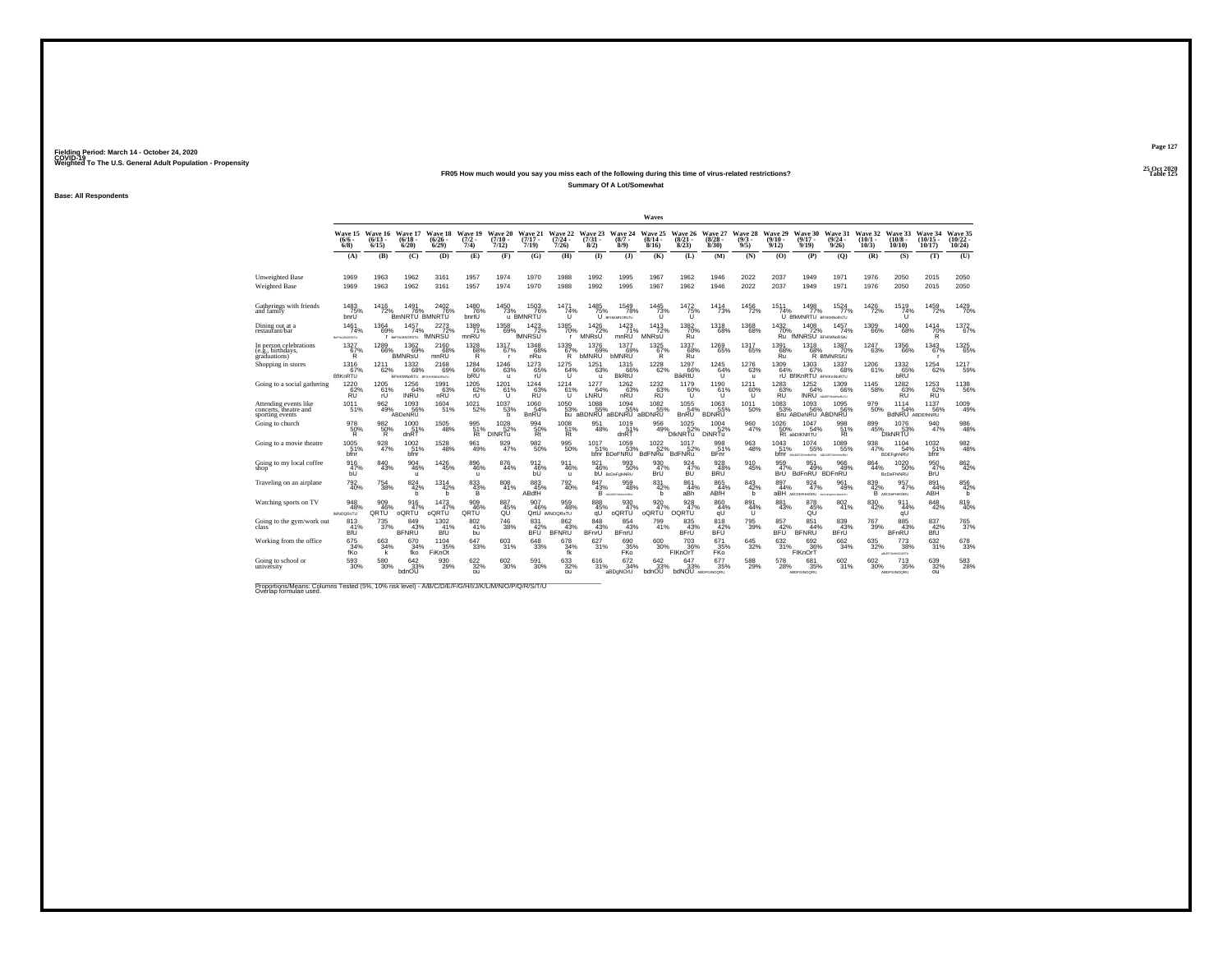## **25 Oct 2020FR05 How much would you say you miss each of the following during this time of virus-related restrictions?Summary Of Not At All/Not Very**

**Base: All Respondents**

|                                                                   |                                           |                                            |                                  |                                         |                                             |                                        |                               |                                                      |                                                        |                          | Waves                            |                                         |                                               |                                          |                               |                              |                                          |                                      |                                |                                           |                                                                |
|-------------------------------------------------------------------|-------------------------------------------|--------------------------------------------|----------------------------------|-----------------------------------------|---------------------------------------------|----------------------------------------|-------------------------------|------------------------------------------------------|--------------------------------------------------------|--------------------------|----------------------------------|-----------------------------------------|-----------------------------------------------|------------------------------------------|-------------------------------|------------------------------|------------------------------------------|--------------------------------------|--------------------------------|-------------------------------------------|----------------------------------------------------------------|
|                                                                   | Wave 15<br>$(6/6 -$<br>6/8                | Wave 16<br>$(6/13 -$<br>$6/15$ )           | Wave 17<br>$(6/18 -$<br>$6/20$ ) | Wave 18 Wave 19<br>$\binom{6/26}{6/29}$ | $\frac{(7/2)}{7/4}$                         | Wave 20<br>$(7/10 -$<br>7/12)          | Wave 21<br>$(7/17 -$<br>7/19  | Wave 22 Wave 23 Wave 24<br>$\frac{(7/24 - 7)}{7/26}$ | $\binom{7/31}{8/2}$                                    | $(8/7 -$<br>8/9)         | Wave 25<br>$(8/14 -$<br>8/16     | Wave 26 Wave 27<br>$\binom{8/21}{8/23}$ | (8/28)<br>8/30                                | Wave 28<br>$(9/3 -$<br>9/5)              | Wave 29<br>$(9/10 -$<br>9/12) | Wave 30<br>$(9/17 -$<br>9/19 | Wave 31<br>$\binom{9/24}{9/26}$          | Wave 32 Wave 33<br>(10/1<br>10/3)    | $(10/8 -$<br>10/10             | Wave 34<br>$(10/15 -$<br>10/17            | Wave 35<br>$\binom{10/22}{10/24}$                              |
|                                                                   | (A)                                       | (B)                                        | (C)                              | (D)                                     | (E)                                         | (F)                                    | (G)                           | (H)                                                  | $\mathbf{I}$                                           | (3)                      | (K)                              | (L)                                     | (M)                                           | (N)                                      | (0)                           | (P)                          | (Q)                                      | (R)                                  | (S)                            | (T)                                       | (U)                                                            |
| <b>Unweighted Base</b>                                            | 1969                                      | 1963                                       | 1962<br>1962                     | 3161<br>3161                            | 1957<br>1957                                | 1974<br>1974                           | 1970<br>1970                  | 1988<br>1988                                         | 1992<br>1992                                           | 1995<br>1995             | 1967<br>1967                     | 1962<br>1962                            | 1946                                          | 2022<br>2022                             | 2037<br>2037                  | 1949                         | 1971<br>1971                             | 1976<br>1976                         | 2050<br>2050                   | 2015<br>2015                              | 2050<br>2050                                                   |
| <b>Weighted Base</b>                                              | 1969                                      | 1963                                       |                                  |                                         |                                             |                                        |                               |                                                      |                                                        |                          |                                  |                                         | 1946                                          |                                          |                               | 1949                         |                                          |                                      |                                |                                           |                                                                |
| Going to school or<br>university                                  | 1376<br>70%<br>jMPS <sup>"</sup>          | 1383<br>6 70%<br>cJklMPS                   | 1320<br>67%                      | 2231<br>71%<br><b>cJkIMPS</b>           | 1335<br>68%                                 | 1372<br>MPS <sup>70%</sup>             | 1379<br>70%<br>jMPS           | 1355<br>68%                                          | 1376<br>$^{69}_{MPS}$                                  | 1323<br>66%              | 1325<br>67%                      | 1315<br>67%                             | 1269<br>65%                                   | 1434<br>71%<br><b>CJKLMPS</b> CehJKLMPSt | 1459<br>72%                   | 1268<br>65%                  | 1369<br>69%<br>MPS                       | 1374<br>jMPS <sup>70%</sup>          | 1337<br>65%                    | 1376<br>68%                               | 1467<br>72%<br>CehJKLMPSt                                      |
| Working from the office                                           | 1294<br>66%<br>s                          | 1300<br>66%<br>s                           | 1292<br>66%<br>s                 | 2057<br>65%                             | 1310<br>67%                                 | 1371<br>69%<br>S acDhJLMPS             | 1322/67%<br>s                 | 1310<br>66%<br>s                                     | 1365<br>69%<br>dLPS                                    | 1305<br>65%              | 1367<br>70%<br><b>AbcDhJLMPS</b> | 1259<br>64%                             | 1275<br>65%                                   | 1377<br>68%                              | 1405<br>69%<br>dlpS acDjLmPS  | 1257<br>64%                  | 1309<br>66%<br>s                         | 1341<br>68%<br>IpS                   | 1277<br>62%                    | $^{1383}_{69\%}$<br>dLPS                  | 1372<br>67%<br>s                                               |
| Going to the gym/work out                                         | 1156<br>59%                               | 1228<br>63%<br>АСОНДАМОРОДТ                | 1113<br>57%                      | 1859<br>59%                             | 1155<br>59%                                 | 1228<br>62%<br>aCdGHULMOPOS:           | 1139<br>58%                   | 1126<br>57%                                          | 1144<br>57%                                            | 1141<br>57%              | 1168<br>59%                      | 1127 <sub>9%</sub>                      | $^{1128}_{-58\%}$                             | $\frac{1227}{61\%}$<br>CHijPs            | 1180<br>58%                   | 1098<br>56%                  | 1132<br>57%                              | $^{1209}_{61\%}$<br>CHillPgS         | 1165<br>57%                    | 1178<br>58%                               | 1285<br>63%<br>ACD/GHULMOPOST                                  |
| Watching sports on TV                                             | 1021<br>52%                               | 1054<br>54%                                | 1046<br>53%                      | 1688<br>53%                             | 1048<br>54%                                 | 1087<br>55%                            | 1063<br>54%                   | 1029<br>52%                                          | 1104<br>55%<br>ah.                                     | 1065<br>53%              | 1047<br>53%                      | 1034<br>53%                             | 1086<br>56%<br>ÄĤ                             | 1131<br>56%<br>AH                        | 1156<br>57%<br>AcdHjkL        | 1071<br>55%                  | 1169<br>59%<br>ABCOEFGHUKLmPs ABCDEaHJKL | 1146<br>58%                          | 1139<br>56%                    | 1167<br>58%<br>ah ABCDEGHJKL              | 1231<br>60%<br>ARCOGROSS MISSING                               |
| Traveling on an airplane                                          | 1177<br>60%<br>GJIMoPQST usquausorgestu   | 1209<br>62%                                | 1138<br>58%<br><b>JPQS</b>       | 1847<br>58%<br>gJPQS                    | 1124<br>57%                                 | 1166<br>59%<br>JPQs gJmPQS             | 1087<br>55%                   | 1196<br>60%<br><b>Q GJIMOPOST</b>                    | 1145<br>57%<br><b>JPQS</b>                             | $^{1036}_{-52\%}$        | 1136<br>58%<br>JPQS              | 1101<br>56%<br>JQ                       | 1081<br>56%<br>jQ                             | 1179<br>58%<br>JPQS                      | 1140<br>56%<br>JQ.            | 1025<br>53%                  | 1010<br>51%                              | 1137<br>58%<br><b>JPQS</b>           | 1093<br>53%                    | 1124<br>56%<br>jQ                         | 1194<br>58%<br><b>JPOS</b>                                     |
| Going to my local coffee<br>shop                                  | 1053<br>53%                               | $1123 \over 57\%$<br>agukLMOPOST           | 1058<br>54%<br>js                | 1735<br>55%<br>JpQS                     | $1061$<br>54%<br>js                         | 1098<br>JPQS <sup>%</sup>              | 1058<br>54%                   | 1077<br>54%<br>js                                    | 1071<br>54%<br>js                                      | $^{1002}_{-50\%}$        | 1037<br>53%                      | $\substack{1038 \\ 53\%}$               | 1018<br>52%                                   | 1112<br>55%<br>JpqS                      | 1078<br>53%                   | 998<br>51%                   | 1005<br>51%                              | 1112<br>56%<br><b>JkMoPQSt</b>       | $^{1030}_{50\%}$               | 1065<br>53%                               | 1188<br>58%<br>AusGNUKLMOPOST                                  |
| Going to a movie theatre                                          | 964<br>49%                                | 1035<br>53%<br>PQ acUKLMoPQSt              | 960<br>49%<br>pQ                 | 1633<br>52%<br><b>JkIPQS</b>            | 996<br>51%                                  | 1045<br>53%<br><b>JPQS</b> acUKLMoPQSt | 988<br>50%<br>PQs             | 993<br>50%<br>PQs                                    | 975<br>49%<br>pQ                                       | $\substack{936 \\ 47\%}$ | 945<br>48%                       | $\substack{945 \\ 48\%}$                | 948<br>49%                                    | 1059<br>52%<br>DQ aciJKLmoPQSt           | 994<br>49%<br>pq              | 875<br>45%                   | 882<br>45%                               | 1038<br>53%<br>aciJKLmoPQSt          | 946<br>46%                     | 983<br>49%<br>pq                          | 1068<br>JkIPQS                                                 |
| Going to church                                                   | 991<br>50%<br>D                           | 981<br>50%<br>p                            | 962<br>49%                       | 1656<br>52% cFjLMPS                     | $\frac{962}{49\%}$                          | 946<br>48%                             | $^{976}_{50\%}$               | $\substack{980 \\ 49\%}$                             | $\begin{array}{r}\n1041 \\ 52\% \\ FLmPS\n\end{array}$ | 976<br>49%               | 1011<br>51%<br>IPs               | 937<br>48%                              | 942<br>48%                                    | $^{1062}_{.53\%}$<br>cFiLMPS             | 1011<br>50%                   | 902<br>46%                   | 973<br>49%                               | 1077<br>55%<br>ABOSFOHLIMOPOS        | 974<br>47%                     | 1075<br>53%<br>CeFghJLMoPqS               | $\begin{array}{c}\n1064 \\ 52\% \\ \text{filmPS}\n\end{array}$ |
| Attending events like<br>concerts, theatre and<br>sporting events | 958<br>49%<br>CijkPQT aGNUMOPOST          | 1001<br>51%                                | 869<br>44%                       | 1557<br>49%<br>CIJKMPOsT                | 936<br>48%<br>cpT                           | 937<br>47%<br>$\mathbf{t}$             | 910<br>46%                    | 938<br>47%<br>$\mathbf{f}$                           | 904<br>45%                                             | 901<br>45%               | 885<br>45%                       | 907<br>46%                              | 883<br>45%                                    | 1011<br>50%<br>CgLKIMPQST                | 954<br>47%                    | 856<br>44%                   | 876<br>44%                               | 997<br>50%<br><b>CGUKLMoPOST</b>     | 936<br>46%                     | 878<br>44%                                | 1041<br>51%<br>CONJIGMOPOST                                    |
| Going to a social gathering                                       | <sup>749</sup> <sub>38%</sub><br>$\Omega$ | 758<br>39%<br>$^{\circ}$                   | 706<br>36%                       | 1170<br>37%<br>q                        | <sup>752</sup> <sub>38%</sub><br>$^{\circ}$ | $^{773}_{39\%}$<br>$\circ$             | 726<br>37%                    | $^{774}_{39\%}$<br>Q                                 | 715<br>36%                                             | 733<br>37%               | 735<br>37%<br>q                  | 783<br>40%<br>clpQ                      | 756<br>39%<br>$\circ$                         | 811<br>40%<br>CdljPQ                     | 754<br>37%<br>q               | 697<br>36%                   | 662<br>34%                               | 831<br>42%<br>AbCDeGLIKDPOST         | 768<br>37%<br>q                | $\frac{762}{38\%}$                        | 912<br>44%<br>Q ACONTONIALMONDET                               |
| Shopping in stores                                                | $\substack{653 \\ 33\%}$                  | $\substack{752\\38\%}$<br><b>ACDeJLPOs</b> | 630<br>32%                       | 993<br>31%                              | 673<br>34%                                  | $^{728}_{37\%}$<br>aCDpQ               | $^{697}_{\substack{35\%\\D}}$ | $^{713}_{36\%}$ cDq                                  | $^{741}_{37\%}$<br><b>ACDIPO</b>                       | 680<br>34%               | 739<br>8% ACDjIPQ                | $\substack{665 \\ 34\%}$                | 701<br>36%<br>CD <sub>a</sub>                 | 746<br>37%<br>aCDpQ                      | 728<br>36%<br>cDq             | 646<br>33%                   | $^{634}_{32\%}$                          | 770<br>39%<br>ACDE a JL oPOS         | <sup>718</sup> <sub>35</sub> % | $^{761}_{38\%}$<br>d ACDIIPO ACROHAMMOPOS | 833                                                            |
| In person celebrations<br>(e.g., birthdays,<br>eraduations)       | 642<br>33%                                | 674 <sub>34%</sub><br>CijQ                 | 600<br>31%                       | $^{1001}_{\phantom{1}32\%}$             | $^{629}_{32\%}$                             | 657<br>33%<br>q                        | $\substack{622 \\ 32\%}$      | 649<br>33%                                           | 616<br>31%                                             | 618<br>31%               | $\substack{642 \\ 33\%}$         | 625<br>32%                              | 677<br>35%<br>CdIJQ                           | 705<br>35%<br>CdgIJQ                     | 646<br>32%                    | 631<br>32%                   | 584<br>30%                               | 729 <sub>37%</sub><br>ACDESSHURLOPD: | 694 %<br>cQ                    | 672<br>33%                                | 725 <sub>35%</sub><br>q CDqIJIoQ                               |
| Dining out at a<br>restaurant/bar                                 | 508<br>26%                                | $\frac{599}{31\%}$                         | 505<br>26%                       | 888<br>28%                              | 568<br>29%<br>ac                            | 616<br>31%<br>ACdgpQ                   | 547<br>28%                    | $^{603}_{30\%}$ ACQ                                  | $^{566}_{28\%}$                                        | 572<br>29%               | 554<br>28%                       | 580<br>30%                              | $628 \atop 32\%$<br>ACq ACDeGIjKPQ ACDeGIjKPQ | 654<br>32%                               | 605<br>30%<br>ACq             | 541<br>28%                   | 514<br>26%                               | 667<br>34%<br>ANDEGALALOPOT ACDGIKPQ | 650<br>32%                     | $601$ <sub>30%</sub>                      | 678<br>33%<br>АСФ АСDEGIJKIOPO                                 |
| Gatherings with friends<br>and family                             | 486<br>25%                                | 547<br>28%<br>aCDeGJPQ                     | 471<br>24%                       | 759<br>24%                              | 477<br>24%                                  | $\frac{524}{27\%}$<br>JoÓ              | 467<br>24%                    | 517<br>26%<br>Jα                                     | 507<br>25%                                             | 446<br>22%               | $\frac{522}{27\%}$<br>JoQ        | 490<br>25%                              | 532<br>cDGJPQ aCDeGJPQ                        | 566<br>28%                               | 526<br>26%<br>Ja              | 451<br>23%                   | 447<br>23%                               | 550<br>28%<br>aCDeGJPQ               | 531<br>26%                     | 556<br>28%<br>jq CDeGJPQ ACDESSIBLICATOR  | 621<br>30%                                                     |
|                                                                   |                                           |                                            |                                  |                                         |                                             |                                        |                               |                                                      |                                                        |                          |                                  |                                         |                                               |                                          |                               |                              |                                          |                                      |                                |                                           |                                                                |

Proportions/Means: Columns Tested (5%, 10% risk level) - A/B/C/D/E/F/G/H/I/J/K/L/M/N/O/P/Q/R/S/T/U Overlap formulae used.<br>Overlap formulae used.

**Page 128**25 Oct 2020<br>Table 126

**Table 126 Table 126**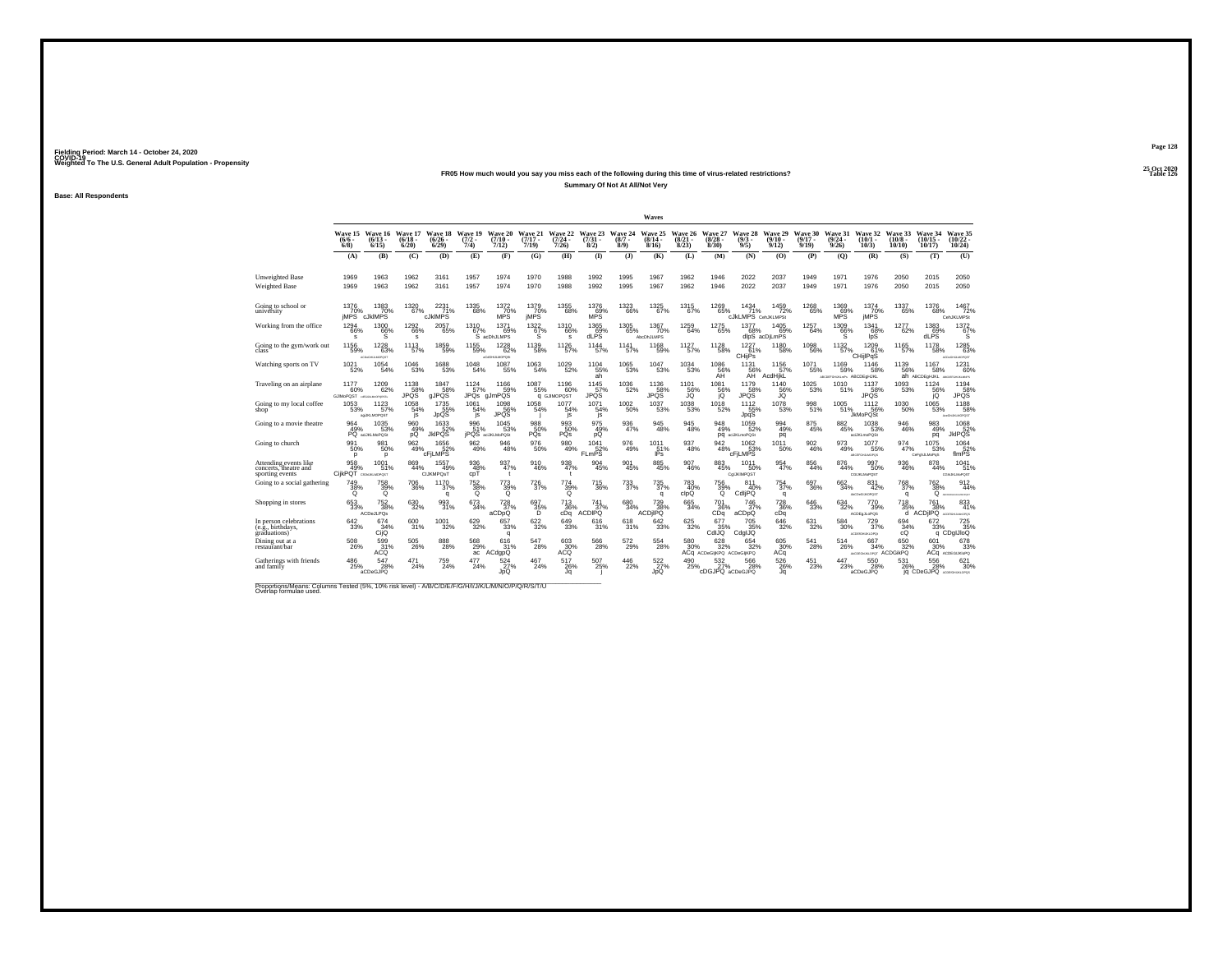## **25 Oct 2020FR05\_1 How much would you say you miss each of the following during this time of virus-related restrictions?**

**Traveling on an airplane**

**Base: All Respondents**

|                                                                                                                              |                                  |                                      |                              |                                 |                                |                              |                              |                                   |                                |                                  | Waves                        |                                         |                                  |                                |                               |                                             |                                  |                              |                               |                                  |                                            |
|------------------------------------------------------------------------------------------------------------------------------|----------------------------------|--------------------------------------|------------------------------|---------------------------------|--------------------------------|------------------------------|------------------------------|-----------------------------------|--------------------------------|----------------------------------|------------------------------|-----------------------------------------|----------------------------------|--------------------------------|-------------------------------|---------------------------------------------|----------------------------------|------------------------------|-------------------------------|----------------------------------|--------------------------------------------|
|                                                                                                                              | Wave 15<br>$(6/6 -$<br>6/8       | Wave 16<br>$(6/13 -$<br>6/15         | Wave 17<br>$(6/18 -$<br>6/20 | Wave 18<br>$(6/26 -$<br>6/29    | Wave 19<br>$\frac{(7/2)}{7/4}$ | Wave 20<br>$(7/10 -$<br>7/12 | Wave 21<br>$(7/17 -$<br>7/19 | Wave 22<br>$(7/24 -$<br>7/26      | Wave 23<br>$\binom{7/31}{8/2}$ | Wave 24<br>$(8/7 -$<br>$8/9$ )   | Wave 25<br>$(8/14 -$<br>8/16 | Wave 26<br>$\binom{8/21}{8/23}$         | Wave 27<br>$\frac{(8/28)}{8/30}$ | Wave 28<br>$\frac{(9/3)}{9/5}$ | Wave 29<br>$(9/10 -$<br>9/12  | Wave 30<br>$(9/17 -$<br>9/19                | Wave 31<br>$\frac{(9/24)}{9/26}$ | Wave 32<br>$(10/1 -$<br>10/3 | Wave 33<br>$(10/8 -$<br>10/10 | Wave 34<br>$(10/15 -$<br>10/17   | Wave 35<br>$\frac{(10/22 - 10/24)}{10/24}$ |
|                                                                                                                              | (A)                              | (B)                                  | (C)                          | (D)                             | (E)                            | (F)                          | (G)                          | (H)                               | $\bf{I}$                       | (3)                              | (K)                          | (L)                                     | (M)                              | (N)                            | (0)                           | (P)                                         | (O)                              | (R)                          | (S)                           | (T)                              | (U)                                        |
| <b>Unweighted Base</b><br><b>Weighted Base</b>                                                                               | 1969<br>1969                     | 1963<br>1963                         | 1962<br>1962                 | 3161<br>3161                    | 1957<br>1957                   | 1974<br>1974                 | 1970<br>1970                 | 1988<br>1988                      | 1992<br>1992                   | 1995<br>1995                     | 1967<br>1967                 | 1962<br>1962                            | 1946<br>1946                     | 2022<br>2022                   | 2037<br>2037                  | 1949<br>1949                                | 1971<br>1971                     | 1976<br>1976                 | 2050<br>2050                  | 2015<br>2015                     | 2050<br>2050                               |
| A Lot/Somewhat (Net)                                                                                                         | 792<br>40%                       | 754<br>38%                           | 824<br>42%<br>h              | 1314<br>42%<br>h                | 833<br>43%<br>в                | 808<br>41%                   | 883<br>45%<br>ABdfH          | 792<br>40%                        | 847<br>43%<br>B.               | 959<br>48%<br>ABCDEFHRLHNORU     | 831<br>42%<br>b              | 861<br>44%<br>aBh                       | 865<br>44%<br>ABfH               | 843<br>42%<br>h                | 897<br>44%<br>aBH             | 924<br>47%<br>ABCDEFHIKNRU ACOSTANDAROKTU   | 961<br>49%                       | 839<br>42%                   | 957<br>47%<br>B ABCDeFHIKNRU  | 891<br>44%<br>ABH                | 856<br>42%<br>b                            |
| A lot                                                                                                                        | 377<br>19%<br>в                  | 296<br>15%                           | 357<br>18%<br>в              | 551<br>17%<br>h                 | 383<br>20%<br>B                | 363<br>18%<br>B              | 396<br>20%<br>Bdh            | 337/17%                           | 371<br>19%                     | 426<br>21%<br><b>B</b> BcDfHiKNU | 354<br>18%                   | 417<br>21%<br><b>b BcDHkNU BcDfHkNU</b> | $^{412}_{21\%}$                  | 357<br>18%                     | 414<br>20%<br><b>BDHnu</b>    | 435<br>22%<br><b>ABCDFHIKNIU ABCDFHIKNU</b> | 438<br>22%                       | 390<br>20%                   | 444<br>22%<br>Bh BCDIHiKNU    | 390<br>19%<br>B.                 | 359<br>17%                                 |
| Somewhat                                                                                                                     | $^{415}_{21\%}$                  | 457<br>23%                           | 467<br>24%                   | $^{763}_{24\%}$<br>я            | 450<br>23%                     | 445<br>23%                   | 488<br>25%                   | 455<br>23%                        | 476<br>24%                     | 533<br>a AbEFHLmoR               | 476<br>24%<br>a              | 444<br>23%                              | 453<br>23%                       | 485<br>24%<br>а                | $^{482}_{24\%}$               | 489<br>25%                                  | 523<br>27%<br>A AbeFHLmR         | 448<br>23%                   | 513<br>25%                    | 501<br>25%                       | 497<br>24%<br>a                            |
| Not At All/Not Very (Net)                                                                                                    | 1177<br>60%<br>GJIMoPOST         | 1209<br>62%<br><b>GEOLALMOPORSTY</b> | 1138<br>58%<br>JPQS          | 1847<br>58%<br>gJPQS            | 1124<br>57%                    | 1166<br>59%<br>JPQs gJmPQS   | 1087<br>55%                  | 1196<br>60%<br><b>Q GJIMOPOST</b> | 1145<br>57%<br>JPQS            | 1036<br>52%                      | 1136<br>58%<br>JPQS          | 1101<br>56%<br>JQ                       | 1081<br>$^{56}_{10}$             | 1179<br>58%<br>JPQS            | 1140<br>56%                   | 1025<br>53%                                 | 1010<br>51%                      | 1137<br>58%<br>JPQS          | 1093<br>53%                   | $^{1124}_{\substack{56\%\\ jQ}}$ | $^{1194}_{158\%}$                          |
| Not very                                                                                                                     | 339<br>17%<br>S.                 | $\frac{341}{17\%}$<br>s              | 316%<br>s                    | 544<br>17%<br>S                 | 305<br>16%<br><b>s</b>         | 320<br>16%<br>s              | 319<br>16%<br>s              | 347/17%<br>rS                     | 336<br>17%                     | $^{318}_{16\%}$<br>s             | 357<br>18%<br><b>RS</b>      | $^{312}_{16\%}$                         | 316%<br>s                        | 330<br>16%                     | 394<br>19%<br>S CEIGLANGORS   | $^{318}_{16\%}$<br>Ś                        | 309<br>16%<br>s                  | 295<br>15%                   | $^{262}_{13\%}$               | $\frac{347}{17\%}$               | 339<br>17%<br>s                            |
| Not at all                                                                                                                   | 838<br>43%<br>aJmOPQT GUKIMOPOsT | 869<br>44%                           | 822 42%<br>JOPQ              | $^{1303}_{41\%}$<br><b>JOPO</b> | 819<br>42%                     | 846<br>43%<br>JOPQ gJmOPQT   | <sup>768</sup> 39%           | 849<br>43%<br>gJmOPQT             | 809<br>41%<br>JOPO             | <sup>718</sup> 36%               | 779<br>40%<br>iQ             | 789<br>40%<br>JopQ                      | 765<br>39%<br>jq                 | 849<br>42%<br><b>JOPQt</b>     | <sup>747</sup> <sub>37%</sub> | <sup>707</sup> 36%                          | <sup>702</sup> 36%               | 842<br>43%<br>gJmOPQT        | 831 41%<br>JoPQ               | 777<br>39%                       | 855<br>42%<br><b>JOPQ</b>                  |
| Sigma                                                                                                                        | 1969<br>100%                     | 1963<br>100%                         | 1962<br>100%                 | 3161<br>100%                    | 1957<br>100%                   | 1974<br>100%                 | 1970<br>100%                 | 1988<br>100%                      | 1992<br>100%                   | 1995<br>100%                     | 1967<br>100%                 | 1962<br>100%                            | 1946<br>100%                     | 2022<br>100%                   | 2037<br>100%                  | 1949<br>100%                                | 1971<br>100%                     | 1976<br>100%                 | 2050<br>100%                  | 2015<br>100%                     | 2050<br>100%                               |
| Proportions/Means: Columns Tested (5%, 10% risk level) - A/B/C/D/E/F/G/H/I/J/K/L/M/N/O/P/Q/R/S/T/U<br>Overlap formulae used. |                                  |                                      |                              |                                 |                                |                              |                              |                                   |                                |                                  |                              |                                         |                                  |                                |                               |                                             |                                  |                              |                               |                                  |                                            |

**Page 129**25 Oct 2020<br>Table 127

**Properties and the contract of the contract of the contract of the contract of the contract of the contract of the contract of the contract of the contract of the contract of the contract of the contract of the contract o**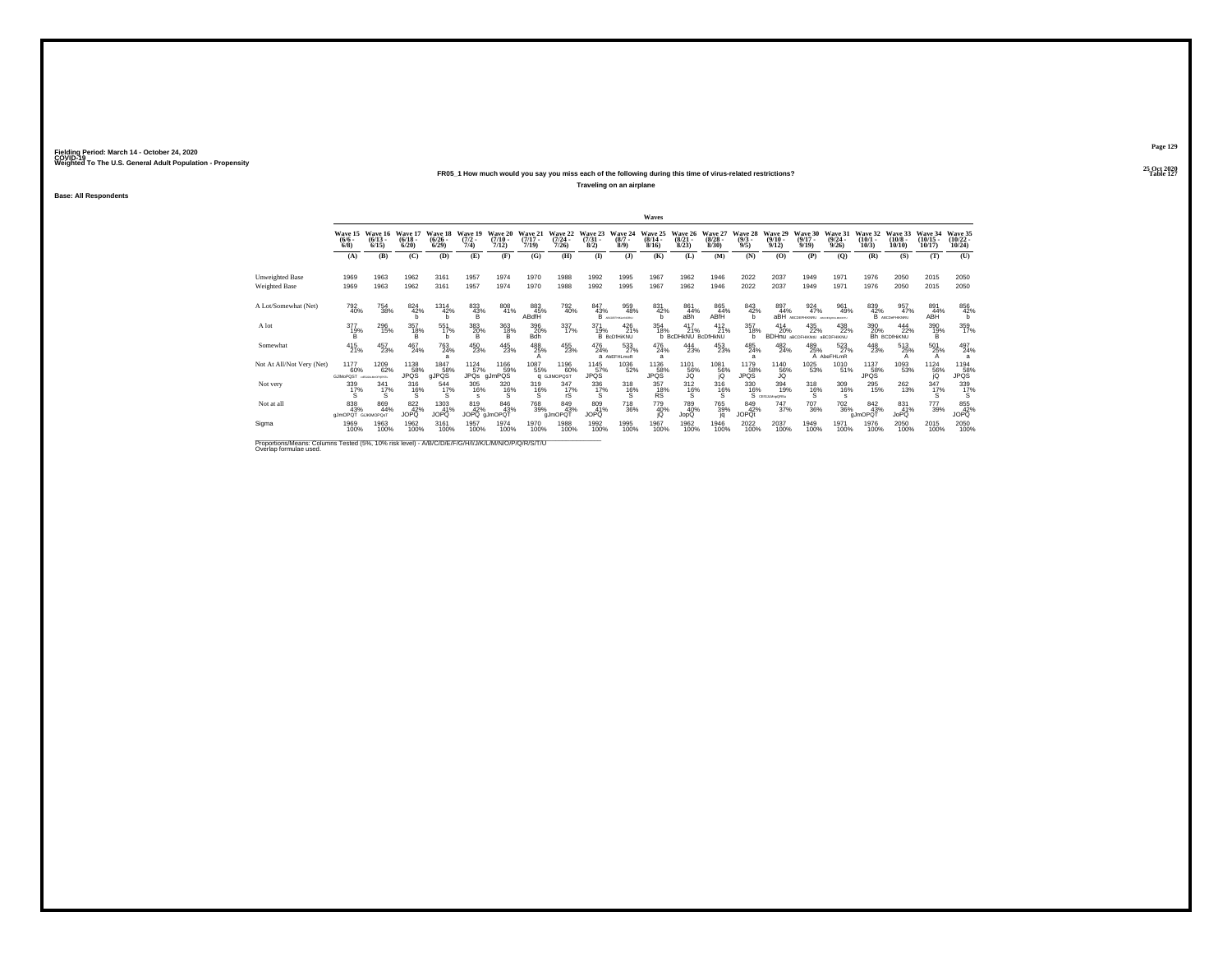## **25 Oct 2020FR05\_2 How much would you say you miss each of the following during this time of virus-related restrictions?**

**Going to a movie theatre**

**Base: All Respondents**

|                                                                                                                              |                                        |                                             |                              |                              |                             |                                                           |                              |                              |                                |                                    | Waves                            |                                 |                                 |                                |                                  |                                                  |                                  |                              |                               |                                |                                                              |
|------------------------------------------------------------------------------------------------------------------------------|----------------------------------------|---------------------------------------------|------------------------------|------------------------------|-----------------------------|-----------------------------------------------------------|------------------------------|------------------------------|--------------------------------|------------------------------------|----------------------------------|---------------------------------|---------------------------------|--------------------------------|----------------------------------|--------------------------------------------------|----------------------------------|------------------------------|-------------------------------|--------------------------------|--------------------------------------------------------------|
|                                                                                                                              | Wave 15<br>$\binom{6/6}{6/8}$          | Wave 16<br>$(6/13 -$<br>6/15                | Wave 17<br>$(6/18 -$<br>6/20 | Wave 18<br>$(6/26 -$<br>6/29 | Wave 19<br>$(7/2 -$<br>7/4) | Wave 20<br>$(7/10 -$<br>7/12)                             | Wave 21<br>$(7/17 -$<br>7/19 | Wave 22<br>$(7/24 -$<br>7/26 | Wave 23<br>$\binom{7/31}{8/2}$ | Wave 24<br>$\binom{8/7}{8/9}$      | Wave 25<br>$\frac{(8/14)}{8/16}$ | Wave 26<br>$\binom{8/21}{8/23}$ | Wave 27<br>$\binom{8/28}{8/30}$ | Wave 28<br>$\binom{9/3}{9/5}$  | Wave 29<br>$\frac{(9/10)}{9/12}$ | Wave 30<br>$\frac{(9/17)}{9/19}$                 | Wave 31<br>$\frac{(9/24)}{9/26}$ | Wave 32<br>$(10/1 -$<br>10/3 | Wave 33<br>$(10/8 -$<br>10/10 | Wave 34<br>$(10/15 -$<br>10/17 | Wave 35<br>$\binom{10/22}{10/24}$                            |
|                                                                                                                              | (A)                                    | (B)                                         | (C)                          | (D)                          | (E)                         | (F)                                                       | (G)                          | (H)                          | $\bf{I}$                       | (3)                                | (K)                              | (L)                             | (M)                             | (N)                            | (0)                              | (P)                                              | (O)                              | (R)                          | (S)                           | (T)                            | (U)                                                          |
| <b>Unweighted Base</b><br>Weighted Base                                                                                      | 1969<br>1969                           | 1963<br>1963                                | 1962<br>1962                 | 3161<br>3161                 | 1957<br>1957                | 1974<br>1974                                              | 1970<br>1970                 | 1988<br>1988                 | 1992<br>1992                   | 1995<br>1995                       | 1967<br>1967                     | 1962<br>1962                    | 1946<br>1946                    | 2022<br>2022                   | 2037<br>2037                     | 1949<br>1949                                     | 1971<br>1971                     | 1976<br>1976                 | 2050<br>2050                  | 2015<br>2015                   | 2050<br>2050                                                 |
| A Lot/Somewhat (Net)                                                                                                         | 1005<br>51%<br>bfnr                    | 928<br>47%                                  | 1002<br>51%<br>bfnr          | 1528<br>48%                  | 961<br>49%                  | 929<br>47%                                                | 982<br>50%                   | 995<br>50%                   | 1017<br>51%                    | 1059<br>53%<br>bfnr BDeFNRU BdFNRu | 1022<br>52%                      | 1017<br>52%<br><b>BdFNRu</b>    | 998<br>51%<br><b>BFnr</b>       | 963<br>48%                     | 1043<br>51%<br>bfnr              | 1074<br>55%<br>ABCDEFGHAMMERU ABCDEFGHAMMERU     | 1089<br>55%                      | 938<br>47%                   | 1104<br>54%<br>BDEFahNRU      | 1032<br>51%<br>bfnr            | 982<br>48%                                                   |
| A lot                                                                                                                        | 410<br>21%                             | 402<br>20%                                  | 441<br>22%                   | 693<br>22%                   | 443<br>23%                  | $^{421}_{21\%}$                                           | 469<br>24%<br>ab             | $^{455}_{23\%}$              | 462<br>23%                     | 454<br>23%                         | 454<br>23%                       | 469<br>24%                      | 499<br>26%<br>aB ABCDeFNoRTU    | 429<br>21%                     | 464<br>23%                       | $^{500}_{26\%}$<br>ABcDFNRTU ABcDFNRTU           | 506<br>26%                       | $^{420}_{21\%}$              | 514<br>25%<br>ABdFNRtU        | 437<br>22%                     | 436<br>21%                                                   |
| Somewhat                                                                                                                     | 595<br>30%<br><b><i>LOEFGHMNRu</i></b> | 525<br>27%                                  | 561<br>29%                   | 834<br>26%                   | 518<br>26%                  | 508<br>26%                                                | 514<br>26%                   | 539<br>27%                   | 556<br>28%                     | 605<br>30%<br><b>bDEFGhMNRu</b>    | 567<br>29%<br>fm                 | 548<br>28%                      | 499<br>26%                      | $^{535}_{26\%}$                | 578<br>28%                       | 574<br>29%<br>dfgMr                              | 583<br>30%<br>dFgMnr             | 518<br>26%                   | 590<br>29%<br>m               | 596<br>30%<br>dFgMnr           | 546<br>27%                                                   |
| Not At All/Not Verv (Net)                                                                                                    | 964<br>49%                             | $\substack{1035 \\ 53\%}$<br>PQ acUKLMoPOSt | 960<br>49%<br>DQ             | 1633<br>52%<br><b>JkIPOS</b> | 996<br>51%                  | $^\mathrm{1045}_\mathrm{53\%}$<br><b>IPQS</b> acUKLMoPOSt | 988<br>50%<br>PQs            | 993<br>50%<br>POS            | 975<br>49%<br>pQ               | $\frac{936}{47\%}$                 | 945<br>48%                       | 945<br>48%                      | 948<br>49%                      | 1059<br>52%<br>DQ aciJKLmoPQS: | 994<br>49%<br>pq                 | 875<br>45%                                       | 882<br>45%                       | 1038<br>53%<br>aciJKLmoPQS:  | 946<br>46%                    | 983<br>49%<br>pq               | $\begin{array}{r} 1068 \\ 52\% \\ \text{JklPQS} \end{array}$ |
| Not very                                                                                                                     | 325<br>17%<br>S                        | 352<br>18%<br>s                             | $\frac{328}{17\%}$           | 607<br>19%<br>S acikLoQS     | 345<br>18%                  | 365<br>18%<br>IS                                          | 348<br>18%                   | 348<br>18%<br>s              | 327<br>16%                     | 354<br>18%<br>s                    | $\frac{325}{17}\%$<br>S          | 303<br>15%                      | 330<br>17%<br>s                 | 354<br>18%                     | 335<br>16%<br>s                  | 331/17%<br>s                                     | $^{317}_{16\%}$<br>s             | 340<br>17%<br>s              | 267<br>13%                    | 377<br>19%<br>LS               | 383<br>19%<br>LS                                             |
| Not at all                                                                                                                   | 639<br>32%<br>iPQ                      | 684<br>35%<br>JkPÕŤ                         | $\frac{633}{32\%}$           | 1027<br>32%<br>iPQ           | 651<br>33%<br>JPQ           | 680<br>34%<br>JPŐŤ                                        | 640<br>32%<br>jPq            | 645<br>32%<br>jPq            | 648<br>33%<br>jPQ              | 582<br>29%                         | 620<br>32%<br>D                  | 642<br>33%<br>iPÖ               | $^{618}_{32\%}$                 | 704<br>35%<br><b>JKPOT</b>     | 659<br>32%<br>jPq                | $^{544}_{\phantom{1}\phantom{1}\phantom{1}28\%}$ | 565<br>29%                       | 697<br>35%<br>JkmPQT         | 679<br>33%<br>JPQ             | 606<br>30%                     | $\frac{685}{33\%}$                                           |
| Sigma                                                                                                                        | 969<br>100%                            | 1963<br>100%                                | 1962<br>100%                 | 3161<br>100%                 | 1957<br>100%                | 1974<br>100%                                              | 1970<br>100%                 | 1988<br>100%                 | 1992<br>100%                   | 1995<br>100%                       | 1967<br>100%                     | 1962<br>100%                    | 1946<br>100%                    | 2022<br>100%                   | 2037<br>100%                     | 1949<br>100%                                     | 1971<br>100%                     | 1976<br>100%                 | 2050<br>100%                  | 2015<br>100%                   | 2050<br>100%                                                 |
| Proportions/Means: Columns Tested (5%, 10% risk level) - A/B/C/D/E/F/G/H/I/J/K/L/M/N/O/P/Q/R/S/T/U<br>Overlap formulae used. |                                        |                                             |                              |                              |                             |                                                           |                              |                              |                                |                                    |                                  |                                 |                                 |                                |                                  |                                                  |                                  |                              |                               |                                |                                                              |

**Page 130**25 Oct 2020<br>Table 128

**Table 128**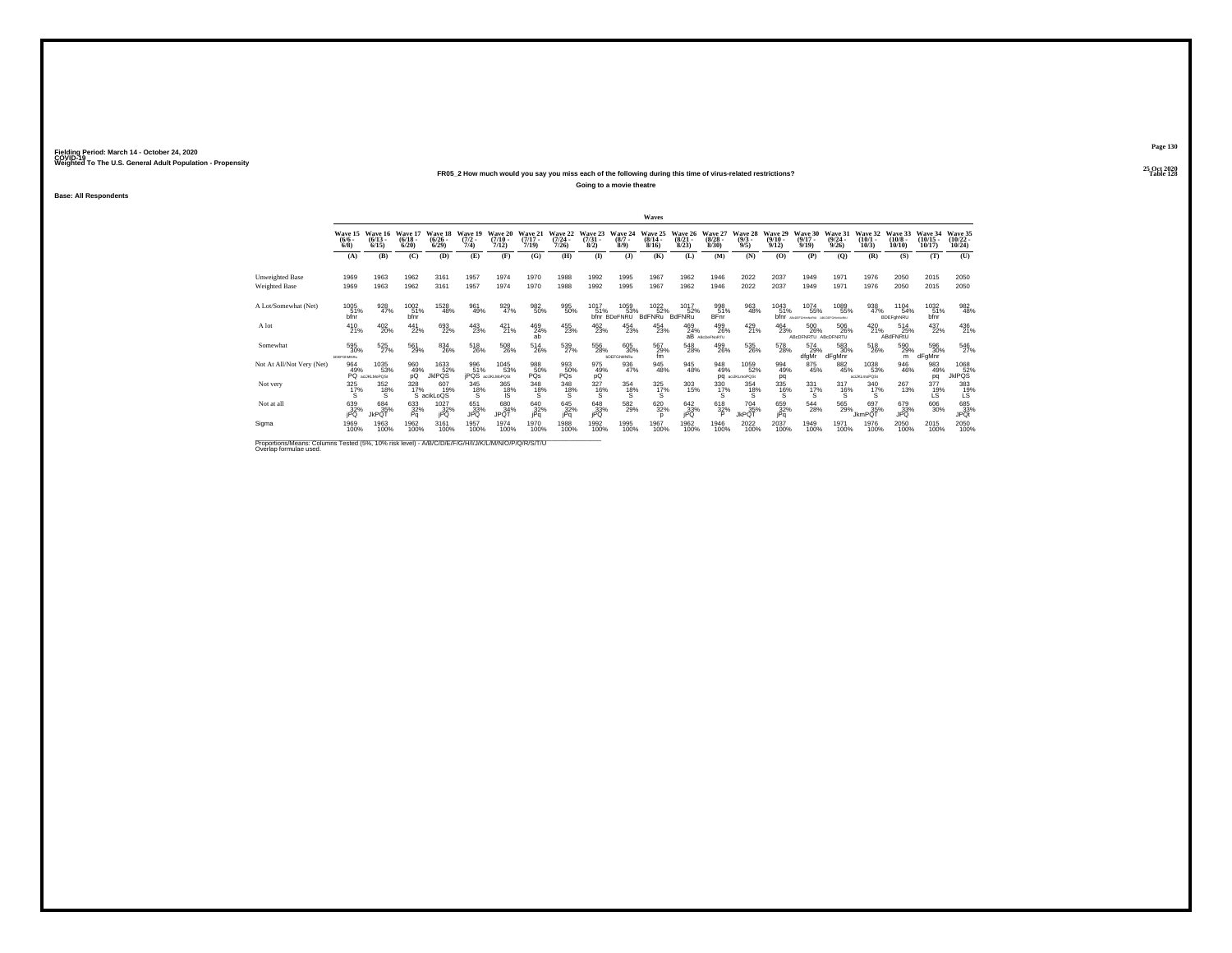## **25 Oct 2020FR05\_3 How much would you say you miss each of the following during this time of virus-related restrictions?Shopping in stores**

**Base: All Respondents**

|                                                                                                                              |                                |                                 |                                       |                                   |                            |                              |                                  |                                  |                                |                             | Waves                            |                                 |                                  |                                |                                 |                                       |                                         |                              |                                 |                                |                                   |
|------------------------------------------------------------------------------------------------------------------------------|--------------------------------|---------------------------------|---------------------------------------|-----------------------------------|----------------------------|------------------------------|----------------------------------|----------------------------------|--------------------------------|-----------------------------|----------------------------------|---------------------------------|----------------------------------|--------------------------------|---------------------------------|---------------------------------------|-----------------------------------------|------------------------------|---------------------------------|--------------------------------|-----------------------------------|
|                                                                                                                              | Wave 15<br>$\binom{6/6}{6/8}$  | Wave 16<br>$\binom{6/13}{6/15}$ | Wave 17<br>$\frac{(6/18)}{6/20}$      | Wave 18<br>$\binom{6/26}{6/29}$   | Wave 19<br>$(7/2 -$<br>7/4 | Wave 20<br>$(7/10 -$<br>7/12 | Wave 21<br>$\frac{(7/17)}{7/19}$ | Wave 22<br>$\frac{(7/24)}{7/26}$ | Wave 23<br>$\binom{7/31}{8/2}$ | Wave 24<br>$(8/7 -$<br>8/9  | Wave 25<br>$\frac{(8/14)}{8/16}$ | Wave 26<br>$\binom{8/21}{8/23}$ | Wave 27<br>$\frac{(8/28)}{8/30}$ | Wave 28<br>$\frac{(9/3)}{9/5}$ | Wave 29<br>$\binom{9/10}{9/12}$ | Wave 30<br>$\frac{(9/17)}{9/19}$      | Wave 31<br>$\frac{(9/24 - 9/26)}{9/26}$ | Wave 32<br>$(10/1 -$<br>10/3 | Wave 33<br>$(10/8 -$<br>10/10   | Wave 34<br>$(10/15 -$<br>10/17 | Wave 35<br>$\binom{10/22}{10/24}$ |
|                                                                                                                              | (A)                            | (B)                             | (C)                                   | (D)                               | (E)                        | (F)                          | (G)                              | (H)                              | $($ $\Gamma$                   | $($ $)$                     | (K)                              | (L)                             | (M)                              | (N)                            | (O)                             | (P)                                   | $\mathbf{Q}$                            | (R)                          | (S)                             | (T)                            | (U)                               |
| Unweighted Base<br>Weighted Base                                                                                             | 1969<br>1969                   | 1963<br>1963                    | 1962<br>1962                          | 3161<br>3161                      | 1957<br>1957               | 1974<br>1974                 | 1970<br>1970                     | 1988<br>1988                     | 1992<br>1992                   | 1995<br>1995                | 1967<br>1967                     | 1962<br>1962                    | 1946<br>1946                     | 2022<br>2022                   | 2037<br>2037                    | 1949<br>1949                          | 1971<br>1971                            | 1976<br>1976                 | 2050<br>2050                    | 2015<br>2015                   | 2050<br>2050                      |
| A Lot/Somewhat (Net)                                                                                                         | 1316<br>67%<br><b>BfIKnRTU</b> | 1211<br>62%                     | 1332<br>68%<br>BFNKMNoRTU provintentu | 2168<br>69%                       | 1284<br>66%<br>bRÜ         | 1246<br>63%<br>$\mathbf{u}$  | 1273<br>65%<br>rU.               | 1275<br>64%<br>īί                | 1251<br>63%                    | 1315<br>66%<br><b>BkRtU</b> | 1228<br>62%                      | 1297<br>66%<br>BikRtL           | 1245<br>64%<br>u                 | 1276<br>63%<br>$\mathbf{u}$    | 1309<br>64%                     | 1303<br>67%<br>rU BfIKnRTU BFNKmNoRTU | 1337<br>68%                             | 1206<br>61%                  | 1332<br>65%<br>bRU              | 1254<br>62%                    | 1217<br>59%                       |
| A lot                                                                                                                        | 551<br>28%<br>BNKNORTU         | 480<br>24%                      | 525<br>27%<br>nrTU                    | 814<br>26%<br>u                   | 500<br>26%<br>$\mathbf{u}$ | 501<br>25%<br>$\mathbf{u}$   | 509<br>26%                       | 491<br>25%                       | 499<br>25%                     | 506<br>25%<br>$\mathbf{u}$  | 475<br>24%                       | 575<br>29%<br>RDHF@HJA0/INORTU  | 491<br>25%<br>$\mathbf{u}$       | 478<br>24%                     | 489<br>24%                      | 519<br>27%                            | 550<br>28%<br>rtU bhKNORTU              | 461<br>23%                   | 562%<br>kNoRTU                  | 468<br>23%                     | 451<br>22%                        |
| Somewhat                                                                                                                     | <sup>764</sup> 39%             | $^{731}_{37\%}$                 | 806<br>41%                            | 1353<br>43%<br>BiLrsu ARGHALMASTU | 784<br>40%                 | $\substack{744 \\ 38\%}$     | <sup>764</sup> 39%               | 785<br>39%                       | 752<br>38%                     | 809<br>41%                  | 753<br>38%                       | $^{722}_{37\%}$                 | 754<br>39%                       | 798<br>39%                     | 820<br>40%                      | 784<br>40%                            | 786<br>40%                              | <sup>745</sup> 38%           | 770<br>38%                      | 786<br>39%                     | <sup>766</sup> 37%                |
| Not At All/Not Very (Net)                                                                                                    | 653<br>33%                     | 752<br>38%<br><b>ACDeJLPOs</b>  | 630<br>32%                            | 993<br>31%                        | 673<br>34%                 | $^{728}_{37\%}$<br>aCDpQ     | 697<br>35%<br>D                  | $^{713}_{36\%}$ cDq              | 741<br>37%<br><b>CDIPQ</b>     | 680<br>34%                  | 739<br>38%<br>ACDIIPO            | 665<br>34%                      | 701<br>36%<br>CDa                | 746<br>37%<br>aCDpQ            | $^{728}_{36\%}$ cDq             | 646<br>33%                            | 634<br>32%                              | 770<br>39%<br>ACDE a JL oPOS | 718<br>35%<br>d                 | 761<br>38%<br>ACDIPO           | 833<br>41%<br>ACCREAGE & MACRICA  |
| Not very                                                                                                                     | 380<br>19%                     | 418<br>21%<br>dPS               | 390<br>20%<br>s                       | 584<br>18%                        | 391<br>20%<br>s            | 413<br>21%<br>pS             | 407<br>21%<br>s                  | 418<br>21%<br>dpS                | 444<br>22%<br>aDImPqS          | $^{417}_{21\%}$<br>pS       | 429 22%<br><b>DPS</b>            | 373<br>19%                      | 375<br>19%                       | 398<br>20%<br><b>s</b>         | $^{422}_{21\%}$<br>pS           | 350<br>18%                            | 378<br>19%                              | $^{412}_{21\%}$<br>pS        | 346<br>17%                      | 448<br>22%<br>aDImPqS aDImPqS  | 453<br>22%                        |
| Not at all                                                                                                                   | $^{274}_{14\%}$                | $\frac{334}{17}\%$<br>ACDeJQ    | <sup>240</sup> <sub>12%</sub>         | $^{410}_{13\%}$                   | 282<br>14%                 | $^{316}_{16\%}$<br>CDIO      | 289<br>15%                       | 294<br>15%<br>c                  | 297<br>15%                     | $^{264}_{13\%}$             | 311<br>16%<br>CDjq               | 291<br>15%                      | 326<br>17%<br>ACDJQ              | $\frac{348}{17}\%$<br>ACDeJQ   | 305<br>15%<br>C                 | 296<br>15%                            | 256<br>13%                              | 358<br>18%<br>SCOEDHULODO!   | $^{372}_{18\%}$<br>ACDEGHLILOpQ | $313 \atop 16\%$               | 380<br>19%<br>Cdq ACDEGALALOPO    |
| Sigma                                                                                                                        | 1969<br>100%                   | 1963<br>100%                    | 1962<br>100%                          | 3161<br>100%                      | 1957<br>100%               | 1974<br>100%                 | 1970<br>100%                     | 1988<br>100%                     | 1992<br>100%                   | 1995<br>100%                | 1967<br>100%                     | 1962<br>100%                    | 1946<br>100%                     | 2022<br>100%                   | 2037<br>100%                    | 1949<br>100%                          | 1971<br>100%                            | 1976<br>100%                 | 2050<br>100%                    | 2015<br>100%                   | 2050<br>100%                      |
| Proportions/Means: Columns Tested (5%, 10% risk level) - A/B/C/D/E/F/G/H/I/J/K/L/M/N/O/P/Q/R/S/T/U<br>Overlap formulae used. |                                |                                 |                                       |                                   |                            |                              |                                  |                                  |                                |                             |                                  |                                 |                                  |                                |                                 |                                       |                                         |                              |                                 |                                |                                   |

**Page 131**25 Oct 2020<br>Table 129

**Particular Table 129 Table 129**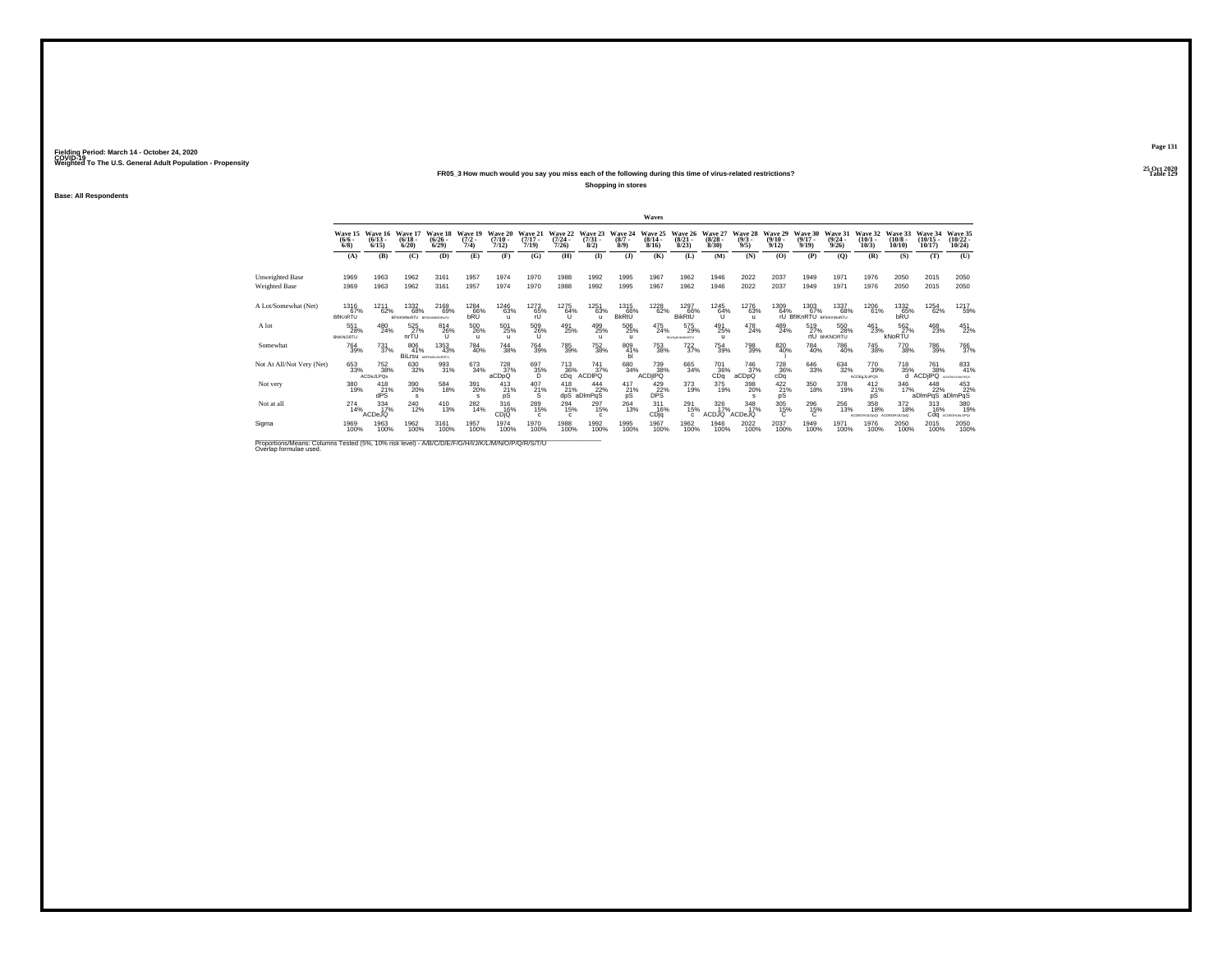## **25 Oct 2020FR05\_4 How much would you say you miss each of the following during this time of virus-related restrictions?**

**Working from the office**

**Base: All Respondents**

|                                                                                                                              |                               |                                                      |                              |                                 |                             |                               |                              |                                         |                                |                               | Waves                            |                                     |                                 |                               |                                  |                                  |                                  |                              |                                     |                                   |                                   |
|------------------------------------------------------------------------------------------------------------------------------|-------------------------------|------------------------------------------------------|------------------------------|---------------------------------|-----------------------------|-------------------------------|------------------------------|-----------------------------------------|--------------------------------|-------------------------------|----------------------------------|-------------------------------------|---------------------------------|-------------------------------|----------------------------------|----------------------------------|----------------------------------|------------------------------|-------------------------------------|-----------------------------------|-----------------------------------|
|                                                                                                                              | Wave 15<br>$\binom{6/6}{6/8}$ | Wave 16<br>$(6/13 -$<br>6/15                         | Wave 17<br>$(6/18 -$<br>6/20 | Wave 18<br>$\binom{6/26}{6/29}$ | Wave 19<br>$(7/2 -$<br>7/4) | Wave 20<br>$(7/10 -$<br>7/12) | Wave 21<br>$(7/17 -$<br>7/19 | Wave 22<br>$\frac{(7/24 - 7/26)}{7/26}$ | Wave 23<br>$\binom{7/31}{8/2}$ | Wave 24<br>$\binom{8/7}{8/9}$ | Wave 25<br>$\frac{(8/14)}{8/16}$ | Wave 26<br>$\binom{8/21}{8/23}$     | Wave 27<br>$\binom{8/28}{8/30}$ | Wave 28<br>$\binom{9/3}{9/5}$ | Wave 29<br>$\frac{(9/10)}{9/12}$ | Wave 30<br>$\frac{(9/17)}{9/19}$ | Wave 31<br>$\frac{(9/24)}{9/26}$ | Wave 32<br>$(10/1 -$<br>10/3 | Wave 33<br>$(10/8 -$<br>10/10       | Wave 34<br>$(10/15 -$<br>10/17    | Wave 35<br>$\binom{10/22}{10/24}$ |
|                                                                                                                              | (A)                           | (B)                                                  | (C)                          | (D)                             | (E)                         | (F)                           | (G)                          | (H)                                     | $($ $\Gamma$                   | $($ $)$                       | (K)                              | (L)                                 | (M)                             | (N)                           | (O)                              | (P)                              | (O)                              | (R)                          | (S)                                 | (T)                               | (U)                               |
| <b>Unweighted Base</b>                                                                                                       | 1969                          | 1963                                                 | 1962                         | 3161                            | 1957                        | 1974                          | 1970                         | 1988                                    | 1992                           | 1995                          | 1967                             | 1962                                | 1946                            | 2022                          | 2037                             | 1949                             | 1971                             | 1976                         | 2050                                | 2015                              | 2050                              |
| Weighted Base                                                                                                                | 1969                          | 1963                                                 | 1962                         | 3161                            | 1957                        | 1974                          | 1970                         | 1988                                    | 1992                           | 1995                          | 1967                             | 1962                                | 1946                            | 2022                          | 2037                             | 1949                             | 1971                             | 1976                         | 2050                                | 2015                              | 2050                              |
| A Lot/Somewhat (Net)                                                                                                         | 675<br>34%<br>fKo             | 663<br>34%                                           | 670<br>34%<br>fko            | 1104<br>35%<br><b>FiKnOt</b>    | 647<br>33%                  | 603<br>31%                    | 648<br>33%                   | 678<br>34%<br>fk                        | 627<br>31%                     | 690<br>35%<br><b>FKO</b>      | 600<br>30%                       | 703<br>36%<br>FIKnOrT               | 671<br>35%<br>FKo               | 645<br>32%                    | 632<br>31%                       | 692<br>36%<br>FIKnOrT            | 662<br>34%                       | 635<br>32%                   | 773<br>38%<br><b>ARGEFONANCORTU</b> | 632<br>31%                        | 678<br>33%                        |
| A lot                                                                                                                        | $^{272}_{14\%}$<br>io         | 252<br>13%                                           | $^{276}_{14\%}$<br>io        | $^{472}_{15\%}$<br>flOrt        | 269<br>14%                  | 247<br>12%                    | 274<br>14%                   | $^{277}_{14\%}$<br>io                   | $^{231}_{12\%}$                | $^{297}_{15\%}$<br>IOt        | 258<br>13%                       | $^{317}_{16\%}$<br><b>BFIKNORTU</b> | 279<br>14%<br>IO                | 259<br>13%                    | 236<br>12%                       | $^{292}_{15\%}$<br>flOt          | $^{277}_{14\%}$<br>io            | 250<br>13%                   | 313<br>15%<br>bflnOrt               | <sup>250</sup> <sub>12%</sub>     | 270<br>13%                        |
| Somewhat                                                                                                                     | $^{404}_{20\%}$               | $^{411}_{\hphantom{1}21\%}_{\hphantom{1} \hbox{fK}}$ | 394<br>20%                   | 6320%                           | 378<br>19%                  | 356<br>18%                    | 373<br>19%                   | 401<br>20%                              | 396<br>20%                     | 393<br>20%                    | $\frac{342}{17\%}$               | 385<br>20%                          | 393<br>20%                      | 386<br>19%                    | 396<br>19%                       | 400<br>21%                       | 385<br>20%                       | $\substack{385 \\ 20\%}$     | 460<br>22%<br>eFGKnogrT             | 382<br>19%                        | 408<br>20%                        |
| Not At All/Not Verv (Net)                                                                                                    | 1294<br>66%                   | $^{1300}_{66\%}$                                     | 1292<br>66%<br>s             | 2057<br>65%                     | 1310<br>67%                 | 1371<br>69%<br>S acDhJLMPS    | $\frac{1322}{67\%}$          | 1310<br>66%<br>s                        | 1365<br>dLPS <sup>%</sup>      | 1305<br>65%                   | 1367<br>70%<br>AbcDhJLMPS        | 1259<br>64%                         | 1275<br>65%                     | 1377<br>68%                   | 1405<br>69%<br>dlpS acDjLmPS     | 1257<br>64%                      | $^{1309}_{66\%}$                 | 1341<br>68%<br>lpS           | 1277<br>62%                         | $\underset{\text{dlPS}}{^{1383}}$ | $^{1372}_{67\%}$                  |
| Not very                                                                                                                     | 290<br>15%                    | 297<br>15%                                           | $^{280}_{14\%}$              | 486<br>15%                      | 310<br>16%                  | 307<br>16%                    | 319<br>16%                   | 298<br>15%                              | $^{312}_{16\%}$                | 277<br>14%                    | 341<br>17%<br>aCJLNrS            | 272<br>14%                          | 328<br>cJLnS                    | 287<br>14%                    | $^{311}_{15\%}$                  | 297<br>15%                       | 293<br>15%                       | $^{285}_{14\%}$              | 285<br>14%                          | 344<br>17%<br>cJLnrS              | 305 15%                           |
| Not at all                                                                                                                   | 1004<br>51%                   | 1003<br>51%                                          | 1011<br>52%                  | <sup>1570</sup> 50%             | 1000<br>51%                 | 1064<br>54%<br><b>DIMPS</b>   | 1003<br>51%                  | 1012<br>51%                             | 1053<br>53%<br>dMpS            | 1027<br>51%                   | <sup>1026</sup> 52%<br>ms        | 987<br>50%                          | 946<br>49%                      | 1089<br>54%<br><b>DIMPS</b>   | 1094<br>54%<br><b>DMPS</b>       | 960<br>49%                       | <sup>1016</sup> 52%              | 1056<br>53%<br><b>DMPS</b>   | 992<br>48%                          | 1039<br>52%                       | 1066<br>52%                       |
| Sigma                                                                                                                        | 1969<br>100%                  | 1963<br>100%                                         | 1962<br>100%                 | 3161<br>100%                    | 1957<br>100%                | 1974<br>100%                  | 1970<br>100%                 | 1988<br>100%                            | 1992<br>100%                   | 1995<br>100%                  | 1967<br>100%                     | 1962<br>100%                        | 1946<br>100%                    | 2022<br>100%                  | 2037<br>100%                     | 1949<br>100%                     | 1971<br>100%                     | 1976<br>100%                 | 2050<br>100%                        | 2015<br>100%                      | 2050<br>100%                      |
| Proportions/Means: Columns Tested (5%, 10% risk level) - A/B/C/D/E/F/G/H/I/J/K/L/M/N/O/P/Q/R/S/T/U<br>Overlap formulae used. |                               |                                                      |                              |                                 |                             |                               |                              |                                         |                                |                               |                                  |                                     |                                 |                               |                                  |                                  |                                  |                              |                                     |                                   |                                   |

**Page 132**25 Oct 2020<br>Table 130

**Table 130**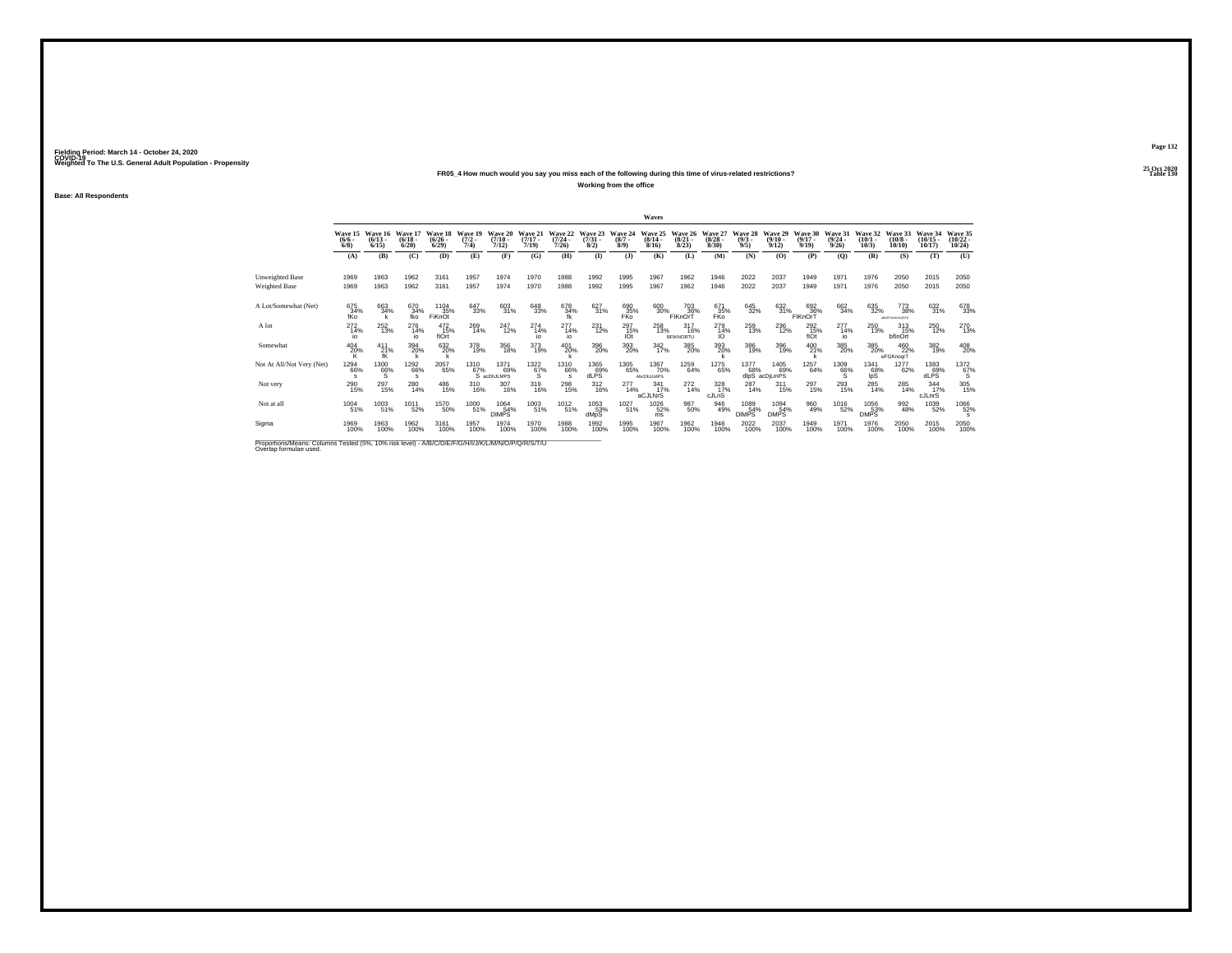## **25 Oct 2020FR05\_5 How much would you say you miss each of the following during this time of virus-related restrictions?Attending events like concerts, theatre and sporting events**

**Base: All Respondents**

|                                                                                                                              |                                |                                    |                              |                                 |                            |                              |                              |                                  |                                |                            | Waves                     |                                 |                                 |                               |                                  |                                     |                                  |                                  |                                |                                           |                                    |
|------------------------------------------------------------------------------------------------------------------------------|--------------------------------|------------------------------------|------------------------------|---------------------------------|----------------------------|------------------------------|------------------------------|----------------------------------|--------------------------------|----------------------------|---------------------------|---------------------------------|---------------------------------|-------------------------------|----------------------------------|-------------------------------------|----------------------------------|----------------------------------|--------------------------------|-------------------------------------------|------------------------------------|
|                                                                                                                              | Wave 15<br>$\frac{(6/6)}{6/8}$ | Wave 16<br>$(6/13 -$<br>6/15       | Wave 17<br>$(6/18 -$<br>6/20 | Wave 18<br>$\binom{6/26}{6/29}$ | Wave 19<br>$(7/2 -$<br>7/4 | Wave 20<br>$(7/10 -$<br>7/12 | Wave 21<br>$(7/17 -$<br>7/19 | Wave 22<br>$\frac{(7/24)}{7/26}$ | Wave 23<br>$\binom{7/31}{8/2}$ | Wave 24<br>$(8/7 -$<br>8/9 | Wave 25<br>(8/14)<br>8/16 | Wave 26<br>$\binom{8/21}{8/23}$ | Wave 27<br>$\binom{8/28}{8/30}$ | Wave 28<br>$\binom{9/3}{9/5}$ | Wave 29<br>$\frac{(9/10)}{9/12}$ | Wave 30<br>$\frac{(9/17)}{9/19}$    | Wave 31<br>$\frac{(9/24)}{9/26}$ | Wave 32<br>$\binom{10/1}{10/3}$  | Wave 33<br>$(10/8 -$<br>10/10  | Wave 34<br>$(10/15 -$<br>10/17            | Wave 35<br>$\binom{10/22}{10/24}$  |
|                                                                                                                              | (A)                            | (B)                                | (C)                          | (D)                             | (E)                        | (F)                          | (G)                          | (H)                              | $\bf{I}$                       | $\mathbf{J}$               | (K)                       | (L)                             | (M)                             | (N)                           | (O)                              | (P)                                 | (0)                              | (R)                              | (S)                            | (T)                                       | (U)                                |
| Unweighted Base<br><b>Weighted Base</b>                                                                                      | 1969<br>1969                   | 1963<br>1963                       | 1962<br>1962                 | 3161<br>3161                    | 1957<br>1957               | 1974<br>1974                 | 1970<br>1970                 | 1988<br>1988                     | 1992<br>1992                   | 1995<br>1995               | 1967<br>1967              | 1962<br>1962                    | 1946<br>1946                    | 2022<br>2022                  | 2037<br>2037                     | 1949<br>1949                        | 1971<br>1971                     | 1976<br>1976                     | 2050<br>2050                   | 2015<br>2015                              | 2050<br>2050                       |
| A Lot/Somewhat (Net)                                                                                                         | 1011<br>51%                    | 962<br>49%                         | 1093<br>56%<br>ABDeNRU       | 1604<br>51%                     | 1021<br>52%                | 1037<br>53%<br>h             | 1060<br>54%<br><b>BnRU</b>   | 1050<br>53%                      | 1088<br>55%<br>bu aBDNRU       | 1094<br>% 55%<br>aBDNRU a  | 1082<br>% 55%<br>aBDNRU   | 1055<br>54%<br><b>BnRU</b>      | 1063<br>55%<br><b>BDNRU</b>     | 1011<br>50%                   | 1083<br>53%                      | 1093<br>56%<br>Bru ABDeNRU ABDNRU   | 1095<br>56%                      | 979<br>50%                       | 1114<br>54%<br>BdNRU ABDEINNRU | 1137<br>56%                               | 1009<br>49%                        |
| A lot                                                                                                                        | 485<br>25%                     | $^{442}_{23\%}$                    | 516<br>26%<br><b>BDeU</b>    | <sup>730</sup> <sub>23%</sub>   | 451<br>23%                 | $^{482}_{24\%}$              | $^{480}_{24\%}$              | 469<br>24%                       | 535<br>27%<br>BDEhnU           | 509<br>26%<br>bu           | 500<br>25%<br>bu          | 515<br>26%<br>BdeU              | $^{512}_{26\%}$<br>BdeU         | $^{482}_{24\%}$               | 519<br>25%                       | 543<br>28%<br><b>bu</b> aBDEfgHNRtU | 517<br>26%<br>BdeU               | 478<br>24%                       | 533<br>26%<br>bdU              | 488<br>24%                                | 454<br>22%                         |
| Somewhat                                                                                                                     | 526<br>27%                     | 520<br>27%                         | $^{577}_{29\%}$ nR           | 874<br>28%                      | 570<br>29%<br>R            | 555<br>28%                   | $\frac{580}{29\%}$<br>nR     | $^{581}_{29\%}$ nR               | 553<br>28%                     | 585<br>29%<br>nR           | 581<br>30%<br>bnR         | 539<br>27%                      | 551<br>28%                      | 529<br>26%                    | 564<br>28%                       | 550<br>28%                          | 579<br>29%<br>nR                 | 501<br>25%                       | 581<br>28%                     | 649<br>32%<br><b><i>LEDES MARGEST</i></b> | 555                                |
| Not At All/Not Very (Net)                                                                                                    | 958<br>CijkPQT                 | 1001<br>51%<br>CIGNUMUMOPOST       | 869<br>44%                   | 1557<br>49%<br>CIJKMPOsT        | 936<br>48%<br>coT          | 937<br>47%                   | 910<br>46%                   | 938<br>47%                       | 904<br>45%                     | 901<br>45%                 | 885<br>45%                | $\frac{907}{46\%}$              | 883<br>45%                      | 1011<br>50%<br>ColJKIMPOST    | 954<br>47%                       | $\frac{856}{44\%}$                  | $\substack{876 \\ 44\%}$         | 997<br>50%<br><b>CGUKLMoPOST</b> | 936<br>46%                     | 878<br>44%                                | 1041<br>51%<br><b>CGNJKLMoPOST</b> |
| Not very                                                                                                                     | 347<br>18%<br>mpS              | 353<br>18%<br><b>iMPSt</b>         | $^{312}_{16\%}$              | 536<br>17%<br>s                 | 320<br>16%                 | $\frac{313}{16\%}$           | $334 \over 17\%$             | 364<br>18%<br><b>liMPSt</b>      | 305<br>15%                     | 309<br>16%                 | 338<br>17%<br>s           | $\frac{324}{17\%}$              | 288<br>15%                      | 338<br>17%                    | $\frac{348}{17\%}$               | 289<br>15%                          | 356<br>18%<br><b>iMPSt</b>       | 322<br>16%                       | 299<br>15%                     | 310<br>15%                                | 333<br>16%                         |
| Not at all                                                                                                                   | 612/31%                        | 647<br>33%<br><b>KQ</b> CgHjKloPQT | 557<br>28%                   | $\frac{1021}{32\%}$<br>CqhKpQT  | $^{616}_{31\%}$ kQt        | $^{625}_{32\%}$ cKQt         | 576<br>29%                   | 574<br>29%                       | 599<br>30%                     | 592<br>30%<br>a            | 547<br>28%                | $^{583}_{\ 30\%}$               | 595<br>31%                      | 672<br>33%<br>Q CGHiKloPOT    | 605<br>30%<br>a                  | 567<br>29%                          | 519<br>26%                       | 674<br>34%<br>CGHLIKLmOPQT       | 637<br>31%<br>kQ               | 568<br>28%                                | 708<br>35%<br>ACGHLIKLMOPOLT       |
| Sigma                                                                                                                        | 1969<br>100%                   | 1963<br>100%                       | 1962<br>100%                 | 3161<br>100%                    | 1957<br>100%               | 1974<br>100%                 | 1970<br>100%                 | 1988<br>100%                     | 1992<br>100%                   | 1995<br>100%               | 1967<br>100%              | 1962<br>100%                    | 1946<br>100%                    | 2022<br>100%                  | 2037<br>100%                     | 1949<br>100%                        | 1971<br>100%                     | 1976<br>100%                     | 2050<br>100%                   | 2015<br>100%                              | 2050<br>100%                       |
| Proportions/Means: Columns Tested (5%, 10% risk level) - A/B/C/D/E/F/G/H/I/J/K/L/M/N/O/P/Q/R/S/T/U<br>Overlap formulae used. |                                |                                    |                              |                                 |                            |                              |                              |                                  |                                |                            |                           |                                 |                                 |                               |                                  |                                     |                                  |                                  |                                |                                           |                                    |

**Page 133**25 Oct 2020<br>Table 131

**Particular Table 131**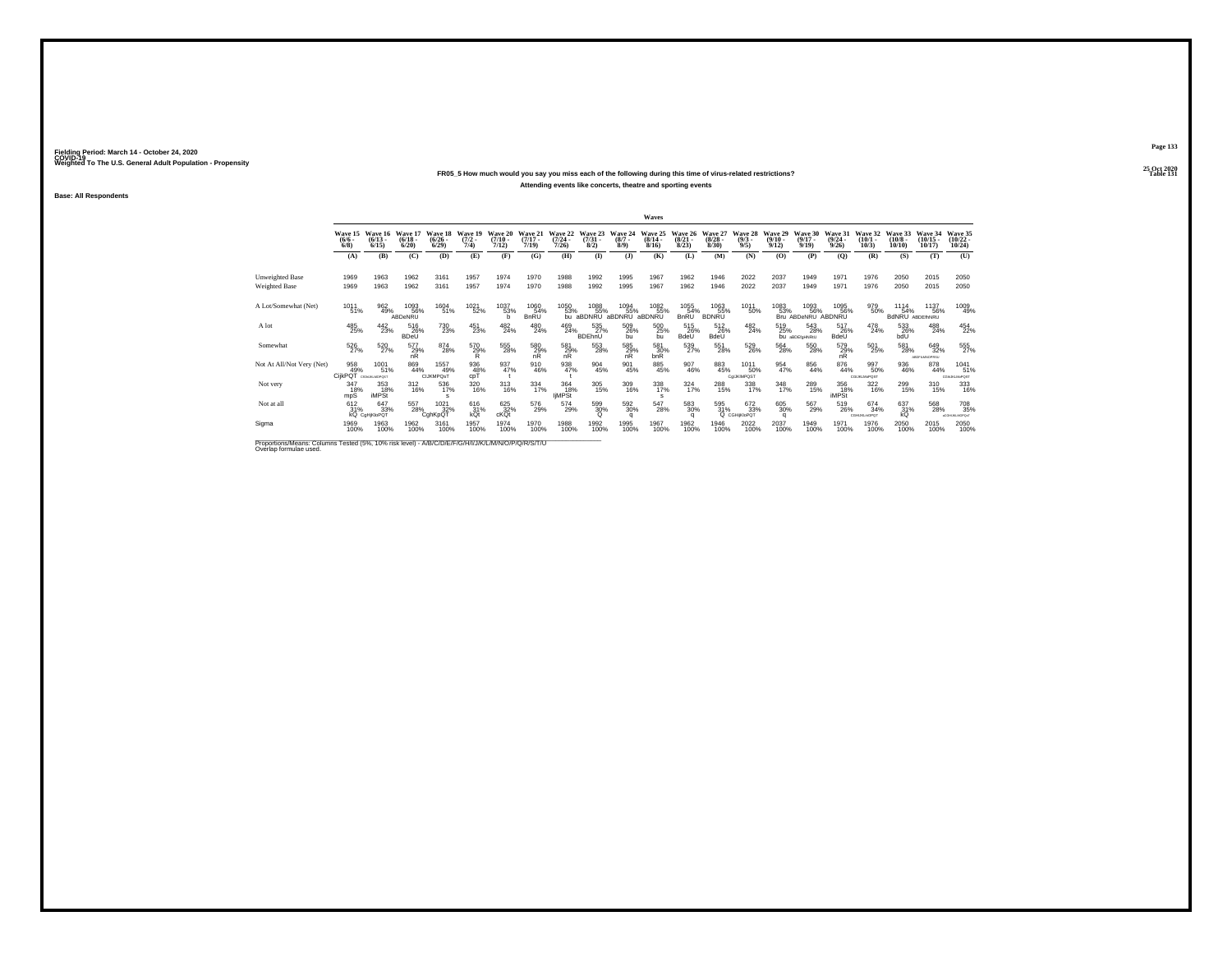### **25 Oct 2020FR05\_6 How much would you say you miss each of the following during this time of virus-related restrictions?**

**Dining out at a restaurant/bar**

**Base: All Respondents**

|                                                                                                                              |                                       |                                    |                                              |                              |                            |                               |                              |                              |                              |                               | Waves                                                      |                                 |                                         |                                    |                               |                                       |                                                |                                       |                                     |                                      |                                |
|------------------------------------------------------------------------------------------------------------------------------|---------------------------------------|------------------------------------|----------------------------------------------|------------------------------|----------------------------|-------------------------------|------------------------------|------------------------------|------------------------------|-------------------------------|------------------------------------------------------------|---------------------------------|-----------------------------------------|------------------------------------|-------------------------------|---------------------------------------|------------------------------------------------|---------------------------------------|-------------------------------------|--------------------------------------|--------------------------------|
|                                                                                                                              | Wave 15<br>$(6/6 -$<br>6/8            | Wave 16<br>$(6/13 -$<br>6/15       | Wave 17<br>$(6/18 -$<br>6/20                 | Wave 18<br>$(6/26 -$<br>6/29 | Wave 19<br>$(7/2 -$<br>7/4 | Wave 20<br>$(7/10 -$<br>7/12) | Wave 21<br>$(7/17 -$<br>7/19 | Wave 22<br>$(7/24 -$<br>7/26 | Wave 23<br>$(7/31 -$<br>8/2) | Wave 24<br>$(8/7 -$<br>8/9    | Wave 25<br>$(8/14 -$<br>8/16                               | Wave 26<br>$\binom{8/21}{8/23}$ | Wave 27<br>$\binom{8/28}{8/30}$         | Wave 28<br>$\binom{9/3}{9/5}$      | Wave 29<br>$(9/10 -$<br>9/12  | Wave 30<br>$\frac{(9/17)}{9/19}$      | Wave 31<br>$\binom{9/24}{9/26}$                | Wave 32<br>$(10/1 -$<br>10/3          | Wave 33<br>$(10/8 -$<br>10/10       | Wave 34<br>$(10/15 -$<br>10/17       | Wave 35<br>$(10/22 -$<br>10/24 |
|                                                                                                                              | (A)                                   | (B)                                | (C)                                          | (D)                          | (E)                        | (F)                           | (G)                          | (H)                          | $($ $\Gamma$                 | $($ $)$                       | (K)                                                        | (L)                             | (M)                                     | (N)                                | (0)                           | (P)                                   | (O)                                            | (R)                                   | (S)                                 | (T)                                  | (U)                            |
| <b>Unweighted Base</b><br>Weighted Base                                                                                      | 1969<br>1969                          | 1963<br>1963                       | 1962<br>1962                                 | 3161<br>3161                 | 1957<br>1957               | 1974<br>1974                  | 1970<br>1970                 | 1988<br>1988                 | 1992<br>1992                 | 1995<br>1995                  | 1967<br>1967                                               | 1962<br>1962                    | 1946<br>1946                            | 2022<br>2022                       | 2037<br>2037                  | 1949<br>1949                          | 1971<br>1971                                   | 1976<br>1976                          | 2050<br>2050                        | 2015<br>2015                         | 2050<br>2050                   |
| A Lot/Somewhat (Net)                                                                                                         | 1461<br>74%<br>BeFHLMNORSTU           | 1364<br>69%                        | 1457<br>74%<br><b>F</b> BeFHLMNORSTU         | 2273<br>72%<br>fMNRSU        | 1389<br>71%<br>mnRU        | 1358<br>69%                   | 1423<br>72%<br>fMNRSU        | 1385<br>70%                  | 1426<br>72%<br>MNRsU         | 1423<br>71%<br>mnRU           | 1413<br>72%<br><b>MNRSU</b>                                | 1382<br>70%<br>Ŕū.              | 1318<br>68%                             | 1368<br>68%                        | 1432<br>70%<br>Ru             | 1408<br>72%<br>fMNRSU BRHMNoRStU      | 1457<br>74%                                    | 1309<br>66%                           | 1400<br>68%                         | 1414<br>70%<br>R                     | 1372<br>67%                    |
| A lot                                                                                                                        | <sup>711</sup> 36%<br>BeFHINRTU       | 632%                               | <sup>710</sup> <sub>36%</sub><br>t BeFHINRTU | 1071<br>34%<br>hTU           | $\substack{633 \\ 32\%}$   | 630<br>32%                    | 693<br>35%<br>HrTU           | $614 \over 31\%$             | 644<br>32%                   | 695<br>35%                    | <sup>710</sup> <sub>36%</sub><br>HrTU BeFHINRTU BeFHINRsTU | $^{714}_{36\%}$                 | 661<br>34%<br>TU                        | 648<br>32%                         | 70034%<br>hTU                 | 671<br>34%<br>hTU                     | 675<br>34%<br>hTU                              | 624<br>32%                            | 675<br>33%<br>Tu                    | 582<br>29%                           | 604<br>29%                     |
| Somewhat                                                                                                                     | <sup>750</sup> 38%<br>LMr             | <sup>732</sup> <sub>37%</sub><br>m | 747<br>38%<br>LMr                            | 1202<br>38%<br>LMr           | 757<br>39%<br>LMR          | <sup>728</sup> <sub>37%</sub> | 730<br>37%                   | 772<br>39%                   | 781<br>39%<br>LMRs kLMnoRs   | <sup>728</sup> <sub>36%</sub> | 703<br>36%                                                 | 668<br>34%                      | 657<br>34%                              | <sup>720</sup> <sub>36%</sub>      | <sup>733</sup> <sub>36%</sub> |                                       | 737 782<br>38% 40°<br>IM kLMNoRS<br>782<br>40% | 685<br>35%                            | <sup>725</sup> 35%                  | $\frac{833}{41\%}$<br>BdFGJKLMNOxRSu | 768<br>lm.                     |
| Not At All/Not Very (Net)                                                                                                    | $^{508}_{\phantom{1}\phantom{1}26\%}$ | 599<br>31%<br><b>ACQ</b>           | $^{505}_{\phantom{2}26\%}$                   | $\underset{28\%}{^{888}}$    | 568<br>29%<br>ac           | $^{616}_{31\%}$<br>ACdgpQ     | 547<br>28%                   | 603<br>30%<br>ACO            | 566<br>28%                   | 572<br>29%                    | 554<br>28%                                                 | 580<br>30%                      | 628<br>32%<br>ACQ ACDeGliKPQ ACDeGliKPQ | 654<br>32%                         | 605<br>30%<br>ACq             | $^{541}_{\phantom{1}\phantom{1}28\%}$ | 514<br>26%                                     | 667<br>34%<br>ABCOGGNUKLOPOT ACDGIKPO | 650<br>32%                          | 601<br>30%                           | 678<br>33%<br>АСФ АСОЕСШКІОРО  |
| Not very                                                                                                                     | 233<br>12%                            | 291<br>15%<br>ACdq                 | 237<br>12%                                   | 394<br>12%                   | 257<br>13%                 | 291<br>15%<br>Acda            | 252<br>13%                   | 295<br>15%<br>ACdq           | 254<br>13%                   | 277<br>14%                    | 275<br>14%                                                 | $^{279}_{14\%}$<br>a            | $^{292}_{15\%}$<br>ACDQ                 | 309<br>15%<br><b>ACDgiQ</b>        | 298<br>15%<br>Acda            | $^{284}_{15\%}$<br>acq                | 238<br>12%                                     | 321<br>16%<br><b>ACDEGIQ</b>          | 292<br>14%<br>a                     | 296<br>15%                           | 326<br>16%<br>Acdq ACDeGIQ     |
| Not at all                                                                                                                   | $^{275}_{14\%}$                       | 308<br>16%                         | 268<br>14%                                   | $^{494}_{16\%}$              | $^{311}_{16\%}$            | 325<br>16%<br>acP             | 295<br>15%                   | $\frac{307}{15\%}$           | $^{312}_{16\%}$              | 294<br>15%                    | 278<br>14%                                                 | 301<br>15%                      | $\frac{336}{17\%}$<br><b>ACIKPQ</b>     | $\frac{345}{17\%}$<br><b>ACKPO</b> | 307<br>15%                    | 257<br>13%                            | 276<br>14%                                     | $\frac{346}{17\%}$<br><b>ACIKPQ</b>   | $\frac{357}{17\%}$<br><b>ACIKPO</b> | 305<br>15%                           | 351<br><b>ACKPQ</b>            |
| Sigma                                                                                                                        | 1969<br>100%                          | 1963<br>100%                       | 1962<br>100%                                 | 3161<br>100%                 | 1957<br>100%               | 1974<br>100%                  | 1970<br>100%                 | 1988<br>100%                 | 1992<br>100%                 | 1995<br>100%                  | 1967<br>100%                                               | 1962<br>100%                    | 1946<br>100%                            | 2022<br>100%                       | 2037<br>100%                  | 1949<br>100%                          | 1971<br>100%                                   | 1976<br>100%                          | 2050<br>100%                        | 2015<br>100%                         | 2050<br>100%                   |
| Proportions/Means: Columns Tested (5%, 10% risk level) - A/B/C/D/E/F/G/H/I/J/K/L/M/N/O/P/Q/R/S/T/U<br>Overlap formulae used. |                                       |                                    |                                              |                              |                            |                               |                              |                              |                              |                               |                                                            |                                 |                                         |                                    |                               |                                       |                                                |                                       |                                     |                                      |                                |

**Page 134**25 Oct 2020<br>Table 132

**Particular Table 132**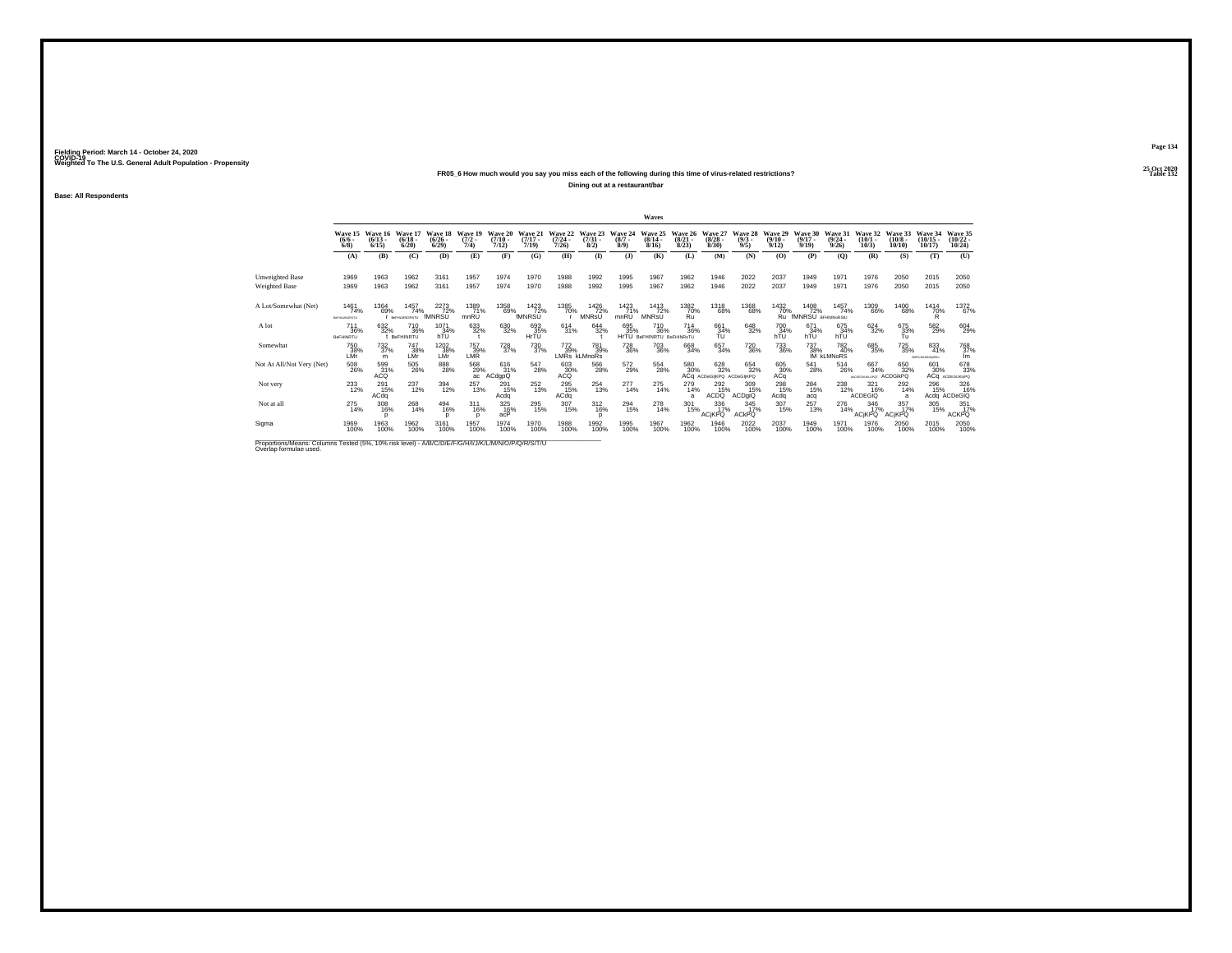## **25 Oct 2020FR05\_7 How much would you say you miss each of the following during this time of virus-related restrictions?**

**Watching sports on TV**

**Base: All Respondents**

|                                                                                                                              |                                         |                               |                                   |                                    |                                  |                           |                                        |                              |                                |                            | Waves                                         |                                 |                                        |                               |                           |                                  |                                          |                              |                               |                                |                                     |
|------------------------------------------------------------------------------------------------------------------------------|-----------------------------------------|-------------------------------|-----------------------------------|------------------------------------|----------------------------------|---------------------------|----------------------------------------|------------------------------|--------------------------------|----------------------------|-----------------------------------------------|---------------------------------|----------------------------------------|-------------------------------|---------------------------|----------------------------------|------------------------------------------|------------------------------|-------------------------------|--------------------------------|-------------------------------------|
|                                                                                                                              | Wave 15<br>$(6/6 -$<br>6/8              | Wave 16<br>$(6/13 -$<br>6/15  | Wave 17<br>$\frac{(6/18)}{6/20}$  | Wave 18<br>$(6/26 -$<br>6/29       | Wave 19<br>$\frac{(7/2)}{7/4}$   | Wave 20<br>(7/10)<br>7/12 | Wave 21<br>$(7/17 -$<br>7/19           | Wave 22<br>(7/24)<br>7/26    | Wave 23<br>$\binom{7/31}{8/2}$ | Wave 24<br>$(8/7 -$<br>8/9 | Wave 25<br>$\frac{(8/14 - 8)}{8/16}$          | Wave 26<br>$\binom{8/21}{8/23}$ | Wave 27<br>$\binom{8/28}{8/30}$        | Wave 28<br>$\binom{9/3}{9/5}$ | Wave 29<br>(9/10.<br>9/12 | Wave 30<br>$\frac{(9/17)}{9/19}$ | Wave 31<br>$\frac{(9/24)}{9/26}$         | Wave 32<br>$(10/1 -$<br>10/3 | Wave 33<br>$(10/8 -$<br>10/10 | Wave 34<br>$(10/15 -$<br>10/17 | Wave 35<br>$(10/22 -$<br>10/24      |
|                                                                                                                              | (A)                                     | (B)                           | (C)                               | (D)                                | (E)                              | (F)                       | (G)                                    | (H)                          | $\bf{I}$                       | (J)                        | (K)                                           | (L)                             | (M)                                    | (N)                           | (O)                       | (P)                              | (0)                                      | (R)                          | (S)                           | (T)                            | (U)                                 |
| <b>Unweighted Base</b><br><b>Weighted Base</b>                                                                               | 1969<br>1969                            | 1963<br>1963                  | 1962<br>1962                      | 3161<br>3161                       | 1957<br>1957                     | 1974<br>1974              | 1970<br>1970                           | 1988<br>1988                 | 1992<br>1992                   | 1995<br>1995               | 1967<br>1967                                  | 1962<br>1962                    | 1946<br>1946                           | 2022<br>2022                  | 2037<br>2037              | 1949<br>1949                     | 1971<br>1971                             | 1976<br>1976                 | 2050<br>2050                  | 2015<br>2015                   | 2050<br>2050                        |
| A Lot/Somewhat (Net)                                                                                                         | 948<br>48%<br><b>MNOGRSTU</b>           | 909<br>QRTU                   | 916<br>47%<br>oQRTU               | 1473<br>47%<br>oQRTU               | 909<br>46%<br>QRTŨ               | 887<br>45%                | 907<br>46%                             | 959<br>48%<br>OrtU IMNOORSTU | 888<br>45% <sub>qU</sub>       | 930<br>47%<br>oQRTU        | 920<br>oQRTU                                  | 928<br>47%<br>OQRTU             | 860<br>$44%$<br>qU                     | 891<br>44%<br>u               | 881<br>43%                | 878<br>45%<br>QŨ                 | 802<br>41%                               | 830<br>42%                   | 911<br>44%<br>qU              | 848<br>42%                     | 819<br>40%                          |
| A lot                                                                                                                        | 529<br>27%<br><b>CONTINUOUS SERVICE</b> | 483<br>25%<br>IMNOoDRSTLL     | 470<br>24%<br>IMNOQRSTU ImNOQRSTU | $^{737}_{23\%}$                    | 508<br>26%<br><b>FIMNOPORSTU</b> | $434 \over 22\%$          | 491<br>25%<br>ORTU IMNODORSTU INOQRSTU | 459<br>23%                   | 392<br>20%                     | $^{457}_{23\%}$            | 456<br>23%<br>rt inOQRsTU ImNOQRsTU IMNOQRSTU | 476<br>24%                      | 396 20%<br><b>RT</b>                   | 397<br>20%<br><b>rt</b>       | 391<br>19%                | 419<br>22%<br><b>RT</b>          | 378<br>19%                               | $334 \over 17\%$             | 409<br>20%                    | 337<br>17%                     | 383<br>19%                          |
| Somewhat                                                                                                                     | 419<br>21%                              | $427_{22\%}$                  | 446<br>23%                        | <sup>736</sup> <sub>23%</sub><br>e | 401<br>20%                       | 453<br>23%                | 417<br>21%                             | 499<br>25%<br>AbEGQU AbEGqU  | 496<br>25%                     | 473<br>24%<br>е            | 465<br>24%<br>$\theta$                        | 453<br>23%                      | 464<br>24%<br>е                        | 495<br>24%<br>aEgqu           | 490<br>24%<br>aEq         | $^{459}_{24\%}$<br>e             | 424<br>21%                               | 496<br>25%<br>ABEGQU         | 502<br>24%<br>aEgqu ABEGQU    | 511<br>25%                     | 436<br>21%                          |
| Not At All/Not Very (Net)                                                                                                    | 1021<br>52%                             | 1054<br>54%                   | 1046<br>53%                       | $^\mathrm{1688}_\mathrm{53\%}$     | 1048<br>54%                      | 1087<br>55%               | 1063<br>54%                            | 1029<br>52%                  | 1104<br>55%<br>ah              | 1065<br>53%                | 1047<br>53%                                   | 1034<br>53%                     | $^{1086}_{\substack{56\%\\\text{AH}}}$ | 1131<br>56%<br>AH             | 1156<br>57%<br>AcdHikL    | 1071<br>55%                      | 1169<br>59%<br>ABCOGFGHUKLmPs ABCDEGHJKL | 1146<br>58%                  | 1139<br>56%                   | 1167<br>58%<br>ah ABCDEGHJKL   | 1231<br>60%<br>ARCORFORLIGANIES     |
| Not very                                                                                                                     | 292<br>15%                              | 336<br>17%<br>efiN            | 334<br>17%<br>efN                 | $^{508}_{16\%}$<br>n               | 281<br>14%                       | 285<br>14%                | 296<br>15%                             | 328<br>17%<br>n              | 341/17%<br>efjN                | 290<br>15%                 | 361<br>18%<br>AEFGJNO                         | $\frac{327}{17\%}$<br>N         | 334<br>17%<br>efjN                     | 277<br>14%                    | 310<br>15%                | 325<br>17%<br>n                  | 340<br>17%                               | 365<br>18%<br>efiN AdEFGJNO  | 350<br>17%<br>eN              | 330<br>16%<br>n                | 328<br>16%                          |
| Not at all                                                                                                                   | <sup>729</sup> <sub>37%</sub>           | <sup>718</sup> <sub>37%</sub> | <sup>712</sup> <sub>36%</sub>     | 1180<br>37%                        | 768<br>39%                       | 801 41%<br>hK aBCdHKL     | 767<br>39%<br>hK                       | 701<br>35%                   | <sup>763</sup> 38%             | $\frac{775}{39\%}$ hK      | 685<br>35%                                    | <sup>707</sup> 36%              | 752<br>39%                             | 854<br>42%<br>hk ABCDHIKLmps  | 847<br>42%<br>ABCDHIKL    | 746<br>38%                       | 829<br>42%<br>K ABCDHIKLmps              | 781<br>40%<br>HK             | 789<br>38%                    | 837<br>42%<br><b>K ABCDHKL</b> | 904<br>44%<br><b>COCCAR NO MODE</b> |
| Sigma                                                                                                                        | 1969<br>100%                            | 1963<br>100%                  | 1962<br>100%                      | 3161<br>100%                       | 1957<br>100%                     | 1974<br>100%              | 1970<br>100%                           | 1988<br>100%                 | 1992<br>100%                   | 1995<br>100%               | 1967<br>100%                                  | 1962<br>100%                    | 1946<br>100%                           | 2022<br>100%                  | 2037<br>100%              | 1949<br>100%                     | 1971<br>100%                             | 1976<br>100%                 | 2050<br>100%                  | 2015<br>100%                   | 2050<br>100%                        |
| Proportions/Means: Columns Tested (5%, 10% risk level) - A/B/C/D/E/F/G/H/I/J/K/L/M/N/O/P/Q/R/S/T/U<br>Overlap formulae used. |                                         |                               |                                   |                                    |                                  |                           |                                        |                              |                                |                            |                                               |                                 |                                        |                               |                           |                                  |                                          |                              |                               |                                |                                     |

**Page 135**25 Oct 2020<br>Table 133

**Table 133**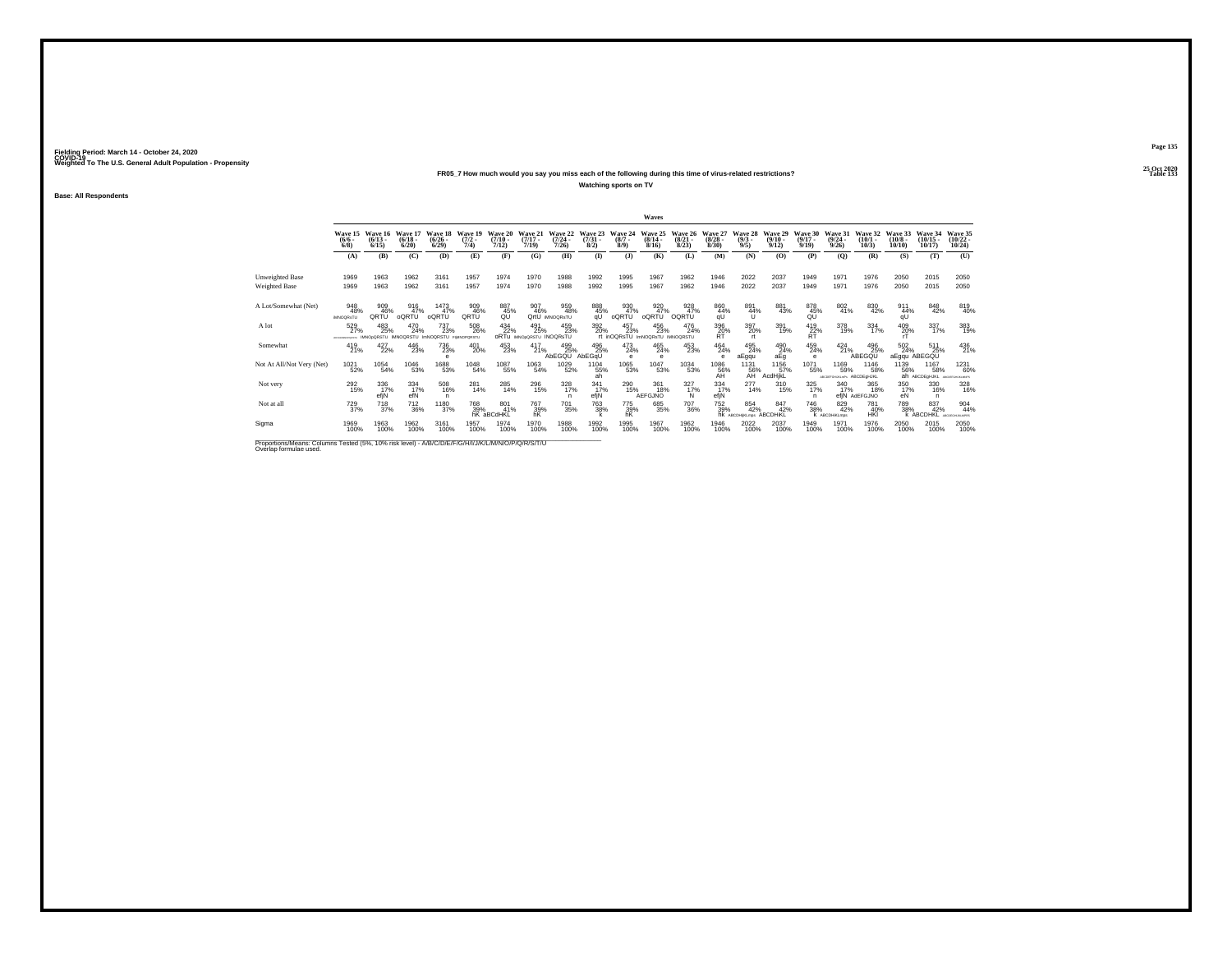## **25 Oct 2020FR05\_8 How much would you say you miss each of the following during this time of virus-related restrictions?**

**Gatherings with friends and family**

**Base: All Respondents**

|                                                                                                                              |                      |                                      |                                   |                                 |                             |                            |                                        |                              |                                |                                   | Waves                     |                                 |                                 |                               |                                 |                                      |                                 |                                                   |                               |                                |                                   |
|------------------------------------------------------------------------------------------------------------------------------|----------------------|--------------------------------------|-----------------------------------|---------------------------------|-----------------------------|----------------------------|----------------------------------------|------------------------------|--------------------------------|-----------------------------------|---------------------------|---------------------------------|---------------------------------|-------------------------------|---------------------------------|--------------------------------------|---------------------------------|---------------------------------------------------|-------------------------------|--------------------------------|-----------------------------------|
|                                                                                                                              | $\frac{(6/6)}{6/8}$  | Wave 15 Wave 16<br>$(6/13 -$<br>6/15 | Wave 17<br>(6/18.<br>6/20         | Wave 18<br>$\binom{6/26}{6/29}$ | Wave 19<br>$(7/2 -$<br>7/4) | Wave 20<br>(7/10.<br>7/12) | Wave 21<br>$(7/17 -$<br>7/19           | Wave 22<br>$(7/24 -$<br>7/26 | Wave 23<br>$\binom{7/31}{8/2}$ | Wave 24<br>$(8/7 -$<br>8/9        | Wave 25<br>(8/14)<br>8/16 | Wave 26<br>$\binom{8/21}{8/23}$ | Wave 27<br>$\binom{8/28}{8/30}$ | Wave 28<br>$\binom{9/3}{9/5}$ | Wave 29<br>$\binom{9/10}{9/12}$ | Wave 30<br>$\frac{(9/17)}{9/19}$     | Wave 31<br>$\binom{9/24}{9/26}$ | Wave 32<br>$(10/1 -$<br>10/3                      | Wave 33<br>$(10/8 -$<br>10/10 | Wave 34<br>$(10/15 -$<br>10/17 | Wave 35<br>$\binom{10/22}{10/24}$ |
|                                                                                                                              | (A)                  | (B)                                  | (C)                               | (D)                             | (E)                         | (F)                        | (G)                                    | (H)                          | $($ I)                         | (3)                               | (K)                       | (L)                             | (M)                             | (N)                           | (O)                             | (P)                                  | (O)                             | (R)                                               | (S)                           | (T)                            | (U)                               |
| <b>Unweighted Base</b><br><b>Weighted Base</b>                                                                               | 1969<br>1969         | 1963<br>1963                         | 1962<br>1962                      | 3161<br>3161                    | 1957<br>1957                | 1974<br>1974               | 1970<br>1970                           | 1988<br>1988                 | 1992<br>1992                   | 1995<br>1995                      | 1967<br>1967              | 1962<br>1962                    | 1946<br>1946                    | 2022<br>2022                  | 2037<br>2037                    | 1949<br>1949                         | 1971<br>1971                    | 1976<br>1976                                      | 2050<br>2050                  | 2015<br>2015                   | 2050<br>2050                      |
| A Lot/Somewhat (Net)                                                                                                         | 1483<br>75%<br>bnrU  | 1416<br>72%                          | 1491<br>76%<br>BmNRTU BMNRTU      | 2402<br>76%                     | 1480<br>76%<br>bnrtŪ        | 1450<br>73%                | 1503<br>76%<br>u BMNRTU                | 1471<br>74%                  | 1485<br>75%                    | 1549<br>78%<br><b>BFHKMNORsTU</b> | 1445<br>73%               | 1472<br>75%                     | 1414<br>73%                     | 1456<br>72%                   | 1511<br>74%                     | 1498<br>77%<br>U BIKMNRTU BEMMNORSTU | 1524<br>77%                     | 1426<br>72%                                       | 1519<br>74%<br>π              | 1459<br>72%                    | 1429<br>70%                       |
| A lot                                                                                                                        | 806<br>41%<br>bfnRTU | 737<br>38%                           | 841<br>43%<br><b>BFHIKMNoRSTU</b> | 1268<br>40%                     | 817<br>42%<br>RTU BfmNRsTU  | $^{742}_{38\%}$            | $\frac{824}{42\%}$<br><b>BFkMNRsTU</b> | <sup>765</sup> 38%<br>ru     | 773<br>39%                     | 827<br>41%<br>RU bfmNRTU          | 755<br>38%                | 819<br>42%<br>ru BfmNRsTU       | <sup>735</sup> 38%              | 751<br>37%                    | 804<br>39%<br>RtU               | 774<br>40%<br>RtU                    | 793<br>40%<br><b>RTU</b>        | 688<br>35%                                        | <sup>784</sup> 38%<br>ru.     | <sup>726</sup> 36%             | 709<br>35%                        |
| Somewhat                                                                                                                     | 677<br>34%           | 679<br>35%                           | 650<br>33%                        | <sup>1135</sup> 36%             | 663<br>34%                  | <sup>708</sup> 36%         | 679<br>34%                             | <sup>706</sup> 36%           | <sup>713</sup> 36%             | $^{722}_{36\%}$                   | 690<br>35%                | 653<br>33%                      | 680<br>35%                      | 705<br>35%                    | <sup>707</sup> 35%              | $\frac{723}{37\%}$                   | $^{731}_{37\%}$<br>ĩО.          | 739<br>37%<br>CeL                                 | <sup>735</sup> <sub>36%</sub> | $\substack{733 \\ 36\%}$       | 720 35%                           |
| Not At All/Not Very (Net)                                                                                                    | 486<br>25%           | 547<br>28%<br>aCDeGJPQ               | 471<br>24%                        | 759<br>24%                      | 477<br>24%                  | 524<br>27%<br>JpQ          | 467<br>24%                             | 517<br>26%<br>Jq             | 507<br>25%                     | $\frac{446}{22\%}$                | $\frac{522}{27}\%$<br>JpQ | 490<br>25%                      | 532<br>27%<br>cDGJPQ aCDeGJPQ   | 566<br>28%                    | 526<br>26%<br>Jα                | $^{451}_{23\%}$                      | 447<br>23%                      | $^{550}_{\phantom{1}\phantom{1}28\%}$<br>aCDeGJPQ | 531<br>26%                    | 556<br>28%<br>ig CDeGJPQ       | 621<br>30%<br>ACDENSHUKLOPOS      |
| Not very                                                                                                                     | 251<br>13%           | 279<br>14%<br>diJS                   | $^{242}_{12\%}$                   | 383<br>12%                      | 240<br>12%                  | $^{255}_{13\%}$            | $^{244}_{12\%}$                        | 276<br>14%<br>iJS            | $^{231}_{12\%}$                | $^{212}_{11\%}$                   | $^{277}_{14\%}$<br>iJS    | 239<br>12%                      | 270<br>14%<br>iJS               | $^{277}_{14\%}$<br>Js         | 254<br>12%                      | $^{267}_{14\%}$<br>Js                | 236<br>12%                      | 261<br>13%                                        | 226                           | 276<br>14%<br>Js               | 276<br>13%<br>Js                  |
| Not at all                                                                                                                   | $^{235}_{12\%}$      | 268<br>14%<br>aPQ                    | $^{229}_{12\%}$                   | 376<br>12%<br>D                 | 237<br>12%<br><sup>n</sup>  | 269<br>14%<br>PÖ.          | 223                                    | 240<br>12%                   | 276<br>14%<br>gPQ              | $^{234}_{12\%}$                   | $^{245}_{12\%}$           | 251<br>13%                      | $^{262}_{13\%}$                 | 289<br>14%<br>PQ acdGjPQ      | $^{272}_{13\%}$<br>Pq           | $^{185}_{9\%}$                       | 211<br>11%                      | 289<br>15%<br>ACDeGhJPQ ACDeGhJkPQ                | 304<br>15%                    | 280<br>14%<br>gPQ              | 345<br>ARCORPORAULANCIPO          |
| Sigma                                                                                                                        | 1969<br>100%         | 1963<br>100%                         | 1962<br>100%                      | 3161<br>100%                    | 1957<br>100%                | 1974<br>100%               | 1970<br>100%                           | 1988<br>100%                 | 1992<br>100%                   | 1995<br>100%                      | 1967<br>100%              | 1962<br>100%                    | 1946<br>100%                    | 2022<br>100%                  | 2037<br>100%                    | 1949<br>100%                         | 197<br>100%                     | 1976<br>100%                                      | 2050<br>100%                  | 2015<br>100%                   | 2050<br>100%                      |
| Proportions/Means: Columns Tested (5%, 10% risk level) - A/B/C/D/E/F/G/H/I/J/K/L/M/N/O/P/Q/R/S/T/U<br>Overlap formulae used. |                      |                                      |                                   |                                 |                             |                            |                                        |                              |                                |                                   |                           |                                 |                                 |                               |                                 |                                      |                                 |                                                   |                               |                                |                                   |

**Page 136**25 Oct 2020<br>Table 134

**Particular Table 134**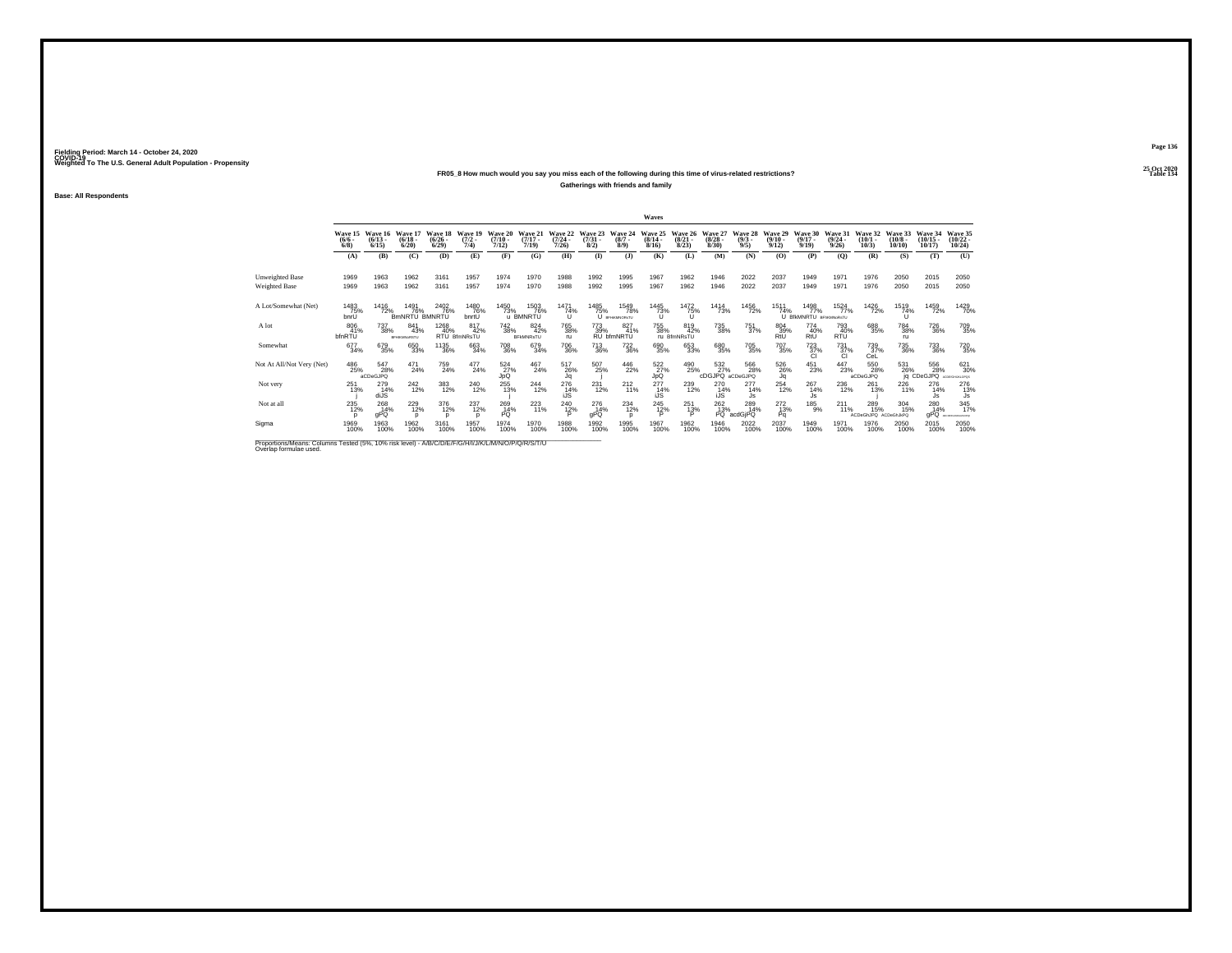### **25 Oct 2020FR05\_9 How much would you say you miss each of the following during this time of virus-related restrictions?**

**Going to church**

**Base: All Respondents**

|                                                                                                                             |                                |                              |                                  |                                        |                              |                              |                              |                                                 |                                |                               | Waves                            |                                 |                                  |                                |                                  |                                  |                                 |                                         |                                        |                                   |                                   |
|-----------------------------------------------------------------------------------------------------------------------------|--------------------------------|------------------------------|----------------------------------|----------------------------------------|------------------------------|------------------------------|------------------------------|-------------------------------------------------|--------------------------------|-------------------------------|----------------------------------|---------------------------------|----------------------------------|--------------------------------|----------------------------------|----------------------------------|---------------------------------|-----------------------------------------|----------------------------------------|-----------------------------------|-----------------------------------|
|                                                                                                                             | Wave 15<br>$\frac{(6/6)}{6/8}$ | Wave 16<br>$(6/13 -$<br>6/15 | Wave 17<br>$\frac{(6/18)}{6/20}$ | Wave 18<br>$\frac{(6/26 - 6)}{(6/29)}$ | Wave 19<br>$(7/2 -$<br>7/4   | Wave 20<br>$(7/10 -$<br>7/12 | Wave 21<br>$(7/17 -$<br>7/19 | Wave 22<br>$\frac{(7/24)}{7/26}$                | Wave 23<br>$\binom{7/31}{8/2}$ | Wave 24<br>$\binom{8/7}{8/9}$ | Wave 25<br>$\frac{(8/14)}{8/16}$ | Wave 26<br>$\binom{8/21}{8/23}$ | Wave 27<br>$\frac{(8/28)}{8/30}$ | Wave 28<br>$\frac{(9/3)}{9/5}$ | Wave 29<br>$\frac{(9/10)}{9/12}$ | Wave 30<br>$\frac{(9/17)}{9/19}$ | Wave 31<br>$\binom{9/24}{9/26}$ | Wave 32<br>$\binom{10/1}{10/3}$         | Wave 33<br>$\frac{(10/8 - 10)}{10/10}$ | Wave 34<br>$(10/15 -$<br>10/17    | Wave 35<br>$\binom{10/22}{10/24}$ |
|                                                                                                                             | (A)                            | (B)                          | (C)                              | (D)                                    | (E)                          | (F)                          | (G)                          | (H)                                             | $($ $\Gamma$                   | (3)                           | (K)                              | (L)                             | (M)                              | (N)                            | (O)                              | (P)                              | $\overline{Q}$                  | (R)                                     | (S)                                    | (T)                               | (U)                               |
| <b>Unweighted Base</b>                                                                                                      | 1969                           | 1963                         | 1962                             | 3161                                   | 1957                         | 1974                         | 1970                         | 1988                                            | 1992                           | 1995                          | 1967                             | 1962                            | 1946                             | 2022                           | 2037                             | 1949                             | 197                             | 1976                                    | 2050                                   | 2015                              | 2050                              |
| <b>Weighted Base</b>                                                                                                        | 1969                           | 1963                         | 1962                             | 3161                                   | 1957                         | 1974                         | 1970                         | 1988                                            | 1992                           | 1995                          | 1967                             | 1962                            | 1946                             | 2022                           | 2037                             | 1949                             | 1971                            | 1976                                    | 2050                                   | 2015                              | 2050                              |
| A Lot/Somewhat (Net)                                                                                                        | 978<br>$\frac{50\%}{R}$        | 982<br>$\frac{50}{R}$        | 1000<br>dnRT                     | 1505<br>48%                            | 995<br>51%<br>Rt             | 1028<br>52%<br><b>DINRTu</b> | 994<br>50%<br>Rt             | $\underset{\substack{51\%\\ \text{Rt}}}^{1008}$ | 951<br>48%                     | 1019<br>$\frac{61}{10}$ %     | 956<br>49%                       | 1025<br>52%<br><b>DIKNRTu</b>   | 1004<br>52%<br>DINRTu            | 960<br>47%                     | 1026<br>50%                      | 1047<br>54%<br>Rt abDIKNRTU      | $^{998}_{\substack{51\%\\Rt}}$  | 899<br>45%                              | 1076<br>53%<br>DIKNRTU                 | 940<br>47%                        | 986<br>48%                        |
| A lot                                                                                                                       | 525<br>nRTU                    | 516<br>26%<br>nRtU           | 515<br>26%<br>nRtU               | 760<br>24%                             | 558<br>29%<br><b>DINORTU</b> | 507<br>26%<br>Ru             | 510<br>26%<br>Rtu            | 517<br>26%<br>RtU                               | 483<br>24%                     | 534<br>27%<br>nRTU            | 506<br>26%                       | 540<br>28%<br>Ru DiNoRTU        | 526<br>27%<br>dNoRTU             | $^{471}_{23\%}$                | 487<br>24%                       | 512<br>26%<br>RtU                | 505<br>26%<br>Ru                | $^{434}_{22\%}$                         | 572<br>28%<br><b>DINORTU</b>           | 460<br>23%                        | 458                               |
| Somewhat                                                                                                                    | $^{453}_{23\%}$                | $^{466}_{24\%}$              | $^{485}_{\ 25\%}$                | $^{745}_{24\%}$                        | 436<br>22%                   | $^{521}_{26\%}$ adEk         | $^{484}_{25\%}$              | 491<br>25%                                      | 469<br>24%                     | $^{485}_{24\%}$               | $^{451}_{23\%}$                  | $^{485}_{\ 25\%}$               | 478<br>25%                       | 489<br>24%                     | 538<br>26%                       | 535<br>27%<br>AdEIK ABDEIIKnRt   | 493<br>25%                      | $^{465}_{24\%}$                         | $^{504}_{\ 25\%}$                      | $^{480}_{24\%}$                   | 528<br>26%<br>e                   |
| Not At All/Not Very (Net)                                                                                                   | 991<br>50%<br>p                | 981<br>50%<br>D              | 962<br>49%                       | 1656<br>52%<br>cFiLMPS                 | 962<br>49%                   | 946<br>48%                   | 976<br>50%                   | 980<br>49%                                      | 1041<br>FLmPS <sup>52%</sup>   | 976<br>49%                    | 1011<br>$51\%$                   | 937<br>48%                      | 942<br>48%                       | 1062<br>6 53%<br>cFjLMPS       | 1011<br>50%                      | 902<br>46%                       | 973<br>49%                      | 1077<br>55%<br>ABCEFGHJLMOPOS           | 974<br>47%                             | 1075<br>53%<br>CeFehJLMoPeS       | 1064<br>$\frac{52}{10}$           |
| Not very                                                                                                                    | 308<br>16%<br>pQS              | $^{284}_{14\%}$              | 286<br>15%                       | $^{440}_{14\%}$                        | 275<br>14%                   | $^{281}_{14\%}$              | 308<br>16%<br>pqS            | 300<br>15%<br>s                                 | 291<br>15%                     | 284<br>14%                    | 326<br>17%<br>DeLPQS             | $^{267}_{14\%}$                 | 289<br>15%                       | 310<br>15%<br>pqs              | 315<br>15%<br>pqS                | $^{250}_{13\%}$                  | 252<br>13%                      | $\frac{342}{17\%}$<br><b>bcDEFULPOS</b> | 258<br>13%                             | 356<br>18%<br><b>BCDEFNJLmPQS</b> | 332<br>16%<br><b>IPQS</b>         |
| Not at all                                                                                                                  | 683<br>35%                     | 697<br>35%                   | 677<br>34%                       | 1217<br>38%<br>ALC: FGH UKLMOPS        | 687<br>35%                   | $\substack{665\\34\%}$       | 668<br>34%                   | 680 34%                                         | <sup>750</sup> 38%<br>FahlMoP  | 692<br>35%                    | 684<br>35%                       | 671<br>34%                      | 653<br>34%                       | $^{752}_{37\%}$<br>fmp         | 697<br>34%                       | $\substack{653 \\ 33\%}$         | $^{721}_{37\%}$                 | <sup>736</sup> <sub>37%</sub><br>fgmp   | <sup>716</sup> <sub>35%</sub>          | <sup>719</sup> <sub>36%</sub>     | 732<br>36%                        |
| Sigma                                                                                                                       | 1969<br>100%                   | 1963<br>100%                 | 1962<br>100%                     | 3161<br>100%                           | 1957<br>100%                 | 1974<br>100%                 | 1970<br>100%                 | 1988<br>100%                                    | 1992<br>100%                   | 1995<br>100%                  | 1967<br>100%                     | 1962<br>100%                    | 1946<br>100%                     | 2022<br>100%                   | 2037<br>100%                     | 1949<br>100%                     | 1971<br>100%                    | 1976<br>100%                            | 2050<br>100%                           | 2015<br>100%                      | 2050<br>100%                      |
| Proportions/Means: Columns Tested (5%, 10% risk level) - A/B/C/D/E/F/G/H/I/J/K/L/M/N/O/P/Q/R/S/T/U<br>Overlap formulae used |                                |                              |                                  |                                        |                              |                              |                              |                                                 |                                |                               |                                  |                                 |                                  |                                |                                  |                                  |                                 |                                         |                                        |                                   |                                   |

**Page 137**25 Oct 2020<br>Table 135

**Particular Table 135 Table 135**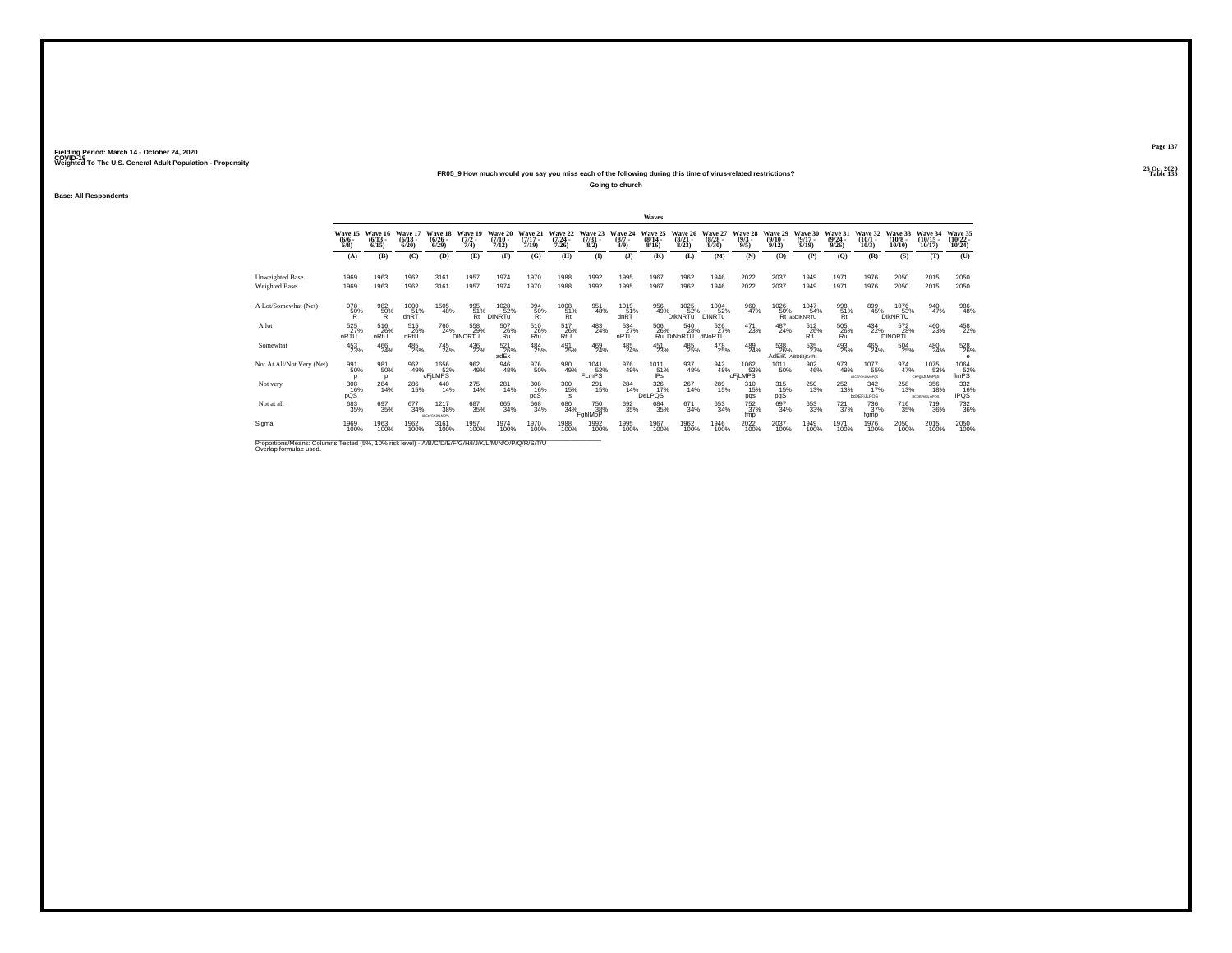## **25 Oct 2020FR05\_10 How much would you say you miss each of the following during this time of virus-related restrictions?**

**Going to school or university**

**Base: All Respondents**

|                                                                                                                              |                           |                                      |                              |                                         |                             |                              |                              |                                  |                                 |                               | Waves                            |                                           |                                 |                                          |                                 |                                  |                                  |                                 |                                 |                                |                                            |
|------------------------------------------------------------------------------------------------------------------------------|---------------------------|--------------------------------------|------------------------------|-----------------------------------------|-----------------------------|------------------------------|------------------------------|----------------------------------|---------------------------------|-------------------------------|----------------------------------|-------------------------------------------|---------------------------------|------------------------------------------|---------------------------------|----------------------------------|----------------------------------|---------------------------------|---------------------------------|--------------------------------|--------------------------------------------|
|                                                                                                                              | $\frac{(6/6)}{6/8}$       | Wave 15 Wave 16<br>$(6/13 -$<br>6/15 | Wave 17<br>$(6/18 -$<br>6/20 | Wave 18<br>$\binom{6/26}{6/29}$         | Wave 19<br>$(7/2 -$<br>7/4  | Wave 20<br>$(7/10 -$<br>7/12 | Wave 21<br>$(7/17 -$<br>7/19 | Wave 22<br>$\frac{(7/24)}{7/26}$ | Wave 23<br>$\frac{(7/31)}{8/2}$ | Wave 24<br>$\binom{8/7}{8/9}$ | Wave 25<br>$\frac{(8/14)}{8/16}$ | Wave 26<br>$\binom{8/21}{8/23}$           | Wave 27<br>$\binom{8/28}{8/30}$ | Wave 28<br>$\binom{9/3}{9/5}$            | Wave 29<br>$\binom{9/10}{9/12}$ | Wave 30<br>$\frac{(9/17)}{9/19}$ | Wave 31<br>$\frac{(9/24)}{9/26}$ | Wave 32<br>$\binom{10/1}{10/3}$ | Wave 33<br>$(10/8 -$<br>10/10   | Wave 34<br>$(10/15 -$<br>10/17 | Wave 35<br>$\frac{(10/22 - 10/24)}{10/24}$ |
|                                                                                                                              | (A)                       | (B)                                  | (C)                          | (D)                                     | (E)                         | (F)                          | (G)                          | (H)                              | $($ $\Gamma$                    | $($ $)$                       | (K)                              | (L)                                       | (M)                             | (N)                                      | (0)                             | (P)                              | (O)                              | (R)                             | (S)                             | (T)                            | (U)                                        |
| Unweighted Base<br><b>Weighted Base</b>                                                                                      | 1969<br>1969              | 1963<br>1963                         | 1962<br>1962                 | 3161<br>3161                            | 1957<br>1957                | 1974<br>1974                 | 1970<br>1970                 | 1988<br>1988                     | 1992<br>1992                    | 1995<br>1995                  | 1967<br>1967                     | 1962<br>1962                              | 1946<br>1946                    | 2022<br>2022                             | 2037<br>2037                    | 1949<br>1949                     | 1971<br>1971                     | 1976<br>1976                    | 2050<br>2050                    | 2015<br>2015                   | 2050<br>2050                               |
| A Lot/Somewhat (Net)                                                                                                         | 593<br>30%                | 580<br>30%                           | 642<br>33%<br>bdnOU          | 930<br>29%                              | 622<br>32%<br>011           | $^{602}_{30\%}$              | 591<br>30%                   | 633<br>32%<br>ou                 | 616<br>31%                      | 672<br>34%<br>aBDaNOrU        | 642<br>33%<br>bdnOU              | 647<br>33%<br><b>bdNOU</b> ABDFGINOORU    | 677<br>35%                      | 588<br>29%                               | 578<br>28%                      | 681<br>35%<br>ABDFGINOORU        | 602<br>31%                       | 602<br>30%                      | 713<br>35%<br>ABDFGINOQRU       | 639<br>32%<br><b>OH</b>        | 583<br>28%                                 |
| A lot                                                                                                                        | 280<br>14%                | 261<br>13%                           | $^{281}_{14\%}$              | $^{402}_{13\%}$                         | $\frac{303}{15\%}$<br>DhoRT | 291<br>15%                   | 287<br>15%                   | 258<br>13%                       | 275<br>14%                      | $\frac{313}{16\%}$<br>bDhoRT  | 293<br>15%                       | $^{317}_{16\%}$<br>drt bDHORTu aBDHNOSRTU | $\frac{323}{17\%}$              | 277<br>14%                               | 264<br>13%                      | 323<br>17%<br><b>BDHinOqRTU</b>  | 270<br>14%                       | $^{248}_{13\%}$                 | 333<br>16%<br><b>BDHinOqRTu</b> | <sup>250</sup> <sub>12%</sub>  | 276<br>13%                                 |
| Somewhat                                                                                                                     | $\frac{313}{16\%}$        | 319<br>16%                           | 362<br>18%<br>afgNOU         | 528<br>17%                              | 319<br>16%                  | 310<br>16%                   | 303<br>15%                   | 376<br>19%<br>abFGNOU            | $341$<br>17%                    | 359<br>18%<br>gnou            | 350<br>18%<br>u                  | 330<br>17%                                | 354<br>18%<br>gnoU              | $^{311}_{15\%}$                          | $^{314}_{15\%}$                 | 358<br>18%<br>gnoU               | 331/17%                          | 354<br>18%<br>nou               | 380<br>19%<br>afgNOU AbdeFGNOU  | 388<br>19%                     | 308<br>15%                                 |
| Not At All/Not Very (Net)                                                                                                    | 1376<br>70%<br>jMPS       | 1383<br>6 70%<br>cJklMPS             | 1320<br>67%                  | 2231<br>71%<br>cJkIMPS                  | 1335<br>68%                 | 1372<br>$MPS$ <sup>70%</sup> | 1379<br>70%<br>jMPS          | 1355<br>68%                      | 1376<br>MPS                     | 1323<br>66%                   | 1325<br>67%                      | 1315<br>67%                               | 1269<br>65%                     | 1434<br>71%<br><b>CJKLMPS</b> CenJKLMPSt | 1459<br>72%                     | 1268<br>65%                      | 1369<br>MPS                      | 1374<br>70%<br>jMPS             | 1337<br>65%                     | 1376<br>68%                    | 1467<br>72%<br>CehJKLMPSt                  |
| Not very                                                                                                                     | $^{268}_{14\%}$           | 293<br>15%                           | $^{276}_{14\%}$              | $^{410}_{13\%}$                         | 265<br>14%                  | $^{275}_{14\%}$              | $^{271}_{14\%}$              | 303<br>15%<br>dl                 | 285<br>14%                      | $^{265}_{13\%}$               | 282<br>14%                       | 250<br>13%                                | $^{272}_{14\%}$                 | $^{287}_{14\%}$                          | $^{281}_{14\%}$                 | $^{263}_{13\%}$                  | 283<br>14%                       | $^{272}_{14\%}$                 | 263<br>13%                      | 287<br>14%                     | 315%<br>dls                                |
| Not at all                                                                                                                   | 1107<br>56%<br><b>MPs</b> | 1090<br>56%<br>Mp                    | 1043<br>53%                  | <sup>1820</sup> 58%<br><b>CHJKIMPSt</b> | 1070<br>55%                 | 1097<br>56%<br>Mp            | 1109<br>56%<br><b>MPs</b>    | 1052<br>53%                      | 1091<br>55%<br>m                | 1058<br>53%                   | 1043<br>53%                      | 1065<br>54%                               | 997<br>51%                      | 1147<br>57%<br>chikMPS CHJKIMPSt         | <sup>1178</sup> 58%             | 1005<br>52%                      | 1087<br>55%<br>m                 | $^{1102}_{-56\%}$               | <sup>1074</sup> 52%             | 1089<br>54%                    | 1151<br>56%<br>MPS                         |
| Sigma                                                                                                                        | 1969<br>100%              | 1963<br>100%                         | 1962<br>100%                 | 3161<br>100%                            | 1957<br>100%                | 1974<br>100%                 | 1970<br>100%                 | 1988<br>100%                     | 1992<br>100%                    | 1995<br>100%                  | 1967<br>100%                     | 1962<br>100%                              | 1946<br>100%                    | 2022<br>100%                             | 2037<br>100%                    | 1949<br>100%                     | 1971<br>100%                     | 1976<br>100%                    | 2050<br>100%                    | 2015<br>100%                   | 2050<br>100%                               |
| Proportions/Means: Columns Tested (5%, 10% risk level) - A/B/C/D/E/F/G/H/I/J/K/L/M/N/O/P/Q/R/S/T/U<br>Overlap formulae used. |                           |                                      |                              |                                         |                             |                              |                              |                                  |                                 |                               |                                  |                                           |                                 |                                          |                                 |                                  |                                  |                                 |                                 |                                |                                            |

**Page 138**25 Oct 2020<br>Table 136

**Table 136 Table 136**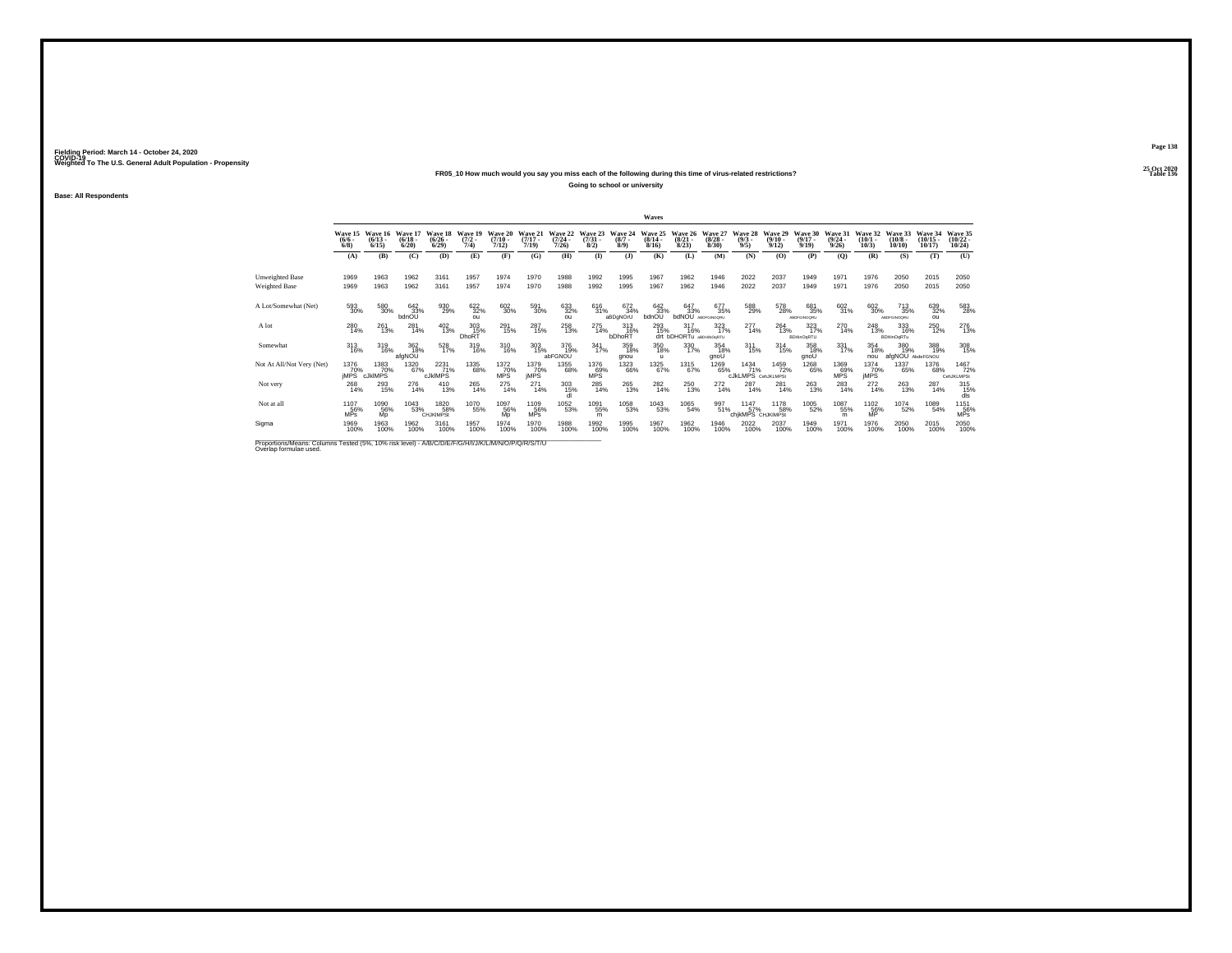## **25 Oct 2020FR05\_13 How much would you say you miss each of the following during this time of virus-related restrictions?**

**Going to the gym/work out class**

**Base: All Respondents**

|                                                                                                    |                                        |                                       |                                 |                                 |                                             |                              |                              |                                  |                                |                                | Waves                                    |                                 |                                  |                                |                                  |                                                                                            |                                  |                              |                               |                                |                                   |
|----------------------------------------------------------------------------------------------------|----------------------------------------|---------------------------------------|---------------------------------|---------------------------------|---------------------------------------------|------------------------------|------------------------------|----------------------------------|--------------------------------|--------------------------------|------------------------------------------|---------------------------------|----------------------------------|--------------------------------|----------------------------------|--------------------------------------------------------------------------------------------|----------------------------------|------------------------------|-------------------------------|--------------------------------|-----------------------------------|
|                                                                                                    | Wave 15 Wave 16<br>$\frac{(6/6)}{6/8}$ | $(6/13 -$<br>6/15                     | Wave 17<br>$\binom{6/18}{6/20}$ | Wave 18<br>$\binom{6/26}{6/29}$ | Wave 19<br>$\frac{(7/2)}{7/4}$              | Wave 20<br>$(7/10 -$<br>7/12 | Wave 21<br>$(7/17 -$<br>7/19 | Wave 22<br>$\frac{(7/24)}{7/26}$ | Wave 23<br>$\binom{7/31}{8/2}$ | Wave 24<br>$\binom{8/7}{8/9}$  | Wave 25<br>$\frac{(8/14 \cdot 8)}{8/16}$ | Wave 26<br>$\binom{8/21}{8/23}$ | Wave 27<br>$\frac{(8/28)}{8/30}$ | Wave 28<br>$\frac{(9/3)}{9/5}$ | Wave 29<br>$\frac{(9/10)}{9/12}$ | Wave 30<br>$\frac{(9/17)}{9/19}$                                                           | Wave 31<br>$\frac{(9/24)}{9/26}$ | Wave 32<br>$(10/1 -$<br>10/3 | Wave 33<br>$(10/8 -$<br>10/10 | Wave 34<br>$(10/15 -$<br>10/17 | Wave 35<br>$\binom{10/22}{10/24}$ |
|                                                                                                    | (A)                                    | (B)                                   | (C)                             | (D)                             | (E)                                         | (F)                          | (G)                          | (H)                              | $\bf{I}$                       | $\mathbf{J}$                   | (K)                                      | (L)                             | (M)                              | (N)                            | (O)                              | (P)                                                                                        | (0)                              | (R)                          | (S)                           | (T)                            | (U)                               |
| Unweighted Base<br>Weighted Base                                                                   | 1969<br>1969                           | 1963<br>1963                          | 1962<br>1962                    | 3161<br>3161                    | 1957<br>1957                                | 1974<br>1974                 | 1970<br>1970                 | 1988<br>1988                     | 1992<br>1992                   | 1995<br>1995                   | 1967<br>1967                             | 1962<br>1962                    | 1946<br>1946                     | 2022<br>2022                   | 2037<br>2037                     | 1949<br>1949                                                                               | 1971<br>1971                     | 1976<br>1976                 | 2050<br>2050                  | 2015<br>2015                   | 2050<br>2050                      |
| A Lot/Somewhat (Net)                                                                               | 813<br>41%<br>BfÜ                      | 735<br>37%                            | 849<br>43%<br><b>BFNRU</b>      | 1302<br>$41%$<br>BfU            | 802<br>41%<br>bu                            | <sup>746</sup> 38%           | 831<br>42%<br><b>BFÜ</b>     | 862<br>43%<br><b>BFNRU</b>       | 848<br>43%<br>BFnrU            | 854<br>43%<br><b>BFnrU</b>     | 799<br>41%                               | 835<br>43%<br>BFrU              | 818<br>42%<br>BFU                | 795<br>39%                     | 857<br>42%<br>BFÜ <sup></sup>    | 851<br>44%<br><b>BFNRU</b>                                                                 | 839<br>43%<br><b>BFrU</b>        | 767<br>39%                   | 885<br>43%<br><b>BFnRU</b>    | 837<br>42%<br>BÍŪ              | 765<br>37%                        |
| A lot                                                                                              | 408<br>21%<br>BfntU                    | 331<br>17%                            | 369<br>19%                      | 631<br>20%<br>BU                | 403<br>21%<br><b>BnU</b>                    | 355<br>18%                   | 416<br>21%<br><b>BfNtU</b>   | 396<br>20%<br><sub>bl</sub>      | 409<br>21%<br><b>BnU</b>       | 402<br>20%<br>BU               | 400<br>20%<br><b>BnU</b>                 | 407<br>21%<br>BnU               | 373<br>19%<br>$\mathbf{u}$       | 357<br>18%                     | 388<br>19%                       | 405<br>21%<br><b>BnU</b>                                                                   | 386<br>20%<br>bu                 | 376<br>19%                   | 397<br>19%<br>$\mathbf{u}$    | 363<br>18%                     | 338<br>16%                        |
| Somewhat                                                                                           | 405<br>21%                             | $^{404}_{21\%}$                       | 480<br>24%<br>ABDEFgKRU         | 670<br>21%                      | 400<br>20%                                  | 391<br>20%                   | $^{415}_{21\%}$              | 466<br>23%<br>abeFkR             | 439<br>22%                     | $^{452}_{23\%}$                | 399<br>20%                               | 428<br>22%                      | $^{446}_{23\%}$ fr               | 437<br>22%                     | 468<br>23%                       | $^{446}_{\hphantom{1}\hphantom{1}23\%}_{\hphantom{1}\hphantom{1}\hphantom{1}\hphantom{1}}$ | 453<br>23%                       | 391<br>20%                   | 488<br>24%<br>abeFKRu         | 473<br>23%<br>abeFKR           | 427 <sub>21%</sub>                |
| Not At All/Not Very (Net)                                                                          | 1156<br>59%                            | 1228<br>63%<br><b>АСОКОН JLMOPOST</b> | 1113<br>57%                     | 1859<br>59%                     | 1155<br>59%                                 | 1228<br>62%<br>aCdGHULMOPOS: | 1139<br>58%                  | 1126<br>57%                      | 1144<br>57%                    | 1141<br>57%                    | 1168<br>59%                              | 1127<br>57%                     | 1128<br>58%                      | 1227<br>61%<br><b>CHijPs</b>   | 1180<br>58%                      | 1098<br>56%                                                                                | 1132<br>57%_                     | 1209<br>61%<br>CHijlPqS      | 1165<br>57%                   | 1178<br>58%                    | 1285<br>63%<br>ACDeGHLILMOPOST    |
| Not very                                                                                           | 280<br>14%                             | 302<br>15%                            | 313<br>16%                      | $\frac{503}{16\%}$              | 266<br>14%                                  | $\frac{302}{15\%}$           | 288<br>15%                   | 289<br>15%                       | 288<br>14%                     | 260<br>13%                     | 316<br>16%<br>eJ                         | 279<br>14%                      | $^{281}_{14\%}$                  | $\frac{304}{15\%}$             | $^{311}_{15\%}$                  | 289<br>15%                                                                                 | 330<br>17%<br>aEJs               | 295<br>15%                   | 286<br>14%                    | 354<br>18%<br>AEghIJLMprS      | $342$<br>$17%$<br>aEJs            |
| Not at all                                                                                         | 876<br>45%                             | 926<br>47%<br>CQI cogramorast         | 800<br>41%                      | 1356<br>43%                     | 889<br>45%<br>C <sub>D</sub> Q <sub>1</sub> | 927%<br>CDaHikimOPOsT        | 851<br>43%                   | 837<br>42%                       | 856<br>43%                     | $\substack{881 \\ 44\%}$<br>ca | 852<br>43%                               | 847<br>43%                      | 846<br>43%                       | 924<br>46%<br>ChPQT            | 869<br>43%                       | 810<br>42%                                                                                 | $\frac{802}{41\%}$               | 913<br>46%<br>CdHoPOT        | 880<br>43%                    | $\frac{824}{41\%}$             | $^{943}_{46\%}$ ChPQT             |
| Sigma                                                                                              | 1969<br>100%                           | 1963<br>100%                          | 1962<br>100%                    | 3161<br>100%                    | 1957<br>100%                                | 1974<br>100%                 | 1970<br>100%                 | 1988<br>100%                     | 1992<br>100%                   | 1995<br>100%                   | 1967<br>100%                             | 1962<br>100%                    | 1946<br>100%                     | 2022<br>100%                   | 2037<br>100%                     | 1949<br>100%                                                                               | 1971<br>100%                     | 1976<br>100%                 | 2050<br>100%                  | 2015<br>100%                   | 2050<br>100%                      |
| Proportions/Means: Columns Tested (5%, 10% risk level) - A/B/C/D/E/F/G/H/I/J/K/L/M/N/O/P/Q/R/S/T/U |                                        |                                       |                                 |                                 |                                             |                              |                              |                                  |                                |                                |                                          |                                 |                                  |                                |                                  |                                                                                            |                                  |                              |                               |                                |                                   |

Proportions/Means: Columns Tested (5%, 10% risk level) - A/B/C/D/E/F/G/H/I/J/K/L/M/N/O/P/Q/R/S/T/U<br>Overlap formulae used.

**Page 139**25 Oct 2020<br>Table 137

**Table 137 Table 137**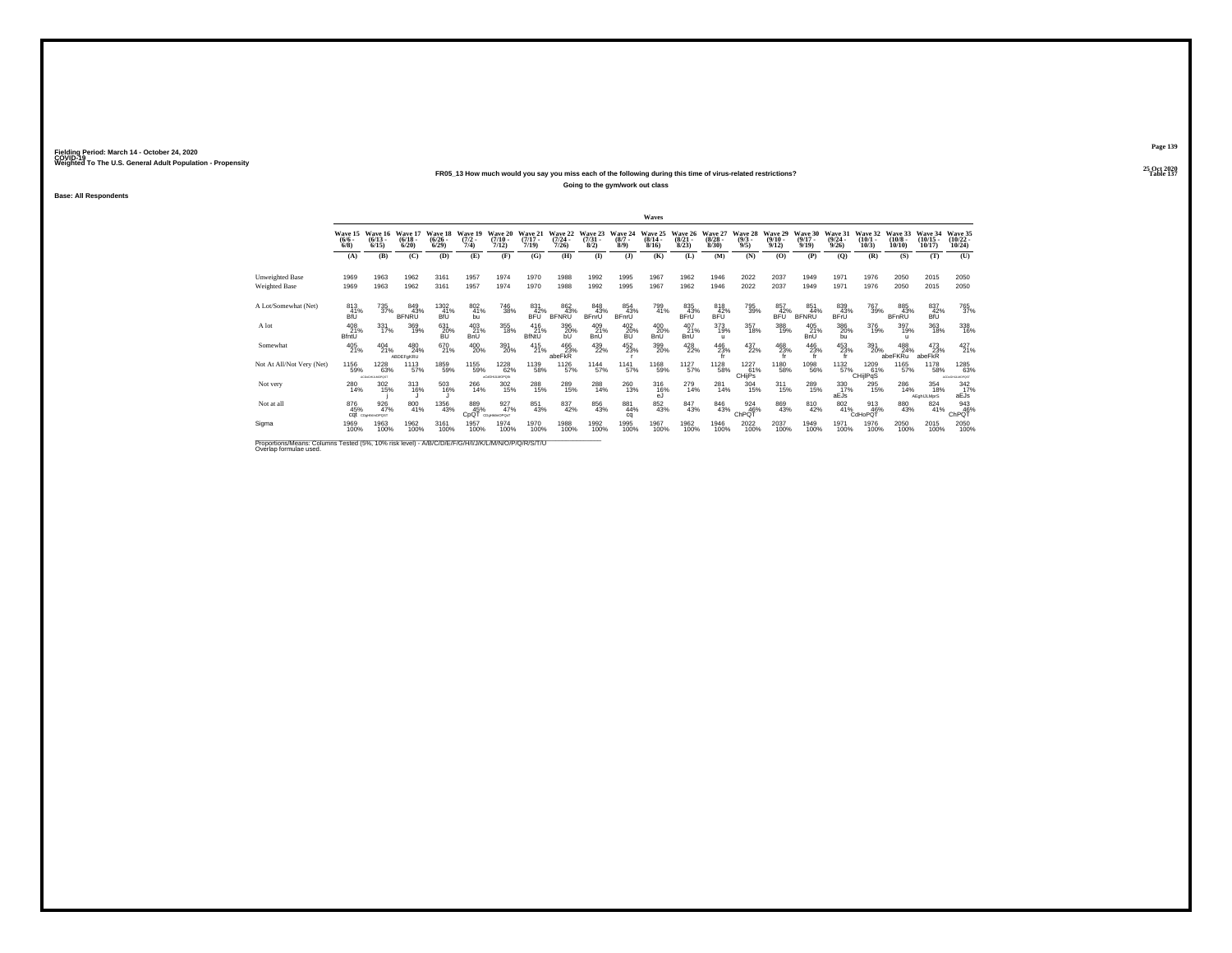## **25 Oct 2020FR05\_14 How much would you say you miss each of the following during this time of virus-related restrictions?**

**Going to a social gathering**

**Base: All Respondents**

|                                                                                                                              |                              |                                      |                            |                                 |                             |                                          |                              |                              |                                     |                                 | Waves                     |                                 |                                  |                               |                                  |                                  |                                 |                              |                               |                                        |                                       |
|------------------------------------------------------------------------------------------------------------------------------|------------------------------|--------------------------------------|----------------------------|---------------------------------|-----------------------------|------------------------------------------|------------------------------|------------------------------|-------------------------------------|---------------------------------|---------------------------|---------------------------------|----------------------------------|-------------------------------|----------------------------------|----------------------------------|---------------------------------|------------------------------|-------------------------------|----------------------------------------|---------------------------------------|
|                                                                                                                              | $\frac{(6/6)}{6/8}$          | Wave 15 Wave 16<br>$(6/13 -$<br>6/15 | Wave 17<br>(6/18.<br>6/20  | Wave 18<br>$\binom{6/26}{6/29}$ | Wave 19<br>$(7/2 -$<br>7/4) | Wave 20<br>(7/10)<br>7/12)               | Wave 21<br>$(7/17 -$<br>7/19 | Wave 22<br>$(7/24 -$<br>7/26 | Wave 23<br>$\binom{7/31}{8/2}$      | Wave 24<br>$(8/7 -$<br>8/9      | Wave 25<br>(8/14.<br>8/16 | Wave 26<br>$\binom{8/21}{8/23}$ | Wave 27<br>$\frac{(8/28)}{8/30}$ | Wave 28<br>$\binom{9/3}{9/5}$ | Wave 29<br>$\frac{(9/10)}{9/12}$ | Wave 30<br>$\frac{(9/17)}{9/19}$ | Wave 31<br>$\binom{9/24}{9/26}$ | Wave 32<br>$(10/1 -$<br>10/3 | Wave 33<br>$(10/8 -$<br>10/10 | Wave 34<br>$(10/15 -$<br>10/17         | Wave 35<br>$\binom{10/22}{10/24}$     |
|                                                                                                                              | (A)                          | (B)                                  | (C)                        | (D)                             | (E)                         | (F)                                      | (G)                          | (H)                          | $($ I)                              | $($ $)$                         | (K)                       | (L)                             | (M)                              | (N)                           | (O)                              | (P)                              | (O)                             | (R)                          | (S)                           | (T)                                    | (U)                                   |
| <b>Unweighted Base</b><br><b>Weighted Base</b>                                                                               | 1969<br>1969                 | 1963<br>1963                         | 1962<br>1962               | 3161<br>3161                    | 1957<br>1957                | 1974<br>1974                             | 1970<br>1970                 | 1988<br>1988                 | 1992<br>1992                        | 1995<br>1995                    | 1967<br>1967              | 1962<br>1962                    | 1946<br>1946                     | 2022<br>2022                  | 2037<br>2037                     | 1949<br>1949                     | 1971<br>1971                    | 1976<br>1976                 | 2050<br>2050                  | 2015<br>2015                           | 2050<br>2050                          |
| A Lot/Somewhat (Net)                                                                                                         | 1220<br>62%<br><b>RU</b>     | 1205<br>61%                          | 1256<br>64%<br><b>INRU</b> | 1991<br>63%<br>nRU              | 1205<br>62%<br>ŕU           | 1201<br>61%<br>٦ì                        | 1244<br>63%                  | 1214<br>$^{61%}_{11}$        | 1277<br>64%<br>LNRU                 | 1262<br>$n\overline{RU}^{63\%}$ | 1232<br>RU                | 1179<br>60%                     | 1190<br>61%<br>υ                 | 1211<br>60%                   | 1283<br>63%<br>RU                | 1252                             | 1309<br>64% 66%<br>66%          | 1145<br>58%                  | 1282<br>63%                   | 1253<br>RU                             | 1138<br>56%                           |
| A lot                                                                                                                        | $\frac{524}{27\%}$<br>$\cup$ | 506<br>26%                           | 558<br>28%<br><b>NRTU</b>  | 849<br>27%<br>$\mathbf{U}$      | 533<br>$\cup$               | $\substack{513 \\ 26\%}$<br>$\mathbf{u}$ | 568<br>29%<br><b>bNRTU</b>   | 525<br>26%<br>$\mathbf{u}$   | 556<br>28%<br>nrtU                  | $^{527}_{26\%}$<br>ш            | 545<br>28%<br>nrtU        | 553<br>28%<br>NRtU              | $^{524}_{27\%}$<br>$\cup$        | 496<br>25%                    | 572<br>28%<br>NRtU               | 566<br>29%<br><b>bNRTU</b>       | 581<br>29%<br><b>BfNRTU</b>     | 485<br>25%                   | 597<br>29%<br><b>bNRTU</b>    | 496<br>25%                             | 470<br>23%                            |
| Somewhat                                                                                                                     | 696<br>35%                   | 700 36%                              | 698<br>36%                 | 1142<br>36%<br>Εū               | 672<br>34%                  | 688<br>35%                               | 675<br>34%                   | 689<br>35%                   | <sup>720</sup> <sub>36%</sub><br>Lц | 734<br>37%<br>LrsU              | 686<br>35%                | 626<br>32%                      | 666<br>34%                       | <sup>716</sup> 35%            | <sup>711</sup><br>35%            | 686<br>35%                       | 728<br>37%<br>LrsU              | 660<br>33%                   | 685<br>33%                    | <sup>757</sup> <sub>38%</sub><br>LmRSU | 669<br>33%                            |
| Not At All/Not Very (Net)                                                                                                    | $\frac{749}{38\%}$           | 758<br>39%<br>$\Omega$               | 706<br>36%                 | 1170<br>37%<br>a                | 752<br>38%<br>$\Omega$      | 773<br>39%<br>Q                          | 726<br>37%                   | 774<br>39%                   | 715<br>36%                          | $\frac{733}{37\%}$              | 735<br>37%<br>a           | 783<br>40%<br>clpQ              | 756<br>39%<br>Q                  | 811<br>40%<br>CdliPQ          | 754<br>37%<br>$\Omega$           | 697<br>36%                       | 662<br>34%                      | 831<br>42%<br>AbCDeGLIKDPOST | 768<br>37%<br>a               | 762<br>38%<br>$\Omega$                 | 912<br>44%<br><b>MCDEFOHJALMOPOST</b> |
| Not very                                                                                                                     | 333<br>17%                   | 310<br>16%                           | 339<br>17%                 | 524<br>17%                      | $^{312}_{16\%}$             | 328<br>17%                               | 305<br>15%                   | 357<br>18%<br>iQS            | $\frac{302}{15\%}$                  | 321<br>16%                      | 324<br>16%                | 317<br>16%                      | $^{315}_{16\%}$                  | 348<br>17%                    | 332<br>16%                       | 339<br>17%<br>q                  | 284<br>14%                      | $\frac{351}{18\%}$<br>iQs    | 303<br>15%                    | 332<br>16%                             | 394<br>19%<br>BdEGIMmoQSt             |
| Not at all                                                                                                                   | 416<br>21%                   | $^{448}_{23\%}$ CPQ                  | 367<br>19%                 | 647<br>20%                      | 439<br>22%<br>CPa           | $^{445}_{23\%}$ CPq                      | $^{422}_{21\%}$<br>D         | $^{417}_{21\%}$              | $^{413}_{21\%}$                     | $^{413}_{21\%}$                 | $^{411}_{21\%}$           | 466<br>24%<br><b>CDijoPQ</b>    | 440<br>23%<br>CPO                | $^{463}_{23\%}$ cPQ           | $^{422}_{21\%}$                  | 359<br>18%                       | 378<br>19%                      | 480<br>24%<br>aCDhIJKOPOt    | 465<br>23%<br>CPO             | $^{431}_{21\%}$<br>n                   | 517<br>25%<br>ACDGHUKOPOT             |
| Sigma                                                                                                                        | 1969<br>100%                 | 1963<br>100%                         | 1962<br>100%               | 3161<br>100%                    | 1957<br>100%                | 1974<br>100%                             | 1970<br>100%                 | 1988<br>100%                 | 1992<br>100%                        | 1995<br>100%                    | 1967<br>100%              | 1962<br>100%                    | 1946<br>100%                     | 2022<br>100%                  | 2037<br>100%                     | 1949<br>100%                     | 197<br>100%                     | 1976<br>100%                 | 2050<br>100%                  | 2015<br>100%                           | 2050<br>100%                          |
| Proportions/Means: Columns Tested (5%, 10% risk level) - A/B/C/D/E/F/G/H/I/J/K/L/M/N/O/P/Q/R/S/T/U<br>Overlap formulae used. |                              |                                      |                            |                                 |                             |                                          |                              |                              |                                     |                                 |                           |                                 |                                  |                               |                                  |                                  |                                 |                              |                               |                                        |                                       |

**Page 140**25 Oct 2020<br>Table 138

**Table 138 Table 138**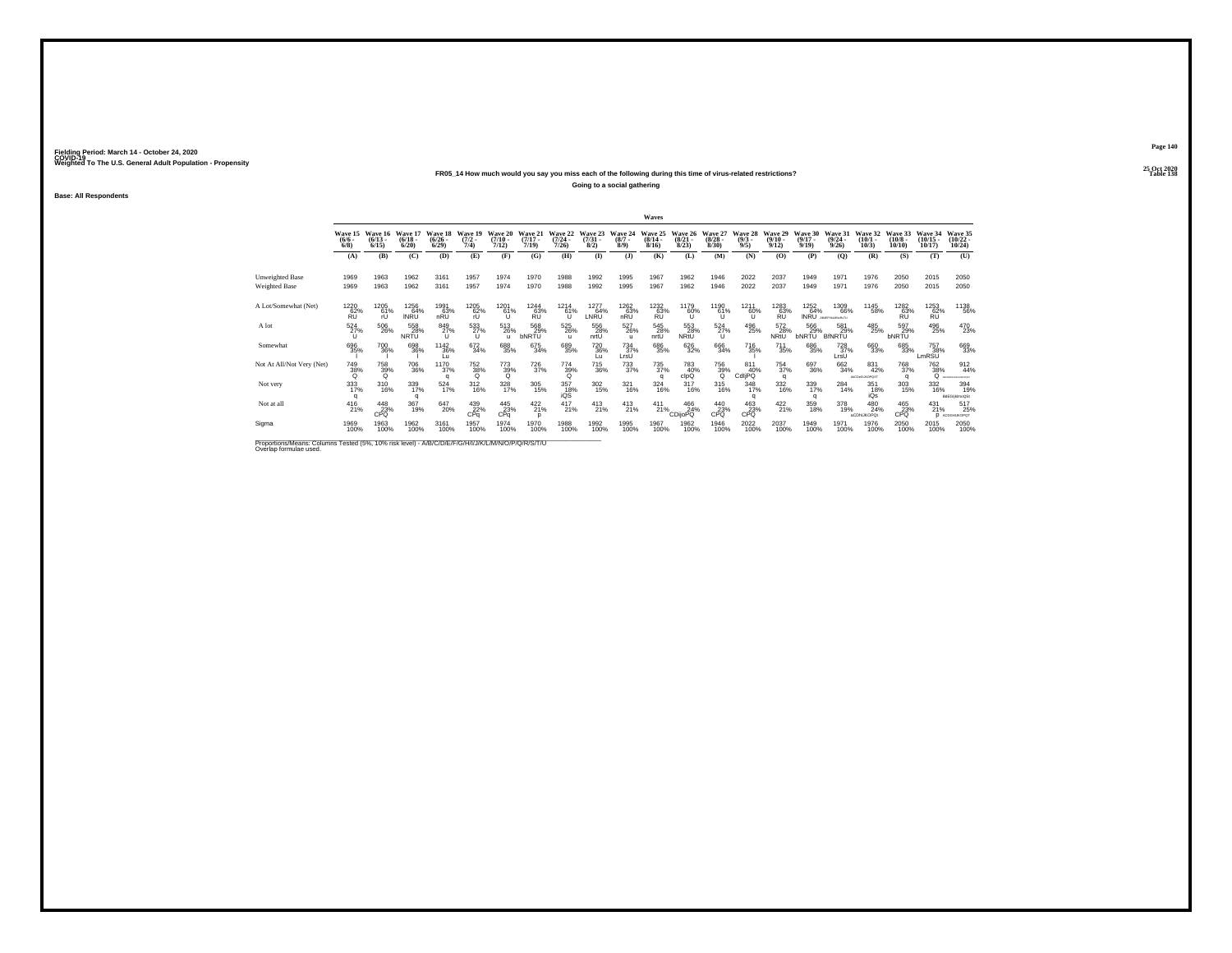## **25 Oct 2020FR05\_15 How much would you say you miss each of the following during this time of virus-related restrictions?**

**Going to my local coffee shop**

**Base: All Respondents**

|                                                                                                                              |                            |                                               |                             |                                 |                                      |                            |                              |                              |                                |                               | Waves                            |                                            |                                 |                               |                                  |                                       |                                 |                                |                               |                                |                                   |
|------------------------------------------------------------------------------------------------------------------------------|----------------------------|-----------------------------------------------|-----------------------------|---------------------------------|--------------------------------------|----------------------------|------------------------------|------------------------------|--------------------------------|-------------------------------|----------------------------------|--------------------------------------------|---------------------------------|-------------------------------|----------------------------------|---------------------------------------|---------------------------------|--------------------------------|-------------------------------|--------------------------------|-----------------------------------|
|                                                                                                                              | $\frac{(6/6)}{6/8}$        | Wave 15 Wave 16<br>$(6/13 -$<br>6/15          | Wave 17<br>(6/18.<br>6/20   | Wave 18<br>$\binom{6/26}{6/29}$ | Wave 19<br>$(7/2 -$<br>7/4)          | Wave 20<br>(7/10)<br>7/12) | Wave 21<br>$(7/17 -$<br>7/19 | Wave 22<br>$(7/24 -$<br>7/26 | Wave 23<br>$\binom{7/31}{8/2}$ | Wave 24<br>$\binom{8/7}{8/9}$ | Wave 25<br>$\frac{(8/14)}{8/16}$ | Wave 26<br>$\binom{8/21}{8/23}$            | Wave 27<br>$\binom{8/28}{8/30}$ | Wave 28<br>$\binom{9/3}{9/5}$ | Wave 29<br>$\frac{(9/10)}{9/12}$ | Wave 30<br>$\frac{(9/17)}{9/19}$      | Wave 31<br>$\binom{9/24}{9/26}$ | Wave 32<br>$(10/1 -$<br>10/3   | Wave 33<br>$(10/8 -$<br>10/10 | Wave 34<br>$(10/15 -$<br>10/17 | Wave 35<br>$\binom{10/22}{10/24}$ |
|                                                                                                                              | (A)                        | (B)                                           | (C)                         | (D)                             | (E)                                  | (F)                        | (G)                          | (H)                          | $($ I)                         | $($ $)$                       | (K)                              | (L)                                        | (M)                             | (N)                           | (O)                              | (P)                                   | (O)                             | (R)                            | (S)                           | (T)                            | (U)                               |
| <b>Unweighted Base</b><br><b>Weighted Base</b>                                                                               | 1969<br>1969               | 1963<br>1963                                  | 1962<br>1962                | 3161<br>3161                    | 1957<br>1957                         | 1974<br>1974               | 1970<br>1970                 | 1988<br>1988                 | 1992<br>1992                   | 1995<br>1995                  | 1967<br>1967                     | 1962<br>1962                               | 1946<br>1946                    | 2022<br>2022                  | 2037<br>2037                     | 1949<br>1949                          | 1971<br>1971                    | 1976<br>1976                   | 2050<br>2050                  | 2015<br>2015                   | 2050<br>2050                      |
| A Lot/Somewhat (Net)                                                                                                         | 916<br>47%<br>bÛ           | 840<br>43%                                    | 904<br>46%<br>п             | 1426<br>45%                     | 896<br>46%<br>$\mathbf{u}$           | 876<br>44%                 | 912<br>46%                   | 911<br>46%<br>$\mathbf{u}$   | 921<br>46%<br>bŪ               | 993<br>50%<br>BcDeFghiNRU     | 930<br>47%<br>BrÜ                | 924<br>47%                                 | 928<br>48%<br>BRÜ               | 910<br>45%                    | 959<br>47%<br>BrÜ                | 951<br><b>BdFnRU</b>                  | 966<br>49%<br>BDFnRU            | 864<br>44%                     | 1020<br>50%<br>BcDeFhiNRU     | 950<br>47%<br>BrÜ              | 862<br>42%                        |
| A lot                                                                                                                        | 349<br>18%                 | 333<br>17%                                    | 376<br>19%                  | 574<br>18%                      | 338<br>17%                           | $\underset{18\%}{353}$     | 374<br>19%                   | 382<br>19%<br>$\mathbf{u}$   | 353<br>18%                     | 416<br>21%<br>aBdEfitU        | 394<br>20%                       | $^{434}_{22\%}$<br><b>beU</b> ABCDEFOMARTU | 381<br>20%<br>bU                | 389<br>19%<br>$\mathbf{u}$    | 397<br>19%                       | $^{421}_{22\%}$<br><b>u</b> ABDEFIrTU | 390<br>20%<br>bU                | 371<br>19%                     | 440<br>21%<br>ABDEFITU        | 365<br>18%                     | 336<br>16%                        |
| Somewhat                                                                                                                     | 568<br>29%<br>bLnRu        | 507<br>26%                                    | 528<br>27%                  | 852<br>27%                      | 557<br>28%                           | 523<br>27%                 | 537%                         | 529<br>27%                   | 568<br>28%<br>IR               | 577<br>29%<br>bLnRu           | 537<br>27%                       | 490<br>25%                                 | 547<br>28%                      | 520<br>26%                    | 563<br>28%                       | 531<br>27%                            | 576<br>29%<br>bLnRu             | 493<br>25%                     | 580<br>28%                    | 586<br>29%<br>bLnRu            | 526<br>26%                        |
| Not At All/Not Very (Net)                                                                                                    | 1053<br>53%                | 1123<br>57%<br>agukLMOPQST                    | 1058<br>54%<br>is           | 1735<br>JpQS                    | 1061<br>54%<br>is                    | 1098<br>JPQS               | 1058<br>54%                  | 1077<br>54%<br>is.           | 1071<br>54%<br>js              | 1002<br>50%                   | 1037<br>53%                      | 1038<br>53%                                | 1018<br>52%                     | 1112<br>55%<br>JpqS           | 1078<br>53%                      | 998<br>51%                            | 1005<br>51%                     | 1112<br>56%<br><b>JkMoPQSt</b> | 1030<br>50%                   | 1065<br>53%                    | 1188<br>58%<br>AGIGN JILMOPOST    |
| Not very                                                                                                                     | 351<br>18%<br>$\mathbf{s}$ | 354<br>18%<br>Ś                               | $\frac{322}{16\%}$          | 605<br>19%<br><b>CJKS</b>       | 334<br>17%                           | 374<br>19%<br>ĴŜ           | 363<br>18%<br>jS             | 374<br>19%<br>JS.            | 346<br>17%                     | $\frac{313}{16\%}$            | 328<br>17%                       | 373<br>19%<br>JS.                          | 353<br>18%<br>S                 | $\frac{367}{18\%}$<br>'š.     | $\frac{347}{17\%}$               | 341<br>18%                            | 355<br>18%                      | 349<br>18%<br>s                | 305<br>15%                    | 399<br>20%<br>CJkoS            | 403<br>20%<br><b>CJKS</b>         |
| Not at all                                                                                                                   | <sup>702</sup> 36%         | <sup>769</sup> <sub>39%</sub><br>adohJLMoPQsT | <sup>736</sup> 38%<br>ImpQ1 | <sup>1131</sup> 36%             | <sup>727</sup> <sub>37%</sub><br>pQT | $^{724}_{37\%}$<br>qt      | 696<br>35%                   | $703\atop 35\%$              | <sup>725</sup> 36%<br>at       | 689<br>35%                    | 709<br>36%                       | 665<br>34%                                 | 665<br>34%                      | <sup>745</sup> 37%<br>at      | <sup>731</sup> 36%               | $\substack{656 \\ 34\%}$              | 650<br>33%                      | 763<br>39%<br>hJLMPQT          | <sup>724</sup> <sub>35%</sub> | 666<br>33%                     | 785<br>38%<br>JLMPQT              |
| Sigma                                                                                                                        | 1969<br>100%               | 1963<br>100%                                  | 1962<br>100%                | 3161<br>100%                    | 1957<br>100%                         | 1974<br>100%               | 1970<br>100%                 | 1988<br>100%                 | 1992<br>100%                   | 1995<br>100%                  | 1967<br>100%                     | 1962<br>100%                               | 1946<br>100%                    | 2022<br>100%                  | 2037<br>100%                     | 1949<br>100%                          | 1971<br>100%                    | 1976<br>100%                   | 2050<br>100%                  | 2015<br>100%                   | 2050<br>100%                      |
| Proportions/Means: Columns Tested (5%, 10% risk level) - A/B/C/D/E/F/G/H/I/J/K/L/M/N/O/P/Q/R/S/T/U<br>Overlap formulae used. |                            |                                               |                             |                                 |                                      |                            |                              |                              |                                |                               |                                  |                                            |                                 |                               |                                  |                                       |                                 |                                |                               |                                |                                   |

**Page 141**25 Oct 2020<br>Table 139

**Table 139**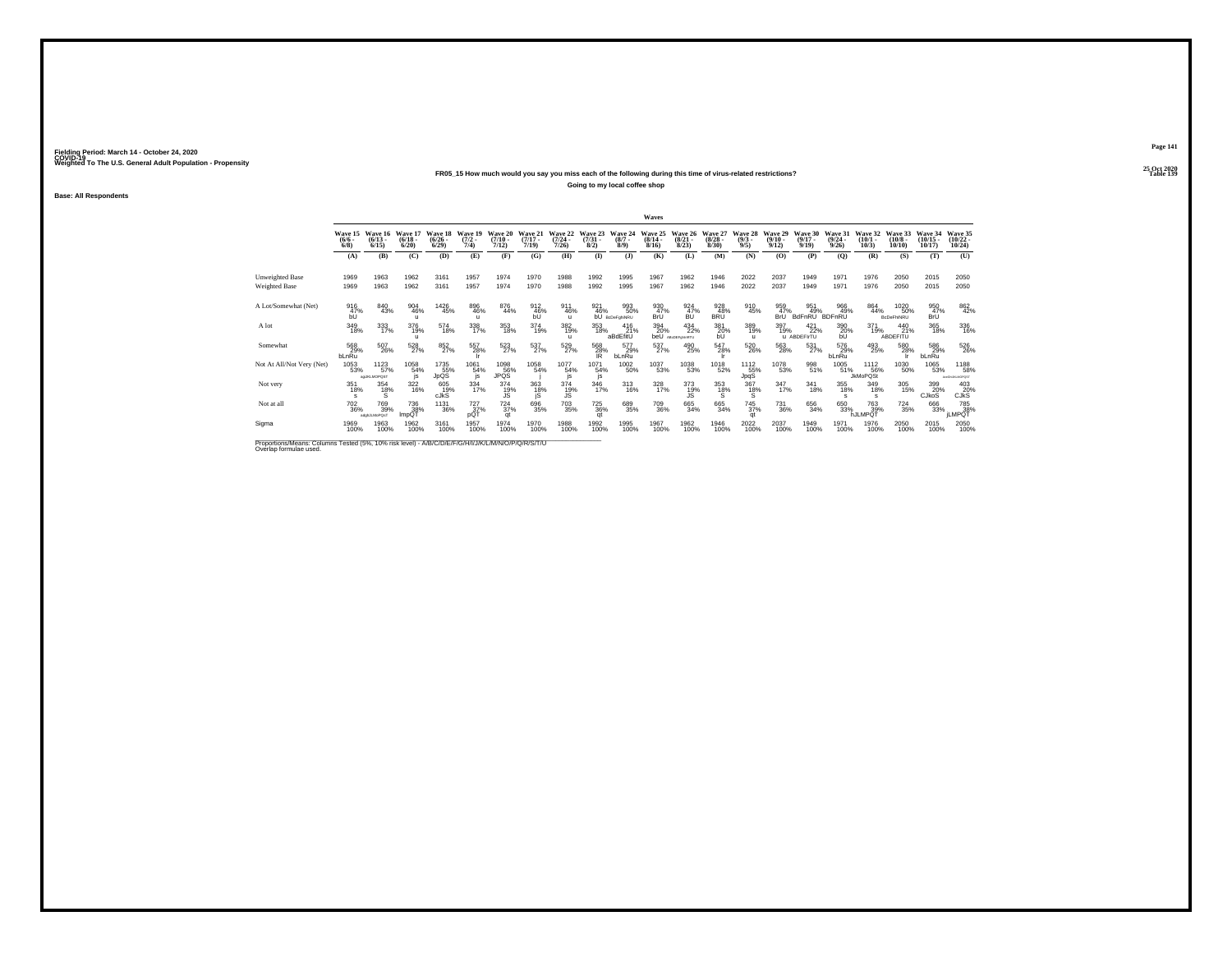## **25 Oct 2020FR05\_16 How much would you say you miss each of the following during this time of virus-related restrictions?In person celebrations (e.g., birthdays, graduations)**

**Base: All Respondents**

|                                                                                                     |                                        |                      |                                  |                                       |                                |                              |                              |                                  |                                     |                               | Waves                            |                                 |                                    |                                |                                  |                                    |                                      |                                      |                                  |                                       |                                   |
|-----------------------------------------------------------------------------------------------------|----------------------------------------|----------------------|----------------------------------|---------------------------------------|--------------------------------|------------------------------|------------------------------|----------------------------------|-------------------------------------|-------------------------------|----------------------------------|---------------------------------|------------------------------------|--------------------------------|----------------------------------|------------------------------------|--------------------------------------|--------------------------------------|----------------------------------|---------------------------------------|-----------------------------------|
|                                                                                                     | Wave 15 Wave 16<br>$\frac{(6/6)}{6/8}$ | $(6/13 -$<br>6/15    | Wave 17<br>$\frac{(6/18)}{6/20}$ | Wave 18<br>$\binom{6/26}{6/29}$       | Wave 19<br>$\frac{(7/2)}{7/4}$ | Wave 20<br>$(7/10 -$<br>7/12 | Wave 21<br>$(7/17 -$<br>7/19 | Wave 22<br>$\frac{(7/24)}{7/26}$ | Wave 23<br>$\binom{7/31}{8/2}$      | Wave 24<br>$\binom{8/7}{8/9}$ | Wave 25<br>$\frac{(8/14)}{8/16}$ | Wave 26<br>$\binom{8/21}{8/23}$ | Wave 27<br>$\frac{(8/28)}{8/30}$   | Wave 28<br>$\frac{(9/3)}{9/5}$ | Wave 29<br>$\frac{(9/10)}{9/12}$ | Wave 30<br>$\frac{(9/17)}{9/19}$   | Wave 31<br>$\frac{(9/24)}{9/26}$     | Wave 32<br>$(10/1 -$<br>10/3         | Wave 33<br>$\binom{10/8}{10/10}$ | Wave 34<br>$(10/15 -$<br>10/17        | Wave 35<br>$\binom{10/22}{10/24}$ |
|                                                                                                     | (A)                                    | (B)                  | (C)                              | (D)                                   | (E)                            | (F)                          | (G)                          | (H)                              | $($ $\Gamma$                        | (3)                           | (K)                              | (L)                             | (M)                                | (N)                            | (O)                              | (P)                                | (0)                                  | (R)                                  | (S)                              | (T)                                   | (U)                               |
| <b>Unweighted Base</b><br>Weighted Base                                                             | 1969<br>1969                           | 1963<br>1963         | 1962<br>1962                     | 3161<br>3161                          | 1957<br>1957                   | 1974<br>1974                 | 1970<br>1970                 | 1988<br>1988                     | 1992<br>1992                        | 1995<br>1995                  | 1967<br>1967                     | 1962<br>1962                    | 1946<br>1946                       | 2022<br>2022                   | 2037<br>2037                     | 1949<br>1949                       | 1971<br>1971                         | 1976<br>1976                         | 2050<br>2050                     | 2015<br>2015                          | 2050<br>2050                      |
| A Lot/Somewhat (Net)                                                                                | 1327<br>$^{67%}_{R}$                   | 1289<br>66%          | 1362<br>69%<br><b>BMNRsU</b>     | 2160<br>68%<br>mnRŪ                   | 1328<br>68%                    | 1317<br>67%                  | 1348<br>68%<br>nRu           | 1339<br>$^{67\%}_{R}$            | 1376<br>69%<br><b>bMNRU</b>         | 1377<br>69%<br><b>bMNRU</b>   | $^{1325}_{67\%}$                 | 1337<br>68%<br>Ru               | 1269<br>65%                        | 1317<br>65%                    | 1391<br>$R_{II}^{68\%}$          | 1318                               | 1387<br>68% 70%<br>R BHMNRStU<br>70% | 1247<br>63%                          | 1356<br>66%                      | 1343<br>67%                           | 1325<br>65%                       |
| A lot                                                                                               | 700<br>36%<br><b>BNRSTU</b>            | 625<br>32%           | $^{721}_{37\%}$<br>R BdmNRSTU    | 1060<br>34%<br><b>RTU</b>             | 661<br>34%<br><b>RTU</b>       | 670<br>34%<br><b>RTU</b>     | 677<br>34%<br>nRTU           | 668<br>34%<br>RTU <sup>1</sup>   | <sup>708</sup> 36%<br><b>BNRSTU</b> | 690<br>35%<br>nRsTU           | 694<br>35%<br><b>bNRSTU</b>      | 689<br>35%<br>bNRsTU            | 648<br>33%<br>RtU                  | 625<br>31%                     | 685<br>34%<br><b>RTU</b>         | 686<br>35%<br><b>bNRsTU BNRSTU</b> | $^{721}_{37\%}$                      | 545<br>28%                           | 642/31%                          | 598<br>30%                            | 603<br>29%                        |
| Somewhat                                                                                            | 627<br>32%                             | 664<br>34%           | 640<br>33%                       | <sup>1100</sup> 35%<br>$\overline{a}$ | 667<br>34%                     | 647<br>33%                   | 671<br>34%                   | 671<br>34%                       | 668<br>34%                          | 686<br>34%                    | 631<br>32%                       | 648<br>33%                      | 622%                               | 692<br>34%                     | 706<br>35%                       | 632<br>32%                         | 666<br>34%                           | <sup>702</sup> <sub>36%</sub><br>akm | <sup>713</sup> 35%               | $\frac{744}{37\%}$<br><b>ACFIKIMP</b> | 722<br>35%<br>am                  |
| Not At All/Not Very (Net)                                                                           | 642<br>33%                             | 674<br>34%<br>Cijo   | 600<br>31%                       | 1001<br>32%                           | 629<br>32%                     | 657<br>33%<br>a              | 622<br>32%                   | 649<br>33%                       | 616<br>31%                          | 618<br>31%                    | 642<br>33%                       | 625<br>32%                      | 677<br>35%<br>CdIJQ                | 705<br>35%<br>CdglJQ           | 646<br>32%                       | 631<br>32%                         | 584<br>30%                           | 729<br>37%<br>ACDEIGHLIKLOPO!        | 694 34%<br>cQ                    | 672<br>33%                            | 72 725<br>33% 35%<br>q CDgIJIoQ   |
| Not very                                                                                            | 308<br>16%<br>DEI                      | 284<br>14%           | 293<br>15%                       | $^{410}_{13\%}$                       | 246<br>13%                     | 278<br>14%                   | 279<br>14%                   | 315<br>16%<br>DEI                | 247<br>12%                          | 273<br>14%                    | 299<br>15%<br>del                | 277<br>14%                      | <sup>292</sup> <sub>15%</sub><br>e | $^{274}_{14\%}$                | 301<br>15%                       | 327%<br>DEfgIJIN                   | 280<br>14%                           | $\frac{317}{16\%}$<br><b>DEIn</b>    | 292<br>14%                       | $\frac{301}{15\%}$                    | 298                               |
| Not at all                                                                                          | $334 \over 17\%$                       | 389<br>20%<br>aChoPQ | 307<br>16%                       | 590<br>19%<br>CPQ                     | 383<br>20%<br>ChPQ             | 378<br>19%<br>CPQ            | 343<br>17%                   | 335<br>17%                       | 369<br>19%<br>cpQ                   | 345<br>17%                    | 343<br>17%                       | 348<br>18%                      | 385<br>20%<br>aChoPQ ACaGHUKLOPOL  | $^{431}_{21\%}$                | 345<br>17%                       | 304<br>16%                         | 304<br>15%                           | $^{412}_{21\%}$<br><b>ACGHJKIOPO</b> | 403<br>20%<br>aChoPQ             | 372<br>18%<br>cpq                     | 427 <sub>21%</sub><br>ACGHJKIOPQ  |
| Sigma                                                                                               | 1969<br>100%                           | 1963<br>100%         | 1962<br>100%                     | 3161<br>100%                          | 1957<br>100%                   | 1974<br>100%                 | 1970<br>100%                 | 1988<br>100%                     | 1992<br>100%                        | 1995<br>100%                  | 1967<br>100%                     | 1962<br>100%                    | 1946<br>100%                       | 2022<br>100%                   | 2037<br>100%                     | 1949<br>100%                       | 1971<br>100%                         | 1976<br>100%                         | 2050<br>100%                     | 2015<br>100%                          | 2050<br>100%                      |
| Proportions/Means: Columns Tested (5%, 10% risk level) - A/R/C/D/F/F/G/H/J/J/K/L/M/N/Q/P/Q/R/S/T/LL |                                        |                      |                                  |                                       |                                |                              |                              |                                  |                                     |                               |                                  |                                 |                                    |                                |                                  |                                    |                                      |                                      |                                  |                                       |                                   |

Proportions/Means: Columns Tested (5%, 10% risk level) - A/B/C/D/E/F/G/H/I/J/K/L/M/N/O/P/Q/R/S/T/U<br>Overlap formulae used.

**Page 142**25 Oct 2020<br>Table 140

**Table 140 Table 140**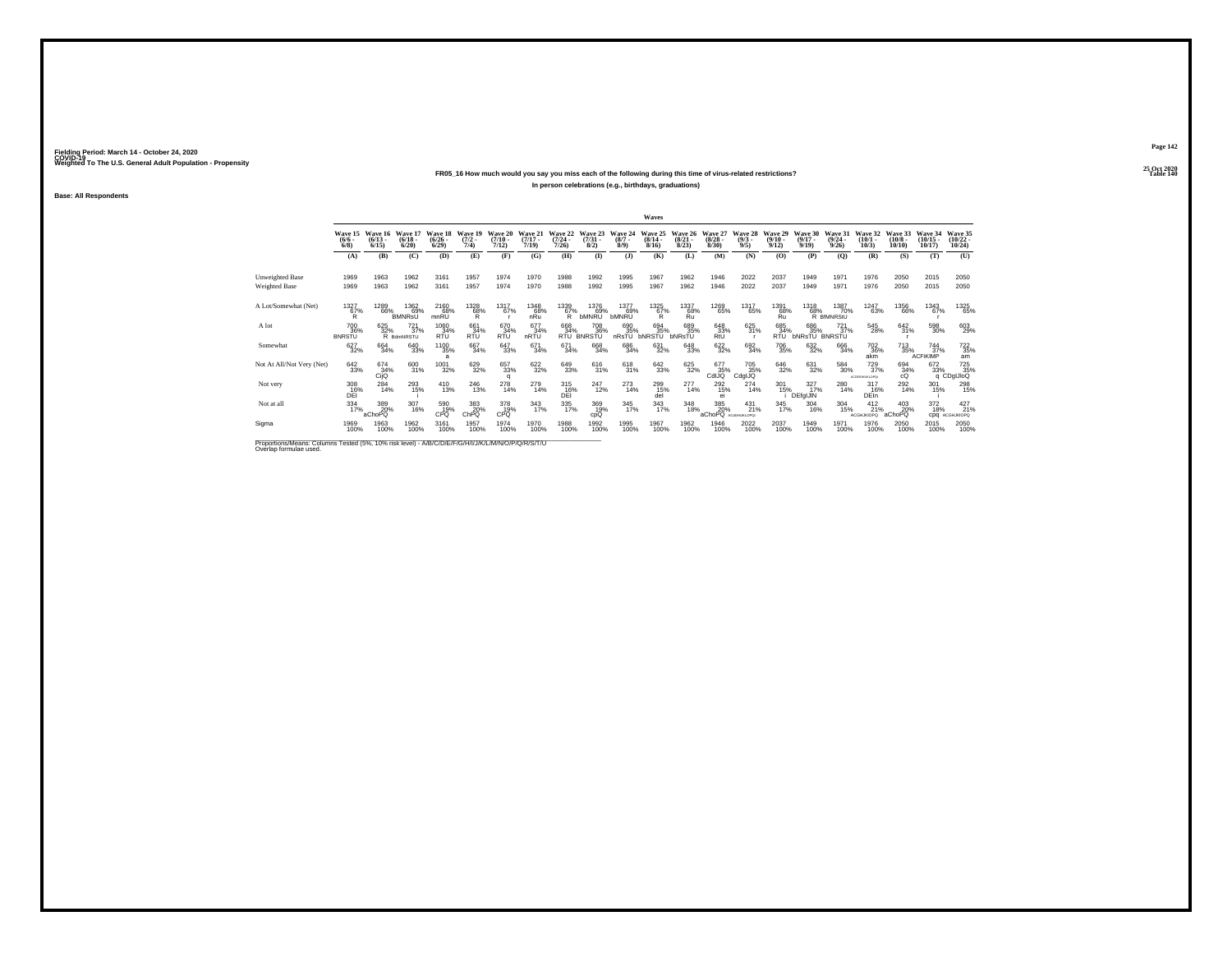#### **25 Oct 2020COV04 How concerned are you of a new wave of COVID-19 outbreak in your area?Particular Table 141 Table 141 Table 141 Table 141**

**Base: All Respondents**

|                                        |                               |                                 |                                  |                                  |                                                      |                                  |                                  |                                        |                                 |                               | Waves                            |                                  |                                  |                                           |                                  |                                  |                                  |                                        |                                  |                                   |                                    |
|----------------------------------------|-------------------------------|---------------------------------|----------------------------------|----------------------------------|------------------------------------------------------|----------------------------------|----------------------------------|----------------------------------------|---------------------------------|-------------------------------|----------------------------------|----------------------------------|----------------------------------|-------------------------------------------|----------------------------------|----------------------------------|----------------------------------|----------------------------------------|----------------------------------|-----------------------------------|------------------------------------|
|                                        | Wave 15<br>$\binom{6/6}{6/8}$ | Wave 16<br>$\binom{6/13}{6/15}$ | Wave 17<br>$\frac{(6/18)}{6/20}$ | Wave 18<br>$\binom{6/26}{6/29}$  | Wave 19<br>$\frac{(7/2)}{7/4}$                       | Wave 20<br>$\frac{(7/10)}{7/12}$ | Wave 21<br>$\frac{(7/17)}{7/19}$ | Wave 22<br>$\frac{(7/24)}{7/26}$       | Wave 23<br>$\frac{(7/31)}{8/2}$ | Wave 24<br>$\binom{8/7}{8/9}$ | Wave 25<br>$\frac{(8/14)}{8/16}$ | Wave 26<br>$\frac{(8/21)}{8/23}$ | Wave 27<br>$\frac{(8/28)}{8/30}$ | Wave 28<br>$\frac{(9/3)}{9/5}$            | Wave 29<br>$\frac{(9/10)}{9/12}$ | Wave 30<br>$\frac{(9/17)}{9/19}$ | Wave 31<br>$\frac{(9/24)}{9/26}$ | Wave 32<br>$\binom{10/1}{10/3}$        | Wave 33<br>$\binom{10/8}{10/10}$ | Wave 34<br>$\binom{10/15}{10/17}$ | Wave 35<br>$\frac{(10/22)}{10/24}$ |
|                                        | (A)                           | (B)                             | (C)                              | (D)                              | (E)                                                  | (F)                              | (G)                              | (H)                                    | $\bf(I)$                        | (1)                           | (K)                              | (L)                              | (M)                              | (N)                                       | (O)                              | (P)                              | $\mathbf{Q}$                     | (R)                                    | (S)                              | (T)                               | (U)                                |
| Unweighted Base                        | $\sim$                        | 1963                            | ٠.                               | 3161                             | $\overline{\phantom{a}}$                             | 1974                             |                                  | 1988                                   |                                 |                               | 1967                             | 1962                             | 1946                             | 2022                                      | 2037                             | 1949                             | 1971                             | 1976                                   | 2050                             | 2015                              | 2050                               |
| Weighted Base                          | $\cdot$                       | 1963                            | $\cdot$                          | 3161                             | $\cdot$                                              | 1974                             |                                  | 1988                                   | $\bullet\,\bullet$              | -**                           | 1967                             | 1962                             | 1946                             | 2022                                      | 2037                             | 1949                             | 1971                             | 1976                                   | 2050                             | 2015                              | 2050                               |
| Very/Somewhat<br>Concerned (Net)       |                               | 1544<br>79%<br>ÓŐ               | ٠<br>٠                           | 2566<br>81%<br><b>bMNOPQrSTU</b> | $\overline{\phantom{a}}$                             | 1573<br>80%<br>nOQs              | ٠                                | 1592<br>80%<br><b>NO<sub>p</sub>QS</b> | $\overline{\phantom{a}}$        | ٠                             | 1555<br>79%<br>CO                | 1610<br>82%<br>BMNOPORSTU        | 1511<br>78%<br>Oq                | <sup>1543</sup> 76%                       | 1510<br>74%                      | 1503<br>$\Omega$                 | <sup>1468</sup> 75%              | $\frac{78}{78}\%$                      | 1570<br>77%                      | 1569<br>78%<br>Oq                 | 1586<br>77%<br>$\circ$             |
| Very concerned                         |                               | 777<br>40%<br>N                 | ٠<br>٠                           | 1406<br>44%<br><b>BMNOPORSt</b>  |                                                      | 870<br>44%<br><b>BNOPGRS</b>     | ٠                                | 920<br>46%<br><b>BMNOPORSTU</b>        | ٠                               | ٠                             | 840<br>43%                       | 885<br>45%<br>NOR BMNOPORST      | 793<br>$\frac{41}{N}$            | $\substack{709\\35\%}$                    | 741<br>36%                       | 769<br>39%<br>'Ñ.                | 794<br>40%<br>No                 | <sup>766</sup> 39%<br>n                | 807<br>39%<br>N                  | 823<br>41%<br>NÖ.                 | 855<br>42%<br>NO                   |
| Somewhat concerned                     |                               | <sup>767</sup> 39%<br>fHQu      | $\sim$<br>$\sim$                 | 1161<br>37%                      |                                                      | $^{704}_{36\%}$                  | ٠                                | 672<br>34%                             |                                 |                               | <sup>714</sup> <sub>36%</sub>    | $^{725}_{37\%}$                  | $^{718}_{37\%}$                  | 834<br>41%<br>DFHKLMopQsTU                | <sup>769</sup> 38%<br>Ha         | <sup>735</sup> 38%<br>hq         | 674 34%                          | <sup>782</sup> <sub>40%</sub><br>fHkQu | <sup>764</sup> <sub>37%</sub>    | $^{746}_{37\%}$                   | <sup>732</sup> <sub>36%</sub>      |
| Not At All/Not Very<br>Concerned (Net) |                               | 419<br>21%<br>dL                | ٠<br>٠                           | 595<br>19%                       | $\overline{\phantom{a}}$<br>$\overline{\phantom{a}}$ | 401<br>20%                       | $\overline{\phantom{a}}$<br>٠    | 396<br>20%                             |                                 |                               | $^{412}_{21\%}$                  | 352<br>18%                       | $^{435}_{22\%}$                  | 479<br>24%                                | 527<br>26%<br>DfHL BDFHKLMpRTu   | $^{446}_{23\%}$ DhL B            | 503<br>25%<br><b>BDFHKLmRt</b>   | $^{428}_{22\%}$<br>dL                  | 480<br>23%<br>DfHL               | $^{446}_{\,\,\,22\%}$             | $^{464}_{23\%}$                    |
| Not very concerned                     | $\sim$                        | 266<br>14%                      | $\sim$                           | 378<br>12%                       | $\overline{\phantom{a}}$                             | 257<br>13%                       | ٠<br>$\overline{\phantom{a}}$    | 263<br>13%                             | $\overline{\phantom{a}}$        |                               | 295<br>$^{15\%}_{\text{DI}}$     | 246<br>13%                       | 272<br>14%                       | 296<br>15%                                | 318<br>16%<br>DfhL               | 287<br>15%                       | 337<br>17%<br>D BDFHLMRU         | 272<br>14%                             | 313<br>15%<br><b>DI</b>          | 303<br>15%                        | 286<br>14%                         |
| Not at all concerned                   |                               | $^{153}_{8\%}$<br>kL            | ٠<br>$\sim$                      | 217<br>7%                        | $\overline{\phantom{a}}$                             | 143<br>7%                        | $\overline{\phantom{a}}$<br>٠    | 133/7%                                 |                                 |                               | 117<br>6%                        | $^{107}_{-5\%}$                  | $^{163}_{8\%}$<br>KL             | $^{183}_{9\%}$<br><b>DHKLt</b> BDFHKLORST | 209<br>10%                       | $^{158}_{8\%}$<br>KL             | 166 8%<br>KL                     | $^{156}_{8\%}$<br>kĹ                   | $^{167}_{8\%}$<br>KL             | 143/7%                            | 178%<br>dhKL                       |
| Sigma                                  |                               | 1963<br>100%                    | $\sim$<br>$\sim$                 | 3161<br>100%                     |                                                      | 1974<br>100%                     | ٠<br>٠                           | 1988<br>100%                           |                                 |                               | 1967<br>100%                     | 1962<br>100%                     | 1946<br>100%                     | 2022<br>100%                              | 2037<br>100%                     | 1949<br>100%                     | 1971<br>100%                     | 1976<br>100%                           | 2050<br>100%                     | 2015<br>100%                      | 2050<br>100%                       |

Proportions/Means: Columns Tested (5%, 10% risk level) - A/B/C/D/E/F/G/H/I/J/K/L/M/N/O/P/Q/R/S/T/U<br>Overlap formulae used. \*\* very small base (under 30) ineligible for sig testing

**Page 143**25 Oct 2020<br>Table 141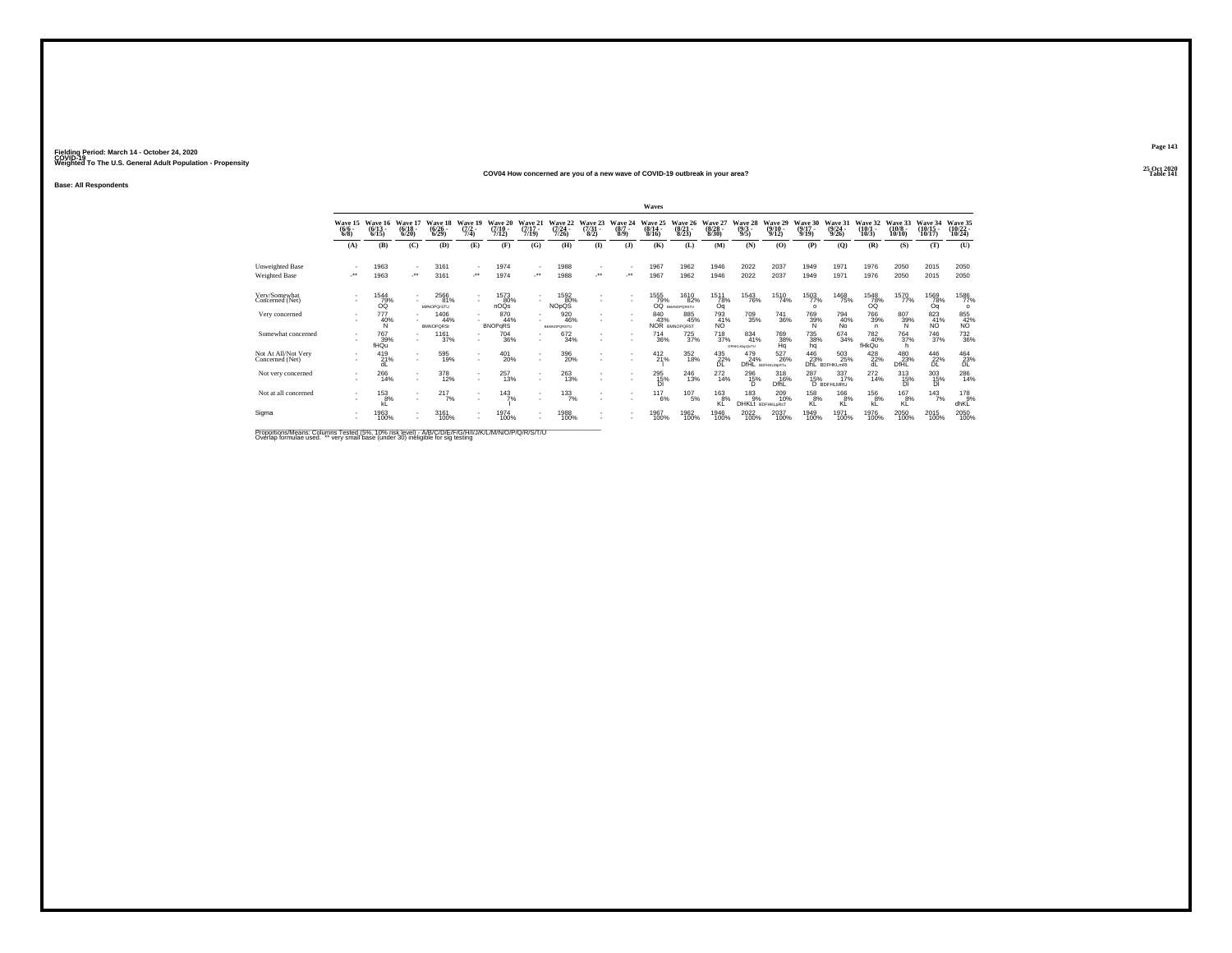## **25 Oct 2020Q22 How concerned are you about each of the following potential shortages from coronavirus (COVID-19) in the healthcare Table 142 system?**

**Summary Of Concerned**

**Base: All Respondents**

|                                                              | Waves                                  |                                  |                                       |                                        |                                              |                                                                                                                |                                   |                                      |                                 |                                  |                                   |                                    |                                  |                                |                                  |                                      |                                         |                              |                                  |                                       |                                |
|--------------------------------------------------------------|----------------------------------------|----------------------------------|---------------------------------------|----------------------------------------|----------------------------------------------|----------------------------------------------------------------------------------------------------------------|-----------------------------------|--------------------------------------|---------------------------------|----------------------------------|-----------------------------------|------------------------------------|----------------------------------|--------------------------------|----------------------------------|--------------------------------------|-----------------------------------------|------------------------------|----------------------------------|---------------------------------------|--------------------------------|
|                                                              | Wave 15<br>$\binom{6}{6/8}$            | Wave 16<br>$\frac{(6/13)}{6/15}$ | Wave 17<br>$\binom{6/18}{6/20}$       | Wave 18<br>$\frac{(6/26 - 6)}{(6/29)}$ | Wave 19<br>$\frac{(7/2)}{7/4}$               | Wave 20<br>$(7/10 -$<br>7/12                                                                                   | Wave 21<br>$\frac{(7/17)}{7/19}$  | Wave 22<br>$(7/24 -$<br>7/26         | Wave 23<br>$\frac{(7/31)}{8/2}$ | Wave 24<br>$\binom{8/7}{8/9}$    | Wave 25<br>$(8/14 -$<br>8/16      | Wave 26<br>$\frac{(8/21)}{8/23}$   | Wave 27<br>$\frac{(8/28)}{8/30}$ | Wave 28<br>$\frac{(9/3)}{9/5}$ | Wave 29<br>$\frac{(9/10)}{9/12}$ | Wave 30<br>$\frac{(9/17 - 9)}{9/19}$ | Wave 31<br>$\frac{(9/24 - 9/26)}{9/26}$ | Wave 32<br>$(10/1 -$<br>10/3 | Wave 33<br>$\binom{10/8}{10/10}$ | <b>Wave 34</b><br>$(10/15 -$<br>10/17 | Wave 35<br>$(10/22 -$<br>10/24 |
|                                                              | (A)                                    | (B)                              | (C)                                   | (D)                                    | (E)                                          | (F)                                                                                                            | (G)                               | (H)                                  | <b>(I)</b>                      | (1)                              | (K)                               | (L)                                | (M)                              | (N)                            | (0)                              | (P)                                  | (O)                                     | (R)                          | (S)                              | (T)                                   | (U)                            |
| <b>Unweighted Base</b>                                       | 1969                                   | 1963                             | 1962                                  | 3161                                   | 1957                                         | 1974                                                                                                           | 1970                              | 1988                                 | 1992                            | 1995                             | 1967                              | 1962                               | 1946                             | 2022                           | 2037                             | 1949                                 | 1971                                    | 1976                         | 2050                             | 2015                                  | 2050                           |
| Weighted Base                                                | 1969                                   | 1963                             | 1962                                  | 3161                                   | 1957                                         | 1974                                                                                                           | 1970                              | 1988                                 | 1992                            | 1995                             | 1967                              | 1962                               | 1946                             | 2022                           | 2037                             | 1949                                 | 1971                                    | 1976                         | 2050                             | 2015                                  | 2050                           |
| Healthcare workers<br>(doctors, nurses,<br>supporting staff) | 1563<br>79%<br><b>BMNOpgRSTU</b>       | <sup>1484</sup> 76%              | 1554<br>79%<br>BmNOpgRStU             | 2485<br>79%<br>bmNORStU                | 1678<br>86%                                  | 1554<br>79%<br>bNORSU                                                                                          | 1642<br>83%                       | 1594<br>80%<br>BMNOPORSTU BmNOpgRStU | 1576<br>79%                     | 1595<br>80%<br><b>BMNOPORSTL</b> | 1538<br>78%<br>nORSu bmNORStU     | 1549<br>79%                        | <sup>1478</sup> 76%              | 1519<br>75%                    | 1501<br>74%                      | <sup>1485</sup> 76%                  | <sup>1503</sup> 76%                     | 1467<br>74%                  | 1513<br>74%                      | <sup>1528</sup> 76%                   | 1539<br>75%                    |
| Hospital beds (room for<br>patients)                         | 1395<br>71%<br><b>NOR</b>              | 1380<br>70%<br>NÓR               | 1403<br>72%<br><b>NOR</b>             | 2378<br>75%<br>ABCMNODORSTLE           | 1582<br>81%                                  | 1466<br>74%<br>ABMNOPORSUL                                                                                     | 1562<br>79%                       | 1483<br>75%                          | 1495<br>75%                     | 1516<br>76%                      | 1434<br>73%<br>MNORS ABANOPORSU   | 1468<br>75%                        | 1344<br>69%<br>n                 | 1327<br>66%                    | 1351<br>66%                      | 1365<br>70%<br><b>NoR</b>            | 1375<br>70%<br>Nor                      | 1306<br>66%                  | 1413<br>69%<br>n                 | 1434<br>71%<br><b>NOR</b>             | 1440<br>70%<br>NOR             |
| Hospital ventilators (for<br>assisted breathing)             | 1422<br>72%<br><b><i>bMNOPRSTU</i></b> | 1353<br>69%                      | 1399<br>71%<br>NODRSt BMNOPORSTU      | 2329<br>74%                            | <sup>1532</sup> 78%<br>PHAMOPORTY BMNOPORSTU | 1438<br>73%                                                                                                    | 1528<br>78%<br>ARCTENDE MACHINERY | 1471<br>74%                          | 1472<br>74%                     | 1498<br>75%                      | 1418<br>72%                       | 1446<br>74%<br><b>BMNOPORSTLI</b>  | 1331<br>68%<br>N                 | 1299<br>64%                    | 1352<br>66%                      | <sup>1326</sup> 68%                  | 1369<br>69%                             | <sup>1316</sup> 67%          | <sup>1394</sup> 68%              | 1373<br>68%<br>Ñ                      | 1400<br>68%<br>N               |
| Testing kits for COVID-19                                    | 1459<br>74%<br><b>BLOFTINGFORSTU</b>   | 1346<br>69%                      | 1394<br>71%<br>Or NO <sub>PRSTU</sub> | 2215<br>70%<br>nORsTU                  | 1454<br>74%<br>B-DEMANDRED L                 | 1388<br>70%<br>nORsTU                                                                                          | 1482<br>75%<br>arrespondings to   | 1435<br>72%<br>bmNOPaRSTU bNOPRSTU   | <sup>1427</sup> 72%             | 1483<br>74%<br>B-DEMANDORSTLE    | 1406<br>71%<br>NOPRSTU            | 1435<br>73%<br><b>B-MACRORSTLE</b> | 1337<br>69%<br>Oru               | 1352<br>67%<br>$\Omega$        | 1295<br>64%                      | 1312<br>67%                          | 1351<br>69%                             | 1291<br>65%                  | 1369<br>67%                      | 1325<br>66%                           | 1340<br>65%                    |
| Surgical masks and gloves                                    | 1443<br>73%<br>BOMNOPORSTU             | 1367<br>70%                      | 1372<br>70%                           | 2325<br>74%                            | 1510<br>77%                                  | 1407<br>71%<br>mNOpRstU mNOpRstU BOMOPORSTU ARCHIVALARENTU REVENDED ESTABALISTU MNOPORSTU MNOPORSTU BOMOPORSTU | 1485<br>75%                       | 1425<br>72%                          | 1442<br>72%                     | 1472<br>74%                      | 1396<br>71%<br>MNOPRSTU MNOPoRSTU | 1407<br>72%                        | 1290<br>66%                      | 1301<br>64%                    | 1337<br>66%                      | 1292<br>66%                          | 1337<br>68%                             | 1281<br>65%                  | 1360<br>66%                      | 1334<br>66%                           | 1333<br>65%                    |

Proportions/Means: Columns Tested (5%, 10% risk level) - A/B/C/D/E/F/G/H/I/J/K/L/M/N/O/P/Q/R/S/T/U \_\_\_\_\_\_\_\_\_\_\_<br>Overlap formulae used.

**Page 144**25 Oct 2020<br>Table 142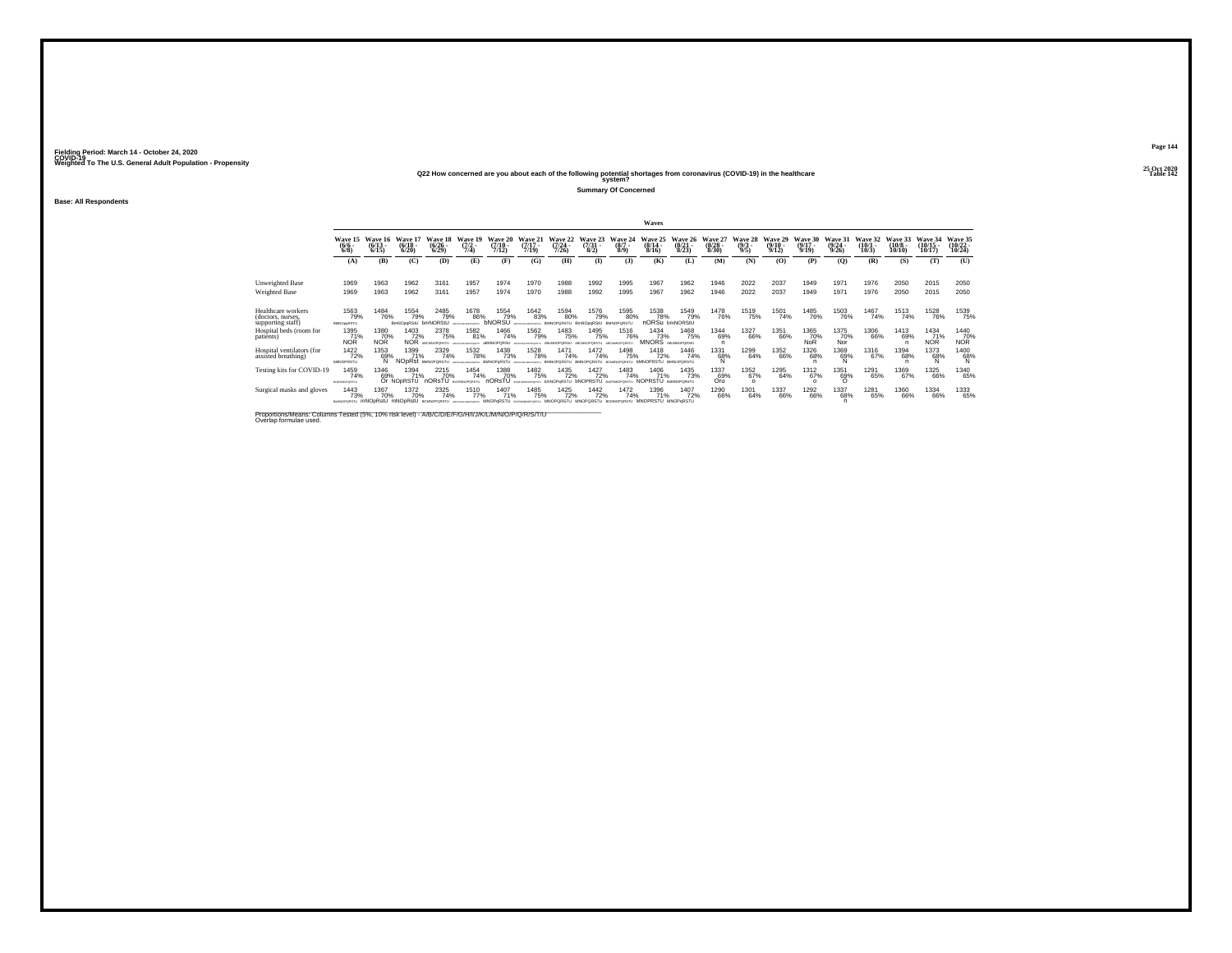## **25 Oct 2020Q22 How concerned are you about each of the following potential shortages from coronavirus (COVID-19) in the healthcare Table 143 system?**

**Summary Of Not At All / Not Very Concerned**

**Base: All Respondents**

|                                                              |                                 |                                  |                                  |                                        |                             |                                  |                              |                              |                                |                                      | <b>Waves</b>                             |                                 |                                   |                                                       |                                  |                                      |                                  |                                 |                                        |                                |                                 |
|--------------------------------------------------------------|---------------------------------|----------------------------------|----------------------------------|----------------------------------------|-----------------------------|----------------------------------|------------------------------|------------------------------|--------------------------------|--------------------------------------|------------------------------------------|---------------------------------|-----------------------------------|-------------------------------------------------------|----------------------------------|--------------------------------------|----------------------------------|---------------------------------|----------------------------------------|--------------------------------|---------------------------------|
|                                                              | Wave 15<br>$\binom{6/6}{6/8}$   | Wave 16<br>$\frac{(6/13)}{6/15}$ | Wave 17<br>$\frac{(6/18)}{6/20}$ | Wave 18<br>$\frac{(6/26 - 6)}{(6/29)}$ | Wave 19<br>$(7/2 -$<br>7/4) | Wave 20<br>$\frac{(7/10)}{7/12}$ | Wave 21<br>$(7/17 -$<br>7/19 | Wave 22<br>$(7/24 -$<br>7/26 | Wave 23<br>$\binom{7/31}{8/2}$ | Wave 24<br>$(8/7 -$<br>$8/9$ )       | Wave 25<br>$\frac{(8/14 \cdot 8)}{8/16}$ | Wave 26<br>$\binom{8/21}{8/23}$ | Wave 27<br>$\frac{(8/28)}{8/30}$  | Wave 28<br>$\frac{(9/3)}{9/5}$                        | Wave 29<br>$\frac{(9/10)}{9/12}$ | Wave 30<br>$\frac{(9/17 - 9)}{9/19}$ | Wave 31<br>$\frac{(9/24)}{9/26}$ | Wave 32<br>$\binom{10/1}{10/3}$ | Wave 33<br>$\frac{(10/8 - 10)}{10/10}$ | Wave 34<br>$(10/15 -$<br>10/17 | Wave 35<br>$(10/22 -$<br>10/24  |
|                                                              | (A)                             | (B)                              | (C)                              | (D)                                    | (E)                         | (F)                              | (G)                          | (H)                          | <b>D</b>                       | $\mathbf{J}$                         | (K)                                      | (L)                             | (M)                               | (N)                                                   | (0)                              | (P)                                  | (0)                              | (R)                             | (S)                                    | (T)                            | (U)                             |
| Unweighted Base<br>Weighted Base                             | 1969<br>1969                    | 1963<br>1963                     | 1962<br>1962                     | 3161<br>3161                           | 1957<br>1957                | 1974<br>1974                     | 1970<br>1970                 | 1988<br>1988                 | 1992<br>1992                   | 1995<br>1995                         | 1967<br>1967                             | 1962<br>1962                    | 1946<br>1946                      | 2022<br>2022                                          | 2037<br>2037                     | 1949<br>1949                         | 1971<br>1971                     | 1976<br>1976                    | 2050<br>2050                           | 2015<br>2015                   | 2050<br>2050                    |
| Surgical masks and<br>gloves                                 | $^{526}_{27\%}$                 | 596<br>30%<br>ADEĞĴ              | 590<br>30%<br>aDEĞĴ              | 836<br>26%                             | 447<br>23%                  | 567<br>29%<br>EG                 | 485<br>25%                   | $^{563}_{28\%}$              | $^{550}_{28\%}$                | 523<br>26%                           | 571<br>$^{29}_{\text{EG}}$               | 555<br>28%<br>Eα                | 656<br>34%                        | <sup>721</sup> <sub>36%</sub><br><b>ARCOFFOHLICLA</b> | 700<br>34%                       | 657<br>34%                           | 634<br>32%<br><b>ADFf</b>        | 695<br>35%                      | 690<br>34%                             | 681<br>34%                     | 717<br>35%                      |
| Testing kits for COVID-19                                    | 510<br>26%                      | 617<br>31%<br>AEGhiJL            | 568<br>29%<br>aeGj               | 946<br>30%<br>AEGJI                    | 503<br>26%                  | 586<br>30%<br>AEĞĴ               | 488<br>25%                   | 553<br>28%                   | 565<br>$\frac{28}{6}$          | 512<br>26%                           | 561<br>29%<br>G                          | 527<br>27%                      | 609<br>31%<br>AEGhJL              | 670<br>33%<br><b>ACdEfGHIJKL</b>                      | 742<br>36%                       | 637<br>33%<br>AcEGHI,                | 620<br>31%<br>AEGh               | 685<br>35%                      | 681<br>33%<br><b>ACdEfGHIJKL</b>       | 690<br>34%                     | 710<br>35%                      |
| Hospital ventilators (for<br>assisted breathing)             | 547<br>28%                      | 610<br>31%<br>EG aDEFGHIJKL      | 563<br>29%<br><b>EGJ</b>         | 832<br>26%<br>EG                       | 425<br>22%                  | 536<br>27%<br>EG                 | $^{442}_{22\%}$              | 517<br>26%<br>EG             | 520<br>26%<br>EG               | 497<br>25%<br>$\circ$                | 549<br>28%<br>EGi                        | 516<br>26%                      | 615<br>32%<br><b>EG ADEFGHUKL</b> | $^{723}_{36\%}$                                       | 685<br>34%                       | 623<br>32%<br>AcDEFGH                | 602<br>31%<br><b>DEfGHIJL</b>    | 660<br>33%                      | 656<br>32%                             | 642<br>32%                     | 650<br>32%<br>ADEFGHIJKL        |
| Hospital beds (room for<br>patients)                         | 574<br>29%<br>DEfGHIJL DEFGHIJL | 583<br>30%                       | 559<br>28%<br><b>DEGhiJI</b>     | $^{783}_{25\%}$                        | 375<br>19%                  | $^{508}_{26\%}$                  | 408<br>21%                   | $^{505}_{\rm -E6}$           | $^{497}_{25\%}$                | 479<br>24%<br>Eq                     | 533<br>-27%<br>EGj                       | 494<br>25%                      | 602<br>31%<br>EG DEFGHIJKL        | 695<br>34%                                            | 686<br>34%                       | 584<br>30%<br><b>DEFGHIJL</b>        | 596<br>30%<br>DEFGHIJL           | 670<br>34%                      | 637<br>31%<br>DEFGHIJKL                | 581<br>29%<br><b>DEGhiJI</b>   | 610<br>30%<br><b>DEFGHIJL</b>   |
| Healthcare workers<br>(doctors, nurses,<br>supporting staff) | 406<br>21%                      | 479<br>24%<br>EG ACdEfGHIJI      | 408<br>E <sup>21%</sup>          | 676<br>E <sup>21%</sup>                | 279<br>14%                  | 420<br>$21%$<br>EG               | 328<br>17%                   | 394<br>$E_{g}^{20\%}$        | 416<br>E <sup>21%</sup>        | 400<br>E <sub>G</sub> <sup>20%</sup> | 429<br>E <sup>22%</sup>                  | 413<br>21%                      | 468<br>24%<br>EG AcdEGHiJI        | 503<br>25%                                            | 536<br>26%<br>ACDEFGHLIKI        | 464<br>24%<br>acEGHiJ                | 468<br>24%<br>acEGHIJ            | 509<br>26%                      | 537<br>26%                             | 487<br>24%<br>AcdEGHiJI        | 511<br>25%<br><b>ACDEFGHLIM</b> |

Proportions/Means: Columns Tested (5%, 10% risk level) - A/B/C/D/E/F/G/H/I/J/K/L/M/N/O/P/Q/R/S/T/U Overlap formulae used.<br>Overlap formulae used.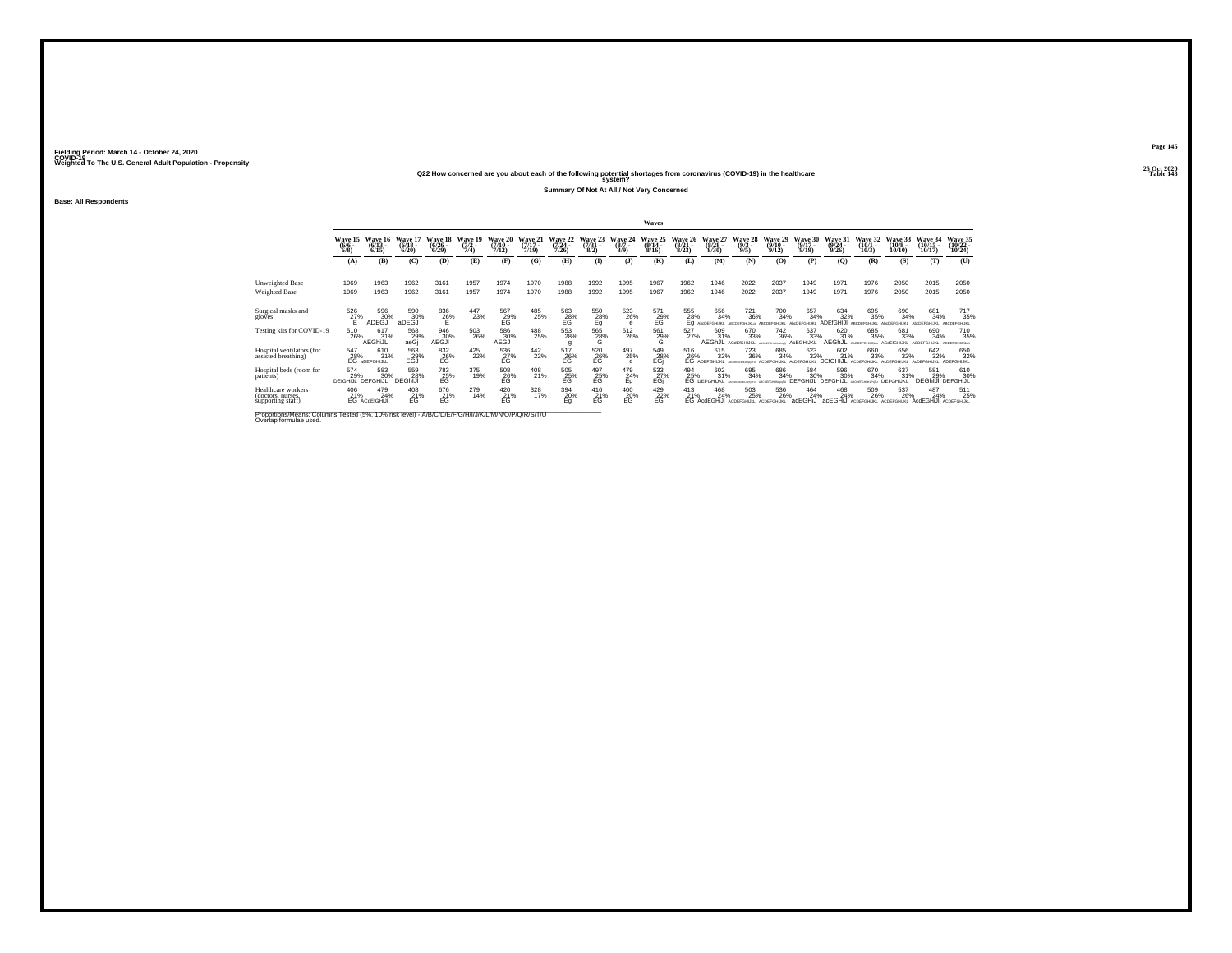## **25 Oct 2020Q22\_1 How concerned are you about each of the following potential shortages from coronavirus (COVID-19) in the healthcare Table 144 system?**

**Surgical masks and gloves**

**Base: All Respondents**

|                                                    |                                |                              |                                  |                                        |                                                     |                                      |                                                 |                                         |                                                           |                                   | Waves                                    |                                  |                                 |                                                 |                                         |                                                  |                                  |                                  |                                       |                                                      |                                   |
|----------------------------------------------------|--------------------------------|------------------------------|----------------------------------|----------------------------------------|-----------------------------------------------------|--------------------------------------|-------------------------------------------------|-----------------------------------------|-----------------------------------------------------------|-----------------------------------|------------------------------------------|----------------------------------|---------------------------------|-------------------------------------------------|-----------------------------------------|--------------------------------------------------|----------------------------------|----------------------------------|---------------------------------------|------------------------------------------------------|-----------------------------------|
|                                                    | Wave 15<br>$\frac{(6/6)}{6/8}$ | Wave 16<br>$(6/13 -$<br>6/15 | Wave 17<br>$\frac{(6/18)}{6/20}$ | Wave 18<br>$\frac{(6/26 - 6)}{(6/29)}$ | Wave 19<br>$\frac{(7/2)}{7/4}$                      | Wave 20<br>$\frac{(7/10 - 7)}{7/12}$ | Wave 21<br>$\frac{(7/17)}{7/19}$                | Wave 22<br>$(7/24 -$<br>7/26            | Wave 23<br>$\frac{(7/31)}{8/2}$                           | Wave<br>$\frac{(8/7 - 8)}{(8/9)}$ | Wave 25<br>$\frac{(8/14 \cdot 8)}{8/16}$ | Wave 26<br>$\frac{(8/21)}{8/23}$ | Wave 27<br>$\binom{8/28}{8/30}$ | Wave 28<br>$\frac{(9/3)}{9/5}$                  | Wave 29<br>$\frac{(9/10)}{9/12}$        | Wave 30<br>$\frac{(9/17)}{9/19}$                 | Wave 31<br>$\frac{(9/24)}{9/26}$ | Wave 32<br>$\binom{10/1}{10/3}$  | Wave 33<br>$\binom{10/8 - 10}{10/10}$ | Wave 34<br>$(10/15 -$<br>10/17                       | Wave 35<br>$\binom{10/22}{10/24}$ |
|                                                    | (A)                            | (B)                          | (C)                              | (D)                                    | (E)                                                 | (F)                                  | (G)                                             | (H)                                     | $($ I)                                                    | (1)                               | (K)                                      | (L)                              | (M)                             | (N)                                             | (0)                                     | (P)                                              | (Q)                              | (R)                              | (S)                                   | (T)                                                  | (U)                               |
| <b>Unweighted Base</b>                             | 1969                           | 1963                         | 1962                             | 3161                                   | 1957                                                | 1974                                 | 1970                                            | 1988                                    | 1992                                                      | 1995                              | 1967                                     | 1962                             | 1946                            | 2022                                            | 2037                                    | 1949                                             | 1971                             | 1976                             | 2050                                  | 2015                                                 | 2050                              |
| Weighted Base                                      | 1969                           | 1963                         | 1962                             | 3161                                   | 1957                                                | 1974                                 | 1970                                            | 1988                                    | 1992                                                      | 1995                              | 1967                                     | 1962                             | 1946                            | 2022                                            | 2037                                    | 1949                                             | 1971                             | 1976                             | 2050                                  | 2015                                                 | 2050                              |
| Very/Somewhat<br>Concerned (Net)                   | 1443<br>73%<br>BOMNOPORSTU     | 1367<br>70%<br>mNOpRstU      | 1372<br>70%<br>mNOpRstU          | 2325<br>74%<br>ROMADDORSTL             | 1510<br>77%<br><b>INTERNATIONAL SUBSIDIARY ARTS</b> | 1407<br>71%<br>MNOPGRSTU             | <sup>1485</sup> 75%<br><b>ACCUMULATIONSTILL</b> | <sup>1425</sup> 72%<br><b>MNOPORSTU</b> | 1442<br>72%<br><b>MNOPORSTLI</b>                          | 1472<br>74%                       | 1396<br>71%<br>MNOPRSTU MNOPoRSTU        | 1407<br>72%                      | <sup>1290</sup> 66%             | 1301<br>64%                                     | 1337<br>66%                             | <sup>1292</sup> 66%                              | 1337<br>68%<br>n                 | 1281<br>65%                      | 1360<br>66%                           | <sup>1334</sup> 66%                                  | 1333<br>65%                       |
| Very concerned                                     | 776<br>39%<br><b>MNOPRSTU</b>  | 738<br>38%<br>MNRTu          | 725<br>37%                       | 1261<br>40%<br><b>MNrT</b> KMNOPRSTU   | 900<br>46%                                          | 792<br>40%<br><b>KINOPRSTU</b>       | 904<br>46%<br>MACPORETY                         | 801<br>40%<br>cKMNOPRSTU kMNOPRSTU      | 787<br>40%                                                | 798<br>40%<br><b>KMNOPRSTU</b>    | 713<br>36%<br>MÑŤ                        | 793<br>40%<br><b>CKMNOPRSTU</b>  | 624<br>32%                      | 632<br>31%                                      | 706<br>35%<br>nt                        | 678<br>35%<br>nt                                 | 740<br>38%<br>MNRT               | 662<br>34%                       | 713<br>35%<br>nt                      | 622<br>31%                                           | 703<br>34%                        |
| Somewhat concerned                                 | 667<br>34%<br>Gq               | 629<br>32%                   | 647<br>33%<br>q                  | 1065<br>34%<br>Gq                      | 610<br>31%                                          | 615<br>31%                           | 582<br>30%                                      | 624 31%                                 | 655<br>33%                                                | 675<br>34%                        | 683<br>35%<br>Gq efGhlOQrU               | $^{613}_{31\%}$                  | 666<br>34%<br>GoQu              | 669<br>33%<br>q                                 | 631<br>31%                              | $613 \over 31\%$                                 | 597<br>30%                       | 619<br>31%                       | 647<br>32%                            | $^{712}_{35\%}$<br><b><i><u>BEFGHLOBORNU</u></i></b> | 630<br>31%                        |
| Not At All/Not Very<br>Concerned (Net)             | 526<br>$\frac{27}{5}$          | 596<br>ADEGJ                 | 590<br>30%<br>aDEĞĴ              | $^{836}_{\  \, 26\%}$                  | 447<br>23%                                          | 567<br>29%<br>EG                     | 485<br>25%                                      | $^{563}_{\rm -28\%}$                    | $^{550}_{\  \  \, \substack{28 \\ \  \  \, \mathrm{Eq}}}$ | $^{523}_{26\%}$<br>е              | 571<br>E <sub>G</sub> <sup>29%</sup>     | 555<br>28%                       | 656<br>34%<br>Eq AbcDEFGHUKL    | <sup>721</sup> <sub>36%</sub><br><b>GHLBO</b> m | 700<br>34%<br><b><i>LRCDEEGHLIG</i></b> | 657<br>34%<br>AMDER                              | 634<br>32%<br>ADFfGHI.II         | 695 35%<br><b>DELBRI</b>         | 690<br>34%<br><b>ANDEEGHLIKI</b>      | 681<br>34%<br>CDEFGHUKL                              | 717<br>35%<br><b>ABCDEFGHUKL</b>  |
| Not very concerned                                 | 340<br>17%<br>Eg               | 345<br>18%<br>Egj            | 370<br>19%<br>DEGIJ              | 498<br>16%                             | 279<br>14%                                          | 340<br>17%<br>е                      | 288<br>15%                                      | 368<br>19%<br>dEGiJ                     | 313<br>16%                                                | 300<br>15%                        | 349<br>E <sub>Gj</sub>                   | 343<br>18%<br>Eg                 | 354<br>18%<br>dEGiJ             | 432<br>21%<br>ARDEFON IKL W                     | 399<br>20%                              | 399<br>20%<br><b>DEGIJ</b> abDEfGIJkI AbDEfGIJkI | 405<br>21%                       | 393<br>20%<br>aDEGIJ             | 405<br>20%<br>DEGIJ                   | 399<br>20%<br><b>DEGIJ</b>                           | 414<br>20%<br>aDEfGIJ             |
| Not at all concerned                               | $^{186}_{-9\%}$                | $^{252}_{13\%}$<br>AdEGH     | 220<br>11%<br>Ε                  | 337<br>11%<br>e                        | $^{168}_{9%}$                                       | $^{226}_{11\%}$                      | 196<br>10%                                      | 194<br>10%                              | 237<br>12%<br>AEh                                         | 223                               | $^{222}_{11\%}$<br>Ε                     | $^{212}_{11\%}$<br>e             | 302<br>16%<br>ANCORPORIUGO      | 290<br>14%<br>ACDEFGHUKLO                       | 301<br>15%<br><b>ACDEFOHLIKLO</b>       | 258<br>13%<br>ADEGHI                             | $^{229}_{12\%}$<br>aЕ            | $\frac{302}{15\%}$<br>COEFGHUKLO | 285<br>14%<br>AdDEfGHJkL              | $^{282}_{14\%}$<br><b>ACDEIGHJkLg</b>                | 302<br>15%<br>ACDEFOHUKLO         |
| Sigma                                              | 1969<br>100%                   | 1963<br>100%                 | 1962<br>100%                     | 3161<br>100%                           | 1957<br>100%                                        | 1974<br>100%                         | 1970<br>100%                                    | 1988<br>100%                            | 1992<br>100%                                              | 1995<br>100%                      | 1967<br>100%                             | 1962<br>100%                     | 1946<br>100%                    | 2022<br>100%                                    | 2037<br>100%                            | 1949<br>100%                                     | 1971<br>100%                     | 1976<br>100%                     | 2050<br>100%                          | 2015<br>100%                                         | 2050<br>100%                      |
| Department from Column Tested UNI 1001 deliberally |                                |                              |                                  | $\overline{N}$                         |                                                     |                                      |                                                 |                                         |                                                           |                                   |                                          |                                  |                                 |                                                 |                                         |                                                  |                                  |                                  |                                       |                                                      |                                   |

Proportions/Means: Columns Tested (5%, 10% risk level) - A/B/C/D/E/F/G/H/I/J/K/L/M/N/O/P/Q/R/S/T/U Overlap formulae used.<br>Overlap formulae used.

**Page 146**25 Oct 2020<br>Table 144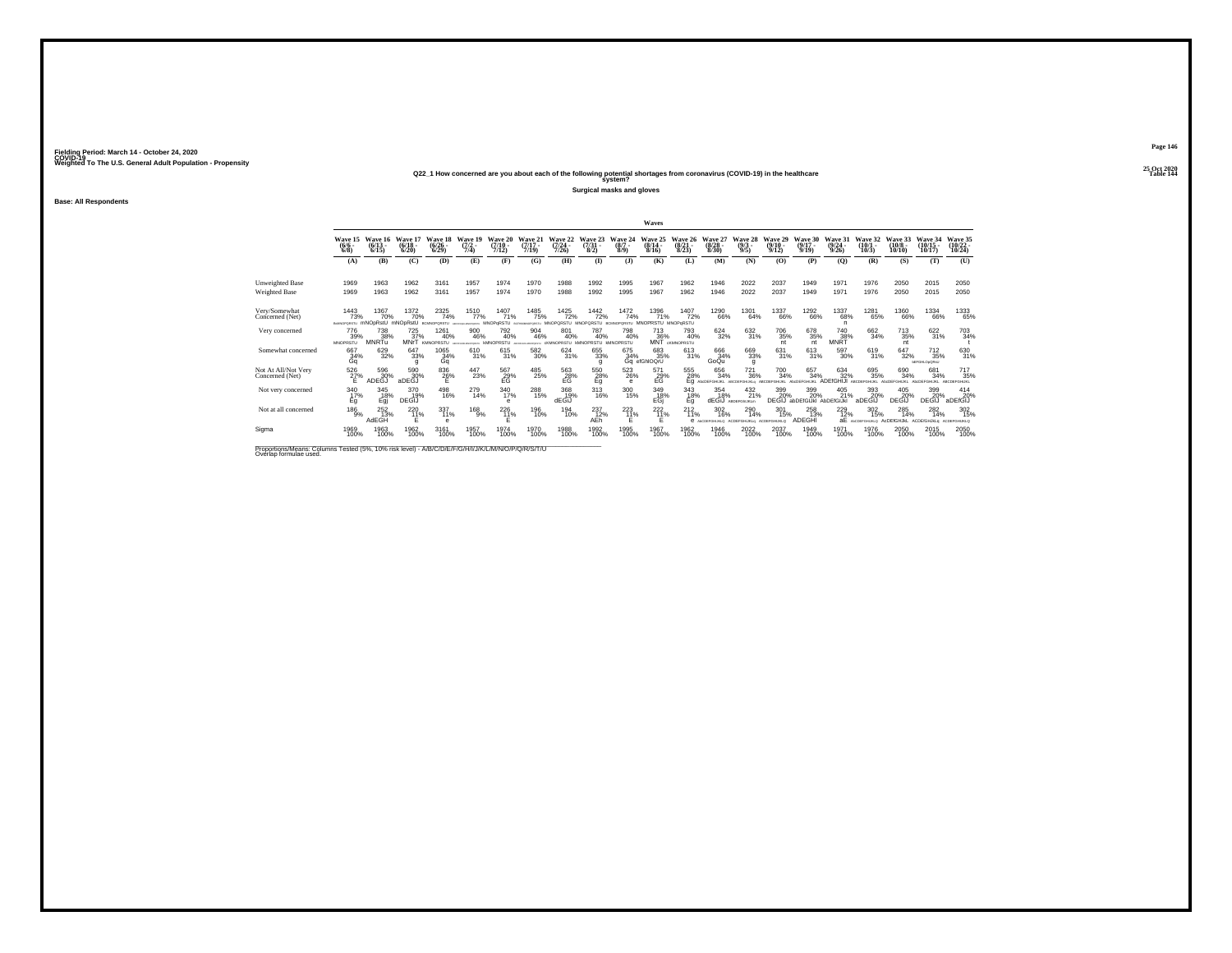## **25 Oct 2020Q22\_2 How concerned are you about each of the following potential shortages from coronavirus (COVID-19) in the healthcare Table 145 system?**

**Testing kits for COVID-19**

**Base: All Respondents**

|                                         |                                |                              |                                        |                               |                                   |                               |                                             |                                                                 |                                  |                                 | Waves                                    |                                  |                                  |                                  |                                        |                              |                                           |                               |                                 |                                |                                |
|-----------------------------------------|--------------------------------|------------------------------|----------------------------------------|-------------------------------|-----------------------------------|-------------------------------|---------------------------------------------|-----------------------------------------------------------------|----------------------------------|---------------------------------|------------------------------------------|----------------------------------|----------------------------------|----------------------------------|----------------------------------------|------------------------------|-------------------------------------------|-------------------------------|---------------------------------|--------------------------------|--------------------------------|
|                                         | Wave 15<br>$\frac{(6/6)}{6/8}$ | Wave 16<br>$(6/13 -$<br>6/15 | Wave 17<br>$(6/18 -$<br>6/20           | Wave 18<br>$(6/26 -$<br>6/29  | Wave 19<br>$\frac{(7/2)}{7/4}$    | Wave 20<br>$(7/10 -$<br>7/12) | Wave 21<br>$(7/17 -$<br>7/19                | Wave 22<br>$(7/24 -$<br>7/26                                    | Wave 23<br>$(7/31 -$<br>8/2)     | Wave 24<br>$(8/7 -$<br>8/9      | Wave 25<br>$\frac{(8/14 \cdot 8)}{8/16}$ | Wave 26<br>$\frac{(8/21)}{8/23}$ | Wave 27<br>$\binom{8/28}{8/30}$  | Wave 28<br>$\frac{(9/3)}{9/5}$   | Wave 29<br>$(9/10 -$<br>9/12           | Wave 30<br>$(9/17 -$<br>9/19 | Wave 31<br>$(9/24 -$<br>9/26              | Wave 32<br>$(10/1 -$<br>10/3) | Wave 33<br>$(10/8 -$<br>10/10   | Wave 34<br>$(10/15 -$<br>10/17 | Wave 35<br>$(10/22 -$<br>10/24 |
|                                         | (A)                            | (B)                          | (C)                                    | (D)                           | (E)                               | (F)                           | (G)                                         | (H)                                                             | $\mathbf{I}$                     | (3)                             | (K)                                      | (L)                              | (M)                              | (N)                              | (O)                                    | (P)                          | (0)                                       | (R)                           | (S)                             | (T)                            | (U)                            |
| <b>Unweighted Base</b><br>Weighted Base | 1969<br>1969                   | 1963<br>1963                 | 1962<br>1962                           | 3161<br>3161                  | 1957<br>1957                      | 1974<br>1974                  | 1970<br>1970                                | 1988<br>1988                                                    | 1992<br>1992                     | 1995<br>1995                    | 1967<br>1967                             | 1962<br>1962                     | 1946<br>1946                     | 2022<br>2022                     | 2037<br>2037                           | 1949<br>1949                 | 1971<br>1971                              | 1976<br>1976                  | 2050<br>2050                    | 2015<br>2015                   | 2050<br>2050                   |
| Verv/Somewhat<br>Concerned (Net)        | 1459<br>74%<br>ELDFMNOPORSTU   | 1346<br>69%                  | 1394<br>71%<br>Or NO <sub>P</sub> RSTU | $^{22}^{15}_{70\%}$<br>nORsTU | 1454<br>74%<br>BIOFMNOPORSTU      | 1388<br>70%                   | <sup>1482</sup> 75%                         | <sup>1435</sup> 72%<br>nORSTU aconomorpismu bmNOPqRSTU bNOPRSTU | 1427<br>72%                      | 1483<br>74%<br>BcDFMNOPORSTU    | 1406<br>71%<br>NOPRSTU BANNOPORSTU       | <sup>1435</sup> 73%              | 1337<br>_69%<br>Oru              | 1352<br>67%<br>$\Omega$          | 1295<br>64%                            | $^{1312}_{67\%}$<br>$\Omega$ | 1351<br>69%<br>$\Omega$                   | 1291<br>65%                   | 1369<br>67%                     | 1325<br>66%                    | 1340<br>65%                    |
| Very concerned                          | 788<br>40%<br><b>BMNOPRSTU</b> | 710<br>36%                   | 757<br>39%<br>OrTU MNORSTU MNORSTU     | 1195<br>38%                   | 817<br>42%<br><b>BOOMGOODSTIL</b> | 764<br>39%<br><b>MNORSTU</b>  | 873<br>44%<br>TRUNNING THE REMAINING RETTLE | 808<br>41%                                                      | 807<br>40%<br><b>BMMOPvRSTLL</b> | 801<br>40%<br><b>BMNOPRSTLL</b> | 725<br>37%<br>mnORTU BakANOPORSTU        | 812<br>41%                       | 649<br>33%                       | 669<br>33%                       | 638<br>31%                             | 688<br>$\frac{35}{9}$        | 729<br>37%<br>mnORTU                      | 652<br>33%                    | 699<br>34%                      | 620<br>31%                     | 662<br>32%                     |
| Somewhat concerned                      | 670<br>34%                     | 636<br>32%                   | 637<br>32%                             | 1020<br>32%                   | 636<br>33%                        | $624 \over 32\%$              | 609<br>31%                                  | 627<br>32%                                                      | 620<br>31%                       | 682<br>34%                      | 681<br>35%<br>qı                         | 623<br>32%                       | 688<br>35%<br>dfGHIIpq           | 682<br>34%                       | 656<br>32%                             | $\substack{624 \\ 32\%}$     | 622%                                      | 639<br>32%                    | 670<br>33%                      | 705<br>35%<br>Ghlq             | 679<br>33%                     |
| Not At All/Not Very<br>Concerned (Net)  | 510<br>26%                     | 617<br>31%<br>AEGhiJL        | 568<br>29%<br>aeGj                     | 946<br>30%<br>AEGJI           | 503<br>26%                        | 586<br>30%<br>AEĞĴ            | 488<br>25%                                  | 553<br>28%                                                      | 565<br>28%<br>G                  | $^{512}_{26\%}$                 | $^{561}_{29\%}$                          | 527%                             | 609<br>31%<br><b>AEGhJL</b>      | 670<br>33%<br><b>ACdEfGHIJKL</b> | $\substack{742\\36\%}$<br>Chant Fall & | 637<br>33%<br>ACEGHIJKL      | 620<br>31%<br>AFGh.II                     | 685<br>35%<br><b>DE BOLM</b>  | 681<br>33%<br><b>ACHEKSHUKI</b> | 690<br>34%<br>ACREEGHUKI       | 710<br>35%                     |
| Not very concerned                      | 315<br>16%                     | 358<br>18%<br>G              | 351<br>$^{18\%}_{\text{G}}$            | 600<br>19%<br>AGhiJI          | 327<br>17%<br>G                   | 352<br>$^{18\%}_{\text{G}}$   | 269<br>14%                                  | 322<br>16%                                                      | 325<br>16%<br>g                  | 317<br>16%                      | 352<br>$^{18\%}_{G}$                     | 318<br>16%                       | 327<br>17%<br>G                  | 391<br>19%<br>AGHiJI             | 458<br>22%<br>ARCOSFORD/GAMING         | 377<br>19%                   | 387<br>20%<br>AGhiJI AeGHIJLm ABCEFGHUKLM | 423<br>21%                    | 399<br>19%<br>AeGHIJLm          | 406<br>20%<br>AEGHIJLM         | 410<br>20%<br>AeGHIJLM         |
| Not at all concerned                    | 196<br>10%                     | 260 13%<br>AdEJkI            | $^{217}_{11\%}$                        | 346<br>11%                    | $^{176}_{9\%}$                    | $^{234}_{12\%}$               | $^{219}_{11\%}$                             | $^{231}_{12\%}$                                                 | $^{241}_{12\%}$<br>aEj           | 195<br>10%                      | $^{210}_{11\%}$                          | 209<br>11%                       | 282<br>15%<br><b>ACDEIGHJKLO</b> | 279<br>14%<br>ACDEGJKL           | 285<br>14%<br><b>ACDEGINKL</b>         | 260<br>13%<br>AcdEJkl        | $^{233}_{12\%}$<br>F                      | 262 13%<br>AcdEJKI AcDEgJKL   | 281<br>14%                      | 284<br>14%<br>ACDEGIUKL        | 299<br>15%<br>ACDEIGHLIKLQ     |
| Sigma                                   | 1969<br>100%                   | 1963<br>100%                 | 1962<br>100%                           | 3161<br>100%                  | 1957<br>100%                      | 1974<br>100%                  | 1970<br>100%                                | 1988<br>100%                                                    | 1992<br>100%                     | 1995<br>100%                    | 1967<br>100%                             | 1962<br>100%                     | 1946<br>100%                     | 2022<br>100%                     | 2037<br>100%                           | 1949<br>100%                 | 1971<br>100%                              | 1976<br>100%                  | 2050<br>100%                    | 2015<br>100%                   | 2050<br>100%                   |
| Desarting Africa: Orlinese Trated IPAI  |                                |                              | $ADM = LLL$                            | $A \cup B$                    |                                   |                               |                                             |                                                                 |                                  |                                 |                                          |                                  |                                  |                                  |                                        |                              |                                           |                               |                                 |                                |                                |

Proportions/Means: Columns Tested (5%, 10% risk level) - A/B/C/D/E/F/G/H/I/J/K/L/M/N/O/P/Q/R/S/T/U Overlap formulae used.<br>Overlap formulae used.

**Page 147**25 Oct 2020<br>Table 145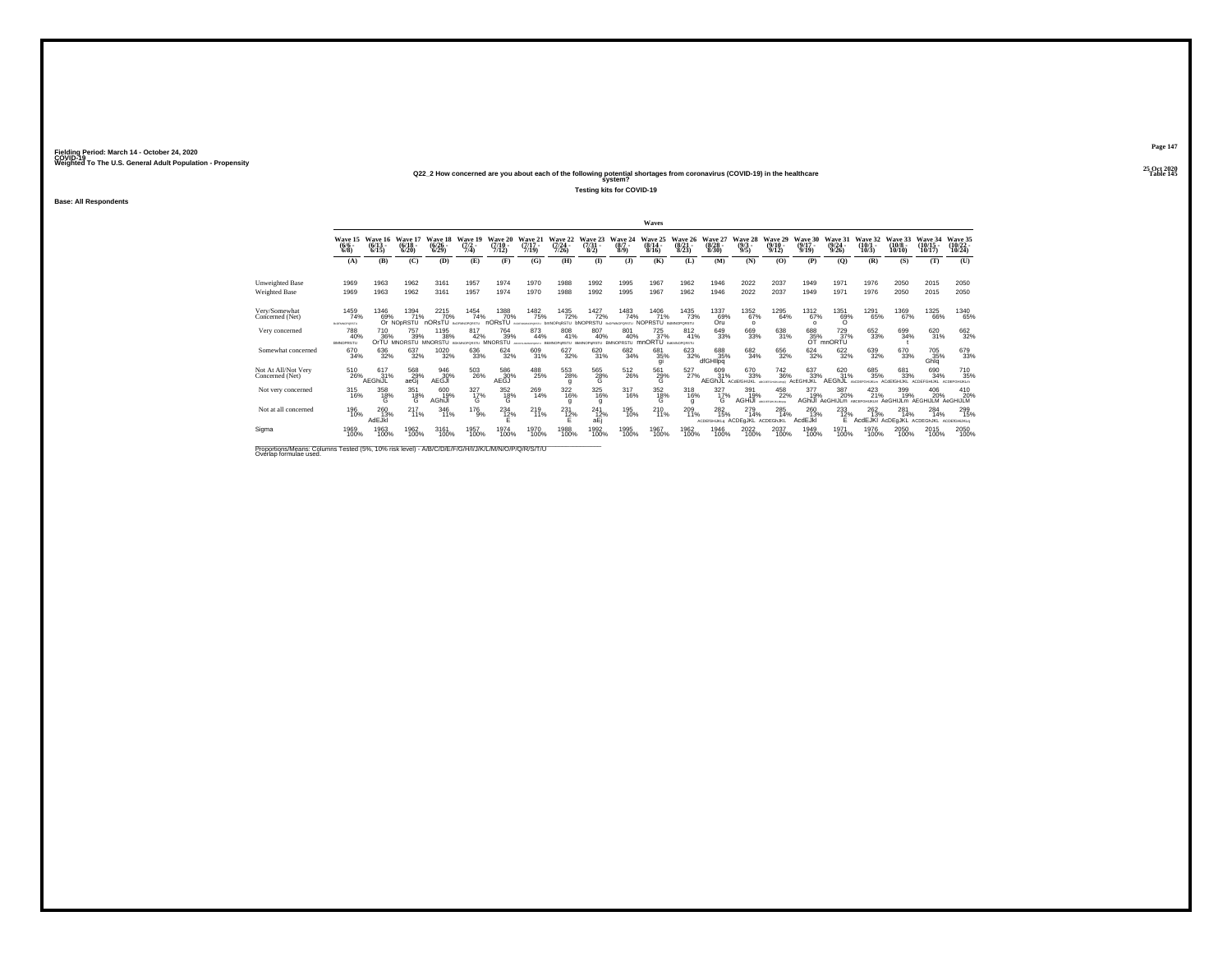## **25 Oct 2020Q22\_3 How concerned are you about each of the following potential shortages from coronavirus (COVID-19) in the healthcare Table 146 system?**

**Hospital beds (room for patients)**

**Base: All Respondents**

|                                        |                               |                               |                                   |                                      |                                 |                                     |                                                  |                                      |                                      |                                     | Waves                                   |                                      |                                                 |                                |                                  |                               |                                 |                                              |                                |                                             |                                    |
|----------------------------------------|-------------------------------|-------------------------------|-----------------------------------|--------------------------------------|---------------------------------|-------------------------------------|--------------------------------------------------|--------------------------------------|--------------------------------------|-------------------------------------|-----------------------------------------|--------------------------------------|-------------------------------------------------|--------------------------------|----------------------------------|-------------------------------|---------------------------------|----------------------------------------------|--------------------------------|---------------------------------------------|------------------------------------|
|                                        | Wave 15<br>$(6/6 -$<br>6/8    | Wave 16<br>$(6/13 -$<br>6/15  | Wave 17<br>$(6/18 -$<br>6/20      | Wave 18<br>$(6/26 -$<br>6/29         | Wave 19<br>$\frac{(7/2)}{7/4}$  | <b>Wave 20</b><br>$(7/10 -$<br>7/12 | Wave 21<br>$(7/17 -$<br>7/19                     | <b>Wave 22</b><br>$(7/24 -$<br>7/26  | Wave 23<br>$\binom{7/31}{8/2}$       | Wave<br>$(8/7 -$<br>8/9             | $(8/14 -$<br>8/16                       | Wave 26<br>$\frac{(8/21)}{8/23}$     | Wave 27<br>$\binom{8/28}{8/30}$                 | Wave 28<br>$\frac{(9/3)}{9/5}$ | Wave 29<br>$\frac{(9/10)}{9/12}$ | Wave:<br>$(9/17 -$<br>9/19    | Wave 3<br>$\frac{(9/24)}{9/26}$ | Wave 32<br>$(10/1 -$<br>10/3                 | Wave 33<br>$(10/8 -$<br>10/10  | Wave 34<br>$(10/15 -$<br>10/17              | Wave 35<br>$\frac{(10/22)}{10/24}$ |
|                                        | (A)                           | (B)                           | (C)                               | (D)                                  | (E)                             | (F)                                 | (G)                                              | (H)                                  | <b>(I)</b>                           | $\mathbf{J}$                        | (K)                                     | (L)                                  | (M)                                             | (N)                            | (0)                              | (P)                           | (O)                             | (R)                                          | (S)                            | (T)                                         | (U)                                |
| Unweighted Base<br>Weighted Base       | 1969<br>1969                  | 1963<br>1963                  | 1962<br>1962                      | 3161<br>3161                         | 1957<br>1957                    | 1974<br>1974                        | 1970<br>1970                                     | 1988<br>1988                         | 1992<br>1992                         | 1995<br>1995                        | 1967<br>1967                            | 1962<br>1962                         | 1946<br>1946                                    | 2022<br>2022                   | 2037<br>2037                     | 1949<br>1949                  | 1971<br>1971                    | 1976<br>1976                                 | 2050<br>2050                   | 2015<br>2015                                | 2050<br>2050                       |
| Very/Somewhat<br>Concerned (Net)       | 1395<br>71%<br><b>NOR</b>     | 1380<br>70%<br><b>NOR</b>     | $\frac{1403}{72\%}$<br><b>NOR</b> | 2378<br>75%<br>ARCMANDODED           | 1582<br>81%<br><b>UNIOFORES</b> | 1466<br>74%<br><b>INOPORSU</b>      | 1562<br>79%<br><b>MONTHS</b>                     | <sup>1483</sup> 75%<br>PORSU         | 1495<br>75%<br>PORSTU                | 1516<br>76%<br><b>ADCMMODOGSTLL</b> | $\frac{1434}{73\%}$<br>MNORS ABANOPORSU | <sup>1468</sup> 75%                  | 1344<br>69%<br>n                                | 1327<br>66%                    | <sup>1351</sup> 66%              | 1365<br>70%<br><b>NoR</b>     | 1375<br>70%<br>Nor              | 1306<br>66%                                  | 1413<br>69%<br>-n              | 1434<br>71%<br><b>NOR</b>                   | 1440<br>70%<br>NOR                 |
| Very concerned                         | 732<br>37%<br>mNoR            | 684<br>35%                    | $\frac{727}{37\%}$<br>mNoR        | 1275<br>40%<br>aBcMNOPRsT            | 883<br>45%                      | 826<br>42%<br>ARCKMAOPRRT           | 935<br>47%<br><b><i>ANTIQUE MEMBERSHIPS:</i></b> | 837<br>42%<br>ARCKMNOPRST            | 857<br>43%<br>ARCKMACORES            | 828<br>42%<br>ARCKMADRRST           | 737<br>37%<br>mNOR ABCKMOPRST           | 816<br>42%                           | 655<br>34%                                      | 653<br>32%                     | 682<br>33%                       | 687<br>35%                    | 789<br>40%<br><b>BMNOPRT</b>    | 653<br>33%                                   | 753<br>37%<br>Nr               | 696<br>35%                                  | 805<br>39%<br><b>BMNOpRT</b>       |
| Somewhat concerned                     | 663<br>34%<br>$\Omega$        | 696<br>35%<br>aiQsU           | 676<br>34%<br>Qu                  | 1104<br>35%<br>gQL                   | 699<br>36%<br>giQsU             | 640<br>32%                          | 627<br>32%                                       | $\substack{646\\32\%}$               | 638<br>32%                           | 688<br>34%<br>Qu                    | 697<br>35%<br>giQU                      | 651<br>33%<br>$\Omega$               | 688<br>35%<br>giQU                              | 674<br>33%<br>$\Omega$         | 669<br>33%                       | 678<br>35%<br>Qu              | 587<br>30%                      | $\substack{653 \\ 33\%}$<br>$\alpha$         | 660<br>32%                     | <sup>738</sup> <sub>37%</sub><br>FGHIloQrSU | 635<br>31%                         |
| Not At All/Not Very<br>Concerned (Net) | 574<br>29%<br><b>DEfGHIJL</b> | 583<br>30%<br>DEFGHIJL        | 559<br>28%<br><b>DEGhiJI</b>      | $^{783}_{25\%}$                      | 375<br>19%                      | $^{508}_{26\%}$                     | 408<br>21%                                       | $^{505}_{\rm -25\%}$                 | 497<br>E <sub>G</sub> <sup>25%</sup> | 479<br>$^{24}_{Eg}$                 | 533<br>27%<br>EGj                       |                                      | 602<br>494 602<br>25% 31<br>EG DEFGHIJKL<br>31% | 695<br>34%                     | 686<br>34%                       | 584 30%<br><b>DEFGHLIL</b>    | 596<br>30%<br>DEEGHLI           | 670<br>34%                                   | 637<br>31%<br><b>DEEGHLIKI</b> | 581<br>29%<br>DEGhiJI DEFGHIJL              | 610<br>30%                         |
| Not very concerned                     | 336<br>17%<br>dEfGiJ          | 338<br>17%<br>dEfGiJ DEFGhIJL | 367<br>19%                        | 464<br>E <sub>G</sub> <sup>15%</sup> | 231<br>12%                      | 285<br>14%<br>eg                    | 231<br>12%                                       | 314<br>E <sub>G</sub> <sup>16%</sup> | 288<br>14%<br>еG                     | 279<br>14%                          | 351<br>18%<br><b>DEFGIJI</b>            | 295<br>E <sub>G</sub> <sup>15%</sup> | 341<br>18%<br>DEFGIJ                            | 427<br>21%<br>ARPEDOM NUMBER   | 410<br>20%<br>ANDEEGHLI NT       | 336<br>17%<br>dEfGiJ DEFGhIJL | 365<br>19%                      | 390<br>20%<br>aDEFGHIJLI                     | 371<br>18%<br><b>DEFGIJI</b>   | 339<br>17%<br>EĠi                           | 360<br>18%<br>DEFGIJ               |
| Not at all concerned                   | 237<br>12%<br>cdEGhK CDEGHiKI | $^{245}_{12\%}$               | 192<br>10%<br>F                   | 319<br>10%                           | $144$ <sub>7%</sub>             | $\frac{222}{11}\%$<br>Eg            | $^{177}_{9\%}$                                   | 191<br>10%<br>e                      | $^{209}_{10\%}$                      | $^{200}_{10\%}$                     | 183<br>9%<br>e                          | 199<br>10%                           | 261<br>13%<br>CDEGHIJKL CDEGHIJKL               | 268<br>13%                     | 276<br>14%<br><b>CDEfGHIJKL</b>  | 247<br>13%<br>CDEGHijK        | 231<br>12%                      | 280<br>14%<br><b>EGK CDEFGHUKLO CDEGHUKL</b> | 266<br>13%                     | 241<br>12%<br>cEGhK                         | 249<br>12%<br>cdEGhK               |
| Sigma                                  | 1969<br>100%                  | 1963<br>100%                  | 1962<br>100%                      | 3161<br>100%                         | 1957<br>100%                    | 1974<br>100%                        | 1970<br>100%                                     | 1988<br>100%                         | 1992<br>100%                         | 1995<br>100%                        | 1967<br>100%                            | 1962<br>100%                         | 1946<br>100%                                    | 2022<br>100%                   | 2037<br>100%                     | 1949<br>100%                  | 1971<br>100%                    | 1976<br>100%                                 | 2050<br>100%                   | 2015<br>100%                                | 2050<br>100%                       |

Proportions/Means: Columns Tested (5%, 10% risk level) - A/B/C/D/E/F/G/H/I/J/K/L/M/N/O/P/Q/R/S/T/U Overlap formulae used.<br>Overlap formulae used.

**Page 148**25 Oct 2020<br>Table 146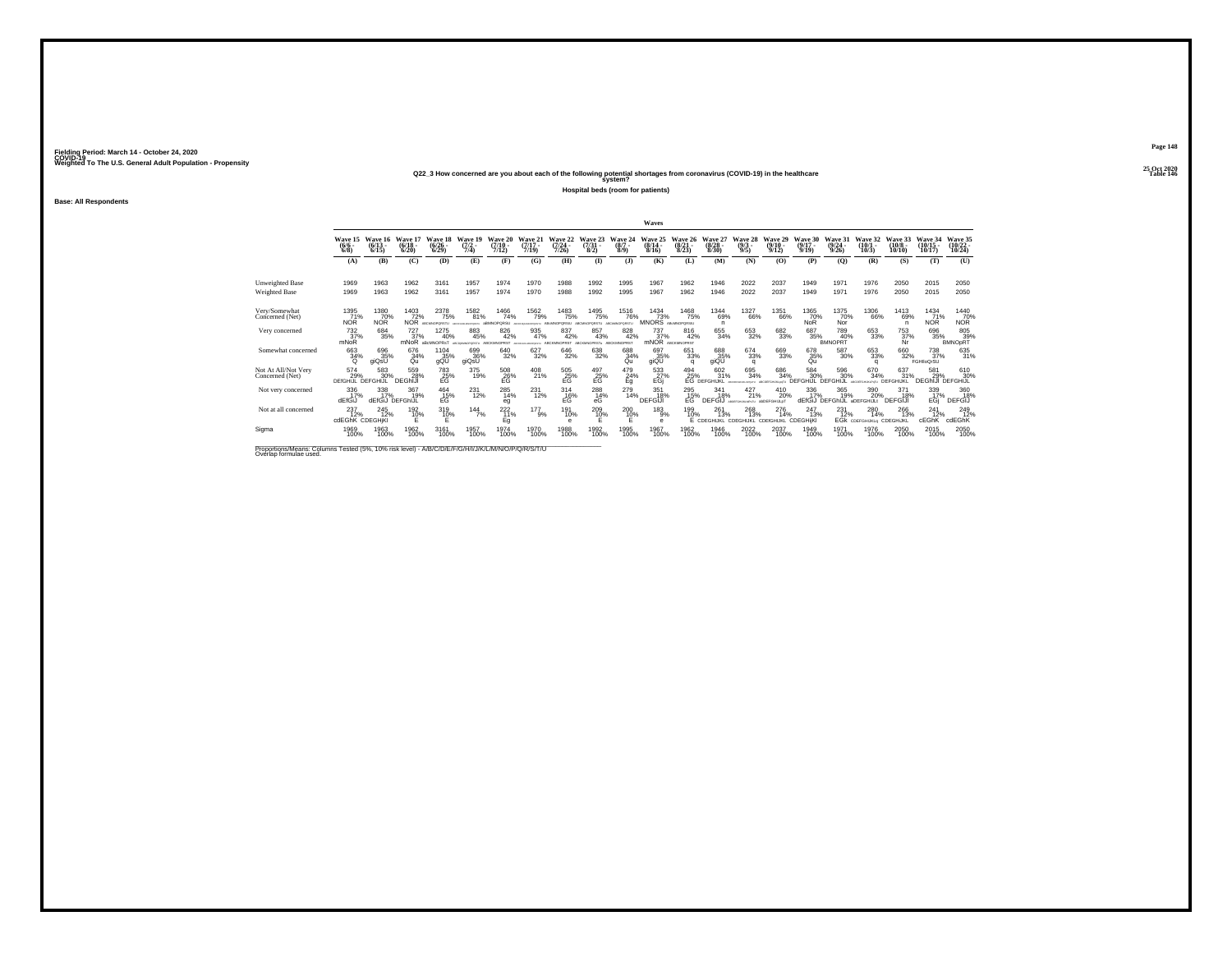## **25 Oct 2020Q22\_4 How concerned are you about each of the following potential shortages from coronavirus (COVID-19) in the healthcare Table 147 system?**

**Hospital ventilators (for assisted breathing)**

**Base: All Respondents**

|                                        |                                        |                                                   |                                         |                                     |                                                   |                             |                                          |                               |                                                              |                                | Waves                                         |                                  |                                                   |                                                 |                                  |                                |                                  |                                      |                               |                                           |                                    |
|----------------------------------------|----------------------------------------|---------------------------------------------------|-----------------------------------------|-------------------------------------|---------------------------------------------------|-----------------------------|------------------------------------------|-------------------------------|--------------------------------------------------------------|--------------------------------|-----------------------------------------------|----------------------------------|---------------------------------------------------|-------------------------------------------------|----------------------------------|--------------------------------|----------------------------------|--------------------------------------|-------------------------------|-------------------------------------------|------------------------------------|
|                                        | Wave 15<br>$\frac{(6/6)}{6/8}$         | Wave 16<br>$(6/13 -$<br>6/15                      | Wave 17<br>$(6/18 -$<br>6/20            | Wave 18<br>$\binom{6/26}{6/29}$     | Wave 19<br>$\frac{(7/2)}{7/4}$                    | Wave 20<br>(7/10)<br>7/12)  | Wave 21<br>$(7/17 -$<br>7/19             | Wave 22<br>(7/24.<br>7/26     | Wave 23<br>$\binom{7/31}{8/2}$                               | Wave 24<br>$(8/7 -$<br>$8/9$ ) | Wave 25<br>$(8/14 -$<br>8/16                  | Wave 26<br>$\frac{(8/21)}{8/23}$ | Wave 27<br>$\binom{8/28}{8/30}$                   | Wave 28<br>$\frac{(9/3)}{9/5}$                  | Wave 29<br>$(9/10 -$<br>9/12     | Wave 30<br>$(9/17 -$<br>9/19   | Wave 31<br>$\frac{(9/24)}{9/26}$ | Wave 32<br>$\binom{10/1}{10/3}$      | Wave 33<br>$(10/8 -$<br>10/10 | Wave 34<br>$\binom{10/15}{10/17}$         | Wave 35<br>$\frac{(10/22)}{10/24}$ |
|                                        | (A)                                    | (B)                                               | (C)                                     | (D)                                 | (E)                                               | (F)                         | (G)                                      | (H)                           | $\bf{I}$                                                     | (3)                            | (K)                                           | (L)                              | (M)                                               | (N)                                             | (0)                              | (P)                            | $\mathbf{Q}$                     | (R)                                  | (S)                           | (T)                                       | (U)                                |
| Unweighted Base                        | 1969                                   | 1963                                              | 1962                                    | 3161                                | 1957                                              | 1974                        | 1970                                     | 1988                          | 1992                                                         | 1995                           | 1967                                          | 1962                             | 1946                                              | 2022                                            | 2037                             | 1949                           | 1971                             | 1976                                 | 2050                          | 2015                                      | 2050                               |
| Weighted Base                          | 1969                                   | 1963                                              | 1962                                    | 3161                                | 1957                                              | 1974                        | 1970                                     | 1988                          | 1992                                                         | 1995                           | 1967                                          | 1962                             | 1946                                              | 2022                                            | 2037                             | 1949                           | 1971                             | 1976                                 | 2050                          | 2015                                      | 2050                               |
| Very/Somewhat<br>Concerned (Net)       | 1422<br>72%<br><b><i>bMNOPRSTU</i></b> | 1353<br>69%<br>N                                  | 1399<br>71%<br><b>NO<sub>DRst</sub></b> | 2329<br>74%<br><b>BMNOPORSTLI</b>   | <sup>1532</sup> 78%<br>ARCONOMIC PORTU BMNOPORSTU | <sup>1438</sup> 73%         | <sup>1528</sup> 78%<br>ABCDFHAGANOFORETU | 1471<br>74%<br>BMNOPORSTU     | 1472<br>74%<br><b>BMNOPORSTLL</b>                            | 1498<br>75%                    | <sup>1418</sup> 72%<br>MINOPRSTLL BMNORORSTLL | 1446<br>74%                      | 1331<br>68%<br>N                                  | 1299<br>64%                                     | <sup>1352</sup> 66%              | <sup>1326</sup> 68%<br>n       | 1369<br>69%                      | <sup>1316</sup> 67%                  | 1394<br>68%<br>n              | 1373<br>68%<br>N                          | $^{1400}_{68\%}$                   |
| Very concerned                         | 780<br>40%<br><b>BMNOpRT</b>           | 700<br>36%<br>N                                   | 726<br>37%                              | 1245<br>39%<br>NrT BMNOpRT          | 878<br>45%<br>MICONAMICPORTY BORMNOPRSTU          | 809<br>41%                  | 931<br>47%                               | 803<br>40%                    | 828<br>42%<br>ARCOYNAMIANOVORTU BCKMNOPR STUDION BOKMNOPRSTU | 811<br>41%                     | 720<br>37%                                    | 837<br>43%<br>NT BCORNOPURSTU    | 680<br>35%<br>n.                                  | 639<br>32%                                      | 696<br>34%                       | $\frac{702}{36\%}$             | 766<br>39%<br>mNORT              | 662<br>34%                           | 762<br>$\frac{37}{N}$         | 658<br>33%                                | 763<br>37%<br>NrT                  |
| Somewhat concerned                     | 642<br>33%                             | 653<br>33%                                        | $^{674}_{34\%}$<br>Glqsu                | 1084<br>34%<br>GIQsu                | 654<br>33%                                        | 629<br>32%                  | 597<br>30%                               | 667<br>34%<br>$\mathbf{q}$    | 644<br>32%                                                   | 687<br>34%                     | 698<br>35%<br>Glqsu fGiLopQSU                 | 608<br>31%                       | 651<br>33%                                        | 660<br>33%                                      | 656<br>32%                       | $\frac{624}{32\%}$             | 603<br>31%                       | 654<br>33%                           | 633<br>31%                    | <sup>715</sup> <sub>35%</sub><br>fGLopQSU | 637<br>31%                         |
| Not At All/Not Very<br>Concerned (Net) |                                        | 547 610<br>28% 31°<br>EG aDEFGHIJKL<br>610<br>31% | 563<br>EGJ%                             | 832<br>26%<br>EG                    | 425<br>22%                                        | $^{536}_{27\%}$             | 442<br>22%                               | $^{517}_{26\%}$               | $^{520}_{26\%}$                                              | 497<br>25%<br>$\theta$         | 549<br>28%<br>EGj                             |                                  | 615<br>32%<br>516 615<br>26% 329<br>EG ADEFGHIJKL | <sup>723</sup> <sub>36%</sub><br><b>MINIMUM</b> | 685<br>34%<br><b>ACDEFGHLIKI</b> | 623<br>32%<br>AcDEEGHLIKI      | 602<br>31%<br>HUL                | 660<br>33%<br><b>ACDEFGHUKI</b>      | 656<br>32%<br>ACREEGHLIKI     | 642/32%<br>ACREEGHLIKI                    | 650<br>32%<br><b>ADEEGHLIKI</b>    |
| Not very concerned                     | 319                                    | 367<br>16% 19%<br>EG adEfGHIJI<br>19%             | 366<br>19%<br>dEGHIJ!                   | 510<br>E <sub>G</sub> <sup>9%</sup> | 255<br>13%                                        | 316<br>$_{\rm eG}^{16\%}$   | 241<br>12%                               | 306<br>${}^{15\%}_{\text{G}}$ | 282<br>14%                                                   | 278<br>14%                     | 343<br>17%<br>EGIJ                            | 307<br>16%<br>еG                 | 345<br>18%<br>FGIJ                                | 440<br>22%                                      | 391<br>19%<br><b>ADFFGHLI</b>    | 382<br>20%<br><b>ADFFGHLIL</b> | 372<br>19%<br>adEfGHIJL          | 386<br>20%<br>ADEFGHIJL              | 394<br>19%<br>aDEfGHIJL       | 381<br>19%<br>adEfGHIJI                   | 376<br>18%<br>EGhiJi               |
| Not at all concerned                   | $^{229}_{12\%}$                        | $^{243}_{12\%}$<br>cdE                            | 197<br>10%                              | 322/10%                             | 170<br>9%                                         | $^{219}_{11\%}$<br>$\theta$ | 202<br>10%                               | $^{212}_{11\%}$               | $^{239}_{12\%}$                                              | $^{220}_{11\%}$<br>e           | 207<br>11%                                    | $^{210}_{11\%}$                  | $^{271}_{14\%}$<br><b>ACDEFGHJKL ACDEFGHJKL</b>   | 283<br>14%                                      | 294<br>14%<br>ACDEFGHIJKLO       | $^{241}_{12\%}$<br>cdE         | 230<br>12%<br>F                  | $^{274}_{14\%}$<br><b>ACDEFGHJKL</b> | 261<br>13%<br>CDEqk           | 261<br>13%<br><b>CDEGhk</b>               | $^{274}_{13\%}$<br>CDEGHjKI        |
| Sigma                                  | 1969<br>100%                           | 1963<br>100%                                      | 1962<br>100%                            | 3161<br>100%                        | 1957<br>100%                                      | 1974<br>100%                | 1970<br>100%                             | 1988<br>100%                  | 1992<br>100%                                                 | 1995<br>100%                   | 1967<br>100%                                  | 1962<br>100%                     | 1946<br>100%                                      | 2022<br>100%                                    | 2037<br>100%                     | 1949<br>100%                   | 1971<br>100%                     | 1976<br>100%                         | 2050<br>100%                  | 2015<br>100%                              | 2050<br>100%                       |
| .                                      |                                        |                                                   |                                         |                                     |                                                   |                             |                                          |                               |                                                              |                                |                                               |                                  |                                                   |                                                 |                                  |                                |                                  |                                      |                               |                                           |                                    |

Proportions/Means: Columns Tested (5%, 10% risk level) - A/B/C/D/E/F/G/H/I/J/K/L/M/N/O/P/Q/R/S/T/U Overlap formulae used.<br>Overlap formulae used.

**Page 149**25 Oct 2020<br>Table 147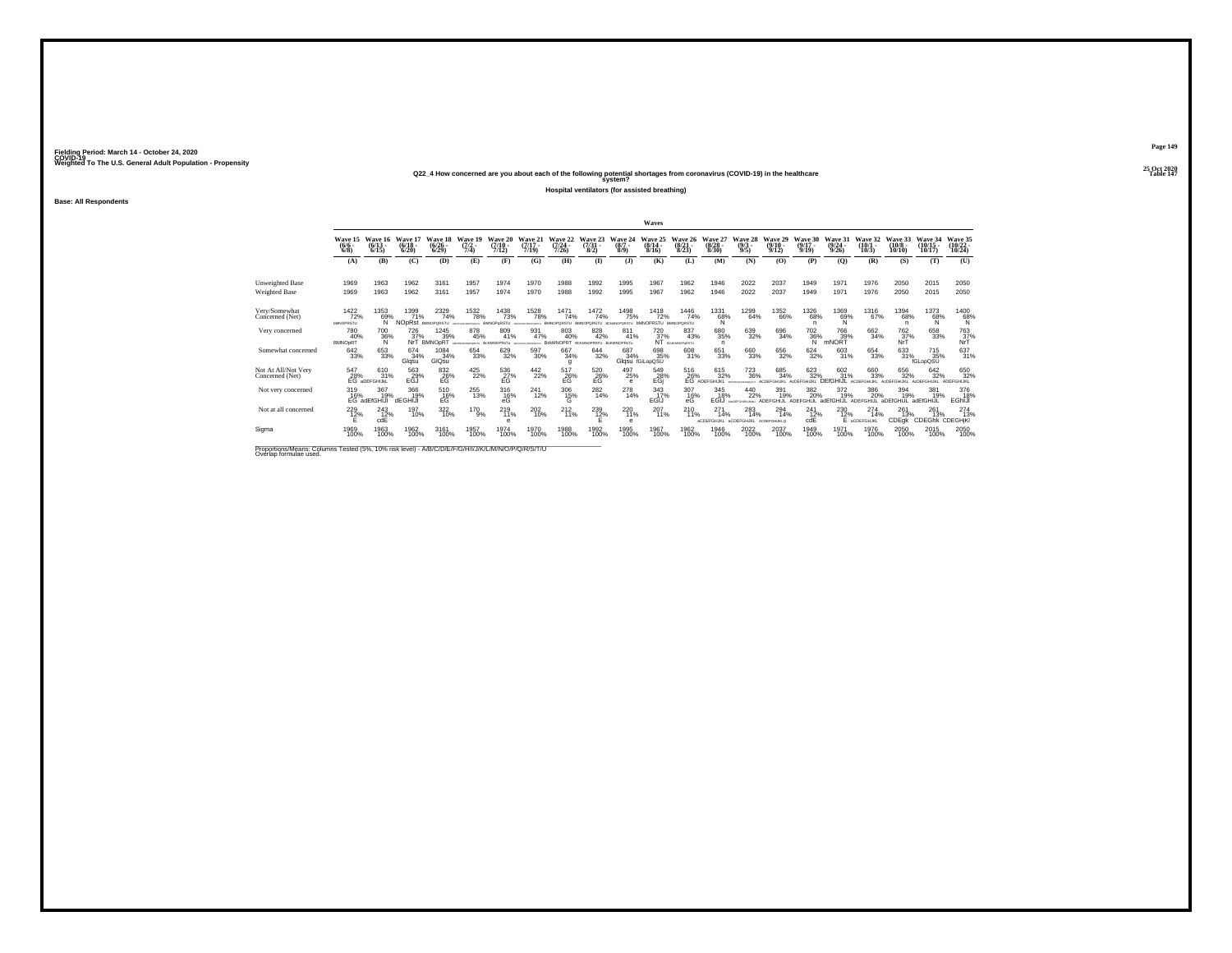**25 Oct 2020Q22\_5 How concerned are you about each of the following potential shortages from coronavirus (COVID-19) in the healthcare Table 148 system?**

**Healthcare workers (doctors, nurses, supporting staff)**

**Base: All Respondents**

|                                         |                                      |                                      |                                      |                                      |                                                |                               |                              |                                              |                                 |                                      | Waves                                |                                      |                                           |                                     |                                |                              |                                  |                               |                               |                                |                                    |
|-----------------------------------------|--------------------------------------|--------------------------------------|--------------------------------------|--------------------------------------|------------------------------------------------|-------------------------------|------------------------------|----------------------------------------------|---------------------------------|--------------------------------------|--------------------------------------|--------------------------------------|-------------------------------------------|-------------------------------------|--------------------------------|------------------------------|----------------------------------|-------------------------------|-------------------------------|--------------------------------|------------------------------------|
|                                         | Wave 15<br>$(6/6 -$<br>6/8           | Wave 16<br>$(6/13 -$<br>6/15         | Wave 17<br>$(6/18 -$<br>6/20         | Wave 18<br>$(6/26 -$<br>6/29         | Wave 19<br>$\frac{(7/2)}{7/4}$                 | Wave 20<br>$(7/10 -$<br>7/12) | Wave 21<br>$(7/17 -$<br>7/19 | Wave 22<br>$(7/24 -$<br>7/26                 | Wave 23<br>$\frac{(7/31)}{8/2}$ | Wave 24<br>$(8/7 -$<br>8/9           | Wave 25<br>$(8/14 -$<br>8/16         | Wave 26<br>$(8/21 -$<br>8/23         | Wave 27<br>$\binom{8/28}{8/30}$           | Wave 28<br>$\frac{(9/3)}{9/5}$      | Wave 29<br>$(9/10 -$<br>9/12   | Wave 30<br>$(9/17 -$<br>9/19 | Wave 31<br>$\frac{(9/24)}{9/26}$ | Wave 32<br>$(10/1 -$<br>10/3  | Wave 33<br>$(10/8 -$<br>10/10 | Wave 34<br>$(10/15 -$<br>10/17 | Wave 35<br>$\frac{(10/22)}{10/24}$ |
|                                         | (A)                                  | (B)                                  | (C)                                  | (D)                                  | (E)                                            | (F)                           | (G)                          | (H)                                          | $\bf(I)$                        | (1)                                  | (K)                                  | (L)                                  | (M)                                       | (N)                                 | (0)                            | (P)                          | $\mathbf{Q}$                     | (R)                           | (S)                           | (T)                            | (U)                                |
| <b>Unweighted Base</b><br>Weighted Base | 1969<br>1969                         | 1963<br>1963                         | 1962<br>1962                         | 3161<br>3161                         | 1957<br>1957                                   | 1974<br>1974                  | 1970<br>1970                 | 1988<br>1988                                 | 1992<br>1992                    | 1995<br>1995                         | 1967<br>1967                         | 1962<br>1962                         | 1946<br>1946                              | 2022<br>2022                        | 2037<br>2037                   | 1949<br>1949                 | 1971<br>1971                     | 1976<br>1976                  | 2050<br>2050                  | 2015<br>2015                   | 2050<br>2050                       |
| Very/Somewhat<br>Concerned (Net)        | 1563<br>79%<br><b>BMNOpgRSTU</b>     | 1484<br>76%                          | 1554<br>79%<br>BmNOpgRStU            | <sup>2485</sup> 79%<br>bmNORStU      | 1678<br>86%                                    | 1554<br>79%<br><b>bNORSU</b>  | 1642<br>83%                  | <sup>1594</sup> 80%<br>BMNOPQRSTU BmNOpgRStU | 1576<br>79%                     | 1595<br>80%                          | 1538<br>78%<br>nORSu bmNORStU        | <sup>1549</sup> 79%                  | <sup>1478</sup> 76%                       | 1519<br>75%                         | 1501<br>74%                    | <sup>1485</sup> 76%          | 1503<br>76%                      | 1467<br>74%                   | <sup>1513</sup> 74%           | <sup>1528</sup> 76%            | 1539<br>75%                        |
| Very concerned                          | 932<br>47%<br><b>BMNOPRSTU</b>       | 848<br>43%                           | 906<br>46%<br>NRT MNOPRSTu MNOPRST   | 1445<br>46%                          | 1024<br>52%<br>aconsenservery <b>bMNOPRSTU</b> | 931<br>47%                    | 1101<br>56%                  | 947<br>48%<br>ARCIPHANIMOPORTU BMNOPRSTU     | 945<br>47%                      | 955<br>48%<br><b>BM/NOP=RSTU</b>     | 870<br>44%<br>NOpRST                 | 960<br>49%<br><b>BKMNOPORSTU</b>     | 797<br>41%                                | 782<br>39%                          | 820<br>40%                     | 795<br>41%                   | 872<br>44%<br>NoRST              | 772<br>39%                    | 819<br>40%                    | 779<br>39%                     | 875<br>43%<br>nrt                  |
| Somewhat concerned                      | 631<br>32%<br>G                      | 636<br>32%<br>G                      | 649<br>33%<br>G                      | 1040<br>33%<br>G                     | 654<br>33%<br>GI                               | 622/32%<br>G                  | 541<br>27%                   | 647<br>33%<br>G                              | 631<br>32%<br>G                 | 639<br>32%<br>G                      | 668<br>34%<br>GL                     | 589<br>30%                           | 681<br>35%<br>fGiL                        | <sup>737</sup> 36%<br>ABcDFGHULQU   | 6823%<br>GI                    | 690 35%<br>afGijLq           | 630<br>32%<br>G                  | 695 35%<br>fGiL               | 695<br>34%<br>GI              | 750<br>37%<br>ABCDeFGHULoQU    | 664<br>32%<br>G                    |
| Not At All/Not Very<br>Concerned (Net)  | 406                                  | 479<br>24%<br>21% 249                | $^{408}_{21\%}$                      | $^{676}_{21\%}$                      | 279<br>14%                                     | $^{420}_{21\%}$               | 328<br>17%                   | $\frac{394}{20\%}$                           | $^{416}_{21\%}$                 | 400<br>20%<br>EG                     | $^{429}_{-22\%}$                     |                                      | 413 468<br>21% 24%<br>EG AcdEGHiJI<br>24% | $503\atop 25\%$<br><b>ACDEFGHUM</b> | 536<br>26%<br>ACDEFOHLIKI      | 464<br>24%<br>acEGHiJ        | 468<br>24%<br>acEGHIJ            | $^{509}_{26\%}$<br>ACDEFGHUKL | 537<br>26%<br>ACDEFGHLIKI     | 487<br>24%<br>AcdEGHiJI        | $^{511}_{25\%}$<br>ACDEFGHUM.      |
| Not very concerned                      | 238<br>E <sub>G</sub> <sup>12%</sup> | 264<br>E <sub>G</sub> <sup>13%</sup> | 251<br>E <sub>G</sub> <sup>13%</sup> | 401<br>E <sub>G</sub> <sup>13%</sup> | 170<br>9%                                      | 231<br>12%<br>Eg              | 180<br>9%                    | 228<br>11%<br>Eq                             | 229<br>11%<br>Eq                | 240<br>E <sub>G</sub> <sup>12%</sup> | 258<br>E <sub>G</sub> <sup>13%</sup> | 249<br>E <sub>G</sub> <sup>13%</sup> | 257<br>E <sub>G</sub> <sup>13%</sup>      | 278<br>14%                          | 317<br>16%<br>EGhi AcDEFGHIJKI | 267<br>14%<br>EĠ             | 282<br>14%<br>EfGHI              | 289<br>15%<br>aEFGHIi         | 297<br>14%<br>aEfGHIj         | 281<br>14%<br>EGhi             | 288<br>14%<br>EGhi                 |
| Not at all concerned                    | $^{167}_{8\%}$                       | $^{214}_{11\%}$<br>E ACDEGHJKL       | $^{157}_{8\%}$                       | $^{275}_{9\%}$                       | $^{109}_{6\%}$                                 | 190<br>10%<br>Eg              | $^{148}_{8\%}$<br>е          | $^{166}_{8\%}$<br>F                          | 187<br>9%                       | 161<br>8%                            | 171<br>9%<br>F                       | 164<br>8%                            | 211<br>11%<br>E ACdEGHJKL                 | 224<br>11%<br>ACDEGHJkL             | 219<br>11%<br>aCdEGHJkl        | 197<br>10%<br>cEGi           | 186<br>9%                        | 220<br>11%<br>E ACDEGHJKL     | 240<br>12%<br>ACDEGHUKLO      | 206 10%<br>cEGi                | 223<br>aCdEGHJkL                   |
| Sigma                                   | 1969<br>100%                         | 1963<br>100%                         | 1962<br>100%                         | 3161<br>100%                         | 1957<br>100%                                   | 1974<br>100%                  | 1970<br>100%                 | 1988<br>100%                                 | 1992<br>100%                    | 1995<br>100%                         | 1967<br>100%                         | 1962<br>100%                         | 1946<br>100%                              | 2022<br>100%                        | 2037<br>100%                   | 1949<br>100%                 | 1971<br>100%                     | 1976<br>100%                  | 2050<br>100%                  | 2015<br>100%                   | 2050<br>100%                       |

Proportions/Means: Columns Tested (5%, 10% risk level) - A/B/C/D/E/F/G/H/I/J/K/L/M/N/O/P/Q/R/S/T/U Overlap formulae used.<br>Overlap formulae used.

**Page 150**25 Oct 2020<br>Table 148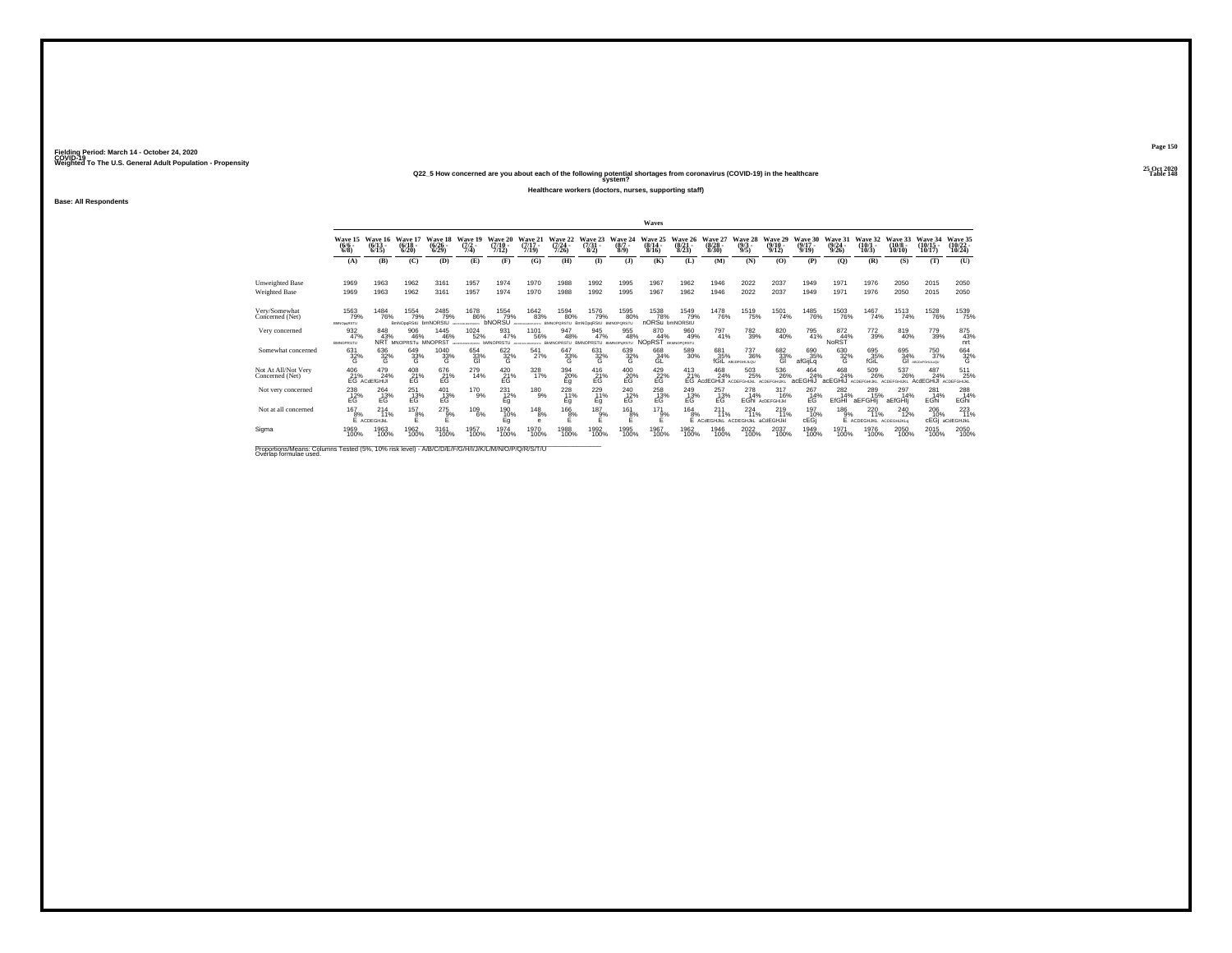## **25 Oct 2020FR11 How concerned are you about you or your loved one's risk of being exposed to coronavirus when you leave your home Table 149 for essential errands during stay-home orders?**

**Base: All Respondents**

|                                         |                               |                              |                              |                              |                               |                                    |                               |                                  |                                     |                                | Waves                        |                                |                              |                                  |                               |                              |                              |                               |                               |                                     |                                   |
|-----------------------------------------|-------------------------------|------------------------------|------------------------------|------------------------------|-------------------------------|------------------------------------|-------------------------------|----------------------------------|-------------------------------------|--------------------------------|------------------------------|--------------------------------|------------------------------|----------------------------------|-------------------------------|------------------------------|------------------------------|-------------------------------|-------------------------------|-------------------------------------|-----------------------------------|
|                                         | Wave 15<br>$(6/6 -$<br>6/8    | Wave 16<br>$(6/13 -$<br>6/15 | Wave 17<br>$(6/18 -$<br>6/20 | Wave 18<br>$(6/26 -$<br>6/29 | Wave 19<br>$(7/2 -$<br>7/4    | Wave 20<br>$(7/10 -$<br>7/12       | Wave 21<br>$(7/17 -$<br>7/19  | Wave 22<br>$(7/24 -$<br>7/26     | Wave 23<br>$\frac{(7/31 - 8)}{8/2}$ | Wave 24<br>$(8/7 -$<br>$8/9$ ) | Wave 25<br>$(8/14 -$<br>8/16 | Wave 26<br>$(8/21 -$<br>8/23   | Wave 27<br>$(8/28 -$<br>8/30 | Wave 28<br>$(9/3 -$<br>9/5       | Wave 29<br>$(9/10 -$<br>9/12  | Wave 30<br>$(9/17 -$<br>9/19 | Wave 31<br>$(9/24 -$<br>9/26 | Wave 32<br>$(10/1 -$<br>10/3  | Wave 33<br>$(10/8 -$<br>10/10 | Wave 34<br>$(10/15 -$<br>10/17      | Wave 35<br>$(10/22 -$<br>10/24    |
|                                         | (A)                           | (B)                          | (C)                          | (D)                          | (E)                           | (F)                                | (G)                           | (H)                              | $($ $\Gamma$                        | (3)                            | (K)                          | (L)                            | (M)                          | (N)                              | (0)                           | (P)                          | (O)                          | (R)                           | (S)                           | (T)                                 | (U)                               |
| <b>Unweighted Base</b><br>Weighted Base | 1969<br>1969                  | 1963<br>1963                 | 1962<br>1962                 | 3161<br>3161                 | 1957<br>1957                  | ÷                                  | $\cdot$                       | 1988<br>1988                     |                                     | $\cdot$                        | 1967<br>1967                 | 1962<br>1962                   | 1946<br>1946                 | 2022<br>2022                     | 2037<br>2037                  | 1949<br>1949                 | 1971<br>1971                 | 1976<br>1976                  | 2050<br>2050                  | 2015<br>2015                        | 2050<br>2050                      |
| Very/Somewhat<br>Concerned (Net)        | <sup>1500</sup> 76%<br>BÚ     | 1427<br>73%                  | 1491<br>76%<br>bU            | 2428<br>BmnotU               | 1579<br>81%<br>ARCOMMODORESIS | $\sim$                             | ٠<br>$\overline{\phantom{a}}$ | 1528<br>BnoU                     | ٠                                   |                                | <sup>1490</sup> 76%<br>bu    | 1578<br>80%<br>ABCOHKMADPORTEL | <sup>1440</sup> 74%          | 1491<br>74%                      | <sup>1502</sup> 74%           | <sup>1487</sup> 76%<br>BÚ    | <sup>1482</sup> 75%          | 1490<br>75%                   | <sup>1520</sup> 74%           | 1491<br>74%                         | 1485<br>72%                       |
| Very concerned                          | 764<br>39%<br>BN              | 683<br>35%                   | <sup>746</sup> 38%<br>bn     | 1224<br>39%<br>BÑ            | 867<br>44%<br>ADONNHOODSTL    |                                    |                               | 835<br>42%<br><b>BCdKMNORSTU</b> |                                     |                                | $^{722}_{37\%}$              | 858<br>44%<br>ABCOKMOPORSTU    | 726<br>37%                   | 695<br>34%                       | <sup>734</sup> <sub>36%</sub> | 761<br>39%<br>BN             | 767<br>39%<br>BN             | <sup>729</sup> <sub>37%</sub> | 755<br>37%                    | 755<br>37%                          | <sup>776</sup> 38%                |
| Somewhat concerned                      | <sup>736</sup> <sub>37%</sub> | 744<br>38%<br>$\mathbf{u}$   | 746<br>38%<br>$\mathbf{u}$   | 1203<br>38%<br>hū            | <sup>712</sup> <sub>36%</sub> | $\sim$<br>$\overline{\phantom{a}}$ |                               | 693<br>35%                       | ٠                                   |                                | 769<br>39%                   | <sup>720</sup> <sub>37%</sub>  | 714<br>37%                   | 796<br>39%<br>HU                 | 768<br>38%                    | 726<br>37%                   | 715<br>36%                   | 761<br>39%<br>hU              | 765<br>37%                    | 736<br>37%                          | 708<br>35%                        |
| Not At All/Not Very<br>Concerned (Net)  | 469<br>24%                    | 536<br>27%<br>EL ACDEHKLP    | 471<br>24%<br>FI.            | $^{733}_{23\%}$<br>EL        | 378<br>19%                    |                                    |                               | 460<br>23%<br>EL.                | ٠                                   | $\sim$                         | 477<br>24%<br>ΕL             | 384<br>20%                     | 506<br>26%<br>dEL            | 531<br>26%<br>dEhL               | 535<br>26%<br>dEhL            | $^{462}_{24\%}$<br>EL.       | 489<br>25%<br>EL             | 486<br>25%<br>EL              | 530<br>26%<br>EL              | $^{524}_{26\%}$<br>dEL              | 565<br>28%<br>ACDEHKLP            |
| Not very concerned                      | $\frac{331}{17\%}$<br>ÉĹ      | 352<br>18%<br>DEhLn          | $^{318}_{16\%}$              | 479<br>15%<br>$\theta$       | 244<br>12%                    | ٠<br>$\overline{\phantom{a}}$      |                               | 304<br>15%<br>$\theta$           | ٠                                   |                                | $\frac{341}{17\%}$<br>ΕL     | 255<br>13%                     | $^{318}_{16\%}$              | $^{311}_{15\%}$                  | $^{334}_{16\%}$               | $^{310}_{16\%}$              | $\frac{338}{17\%}$<br>ÉĹ     | $^{335}_{17\%}$               | $\frac{347}{17\%}$<br>EĹ      | $^{352}_{\hbox{--}\atop \hbox{EL}}$ | $^{357}_{\hbox{\phantom{1}47\%}}$ |
| Not at all concerned                    | 138<br>7%                     | 184<br>9%<br>AEKL            | 153<br>8%                    | 255<br>8%                    | 134<br>7%                     | $\sim$                             |                               | 155<br>8%                        | ٠                                   |                                | 136<br>7%                    | 129<br>7%                      | 188<br>10%<br><b>AEKLar</b>  | 219<br>11%<br><b>ACDEHKLPORt</b> | 200<br>10%<br>AcdEhKLpgr      | $^{152}_{8\%}$               | 151<br>8%                    | 151<br>8%                     | 183<br>9%<br>aekĽ             | 171<br>9%                           | 209<br>10%<br>ACdEhKLpQR          |
| Sigma                                   | 1969<br>100%                  | 1963<br>100%                 | 1962<br>100%                 | 3161<br>100%                 | 1957<br>100%                  | ٠<br>$\sim$                        |                               | 1988<br>100%                     | ٠                                   |                                | 1967<br>100%                 | 1962<br>100%                   | 1946<br>100%                 | 2022<br>100%                     | 2037<br>100%                  | 1949<br>100%                 | 1971<br>100%                 | 1976<br>100%                  | 2050<br>100%                  | 2015<br>100%                        | 2050<br>100%                      |

Proportions/Means: Columns Tested (5%, 10% risk level) - A/B/C/D/E/F/G/H/I/J/K/L/M/N/O/P/Q/R/S/T/U<br>Overlap formulae used. \*\* very small base (under 30) ineligible for sig testing

**Page 151**25 Oct 2020<br>Table 149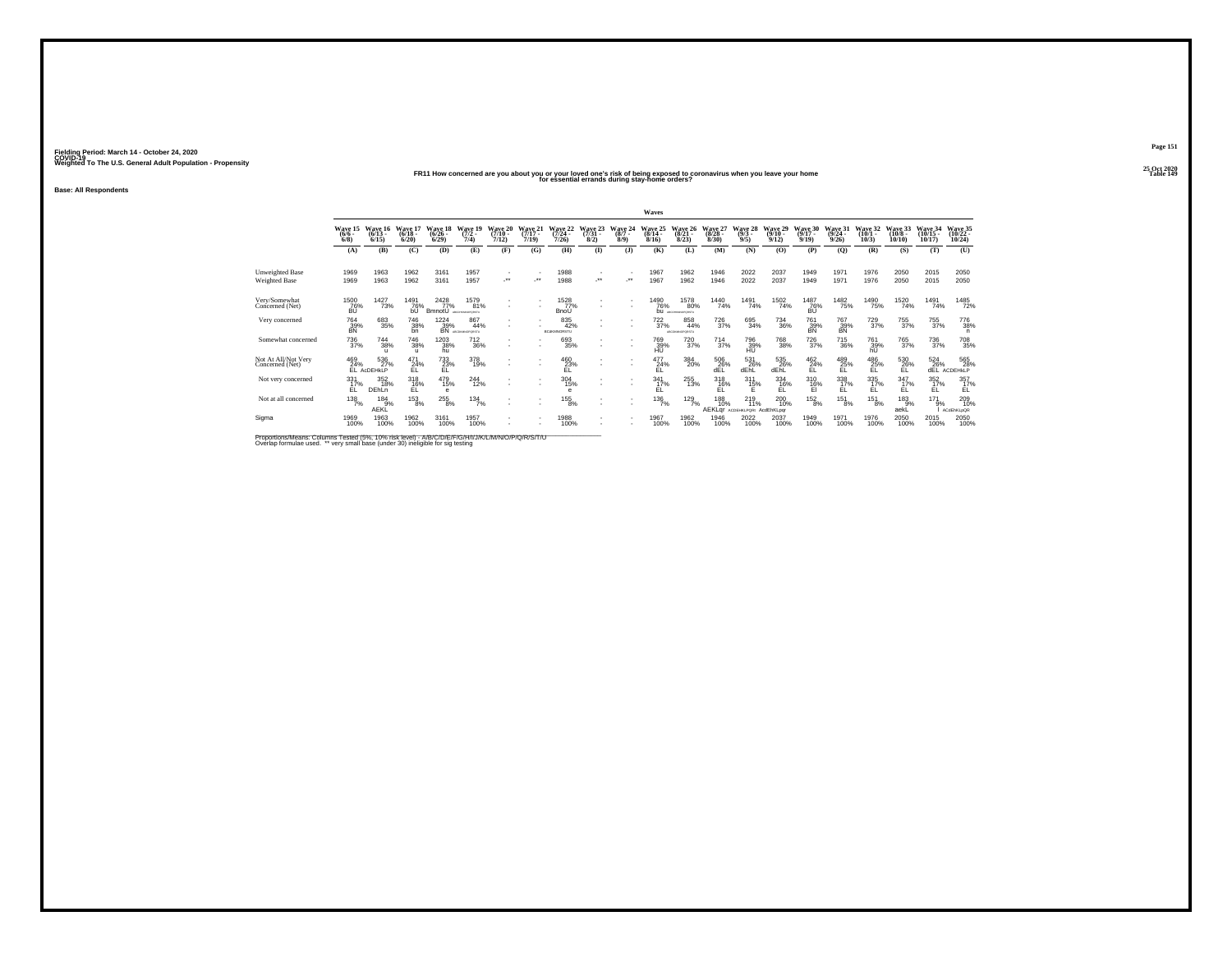## **25 Oct 2020FR12 How concerned are you about the following situations, as it relates to the risk of you/your loved ones being exposed to, or accidentally Table 150 exposing others to coronavirus?**

**Summary Of Very/Somewhat Concerned**

**Base: All Respondents (Variable Bases)**

|                                                                                              | Waves                      |                              |                              |                                    |                                        |                              |                                              |                               |                              |                                  |                              |                                    |                              |                            |                              |                                |                              |                              |                               |                                |                                |
|----------------------------------------------------------------------------------------------|----------------------------|------------------------------|------------------------------|------------------------------------|----------------------------------------|------------------------------|----------------------------------------------|-------------------------------|------------------------------|----------------------------------|------------------------------|------------------------------------|------------------------------|----------------------------|------------------------------|--------------------------------|------------------------------|------------------------------|-------------------------------|--------------------------------|--------------------------------|
|                                                                                              | Wave 15<br>$(6/6 -$<br>6/8 | Wave 16<br>$(6/13 -$<br>6/15 | Wave 17<br>$(6/18 -$<br>6/20 | Wave 18<br>$(6/26 -$<br>6/29       | Wave 19<br>$(7/2 -$<br>7/4)            | Wave 20<br>$(7/10 -$<br>7/12 | Wave 21<br>$(7/17 -$<br>7/19                 | Wave 22<br>(7/24)<br>7/26     | Wave 23<br>$(7/31 -$<br>8/2) | Wave 24<br>$(8/7 -$<br>$8/9$ )   | Wave 25<br>$(8/14 -$<br>8/16 | Wave 26<br>$(8/21 -$<br>8/23       | Wave 27<br>$(8/28 -$<br>8/30 | Wave 28<br>$(9/3 -$<br>9/5 | Wave 29<br>$(9/10 -$<br>9/12 | Wave 30<br>$(9/17 -$<br>9/19   | Wave 31<br>$(9/24 -$<br>9/26 | Wave 32<br>$(10/1 -$<br>10/3 | Wave 33<br>$(10/8 -$<br>10/10 | Wave 34<br>$(10/15 -$<br>10/17 | Wave 35<br>$(10/22 -$<br>10/24 |
|                                                                                              | (A)                        | (B)                          | (C)                          | (D)                                | (E)                                    | (F)                          | (G)                                          | (H)                           | <b>D</b>                     | (3)                              | (K)                          | (L)                                | (M)                          | (N)                        | (0)                          | (P)                            | (O)                          | (R)                          | (S)                           | (T)                            | (U)                            |
|                                                                                              |                            |                              |                              |                                    |                                        |                              |                                              |                               |                              |                                  |                              |                                    |                              |                            |                              |                                |                              |                              |                               |                                |                                |
| Returning to my normal<br>activities in public (e.g.,<br>public transit, socializing)        | 1333<br>68%                | 1351<br>69%                  | 1403<br>71%<br>Au            | 2304<br>73%<br>ABOPŪ               | 1485<br>76%<br><b>ABOSFRAINDRORSTU</b> | 1387<br>70%                  | 1493<br>76%<br>ABOUTHOMOPOROUS               | 1477<br>74%<br>ABFmNOPgRU     | 1439<br>72%<br>AbPU          | 1465<br>73%<br>ABfOPU            | 1416<br>72%<br>AbpU          | 1432<br>73%<br>ABoPU               | 1385<br>71%<br>au            | <sup>1426</sup> 71%        | 1412<br>69%                  | 1332<br>68%                    | 1400<br>71%                  | 1394<br>71%                  | 1473<br>72%<br>ApU            | 1454<br>72%<br>AbpU            | 1393<br>68%                    |
| Leaving my home to go to<br>non-essentíal businesses<br>(e.g., bars, hair dressers,<br>etc.) | 1228<br>62%                | 1252<br>64%                  | 1258<br>64%                  | 2161<br>68%<br>ABCOU ABCFIANDORATU | 1376<br>70%                            | 1289<br>65%                  | 1410<br>72%<br>AECORUMORORSTU AECFINNOLORUTU | 1406<br>71%                   | <sup>1323</sup> 66%<br>А     | 1347<br>68%<br>Abc               | 1315<br>67%                  | 1400<br>71%<br>A ARCIFURNOPORSTU   | 1342<br>69%<br>ABCfnOqU      | <sup>1323</sup> 65%        | <sup>1322</sup> 65%          | 1304<br>67%                    | <sup>1288</sup> 65%          | 1302<br>66%<br>a             | 1373<br>67%                   | <sup>1326</sup> 66%<br>a       | 1328<br>65%                    |
| Taking my first flight                                                                       | <sup>1286</sup><br>65%     | 1327<br>68%                  | 1307<br>67%                  | <sup>2208</sup> 70%<br>AcFIOpRtU   | 1392<br>71%<br>AbCFlinOPoRsTU          | 1272<br>64%                  | 1348<br>68%                                  | 1397<br>70%<br>fOru AcFIODRtU | 1300<br>65%                  | $^{1353}_{68\%}_{\, \, \rm{fo}}$ | 1369<br>70%<br>AFIORU        | 1343<br>68%<br>fOru                | 1355<br>70%<br>AFIORU        | 1364<br>67%<br>$\circ$     | 1306<br>64%                  | 1296<br>66%                    | 1328<br>67%                  | 1285<br>65%                  | 1383<br>67%                   | 1346<br>67%                    | 1326<br>65%                    |
| My kids going back to<br>school for the first time                                           | 762<br>67%<br>ΟU           | 764<br>67%<br>ΟU             | 747<br>65%                   | 1170<br>66%                        | 776<br>71%<br>OU CDFIMNOSSRSTU         | 717<br>63%                   | 790<br>70%<br>odFimnOgRSTU odFimnOgRSTU      | 840<br>70%                    | 758<br>64%                   | 794<br>67%<br>ŐÜ                 | 779<br>68%<br><b>FOU</b>     | 797<br>71%<br>ALCOFIANOPORSTU      | 760<br>65%                   | 774<br>65%                 | 747<br>62%                   | 768<br>66%<br>ou               | 768<br>66%                   | 763<br>65%                   | 786<br>64%                    | 797<br>65%                     | 759<br>61%                     |
| Going back to the office                                                                     | 618<br>57%                 | 699<br>63%                   | 668<br>58%                   | 1160<br>63%                        | 757<br>67%<br>ACF AbCFLRORTU           | 609<br>57%                   | 736<br>66%<br>ACFijorTu                      | <sup>753</sup> 63%<br>AcF     | 732<br>61%                   | 705<br>60%                       | 693<br>62%                   | <sup>717</sup> 66%<br>Af ACFIJorTu | 683<br>63%<br>AcF            | 735<br>64%<br><b>ACFt</b>  | <sup>726</sup> 61%           | 732<br>64%<br>ACF <sup>+</sup> | 745<br>64%<br>ACFt           | 666<br>61%                   | 765<br>65%<br>ACFijorTu       | 676<br>59%                     | 730<br>61%                     |

Proportions/Means: Columns Tested (5%, 10% risk level) - A/B/C/D/E/F/G/H/I/J/K/L/M/N/O/P/Q/R/S/T/U Overlap formulae used.<br>Overlap formulae used.

**Page 15225 Oct 2020<br>Table 150**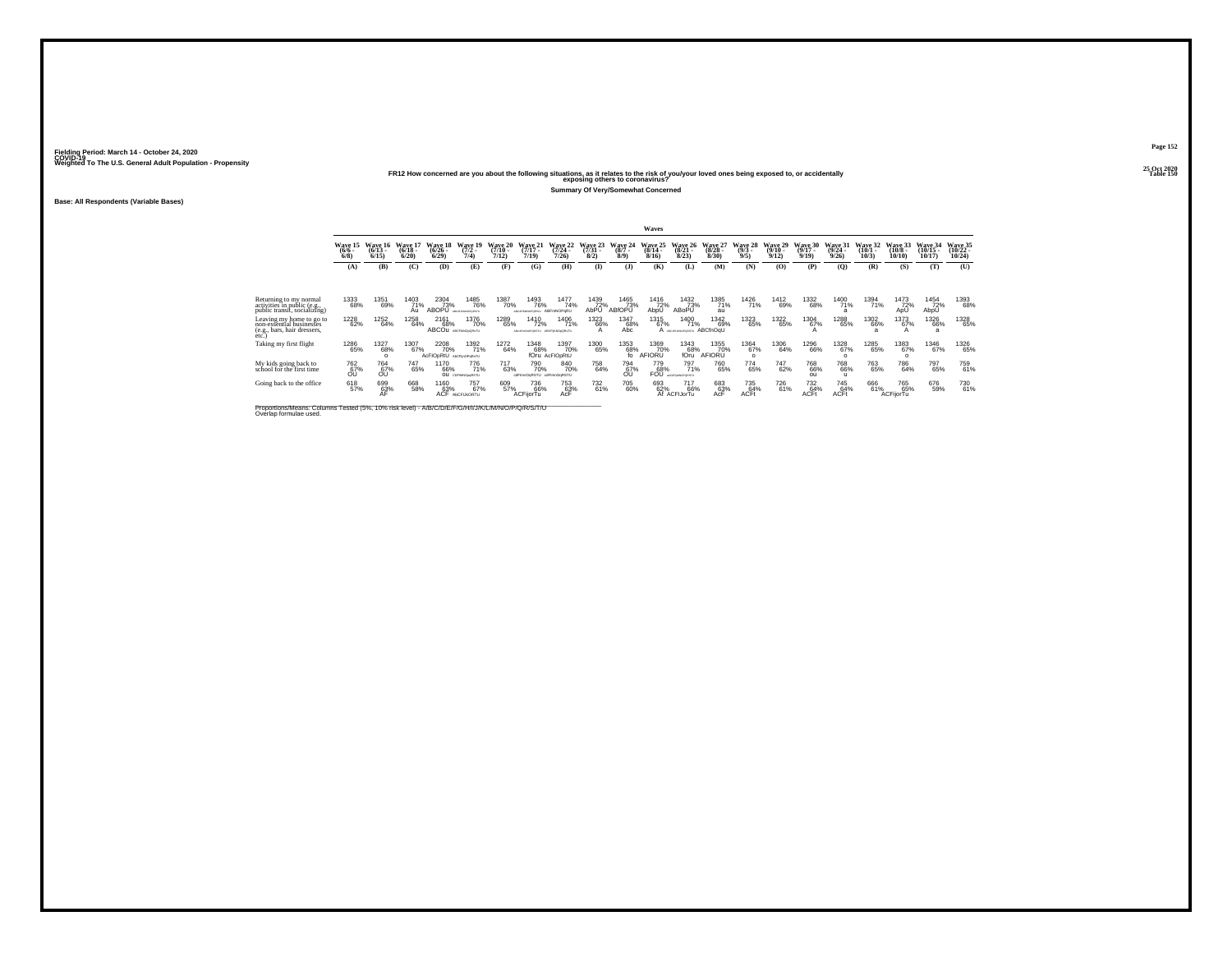# **25 Oct 2020FR12 How concerned are you about the following situations, as it relates to the risk of you/your loved ones being exposed to, or accidentally Table 151 exposing others to coronavirus?**

**Summary Of Not At All/Not Very Concerned**

**Base: All Respondents (Variable Bases)**

|                                                                                                                              | <b>Waves</b>                               |                              |                              |                              |                             |                                 |                              |                              |                              |                            |                              |                                     |                              |                                   |                                        |                              |                              |                              |                               |                                |                                         |
|------------------------------------------------------------------------------------------------------------------------------|--------------------------------------------|------------------------------|------------------------------|------------------------------|-----------------------------|---------------------------------|------------------------------|------------------------------|------------------------------|----------------------------|------------------------------|-------------------------------------|------------------------------|-----------------------------------|----------------------------------------|------------------------------|------------------------------|------------------------------|-------------------------------|--------------------------------|-----------------------------------------|
|                                                                                                                              | <b>Wave 15</b><br>$(6/6 -$<br>6/8          | Wave 16<br>$(6/13 -$<br>6/15 | Wave 17<br>$(6/18 -$<br>6/20 | Wave 18<br>$(6/26 -$<br>6/29 | Wave 19<br>$(7/2 -$<br>7/4) | Wave 20<br>$(7/10 -$<br>7/12)   | Wave 21<br>$(7/17 -$<br>7/19 | Wave 22<br>$(7/24 -$<br>7/26 | Wave 23<br>$(7/31 -$<br>8/2) | Wave 24<br>$(8/7 -$<br>8/9 | Wave 25<br>$(8/14 -$<br>8/16 | <b>Wave 26</b><br>$(8/21 -$<br>8/23 | Wave 27<br>$(8/28 -$<br>8/30 | Wave 28<br>$(9/3 -$<br>9/5        | Wave 29<br>$(9/10 -$<br>9/12           | Wave 30<br>$(9/17 -$<br>9/19 | Wave 31<br>$(9/24 -$<br>9/26 | Wave 32<br>$(10/1 -$<br>10/3 | Wave 33<br>$(10/8 -$<br>10/10 | Wave 34<br>$(10/15 -$<br>10/17 | Wave 35<br>$(10/22 -$<br>10/24          |
|                                                                                                                              | (A)                                        | (B)                          | (C)                          | (D)                          | (E)                         | (F)                             | (G)                          | (H)                          | $\bf{I}$                     | (1)                        | (K)                          | (L)                                 | (M)                          | (N)                               | (O)                                    | (P)                          | (O)                          | (R)                          | (S)                           | (T)                            | (U)                                     |
|                                                                                                                              |                                            |                              |                              |                              |                             |                                 |                              |                              |                              |                            |                              |                                     |                              |                                   |                                        |                              |                              |                              |                               |                                |                                         |
| Going back to the office                                                                                                     | 471<br>43%<br>EDEGHALMNPOS                 | 416<br>37%                   | 477<br>42%<br>e pegnumNPQS   | 667<br>37%                   | 372<br>33%                  | 459<br>43%<br><b>SCEGHAMPOS</b> | 386<br>34%                   | 441<br>37%                   | 477<br>39%<br>EgLs           | 461<br>40%<br>EgLs         | 421<br>38%<br>$\epsilon$     | 374<br>34%                          | 397<br>37%                   | 409<br>36%                        | 469<br>39%<br>Egls                     | 411<br>36%                   | 417<br>36%                   | 432<br>39%<br>Egls           | 403<br>35%                    | 463<br>41%<br>EGLnpqS          | 469<br>39%<br>Egls                      |
| My kids going back to<br>school for the first time                                                                           | 379<br>33%                                 | 384<br>33%                   | 401<br>35%<br>EghL           | 612<br>34%<br>EghL           | 323<br>29%                  | 429 37%<br><b>EGHKL</b>         | 337<br>30%                   | $^{361}_{30\%}$              | 429<br>36%<br>EGHL           | $\substack{395 \\ 33\%}$   | $^{371}_{32\%}$              | 324<br>29%                          | 403<br>35%<br>EghL           | $^{412}_{35\%}$<br>EghL           | 467<br>38%<br>ABdEGHJKLp               | 398<br>34%<br>eL             | 400<br>34%<br>eghL           | 411<br>35%<br>EGHL           | 446<br>36%<br>EGHL            | $^{436}_{35\%}$<br>EGHL        | 478<br>39%<br>ABdEGHJKLog               |
| Taking my first flight                                                                                                       | 683<br>35%<br><b>DEHKM</b>                 | 636<br>32%                   | 655<br>dEh                   | 953<br>30%                   | 565<br>29%                  | 702<br>36%<br>DEgHjKIM          | 622<br>32%                   | 591<br>30%                   | 692<br>35%<br><b>DEHKM</b>   | 642<br>32%<br>е            | 598<br>30%                   | 619<br>32%                          | 591<br>30%                   | 658<br>33%                        | 731<br>36%<br>e bDEGHKLMras            | 653<br>34%<br>dĒh            | 643<br>33%                   | 691<br>35%<br>e DEgHKIM      | 667<br>33%<br>А               | 669                            | 724<br>33% 35%<br>dEh DEgHKIM           |
| Leaving my home to go to<br>non-essential businesses<br>(e.g., bars, hair dressers,<br>etc.)                                 | 741<br>38%<br>DEGHUKLMPIS: DEGH LM DEGH LM | 711<br>36%                   | <sup>704</sup> 36%           | 1000<br>32%<br>ql            | 581<br>30%                  | 685<br>35%<br><b>EGHLm</b>      | 560<br>28%                   | 582<br>29%                   | 669<br>34%<br>EGHL           | 648<br>32%<br>GhL          | 652<br>33%<br>eGHL           | 562<br>29%                          | 604<br>31%                   | 699<br>35%<br><b>EGHLM DEGHLM</b> | <sup>715</sup> <sub>35%</sub>          | 645<br>33%<br>eGhL           | 683<br>35%<br><b>EGHLm</b>   | 674<br>34%<br>EGHL           | 677<br>33%<br>eGhL            | 689<br>34%<br><b>EGHL</b>      | <sup>722</sup> <sub>35%</sub><br>dEGHLM |
| Returning to my normal<br>activities in public (e.g.,<br>public transit, socializing)                                        | 636<br>32%<br>CORGHURLINGT DEGHIJKLt       | $^{612}_{31\%}$              | 559<br>29%<br>EG             | 857<br>27%<br>eg             | 472<br>24%                  | 587<br>30%<br>EGHi              | 477<br>24%                   | 511<br>26%                   | 553<br>28%<br>Eq             | 530<br>27%                 | 551<br>28%<br>EG             | 530<br>27%                          | 561<br>29%<br>EGh            | 596<br>29%<br>EGH                 | 625<br>31%<br><b>DEGHJI DEGHIJKLSt</b> | 617<br>32%                   | 571<br>29%<br>EGh            | 582<br>29%<br>EGH            | 577<br>28%<br>EG              | 561<br>28%                     | 657<br>32%<br>Eq @EGHUKLmST             |
| Proportions/Means: Columns Tested (5%, 10% risk level) - A/B/C/D/E/F/G/H/I/J/K/L/M/N/O/P/Q/R/S/T/U<br>Overlap formulae used. |                                            |                              |                              |                              |                             |                                 |                              |                              |                              |                            |                              |                                     |                              |                                   |                                        |                              |                              |                              |                               |                                |                                         |

**Page 153**25 Oct 2020<br>Table 151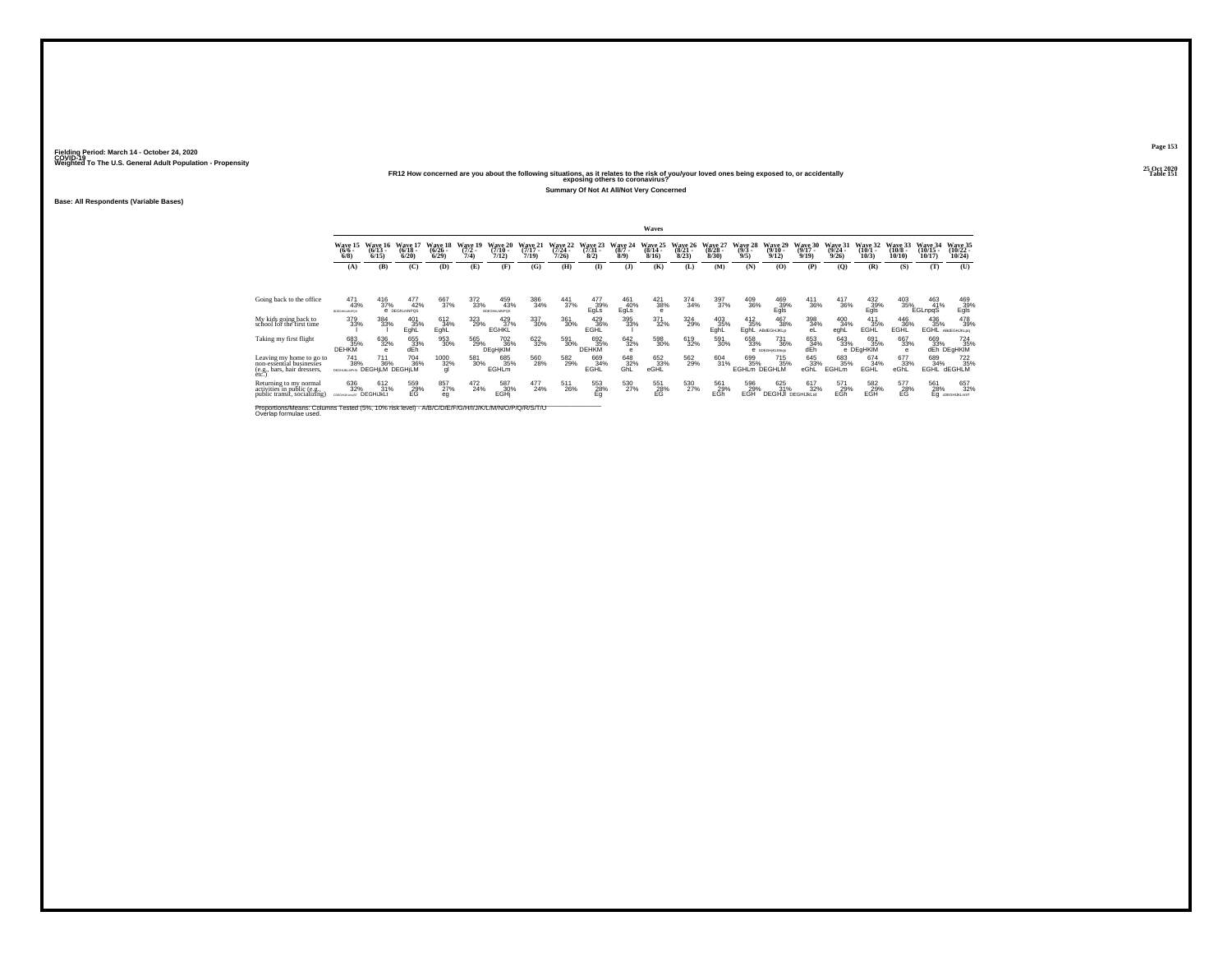## **25 Oct 2020FR12\_1 How concerned are you about the following situations, as it relates to the risk of you/your loved ones being exposed to, or accidentally Table 152 exposing others to coronavirus?**

**Leaving my home to go to non-essential businesses (e.g., bars, hair dressers, etc.)**

**Base: All Respondents**

|                                                                                                                              |                                  |                               |                              |                                      |                                 |                                  |                                                      |                                      |                                     |                               | Waves                        |                                 |                                 |                                   |                                 |                                      |                                  |                              |                               |                                |                                    |
|------------------------------------------------------------------------------------------------------------------------------|----------------------------------|-------------------------------|------------------------------|--------------------------------------|---------------------------------|----------------------------------|------------------------------------------------------|--------------------------------------|-------------------------------------|-------------------------------|------------------------------|---------------------------------|---------------------------------|-----------------------------------|---------------------------------|--------------------------------------|----------------------------------|------------------------------|-------------------------------|--------------------------------|------------------------------------|
|                                                                                                                              | Wave 15<br>$(6/6 -$<br>$6/8$ )   | Wave 16<br>$(6/13 -$<br>6/15  | Wave 17<br>$(6/18 -$<br>6/20 | Wave 18<br>$(6/26 -$<br>6/29         | Wave 19<br>$\frac{(7/2)}{7/4}$  | Wave 20<br>$\frac{(7/10)}{7/12}$ | Wave 21<br>$\frac{(7/17)}{7/19}$                     | Wave 22<br>$\frac{(7/24)}{7/26}$     | Wave 23<br>$\binom{7/31}{8/2}$      | Wave 24<br>$\binom{8/7}{8/9}$ | Wave 25<br>$(8/14 -$<br>8/16 | Wave 26<br>$\binom{8/21}{8/23}$ | Wave 27<br>$\binom{8/28}{8/30}$ | Wave 28<br>$\frac{(9/3)}{9/5}$    | Wave 29<br>$\binom{9/10}{9/12}$ | Wave 30<br>$\frac{(9/17 - 9)}{9/19}$ | Wave 31<br>$\frac{(9/24)}{9/26}$ | Wave 32<br>$(10/1 -$<br>10/3 | Wave 33<br>$(10/8 -$<br>10/10 | Wave 34<br>$(10/15 -$<br>10/17 | Wave 35<br>$\frac{(10/22)}{10/24}$ |
|                                                                                                                              | (A)                              | (B)                           | (C)                          | (D)                                  | (E)                             | (F)                              | (G)                                                  | (H)                                  | $\bf(I)$                            | (3)                           | (K)                          | (L)                             | (M)                             | (N)                               | (0)                             | (P)                                  | (O)                              | (R)                          | (S)                           | (T)                            | (U)                                |
| <b>Unweighted Base</b><br><b>Weighted Base</b>                                                                               | 1969<br>1969                     | 1963<br>1963                  | 1962<br>1962                 | 3161<br>3161                         | 1957<br>1957                    | 1974<br>1974                     | 1970<br>1970                                         | 1988<br>1988                         | 1992<br>1992                        | 1995<br>1995                  | 1967<br>1967                 | 1962<br>1962                    | 1946<br>1946                    | 2022<br>2022                      | 2037<br>2037                    | 1949<br>1949                         | 1971<br>1971                     | 1976<br>1976                 | 2050<br>2050                  | 2015<br>2015                   | 2050<br>2050                       |
| Verv/Somewhat<br>Concerned (Net)                                                                                             | <sup>1228</sup> 62%              | 1252<br>64%                   | 1258<br>64%                  | 2161<br>68%<br>ABCOU ABCFIANO SORATU | <sup>1376</sup> 70%             | 1289<br>65%                      | <sup>1410</sup> 72%<br>AICIFUMOFORITY AECFINNOICR:TU | 1406<br>71%                          | 1323<br>66%<br>A                    | 1347<br>68%<br>Abc            | $^{1315}_{67\%}$             | 1400<br>71%<br>A Accountings    | 1342<br>69%<br>ABCfnOqU         | 1323<br>65%                       | 1322<br>65%                     | 1304<br>67%<br>A                     | <sup>1288</sup> 65%              | 1302<br>66%<br>$\mathbf{a}$  | 1373<br>67%<br>A              | <sup>1326</sup> 66%<br>a       | 1328<br>65%                        |
| Very concerned                                                                                                               | 551<br>28%                       | 561<br>29%                    | 559<br>28%                   | 1009<br>32%                          | 727<br>37%<br>AbC ACOFUMOPORSTU | 598<br>30%                       | 734<br>37%<br>ABCfIORT                               | 678<br>34%                           | 597<br>30%                          | 658<br>33%<br><b>ABCOt</b>    | 633<br>32%<br>AbC            | 757<br>39%<br>LESSONOMICAL      | 661<br>34%<br>ABCfIOrT          | 631<br>31%<br>a                   | 594<br>29%                      | 625<br>32%<br>Abc                    | 627<br>32%<br>Abc                | $^{598}_{\ 30\%}$            | 652<br>32%<br>Abc             | 596<br>30%                     | 663<br>32%<br>ABC <sub>o</sub>     |
| Somewhat concerned                                                                                                           | 676<br>34%                       | 692<br>35%                    | <sup>700</sup> 36%           | 1152<br>36%<br>elU                   | 649<br>33%                      | 691<br>35%                       | 676<br>34%                                           | <sup>728</sup> <sub>37%</sub><br>elU | <sup>725</sup> <sub>36%</sub><br>IU | 689<br>35%                    | 681<br>35%                   | $644 \over 33\%$                | 681<br>35%                      | 692<br>34%                        | <sup>728</sup> 36%              | 679<br>35%                           | 662<br>34%                       | <sup>704</sup> 36%           | $^{721}_{35\%}$               | <sup>731</sup> <sub>36%</sub>  | 665<br>32%                         |
| Not At All/Not Very<br>Concerned (Net)                                                                                       | 741<br>38%<br>DEGHLKLMPrSt       | 711<br>36%<br>DEGHILM DEGHILM | <sup>704</sup> 36%           | 1000<br>32%<br>gl                    | 581<br>30%                      | 685<br>35%<br>EGHLm              | 560<br>28%                                           | $^{582}_{29\%}$                      | 669<br>34%<br>EGHL                  | 648<br>32%<br>GhL             | 652 33%<br>eGHL              | 562<br>29%                      | 604<br>31%                      | 699<br>35%<br><b>EGHLM DEGHLM</b> | 715<br>35%                      | 645<br>33%<br>eGĥĽ                   | 683<br>35%<br><b>EGHLm</b>       | 674 34%<br>EGHL              | 677<br>33%<br>eGhL            | 689<br>34%<br>EGHL             | 722 35%<br>dEGHLM                  |
| Not very concerned                                                                                                           | 429<br>22%<br>PERMIT A MALLIPTOS | 406<br>21%<br>DEGHLMS deGHLMs | 401<br>20%                   | 556<br>18%                           | 339<br>17%                      | 364<br>18%                       | 315<br>16%                                           | 331<br>17%                           | 367<br>18%                          | 367<br>18%                    | 405<br>21%<br><b>DEGHLMS</b> | 313<br>16%                      | 334<br>17%                      | 376<br>19%                        | 383<br>19%<br>gl                | 368<br>19%<br>al                     | 398<br>20%<br>deGHLms            | 367<br>19%                   | 356<br>17%                    | 398<br>20%<br>GhL              | 373<br>18%                         |
| Not at all concerned                                                                                                         | $^{313}_{16\%}$<br><b>EGHKL</b>  | 305<br>16%<br><b>EGHKI</b>    | 303<br>15%<br><b>EGHKI</b>   | 444<br>14%                           | $^{242}_{12\%}$                 | 321<br>16%<br><b>EGHKL</b>       | 245<br>12%                                           | 251<br>13%                           | 303<br>15%<br>eghkl                 | 281<br>14%                    | 247<br>13%                   | <sup>249</sup> <sub>13%</sub>   | 270<br>14%                      | 323<br>16%<br><b>EGHKL</b>        | 333<br>16%<br>dEGHKLm           | 277<br>14%                           | 285<br>14%                       | 307<br>16%<br><b>EGHKI</b>   | 321<br>16%<br><b>EGHKL</b>    | 291<br>14%                     | 349<br><b>DEGHjKLMpt</b>           |
| Sigma                                                                                                                        | 1969<br>100%                     | 1963<br>100%                  | 1962<br>100%                 | 3161<br>100%                         | 1957<br>100%                    | 1974<br>100%                     | 1970<br>100%                                         | 1988<br>100%                         | 1992<br>100%                        | 1995<br>100%                  | 1967<br>100%                 | 1962<br>100%                    | 1946<br>100%                    | 2022<br>100%                      | 2037<br>100%                    | 1949<br>100%                         | 1971<br>100%                     | 1976<br>100%                 | 2050<br>100%                  | 2015<br>100%                   | 2050<br>100%                       |
| Proportions/Means: Columns Tested (5%, 10% risk level) - A/B/C/D/E/F/G/H/I/J/K/L/M/N/O/P/Q/R/S/T/U<br>Overlap formulae used. |                                  |                               |                              |                                      |                                 |                                  |                                                      |                                      |                                     |                               |                              |                                 |                                 |                                   |                                 |                                      |                                  |                              |                               |                                |                                    |

**Page 154**25 Oct 2020<br>Table 152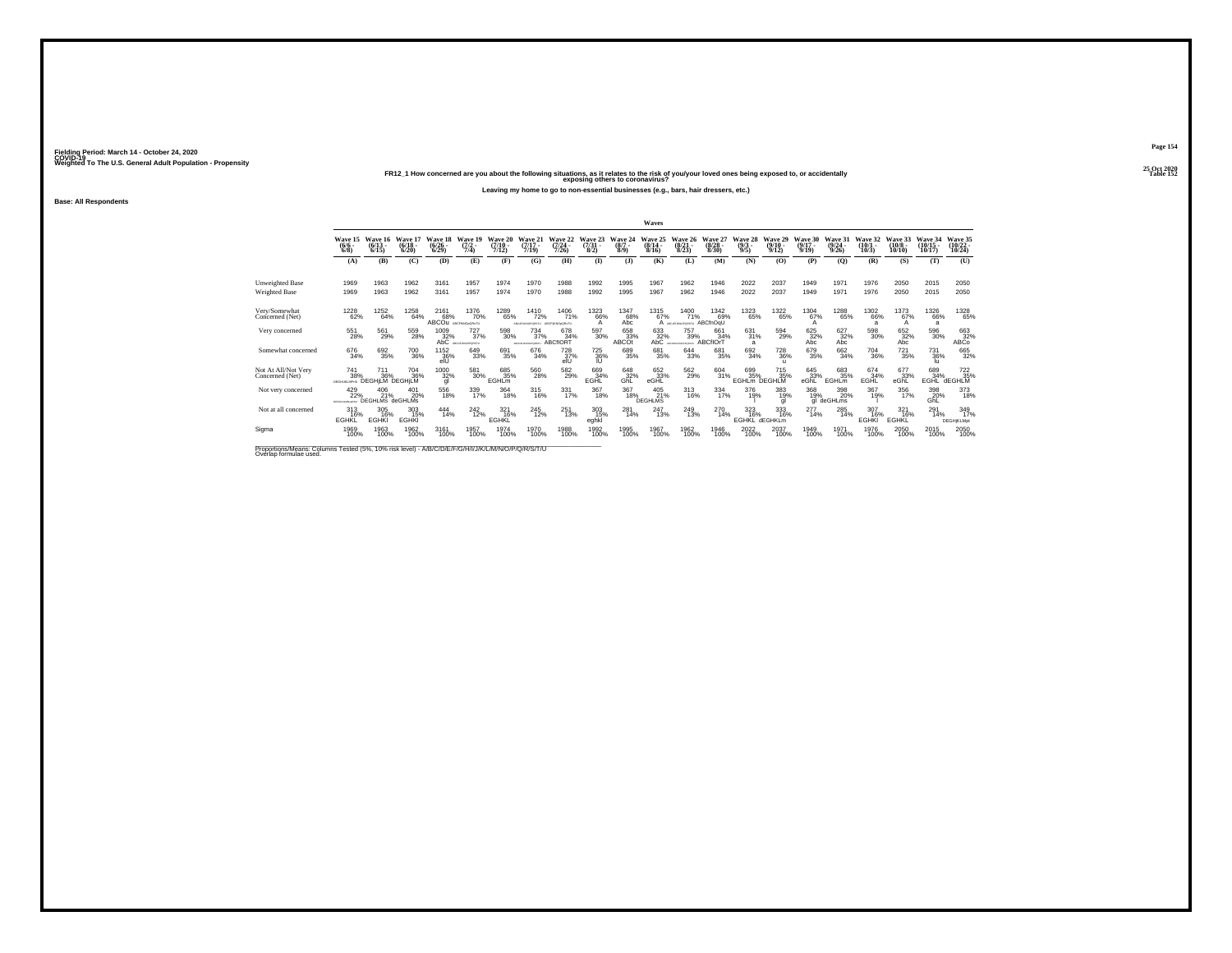**25 Oct 2020FR12\_2 How concerned are you about the following situations, as it relates to the risk of you/your loved ones being exposed to, or accidentally Table 153 exposing others to coronavirus?**

**Returning to my normal activities in public (e.g., public transit, socializing)**

**Base: All Respondents**

|                                                              |                                  |                                     |                              |                                 |                                          |                                                                 |                                             |                              |                                 |                                     | Waves                        |                                 |                                     |                                |                                        |                                      |                                         |                              |                                   |                                   |                                    |
|--------------------------------------------------------------|----------------------------------|-------------------------------------|------------------------------|---------------------------------|------------------------------------------|-----------------------------------------------------------------|---------------------------------------------|------------------------------|---------------------------------|-------------------------------------|------------------------------|---------------------------------|-------------------------------------|--------------------------------|----------------------------------------|--------------------------------------|-----------------------------------------|------------------------------|-----------------------------------|-----------------------------------|------------------------------------|
|                                                              | Wave 15<br>$\binom{6/6}{6/8}$    | Wave 16<br>$\binom{6/13}{6/15}$     | Wave 17<br>$(6/18 -$<br>6/20 | Wave 18<br>$\binom{6/26}{6/29}$ | 10<br>$\frac{(7/2)}{7/4}$                | Wave 2<br>$\frac{(7/10)}{7/12}$                                 | Wave 21<br>$\frac{(7/17)}{7/19}$            | Wave 22<br>$(7/24 -$<br>7/26 | Wave 23<br>$\frac{(7/31)}{8/2}$ | Wave 24<br>$(8/7 -$<br>8/9          | Wave 25<br>$(8/14 -$<br>8/16 | Wave 26<br>$\binom{8/21}{8/23}$ | <b>Wave</b><br>$\binom{8/28}{8/30}$ | Wave 28<br>$\frac{(9/3)}{9/5}$ | Wave 29<br>$\frac{(9/10)}{9/12}$       | Wave 30<br>$\frac{(9/17 - 9)}{9/19}$ | Wave 31<br>$\frac{(9/24 - 9/26)}{9/26}$ | Wave<br>$\binom{10/1}{10/3}$ | Wave<br>$(10/8 -$<br>10/10        | Wave 34<br>$\binom{10/15}{10/17}$ | Wave 35<br>$\frac{(10/22)}{10/24}$ |
|                                                              | (A)                              | (B)                                 | (C)                          | (D)                             | (E)                                      | (F)                                                             | (G)                                         | (H)                          | $($ $\Gamma$                    | (3)                                 | (K)                          | (L)                             | (M)                                 | (N)                            | (O)                                    | (P)                                  | (Q)                                     | (R)                          | (S)                               | (T)                               | (U)                                |
| <b>Unweighted Base</b>                                       | 1969                             | 1963                                | 1962                         | 3161                            | 1957                                     | 1974                                                            | 1970                                        | 1988                         | 1992                            | 1995                                | 1967                         | 1962                            | 1946                                | 2022                           | 2037                                   | 1949                                 | 1971                                    | 1976                         | 2050                              | 2015                              | 2050                               |
| Weighted Base                                                | 1969                             | 1963                                | 1962                         | 3161                            | 1957                                     | 1974                                                            | 1970                                        | 1988                         | 1992                            | 1995                                | 1967                         | 1962                            | 1946                                | 2022                           | 2037                                   | 1949                                 | 1971                                    | 1976                         | 2050                              | 2015                              | 2050                               |
| Very/Somewhat<br>Concerned (Net)                             | 1333<br>68%                      | 1351<br>69%                         | $^{1403}_{71\%}$<br>Au       | 2304<br>73%<br>ABOPU            | <sup>1485</sup> 76%<br>earliesworkhastic | <sup>1387</sup> 70%                                             | 1493<br>76%<br>ARCHRANOPORSKI ABFINNOPORU   | 1477<br>74%                  | 1439<br>72%<br>AbPU             | 1465<br>73%<br>ABfOPU               | 1416<br>72%<br>AbpU          | $\frac{1432}{73\%}$<br>ABoPU    | 1385<br>71%<br>au                   | <sup>1426</sup> 71%            | <sup>1412</sup> 69%                    | 1332<br>68%                          | <sup>1400</sup> 71%<br>$\overline{a}$   | 1394<br>71%                  | 1473<br>72%<br>ApU                | 1454<br>72%<br>AbpU               | 1393<br>68%                        |
| Very concerned                                               | 637<br>32%                       | 618<br>32%                          | 633<br>32%                   | 1104<br>35%                     | 786<br>40%<br>ABCDIKM-OgRTU              | 726<br>37%                                                      | 781<br>40%<br>ABCU ABCDIKMOARTU ABCDIkmOrTU | 770<br>39%                   | 705<br>35%<br>Bc                | 736<br>37%<br>ABCu                  | 692<br>35%                   | 782<br>40%<br>ABCDIKMsOcRTU     | 690<br>35%<br>Bc                    | 734<br>36%<br>ABC              | 688<br>34%                             | 721<br>37%<br>ABCu                   | 714<br>36%<br>ABC                       | 699<br>35%                   | 754<br>37%<br>ABCu                | 680<br>34%                        | 678<br>33%                         |
| Somewhat concerned                                           | 697<br>35%                       | 733<br>37%<br>fl P                  | 770<br>39%<br>AsPALMNoPORSU  | 1200<br>38%<br><b>FLNP</b>      | 698<br>36%<br>D                          | 661<br>33%                                                      | $^{712}_{36\%}$                             | <sup>708</sup> 36%           | $^{735}_{37\%}$<br>fIP          | <sup>729</sup> <sub>37%</sub><br>IP | $^{724}_{37\%}$<br>IP        | 650<br>33%                      | 695<br>36%<br>P                     | 692<br>34%                     | <sup>725</sup> 36%<br>D                | 612/31%                              | 687<br>35%<br>D                         | $^{696}_{35\%}$<br>n         | 719<br>35%<br>n                   | 774<br>38%<br>FLNPqu              | <sup>715</sup> <sub>35%</sub><br>D |
| Not At All/Not Very<br>Concerned (Net)                       | 636<br>32%<br><b>TRONDRUMORE</b> | $^{612}_{31\%}$<br><b>DEGHiJkLt</b> | 559<br>29%<br>EG             | 857%<br>eg                      | $^{472}_{24\%}$                          | 587<br>30%<br>EGHi                                              | $^{477}_{24\%}$                             | $^{511}_{26\%}$              | $^{553}_{28\%}$                 | 530<br>27%                          | $^{551}_{-28\%}$             | 530<br>27%                      | 561<br>29%<br>EGh                   | 596<br>29%<br>EGH              | 625<br>31%<br><b>DEGHJI</b> DEGHIJKLst | 617<br>32%                           | 571<br>29%<br>EĞĥ                       | $^{582}_{29\%}$ EGH          | $^{577}_{28\%}$                   | 561<br>28%<br>Eq                  | 657<br>32%<br>dDEGHUKLmST          |
| Not very concerned                                           | 377<br>19%<br>CDEPOHILM-LORD     | 341<br>17%<br>dEFGmS                | 297<br>15%                   | 467<br>15%                      | 280<br>14%                               | 279<br>14%                                                      | 257<br>13%                                  | 297<br>15%                   | 302<br>15%                      | 324<br>16%                          | 345<br>18%<br>G DEFGhmS      | 306<br>16%<br>g                 | 286<br>15%                          | 332<br>$^{16\%}_{\circ}$       | 334<br>16%<br>G                        | 354<br>18%<br>cDEFGHiMaS             | 301<br>15%                              | 315<br>${}^{16\%}_{G}$       | 286<br>14%                        | 330<br>16%                        | 362<br>18%<br>G cDEFGhmS           |
| Not at all concerned                                         | 259<br>13%<br>EhJK               | 27 <sup>1</sup><br>14%<br>EgHJKIt   | 263<br>13%<br>EHJK           | 390<br>12%                      | 193<br>10%                               | 308<br>16%<br>aDEGHIJKLnT                                       | 220<br>11%                                  | $^{214}_{11\%}$              | 250<br>13%<br>Е                 | 207<br>10%                          | 206<br>10%                   | $^{224}_{11\%}$                 | 275<br>14%<br><b>EGHJKIt</b>        | 264<br>13%                     | 291<br>14%<br>EhJk EGHJKLT             | 262<br>13%<br><b>EhJK</b>            | 269<br>14%<br>EgHJK                     | 266<br>13%<br>EgHJK          | $^{291}_{14\%}$<br><b>EGHJKIt</b> | 232<br>11%                        | 294 14%<br><b>EGHJKLT</b>          |
| Sigma<br>Departises Massey Calvese Tested UNI 400 dal lavell | 1969<br>100%                     | 1963<br>100%                        | 1962<br>100%                 | 3161<br>100%<br>$\sqrt{2}$      | 1957<br>100%                             | 1974<br>100%<br>AN ALAMA A LA CIAZA DI A ALAMA ANCHE A ANCHE AL | 1970<br>100%                                | 1988<br>100%                 | 1992<br>100%                    | 1995<br>100%                        | 1967<br>100%                 | 1962<br>100%                    | 1946<br>100%                        | 2022<br>100%                   | 2037<br>100%                           | 1949<br>100%                         | 1971<br>100%                            | 1976<br>100%                 | 2050<br>100%                      | 2015<br>100%                      | 2050<br>100%                       |

Proportions/Means: Columns Tested (5%, 10% risk level) - A/B/C/D/E/F/G/H/I/J/K/L/M/N/O/P/Q/R/S/T/U Overlap formulae used.<br>Overlap formulae used.

**Page 155**25 Oct 2020<br>Table 153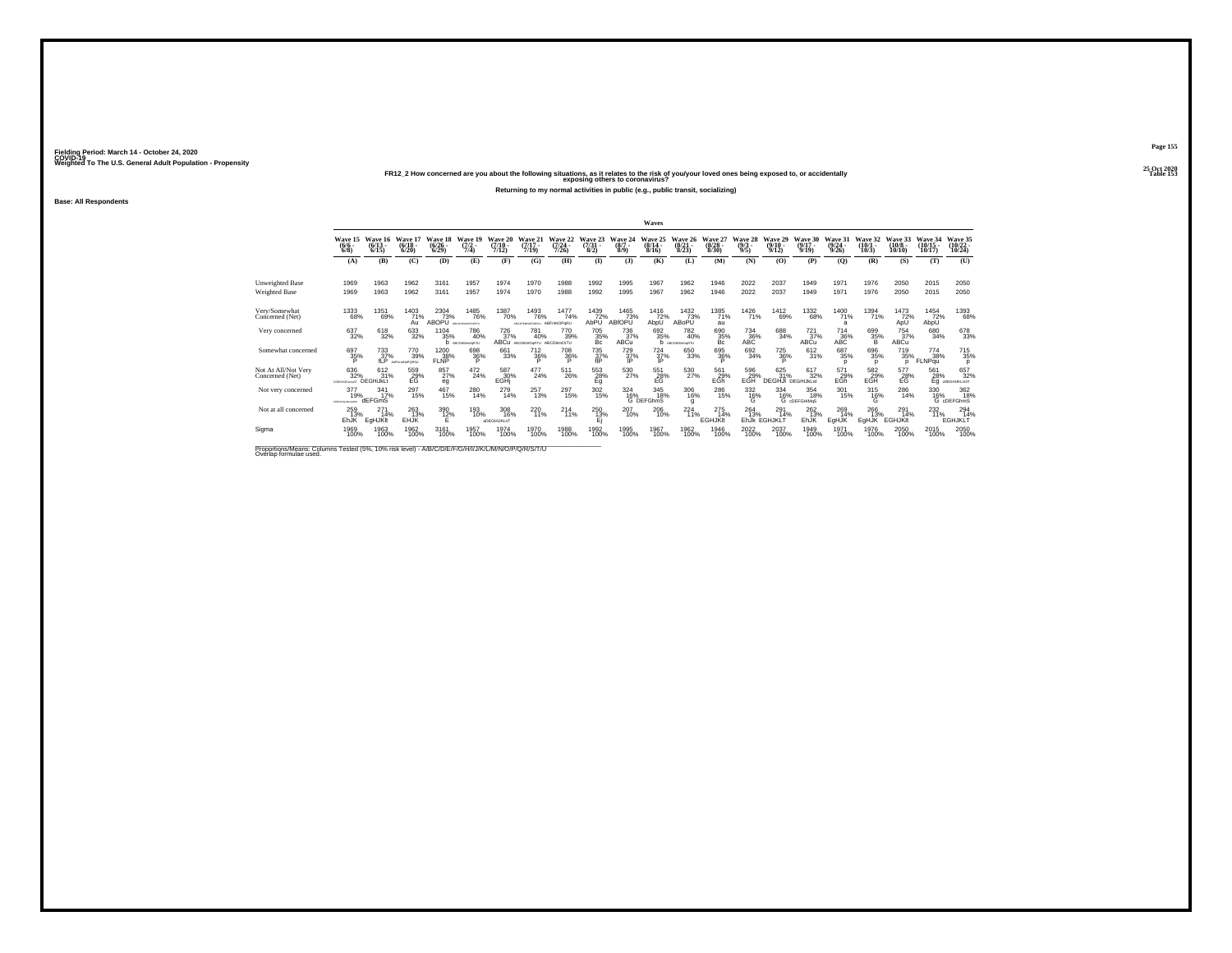**Base: All Respondents**

**25 Oct 2020FR12\_3 How concerned are you about the following situations, as it relates to the risk of you/your loved ones being exposed to, or accidentally Table 154 exposing others to coronavirus?**

**Taking my first flight**

**Fielding Period: March 14 - October 24, 2020 COVID-19 Weighted To The U.S. General Adult Population - Propensity**

|                                                                                                                              |                            |                              |                              |                                        |                                |                              |                                  |                               |                                 |                         | Waves                                 |                              |                              |                             |                                     |                              |                              |                                       |                               |                                      |                                      |
|------------------------------------------------------------------------------------------------------------------------------|----------------------------|------------------------------|------------------------------|----------------------------------------|--------------------------------|------------------------------|----------------------------------|-------------------------------|---------------------------------|-------------------------|---------------------------------------|------------------------------|------------------------------|-----------------------------|-------------------------------------|------------------------------|------------------------------|---------------------------------------|-------------------------------|--------------------------------------|--------------------------------------|
|                                                                                                                              | Wave 15<br>$(6/6 -$<br>6/8 | Wave 16<br>$(6/13 -$<br>6/15 | Wave 17<br>$(6/18 -$<br>6/20 | Wave 18<br>$(6/26 -$<br>6/29           | Wave 19<br>$(7/2 -$<br>7/4)    | Wave 20<br>$(7/10 -$<br>7/12 | Wave 21<br>$(7/17 -$<br>7/19     | Wave 22<br>(7/24)<br>7/26     | Wave 23<br>$\frac{(7/31)}{8/2}$ | Wave 24<br>(8/7)<br>8/9 | Wave 25<br>$(8/14 -$<br>8/16          | Wave 26<br>$(8/21 -$<br>8/23 | Wave 27<br>$(8/28 -$<br>8/30 | Wave 28<br>$(9/3 -$<br>9/5  | Wave 29<br>$(9/10 -$<br>9/12        | Wave 30<br>$(9/17 -$<br>9/19 | Wave 31<br>$(9/24 -$<br>9/26 | Wave 32<br>$(10/1 -$<br>10/3          | Wave 33<br>$(10/8 -$<br>10/10 | Wave 34<br>$(10/15 -$<br>10/17       | Wave 35<br>$(10/22 -$<br>10/24       |
|                                                                                                                              | (A)                        | (B)                          | (C)                          | (D)                                    | (E)                            | (F)                          | (G)                              | (H)                           | $\bf{D}$                        | (3)                     | (K)                                   | (L)                          | (M)                          | (N)                         | (O)                                 | (P)                          | (0)                          | (R)                                   | (S)                           | (T)                                  | (U)                                  |
| <b>Unweighted Base</b><br>Weighted Base                                                                                      | 1969<br>1969               | 1963<br>1963                 | 1962<br>1962                 | 3161<br>3161                           | 1957<br>1957                   | 1974<br>1974                 | 1970<br>1970                     | 1988<br>1988                  | 1992<br>1992                    | 1995<br>1995            | 1967<br>1967                          | 1962<br>1962                 | 1946<br>1946                 | 2022<br>2022                | 2037<br>2037                        | 1949<br>1949                 | 1971<br>1971                 | 1976<br>1976                          | 2050<br>2050                  | 2015<br>2015                         | 2050<br>2050                         |
| Very/Somewhat<br>Concerned (Net)                                                                                             | 1286<br>65%                | 1327<br>68%<br>$\circ$       | 1307<br>67%                  | 2208<br>70%<br>AcFIODRtU ASCPINOPURATU | 1392<br>71%                    | 1272<br>64%                  | 1348<br>68%                      | 1397<br>70%<br>fOru AcFIOoRtU | 1300<br>65%                     | 1353<br>68%<br>fo       | 1369<br>70%<br>AFIORU                 | 1343<br>68%<br>fOru          | 1355<br>70%<br>AFIORU        | $^{1364}_{67\%}$<br>$\circ$ | 1306<br>64%                         | <sup>1296</sup> 66%          | 1328<br>67%<br>$\circ$       | <sup>1285</sup> 65%                   | 1383<br>67%<br>$\circ$        | $^{1346}_{67\%}$                     | <sup>1326</sup> 65%                  |
| Very concerned                                                                                                               | 730<br>37%                 | 791<br>40%                   | 843<br>43%<br>aOt AFIOPRTu   | 1271<br>40%                            | 891<br>46%<br>aOt AGGUNGSORITU | 763<br>39%                   | 845<br>43%<br>AFOprTu AFijOPqRTU | 860<br>43%                    | 788<br>40%<br>$\Omega$          | 791<br>40%              | 845<br>43%<br>O AFIOPRTu ANDRUOPORNTU | 865<br>44%                   | 815<br>$A0$ $\frac{42}{7}$ % | 827<br>41%<br>aOT           | 738<br>36%                          | 757<br>39%                   | 785<br>40%<br>$\circ$        | 770<br>39%                            | 828<br>40%<br>aOt             | $^{738}_{\phantom{1}37\%}$           | 802<br>39%                           |
| Somewhat concerned                                                                                                           | 556<br>28%<br>CL           | 536<br>27%<br>C              | 465<br>24%                   | 937<br>30%<br>CEFGIKLnRU               | 501<br>26%                     | 509<br>26%                   | $^{504}_{\ 26\%}$                | $^{537}_{27\%}$<br>c          | 512<br>26%                      | 562 28%<br><b>CL</b>    | $^{524}_{27\%}$<br>$\mathfrak{c}$     | $^{478}_{24\%}$              | 539<br>28%<br><b>CI</b>      | $^{537}_{27\%}$             | 568<br>28%<br><b>CI</b>             | 539<br>28%<br>CI             | 544<br>28%<br><b>CI</b>      | $^{516}_{\phantom{1}\phantom{1}26\%}$ | $^{554}_{27\%}$               | $^{608}_{30\%}$<br>C CEFGNKLnRU      | 524<br>26%                           |
| Not At All/Not Very<br>Concerned (Net)                                                                                       | 683<br>35%<br>DEHKM        | 636<br>32%<br>$\theta$       | 655<br>33%<br>dEh            | 953<br>30%                             | 565<br>29%                     | 702 36%<br><b>DEgHjKIM</b>   | 622/32%                          | 591<br>30%                    | 692<br>35%<br><b>DEHKM</b>      | 642<br>32%<br>e         | 598<br>30%                            | 619<br>32%                   | 591<br>30%                   | $\substack{658 \\ 33\%}$    | <sup>731</sup> 36%<br>e bDEGHKLMngs | 653<br>34%<br>dEh            | 643<br>33%                   | 691<br>35%<br>e DEgHKIM               | 667<br>33%<br>$\theta$        | 669                                  | 724<br>35%<br>33% 35°<br>dEh DEgHKIM |
| Not very concerned                                                                                                           | 280<br>14%<br>h            | 249<br>13%                   | $\frac{264}{13\%}$           | $\frac{392}{12\%}$                     | 242<br>12%                     | 279<br>14%                   | 241<br>12%                       | $\substack{237 \\ 12\%}$      | 284<br>14%                      | $^{259}_{13\%}$         | 281<br>14%<br>h                       | 242<br>12%                   | $^{242}_{12\%}$              | 270<br>13%                  | 309<br>15%<br><b>bDeGHLM</b>        | 292<br>15%<br>degHlm         | 266<br>14%                   | 265<br>13%                            | 276<br>13%                    | $\frac{306}{15\%}$<br><b>bDeGHIm</b> | 289<br>14%                           |
| Not at all concerned                                                                                                         | $^{403}_{20\%}$<br>dEhK    | 387<br>20%<br>FK             | 391<br>20%<br>EK             | 561<br>18%                             | 323/17%                        | 423/21%<br>DEHKMpT           | 381<br>19%<br>еK                 | $\underset{18\%}{354}$        | 407<br>20%<br>dEhK              | 383<br>19%              | 317<br>16%                            | 378<br>19%                   | 350<br>18%                   | 389<br>19%<br>eK            | 422<br>21%<br><b>DEhKm</b>          | 361<br>19%                   | 377<br>19%                   | $^{426}_{22\%}$<br>k DEHKMpT          | 391<br>19%                    | 363<br>18%                           | 435<br>21%<br><b>DEHKmt</b>          |
| Siama                                                                                                                        | 1969<br>100%               | 1963<br>100%                 | 1962<br>100%                 | 3161<br>100%                           | 1957<br>100%                   | 1974<br>100%                 | 1970<br>100%                     | 1988<br>100%                  | 1992<br>100%                    | 1995<br>100%            | 1967<br>100%                          | 1962<br>100%                 | 1946<br>100%                 | 2022<br>100%                | 2037<br>100%                        | 1949<br>100%                 | 1971<br>100%                 | 1976<br>100%                          | 2050<br>100%                  | 2015<br>100%                         | 2050<br>100%                         |
| Proportions/Means: Columns Tested (5%, 10% risk level) - A/B/C/D/E/F/G/H/I/J/K/L/M/N/O/P/Q/R/S/T/U<br>Overlap formulae used. |                            |                              |                              |                                        |                                |                              |                                  |                               |                                 |                         |                                       |                              |                              |                             |                                     |                              |                              |                                       |                               |                                      |                                      |

**Page 156**25 Oct 2020<br>Table 154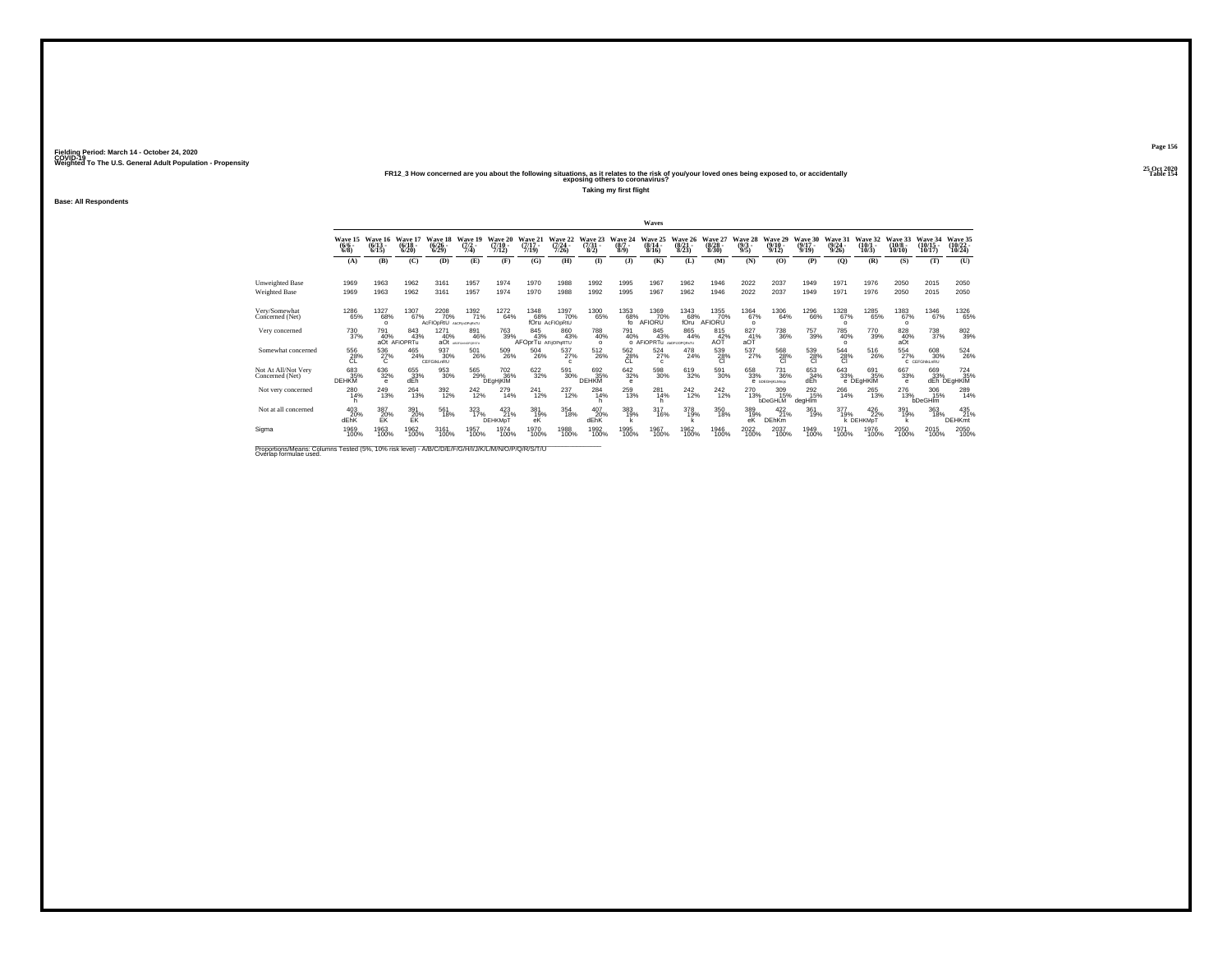**25 Oct 2020FR12\_4 How concerned are you about the following situations, as it relates to the risk of you/your loved ones being exposed to, or accidentally Table 155 exposing others to coronavirus?**

**My kids going back to school for the first time**

**Base: All Respondents Who Are Parent**

|                                                                  |                                      |                              |                              |                                                             |                                      |                                    |                                         |                                       |                                |                            | Waves                           |                                 |                                 |                                  |                                                         |                                      |                                  |                              |                               |                                        |                                     |
|------------------------------------------------------------------|--------------------------------------|------------------------------|------------------------------|-------------------------------------------------------------|--------------------------------------|------------------------------------|-----------------------------------------|---------------------------------------|--------------------------------|----------------------------|---------------------------------|---------------------------------|---------------------------------|----------------------------------|---------------------------------------------------------|--------------------------------------|----------------------------------|------------------------------|-------------------------------|----------------------------------------|-------------------------------------|
|                                                                  | Wave 15<br>$(6/6 -$<br>6/8           | Wave 16<br>$(6/13 -$<br>6/15 | Wave 17<br>$(6/18 -$<br>6/20 | Wave 18<br>$\binom{6/26}{6/29}$                             | Wave 19<br>$\frac{(7/2)}{7/4}$       | Wave 20<br>(7/10)<br>7/12)         | Wave 21<br>$(7/17 -$<br>7/19            | Wave 22<br>$(7/24 -$<br>7/26          | Wave 23<br>$\binom{7/31}{8/2}$ | Wave 24<br>$(8/7 -$<br>8/9 | 25<br>Wave<br>$(8/14 -$<br>8/16 | Wave 26<br>$(8/21 -$<br>8/23    | Wave 27<br>$\binom{8/28}{8/30}$ | Wave 28<br>$\binom{9/3}{9/5}$    | Wave 29<br>$\frac{(9/10)}{9/12}$                        | Wave 30<br>$\frac{(9/17 - 9)}{9/19}$ | Wave 31<br>$\frac{(9/24)}{9/26}$ | Wave 32<br>$(10/1 -$<br>10/3 | Wave 33<br>$(10/8 -$<br>10/10 | Wave 34<br>$(10/15 -$<br>10/17         | Wave 35<br>$\binom{10/22}{10/24}$   |
|                                                                  | (A)                                  | (B)                          | (C)                          | (D)                                                         | (E)                                  | (F)                                | (G)                                     | (H)                                   | $\bf(I)$                       | (1)                        | (K)                             | (L)                             | (M)                             | (N)                              | (0)                                                     | (P)                                  | (0)                              | (R)                          | (S)                           | (T)                                    | (U)                                 |
| <b>Unweighted Base</b>                                           | 1166                                 | 1133                         | 1140                         | 1856                                                        | 1180                                 | 1170                               | 1193                                    | 1200                                  | 1200                           | 1235                       | 1144                            | 1153                            | 1193                            | 1228                             | 1293                                                    | 1248                                 | 1209                             | 1233                         | 1264                          | 1319                                   | 1288                                |
| <b>Weighted Base</b>                                             | 1141                                 | 1148                         | 1147                         | 1782                                                        | 1099                                 | 1146                               | 1127                                    | 1200                                  | 1187                           | 1189                       | 1150                            | 1121                            | 1164                            | 1186                             | 1214                                                    | 1166                                 | 1168                             | 1175                         | 1232                          | 1234                                   | 1238                                |
| Very/Somewhat<br>Concerned (Net)                                 | <sup>762</sup> %<br>Őΰ               | <sup>764</sup> 67%<br>Őΰ     | 747<br>65%                   | <sup>1170</sup> 66%                                         | <sup>776</sup> 71%<br>OU COMMODORSTU | <sup>717</sup> 63%                 | 790<br>70%<br>ofFinnOgRSTU ofFinnOgRSTU | 840<br>70%                            | 758<br>64%                     | 794<br>67%<br>Őΰ           | 779<br>68%                      | 797<br>71%<br>FOU accessorosatu | 760<br>65%                      | 774<br>65%                       | 747<br>62%                                              | <sup>768</sup> 66%<br>ou             | 768<br>66%<br>ш.                 | 763<br>65%                   | 786<br>64%                    | 797<br>65%                             | 759<br>61%                          |
| Very concerned                                                   | 454<br>40%<br>Őt                     | $^{435}_{\phantom{1}38\%}$   | 462<br>40%<br>Ort            | 705<br>40%                                                  | 478<br>43%<br>Ot BFInOgRTU           | 433<br>38%                         | 527<br>47%<br>ABCOFLIKING/PORTFU        | 515<br>43%<br>bfiORTU                 | 453<br>38%<br>$\Omega$         | 491<br>41%<br>ORT          | 471<br>41%<br>OrT               | 529<br>47%<br>ARCEFUGINOPORTIU  | 478<br>41%<br>ORT               | $\underset{\mathcal{O}}{^{463}}$ | $\frac{412}{34\%}$                                      | 466<br>40%<br>Öt                     | 451<br>39%<br>$\Omega$           | $\frac{423}{36\%}$           | 498<br>40%<br>Ort             | 439<br>36%                             | 467<br>38%                          |
| Somewhat concerned                                               | $\frac{307}{27\%}$                   | 329%<br>cGLmSU               | 285<br>25%                   | $^{464}_{26\%}$                                             | 298<br>27%                           | <sup>284</sup> <sub>25%</sub>      | 263<br>23%                              | $\frac{324}{27\%}$                    | 305<br>26%                     | 303<br>25%                 | 308<br>27%                      | $^{268}_{24\%}$                 | $^{282}_{24\%}$                 | 311<br>26%                       | $^{335}_{\phantom{1}\phantom{1}\phantom{1}28\%}$<br>gsu | $\frac{302}{26\%}$                   | 317<br>27%                       | 340<br>29%<br>cfGLMSU        | 289<br>23%                    | 359<br>29%<br>cfGLMSU                  | 293<br>24%                          |
| Not At All/Not Very<br>Concerned (Net)                           | 379<br>33%                           | 384<br>33%                   | 401<br>35%<br>EghL           | 612<br>34%<br>EghL                                          | $\frac{323}{29\%}$                   | $\frac{429}{37\%}$<br><b>EGHKL</b> | 337<br>30%                              | $^{361}_{30\%}$                       | 429<br>36%<br>EGHL             | 395<br>33%                 | 371<br>32%                      | $\frac{324}{29\%}$              | 403<br>35%<br>EghL              | $^{412}_{35\%}$<br>EghL          | 467<br>38%<br>ABdEGHJKLp                                | 398<br>34%<br>eL                     | 400<br>34%<br>eghL               | 411<br>35%<br>EGHL           | 446<br>36%<br>EGHL            | 436<br>35%<br>EGHL                     | 478<br>39%<br>ABdEGHJKLog           |
| Not very concerned                                               | 149<br>E <sub>G</sub> <sup>13%</sup> | 134<br>12%<br>$\circ$        | 130<br>11%                   | 204<br>11%<br>А                                             | 96<br>9%                             | 147<br>13%<br>Éğ                   | 108<br>10%                              | 166<br>E <sub>GI</sub> <sup>14%</sup> | 148<br>12%<br>Eq               | 139<br>12%<br>e            | 144<br>${}^{13\%}_{Eg}$         | 121<br>11%                      | 145<br>13%<br>Eq                | 141<br>12%<br>e                  | 149<br>12%                                              | 146<br>$^{12}_{Eg}$                  | 132<br>11%                       | 132<br>11%                   | 164                           | 184<br>13% 15%<br>EG bCDEGjLngR<br>15% | 158<br>$^{13\%}_{Eg}$               |
| Not at all concerned                                             | 230 20%                              | 250<br>22%<br>HI             | 271<br>24%<br><b>HkL</b>     | 408<br>23%<br>HĹ                                            | 227<br>21%                           | 282<br>25%<br>H AegHKLt            | 229<br>20%                              | 194<br>16%                            | 281<br>24%<br>aHkL             | 256<br>22%<br>н            | 226                             | $^{203}_{18\%}$                 | 258<br>н                        | $^{271}_{23\%}$<br>HL            | 318<br>26%<br>ABEGHJKLmPT                               | 252/22%<br>н                         | 268<br>HL                        | 280<br>24%<br>aHkL           | 282<br>23%<br>HL              | $^{253}_{20\%}$                        | 321 <sub>26%</sub><br>Н АЬЕGНИА.трТ |
| Sigma                                                            | 1141<br>100%                         | 1148<br>100%                 | 1147<br>100%                 | 1782<br>100%                                                | 1099<br>100%                         | 1146<br>100%                       | 1127<br>100%                            | 1200<br>100%                          | 1187<br>100%                   | 1189<br>100%               | 1150<br>100%                    | 1121<br>100%                    | 1164<br>100%                    | 1186<br>100%                     | 1214<br>100%                                            | 1166<br>100%                         | 1168<br>100%                     | 1175<br>100%                 | 1232<br>100%                  | 1234<br>100%                           | 1238<br>100%                        |
| Departisor Margaret Calveson, Trade 4, 1991 - 4,001 - deli Jacob |                                      |                              |                              | $A \cup A \cup A \cup A \cup B \cup C \cup C \cup A \cup C$ |                                      | <b>IN A A LA MOUDLAND</b>          | T T T T T                               |                                       |                                |                            |                                 |                                 |                                 |                                  |                                                         |                                      |                                  |                              |                               |                                        |                                     |

Proportions/Means: Columns Tested (5%, 10% risk level) - A/B/C/D/E/F/G/H/I/J/K/L/M/N/O/P/Q/R/S/T/U Overlap formulae used.<br>Overlap formulae used.

**Page 157**25 Oct 2020<br>Table 155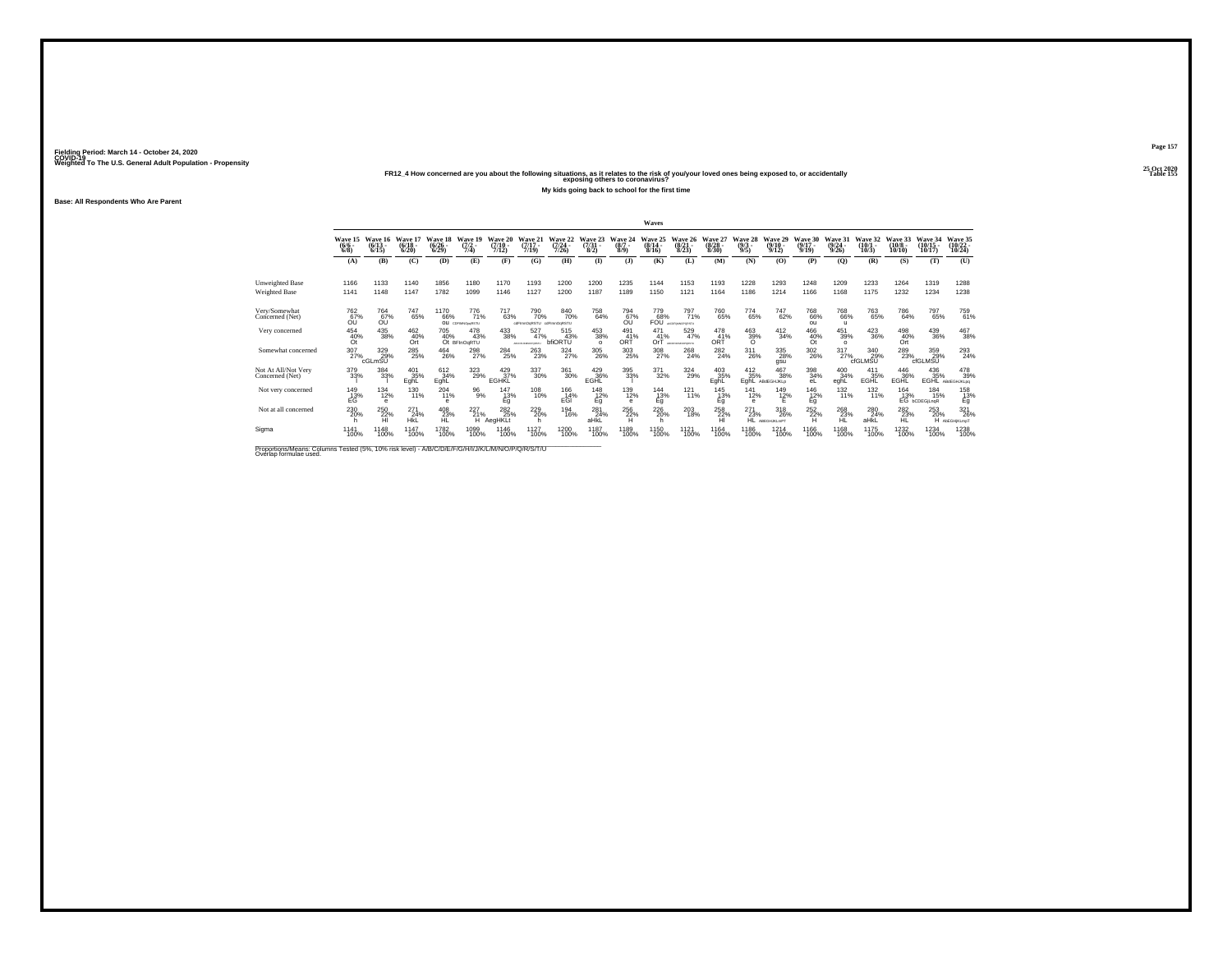**25 Oct 2020FR12\_5 How concerned are you about the following situations, as it relates to the risk of you/your loved ones being exposed to, or accidentally Table 156 exposing others to coronavirus?**

**Going back to the office**

**Base: All Employed Respondents**

|                                         |                                |                              |                               |                              |                                                         |                               |                                 |                              |                              |                               | Waves                         |                                                          |                              |                               |                                 |                              |                              |                                  |                               |                                |                                |
|-----------------------------------------|--------------------------------|------------------------------|-------------------------------|------------------------------|---------------------------------------------------------|-------------------------------|---------------------------------|------------------------------|------------------------------|-------------------------------|-------------------------------|----------------------------------------------------------|------------------------------|-------------------------------|---------------------------------|------------------------------|------------------------------|----------------------------------|-------------------------------|--------------------------------|--------------------------------|
|                                         | Wave 15<br>$(6/6 -$<br>$6/8$ ) | Wave 16<br>$(6/13 -$<br>6/15 | Wave 17<br>$(6/18 -$<br>6/20  | Wave 18<br>$(6/26 -$<br>6/29 | Wave 19<br>$(7/2 -$<br>7/4)                             | Wave 20<br>$(7/10 -$<br>7/12  | Wave 21<br>$(7/17 -$<br>7/19    | Wave 22<br>$(7/24 -$<br>7/26 | Wave 23<br>$(7/31 -$<br>8/2) | Wave 24<br>$(8/7 -$<br>8/9    | Wave<br>$(8/14 -$<br>8/16     | 26<br>Wave<br>$(8/21 -$<br>8/23                          | Wave 27<br>$(8/28 -$<br>8/30 | Wave<br>28<br>$(9/3 -$<br>9/5 | Wave 29<br>$(9/10 -$<br>9/12    | Wave 30<br>$(9/17 -$<br>9/19 | Wave 31<br>$(9/24 -$<br>9/26 | <b>Wave</b><br>$(10/1 -$<br>10/3 | Wave 33<br>$(10/8 -$<br>10/10 | Wave 34<br>$(10/15 -$<br>10/17 | Wave 35<br>$(10/22 -$<br>10/24 |
|                                         | (A)                            | (B)                          | (C)                           | (D)                          | (E)                                                     | (F)                           | (G)                             | (H)                          | $\bf{I}$                     | (3)                           | (K)                           | (L)                                                      | (M)                          | (N)                           | (0)                             | (P)                          | (Q)                          | (R)                              | (S)                           | (T)                            | (U)                            |
| Unweighted Base<br><b>Weighted Base</b> | 1141<br>1089                   | 1082<br>1115                 | 1147<br>1145                  | 1807<br>1827                 | 1269<br>1128                                            | 1106<br>1068                  | 1156<br>1122                    | 1220<br>1194                 | 1238<br>1209                 | 1229<br>1166                  | 1156<br>1114                  | 1138<br>1091                                             | 1143<br>1081                 | 1194<br>1143                  | 1251<br>1194                    | 1194<br>1143                 | 1228<br>1161                 | 1138<br>1098                     | 1184<br>1169                  | 1205<br>1139                   | 1277<br>1199                   |
| Very/Somewhat<br>Concerned (Net)        | 618<br>57%                     | 699<br>63%<br>AF             | 668<br>58%                    |                              | 1160 757<br>63% 67% ACF ADCFLIAORTU<br>757 <sub>%</sub> | 609<br>57%                    | 736<br>66%<br>ACFilorTu         | 753<br>63%<br>AcF            | 732<br>61%                   | 705<br>60%                    |                               | 693 717<br>62% 66\<br>Af ACFIJorTu<br><sup>717</sup> 66% | 683<br>63%<br>AcF            | 735<br>64%<br>ACFt            | <sup>726</sup> 61%              | 73264%<br><b>ACFt</b>        | 745<br>64%<br>ACFt           | 666<br>61%                       | 765<br>65%<br>ACFijorTu       | 676<br>59%                     | 730<br>61%                     |
| Very concerned                          | 306<br>28%                     | 323<br>29%                   | 335<br>29%                    | 530<br>29%                   | 372<br>33%<br>adfioT                                    | 300<br>28%                    | 362<br>$rac{32}{aT}$            | 397<br>33%<br>AbdFloT        | 344<br>28%                   | 381<br>33%<br>afioT           | 362<br>33%<br>afiT            | 404<br>37%<br><b>ABCDFoRMOSRTU</b>                       | 344<br>32%                   | 381<br>33%<br>t AbcdFloT      | 342<br>29%                      | 385<br>34%<br>AbcDFIOT       | 373<br>32%                   | 343<br>31%                       | 388<br>33%<br>AdfioT          | 308<br>27%                     | $^{371}_{31\%}$                |
| Somewhat concerned                      | 311<br>29%                     | $\frac{375}{34\%}$<br>AcfJIr | 333<br>29%                    | 630<br>34%<br>ACFHJKLoRu     | 385<br>34%<br>ACfhJkLr                                  | 309<br>29%                    | $\substack{373 \\ 33\%}$<br>aJI | $^{356}_{\ 30\%}$            | 388<br>32%                   | 324<br>28%                    | 331<br>30%                    | 313<br>29%                                               | $^{340}_{31\%}$              | $\substack{353 \\ 31\%}$      | 384<br>32%                      | $\substack{347\\30\%}$       | 372%                         | 323<br>29%                       | 378<br>32%                    | $\substack{368\\32\%}$         | 359<br>30%                     |
| Not At All/Not Very<br>Concerned (Net)  | 471<br>43%<br>EDEGHOLMNPOS     | $^{416}_{37\%}$              | 477<br>42%<br>e pegnumNPQS    | 667<br>37%                   | $^{372}_{\ 33\%}$                                       | 459<br>43%<br>EDEGHALMNPOS    | 386<br>34%                      | $\frac{441}{37\%}$           | 477<br>39%<br>EgLs           | 461<br>40%<br>EgLs            | $^{421}_{38\%}$<br>$\epsilon$ | $\frac{374}{34\%}$                                       | $\frac{397}{37\%}$           | $\substack{409\\36\%}$        | 469<br>39%<br>Egls              | $^{411}_{36\%}$              | $\frac{417}{36\%}$           | $^{432}_{39\%}$<br>Egls          | 403<br>35%                    | $^{463}_{41\%}$<br>EGLnpqS     | 469<br>39%<br>Egls             |
| Not very concerned                      | 238<br>22%<br><b>EGINoPOS</b>  | 217<br>19%<br>$\mathbf{q}$   | 211<br>18%                    | 366<br>$^{20\%}$             | 196<br>17%                                              | 222<br>21%<br>Gpq             | 173<br>15%                      | 228<br>19%<br>g              | 229<br>19%<br>g              | 238<br>${}^{20\%}_{\text{G}}$ | 212<br>19%<br>g               | 194<br>18%                                               | 224<br>21%<br>Gpq            | 203<br>18%                    | 215<br>18%                      | 194<br>17%                   | 197<br>17%                   | 211<br>19%<br>g                  | 205<br>18%                    | 245<br>22%<br>eGInPOs          | 227<br>19%<br>g                |
| Not at all concerned                    | 233<br><b>bDEhLMS</b>          | 200<br>18%                   | 266<br>23%<br>BDEgriptLMNpQSt | $^{302}_{17\%}$              | 176<br>16%                                              | 237<br>22%<br><b>bDEhLMnS</b> | $^{213}_{19\%}$                 | $^{214}_{18\%}$              | 247<br>20%<br><b>DEIMs</b>   | 223<br>e                      | 209 <sub>0%</sub>             | 180<br>16%                                               | <sup>174</sup><br>16%        | 206<br>18%                    | $^{254}_{21\%}$<br><b>DELMS</b> | $^{217}_{19\%}$              | 220<br>19%                   | 221<br>20%<br>dElm               | 198<br>17%                    | $^{218}_{19\%}$<br>е           | 242<br>20%<br>dEIM             |
| Sigma                                   | 1089<br>100%                   | 1115<br>100%                 | 1145<br>100%                  | 1827<br>100%                 | 1128<br>100%                                            | 1068<br>100%                  | 1122<br>100%                    | 1194<br>100%                 | 1209<br>100%                 | 1166<br>100%                  | 1114<br>100%                  | 1091<br>100%                                             | 1081<br>100%                 | 1143<br>100%                  | 1194<br>100%                    | 1143<br>100%                 | 1161<br>100%                 | 1098<br>100%                     | 1169<br>100%                  | 1139<br>100%                   | 1199<br>100%                   |

Proportions/Means: Columns Tested (5%, 10% risk level) - A/B/C/D/E/F/G/H/I/J/K/L/M/N/O/P/Q/R/S/T/U Overlap formulae used.<br>Overlap formulae used.

**Page 158**25 Oct 2020<br>Table 156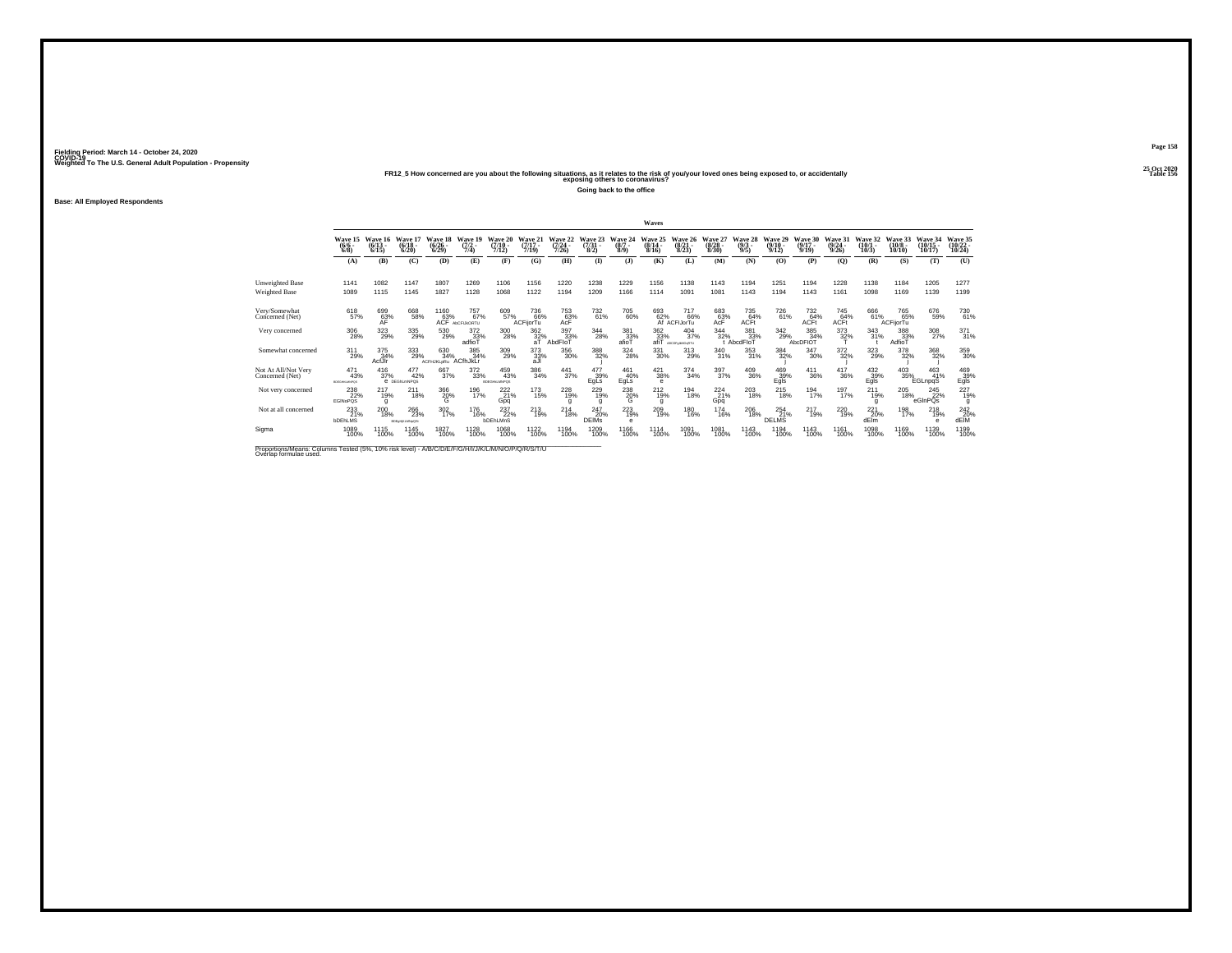## **25 Oct 2020Q33B Once the government provides information that the spread of the virus is flattening how long will it take you to do each Table 157 of the following?**

**Base: Applicable Response**

|                                        | Fly on a<br>plane              | Go to a gym<br>class                 | Take a<br>cruise               | Go out to<br>dinner            | Visit a<br>casino         | Stay in a<br>hotel          | Go to the<br>office              | Go to<br>a sporting<br>évent | Go to the<br>movies         | <b>Host/attend</b><br>a large soci-<br>al gathering | <b>Take public</b><br>transportati-<br>on (e.g.,<br>subway, buss-<br>es, trains) | Greet people<br>with a hand-<br>shake |
|----------------------------------------|--------------------------------|--------------------------------------|--------------------------------|--------------------------------|---------------------------|-----------------------------|----------------------------------|------------------------------|-----------------------------|-----------------------------------------------------|----------------------------------------------------------------------------------|---------------------------------------|
|                                        | (A)                            | (B)                                  | (C)                            | (D)                            | (E)                       | (F)                         | (G)                              | (H)                          | (1)                         | (J)                                                 | (K)                                                                              | (L)                                   |
| Unweighted Base<br>Weighted Base       | 1629<br>1608                   | 1341<br>1288                         | 1377<br>1334                   | 1939<br>1930                   | 1392<br>1334              | 1773<br>1759                | 1334<br>1252                     | 1505<br>1457                 | 1742<br>1702                | 1720<br>1706                                        | 1453<br>1422                                                                     | 1898<br>1888                          |
| Up To 6 Months (Net)                   | 801<br>50%<br>Ō.               | 750<br>58%<br>ACEHJKL                | 532<br>40%                     | 1409<br>73%<br>ABCEFHIJKL      | 670<br>50%<br>Ō.          | 993<br>56%<br><b>ACEHKL</b> | 917<br>73%<br>ABCEFHIJKL         | 739<br>51%<br>c              | 951<br>56%<br><b>ACEHKL</b> | 928<br>54%<br><b>ACEHL</b>                          | 735<br>$\frac{52}{6}$ %                                                          | 967<br>51%<br>Ć                       |
| Up To 3 Months<br>(Sub-Net)            | 558 35%<br>C                   | $565$<br>$44\%$<br><b>ACEHIJKL</b>   | $^{382}_{29\%}$                | 1109<br>57%<br>ABCEFHIJKL      | $496 \over 37\%$<br>c     | $^{721}_{41\%}$             | 750<br>60%<br>ACEHIJI ABCEFHIJKL | $^{501}_{34\%}$<br>C         | 642<br>38%<br>aCH           | 641<br>38%<br>aCH                                   | 547<br>38%<br>ACH                                                                | 718<br>38%<br>aCH                     |
| Immediately/1-30 Days<br>(Sub-Sub-Net) | $^{362}_{\phantom{1}23\%}$     | 378<br>29%<br>ACEHIJKĽ               | $^{233}_{17\%}$                | 788<br>41%<br>ABCEFHIJKL       | 341<br>26%<br>aCHi        | $^{483}_{27\%}$             | 560<br>45%<br>ACHIJ ABCDEFHIJKL  | $^{308}_{21\%}$              | $^{397}_{\,23\%}$           | $\frac{393}{23\%}$                                  | $\substack{362\\25\%\\ \mathrm{aCH} }$                                           | $^{474}_{25\%}$ aCH                   |
| Immediately                            | 211<br>$CH^{\text{13%}}$       | 196<br>15%<br>aCHIJ                  | 126<br>9%                      | 461<br>24%<br>ABCEFHIJKL       | 194<br>15%<br>CHĪ         | 291<br>17%                  | 359<br>29%<br>ACHIJK ABCDEFHIJKL | 159<br>11%                   | 197<br>12%<br>c             | 217<br>$13%$                                        | 194<br>14%<br>CHi                                                                | $^{284}_{\phantom{1}15\%}$ CHIJ       |
| $1-30$ days                            | $^{151}_{9\%}$                 | $^{182}_{14\%}$<br><b>ACEFHIJL</b>   | $^{107}_{\phantom{1}8\%}$      | 327<br>17%<br>AbCEFHIJKL       | 148<br>11%<br>C           | $^{192}_{11\%}$<br>C        | 201<br>16%<br><b>ACEFHIJKL</b>   | $^{148}_{10\%}$<br>c         | $^{200}_{12\%}$<br>aC       | 176<br>10%<br>c                                     | $\frac{168}{12%}$<br>aC                                                          | $^{190}_{10\%}$                       |
| 2-3 months                             | 196<br>12%                     | 187<br>15%<br>Ce                     | 149/11%                        | 321/7%<br><b>ACEFHKL</b>       | $^{155}_{12\%}$           | $^{238}_{14\%}$             | 190<br>15%<br>aCE                | $\frac{194}{13\%}$           | $^{245}_{14\%}$<br>Ċe       | $^{248}_{\substack{15}{\text{CE}}}$                 | $^{185}_{13\%}$                                                                  | 244<br>13%                            |
| 4-6 months                             | $^{243}_{15\%}$<br>C           | 185<br>14%<br>C                      | $^{150}_{11\%}$                | 300<br>16%<br>Cel              | $^{174}_{13\%}$           | $^{272}_{15\%}$<br>Cel      | 167<br>13%                       | $^{238}_{16\%}$<br>CEgKL     | 309 18%<br>ABCdEfGKL        | 287<br>17%<br>CEGKL                                 | $^{188}_{13\%}$                                                                  | 249<br>13%                            |
| 7-11 months                            | $^{216}_{13\%}$<br>DĠĽ         | $\frac{145}{11\%}$                   | 171<br>13%<br>Dgl              | $^{192}_{10\%}$                | 192<br>14%<br><b>BDGL</b> | 264<br>15%<br><b>BDGHL</b>  | $^{126}_{10\%}$                  | $^{176}_{12\%}$              | 238<br>14%<br>bDGL          | $^{235}_{14\%}$<br>DGL                              | 189<br>13%<br>DGL                                                                | $^{195}_{10\%}$                       |
| A year or longer                       | 460<br>29%<br><b>BDEFGIJKL</b> | 253<br>20%<br>DĞ                     | 412<br>31%<br><b>BDEFGHJKL</b> | 284<br>${}^{15\%}_{\text{G}}$  | 337<br>25%<br>BDĞĽ        | 424<br>24%<br><b>BDGI</b>   | 136<br>11%                       | 402<br>28%<br><b>BDFGIKL</b> | 395<br>23%<br><b>BDG</b>    | 431<br>25%<br><b>BDGKL</b>                          | 320<br>23%<br>bDG                                                                | 401<br>21%<br>DG                      |
| Never again                            | $^{131}_{8\%}$<br><b>DFG</b>   | $^{140}_{11\%}$<br>ADFGIJ ABDEFGHIJK | $^{219}_{16\%}$                | $^{46}_{2\%}$                  | 136<br>10%<br>aDFGIJ      | $^{78}_{4\%}$<br>D          | $^{74}_{6\%}$<br>Df              | 141<br>10%<br><b>DFGIJ</b>   | $\frac{118}{7}\%$<br>DÊ     | $\frac{112}{7}\%$<br>DF                             | $^{178}_{12\%}$<br>ADeFGHIJ                                                      | $325$ <sub>17%</sub><br>ABDEFGHIJK    |
| 1 Day To 3 Months (Net)                | $^{348}_{22\%}$                | 369%<br>ACEFHJKL                     | $^{255}_{19\%}$                | $648 \atop 34\%$<br>ABCEFHIJKL | $\frac{302}{23}\%$        | 430<br>āĆ                   | 391/31%<br>ACEFHIJKL             | 342<br>$^{23\%}_{C}$         | $^{445}_{26\%}$<br>ACERL    | $^{425}_{25\%}$                                     | $\underset{\mathrm{aC}}{^{353}}$                                                 | $^{434}_{23\%}$                       |
| Sigma                                  | 1608<br>100%                   | 1288<br>100%                         | 1334<br>100%                   | 1930<br>100%                   | 1334<br>100%              | 1759<br>100%                | 1252<br>100%                     | 1457<br>100%                 | 1702<br>100%                | 1706<br>100%                                        | 1422<br>100%                                                                     | 1888<br>100%                          |

Proportions/Means: All Columns Tested (5%, 10% risk level)<br>Overlap formulae used.

**Page 159**25 Oct 2020<br>Table 157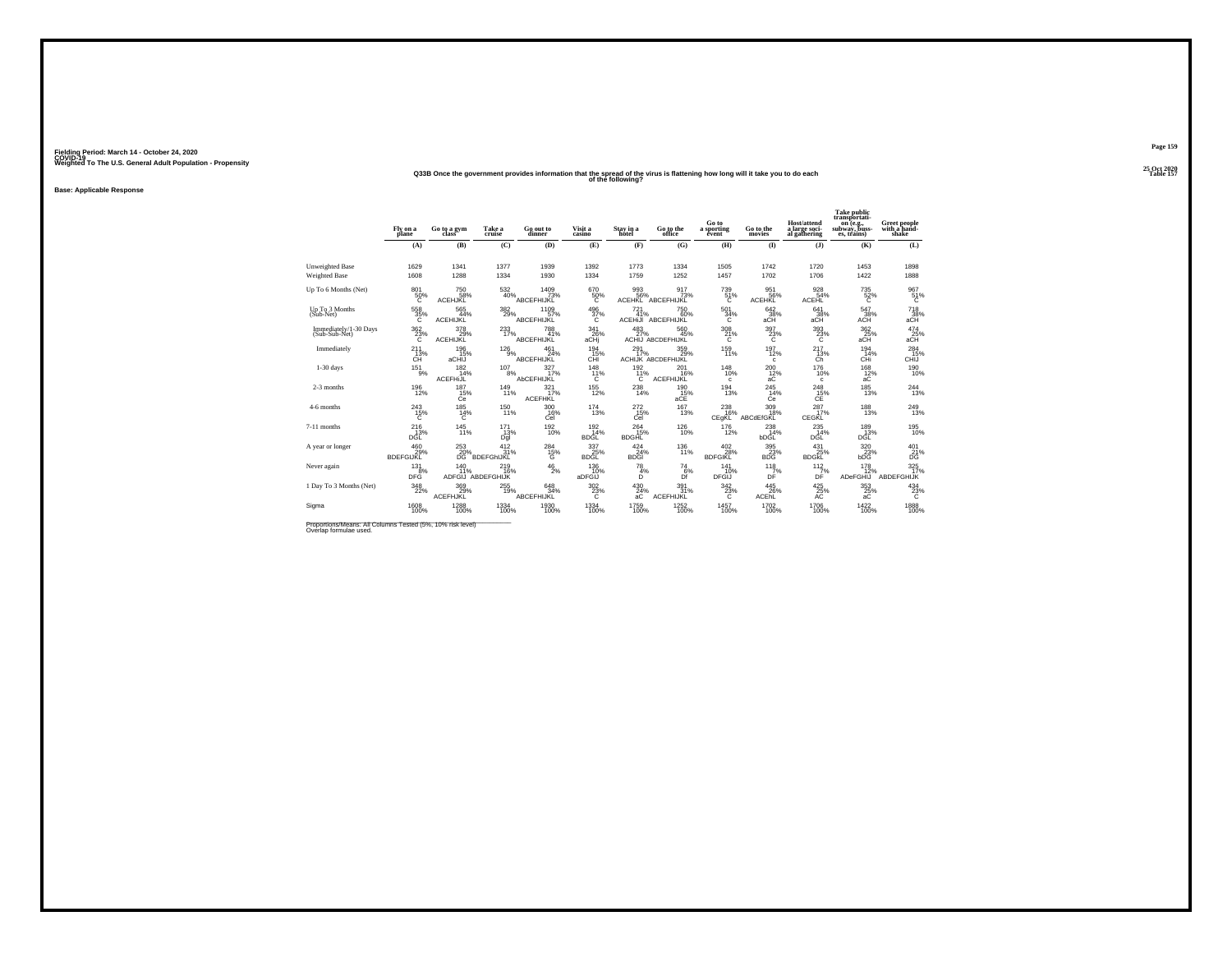**25 Oct 2020Q33B Once the government provides information that the spread of the virus is flattening how long will it take you to do each Table 158 of the following?**

**Summary Of Immediately/1-30 Days**

**Base: Applicable Response (Variable Bases)**

|                                                                                                                              |                                |                              |                                                              |                               |                            |                                 |                              |                              |                              |                            | Waves                        |                              |                              |                             |                                                       |                                            |                                                                      |                                                     |                                         |                                         |                                             |
|------------------------------------------------------------------------------------------------------------------------------|--------------------------------|------------------------------|--------------------------------------------------------------|-------------------------------|----------------------------|---------------------------------|------------------------------|------------------------------|------------------------------|----------------------------|------------------------------|------------------------------|------------------------------|-----------------------------|-------------------------------------------------------|--------------------------------------------|----------------------------------------------------------------------|-----------------------------------------------------|-----------------------------------------|-----------------------------------------|---------------------------------------------|
|                                                                                                                              | Wave 15<br>$(6/6 -$<br>6/8     | Wave 16<br>$(6/13 -$<br>6/15 | Wave 17<br>$(6/18 -$<br>6/20                                 | Wave 18<br>$(6/26 -$<br>6/29  | Wave 19<br>$(7/2 -$<br>7/4 | Wave 20<br>$(7/10 -$<br>7/12)   | Wave 21<br>$(7/17 -$<br>7/19 | Wave 22<br>$(7/24 -$<br>7/26 | Wave 23<br>$(7/31 -$<br>8/2) | Wave 24<br>$(8/7 -$<br>8/9 | Wave 25<br>$(8/14 -$<br>8/16 | Wave 26<br>$(8/21 -$<br>8/23 | Wave 27<br>$(8/28 -$<br>8/30 | Wave 28<br>$(9/3 -$<br>9/5) | Wave 29<br>$(9/10 -$<br>9/12                          | Wave 30<br>$(9/17 -$<br>9/19               | Wave 31<br>$(9/24 -$<br>9/26                                         | Wave 32<br>$(10/1 -$<br>10/3                        | Wave 33<br>$(10/8 -$<br>10/10           | Wave 34<br>$(10/15 -$<br>10/17          | Wave 35<br>$(10/22 -$<br>10/24              |
|                                                                                                                              | (A)                            | (B)                          | (C)                                                          | (D)                           | (E)                        | (F)                             | (G)                          | (H)                          | $\bf{I}$                     | (3)                        | (K)                          | (L)                          | (M)                          | (N)                         | (0)                                                   | (P)                                        | (0)                                                                  | (R)                                                 | (S)                                     | (T)                                     | (U)                                         |
|                                                                                                                              |                                |                              |                                                              |                               |                            |                                 |                              |                              |                              |                            |                              |                              |                              |                             |                                                       |                                            |                                                                      |                                                     |                                         |                                         |                                             |
| Go to the office                                                                                                             | 586<br>49%<br><b>HIKLMNRTu</b> | 559<br>46%                   | 617<br>51%<br>HMNI berukungastu HUKLMNRSTu HIJKLMNRT HILMNRT | 981<br>49%                    | 611<br>49%                 | 594<br>48%                      | 572<br>46%<br><b>HNr</b>     | 509<br>40%                   | 548<br>43%                   | 563<br>44%<br>hN           | 548<br>44%<br>hN             | 522<br>42%                   | 538<br>42%                   | 483<br>39%                  | 594<br>46%                                            | 643<br>50%<br>HMNI HUKLMNRSTU HUKLMNRSTU   | 624<br>50%                                                           | 504<br>42%                                          | 585<br>45%                              | 552<br>43%                              | $^{560}_{\substack{45\%\\ \text{hN}}}$      |
| Go out to dinner                                                                                                             | 727<br>39%<br><b>HN</b>        | 705<br>38%<br>hn             | 757<br>41%<br>HjIN                                           | 1198<br>40%<br>HN             | $\substack{705 \\ 38\%}$   | 735 40%<br>HN                   | 743<br>39%<br><b>HN</b>      | $\substack{663 \\ 35\%}$     | 755<br>40%<br><b>HN</b>      | $^{703}_{\ 37\%}$          | 771<br>41%<br>HjLN           | $\substack{683 \\ 37\%}$     | $^{692}_{38\%}$              | $\substack{656 \\ 35\%}$    | $\substack{853 \\ 44\%}$<br>ABDEFGHLLANS ARE          | $\underset{45\%}{^{838}}$<br>GHLALMAGIN    | 802<br>43%<br>aBEHJLMN                                               | 770<br>41%<br>HjIN                                  | <sup>745</sup> 39%<br><b>HN</b>         | 788<br>41%<br>HjLN                      | 788<br>41%<br>HjIN                          |
| Go to a gym class                                                                                                            | 343<br>27%                     | 340<br>28%<br>h.             | 382<br>30%<br>н                                              | 585<br>29%                    | 357<br>28%<br>h            | 373<br>29%                      | 375<br>$^{29%}_{H}$          | 324<br>24%                   | 359<br>26%                   | 363<br>27%                 | 383<br>29%                   | 397<br>$^{29\%}_{H}$         | $^{353}_{\ 27\%}$            | 351<br>27%                  | 416<br>31%<br>AHIJMn                                  | 395<br>30%                                 | 418<br>31%<br>aHlim                                                  | 379<br>30%                                          | 374<br>28%<br>h.                        | 382<br>28%<br>h                         | $\frac{378}{29}\%$                          |
| Stay in a hotel                                                                                                              | $^{383}_{22\%}$                | $^{368}_{22\%}$              | $^{410}_{24\%}$                                              | $^{675}_{24\%}$               | $^{415}_{24\%}$            | $^{462}_{27\%}$<br>ABchJ        | $^{444}_{25\%}$<br>bj        | $^{430}_{24\%}$              | $^{433}_{\phantom{1}25\%}$   | $\underset{22\%}{^{386}}$  | 457<br>26%<br><b>ABJ</b>     | $^{445}_{26\%}$<br>aBJ       | 435<br>26%<br>abj            | $^{428}_{25\%}$             | $^{532}_{\ 30\%}$                                     | $^{541}_{31\%}$                            | 505<br>29%<br>ABCDEGHLIAMN ABCDEGHLIALMAS ABCDEgHLJmN ABCDEGHLIKLMNs | $^{513}_{\ 30\%}$                                   | 462<br>26%                              | $^{513}_{29\%}$<br>ABJ ABCDEGHLIMN      | 483<br>ABcdhJ                               |
| Visit a casino                                                                                                               | 293<br>21%                     | 274 <sub>21%</sub>           | 299<br>22%<br>h                                              | $^{420}_{20\%}$               | $^{257}_{19\%}$            | 329/24%<br><b>DEHIJK</b>        | $^{292}_{22\%}$              | $^{260}_{19\%}$              | 272<br>20%                   | $^{268}_{\,20\%}$          | $^{269}_{20\%}$              | $\frac{326}{23}\%$<br>deHii  | 319<br>23%<br>deHij          | $\frac{302}{21\%}$          | 313<br>23%                                            | 354<br>25%<br>deHij abDEHIJKnt             | $335$<br>$24\%$<br>DEHIJK                                            | 315<br>24%<br>DEHIJK                                | 344<br>24%<br><b>DEHIJK</b>             | 314<br>22%                              | 341<br>26%<br>aBDEaHIJKnt                   |
| Take public transportation<br>(e.g., subway, busses,<br>trains)                                                              | 302<br>24%                     | 315<br>25%                   | 331<br>25%                                                   | 539<br>25%<br>h               | 341<br>25%                 | 352<br>26%<br>h                 | 361<br>27%<br>Hi             | 293<br>22%                   | 328<br>24%                   | 324<br>23%                 | 333<br>25%                   | 368<br>26%<br>H              | 362<br>26%<br>h              | 331<br>25%                  | 362<br>27%<br>aHii                                    | 374<br>28%<br>aHiJ                         | 380<br>28%<br>aHiJ                                                   | 353<br>26%<br>H                                     | 376<br>28%<br>aHIJ                      | 367<br>26%<br>н                         | 362<br>25%<br>h                             |
| Greet people with a<br>handshake                                                                                             | 389<br>21%                     | 399<br>23%<br>hJ             | $^{445}_{24\%}$<br>aHiJL                                     | 655<br>22%<br>hJ              | $^{427}_{24\%}$<br>HJ      | $^{431}_{24\%}$<br><b>HJ</b>    | $^{404}_{22\%}$              | $^{359}_{19\%}$              | 394<br>21%                   | $\frac{340}{19\%}$         | 441<br>24%<br>HiJI           | 376<br>21%                   | $^{432}_{24\%}$<br>HiJI      | $\frac{422}{23\%}$<br>ĤĴ.   | $^{542}_{29\%}$<br>ARCEFO-LIGANGEN ABDGHIJLNR         | $^{484}_{27\%}$                            | 443<br>24%<br>HJI                                                    | $^{411}_{23\%}$<br>ĤĴ.                              | $^{459}_{25\%}$<br>AdHIJL AbDGHIJLn     | 481<br>26%                              | 474<br>25%<br>AdHIJL                        |
| Go to the movies                                                                                                             | $^{373}_{23\%}$                | $351_{22\%}$                 | $^{401}_{24\%}$<br>eJ                                        | 570<br>21%                    | $^{340}_{\,\,21\%}$        | $^{454}_{27\%}$<br>ABDEgHLJKmNu | $\frac{388}{23\%}$           | 378<br>22%                   | 384<br>23%                   | $^{341}_{\ 20\%}$          | $^{372}_{22\%}$              | $^{420}_{25\%}$<br>bDEhJ     | 397<br>24%<br>eJ             | $\substack{385 \\ 23\%}$    | $^{466}_{\phantom{1}\phantom{1}28\%}$<br>ABORGH JKWNU | 436%<br>bDEhJk                             | $^{412}_{24\%}$<br>deJ                                               | $^{407}_{\rm 25\%}$ dEJ                             | $^{418}_{25\%}$                         | $^{414}_{24\%}$<br>deJ                  | 397<br>23%                                  |
| Host/attend a large social<br>gathering                                                                                      | $\frac{362}{22}\%$<br>hJ       | $^{335}_{\color{red}20\%}$   | 406<br>24%<br>BgHIJM                                         | $614 \over 22\%$<br><b>HJ</b> | 379<br>23%<br>HJ.          | 404<br>24%<br>bHiJm             | $\frac{357}{21\%}$           | $^{323}_{19\%}$              | 363<br>21%                   | 307<br>18%                 | 359<br>22%                   | $\frac{366}{22\%}$           | $^{338}_{\color{red}20\%}$   | 352/21%                     | 422<br>24%                                            | 426<br>25%<br>bHiJm aBGHIJkIMn ABdGHIJKLMN | 436<br>26%                                                           | 377<br>23%<br>HJ                                    | 401<br>24%<br>bHJm                      | $^{402}_{23\%}$<br>HJ                   | $\overset{393}{\underset{\text{HJ}}{23\%}}$ |
| Fly on a plane                                                                                                               | 255<br>17%                     | 262%                         | 299%<br>d                                                    | $^{420}_{16\%}$               | $^{305}_{19\%}$            | 343<br>22%<br>ABDHIJK           | 317<br>20%<br>aDhi           | $^{265}_{16\%}$              | 275<br>17%                   | $^{290}_{18\%}$            | $^{293}_{18\%}$              | $\frac{326}{21\%}$<br>AbDHI  | 329 21%<br>AbDHIi            | $313 \atop 20\%$<br>adh     | $^{337}_{21\%}$<br>AbDHI                              | 335                                        | 358<br>23%<br>ABDHIIK ABCDeHIJK ABDHIJK ABCDEGHUKING                 | $\frac{329}{21\%}$                                  | $\frac{382}{24\%}$                      | $\frac{356}{22\%}$<br>ABDHIJK ABcDeHIJK | 362<br>23%                                  |
| Go to a sporting event                                                                                                       | 276<br>19%                     | 276<br>19%                   | 302<br>20%                                                   | 447<br>19%                    | 305<br>21%                 | 293<br>20%                      | 282<br>19%                   | 281<br>19%                   | 271<br>18%                   | 265<br>18%                 | 313<br>21%                   | 341<br>23%<br>aBDgHIJn       | 297<br>20%                   | 281<br>20%                  | 312<br>21%                                            | 329<br>$22%$ <sub>hl</sub>                 | 312<br>22%                                                           | 301<br>21%                                          | 389<br>26%<br>ARCOR FOR ANNOUNCE CATTLE | 324<br>22%                              | 308<br>21%                                  |
| Take a cruise                                                                                                                | 177<br>14%                     | 203<br>16%<br>Di             | $^{203}_{15\%}$<br>D                                         | $^{254}_{\ 12\%}$             | 212<br>16%<br>D.           | 237<br>17%<br>ADhiJ             | $^{209}_{16\%}$<br>Ď         | $^{199}_{14\%}$              | 191<br>14%                   | <sup>178</sup><br>13%      | 203<br>16%<br>D              | 247<br>18%<br><b>ADHIJO</b>  | $^{242}_{17\%}$<br>ADhIJ     | $^{234}_{17\%}$<br>ADiJ     | 212<br>15%<br>D.                                      | 228<br>17%<br>aDiJ                         | 237<br>18%                                                           | $^{243}_{19\%}$<br><b>ADHIJ ACDHIJKO ACDEGHUKOL</b> | 270<br>20%                              | 231<br>16%<br>Di                        | 233<br>ADhIJ                                |
| Proportions/Means: Columns Tested (5%, 10% risk level) - A/B/C/D/E/F/G/H/I/J/K/L/M/N/O/P/Q/R/S/T/U<br>Overlap formulae used. |                                |                              |                                                              |                               |                            |                                 |                              |                              |                              |                            |                              |                              |                              |                             |                                                       |                                            |                                                                      |                                                     |                                         |                                         |                                             |

**Page 160 Fielding Period: March 14 - October 24, 2020 COVID-19 Weighted To The U.S. General Adult Population - Propensity**25 Oct 2020<br>Table 158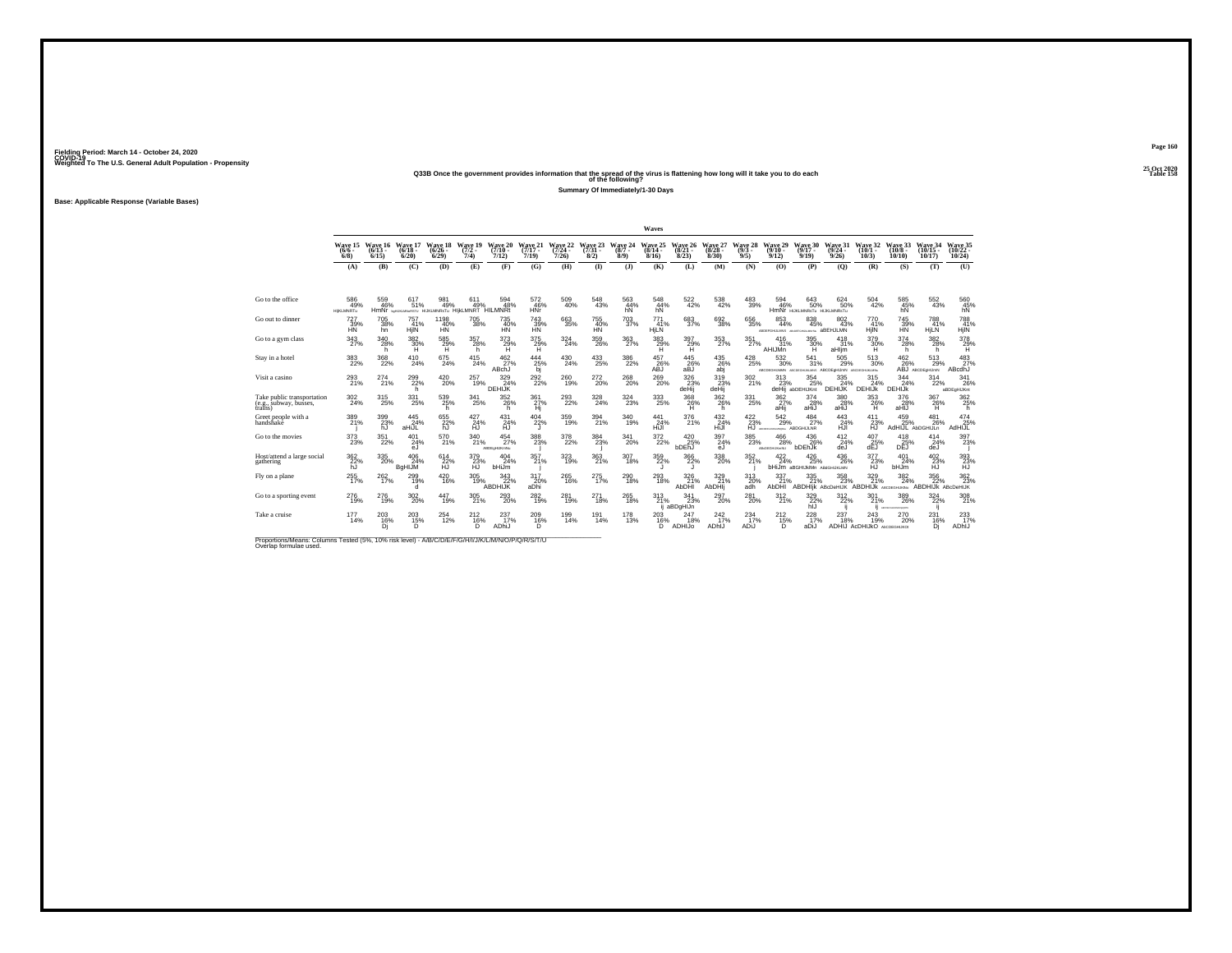## **25 Oct 2020Q33B Once the government provides information that the spread of the virus is flattening how long will it take you to do each Table 159 of the following?**

**Summary Of Up To 3 Months**

**Base: Applicable Response (Variable Bases)**

|                                                                                                                              |                                       |                              |                               |                                                       |                            |                                           |                              |                                       |                              |                            | Waves                        |                               |                              |                            |                                   |                                                                |                                       |                                          |                               |                                     |                                |
|------------------------------------------------------------------------------------------------------------------------------|---------------------------------------|------------------------------|-------------------------------|-------------------------------------------------------|----------------------------|-------------------------------------------|------------------------------|---------------------------------------|------------------------------|----------------------------|------------------------------|-------------------------------|------------------------------|----------------------------|-----------------------------------|----------------------------------------------------------------|---------------------------------------|------------------------------------------|-------------------------------|-------------------------------------|--------------------------------|
|                                                                                                                              | Wave 15<br>$(6/6 -$<br>$6/8$ )        | Wave 16<br>$(6/13 -$<br>6/15 | Wave 17<br>$(6/18 -$<br>6/20  | Wave 18<br>$(6/26 -$<br>6/29                          | Wave 19<br>$(7/2 -$<br>7/4 | Wave 20<br>$(7/10 -$<br>7/12              | Wave 21<br>$(7/17 -$<br>7/19 | Wave 22<br>$(7/24 -$<br>7/26          | Wave 23<br>$(7/31 -$<br>8/2) | Wave 24<br>$(8/7 -$<br>8/9 | Wave 25<br>$(8/14 -$<br>8/16 | Wave 26<br>$(8/21 -$<br>8/23  | Wave 27<br>$(8/28 -$<br>8/30 | Wave 28<br>$(9/3 -$<br>9/5 | Wave 29<br>$(9/10 -$<br>9/12      | Wave 30<br>$(9/17 -$<br>9/19                                   | Wave 31<br>$(9/24 -$<br>9/26          | Wave 32<br>$(10/1 -$<br>10/3             | Wave 33<br>$(10/8 -$<br>10/10 | Wave 34<br>$(10/15 -$<br>10/17      | Wave 35<br>$(10/22 -$<br>10/24 |
|                                                                                                                              | (A)                                   | (B)                          | (C)                           | (D)                                                   | (E)                        | (F)                                       | (G)                          | (H)                                   | $\bf{I}$                     | (1)                        | (K)                          | (L)                           | (M)                          | (N)                        | (0)                               | (P)                                                            | (Q)                                   | (R)                                      | (S)                           | (T)                                 | (U)                            |
|                                                                                                                              |                                       |                              |                               |                                                       |                            |                                           |                              |                                       |                              |                            |                              |                               |                              |                            |                                   |                                                                |                                       |                                          |                               |                                     |                                |
| Go to the office                                                                                                             | 803<br>67%<br><b>UNION ARMOUNDS</b>   | 776<br>65%<br>HIMNRTu        | 814<br>67%                    | 1330<br>67%<br>4HJKJAN6PoRSTU HUKLMNPRSTU HUKLMN6RSTU | 829<br>66%                 | 779<br>$H$ <sub>m</sub> $\overline{63}$ % | 781<br>63%<br>HIMNRT         | 728<br>57%                            | 738<br>58%                   | 759<br>60%<br>'N           | 764<br>61%<br>hNt            | 746<br>60%<br>N               | 752<br>$\frac{59}{N}$        | 668<br>54%                 | 803<br>63%<br>HI <sub>mNR</sub> 1 | 799<br>62%<br>hNrt                                             | 784<br>63%<br>HINRT                   | 694<br>57%                               | 788<br>61%<br>N               | 734<br>57%                          | 750<br>60%                     |
| Go out to dinner                                                                                                             | 1119<br>60%<br>HJINR HJLNRs           | 1105<br>60%                  | 1108<br>60%<br><b>HJINRs</b>  | 1815<br>60%<br><b>HJLNRs</b>                          | 1072<br>57%<br>hN          | 1073<br>58%<br><b>HN</b>                  | 1111<br>59%<br>HjN           | 1017<br>53%                           | 1098<br>HÑ                   | 1041<br>55%<br>N           | 1092<br>58%<br><b>HN</b>     | 1031<br>56%<br>N              | 1045<br>57%<br>hN            | 959<br>50%                 | 1162<br>60%<br><b>HJLNRs</b>      | 1099%<br><b>HiN</b>                                            | 1125<br>$-60%$<br><b>HJLNRs</b>       | $1042 \atop 55\%$<br>N                   | $^{1063}_{-56\%}$<br>N        | 1090<br>57%<br>hN                   | 1109<br>57%<br>hN              |
| Go to a gym class                                                                                                            | 594<br>46%<br>hM                      | 546<br>45%<br>m              | 604<br>47%<br>hM              | 959<br>47%<br>HŴ                                      | 570<br>44%                 | 593<br>45%<br>m                           | 575<br>45%<br>m              | 567<br>42%                            | 605<br>44%                   | 618<br>$^{46\%}_{M}$       | 599<br>45%<br>m              | 636<br>47%<br>hM <sup>1</sup> | 537<br>40%                   | 565<br>44%                 | 633<br>48%<br>НM                  | 591<br>45%                                                     | 609<br>45%<br>m                       | 585<br>$\frac{46}{M}$                    | 580<br>44%                    | 596<br>44%                          | 565<br>44%                     |
| Stay in a hotel                                                                                                              | 657<br>38%                            | 669<br>40%                   | 708<br>41%                    | 1161<br>42%<br>ahJN                                   | $^{672}_{39\%}$            | 727<br>43%<br>AeHJN                       | 702<br>40%                   | $\substack{683 \\ 38\%}$              | $^{700}_{40\%}$              | $^{656}_{37\%}$            | $^{703}_{\ 40\%}$            | $727 \atop 42\%$<br>ahJN      | $^{722}_{42\%}$<br>aHJN      | 646<br>38%                 | 831<br>46%                        | 797<br>45%<br>ARCOEGHUKINNU ABOJEGHUKNU ABCEGHIJKNU ABCEGHUKNU | 778<br>45%                            | $^{758}_{45\%}$                          | 738<br>42%                    | 805<br>46%<br>ahJN ABCdEGHUKNU      | $^{721}_{41\%}$                |
| Take public transportation<br>(e.g., subway, busses,<br>trains)                                                              | 539<br>42%<br>нū                      | 510<br>40%                   | 539<br>41%<br>h.              | 871<br>41%<br>h                                       | 537<br>39%                 | 569<br>41%<br>h                           | 545<br>41%<br>h              | $^{490}_{37\%}$                       | 540<br>39%                   | $^{525}_{37\%}$            | $\frac{526}{39\%}$           | 600<br>43%<br>HiJkmnu         | 544<br>39%                   | 514<br>38%                 | 535<br>40%                        | 539<br>40%                                                     | 578<br>42%<br>Hj                      | 531<br>40%                               | 557<br>41%<br>h.              | $\frac{595}{43\%}$<br><b>HiJmnu</b> | 547<br>38%                     |
| Greet people with a<br>handshake                                                                                             | 658<br>36%                            | 666<br>38%<br>HIJNr          | 680<br>37%<br>HiJN            | 1051<br>36%<br>Hj                                     | 635<br>35%<br>н            | 678<br>37%<br>HiJN                        | 644<br>35%                   | 562<br>30%                            | 627<br>34%<br>'n             | 590<br>32%                 | 664<br>36%                   | 636<br>35%<br>н               | 648<br>36%<br>Hj             | 612<br>33%                 | 786<br>42%<br>ACREDIANAMENT.      | 675<br>37%<br>HiJN <sup>1</sup>                                | 693<br>38%<br>HiJNr                   | 613<br>34%                               | 655<br>36%<br>Ήĵ              | 680<br>37%<br>HJn                   | 718<br>38%<br><b>HIJNr</b>     |
| Go to the movies                                                                                                             | 674<br>41%                            | $^{664}_{42\%}$<br>hinu      | 705<br>42%<br><b>HJNU</b>     | 1106<br>41%<br>HJnu                                   | $^{638}_{39\%}$            | $^{733}_{44\%}$<br>EHJImNrU               | 671<br>40%                   | $^{642}_{37\%}$                       | 676<br>40%                   | 640<br>37%                 | 675<br>40%                   | $^{665}_{40\%}$               | 657<br>39%                   | $\substack{638 \\ 38\%}$   | 717<br>42%<br><b>HJNU</b>         | $^{734}_{43\%}$<br>eHJmNU EGHIJKIMNrU                          | $^{745}_{44\%}$                       | 663<br>40%                               | 697<br>42%<br>hinu            | 706<br>42%<br>HJnu                  | 642<br>38%                     |
| Host/attend a large social<br>gathering                                                                                      | 701<br>42%<br><b>USRAULINE</b>        | 658<br>40%                   | 685<br>41%<br>HJMN eGHIJIMNru | 1060<br>38%<br>HjN                                    | 615<br>37%<br>h.           | 669<br>40%<br><b>HJMN</b>                 | 618<br>36%                   | 571<br>33%                            | 649/37%<br>h                 | $^{599}_{35\%}$            | 666<br>40%<br><b>HJMN</b>    | $633 \atop 37\%$<br>h         | $^{586}_{\ 35\%}$            | $\substack{558 \\ 34\%}$   | 709<br>40%                        | 704<br>42%<br><b>GHJMN</b> EGHIJIMNru eGHIJIMNru               | 706<br>41%                            | $623 \over 38\%$<br>Hň                   | 646<br>38%<br>Hñ.             | 703<br>40%<br>gHJMN                 | 641<br>38%<br>Hn               |
| Visit a casino                                                                                                               | 477<br>35%                            | 468<br>36%<br>eHi            | 490 36%<br>EHj                | 749<br>35%                                            | $^{420}_{\phantom{1}32\%}$ | 491<br>36%<br>eH                          | $^{461}_{35\%}$              | $^{437}_{31\%}$                       | $^{455}_{\ 33\%}$            | $\frac{441}{32\%}$         | 492 <sub>%</sub><br>EHii     | $\frac{524}{37\%}$<br>EHiJ    | $^{494}_{36\%}$<br>eh        | $\frac{474}{34\%}$         | 511<br>38%<br>EHIJn               | 541<br>39%<br>EHIJN                                            | 501<br>37%<br>EHi                     | 493<br>38%<br>EHIJn                      | $\frac{527}{37\%}$<br>EHiJ    | $^{504}_{\ 35\%}$                   | 496<br>37%<br>EHiJ             |
| Fly on a plane                                                                                                               | $^{485}_{\ 32\%}$                     | 508<br>34%<br>eH             | $^{510}_{\ 33\%}$             | 808<br>31%                                            | 475<br>29%                 | 552 36%<br>aDEHJ                          | 538<br>34%<br>eH             | $^{462}_{\phantom{1}\phantom{1}28\%}$ | $\frac{527}{32\%}$<br>h      | 507 <sub>31%</sub>         | 530<br>33%                   | 584<br>37%<br>H AcDEHIJkn     | $^{544}_{^{34\%}}$           | $\frac{521}{33\%}$         | 625/38%                           | $\frac{576}{37\%}$<br>h ABCDEGHUKHN ACDEHIJKN ADCDEGHIJKN      | 597<br>38%                            | 551<br>36%<br>ADEHIJ                     | 577<br>36%<br>ADEHIJ ADEHIJn  | $^{594}_{36\%}$                     | 558<br>35%<br>EH               |
| Go to a sporting event                                                                                                       | 531<br>37%<br>aHIJN                   | 501<br>34%                   | 512<br>35%                    | 813<br>35%                                            | 503<br>34%                 | 531<br>36%<br>Hijn                        | 480<br>33%                   | 478<br>32%                            | 477<br>32%                   | 472<br>32%                 | 555<br>38%<br>GHIJNr         | 553<br>37%<br>gHIJN           | 512<br>34%                   | 460<br>32%                 | 532<br>36%<br>h                   | 555<br>37%                                                     | 554<br>38%<br><b>aHIJN</b> beGHIJmNRu | 478<br>34%                               | 578<br>39%<br>boeGHIJmNRu     | 543<br>36%<br>hijn                  | 501<br>34%                     |
| Take a cruise                                                                                                                | $^{295}_{\phantom{1}\phantom{1}23\%}$ | $^{315}_{25\%}$<br>Ď         | $\frac{333}{25\%}$<br>D       | 451%                                                  | $^{315}_{\phantom{1}23\%}$ | $^{360}_{26\%}$<br>aDi                    | $\frac{352}{26}\%$<br>aDi    | 337<br>24%<br>d                       | 310<br>23%                   | $^{325}_{\phantom{2}24\%}$ | 341<br>26%<br>aDi            | 376<br>28%<br>ADEI            | 371 <sub>%</sub><br>aDI      | $\frac{354}{26\%}$<br>D    | 363<br>26%                        | $^{398}_{\ 30\%}$<br>D ABCDEHIJno                              | 382%                                  | 376<br>29%<br>ADEHIJ AbDEHIJ ABCOENHAMOT | 417<br>31%                    | 376<br>26%<br>aDi                   | 382<br>29%<br><b>ADEHIJ</b>    |
| Proportions/Means: Columns Tested (5%, 10% risk level) - A/B/C/D/E/F/G/H/I/J/K/L/M/N/O/P/Q/R/S/T/U<br>Overlap formulae used. |                                       |                              |                               |                                                       |                            |                                           |                              |                                       |                              |                            |                              |                               |                              |                            |                                   |                                                                |                                       |                                          |                               |                                     |                                |

**Page 161**25 Oct 2020<br>Table 159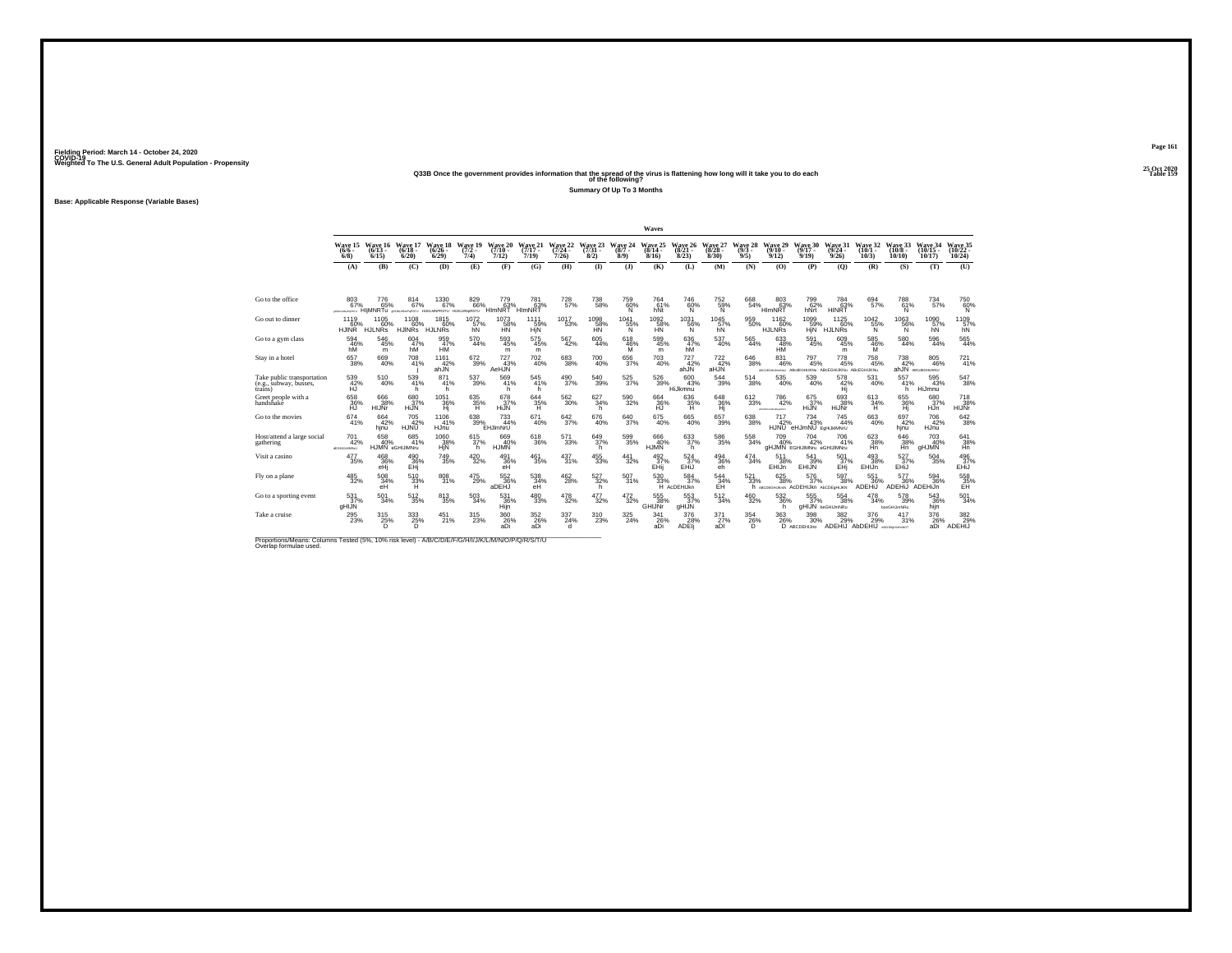# **25 Oct 2020Q33B Once the government provides information that the spread of the virus is flattening how long will it take you to do each Table 160 of the following?**

**Summary Of 1 Day To 3 Months**

**Base: Applicable Response (Variable Bases)**

|                                                                 |                                                                            |                                 |                                      |                                             |                                        |                              |                              |                                       |                                       |                                                                        | Waves                                   |                                                                                                                                                                                                                                                                         |                                             |                            |                                   |                                   |                                                                  |                              |                                       |                                       |                                |
|-----------------------------------------------------------------|----------------------------------------------------------------------------|---------------------------------|--------------------------------------|---------------------------------------------|----------------------------------------|------------------------------|------------------------------|---------------------------------------|---------------------------------------|------------------------------------------------------------------------|-----------------------------------------|-------------------------------------------------------------------------------------------------------------------------------------------------------------------------------------------------------------------------------------------------------------------------|---------------------------------------------|----------------------------|-----------------------------------|-----------------------------------|------------------------------------------------------------------|------------------------------|---------------------------------------|---------------------------------------|--------------------------------|
|                                                                 | Wave 15<br>$(6/6 -$<br>$6/8$ )                                             | Wave 16<br>$(6/13 -$<br>6/15    | Wave 17<br>$(6/18 -$<br>6/20         | Wave 18<br>$(6/26 -$<br>6/29                | Wave 19<br>$(7/2 -$<br>7/4)            | Wave 20<br>$(7/10 -$<br>7/12 | Wave 21<br>$(7/17 -$<br>7/19 | Wave 22<br>$(7/24 -$<br>7/26          | Wave 23<br>$(7/31 -$<br>8/2)          | Wave 24<br>$(8/7 -$<br>8/9                                             | Wave 25<br>$(8/14 -$<br>8/16            | Wave 26<br>$(8/21 -$<br>8/23                                                                                                                                                                                                                                            | Wave 27<br>$(8/28 -$<br>8/30                | Wave 28<br>$(9/3 -$<br>9/5 | Wave 29<br>$(9/10 -$<br>9/12      | Wave 30<br>$(9/17 -$<br>9/19      | Wave 31<br>$(9/24 -$<br>9/26                                     | Wave 32<br>$(10/1 -$<br>10/3 | Wave 33<br>$(10/8 -$<br>10/10         | Wave 34<br>$(10/15 -$<br>10/17        | Wave 35<br>$(10/22 -$<br>10/24 |
|                                                                 | (A)                                                                        | (B)                             | (C)                                  | (D)                                         | (E)                                    | (F)                          | (G)                          | (H)                                   | $($ I                                 | $($ $)$                                                                | (K)                                     | (L)                                                                                                                                                                                                                                                                     | (M)                                         | (N)                        | (O)                               | (P)                               | (Q)                                                              | (R)                          | (S)                                   | (T)                                   | (U)                            |
|                                                                 |                                                                            |                                 |                                      |                                             |                                        |                              |                              |                                       |                                       |                                                                        |                                         |                                                                                                                                                                                                                                                                         |                                             |                            |                                   |                                   |                                                                  |                              |                                       |                                       |                                |
| Go out to dinner                                                | 803<br>43%<br>www.worderstry www.worderstry HKNoPRSTU PUGNOPORSTU hKNPRSTU | 797<br>43%                      | 739<br>40%                           | 1256<br>41%                                 | 734<br>39%                             | 672<br>36%                   | 749<br>40%<br>Nrs hKNoPRSTU  | 682<br>36%                            | 753<br>40%<br>N <b>hKNoPRSTU</b>      | 699<br>37%<br><b>NDRS</b>                                              | 662<br>35%<br>'Nʻ                       | 703<br>38%<br>NPRStU                                                                                                                                                                                                                                                    | 692<br>38%<br>NPRStU                        | 560<br>29%                 | 696<br>36%                        | 622<br>33%<br>n                   | 689<br>37%<br><b>NpRs</b>                                        | 612<br>33%                   | 618<br>33%                            | 657<br>34%<br>N                       | 648<br>34%                     |
| Go to the office                                                | 477<br>40%<br>NUMBER                                                       | 499<br>42%<br>FGHJAMOFORSTU FHE | 470<br>39%                           | $755\atop 38\%$<br><b>HARRY FHIMMPRSTIL</b> | $^{492}_{39\%}$<br><b>FHJANOPORSTU</b> | $^{398}_{\ 32\%}$            | 442<br>36%<br>NRSTu          | $^{425}_{\ 33\%}$<br>n                | $\frac{427}{33\%}$<br>N               | $\substack{413 \\ 32\%}$                                               | $^{402}_{\phantom{1}32\%}$              | 467<br>38%<br><b>FILIKMNPRSTU</b>                                                                                                                                                                                                                                       | $^{420}_{\ 33\%}$<br>n.                     | $^{356}_{\ 29\%}$          | $^{438}_{34\%}$<br>N              | $^{409}_{\phantom{1}32\%}$        | 427<br>34%<br>N                                                  | $\frac{372}{31\%}$           | 399<br>31%                            | 391<br>30%                            | $391/31\%$                     |
| Go to a gym class                                               | 435<br>34%<br><b>KMNpRSU</b>                                               | 403<br>33%<br>Mnprsu            | 418<br>$\frac{32}{M}$ %              | 635<br>$\frac{31\%}{M}$                     | 387<br>30%                             | $\frac{415}{32\%}$           | 395<br>31%<br>m              | 424<br>31%<br>ΪŃ.                     | 434<br>$\frac{32\%}{M}$               | 452<br>33%<br>Mnprsu                                                   | 398<br>30%                              | 472<br>35%<br>eKMNPgRStU                                                                                                                                                                                                                                                | 356<br>27%                                  | 372<br>29%                 | $\frac{421}{32\%}$                | 386<br>29%                        | 407<br>30%                                                       | 372<br>29%                   | 376<br>29%                            | 417<br>31%<br>m                       | 369<br>29%                     |
| Go to the movies                                                | $^{525}_{32\%}$<br>EHMNrSU EHMNRSU                                         | 514<br>32%                      | 522<br>31%<br>ehMNsU EHMNrSU         | 843<br>32%                                  | $^{454}_{28\%}$                        | $\frac{508}{30\%}$<br>mNU    | $\frac{502}{30\%}$<br>mNu    | $^{472}_{27\%}$                       | $^{502}_{\ 30\%}$<br>mNu              | $^{499}_{29\%}$                                                        | 499<br>30%<br>mnu                       | 511<br>31%<br><b>MNU</b>                                                                                                                                                                                                                                                | $^{442}_{27\%}$                             | $^{439}_{26\%}$            | 506<br>30%<br>mNu                 | 511<br>30%<br>mNu                 | 524<br>31%<br>ehMNsU                                             | 465<br>28%                   | $^{461}_{28\%}$                       | $^{496}_{29\%}$<br>n                  | $^{445}_{26\%}$                |
| Host/attend a large social<br>gathering                         | 562<br>34%<br><b>CONTINUES AND ARRESTS</b>                                 | 511<br>31%<br>EHJMNRSU eHMNrsU  | 485<br>29%                           | 785<br>28%<br><b>HMNu</b>                   | 431<br>26%                             | 470<br>28%<br>HmN            | 472<br>28%<br>HmN            | $^{405}_{\phantom{1}\phantom{1}23\%}$ | 495<br>28%<br><b>HMNu</b>             | $^{453}_{26\%}$                                                        | 491<br>29%<br>n eHMNrsU                 | 484<br>29%<br><b>HMNu</b>                                                                                                                                                                                                                                               | 399<br>24%                                  | $\frac{378}{23\%}$         | 520 %<br>eHMNrsU                  | $^{494}_{29\%}$<br>HMNrsŪ EHMNRSU | 514<br>30%                                                       | $^{425}_{\,26\%}$            | 436<br>26%                            | 511<br>29%<br>HMNrsU                  | $^{425}_{25\%}$                |
| Take public transportation<br>(e.g., subway, busses,<br>trains) | 407<br>32%<br>MEDICATIONS                                                  | 358<br>28%                      | 364<br>28%                           | 611<br>29%<br>$\mathbf{u}$                  | 348<br>26%                             | 391<br>28%                   | 358<br>27%                   | 357<br>27%                            | 392<br>28%                            | 379<br>27%                                                             | 356<br>26%                              | 438<br>31%<br><eehkmnopsu< td=""><td>368<br/>26%</td><td>350<br/>26%</td><td>348<br/>26%</td><td>350<br/>26%</td><td>405<br/><math>^{29\%}_{eU}</math></td><td>372<br/>28%</td><td>351<br/>26%</td><td>424<br/>30%<br/>EhkmnopsU</td><td>353<br/>25%</td></eehkmnopsu<> | 368<br>26%                                  | 350<br>26%                 | 348<br>26%                        | 350<br>26%                        | 405<br>$^{29\%}_{eU}$                                            | 372<br>28%                   | 351<br>26%                            | 424<br>30%<br>EhkmnopsU               | 353<br>25%                     |
| Stav in a hotel                                                 | 470<br>28%<br>N                                                            | 484<br>29%<br><b>NU</b>         | 500<br>29%<br><b>NU</b>              | $827 \over 30\%$<br><b>HJKNU</b>            | $^{465}_{27\%}$<br>n.                  | $^{470}_{28\%}$<br>Nu        | $^{473}_{27\%}$<br>n.        | 470<br>26%                            | $^{475}_{27\%}$<br>n.                 | $^{456}_{\phantom{1}\phantom{1}\phantom{1}\phantom{1}\phantom{1}26\%}$ | 458<br>26%                              | 507<br>30%<br>iNU                                                                                                                                                                                                                                                       | $^{468}_{28\%}$<br>Ń                        | $^{406}_{\  \, 24\%}$      | 542 30%<br><b>HJKNU</b>           | $^{476}_{27\%}$<br>n.             | 477<br>27%<br>n                                                  | $^{463}_{27\%}$<br>n.        | $^{481}_{28\%}$<br>n                  | 508<br>29%<br><b>NU</b>               | $^{430}_{24\%}$                |
| Go to a sporting event                                          | 409<br>29%<br><b>EGHLMNoRsU</b>                                            | $\frac{368}{25\%}$              | $\frac{375}{25\%}$                   | $^{596}_{\  \  \, 26\%}_{\  \  \, N}$       | $^{353}_{\  \, 24\%}$                  | $\frac{374}{26\%}$           | $^{340}_{\phantom{1}23\%}$   | $^{351}_{\ 23\%}$                     | $^{349}_{\phantom{1}\phantom{1}23\%}$ | 357<br>24%<br>n.                                                       | $\frac{398}{27\%}$<br>ahiNRu eGHIMNoRsU | 419<br>28%                                                                                                                                                                                                                                                              | $^{358}_{\phantom{1}\phantom{1}24\%}$<br>n. | $^{297}_{21\%}$            | 370<br>25%<br>n.                  |                                   | $\frac{392}{26\%}\n \frac{410}{Nr}\n$ and $\frac{28}{Nr}$<br>28% | $^{323}_{\color{red}23\%}$   | $^{369}_{25\%}$<br>n                  | $\underset{\mathsf{N}}{^{380}}$       | $342_{23\%}$                   |
| Greet people with a<br>handshake                                | 470<br>26%<br><b>EHIkmNPRs</b>                                             | 451<br>25%<br>EHINPR            | $423/23$ %<br>HŃ                     | 709<br>24%<br><b>HNr</b>                    | 387<br>21%                             | $^{437}_{24\%}$<br><b>HN</b> | $^{445}_{24\%}$<br>HNr       | $^{369}_{20\%}$                       | $^{401}_{22\%}$                       | 422/23%<br>hn                                                          | $^{419}_{23\%}$<br>hn                   | $^{450}_{25\%}$<br>eHiNpR                                                                                                                                                                                                                                               | $^{412}_{23\%}$<br>hn                       | $^{366}_{\ 20\%}$          | $^{501}_{27\%}$<br>dEHIKMNPRStu   | 385<br>21%                        | $^{438}_{24\%}$<br>HN                                            | 381 <sub>%</sub>             | $^{411}_{22\%}$                       | $^{426}_{23\%}$<br>hn                 | $^{434}_{23\%}$<br>hn          |
| Visit a casino                                                  | 361<br>26%<br>EhNtu                                                        | $^{328}_{25\%}$                 | 338<br>25%<br>eÑ                     | $^{548}_{26\%}$                             | 281 <sub>%</sub>                       | $^{312}_{23\%}$              | 317<br>24%                   | $^{318}_{23\%}$                       | $^{331}_{24\%}$                       | $^{339}_{\phantom{1}\phantom{1}25\%}$<br>en                            | 343<br>26%<br>EÑ                        | 377<br>27%<br>EfhNtu                                                                                                                                                                                                                                                    | 334<br>24%<br>n.                            | $^{294}_{21\%}$            | 349<br>26%<br>EN                  | $\underset{25\%}{351}$<br>en      | $^{335}_{24\%}$<br>n                                             | 317<br>24%                   | $^{336}_{\phantom{1}\phantom{1}24\%}$ | $^{333}_{\phantom{1}\phantom{1}23\%}$ | $^{302}_{\phantom{1}23\%}$     |
| Fly on a plane                                                  | 374<br>$24%$<br>Eh                                                         | 364<br>24%                      | 375<br>E <sub>h</sub> <sup>24%</sup> | 584<br>23%<br>$\mathbf e$                   | 317<br>20%                             | 350<br>23%                   | 381<br>$^{24%}$              | 335<br>21%                            | 394<br>$\frac{24}{5}$ h               | 380<br>23%<br>e                                                        | 371<br>23%                              | 429<br>27%<br><b>6 DEFHIMMYSU</b>                                                                                                                                                                                                                                       | 361<br>23%<br>$\theta$                      | 339<br>21%                 | 449<br>28%<br><b>NOEFWAJOMRSU</b> | 391<br>25%                        | 422<br>27%<br>EHN DEfHikmNSU                                     | 360<br>23%<br>$\theta$       | 354<br>22%                            | 415<br>25%<br>EHNu                    | 348<br>22%                     |
| Take a cruise                                                   | $^{226}_{17\%}$                                                            | $^{217}_{17\%}$<br>d            | 232<br>18%<br>de                     | 315 <sub>%</sub>                            | $^{195}_{14\%}$                        | 239<br>18%<br>de             | 255<br>DEI                   | 245<br>18%<br>de                      | $^{212}_{15\%}$                       | $^{245}_{18\%}$<br>De                                                  | 241<br>19%<br>DEi                       | 265<br>20%<br>DEI                                                                                                                                                                                                                                                       | 237 <sub>17%</sub>                          | 227 <sub>17%</sub>         | 255<br>18%<br>De                  | 267<br>20%<br><b>DEIn</b>         | 253<br>19%<br>DEI                                                | 243<br>19%<br>DEi            | $^{271}_{20\%}$<br><b>DEIn</b>        | 270<br>19%<br>DEi                     | 255<br>DEI                     |

Proportions/Means: Columns Tested (5%, 10% risk level) - A/B/C/D/E/F/G/H/I/J/K/L/M/N/O/P/Q/R/S/T/U Overlap formulae used.<br>Overlap formulae used.

**Page 16225 Oct 2020<br>Table 160**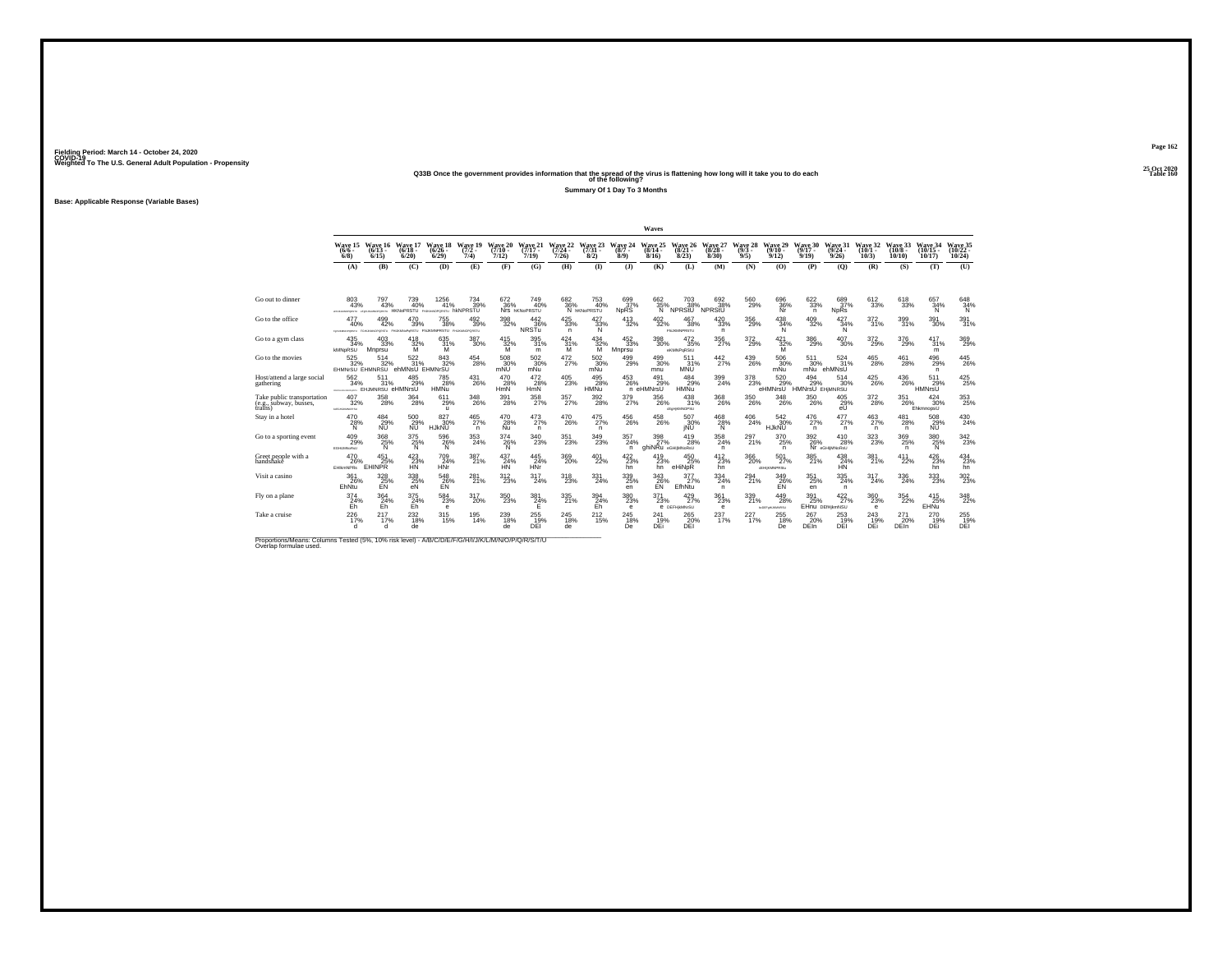**25 Oct 2020Q33B Once the government provides information that the spread of the virus is flattening how long will it take you to do each Table 161 of the following?**

**Summary Of Up To 6 Months**

**Base: Applicable Response (Variable Bases)**

|                                                                                                                              |                                                         |                                     |                              |                                    |                             |                                   |                              |                              |                               |                            | Waves                        |                                    |                              |                            |                                       |                                            |                                 |                                            |                               |                                |                  |
|------------------------------------------------------------------------------------------------------------------------------|---------------------------------------------------------|-------------------------------------|------------------------------|------------------------------------|-----------------------------|-----------------------------------|------------------------------|------------------------------|-------------------------------|----------------------------|------------------------------|------------------------------------|------------------------------|----------------------------|---------------------------------------|--------------------------------------------|---------------------------------|--------------------------------------------|-------------------------------|--------------------------------|------------------|
|                                                                                                                              | Wave 15<br>$(6/6 -$<br>$6/8$ )                          | Wave 16<br>$(6/13 -$<br>6/15        | Wave 17<br>$(6/18 -$<br>6/20 | Wave 18<br>$(6/26 -$<br>6/29       | Wave 19<br>$(7/2 -$<br>7/4) | Wave 20<br>$(7/10 -$<br>7/12)     | Wave 21<br>$(7/17 -$<br>7/19 | Wave 22<br>$(7/24 -$<br>7/26 | Wave 23<br>$(7/31 -$<br>8/2)  | Wave 24<br>$(8/7 -$<br>8/9 | Wave 25<br>$(8/14 -$<br>8/16 | Wave 26<br>$(8/21 -$<br>8/23       | Wave 27<br>$(8/28 -$<br>8/30 | Wave 28<br>$(9/3 -$<br>9/5 | Wave 29<br>(9/10 -<br>9/12            | Wave 30<br>$(9/17 -$<br>9/19               | Wave 31<br>$(9/24 -$<br>9/26    | Wave 32<br>$(10/1 -$<br>10/3               | Wave 33<br>$(10/8 -$<br>10/10 | Wave 34<br>$(10/15 -$<br>10/17 | Wave 35<br>10/24 |
|                                                                                                                              | (A)                                                     | (B)                                 | (C)                          | (D)                                | (E)                         | (F)                               | (G)                          | (H)                          | $\Phi$                        | (3)                        | (K)                          | (L)                                | (M)                          | (N)                        | (0)                                   | (P)                                        | (Q)                             | (R)                                        | (S)                           | (T)                            | (U)              |
|                                                                                                                              |                                                         |                                     |                              |                                    |                             |                                   |                              |                              |                               |                            |                              |                                    |                              |                            |                                       |                                            |                                 |                                            |                               |                                |                  |
| Go to the office                                                                                                             | 941<br>79%<br>HUMNPRSTU HUMNPRSTU FGHUKM6PRSTU for      | 949<br>79%                          | 973<br>81%                   | 1595<br>80%<br>UKMPRSTU HIJMNPRSTU | 988<br>79%                  | 933<br>76%<br>NR                  | 941<br>76%<br>ŃŘ             | 943<br>74%                   | 924<br>72%                    | 925<br>73%                 | 940<br>76%<br>NR             | 956<br>77%<br><b>IJmNRtu</b>       | 940<br>73%                   | 877<br>70%                 | 981<br>77%<br>ljNRt                   | 960<br>74%                                 | 980<br>78%<br><b>HIJMNpRSTU</b> | 855<br>71%                                 | 960<br>74%                    | 936<br>73%                     | 917<br>73%       |
| Go out to dinner                                                                                                             | 1433<br>76%<br>HJMNRStu HJMNRS enjidencerstu HJMNopRStu | 1399<br>76%                         | 1433<br>77%                  | 2322<br>77%                        | $\frac{1383}{74\%}$         | 1390<br>75%<br>NRs hjmNRS HJMNRSu | 1445<br>76%                  | 1375<br>72%                  | $\frac{1434}{75\%}$<br>hjmNRS | <sup>1362</sup> 72%        | 1383<br>74%<br>nrs           | $^{1368}_{\phantom{1}74\%}$<br>nrs | 1319<br>72%                  | $^{1335}_{-70\%}$          | $\frac{1426}{74\%}$<br>nrs            | $^{1377}_{74\%}$                           | 1429<br>76%<br>nr HJMNRSu       | $\frac{1323}{70\%}$                        | 1330<br>70%                   | $\frac{1402}{73\%}$            | 1409<br>73%      |
| Go to a gym class                                                                                                            | 807<br>63%<br>MnSu                                      | 755<br>62%<br>Ms <sup>1</sup>       | 823<br>64%<br>hiMNSU         | 1276<br>63%<br>hMNSU               | 773<br>60%                  | 794<br>61%                        | 813<br>63%<br>MnSu           | 801<br>59%                   | 846<br>62%<br>M               | 808<br>60%                 | 827<br>$\frac{62}{M}$        | 836<br>61%<br>m                    | $^{752}_{57\%}$              | 754<br>58%                 | 849<br>64%<br>hiMNSU                  | 804<br>61%                                 | 848<br>63%<br>Mnsu              | 768<br>60%                                 | 759<br>58%                    | 827<br>61%<br>m                | 750<br>58%       |
| Stav in a hotel                                                                                                              | 993<br>58%<br>n.                                        | 986<br>59%<br>hN                    | 1048<br>61%<br>EHJNu         | 1643<br>59%<br><b>HN</b>           | 964<br>56%                  | 1044<br>62%<br>aEGHJmNU           | 1001<br>57%                  | $\substack{992\\55\%}$       | $^{1022}_{-59\%}$<br>N        | $\substack{980\\56\%}$     | 1026<br>59%<br>hN            | $1022$<br>59%<br>hN                | 981<br>58%                   | 934<br>54%                 | 1122<br>62%<br>AEGHiJMNsU             | 1059<br>60%                                | 1080<br>62%<br>eHjNu aEGHJMNsU  | 1016<br>60%<br>eHjN                        | 1019<br>58%                   | 1113<br>63%<br>П АССОНЦАВИЗИ   | 993<br>56%       |
| Go to the movies                                                                                                             | 1012<br>61%<br>deJNU                                    | 951<br>60%<br>nu                    | $^{1008}_{61\%}$<br>jŇÚ      | $^{1546}_{-58\%}$                  | 941<br>57%                  | 989<br>59%                        | 974<br>58%                   | $^{999}_{58\%}$              | 984<br>59%                    | 964<br>56%                 | 984<br>59%                   | $^{976}_{59\%}$                    | 967<br>58%                   | 944<br>56%                 | $1054$<br>$62\%$<br><b>DEghJmNRSU</b> | 1043<br>62%<br>deJNsU dEhJmNrsU            | $1042 \atop 62\%$               | $\frac{957}{58\%}$                         | 964<br>58%                    | 998<br>59%                     | 951<br>56%       |
| Host/attend a large social<br>gathering                                                                                      | 1012<br>61%<br><b>GHJMNeRSU EGHAMMPSRSU GhJMNDFSU</b>   | 1014<br>61%                         | 994<br>60%                   | 1629<br>59%<br>JMNSŨ               | 944<br>57%<br>'N.           | 993<br>59%<br>JMNSU               | 953<br>56%<br>n.             | 966<br>56%<br>n.             | 1032<br>59%<br>JMNSŨ          | 926<br>54%                 | 961<br>$\frac{58}{N}$        | 975<br>57%<br>'N                   | 901<br>54%                   | 848<br>52%                 | 1032<br>58%<br><i>imNsu</i>           | 949<br>$\frac{56}{N}$                      | 982<br>58%                      | 929<br>56%<br>N                            | 917<br>54%                    | 1005<br>57%<br><b>N</b>        | 928<br>54%       |
| Take public transportation<br>(e.g., subway, busses,<br>trains)                                                              | 723<br>57%<br>iu.                                       | <sup>742</sup> <sub>58%</sub><br>JU | 753<br>57%<br>jU             | 1205<br>56%<br>ju                  | <sup>750</sup> 55%          | $^{783}_{57\%}$<br>ju             | 726<br>54%                   | $\substack{725 \\ 54\%}$     | 755<br>54%                    | $737 \atop 52\%$           | $\substack{743 \\ 55\%}$     | 811<br>58%<br>JU                   | <sup>769</sup> 55%           | 739<br>55%                 | 757 <sub>%</sub><br>jU                | $\substack{745 \\ 55\%}$                   | 761<br>55%                      | $\substack{721 \\ 54\%}$                   | 730<br>54%                    | 809<br>58%<br>JU               | 735<br>52%       |
| Greet people with a<br>handshake                                                                                             | 944<br>52%                                              | 935<br>53%<br>eHJR dEgHiJInR        | 926<br>51%<br>hJ             | 1448<br>49%                        | $\substack{869 \\ 48\%}$    | 905<br>50%                        | $\substack{892 \\ 49\%}$     | $^{872}_{47\%}$              | 917<br>49%                    | 831<br>45%                 | 910 50%                      | 881<br>49%                         | 889<br>49%                   | 911<br>49%                 | 1066<br>56%<br>ACREDIANAMENTU         | 936<br>52%<br>HÜr                          | 951<br>52%<br>НJг               | 861<br>48%                                 | 919<br>50%                    | 937<br>51%<br>hJ               | 967<br>51%<br>HJ |
| Go to a sporting event                                                                                                       | 821<br>57%<br>CONTRACTOR COMPANY                        | 799<br>55%<br><b>EGHIJNru</b>       | 760<br>51%                   | 1198<br>52%                        | <sup>729</sup> 50%          | $764_{52\%}$                      | <sup>727</sup> 50%           | $^{738}_{49\%}$              | 744<br>50%                    | $^{733}_{50\%}$            | 782<br>54%<br>hn             | 789<br>53%<br>h                    | 777<br>52%                   | $709 \atop 50\%$           | <sup>780</sup> 52%                    | $788\phantom{1}53\%$                       | 799<br>55%<br>h cEGHIJNru       | 717<br>51%                                 | 783<br>52%                    | 795<br>53%                     | 739<br>51%       |
| Visit a casino                                                                                                               | 726<br>53%<br>EHiJ                                      | 666<br>52%                          | 695<br>52%                   | $^{1085}_{51\%}$                   | 636<br>48%                  | $693/51\%$                        | 694<br>52%                   | 668<br>48%                   | 673<br>49%                    | $\substack{654 \\ 48\%}$   | $^{673}_{50\%}$              | 747<br>53%<br>EHIJ                 | 694<br>50%                   | $\substack{711 \\ 51\%}$   | $^{702}_{\ 52\%}$                     | 794<br>57%<br>BCDEForLR0ModiTU             | 721%<br>ehj                     | 681<br>52%<br>ej                           | $^{718}_{50\%}$               | $^{734}_{51\%}$                | 670<br>50%       |
| Fly on a plane                                                                                                               | 769<br>50%                                              | 761<br>50%<br>hJ                    | 777<br>50%                   | 1262<br>49%                        | 753<br>47%                  | 807<br>52%<br>EĤJ                 | 827<br>52%<br>EĤĴ            | 752<br>46%                   | 828<br>51%<br>ehJ             | 739<br>45%                 | 780<br>49%                   | 859<br>54%<br>acDEHJKNu            | 802<br>51%<br>ehJ            | 784<br>49%                 | 874<br>54%                            | 852<br>55%<br>DEHJKN abdDEHIJKNu adDEHJKNu | 853<br>54%                      | 788<br>51%<br>eĤĴ                          | 836<br>52%                    | 892<br>55%<br>EHJ abcDEHUKNU   | 801<br>50%       |
| Take a cruise                                                                                                                | 439<br>34%                                              | $^{473}_{38\%}$<br>aD.              | 487<br>37%<br>D              | 704<br>33%                         | $\substack{472 \\ 35\%}$    | $\frac{523}{38\%}$<br>aD          | $^{499}_{37\%}$<br>D         | $^{529}_{38\%}$<br>аD        | 496<br>36%                    | $^{498}_{36\%}$<br>d       | 498<br>38%<br>aD             | 558<br>41%<br>ADEIjo               | 530<br>38%<br>aD             | 528<br>39%<br>AD           | $\frac{526}{37\%}$                    | 574<br>43%<br>D ABCDESGHLAMHO              | 526<br>40%                      | 548<br>42%<br>ADE ADCDEGNUMO ARCORDINATION | 604<br>45%                    | 564<br>40%<br>ADe              | 532 40%<br>ADE   |
| Proportions/Means: Columns Tested (5%, 10% risk level) - A/B/C/D/E/F/G/H/I/J/K/L/M/N/O/P/Q/R/S/T/U<br>Overlap formulae used. |                                                         |                                     |                              |                                    |                             |                                   |                              |                              |                               |                            |                              |                                    |                              |                            |                                       |                                            |                                 |                                            |                               |                                |                  |

**Page 163 Fielding Period: March 14 - October 24, 2020 COVID-19 Weighted To The U.S. General Adult Population - Propensity**25 Oct 2020<br>Table 161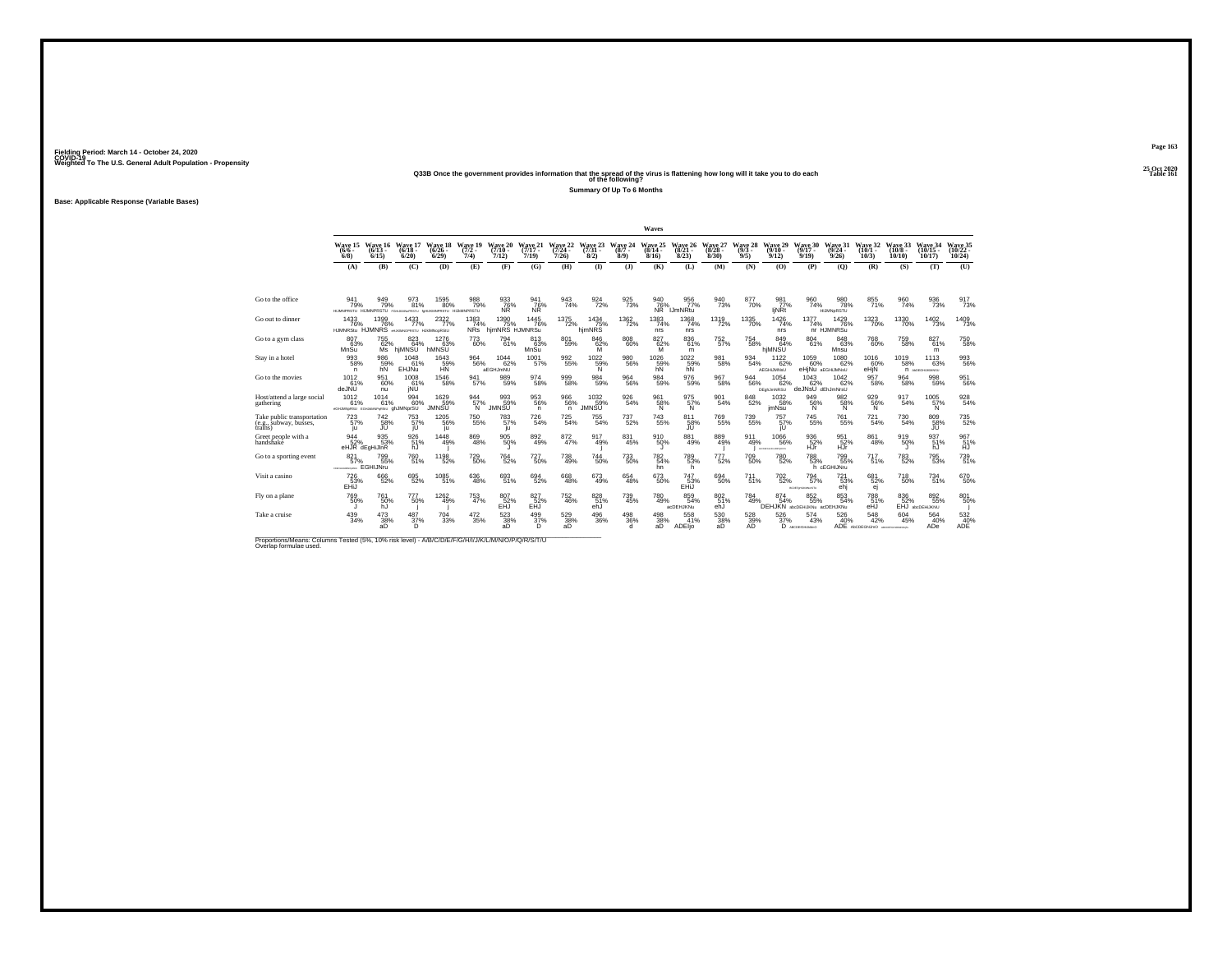# **25 Oct 2020Q33B Once the government provides information that the spread of the virus is flattening how long will it take you to do each Table 162 of the following?**

**Summary Of Year Or Longer**

**Base: Applicable Response (Variable Bases)**

|                                                                                                                              |                                       |                               |                               |                                         |                                     |                                                            |                                    |                                        |                                                         |                                                      | Waves                        |                              |                              |                                    |                              |                                       |                              |                                                                    |                               |                                |                                |
|------------------------------------------------------------------------------------------------------------------------------|---------------------------------------|-------------------------------|-------------------------------|-----------------------------------------|-------------------------------------|------------------------------------------------------------|------------------------------------|----------------------------------------|---------------------------------------------------------|------------------------------------------------------|------------------------------|------------------------------|------------------------------|------------------------------------|------------------------------|---------------------------------------|------------------------------|--------------------------------------------------------------------|-------------------------------|--------------------------------|--------------------------------|
|                                                                                                                              | Wave 15<br>$(6/6 -$<br>$6/8$ )        | Wave 16<br>$(6/13 -$<br>6/15  | Wave 17<br>$(6/18 -$<br>6/20  | Wave 18<br>$(6/26 -$<br>6/29            | Wave 19<br>$(7/2 -$<br>7/4)         | Wave 20<br>$(7/10 -$<br>7/12                               | Wave 21<br>$(7/17 -$<br>7/19       | Wave 22<br>$(7/24 -$<br>7/26           | Wave 23<br>$(7/31 -$<br>8/2)                            | Wave 24<br>$(8/7 -$<br>8/9                           | Wave 25<br>$(8/14 -$<br>8/16 | Wave 26<br>$(8/21 -$<br>8/23 | Wave 27<br>$(8/28 -$<br>8/30 | Wave 28<br>$(9/3 -$<br>9/5         | Wave 29<br>$(9/10 -$<br>9/12 | Wave 30<br>$(9/17 -$<br>9/19          | Wave 31<br>$(9/24 -$<br>9/26 | Wave 32<br>$(10/1 -$<br>10/3                                       | Wave 33<br>$(10/8 -$<br>10/10 | Wave 34<br>$(10/15 -$<br>10/17 | Wave 35<br>$(10/22 -$<br>10/24 |
|                                                                                                                              | (A)                                   | (B)                           | (C)                           | (D)                                     | (E)                                 | (F)                                                        | (G)                                | (H)                                    | (1)                                                     | $($ $\bf{J}$                                         | (K)                          | (L)                          | (M)                          | (N)                                | (O)                          | (P)                                   | (O)                          | (R)                                                                | (S)                           | (T)                            | (U)                            |
| Take a cruise                                                                                                                | 445<br>34%                            | 385<br>31%                    | 403<br>31%                    | 747<br>35%<br><b>bcLmP BCFGALM</b> PRSU | 507<br>37%                          | 435<br>32%                                                 | 418<br>31%                         | 475<br>34%                             | 452<br>33%<br>D                                         | 478<br>35%<br>bcLmPu                                 | 425<br>33%<br>D              | 393<br>29%                   | 430<br>31%                   | 443<br>33%<br>$\mathbf{D}$         | 487<br>34%                   | 378<br>28%                            | 440<br>33%                   | 412<br>32%                                                         | 432<br>32%                    | 485<br>34%                     | $\frac{412}{31\%}$             |
| Fly on a plane                                                                                                               | $^{407}_{\,\,27\%}$                   | $^{419}_{28\%}$               | $^{415}_{27\%}$               | $^{757}_{29\%}$                         | 504<br>31%<br>LOP ACGILMOPOST       | $^{441}_{29\%}$<br>Lop                                     | $^{424}_{26\%}$                    | $^{518}_{32\%}$<br><b>ABCGILMOPOST</b> | $^{454}_{\  \, 28\%}$                                   | $^{502}_{31\%}$<br>Ip ACGLMOPT acgLOPT               | 490<br>31%                   | 385<br>24%                   | $^{430}_{27\%}$              | $^{466}_{29\%}$ LOP                | $^{407}_{\phantom{1}25\%}$   | $\frac{381}{24\%}$                    | $^{435}_{28\%}$              | $^{445}_{29\%}$<br>LOP                                             | $^{436}_{\,\,27\%}$           | $^{429}_{26\%}$                | 460<br>29%<br>Lop              |
| Go to a sporting event                                                                                                       | 324<br>23%                            | 318<br>22%                    | 386<br>26%<br>aBt             | 611<br>26%                              | 423<br>29%<br>aBIT ABFKLOPORT       | 353<br>24%                                                 | 402<br>28%<br>ABLoarT              | 440<br>29%<br>ABFKLOPORT ABILODORT     | 416<br>28%                                              | 392<br>27%<br>aBIT                                   | 369<br>25%<br>b              | 339<br>23%                   | 389<br>$26\%$ aBT            | 376<br>$26\%$ aBT                  | 354<br>24%                   | 358<br>24%                            | 341<br>24%                   | 335<br>24%                                                         | 399<br>27%<br>aBIT            | 332<br>22%                     | 402<br>28%<br>ABLogrT          |
| Host/attend a large social<br>gathering                                                                                      | $\frac{327}{20\%}$                    | $^{334}_{20\%}$               | $^{358}_{22\%}$               | 568<br>21%                              | $^{421}_{25\%}$<br>ABcDp            | $\substack{383 \\ 23\%}$<br>a                              | 419<br>25%<br>ABD                  | 414<br>24%<br>ABD                      | 418<br>24%<br>ABD                                       | $\frac{424}{25\%}$<br>ABcDp                          | 416<br>25%<br>ABcDp          | $\frac{389}{23\%}$<br>a      | $\frac{392}{24\%}$<br>Abd    | 399<br>24%<br>ABD                  | $^{409}_{23\%}$<br>A         | 363<br>21%                            | 407<br>24%<br>Abd            | 397<br>24%<br>ABD                                                  | 442<br>26%<br>ABCDP           | $^{412}_{24\%}$<br>Abd         | 431<br>25%<br>ABcDp            |
| Visit a casino                                                                                                               | $^{348}_{\phantom{1}\phantom{1}25\%}$ | 337<br>26%                    | 355<br>26%                    | 558<br>26%                              | 415<br>31%<br>LIBRORGAN CORPORATION | $\underset{26\%}{^{346}}$                                  | $\frac{361}{27\%}$                 | 396<br>28%<br>mnP                      | $\begin{array}{c} 389 \\ 28\% \\ \text{nP} \end{array}$ | 397<br>29%<br>amNoPu                                 | $\frac{377}{28\%}$           | 371 <sub>27%</sub>           | $^{343}_{25\%}$              | 347<br>25%                         | $^{342}_{25\%}$              | 330<br>24%                            | 357<br>26%                   | 353<br>27%                                                         | 382 <sub>%</sub>              | 393<br>27%                     | 337<br>25%                     |
| Stay in a hotel                                                                                                              | 369<br>22%                            | 395<br>$^{24%}$               | 389<br>23%                    | 610<br>22%                              | 413<br>$^{24%}_{0}$                 | 369<br>22%                                                 | 420<br>$^{24%}$                    | 433<br>24%<br>oo                       | 397<br>23%                                              | 449<br>26%<br>AcDflOpQT                              | $^{428}_{25\%}$              | 376<br>22%                   | 401                          | 440<br>26%<br>24% 26<br>Q ADflOpQT | 380<br>21%                   | $\frac{384}{22\%}$                    | 347<br>20%                   | 395<br>23%<br>q                                                    | 412<br>24%<br>a               | 379<br>22%                     | 424<br>$^{24%}_{0}$            |
| Go to the movies                                                                                                             | $^{318}_{19\%}$                       | 317<br>20%                    | 342 <sub>21%</sub>            | 549<br>21%                              | $\frac{376}{23}\%$<br>AopT          | $\frac{369}{22\%}$<br>$^{\dagger}$                         | $\frac{366}{22\%}$<br>$\mathbf{r}$ | $^{358}_{\ 21\%}$                      | $\frac{354}{21\%}$                                      | $^{404}_{24\%}$<br>ABdOPT                            | $^{371}_{22\%}$<br>at        | 342 <sub>21%</sub>           | $^{350}_{21\%}$              | 388<br>23%<br>AbopT                | $^{330}_{\phantom{1}19\%}$   | $^{333}_{\phantom{1}\phantom{1}20\%}$ | 350<br>21%                   | 384<br>23%<br>AbOpT                                                | 413<br>25%<br>ABCDHLmOPOT     | 316<br>19%                     | 395<br>23%<br>AbOpT            |
| Take public transportation<br>(e.g., subway, busses,<br>trains)                                                              | 270<br>21%                            | $^{263}_{21\%}$               | 272 <sub>21%</sub>            | $^{459}_{21\%}$                         | $^{298}_{22\%}$                     | $\frac{333}{24\%}$<br>bcNoT                                | $^{279}_{21\%}$                    | $^{298}_{\,\,22\%}$                    | 322/23%                                                 | 346<br>25%<br>Nt abcgINOT                            | 314<br>23%<br>nt             | 289<br>21%                   | $^{338}_{24\%}$<br>bclNoT    | $^{258}_{19\%}$                    | 271<br>20%                   | 288<br>21%                            | $\frac{323}{24\%}$<br>Nt     | $^{290}_{\color{red}22\%}$                                         | 304<br>23%                    | $^{275}_{20\%}$                | $320 \over 23\%$               |
| Greet people with a<br>handshakê                                                                                             | $^{363}_{\,20\%}$<br>$\circ$          | 352<br>20%                    | $^{361}_{20\%}$               | $^{613}_{21\%}$<br>$\circ$              | $^{420}_{23\%}$                     | $^{454}_{\phantom{1}\phantom{1}25\%}$<br>abcO ABCDHALMOPHU | $^{402}_{22\%}$<br>$\circ$         | $^{406}_{22\%}$<br>$\circ$             | $^{427}_{23\%}$<br>abcO                                 | $^{435}_{24\%}$<br>ABCdOp                            | 392<br>21%<br>$\circ$        | 384<br>21%<br>$\Omega$       | $^{374}_{21\%}$<br>$\circ$   | $^{402}_{22\%}$<br>$\circ$         | 327 <sub>9%</sub>            | $^{365}_{\,20\%}$<br>$\circ$          | 399<br>22%                   | $^{447}_{\phantom{1}\phantom{1}\phantom{1}25\%}$<br>О АВСОНАЛИОРИЈ | 434<br>24%<br>ABCdOp          | $^{414}_{22\%}$<br>$\Omega$    | $^{401}_{21\%}$<br>$\circ$     |
| Go to a gym class                                                                                                            | $^{219}_{17\%}$                       | 231<br>19%<br>DI <sub>O</sub> | <sup>210</sup> <sub>16%</sub> | $^{293}_{15\%}$                         | 226<br>18%<br>d                     | $^{232}_{18\%}$<br>d                                       | 225<br>17%                         | 232 <sub>9%</sub>                      | $^{238}_{17\%}$<br>d                                    | $\overset{273}{\underset{\text{cDLO}}{\text{20\%}}}$ | 255<br>DI <sub>o</sub>       | 215<br>16%                   | 251<br>19%<br>Do             | $^{234}_{\substack{18\% \\ D}}$    | 205<br>15%                   | $^{223}_{17\%}$                       | 241<br>18%<br>d              | 246<br>19%<br>DIŐ                                                  | 246<br>19%<br>Do              | 232 <sub>9%</sub>              | $^{253}_{20\%}$ cDIO           |
| Go out to dinner                                                                                                             | 197<br>10%                            | 232<br>13%                    | 222<br>12%                    | 330<br>11%                              | 226<br>12%                          | 239<br>13%<br>a                                            | 241<br>13%                         | 241<br>13%                             | 243<br>13%<br>a                                         | 265<br>14%<br>ADq                                    | 255<br>14%<br>ADq            | 233<br>13%                   | 276<br>15%<br>AbCDENOPO      | 277<br>15%<br>AcDpQ                | 236<br>12%                   | $^{222}_{12\%}$                       | 209<br>11%                   | 287<br>15%<br>AbCDEchilOPQ AbCDEchilOPQ                            | 293<br>15%                    | 261<br>14%                     | 284<br>15%<br>ADq AcDeopQ      |
| Go to the office                                                                                                             | $^{116}_{10\%}$<br>Cd                 | $^{109}_{9\%}$                | $\frac{82}{7\%}$              | $145$ <sub>7%</sub>                     | $^{115}_{9\%}$<br>$\mathbf{c}$      | 146<br>12%<br>bCDOq                                        | $^{117}_{9\%}$<br>c                | $\frac{138}{11%}$<br>CD                | 144<br>11%<br>CDOq                                      | $\frac{131}{10\%}$<br><b>CD</b>                      | $^{131}_{11\%}$<br><b>CD</b> | $^{127}_{10\%}$<br>CD        | 141<br>11%<br>CDo            | $^{138}_{11\%}$<br>CDo             | $^{107}_{8\%}$               | $^{127}_{10\%}$<br>Cd                 | 107<br>9%                    | $^{153}_{13\%}$<br>aBCDEgOpQ                                       | 141<br>11%<br>CD              | 144<br>11%<br>CDoa             | 136<br>11%<br>CD               |
| Proportions/Means: Columns Tested (5%, 10% risk level) - A/B/C/D/E/F/G/H/I/J/K/L/M/N/O/P/Q/R/S/T/U<br>Overlap formulae used. |                                       |                               |                               |                                         |                                     |                                                            |                                    |                                        |                                                         |                                                      |                              |                              |                              |                                    |                              |                                       |                              |                                                                    |                               |                                |                                |

**Page 164**25 Oct 2020<br>Table 162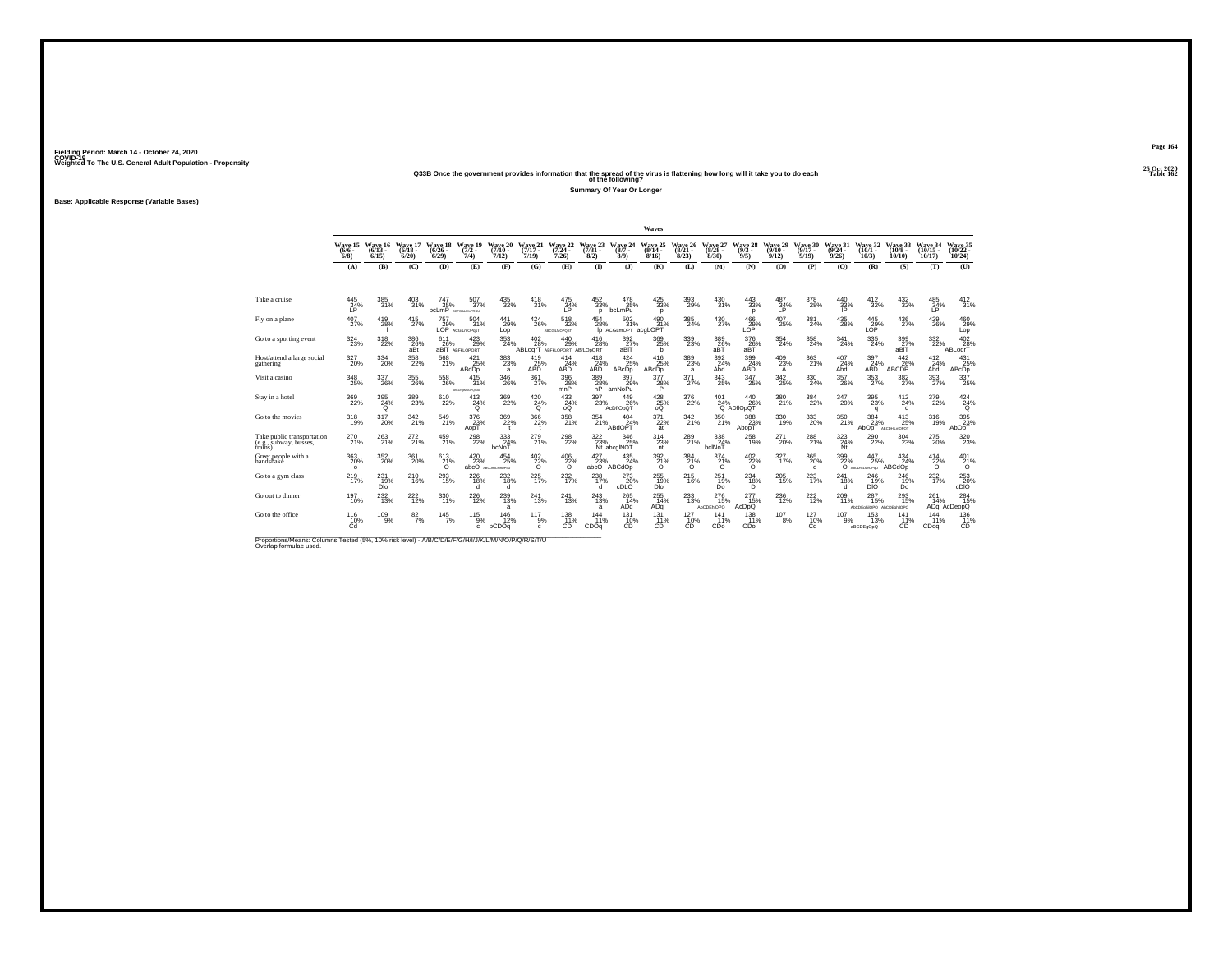**Base: Applicable Response**

## **25 Oct 2020Q33B\_1 Once the government provides information that the spread of the virus is flattening how long will it take you to do each Table 163 of the following?**

**Fly on a plane**

|                                                                                                                              |                                        |                                  |                                 |                                 |                                                |                                       |                              |                                      |                                |                                           | Waves                     |                                        |                                 |                                |                                    |                                                   |                                       |                                                 |                              |                                         |                                |
|------------------------------------------------------------------------------------------------------------------------------|----------------------------------------|----------------------------------|---------------------------------|---------------------------------|------------------------------------------------|---------------------------------------|------------------------------|--------------------------------------|--------------------------------|-------------------------------------------|---------------------------|----------------------------------------|---------------------------------|--------------------------------|------------------------------------|---------------------------------------------------|---------------------------------------|-------------------------------------------------|------------------------------|-----------------------------------------|--------------------------------|
|                                                                                                                              | Wave 15 Wave 16<br>$(6/6 -$<br>$6/8$ ) | $(6/13 -$<br>6/15                | Wave 17<br>$\binom{6/18}{6/20}$ | Wave 18<br>$\binom{6/26}{6/29}$ | Wave 19<br>$\frac{(7/2)}{7/4}$                 | <b>Wave 20</b><br>$(7/10 -$<br>7/12   | Wave 21<br>$(7/17 -$<br>7/19 | Wave 22<br>$\frac{(7/24 - 7)}{7/26}$ | Wave 23<br>$\binom{7/31}{8/2}$ | Wave 24<br>$(8/7 -$<br>$8/9$ )            | Wave 25<br>(8/14)<br>8/16 | Wave 26<br>$\binom{8/21}{8/23}$        | Wave 27<br>$\binom{8/28}{8/30}$ | Wave 28<br>$\frac{(9/3)}{9/5}$ | Wave 29<br>$9/10 -$<br>9/12        | Wave 30<br>$(9/17 -$<br>9/19                      | Wave 31<br>$\frac{(9/24)}{9/26}$      | Wave 32<br>$(10/1 -$<br>10/3                    | Wave 33<br>(10/8 -<br>10/10  | Wave 34<br>(10/15 -<br>10/17            | Wave 35<br>(10/22 -<br>10/24)  |
|                                                                                                                              | (A)                                    | (B)                              | (C)                             | (D)                             | (E)                                            | (F)                                   | (G)                          | (H)                                  | $\bf{I}$                       | (3)                                       | (K)                       | (L)                                    | (M)                             | (N)                            | (0)                                | (P)                                               | (0)                                   | (R)                                             | (S)                          | (T)                                     | (U)                            |
| <b>Unweighted Base</b><br><b>Weighted Base</b>                                                                               | 1543<br>1535                           | 1449<br>1509                     | 1543<br>1556                    | 2446<br>2574                    | 1631<br>1610                                   | 1544<br>1542                          | 1575<br>1603                 | 1621<br>1620                         | 1622<br>1634                   | 1636<br>1627                              | 1584<br>1605              | 1545<br>1586                           | 1581<br>1578                    | 1601<br>1601                   | 1649<br>1631                       | 1550<br>1562                                      | 1600<br>1576                          | 1547<br>1533                                    | 1577<br>1592                 | 1619<br>1636                            | 1629<br>1608                   |
| Up To 6 Months (Net)                                                                                                         | 769<br>50%                             | 761<br>50%<br>hJ                 | 777<br>50%                      | $^{1262}_{49\%}$                | 753<br>47%                                     | $^{807}_{-52\%}$ EHJ                  | 827<br>52%<br>EĤĴ            | $^{752}_{\  \, 46\%}$                | 828<br>51%<br>eĥĴ              | 739<br>45%                                | 780<br>49%                | 859<br>54%<br>acDEHJKNu                | 80251%<br>eĥJ                   | 784<br>49%                     | 874 <sub>54%</sub>                 | 852 65%<br>DEHJKN abdDEHJKNu acDEHJKNu            | 853<br>54%                            | 788<br>51%<br>eĤĴ                               | 836<br>52%                   | $892\phantom{1}55\%$<br>EHJ abcDEHIJKNU | 801<br>50%                     |
| Up To 3 Months<br>(Sub-Net)                                                                                                  | 485<br>32%                             | 508<br>34%<br>eH                 | 510<br>33%<br>н                 | 808<br>31%                      | 475<br>29%                                     | 552<br>36%<br>aDEHJ                   | 538<br>34%<br>eH             | 462<br>28%                           | 527<br>32%<br>h.               | 507<br>31%                                | 530                       | 584<br>33% 37%<br>H AcDEHIJkn<br>37%   | 544<br>34%                      | 521<br>33%                     | 625<br>38%                         | 576<br>37%<br>h ABCDEGHUKHN ACDEHIJKN ABCDEGHIJKN | 597<br>38%                            | 551<br>36%<br>ADEHIJ                            | 577<br>36%<br>ADEHIJ ADEHIJn | 594<br>36%                              | 558<br>35%<br>EH               |
| Immediately/1-30 Days<br>(Sub-Sub-Net)                                                                                       | $^{255}_{17\%}$                        | 262 <sub>17%</sub>               | 299<br>19%<br>d                 | $^{420}_{16\%}$                 | 305<br>19%                                     | $\frac{343}{22\%}$<br>ABDHIJK         | 317<br>20%<br>aDhi           | 265<br>16%                           | 275<br>17%                     | 290<br>18%                                | 293<br>18%                | 326<br>21%<br>AbDHI                    | 329/21%<br>AbDHli               | 313/20%<br>adh                 | 337%<br><b>AbDHI</b>               | $335$<br>$21\%$                                   | $^{358}_{\phantom{1}\phantom{1}23\%}$ | 329 %<br>ABDHIIK ABCDeHIJK ABDHIJK ABCDEGHUKING | $\frac{382}{24\%}$           | $\frac{356}{22\%}$<br>ABDHIJK ABcDeHIJK | 362<br>23%                     |
| Immediately                                                                                                                  | $111$ <sub>7%</sub>                    | 144<br>10%<br>a                  | $^{135}_{9\%}$                  | $^{224}_{\scriptstyle 9\%}$     | 158<br>10%                                     | 202<br>13%<br>A ABCDEGHIJKL           | 157<br>10%<br>a              | $^{127}_{8\%}$                       | $132_{8\%}$                    | 127<br>8%                                 | 159 10%<br>A              | 154<br>10%<br>a                        | 184<br>12%<br><b>ACDHIJ</b>     | 182<br>11%<br>AcDHIJ           | 175<br>11%<br>AHIJ                 | 185<br>12%<br>ACDHIJ                              | $^{175}_{11\%}$                       | 191<br>12%<br>AcdHIJ ABCDegHIJkI ABCDEGHURJOS   | 222 4%                       | $^{179}_{11\%}$                         | 211<br>13%<br>AdHIJ ABCDEGHUKL |
| $1-30$ days                                                                                                                  | 144<br>9%                              | 118<br>8%                        | 164<br>11%<br><b>BD</b> kn      | 196<br>8%                       | 147<br>9%                                      | 142<br>9%                             | 160<br>10%<br>d              | 138<br>9%                            | $^{142}_{9\%}$                 | 163<br>h <sub>D</sub> <sup>10%</sup>      | 133<br>8%                 | 172<br>11%<br><b>BDhkn</b>             | 146<br>9%                       | 131<br>8%                      | 161<br>10%<br>d                    | 150<br>10%                                        | 183<br>12%<br><b>BDeHIKmNr</b>        | 138<br>9%                                       | 160<br>10%<br>d              | 177<br>11%<br><b>BDhkn</b>              | 151<br>9%                      |
| 2-3 months                                                                                                                   | $^{229}_{15\%}$                        | $^{246}_{16\%}$<br>Ehsu cEHimNSU | $^{211}_{14\%}$<br>F            | 388<br>15%<br><b>EHsu</b>       | 169<br>11%                                     | $^{208}_{14\%}$<br>e                  | $^{221}_{14\%}$<br>Ε         | $^{197}_{12\%}$                      | 252<br>15%<br>EHSU             | $^{217}_{13\%}$<br>$\mathbf e$            | 238<br>15%<br>Eh          | $^{258}_{16\%}$<br>EHinSU              | $^{215}_{14\%}$<br>Ε            | $^{208}_{\,13\%}$              | $^{288}_{18\%}$<br>COTTGHAMMERU    | 241<br>15%<br>EHsu                                | $^{239}_{15\%}$<br>Ehsu               | 221<br>14%<br>Ε                                 | $^{194}_{12\%}$              | $^{238}_{15\%}$<br>Е                    | 196<br>12%                     |
| 4-6 months                                                                                                                   | 284<br>18%<br>Jkoru                    | 253<br>17%                       | 267<br>17%                      | 454<br>18%                      | 279<br>17%                                     | $\substack{255 \\ 17\%}$              | 289<br>18%                   | 291<br>18%                           | 301<br>18%<br>Jkoru            | $^{232}_{14\%}$                           | 250<br>16%                | 275<br>17%                             | 257<br>16%                      | 263<br>16%                     | 249<br>15%                         | 276<br>18%                                        | 256<br>16%                            | 237<br>15%                                      | 259<br>16%                   | 298<br>18%<br>Jou                       | $^{243}_{15\%}$                |
| 7-11 months                                                                                                                  | $^{249}_{16\%}$<br>Fsu                 | $^{230}_{15\%}$<br>F             | 259<br>17%<br>FnqStu            | 414<br>16%<br>Fsu               | $^{254}_{16\%}$                                | 183<br>12%                            | 250<br>16%<br>F              | 228<br>14%                           | 259<br>16%                     | $^{290}_{18\%}$<br>FS FHINDORSTU          | $^{247}_{15\%}$<br>F      | 233<br>15%                             | 251<br>16%<br>Fs                | $^{219}_{14\%}$                | 249<br>15%                         | 226<br>14%                                        | $^{217}_{14\%}$                       | 216<br>14%                                      | 208<br>13%                   | $^{226}_{14\%}$                         | 216                            |
| A year or longer                                                                                                             | $^{407}_{27\%}$                        | $^{419}_{28\%}$                  | $^{415}_{27\%}$                 | 757                             | $^{504}_{31\%}$<br>$29%$ $31%$<br>LOP $AGLMDP$ | 441<br>29%<br>Lop                     | $^{424}_{26\%}$              | $^{518}_{32\%}$<br>ABCGILMOPOST      | $^{454}_{28\%}$                | $\frac{502}{31\%}$<br>Ip ACGLMOPT acgLOPT | 490 31%                   | 385<br>24%                             | 430<br>27%                      | $^{466}_{29\%}$                | $^{407}_{\phantom{1}25\%}$         | $\frac{381}{24\%}$                                | $^{435}_{\  \, 28\%}$                 | $^{445}_{29\%}$                                 | $^{436}_{27\%}$              | $^{429}_{26\%}$                         | 460<br>Lop                     |
| Never again                                                                                                                  | 111<br>7%<br>dÓ                        | 99<br>7%<br>q                    | 105<br>7%<br>Ò                  | 141<br>5%                       | 99<br>6%                                       | 111<br>$\frac{7}{9}$                  | 102<br>6%<br>a               | 121<br>7%<br>dkQrt                   | 94<br>6%                       | 96<br>6%                                  | 88<br>5%                  | 109<br>7%<br>Ó.                        | 95<br>6%                        | 132<br>8%<br>DelJKmoQRT        | 101<br>6%                          | 103<br>7%<br>q                                    | 72<br>5%                              | 83<br>5%                                        | 113<br>$\check{q}^{\%}$      | 89<br>5%                                | 131<br>8%<br>DljKmQRT          |
| 1 Day To 3 Months (Net)                                                                                                      | $\frac{374}{24\%}$<br>Eh               | 364 %<br>Eh                      | $\frac{375}{24\%}$<br>Eh        | $^{584}_{23\%}$<br>$\mathbf e$  | $^{317}_{20\%}$                                | $^{350}_{\phantom{1}\phantom{1}23\%}$ | $\frac{381}{24\%}$           | 335<br>21%                           | 394<br>24%<br>Eh               | $^{380}_{\phantom{1}23\%}$<br>$\mathbf e$ | $^{371}_{23\%}$           | $^{429}_{27\%}$<br><b>6 DEFHIMMYSU</b> | $^{361}_{23\%}$<br>$\mathbf e$  | 339<br>21%                     | 449<br>28%<br><b>NOEFWILKMARSU</b> | $\frac{391}{25\%}$                                | 422/27%<br>EHnu DEfHikmNSU            | $^{360}_{23\%}$<br>$\mathbf e$                  | $^{354}_{22\%}$              | $^{415}_{25\%}$<br>EHNu                 | 348                            |
| Sigma                                                                                                                        | 1535<br>100%                           | 1509<br>100%                     | 1556<br>100%                    | 2574<br>100%                    | 1610<br>100%                                   | 1542<br>100%                          | 1603<br>100%                 | 1620<br>100%                         | 1634<br>100%                   | 1627<br>100%                              | 1605<br>100%              | 1586<br>100%                           | 1578<br>100%                    | 1601<br>100%                   | 1631<br>100%                       | 1562<br>100%                                      | 1576<br>100%                          | 1533<br>100%                                    | 1592<br>100%                 | 1636<br>100%                            | 1608<br>100%                   |
| Proportions/Means: Columns Tested (5%, 10% risk level) - A/B/C/D/E/F/G/H/I/J/K/L/M/N/O/P/Q/R/S/T/U<br>Overlap formulae used. |                                        |                                  |                                 |                                 |                                                |                                       |                              |                                      |                                |                                           |                           |                                        |                                 |                                |                                    |                                                   |                                       |                                                 |                              |                                         |                                |

**Page 165**25 Oct 2020<br>Table 163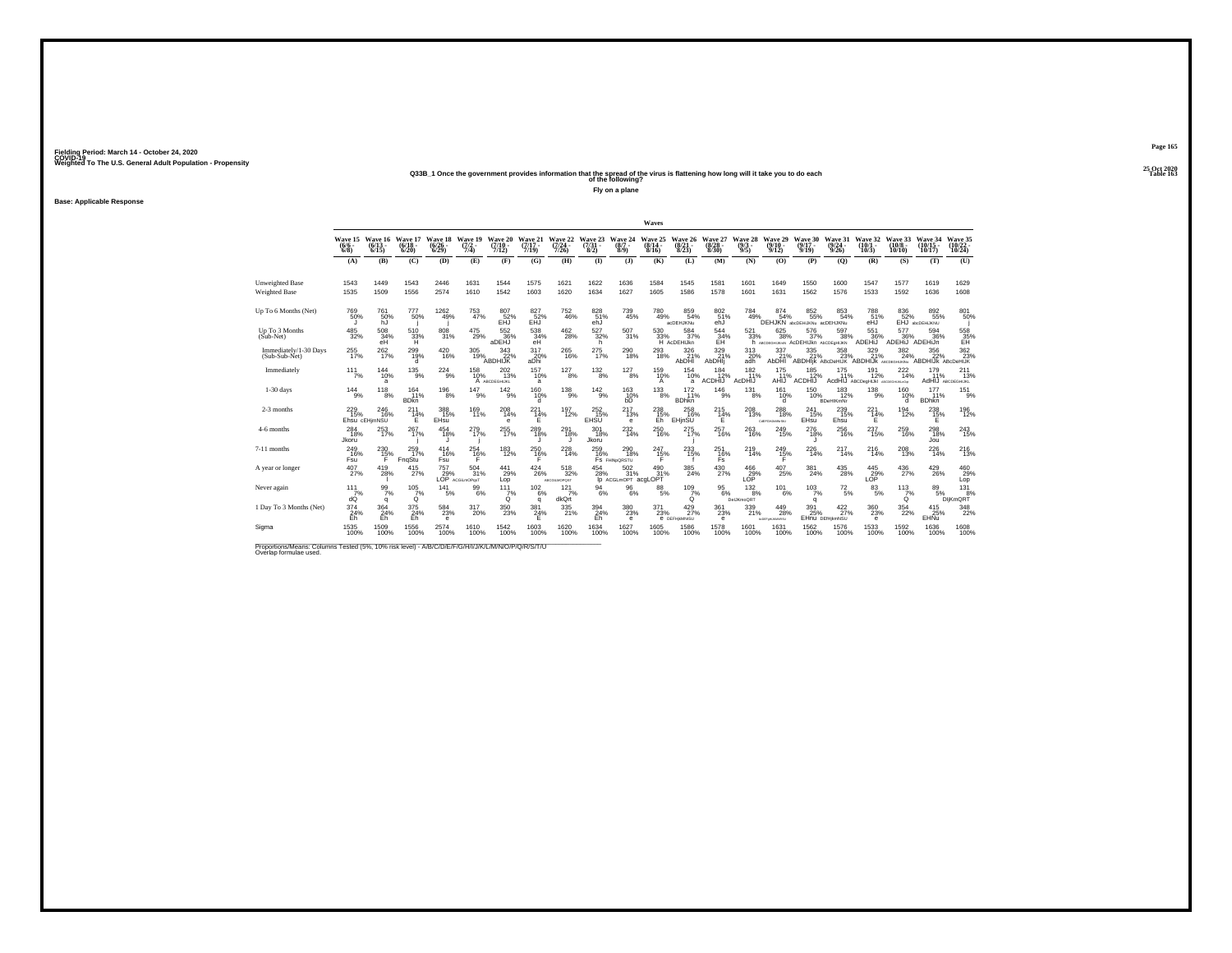**25 Oct 2020Q33B\_2 Once the government provides information that the spread of the virus is flattening how long will it take you to do each Table 164 of the following?**

**Go to a gym class**

**Base: Applicable Response**

|                                                                                                                              |                                     |                                    |                              |                                 |                                |                              |                              |                                         |                                |                                      | Waves                                  |                                         |                                  |                                 |                              |                            |                                  |                                       |                               |                                |                              |
|------------------------------------------------------------------------------------------------------------------------------|-------------------------------------|------------------------------------|------------------------------|---------------------------------|--------------------------------|------------------------------|------------------------------|-----------------------------------------|--------------------------------|--------------------------------------|----------------------------------------|-----------------------------------------|----------------------------------|---------------------------------|------------------------------|----------------------------|----------------------------------|---------------------------------------|-------------------------------|--------------------------------|------------------------------|
|                                                                                                                              | Wave 15<br>$\frac{(6/6)}{6/8}$      | Wave 16<br>$(6/13 -$<br>6/15       | Wave 17<br>$(6/18 -$<br>6/20 | Wave 18<br>$\binom{6/26}{6/29}$ | Wave 19<br>$\frac{(7/2)}{7/4}$ | Wave 20<br>$(7/10 -$<br>7/12 | Wave 21<br>$(7/17 -$<br>7/19 | Wave 22<br>$\frac{(7/24 - 7/26)}{7/26}$ | Wave 23<br>$\binom{7/31}{8/2}$ | Wave 24<br>(8/7 -<br>8/9)            | Wave 25<br>$(8/14 -$<br>8/16           | <b>Wave 26</b><br>$\frac{(8/21)}{8/23}$ | Wave 27<br>$\frac{(8/28)}{8/30}$ | Wave 28<br>$\frac{(9/3)}{9/5}$  | Wave 29<br>$(9/10 -$<br>9/12 | Wave 30<br>(9/17 -<br>9/19 | Wave 31<br>$\frac{(9/24)}{9/26}$ | Wave 32<br>$(10/1 -$<br>10/3          | Wave 33<br>$(10/8 -$<br>10/10 | Wave 34<br>$(10/15 -$<br>10/17 | Wave 35<br>(10/22 -<br>10/24 |
|                                                                                                                              | (A)                                 | (B)                                | (C)                          | (D)                             | (E)                            | (F)                          | (G)                          | (H)                                     | $($ $\Gamma$                   | (3)                                  | (K)                                    | (L)                                     | (M)                              | (N)                             | (0)                          | (P)                        | (O)                              | (R)                                   | (S)                           | (T)                            | (U)                          |
| <b>Unweighted Base</b><br><b>Weighted Base</b>                                                                               | 1307<br>1286                        | 1166<br>1213                       | 1271<br>1288                 | 1955<br>2020                    | 1354<br>1285                   | 1287<br>1307                 | 1311<br>1289                 | 1364<br>1350                            | 1375<br>1375                   | 1365<br>1357                         | 1319<br>1336                           | 1364<br>1361                            | 1322<br>1328                     | 1288<br>1289                    | 1335<br>1328                 | 1299<br>1324               | 1363<br>1353                     | 1305<br>1277                          | 1345<br>1316                  | 1408<br>1359                   | 1341<br>1288                 |
| Up To 6 Months (Net)                                                                                                         | 80763%<br>MnSu                      | $^{755}_{62\%}$<br>Μs              | 823<br>64%<br>hjMNSU         | 1276<br>63%<br>hMNSU            | 773<br>60%                     | 794<br>61%                   | 813<br>63%<br>MnSu           | 801<br>59%                              | $^{846}_{62\%}$                | $808\atop60\%$                       | $^{827}_{62\%}$                        | $836\atop 61\%$<br>m                    | 752 <sub>%</sub>                 | $754_{58\%}$                    | 849<br>64%<br>hjMNSU         | 804<br>61%                 | 848<br>63%<br>Mnsu               | 768<br>60%                            | 759<br>58%                    | 82761%<br>m                    | 750<br>58%                   |
| Up To 3 Months<br>(Sub-Net)                                                                                                  | 594<br>46%<br>hM                    | 546<br>45%<br>m                    | 604<br>47%<br>hM             | 959<br>47%<br>HM <sup>1</sup>   | 570<br>44%                     | 593<br>45%<br>m              | 575<br>45%<br>m              | 567<br>42%                              | 605<br>44%                     | 618<br>46%<br>M                      | 599<br>45%<br>m                        | 636<br>47%<br>hŴ                        | 537<br>40%                       | 565<br>44%                      | 633<br>48%<br>HÑ             | 591<br>45%                 | 609<br>45%<br>m                  | $\frac{585}{46\%}$                    | 580<br>44%                    | 596<br>44%                     | 565<br>44%                   |
| Immediately/1-30 Days<br>(Sub-Sub-Net)                                                                                       | $\frac{343}{27\%}$                  | 340<br>28%<br>h                    | $\frac{382}{30\%}$<br>н      | $^{585}_{29\%}$<br>Ĥ.           | 357<br>28%<br>h                | $^{373}_{29\%}$<br>н         | 375<br>29%<br>Ĥ              | 324%                                    | 359<br>26%                     | 363<br>27%                           | $^{383}_{\hphantom{1}29\%}$            | $^{397}_{29\%}$<br>н                    | 353<br>27%                       | 351%                            | 416<br>31%<br>AHIJMn         | $^{395}_{\ 30\%}$<br>Ή     | 418<br>31%<br>aHljm              | 379 30%<br>н                          | 374<br>28%<br>h               | $\frac{382}{28\%}$<br>h        | 378<br>29%<br>H.             |
| Immediately                                                                                                                  | 159<br>12%                          | $^{142}_{12\%}$                    | 186<br>14%<br>Ήï             | $324$<br>$16\%$<br>ABHIJLI      | $^{183}_{14\%}$<br>н           | 178<br>14%<br>h              | 180<br>14%<br>н              | 143<br>11%                              | $^{171}_{12\%}$                | $^{166}_{12\%}$                      | $^{201}_{\substack{15\%\\ \text{bH}}}$ | <sup>163</sup> <sub>12%</sub>           | 181<br>14%<br>h                  | $^{193}_{15\%}$<br>bHI          | 212<br>16%<br>ABHIJL         | 205<br>-15%<br>aBHijl      | 202<br>15%                       | $^{213}_{17\%}$<br><b>bH</b> ABHIJLmT | 204<br>16%<br>aBHijl          | 179<br>13%                     | 196<br>15%<br>bHjl           |
| $1-30$ days                                                                                                                  | 184<br>14%                          | 198<br>16%<br>DmNrs                | 196<br>15%<br>n              | 261<br>13%                      | 174<br>14%                     | 195<br>15%                   | 196<br>15%                   | 181<br>13%                              | 188<br>14%                     | 197<br>15%                           | 182<br>14%                             | 233<br>17%<br><b>DeHikMNRS</b>          | $^{172}_{13\%}$                  | $^{158}_{12\%}$                 | 204<br>15%<br>n.             | 190<br>14%                 | 216<br>16%<br>dmNrs              | 165<br>13%                            | 170<br>13%                    | 203<br>15%                     | 182<br>14%                   |
| 2-3 months                                                                                                                   | 251<br>19%<br><b>GMMoPOrSTU</b>     | $^{206}_{17\%}$<br>m               | 221 <sub>7%</sub><br>m       | 374<br>19%<br>MPQU              | $^{213}_{17\%}$                | $^{220}_{17\%}$              | $^{200}_{15\%}$              | 243<br>18%<br>MpQu                      | 246<br>18%<br>MpQu             | 255<br>19%<br>aMPQU                  | <sup>216</sup> %                       | 2396<br>Mq                              | 183<br>14%                       | $^{214}_{17\%}$                 | 217<br>16%                   | 195<br>15%                 | $^{191}_{14\%}$                  | 206<br>16%                            | 206<br>16%                    | <sup>213</sup> <sub>16%</sub>  | 187<br>15%                   |
| 4-6 months                                                                                                                   | 214<br>17%                          | 210<br>17%<br>js                   | 219<br>17%<br>s              | 317<br>16%                      | 203<br>16%                     | 201<br>15%                   | 238<br>18%<br><b>JINRSU</b>  | 234<br>17%<br>iŝ                        | 241<br>18%<br>JrSu             | 190<br>14%                           | 228<br>17%<br>js                       | 200<br>15%                              | 215<br>16%                       | 188<br>15%                      | 216<br>16%                   | 213<br>16%                 | 239<br>18%<br>jrŚū               | $\frac{183}{14\%}$                    | 179<br>14%                    | $^{232}_{17\%}$<br>js          | $\frac{185}{14\%}$           |
| 7-11 months                                                                                                                  | $^{150}_{12\%}$<br>q                | $^{126}_{10\%}$                    | 137<br>11%                   | $^{267}_{13\%}$<br>bcGiK        | 147<br>11%                     | $144 \atop 11\%$             | $^{115}_{9\%}$               | $188$ <sub>14%</sub><br><b>BCfGliKo</b> | $^{146}_{11\%}$                | 147 %                                | $123_{9\%}$                            | $^{156}_{11\%}$                         | 194<br>15%<br>aBCeFGUKIOqu       | 166<br>13%<br>GK                | $^{147}_{11\%}$              | $\frac{175}{13\%}$<br>GK   | $^{153}_{11\%}$                  | 154<br>12%<br>Gk                      | 157<br>12%<br>gk              | 176<br>13%<br>GK               | $^{145}_{11\%}$              |
| A vear or longer                                                                                                             | $^{219}_{17\%}$                     | 231<br>19%<br><b>Dlo</b>           | 210<br>16%                   | $^{293}_{15\%}$                 | 226<br>18%<br>d                | $^{232}_{18\%}$<br>d         | 225<br>17%                   | 232/17%                                 | 238<br>17%<br>d                | 273<br>20%<br>cDLO                   | 255<br>19%<br>DIO                      | 215<br>16%                              | 251<br>19%<br>Do                 | $^{234}_{\substack{18\% \\ D}}$ | 205<br>15%                   | 223<br>17%                 | 241<br>18%                       | 246<br>19%<br>DİŎ                     | 246<br>19%<br>Do              | 232%                           | $^{253}_{20\%}$ cDiO         |
| Never again                                                                                                                  | 110<br>9%                           | 100<br>8%                          | 119<br>9%                    | 184<br>9%                       | 139<br>11%<br>bq               | 136<br>10%                   | 137<br>11%                   | 129<br>10%                              | 145<br>11%                     | 129<br>10%                           | 131<br>10%                             | 154<br>11%<br>aBQr                      | 130<br>10%                       | 135<br>10%                      | 127<br>10%                   | $\frac{122}{9\%}$          | 111<br>8%                        | 109<br>9%                             | 154<br>12%<br>ABdQRt          | 123<br>9%                      | 140<br>11%<br>bq             |
| 1 Day To 3 Months (Net)                                                                                                      | $^{435}_{\ 34\%}$<br><b>kMNpRSU</b> | $\substack{403 \\ 33\%}$<br>Mnprsu | $^{418}_{32\%}$<br>M         | 635<br>31%<br>M                 | 387<br>30%                     | $415$<br>$32\%$<br>M         | 395<br>31%<br>m              | 424/31%<br>M                            | $434 \over 32\%$<br>M          | $^{452}_{\phantom{1}33\%}$<br>Mnprsu | 398<br>30%                             | $^{472}_{\ 35\%}$<br>eKMNPgRStU         | 356<br>27%                       | $^{372}_{29\%}$                 | $421 \over 32\%$<br>M        | $^{386}_{29\%}$            | $^{407}_{30\%}$                  | $^{372}_{\ 29\%}$                     | $^{376}_{29\%}$               | $^{417}_{31\%}$<br>m           | 369%                         |
| Sigma                                                                                                                        | 1286<br>100%                        | 1213<br>100%                       | 1288<br>100%                 | 2020<br>100%                    | 1285<br>100%                   | 1307<br>100%                 | 1289<br>100%                 | 1350<br>100%                            | 1375<br>100%                   | 1357<br>100%                         | 1336<br>100%                           | 1361<br>100%                            | 1328<br>100%                     | 1289<br>100%                    | 1328<br>100%                 | 1324<br>100%               | 1353<br>100%                     | 1277<br>100%                          | 1316<br>100%                  | 1359<br>100%                   | 1288<br>100%                 |
| Proportions/Means: Columns Tested (5%, 10% risk level) - A/B/C/D/E/F/G/H/I/J/K/L/M/N/O/P/Q/R/S/T/U<br>Overlap formulae used. |                                     |                                    |                              |                                 |                                |                              |                              |                                         |                                |                                      |                                        |                                         |                                  |                                 |                              |                            |                                  |                                       |                               |                                |                              |

**Page 166**25 Oct 2020<br>Table 164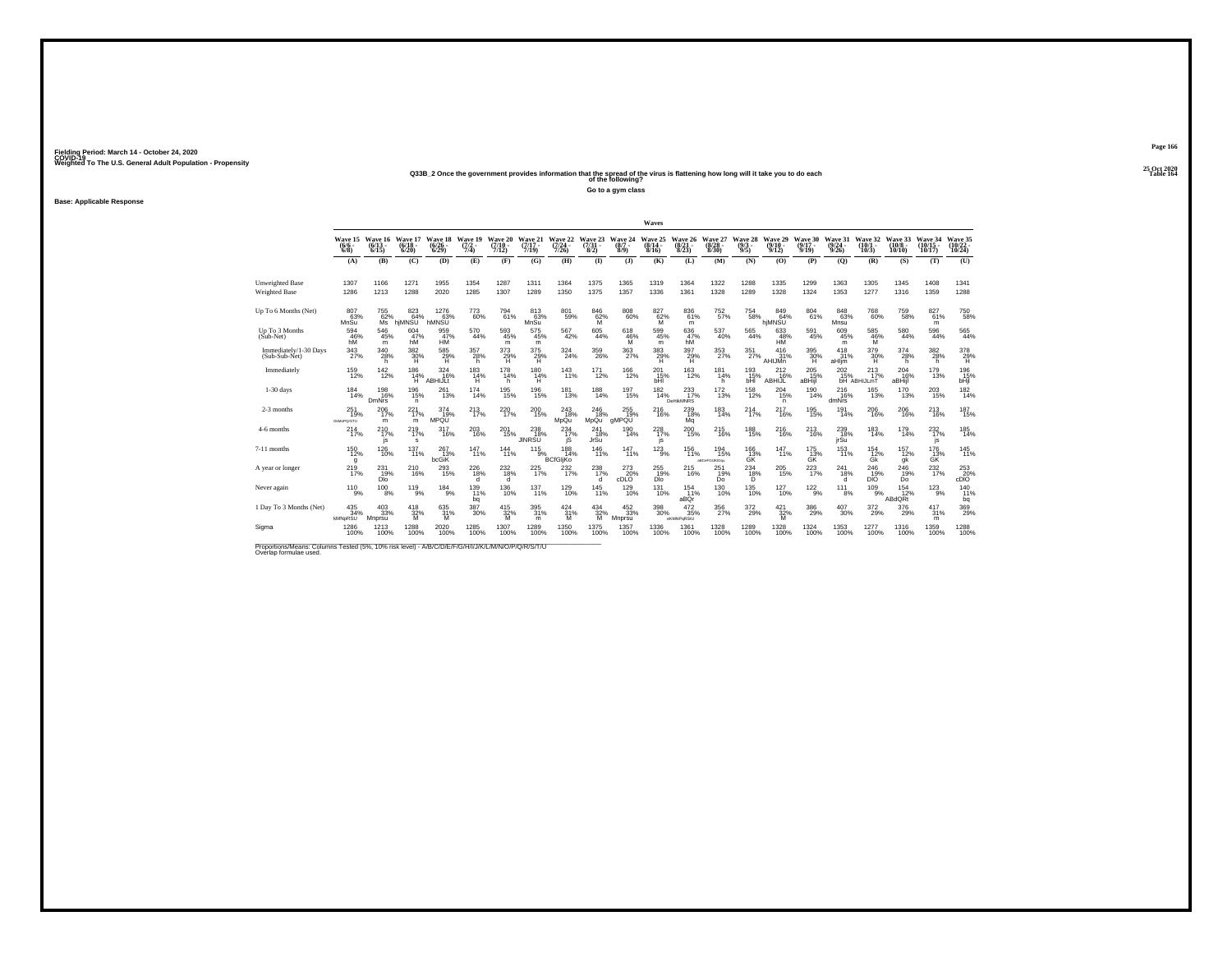## **25 Oct 2020Q33B\_3 Once the government provides information that the spread of the virus is flattening how long will it take you to do each Table 165 of the following?**

**Take a cruise**

**Base: Applicable Response**

|                                                                                                                              |                                                               |                       |                                  |                                              |                                |                                      |                                 |                                      |                              |                            | Waves                     |                                   |                                |                                       |                              |                                        |                           |                                                        |                                |                                |                          |
|------------------------------------------------------------------------------------------------------------------------------|---------------------------------------------------------------|-----------------------|----------------------------------|----------------------------------------------|--------------------------------|--------------------------------------|---------------------------------|--------------------------------------|------------------------------|----------------------------|---------------------------|-----------------------------------|--------------------------------|---------------------------------------|------------------------------|----------------------------------------|---------------------------|--------------------------------------------------------|--------------------------------|--------------------------------|--------------------------|
|                                                                                                                              | Wave 15 Wave 16<br>$(6/6 -$<br>6/8                            | $(6/13 -$<br>6/15     | Wave 17<br>$(6/18 -$<br>6/20     | Wave 18<br>$\binom{6/26}{6/29}$              | Wave 19<br>$\frac{(7/2)}{7/4}$ | Wave 20<br>$(7/10 -$<br>7/12)        | Wave 21<br>$(7/17 -$<br>7/19    | Wave 22<br>$(7/24 -$<br>7/26         | Wave 23<br>$(7/31 -$<br>8/2) | Wave 24<br>$(8/7 -$<br>8/9 | Wave 25<br>(8/14)<br>8/16 | Wave 26<br>$\frac{(8/21)}{8/23}$  | Wave 27<br>(8/28 -<br>8/30     | Wave 28<br>$\binom{9/3}{9/5}$         | Wave 29<br>$(9/10 -$<br>9/12 | Wave 30<br>$(9/17 -$<br>9/19           | Wave 31<br>(9/24)<br>9/26 | Wave 32<br>(10/1 -<br>10/3                             | Wave 33<br>$(10/8 -$<br>10/10  | Wave 34<br>$(10/15 -$<br>10/17 | Wave 35<br>10/24         |
|                                                                                                                              | (A)                                                           | (B)                   | (C)                              | (D)                                          | (E)                            | (F)                                  | (G)                             | (H)                                  | $\mathbf{D}$                 | $\mathbf{J}$               | (K)                       | (L)                               | (M)                            | (N)                                   | (0)                          | (P)                                    | (O)                       | (R)                                                    | (S)                            | (T)                            | (U)                      |
| <b>Unweighted Base</b><br><b>Weighted Base</b>                                                                               | 1316<br>1300                                                  | 1214<br>1247          | 1305<br>1313                     | 2053<br>2165                                 | 1411<br>1359                   | 1333<br>1360                         | 1339<br>1336                    | 1391<br>1397                         | 1389<br>1378                 | 1396<br>1368               | 1319<br>1303              | 1341<br>1353                      | 1402<br>1398                   | 1350<br>1362                          | 1403<br>1417                 | 1318<br>1330                           | 1367<br>1315              | 1325<br>1296                                           | 1369<br>1350                   | 1441<br>1427                   | 1377<br>1334             |
| Up To 6 Months (Net)                                                                                                         | $^{439}_{34\%}$                                               | $^{473}_{38\%}$<br>ãĎ | $^{487}_{\substack{37\%\\D}}$    | 704<br>33%                                   | $\substack{472 \\ 35\%}$       | $^{523}_{\substack{38\% \text{aD}}}$ | $^{499}_{\substack{37\%\\D}}$   | $^{529}_{\substack{38\% \text{aD}}}$ | $^{496}_{36\%}$              | $^{498}_{36\%}$            | $\frac{498}{38\%}$ aD     | 558<br>41%<br>ADEIjo              | 530<br>38%<br>aD               | $^{528}_{\substack{39\%\\\text{AD}}}$ | 526<br>37%                   | 574<br>43%<br>D ABCODIGHLAMVO          | $\frac{526}{40\%}$        | $\frac{548}{42\%}$<br>ADE AbCDEGNUMO MCDEFORMANOLO     | 604<br>45%                     | 564<br>40%<br>ADe              | $^{532}_{\rm 40\%}$ ADE  |
| Up To 3 Months<br>$(Sub-Net)$                                                                                                | 295<br>23%                                                    | 315<br>$^{25%}_{D}$   | $\overset{333}{\substack{25\%}}$ | 451<br>21%                                   | 315<br>23%                     | 360<br>26%<br>aDi                    | $\underset{\text{aDi}}{^{352}}$ | 337<br>24%<br>d                      | 310<br>23%                   | 325<br>24%                 | 341<br>26%<br>aDi         | 376<br>ADEij                      | 371<br>27%<br>aDI              | 354<br>26%                            | 363<br>26%                   | 398<br>30%<br>D ABCDEHIJno             | 382                       | 376<br>29% 29% 31%<br>ADEHIJ AbDEHIJ ACCESS HANDE      | 417<br>31%                     | 376<br>26%<br>aDi              | 382<br>29%<br>ADEHIJ     |
| Immediately/1-30 Days<br>(Sub-Sub-Net)                                                                                       | 177<br>14%                                                    | $^{203}_{16\%}$<br>Di | $^{203}_{15\%}$<br>D.            | 254<br>12%                                   | $^{212}_{16\%}$<br>D.          | $^{237}_{17\%}$<br>ADhiJ             | $^{209}_{16\%}$<br>D.           | $^{199}_{14\%}$                      | 191<br>14%                   | 178<br>13%                 | $^{203}_{16\%}$<br>D      | 247<br>18%<br>ADHIJo              | $^{242}_{17\%}$<br>ADhIJ       | 234<br>17%<br>ADiJ                    | $^{212}_{15\%}$<br>D         | $^{228}_{17\%}$<br>aDiJ                | 237<br>18%                | $^{243}_{19\%}$<br><b>ADHIJ ACDHIJKO ANCIDEGHIJKOK</b> | 270 20%                        | 231<br>16%<br>Di               | 233<br>17%<br>ADhIJ      |
| Immediately                                                                                                                  | $^{69}_{5\%}$                                                 | $\frac{98}{8\%}$<br>A | $^{101}_{8\%}$<br>A              | $^{136}_{6\%}$                               | 119<br>9%<br>ADJ               | $^{121}_{9\%}$<br>ADhJ               | $\frac{96}{7\%}$                | $\frac{92}{7\%}$                     | $\frac{99}{7\%}$             | $^{80}_{\ 6\%}$            | $^{100}_{8\%}$<br>A       | 111<br>8%<br>Αį                   | 134<br>10%<br>ADgHiJ           | $^{127}_{9\%}$<br>ADHJ                | 108<br>8%<br>a               | 131<br>10%<br>ADgHiJt                  | 129<br>10%                | 133<br>10%<br>ADGHIJI AbcDGHIJKoT ALCDGHIJKIOT         | 146<br>11%                     | $105 \frac{7}{3}$ %<br>a       | 126%<br>ADHIJ            |
| $1-30$ days                                                                                                                  | 108<br>$^{8%}_{D}$                                            | 105<br>$^{8%}_{D}$    | 102<br>$^{8%}_{D}$               | 119<br>5%                                    | 93<br>7%                       | 116<br>$5\%$                         | 113<br>$5\%$                    | 107<br>8%<br>d                       | $\frac{92}{7\%}$             | 98<br>7%                   | 102                       | 137<br>10%<br>8% 10%<br>D DEIJmop | 108<br>$b^{8%}$                | 107<br>$^{8%}_{D}$                    | 104<br>7%                    | 97<br>7%                               | 108<br>$^{8%}_{D}$        | 110<br>$5\%$                                           | 124<br>$\frac{9}{9}$           | 126<br>9%<br>ň                 | 107<br>$b^{\frac{8}{2}}$ |
| 2-3 months                                                                                                                   | $^{118}_{-9\%}$                                               | $11^{2}_{9\%}$        | $^{130}_{10\%}$                  | $^{197}_{9\%}$                               | $^{102}_{8\%}$                 | $124_{9\%}$                          | $^{142}_{11\%}$<br>Ε            | $^{138}_{10\%}$                      | $^{119}_{9\%}$               | $^{147}_{11\%}$<br>F       | $^{139}_{11\%}$<br>Ε      | $^{128}_{9\%}$                    | $^{129}_{9\%}$                 | $^{120}_{-9\%}$                       | $^{151}_{11\%}$              | <sup>170</sup><br>13%<br>E ABODEFINLMN | $^{145}_{11\%}$<br>F      | $^{133}_{10\%}$<br>e                                   | $^{147}_{11\%}$<br>Ε           | $^{145}_{10\%}$<br>e           | $^{149}_{11\%}$<br>Ei    |
| 4-6 months                                                                                                                   | 144<br>11%                                                    | 158<br>13%            | 154<br>12%                       | $\substack{253 \\ 12\%}$                     | 157<br>12%                     | 162<br>12%                           | 147<br>11%                      | 191<br>14%                           | 186<br>13%                   | 172<br>13%                 | 157<br>12%                | 182<br>13%                        | 159<br>11%                     | 174<br>13%                            | 163<br>12%                   | 176<br>13%                             | 144<br>11%                | 172<br>13%                                             | 187<br>14%<br>q                | 189<br>13%                     | 150<br>11%               |
| 7-11 months                                                                                                                  | $^{165}_{13\%}$<br>ES                                         | 127<br>10%            | $^{156}_{12\%}$<br>ES            | 292 <sub>13%</sub><br><b>BEfirS</b>          | 115<br>8%                      | $144 \atop 11\%$                     | $^{164}_{12\%}$<br>ΕŜ           | 156<br>11%<br>es                     | $^{160}_{12\%}$ ES           | $^{172}_{13\%}$<br>ΕŠ      | $^{153}_{12\%}$<br>ΕŜ     | 145<br>11%                        | 193<br>14%<br><b>BEfhigRSt</b> | $^{164}_{12\%}$<br>ES                 | 181<br>13%<br>ΕŠ             | $\frac{164}{12}\%$<br>ΕŜ               | $^{146}_{11\%}$<br>es     | 137<br>11%                                             | 112<br>$\overline{8}$ %        | 158<br>11%<br>es.              | $^{171}_{13\%}$<br>EŠ.   |
| A year or longer                                                                                                             | $^{445}_{34\%}$                                               | 385<br>31%            | $^{403}_{\phantom{1}31\%}$       | $^{747}_{35\%}$<br><b>bcLmP</b> BCPGALMAPRSU | $^{507}_{37\%}$                | $^{435}_{\phantom{1}32\%}$           | 418<br>31%                      | $^{475}_{34\%}$                      | $\frac{452}{33\%}$<br>D      | 478<br>35%<br>bcLmPu       | 425/33%<br>p              | 393<br>29%                        | 430<br>31%                     | $\substack{443 \\ 33\%}$<br>p         | $^{487}_{34\%}$              | 378<br>28%                             | $^{440}_{33\%}$           | $^{412}_{32\%}$                                        | $^{432}_{\ 32\%}$              | $^{485}_{34\%}$                | 412 %                    |
| Never again                                                                                                                  | 251<br>19%<br>jopQRST HumNoPQRSTU hJnOPQRSTu jOpQRSTu jopQRST | 263<br>21%            | 266<br>20%                       | 421<br>19%                                   | 266<br>20%                     | 258<br>19%<br>grSt                   | 256<br>19%<br>oqRSt             | 237<br>17%                           | 269<br>20%<br>jOpQRSTu       | 221<br>16%                 | 226<br>17%                | 257<br>19%<br>ogrSt               | 244<br>17%                     | 227<br>17%                            | 224<br>16%                   | 214<br>16%                             | 203<br>15%                | 199<br>15%                                             | 203<br>15%                     | 220<br>15%                     | 219<br>16%               |
| 1 Day To 3 Months (Net)                                                                                                      | $^{226}_{17\%}$                                               | 217<br>17%<br>d       | $^{232}_{18\%}$<br>de            | 315/15%                                      | 195<br>14%                     | $^{239}_{18\%}$<br>de                | 255<br>DEI                      | $^{245}_{18\%}$<br>de                | 212%                         | $^{245}_{18\%}$<br>De      | 241<br>19%<br>DEi         | 265<br>20%<br>DEI                 | 237%                           | 227<br>17%                            | $^{255}_{18\%}$<br>De        | 267<br>20%<br><b>DEIn</b>              | 253<br>19%<br>DEI         | $^{243}_{19\%}$<br>DEi                                 | $^{271}_{20\%}$<br><b>DEIn</b> | 270<br>19%<br>DEi              | 255<br>DEI               |
| Sigma                                                                                                                        | 1300<br>100%                                                  | 1247<br>100%          | 1313<br>100%                     | 2165<br>100%                                 | 1359<br>100%                   | 1360<br>100%                         | 1336<br>100%                    | 1397<br>100%                         | 1378<br>100%                 | 1368<br>100%               | 1303<br>100%              | 1353<br>100%                      | 1398<br>100%                   | 1362<br>100%                          | 1417<br>100%                 | 1330<br>100%                           | 1315<br>100%              | 1296<br>100%                                           | 1350<br>100%                   | 1427<br>100%                   | 1334<br>100%             |
| Proportions/Means: Columns Tested (5%, 10% risk level) - A/B/C/D/E/F/G/H/I/J/K/L/M/N/O/P/Q/R/S/T/U<br>Overlap formulae used. |                                                               |                       |                                  |                                              |                                |                                      |                                 |                                      |                              |                            |                           |                                   |                                |                                       |                              |                                        |                           |                                                        |                                |                                |                          |

**Page 167**25 Oct 2020<br>Table 165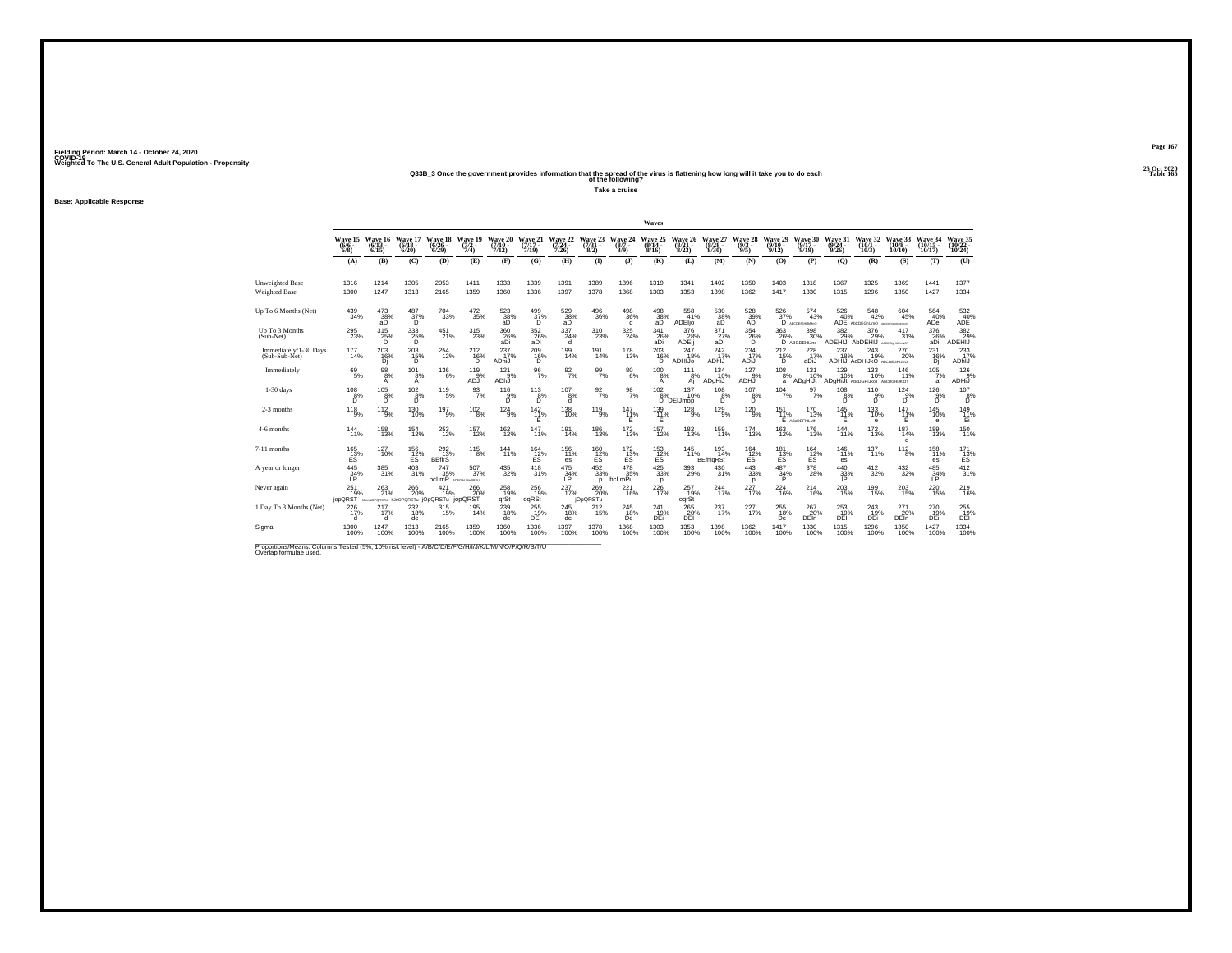## **25 Oct 2020Q33B\_4 Once the government provides information that the spread of the virus is flattening how long will it take you to do each Table 166 of the following?**

**Go out to dinner**

**Base: Applicable Response**

|                                                                                                                              |                                               |                                          |                                                     |                                                     |                                     |                                            |                                         |                                       |                                  |                               | Waves                          |                                  |                                 |                             |                                   |                                               |                                                              |                                         |                               |                                |                                  |
|------------------------------------------------------------------------------------------------------------------------------|-----------------------------------------------|------------------------------------------|-----------------------------------------------------|-----------------------------------------------------|-------------------------------------|--------------------------------------------|-----------------------------------------|---------------------------------------|----------------------------------|-------------------------------|--------------------------------|----------------------------------|---------------------------------|-----------------------------|-----------------------------------|-----------------------------------------------|--------------------------------------------------------------|-----------------------------------------|-------------------------------|--------------------------------|----------------------------------|
|                                                                                                                              | Wave 15<br>$(6/6 -$<br>$6/8$ )                | Wave 16<br>$(6/13 -$<br>6/15             | Wave 17<br>$\frac{(6/18)}{6/20}$                    | Wave 18<br>$\binom{6/26}{6/29}$                     | Wave 19<br>$\frac{(7/2)}{7/4}$      | Wave 20<br>(7/10 -<br>7/12)                | Wave 21<br>$(7/17 -$<br>7/19            | Wave 22<br>$\frac{(7/24)}{7/26}$      | Wave 23<br>$(7/31 -$<br>8/2)     | Wave 24<br>$(8/7 -$<br>8/9    | Wave 25<br>$(8/14 -$<br>8/16   | Wave 26<br>$\frac{(8/21)}{8/23}$ | Wave 27<br>$\binom{8/28}{8/30}$ | Wave 28<br>$(9/3 -$<br>9/5  | Wave 29<br>$(9/10 -$<br>9/12      | Wave 30<br>$(9/17 -$<br>9/19                  | Wave 31<br>$(9/24 -$<br>9/26                                 | Wave 32<br>$(10/1 -$<br>10/3            | Wave 33<br>$(10/8 -$<br>10/10 | Wave 34<br>$(10/15 -$<br>10/17 | Wave 35<br>(10/22 -<br>10/24     |
|                                                                                                                              | (A)                                           | (B)                                      | (C)                                                 | (D)                                                 | (E)                                 | (F)                                        | (G)                                     | (H)                                   | $\Phi$                           | (3)                           | (K)                            | (L)                              | (M)                             | (N)                         | (0)                               | (P)                                           | (0)                                                          | (R)                                     | (S)                           | (T)                            | (U)                              |
| <b>Unweighted Base</b><br><b>Weighted Base</b>                                                                               | 1873<br>1874                                  | 1835<br>1846                             | 1865<br>1851                                        | 3022<br>3026                                        | 1869<br>1864                        | 1862<br>1844                               | 1882<br>1892                            | 1913<br>1905                          | 1904<br>1902                     | 1901<br>1895                  | 1886<br>1877                   | 1862<br>1852                     | 1848<br>1831                    | 1906<br>1900                | 1951<br>1932                      | 1865<br>1869                                  | 1886<br>1871                                                 | 1882<br>1881                            | 1900<br>1889                  | 1905<br>1911                   | 1939<br>1930                     |
|                                                                                                                              |                                               |                                          |                                                     |                                                     |                                     |                                            |                                         |                                       |                                  |                               |                                |                                  |                                 |                             |                                   |                                               |                                                              |                                         |                               |                                |                                  |
| Up To 6 Months (Net)                                                                                                         | 1433<br>76%<br><b>HJMNRStu</b>                | 1399<br>76%                              | $\frac{1433}{77\%}$<br>HJMNRS eluxtering HJMNoorSIU | $^{2322}_{77\%}$                                    | $^{1383}_{74\%}$<br>NR <sub>S</sub> | 1390 1445<br>75% 76% 76%<br>hjmNRS HJMNRSu | 1445<br>76%                             | 1375<br>72%                           | 1434<br>75% hjmNRS               | $^{1362}_{\  \, 72\%}$        | $\frac{1383}{74\%}$<br>nrs     | $^{1368}_{74\%}$<br>nrs          | 1319<br>72%                     | $1335 \atop 70\%$           | $1426$<br>$74%$<br>nrs            | 1377<br>74%                                   | 1429<br>76%<br>nr HJMNRSu                                    | 1323<br>70%                             | 1330<br>70%                   | $\frac{1402}{73\%}$            | 1409<br>73%                      |
| Up To 3 Months<br>(Sub-Net)                                                                                                  | 1119<br>60%<br><b>HJINR</b>                   | 1105<br>60%<br>HJLNRs                    | 1108<br>60%<br>HJINRS <sup>"</sup>                  | 1815<br>60%<br>HJLNŘS                               | 1072<br>57%<br>hN                   | 1073<br>58%                                | 1111<br>59%<br>HjN                      | 1017<br>53%                           | 1098<br>58%                      | 1041<br>55%                   | 1092<br>$\frac{58}{10}$ %      | 1031<br>56%                      | 1045<br>57%                     | 959<br>50%                  | 1162<br>60%<br><b>HJLNRs</b>      | 1099<br>59%<br>HIN <sup>®</sup>               | 1125<br>60%<br>HJLNRS                                        | 1042<br>55%                             | 1063<br>56%                   | 1090<br>57%<br>hN              | 1109<br>57%                      |
| Immediately/1-30 Days<br>(Sub-Sub-Net)                                                                                       | 727<br>39%<br><b>HN</b>                       | <sup>705</sup> 38%<br>hn                 | 757<br>41%<br>HjIN                                  | 1198<br>40%<br>HN                                   | $^{705}_{\ 38\%}$                   | 735<br>40%<br><b>HN</b>                    | 743<br>39%<br><b>HN</b>                 | $^{663}_{35\%}$                       | 755<br>40%<br><b>HN</b>          | 703<br>37%                    | $^{771}_{41\%}$<br>HjLN        | $\substack{683 \\ 37\%}$         | 692 %                           | $^{656}_{35\%}$             | 853<br>44%<br>ABDEFGHLLANS ABOUT  | $\substack{838 \\ 45\%}$<br><b>GENERALISM</b> | $\substack{802 \\ 43\%}$<br>aBEHJLMN                         | 770<br>41%<br>HilN                      | 745<br>39%<br><b>HN</b>       | 788<br>41%<br>HjLN             | 788<br>41%<br>HjIN               |
| Immediately                                                                                                                  | 315/17%                                       | 308<br>17%                               | 369<br>20%<br>аB                                    | 560<br>18%                                          | $^{338}_{\phantom{1}18\%}$          | $^{401}_{22\%}$<br>ABDEHIJL                | $\frac{362}{19\%}$                      | 335<br>18%                            | $\underset{18\%}{^{345}}$        | $^{342}_{18\%}$               | $^{430}_{23\%}$<br>ABcDEGHIJLM | 328<br>18%                       | 353<br>19%                      | $\frac{399}{21\%}$          | 467<br>24%                        | 478<br>26%                                    | 436<br>23%<br>ABeHill ABCDEGHULM ABCDEFGHULM ABCDEGHULM ABCD | 430<br>23%<br>HIJLM                     | 445<br>24%<br>GHIJLM          | $^{433}_{\ 23\%}$              | 461<br>24%<br>GHIJLm ABCDEGHIJLM |
| $1-30$ days                                                                                                                  | 411<br>22%<br>FHIKMNRSTU fHKmNRStU            | 397<br>22%                               | 388<br>21%<br><b>HkNrSU</b>                         | 638<br>21%<br>FHkNrŠU                               | 367<br>20%                          | 335<br>$^{18\%}_{N}$                       | 381<br>20%<br>hNSu                      | 328<br>17%                            | 410<br>22%<br>N FHKmNRStU        | 361<br>19%<br><b>Ns</b>       | 342<br>$^{18\%}$               | 355<br>19%<br>Ńš                 | 339<br>$^{19%}_{N}$             | 257<br>14%                  | 387<br>hNSu                       | 360<br>19%<br>NŠ                              | 366<br>20%                                                   | 340<br>$^{18%}_{N}$                     | 300<br>16%                    | 355<br>19%                     | 327<br>$^{17%}_{N}$              |
| 2-3 months                                                                                                                   | $\frac{392}{21\%}$<br>IKNOPORSTU INJKNOPORSTU | $\frac{399}{22\%}$                       | $351$<br>$19%$                                      | $^{617}_{20\%}$<br>noPRt iknoperstu NOPRsTu         | 367<br>20%                          | 338<br>18%                                 | 367<br>19%<br>PR NOPRTu                 | 353/19%<br>PRt                        | 344<br>18%<br><b>PR</b>          | 338<br><b>PR</b>              | 320<br>17%<br>Pr               | $348$ <sub>19%</sub><br>noPRt    | 353<br>19%<br><b>NOPRT</b>      | 303<br>16%                  | $^{309}_{16\%}$                   | 261<br>14%                                    | $\frac{324}{17\%}$<br>Pr                                     | 272 <sub>14%</sub>                      | 318<br>p                      | $\frac{302}{16\%}$             | 3217%<br>p                       |
| 4-6 months                                                                                                                   | 315<br>17%<br>Os                              | 294<br>16%                               | 325<br>18%<br>mOprS                                 | 507<br>17%<br>Ós <sup>'</sup>                       | 311<br>17%<br>$\Omega$              | 317<br>17%<br>Os <sup>1</sup>              | 334<br>18%<br>mOprS <b>bKMOPRSU</b>     | 358<br>19%                            | 336<br>18%<br>mOprS              | 321<br>17%<br>Os <sup>1</sup> | 292<br>16%                     | 337<br>18%<br><b>MOPRS</b>       | 274<br>15%                      | 376<br>20%<br>aBDeRMOPORSTU | 264<br>14%                        | 278<br>15%                                    | 304<br>16%<br>$\Omega$                                       | 282<br>15%                              | 267<br>14%                    | 312<br>16%<br>$\circ$          | 300<br>16%                       |
| 7-11 months                                                                                                                  | 213<br>11%<br>c.                              | $^{182}_{10\%}$                          | 169<br>9%                                           | 312/10%                                             | 192%                                | 178<br>10%                                 | $^{178}_{9\%}$                          | $^{253}_{13\%}$<br><b>BCDEFGIMMTU</b> | 194<br>10%                       | $^{235}_{12\%}$<br>bCdFGiu    | 205<br>11%                     | 203<br>11%                       | $^{194}_{11\%}$                 | 218<br>11%<br>c             | $^{240}_{12\%}$<br><b>BCdFGiu</b> | $^{221}_{12\%}$<br>Cg                         | 207<br>11%                                                   | 219 12%<br>Cq                           | 217<br>12%<br>c               | 199<br>10%                     | 192 <sub>0%</sub>                |
| A year or longer                                                                                                             | $^{197}_{10\%}$                               | 232<br>13%                               | <sup>222</sup> <sub>12%</sub>                       | 330<br>11%                                          | 226<br>12%                          | $^{239}_{13\%}$<br>a                       | 241<br>13%                              | 241<br>13%                            | $^{243}_{13\%}$<br>a             | 265<br>14%<br>ADq             | 255<br>14%<br>ADq              | 233<br>13%                       | 276<br>15%<br><b>AbCDENOPQ</b>  | 277<br>15%<br>AcDpQ         | 236<br>12%                        | $^{222}_{12\%}$                               | 209<br>11%                                                   | 287<br>15%<br>AbCDEghilOPQ AbCDEghilOPQ | $^{293}_{15\%}$               | 261<br>14%                     | 284<br>15%<br>ADq AcDeopO        |
| Never again                                                                                                                  | $\frac{31}{2\%}$                              | 34<br>2%                                 | 27<br>1%                                            | 61<br>2%                                            | 64<br>3%<br>ABCDIGHIJKOQ            | 37<br>2%                                   | 28<br>1%                                | $^{36}_{\ 2\%}$                       | 31<br>2%                         | $\frac{32}{2\%}$              | 34<br>2%                       | 49<br>3%<br>cgiog                | 42<br>$\overline{2}\%$          | 71<br>4%<br>AECOFGHUNNOQu   | $^{29}_{2\%}$                     | 48<br>3%<br>cgoq                              | 26<br>1%                                                     | $\frac{52}{3}\%$<br>aCGijOQ             | 49<br>3%<br>cgoq              | 50<br>3%<br>cgoq               | $^{46}_{2\%}$                    |
| 1 Day To 3 Months (Net)                                                                                                      | 803<br>43%<br><b>UTERCHORANTH</b>             | 797<br>43%<br>adjourner and complete the | <sup>739</sup> <sub>40%</sub>                       | $^{1256}_{41\%}$<br>HKNoPRSTU PHARMOPORSTU hKNPRSTU | <sup>734</sup> <sub>39%</sub>       | $672 \atop 36\%$                           | $^{749}_{40\%}$<br>Nrs <b>hKNoPRSTU</b> | $682\atop 36\%$                       | 753<br>40%<br>N <b>hKNoPRSTU</b> | 699<br>37%<br><b>NpRS</b>     | 662 %<br>N                     | 703<br>38%<br>NPRStU             | 692 38%<br>NPRStU               | 560<br>29%                  | 696<br>36%<br>Nr                  | 622/33%<br>n                                  | 689<br>37%<br><b>NpRs</b>                                    | 612<br>33%                              | 618<br>33%                    | 657<br>34%<br>N                | 648<br>34%<br>N                  |
| Sigma                                                                                                                        | 1874<br>100%                                  | 1846<br>100%                             | 1851<br>100%                                        | 3026<br>100%                                        | 1864<br>100%                        | 1844<br>100%                               | 1892<br>100%                            | 1905<br>100%                          | 1902<br>100%                     | 1895<br>100%                  | 1877<br>100%                   | 1852<br>100%                     | 1831<br>100%                    | 1900<br>100%                | 1932<br>100%                      | 1869<br>100%                                  | 1871<br>100%                                                 | 1881<br>100%                            | 1889<br>100%                  | 1911<br>100%                   | 1930<br>100%                     |
| Proportions/Means: Columns Tested (5%, 10% risk level) - A/B/C/D/E/F/G/H/I/J/K/L/M/N/O/P/Q/R/S/T/U<br>Overlap formulae used. |                                               |                                          |                                                     |                                                     |                                     |                                            |                                         |                                       |                                  |                               |                                |                                  |                                 |                             |                                   |                                               |                                                              |                                         |                               |                                |                                  |

**Page 168**25 Oct 2020<br>Table 166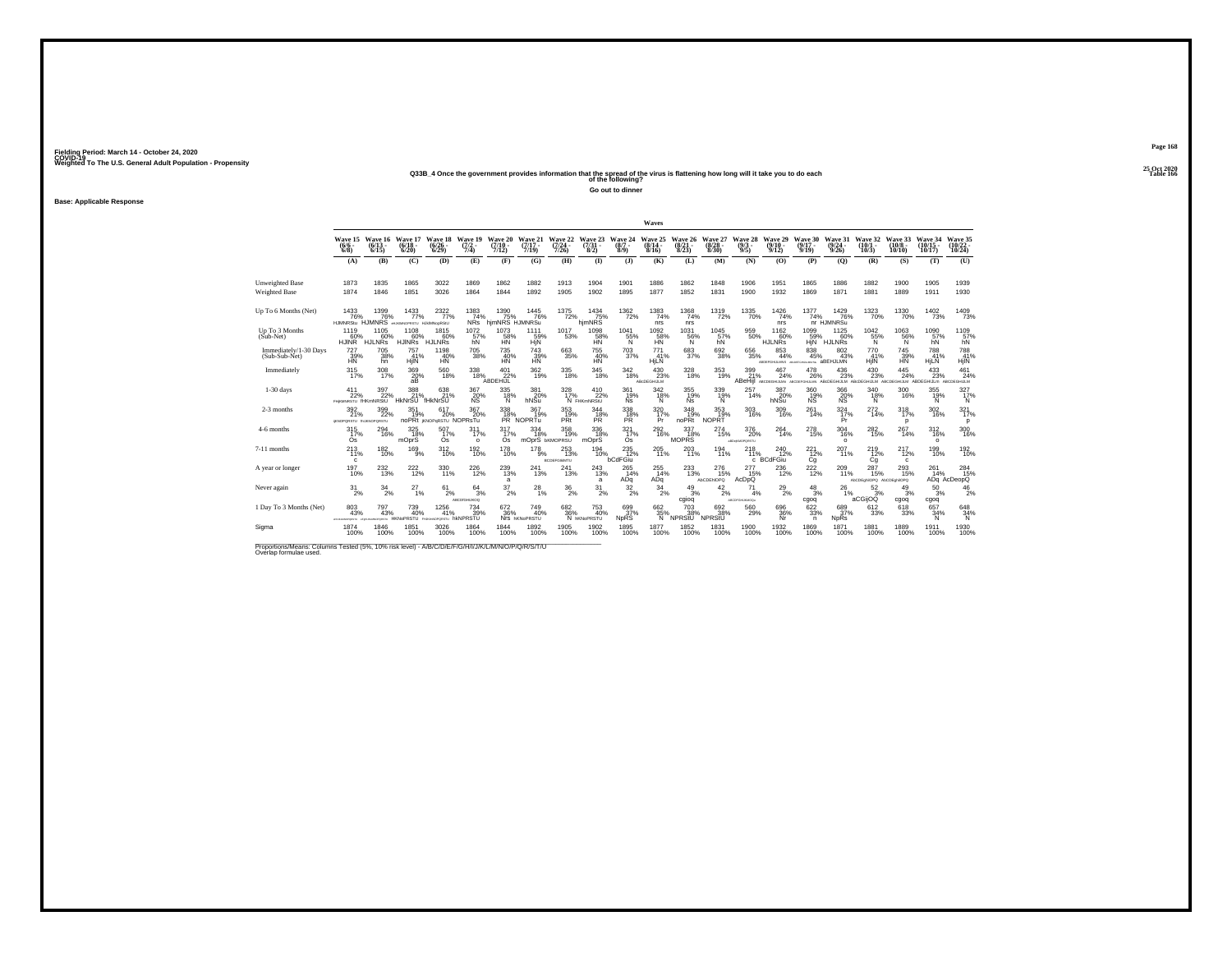## **25 Oct 2020Q33B\_5 Once the government provides information that the spread of the virus is flattening how long will it take you to do each Table 167 of the following?**

**Visit a casino**

**Base: Applicable Response**

|                                                                                                                              |                                       |                              |                              |                                 |                                    |                                        |                              |                                  |                                                         |                                             | Waves                            |                                 |                                 |                                    |                                    |                                                           |                                            |                                 |                               |                                |                                  |
|------------------------------------------------------------------------------------------------------------------------------|---------------------------------------|------------------------------|------------------------------|---------------------------------|------------------------------------|----------------------------------------|------------------------------|----------------------------------|---------------------------------------------------------|---------------------------------------------|----------------------------------|---------------------------------|---------------------------------|------------------------------------|------------------------------------|-----------------------------------------------------------|--------------------------------------------|---------------------------------|-------------------------------|--------------------------------|----------------------------------|
|                                                                                                                              | Wave 15<br>$(6/6 -$<br>$6/8$ )        | Wave 16<br>$(6/13 -$<br>6/15 | Wave 17<br>$(6/18 -$<br>6/20 | Wave 18<br>$\binom{6/26}{6/29}$ | Wave 19<br>$\frac{(7/2)}{7/4}$     | <b>Wave 20</b><br>$(7/10 -$<br>7/12    | Wave 21<br>$(7/17 -$<br>7/19 | Wave 22<br>$\frac{(7/24)}{7/26}$ | Wave 23<br>$\binom{7/31}{8/2}$                          | Wave 24<br>$\frac{(8/7)}{8/9}$              | Wave 25<br>$\frac{(8/14)}{8/16}$ | Wave 26<br>$\binom{8/21}{8/23}$ | Wave 27<br>$\binom{8/28}{8/30}$ | Wave 28<br>$\binom{9/3}{9/5}$      | Wave 29<br>$(9/10 -$<br>9/12       | Wave 30<br>$(9/17 -$<br>9/19                              | Wave 31<br>(9/24)<br>9/26                  | Wave 32<br>$(10/1 -$<br>10/3    | Wave 33<br>$(10/8 -$<br>10/10 | Wave 34<br>$(10/15 -$<br>10/17 | Wave 35<br>10/24                 |
|                                                                                                                              | (A)                                   | (B)                          | (C)                          | (D)                             | (E)                                | (F)                                    | (G)                          | (H)                              | (1)                                                     | $($ $\bf{J}$                                | (K)                              | (L)                             | (M)                             | (N)                                | (O)                                | (P)                                                       | $\mathbf{Q}$                               | (R)                             | (S)                           | (T)                            | (U)                              |
| <b>Unweighted Base</b><br><b>Weighted Base</b>                                                                               | 1357<br>1365                          | 1273<br>1292                 | 1328<br>1348                 | 2091<br>2141                    | 1340<br>1333                       | 1344<br>1353                           | 1333<br>1337                 | 1401<br>1389                     | 1399<br>1377                                            | 1393<br>1365                                | 1348<br>1334                     | 1391<br>1398                    | 1394<br>1375                    | 1410<br>1405                       | 1388<br>1356                       | 1383<br>1400                                              | 1386<br>1370                               | 1330<br>1307                    | 1429<br>1421                  | 1477<br>1450                   | 1392<br>1334                     |
|                                                                                                                              |                                       |                              |                              |                                 |                                    |                                        |                              |                                  |                                                         |                                             |                                  |                                 |                                 |                                    |                                    |                                                           |                                            |                                 |                               |                                |                                  |
| Up To 6 Months (Net)                                                                                                         | 726<br>53%<br>EHiJ                    | 666<br>52%                   | 695<br>52%                   | $\frac{1085}{51\%}$             | $^{636}_{48\%}$                    | 693<br>51%                             | 694<br>52%                   | $^{668}_{48\%}$                  | $^{673}_{49\%}$                                         | $\substack{654 \\ 48\%}$                    | 673<br>50%                       | 747<br>53%<br>EHiJ              | 694<br>50%                      | 711 <sub>%</sub>                   | 702 <sub>%</sub>                   | $^{794}_{57\%}$<br>BCDEForLR0ModiTU                       | 721<br>53%<br>ehj                          | 681<br>52%<br>ej                | <sup>718</sup> 50%            | 734<br>51%                     | 670<br>50%                       |
| Up To 3 Months<br>(Sub-Net)                                                                                                  | 477<br>35%                            | 468<br>36%<br>eHi            | $^{490}_{36\%}$ EHj          | $\substack{749 \\ 35\%}$        | $\frac{420}{32\%}$                 | $^{491}_{\substack{36\%\\ \text{eH}}}$ | 461<br>35%                   | 437<br>31%                       | $\substack{455 \\ 33\%}$                                | 441<br>32%                                  | 492<br>37%<br>EHij               | $\frac{524}{37\%}$<br>EHIJ      | 494<br>36%<br>eh                | 474<br>34%                         | 511<br>38%<br>EHIJn                | 541<br>39%<br><b>EHIJN</b>                                | 501<br>37%<br>EHi                          | $\frac{493}{38\%}$<br>EHIJn     | 527<br>37%<br>EHIJ            | 504<br>35%                     | 496<br>37%<br>EHIJ               |
| Immediately/1-30 Days<br>(Sub-Sub-Net)                                                                                       | $^{293}_{21\%}$                       | 274<br>21%                   | $\frac{299}{22\%}$<br>h.     | 420<br>20%                      | 257<br>19%                         | 329 %<br>DEHIJK                        | $^{292}_{22\%}$              | 260<br>19%                       | 272<br>20%                                              | 268<br>20%                                  | 269<br>20%                       | $\frac{326}{23\%}$<br>deHii     | 319<br>23%<br>deHii             | 302 21%                            | 313<br>23%                         | $^{354}_{\phantom{1}\phantom{1}25\%}$<br>deHii abDEHIJKnt | 335<br>24%<br><b>DEHIJK</b>                | $315$<br>$24%$<br><b>DEHIJK</b> | 344<br>24%<br>DEHIJK          | 314<br>22%                     | 341<br>26%<br>aBDEaHIJKnt        |
| Immediately                                                                                                                  | $^{116}_{8\%}$                        | 140 %<br>aJ                  | $^{152}_{11\%}$<br>ahJ       | $^{201}_{\ 9\%}$                | 139<br>10%                         | $^{179}_{13\%}$<br>ADHİŬ               | $^{144}_{11\%}$              | $^{120}_{9\%}$                   | $124_{9\%}$                                             | $102 \atop 7\%$                             | 149<br>11%<br>ahJ                | $^{147}_{10\%}$                 | $^{160}_{12\%}$<br>AHIJ         | $^{180}_{13\%}$<br>ADHIJ           | 162<br>12%<br>LIHbA                | $^{190}_{14\%}$<br>ADeHIJI                                | $^{166}_{12\%}$<br>AdHIJ                   | $^{175}_{13\%}$<br>ADeHIJI      | 191<br>13%<br>ADeHIJI         | 171<br>12%<br>LiHbA            | 194<br>15%<br><b>ABcDEGHUKLm</b> |
| $1-30$ days                                                                                                                  | 178<br>13%<br>bdEhKNT                 | 134<br>10%                   | 147<br>11%                   | 219<br>10%                      | 119<br>9%                          | 151<br>11%                             | 148<br>11%                   | 140<br>10%                       | 148<br>11%                                              | 166<br>12%<br>EKÑ                           | 120<br>9%                        | 179<br>13%<br>dEhKNt            | 160<br>12%<br>ekÑ               | $\frac{122}{9\%}$                  | 151<br>11%<br>n.                   | 165<br>12%<br>ekN                                         | 169<br>12%<br>EKN                          | 140<br>11%                      | 153<br>11%                    | 143<br>10%                     | 148<br>11%                       |
| 2-3 months                                                                                                                   | $^{184}_{13\%}$                       | 194<br>15%<br>fqU            | 191<br>14%                   | 329/15%<br>eFmnQU               | $^{162}_{12\%}$                    | 161<br>12%                             | $^{169}_{13\%}$              | $^{177}_{13\%}$                  | $^{182}_{13\%}$                                         | $^{173}_{13\%}$                             | 223<br>17%<br>AFFGHLMNpDISTU     | $^{198}_{14\%}$                 | $^{175}_{13\%}$                 | $^{172}_{12\%}$                    | <sup>198</sup> 15%<br>$\mathbf{u}$ | $^{186}_{13\%}$                                           | $^{166}_{12\%}$                            | $^{177}_{14\%}$                 | $^{184}_{13\%}$               | $^{190}_{13\%}$                | <sup>155</sup><br>12%            |
| 4-6 months                                                                                                                   | 249<br>18%<br>cfKMORSU                | 197<br>15%                   | 205<br>15%                   | 336<br>16%                      | 216<br>16%<br>u                    | 202<br>15%                             | $^{232}_{17\%}$<br>KoSU      | 230<br>17%<br>ksU                | 218<br>16%                                              | 213<br>16%                                  | 182<br>14%                       | 223<br>16%                      | 200<br>15%                      | 237<br>17%<br>ksÜ <sup>'</sup>     | 191<br>14%                         | 253<br>18%<br>KmOrSU                                      | 220<br>16%<br>$\mathbf{u}$                 | 188<br>14%                      | 190<br>13%                    | 230<br>16%                     | 174<br>13%                       |
| 7-11 months                                                                                                                  | 189<br>14%                            | 185<br>14%<br>eikL           | $^{157}_{12\%}$              | 282<br>13%                      | 150<br>11%                         | $^{168}_{12\%}$                        | 161<br>12%                   | $^{205}_{15\%}$<br>cEIKLp        | $^{156}_{11\%}$                                         | 199<br>15%<br>celkL                         | $^{153}_{11\%}$                  | 150<br>11%                      | 192 14%                         | $^{174}_{12\%}$                    | $^{178}_{13\%}$                    | $^{167}_{12\%}$                                           | $^{173}_{13\%}$                            | 170<br>13%                      | $^{182}_{13\%}$               | <sup>190</sup> <sub>13%</sub>  | 192 <sub>14%</sub><br>eikL       |
| A year or longer                                                                                                             | $^{348}_{\phantom{1}\phantom{1}25\%}$ | $^{337}_{\ 26\%}$            | $^{355}_{26\%}$              | 558<br>26%                      | $^{415}_{31\%}$<br>ABCDFoMNOPOretJ | 346<br>26%                             | $\frac{361}{27\%}$           | $\frac{396}{28\%}$ mnP           | $\begin{array}{c} 389 \\ 28\% \\ \text{nP} \end{array}$ | 397<br>29%<br>amNoPu                        | $\frac{377}{28\%}$               | 371%                            | 343<br>25%                      | $\frac{347}{25\%}$                 | 342<br>25%                         | 330<br>24%                                                | 357<br>26%                                 | 353                             | $\frac{382}{27\%}$            | 393<br>27%                     | 337<br>25%                       |
| Never again                                                                                                                  | $^{102}_{7\%}$                        | 104<br>8%                    | 141<br>10%<br>Abpr           | 216<br>10%<br>Ap                | 132<br>10%<br>a                    | 146<br>11%<br>AbPr                     | 121<br>9%                    | 121<br>9%                        | 159<br>12%<br>ABgHJPqR                                  | 114<br>8%                                   | 130<br>10%<br>a                  | 130<br>$-9%$                    | 147<br>11%                      | $^{172}_{12\%}$<br>AbPr ABGHJIPORT | 133<br>10%<br>a                    | 109<br>8%                                                 | 119<br>9%                                  | 104<br>8%                       | 140<br>10%<br>a               | 133<br>9%                      | 136<br>10%<br>a                  |
| 1 Day To 3 Months (Net)                                                                                                      | 361<br>26%<br>EhNtu                   | 328<br>25%<br>EN             | 338<br>25%<br>eN             | $\frac{548}{26\%}$<br>EN        | 281%                               | $^{312}_{\phantom{1}23\%}$             | 317<br>24%                   | 318<br>23%                       | $^{331}_{24\%}$                                         | $^{339}_{\phantom{1}\phantom{1}25\%}$<br>en | $\frac{343}{26\%}$<br>EN         | 377 <sub>27%</sub><br>EfhNtu    | $^{334}_{24\%}$<br>n.           | $^{294}_{21\%}$                    | 349<br>26%<br>EN                   | $^{351}_{25\%}$<br>en                                     | $^{335}_{\phantom{1}\phantom{1}24\%}$<br>n | $^{317}_{24\%}$                 | $^{336}_{\color{red}24\%}$    | 333<br>23%                     | 302<br>23%                       |
| Sigma                                                                                                                        | 1365<br>100%                          | 1292<br>100%                 | 1348<br>100%                 | 2141<br>100%                    | 1333<br>100%                       | 1353<br>100%                           | 1337<br>100%                 | 1389<br>100%                     | 1377<br>100%                                            | 1365<br>100%                                | 1334<br>100%                     | 1398<br>100%                    | 1375<br>100%                    | 1405<br>100%                       | 1356<br>100%                       | 1400<br>100%                                              | 1370<br>100%                               | 1307<br>100%                    | 1421<br>100%                  | 1450<br>100%                   | 1334<br>100%                     |
| Proportions/Means: Columns Tested (5%, 10% risk level) - A/B/C/D/E/F/G/H/I/J/K/L/M/N/O/P/Q/R/S/T/U<br>Overlap formulae used. |                                       |                              |                              |                                 |                                    |                                        |                              |                                  |                                                         |                                             |                                  |                                 |                                 |                                    |                                    |                                                           |                                            |                                 |                               |                                |                                  |

**Page 169**25 Oct 2020<br>Table 167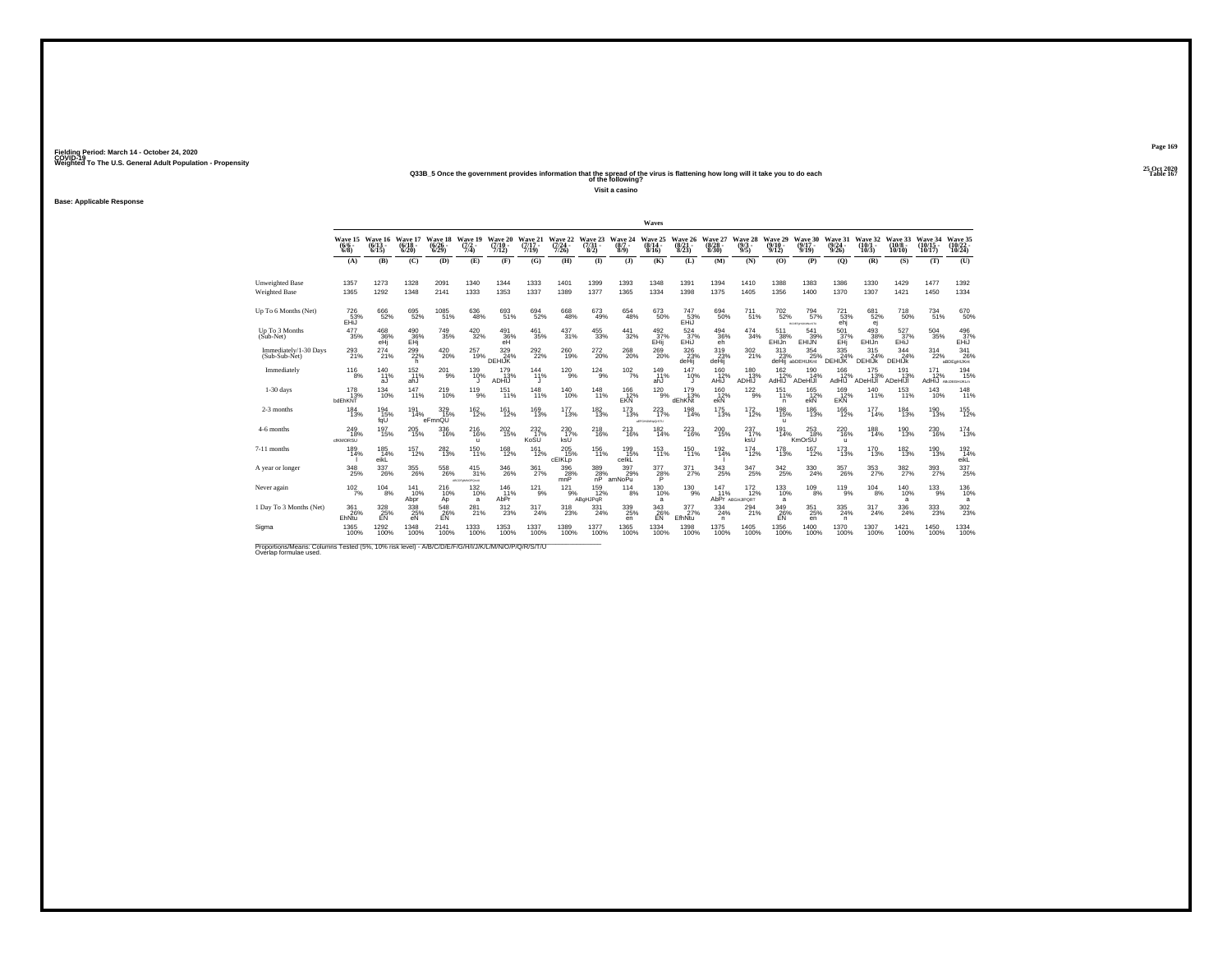## **25 Oct 2020Q33B\_6 Once the government provides information that the spread of the virus is flattening how long will it take you to do each Table 168 of the following?**

**Stay in a hotel**

**Base: Applicable Response**

|                                                |                                  |                                 |                                                |                                 |                                |                                     |                              |                                      |                                |                                                  | Waves                                   |                                 |                                 |                                                |                                                                      |                                       |                                                 |                              |                                   |                                |                                    |
|------------------------------------------------|----------------------------------|---------------------------------|------------------------------------------------|---------------------------------|--------------------------------|-------------------------------------|------------------------------|--------------------------------------|--------------------------------|--------------------------------------------------|-----------------------------------------|---------------------------------|---------------------------------|------------------------------------------------|----------------------------------------------------------------------|---------------------------------------|-------------------------------------------------|------------------------------|-----------------------------------|--------------------------------|------------------------------------|
|                                                | Wave 15<br>$\frac{(6/6)}{6/8}$   | Wave 16<br>$\binom{6/13}{6/15}$ | Wave 17<br>$\frac{(6/18)}{6/20}$               | Wave 18<br>$\binom{6/26}{6/29}$ | Wave 19<br>$\frac{(7/2)}{7/4}$ | <b>Wave 20</b><br>$(7/10 -$<br>7/12 | Wave 21<br>$(7/17 -$<br>7/19 | Wave 22<br>$\frac{(7/24 - 7)}{7/26}$ | Wave 23<br>$\binom{7/31}{8/2}$ | Wave 24<br>$\binom{8/7}{8/9}$                    | Wave 25<br>$\frac{(8/14 - 8/16)}{8/16}$ | Wave 26<br>$\binom{8/21}{8/23}$ | Wave 27<br>$\binom{8/28}{8/30}$ | Wave 28<br>$\binom{9/3}{9/5}$                  | Wave 29<br>$\binom{9/10}{9/12}$                                      | Wave 30<br>$(9/17 -$<br>9/19          | Wave 31<br>(9/24)<br>9/26                       | Wave 32<br>$(10/1 -$<br>10/3 | Wave 33<br>$(10/8 -$<br>10/10     | Wave 34<br>$(10/15 -$<br>10/17 | Wave 35<br>$\frac{(10/22)}{10/24}$ |
|                                                | (A)                              | (B)                             | (C)                                            | (D)                             | (E)                            | (F)                                 | (G)                          | (H)                                  | $\mathbf{D}$                   | $\mathbf{I}$                                     | (K)                                     | (L)                             | (M)                             | (N)                                            | (0)                                                                  | (P)                                   | (O)                                             | (R)                          | (S)                               | (T)                            | (U)                                |
| <b>Unweighted Base</b><br><b>Weighted Base</b> | 1710<br>1707                     | 1639<br>1666                    | 1728<br>1725                                   | 2734<br>2770                    | 1747<br>1717                   | 1704<br>1684                        | 1738<br>1750                 | 1788<br>1793                         | 1753<br>1742                   | 1762<br>1751                                     | 1720<br>1741                            | 1709<br>1718                    | 1705<br>1700                    | 1733<br>1717                                   | 1804<br>1801                                                         | 1733<br>1756                          | 1747<br>1736                                    | 1692<br>1693                 | 1719<br>1749                      | 1751<br>1758                   | 1773<br>1759                       |
| Up To 6 Months (Net)                           | $^{993}_{58\%}$<br>n             | 986<br>59%<br>hN                | 1048<br>61%<br>EHJÑu                           | 1643<br>59%<br>HN               | 964<br>56%                     | $1044 \over 62\%$<br>aEGHJmNU       | 1001<br>57%                  | 992<br>55%                           | $^{1022}_{59\%}$<br>N          | $\substack{980 \\ 56\%}$                         | 1026<br>59%<br>hÑ                       | 1022<br>59%<br>hN               | 981<br>58%                      | $\underset{54\%}{^{934}}$                      | 1122 <sub>%</sub><br>AEGHiJMNsU                                      | 1059<br>60%                           | 1080<br>62%<br>eHjNu aEGHJMNsU                  | $^{1016}_{60\%}$<br>eHjN     | $^{1019}_{-58\%}$                 | 1113<br>63%<br>n Accordiomato  | 993<br>56%                         |
| Up To 3 Months<br>(Sub-Net)                    | 657<br>38%                       | 669<br>40%                      | 708<br>41%                                     | 1161<br>42%<br>ahJÑ             | 672<br>39%                     | 727<br>43%<br>AeHJN                 | 702<br>40%                   | 683<br>38%                           | 700<br>40%                     | 656<br>37%                                       | 703<br>40%                              | 727<br>42%<br>ahJÑ              | 722<br>42%<br>aHJÑ              | 646<br>38%                                     | 831<br>46%<br>AROSGHJAHNU ABodEGHIJKNU ABCEGHIJKNU ABCEGHIJKNU       | 797<br>45%                            | 778<br>45%                                      | 758<br>45%                   | 738<br>42%                        | 805<br>46%<br>ahJN ABCdEGHUKNU | $^{721}_{41\%}$                    |
| Immediately/1-30 Days<br>(Sub-Sub-Net)         | $^{383}_{\color{red}22\%}$       | 368<br>22%                      | $^{410}_{24\%}$                                | $^{675}_{24\%}$                 | 415<br>24%                     | 462/27%<br>ABchJ                    | $\frac{444}{25\%}$<br>bj     | 430<br>24%                           | $^{433}_{25\%}$                | 386<br>22%                                       | 457<br>26%<br>ABJ                       | 445<br>26%<br>aBJ               | $^{435}_{26\%}$<br>abi          | $^{428}_{\phantom{2}25\%}$                     | $^{532}_{\ 30\%}$<br>ABCDEGHUMM ABCDEGHUKUNG ABCDEGHUMN ABCDEGHUKUMN | $^{541}_{31\%}$                       | 505<br>29%                                      | $^{513}_{\ 30\%}$            | 462<br>26%                        | 513<br>29%<br>ABJ ABCDEGHLIMN  | 483<br>ABcdhJ                      |
| Immediately                                    | $^{186}_{11\%}$                  | 185<br>11%                      | $^{209}_{12\%}$                                | 334<br>12%                      | $^{206}_{12\%}$                | 257<br>15%<br>ABCDEHJ               | $^{229}_{13\%}$              | $^{213}_{12\%}$                      | 224<br>13%                     | 200<br>11%                                       | $^{245}_{14\%}$<br>ABj                  | $^{220}_{13\%}$                 | $^{254}_{15\%}$<br>ABcDeHJ      | 239<br>14%                                     | 289<br>16%<br>Abj ABCDEgHUL ARC                                      | 320<br>18%                            | 301<br>17%<br>DEGHUKUMG ABCDEGHUKUN ABCDEGHUKUN | $^{295}_{17\%}$              | 257<br>15%<br>ABcdehJ ABCDEGHUMLn | 297<br>17%                     | 291<br>ABCDEGHIJL                  |
| $1-30$ days                                    | 197<br>12%                       | 183<br>11%                      | 201<br>12%                                     | 342<br>12%                      | 208<br>12%                     | 205<br>12%                          | 215<br>12%                   | 217<br>12%                           | 208<br>12%                     | 185<br>11%                                       | 213<br>12%                              | 224<br>13%<br>im                | 181<br>11%                      | 189<br>11%                                     | 242<br>13%<br>bJMnu                                                  | 220<br>13%                            | 204<br>12%                                      | 218<br>13%                   | 205<br>12%                        | 216<br>12%                     | 192<br>11%                         |
| 2-3 months                                     | $^{274}_{16\%}$                  | 301<br>18%<br>N eGHIKNPRU       | <sup>298</sup> <sub>17%</sub><br>HKNrU gHKNpRU | $^{486}_{\ 18\%}$               | 257<br>15%                     | $^{265}_{16\%}$<br>n                | 258<br>15%                   | 253<br>14%                           | 267<br>15%<br>n.               | 270<br>15%<br>n                                  | 246<br>14%                              | 283<br>16%<br>Nu                | 287 <sub>17%</sub><br>hkNU      | 218<br>13%                                     | 299<br>17%<br>Nu                                                     | 256<br>15%                            | 273<br>16%<br>$\mathsf{n}$                      | 245<br>14%                   | 276<br>16%<br>$\mathsf{n}$        | 292 <sub>%</sub><br>Nu         | 238<br>14%                         |
| 4-6 months                                     | 336<br>20%<br><b>MnOPRSU</b>     | 317<br>19%<br>MoPRsU MnOPRSU    | 340<br>20%                                     | 482<br>17%                      | 292<br>17%                     | 317<br>19%<br><b>MPRu</b>           | 299<br>17%                   | 309<br>17%                           | 322<br>18%<br><b>MPRu</b>      | 324<br>18%<br><b>MPru</b>                        | 323<br>19%<br><b>MPRu</b>               | 295<br>17%                      | 259<br>15%                      | 288<br>17%                                     | 291<br>16%                                                           | 263<br>15%                            | 302<br>17%                                      | 258<br>15%                   | 281<br>16%                        | 309<br>18%                     | 272<br>15%                         |
| 7-11 months                                    | 287<br>17%<br><b>BCFKLOpeRST</b> | 228<br>14%                      | <sup>219</sup> <sub>13%</sub>                  | 410<br>15%<br>fsT               | 249<br>15%<br>$\mathbf{t}$     | 201<br>12%                          | 266<br>15%<br>FksT           | $^{276}_{15\%}$<br>cFksT             | $^{250}_{14\%}$                | 265<br>15%<br>FksT                               | 220<br>13%                              | 227<br>13%                      | 244 <sub>14%</sub>              | $^{260}_{15\%}$<br>FksT                        | 234<br>13%                                                           | $^{242}_{14\%}$                       | 246<br>14%                                      | 218                          | <sup>215</sup> <sub>12%</sub>     | 209<br>12%                     | 264<br>15%<br>fsT                  |
| A year or longer                               | $\frac{369}{22\%}$               | $\frac{395}{24\%}$              | 389<br>23%                                     | 610<br>22%                      | $^{413}_{24\%}$<br>ō           | $\frac{369}{22\%}$                  | 420<br>$^{24\%}$             | $^{433}_{24\%}$<br>oo                | 397<br>23%                     | 449<br>26%<br>AcDflOpQT                          | $^{428}_{25\%}$                         | $^{376}_{22\%}$                 |                                 | 401 440<br>24% 265<br>Q ADflOpQT<br>440<br>26% | 380<br>21%                                                           | $^{384}_{\phantom{1}\phantom{1}22\%}$ | $^{347}_{20\%}$                                 | $395$<br>$23\%$<br>q         | 412<br>24%<br>q                   | $\frac{379}{22\%}$             | $^{424}_{24\%}$                    |
| Never again                                    | $^{58}_{\ 3\%}$                  | 57<br>3%                        | 70<br>4%                                       | 107<br>4%                       | $\frac{92}{5%}$<br>ABdgJoqrT   | 70<br>4%                            | 62<br>4%                     | 93<br>5%<br>ABgJoT                   | $^{73}_{4\%}$                  | 57<br>3%                                         | 68<br>4%                                | $\frac{92}{5}\%$<br>ABdgJogrT   | 75<br>4%                        | 83<br>5%<br>abjt                               | 65<br>4%                                                             | 70<br>4%                              | 64<br>4%                                        | 64<br>4%                     | 102<br>6%<br>ABcDIGLAOpORT        | 57<br>3%                       | $^{78}_{4\%}$                      |
| 1 Day To 3 Months (Net)                        | $^{470}_{28\%}$<br>N             | 484<br>29%<br><b>NU</b>         | 500<br>29%<br><b>NU</b>                        | 827/30%<br><b>HJKNU</b>         | $^{465}_{\ 27\%}$<br>n.        | $^{470}_{28\%}$<br>Nu               | $^{473}_{27\%}$<br>n.        | $^{470}_{26\%}$                      | $^{475}_{27\%}$<br>n.          | $^{456}_{\phantom{1}\phantom{1}\phantom{1}26\%}$ | $^{458}_{26\%}$                         | 507<br>30%<br>iNU               | $^{468}_{28\%}$<br>N            | 406<br>24%                                     | 542<br>30%<br><b>HJKNU</b>                                           | $^{476}_{27\%}$<br>$\mathsf{n}$       | 477<br>27%<br>n                                 | $^{463}_{27\%}$<br>n.        | 481<br>28%<br>$\mathsf{n}$        | 508<br>29%<br><b>NU</b>        | 430<br>24%                         |
| Sigma                                          | 1707<br>100%                     | 1666<br>100%                    | 1725<br>100%                                   | 2770<br>100%                    | 1717<br>100%                   | 1684<br>100%                        | 1750<br>100%                 | 1793<br>100%                         | 1742<br>100%                   | 1751<br>100%                                     | 1741<br>100%                            | 1718<br>100%                    | 1700<br>100%                    | 1717<br>100%                                   | 1801<br>100%                                                         | 1756<br>100%                          | 1736<br>100%                                    | 1693<br>100%                 | 1749<br>100%                      | 1758<br>100%                   | 1759<br>100%                       |

Proportions/Means: Columns Tested (5%, 10% risk level) - A/B/C/D/E/F/G/H/I/J/K/L/M/N/O/P/Q/R/S/T/U Overlap formulae used.<br>Overlap formulae used.

**Page 170**25 Oct 2020<br>Table 168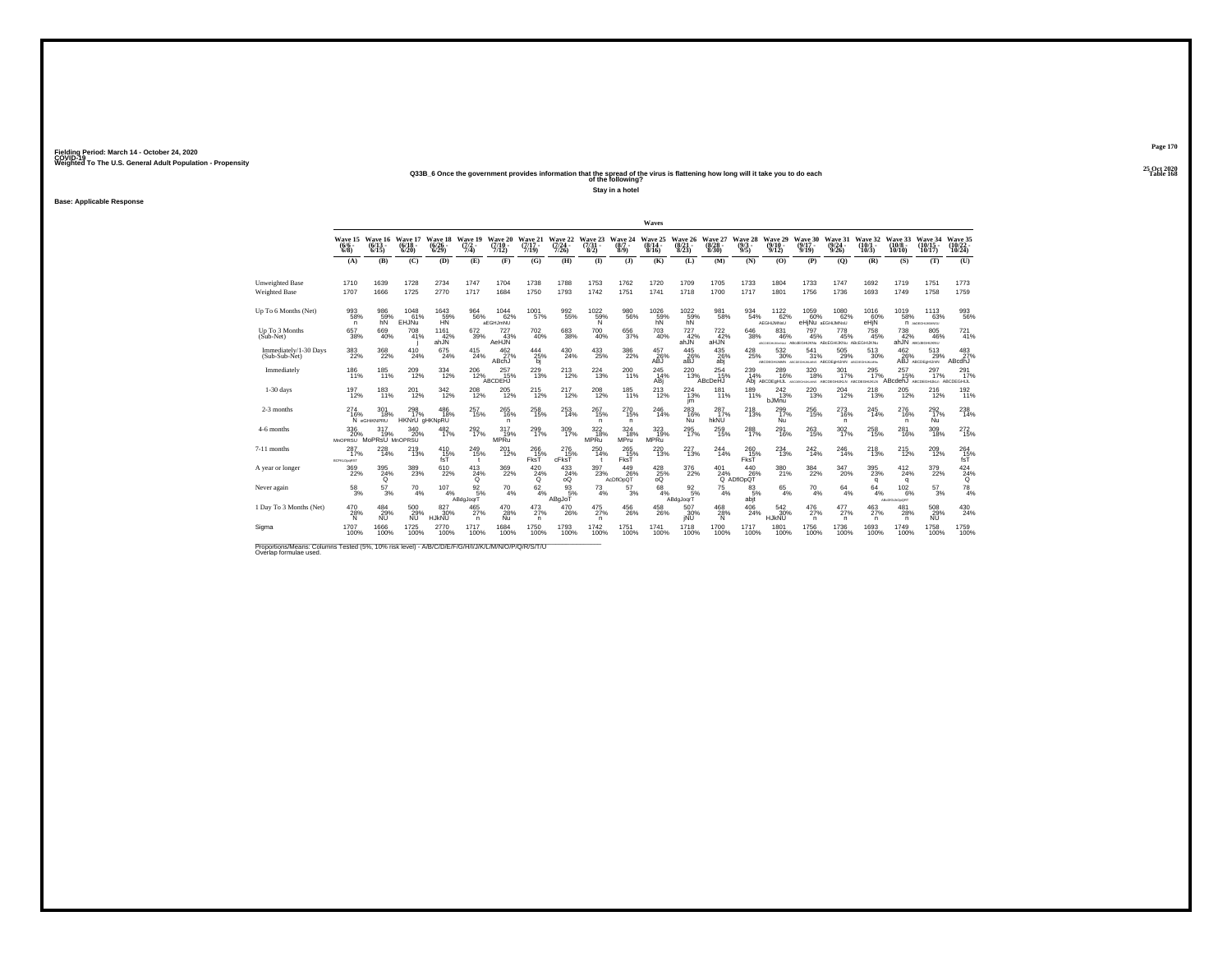## **25 Oct 2020Q33B\_7 Once the government provides information that the spread of the virus is flattening how long will it take you to do each Table 169 of the following?**

**Go to the office**

**Base: Applicable Response**

|                                                                                                                              |                                  |                                                                           |                                 |                                            |                                                              |                                      |                              |                                    |                                |                             | Waves                         |                                                   |                              |                              |                                 |                                          |                                 |                                 |                               |                            |                              |
|------------------------------------------------------------------------------------------------------------------------------|----------------------------------|---------------------------------------------------------------------------|---------------------------------|--------------------------------------------|--------------------------------------------------------------|--------------------------------------|------------------------------|------------------------------------|--------------------------------|-----------------------------|-------------------------------|---------------------------------------------------|------------------------------|------------------------------|---------------------------------|------------------------------------------|---------------------------------|---------------------------------|-------------------------------|----------------------------|------------------------------|
|                                                                                                                              | $(6/6 -$<br>$6/8$ )              | Wave 15 Wave 16<br>$(6/13 -$<br>6/15                                      | Wave 17<br>$(6/18 -$<br>6/20    | Wave 18<br>$\frac{(6/26)}{6/29}$           | Wave 19<br>$\frac{(7/2)}{7/4}$                               | Wave 20<br>$(7/10 -$<br>7/12)        | Wave 21<br>$(7/17 -$<br>7/19 | Wave 22<br>$\frac{(7/24)}{7/26}$   | Wave 23<br>$\frac{(7/3)}{8/2}$ | Wave 24<br>$(8/7 -$<br>8/9) | Wave 25<br>(8/14)<br>8/16     | Wave 26<br>$\frac{(8/21)}{8/23}$                  | Wave 27<br>$(8/28 -$<br>8/30 | Wave 28<br>$(9/3 -$<br>9/5)  | Wave 29<br>$(9/10 -$<br>9/12    | Wave 30<br>$(9/17 -$<br>9/19             | Wave 31<br>$(9/24 -$<br>9/26    | Wave 32<br>$(10/1 -$<br>10/3    | Wave 33<br>$(10/8 -$<br>10/10 | Wave 34<br>10/17           | Wave 35<br>10/24             |
|                                                                                                                              | (A)                              | (B)                                                                       | (C)                             | (D)                                        | (E)                                                          | (F)                                  | (G)                          | (H)                                | $\bf{D}$                       | $\mathbf{J}$                | (K)                           | (L)                                               | (M)                          | (N)                          | (0)                             | (P)                                      | (O)                             | (R)                             | (S)                           | (T)                        | (U)                          |
| <b>Unweighted Base</b><br><b>Weighted Base</b>                                                                               | 1232<br>1193                     | 1147<br>1202                                                              | 1231<br>1208                    | 1933<br>1999                               | 1357<br>1247                                                 | 1231<br>1232                         | 1271<br>1238                 | 1329<br>1276                       | 1318<br>1279                   | 1333<br>1272                | 1260<br>1244                  | 1285<br>1237                                      | 1296<br>1280                 | 1263<br>1245                 | 1296<br>1279                    | 1299<br>1294                             | 1314<br>1250                    | 1232<br>1212                    | 1311<br>1301                  | 1347<br>1283               | 1334<br>1252                 |
| Up To 6 Months (Net)                                                                                                         | 941<br>79%                       | 949<br>79%<br>HUMNPRSTU HIJMNPRSTU FGHUKMNGPRSTU foHUKMNPRSTU HIJMMNPRSTU | 973<br>81%                      | $^{1595}_{\  \  \, 80\%}$                  | 988<br>79%                                                   | 933<br><b>NR</b>                     | 941<br>76%<br><b>NR</b>      | $\frac{943}{74\%}$                 | 924<br>72%                     | 925<br>73%                  | 940<br>76%<br>NŘ <sup>*</sup> | 956<br>77%<br><b>IJmNRtu</b>                      | $\frac{940}{73\%}$           | 8770%                        | 981 <sub>77%</sub><br>ljNRt     | $\frac{960}{74\%}$                       | 980<br>78%<br><b>HIJMNoRSTU</b> | $855 \atop 71\%$                | 960<br>74%                    | $\frac{936}{73\%}$         | $\frac{917}{73\%}$           |
| Up To 3 Months<br>$(Sub-Net)$                                                                                                | 803<br>67%<br>ANDREWS ARRESTS    | 776<br>65%<br>HIIMNRTU OHJAJANOPORSTU HUKLMNPRSTU HUKLMNORSTU             | 814<br>67%                      | 1330<br>67%                                | 829<br>66%                                                   | 779<br>63%<br><b>HIMNRT</b>          | 781<br>63%<br><b>HIMNRT</b>  | 728<br>57%                         | 738<br>58%                     | 759<br>60%<br>'N.           | 764<br>61%<br>hNt             | 746<br>60%<br>N.                                  | $^{752}_{~59\%}$             | 668<br>54%                   | 803<br>63%<br>HIMNRT            | 799<br>62%<br>hNrt                       | 784<br>63%<br>HINRT             | 694<br>57%                      | 788<br>61%<br>N               | 734<br>57%                 | 750<br>60%<br>N              |
| Immediately/1-30 Days<br>(Sub-Sub-Net)                                                                                       | 586<br>49%<br><b>HIKLMNRTu</b>   | 559<br>46%                                                                | 617<br>51%                      | 981<br>49%                                 | 611<br>49%<br>HMNr beHUKLMARSTU HUKLMNRSTU HIJKLMNRT HILMNRt | 594<br>48%                           | 572<br>46%<br><b>HNr</b>     | $^{509}_{\ 40\%}$                  | 548<br>43%                     | $\frac{563}{44\%}$<br>hN    | $\frac{548}{44\%}$<br>hN      | $^{522}_{\ 42\%}$                                 | $^{538}_{\ 42\%}$            | $^{483}_{39\%}$              | 594<br>46%                      | 643<br>50%<br>HMNT HUKLMNRSTU HUKLMNRSTU | 624<br>50%                      | 504<br>42%                      | 585%<br>hN                    | $^{552}_{\ 43\%}$          | $^{560}_{45\%}$ hN           |
| Immediately                                                                                                                  | $\frac{326}{27}\%$               | 276<br>23%                                                                | $\frac{344}{28\%}$<br>BHil      | 576<br>29%<br><b>BHILn</b>                 | 337<br>27%                                                   | $381$ <sub>12</sub> %<br>bl BHILMNrt | 339<br>27%<br>БĹ             | 303<br>24%                         | 311<br>24%                     | $\frac{346}{27\%}$<br>bL    | 362 %<br>BHILD                | 278<br>23%                                        | 332<br>26%                   | 312<br>25%                   | 365<br>29%<br>BHIL <sup>'</sup> | 389 30%<br>BHILMN                        | 357<br>29%<br>BHIL              | 322<br>27%                      | 389<br>30%<br>BHILMN          | $\frac{344}{27\%}$<br>ы    | 359<br>BHiL                  |
| $1-30$ days                                                                                                                  | 260<br>22%<br><b>PHJKMNoRSTU</b> | 283<br>23%<br>MONSTU Fo                                                   | 274<br>23%                      | 405<br>20%<br>NORSTU HIKMNRSTU FHJKMN6RSTU | 275<br>22%                                                   | 213<br>17%<br>n                      | 233<br>19%<br><b>kNrs</b>    | 206<br>16%                         | 238<br>19%<br>kNrs             | 216<br>17%<br>n             | 187<br>15%                    | 244<br>20%<br>hKmNRStu                            | $^{205}_{16\%}$              | 171<br>14%                   | 229<br>18%                      | 254<br>20%<br>N hKmNRStu HJKMNoRSTU      | 267<br>21%                      | 182<br>15%                      | 195<br>15%                    | 208<br>16%                 | $^{201}_{16\%}$              |
| 2-3 months                                                                                                                   | 217<br>18%<br>inPQT              | 217<br>18%<br><b>iPQT</b>                                                 | 196%<br>Pq                      | 349<br>17%<br>PQt                          | $^{217}_{17\%}$<br>PQt                                       | $185$<br>$15%$                       | $^{209}_{17\%}$<br>PQ        | $^{219}_{17\%}$<br>PQ              | 190<br>15%                     | 197<br>15%<br>D             | 216%<br>PQt                   | $^{223}_{18\%}$<br>iPQt                           | $^{214}_{17\%}$<br>PQ        | <sup>185</sup> 15%           | 209 16%<br>Pq                   | 155<br>12%                               | $^{160}_{13\%}$                 | 190%<br>P                       | 203<br>16%<br>n.              | $^{182}_{14\%}$            | <sup>190</sup><br>15%<br>p   |
| 4-6 months                                                                                                                   | 137<br>12%                       | 173<br>14%<br>a                                                           | 159<br>13%                      | 264<br>13%                                 | 160<br>13%                                                   | 154<br>13%                           | 160<br>13%                   | 216<br>17%<br><b>ACDEFGJPrsu</b>   | 186<br>15%<br>a                | 165<br>13%                  | 176<br>14%                    | 210<br>17%<br><b>ACDEFGJPrsu</b>                  | 188<br>15%                   | 209<br>17%<br>a AcDEFGJPrsu  | 177<br>14%                      | 161<br>12%                               | 196<br>16%<br>Afp               | 161<br>13%                      | <sup>172</sup><br>13%         | 201<br>16%<br>Afp          | 167<br>13%                   |
| 7-11 months                                                                                                                  | $\frac{92}{8%}$                  | 100<br>8%<br>Е                                                            | $^{102}_{\underline{8}\%}$<br>Е | $182\over 9\%$<br>E                        | $^{70}_{6\%}$                                                | $\frac{92}{7\%}$                     | $\frac{93}{7\%}$             | 111<br>9%                          | 138<br>11%<br>E AbEFGLoQ       | $^{129}_{10\%}$<br>aEfgq    | $^{105}_{\  \  \, 8\%}$<br>E  | 96<br>8%                                          | $^{129}_{10\%}$              | 136<br>11%<br>aEfgq AbEFGLoQ | 106<br>8%<br>е                  | 137<br>11%<br>aEFGIQ                     | $^{94}_{\ 8\%}$                 | 123<br>10%<br>aEfgq             | 131<br>10%<br>Efgg            | 116<br>9%<br>E             | $^{126}_{10\%}$<br>Efgq      |
| A year or longer                                                                                                             | $^{116}_{10\%}$<br>Ćď            | $^{109}_{9\%}$                                                            | $\frac{82}{7}\%$                | $145$ <sub>7%</sub>                        | $^{115}_{9\%}$<br>c                                          | $\frac{146}{12\%}$<br>bCDOq          | 117<br>9%<br>c               | 138<br>11%<br>ĊĎ                   | 144<br>11%<br>CDOq             | 131<br>CO <sup>10%</sup>    | 131<br>11%<br>CĎ              | $^{127}_{-10\%}$                                  | 141<br>11%<br>CDo            | 138<br>11%<br>CDo            | 107<br>8%                       | $^{127}_{^{10\%}~$                       | 107<br>9%                       | $\frac{153}{13\%}$<br>aBCDEgOpQ | 141<br>11%<br>CD              | 144<br>11%<br>CDoq         | $^{136}_{-11\%}$             |
| Never again                                                                                                                  | $\frac{45}{4%}$                  | 44<br>4%                                                                  | 51<br>4%                        | 77<br>4%                                   | 73<br>6%<br>abd                                              | 61<br>5%                             | 88<br>7%<br>ABCDI            | 84<br>7%<br>ABCD                   | 72<br>6%<br>abd                | 88<br>7%<br>ABCDI           | 67<br>5%                      | 59<br>5%                                          | 71<br>6%                     | 95<br>8%<br>abd ABCDFkLps    | 86<br>7%<br>ABCD                | 70<br>$-5%$                              | 69<br>5%                        | 80<br>7%<br>ABCD                | 69<br>5%                      | 88<br>7%<br>ABCDI          | $\mathcal{I}_{6\%}^{74}$ ABD |
| 1 Day To 3 Months (Net)                                                                                                      | 477<br>40%<br>FyridateDraws      | $^{499}_{42\%}$<br>FGHJAMKOFQRSTU FHJAMNoPoRSTU                           | $^{470}_{39\%}$                 | $^{755}_{38\%}$<br><b>FILIKMNPRSTU</b>     | $\frac{492}{39\%}$<br><b>FHJANOPORSTU</b>                    | $^{398}_{\phantom{1}32\%}$           | $\frac{442}{36\%}$<br>NRSTu  | $\frac{425}{33\%}$<br>$\mathsf{n}$ | $427 \over 33\%$<br><b>N</b>   | $^{413}_{32\%}$             | $^{402}_{\phantom{1}32\%}$    | $^{467}_{\phantom{1}38\%}$<br><b>FILIKMNPRSTU</b> | $^{420}_{33\%}$<br>n         | $^{356}_{29\%}$              | $^{438}_{34\%}$<br>N            | $^{409}_{\phantom{1}32\%}$               | $\frac{427}{34\%}$<br>N         | $^{372}_{31\%}$                 | 399<br>31%                    | $^{391}_{\phantom{1}30\%}$ | 391%                         |
| Sigma                                                                                                                        | 1193<br>100%                     | 1202<br>100%                                                              | 1208<br>100%                    | 1999<br>100%                               | 1247<br>100%                                                 | 1232<br>100%                         | 1238<br>100%                 | 1276<br>100%                       | 1279<br>100%                   | 1272<br>100%                | 1244<br>100%                  | 1237<br>100%                                      | 1280<br>100%                 | 1245<br>100%                 | 1279<br>100%                    | 1294<br>100%                             | 1250<br>100%                    | 1212<br>100%                    | 1301<br>100%                  | 1283<br>100%               | 1252<br>100%                 |
| Proportions/Means: Columns Tested (5%, 10% risk level) - A/B/C/D/E/F/G/H/I/J/K/L/M/N/O/P/Q/R/S/T/U<br>Overlap formulae used. |                                  |                                                                           |                                 |                                            |                                                              |                                      |                              |                                    |                                |                             |                               |                                                   |                              |                              |                                 |                                          |                                 |                                 |                               |                            |                              |

**Page 171**25 Oct 2020<br>Table 169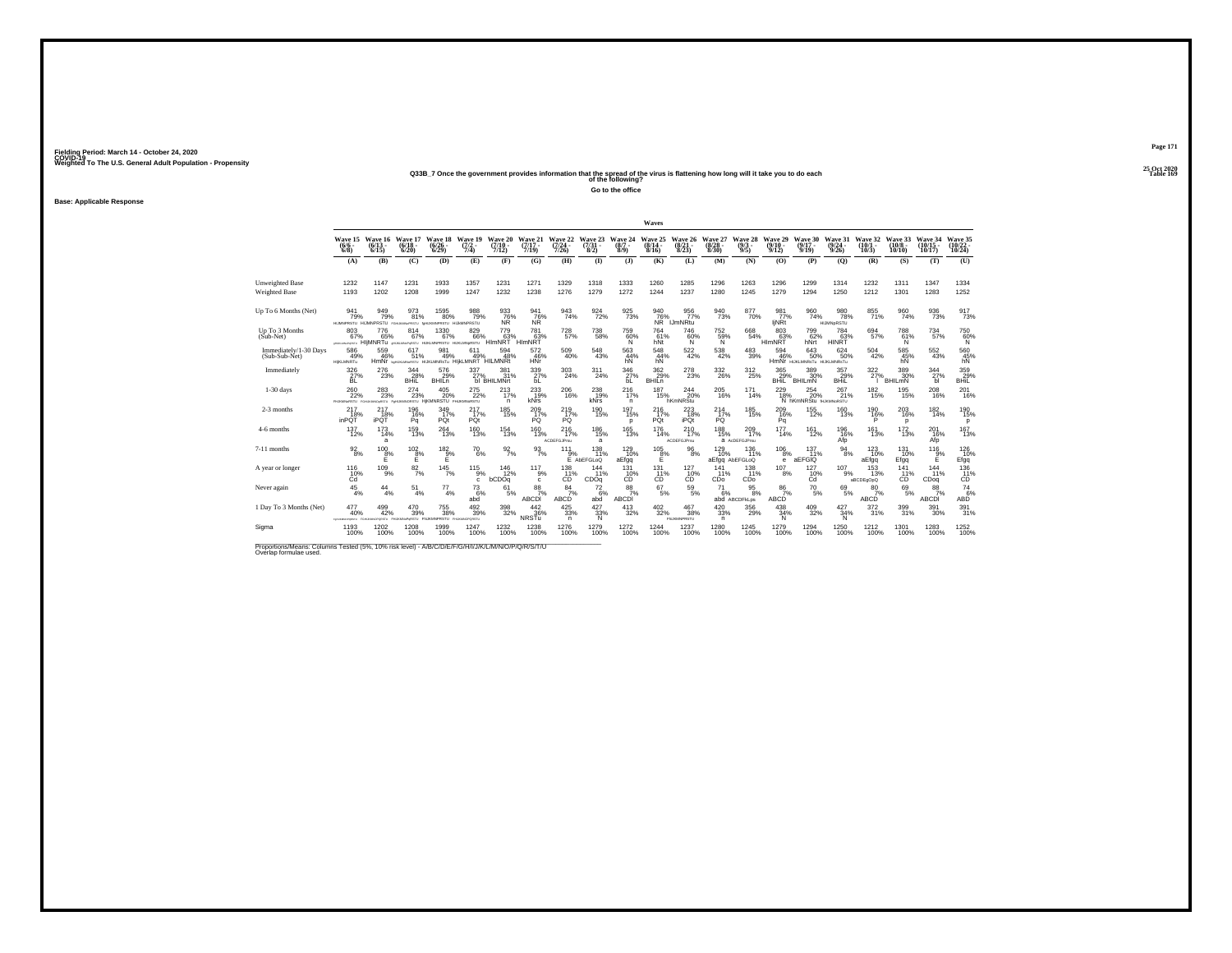**Base: Applicable Response**

**25 Oct 2020Q33B\_8 Once the government provides information that the spread of the virus is flattening how long will it take you to do each Table 170 of the following? Go to a sporting event**

| Waves<br>Wave 15<br>Wave 17<br>Wave 19<br>Wave 20<br>Wave 21<br><b>Wave 26</b><br>Wave 27<br>Wave 28<br><b>Wave 29</b><br>Wave 30<br>Wave 18<br>Wave 22<br>Wave 23<br>Wave 24<br>Wave 25<br>Wave 31<br>Wave 32<br>Wave 16<br>$(6/18 -$<br>$\frac{(7/2)}{7/4}$<br>$(7/10 -$<br>$(7/17 -$<br>$(7/24 -$<br>$\frac{(8/7 - 8)}{(8/9)}$<br>$(8/14 -$<br>$\frac{(8/21)}{8/23}$<br>$(8/28 -$<br>$\frac{(9/3)}{9/5}$<br>$(9/10 -$<br>$(9/17 -$<br>$\frac{(9/24 - 9/26)}{9/26}$<br>$(6/6 -$<br>$(6/13 -$<br>$\binom{6/26}{6/29}$<br>$(7/31 -$<br>$(10/1 -$<br>7/26<br>8/2)<br>8/30<br>9/12<br>10/3<br>$6/8$ )<br>6/15<br>6/20<br>7/12)<br>7/19<br>8/16<br>9/19<br>(B)<br>(C)<br>(D)<br>(E)<br>(F)<br>(G)<br><b>(H)</b><br>(1)<br>(K)<br>(N)<br>(O)<br>(P)<br>(O)<br>(R)<br>(3)<br>(L)<br>(M)<br>(A)<br>1473<br>1452<br>1479<br>1432<br>1387<br>1453<br>2246<br>1487<br>1452<br>1460<br>1507<br>1501<br>1472<br>1440<br>1516<br>1434<br>1457<br>1414<br>1478<br>1456<br>1507<br>1475<br>1459<br>1479<br>1412<br>1428<br>1452<br>2317<br>1459<br>1457<br>1484<br>1430<br>1496<br>1483<br>1439<br>1496<br>1490<br>1198<br>52%<br><sup>727</sup> 50%<br>709<br>50%<br>$^{717}_{51\%}$<br>799<br>55%<br>760<br>51%<br><sup>729</sup> 50%<br><sup>764</sup> 52%<br><sup>738</sup> 49%<br>$^{744}_{50\%}$<br><sup>733</sup> 50%<br>782<br>54%<br>789<br>53%<br>780<br>52%<br>788<br>799<br>55%<br>821<br>777<br>52%<br>57%<br>53%<br>EGHIJNru<br>h cEGHIJNru<br>hn<br>h<br>477<br>503<br>480<br>478<br>472<br>555<br>478<br>512<br>813<br>531<br>555<br>553<br>512<br>460<br>532<br>554<br>531<br>501<br>38%<br>37%<br>37%<br>34%<br>35%<br>34%<br>33%<br>32%<br>32%<br>32%<br>32%<br>36%<br>37%<br>38%<br>36%<br>34%<br>34%<br>35%<br>GHIJNr<br>gHIJN<br>gHIJN beGHIJmNRu<br>Hijn<br>gHIJN<br>h<br>booGHIJmNRu<br>$^{276}_{19\%}$<br>$^{302}_{\,20\%}$<br>447<br>$^{305}_{21\%}$<br>293<br>20%<br>$^{282}_{19\%}$<br>276<br>281<br>271<br>$^{265}_{18\%}$<br>313<br>$\frac{341}{23\%}$<br>$^{281}_{20\%}$<br>329 22%<br>301<br>297<br>$^{312}_{21\%}$<br>312<br>22%<br>19%<br>19%<br>19%<br>18%<br>21%<br>20%<br>21%<br>hIJ<br>aBDaHIJn<br>ANCORPORATION OF TV<br>137<br>$^{127}_{8\%}$<br>155<br>$^{122}_{9\%}$<br>$^{133}_{9\%}$<br>$^{216}_{9\%}$<br><sup>140</sup> <sub>10%</sub><br>128<br>9%<br>157<br>164<br>163<br>150%<br>158<br>$^{115}_{8\%}$<br>$^{135}_{9\%}$<br>154<br>162 11%<br>144<br>9%<br>11%<br>11%<br>10%<br>11%<br>10%<br>11%<br>11%<br>AHIJ<br>ahJ<br>ahiJ<br>ahiJ<br>ARCORDHUGHAGON<br>157<br>147<br>154<br>231<br>155<br>$^{136}_{9\%}$<br>142<br>154<br>143<br>207<br>143<br>117<br>150<br>166<br>143<br>164<br>150<br>168<br>10%<br>11%<br>10%<br>11%<br>10%<br>10%<br>10%<br>14%<br>10%<br>10%<br>12%<br>10%<br>11%<br>10%<br>11%<br>8%<br>11%<br>N<br>N<br>N<br>n<br>n.<br>П макемальны<br>$^{226}_{15\%}$<br>255<br>18%<br>366<br>198<br>14%<br>238<br>16%<br>198<br>14%<br>197<br>13%<br>207<br>$^{212}_{14\%}$<br>180<br>$^{220}_{15\%}$<br>$^{242}_{17\%}$<br>177<br>$^{225}_{15\%}$<br>211<br>207<br>241<br>215<br>14%<br>14%<br>14%<br>13%<br>13%<br>16%<br>17%<br>14%<br>hNRs<br>hNRSu<br>egHNRSu<br>egHiNRSU<br>nrs<br>USRAINASSU<br>298<br>233<br>227<br>245<br>290<br>248<br>386<br>226<br>248<br>260<br>267<br>235<br>266<br>248<br>248<br>234<br>239<br>260<br>20%<br>17%<br>18%<br>17%<br>17%<br>21%<br>17%<br>17%<br>16%<br>17%<br>18%<br>16%<br>16%<br>18%<br>17%<br>16%<br>17%<br>15% |  |   |   |  |   | Go to a sporting event |  |  |  |   |   |                               |                                |                                |
|--------------------------------------------------------------------------------------------------------------------------------------------------------------------------------------------------------------------------------------------------------------------------------------------------------------------------------------------------------------------------------------------------------------------------------------------------------------------------------------------------------------------------------------------------------------------------------------------------------------------------------------------------------------------------------------------------------------------------------------------------------------------------------------------------------------------------------------------------------------------------------------------------------------------------------------------------------------------------------------------------------------------------------------------------------------------------------------------------------------------------------------------------------------------------------------------------------------------------------------------------------------------------------------------------------------------------------------------------------------------------------------------------------------------------------------------------------------------------------------------------------------------------------------------------------------------------------------------------------------------------------------------------------------------------------------------------------------------------------------------------------------------------------------------------------------------------------------------------------------------------------------------------------------------------------------------------------------------------------------------------------------------------------------------------------------------------------------------------------------------------------------------------------------------------------------------------------------------------------------------------------------------------------------------------------------------------------------------------------------------------------------------------------------------------------------------------------------------------------------------------------------------------------------------------------------------------------------------------------------------------------------------------------------------------------------------------------------------------------------------------------------------------------------------------------------------------------------------------------------------------------------------------------------------------------------------------------------------------------------------------------------------------------------------------------------------------------------------------------------------------------------------------------------------------------------------------------------------------------------------------------------------------------------------------------------------------------------------------------------------------------------------------------------------|--|---|---|--|---|------------------------|--|--|--|---|---|-------------------------------|--------------------------------|--------------------------------|
|                                                                                                                                                                                                                                                                                                                                                                                                                                                                                                                                                                                                                                                                                                                                                                                                                                                                                                                                                                                                                                                                                                                                                                                                                                                                                                                                                                                                                                                                                                                                                                                                                                                                                                                                                                                                                                                                                                                                                                                                                                                                                                                                                                                                                                                                                                                                                                                                                                                                                                                                                                                                                                                                                                                                                                                                                                                                                                                                                                                                                                                                                                                                                                                                                                                                                                                                                                                                                    |  |   |   |  |   |                        |  |  |  |   |   |                               |                                |                                |
|                                                                                                                                                                                                                                                                                                                                                                                                                                                                                                                                                                                                                                                                                                                                                                                                                                                                                                                                                                                                                                                                                                                                                                                                                                                                                                                                                                                                                                                                                                                                                                                                                                                                                                                                                                                                                                                                                                                                                                                                                                                                                                                                                                                                                                                                                                                                                                                                                                                                                                                                                                                                                                                                                                                                                                                                                                                                                                                                                                                                                                                                                                                                                                                                                                                                                                                                                                                                                    |  |   |   |  |   |                        |  |  |  |   |   |                               |                                |                                |
|                                                                                                                                                                                                                                                                                                                                                                                                                                                                                                                                                                                                                                                                                                                                                                                                                                                                                                                                                                                                                                                                                                                                                                                                                                                                                                                                                                                                                                                                                                                                                                                                                                                                                                                                                                                                                                                                                                                                                                                                                                                                                                                                                                                                                                                                                                                                                                                                                                                                                                                                                                                                                                                                                                                                                                                                                                                                                                                                                                                                                                                                                                                                                                                                                                                                                                                                                                                                                    |  |   |   |  |   |                        |  |  |  |   |   | Wave 33<br>$(10/8 -$<br>10/10 | Wave 34<br>$(10/15 -$<br>10/17 | Wave 35<br>$(10/22 -$<br>10/24 |
|                                                                                                                                                                                                                                                                                                                                                                                                                                                                                                                                                                                                                                                                                                                                                                                                                                                                                                                                                                                                                                                                                                                                                                                                                                                                                                                                                                                                                                                                                                                                                                                                                                                                                                                                                                                                                                                                                                                                                                                                                                                                                                                                                                                                                                                                                                                                                                                                                                                                                                                                                                                                                                                                                                                                                                                                                                                                                                                                                                                                                                                                                                                                                                                                                                                                                                                                                                                                                    |  |   |   |  |   |                        |  |  |  |   |   | (S)                           | (T)                            | (U)                            |
|                                                                                                                                                                                                                                                                                                                                                                                                                                                                                                                                                                                                                                                                                                                                                                                                                                                                                                                                                                                                                                                                                                                                                                                                                                                                                                                                                                                                                                                                                                                                                                                                                                                                                                                                                                                                                                                                                                                                                                                                                                                                                                                                                                                                                                                                                                                                                                                                                                                                                                                                                                                                                                                                                                                                                                                                                                                                                                                                                                                                                                                                                                                                                                                                                                                                                                                                                                                                                    |  |   |   |  |   |                        |  |  |  |   |   | 1519                          | 1520<br>1504                   | 1505<br>1457                   |
|                                                                                                                                                                                                                                                                                                                                                                                                                                                                                                                                                                                                                                                                                                                                                                                                                                                                                                                                                                                                                                                                                                                                                                                                                                                                                                                                                                                                                                                                                                                                                                                                                                                                                                                                                                                                                                                                                                                                                                                                                                                                                                                                                                                                                                                                                                                                                                                                                                                                                                                                                                                                                                                                                                                                                                                                                                                                                                                                                                                                                                                                                                                                                                                                                                                                                                                                                                                                                    |  |   |   |  |   |                        |  |  |  |   |   |                               |                                |                                |
|                                                                                                                                                                                                                                                                                                                                                                                                                                                                                                                                                                                                                                                                                                                                                                                                                                                                                                                                                                                                                                                                                                                                                                                                                                                                                                                                                                                                                                                                                                                                                                                                                                                                                                                                                                                                                                                                                                                                                                                                                                                                                                                                                                                                                                                                                                                                                                                                                                                                                                                                                                                                                                                                                                                                                                                                                                                                                                                                                                                                                                                                                                                                                                                                                                                                                                                                                                                                                    |  |   |   |  |   |                        |  |  |  |   |   | 783<br>52%                    | 795<br>53%                     | 739<br>51%                     |
|                                                                                                                                                                                                                                                                                                                                                                                                                                                                                                                                                                                                                                                                                                                                                                                                                                                                                                                                                                                                                                                                                                                                                                                                                                                                                                                                                                                                                                                                                                                                                                                                                                                                                                                                                                                                                                                                                                                                                                                                                                                                                                                                                                                                                                                                                                                                                                                                                                                                                                                                                                                                                                                                                                                                                                                                                                                                                                                                                                                                                                                                                                                                                                                                                                                                                                                                                                                                                    |  |   |   |  |   |                        |  |  |  |   |   | 578<br>39%                    | 543<br>36%<br>hijn             | 501<br>34%                     |
|                                                                                                                                                                                                                                                                                                                                                                                                                                                                                                                                                                                                                                                                                                                                                                                                                                                                                                                                                                                                                                                                                                                                                                                                                                                                                                                                                                                                                                                                                                                                                                                                                                                                                                                                                                                                                                                                                                                                                                                                                                                                                                                                                                                                                                                                                                                                                                                                                                                                                                                                                                                                                                                                                                                                                                                                                                                                                                                                                                                                                                                                                                                                                                                                                                                                                                                                                                                                                    |  |   |   |  |   |                        |  |  |  |   |   | 389<br>26%                    | 324<br>22%<br>Ϊij              | 308<br>21%                     |
|                                                                                                                                                                                                                                                                                                                                                                                                                                                                                                                                                                                                                                                                                                                                                                                                                                                                                                                                                                                                                                                                                                                                                                                                                                                                                                                                                                                                                                                                                                                                                                                                                                                                                                                                                                                                                                                                                                                                                                                                                                                                                                                                                                                                                                                                                                                                                                                                                                                                                                                                                                                                                                                                                                                                                                                                                                                                                                                                                                                                                                                                                                                                                                                                                                                                                                                                                                                                                    |  |   |   |  |   |                        |  |  |  |   |   | 209<br>14%                    | 163<br>11%<br>hJ               | 159<br>11%<br>ahiJ             |
|                                                                                                                                                                                                                                                                                                                                                                                                                                                                                                                                                                                                                                                                                                                                                                                                                                                                                                                                                                                                                                                                                                                                                                                                                                                                                                                                                                                                                                                                                                                                                                                                                                                                                                                                                                                                                                                                                                                                                                                                                                                                                                                                                                                                                                                                                                                                                                                                                                                                                                                                                                                                                                                                                                                                                                                                                                                                                                                                                                                                                                                                                                                                                                                                                                                                                                                                                                                                                    |  |   |   |  |   |                        |  |  |  |   |   | 180<br>12%<br>fN              | 160<br>11%<br>n                | 148<br>10%                     |
|                                                                                                                                                                                                                                                                                                                                                                                                                                                                                                                                                                                                                                                                                                                                                                                                                                                                                                                                                                                                                                                                                                                                                                                                                                                                                                                                                                                                                                                                                                                                                                                                                                                                                                                                                                                                                                                                                                                                                                                                                                                                                                                                                                                                                                                                                                                                                                                                                                                                                                                                                                                                                                                                                                                                                                                                                                                                                                                                                                                                                                                                                                                                                                                                                                                                                                                                                                                                                    |  |   |   |  |   |                        |  |  |  |   |   | 189<br>13%                    | $^{220}_{15\%}$                | 194<br>13%                     |
| DEFINILOPUSIU COEFINILIOPUSTU                                                                                                                                                                                                                                                                                                                                                                                                                                                                                                                                                                                                                                                                                                                                                                                                                                                                                                                                                                                                                                                                                                                                                                                                                                                                                                                                                                                                                                                                                                                                                                                                                                                                                                                                                                                                                                                                                                                                                                                                                                                                                                                                                                                                                                                                                                                                                                                                                                                                                                                                                                                                                                                                                                                                                                                                                                                                                                                                                                                                                                                                                                                                                                                                                                                                                                                                                                                      |  | s | s |  | s |                        |  |  |  | s | s | 205<br>14%                    | 252<br>17%<br>$\mathbf{s}$     | 238<br>16%                     |

|                                                | (A)                                         | (B)                           | (C)                | (D)                | (E)                           | (F)                                       | (G)                           | (H)                        | $\bf(I)$                        | $\mathbf{J}$               | (K)                             | (L)                                   | (M)               | (N)                               | (0)                     | (P)                                   | $\mathbf{Q}$                | (R)                        | (S)                             | (T)                                 | (U)                  |
|------------------------------------------------|---------------------------------------------|-------------------------------|--------------------|--------------------|-------------------------------|-------------------------------------------|-------------------------------|----------------------------|---------------------------------|----------------------------|---------------------------------|---------------------------------------|-------------------|-----------------------------------|-------------------------|---------------------------------------|-----------------------------|----------------------------|---------------------------------|-------------------------------------|----------------------|
| <b>Unweighted Base</b><br><b>Weighted Base</b> | 1414<br>1428                                | 1387<br>1452                  | 1453<br>1478       | 2246<br>2317       | 1487<br>1459                  | 1452<br>1457                              | 1460<br>1456                  | 1507<br>1507               | 1501<br>1490                    | 1473<br>1475               | 1452<br>1459                    | 1472<br>1479                          | 1479<br>1484      | 1440<br>1430                      | 1516<br>1496            | 1434<br>1483                          | 1457<br>1439                | 1432<br>1412               | 1519<br>1496                    | 1520<br>1504                        | 1505<br>1457         |
| Up To 6 Months (Net)                           | 821%<br>CORPOHAMIOAREA                      | 799<br>55%<br><b>EGHIJNru</b> | <sup>760</sup> 51% | 1198<br>52%        | 729<br>50%                    | <sup>764</sup> 52%                        | <sup>727</sup> 50%            | $^{738}_{\ 49\%}$          | 744<br>50%                      | $^{733}_{\ 50\%}$          | 782 %<br>hn                     | 789<br>53%                            | 777<br>52%        | 709<br>50%                        | 780<br>52%              | 788<br>53%                            | 799<br>55%<br>h cEGHIJNru   | 717 <sub>51%</sub>         | 783<br>52%                      | 795<br>53%                          | 739<br>51%           |
| Up To 3 Months<br>(Sub-Net)                    | 531<br>37%<br>gHIJN                         | 501<br>34%                    | $^{512}_{\ 35\%}$  | 813<br>35%         | 503<br>34%                    | 531<br>36%<br>Hijn                        | 480<br>33%                    | $^{478}_{\phantom{1}32\%}$ | 477<br>32%                      | 472<br>32%                 | 555<br>38%<br>GHIJNr            | 553<br>37%<br><b>GHIJN</b>            | 512<br>34%        | 460<br>32%                        | 532<br>36%              | 555<br>37%<br><b>aHIJN</b> beGHIJmNRu | 554<br>38%                  | 478<br>34%                 | 578<br>39%<br>booGHIJmNRu       | 543<br>36%<br>hijn                  | 501<br>34%           |
| Immediately/1-30 Days<br>(Sub-Sub-Net)         | 276<br>19%                                  | $^{276}_{19\%}$               | $^{302}_{\,20\%}$  | 447<br>19%         | $^{305}_{21\%}$               | $^{293}_{20\%}$                           | $^{282}_{19\%}$               | $^{281}_{19\%}$            | $^{271}_{18\%}$                 | $^{265}_{18\%}$            | $^{313}_{21\%}$                 | $\frac{341}{23\%}$<br>aBDgHIJn        | 297<br>20%        | $^{281}_{\,20\%}$                 | $^{312}_{21\%}$         | 329 22%<br>hIJ                        | 312/22%                     | $^{301}_{21\%}$            | 389<br>26%<br>ACCEPTABLEMO GETU | $324 \over 22\%$                    | 308<br>21%           |
| Immediately                                    | $12^{2}_{9\%}$                              | $^{133}_{9\%}$                | $^{137}_{9\%}$     | $^{216}_{9\%}$     | 150%                          | 158<br>11%                                | <sup>140</sup> <sub>10%</sub> | $^{127}_{8\%}$             | $^{128}_{9%}$                   | $^{115}_{8\%}$             | 157<br>11%                      | $^{135}_{9\%}$                        | 154<br>10%        | 164<br>11%<br>AHIJ                | 162 <sub>%</sub><br>ahJ | 163<br>11%<br>ahiJ                    | $^{144}_{10\%}$             | $\frac{155}{11\%}$<br>ahiJ | 209<br>14%<br>ARCDEOHUMLMAGN    | 163<br>11%<br>hJ                    | 159<br>11%<br>ahiJ   |
| $1-30$ days                                    | 154<br>11%<br>n                             | 143<br>10%                    | 164<br>11%<br>Ñ    | 231<br>10%         | 155<br>11%<br>n               | 136<br>9%                                 | 142<br>10%                    | 154<br>10%                 | 143<br>10%                      | 150<br>10%                 | 157<br>11%                      | 207<br>14%<br>П могокальны            | 143<br>10%        | 117<br>8%                         | 150<br>10%              | 166<br>11%<br>N                       | 168<br>12%<br>N             | 147<br>10%                 | 180<br>$\frac{12\%}{fN}$        | 160<br>11%<br>n                     | 148<br>10%           |
| 2-3 months                                     | 255<br>18%<br>CEGHLILMINIRSKI               | $^{225}_{15\%}$<br>nrs        | $^{211}_{14\%}$    | 366<br>16%<br>hNRs | 198<br>14%                    | $^{238}_{16\%}$<br>hNRSu                  | 198<br>14%                    | 197<br>13%                 | 207<br>14%                      | 207<br>14%                 | 241<br>17%<br>egHNRSu           | $^{212}_{14\%}$                       | $^{215}_{14\%}$   | 180<br>13%                        | $^{220}_{15\%}$         | $^{226}_{\phantom{1}15\%}$            | $^{242}_{17\%}$<br>egHiNRSU | 177<br>13%                 | 189<br>13%                      | $^{220}_{\color{red}\textbf{15\%}}$ | 194<br>13%           |
| 4-6 months                                     | 290<br>20%<br>OEFINALOPUSAJ COEFINALIOPUSTU | 298<br>21%                    | 248<br>17%<br>s    | 386<br>17%<br>s    | 226<br>15%                    | 233<br>16%                                | 248<br>17%<br>$\mathbf{s}$    | 260<br>17%                 | 267<br>$^{18\%}_{S}$            | 260<br>18%<br>s            | 227<br>16%                      | 235<br>16%                            | 266<br>18%        | 248<br>17%<br>s                   | 248<br>17%              | 234<br>16%                            | 245<br>17%<br>s             | 239<br>17%<br>s            | 205<br>14%                      | 252<br>17%<br>s                     | 238<br>16%           |
| 7-11 months                                    | 193<br>13%                                  | $^{220}_{15\%}$<br>su         | 227<br>15%<br>sU   | 331<br>14%         | $^{204}_{14\%}$               | $^{222}_{\color{red}\textbf{15}\%}$<br>su | 184<br>13%                    | $^{206}_{\,14\%}$          | $^{221}_{15\%}$<br>$\mathbf{u}$ | 219<br>15%<br>$\mathbf{u}$ | $^{200}_{14\%}$                 | 206<br>14%                            | $^{203}_{14\%}$   | 198<br>14%                        | 207<br>14%              | $^{211}_{14\%}$                       | 199<br>14%                  | 220<br>16%<br>gSU          | 183<br>12%                      | $^{238}_{16\%}$<br>gSU              | 176<br>12%           |
| A year or longer                               | $324_{23\%}$                                | $^{318}_{22\%}$               | 386<br>26%<br>aBt  | 611<br>26%<br>aBĪŤ | $^{423}_{29\%}$<br>ABFKLOPORT | 353/24%                                   | $^{402}_{28\%}$<br>ABLogrT    | 440<br>29%<br>ABFKLOPORT   | $^{416}_{28\%}$<br>ABILOpORT    | 392 %<br>aBĪT              | 369<br>25%<br>b                 | $^{339}_{\phantom{1}\phantom{1}23\%}$ | 389<br>26%<br>aĒŤ | 376<br>26%<br>aBT                 | 354 <sub>24%</sub>      | $\frac{358}{24\%}$                    | $\frac{341}{24\%}$          | 335<br>24%                 | 399<br>27%<br>aBĪT              | 332/22%                             | 4028%<br>ABLoqrT     |
| Never again                                    | 91<br>6%                                    | 115<br>8%                     | 105<br>7%          | 177<br>8%          | 103<br>7%                     | 118<br>8%                                 | 143<br>10%<br>ACdEikQ         | 122<br>8%                  | 109<br>7%                       | 131<br>9%<br>А             | $^{108}_{7\%}$                  | 145<br>10%<br><b>ACdEikQ</b>          | 115<br>8%         | 147<br>10%<br>AbCDEIKmQ AbCDEIKMQ | 155<br>10%              | 126<br>9%<br>a                        | 100<br>7%                   | 140<br>10%<br>ACdElkmQ     | 130<br>9%<br>$\overline{a}$     | 138<br>9%<br>Aα                     | 141<br>10%<br>AceikQ |
| 1 Day To 3 Months (Net)                        | 409 29%<br><b>EGHLMNoRsU</b>                | 368<br>25%<br>N               | 375 25%<br>N       | 596<br>26%<br>N    | $\frac{353}{24\%}$            | 374<br>26%<br>N                           | 340<br>23%                    | 351<br>23%                 | 349<br>23%                      | 357<br>24%<br>n            | 398<br>27%<br>ahiNRu eGHIMNoRsU | 419<br>28%                            | 358<br>24%<br>n.  | 297<br>21%                        | 370<br>25%<br>n         | 392<br>26%                            | 410<br>28%<br>Nr eGHIMNORSU | $^{323}_{\phantom{1}23\%}$ | 369<br>25%<br>n                 | 380<br>25%<br>N                     | $342_{23\%}$         |
|                                                |                                             |                               |                    |                    |                               |                                           |                               |                            |                                 |                            |                                 |                                       |                   |                                   |                         |                                       |                             |                            |                                 |                                     |                      |

Proportions/Means: Columns Tested (5%, 10% risk level) - A/B/C/D/E/F/G/H/I/J/K/L/M/N/O/P/Q/R/S/T/U Overlap formulae used.<br>Overlap formulae used.

1428 1452 1478 2317 1459 1457 1456 1507 1490 1475 1459 1479 1484 1430 1496 1483 1439 1412 1496 1504 1457 100% 100% 100% 100% 100% 100% 100% 100% 100% 100% 100% 100% 100% 100% 100% 100% 100% 100% 100% 100% 100% Sigma

**Page 172**25 Oct 2020<br>Table 170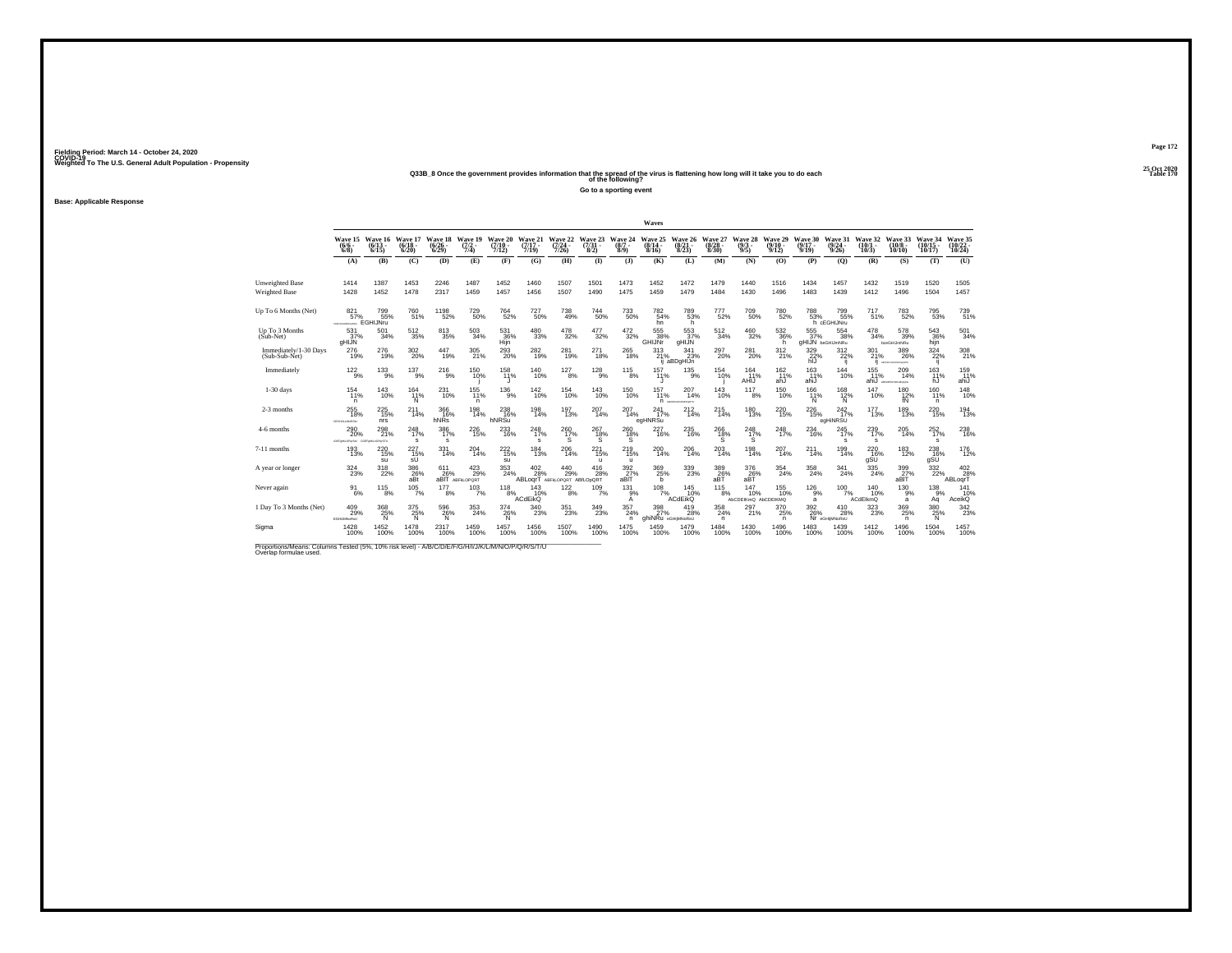**25 Oct 2020Q33B\_9 Once the government provides information that the spread of the virus is flattening how long will it take you to do each Table 171 of the following?**

**Go to the movies**

**Base: Applicable Response**

|                                                                                                                              |                                       |                              |                                      |                                          |                                          |                                    |                              |                                  |                                 |                              | Waves                        |                                     |                                 |                                        |                                                        |                                          |                                         |                              |                                      |                                |                                                            |
|------------------------------------------------------------------------------------------------------------------------------|---------------------------------------|------------------------------|--------------------------------------|------------------------------------------|------------------------------------------|------------------------------------|------------------------------|----------------------------------|---------------------------------|------------------------------|------------------------------|-------------------------------------|---------------------------------|----------------------------------------|--------------------------------------------------------|------------------------------------------|-----------------------------------------|------------------------------|--------------------------------------|--------------------------------|------------------------------------------------------------|
|                                                                                                                              | <b>Wave 15</b><br>$(6/6 -$<br>$6/8$ ) | Wave 16<br>$(6/13 -$<br>6/15 | Wave 17<br>$(6/18 -$<br>6/20         | Wave 18<br>$\binom{6/26}{6/29}$          | Wave 19<br>$(7/2 -$<br>7/4)              | Wave 20<br>$(7/10 -$<br>7/12)      | Wave 21<br>$(7/17 -$<br>7/19 | Wave 22<br>$\frac{(7/24)}{7/26}$ | Wave 23<br>$\frac{(7/31)}{8/2}$ | Wave 24<br>$(8/7 -$<br>8/9   | Wave 25<br>$(8/14 -$<br>8/16 | Wave 26<br>$(8/21 -$<br>8/23        | Wave 27<br>$\binom{8/28}{8/30}$ | Wave 28<br>$\frac{(9/3)}{9/5}$         | Wave 29<br>$(9/10 -$<br>9/12                           | Wave 30<br>$(9/17 -$<br>9/19             | Wave 31<br>$\frac{(9/24 - 9/26)}{9/26}$ | Wave 32<br>$(10/1 -$<br>10/3 | Wave 33<br>(10/8 -<br>10/10          | Wave 34<br>$(10/15 -$<br>10/17 | Wave 35<br>$(10/22 -$<br>10/24                             |
|                                                                                                                              | (A)                                   | (B)                          | (C)                                  | (D)                                      | (E)                                      | (F)                                | (G)                          | (H)                              | (1)                             | $\mathbf{I}$                 | (K)                          | (L)                                 | (M)                             | (N)                                    | (0)                                                    | (P)                                      | (O)                                     | (R)                          | (S)                                  | (T)                            | (U)                                                        |
| <b>Unweighted Base</b><br>Weighted Base                                                                                      | 1659<br>1653                          | 1580<br>1596                 | 1650<br>1663                         | 2650<br>2672                             | 1695<br>1646                             | 1668<br>1669                       | 1686<br>1670                 | 1726<br>1718                     | 1696<br>1673                    | 1739<br>1713                 | 1675<br>1672                 | 1679<br>1665                        | 1666<br>1666                    | 1691<br>1691                           | 1731<br>1694                                           | 1676<br>1694                             | 1721<br>1683                            | 1652<br>1654                 | 1700<br>1674                         | 1732<br>1691                   | 1742<br>1702                                               |
| Up To 6 Months (Net)                                                                                                         | 1012<br>61%<br>deJNU                  | 951<br>60%<br>nu             | $^{1008}_{61\%}$<br>jÑÚ              | $^{1546}_{-58\%}$                        | 941 <sub>57%</sub>                       | 989<br>59%                         | 974<br>58%                   | 999<br>58%                       | 984<br>59%                      | $\substack{964 \\ 56\%}$     | 984<br>59%                   | $^{976}_{59\%}$                     | 967<br>58%                      | 944<br>56%                             | $1054$<br>$62\%$<br><b>DEghJmNRSU</b>                  | $^{1043}_{62\%}$<br>deJNsU dEhJmNrsU     | 1042<br>62%                             | 957<br>58%                   | 964<br>58%                           | 998<br>59%                     | 951<br>56%                                                 |
| Up To 3 Months<br>(Sub-Net)                                                                                                  | 674<br>41%                            | 664<br>42%<br>hinu           | 705<br>42%<br>HJNU                   | 1106<br>41%<br>HJnu <sup>1</sup>         | 638<br>39%                               | 733<br>44%<br>EHJImNrU             | 671<br>40%                   | 642<br>37%                       | 676<br>40%                      | 640<br>37%                   | 675<br>40%                   | 665<br>40%                          | 657<br>39%                      | 638<br>38%                             | 717<br>42%                                             | 734<br>43%<br>HJNU eHJmNU EqHiJkIMNrU    | 745<br>44%                              | $^{663}_{\ 40\%}$            | 697<br>42%<br>hinu                   | 706<br>42%<br>HJnu             | 642<br>38%                                                 |
| Immediately/1-30 Days<br>(Sub-Sub-Net)                                                                                       | $^{373}_{23\%}$                       | 351<br>22%                   | $^{401}_{24\%}$<br>eJ                | 570<br>21%                               | 340<br>21%                               | $^{454}_{27\%}$<br>ABDEgHLJKmNu    | 388<br>23%                   | $^{378}_{22\%}$                  | $\frac{384}{23\%}$              | 341<br>20%                   | 372%                         | 420 25%<br>bDEhJ                    | 397<br>24%<br>eJ                | $^{385}_{\phantom{1}\phantom{1}23\%}$  | $^{466}_{\phantom{1}\phantom{1}28\%}$<br>ABcDEGHLIKHNU | 436%<br>bDEhJk                           | $^{412}_{24\%}$<br>deJ                  | $^{407}_{25\%}$<br>dEJ       | $^{418}_{25\%}$<br>DEJ               | 414<br>24%<br>deJ              | 397<br>23%                                                 |
| Immediately                                                                                                                  | $^{150}_{9\%}$                        | $^{150}_{-9\%}$              | 182%                                 | 263<br>10%                               | 184<br>11%                               | $^{225}_{13\%}$<br>ABcDGHIJkL      | 169<br>10%                   | <sup>170</sup> 10%               | 174<br>10%                      | 141<br>8%                    | 176<br>11%                   | $^{155}_{-9\%}$                     | 215<br>13%<br>ABDgHiJkL         | $^{200}_{12\%}$<br>AbJI                | $^{210}_{12\%}$                                        | 223<br>13%<br>ABDhJL ABDGHIJKL ABDGHIJKL | $^{221}_{13\%}$                         | $^{198}_{12\%}$              | $^{236}_{14\%}$<br>AbdJI ABCDeGHIJKL | 209<br>12%<br>ABdhJL           | $\frac{197}{12\%}$<br>aJ                                   |
| $1-30$ days                                                                                                                  | 224<br>14%<br>Emns                    | 201<br>$^{13\%}$             | 219<br>$12\%$                        | 306<br>11%                               | 156<br>9%                                | 230<br>14%<br>Emns                 | 219<br>$^{13\%}$             | 208<br>12%<br>е                  | 210<br>$^{13\%}$                | 200<br>12%                   | 196<br>12%                   | 266<br>16%<br><b>BIDE-KAMPOKETU</b> | 182<br>11%                      | 185<br>11%                             | 256<br>15%<br><b>DEHUKMNOSIU</b>                       | 214<br>$^{13\%}_{E}$                     | 191<br>11%                              | 209<br>$^{13\%}$             | 182<br>11%                           | 205<br>12%<br>е                | 200<br>12%                                                 |
| 2-3 months                                                                                                                   | 301<br>18%<br><b>hLnOU</b> fHLMNORsU  | $^{313}_{\phantom{1}20\%}$   | $303$<br>$18\%$<br>hLnOU FOHLMNORSIU | $^{536}_{\ 20\%}$                        | 298<br>18%<br>InOU                       | 278<br>17%                         | 283<br>17%                   | $^{264}_{\,15\%}$                | $^{292}_{17\%}$<br>lou          | 299<br>17%<br>$\mathbf{u}$   | 302<br>18%<br>LnOU           | 245<br>15%                          | 260<br>16%                      | 254<br>15%                             | $^{250}_{\phantom{1}15\%}$                             | $^{298}_{18\%}$                          | 333<br>20%<br><b>lou fHLMNORSU</b>      | 257<br>16%                   | 279 <sub>0</sub>                     | 292%<br>$\mathbf{u}$           | 245<br>14%                                                 |
| 4-6 months                                                                                                                   | 338<br>20%<br><b>DFSt</b>             | 286<br>18%                   | 303<br>18%                           | 440<br>16%                               | 303<br>18%                               | 257<br>15%                         | 303<br>18%                   | 357<br>21%<br>DFqrST             | 307<br>18%                      | 325<br>19%<br>Fs             | 309<br>18%                   | 311<br>19%                          | 310<br>19%                      | 305<br>18%                             | 337<br>DFS                                             | 309<br>18%                               | 296<br>18%                              | 294<br>18%                   | 267<br>16%                           | 293<br>17%                     | 309<br>18%                                                 |
| 7-11 months                                                                                                                  | $^{224}_{14\%}$                       | 243<br>15%<br>foS            | 233                                  | 427<br>16%<br><b><i>AEFGIALOPORS</i></b> | 214<br>13%                               | 208<br>12%                         | 217<br>13%                   | $^{254}_{15\%}$<br>s             | 219<br>13%                      | 251<br>15%<br>s              | 226<br>14%                   | $^{216}_{13\%}$                     | 237<br>14%<br>s                 | 229<br>14%                             | 210%                                                   | 218<br>13%                               | $^{218}_{13\%}$                         | $^{212}_{13\%}$              | 192 <sub>0</sub>                     | 265<br>16%<br>efilOpqrS        | 238<br>14%                                                 |
| A year or longer                                                                                                             | $^{318}_{19\%}$                       | 317<br>20%                   | 342 21%                              | 549<br>21%                               | $\substack{376 \\ 23\% \\ \mathsf{ApT}}$ | 369<br>22%<br>$\ddot{\phantom{1}}$ | 366<br>22%<br>$\mathbf{t}$   | 358<br>21%                       | 354<br>21%                      | $\frac{404}{24\%}$<br>ABdOPT | $\frac{371}{22\%}$<br>at     | 342 %                               | 350<br>21%                      | 388<br>23%<br>AbopT                    | 330<br>19%                                             | 333<br>20%                               | 350<br>21%                              | $\frac{384}{23}\%$<br>AbOpT  | $^{413}_{25\%}$<br>ABCDHLmOPOT       | 316<br>19%                     | $\begin{array}{c} 395 \\ 23\% \\ \text{AbOpT} \end{array}$ |
| Never again                                                                                                                  | 100<br>6%<br>q                        | $\frac{84}{5\%}$             | 80<br>5%                             | 150<br>6%                                | 115<br>7%<br>có                          | $\frac{102}{6\%}$<br>q             | $\frac{113}{7%}$<br>cÓ       | 107<br>6%<br>q                   | $\frac{117}{7\%}$<br>СÓ         | $\substack{93 \\ 5\%}$       | 91<br>5%                     | 131<br>8%<br><b>BCDJKopQ</b>        | 111<br>cQ                       | 130<br><sup>7%</sup><br>Q BCDJKQ<br>8% | 100<br>6%                                              | 100<br>6%                                | $^{74}_{4\%}$                           | 100<br>6%<br>q               | 105<br>6%<br>q                       | 112<br>7%<br>cQ                | $^{118}_{7\%}$<br>cÓ                                       |
| 1 Day To 3 Months (Net)                                                                                                      | $\frac{525}{32\%}$<br>EHMNrSU EHMNRSU | $^{514}_{32\%}$              | $\frac{522}{31\%}$<br>ehMNsU EHMNrSU | $\frac{843}{32\%}$                       | $^{454}_{\  \, 28\%}$                    | 508<br>30%<br>mNU                  | $\frac{502}{30\%}$<br>mNu    | 472/27%                          | 502 30%<br>mNu                  | 499<br>29%                   | $^{499}_{30\%}$<br>mnu       | 511<br>31%<br><b>MNU</b>            | $\frac{442}{27\%}$              | $^{439}_{26\%}$                        | 506<br>30%<br>mNu                                      | 511<br>30%<br>mNu                        | 524<br>31%<br>ehMNsU                    | $^{465}_{28\%}$              | $^{461}_{28\%}$                      | 496<br>29%<br>n                | $^{445}_{26\%}$                                            |
| Sigma                                                                                                                        | 1653<br>100%                          | 1596<br>100%                 | 1663<br>100%                         | 2672<br>100%                             | 1646<br>100%                             | 1669<br>100%                       | 1670<br>100%                 | 1718<br>100%                     | 1673<br>100%                    | 1713<br>100%                 | 1672<br>100%                 | 1665<br>100%                        | 1666<br>100%                    | 1691<br>100%                           | 1694<br>100%                                           | 1694<br>100%                             | 1683<br>100%                            | 1654<br>100%                 | 1674<br>100%                         | 1691<br>100%                   | 1702<br>100%                                               |
| Proportions/Means: Columns Tested (5%, 10% risk level) - A/B/C/D/E/F/G/H/I/J/K/L/M/N/O/P/Q/R/S/T/U<br>Overlap formulae used. |                                       |                              |                                      |                                          |                                          |                                    |                              |                                  |                                 |                              |                              |                                     |                                 |                                        |                                                        |                                          |                                         |                              |                                      |                                |                                                            |

**Page 173**25 Oct 2020<br>Table 171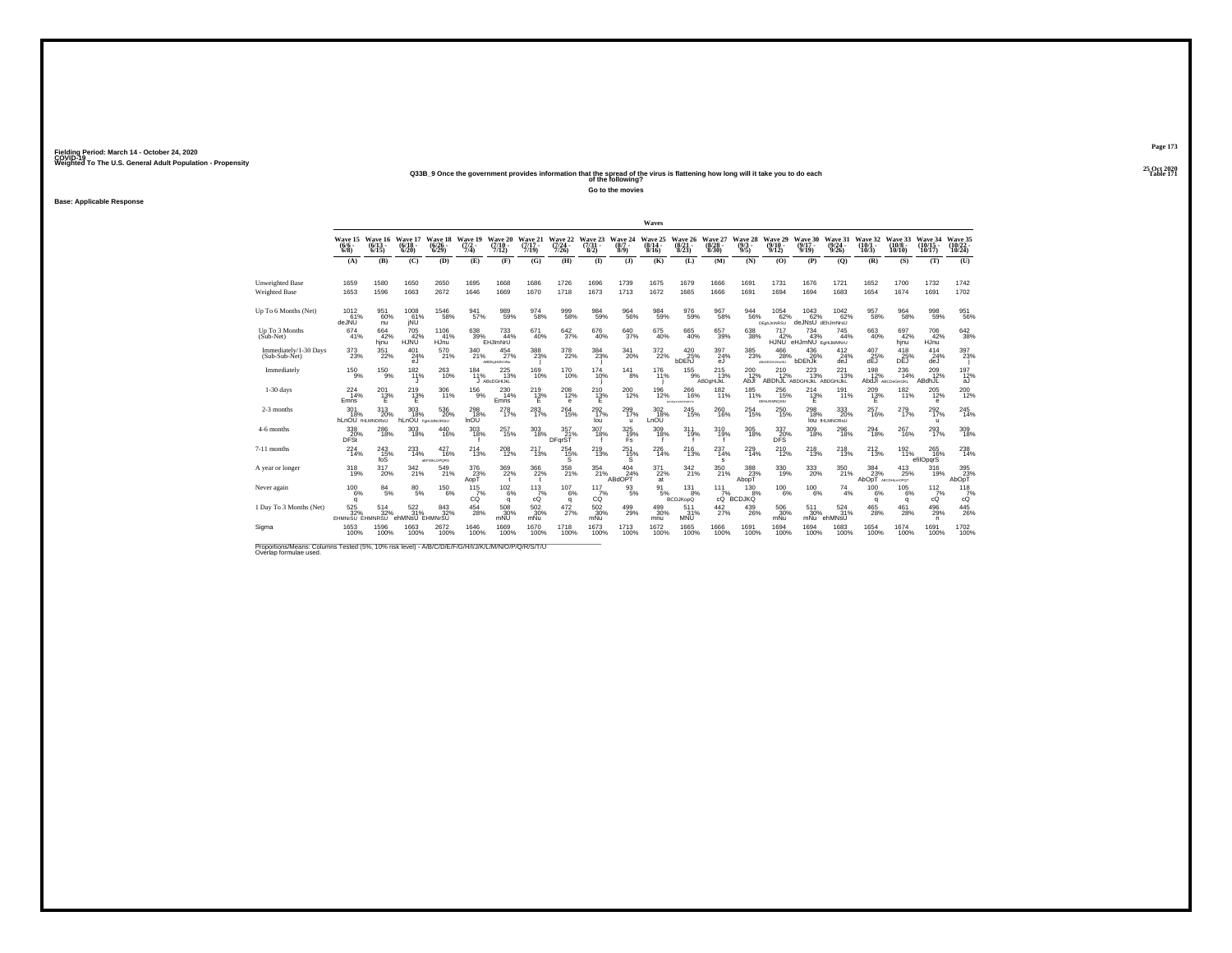**25 Oct 2020Q33B\_10 Once the government provides information that the spread of the virus is flattening how long will it take you to do each Table 172 of the following?**

**Host/attend a large social gathering**

**Base: Applicable Response**

|                                                                                                                              |                                                   |                                       |                                  |                                    |                                |                                  |                              |                                             |                                   |                            | Waves                           |                                          |                                 |                                        |                              |                                                            |                                      |                                       |                               |                                  |                                 |
|------------------------------------------------------------------------------------------------------------------------------|---------------------------------------------------|---------------------------------------|----------------------------------|------------------------------------|--------------------------------|----------------------------------|------------------------------|---------------------------------------------|-----------------------------------|----------------------------|---------------------------------|------------------------------------------|---------------------------------|----------------------------------------|------------------------------|------------------------------------------------------------|--------------------------------------|---------------------------------------|-------------------------------|----------------------------------|---------------------------------|
|                                                                                                                              | Wave 15<br>$(6/6 -$<br>$6/8$ )                    | Wave 16<br>$(6/13 -$<br>6/15          | Wave 17<br>$(6/18 -$<br>6/20     | Wave 18<br>$(6/26 -$<br>6/29       | Wave 19<br>$\frac{(7/2)}{7/4}$ | Wave 20<br>$\frac{(7/10)}{7/12}$ | Wave 21<br>$(7/17 -$<br>7/19 | Wave 22<br>$\frac{(7/24)}{7/26}$            | Wave 23<br>$\frac{(7/3)}{8/2}$    | Wave 24<br>$(8/7 -$<br>8/9 | Wave 25<br>$(8/14 -$<br>8/16    | Wave 26<br>(8/21)<br>8/23                | Wave 27<br>$\binom{8/28}{8/30}$ | Wave 28<br>$(9/3 -$<br>9/5             | Wave 29<br>$(9/10 -$<br>9/12 | Wave 30<br>$(9/17 -$<br>9/19                               | Wave 31<br>$(9/24 -$<br>9/26         | Wave 32<br>$(10/1 -$<br>10/3          | Wave 33<br>$(10/8 -$<br>10/10 | Wave 34<br>$(10/15 -$<br>10/17   | Wave 35<br>(10/22 -<br>10/24    |
|                                                                                                                              | (A)                                               | (B)                                   | (C)                              | (D)                                | (E)                            | (F)                              | (G)                          | (H)                                         | $($ I)                            | $($ $)$                    | (K)                             | (L)                                      | (M)                             | (N)                                    | (0)                          | (P)                                                        | (0)                                  | (R)                                   | (S)                           | (T)                              | (U)                             |
| Unweighted Base<br>Weighted Base                                                                                             | 1687<br>1673                                      | 1613<br>1649                          | 1654<br>1658                     | 2704<br>2761                       | 1709<br>1666                   | 1690<br>1680                     | 1694<br>1703                 | 1729<br>1728                                | 1754<br>1752                      | 1730<br>1709               | 1662<br>1666                    | 1675<br>1698                             | 1671<br>1654                    | 1662<br>1646                           | 1783<br>1769                 | 1660<br>1689                                               | 1717<br>1705                         | 1660<br>1657                          | 1721<br>1699                  | 1750<br>1750                     | 1720<br>1706                    |
| Up To 6 Months (Net)                                                                                                         | 1012<br>61%<br>«GHJMN»RSU EGHJAMMP-(RSU GhJMNprSU | 1014<br>61%                           | 994<br>60%                       | 1629<br>59%<br>JMNSŪ               | 944<br>57%<br>'N.              | 993<br>59%<br><b>JMNSU</b>       | 953<br>56%<br>n.             | 966<br>56%<br>n                             | $^{1032}_{-59\%}$<br><b>JMNSU</b> | 926<br>54%                 | 961<br>58%<br>Ñ                 | 975<br>57%<br>'N                         | 901<br>54%                      | 848/52%                                | 1032<br>58%<br>jmNsu         | 949<br>56%<br>'N                                           | 982%<br>Ñ                            | 9296%<br>'Ñ                           | 917<br>54%                    | $^{1005}_{57\%}$<br><sup>N</sup> | $\frac{928}{54\%}$              |
| Up To 3 Months<br>$(Sub-Net)$                                                                                                | 701<br>42%<br><b>dDGHULMNRsU</b>                  | 658<br>40%<br>HJMN eGHIJIMNru         | 685<br>41%                       | 1060<br>38%<br>HjN                 | 615<br>37%<br>h                | 669<br>40%<br>HJMN               | 618<br>36%                   | 571<br>33%                                  | 649<br>37%<br>h                   | 599<br>35%                 | 666<br>40%<br><b>HJMN</b>       | 633<br>37%<br>h                          | 586<br>35%                      | 558<br>34%                             | 709<br>40%                   | 704<br>42%<br>aHJMN EGHIJIMNru eGHIJIMNru                  | 706<br>41%                           | 623<br>38%<br>Hn                      | 646<br>38%                    | 703<br>40%<br>gHJMN              | 641<br>38%                      |
| Immediately/1-30 Days<br>(Sub-Sub-Net)                                                                                       | 362<br>22%<br>hJ                                  | $^{335}_{\phantom{1}\phantom{1}20\%}$ | $^{406}_{24\%}$<br><b>BgHIJM</b> | $614 \over 22\%$<br>ĤŪ             | 379<br>23%<br>Ηũ               | $^{404}_{24\%}$<br>bHiJm         | 357<br>21%                   | 323<br>19%                                  | $^{363}_{\ 21\%}$                 | 307<br>18%                 | 359<br>22%                      | $^{366}_{\,\,22\%}$                      | $^{338}_{20\%}$                 | $\frac{352}{21\%}$                     | 422/24%                      | $^{426}_{\phantom{2}25\%}$<br>bHiJm aBGHIJkIMn ABdGHIJKLMN | $^{436}_{\,\,26\%}$                  | $\frac{377}{23\%}$<br>Ηũ              | $^{401}_{24\%}$<br>bHJm       | $^{402}_{23\%}$<br>Ηũ            | $\underset{\text{HJ}}{^{393}}$  |
| Immediately                                                                                                                  | $^{139}_{8\%}$                                    | $147_{9\%}$                           | 199<br>12%<br>ABGhIJL            | 275<br>10%                         | 184<br>11%<br>Agij             | 199<br>12%<br>ABGIJL             | $146_{9\%}$                  | 166<br>10%                                  | $^{154}_{9\%}$                    | $^{146}_{9\%}$             | $^{174}_{10\%}$<br>a            | $^{149}_{9\%}$                           | 188<br>11%<br>AbGIJI            | $^{180}_{,11\%}$<br>Agi                | $^{189}_{11\%}$              | $^{210}_{12\%}$<br>a ABdGhIJL                              | 192<br>11%                           | 197<br>12%<br>AbgiJI ABGhIJL ABdGhIJL | 211<br>12%                    | 192<br>11%<br>Agij               | $^{217}_{13\%}$<br>ABDGHIJL     |
| $1-30$ days                                                                                                                  | 224<br>13%<br>HJMNrU                              | 187<br>11%<br>hm                      | 206<br>12%<br>HJM <sup>®</sup>   | 340<br>$\frac{12}{12}$ %           | 195<br>12%<br>hm               | 205<br>12%<br><b>HjM</b>         | 211<br>$\frac{12}{12}$ %     | 157<br>9%                                   | 209<br>12%<br>HjM                 | 160<br>9%                  | 185<br>11%                      | 217<br>13%<br>HJM                        | 151<br>9%                       | 173<br>10%                             | 233<br>13%<br>HJMnu          | 216<br>13%                                                 | 244<br>14%<br><b>HJMU beHJKWNRSU</b> | 180<br>11%                            | 190<br>11%                    | 210<br>12%<br>HjM                | 176<br>10%                      |
| 2-3 months                                                                                                                   | $^{339}_{\color{red}20\%}$<br>CONFIDENTIACPORTAL  | 323<br>20%<br>DEFGHLMVOLGRSU          | 279<br>17%<br>N                  | $^{446}_{16\%}$<br>N               | $^{236}_{14\%}$                | $^{265}_{16\%}$<br>N             | 261<br>15%<br>n.             | 247<br>14%                                  | 286%<br>N                         | 292%                       | $^{306}_{18\%}$<br>ehN EgHMNRSU | 267<br>16%<br>N                          | 248<br>15%                      | $^{206}_{\ 13\%}$                      | 288<br>N                     | $^{278}_{16\%}$<br>N                                       | 270<br>16%<br>N                      | $^{245}_{15\%}$                       | 245<br>14%                    | 301 47%<br>ehN                   | $^{248}_{15\%}$                 |
| 4-6 months                                                                                                                   | 311<br>$^{19%}_{P}$                               | 356<br>22%<br>aKNoPQrSTU              | 309                              | 569<br>21%<br>19% 21%<br>P knPQSTU | 328<br>$\frac{20}{9}$ %        | 324<br>19%<br>Pqs                | 335<br>20%                   | 395<br>23%<br>PqS ACASAMOPORSTU ACKNOPO/STU | 383<br>22%                        | 327<br>19%<br>Pqs          | 295<br>18%<br>D                 | 342<br>20%<br>PQSu                       | 315<br>19%<br>Ps.               | 290<br>18%<br>D                        | 323<br>18%                   | 245<br>14%                                                 | 276<br>16%                           | 306<br>18%                            | 271<br>16%                    | 302<br>17%                       | 287<br>17%                      |
| 7-11 months                                                                                                                  | 253<br>15%                                        | $^{248}_{15\%}$                       | 227<br>14%                       | 422/15%                            | $^{220}_{13\%}$                | $^{225}_{\phantom{1}13\%}$       | 246<br>14%                   | $^{268}_{16\%}$                             | 238<br>14%                        | 266<br>16%                 | <sup>222</sup> <sub>13%</sub>   | 230<br>14%                               | 266<br>16%                      | 287 <sub>17%</sub><br>efkt CEFgIKLoSTU | 252<br>14%                   | 266<br>16%                                                 | 262<br>15%                           | 256<br>15%                            | 235<br>14%                    | 233<br>13%                       | 235<br>14%                      |
| A year or longer                                                                                                             | 327<br>20%                                        | 334<br>20%                            | 358<br>22%                       | 568<br>21%                         | $421$<br>$25%$<br>ABcDp        | 383%<br>a                        | $^{419}_{25\%}$<br>ABD       | 414<br>24%<br>ABD                           | $^{418}_{24\%}$<br>ABD            | 424<br>25%<br>ABcDp        | 416<br>25%<br>ABcDp             | $\substack{389 \\ 23\%}$<br>$\mathbf{a}$ | 392<br>24%<br>Abd               | 399<br>24%<br><b>ABD</b>               | 409<br>23%<br>A              | 363<br>21%                                                 | $^{407}_{24\%}$<br>Abd               | 397<br>24%<br>ABD                     | $^{442}_{26\%}$<br>ABCDP      | $^{412}_{24\%}$<br>Abd           | $^{431}_{25\%}$<br>ABcDp        |
| Never again                                                                                                                  | $\frac{82}{5%}$<br>Βã                             | $^{53}_{\ 3\%}$                       | $^{78}_{\ 5\%}$<br>bq            | $\frac{142}{5\%}$<br>BiQ           | 82<br>5%<br>bq                 | 78<br>5%<br>b                    | 84<br>5%<br>bq               | 80<br>5%<br>b                               | 64<br>4%                          | 93<br>5%<br>вığ            | 68<br>4%                        | 104<br>6%<br>BIKoQ                       | 95<br>6%<br>BIKO                | 112<br>7%<br>aBodefoHIKOOR             | 76<br>4%                     | 113<br>7%<br>aBcfhlKOQR                                    | 55<br>3%                             | 75<br>5%                              | 105<br>6%<br>BIKoQ            | 100<br>6%                        | $112$<br>$7%$<br>BlkQ BcfhlKOQR |
| 1 Day To 3 Months (Net)                                                                                                      | 562<br>34%                                        | 511<br>31%<br>EHJMNRSU eHMNrsU        | 485<br>29%                       | 785<br>28%<br><b>HMNu</b>          | $^{431}_{26\%}$                | 470<br>28%<br>HmN                | $\frac{472}{28\%}$<br>HmN    | $^{405}_{\phantom{1}\phantom{1}23\%}$       | 495<br>28%<br><b>HMNu</b>         | $^{453}_{26\%}$            | 491<br>29%<br>n eHMNrsU         | $^{484}_{29\%}$<br><b>HMNu</b>           | 399<br>24%                      | 378<br>23%                             | 520<br>29%<br>eHMNrsU        | $^{494}_{29\%}$<br><b>HMNrsU EHIMNRSU</b>                  | 514<br>30%                           | $^{425}_{\,26\%}$                     | $^{436}_{26\%}$               | 511<br>29%<br>HMNrsU             | $^{425}_{25\%}$                 |
| Sigma                                                                                                                        | 1673<br>100%                                      | 1649<br>100%                          | 1658<br>100%                     | 2761<br>100%                       | 1666<br>100%                   | 1680<br>100%                     | 1703<br>100%                 | 1728<br>100%                                | 1752<br>100%                      | 1709<br>100%               | 1666<br>100%                    | 1698<br>100%                             | 1654<br>100%                    | 1646<br>100%                           | 1769<br>100%                 | 1689<br>100%                                               | 1705<br>100%                         | 1657<br>100%                          | 1699<br>100%                  | 1750<br>100%                     | 1706<br>100%                    |
| Proportions/Means: Columns Tested (5%, 10% risk level) - A/B/C/D/E/F/G/H/I/J/K/L/M/N/O/P/Q/R/S/T/U<br>Overlap formulae used. |                                                   |                                       |                                  |                                    |                                |                                  |                              |                                             |                                   |                            |                                 |                                          |                                 |                                        |                              |                                                            |                                      |                                       |                               |                                  |                                 |

**Page 174**25 Oct 2020<br>Table 172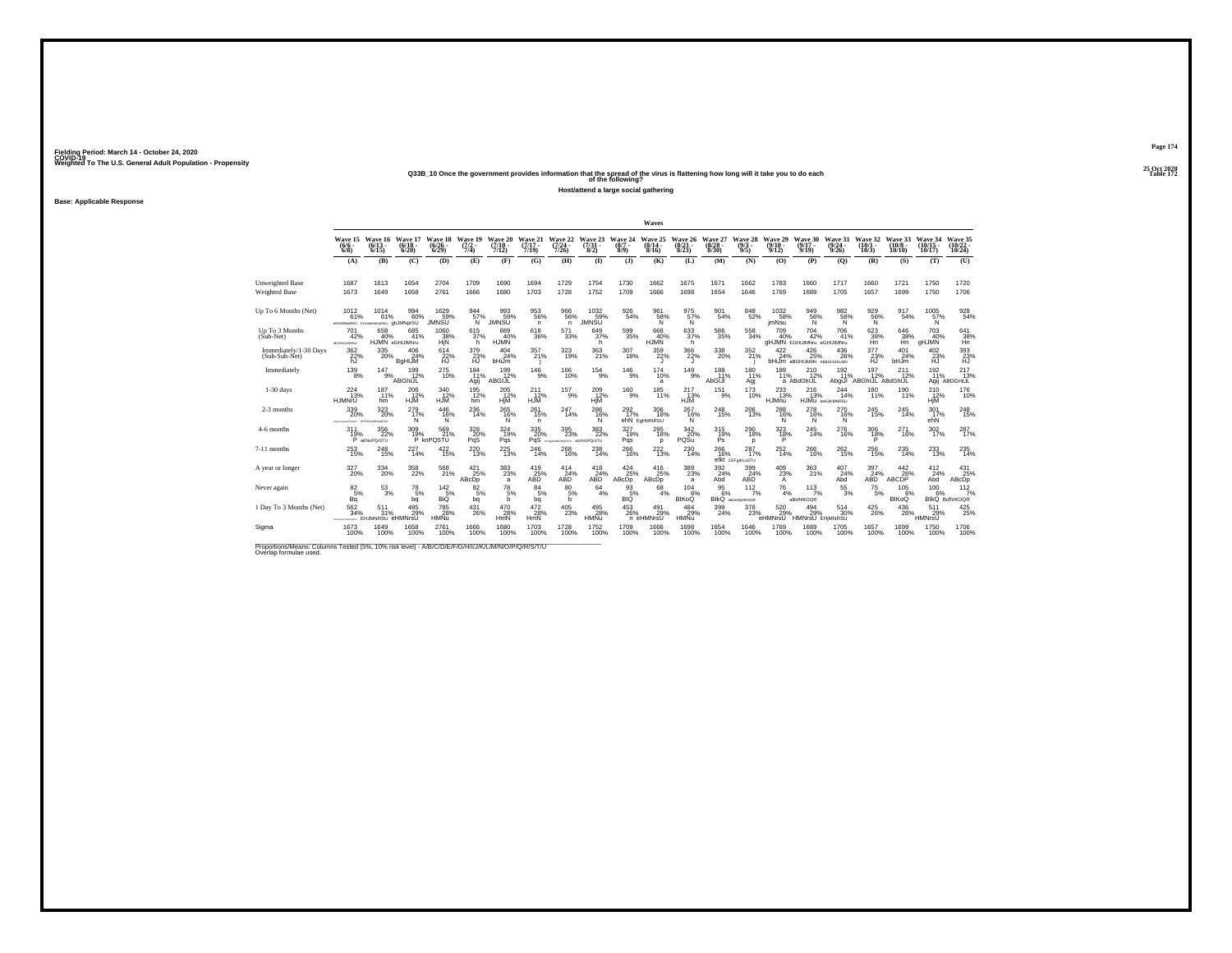**25 Oct 2020Q33B\_11 Once the government provides information that the spread of the virus is flattening how long will it take you to do each Table 173 of the following?**

**Take public transportation (e.g., subway, busses, trains)**

**Base: Applicable Response**

|                                                                                                                              |                                       |                                       |                                  |                              |                                |                                    |                              |                                      |                                |                                                | Waves                            |                                 |                                  |                                |                                                                                   |                                       |                                  |                                  |                                       |                                 |                               |
|------------------------------------------------------------------------------------------------------------------------------|---------------------------------------|---------------------------------------|----------------------------------|------------------------------|--------------------------------|------------------------------------|------------------------------|--------------------------------------|--------------------------------|------------------------------------------------|----------------------------------|---------------------------------|----------------------------------|--------------------------------|-----------------------------------------------------------------------------------|---------------------------------------|----------------------------------|----------------------------------|---------------------------------------|---------------------------------|-------------------------------|
|                                                                                                                              | Wave 15<br>$(6/6 -$<br>$6/8$ )        | Wave 16<br>$(6/13 -$<br>6/15          | Wave 17<br>$\frac{(6/18)}{6/20}$ | Wave 18<br>$(6/26 -$<br>6/29 | Wave 19<br>$\frac{(7/2)}{7/4}$ | Wave 20<br>$(7/10 -$<br>7/12)      | Wave 21<br>$(7/17 -$<br>7/19 | Wave 22<br>$\frac{(7/24 - 7)}{7/26}$ | Wave 23<br>$\binom{7/31}{8/2}$ | Wave 24<br>$(8/7 -$<br>$8/9$ )                 | Wave 25<br>$\frac{(8/14)}{8/16}$ | Wave 26<br>$\binom{8/21}{8/23}$ | Wave 27<br>$\frac{(8/28)}{8/30}$ | Wave 28<br>$\frac{(9/3)}{9/5}$ | Wave 29<br>$(9/10 -$<br>9/12                                                      | Wave 30<br>$(9/17 -$<br>9/19          | Wave 31<br>$\frac{(9/24)}{9/26}$ | Wave 32<br>$(10/1 -$<br>$10/3$ ) | Wave 33<br>$(10/8 -$<br>10/10         | Wave 34<br>$(10/15 -$<br>10/17  | Wave 35<br>(10/22 -<br>10/24) |
|                                                                                                                              | (A)                                   | (B)                                   | (C)                              | (D)                          | (E)                            | (F)                                | (G)                          | (H)                                  | $\bf{I}$                       | (1)                                            | (K)                              | (L)                             | (M)                              | (N)                            | (0)                                                                               | (P)                                   | (0)                              | (R)                              | (S)                                   | (T)                             | (U)                           |
| <b>Unweighted Base</b><br><b>Weighted Base</b>                                                                               | 1307<br>1279                          | 1235<br>1283                          | 1327<br>1321                     | 2090<br>2141                 | 1399<br>1362                   | 1365<br>1378                       | 1346<br>1334                 | 1401<br>1339                         | 1418<br>1394                   | 1440<br>1406                                   | 1340<br>1354                     | 1401<br>1396                    | 1425<br>1405                     | 1368<br>1342                   | 1359<br>1324                                                                      | 1341<br>1354                          | 1404<br>1375                     | 1364<br>1333                     | 1392<br>1347                          | 1446<br>1393                    | 1453<br>1422                  |
| Up To 6 Months (Net)                                                                                                         | $^{723}_{57\%}$<br>ю                  | $^{742}_{58\%}$                       | 753<br>57%                       | 1205<br>56%<br>ju            | <sup>750</sup> 55%             | 783%<br>ju                         | $^{726}_{\ 54\%}$            | $725 \atop 54\%$                     | $^{755}_{54\%}$                | 737<br>52%                                     | $\substack{743 \\ 55\%}$         | $^{811}_{-58\%}$                | 769<br>55%                       | $739 \atop 55\%$               | 757%<br>iU                                                                        | <sup>745</sup> 55%                    | $\substack{761 \\ 55\%}$         | 721<br>54%                       | 730<br>54%                            | $^{809}_{-58\%}$                | 735<br>52%                    |
| Up To 3 Months<br>(Sub-Net)                                                                                                  | 539<br>42%                            | 510<br>40%                            | $\frac{539}{41\%}$<br>h          | 871<br>41%<br>h              | 537<br>39%                     | 569<br>41%<br>h                    | 545<br>41%<br>h              | 490<br>37%                           | $^{540}_{\ 39\%}$              | $^{525}_{\ 37\%}$                              | 526<br>39%                       | 600<br>43%<br>HiJkmnu           | 544<br>39%                       | 514<br>38%                     | 535<br>40%                                                                        | $\frac{539}{40\%}$                    | 578<br>42%<br>Hi                 | 531<br>40%                       | 557<br>41%<br>h                       | 595<br>43%<br>HiJmnu            | 547<br>38%                    |
| Immediately/1-30 Days<br>(Sub-Sub-Net)                                                                                       | $^{302}_{\phantom{1}24\%}$            | 315<br>25%                            | 331<br>25%                       | $^{539}_{25\%}$<br>h         | 341<br>25%                     | $352\atop 26\%$<br>h               | 361%<br>Hi                   | 293<br>22%                           | $\frac{328}{24\%}$             | 324<br>23%                                     | 333<br>25%                       | $\frac{368}{26\%}$<br>н         | $\frac{362}{26\%}$<br>h          | $^{331}_{\phantom{1}25\%}$     | 362 <sub>%</sub><br>aHij                                                          | $\frac{374}{28\%}$<br>aHiJ            | 380<br>28%<br>aHiJ               | $\substack{353 \\ 26\%}$<br>H    | 376<br>28%<br>aHIJ                    | 367<br>26%<br>н                 | 362<br>25%<br>h               |
| Immediately                                                                                                                  | $^{132}_{10\%}$                       | $^{151}_{12\%}$                       | $^{175}_{13\%}$<br>aHij          | 260<br>12%                   | 189<br>14%<br>AHIJ             | 179<br>13%<br>h                    | 187<br>14%<br>AHIJ           | $^{133}_{10\%}$                      | $^{148}_{11\%}$                | $^{146}_{10\%}$                                | $^{170}_{13\%}$                  | $^{162}_{12\%}$                 | $^{177}_{13\%}$<br>h             | $^{164}_{12\%}$                | 188<br>14%<br>AHIJ                                                                | 189<br>14%<br>AHIJ                    | $^{173}_{13\%}$<br>h.            | 159<br>12%                       | $^{206}_{15\%}$<br>ABdHIJLnrt         | 171<br>12%                      | 194%<br>AHiJ                  |
| $1-30$ days                                                                                                                  | 170<br>13%                            | $\frac{164}{13\%}$                    | 156<br>12%                       | 279<br>13%                   | 153<br>11%                     | 174<br>13%                         | 174<br>13%                   | 160<br>12%                           | 180<br>13%                     | 179<br>13%                                     | 164<br>12%                       | 206<br>$c_{\text{Eu}}^{15\%}$   | 185<br>13%                       | 167<br>12%                     | 174<br>13%                                                                        | 186<br>14%                            | 207<br>15%<br>cEhku              | 194<br>15%<br>e                  | 170<br>13%                            | 196<br>14%<br>$\epsilon$        | 168<br>12%                    |
| 2-3 months                                                                                                                   | $^{237}_{19\%}$<br><b>ADAMSONIA</b>   | $^{194}_{15\%}$<br>$\mathbf{D}$       | 208 16%<br>P                     | 3326%<br>P                   | $^{195}_{14\%}$                | <sup>217</sup> <sub>16%</sub><br>p | 184<br>14%                   | $^{197}_{15\%}$                      | $^{211}_{15\%}$<br>p           | 200<br>14%                                     | 192<br>14%                       | 232 <sub>%</sub><br>MoPrsU      | 183<br>13%                       | $183 \over 14\%$               | 174<br>13%                                                                        | $^{164}_{12\%}$                       | $^{197}_{14\%}$                  | $^{178}_{13\%}$                  | $^{181}_{13\%}$                       | 228<br>16%<br>moPru             | 185<br>13%                    |
| 4-6 months                                                                                                                   | 184<br>14%                            | 232<br>18%<br>AGQRSU                  | 214<br>16%<br>su                 | 334<br>16%                   | 213<br>16%                     | 213<br>15%                         | 181<br>14%                   | 236<br>18%<br>aGOrSU                 | 215<br>15%                     | 213<br>15%                                     | 217<br>16%<br>s                  | 211<br>15%                      | 225<br>16%<br>s                  | 225<br>17%<br>gqSu             | 222<br>17%<br>qqSU                                                                | 206<br>15%                            | 183<br>13%                       | 190<br>14%                       | 173<br>13%                            | 215<br>15%                      | 188<br>13%                    |
| 7-11 months                                                                                                                  | $^{159}_{12\%}$                       | $\frac{152}{12\%}$                    | $\frac{162}{12}\%$               | $^{266}_{12\%}$              | $^{167}_{12\%}$                | $^{123}_{9\%}$                     | $^{188}_{14\%}$<br>FL.       | 182<br>14%<br>FI.                    | $\frac{176}{13\%}$<br>F        | 166<br>12%                                     | $^{163}_{12\%}$                  | $^{151}_{11\%}$                 | 166<br>12%                       | 178<br>13%                     | $^{153}_{12\%}$                                                                   | $^{163}_{12\%}$                       | 161<br>12%                       | 191<br>14%<br><b>FLo</b>         | $^{164}_{12\%}$<br>F.                 | $\frac{162}{12\%}$              | 189<br>13%                    |
| A year or longer                                                                                                             | $^{270}_{21\%}$                       | 263<br>21%                            | 272 <sub>21%</sub>               | $^{459}_{21\%}$              | 298<br>22%                     | $\frac{333}{24\%}$<br>bcNoT        | 279<br>21%                   | $^{298}_{22\%}$                      |                                | 322 346<br>23% 25<br>Nt abcglNOT<br>346<br>25% | $^{314}_{23\%}$<br>nt            | 289<br>21%                      | 338<br>24%<br>bclNoT             | $^{258}_{19\%}$                | 271<br>20%                                                                        | 288<br>21%                            | $\frac{323}{24\%}$ Nt            | 290<br>22%                       | $^{304}_{\phantom{1}\phantom{1}23\%}$ | $^{275}_{20\%}$                 | 320                           |
| Never again                                                                                                                  | 127<br>10%                            | 126<br>10%                            | 134<br>10%                       | 211<br>10%                   | 148<br>11%                     | 140<br>10%                         | $\frac{142}{11\%}$           | 133<br>10%                           | 141<br>10%                     | 156<br>11%                                     | 134<br>10%                       | 145<br>10%                      | 131<br>9%                        | 168<br>13%<br>abdhkMqr         | 143<br>11%                                                                        | 159<br>12%                            | 130<br>9%                        | 132<br>10%                       | 151<br>11%                            | 146<br>11%                      | 178<br>12%<br>bdMq            |
| 1 Day To 3 Months (Net)                                                                                                      | $\substack{407\\32\%}$<br>MIGHAMMONIU | $^{358}_{\phantom{1}\phantom{1}28\%}$ | $^{364}_{28\%}$                  | $611_{29\%}$<br>$\mathbf{u}$ | 348<br>26%                     | 391<br>28%                         | $\frac{358}{27\%}$           | 357%                                 | $^{392}_{\phantom{1}28\%}$     | $\frac{379}{27\%}$                             | 356<br>26%                       | $^{438}_{31\%}$<br>cEpHKMNOPSU  | 368<br>26%                       | $\frac{350}{26\%}$             | $^{348}_{\phantom{1}\phantom{1}\phantom{1}\phantom{1}\phantom{1}\phantom{1}26\%}$ | $^{350}_{\phantom{1}\phantom{1}26\%}$ | 405<br>29%<br>eU                 | $^{372}_{28\%}$                  | 351<br>26%                            | $\frac{424}{30\%}$<br>EhkmnopsU | 353                           |
| Sigma                                                                                                                        | 1279<br>100%                          | 1283<br>100%                          | 1321<br>100%                     | 2141<br>100%                 | 1362<br>100%                   | 1378<br>100%                       | 1334<br>100%                 | 1339<br>100%                         | 1394<br>100%                   | 1406<br>100%                                   | 1354<br>100%                     | 1396<br>100%                    | 1405<br>100%                     | 1342<br>100%                   | 1324<br>100%                                                                      | 1354<br>100%                          | 1375<br>100%                     | 1333<br>100%                     | 1347<br>100%                          | 1393<br>100%                    | 1422<br>100%                  |
| Proportions/Means: Columns Tested (5%, 10% risk level) - A/B/C/D/E/F/G/H/I/J/K/L/M/N/O/P/Q/R/S/T/U<br>Overlap formulae used. |                                       |                                       |                                  |                              |                                |                                    |                              |                                      |                                |                                                |                                  |                                 |                                  |                                |                                                                                   |                                       |                                  |                                  |                                       |                                 |                               |

**Page 175**25 Oct 2020<br>Table 173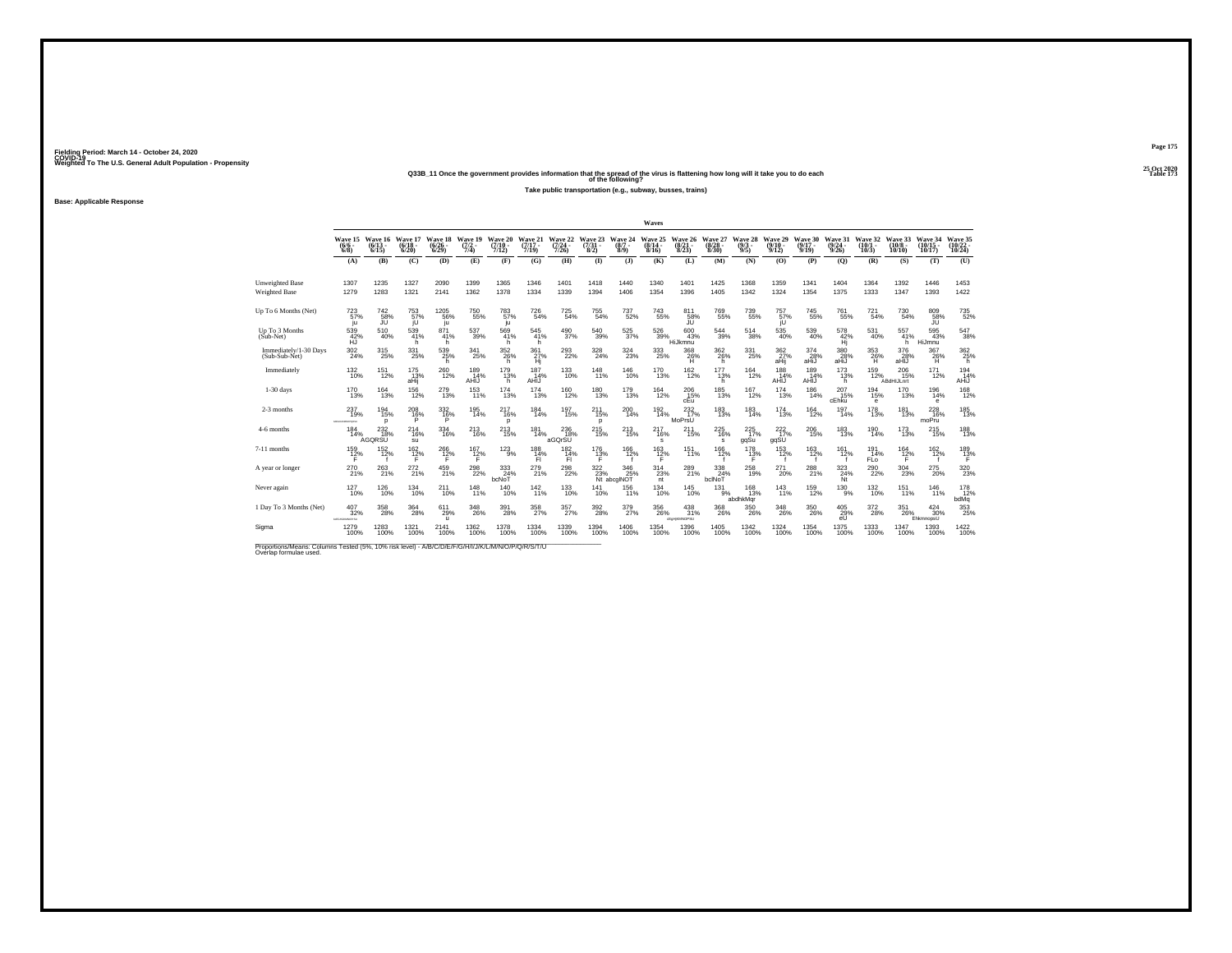## **25 Oct 2020Q33B\_12 Once the government provides information that the spread of the virus is flattening how long will it take you to do each Table 174 of the following?**

**Greet people with a handshake**

**Base: Applicable Response**

|                                                                                                                              |                                        |                                     |                              |                           |                                |                                                           |                               |                              |                                   |                              | Waves                     |                                        |                                           |                                |                                                |                              |                              |                              |                               |                              |                        |
|------------------------------------------------------------------------------------------------------------------------------|----------------------------------------|-------------------------------------|------------------------------|---------------------------|--------------------------------|-----------------------------------------------------------|-------------------------------|------------------------------|-----------------------------------|------------------------------|---------------------------|----------------------------------------|-------------------------------------------|--------------------------------|------------------------------------------------|------------------------------|------------------------------|------------------------------|-------------------------------|------------------------------|------------------------|
|                                                                                                                              | Wave 15<br>$(6/6 -$<br>$6/8$ )         | Wave 16<br>$(6/13 -$<br>6/15        | Wave 17<br>$(6/18 -$<br>6/20 | Wave 18<br>(6/26)<br>6/29 | Wave 19<br>$\frac{(7/2)}{7/4}$ | Wave 20<br>$(7/10 -$<br>7/12                              | Wave 21<br>$(7/17 -$<br>7/19  | Wave 22<br>$(7/24 -$<br>7/26 | Wave 23<br>$(7/31 -$<br>8/2)      | Wave 24<br>$(8/7 -$<br>8/9   | Wave 25<br>(8/14)<br>8/16 | Wave 26<br>$\binom{8/21}{8/23}$        | Wave 27<br>$(8/28 -$<br>8/30              | Wave 28<br>$\frac{(9/3)}{9/5}$ | Wave 29<br>$(9/10 -$<br>9/12                   | Wave 30<br>$(9/17 -$<br>9/19 | Wave 31<br>$(9/24 -$<br>9/26 | Wave 32<br>$(10/1 -$<br>10/3 | Wave 33<br>$(10/8 -$<br>10/10 | Wave 34<br>10/17             | Wave 35<br>10/24       |
|                                                                                                                              | (A)                                    | (B)                                 | (C)                          | (D)                       | (E)                            | (F)                                                       | (G)                           | (H)                          | $\mathbf{D}$                      | (3)                          | (K)                       | (L)                                    | (M)                                       | (N)                            | (0)                                            | (P)                          | (0)                          | (R)                          | (S)                           | (T)                          | (U)                    |
| <b>Unweighted Base</b><br><b>Weighted Base</b>                                                                               | 1826<br>1814                           | 1771<br>1772                        | 1819<br>1823                 | 2941<br>2957              | 1824<br>1805                   | 1826<br>1816                                              | 1829<br>1832                  | 1873<br>1870                 | 1860<br>1864                      | 1844<br>1835                 | 1818<br>1827              | 1814<br>1812                           | 1808<br>1799                              | 1873<br>1852                   | 1907<br>1892                                   | 1799<br>1803                 | 1840<br>1842                 | 1811<br>1799                 | 1862<br>1834                  | 1858<br>1855                 | 1898<br>1888           |
| Up To 6 Months (Net)                                                                                                         | $\frac{944}{52\%}$                     | 935<br>53%<br>eHJR dEgHiJInR        | 926<br>51%<br>hJ             | $\frac{1448}{49\%}$       | 869<br>48%                     | 905<br>50%                                                | $892\phantom{1}49\%$          | 872 <sub>47%</sub>           | 917<br>49%                        | 831<br>45%                   | 910 50%                   | $\substack{881 \\ 49\%}$               | 889<br>49%                                | 911<br>49%                     | <sup>1066</sup> %<br>AGEFONALISPORTU           | 936<br>52%<br>HJr            | 951<br>52%<br>HŰr            | 861<br>48%                   | 919<br>50%                    | 937<br>51%<br>hJ             | 967<br>51%<br>HJ       |
| Up To 3 Months<br>(Sub-Net)                                                                                                  | 658<br>36%                             | 666<br>38%<br>HIJNr                 | 680<br>37%<br>HiJN           | 1051<br>36%<br>Hj         | 635<br>35%<br>н                | 678<br>$\frac{37}{11}$ %                                  | 644<br>35%                    | $^{562}_{\ 30\%}$            | 627<br>34%<br>h                   | 590<br>32%                   | 664<br>36%                | 636<br>35%<br>Ή.                       | 648<br>36%                                | 612<br>33%                     | 786<br>42%<br>ACROSSMAND.                      | 675<br>37%<br>HiJN           | 693<br>38%<br>HiJNr          | 613<br>34%<br>H              | 655<br>36%<br>Hi              | 680<br>37%<br>HJn            | 718<br>38%<br>HIJNr    |
| Immediately/1-30 Days<br>(Sub-Sub-Net)                                                                                       | 389<br>21%                             | 399<br>23%<br>hJ                    | $^{445}_{24\%}$<br>aHiJL     | 655<br>22%<br>hJ          | $^{427}_{24\%}$<br>ĤĴ.         | $^{431}_{24\%}$                                           | $^{404}_{22\%}$               | 359/19%                      | $^{394}_{21\%}$                   | $\frac{340}{19\%}$           | $^{441}_{24\%}$<br>HĪJI   | 376<br>21%                             | $\frac{432}{24\%}$<br>HĪJI                | 422/23%<br>HJ                  | 542<br>29%<br>ARCEFO-LIGANGEN ABDGHIJLNR       | $^{484}_{27\%}$              | $^{443}_{24\%}$<br>HJI       | 411<br>23%<br>ĤĴ.            | 459 25%<br>AdHIJL AbDGHIJLn   | $^{481}_{26\%}$              | 474<br>25%<br>AdHIJL   |
| Immediately                                                                                                                  | $^{188}_{10\%}$                        | 215<br>12%                          | $^{257}_{14\%}$<br>AdGHJL    | 342/12%                   | $^{248}_{14\%}$<br>AgHJL       | $^{242}_{13\%}$<br>AgHJL                                  | 199<br>11%                    | 194<br>10%                   | $^{226}_{12\%}$                   | $^{167}_{9\%}$               | $^{245}_{13\%}$<br>AgHJL  | 186<br>10%                             | $^{235}_{13\%}$<br>AHJL                   | $^{246}_{13\%}$                | $^{285}_{15\%}$<br>AgHJL ABDGHIJL ABDGHJALmnRs | $^{291}_{16\%}$              | $^{255}_{14\%}$<br>AdGHJL    | $^{232}_{13\%}$<br>ahJI      | 244<br>13%<br>AgHJL           | 254<br>14%<br>AgHJL AbDGHIJL | 284<br>15%             |
| $1-30$ days                                                                                                                  | 201<br>11%<br>hi                       | 183<br>10%                          | 188<br>10%                   | 313<br>11%                | 179<br>10%                     | 190<br>10%                                                | $^{205}_{11\%}$<br>hi         | 165<br>9%                    | $^{169}_{9\%}$                    | $^{172}_{9\%}$               | 196<br>11%                | 190<br>11%                             | 197<br>11%<br>h                           | 176<br>9%                      | 257<br>14%<br>ACCOUNT REASONS                  | 194<br>11%                   | 188<br>10%                   | 179<br>10%                   | 215<br>12%<br>Hijn            | 227<br>12%<br>HIJNr          | 190<br>10%             |
| 2-3 months                                                                                                                   | $^{269}_{15\%}$<br>EHMMPRST EHIKMNPRST | 267<br>15%                          | 236<br>13%<br>n.             | 396<br>13%<br>hNPrST      | $^{208}_{12\%}$                | 247<br>14%<br>hNPSt                                       | $^{240}_{13\%}$<br><b>Nps</b> | 203<br>11%                   | 232<br>12%<br>n.                  | $^{250}_{14\%}$<br>HNPrST    | 223<br>12%                | 260<br>14%<br>eHNPRST                  | $^{216}_{12\%}$                           | 190<br>10%                     | 244<br>13%<br>n.                               | $^{191}_{11\%}$              | 250<br>14%<br>hNPSt          | 202<br>11%                   | <sup>196</sup> 1%             | 199<br>11%                   | $^{244}_{13\%}$<br>n   |
| 4-6 months                                                                                                                   | 286<br>16%<br>deFju                    | 269<br>15%                          | 246<br>13%                   | 398<br>13%                | 235<br>13%                     | 227<br>13%                                                | 249<br>14%                    | 310<br>17%<br>CDEFaJKIMtU    | 290<br>16%<br>eFi                 | 241<br>13%                   | 246<br>13%                | 245<br>14%                             | 241<br>13%                                | 299<br>16%<br>odEFJklmu        | 280<br>15%                                     | 261<br>14%                   | 259<br>14%                   | 248<br>14%                   | 264<br>14%                    | 257<br>14%                   | $^{249}_{13\%}$        |
| 7-11 months                                                                                                                  | <sup>178</sup><br>10%                  | 177<br>10%                          | <sup>176</sup><br>10%        | $\frac{333}{11\%}$<br>Es  | $^{156}_{9\%}$                 | $^{169}_{9\%}$                                            | 201<br>11%<br>e               | 221<br>12%<br>EfS            | 214 <sub>2%</sub><br>Es           | 208<br>11%<br>Е              | 190<br>10%                | <sup>219</sup> <sub>12%</sub><br>acEFS | $^{216}_{12\%}$<br><b>acEFS</b> ABCEFKSTu | 235<br>13%                     | $^{212}_{11\%}$<br>е                           | 204<br>11%<br>e              | $^{210}_{11\%}$<br>Ε         | $^{214}_{12\%}$<br>cEfS      | $^{168}_{9\%}$                | $184 \over 10\%$             | <sup>195</sup> 10%     |
| A year or longer                                                                                                             | $^{363}_{\ 20\%}$<br>$\circ$           | 352<br>20%                          | 361<br>20%                   | 613<br>$^{21\%}_{0}$      | $^{420}_{23\%}$                | $^{454}_{\phantom{1}\phantom{1}25\%}$<br>abcO ABCDHAMOPHU | $\frac{402}{22}\%$            | $^{406}_{-22\%}$             | $\substack{427\\23\%\\math>abc0}$ | $^{435}_{24\%}$<br>ABCdOp    | $\frac{392}{21}\%$        | $\frac{384}{21\%}$                     | $^{374}_{21\%}$                           | $^{402}_{\,~22\%}$             | 327%                                           | $^{365}_{20\%}$<br>$\circ$   | $\frac{399}{22\%}$           | 447<br>25%<br>ABCDNLMyOPoU   | 434<br>24%<br>ABCdOp          | 414<br>$\frac{22}{0}$ %      | $^{401}_{21\%}$        |
| Never again                                                                                                                  | 329<br>18%<br>ogr                      | 309<br>17%                          | 360<br>20%<br><b>FINOpQR</b> | 563<br>FinOQR FINOpQR     | 360<br>20%                     | 287<br>16%                                                | 336<br>18%                    | 371<br>20%<br>Oqr FINOpOR    | 306<br>16%                        | 361<br>20%<br><b>FINOpOR</b> | 334<br>18%<br>Oqr         | 328<br>18%<br>oq                       | 319<br>18%<br>$\circ$                     | 304<br>16%                     | 287<br>15%                                     | 298<br>17%                   | 281<br>15%                   | 278<br>15%                   | 313<br>17%                    | 320<br>17%                   | $\frac{325}{17\%}$     |
| 1 Day To 3 Months (Net)                                                                                                      | 470<br>26%<br>EHIkmNPRs                | $\frac{451}{25\%}$<br><b>EHINPR</b> | 423/23%<br><b>HN</b>         | 709<br>24%<br>HNr         | 387%                           | $^{437}_{24\%}$<br><b>HN</b>                              | 445<br>24%<br>HNr             | $^{369}_{20\%}$              | $^{401}_{22\%}$                   | 422/23%<br>hn                | $^{419}_{23\%}$<br>hn     | $450_{25\%}$<br>eHiNpR                 | $^{412}_{23\%}$<br>hn                     | 366<br>20%                     | 501%<br>dEHIKMNPRStu                           | $\substack{385 \\ 21\%}$     | 438<br>24%<br>HN             | 381%                         | 411<br>22%                    | $^{426}_{23\%}$<br>hn        | $434 \over 23\%$<br>hn |
| Sigma                                                                                                                        | 1814<br>100%                           | 1772<br>100%                        | 1823<br>100%                 | 2957<br>100%              | 1805<br>100%                   | 1816<br>100%                                              | 1832<br>100%                  | 1870<br>100%                 | 1864<br>100%                      | 1835<br>100%                 | 1827<br>100%              | 1812<br>100%                           | 1799<br>100%                              | 1852<br>100%                   | 1892<br>100%                                   | 1803<br>100%                 | 1842<br>100%                 | 1799<br>100%                 | 1834<br>100%                  | 1855<br>100%                 | 1888<br>100%           |
| Proportions/Means: Columns Tested (5%, 10% risk level) - A/B/C/D/E/F/G/H/I/J/K/L/M/N/O/P/Q/R/S/T/U<br>Overlap formulae used. |                                        |                                     |                              |                           |                                |                                                           |                               |                              |                                   |                              |                           |                                        |                                           |                                |                                                |                              |                              |                              |                               |                              |                        |

**Page 176**25 Oct 2020<br>Table 174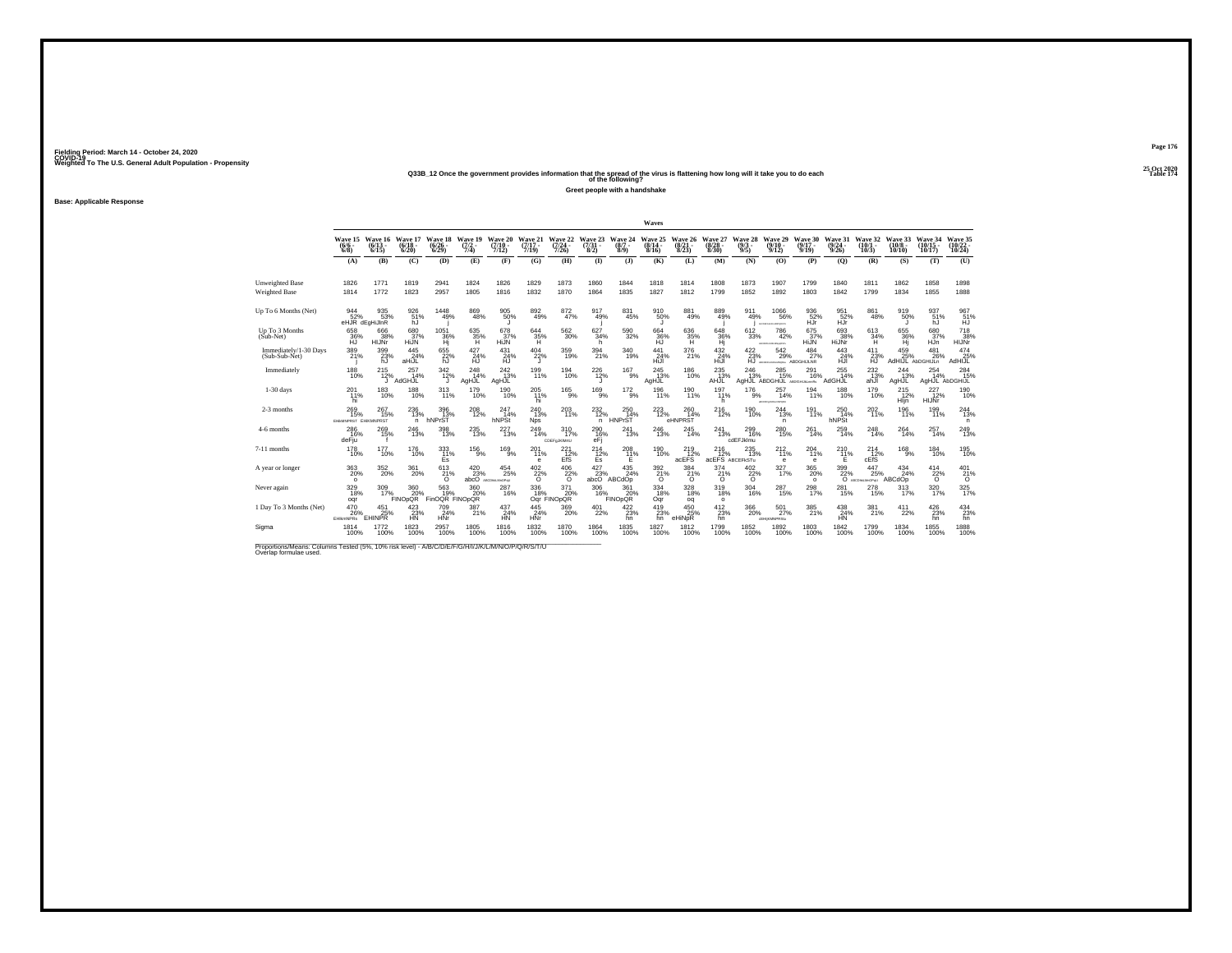#### **25 Oct 2020Q36 How likely do you think it is that coronavirus (COVID-19) will cause a global recession?Table 175 Table 175**

**Base: All Respondents**

|                                                                                                                              |                                      |                                      |                              |                                        |                                |                                      |                                       |                                  |                                              |                                     | Waves                           |                                  |                                 |                                |                                  |                                                        |                                  |                            |                               |                                        |                                    |
|------------------------------------------------------------------------------------------------------------------------------|--------------------------------------|--------------------------------------|------------------------------|----------------------------------------|--------------------------------|--------------------------------------|---------------------------------------|----------------------------------|----------------------------------------------|-------------------------------------|---------------------------------|----------------------------------|---------------------------------|--------------------------------|----------------------------------|--------------------------------------------------------|----------------------------------|----------------------------|-------------------------------|----------------------------------------|------------------------------------|
|                                                                                                                              | Wave 15<br>$\frac{(6/6 - 6)}{(6/8)}$ | Wave 16<br>$\binom{6/13}{6/15}$      | Wave 17<br>$(6/18 -$<br>6/20 | Wave 18<br>$\frac{(6/26 - 6)}{(6/29)}$ | Wave 19<br>$\frac{(7/2)}{7/4}$ | Wave 20<br>$(7/10 -$<br>7/12         | Wave 21<br>$(7/17 -$<br>7/19          | Wave 22<br>$\frac{(7/24)}{7/26}$ | Wave 23<br>$\frac{(7/31)}{8/2}$              | Wave 24<br>$(8/7 -$<br>8/9          | Wave 25<br>$(8/14 -$<br>8/16    | Wave 26<br>$\binom{8/21}{8/23}$  | Wave 27<br>$\binom{8/28}{8/30}$ | Wave 28<br>$\frac{(9/3)}{9/5}$ | Wave 29<br>$\frac{(9/10)}{9/12}$ | Wave 30<br>$\frac{(9/17)}{9/19}$                       | Wave 31<br>$\frac{(9/24)}{9/26}$ | Wave 32<br>(10/1)<br>10/3  | Wave 33<br>$(10/8 -$<br>10/10 | Wave 34<br>$(10/15 -$<br>10/17         | Wave 35<br>$\frac{(10/22)}{10/24}$ |
|                                                                                                                              | (A)                                  | (B)                                  | (C)                          | (D)                                    | (E)                            | (F)                                  | (G)                                   | (H)                              | $\bf(I)$                                     | $($ $)$                             | (K)                             | (L)                              | (M)                             | (N)                            | (O)                              | (P)                                                    | (Q)                              | (R)                        | (S)                           | (T)                                    | (U)                                |
| <b>Unweighted Base</b><br>Weighted Base                                                                                      | 1969<br>1969                         | 1963<br>1963                         | 1962<br>1962                 | 3161<br>3161                           | 1957<br>1957                   | 1974<br>1974                         | 1970<br>1970                          | 1988<br>1988                     | 1992<br>1992                                 | 1995<br>1995                        | 1967<br>1967                    | 1962<br>1962                     | 1946<br>1946                    | 2022<br>2022                   | 2037<br>2037                     | 1949<br>1949                                           | 1971<br>1971                     | 1976<br>1976               | 2050<br>2050                  | 2015<br>2015                           | 2050<br>2050                       |
| Somewhat/Very Likely<br>(Net)                                                                                                | $^{1584}_{\  \  \, 80\%}$            | $^{1604}_{\,\,82\%}$<br>$\mathbf{u}$ | 1625<br>83%<br>TÜ            | 2659<br>84%<br>AbMnOQrSTU              | 1671<br>85%<br>ABILMNOPORSTL   | 1646<br>83%<br>aosTU                 | 1653<br>84%<br>AmOgSTU                | 1672<br>84%<br>AmOQrSTU          | 1692<br>85%<br>ABIMNOpORSTU                  | 1697<br>85%<br><b>ABLI/NOPORSTU</b> | $^{1629}_{\substack{83\%\\70}}$ | $^{1608}_{82\%}$<br>$\mathbf{u}$ | 1581 <sub>%</sub>               | <sup>1650</sup> 82%            | <sup>1642</sup> 81%              | <sup>1597</sup> 82%<br>$\mathbf{u}$                    | <sup>1591</sup> 81%              | 1609<br>81%                | <sup>1647</sup> 80%           | <sup>1601</sup> 79%                    | 1618<br>79%                        |
| Very likely                                                                                                                  | 903<br>46%                           | 930<br>47%<br>$\mathbf{u}$           | 920<br>47%                   | 1605<br>51%<br><b>AbCFOPOrTU</b>       | 1029<br>53%<br>ABCFKLNOPORSTU  | 912<br>46%                           | 1059<br>54%<br>ACPIANOPOISTU ACFOPOTU | 1001<br>50%                      | 1070<br>54%<br>ARCHIMANOPORITY ABC/THOPORATU | 1034<br>52%                         | 952<br>48%<br>рÜ                | 946<br>48%<br>pÜ                 | 961<br>49%<br>aOPtU             | 971<br>48%<br>pÜ               | 921<br>45%                       | 866<br>44%                                             | 913<br>46%                       | 931<br>47%<br>$\mathbf{u}$ | 989<br>48%<br>pÜ              | 913<br>45%                             | 892<br>44%                         |
| Somewhat likely                                                                                                              | 681<br>35%<br>Gi                     | 673<br>34%<br>Gi                     | <sup>705</sup> 36%<br>GIMS   | 1054<br>33%<br>g                       | 642<br>33%                     | $^{734}_{37\%}$<br><b>DEGhlilMnS</b> | 594<br>30%                            | 671<br>34%<br>g                  | 621/31%                                      | $\substack{664 \\ 33\%}$            | 677<br>34%<br>Gi                | 662<br>34%<br>g                  | 620<br>32%                      | $679 \atop 34\%$<br>g          | <sup>720</sup> <sub>35%</sub>    | <sup>731</sup> <sub>38%</sub><br><b>GIMS DEGHJIMNS</b> | 678<br>34%<br>G                  | 678<br>34%<br>Gi           | 658<br>32%                    | 688<br>34%<br>G                        | 725%<br>Glm                        |
| Not At All/Not Very<br>Likely (Net)                                                                                          | $^{222}_{11\%}$<br>EJK               | 201<br>10%<br>ek                     | 187<br>10%                   | 307<br>10%                             | $^{155}_{8\%}$                 | 195<br>10%                           | 189<br>10%                            | $185_{9%}$                       | 196<br>10%                                   | $^{17}$ 1%                          | $^{158}_{8\%}$                  | 194<br>10%                       | $^{214}_{11\%}$<br>EJK          | $^{222}_{11\%}$                | $^{243}_{12\%}$<br>EjK cdEgHiJK  | 204<br>$E$ <sub>K</sub> <sup>%</sup>                   | 230<br>12%<br>EhJK <sup>"</sup>  | $^{232}_{12\%}$<br>cdEghJK | $^{219}_{11\%}$               | $^{241}_{12\%}$<br>EjK cdEgHJR cdEgHJR | $^{243}_{12\%}$                    |
| Not very likely                                                                                                              | 165<br>8%<br><b>CEJK</b>             | $\frac{140}{7%}$<br>$\bullet$        | $^{123}_{6\%}$               | 221<br>7%<br>e                         | $^{101}_{-5\%}$                | 139<br>7%<br>e                       | 138<br>7%<br>$\alpha$                 | $^{139}_{7\%}$<br>e              | $^{139}_{7\%}$<br>e                          | 117<br>6%                           | $^{113}_{6\%}$                  | 135<br>7%<br>e                   | 158<br>8%<br>cEJK               | 153<br>$E_{\rm K}^{8\%}$       | 177<br>9%<br>CdEJK               | 156<br>EJK                                             | 145<br>7%<br>F                   | 156<br>8%<br>EjŘ           | 170<br>8%<br>cEJK             | 159<br>EjK                             | 174<br>CEJK                        |
| Not at all likely                                                                                                            | $^{57}_{3\%}$                        | $^{61}_{3\%}$                        | $^{64}_{3\%}$                | $^{86}_{3%}$                           | $^{54}_{3\%}$                  | $^{56}_{3\%}$                        | $^{50}_{3\%}$                         | $^{46}_{2\%}$                    | $^{58}_{3\%}$                                | $^{54}_{3\%}$                       | $^{45}_{2\%}$                   | $^{59}_{3\%}$                    | $^{56}_{3\%}$                   | $^{69}_{3%}$                   | $^{66}_{3\%}$                    | $^{47}_{2\%}$                                          | $\frac{85}{4\%}$<br>aDefGHLKmPS  | $^{77}_{4\%}$<br>dgHKpS    | $^{49}_{2\%}$                 | $\frac{82}{4\%}$<br>deGHjKPS           | 693%                               |
| I'm not sure                                                                                                                 | 163<br>8%<br>Dglj                    | 158<br>8%<br>DÏ                      | 150<br>8%                    | 194<br>6%                              | 131<br>7%                      | $\frac{133}{7\%}$                    | 128<br>7%                             | 131<br>7%                        | 104<br>5%                                    | 126<br>6%                           | 180<br>9%<br><b>DEFGHIJR</b>    | 160<br>8%<br>Dli                 | 151<br>8%<br>dl                 | 150<br>7%                      | 153<br>7%                        | 148<br>8%                                              | 150<br>8%                        | 135                        | 184<br>9%<br>7%<br>i DefGHIJr | 173<br>9%<br>DghlJ                     | 189<br>9%<br>DEFGHIJR              |
| Sigma                                                                                                                        | 1969<br>100%                         | 1963<br>100%                         | 1962<br>100%                 | 3161<br>100%                           | 1957<br>100%                   | 1974<br>100%                         | 1970<br>100%                          | 1988<br>100%                     | 1992<br>100%                                 | 1995<br>100%                        | 1967<br>100%                    | 1962<br>100%                     | 1946<br>100%                    | 2022<br>100%                   | 2037<br>100%                     | 1949<br>100%                                           | 1971<br>100%                     | 1976<br>100%               | 2050<br>100%                  | 2015<br>100%                           | 2050<br>100%                       |
| Proportions/Means: Columns Tested (5%, 10% risk level) - A/B/C/D/E/F/G/H/I/J/K/L/M/N/O/P/Q/R/S/T/U<br>Overlap formulae used. |                                      |                                      |                              |                                        |                                |                                      |                                       |                                  |                                              |                                     |                                 |                                  |                                 |                                |                                  |                                                        |                                  |                            |                               |                                        |                                    |

**Page 177**25 Oct 2020<br>Table 175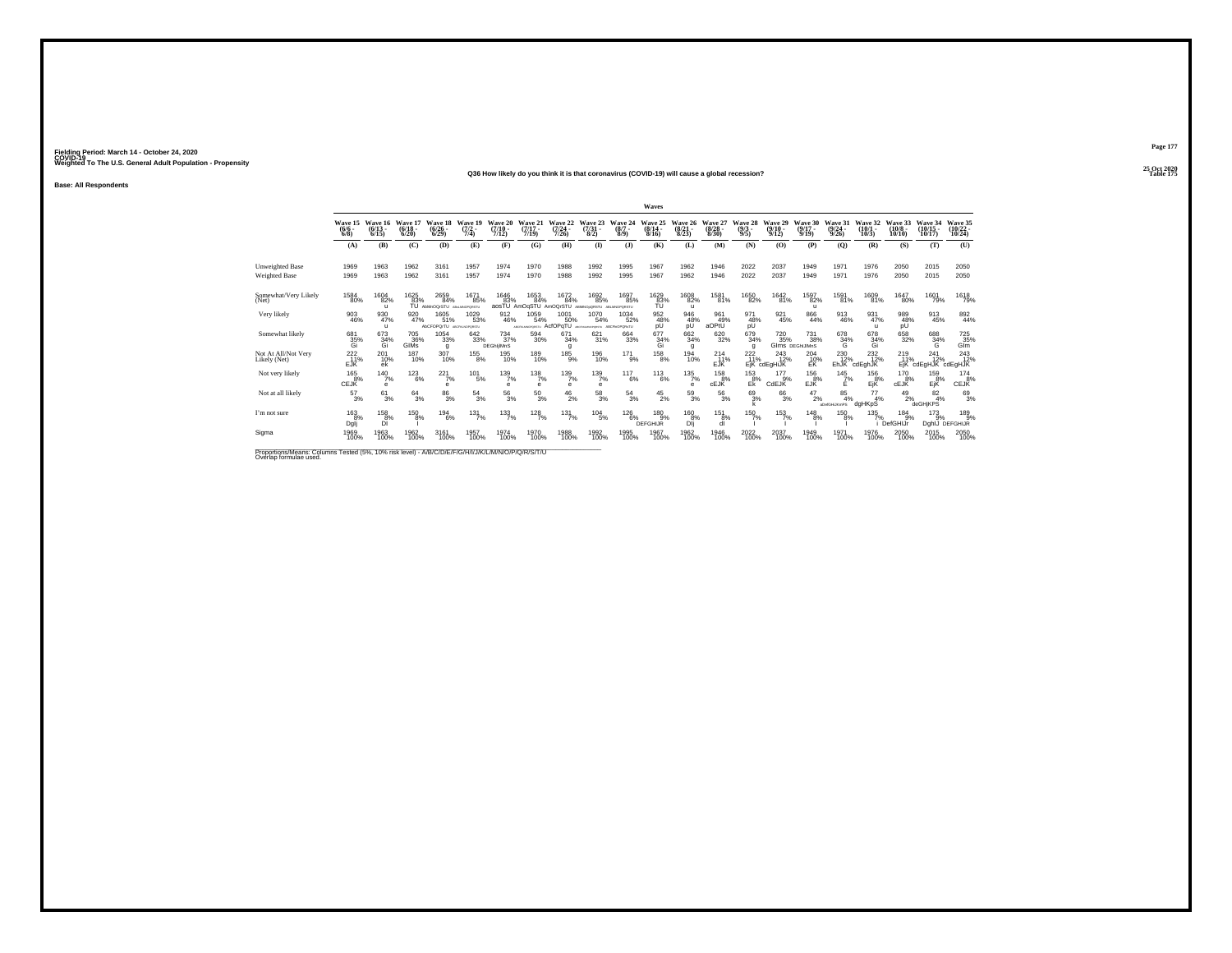**Base: All Respondents**

#### **25 Oct 2020Q36A Would you say we are in a global recession due to the coronavirus outbreak?Table 176 Table 176**

|                      | Waves                  |                                      |                                                          |                                        |                                |                                             |                                  |                                                                  |                          |                     |                                      |                       |                                          |                                                           |                              |                                        |                                                |                                 |                                        |                                  |                                |
|----------------------|------------------------|--------------------------------------|----------------------------------------------------------|----------------------------------------|--------------------------------|---------------------------------------------|----------------------------------|------------------------------------------------------------------|--------------------------|---------------------|--------------------------------------|-----------------------|------------------------------------------|-----------------------------------------------------------|------------------------------|----------------------------------------|------------------------------------------------|---------------------------------|----------------------------------------|----------------------------------|--------------------------------|
|                      | $\frac{(6/6)}{6/8}$    | Wave 15 Wave 16<br>$(6/13 -$<br>6/15 | Wave 17<br>$\frac{(6/18)}{6/20}$                         | <b>Wave 18</b><br>$\binom{6/26}{6/29}$ | Wave 19<br>$\frac{(7/2)}{7/4}$ | <b>Wave 20</b><br>$\frac{(7/10 - 7)}{7/12}$ | Wave 21<br>$\frac{(7/17)}{7/19}$ | Wave 22 Wave 23 Wave 24<br>$\frac{(7/24)}{7/26}$                 | $\frac{(7/31 - 8)}{8/2}$ | $\frac{(8/7)}{8/9}$ | Wave 25<br>$\frac{(8/14 - 8)}{8/16}$ | $\frac{(8/21)}{8/23}$ | Wave 26 Wave 27<br>$\frac{(8/28)}{8/30}$ | Wave 28 Wave 29<br>$\frac{(9/3)}{9/5}$                    | $\frac{(9/10 - 9/12)}{9/12}$ | Wave 30<br>$(9/17 -$<br>9/19           | <b>Wave 31</b><br>$\frac{(9/24 - 9/26)}{9/26}$ | Wave 32<br>$\binom{10/1}{10/3}$ | Wave 33<br>$\frac{(10/8 - 10)}{10/10}$ | Wave 34<br>$(10/15 -$<br>10/17   | Wave 35<br>$(10/22 -$<br>10/24 |
|                      | (A)                    | (B)                                  | (C)                                                      | (D)                                    | (E)                            | (F)                                         | (G)                              | (H)                                                              | $\bf{I}$                 | $\mathbf{J}$        | (K)                                  | Œ                     | (M)                                      | (N)                                                       | (0)                          | (P)                                    | (O)                                            | (R)                             | (S)                                    | (T)                              | $\sigma$                       |
| Unweighted Base      | 1969                   | 1963                                 | 1962                                                     | 3161                                   | 1957                           | 1974                                        | 1970                             | 1988                                                             | 1992                     | 1995                | 1967                                 | 1962                  | 1946                                     | 2022                                                      | 2037                         | 1949                                   | 1971                                           | 1976                            | 2050                                   | 2015                             | 2050                           |
| <b>Weighted Base</b> | 1969                   | 1963                                 | 1962                                                     | 3161                                   | 1957                           | 1974                                        | 1970                             | 1988                                                             | 1992                     | 1995                | 1967                                 | 1962                  | 1946                                     | 2022                                                      | 2037                         | 1949                                   | 1971                                           | 1976                            | 2050                                   | 2015                             | 2050                           |
| Yes                  | 1428<br>73%            | 1462<br>74%                          | 1527<br>78%<br>OU APRONOPORATU ABROINOPORATU AFMINOLORTU | <sup>2456</sup> 78%                    | 1514<br>77%                    | 1441<br>73%                                 | 1516<br>77%                      | <sup>1560</sup> 78%<br>AFkmNOsQRTU ABFIGINOPORSTU ABFIGINOPORSTU | 1567<br>79%              | 1532<br>AFmNOpQRtU  | 1455<br>74%                          | 1486<br>76%<br>aOQU   | 1435<br>74%                              | 1472<br>73%                                               | 1456<br>71%                  | 1438<br>74%                            | 1417<br>72%                                    | 1445<br>73%                     | 1529<br>75%                            | <sup>1476</sup> 73%              | 1460<br>71%                    |
| N <sub>o</sub>       | 541<br>27%<br>CDEGHIJI | 501<br>26%<br>cDH                    | 435<br>22%                                               | 705<br>22%                             | 443<br>23%                     | 533<br>27%<br>CDEGHIJ                       | 454<br>23%                       | 428<br>22%                                                       | 425<br>21%               | 463<br>23%          | 512<br>26%<br>CDeaHI                 | 476<br>24%            |                                          | 511 550 581<br>6 26% 27% 29%<br>CDEgHIj CDEGHIJ ьсоєсниць | 581<br>29%                   | 511<br>26%<br>CDegHIj CDEGHIJL CDEGHIJ | 554<br>28%                                     | 531<br>27%                      | 521<br>25%<br>cdHI                     | 539<br>27%<br>CDEGHIi bCDEGHIJLS | 590<br>29%                     |
| Sigma                | 1969<br>100%           | 1963<br>100%                         | 1962<br>100%                                             | 3161<br>100%                           | 1957<br>100%                   | 1974<br>100%                                | 1970<br>100%                     | 1988<br>100%                                                     | 1992<br>100%             | 1995<br>100%        | 1967<br>100%                         | 1962<br>100%          | 1946<br>100%                             | 2022<br>100%                                              | 2037<br>100%                 | 1949<br>100%                           | 1971<br>100%                                   | 1976<br>100%                    | 2050<br>100%                           | 2015<br>100%                     | 2050<br>100%                   |

Proportions/Means: Columns Tested (5%, 10% risk level) - A/B/C/D/E/F/G/H/I/J/K/L/M/N/O/P/Q/R/S/T/U<br>Overlap formulae used.

**Page 178**25 Oct 2020<br>Table 176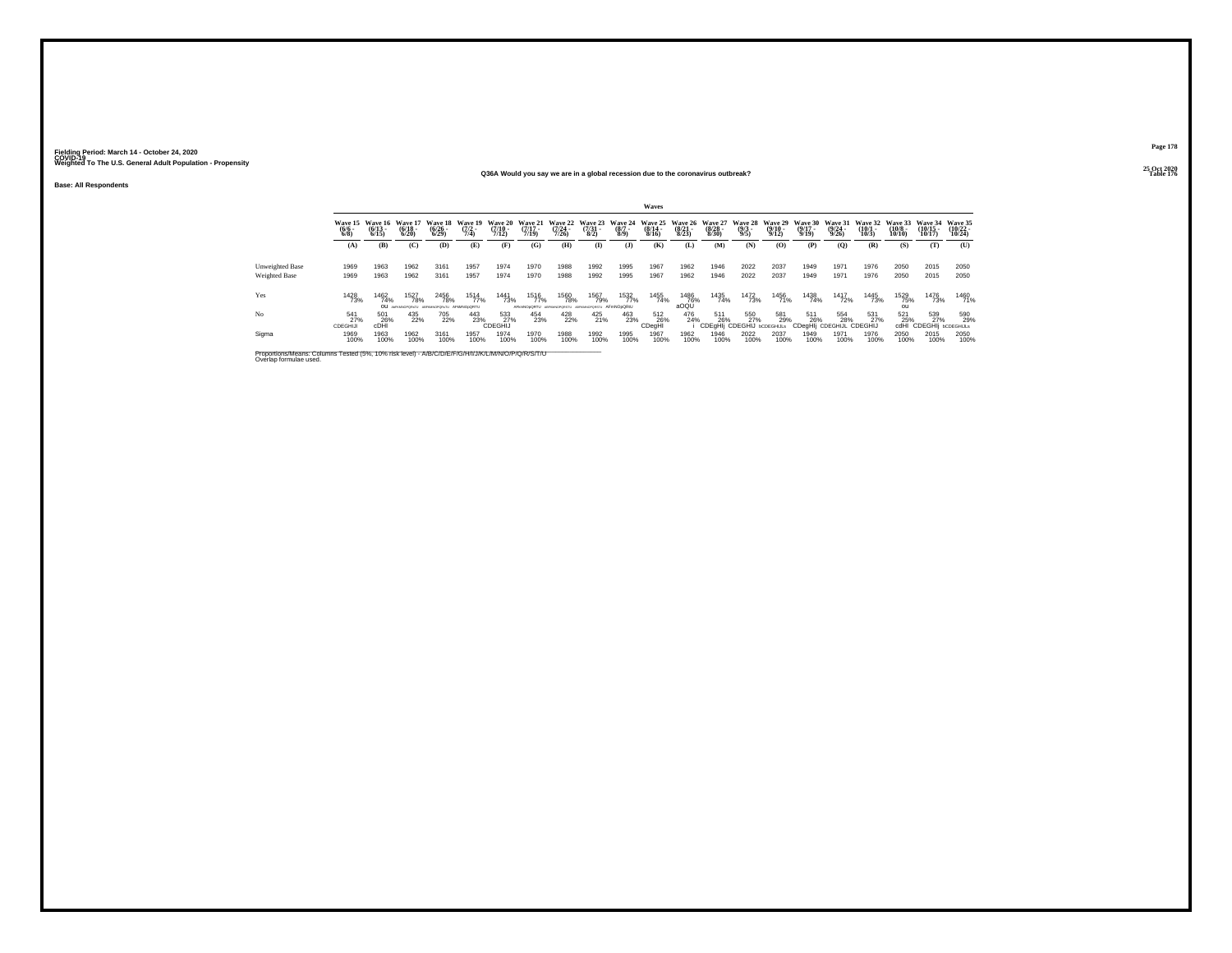#### **25 Oct 2020LI01 Which do you think will have a bigger effect on the life of you and your family?**

**Base: All Respondents**

|                                                                                                                              | Waves                         |                                      |                              |                                        |                                |                                      |                                  |                                  |                                      |                               |                                  |                                  |                                      |                                |                                         |                              |                                  |                                  |                                   |                                |                                |
|------------------------------------------------------------------------------------------------------------------------------|-------------------------------|--------------------------------------|------------------------------|----------------------------------------|--------------------------------|--------------------------------------|----------------------------------|----------------------------------|--------------------------------------|-------------------------------|----------------------------------|----------------------------------|--------------------------------------|--------------------------------|-----------------------------------------|------------------------------|----------------------------------|----------------------------------|-----------------------------------|--------------------------------|--------------------------------|
|                                                                                                                              | Wave 15<br>$\binom{6/6}{6/8}$ | Wave 16<br>$\frac{(6/13)}{6/15}$     | Wave 17<br>$(6/18 -$<br>6/20 | Wave 18<br>$\frac{(6/26 - 6)}{(6/29)}$ | Wave 19<br>$\frac{(7/2)}{7/4}$ | Wave 20<br>$\frac{(7/10 - 7)}{7/12}$ | Wave 21<br>$\frac{(7/17)}{7/19}$ | Wave 22<br>$\frac{(7/24)}{7/26}$ | Wave 23<br>$\frac{(7/31)}{8/2}$      | Wave 24<br>$\binom{8/7}{8/9}$ | Wave 25<br>$\frac{(8/14)}{8/16}$ | Wave 26<br>$\frac{(8/21)}{8/23}$ | Wave 27<br>$\frac{(8/28 - 8)}{8/30}$ | Wave 28<br>$\frac{(9/3)}{9/5}$ | Wave 29<br>$\frac{(9/10 - 9/12)}{9/12}$ | Wave 30<br>$(9/17 -$<br>9/19 | Wave 31<br>$\frac{(9/24)}{9/26}$ | Wave 32<br>$\frac{(10/1)}{10/3}$ | Wave 33<br>$\frac{(10/8)}{10/10}$ | Wave 34<br>$(10/15 -$<br>10/17 | Wave 35<br>$(10/22 -$<br>10/24 |
|                                                                                                                              | (A)                           | (B)                                  | (C)                          | (D)                                    | (E)                            | (F)                                  | (G)                              | (H)                              | $\bf(I)$                             | (1)                           | (K)                              | (L)                              | (M)                                  | (N)                            | (O)                                     | (P)                          | (Q)                              | (R)                              | (S)                               | (T)                            | (U)                            |
| Unweighted Base<br><b>Weighted Base</b>                                                                                      | 1969<br>1969                  | 1963<br>1963                         | 1962<br>1962                 | 3161<br>3161                           | 1957<br>1957                   | 1974<br>1974                         | 1970<br>1970                     | 1988<br>1988                     | 1992<br>1992                         | 1995<br>1995                  | 1967<br>1967                     | 1962<br>1962                     | 1946<br>1946                         | 2022<br>2022                   | 2037<br>2037                            | 1949<br>1949                 | 1971<br>1971                     | 1976<br>1976                     | 2050<br>2050                      | 2015<br>2015                   | 2050<br>2050                   |
| Coronavirus/COVID-19<br>itself                                                                                               | <sup>748</sup> 38%            | 692<br>35%                           | 760<br>39%                   | 1164<br>37%                            | <sup>746</sup> 38%             | $^{784}_{~40\%}$                     | 784<br>40%                       | 854<br>43%<br>В АВСОЕ КОРО       | 809<br>41%<br><b>BD</b> <sub>a</sub> | 780<br>39%                    | 736<br>37%                       | 807<br>41%<br><b>BDKQ</b>        | 776<br>40%<br>Bd                     | $^{806}_{40\%}$                | 793<br>39%                              | 751<br>39%                   | $^{723}_{37\%}$                  | 841<br>43%<br>ABcDEiKooQ         | 815<br>40%<br>в                   | 898<br>45%<br>OLIMANICO DI     | 847<br>41%<br>aBDkQ            |
| The economic impacts of<br>the coronavirus pandemic                                                                          | 1221                          | 1271<br>65<br>HRTu drawingstu<br>65% | 1202<br>61%                  | 1997<br>63%<br>HrT HILmRTU             | 1211<br>HRT                    | 1190<br>60%                          | 1186<br>60%                      | 1134<br>57%                      | 1183<br>59%                          | 1215<br>hrT                   | 1231<br>HIRTu                    | 1155<br>59%                      | 1170<br>60%                          | 1216<br>60%                    | 1244<br>$hr^{\frac{61}{6}}$             | 1198<br>hrT                  | 1248<br>63%<br>HiLRTŰ            | 1135<br>57%                      | 1235<br>60%                       | 1117<br>55%                    | 1203<br>59%                    |
| Sigma                                                                                                                        | 1969<br>100%                  | 1963<br>100%                         | 1962<br>100%                 | 3161<br>100%                           | 1957<br>100%                   | 1974<br>100%                         | 1970<br>100%                     | 1988<br>100%                     | 1992<br>100%                         | 1995<br>100%                  | 1967<br>100%                     | 1962<br>100%                     | 1946<br>100%                         | 2022<br>100%                   | 2037<br>100%                            | 1949<br>100%                 | 1971<br>100%                     | 1976<br>100%                     | 2050<br>100%                      | 2015<br>100%                   | 2050<br>100%                   |
| Proportions/Means: Columns Tested (5%, 10% risk level) - A/B/C/D/E/F/G/H/I/J/K/L/M/N/O/P/Q/R/S/T/U<br>Overlap formulae used. |                               |                                      |                              |                                        |                                |                                      |                                  |                                  |                                      |                               |                                  |                                  |                                      |                                |                                         |                              |                                  |                                  |                                   |                                |                                |

**Page 179**25 Oct 2020<br>Table 177

**Table 177 Table 177**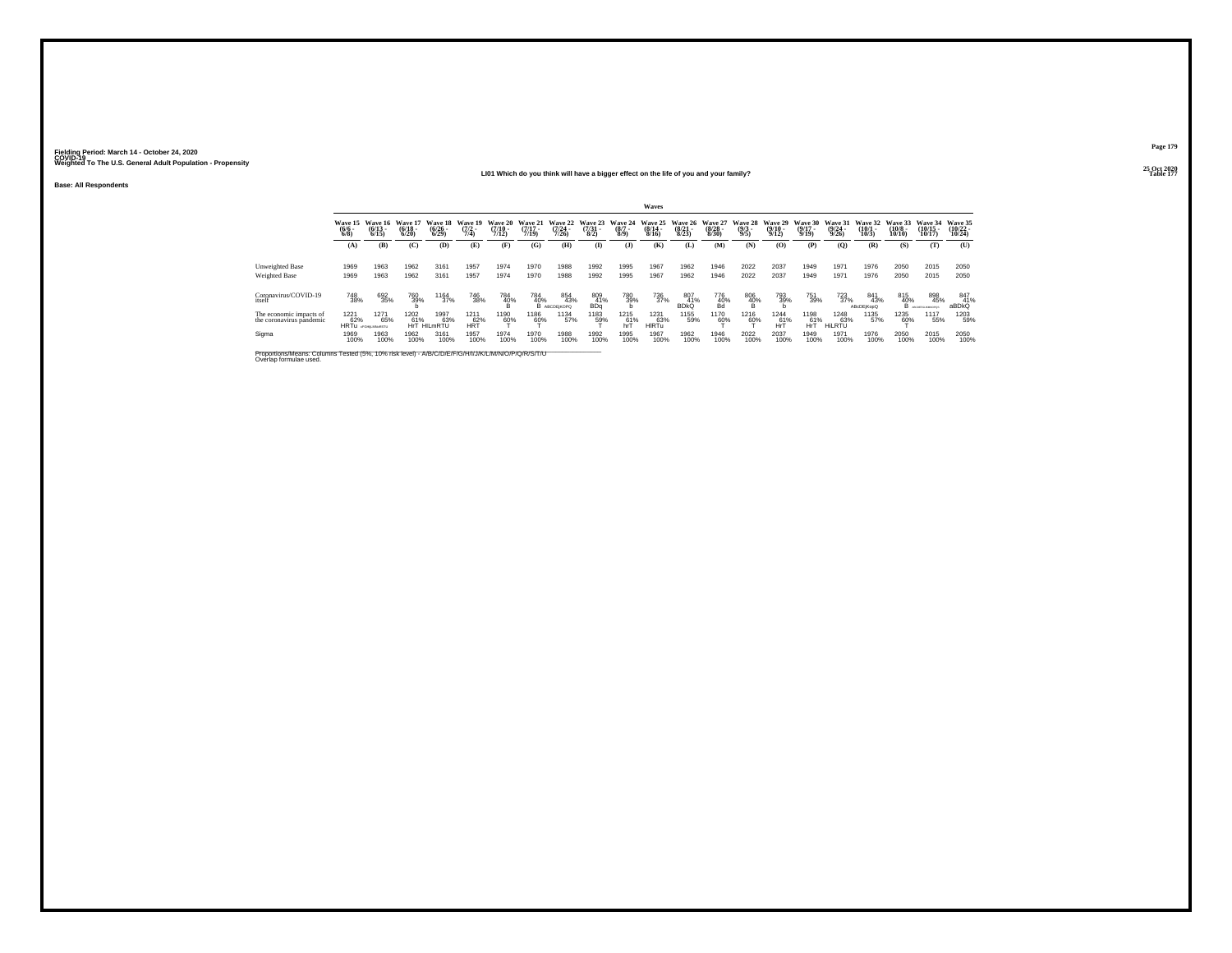25 Oct 2020<br>LIO2 Once the pandemic is over and things return to normal, do you think each of the following areas of your life will be<br>very different, somewhat different or mostly the same?

**Summary Of Mostly The Same**

**Fielding Period: March 14 - October 24, 2020 COVID-19 Weighted To The U.S. General Adult Population - Propensity**

**Base: All Respondents**

|                                         |                                             |                                    |                              |                                      |                             |                               |                                   |                              |                              |                                       | Waves                               |                              |                              |                                                 |                              |                              |                              |                                       |                               |                                                            |                                                      |
|-----------------------------------------|---------------------------------------------|------------------------------------|------------------------------|--------------------------------------|-----------------------------|-------------------------------|-----------------------------------|------------------------------|------------------------------|---------------------------------------|-------------------------------------|------------------------------|------------------------------|-------------------------------------------------|------------------------------|------------------------------|------------------------------|---------------------------------------|-------------------------------|------------------------------------------------------------|------------------------------------------------------|
|                                         | Wave 15<br>$(6/6 -$<br>6/8                  | Wave 16<br>$(6/13 -$<br>6/15       | Wave 17<br>$(6/18 -$<br>6/20 | Wave 18<br>$(6/26 -$<br>6/29         | Wave 19<br>$(7/2 -$<br>7/4) | Wave 20<br>$(7/10 -$<br>7/12) | Wave 21<br>$(7/17 -$<br>7/19      | Wave 22<br>$(7/24 -$<br>7/26 | Wave 23<br>$(7/31 -$<br>8/2) | Wave 24<br>$(8/7 -$<br>$8/9$ )        | Wave 25<br>$(8/14 -$<br>8/16        | Wave 26<br>$(8/21 -$<br>8/23 | Wave 27<br>$(8/28 -$<br>8/30 | Wave 28<br>$(9/3 -$<br>9/5                      | Wave 29<br>$(9/10 -$<br>9/12 | Wave 30<br>$(9/17 -$<br>9/19 | Wave 31<br>$(9/24 -$<br>9/26 | Wave 32<br>$(10/1 -$<br>10/3          | Wave 33<br>$(10/8 -$<br>10/10 | Wave 34<br>$(10/15 -$<br>10/17                             | Wave 35<br>$\frac{(10/22)}{10/24}$                   |
|                                         | (A)                                         | (B)                                | (C)                          | (D)                                  | (E)                         | (F)                           | (G)                               | (H)                          | $($ $\Gamma$                 | $($ $)$                               | (K)                                 | (L)                          | (M)                          | (N)                                             | (0)                          | (P)                          | $\mathbf{Q}$                 | (R)                                   | (S)                           | (T)                                                        | (U)                                                  |
| <b>Unweighted Base</b><br>Weighted Base | 1969<br>1969                                | 1963<br>1963                       | 1962<br>1962                 | 3161<br>3161                         | 1957<br>1957                | 1974<br>1974                  | 1970<br>1970                      | 1988<br>1988                 | 1992<br>1992                 | 1995<br>1995                          | 1967<br>1967                        | 1962<br>1962                 | 1946<br>1946                 | 2022<br>2022                                    | 2037<br>2037                 | 1949<br>1949                 | 1971<br>1971                 | 1976<br>1976                          | 2050<br>2050                  | 2015<br>2015                                               | 2050<br>2050                                         |
| Health insurance                        |                                             |                                    |                              | ٠                                    | 1070<br>55%                 | 1093<br>55%                   | 1087<br>55%                       | 1069<br>54%                  | 1103<br>55%                  | <sup>1114</sup> 56%                   | 1093<br>56%                         | $^{1086}_{-55\%}$            | <sup>1025</sup> 53%          | $^{1228}_{61\%}$<br>EFGHLHLMOPORST              | 1152<br>57%<br>m             | 1071<br>55%                  | <sup>1103</sup> 56%          | 1093<br>55%                           | 1129<br>55%                   | 1093<br>54%                                                | 1196<br>58%<br>eHMt                                  |
| Family life                             | 1081<br>55%<br><b>GEHIKLMOPT GEHIKLMOPT</b> | 1077<br>55%                        | 1009<br>51%                  | 1721<br>54%<br>EHKLMOPT              | 977<br>50%                  | 1043<br>53%                   | 1023<br>52%                       | 995<br>50%                   | 1043<br>52%                  | 1023<br>51%                           | 981<br>50%                          | 969<br>49%                   | 967<br>50%                   | 1112<br>55%<br>CEHIKLMOPT                       | 1030<br>51%                  | 966<br>50%                   | 1032<br>52%                  | 1045<br>53%                           | 1085<br>53%                   | 1016<br>50%                                                | 1121<br>55%<br>EHKLMOPT                              |
| Eating habits                           | $\frac{933}{47\%}$                          | $^{1013}_{-52\%}$<br>AHI           | 977<br>50%                   | 1605<br>51%<br>aH                    | $\underset{48\%}{^{942}}$   | $^{1001}_{51\%}$<br>h         | 970<br>49%                        | 930<br>47%                   | 976<br>49%                   | $\substack{978 \\ 49\%}$              | 974<br>50%                          | $\frac{943}{48\%}$           | 962<br>49%                   | 1130<br>56%<br>ARCOFFONDATIONSET                | $^{1033}_{51\%}$<br>ah       | $^{939}_{48\%}$              | 985<br>50%                   | $^{1032}_{52\%}$<br>AeHLps            | 995<br>49%                    | $\underset{49\%}{^{996}}$                                  | 1110<br>54%<br>ACIDEGHLIKLMPUST                      |
| Personal hygiene                        | 947<br>48%                                  | $^{1026}_{52\%}$<br>ACEP           | 899<br>46%                   | $^{1610}_{51\%}$<br>CEp <sup>1</sup> | 887<br>45%                  | 971<br>49%<br>e               | $^{984}_{\substack{50\%\\C\in} }$ | $^{1015}_{51\%}$<br>CEp      | 1011<br>51%<br>CEp           | 1001<br>C <sub>E</sub> <sup>50%</sup> | $^{977}_{\substack{50\%\\ \rm cE}}$ | 1019<br>52%<br>aCEP          | 963<br>49%<br>cE             | 1082<br>53%<br>ACEFgkmoPqrS                     | $^{1020}_{-50\%}$            | 918<br>47%                   | $^{979}_{50\%}$              | $^{985}_{-50\%}$                      | 1006<br>49%<br>e              | $^{1009}_{\hphantom{1000}50\%}_{\hphantom{100} \hbox{CE}}$ | $\begin{array}{c}\n1068 \\ 52% \\ acEP\n\end{array}$ |
| Healthcare                              |                                             |                                    |                              |                                      | 828<br>42%                  | 914<br>46%<br>е               | 879<br>45%                        | 920<br>46%<br>е              | 921<br>46%<br>$\mathbf e$    | 950<br>48%                            | 916<br>47%<br>Е                     | 913<br>47%<br>e              | 897<br>46%                   | 1047<br>52%<br>В ЕГОНЦКLМОРО                    | $\frac{972}{48\%}$           | 884<br>45%                   | $\frac{924}{47\%}$           | 968<br>49%<br>EGp                     | 1018<br>50%<br>EGimP          | 980<br>49%<br>Eq                                           | 1064<br>52%<br>EFGHLKLMOPO                           |
| Work life                               | 903<br>46%<br>Ejl                           | 931<br>47%<br>dEgHJL               | 885<br>45%                   | 1395<br>44%                          | $\substack{816 \\ 42\%}$    | 906<br>46%<br>ej              | 855<br>43%                        | $\substack{846 \\ 43\%}$     | 899<br>45%<br>е              | 843<br>42%                            | 892<br>45%<br>е                     | $\substack{832 \\ 42\%}$     | 864<br>44%                   | 929<br>46%<br>Eil                               | 940<br>46%<br>Ehjl           | 870<br>45%                   | 875<br>44%                   | 918<br>46%<br>EhJI                    | 915<br>45%                    | 918<br>46%                                                 | 1009<br>49%<br><b>е</b> «совсиммино»                 |
| Shopping habits                         | 658<br>33%                                  | 754<br>38%<br><b>ACEGhlikLQ</b>    | 633<br>32%                   | 1185<br>37%<br>ACEgILq               | 652<br>33%                  | 737<br>37%<br>ACelL           | 669<br>34%                        | 691<br>35%                   | 658<br>33%                   | 694<br>35%                            | 688<br>35%                          | 647<br>33%                   | 692<br>36%<br>$\mathbf{C}$   | 847<br>42%<br>ANTERONA NO MONTEE                | 760<br>37%<br>ACEgIL         | 691<br>35%                   | 675<br>34%                   | 769<br>39%<br>ACEGHIJKLmpQ            | 739<br>36%<br>$\mathbf{C}$    | 748<br>37%<br>aCelL                                        | 831<br>41%<br>ACDGHUKLMPGS                           |
| Social activity                         | 647<br>33%<br>EG                            | $^{733}_{37\%}$<br>ACDEGHLALOPORS: | 614<br>31%                   | 994 31%<br>Eg                        | $^{535}_{\ 27\%}$           | 690<br>35%<br>cdEGhjK         | 555<br>28%                        | 629 32%<br>Eq                | 641<br>32%<br>EG             | 631<br>32%<br>Eg                      | $\frac{602}{31\%}$<br>е             | 627<br>32%<br>Eg             | 665<br>34%<br>EGK            | $^{775}_{38\%}$<br>ACREDIANAMOROMET             | 681<br>33%<br>EG             | 648<br>33%<br>EG             | 627<br>32%<br>Eg             | 657<br>33%<br>EG                      | 6823%<br>EG                   | $685 \over 34\%$                                           | 759<br>37%<br>EGK ACDEGALACAODS                      |
| Travel/vacation                         | 583<br>30%                                  | 661<br>34%<br><b>Q</b> AcDEGHIJKI  | 595<br>30%<br>AG             | 924<br>29%                           | 530<br>27%                  | 663<br>34%<br>AcDEGHIJK       | $^{521}_{26\%}$                   | 547<br>28%                   | 584<br>29%                   | 558                                   | 568<br>29%                          | 595 30%<br>eG                | 612<br>31%                   | $\substack{736 \\ 36\%}$<br>EGHi ADDGALALANDRON | 637<br>31%<br>EGHi           | 599<br>31%<br>eG             | 632 %                        | 672<br>34%<br><b>EGHJ</b> AdDEGHIJKID | 651<br>32%                    | 658<br>33%<br>EGHI dEGHIJK ADEGRANANCEGE                   | 744<br>36%                                           |

Proportions/Means: Columns Tested (5%, 10% risk level) - A/B/C/D/E/F/G/H/I/J/K/L/M/N/O/P/Q/R/S/T/U<br>Overlap formulae used. \*\* very small base (under 30) ineligible for sig testing

**Page 180**25 Oct 2020<br>Table 178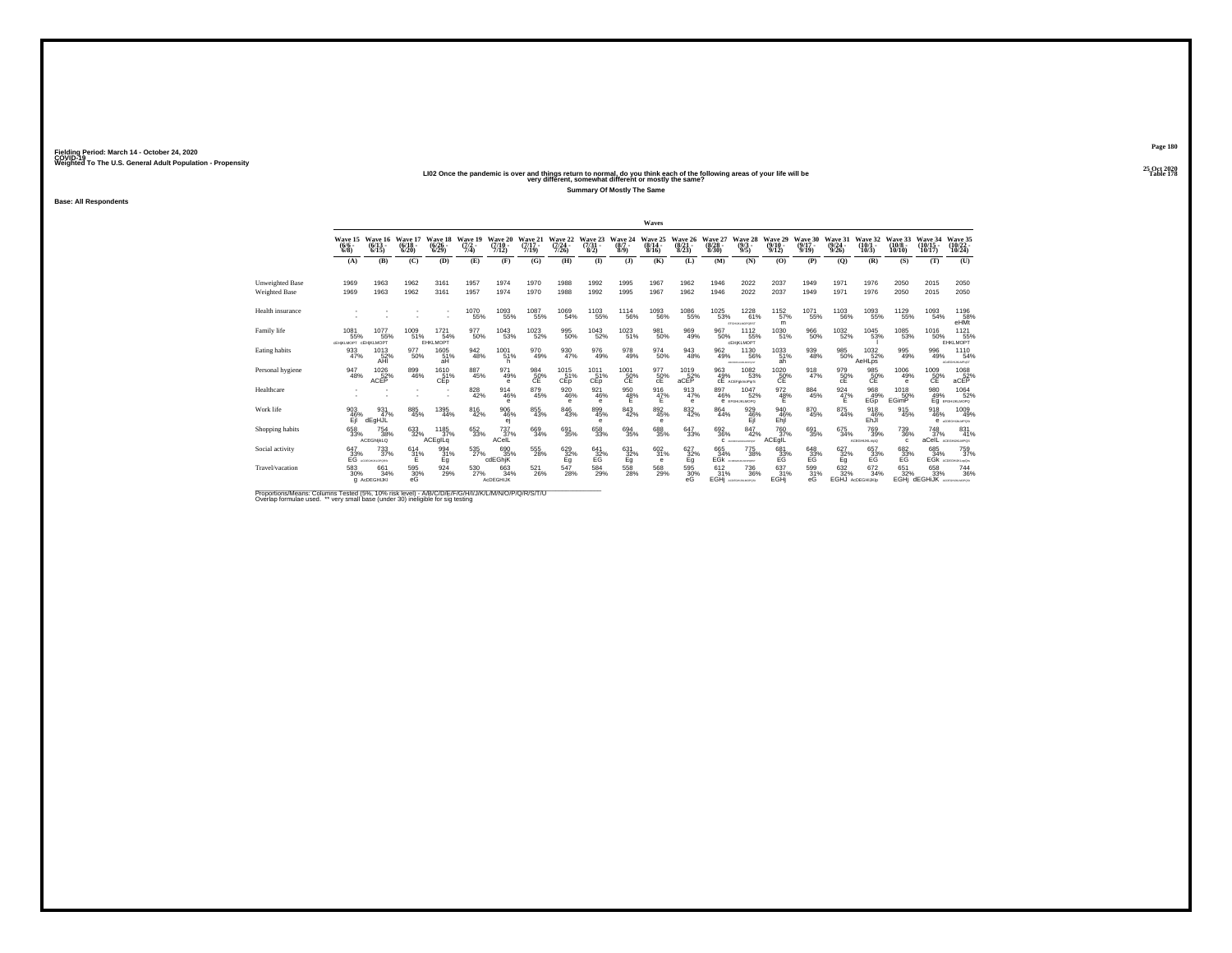**Base: All Respondents**

### 25 Oct 2020<br>LIO2 Once the pandemic is over and things return to normal, do you think each of the following areas of your life will be<br>very different, somewhat different or mostly the same?

**Summary Of Somewhat Different**

**Page 181**25 Oct 2020<br>Table 179

|                      |                            |                              |                              |                                 |                               |                              |                                             |                              |                                 |                                               | Waves                           |                                       |                                        |                                |                              |                              |                             |                              |                               |                                          |                    |
|----------------------|----------------------------|------------------------------|------------------------------|---------------------------------|-------------------------------|------------------------------|---------------------------------------------|------------------------------|---------------------------------|-----------------------------------------------|---------------------------------|---------------------------------------|----------------------------------------|--------------------------------|------------------------------|------------------------------|-----------------------------|------------------------------|-------------------------------|------------------------------------------|--------------------|
|                      | Wave 15<br>$(6/6 -$<br>6/8 | Wave 16<br>$(6/13 -$<br>6/15 | Wave 17<br>$(6/18 -$<br>6/20 | Wave 18<br>$\binom{6/26}{6/29}$ | Wave 19<br>$(7/2 -$<br>7/4    | Wave 20<br>$(7/10 -$<br>7/12 | Wave 21<br>$(7/17 -$<br>7/19                | Wave 22<br>$(7/24 -$<br>7/26 | Wave 23<br>$\frac{(7/31)}{8/2}$ | Wave 24<br>$(8/7 -$<br>8/9                    | Wave 25<br>$(8/14 -$<br>8/16    | Wave 26<br>$(8/21 -$<br>8/23          | Wave 27<br>$\binom{8/28}{8/30}$        | Wave 28<br>$\frac{(9/3)}{9/5}$ | Wave 29<br>$(9/10 -$<br>9/12 | Wave 30<br>$(9/17 -$<br>9/19 | Wave 31<br>(9/24)<br>9/26   | Wave 32<br>$(10/1 -$<br>10/3 | Wave 33<br>$(10/8 -$<br>10/10 | Wave 34<br>$(10/15 -$<br>10/17           | Wave 35<br>10/24   |
|                      | (A)                        | (B)                          | (C)                          | (D)                             | (E)                           | (F)                          | (G)                                         | (H)                          | $\mathbf{I}$                    | $\mathbf{I}$                                  | (K)                             | (L)                                   | (M)                                    | (N)                            | (O)                          | (P)                          | (O)                         | (R)                          | (S)                           | (T)                                      | (U)                |
| Unweighted Base      | 1969                       | 1963                         | 1962                         | 3161                            | 1957                          | 1974                         | 1970                                        | 1988                         | 1992                            | 1995                                          | 1967                            | 1962                                  | 1946                                   | 2022                           | 2037                         | 1949                         | 1971                        | 1976                         | 2050                          | 2015                                     | 2050               |
| <b>Weighted Base</b> | 1969                       | 1963                         | 1962                         | 3161                            | 1957                          | 1974                         | 1970                                        | 1988                         | 1992                            | 1995                                          | 1967                            | 1962                                  | 1946                                   | 2022                           | 2037                         | 1949                         | 1971                        | 1976                         | 2050                          | 2015                                     | 2050               |
| Social activity      | 778<br>40%<br>N            | $^{733}_{37\%}$              | 828<br>42%<br><b>BINu</b>    | 1285<br>41%<br>bN               | 867<br>44%<br>ABdHLMNoParSU   | 822 42%<br><b>BN</b>         | 835<br>42%<br><b>BINu</b>                   | 787<br>40%<br>Ñ              | 794<br>40%<br>N                 | $\frac{824}{41\%}$<br>BN                      | $\frac{815}{41\%}$<br><b>BN</b> | 756<br>39%<br>Ñ                       | 771<br>40%<br>N                        | 697<br>34%                     | 823<br>40%<br>N              | 770<br>40%<br>N              | 792%<br>N                   | $\frac{802}{41\%}$<br>bN     | 814<br>40%<br>N               | $\frac{829}{41\%}$<br>bN                 | $\frac{796}{39\%}$ |
| Shopping habits      | 839<br>43%<br>BdNu         | 759<br>39%                   | 876<br>45%<br>BDghlNpRTU     | $^{1236}_{\phantom{1}39\%}$     | 819<br>42%                    | 819<br>42%<br>N              | 802<br>41%<br>n                             | 819<br>41%<br>Ñ              | 863<br>43%<br><b>BDNrU</b>      | 838<br>42%<br>bN                              | 820<br>42%<br>N                 | $\frac{807}{41\%}$<br>N               | 806<br>41%<br>N                        | $^{746}_{37\%}$                | 859<br>42%<br><b>bNu</b>     | 793<br>41%                   | 884<br>45%<br>n BDghimNpRTU | 789<br>40%                   | 894<br>44%<br><b>BDNrU</b>    | 817<br>41%<br>n                          | 795<br>39%         |
| Travel/vacation      | 717<br>36%<br>N            | 683<br>35%                   | 729<br>37%<br><b>Nu</b>      | 1143<br>36%<br>Ñ                | 761<br>39%<br><b>BNU</b>      | <sup>718</sup> 36%<br>N      | <sup>763</sup> <sub>39%</sub><br><b>BNU</b> | 787<br>40%<br>BdNqU          | 758<br>38%<br><b>bNU</b>        | 752<br>38%<br><b>NU</b>                       | $^{737}_{37\%}$<br><b>NU</b>    | $^{729}_{37\%}$<br><b>Nu</b>          | <sup>769</sup> <sub>40%</sub><br>BdNqU | $649 \over 32\%$               | 813<br>40%<br>aBDfNqU        | $^{728}_{37\%}$<br>Nu        | 711<br>36%<br>N             | $^{737}_{37\%}$<br><b>NU</b> | 787<br>38%                    | $\frac{804}{40\%}$<br>bNU aBDfNqU        | 684<br>33%         |
| Healthcare           |                            |                              |                              |                                 | $^{713}_{36\%}$<br>hkLmNOgRSU | 654<br>33%<br><b>Ns</b>      | 680<br>35%<br>INSU                          | 646<br>32%<br>n              | 661<br>33%<br><b>Ns</b>         | $\overset{691}{\underset{\text{INSU}}{35\%}}$ | 650<br>33%<br>Ns                | $^{604}_{31\%}$                       | 641<br>33%<br><b>Ns</b>                | $^{586}_{29\%}$                | 649<br>32%                   | 646<br>33%<br>Ñs.            | $642_{33\%}$<br>n           | $\substack{640\\32\%}$<br>n  | 604<br>29%                    | 666<br>33%<br><b>Ns</b>                  | 622<br>30%         |
| Work life            | $^{593}_{\ 30\%}$          | 624<br>32%                   | 663<br>34%<br>AIÑu           | $\underset{32\%}{^{1005}}$      | 633<br>32%                    | 654<br>33%<br>n              | 628<br>32%                                  | 661<br>$\frac{33\%}{aNu}$    | 626<br>31%                      | 689<br>35%<br>AkLNpgrsU                       | $\frac{612}{31\%}$              | 590<br>30%                            | 628<br>32%                             | 594<br>29%                     | 641<br>31%                   | 607<br>31%                   | 607<br>31%                  | 617<br>31%                   | 640<br>31%                    | 666<br>33%<br>$\mathsf{n}$               | 615<br>30%         |
| Eating habits        | 684<br>35%<br><b>bNRU</b>  | 613/31%<br>N                 | 653 33%<br>Nu                | $^{1026}_{32\%}$<br>N           | 682<br>35%<br>bNRU            | 650<br>33%<br>N              | 672 34%<br><b>NRU</b>                       | 685<br>34%<br>bNRU           | 691<br>35%<br><b>bNRU</b>       | 648<br>32%<br>N                               | 661<br>34%<br>Nru               | 630<br>32%<br>N                       | 658<br>34%<br>NrU                      | $^{556}_{28\%}$                | 649<br>32%<br>N              | 655<br>34%<br>Nru            | 66034%<br>Nru               | $^{597}_{30\%}$              | <sup>708</sup> 35%<br>bNRU    | 667<br>33%<br>Nu                         | 612<br>30%         |
| Family life          | 556<br>28%                 | 565<br>29%                   | 682<br>35%<br>ABDINQRSU      | 952<br>30%<br>n                 | 636<br>33%<br>AbNs            | 614<br>31%<br>N.             | 629<br>32%<br>abN                           | 644<br>32%<br>AbNs           | 651<br>33%<br><b>ABNSu</b>      | 655<br>33%<br>ABNSu                           | 631<br>32%<br>AbNs              | 607<br>31%<br>N                       | 624<br>32%<br>AbNs                     | 542<br>27%                     | 649<br>32%<br>abN            | 635<br>33%<br>AbNs           | 597<br>30%<br>n.            | 589<br>30%                   | 589<br>29%                    | 684<br>34%<br>ABDNqRSU                   | 601<br>29%         |
| Personal hygiene     | 539<br>27%                 | 522%                         | 572<br>29%<br>I N            | 904<br>29%<br>In.               | 576<br>29%<br>LN              | 590 30%<br>bLNo              | 547<br>28%                                  | 535<br>27%                   | 574<br>29%<br>In.               | 595<br>30%<br><b>bLNo</b>                     | 559<br>28%                      | 499<br>25%                            | 569%<br>LŃ                             | 516<br>26%                     | $^{536}_{\ 26\%}$            | 582 30%<br>bLNo              | 540<br>27%                  | 578<br>29%<br>LŃ             | 591<br>29%                    | $\substack{632 \\ 31\%}$<br>In ABGHLNOQU | 551%               |
| Health insurance     |                            |                              |                              |                                 | 564<br>29%<br>N               | 552<br>28%<br>N.             | $^{545}_{28\%}$                             | 563<br>28%<br>Ñ              | 562<br>28%<br>N                 | 559<br>28%<br>Ñ                               | $^{521}_{26\%}$<br>n            | $^{503}_{\phantom{1}\phantom{1}26\%}$ | 587<br>30%<br>KLNOpU                   | $^{472}_{23\%}$                | 539<br>26%<br>n              | 517<br>27%<br>n              | 543<br>28%<br>N             | 569<br>29%<br>IN             | 572<br>28%                    | 613<br>30%<br>N KLNOPU                   | 529<br>26%         |

Proportions/Means: Columns Tested (5%, 10% risk level) - A/B/C/D/E/F/G/H/I/J/K/L/M/N/O/P/Q/R/S/T/U<br>Overlap formulae used. \*\* very small base (under 30) ineligible for sig testing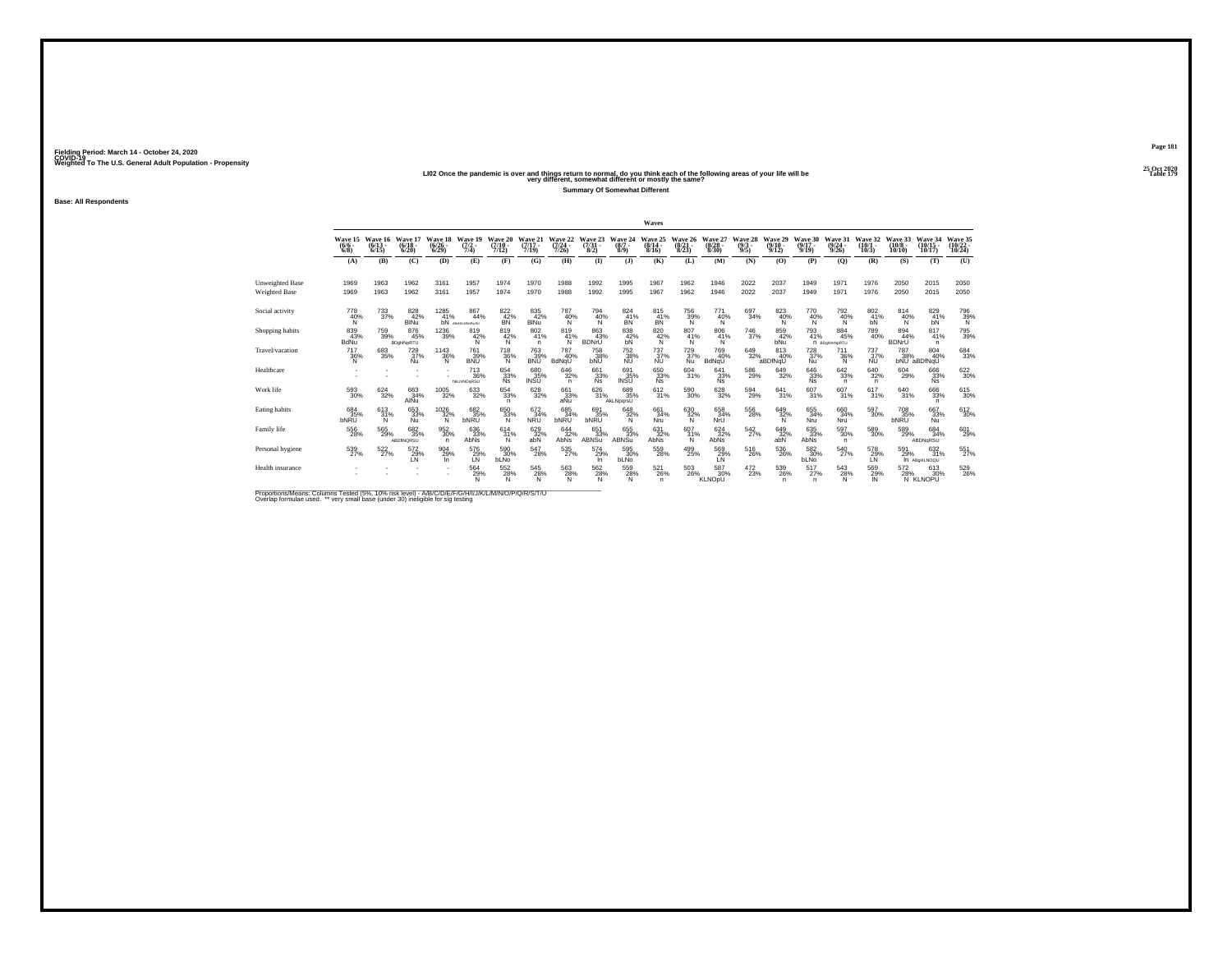## 25 Oct 2020<br>LI02 Once the pandemic is over and things return to normal, do you think each of the following areas of your life will be<br>very different, somewhat different or mostly the same?

**Summary Of Very Different**

**Base: All Respondents**

|                        |                                      |                              |                                   |                                 |                                        |                              |                                |                                  |                              |                                    | Waves                        |                                                           |                                       |                            |                              |                              |                              |                              |                                |                                |                                |
|------------------------|--------------------------------------|------------------------------|-----------------------------------|---------------------------------|----------------------------------------|------------------------------|--------------------------------|----------------------------------|------------------------------|------------------------------------|------------------------------|-----------------------------------------------------------|---------------------------------------|----------------------------|------------------------------|------------------------------|------------------------------|------------------------------|--------------------------------|--------------------------------|--------------------------------|
|                        | Wave 15<br>$(6/6 -$<br>6/8           | Wave 16<br>$(6/13 -$<br>6/15 | Wave 17<br>$(6/18 -$<br>6/20      | Wave 18<br>$(6/26 -$<br>6/29    | Wave 19<br>$(7/2 -$<br>7/4             | Wave 20<br>$(7/10 -$<br>7/12 | Wave 21<br>$(7/17 -$<br>7/19   | Wave 22<br>$(7/24 -$<br>7/26     | Wave 23<br>$(7/31 -$<br>8/2) | Wave 24<br>$(8/7 -$<br>8/9         | Wave 25<br>$(8/14 -$<br>8/16 | Wave 26<br>$(8/21 -$<br>8/23                              | Wave 27<br>$(8/28 -$<br>8/30          | Wave 28<br>$(9/3 -$<br>9/5 | Wave 29<br>$(9/10 -$<br>9/12 | Wave 30<br>$(9/17 -$<br>9/19 | Wave 31<br>$(9/24 -$<br>9/26 | Wave 32<br>$(10/1 -$<br>10/3 | Wave 33<br>$(10/8 -$<br>10/10  | Wave 34<br>$(10/15 -$<br>10/17 | Wave 35<br>$(10/22 -$<br>10/24 |
|                        | (A)                                  | (B)                          | (C)                               | (D)                             | (E)                                    | (F)                          | (G)                            | (H)                              | $\mathbf{I}$                 | $\mathbf{I}$                       | (K)                          | (L)                                                       | (M)                                   | (N)                        | (O)                          | (P)                          | (Q)                          | (R)                          | (S)                            | (T)                            | (U)                            |
| <b>Unweighted Base</b> | 1969                                 | 1963                         | 1962                              | 3161                            | 1957                                   | 1974                         | 1970                           | 1988                             | 1992                         | 1995                               | 1967                         | 1962                                                      | 1946                                  | 2022                       | 2037                         | 1949                         | 1971                         | 1976                         | 2050                           | 2015                           | 2050                           |
| <b>Weighted Base</b>   | 1969                                 | 1963                         | 1962                              | 3161                            | 1957                                   | 1974                         | 1970                           | 1988                             | 1992                         | 1995                               | 1967                         | 1962                                                      | 1946                                  | 2022                       | 2037                         | 1949                         | 1971                         | 1976                         | 2050                           | 2015                           | 2050                           |
| Travel/vacation        | 669<br>34%<br><b>FMORSTu</b>         | 619<br>32%                   | 638<br>33%                        | 1095%<br>mORT bFMnORSTU fMORSTu | 666<br>34%                             | $^{593}_{\ 30\%}$            | 686<br>35%<br><b>bFMnORSTU</b> | 654<br>33%<br>MORT               | 649<br>33%<br>mORT           | 684 34%<br>FMORSTU IMORSTu         | 662<br>34%                   | 638<br>33%<br>moRT                                        | 565<br>29%                            | $\frac{637}{32\%}$         | 587<br>29%                   | 622/32%                      | 628<br>32%<br>rT             | 566<br>29%                   | 613<br>30%                     | 553<br>27%                     | 622<br>30%                     |
| Social activity        | 544<br>28%<br>Fu.                    | 498<br>25%                   | 519<br>26%                        | 881<br>FtU                      | 555<br>$28%$<br>FtU                    |                              | $^{462}_{23\%}$ BFmorTU        | 572<br>bFTU                      | 557<br>28%<br>FtU            | 540<br>$^{27\%}$                   | 550                          | 578<br>28% 29%<br>FtU BFmorTU<br>29%                      | $^{510}_{\phantom{1}\phantom{1}26\%}$ | 549<br>27%<br>Fu           | $^{532}_{\phantom{5}26\%}$   | 531<br>27%                   | 552<br>$28%$<br>FtU          | 518<br>26%                   | 555<br>27%                     | $^{502}_{\phantom{1}25\%}$     | $^{495}_{24\%}$                |
| Personal hygiene       | $^{483}_{25\%}$<br><b>BDFIJmNRTU</b> | $^{414}_{21\%}$              | 491<br>25%<br><b>BDFHJAMNRsTU</b> | 647<br>20%                      | $^{494}_{25\%}$<br><b>BDFHJAMNRsTU</b> | $^{413}_{21\%}$              | 439<br>22%                     | $^{438}_{22\%}$                  | $^{406}_{20\%}$              | 399<br>20%                         | $^{431}_{22\%}$              | $\frac{444}{23\%}$                                        | $^{414}_{21\%}$                       | $^{424}_{21\%}$            | 481<br>24%<br>DiJT           | $^{449}_{23\%}$              | 452 %<br>jT                  | $^{413}_{21\%}$              | 453<br>22%                     | $^{374}_{19\%}$                | $^{431}_{21\%}$                |
| Work life              | $^{474}_{24\%}$<br>bcfu              | 409<br>21%                   | $^{414}_{21\%}$                   | 761<br>24%                      | 507<br>26%<br>BcftU BCFoRTU            | $^{415}_{21\%}$              | 487<br>25%<br><b>BCFtU</b>     | 481<br>24%<br><b>Bcfu</b>        | 467<br>23%                   | $^{462}_{23\%}$                    | $^{464}_{24\%}$              | $^{540}_{\phantom{1}\phantom{1}28\%}$<br>ARCOFILIAROURSTU | $^{454}_{23\%}$                       | 499<br>25%<br><b>BCFtU</b> | 456<br>22%                   | $^{471}_{24\%}$<br>bcfu      | 489<br>25%<br><b>BCFtU</b>   | $^{441}_{22\%}$              | 496<br>24%<br>bcfu             | $^{430}_{21\%}$                | 426<br>21%                     |
| Shopping habits        | $\frac{473}{24\%}$<br>nOqrSu         | 449<br>23%                   | 453<br>23%                        | 740<br>23%                      | 486<br>25%<br><b>OSU FNOQRSU</b>       | $^{418}_{21\%}$              | 500<br>25%<br>FNOQRStU         | $^{478}_{24\%}$<br>OgrSu         | 472<br>$^{24}_{\text{oSu}}$  | $\frac{463}{23\%}$<br>$\mathbf{s}$ | 459<br>23%                   | 507<br>26%<br>OS <b>bFNOQRStU</b>                         | 449<br>23%                            | $^{429}_{21\%}$            | $^{418}_{21\%}$              | $^{465}_{24\%}$ oSu          | 412<br>21%                   | $^{418}_{21\%}$              | 416<br>20%                     | 450<br>22%                     | $^{425}_{21\%}$                |
| Healthcare             |                                      |                              |                                   | $\sim$                          | $^{415}_{21\%}$<br>JtU                 | 406<br>21%<br>ju             | 411<br>21%<br>iu.              | 423<br>JtU                       | $^{410}_{21\%}$<br>ju        | $\frac{354}{18\%}$                 | 401<br>20%                   | $^{446}_{23\%}$<br><b>JNRTU</b>                           | 409<br>21%<br>JU                      | 389<br>19%                 | 417<br>20%<br>ju             | $^{419}_{21\%}$<br>JrtU      | 405<br>21%<br>ju             | $\frac{368}{19\%}$           | 429<br>21%<br>1u               | $\frac{369}{18\%}$             | $364 \over 18\%$               |
| Family life            | 331<br>17%                           | 322<br>16%                   | 270<br>14%                        | 488<br>15%                      | 343<br>$\frac{18}{6}$                  | 317<br>16%                   | 318<br>16%                     | 349<br>18%<br>Ci                 | 298<br>15%                   | 317<br>16%                         | 355<br>18%                   | 386<br>20%<br>Cdl aBCDFGUTU                               | 354<br>18%<br>CDIt                    | 369<br>18%<br>CDIt         | 358<br>$\frac{18}{6}$        | 348<br>$^{18}_{\text{Cdi}}$  | 342<br>17%                   | 342<br>17%                   | 376<br>18%<br>CD <sub>It</sub> | 315<br>16%                     | 328<br>16%                     |
| Eating habits          | $^{352}_{18\%}$                      | 337/17%                      | $\frac{332}{17\%}$                | 530<br>17%                      | 332/17%                                | 323/16%                      | $\frac{328}{17\%}$             | $373 \atop 19\%$<br>$\mathbf{u}$ | 324<br>16%                   | 369<br>19%                         | 332/17%                      | 390 20%<br>bcDeFalkmNQsU                                  | $\frac{326}{17\%}$                    | 336<br>17%                 | $354 \over 17\%$             | $\underset{18\%}{355}$       | $\frac{326}{17\%}$           | $\frac{347}{18\%}$           | 347/17%                        | 351<br>17%                     | 328<br>16%                     |
| Health insurance       |                                      |                              |                                   | ٠                               | $\frac{322}{16\%}$                     | 329/17%                      | 339<br>17%                     | 356<br>18%                       | 326<br>16%                   | $\frac{322}{16\%}$                 | 353<br>18%                   | $^{372}_{19\%}$<br>inrTu                                  | 334<br>17%                            | $\frac{322}{16\%}$         | $\frac{346}{17\%}$           | $\frac{362}{19\%}$<br>rTu    | 325<br>16%                   | 314<br>16%                   | 349<br>17%                     | $\frac{309}{15\%}$             | 325<br>16%                     |

Proportions/Means: Columns Tested (5%, 10% risk level) - A/B/C/D/E/F/G/H/I/J/K/L/M/N/O/P/Q/R/S/T/U<br>Overlap formulae used. \*\* very small base (under 30) ineligible for sig testing

**Page 18225 Oct 2020<br>Table 180**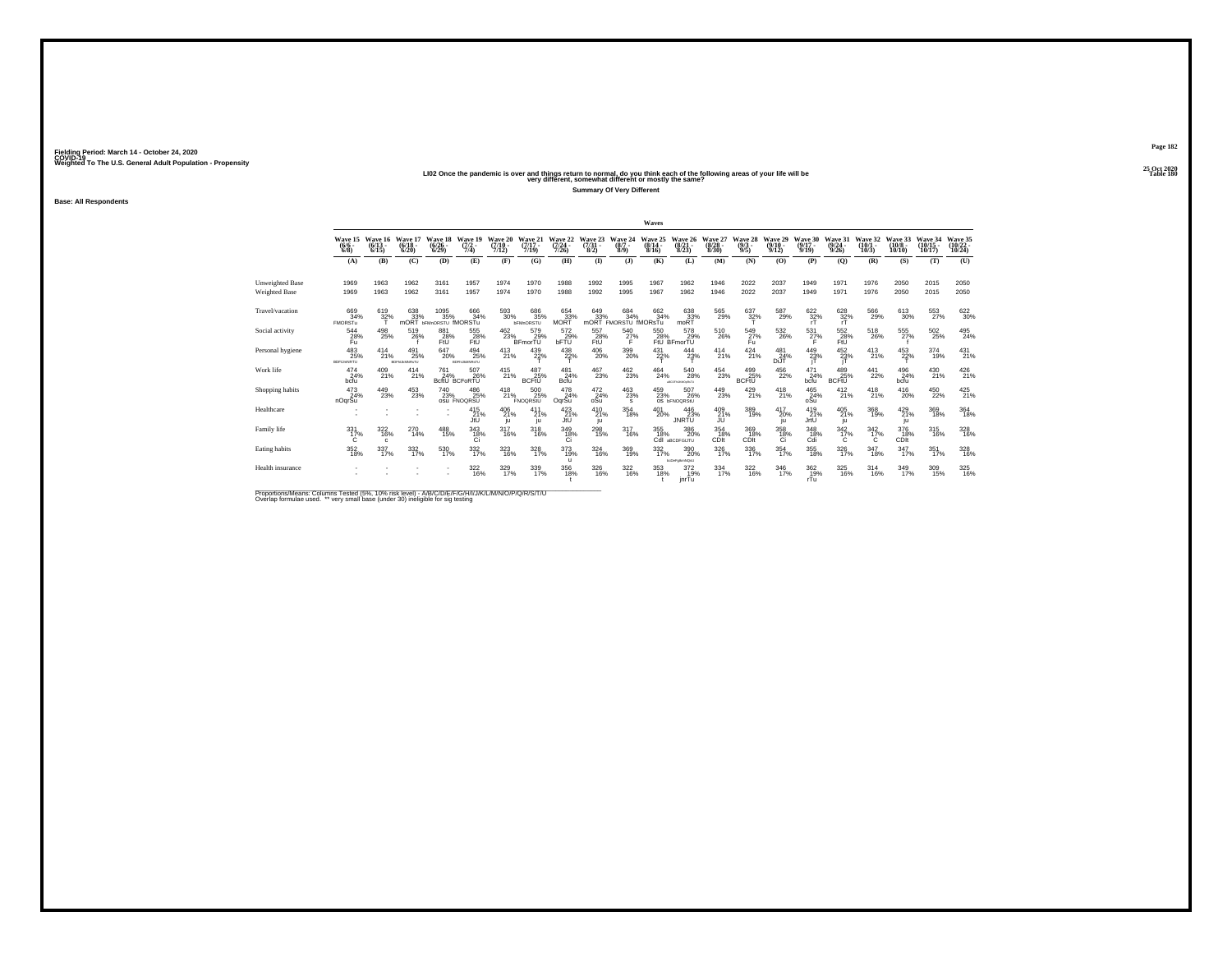#### 25 Oct 2020<br>LIO2\_1 Once the pandemic is over and things return to normal, do you think each of the following areas of your life will be<br>very different, somewhat different or mostly the same?

**Shopping habits**

**Base: All Respondents**

|                    |                                |                                  |                                  |                                 |                                  |                                  |                                  |                                      |                                     |                                | Waves                            |                                   |                                 |                                |                                  |                                  |                                  |                                 |                                   |                                    |                                    |
|--------------------|--------------------------------|----------------------------------|----------------------------------|---------------------------------|----------------------------------|----------------------------------|----------------------------------|--------------------------------------|-------------------------------------|--------------------------------|----------------------------------|-----------------------------------|---------------------------------|--------------------------------|----------------------------------|----------------------------------|----------------------------------|---------------------------------|-----------------------------------|------------------------------------|------------------------------------|
|                    | Wave 15<br>$\frac{(6/6)}{6/8}$ | Wave 16<br>$\frac{(6/13)}{6/15}$ | Wave 17<br>$\frac{(6/18)}{6/20}$ | Wave 18<br>$\binom{6/26}{6/29}$ | Wave 19<br>$\frac{(7/2)}{7/4}$   | Wave 20<br>$\frac{(7/10)}{7/12}$ | Wave 21<br>$\frac{(7/17)}{7/19}$ | Wave 22<br>$\frac{(7/24 - 7)}{7/26}$ | Wave 23<br>$\frac{(7/31 - 1)}{8/2}$ | Wave 24<br>$\frac{(8/7)}{8/9}$ | Wave 25<br>$\frac{(8/14)}{8/16}$ | Wave 26<br>$\frac{(8/21)}{8/23}$  | Wave 27<br>$\binom{8/28}{8/30}$ | Wave 28<br>$\frac{(9/3)}{9/5}$ | Wave 29<br>$\frac{(9/10)}{9/12}$ | Wave 30<br>$\frac{(9/17)}{9/19}$ | Wave 31<br>$\frac{(9/24)}{9/26}$ | Wave 32<br>$\binom{10/1}{10/3}$ | Wave 33<br>$\frac{(10/8)}{10/10}$ | Wave 34<br>$\frac{(10/15)}{10/17}$ | Wave 35<br>$\frac{(10/22)}{10/24}$ |
|                    | (A)                            | (B)                              | (C)                              | (D)                             | (E)                              | (F)                              | (G)                              | (H)                                  | $\bf{I}$                            | $($ $)$                        | (K)                              | (L)                               | (M)                             | (N)                            | (O)                              | (P)                              | (O)                              | (R)                             | (S)                               | (T)                                | (U)                                |
| Unweighted Base    | 1969                           | 1963                             | 1962                             | 3161                            | 1957                             | 1974                             | 1970                             | 1988                                 | 1992                                | 1995                           | 1967                             | 1962                              | 1946                            | 2022                           | 2037                             | 1949                             | 1971                             | 1976                            | 2050                              | 2015                               | 2050                               |
| Weighted Base      | 1969                           | 1963                             | 1962                             | 3161                            | 1957                             | 1974                             | 1970                             | 1988                                 | 1992                                | 1995                           | 1967                             | 1962                              | 1946                            | 2022                           | 2037                             | 1949                             | 1971                             | 1976                            | 2050                              | 2015                               | 2050                               |
| Mostly the same    | 658<br>33%                     | 754<br>38%<br><b>ACEGhlikLQ</b>  | 633<br>32%                       | 1185<br>37%<br>ACEglLq          | 652<br>33%                       | $^{737}_{37\%}$<br>ACelL         | 669<br>34%                       | 691<br>35%                           | 658<br>33%                          | 694<br>35%                     | 688<br>35%                       | 647<br>33%                        | 692<br>36%                      | 847<br>42%<br>C ACEFORMATOR    | 760<br>37%<br>ACEgIL             | 691<br>35%                       | 675<br>34%                       | 769<br>39%<br>ACEGHIJKLmpQ      | 739<br>36%                        | 748<br>37%<br>aCelL                | 831<br>41%<br>ACDGHLKLMPGS         |
| Somewhat different | 839<br>43%<br>BdNu             | 759<br>39%                       | 876<br>45%<br>BDghlNpRTU         | 1236<br>39%                     | $\frac{819}{42\%}$               | $\frac{819}{42\%}$               | 802<br>41%                       | $^{819}_{41\%}$                      | 863<br>43%<br><b>BDNrU</b>          | $\underset{\text{bN}}{^{838}}$ | 820<br>$\frac{42}{N}$            | 807<br>41%                        | $^{806}_{41\%}$                 | 746<br>37%                     | 859<br>42%<br>bNu                | 793<br>41%                       | 884<br>45%<br>n BDohimNoRTU      | 789<br>40%                      | 894<br>44%<br><b>BDNrU</b>        | $\frac{817}{41\%}$                 | 795<br>39%                         |
| Very different     | 473<br>24%<br>nOqrSu           | 449<br>23%                       | 453<br>23%                       | 740<br>23%                      | 486<br>25%<br><b>OSU FNOQRSU</b> | $^{418}_{21\%}$                  | 500<br>25%<br>FNOQRStU           | 478<br>24%<br>OgrSu                  | 472<br>24%<br>oSu                   | 463<br>23%                     | 459<br>23%                       | 507<br>26%<br>OS <b>bFNOQRStU</b> | 449<br>23%                      | $^{429}_{21\%}$                | $^{418}_{21\%}$                  | 465<br>24%<br>oSu                | $^{412}_{21\%}$                  | $^{418}_{21\%}$                 | $^{416}_{20\%}$                   | 450<br>22%                         | $^{425}_{21\%}$                    |
| Sigma              | 1969<br>100%                   | 1963<br>100%                     | 1962<br>100%                     | 3161<br>100%                    | 1957<br>100%                     | 1974<br>100%                     | 1970<br>100%                     | 1988<br>100%                         | 1992<br>100%                        | 1995<br>100%                   | 1967<br>100%                     | 1962<br>100%                      | 1946<br>100%                    | 2022<br>100%                   | 2037<br>100%                     | 1949<br>100%                     | 1971<br>100%                     | 1976<br>100%                    | 2050<br>100%                      | 2015<br>100%                       | 2050<br>100%                       |

Proportions/Means: Columns Tested (5%, 10% risk level) - A/B/C/D/E/F/G/H/I/J/K/L/M/N/O/P/Q/R/S/T/U \_\_\_\_\_\_\_\_\_\_\_<br>Overlap formulae used.

**Page 183**25 Oct 2020<br>Table 181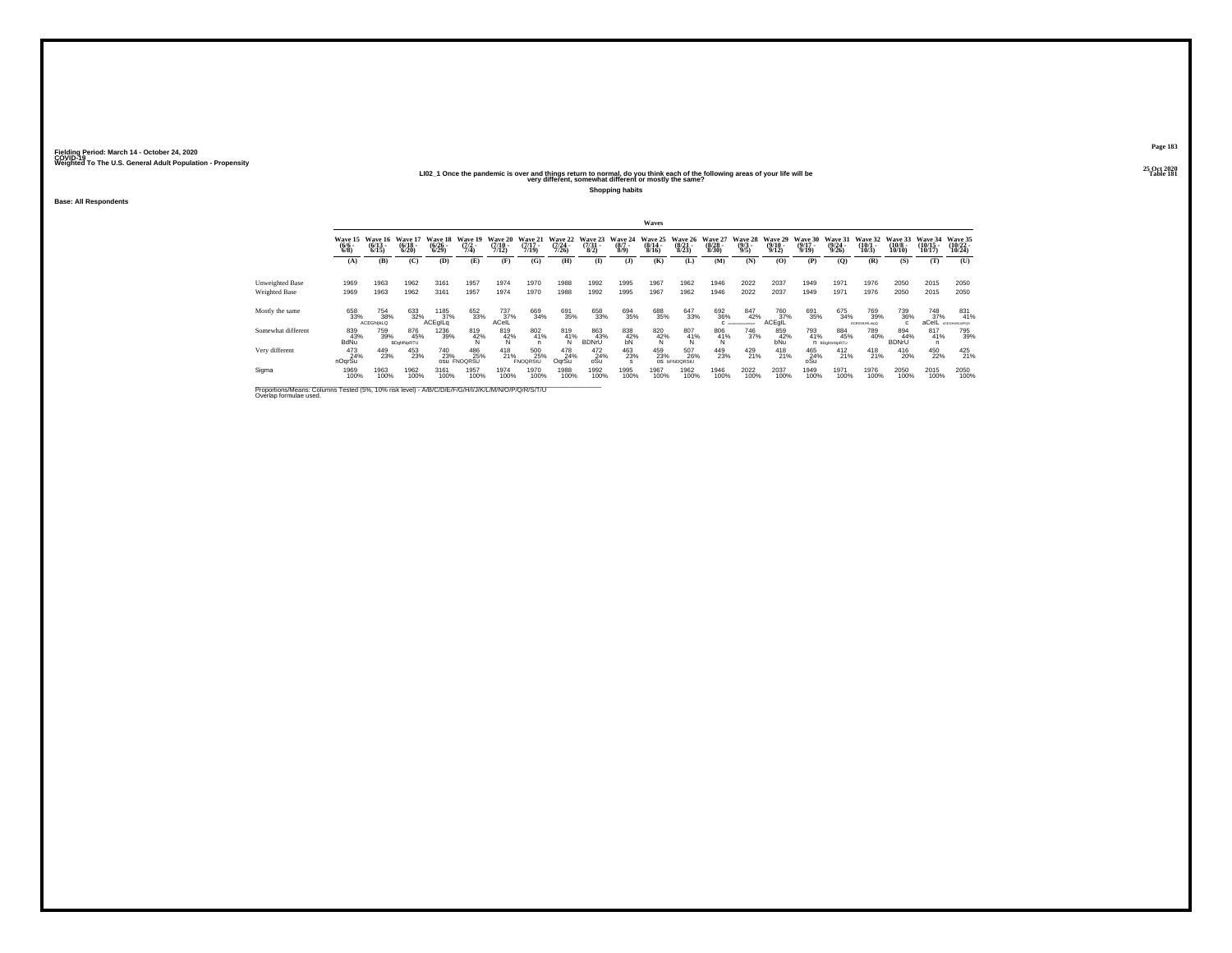#### 25 Oct 2020<br>LIO2\_2 Once the pandemic is over and things return to normal, do you think each of the following areas of your life will be<br>very different, somewhat different or mostly the same?

**Eating habits**

**Base: All Respondents**

|                                  |                            |                                       |                                  |                                       |                                |                                      |                                  |                                      |                                 |                                | Waves                                    |                                  |                                  |                                      |                                         |                                  |                                  |                              |                                   |                                |                                 |
|----------------------------------|----------------------------|---------------------------------------|----------------------------------|---------------------------------------|--------------------------------|--------------------------------------|----------------------------------|--------------------------------------|---------------------------------|--------------------------------|------------------------------------------|----------------------------------|----------------------------------|--------------------------------------|-----------------------------------------|----------------------------------|----------------------------------|------------------------------|-----------------------------------|--------------------------------|---------------------------------|
|                                  | Wave 15<br>$(6/6 -$<br>6/8 | Wave 16<br>$\frac{(6/13)}{6/15}$      | Wave 17<br>$\frac{(6/18)}{6/20}$ | Wave 18<br>$\frac{(6/26)}{(6/29)}$    | Wave 19<br>$\frac{(7/2)}{7/4}$ | Wave 20<br>$\frac{(7/10 - 7)}{7/12}$ | Wave 21<br>$\frac{(7/17)}{7/19}$ | Wave 22<br>$\frac{(7/24 - 7)}{7/26}$ | Wave 23<br>$\frac{(7/31)}{8/2}$ | Wave 24<br>$\frac{(8/7)}{8/9}$ | Wave 25<br>$\frac{(8/14 \cdot 8)}{8/16}$ | Wave 26<br>$\frac{(8/21)}{8/23}$ | Wave 27<br>$\frac{(8/28)}{8/30}$ | <b>Wave 28</b><br>$\binom{9/3}{9/5}$ | Wave 29<br>$\frac{(9/10 - 9/12)}{9/12}$ | Wave 30<br>$\frac{(9/17)}{9/19}$ | Wave 31<br>$\frac{(9/24)}{9/26}$ | Wave 32<br>$(10/1 -$<br>10/3 | Wave 33<br>$\frac{(10/8)}{10/10}$ | Wave 34<br>$(10/15 -$<br>10/17 | Wave 35<br>$(10/22 -$<br>10/24  |
|                                  | (A)                        | (B)                                   | (C)                              | (D)                                   | (E)                            | (F)                                  | (G)                              | (H)                                  | $\mathbf{I}$                    | (3)                            | (K)                                      | (L)                              | (M)                              | (N)                                  | (O)                                     | (P)                              | $\mathbf{Q}$                     | (R)                          | (S)                               | (T)                            | (U)                             |
| Unweighted Base<br>Weighted Base | 1969<br>1969               | 1963<br>1963                          | 1962<br>1962                     | 3161<br>3161                          | 1957<br>1957                   | 1974<br>1974                         | 1970<br>1970                     | 1988<br>1988                         | 1992<br>1992                    | 1995<br>1995                   | 1967<br>1967                             | 1962<br>1962                     | 1946<br>1946                     | 2022<br>2022                         | 2037<br>2037                            | 1949<br>1949                     | 1971<br>1971                     | 1976<br>1976                 | 2050<br>2050                      | 2015<br>2015                   | 2050<br>2050                    |
| Mostly the same                  | 933<br>47%                 | $^{1013}_{\substack{52\% \text{AH}}}$ | 977<br>50%                       | $^{1605}_{\substack{51\% \text{ah}}}$ | 942<br>48%                     | 1001<br>51%                          | 970<br>49%                       | 930<br>47%                           | 976<br>49%                      | 978<br>49%                     | 974<br>50%                               | 943<br>48%                       | 962<br>49%                       | 1130<br>56%<br>ABCOEFOILIALMOPOLET   | 1033<br>51%<br>ah                       | 939<br>48%                       | 985<br>50%                       | 1032<br>52%<br><b>AeHLps</b> | 995<br>49%                        | 996<br>49%                     | 1110<br>54%<br>ACIDEGHLIKLMPuST |
| Somewhat different               | 684<br>35%                 | 613<br>31%<br>N                       | 653<br>33%<br>Nu                 | $\frac{1026}{32\%}$                   | 682<br>35%<br>bNRU             | $\frac{650}{33\%}$                   | $\overset{672}{_{34\%}}$ NRU     | 685<br>34%<br>bNRU                   | 691<br>35%<br><b>bNRU</b>       | $\frac{648}{32\%}$             | 661<br>34%<br>Nru                        | $\frac{630}{32\%}$               | 658<br>34%<br>NrU                | 556<br>28%                           | $\frac{649}{32\%}$                      | 655<br>34%<br>Nru                | 660<br>34%<br>Nru                | 597<br>30%                   | 708<br>35%<br>bNRU                | 667<br>33%<br>Nu               | 612<br>30%                      |
| Very different                   | 352<br>18%                 | 337<br>17%                            | 332%                             | 530<br>17%                            | 332<br>17%                     | 323<br>16%                           | 328                              | 373<br>19%                           | 324<br>16%                      | 369<br>19%                     | $\frac{332}{17\%}$                       | 390<br>20%<br>bcDeFalkmNQsL      | 326<br>17%                       | 336<br>17%                           | 354<br>17%                              | 355<br>18%                       | 326<br>17%                       | 347<br>18%                   | 347<br>17%                        | $\frac{351}{17\%}$             | 328<br>16%                      |
| Sigma                            | 1969<br>100%               | 1963<br>100%                          | 1962<br>100%                     | 3161<br>100%                          | 1957<br>100%                   | 1974<br>100%                         | 1970<br>100%                     | 1988<br>100%                         | 1992<br>100%                    | 1995<br>100%                   | 1967<br>100%                             | 1962<br>100%                     | 1946<br>100%                     | 2022<br>100%                         | 2037<br>100%                            | 1949<br>100%                     | 1971<br>100%                     | 1976<br>100%                 | 2050<br>100%                      | 2015<br>100%                   | 2050<br>100%                    |

Proportions/Means: Columns Tested (5%, 10% risk level) - A/B/C/D/E/F/G/H/I/J/K/L/M/N/O/P/Q/R/S/T/U \_\_\_\_\_\_\_\_\_\_\_<br>Overlap formulae used.

**Page 184**25 Oct 2020<br>Table 182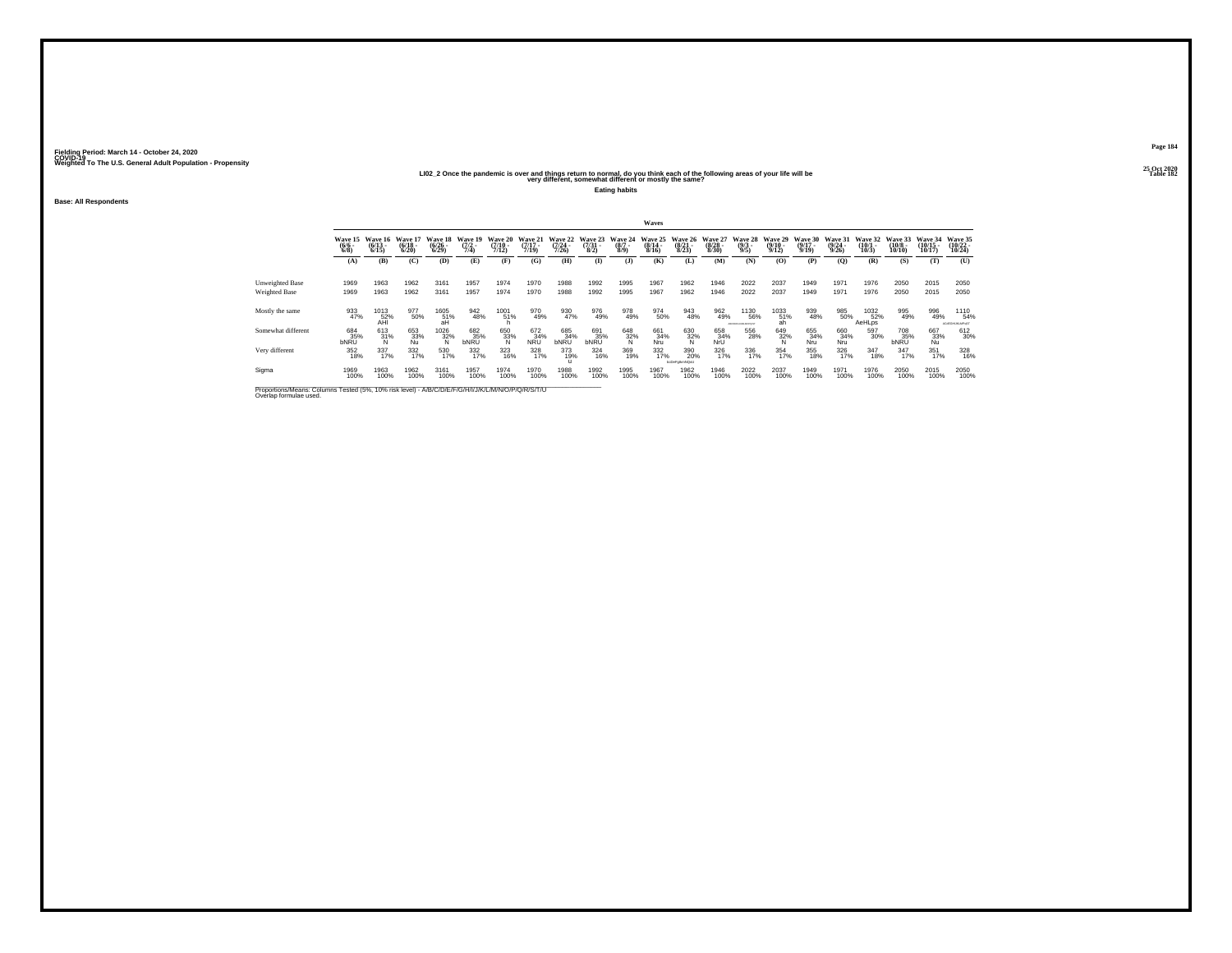#### 25 Oct 2020<br>LIO2\_3 Once the pandemic is over and things return to normal, do you think each of the following areas of your life will be<br>very different, somewhat different or mostly the same?

**Social activity**

**Base: All Respondents**

|                                                                                                                              |                               |                                 |                              |                              |                             |                              |                              |                                  |                                 |                            | Waves                        |                                  |                                      |                                |                                  |                              |                                  |                              |                               |                                |                                |
|------------------------------------------------------------------------------------------------------------------------------|-------------------------------|---------------------------------|------------------------------|------------------------------|-----------------------------|------------------------------|------------------------------|----------------------------------|---------------------------------|----------------------------|------------------------------|----------------------------------|--------------------------------------|--------------------------------|----------------------------------|------------------------------|----------------------------------|------------------------------|-------------------------------|--------------------------------|--------------------------------|
|                                                                                                                              | Wave 15<br>$\binom{6/6}{6/8}$ | Wave 16<br>$\binom{6/13}{6/15}$ | Wave 17<br>$(6/18 -$<br>6/20 | Wave 18<br>$(6/26 -$<br>6/29 | Wave 19<br>$(7/2 -$<br>7/4  | Wave 20<br>$(7/10 -$<br>7/12 | Wave 21<br>$(7/17 -$<br>7/19 | Wave 22<br>$\frac{(7/24)}{7/26}$ | Wave 23<br>$\frac{(7/31)}{8/2}$ | Wave 24<br>$(8/7 -$<br>8/9 | Wave 25<br>$(8/14 -$<br>8/16 | Wave 26<br>$\frac{(8/21)}{8/23}$ | Wave 27<br>$\frac{(8/28 - 8)}{8/30}$ | Wave 28<br>$\frac{(9/3)}{9/5}$ | Wave 29<br>$\frac{(9/10)}{9/12}$ | Wave 30<br>$(9/17 -$<br>9/19 | Wave 31<br>$\frac{(9/24)}{9/26}$ | Wave 32<br>$(10/1 -$<br>10/3 | Wave 33<br>$(10/8 -$<br>10/10 | Wave 34<br>$(10/15 -$<br>10/17 | Wave 35<br>$(10/22 -$<br>10/24 |
|                                                                                                                              | (A)                           | (B)                             | (C)                          | (D)                          | (E)                         | (F)                          | (G)                          | <b>(H)</b>                       | $\mathbf{I}$                    | (3)                        | (K)                          | (L)                              | (M)                                  | (N)                            | (0)                              | (P)                          | (O)                              | (R)                          | (S)                           | (T)                            | (U)                            |
| Unweighted Base<br>Weighted Base                                                                                             | 1969<br>1969                  | 1963<br>1963                    | 1962<br>1962                 | 3161<br>3161                 | 1957<br>1957                | 1974<br>1974                 | 1970<br>1970                 | 1988<br>1988                     | 1992<br>1992                    | 1995<br>1995               | 1967<br>1967                 | 1962<br>1962                     | 1946<br>1946                         | 2022<br>2022                   | 2037<br>2037                     | 1949<br>1949                 | 1971<br>1971                     | 1976<br>1976                 | 2050<br>2050                  | 2015<br>2015                   | 2050<br>2050                   |
| Mostly the same                                                                                                              | $^{647}_{33\%}$ EG            | 733<br>37%<br>AFRICOM MI COORD  | $^{614}_{31\%}$              | 994<br>31%<br>Eg             | 535<br>27%                  | 690<br>35%<br>cdEGhiK        | 555<br>28%                   | $\frac{629}{22\%}$               | $^{641}_{32\%}$                 | $^{631}_{32\%}$            | 602<br>31%                   | $\frac{627}{22\%}$               | 665<br>34%<br>EĞk                    | 775<br>38%<br>TAX NO SERVICES? | 681<br>33%<br>EG                 | $^{648}_{33\%}$              | $\frac{627}{32\%}$               | 657<br>33%<br>EG             | 682<br>33%<br>EG              | 685<br>34%<br>EĞK              | 759<br>37%<br>ACDEGHLKLooQn    |
| Somewhat different                                                                                                           | 778<br>$^{40\%}_{N}$          | 733<br>37%                      | 828<br>42%<br><b>BINu</b>    | 1285<br>41%<br>bN            | 867<br>44%<br>ABSILIANSPOSU | 822<br>$\frac{42}{B}$        | 835<br>42%<br><b>BINu</b>    | $\frac{787}{40\%}$               | 794<br>$^{40\%}_{N}$            | 824<br>$\overline{AB}$     | 815<br>41%<br>BN             | 756<br>39%                       | 771<br>$^{40\%}_{N}$                 | 697<br>34%                     | $\frac{823}{40\%}$               | 770<br>40%                   | 792<br>$\frac{40}{8}$            | 802<br>$^{41}_{bN}$          | 814<br>40%                    | 829<br>41%<br>bN               | 796<br>39%<br>N                |
| Very different                                                                                                               | 544<br>28%<br>Fu              | 498<br>25%                      | 519<br>26%                   | 881<br>28%<br>FtU            | 555<br>28%<br>FtÜ           | $^{462}_{23\%}$              | 579<br>29%<br>BFmorTU        | 572<br>29%<br>bFTU               | 557<br>28%<br>FtÜ               | 540<br>27%                 | 550<br>28%                   | 578<br>29%<br>FtU BFmorTU        | 510<br>26%                           | 549<br>27%<br>Fu               | 532<br>26%                       | 531<br>27%                   | 552<br>28%<br>FtÜ                | 518<br>26%                   | 555<br>27%                    | $\frac{502}{25\%}$             | 495<br>24%                     |
| Sigma                                                                                                                        | 1969<br>100%                  | 1963<br>100%                    | 1962<br>100%                 | 3161<br>100%                 | 1957<br>100%                | 1974<br>100%                 | 1970<br>100%                 | 1988<br>100%                     | 1992<br>100%                    | 1995<br>100%               | 1967<br>100%                 | 1962<br>100%                     | 1946<br>100%                         | 2022<br>100%                   | 2037<br>100%                     | 1949<br>100%                 | 1971<br>100%                     | 1976<br>100%                 | 2050<br>100%                  | 2015<br>100%                   | 2050<br>100%                   |
| Proportions/Means: Columns Tested (5%, 10% risk level) - A/B/C/D/E/F/G/H/I/J/K/L/M/N/O/P/Q/R/S/T/U<br>Overlap formulae used. |                               |                                 |                              |                              |                             |                              |                              |                                  |                                 |                            |                              |                                  |                                      |                                |                                  |                              |                                  |                              |                               |                                |                                |

**Page 185**25 Oct 2020<br>Table 183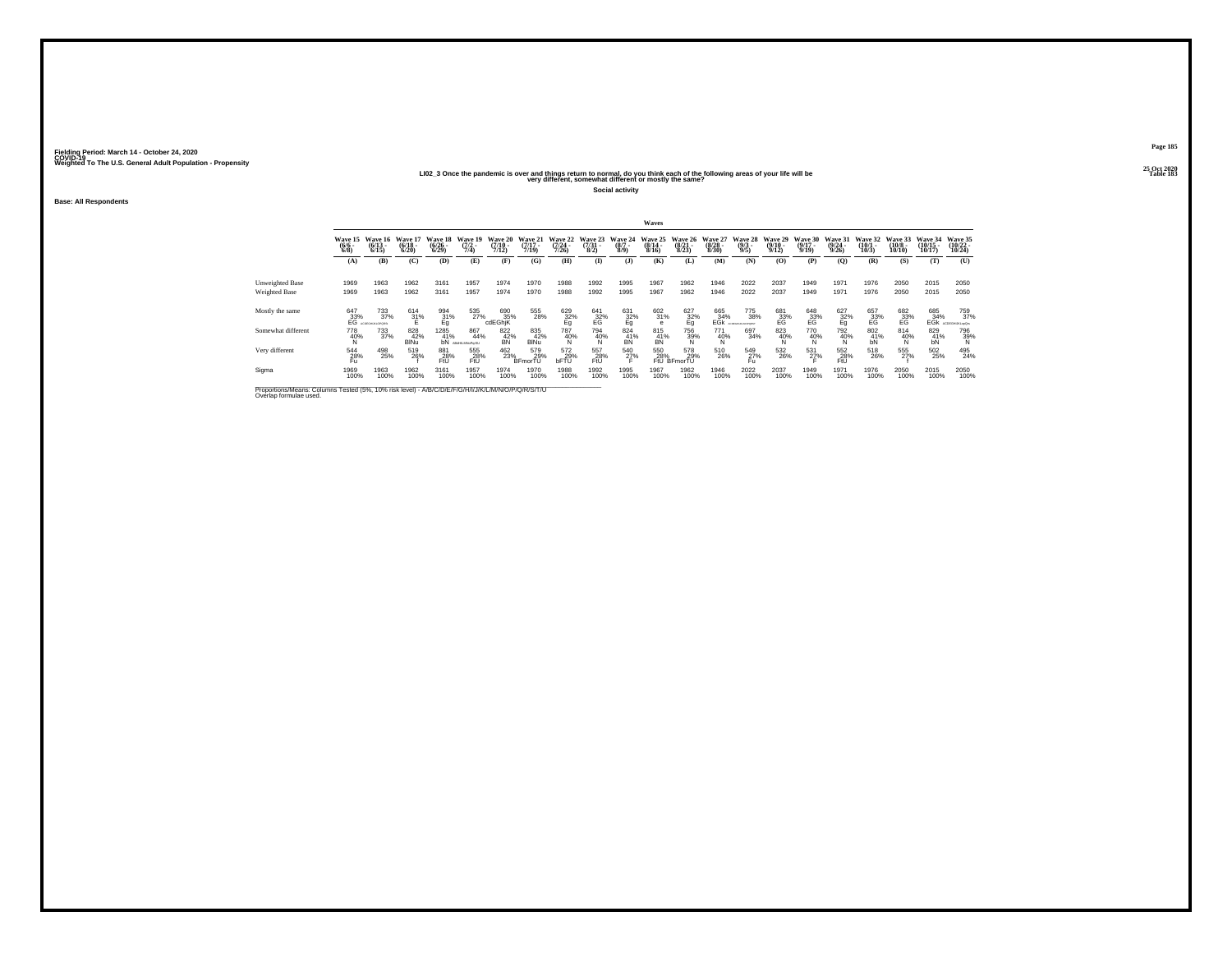#### 25 Oct 2020<br>More the pandemic is over and things return to normal, do you think each of the following areas of your life will be<br>very different, somewhat different or mostly the same?

**Travel/vacation**

**Base: All Respondents**

|                                  |                               |                                   |                                 |                                         |                                |                                         |                                  |                                      |                                |                                    | Waves                                   |                                                                                      |                                          |                                                  |                                  |                                  |                                  |                                       |                                        |                                             |                                |
|----------------------------------|-------------------------------|-----------------------------------|---------------------------------|-----------------------------------------|--------------------------------|-----------------------------------------|----------------------------------|--------------------------------------|--------------------------------|------------------------------------|-----------------------------------------|--------------------------------------------------------------------------------------|------------------------------------------|--------------------------------------------------|----------------------------------|----------------------------------|----------------------------------|---------------------------------------|----------------------------------------|---------------------------------------------|--------------------------------|
|                                  | Wave 15<br>$\binom{6/6}{6/8}$ | Wave 16<br>$\binom{6/13}{6/15}$   | Wave 17<br>$\binom{6/18}{6/20}$ | Wave 18<br>$\frac{(6/26 - 6)}{(6/29)}$  | Wave 19<br>$\frac{(7/2)}{7/4}$ | <b>Wave 20</b><br>$\frac{(7/10)}{7/12}$ | Wave 21<br>$\frac{(7/17)}{7/19}$ | Wave 22<br>$\frac{(7/24 - 7)}{7/26}$ | Wave 23<br>$\frac{(7/3)}{8/2}$ | Wave 24<br>$\binom{8/7}{8/9}$      | Wave 25<br>$\frac{(8/14 - 8/16)}{8/16}$ | $\frac{(8/21)}{8/23}$                                                                | Wave 26 Wave 27<br>$\frac{(8/28)}{8/30}$ | <b>Wave 28</b><br>$\frac{(9/3)}{9/5}$            | Wave 29<br>$\frac{(9/10)}{9/12}$ | Wave 30<br>$\frac{(9/17)}{9/19}$ | Wave 31<br>$\frac{(9/24)}{9/26}$ | Wave 32<br>$\binom{10/1}{10/3}$       | Wave 33<br>$\frac{(10/8 - 10)}{10/10}$ | Wave 34<br>$\frac{(10/15)}{10/17}$          | Wave 35<br>$(10/22 -$<br>10/24 |
|                                  | (A)                           | (B)                               | (C)                             | (D)                                     | (E)                            | (F)                                     | (G)                              | <b>(H)</b>                           | $($ $\Gamma$                   | $($ $)$                            | (K)                                     | (L)                                                                                  | (M)                                      | (N)                                              | (O)                              | (P)                              | (O)                              | (R)                                   | (S)                                    | (T)                                         | (U)                            |
| Unweighted Base<br>Weighted Base | 1969<br>1969                  | 1963<br>1963                      | 1962<br>1962                    | 3161<br>3161                            | 1957<br>1957                   | 1974<br>1974                            | 1970<br>1970                     | 1988<br>1988                         | 1992<br>1992                   | 1995<br>1995                       | 1967<br>1967                            | 1962<br>1962                                                                         | 1946<br>1946                             | 2022<br>2022                                     | 2037<br>2037                     | 1949<br>1949                     | 1971<br>1971                     | 1976<br>1976                          | 2050<br>2050                           | 2015<br>2015                                | 2050<br>2050                   |
| Mostly the same                  | 583<br>30%                    | 661<br>34%<br><b>Q</b> AcDEGHIJKI | $^{595}_{30\%}$ eG              | 924<br>29%                              | 530<br>27%                     | 663<br>34%<br>AcDEGHIJK                 | 521<br>26%                       | 547<br>28%                           | 584<br>29%                     | 558<br>28%                         | 568<br>29%                              | $^{595}_{\phantom{1}\phantom{1}30\%}_{\phantom{1}\phantom{1}\phantom{1}\mathrm{eG}}$ | 612 %<br>EGH                             | <sup>736</sup> <sub>36%</sub><br>ACDEGALALMOPOS: | 637<br>31%<br>EGHi               | $^{599}_{31\%}$                  | 632<br>32%                       | 672<br>34%<br><b>EGHJ</b> AdDEGHIJKIP | 651<br>32%<br>EGHi                     | 658<br>33%<br><b>dEGHIJK</b> ACDEGALMANOPOR | 744<br>36%                     |
| Somewhat different               | $\frac{717}{36\%}$            | 683<br>35%                        | 729<br>37%<br>Nu                | $\frac{1143}{36\%}$                     | 761<br>$\frac{39}{8}$          | 718<br>36%                              | 763<br>39%<br><b>BNU</b>         | 787<br>40%<br>BdNqU                  | 758<br>38%<br>bNU              | 752<br>38%<br>NU                   | 737<br>37%<br>NU                        | 729<br>37%<br>Nu                                                                     | 769<br>40%<br>BdNqU                      | 649<br>32%                                       | 813<br>40%<br>aBDfNqU            | 728<br>37%<br>Nu                 | $\frac{711}{36\%}$               | 737<br>37%<br>NU                      | 787<br>38%                             | 804<br>40%<br>bNU aBDfNqU                   | 684<br>33%                     |
| Very different                   | 669<br>34%<br><b>FMORSTu</b>  | 619<br>32%                        | 638<br>33%<br><b>mORT</b>       | 1095<br>35%<br><b>bFMnORSTU fMORSTu</b> | 666<br>34%                     | 593<br>30%                              | 686<br>35%<br><b>bFMnORSTL</b>   | 654<br>33%<br><b>MORT</b>            | 649<br>33%                     | 684<br>34%<br>mORT FMORSTU fMORsTu | 662<br>34%                              | 638<br>33%<br>moRT                                                                   | 565<br>29%                               | 637<br>32%                                       | 587<br>29%                       | 622 %                            | 628                              | 566<br>29%                            | 613<br>30%                             | 553<br>27%                                  | 622 30%                        |
| Sigma                            | 1969<br>100%                  | 1963<br>100%                      | 1962<br>100%                    | 3161<br>100%                            | 1957<br>100%                   | 1974<br>100%                            | 1970<br>100%                     | 1988<br>100%                         | 1992<br>100%                   | 1995<br>100%                       | 1967<br>100%                            | 1962<br>100%                                                                         | 1946<br>100%                             | 2022<br>100%                                     | 2037<br>100%                     | 1949<br>100%                     | 1971<br>100%                     | 1976<br>100%                          | 2050<br>100%                           | 2015<br>100%                                | 2050<br>100%                   |

Proportions/Means: Columns Tested (5%, 10% risk level) - A/B/C/D/E/F/G/H/I/J/K/L/M/N/O/P/Q/R/S/T/U \_\_\_\_\_\_\_\_\_\_\_<br>Overlap formulae used.

**Page 186**25 Oct 2020<br>Table 184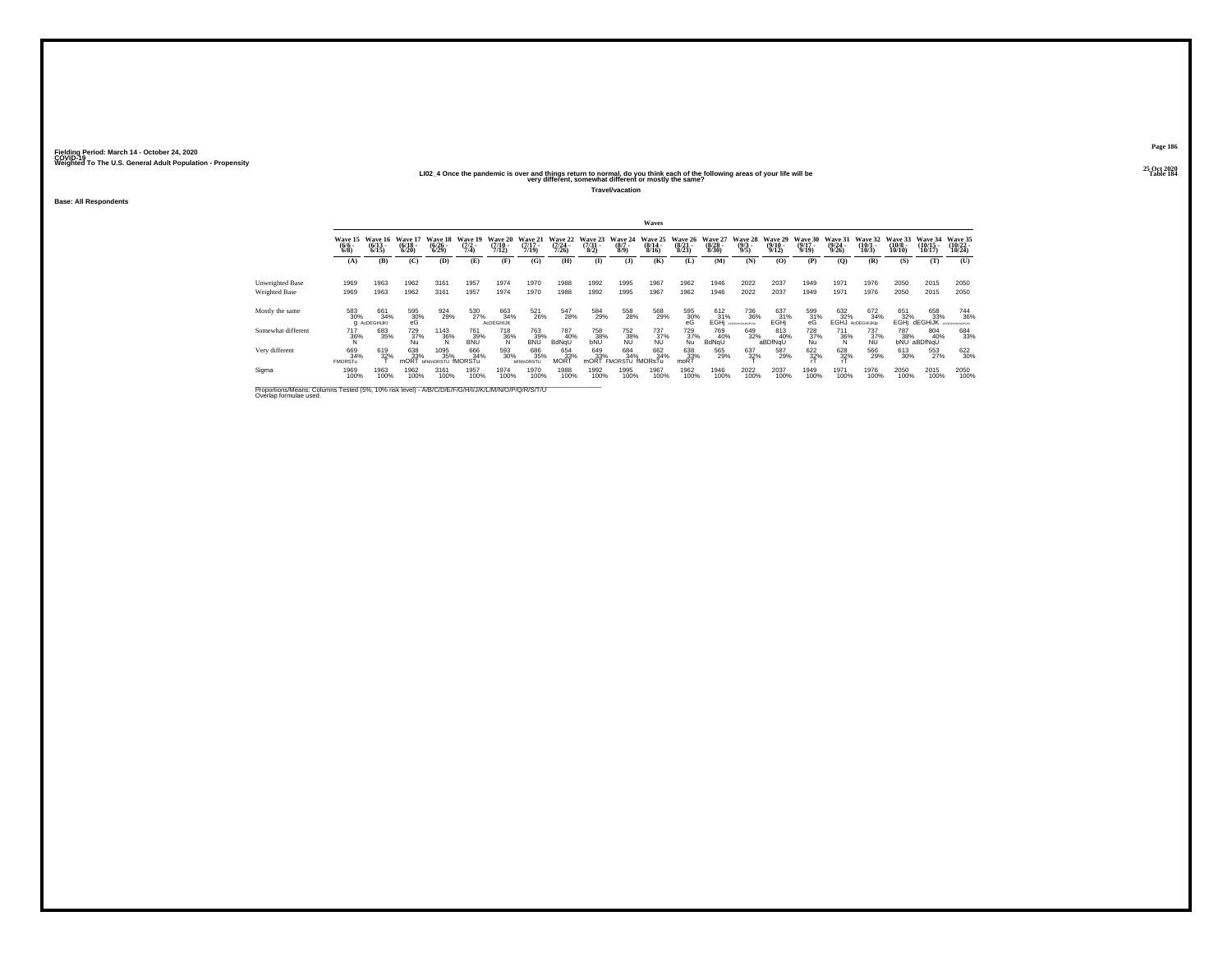#### 25 Oct the pandemic is over and things return to normal, do you think each of the following areas of your life will be "Simple was the same of the following areas of your life will be "Table 185" Table 185" Table 185<br>"Yer

**Work life**

**Base: All Respondents**

|                                                                                                                              |                               |                              |                                  |                                    |                                |                                             |                                  |                              |                                |                               | Waves                            |                                  |                                 |                            |                                  |                                  |                             |                                 |                                        |                                |                               |
|------------------------------------------------------------------------------------------------------------------------------|-------------------------------|------------------------------|----------------------------------|------------------------------------|--------------------------------|---------------------------------------------|----------------------------------|------------------------------|--------------------------------|-------------------------------|----------------------------------|----------------------------------|---------------------------------|----------------------------|----------------------------------|----------------------------------|-----------------------------|---------------------------------|----------------------------------------|--------------------------------|-------------------------------|
|                                                                                                                              | Wave 15<br>$\binom{6/6}{6/8}$ | Wave 16<br>$(6/13 -$<br>6/15 | Wave 17<br>$\frac{(6/18)}{6/20}$ | Wave 18<br>$\frac{(6/26)}{(6/29)}$ | Wave 19<br>$\frac{(7/2)}{7/4}$ | <b>Wave 20</b><br>$\frac{(7/10 - 7)}{7/12}$ | Wave 21<br>$\frac{(7/17)}{7/19}$ | Wave 22<br>$(7/24 -$<br>7/26 | Wave 23<br>$\binom{7/31}{8/2}$ | Wave 24<br>$\binom{8/7}{8/9}$ | Wave 25<br>$\frac{(8/14)}{8/16}$ | Wave 26<br>$\frac{(8/21)}{8/23}$ | Wave 27<br>$\binom{8/28}{8/30}$ | Wave 28<br>(9/3 -<br>9/5)  | Wave 29<br>$\frac{(9/10)}{9/12}$ | Wave 30<br>$\frac{(9/17)}{9/19}$ | Wave 31<br>(9/24 -<br>9/26) | Wave 32<br>$\binom{10/1}{10/3}$ | Wave 33<br>$\frac{(10/8 - 10)}{10/10}$ | Wave 34<br>$(10/15 -$<br>10/17 | Wave 35<br>(10/22<br>10/24    |
|                                                                                                                              | (A)                           | (B)                          | (C)                              | (D)                                | (E)                            | (F)                                         | (G)                              | (H)                          | $\bf{I}$                       | $($ J $)$                     | (K)                              | (L)                              | (M)                             | (N)                        | (0)                              | (P)                              | (Q)                         | (R)                             | (S)                                    | (T)                            | (U)                           |
| Unweighted Base<br>Weighted Base                                                                                             | 1969<br>1969                  | 1963<br>1963                 | 1962<br>1962                     | 3161<br>3161                       | 1957<br>1957                   | 1974<br>1974                                | 1970<br>1970                     | 1988<br>1988                 | 1992<br>1992                   | 1995<br>1995                  | 1967<br>1967                     | 1962<br>1962                     | 1946<br>1946                    | 2022<br>2022               | 2037<br>2037                     | 1949<br>1949                     | 1971<br>1971                | 1976<br>1976                    | 2050<br>2050                           | 2015<br>2015                   | 2050<br>2050                  |
| Mostly the same                                                                                                              | $^{903}_{46\%}$               | 931<br>47%<br>dEgHJL         | 885<br>45%                       | 1395<br>44%                        | 816<br>42%                     | 906<br>46%                                  | 855<br>43%                       | 846<br>43%                   | 899<br>45%                     | 843<br>42%                    | $\substack{892 \\ 45\%}$         | 832<br>42%                       | 864<br>44%                      | 929<br>46%<br>Ejl          | 940<br>46%<br>Ehjl               | 870<br>45%                       | 875<br>44%                  | 918<br>46%<br>EhJi              | 915<br>45%                             | 918<br>46%<br>е                | 1009<br>49%<br>ACCORD MANPOST |
| Somewhat different                                                                                                           | 593<br>30%                    | 624<br>32%                   | 663<br>34%<br>AlNu               | 1005<br>32%                        | 633<br>32%                     | 654<br>33%                                  | 628<br>32%                       | 661<br>33%<br>aÑū            | 626<br>31%                     | 689<br>35%<br>AkLNpgrsU       | $\frac{612}{31\%}$               | $^{590}_{\ 30\%}$                | 628<br>32%                      | 594<br>29%                 | 641<br>31%                       | 607<br>31%                       | 607<br>31%                  | 617<br>31%                      | 640<br>31%                             | 666<br>33%                     | 615<br>30%                    |
| Very different                                                                                                               | 474<br>24%<br>bcfu            | $^{409}_{21\%}$              | $^{414}_{21\%}$                  | 761<br>24%                         | 507<br>26%<br>BcftU BCFoRTU    | 415<br>21%                                  | 487<br>25%<br><b>BCFtU</b>       | 481<br>24%<br>Bcfu           | 467<br>23%                     | 462<br>23%                    | 464%                             | 540<br>28%<br>ARCOFILIANO/RUTU   | 454<br>23%                      | 499<br>25%<br><b>BCFtU</b> | 456<br>22%                       | 471<br>24%<br>bcfu               | 489<br>25%<br><b>BCFtU</b>  | 441<br>22%                      | 496<br>24%<br>bcfu                     | 430<br>21%                     | $^{426}_{21\%}$               |
| Sigma                                                                                                                        | 1969<br>100%                  | 1963<br>100%                 | 1962<br>100%                     | 3161<br>100%                       | 1957<br>100%                   | 1974<br>100%                                | 1970<br>100%                     | 1988<br>100%                 | 1992<br>100%                   | 1995<br>100%                  | 1967<br>100%                     | 1962<br>100%                     | 1946<br>100%                    | 2022<br>100%               | 2037<br>100%                     | 1949<br>100%                     | 1971<br>100%                | 1976<br>100%                    | 2050<br>100%                           | 2015<br>100%                   | 2050<br>100%                  |
| Proportions/Means: Columns Tested (5%, 10% risk level) - A/B/C/D/E/F/G/H/I/J/K/L/M/N/O/P/Q/R/S/T/U<br>Overlap formulae used. |                               |                              |                                  |                                    |                                |                                             |                                  |                              |                                |                               |                                  |                                  |                                 |                            |                                  |                                  |                             |                                 |                                        |                                |                               |

**Page 187**25 Oct 2020<br>Table 185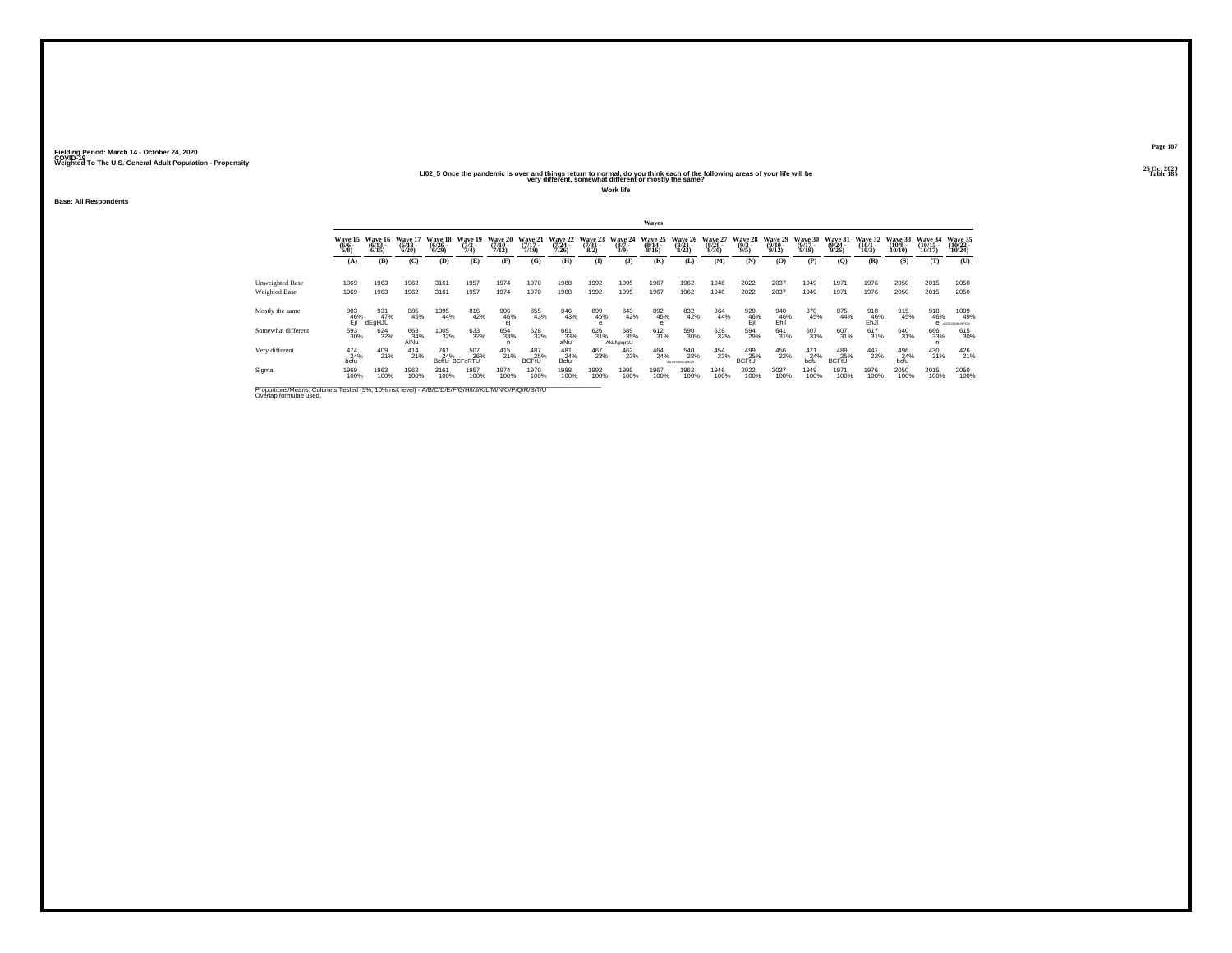#### 25 Oct 2020<br>LIO2\_6 Once the pandemic is over and things return to normal, do you think each of the following areas of your life will be<br>very different, somewhat different or mostly the same?

**Family life**

**Base: All Respondents**

|                    |                                             |                                 |                                  |                                    |                                  |                                  |                                  |                                  |                                 |                               | Waves                       |                                  |                                  |                                       |                                  |                                      |                                  |                               |                                   |                                       |                                |
|--------------------|---------------------------------------------|---------------------------------|----------------------------------|------------------------------------|----------------------------------|----------------------------------|----------------------------------|----------------------------------|---------------------------------|-------------------------------|-----------------------------|----------------------------------|----------------------------------|---------------------------------------|----------------------------------|--------------------------------------|----------------------------------|-------------------------------|-----------------------------------|---------------------------------------|--------------------------------|
|                    | Wave 15<br>$\binom{6/6}{6/8}$               | Wave 16<br>$\binom{6/13}{6/15}$ | Wave 17<br>$\frac{(6/18)}{6/20}$ | Wave 18<br>$\frac{(6/26)}{(6/29)}$ | Wave 19<br>$\frac{(7/2)}{(7/4)}$ | Wave 20<br>$\frac{(7/10)}{7/12}$ | Wave 21<br>$\frac{(7/17)}{7/19}$ | Wave 22<br>$\frac{(7/24)}{7/26}$ | Wave 23<br>$\frac{(7/31)}{8/2}$ | Wave 24<br>$\binom{8/7}{8/9}$ | Wave 25<br>(8/14 -<br>8/16) | Wave 26<br>$\frac{(8/21)}{8/23}$ | Wave 27<br>$\frac{(8/28)}{8/30}$ | <b>Wave 28</b><br>$\frac{(9/3)}{9/5}$ | Wave 29<br>$\frac{(9/10)}{9/12}$ | Wave 30<br>$\frac{(9/17 - 9)}{9/19}$ | Wave 31<br>$\frac{(9/24)}{9/26}$ | Wave 32<br>$\binom{10}{10/3}$ | Wave 33<br>$\frac{(10/8)}{10/10}$ | <b>Wave 34</b><br>$(10/15 -$<br>10/17 | Wave 35<br>(10/22 -<br>10/24)  |
|                    | (A)                                         | (B)                             | (C)                              | (D)                                | (E)                              | (F)                              | (G)                              | (H)                              | <b>(I)</b>                      | (1)                           | (K)                         | (L)                              | (M)                              | (N)                                   | (0)                              | (P)                                  | (0)                              | (R)                           | (S)                               | (T)                                   | (U)                            |
| Unweighted Base    | 1969                                        | 1963                            | 1962                             | 3161                               | 1957                             | 1974                             | 1970                             | 1988                             | 1992                            | 1995                          | 1967                        | 1962                             | 1946                             | 2022                                  | 2037                             | 1949                                 | 1971                             | 1976                          | 2050                              | 2015                                  | 2050                           |
| Weighted Base      | 1969                                        | 1963                            | 1962                             | 3161                               | 1957                             | 1974                             | 1970                             | 1988                             | 1992                            | 1995                          | 1967                        | 1962                             | 1946                             | 2022                                  | 2037                             | 1949                                 | 1971                             | 1976                          | 2050                              | 2015                                  | 2050                           |
| Mostly the same    | 1081<br>55%<br><b>CEHIKLMOPT CEHIKLMOPT</b> | 1077<br>55%                     | 1009<br>51%                      | 1721<br>54%<br>EHKLMOPT            | 977<br>50%                       | 1043<br>53%                      | 1023<br>52%                      | 995<br>50%                       | 1043<br>52%                     | 1023<br>51%                   | 981<br>50%                  | 969<br>49%                       | 967<br>50%                       | 1112<br>55%<br><b>CEHIKLMOPT</b>      | 1030<br>51%                      | 966<br>50%                           | 1032<br>52%                      | 1045<br>53%                   | 1085<br>53%                       | 1016<br>50%                           | 1121<br>55%<br><b>EHKLMOPT</b> |
| Somewhat different | 556<br>28%                                  | 565<br>29%                      | 682<br>35%<br>ABDINQRSU          | 952<br>30%                         | 636<br>33%<br>AbNs               | $^{614}_{31\%}$                  | 629<br>32%<br>abN                | $644 \overline{32\%}$ AbNs       | 651<br>33%<br>ABNSu             | 655<br>33%<br>ABNSu           | 631<br>32%<br>AbNs          | $\frac{607}{31\%}$               | $624 \overline{32\%}$ AbNs       | 542<br>27%                            | $^{649}_{32\%}$ abN              | 635<br>33%<br>AbNs                   | 597<br>30%                       | 589<br>30%                    | 589<br>29%                        | 684<br>34%<br>ABDNoRSU                | 601<br>29%                     |
| Very different     | 331<br>17%                                  | 322<br>16%                      | 270<br>14%                       | 488<br>15%                         | 343<br>18%                       | $317_{16\%}$                     | 318<br>16%                       | $\frac{349}{18\%}$               | 298<br>15%                      | $\frac{317}{16\%}$            | 355<br>18%                  | 386<br>20%<br>Cdl aBCDFGUTU      | 354<br>18%<br>CDIt               | 369<br>18%<br>CDIt                    | $\underset{\text{Ci}}{^{358}}$   | 348<br>18%<br>Cdi                    | $\frac{342}{17\%}$               | $\frac{342}{17\%}$<br>C.      | 376<br>18%<br>CDIt                | $\frac{315}{16\%}$                    | 328<br>16%                     |
| Sigma              | 1969<br>100%                                | 1963<br>100%                    | 1962<br>100%                     | 3161<br>100%                       | 1957<br>100%                     | 1974<br>100%                     | 1970<br>100%                     | 1988<br>100%                     | 1992<br>100%                    | 1995<br>100%                  | 1967<br>100%                | 1962<br>100%                     | 1946<br>100%                     | 2022<br>100%                          | 2037<br>100%                     | 1949<br>100%                         | 1971<br>100%                     | 1976<br>100%                  | 2050<br>100%                      | 2015<br>100%                          | 2050<br>100%                   |

Proportions/Means: Columns Tested (5%, 10% risk level) - A/B/C/D/E/F/G/H/I/J/K/L/M/N/O/P/Q/R/S/T/U \_\_\_\_\_\_\_\_\_\_\_<br>Overlap formulae used.

**Page 188**25 Oct 2020<br>Table 186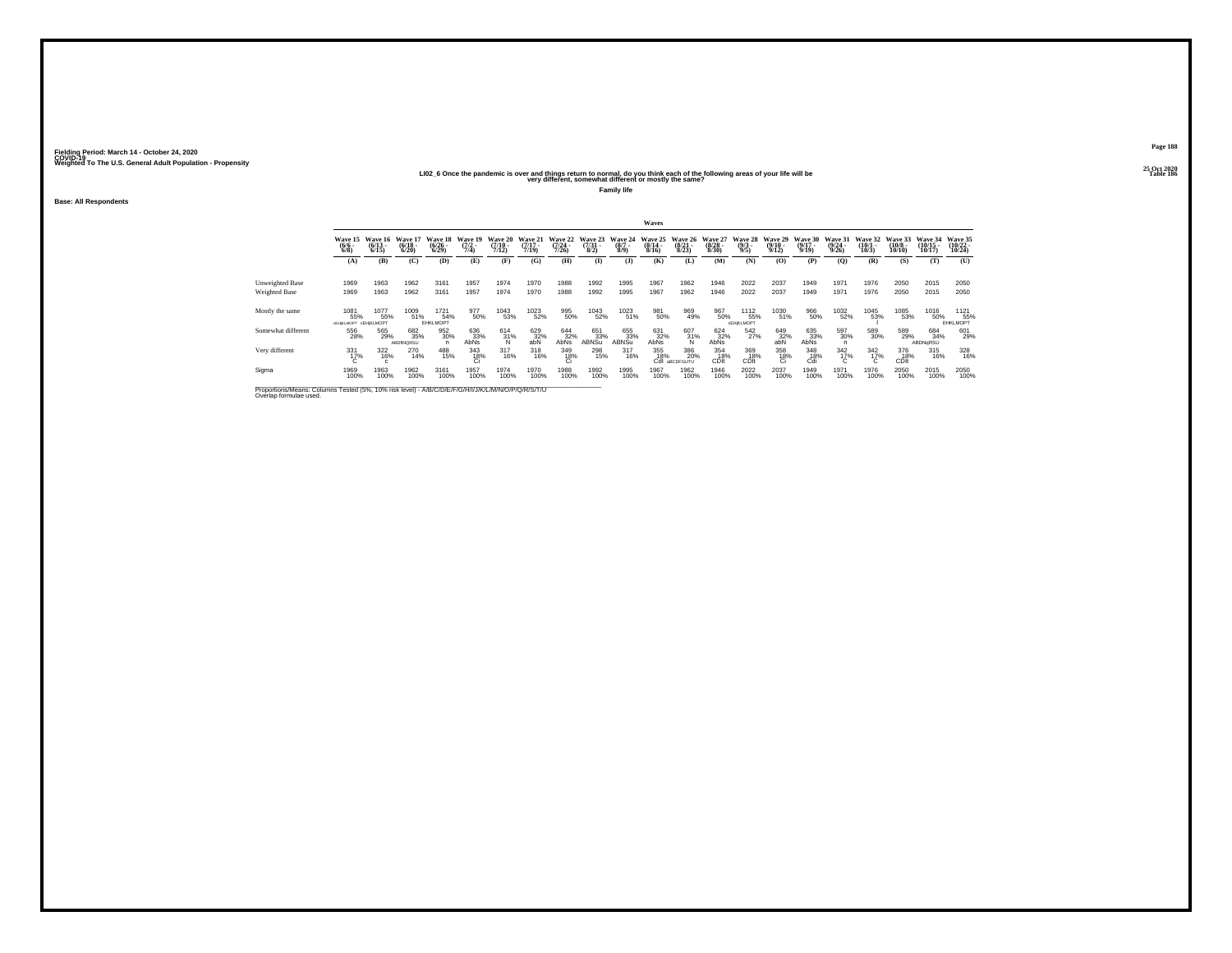#### 25 Oct 2020<br>Table 187 – History different, somewhat different or mostly the same?<br>Very different, somewhat different or mostly the same?

**Personal hygiene**

**Base: All Respondents**

|                                  |                                 |                                 |                                   |                                        |                                   |                                         |                                  |                                             |                                 |                                              | Waves                                    |                                  |                                  |                                                                                                                                    |                                                                       |                                                           |                                         |                                        |                                        |                                   |                                    |
|----------------------------------|---------------------------------|---------------------------------|-----------------------------------|----------------------------------------|-----------------------------------|-----------------------------------------|----------------------------------|---------------------------------------------|---------------------------------|----------------------------------------------|------------------------------------------|----------------------------------|----------------------------------|------------------------------------------------------------------------------------------------------------------------------------|-----------------------------------------------------------------------|-----------------------------------------------------------|-----------------------------------------|----------------------------------------|----------------------------------------|-----------------------------------|------------------------------------|
|                                  | Wave 15<br>$\frac{(6/6)}{6/8}$  | Wave 16<br>$\binom{6/13}{6/15}$ | Wave 17<br>$\frac{(6/18)}{6/20}$  | Wave 18<br>$\frac{(6/26 - 6)}{(6/29)}$ | Wave 19<br>$\frac{(7/2)}{7/4}$    | <b>Wave 20</b><br>$\frac{(7/10)}{7/12}$ | Wave 21<br>$\frac{(7/17)}{7/19}$ | <b>Wave 22</b><br>$\frac{(7/24 - 7)}{7/26}$ | Wave 23<br>$\frac{(7/31)}{8/2}$ | Wave 24<br>$\frac{(8/7)}{8/9}$               | Wave 25<br>$\frac{(8/14 \cdot 8)}{8/16}$ | Wave 26<br>$\frac{(8/21)}{8/23}$ | Wave 27<br>$\frac{(8/28)}{8/30}$ | Wave 28<br>$\binom{9/3}{9/5}$                                                                                                      | Wave 29<br>$\frac{(9/10)}{9/12}$                                      | Wave 30<br>$\frac{(9/17)}{9/19}$                          | <b>Wave 31</b><br>$\frac{(9/24)}{9/26}$ | Wave 32<br>$\binom{10/1}{10/3}$        | Wave 33<br>$\frac{(10/8 - 10)}{10/10}$ | Wave 34<br>$\binom{10/15}{10/17}$ | Wave 35<br>$\frac{(10/22)}{10/24}$ |
|                                  | (A)                             | (B)                             | (C)                               | (D)                                    | (E)                               | (F)                                     | (G)                              | (H)                                         | $\mathbf{I}$                    | (3)                                          | (K)                                      | (L)                              | (M)                              | (N)                                                                                                                                | (O)                                                                   | (P)                                                       | (Q)                                     | (R)                                    | (S)                                    | (T)                               | (U)                                |
| Unweighted Base<br>Weighted Base | 1969<br>1969                    | 1963<br>1963                    | 1962<br>1962                      | 3161<br>3161                           | 1957<br>1957                      | 1974<br>1974                            | 1970<br>1970                     | 1988<br>1988                                | 1992<br>1992                    | 1995<br>1995                                 | 1967<br>1967                             | 1962<br>1962                     | 1946<br>1946                     | 2022<br>2022                                                                                                                       | 2037<br>2037                                                          | 1949<br>1949                                              | 1971<br>1971                            | 1976<br>1976                           | 2050<br>2050                           | 2015<br>2015                      | 2050<br>2050                       |
| Mostly the same                  | 947<br>48%                      | 1026<br>52%<br>ACEP             | 899<br>46%                        | 1610<br>51%<br>CEp                     | 887<br>45%                        | 971<br>49%                              | $^{984}_{50\%}$                  | 1015<br>51%<br>CEp <sup>1</sup>             | 1011<br>51%<br>CEp              | $\underset{\text{CE}}{\overset{1001}{50\%}}$ | $^{977}_{50\%}$                          | $^{1019}_{\,~~52\%}$ aCEP        |                                  | $\underset{\text{CE} \ \text{ACEF-gimology}}{\text{963}} \underset{\text{CE} \ \text{ACEF-gimologyS}}{\text{1082}}$<br>1082<br>53% | $^{1020}_{\hphantom{10}50\%}_{\hphantom{10} \hphantom{10} \text{CE}}$ | 918<br>47%                                                | $^{979}_{50\%}$                         | $^{985}_{\substack{50\%\\ \text{CE}}}$ | 1006<br>49%<br>e                       | 1009<br>50%<br>CE                 | $^{1068}_{\phantom{1}52\%}$ aCEP   |
| Somewhat different               | 539<br>27%                      | 522<br>27%                      | 572<br>29%<br>LN                  | 904<br>29%                             | 576<br>29%<br>LN                  | 590<br>30%<br>bLNo                      | 547<br>28%                       | $\frac{535}{27\%}$                          | 574<br>29%                      | 595<br>30%<br>bLNo                           | 559<br>28%                               | 499<br>25%                       | 569<br>29%<br>LN                 | 516<br>26%                                                                                                                         | 536<br>26%                                                            | $\begin{array}{c} 582 \\ 30\% \\ \text{blNo} \end{array}$ | 540<br>27%                              | $^{578}_{-29\%}$                       | 591<br>29%                             | 632<br>31%<br>In ABGHLNOQU        | 551<br>27%                         |
| Very different                   | 483<br>25%<br><b>BDFIJmNRTU</b> | $^{414}_{21\%}$                 | 491<br>25%<br><b>ROPH MANRYTH</b> | 647<br>20%                             | 494<br>25%<br><b>ROFH MANRYTI</b> | 413<br>21%                              | 439<br>22%                       | $^{438}_{22\%}$                             | 406<br>20%                      | 399<br>20%                                   | 431<br>22%                               | 444<br>23%                       | $^{414}_{21\%}$                  | $^{424}_{21\%}$                                                                                                                    | 481<br>24%<br>DiJT                                                    | 449<br>23%                                                | 452<br>23%                              | $^{413}_{21\%}$                        | 453<br>22%                             | 374<br>19%                        | $^{431}_{21\%}$                    |
| Sigma                            | 1969<br>100%                    | 1963<br>100%                    | 1962<br>100%                      | 3161<br>100%                           | 1957<br>100%                      | 1974<br>100%                            | 1970<br>100%                     | 1988<br>100%                                | 1992<br>100%                    | 1995<br>100%                                 | 1967<br>100%                             | 1962<br>100%                     | 1946<br>100%                     | 2022<br>100%                                                                                                                       | 2037<br>100%                                                          | 1949<br>100%                                              | 1971<br>100%                            | 1976<br>100%                           | 2050<br>100%                           | 2015<br>100%                      | 2050<br>100%                       |

Proportions/Means: Columns Tested (5%, 10% risk level) - A/B/C/D/E/F/G/H/I/J/K/L/M/N/O/P/Q/R/S/T/U Overlap formulae used.<br>Overlap formulae used.

**Page 189**25 Oct 2020<br>Table 187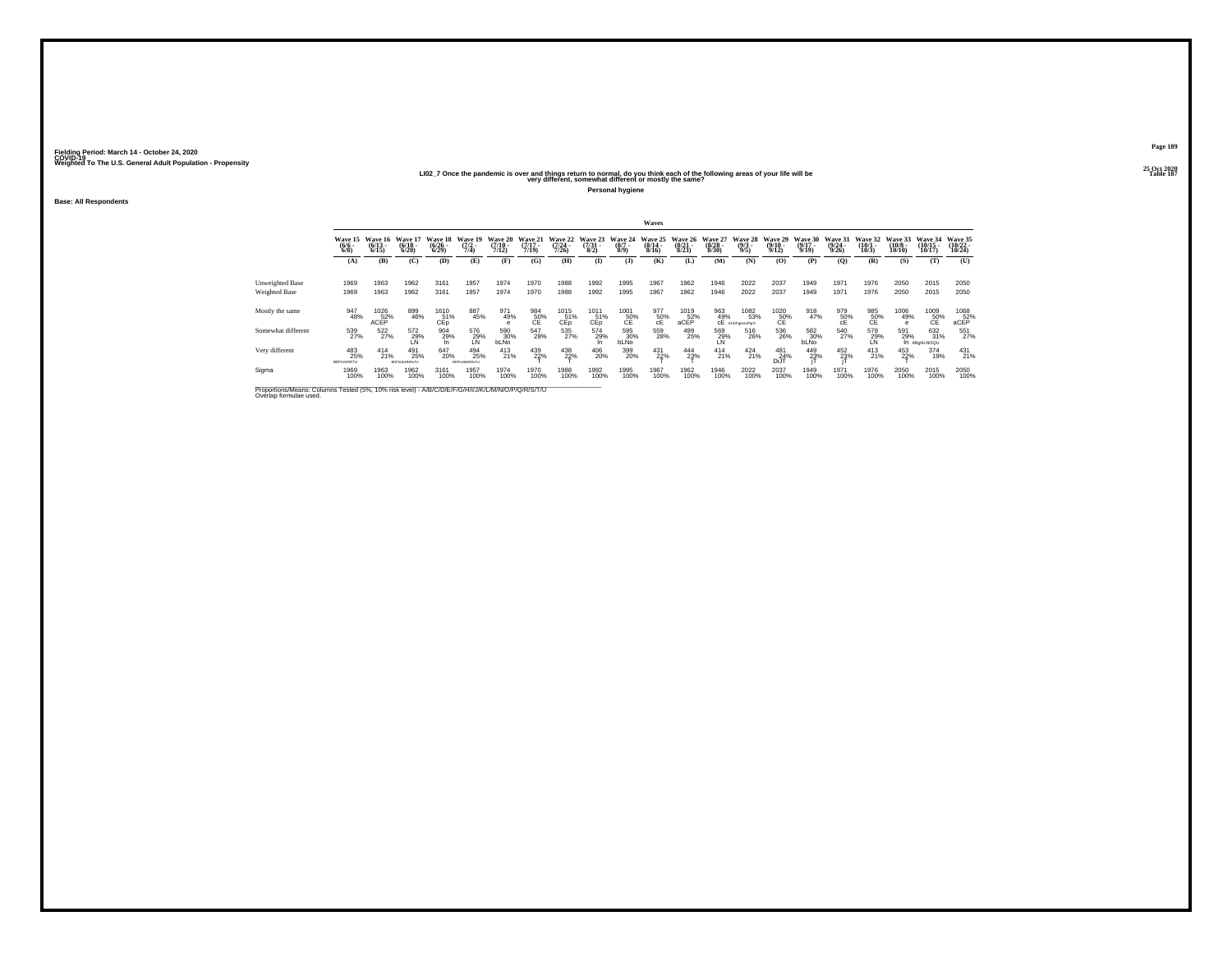#### 25 Oct 2020<br>LIO2\_8 Once the pandemic is over and things return to normal, do you think each of the following areas of your life will be<br>very different, somewhat different or mostly the same?

**Healthcare**

**Base: All Respondents**

|                                         |                                      |                                 |                                  |                                        |                                  |                                  |                                  |                              |                                 |                               | Waves                                |                                  |                                  |                                |                                                |                                  |                                  |                                 |                                  |                                |                                                       |
|-----------------------------------------|--------------------------------------|---------------------------------|----------------------------------|----------------------------------------|----------------------------------|----------------------------------|----------------------------------|------------------------------|---------------------------------|-------------------------------|--------------------------------------|----------------------------------|----------------------------------|--------------------------------|------------------------------------------------|----------------------------------|----------------------------------|---------------------------------|----------------------------------|--------------------------------|-------------------------------------------------------|
|                                         | Wave 15<br>$\frac{(6/6 - 6)}{(6/8)}$ | Wave 16<br>$\binom{6/13}{6/15}$ | Wave 17<br>$\frac{(6/18)}{6/20}$ | Wave 18<br>$\frac{(6/26 - 6)}{(6/29)}$ | Wave 19<br>$\frac{(7/2)}{(7/4)}$ | Wave 20<br>$\frac{(7/10)}{7/12}$ | Wave 21<br>$\frac{(7/17)}{7/19}$ | Wave 22<br>$(7/24 -$<br>7/26 | Wave 23<br>$\frac{(7/31)}{8/2}$ | Wave 24<br>$\binom{8/7}{8/9}$ | Wave 25<br>$\frac{(8/14 - 8)}{8/16}$ | Wave 26<br>$\frac{(8/21)}{8/23}$ | Wave 27<br>$\frac{(8/28)}{8/30}$ | Wave 28<br>$\frac{(9/3)}{9/5}$ | <b>Wave 29</b><br>$\frac{(9/10 - 9/12)}{9/12}$ | Wave 30<br>$\frac{(9/17)}{9/19}$ | Wave 31<br>$\frac{(9/24)}{9/26}$ | Wave 32<br>$\binom{10/1}{10/3}$ | Wave 33<br>$\binom{10/8}{10/10}$ | Wave 34<br>$(10/15 -$<br>10/17 | Wave 35<br>$(10/22 -$<br>10/24                        |
|                                         | (A)                                  | (B)                             | (C)                              | (D)                                    | (E)                              | (F)                              | (G)                              | (H)                          | $\bf{I}$                        | $($ $\bf{J}$                  | (K)                                  | (L)                              | (M)                              | (N)                            | (0)                                            | (P)                              | (0)                              | (R)                             | (S)                              | (T)                            | (U)                                                   |
| Unweighted Base<br><b>Weighted Base</b> |                                      | $\cdot$                         |                                  | $\mathcal{L}^{\bullet\bullet}$         | 1957<br>1957                     | 1974<br>1974                     | 1970<br>1970                     | 1988<br>1988                 | 1992<br>1992                    | 1995<br>1995                  | 1967<br>1967                         | 1962<br>1962                     | 1946<br>1946                     | 2022<br>2022                   | 2037<br>2037                                   | 1949<br>1949                     | 1971<br>1971                     | 1976<br>1976                    | 2050<br>2050                     | 2015<br>2015                   | 2050<br>2050                                          |
| Mostly the same                         |                                      |                                 |                                  |                                        | 828                              | 914<br>46%                       | 879<br>45%                       | 920<br>46%                   | 921<br>46%                      | 950<br>48%                    | $^{916}_{47\%}$                      | 913<br>47%                       | 897<br>46%                       | 1047<br>52%<br>В ЕГСНЫКШОРО    | 972<br>48%                                     | 884<br>45%                       | $\frac{924}{47\%}$               | 968<br>49%<br>EGo               | 1018<br>50%<br>EGimP             |                                | 980 1064<br>49% 52'<br>Eg erghustandro<br>1064<br>52% |
| Somewhat different                      |                                      |                                 |                                  |                                        | 713<br>36%<br>hkLmNOgRSU         | 654<br>33%<br>Ns                 | 680<br>35%<br>INSU               | 646<br>32%                   | 661<br>33%<br>Ns                | 691<br>35%<br>INSU            | 650<br>33%<br>Ns                     | 604<br>31%                       | $\frac{641}{33\%}$               | 586<br>29%                     | 649<br>32%                                     | 646<br>33%<br>Ns                 | 642<br>33%                       | 640<br>32%<br>n                 | 604<br>29%                       | 666<br>33%<br>Ns               | 622<br>30%                                            |
| Very different                          |                                      |                                 |                                  | $\overline{\phantom{a}}$               | 415<br>21%<br>JtU                | 406<br>21%<br>iu.                | $^{411}_{21\%}$                  | $^{423}_{21\%}$<br>JtU       | 410<br>21%                      | 354<br>18%                    | 401<br>20%                           | 446<br>23%<br><b>JNRTU</b>       | $^{409}_{21\%}$                  | 389<br>19%                     | 417<br>20%                                     | 419<br>21%<br>JrtU               | 405<br>21%                       | 368<br>19%                      | 429<br>21%                       | 369<br>18%                     | 364<br>18%                                            |
| Sigma                                   |                                      |                                 |                                  |                                        | 1957<br>100%                     | 1974<br>100%                     | 1970<br>100%                     | 1988<br>100%                 | 1992<br>100%                    | 1995<br>100%                  | 1967<br>100%                         | 1962<br>100%                     | 1946<br>100%                     | 2022<br>100%                   | 2037<br>100%                                   | 1949<br>100%                     | 1971<br>100%                     | 1976<br>100%                    | 2050<br>100%                     | 2015<br>100%                   | 2050<br>100%                                          |

Proportions/Means: Columns Tested (5%, 10% risk level) - A/B/C/D/E/F/G/H/I/J/K/L/M/N/O/P/Q/R/S/T/U<br>Overlap formulae used. \*\* very small base (under 30) ineligible for sig testing

**Page 190**25 Oct 2020<br>Table 188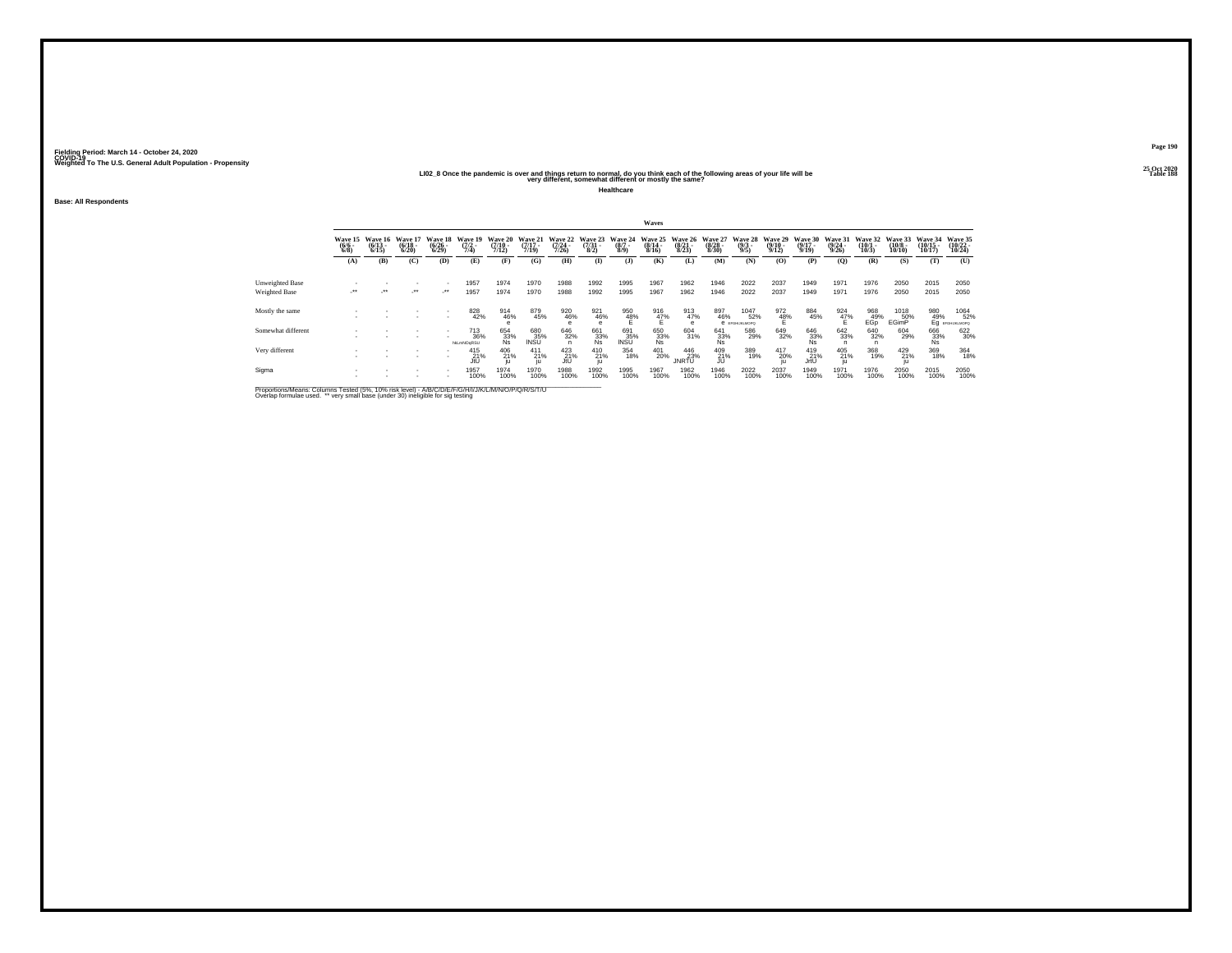#### 25 Oct 2020<br>LIO2\_9 Once the pandemic is over and things return to normal, do you think each of the following areas of your life will be<br>very different, somewhat different or mostly the same?

**Health insurance**

**Base: All Respondents**

|                                                |                                |                                  |                                  |                                 |                                |                                      |                                  |                                  |                                     |                               | Waves                                                                          |                                        |                                  |                                |                                         |                                  |                                         |                                       |                                        |                                    |                                |
|------------------------------------------------|--------------------------------|----------------------------------|----------------------------------|---------------------------------|--------------------------------|--------------------------------------|----------------------------------|----------------------------------|-------------------------------------|-------------------------------|--------------------------------------------------------------------------------|----------------------------------------|----------------------------------|--------------------------------|-----------------------------------------|----------------------------------|-----------------------------------------|---------------------------------------|----------------------------------------|------------------------------------|--------------------------------|
|                                                | Wave 15<br>$\frac{(6/6)}{6/8}$ | Wave 16<br>$\frac{(6/13)}{6/15}$ | Wave 17<br>$\frac{(6/18)}{6/20}$ | Wave 18<br>$\binom{6/26}{6/29}$ | Wave 19<br>$\frac{(7/2)}{7/4}$ | Wave 20<br>$\frac{(7/10 - 7)}{7/12}$ | Wave 21<br>$\frac{(7/17)}{7/19}$ | Wave 22<br>$\frac{(7/24)}{7/26}$ | Wave 23<br>$\frac{(7/31 - 8)}{8/2}$ | Wave 24<br>$\binom{8/7}{8/9}$ | Wave 25<br>$\frac{(8/14 \cdot 8)}{8/16}$                                       | <b>Wave 26</b><br>$\binom{8/21}{8/23}$ | Wave 27<br>$\frac{(8/28)}{8/30}$ | Wave 28<br>$\binom{9/3}{9/5}$  | Wave 29<br>$\frac{(9/10 - 9/12)}{9/12}$ | Wave 30<br>$\frac{(9/17)}{9/19}$ | Wave 31<br>$\frac{(9/24 - 9/26)}{9/26}$ | Wave 32<br>$\binom{10/1}{10/3}$       | Wave 33<br>$\frac{(10/8 - 10)}{10/10}$ | Wave 34<br>$(10/15 -$<br>$10/17$ ) | Wave 35<br>$(10/22 -$<br>10/24 |
|                                                | (A)                            | (B)                              | (C)                              | (D)                             | (E)                            | (F)                                  | (G)                              | (H)                              | $\bf{I}$                            | (3)                           | (K)                                                                            | (L)                                    | (M)                              | (N)                            | (0)                                     | (P)                              | (O)                                     | (R)                                   | (S)                                    | (T)                                | (U)                            |
| <b>Unweighted Base</b><br><b>Weighted Base</b> | $\cdot$                        | ur.                              | $\cdot$                          | ٠<br>$\cdot$                    | 1957<br>1957                   | 1974<br>1974                         | 1970<br>1970                     | 1988<br>1988                     | 1992<br>1992                        | 1995<br>1995                  | 1967<br>1967                                                                   | 1962<br>1962                           | 1946<br>1946                     | 2022<br>2022                   | 2037<br>2037                            | 1949<br>1949                     | 1971<br>1971                            | 1976<br>1976                          | 2050<br>2050                           | 2015<br>2015                       | 2050<br>2050                   |
| Mostly the same                                |                                |                                  |                                  | ٠                               | 1070<br>55%                    | 1093<br>55%                          | 1087<br>55%                      | 1069<br>54%                      | 1103<br>55%                         | <sup>1114</sup> 56%           | 1093<br>56%                                                                    | 1086<br>55%                            | 1025<br>53%                      | 1228<br>61%<br>COSM MI MODOGOT | 1152<br>57%<br>m.                       | 1071<br>55%                      | <sup>1103</sup> 56%                     | 1093<br>55%                           | 1129<br>55%                            | 1093<br>54%                        | 1196<br>58%<br>eHMt            |
| Somewhat different                             |                                |                                  |                                  |                                 | 564<br>29%                     | $\frac{552}{28\%}$                   | 545<br>28%                       | $^{563}_{28\%}$                  | $\frac{562}{28\%}$                  | 559<br>28%<br>N               | $^{521}_{\hphantom{1}\hphantom{1}26\%}_{\hphantom{1}\hphantom{1}\hphantom{1}}$ |                                        | $^{503}_{26\%}$ KLNOpU           | $\frac{472}{23\%}$             | 539<br>26%                              | 517<br>27%                       | $^{543}_{28\%}$                         | $^{569}_{\substack{29\%\\1\text{N}}}$ |                                        | 572 613<br>28% 30%<br>N KLNOPU     | 529<br>26%                     |
| Very different                                 |                                |                                  |                                  |                                 | 322<br>16%                     | 329<br>17%                           | 339<br>17%                       | 356<br>18%                       | 326<br>16%                          | 322<br>16%                    | 353<br>18%                                                                     | 372<br>19%<br>inrTu                    | 334<br>17%                       | 322<br>16%                     | 346<br>17%                              | 362<br>19%<br>rTu                | 325<br>16%                              | $^{314}_{16\%}$                       | 349<br>17%                             | 309<br>15%                         | 325<br>16%                     |
| Sigma                                          |                                |                                  |                                  | ٠                               | 1957<br>100%                   | 1974<br>100%                         | 1970<br>100%                     | 1988<br>100%                     | 1992<br>100%                        | 1995<br>100%                  | 1967<br>100%                                                                   | 1962<br>100%                           | 1946<br>100%                     | 2022<br>100%                   | 2037<br>100%                            | 1949<br>100%                     | 1971<br>100%                            | 1976<br>100%                          | 2050<br>100%                           | 2015<br>100%                       | 2050<br>100%                   |

Proportions/Means: Columns Tested (5%, 10% risk level) - A/B/C/D/E/F/G/H/I/J/K/L/M/N/O/P/Q/R/S/T/U<br>Overlap formulae used. \*\* very small base (under 30) ineligible for sig testing

**Page 191**25 Oct 2020<br>Table 189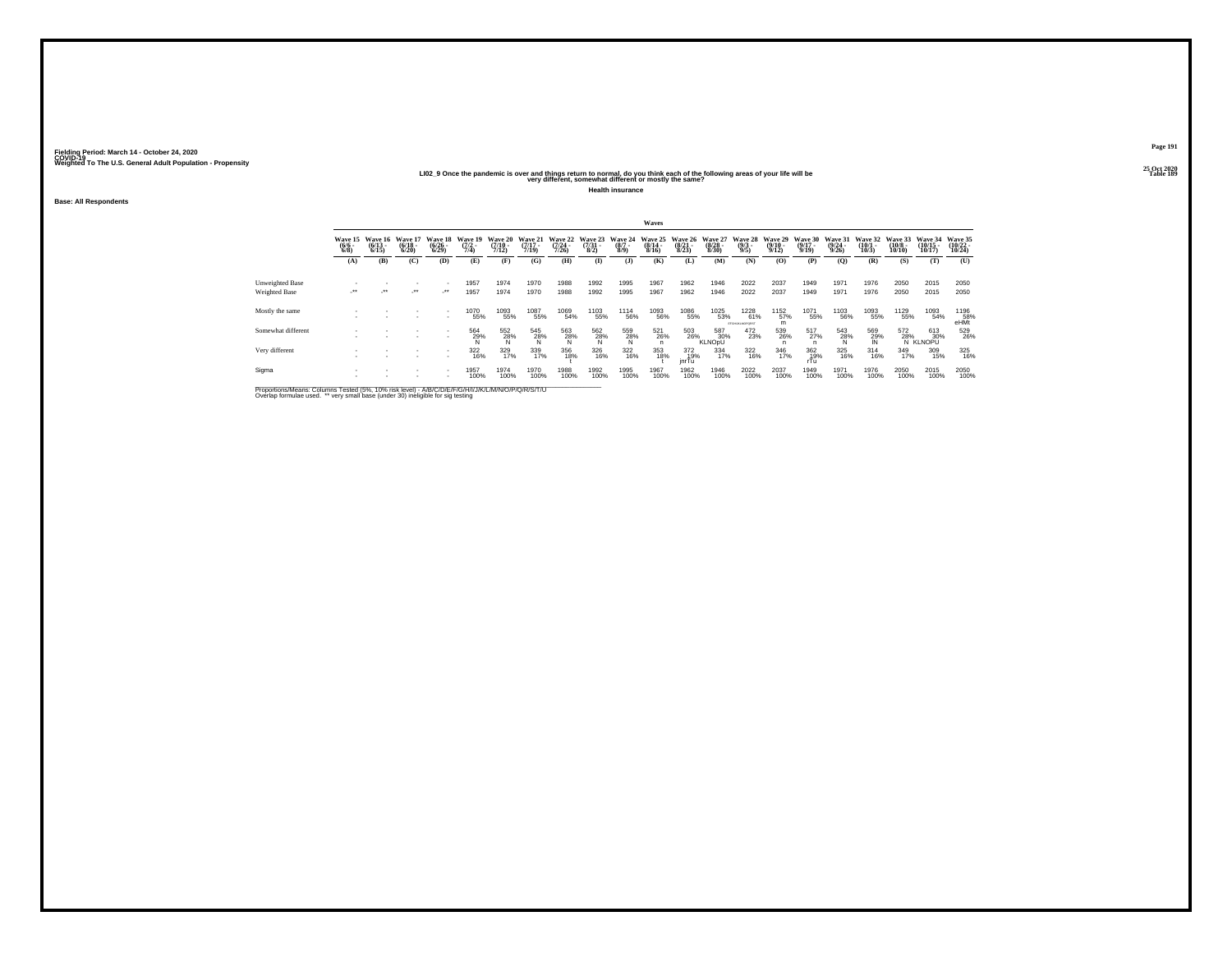|                  |              | Fielding Period: March 14 - October 24, 2020<br>COVID-19                                                                                                                                                                          |
|------------------|--------------|-----------------------------------------------------------------------------------------------------------------------------------------------------------------------------------------------------------------------------------|
|                  |              | Weighted To The U.S. General Adult Population - Propensity                                                                                                                                                                        |
| Page Table Title |              |                                                                                                                                                                                                                                   |
| -1               | $\mathbf{1}$ | GA01 If you are searching for information online, which of the following search engines would be your first choice?                                                                                                               |
| $\overline{c}$   | 2            | GA02 How favorable or unfavorable do you find each of the following CEOs?<br>Summary Of Very/Somewhat Favorable                                                                                                                   |
| 3                | 3            | GA02 How favorable or unfavorable do you find each of the following CEOs?<br>Summary Of Very/Somewhat Unfavorable                                                                                                                 |
| 4                | 4            | GA02_1 How favorable or unfavorable do you find each of the following CEOs?<br>Sundar Pichai, CEO of Google                                                                                                                       |
| 5                | 5            | GA02_2 How favorable or unfavorable do you find each of the following CEOs?<br>Mark Zuckerberg, CEO of Facebook                                                                                                                   |
| 6                | 6            | GA02_3 How favorable or unfavorable do you find each of the following CEOs?<br>Jack Dorsey, CEO of Twitter                                                                                                                        |
| 7                | 7            | GA02_4 How favorable or unfavorable do you find each of the following CEOs?<br>Jeff Bezos, CEO of Amazon                                                                                                                          |
| 8                | -8           | GA02 5 How favorable or unfavorable do you find each of the following CEOs?<br>Tim Cook, CEO of Apple                                                                                                                             |
| 9                | 9            | GA02_6 How favorable or unfavorable do you find each of the following CEOs?<br>Satya Nadella, CEO of Microsoft                                                                                                                    |
| 10               | 10           | GA04 Generally speaking, do you agree or disagree that the "Big 4" technology companies - Amazon, Apple, Facebook, and Google - have a monopoly in their respective sectors and it limits competition and innovation?             |
| 11               | 11           | GA05 Do you agree or disagree that when you are searching for information online that there are adequate alternatives to<br>using Google's search engine?                                                                         |
| 12               | 12           | GA06 Generally speaking, do you agree or disagree that Google has too much control over the online search engine market that<br>your options as a consumer are too limited?                                                       |
| 13               |              | 13 GA07 Do you agree or disagree that Google has too much power in the technology industry and should be broken up (i.e., forced<br>to separate subsidiaries such as YouTube and/or Gmail from its ad exchange and search engine  |
| 14               | 14           | GA08 Do you believe that any of the following technology companies have a monopoly in their sector and should be broken up to<br>encourage innovation and protect consumers? Please select all that apply.                        |
| 15               | 15           | VE01 Which method did you use to vote early in the 2020 presidential election?                                                                                                                                                    |
| 16               | 16           | VE02 How much do you support or oppose continuing to have the option to use mail-in voting in future elections post-COVID-19?                                                                                                     |
| 17               |              | 17 VE03 For future elections, would rather vote by mail or vote in-person?                                                                                                                                                        |
| 18               | 18           | VE04 Which of the following state(s) do you think are among the most important in deciding the winner of the 2020 presidential election? Please select all that apply.                                                            |
| 21               | 19           | ENP01 How do you plan to see/find out the results of the 2020 presidential election?                                                                                                                                              |
| 22               | 20           | ENP02 Which of the following outlet(s) do you plan to use to see/find out the results of the 2020 presidential election? Please select all that apply.                                                                            |
| 23               | 21           | ENP02 Which of the following outlet(s) do you plan to use to see/find out the results of the 2020 presidential election? Please select all that apply.                                                                            |
| 24               | 22           | ENP03 Which of the following people do you plan to watch the 2020 presidential election with in-person? Please select all that apply.                                                                                             |
| 25               | 23           | ENP03 Which of the following people do you plan to watch the 2020 presidential election with in-person? Please select all that apply.                                                                                             |
| 26               | 24           |                                                                                                                                                                                                                                   |
|                  |              | ENP04 If you were to gather in-person with a group to watch the 2020 presidential election, how many people other than yourself, do you believe<br>is a safe (i.e., may not cause concerns for COVID-19 exposure) amount for an e |
| 27               |              | 25 ENP05 Which of the following products do you plan to consume while watching the 2020 presidential election results? Please select all that apply.                                                                              |
| 28               | 26           | ENP05 Which of the following products do you plan to consume while watching the 2020 presidential election results? Please select all that apply.                                                                                 |
| 29               |              | 27 ENP06 How would you rate your level of stress and anxiety due to the upcoming election?                                                                                                                                        |
| 30               | 28           | ENP07 How much more or less stressed are you about the upcoming presidential election compared to elections in prior years?                                                                                                       |
| 31               | 29           | THK01 Thinking ahead to Thanksgiving, which of the following best describes your plans for Thanksgiving this year? Please select all that apply.                                                                                  |
| 32               | 30           | THK02 Are political conversations in your family more or less heated this year compared to previous years?                                                                                                                        |
| 33               | 31           | THK03 In the last year, which of the following, if any, have happened as a result of political discussions in your family? Please select all that apply.                                                                          |
| 34               | 32           | THK04 How much do you agree or disagree with each of the following statements?<br>Summary Of Strongly/Somewhat Agree                                                                                                              |
| 35               | 33           | THK04 How much do you agree or disagree with each of the following statements?<br>Summary Of Strongly/Somewhat Disagree                                                                                                           |
| 36               |              | THK04_1 How much do you agree or disagree with each of the following statements?<br>I've changed my holiday plans to avoid family members that want to debate over politics.                                                      |
| 37               | 35           | THK04_2 How much do you agree or disagree with each of the following statements?<br>I feel anxious thinking about my family's political debates over Thanksgiving.                                                                |
| 38               | 36           | THK04_3 How much do you agree or disagree with each of the following statements? I avoid discussing politics with my extended family at all costs during the holidays.                                                            |
| 39               | 37           | THK04_4 How much do you agree or disagree with each of the following statements?<br>Political conversations in my family have become more heated during the Trump administration compared to all other administrations.           |
| 40               | 38           | THK04_5 How much do you agree or disagree with each of the following statements?<br>I feel past political conversations have caused damage in my family's relationships.                                                          |
| 41               | 39           | THK05 How would you cope with potentially heated political debates over your Thanksgiving meal? Please select all that apply.                                                                                                     |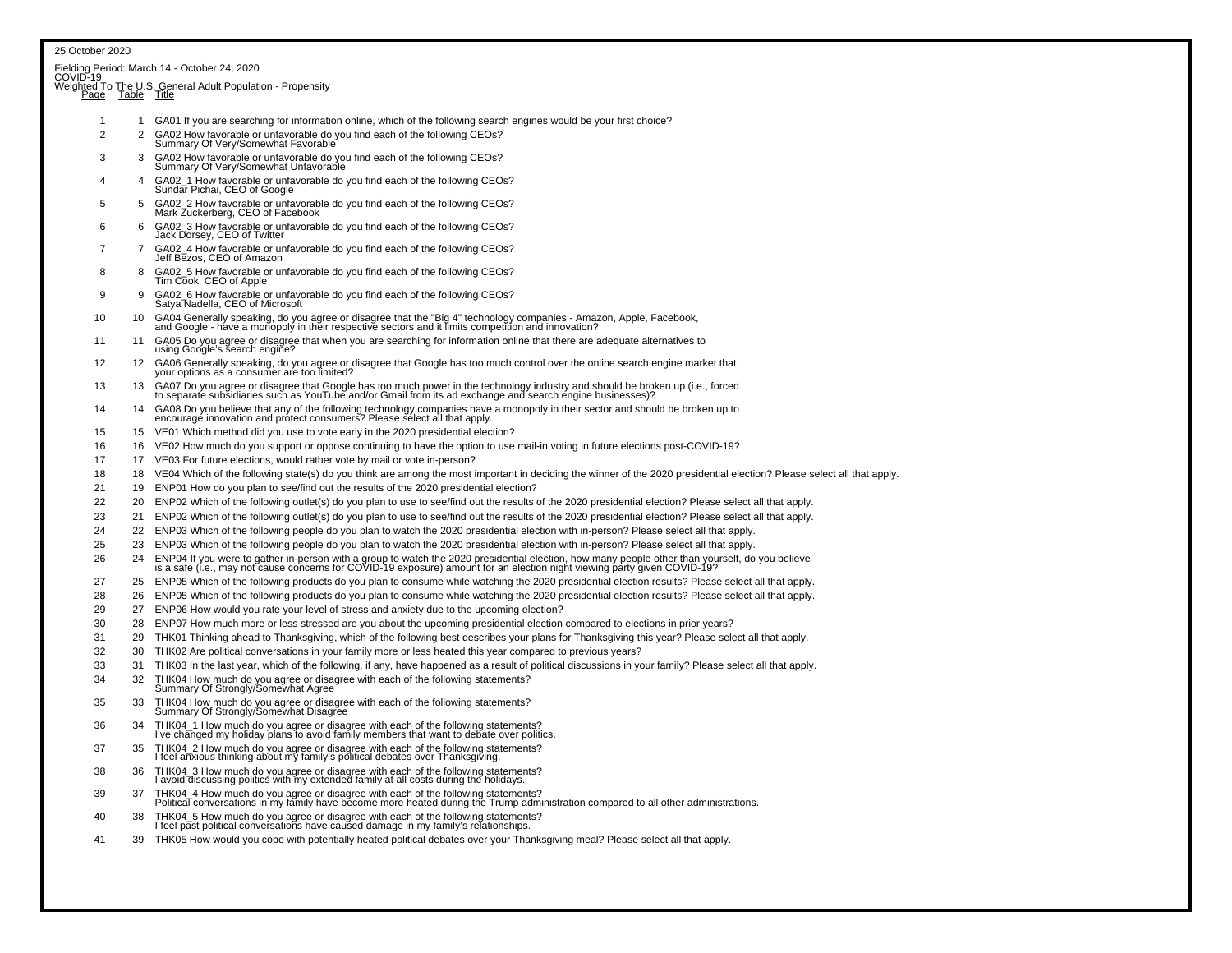| 25 October 2020 |    |                                                                                                                                                                                                                                   |
|-----------------|----|-----------------------------------------------------------------------------------------------------------------------------------------------------------------------------------------------------------------------------------|
|                 |    |                                                                                                                                                                                                                                   |
|                 |    |                                                                                                                                                                                                                                   |
|                 |    | Fielding Period: March 14 - October 24, 2020<br>COVID-19<br>Weighted To The U.S. General Adult Population - Propensity<br>Page Table Title                                                                                        |
|                 |    |                                                                                                                                                                                                                                   |
| 42              | 40 | PT01 How positive or negative was your opinion of public transportation pre-COVID-19?                                                                                                                                             |
| 43              | 41 | PT02 How positive or negative was your opinion of public transportation a few months ago?                                                                                                                                         |
| 44              | 42 | PT03 How positive or negative is your opinion of public transportation now?                                                                                                                                                       |
| 45              | 43 | PT04 When was the last time you took public transportation?                                                                                                                                                                       |
| 46              | 44 | PT04 When was the last time you took public transportation?                                                                                                                                                                       |
| 47              | 45 | AD10 Think about the COVID-19 pandemic, do you believe the worst of the virus is behind us?                                                                                                                                       |
| 48              | 46 | CFP03 Do you believe the worst of COVID-19 is behind us or is the worst still ahead of us?                                                                                                                                        |
| 49              | 47 | CFP04 How concerned are you about the rise in cases of COVID-19?                                                                                                                                                                  |
| 50              | 48 | CFP08 How concerned are you that deaths will rise past 250,000?                                                                                                                                                                   |
| 51              | 49 |                                                                                                                                                                                                                                   |
|                 |    | CFP05 As you may have heard, recently University of Michigan students were ordered to shelter in place due to a spike in<br>COVID-19 cases on campus. How much do you agree or disagree with putting college and university campu |
| 52              | 50 | CFP06 How concerned are you that college and university campuses will cause an increase in COVID-19 cases?                                                                                                                        |
| 53              | 51 | FE02 How much better or worse do you think the COVID-19 pandemic is than you had expected it to be?                                                                                                                               |
| 54              | 52 | CFP07 How many months do you think it will take before COVID-19 is over (i.e., it is no longer a threat)? If you believe that COVID-19 will be over in less than one month please enter 0.                                        |
|                 |    |                                                                                                                                                                                                                                   |
| 55              | 53 | CFP07 How many months do you think it will take before COVID-19 is over (i.e., it is no longer a threat)? If you believe that<br>COVID-19 will be over in less than one month please enter 0.                                     |
| 56              | 54 | NQ01 To what extent do you agree or disagree with each of the following?<br>Summary Of Strongly/Somewhat Agree                                                                                                                    |
| 57              | 55 | NQ01 To what extent do you agree or disagree with each of the following?<br>Summary Of Strongly/Somewhat Disagree                                                                                                                 |
| 58              | 56 | NQ01_1 To what extent do you agree or disagree with each of the following? I am more productive working remotely                                                                                                                  |
| 59              | 57 | NQ01_2 To what extent do you agree or disagree with each of the following? I miss working at the office                                                                                                                           |
| 60              | 58 | NQ01_3 To what extent do you agree or disagree with each of the following?<br>Working remotely has improved my work-life balance                                                                                                  |
| 61              | 59 | NQ01_4 To what extent do you agree or disagree with each of the following?<br>Not having in person meetings/ working sessions makes it much harder to develop innovative solutions                                                |
| 62              | 60 | NQ01_5 To what extent do you agree or disagree with each of the following?<br>I prefer virtual meetings to in person meetings for standing meetings, such as weekly check-ins or status updates                                   |
| 63              | 61 | NQ01_6 To what extent do you agree or disagree with each of the following? I prefer in person meetings for solving complex problems                                                                                               |
| 64              | 62 | NQ01_7 To what extent do you agree or disagree with each of the following?<br>Working remotely has helped me manage my children's new education realities (e.g. virtual learning)                                                 |
| 65              | 63 | NQ01_8 To what extent do you agree or disagree with each of the following?<br>I miss in person meetings with my colleagues                                                                                                        |
| 66              | 64 | NQ01_9 To what extent do you agree or disagree with each of the following? I miss going out with my colleagues after work                                                                                                         |
| 67              | 65 | RW03 Are you currently working, or do you have the ability to work, remotely?                                                                                                                                                     |
| 68              | 66 | EMP04 Have you been working from home since the coronavirus pandemic?                                                                                                                                                             |
| 69              | 67 | RC4 Would you say you agree or disagree that this moment in the racial equality movement "feels different" than it has in the past?                                                                                               |
| 70              | 68 | RC5 Which of the following describes why you feel this moment in the racial equality movement "feels different"? Please select all that apply.                                                                                    |
| 71              | 69 | RC6 Has your place of employment made meaningful efforts internally to acknowledge and address racial inequality (e.g.,<br>making time and space for discussion, building dialogue between employees, discussing ways to create c |
| 72              | 70 | RC15 How optimistic or pessimistic are you that a solution can be found for each of the following?<br>Summary Of Very/Somewhat Optimistic                                                                                         |
| 73              | 71 | RC15 How optimistic or pessimistic are you that a solution can be found for each of the following?<br>Summary Of Very/Somewhat Pessimistic                                                                                        |
| 74              | 72 | RC15_1 How optimistic or pessimistic are you that a solution can be found for each of the following?<br>Racial injustice and resulting protests across the nation                                                                 |
| 75              | 73 | RC15_2 How optimistic or pessimistic are you that a solution can be found for each of the following?<br>Ongoing health crisis of COVID                                                                                            |
| 76              | 74 | RC15_3 How optimistic or pessimistic are you that a solution can be found for each of the following?<br>Widespread unemployment across the nation                                                                                 |
| 77              | 75 | RC20 How have the recent events around racial inequality impacted your outlook on your career?                                                                                                                                    |
| 78              | 76 | Q13 How has the coronavirus outbreak impacted your work life? Please select all that apply.                                                                                                                                       |
| 79              | 77 | SRV01 Do you believe that states should conduct their own review process of coronavirus vaccines even if the vaccine is approved by the FDA?                                                                                      |
| 80              | 78 | LI04 Did you get a flu vaccine during the 2019-2020 flu season?                                                                                                                                                                   |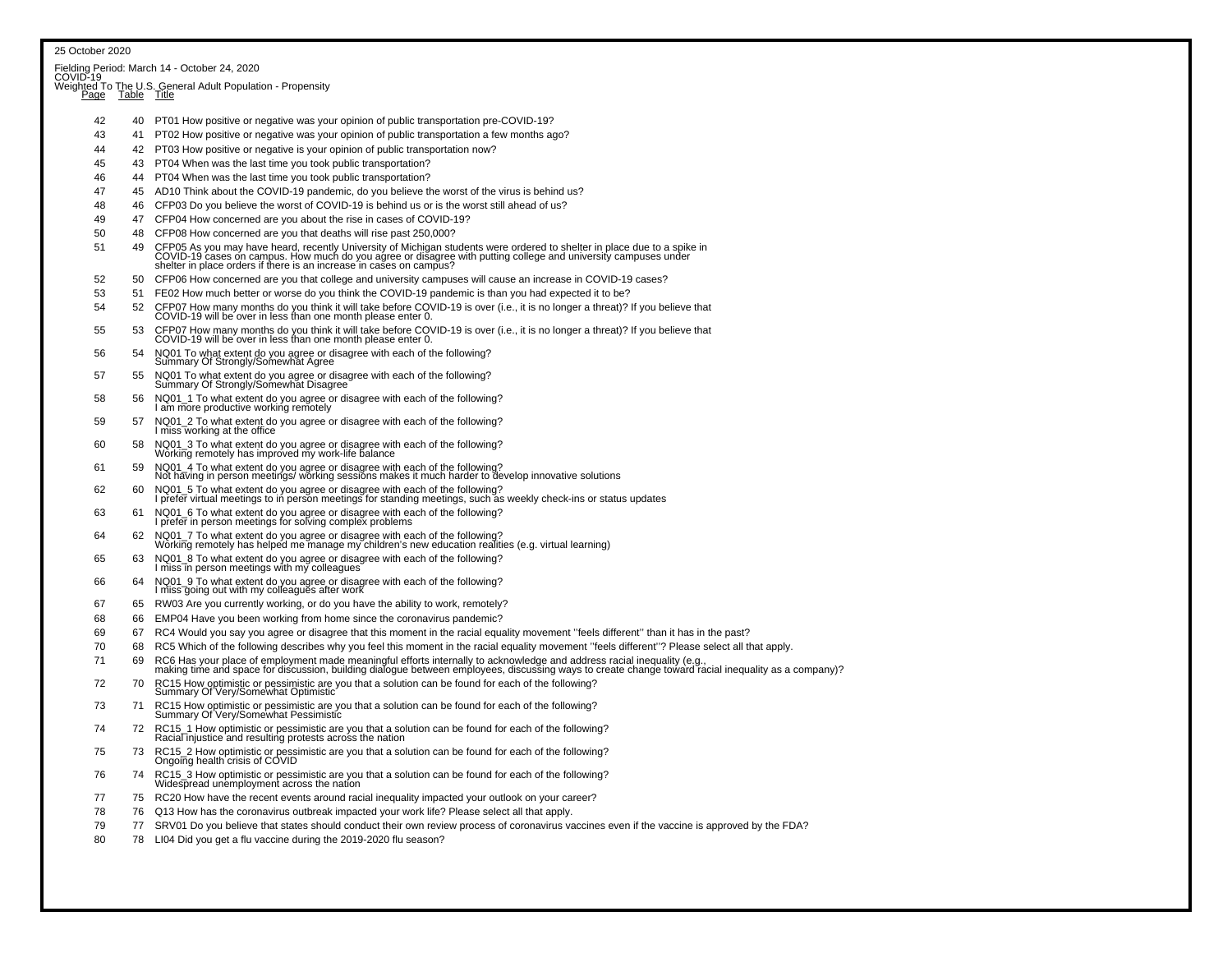| 25 October 2020 |             |                                                                                                                                                                                                                                   |  |  |  |  |
|-----------------|-------------|-----------------------------------------------------------------------------------------------------------------------------------------------------------------------------------------------------------------------------------|--|--|--|--|
|                 |             | Fielding Period: March 14 - October 24, 2020<br>COVID-19                                                                                                                                                                          |  |  |  |  |
|                 |             | Weighted To The U.S. General Adult Population - Propensity                                                                                                                                                                        |  |  |  |  |
| Page            | Table Title |                                                                                                                                                                                                                                   |  |  |  |  |
| 81              | 79          | LI05 Are you going to get a flu vaccine for the 2020-2021 flu season?                                                                                                                                                             |  |  |  |  |
| 82              | 80          | VAC02 Are you going to get your child(ren) a flu vaccine for the 2020-2021 flu season?                                                                                                                                            |  |  |  |  |
| 83              | 81          | LI05X How likely are you to get a COVID-19 vaccine as soon as it becomes available?                                                                                                                                               |  |  |  |  |
| 84              |             | 82 VAC01 How likely would you be to get your child(ren) a COVID-19 vaccine once it becomes available?                                                                                                                             |  |  |  |  |
| 85              | 83          | VAC03 How confident are you the federal government's approval of a COVID-19 vaccine will not be motivated or influenced by politics?                                                                                              |  |  |  |  |
| 86              | 84          | Q3A Which of the following best describes your response to coronavirus?                                                                                                                                                           |  |  |  |  |
| 87              | 85          | EMP02 How concerned are you that you may lose your job due to the coronavirus outbreak?                                                                                                                                           |  |  |  |  |
| 88              | 86          | Q9 Do you think your income in 2020 will be lower, higher or about the same as it was in 2019?                                                                                                                                    |  |  |  |  |
| 89              | 87          | EMP05 As a result of the current pandemic, have you or your household been impacted financially in any of the following ways?<br>Summary Of Yes                                                                                   |  |  |  |  |
| 90              | 88          | EMP05_1 As a result of the current pandemic, have you or your household been impacted financially in any of the following ways?<br>Missed (or will soon miss) a rent/mortgage payment                                             |  |  |  |  |
| 91              | 89          | EMP05_2 As a result of the current pandemic, have you or your household been impacted financially in any of the following ways?<br>Missed (or will soon miss) a bill payment                                                      |  |  |  |  |
| 92              | 90          | EMP05_3 As a result of the current pandemic, have you or your household been impacted financially in any of the following ways?<br>Provided financial support for a family member                                                 |  |  |  |  |
| 93              | 91          | EMP05_4 As a result of the current pandemic, have you or your household been impacted financially in any of the following ways?<br>Provided financial support for a friend                                                        |  |  |  |  |
| 94              | 92          | EMP05_5 As a result of the current pandemic, have you or your household been impacted financially in any of the following ways?<br>Sought out new or additional sources of income                                                 |  |  |  |  |
| 95              | 93          | EMP05 6 As a result of the current pandemic, have you or your household been impacted financially in any of the following ways?<br>Lost income partially                                                                          |  |  |  |  |
| 96              | 94          | EMP05 7 As a result of the current pandemic, have you or your household been impacted financially in any of the following ways?<br>Lost income entirely                                                                           |  |  |  |  |
| 97              | 95          | EMP05_8 As a result of the current pandemic, have you or your household been impacted financially in any of the following ways?<br>Accumulated more debt than normal                                                              |  |  |  |  |
| 98              | 96          | EMP05_9 As a result of the current pandemic, have you or your household been impacted financially in any of the following ways?<br>Stopped or cut back on retirement savings                                                      |  |  |  |  |
| 99              | 97          | EMP05_10 As a result of the current pandemic, have you or your household been impacted financially in any of the following ways?<br>Stopped or cut back on other savings (e.g., college tuition, a major purchase, such as a hous |  |  |  |  |
| 100             | 98          | EMP05_11 As a result of the current pandemic, have you or your household been impacted financially in any of the following ways?<br>Paid for services that I haven't used (e.g., a dog walker, childcare, a house cleaning servic |  |  |  |  |
| 101             | 99          | EMP05_12 As a result of the current pandemic, have you or your household been impacted financially in any of the following ways?<br>Lost access to my health insurance                                                            |  |  |  |  |
| 102             | 100         | EMP05_13 As a result of the current pandemic, have you or your household been impacted financially in any of the following ways?<br>I have been impacted financially in some other way                                            |  |  |  |  |
| 103             | 101         | EMP05_14 As a result of the current pandemic, have you or your household been impacted financially in any of the following ways?<br>I have not been impacted financially                                                          |  |  |  |  |
| 104             | 102         | REV01 Are you planning any major purchases once things return to normal? Please select all that apply.                                                                                                                            |  |  |  |  |
| 105             | 103         | REV01 Are you planning any major purchases once things return to normal? Please select all that apply.                                                                                                                            |  |  |  |  |
| 106             | 104         | Q15 How concerned are you about the impact coronavirus (COVID-19) has on the following?<br>Summary Of Concerned                                                                                                                   |  |  |  |  |
| 107             | 105         | Q15 How concerned are you about the impact coronavirus (COVID-19) has on the following?<br>Summary Of Not At All/Not Very Concerned                                                                                               |  |  |  |  |
| 108             | 106         | Q15_1 How concerned are you about the impact coronavirus (COVID-19) has on the following?<br>Your personal health                                                                                                                 |  |  |  |  |
| 109             | 107         | Q15_2 How concerned are you about the impact coronavirus (COVID-19) has on the following?<br>The health of your older friends and relatives                                                                                       |  |  |  |  |
| 110             | 108         | Q15_3 How concerned are you about the impact coronavirus (COVID-19) has on the following?<br>The health of the broader American populace                                                                                          |  |  |  |  |
| 111             | 109         | Q15_4 How concerned are you about the impact coronavirus (COVID-19) has on the following?<br>The American economy                                                                                                                 |  |  |  |  |
| 112             | 110         | Q15_5 How concerned are you about the impact coronavirus (COVID-19) has on the following?<br>Your personal finances                                                                                                               |  |  |  |  |
| 113             | 111         | Q18 Which of the following is true for you?                                                                                                                                                                                       |  |  |  |  |
| 114             |             | 112 Q21 Which of the following is closest to your view of people's reaction to the coronavirus (COVID-19) outbreak?                                                                                                               |  |  |  |  |
| 115             | 113         | FR01 Have you felt any of the following recently due to the COVID-19 pandemic?<br>Summary Of Yes                                                                                                                                  |  |  |  |  |
| 116             | 114         | FR01_1 Have you felt any of the following recently due to the COVID-19 pandemic?<br>Cabin fever- bored and sick of being in my home                                                                                               |  |  |  |  |
| 117             | 115         | FR01_2 Have you felt any of the following recently due to the COVID-19 pandemic?<br>Claustrophobic- unable to escape my home                                                                                                      |  |  |  |  |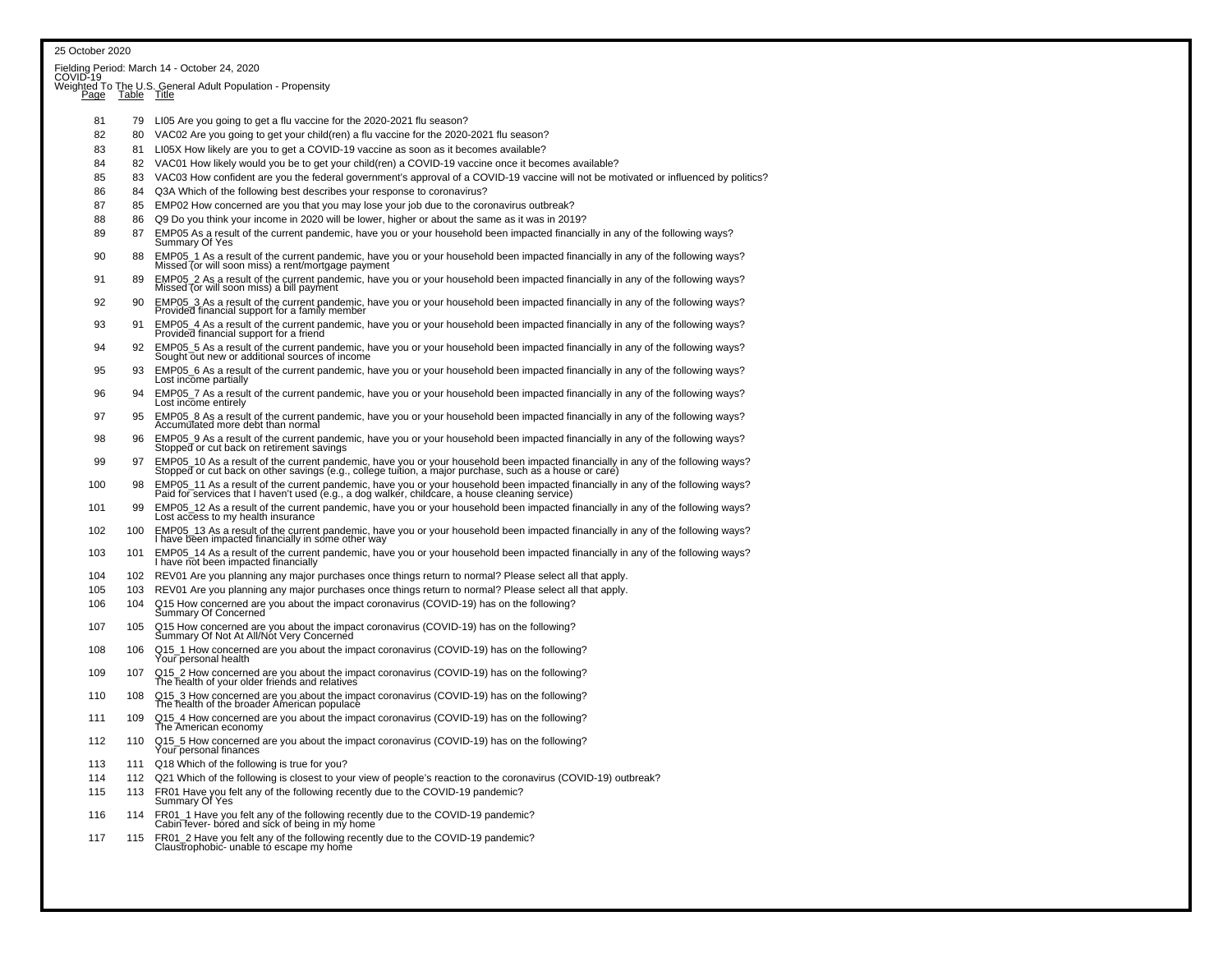#### 25 October 2020

|             |             | Fielding Period: March 14 - October 24, 2020<br>COVID-19                                                                                                                                               |
|-------------|-------------|--------------------------------------------------------------------------------------------------------------------------------------------------------------------------------------------------------|
| <u>Page</u> | Table Title | Weighted To The U.S. General Adult Population - Propensity                                                                                                                                             |
| 118         | 116         | FR01_3 Have you felt any of the following recently due to the COVID-19 pandemic?<br>Grateful- for the break from work to be at home with my family or by myself                                        |
| 119         | 117         | FR01_4 Have you felt any of the following recently due to the COVID-19 pandemic?<br>Appreciative-to be around people I truly care about                                                                |
| 120         | 118         | FR01_5 Have you felt any of the following recently due to the COVID-19 pandemic?<br>Compassionate- taking the time to check in with the people I care about                                            |
| 121         | 119         | FR01_6 Have you felt any of the following recently due to the COVID-19 pandemic?<br>Lonely-feeling isolated from my friends/family                                                                     |
| 122         | 120         | FR01_7 Have you felt any of the following recently due to the COVID-19 pandemic?<br>Overwhelmed-'trying to balance work at home and other needs of my family                                           |
| 123         | 121         | FR01_8 Have you felt any of the following recently due to the COVID-19 pandemic?<br>Angry- upset that I don't know when this will end                                                                  |
| 124         | 122         | FR01_9 Have you felt any of the following recently due to the COVID-19 pandemic?<br>Annoyed- by lack of personal space and the inability to get away from my family                                    |
| 125         | 123         | FR01_10 Have you felt any of the following recently due to the COVID-19 pandemic?<br>Fear- that my kids are missing out on learning                                                                    |
| 126         | 124         | FR01_11 Have you felt any of the following recently due to the COVID-19 pandemic?<br>Thankful - for the sacrifices that the American people have made for coronavirus                                  |
| 127         | 125         | FR05 How much would you say you miss each of the following during this time of virus-related restrictions?<br>Summary Of A Lot/Somewhat                                                                |
| 128         | 126         | FR05 How much would you say you miss each of the following during this time of virus-related restrictions?<br>Summary Of Not At All/Not Very                                                           |
| 129         | 127         | FR05_1 How much would you say you miss each of the following during this time of virus-related restrictions?<br>Traveling on an airplane                                                               |
| 130         | 128         | FR05_2 How much would you say you miss each of the following during this time of virus-related restrictions?<br>Going to a movie theatre                                                               |
| 131         | 129         | FR05_3 How much would you say you miss each of the following during this time of virus-related restrictions?<br>Shopping in stores                                                                     |
| 132         | 130         | FR05_4 How much would you say you miss each of the following during this time of virus-related restrictions?<br>Working from the office                                                                |
| 133         | 131         | FR05_5 How much would you say you miss each of the following during this time of virus-related restrictions?<br>Attending events like concerts, theatre and sporting events                            |
| 134         | 132         | FR05_6 How much would you say you miss each of the following during this time of virus-related restrictions?<br>Dining out at a restaurant/bar                                                         |
| 135         | 133         | FR05_7 How much would you say you miss each of the following during this time of virus-related restrictions?<br>Watching sports on TV                                                                  |
| 136         | 134         | FR05_8 How much would you say you miss each of the following during this time of virus-related restrictions?<br>Gatherings with friends and family                                                     |
| 137         | 135         | FR05_9 How much would you say you miss each of the following during this time of virus-related restrictions?<br>Going to church                                                                        |
| 138         | 136         | FR05_10 How much would you say you miss each of the following during this time of virus-related restrictions?<br>Going to school or university                                                         |
| 139         | 137         | FR05_13 How much would you say you miss each of the following during this time of virus-related restrictions?<br>Going to the gym/work out class                                                       |
| 140         | 138         | FR05_14 How much would you say you miss each of the following during this time of virus-related restrictions?<br>Going to a social gathering                                                           |
| 141         | 139         | FR05_15 How much would you say you miss each of the following during this time of virus-related restrictions?<br>Going to my local coffee shóp                                                         |
| 142         | 140         | FR05_16 How much would you say you miss each of the following during this time of virus-related restrictions?<br>In person celebrations (e.g., birthdays, graduations)                                 |
| 143         | 141         | COV04 How concerned are you of a new wave of COVID-19 outbreak in your area?                                                                                                                           |
| 144         | 142         | Q22 How concerned are you about each of the following potential shortages from coronavirus (COVID-19) in the healthcare<br>system?<br>Summary Of Concerned                                             |
| 145         | 143         | Q22 How concerned are you about each of the following potential shortages from coronavirus (COVID-19) in the healthcare<br>svstem?<br>Summary Of Not At All / Not Very Concerned                       |
| 146         | 144         | Q22_1 How concerned are you about each of the following potential shortages from coronavirus (COVID-19) in the healthcare<br>svstem?                                                                   |
| 147         | 145         | Surgical masks and gloves<br>Q22_2 How concerned are you about each of the following potential shortages from coronavirus (COVID-19) in the healthcare<br>system?                                      |
| 148         | 146         | Testing kits for COVID-19<br>Q22_3 How concerned are you about each of the following potential shortages from coronavirus (COVID-19) in the healthcare<br>system?<br>Hospital beds (room for patients) |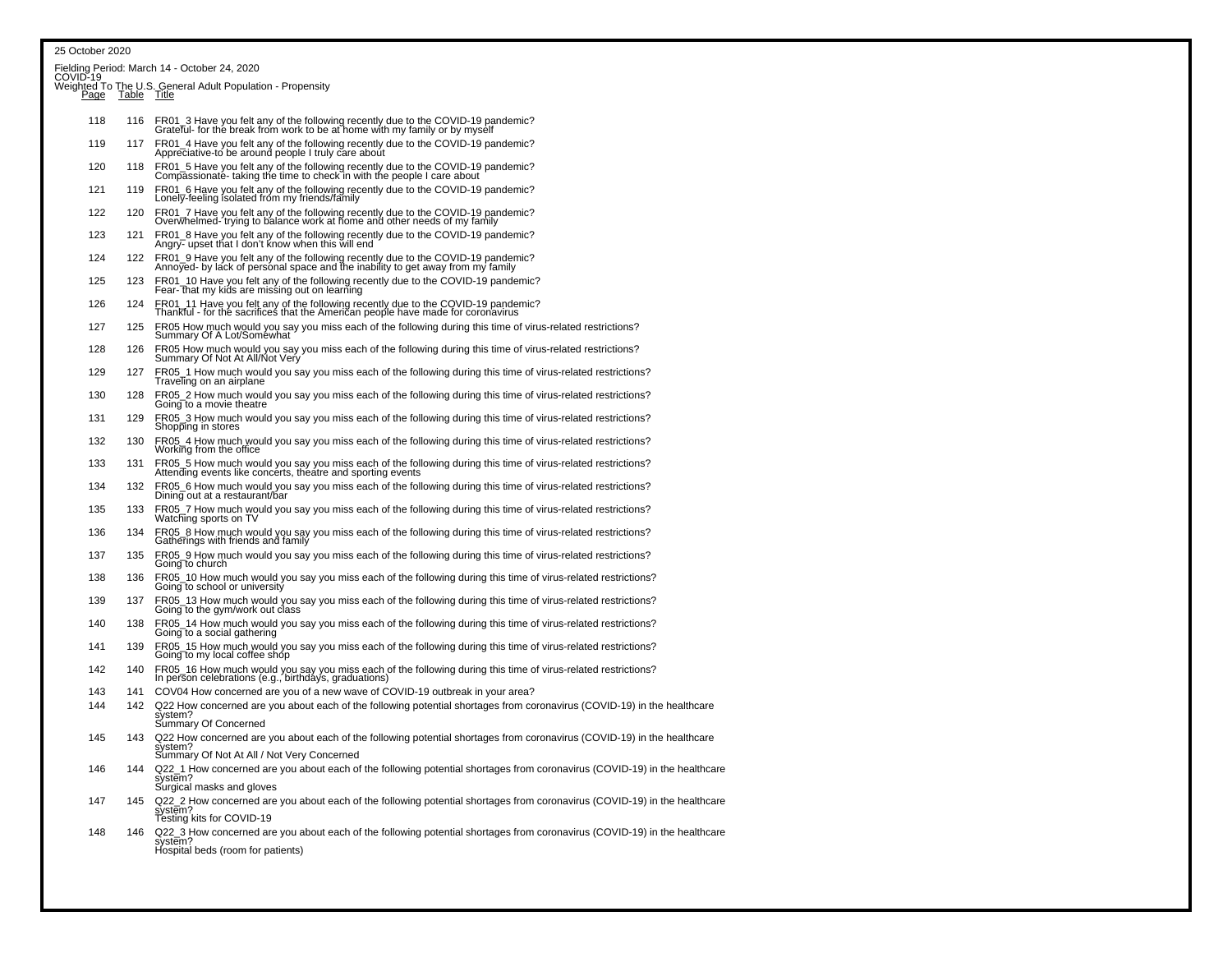| 25 October 2020                                                                |     |                                                                                                                                                                                                                                                                               |  |  |  |  |  |  |
|--------------------------------------------------------------------------------|-----|-------------------------------------------------------------------------------------------------------------------------------------------------------------------------------------------------------------------------------------------------------------------------------|--|--|--|--|--|--|
|                                                                                |     | Fielding Period: March 14 - October 24, 2020<br>COVID-19                                                                                                                                                                                                                      |  |  |  |  |  |  |
| Weighted To The U.S. General Adult Population - Propensity<br>Page Table Title |     |                                                                                                                                                                                                                                                                               |  |  |  |  |  |  |
| 149                                                                            | 147 | Q22 4 How concerned are you about each of the following potential shortages from coronavirus (COVID-19) in the healthcare<br>system?<br>Hospital ventilators (for assisted breathing)                                                                                         |  |  |  |  |  |  |
| 150                                                                            | 148 | Q22_5 How concerned are you about each of the following potential shortages from coronavirus (COVID-19) in the healthcare system?<br>Healthcare workers (doctors, nurses, supporting staff)                                                                                   |  |  |  |  |  |  |
| 151                                                                            | 149 | FR11 How concerned are you about you or your loved one's risk of being exposed to coronavirus when you leave your home<br>for essential errands during stay-home orders?                                                                                                      |  |  |  |  |  |  |
| 152                                                                            | 150 | FR12 How concerned are you about the following situations, as it relates to the risk of you/your loved ones being exposed to, or accidentally<br>exposing others to coronavirus?<br>Summary Of Very/Somewhat Concerned                                                        |  |  |  |  |  |  |
| 153                                                                            | 151 | FR12 How concerned are you about the following situations, as it relates to the risk of you/your loved ones being exposed to, or accidentally<br>exposing others to coronavirus?<br>Summary Of Not At All/Not Very Concerned                                                  |  |  |  |  |  |  |
| 154                                                                            |     | 152 FR12_1 How concerned are you about the following situations, as it relates to the risk of you/your loved ones being exposed to, or accidentally<br>exposing others to coronavirus?<br>Leaving my home to go to non-essential businesses (e.g., bars, hair dressers, etc.) |  |  |  |  |  |  |
| 155                                                                            | 153 | FR12_2 How concerned are you about the following situations, as it relates to the risk of you/your loved ones being exposed to, or accidentally<br>exposing others to coronavirus?<br>Returning to my normal activities in public (e.g., public transit, socializing)         |  |  |  |  |  |  |
| 156                                                                            | 154 | FR12_3 How concerned are you about the following situations, as it relates to the risk of you/your loved ones being exposed to, or accidentally<br>exposing others to coronavirus?<br>Taking my first flight                                                                  |  |  |  |  |  |  |
| 157                                                                            | 155 | FR12_4 How concerned are you about the following situations, as it relates to the risk of you/your loved ones being exposed to, or accidentally<br>exposing others to coronavirus?<br>My kids going back to school for the first time                                         |  |  |  |  |  |  |
| 158                                                                            | 156 | FR12 5 How concerned are you about the following situations, as it relates to the risk of you/your loved ones being exposed to, or accidentally<br>exposing others to coronavirus?<br>Going back to the office                                                                |  |  |  |  |  |  |
| 159                                                                            | 157 | Q33B Once the government provides information that the spread of the virus is flattening how long will it take you to do each<br>of the following?                                                                                                                            |  |  |  |  |  |  |
| 160                                                                            | 158 | Q33B Once the government provides information that the spread of the virus is flattening how long will it take you to do each of the following?<br>Summary Of Immediately/1-30 Days                                                                                           |  |  |  |  |  |  |
| 161                                                                            | 159 | Q33B Once the government provides information that the spread of the virus is flattening how long will it take you to do each<br>of the following?<br>Summary Of Up To 3 Months                                                                                               |  |  |  |  |  |  |
| 162                                                                            | 160 | Q33B Once the government provides information that the spread of the virus is flattening how long will it take you to do each<br>of the following? Summary Of 1 Day To 3 Months                                                                                               |  |  |  |  |  |  |
| 163                                                                            | 161 | Q33B Once the government provides information that the spread of the virus is flattening how long will it take you to do each<br>of the following?<br>Summary Of Up To 6 Months                                                                                               |  |  |  |  |  |  |
| 164                                                                            | 162 | Q33B Once the government provides information that the spread of the virus is flattening how long will it take you to do each<br>of the following?<br>Summary Of Year Or Longer                                                                                               |  |  |  |  |  |  |
| 165                                                                            | 163 | Q33B_1 Once the government provides information that the spread of the virus is flattening how long will it take you to do each<br>of the following?<br>Fly on a plane                                                                                                        |  |  |  |  |  |  |
| 166                                                                            | 164 | Q33B_2 Once the government provides information that the spread of the virus is flattening how long will it take you to do each<br>of the following?<br>Go to a gym class                                                                                                     |  |  |  |  |  |  |
| 167                                                                            | 165 | Q33B_3 Once the government provides information that the spread of the virus is flattening how long will it take you to do each<br>of the following?<br>Take a cruise                                                                                                         |  |  |  |  |  |  |
| 168                                                                            | 166 | Q33B_4 Once the government provides information that the spread of the virus is flattening how long will it take you to do each<br>of the following?<br>Go out to dinner                                                                                                      |  |  |  |  |  |  |
| 169                                                                            | 167 | Q33B_5 Once the government provides information that the spread of the virus is flattening how long will it take you to do each<br>of the following?<br>Visit a casino                                                                                                        |  |  |  |  |  |  |
| 170                                                                            | 168 | Q33B_6 Once the government provides information that the spread of the virus is flattening how long will it take you to do each<br>of the following?<br>Stay in a hotel                                                                                                       |  |  |  |  |  |  |
| 171                                                                            | 169 | Q33B_7 Once the government provides information that the spread of the virus is flattening how long will it take you to do each<br>of the Tollowing?<br>Go to the office                                                                                                      |  |  |  |  |  |  |
| 172                                                                            | 170 | Q33B_8 Once the government provides information that the spread of the virus is flattening how long will it take you to do each<br>of the following?<br>Go to a sporting event                                                                                                |  |  |  |  |  |  |